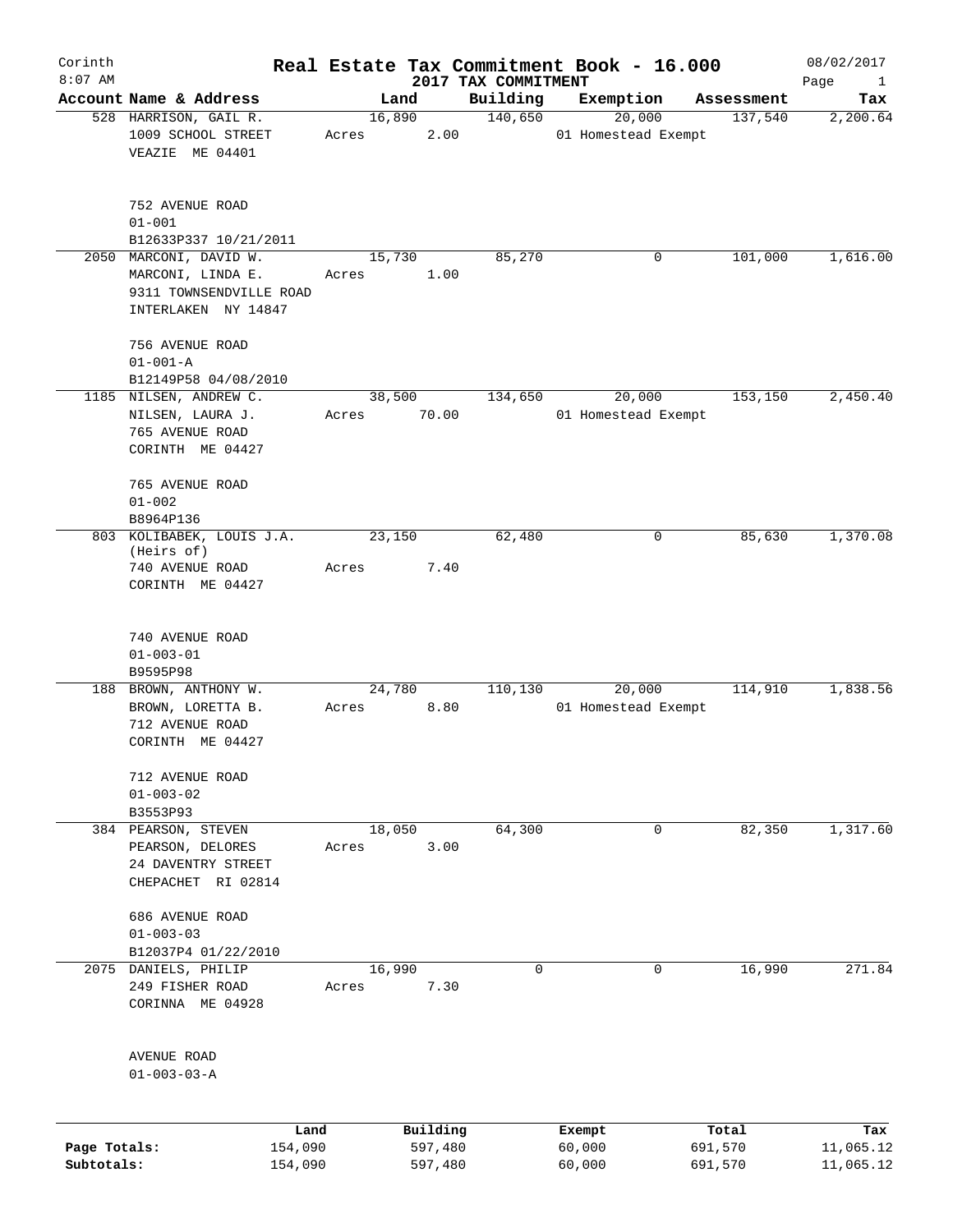| Corinth<br>$8:07$ AM |                                                                                                      |                 |          | 2017 TAX COMMITMENT | Real Estate Tax Commitment Book - 16.000 |            | 08/02/2017<br>Page<br>$\overline{2}$ |
|----------------------|------------------------------------------------------------------------------------------------------|-----------------|----------|---------------------|------------------------------------------|------------|--------------------------------------|
|                      | Account Name & Address                                                                               | Land            |          | Building            | Exemption                                | Assessment | Tax                                  |
|                      | 763 IRELAND, RONALD L.<br>IRELAND, JOAN M.<br>475 MCCARD ROAD<br>CORINTH ME 04427<br>475 MCCARD ROAD | Acres 36.63     | 30,340   | 106,840             | 20,000<br>01 Homestead Exempt            | 117,180    | 1,874.88                             |
|                      | $01 - 004 - 01$<br>B6274P2                                                                           |                 |          |                     |                                          |            |                                      |
|                      | 124 GILES, JAMES A.<br>531 MCCARD ROAD<br>CORINTH ME 04427                                           | 13,110<br>Acres | 3.96     | $\Omega$            | 0                                        | 13,110     | 209.76                               |
|                      | 531 MCCARD ROAD<br>$01 - 004 - 02 - A$<br>B13862P297 06/03/2015                                      |                 |          |                     |                                          |            |                                      |
|                      | 125 GILES, JAMES A.<br>531 MCCARD ROAD<br>CORINTH ME 04427                                           | 19,160<br>Acres | 3.96     | 123,290             | 20,000<br>01 Homestead Exempt            | 122,450    | 1,959.20                             |
|                      | 531 MCCARD ROAD<br>$01 - 004 - 02 - B$<br>B13862P297 06/03/2015                                      |                 |          |                     |                                          |            |                                      |
|                      | 126 JACKSON, JIMMY R.<br>JACKSON, KRISTY L.<br>507 MCCARD ROAD<br>CORINTH ME 04427                   | 19,160<br>Acres | 3.96     | 108,190             | 0                                        | 127,350    | 2,037.60                             |
|                      | 507 MCCARD ROAD<br>$01 - 004 - 02 - C$<br>B14022P80 11/27/2015                                       |                 |          |                     |                                          |            |                                      |
|                      | 802 LABBE, ANGELA M.<br>PO BOX 842<br>GUILFORD ME 04443                                              | 19,160<br>Acres | 3.96     | 28,230              | 0                                        | 47,390     | 758.24                               |
|                      | 501 MCCARD ROAD<br>$01 - 004 - 02 - D$<br>B11500P266 07/15/2008                                      |                 |          |                     |                                          |            |                                      |
|                      | 341 POLYOT, MICHAEL E.<br>POLYOT, SHARON R.<br>PO BOX 5<br>CORINTH ME 04427                          | 31,990<br>Acres | 2.46     | 0                   | 0                                        | 31,990     | 511.84                               |
|                      | 483 MCCARD ROAD<br>$01 - 004 - 02 - E$<br>B13325P206 09/10/2013                                      |                 |          |                     |                                          |            |                                      |
|                      | 2082 HARMON, STEVEN<br>PO BOX 115<br>CORINTH ME 04427                                                |                 | 0        | 13,370              | 0                                        | 13,370     | 213.92                               |
|                      | MCCARD ROAD<br>$01 - 004 - 02 - E - 1H$                                                              |                 |          |                     |                                          |            |                                      |
|                      | Land                                                                                                 |                 | Building |                     | Exempt                                   | Total      | Tax                                  |

|              | ------- | $-$     | ______  | ------    | -------   |
|--------------|---------|---------|---------|-----------|-----------|
| Page Totals: | 132,920 | 379,920 | 40,000  | 472,840   | 7,565.44  |
| Subtotals:   | 287,010 | 977,400 | 100,000 | 1,164,410 | 18,630.56 |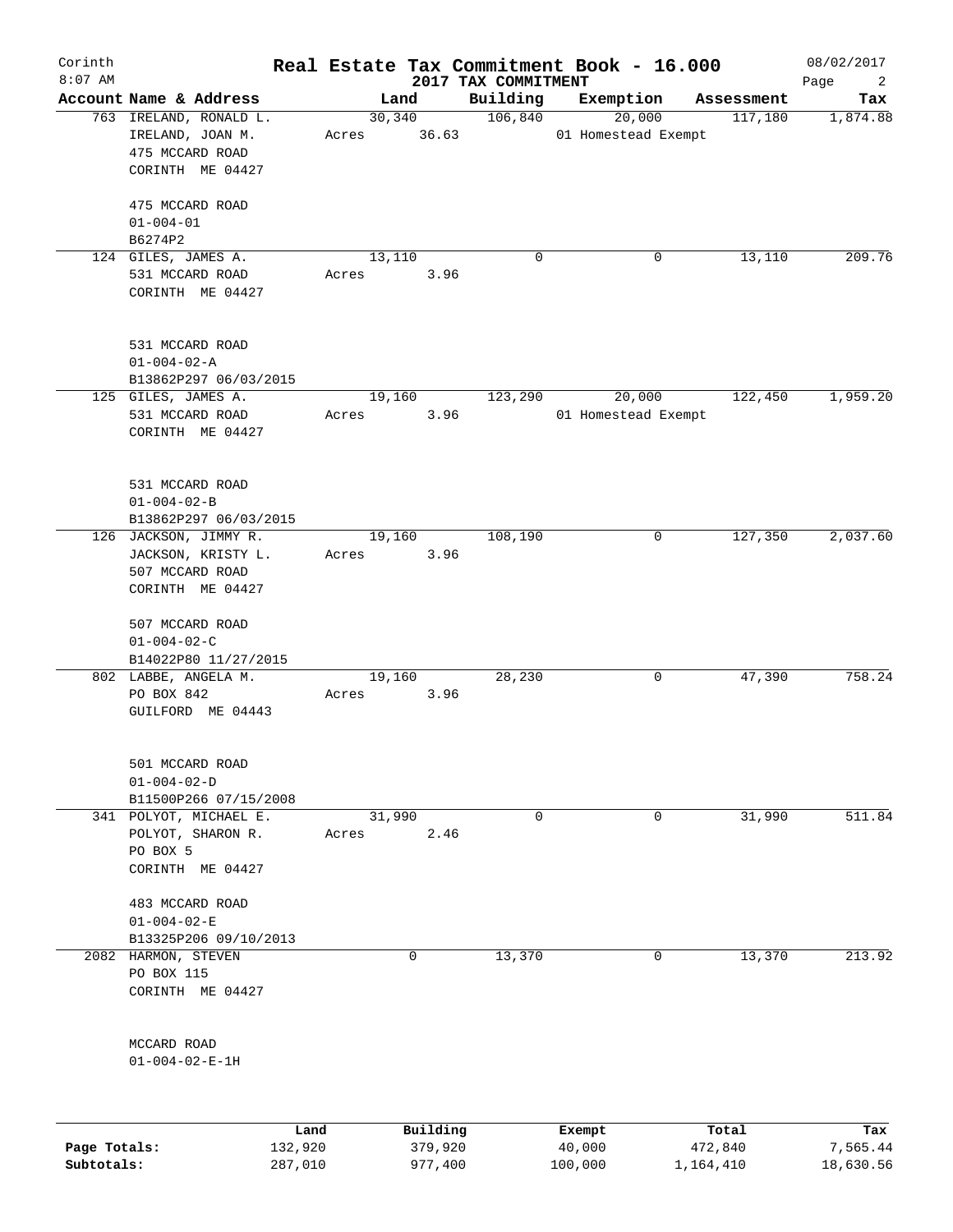| Corinth<br>$8:07$ AM       |                                                                                                                   |       |                                  | 2017 TAX COMMITMENT | Real Estate Tax Commitment Book - 16.000    |                               | 08/02/2017<br>Page<br>3      |
|----------------------------|-------------------------------------------------------------------------------------------------------------------|-------|----------------------------------|---------------------|---------------------------------------------|-------------------------------|------------------------------|
|                            | Account Name & Address                                                                                            |       | Land                             | Building            | Exemption                                   | Assessment                    | Tax                          |
|                            | 2011 CHASSE, SCOTT E.<br>CHASSE, HEATHER M.<br>483 MCCARD ROAD<br>CORINTH ME 04427                                |       | 0                                | 21,530              | 20,000<br>01 Homestead Exempt               | 1,530                         | 24.48                        |
|                            | 483 MCCARD ROAD<br>$01 - 004 - 02 - E - 2H$                                                                       |       |                                  |                     |                                             |                               |                              |
|                            | 1189 SHANNON Jr, WILLIAM J.<br>49 SHANNON WAY<br>EXETER ME 04435                                                  | Acres | 19,060<br>14.03                  | $\mathbf 0$         | 0                                           | 19,060                        | 304.96                       |
|                            | MCCARD ROAD/AVENUE ROAD<br>$01 - 004 - 03$<br>B5963P334                                                           |       |                                  |                     |                                             |                               |                              |
|                            | 957 MONDELLO, MARY J.<br>733 AVENUE ROAD<br>CORINTH ME 04427                                                      | Acres | 27,430<br>17.25                  | 72,500              | 26,000<br>01 Homestead Exempt<br>22 Veteran | 73,930                        | 1,182.88                     |
|                            | 733 AVENUE ROAD<br>$01 - 004 - 04$<br>B14368P212 12/21/2016                                                       |       |                                  |                     |                                             |                               |                              |
|                            | 2026 MONDELLO, MARY J.<br>733 AVENUE ROAD<br>CORINTH ME 04427                                                     | Acres | 10,060<br>1.33                   | $\mathbf 0$         | 0                                           | 10,060                        | 160.96                       |
|                            | AVENUE ROAD<br>$01 - 004 - 04 - A$<br>B14368P212 12/21/2016                                                       |       |                                  |                     |                                             |                               |                              |
|                            | 2019 MONDELLO, MARY J.<br>733 AVENUE ROAD<br>CORINTH ME 04427                                                     | Acres | 19,960<br>4.65                   | 75,690              | 0                                           | 95,650                        | 1,530.40                     |
|                            | 749 AVENUE ROAD<br>$01 - 004 - 04 - B$<br>B14368P211 12/21/2016                                                   |       |                                  |                     |                                             |                               |                              |
|                            | 782 JULE, CHARLES A.<br>JULE, ESTHER G.<br>670 AVENUE ROAD<br>CORINTH ME 04427                                    | Acres | 18,050<br>3.00                   | 83,280              | 20,000<br>01 Homestead Exempt               | 81,330                        | 1,301.28                     |
|                            | 670 AVENUE ROAD<br>$01 - 005$<br>B4144P244                                                                        |       |                                  |                     |                                             |                               |                              |
| 1304                       | STUBBS, JAMES MICHAEL &<br>EILEEN D. J/T<br>STUBBS, THOMAS ALAN T/C Acres<br>254 PARKWAY SOUTH<br>BREWER ME 04412 |       | 34,360<br>57.46                  | 33,420              | 0                                           | 67,780                        | 1,084.48                     |
|                            | 650 AVENUE ROAD<br>$01 - 006$<br>B14208P212 07/11/2016                                                            |       |                                  |                     |                                             |                               |                              |
| Page Totals:<br>Subtotals: | 128,920<br>415,930                                                                                                | Land  | Building<br>286,420<br>1,263,820 |                     | Exempt<br>66,000<br>166,000                 | Total<br>349,340<br>1,513,750 | Tax<br>5,589.44<br>24,220.00 |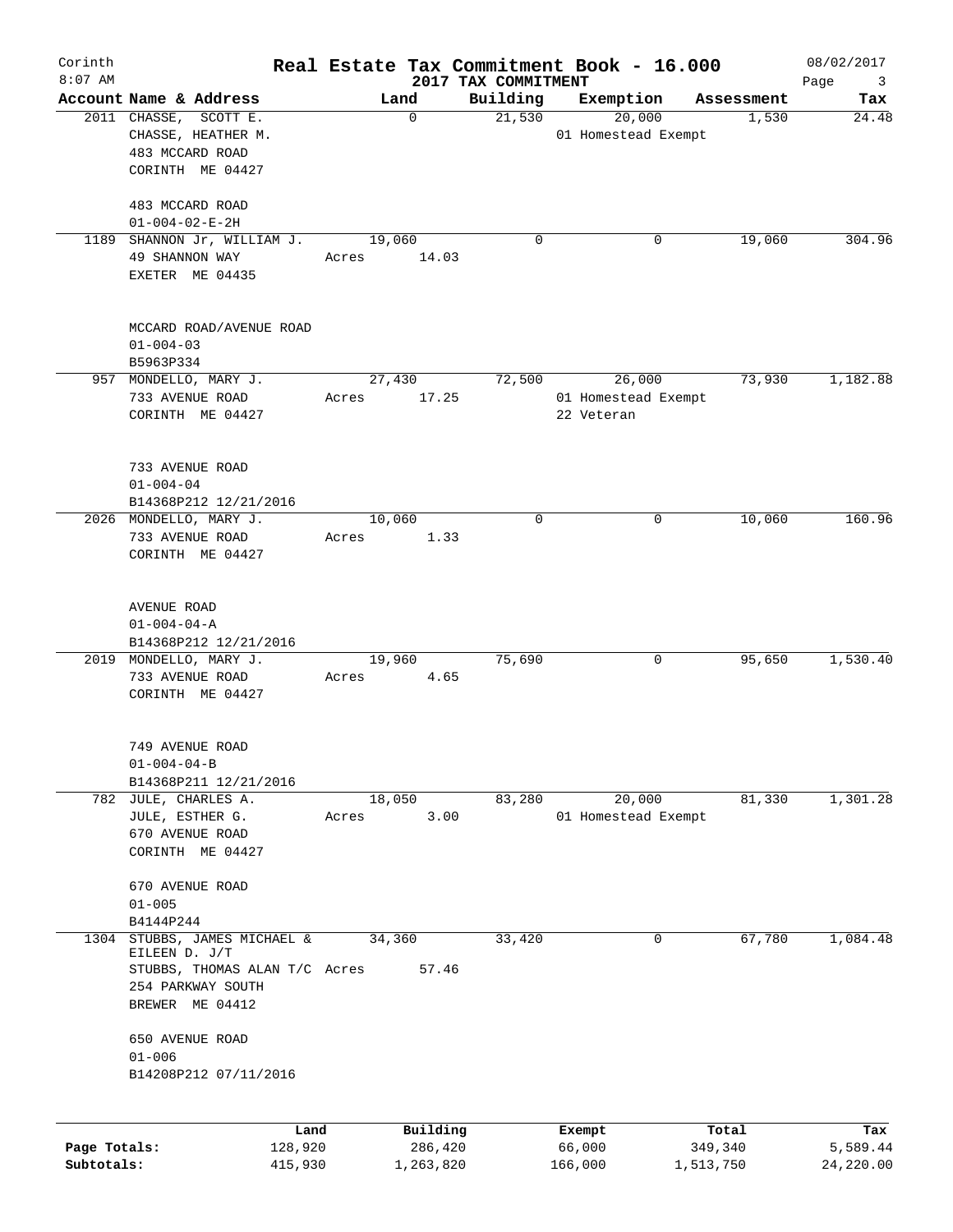| Corinth<br>$8:07$ AM |                                                                                                       |      |                         | 2017 TAX COMMITMENT | Real Estate Tax Commitment Book - 16.000 |            | 08/02/2017<br>Page<br>$\overline{4}$ |
|----------------------|-------------------------------------------------------------------------------------------------------|------|-------------------------|---------------------|------------------------------------------|------------|--------------------------------------|
|                      | Account Name & Address                                                                                |      | Land                    | Building            | Exemption                                | Assessment | Tax                                  |
|                      | 1305 STUBBS, THOMAS A.<br>STUBBS, AUDREY R.<br>606 AVENUE ROAD<br>CORINTH ME 04427<br>606 AVENUE ROAD |      | 22,960<br>Acres 11.04   | 89,450              | 20,000<br>01 Homestead Exempt            | 92,410     | 1,478.56                             |
|                      | $01 - 007$<br>B12570P46 08/19/2011 B4722P248                                                          |      |                         |                     |                                          |            |                                      |
|                      | 509 EASTMAN, JEFFREY<br>110 CALL ROAD<br>EXETER ME 04435                                              |      | 44,450<br>Acres 39.72   | 107,920             | 0                                        | 152,370    | 2,437.92                             |
|                      | 635 AVENUE ROAD<br>$01 - 008$<br>B11098P177 08/23/2007                                                |      |                         |                     |                                          |            |                                      |
|                      | 1425 TUNKS, KAREN L.<br>492 MCCARD ROAD<br>CORINTH ME 04427                                           |      | 16,250<br>1.45<br>Acres | 64,600              | 20,000<br>01 Homestead Exempt            | 60,850     | 973.60                               |
|                      | 492 MCCARD ROAD<br>$01 - 008 - 01$<br>B10681P303 10/17/2006 B4442P142                                 |      |                         |                     |                                          |            |                                      |
|                      | 529 EASTMAN, JEFFREY D.<br>110 CALL ROAD<br>EXETER ME 04435                                           |      | 15,770<br>1.03<br>Acres | $\mathbf 0$         | 0                                        | 15,770     | 252.32                               |
|                      | 500 MCCARD ROAD<br>$01 - 008 - 02$<br>B11971P300 10/29/2009                                           |      |                         |                     |                                          |            |                                      |
|                      | 1419 HAGGETT, JEAN M.<br>P.O. BOX 92<br>CORINTH ME 04427                                              |      | 0                       | 28,860              | 0                                        | 28,860     | 461.76                               |
|                      | 500 MCCARD ROAD<br>$01 - 008 - 02H$                                                                   |      |                         |                     |                                          |            |                                      |
| 511                  | EASTMAN, JEFFREY D.<br>110 CALL ROAD<br>EXETER ME 04435                                               |      | 15,770<br>1.03<br>Acres | $\mathbf 0$         | $\mathbf 0$                              | 15,770     | 252.32                               |
|                      | 510 MCCARD ROAD<br>$01 - 008 - 03$<br>B11971P300 10/29/2009                                           |      |                         |                     |                                          |            |                                      |
|                      | 1574 EASTMAN, JEFFREY<br>110 CALL ROAD<br>EXETER ME 04435                                             |      | 0                       | 21,190              | 0                                        | 21,190     | 339.04                               |
|                      | 510 MCCARD ROAD<br>$01 - 008 - 03H$                                                                   |      |                         |                     |                                          |            |                                      |
|                      |                                                                                                       | Land | Building                |                     |                                          | Total      | Tax                                  |
|                      |                                                                                                       |      |                         |                     | Exempt                                   |            |                                      |

| Page Totals: | 115,200 | 312,020   | 40,000  | 387,220   | 6,195.52  |
|--------------|---------|-----------|---------|-----------|-----------|
| Subtotals:   | 531,130 | 1,575,840 | 206,000 | 1,900,970 | 30,415.52 |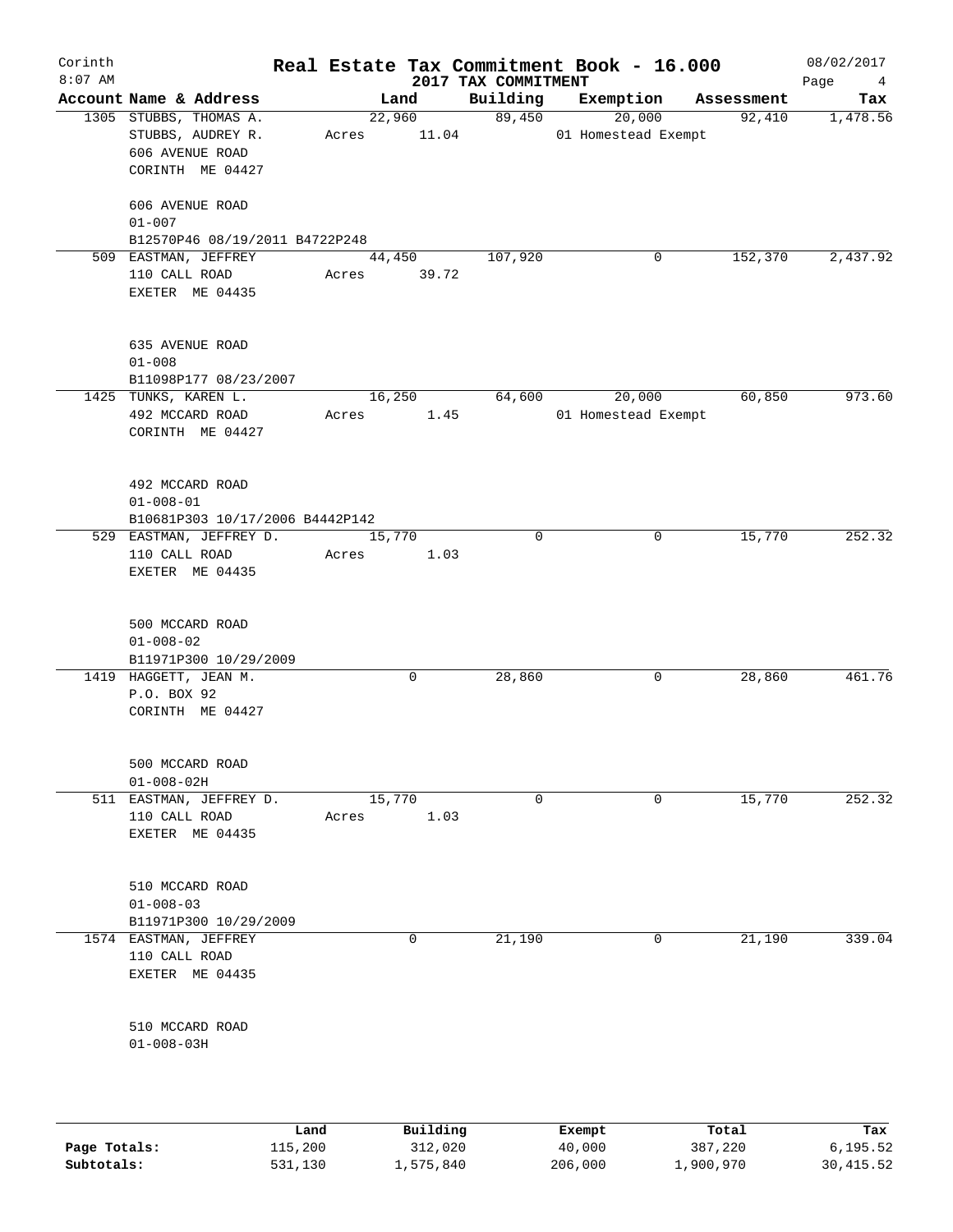| Corinth<br>$8:07$ AM |                                                              |                 | Real Estate Tax Commitment Book - 16.000<br>2017 TAX COMMITMENT |                               |            | 08/02/2017<br>Page<br>5 |
|----------------------|--------------------------------------------------------------|-----------------|-----------------------------------------------------------------|-------------------------------|------------|-------------------------|
|                      | Account Name & Address                                       | Land            | Building                                                        | Exemption                     | Assessment | Tax                     |
|                      | 512 EASTMAN, JEFFREY D.<br>110 CALL ROAD<br>EXETER ME 04435  | 15,770<br>Acres | $\mathbf 0$<br>1.03                                             | $\Omega$                      | 15,770     | 252.32                  |
|                      | 524 MCCARD ROAD<br>$01 - 008 - 04$<br>B11971P300 10/29/2009  |                 |                                                                 |                               |            |                         |
|                      | 711 HEATH, JOHN S.<br>HEATH, SYBIL                           | 0               | 22,080                                                          | 0                             | 22,080     | 353.28                  |
|                      | 55 PUDDLEDOCK ROAD<br>CORINTH ME 04427                       |                 |                                                                 |                               |            |                         |
|                      | 524 MCCARD ROAD<br>$01 - 008 - 04H$                          |                 |                                                                 |                               |            |                         |
|                      | 513 EASTMAN, JEFFREY D.<br>110 CALL ROAD<br>EXETER ME 04435  | 15,770<br>Acres | $\mathbf 0$<br>1.03                                             | 0                             | 15,770     | 252.32                  |
|                      | 534 MCCARD ROAD<br>$01 - 008 - 05$<br>B11971P300 10/29/2009  |                 |                                                                 |                               |            |                         |
|                      | 106 HOLT, ROGER<br>534 MCCARD ROAD<br>CORINTH ME 04427       | 0               | 21,240                                                          | 20,000<br>01 Homestead Exempt | 1,240      | 19.84                   |
|                      | 534 MCCARD ROAD<br>$01 - 008 - 05H$<br>B12901P131 08/06/2012 |                 |                                                                 |                               |            |                         |
|                      | 1584 COWELL, KRIS<br>540 MCCARD ROAD<br>CORINTH ME 04427     | 0               | 20,090                                                          | 0                             | 20,090     | 321.44                  |
|                      | 540 MCCARD ROAD<br>$01 - 008 - 06H$                          |                 |                                                                 |                               |            |                         |
|                      | 508 EASTMAN, JEFFREY D.<br>110 CALL ROAD<br>EXETER ME 04435  | 16,140<br>Acres | $\mathbf 0$<br>1.35                                             | $\Omega$                      | 16,140     | 258.24                  |
|                      | 641 AVENUE ROAD<br>$01 - 008 - 07$<br>B11971P300 10/29/2009  |                 |                                                                 |                               |            |                         |
|                      | 251 EASTMAN, JEFFREY<br>110 CALL ROAD<br>EXETER ME 04435     | 0               | 17,070                                                          | 0                             | 17,070     | 273.12                  |
|                      | 641 AVENUE ROAD<br>$01 - 008 - 07H$                          |                 |                                                                 |                               |            |                         |
|                      |                                                              |                 |                                                                 |                               |            |                         |

|              | Land    | Building  | Exempt  | Total     | Tax       |
|--------------|---------|-----------|---------|-----------|-----------|
| Page Totals: | 47,680  | 80,480    | 20,000  | 108,160   | 1,730.56  |
| Subtotals:   | 578,810 | .,656,320 | 226,000 | 2,009,130 | 32,146.08 |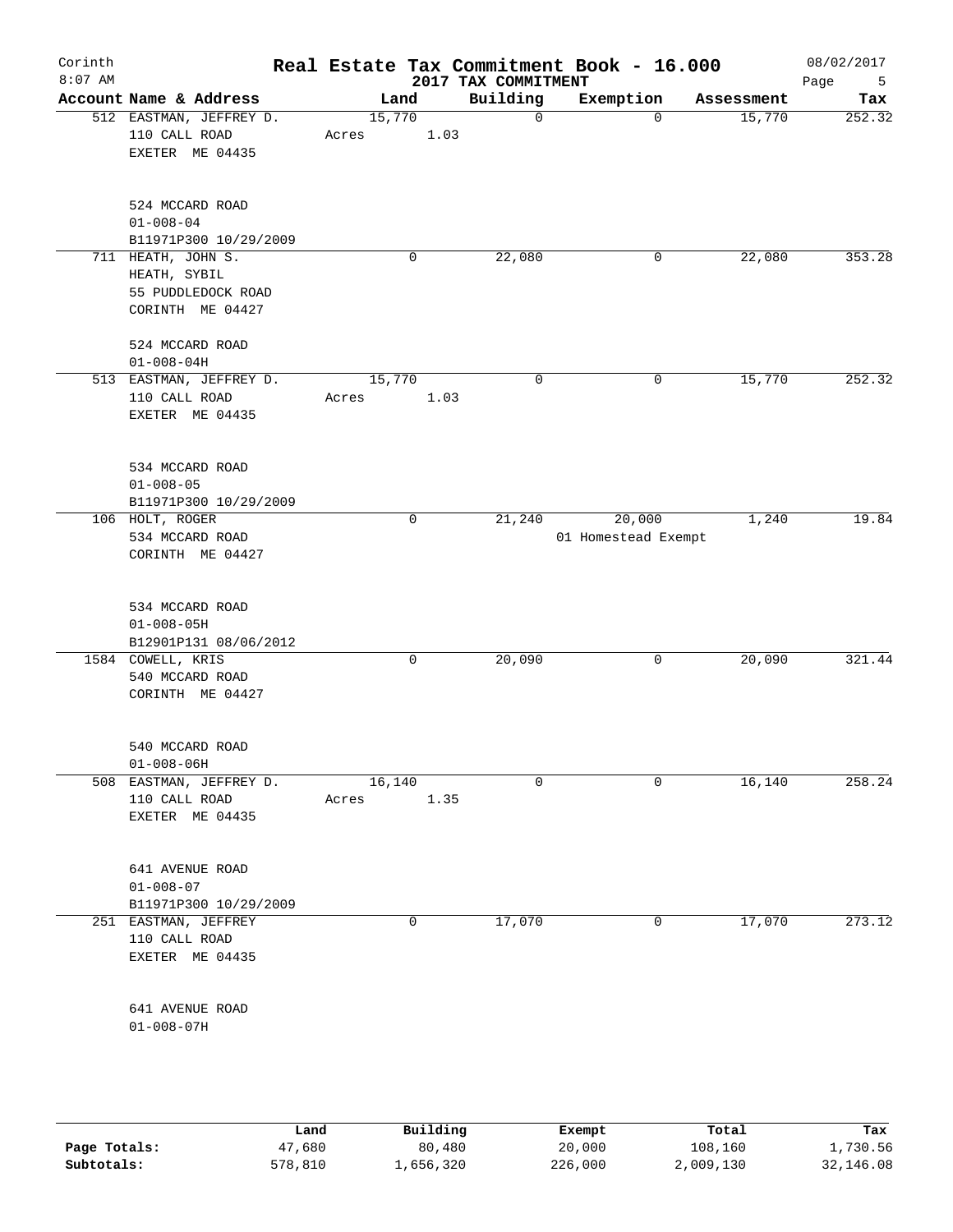| Account Name & Address<br>510 EASTMAN, JEFFREY D.<br>110 CALL ROAD<br>EXETER ME 04435<br>611 AVENUE ROAD<br>$01 - 008 - 08$<br>B11971P300 10/29/2009<br>16 MCHALE, GEORGE<br>MCHALE, CAROLYN<br>611 AVENUE ROAD<br>CORINTH ME 04427<br>611 AVENUE ROAD<br>$01 - 008 - 08H$<br>515 EASTMAN, JEFFREY D.<br>110 CALL ROAD<br>EXETER ME 04435 | Land<br>15,770<br>Acres<br>15,770 | 1.03<br>0   | 2017 TAX COMMITMENT<br>Building<br>$\mathbf 0$<br>19,750 | Exemption<br>19,750<br>22 Veteran<br>01 Homestead Exempt | Assessment<br>15,770<br>$\mathbf 0$<br>0 | Tax                                                                                                   |
|-------------------------------------------------------------------------------------------------------------------------------------------------------------------------------------------------------------------------------------------------------------------------------------------------------------------------------------------|-----------------------------------|-------------|----------------------------------------------------------|----------------------------------------------------------|------------------------------------------|-------------------------------------------------------------------------------------------------------|
|                                                                                                                                                                                                                                                                                                                                           |                                   |             |                                                          |                                                          |                                          | 252.32                                                                                                |
|                                                                                                                                                                                                                                                                                                                                           |                                   |             |                                                          |                                                          |                                          | 0.00                                                                                                  |
|                                                                                                                                                                                                                                                                                                                                           |                                   |             |                                                          |                                                          |                                          |                                                                                                       |
|                                                                                                                                                                                                                                                                                                                                           |                                   |             |                                                          |                                                          |                                          |                                                                                                       |
|                                                                                                                                                                                                                                                                                                                                           |                                   |             |                                                          |                                                          |                                          |                                                                                                       |
|                                                                                                                                                                                                                                                                                                                                           | Acres                             | 1.03        | $\mathbf 0$                                              |                                                          | 15,770<br>0                              | 252.32                                                                                                |
| 607 AVENUE ROAD<br>$01 - 008 - 09$<br>B11971P300 10/29/2009                                                                                                                                                                                                                                                                               |                                   |             |                                                          |                                                          |                                          |                                                                                                       |
| 972 MOTT, RICHARD<br>607 AVENUE ROAD<br>CORINTH ME 04427                                                                                                                                                                                                                                                                                  |                                   | $\mathbf 0$ | 21,580                                                   |                                                          |                                          | 25.28                                                                                                 |
| 607 AVENUE ROAD<br>$01 - 008 - 09H$                                                                                                                                                                                                                                                                                                       |                                   |             |                                                          |                                                          |                                          |                                                                                                       |
| 516 EASTMAN, JEFFREY D.<br>110 CALL ROAD<br>EXETER ME 04435                                                                                                                                                                                                                                                                               | Acres                             |             | $\mathbf 0$                                              |                                                          | $\mathbf 0$                              | 257.28                                                                                                |
| 601 AVENUE ROAD<br>$01 - 008 - 10$                                                                                                                                                                                                                                                                                                        |                                   |             |                                                          |                                                          |                                          |                                                                                                       |
| 904 PALMER, ROSS<br>601 AVENUE ROAD<br>CORINTH ME 04427                                                                                                                                                                                                                                                                                   |                                   | 0           | 71,320                                                   |                                                          |                                          | 821.12                                                                                                |
| 601 AVENUE ROAD<br>$01 - 008 - 10H$                                                                                                                                                                                                                                                                                                       |                                   |             |                                                          |                                                          |                                          |                                                                                                       |
| 517 EASTMAN, JEFFREY D.<br>110 CALL ROAD<br>EXETER ME 04435                                                                                                                                                                                                                                                                               | Acres                             |             | $\mathbf 0$                                              |                                                          | 0                                        | 251.68                                                                                                |
| 627 AVENUE ROAD<br>$01 - 008 - 11$<br>B11971P300 10/29/2009                                                                                                                                                                                                                                                                               |                                   |             |                                                          |                                                          |                                          |                                                                                                       |
|                                                                                                                                                                                                                                                                                                                                           | B11971P300 10/29/2009             |             | 16,080<br>15,730                                         | 1.30<br>1.00                                             |                                          | 20,000<br>1,580<br>01 Homestead Exempt<br>16,080<br>20,000<br>51,320<br>01 Homestead Exempt<br>15,730 |

|              | Land    | Building  | Exempt  | Total     | Tax       |
|--------------|---------|-----------|---------|-----------|-----------|
| Page Totals: | 63,350  | 112,650   | 59,750  | 116,250   | 1,860.00  |
| Subtotals:   | 642,160 | .,768,970 | 285,750 | 2,125,380 | 34,006.08 |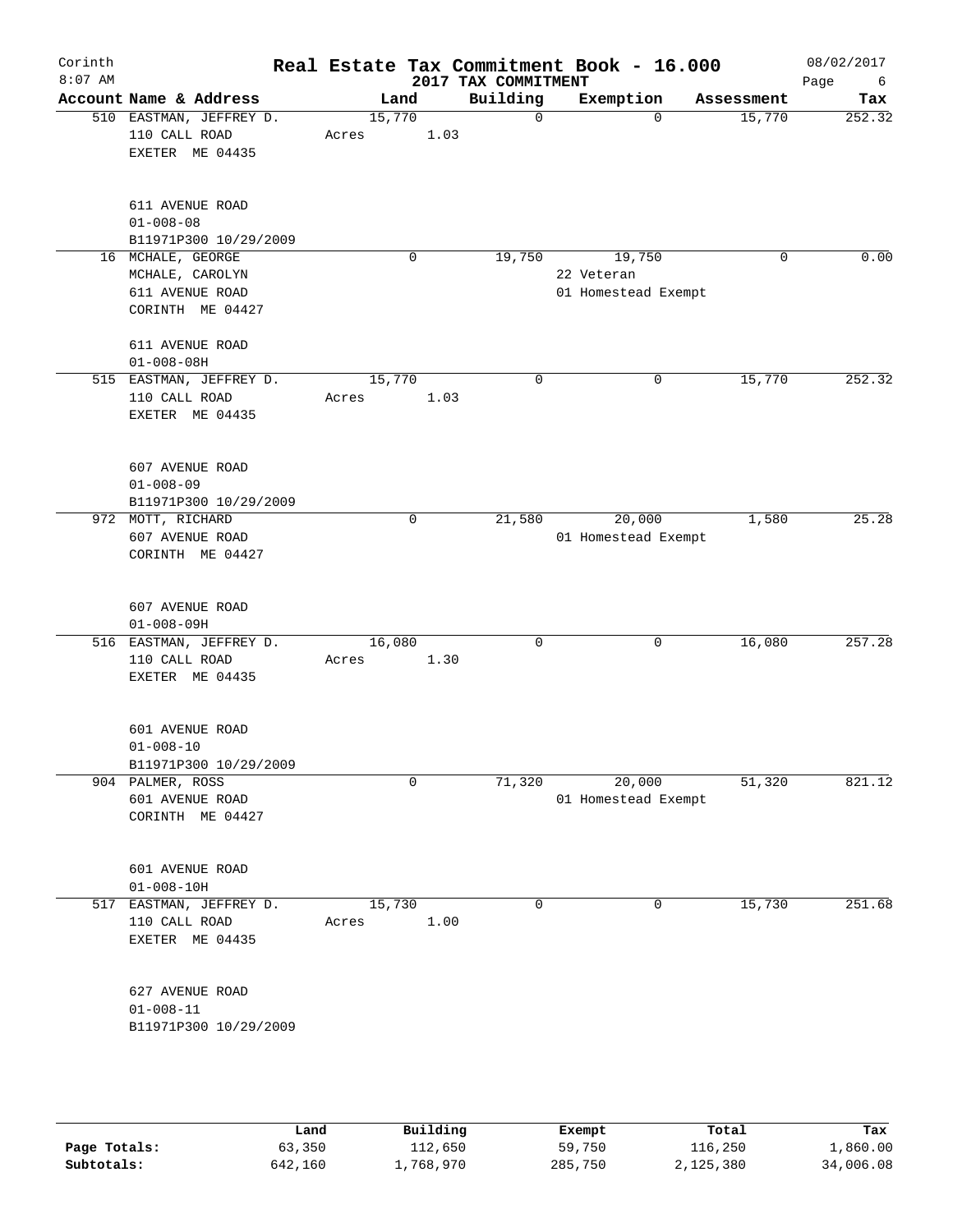| Corinth<br>$8:07$ AM       |                                                                                       |                    |                      | 2017 TAX COMMITMENT | Real Estate Tax Commitment Book - 16.000 |                      | 08/02/2017<br>Page<br>$\overline{7}$ |
|----------------------------|---------------------------------------------------------------------------------------|--------------------|----------------------|---------------------|------------------------------------------|----------------------|--------------------------------------|
|                            | Account Name & Address                                                                |                    | Land                 | Building            | Exemption                                | Assessment           | Tax                                  |
|                            | 845 EASTMAN, JEFFREY<br>110 CALL ROAD<br>EXETER ME 04435                              | Acres              | 18,050<br>3.00       | 40,840              | 0                                        | 58,890               | 942.24                               |
|                            | 663 AVENUE ROAD<br>$01 - 008 - A$<br>B8121P64                                         |                    |                      |                     |                                          |                      |                                      |
|                            | 1611 EASTMAN, JEFFREY                                                                 |                    | 18,980               | 1,000               | 0                                        | 19,980               | 319.68                               |
|                            | 110 CALL ROAD<br>EXETER ME 04435                                                      | Acres              | 7.46                 |                     |                                          |                      |                                      |
|                            | MCCARD ROAD<br>$01 - 008 - B$<br>B7205P335                                            |                    |                      |                     |                                          |                      |                                      |
|                            | 1328 TATE JR, OSCAR G.                                                                |                    | 12,540               | $\mathbf 0$         | 0                                        | 12,540               | 200.64                               |
|                            | PR. TATE, BERNADINE<br>1004 MAIN STREET<br>CORINTH ME 04427                           | Acres              | 28.00                |                     |                                          |                      |                                      |
|                            | MCCARD ROAD N/F OFF<br>$01 - 009$                                                     |                    |                      |                     |                                          |                      |                                      |
|                            | B12954P187 09/24/2012<br>613 GAGE, HARRY L.                                           |                    | 26,390               | 74,180              | 0                                        | 100,570              | 1,609.12                             |
|                            | 486 MCCARD ROAD<br>CORINTH ME 04427                                                   | Acres              | 27.00                |                     |                                          |                      |                                      |
|                            | 486 MCCARD ROAD<br>$01 - 010 - 01$                                                    |                    |                      |                     |                                          |                      |                                      |
|                            | B12899P208 08/01/2012                                                                 |                    |                      |                     |                                          |                      |                                      |
|                            | 209 BURTON MAINE<br>IRREVOCABLE REAL ESTATE<br>334 SPRING STREET<br>ROCKLAND MA 02370 | Acres              | 24,440<br>28.00      | 26,340              | 0                                        | 50,780               | 812.48                               |
|                            | MCCARD ROAD<br>$01 - 010 - 02$<br>B10446P235 04/18/2006                               |                    |                      |                     |                                          |                      |                                      |
|                            | 409 MARQUIS, ADAM E.                                                                  |                    | 26,520               | 102,660             | 20,000                                   | 109,180              | 1,746.88                             |
|                            | MARQUIS, CARRIE L.<br>448 MCCARD ROAD<br>CORINTH ME 04427                             | Acres              | 10.30                |                     | 01 Homestead Exempt                      |                      |                                      |
|                            | 448 MCCARD ROAD<br>$01 - 010 - 03$<br>B11091P23 08/17/2007                            |                    |                      |                     |                                          |                      |                                      |
|                            | 665 HALL, MICHAEL D.<br>HALL, PATRICIA L.<br>434 MCCARD ROAD<br>CORINTH ME 04427      | Acres              | 26,400<br>10.20      | 160,150             | 20,000<br>01 Homestead Exempt            | 166,550              | 2,664.80                             |
|                            | 434 MCCARD ROAD<br>$01 - 010 - 04$<br>B12047P286 02/05/2010                           |                    |                      |                     |                                          |                      |                                      |
|                            |                                                                                       | Land               | Building             |                     | Exempt                                   | Total                | Tax                                  |
| Page Totals:<br>Subtotals: |                                                                                       | 153,320<br>795,480 | 405,170<br>2,174,140 |                     | 40,000<br>325,750                        | 518,490<br>2,643,870 | 8,295.84<br>42,301.92                |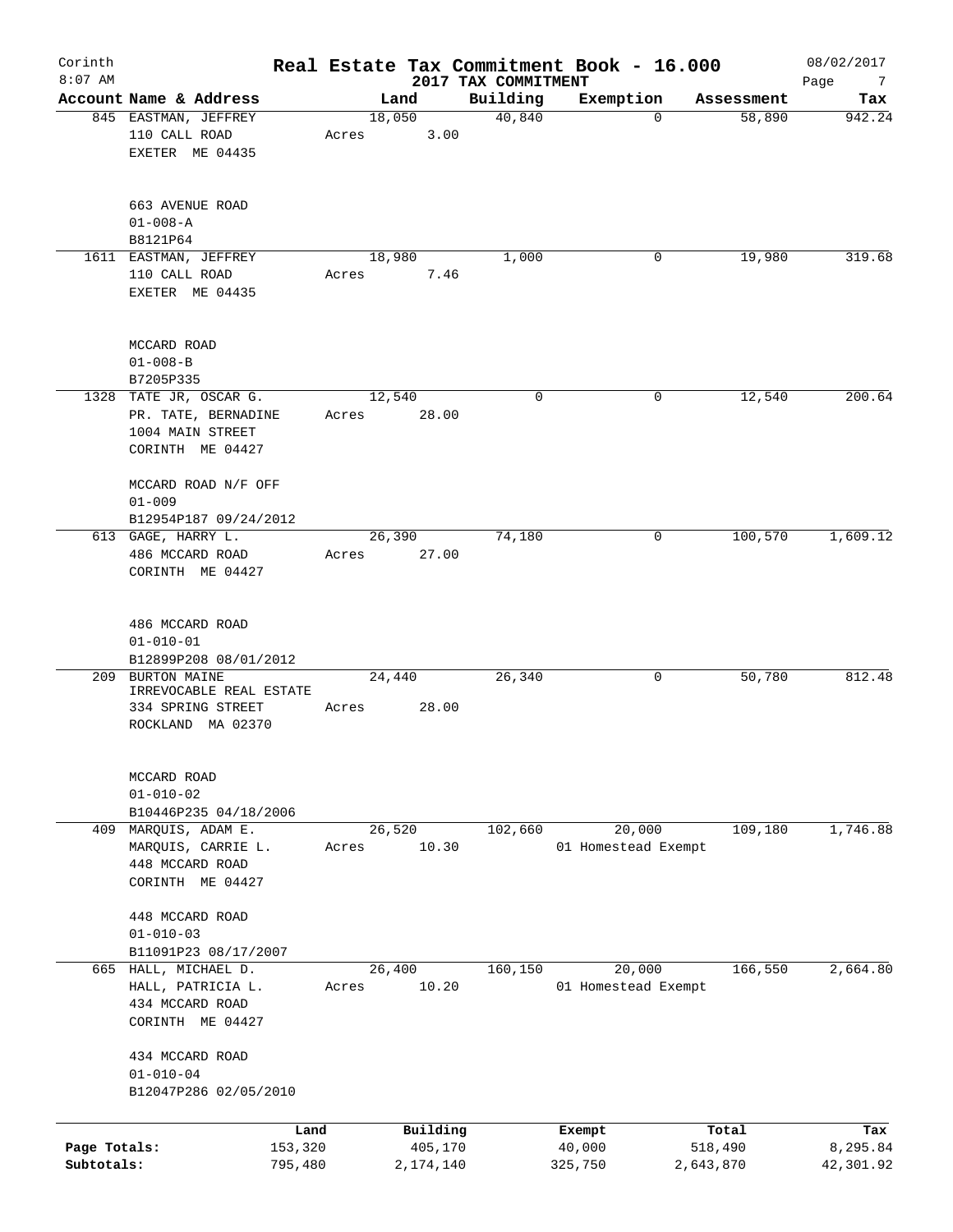| Corinth<br>$8:07$ AM |                                                           |         |        |           |                                 | Real Estate Tax Commitment Book - 16.000 |   |            | 08/02/2017       |
|----------------------|-----------------------------------------------------------|---------|--------|-----------|---------------------------------|------------------------------------------|---|------------|------------------|
|                      | Account Name & Address                                    |         | Land   |           | 2017 TAX COMMITMENT<br>Building | Exemption                                |   | Assessment | Page<br>8<br>Tax |
|                      | 1395 TRACY, LINDA A.                                      |         | 15,490 |           | 50,600                          | 20,000                                   |   | 46,090     | 737.44           |
|                      | 426 MCCARD ROAD                                           | Acres   |        | 1.92      |                                 | 01 Homestead Exempt                      |   |            |                  |
|                      | CORINTH ME 04427                                          |         |        |           |                                 |                                          |   |            |                  |
|                      | 426 MCCARD ROAD                                           |         |        |           |                                 |                                          |   |            |                  |
|                      | $01 - 010 - 05$                                           |         |        |           |                                 |                                          |   |            |                  |
|                      | B6316P349                                                 |         |        |           |                                 |                                          |   |            |                  |
| 959                  | MOODY, JOHN                                               |         | 30,820 |           | 110,440                         | 20,000                                   |   | 121,260    | 1,940.16         |
|                      | GILLETTE, DONNA L.<br>402 MCCARD ROAD<br>CORINTH ME 04427 | Acres   |        | 37.80     |                                 | 01 Homestead Exempt                      |   |            |                  |
|                      |                                                           |         |        |           |                                 |                                          |   |            |                  |
|                      | 402 MCCARD ROAD                                           |         |        |           |                                 |                                          |   |            |                  |
|                      | $01 - 010 - 06807$                                        |         |        |           |                                 |                                          |   |            |                  |
|                      | B2491P160                                                 |         |        |           |                                 |                                          |   |            |                  |
|                      | 498 MOODY, JOHN                                           |         | 12,270 |           | 0                               |                                          | 0 | 12,270     | 196.32           |
|                      | GILLETTE, DONNA                                           | Acres   |        | 16.70     |                                 |                                          |   |            |                  |
|                      | 402 MCCARD ROAD                                           |         |        |           |                                 |                                          |   |            |                  |
|                      | CORINTH ME 04427                                          |         |        |           |                                 |                                          |   |            |                  |
|                      | MCCARD ROAD N/F OFF                                       |         |        |           |                                 |                                          |   |            |                  |
|                      | $01 - 010 - 08$                                           |         |        |           |                                 |                                          |   |            |                  |
|                      | B10171P115 10/18/2005                                     |         |        |           |                                 |                                          |   |            |                  |
|                      | 1068 MOODY, JOHN                                          |         | 17,600 |           | 0                               |                                          | 0 | 17,600     | 281.60           |
|                      | GILLETTE, DONNA L.                                        | Acres   |        | 12.00     |                                 |                                          |   |            |                  |
|                      | 402 MCCARD ROAD                                           |         |        |           |                                 |                                          |   |            |                  |
|                      | CORINTH ME 04427                                          |         |        |           |                                 |                                          |   |            |                  |
|                      | MCCARD ROAD                                               |         |        |           |                                 |                                          |   |            |                  |
|                      | $01 - 011$                                                |         |        |           |                                 |                                          |   |            |                  |
|                      | B10859P20 03/01/2007                                      |         |        |           |                                 |                                          |   |            |                  |
|                      | 1195 MOODY, JOHN                                          |         | 12,580 |           | 0                               |                                          | 0 | 12,580     | 201.28           |
|                      | GILLETTE, DONNA L.                                        | Acres   |        | 3.50      |                                 |                                          |   |            |                  |
|                      | 402 MCCARD ROAD                                           |         |        |           |                                 |                                          |   |            |                  |
|                      | CORINTH ME 04427                                          |         |        |           |                                 |                                          |   |            |                  |
|                      | MCCARD ROAD                                               |         |        |           |                                 |                                          |   |            |                  |
|                      | $01 - 011 - A$                                            |         |        |           |                                 |                                          |   |            |                  |
|                      | B10859P20 03/01/2007                                      |         |        |           |                                 |                                          |   |            |                  |
| 361                  | MCCULLOUGH, DWYNAL<br>E. (Heirs of)                       |         | 29,420 |           | 74,270                          | 26,000                                   |   | 77,690     | 1,243.04         |
|                      | MCCULLOUGH, PATRICIA A. Acres                             |         |        | 20.01     |                                 | 31 Vetrans Widow                         |   |            |                  |
|                      | 419 MCCARD ROAD                                           |         |        |           |                                 | 01 Homestead Exempt                      |   |            |                  |
|                      | CORINTH ME 04427                                          |         |        |           |                                 |                                          |   |            |                  |
|                      | 419 MCCARD ROAD                                           |         |        |           |                                 |                                          |   |            |                  |
|                      | $01 - 011 - B$                                            |         |        |           |                                 |                                          |   |            |                  |
|                      | B7226P68                                                  |         |        |           |                                 |                                          |   |            |                  |
| 2017                 | NEAL, JESSE L.                                            |         | 16,810 |           | 113,570                         | 20,000                                   |   | 110,380    | 1,766.08         |
|                      | 429 MCCARD ROAD                                           | Acres   |        | 1.93      |                                 | 01 Homestead Exempt                      |   |            |                  |
|                      | CORINTH ME 04427                                          |         |        |           |                                 |                                          |   |            |                  |
|                      |                                                           |         |        |           |                                 |                                          |   |            |                  |
|                      | 429 MCCARD ROAD                                           |         |        |           |                                 |                                          |   |            |                  |
|                      | $01 - 011 - B - 01$<br>B11476P205 07/22/2008              |         |        |           |                                 |                                          |   |            |                  |
|                      |                                                           |         |        |           |                                 |                                          |   |            |                  |
|                      |                                                           | Land    |        | Building  |                                 | Exempt                                   |   | Total      | Tax              |
| Page Totals:         |                                                           | 134,990 |        | 348,880   |                                 | 86,000                                   |   | 397,870    | 6,365.92         |
| Subtotals:           |                                                           | 930,470 |        | 2,523,020 |                                 | 411,750                                  |   | 3,041,740  | 48,667.84        |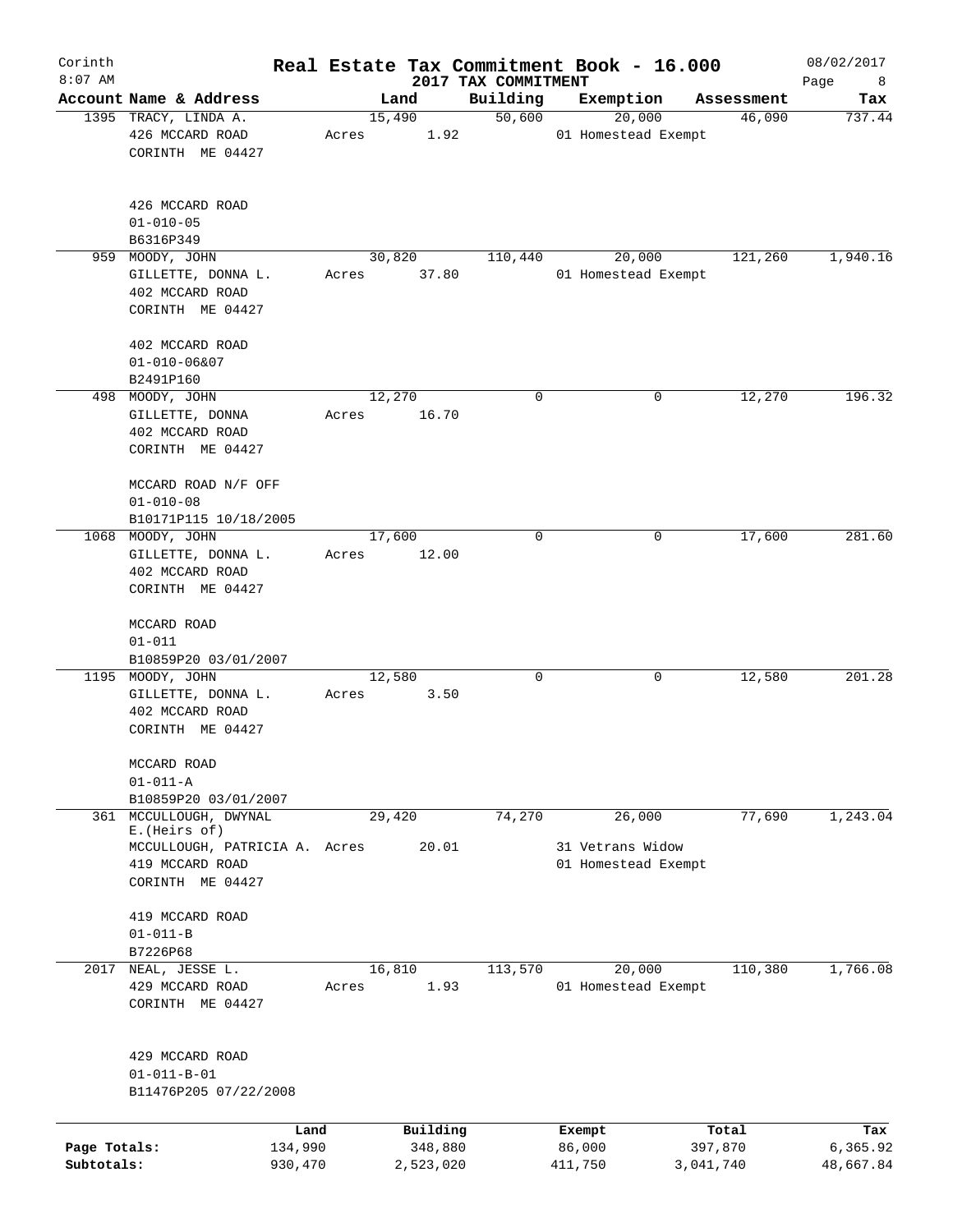| Corinth   |                                                    |             |                |                     | Real Estate Tax Commitment Book - 16.000 |            | 08/02/2017      |
|-----------|----------------------------------------------------|-------------|----------------|---------------------|------------------------------------------|------------|-----------------|
| $8:07$ AM |                                                    |             |                | 2017 TAX COMMITMENT |                                          |            | Page<br>9       |
|           | Account Name & Address                             |             | Land<br>22,560 | Building<br>125,940 | Exemption<br>20,000                      | Assessment | Tax<br>2,056.00 |
|           | 762 NICKERSON, LEVI C.<br>NICKERSON, BROOKE        | Acres 6.89  |                |                     | 01 Homestead Exempt                      | 128,500    |                 |
|           | 445 MCCARD RD                                      |             |                |                     |                                          |            |                 |
|           | CORINTH ME 04427                                   |             |                |                     |                                          |            |                 |
|           |                                                    |             |                |                     |                                          |            |                 |
|           | 445 MCCARD ROAD                                    |             |                |                     |                                          |            |                 |
|           | $01 - 011 - C$                                     |             |                |                     |                                          |            |                 |
|           | B12617P293 09/29/2011                              |             |                |                     |                                          |            |                 |
|           | 527 EASTMAN, DEANE S.                              | 16,280      |                | $\mathbf 0$         | 0                                        | 16,280     | 260.48          |
|           | 66 CALL RD                                         | Acres 24.00 |                |                     |                                          |            |                 |
|           | EXETER ME 04435                                    |             |                |                     |                                          |            |                 |
|           |                                                    |             |                |                     |                                          |            |                 |
|           |                                                    |             |                |                     |                                          |            |                 |
|           | AVENUE ROAD N/F OFF<br>$01 - 012$                  |             |                |                     |                                          |            |                 |
|           | B4551P201                                          |             |                |                     |                                          |            |                 |
|           | 274 CENTRAL MAINE FISH &                           | 16,130      |                | 6,550               | 0                                        | 22,680     | 362.88          |
|           | GAME INC.                                          |             |                |                     |                                          |            |                 |
|           | PO BOX 332                                         | Acres       | 27.00          |                     |                                          |            |                 |
|           | CORINTH ME 04427                                   |             |                |                     |                                          |            |                 |
|           |                                                    |             |                |                     |                                          |            |                 |
|           | 389 MCCARD ROAD                                    |             |                |                     |                                          |            |                 |
|           | $01 - 013$                                         |             |                |                     |                                          |            |                 |
|           | B4580P129                                          |             |                |                     |                                          |            |                 |
|           | 1096 PORTER, BARRY H.                              |             | 43,780         | 2,210               | 0                                        | 45,990     | 735.84          |
|           | PORTER, DIANA C.                                   | Acres 86.00 |                |                     |                                          |            |                 |
|           | 114 FOUNTAIN STREET                                |             |                |                     |                                          |            |                 |
|           | BANGOR ME 04401                                    |             |                |                     |                                          |            |                 |
|           |                                                    |             |                |                     |                                          |            |                 |
|           | 321 MCCARD ROAD                                    |             |                |                     |                                          |            |                 |
|           | $01 - 014$                                         |             |                |                     |                                          |            |                 |
|           | B13747P136 01/20/2015<br>131 BLACKWELL LUMBER MILL |             | 6,910          | 0                   | $\mathsf{O}$                             | 6,910      | 110.56          |
|           | INC                                                |             |                |                     |                                          |            |                 |
|           | PO BOX 335                                         | Acres       | 16.00          |                     |                                          |            |                 |
|           | CORINTH ME 04427                                   |             |                |                     |                                          |            |                 |
|           |                                                    |             |                |                     |                                          |            |                 |
|           |                                                    |             |                |                     |                                          |            |                 |
|           | MCCARD ROAD N/F OFF<br>$01 - 015$                  |             |                |                     |                                          |            |                 |
|           | 142 BLACKWELL, GARETH W. &                         | 43,380      |                | $\Omega$            | 0                                        | 43,380     | 694.08          |
|           | DELWIN                                             |             |                |                     |                                          |            |                 |
|           | BLACKWELL, JOAN                                    | Acres       | 283.00         |                     |                                          |            |                 |
|           | TRUSTEES                                           |             |                |                     |                                          |            |                 |
|           | P.O. BOX 404                                       |             |                |                     |                                          |            |                 |
|           | CORINTH ME 04427                                   |             |                |                     |                                          |            |                 |
|           | MCCARD ROAD                                        |             |                |                     |                                          |            |                 |
|           | $01 - 016$                                         |             |                |                     |                                          |            |                 |
|           | B7259P262                                          |             |                |                     |                                          |            |                 |
|           |                                                    |             |                |                     |                                          |            |                 |

|              | Land      | Building  | Exempt  | Total     | Tax       |
|--------------|-----------|-----------|---------|-----------|-----------|
| Page Totals: | 149.040   | 134,700   | 20,000  | 263,740   | 4,219.84  |
| Subtotals:   | l,079,510 | 2,657,720 | 431,750 | 3,305,480 | 52,887.68 |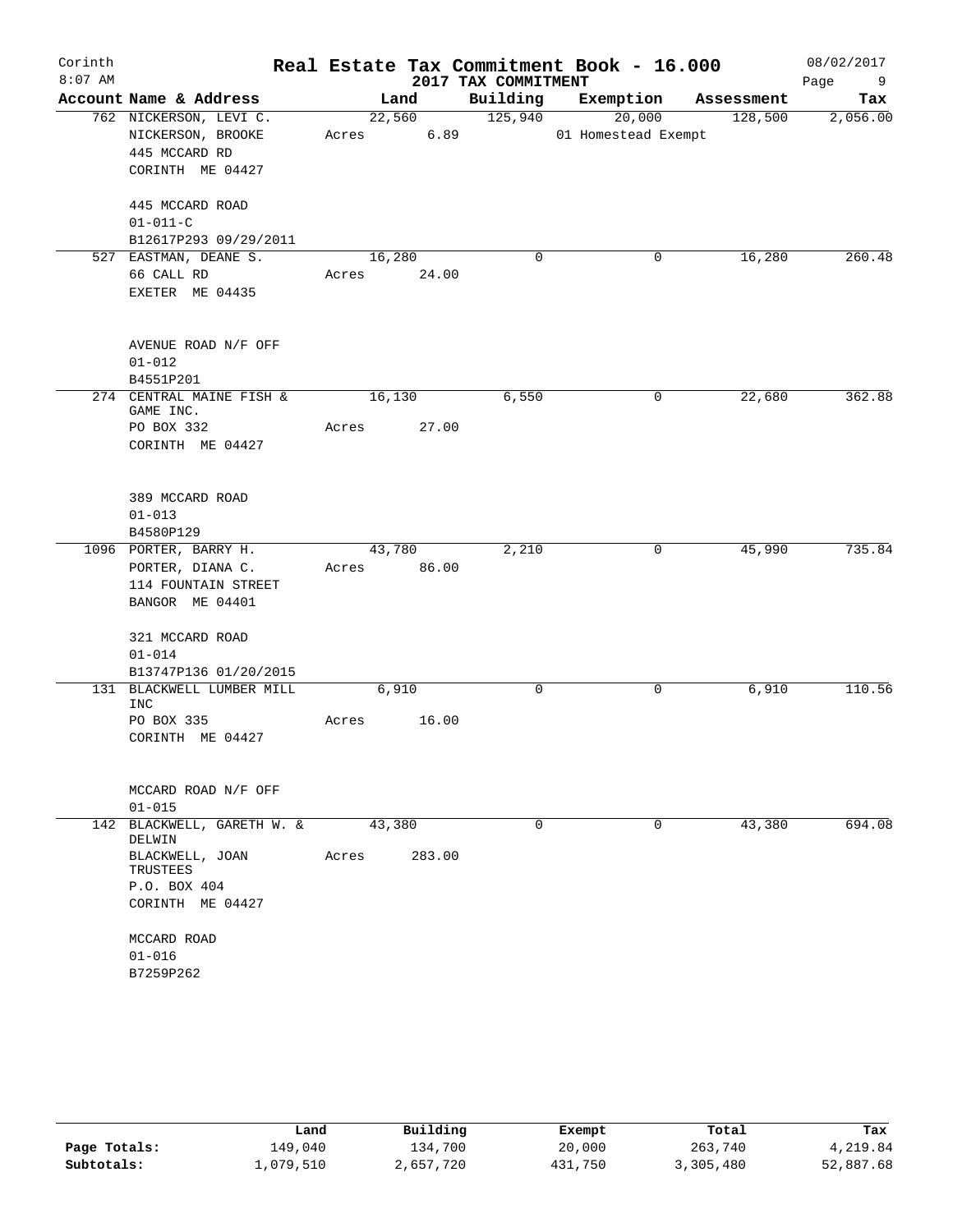| Corinth                    |                                                                                                                                       |         |        |                      |                     | Real Estate Tax Commitment Book - 16.000          |   |                      | 08/02/2017            |
|----------------------------|---------------------------------------------------------------------------------------------------------------------------------------|---------|--------|----------------------|---------------------|---------------------------------------------------|---|----------------------|-----------------------|
| $8:07$ AM                  |                                                                                                                                       |         |        |                      | 2017 TAX COMMITMENT |                                                   |   |                      | Page<br>10            |
|                            | Account Name & Address                                                                                                                |         | Land   |                      | Building            | Exemption                                         |   | Assessment           | Tax                   |
|                            | 948 LANGLAIS, AMANDA M.<br>370 McCard Rd<br>Corinth ME 04427                                                                          | Acres   | 16,020 | 1.25                 | 98,930              | 20,000<br>01 Homestead Exempt                     |   | 94,950               | 1,519.20              |
|                            | 370 MCCARD ROAD<br>$01 - 017$<br>B12840P130 06/07/2012                                                                                |         |        |                      |                     |                                                   |   |                      |                       |
| 612                        | GOODWIN, IRENE V.                                                                                                                     |         | 15,730 |                      | 69,900              | 20,000                                            |   | 65,630               | 1,050.08              |
|                            | (HEIRS OF)<br>386 MCCARD ROAD<br>CORINTH ME 04427                                                                                     | Acres   |        | 1.00                 |                     | 01 Homestead Exempt                               |   |                      |                       |
|                            | 386 MCCARD ROAD<br>$01 - 017 - A$<br>B5600P272 03/28/1994                                                                             |         |        |                      |                     |                                                   |   |                      |                       |
|                            | 564 ALLARD, DENNIS<br>ALLARD, JOYCE M.<br>99 STETSON ROAD EAST<br>LEVANT ME 04456                                                     | Acres   | 15,730 | 1.00                 | 3,310               |                                                   | 0 | 19,040               | 304.64                |
|                            | 346 MCCARD ROAD<br>$01 - 017 - B$<br>B6920P145 12/22/1998<br>995 BELL, JEFFREY                                                        |         | 15,880 |                      | 102,370             |                                                   | 0 | 118,250              | 1,892.00              |
|                            | BELL, CARIN<br>C/O BELL, MIKE & LAURA<br>PO BOX 227<br>CORINTH ME 04427<br>352 MCCARD ROAD<br>$01 - 017 - C$<br>B14120P264 04/01/2016 | Acres   |        | 1.13                 |                     |                                                   |   |                      |                       |
|                            | 1352 THOMPSON, JEAN M.<br>306 MCCARD ROAD<br>CORINTH ME 04427                                                                         | Acres   | 18,870 | 3.71                 | 102,350             | 26,000<br>01 Homestead Exempt<br>31 Vetrans Widow |   | 95,220               | 1,523.52              |
|                            | 306 MCCARD ROAD<br>$01 - 017 - D$                                                                                                     |         |        |                      |                     |                                                   |   |                      |                       |
|                            | 2095 THOMPSON, JEAN M.<br>306 MCCARD ROAD<br>CORINTH ME 04427                                                                         | Acres   | 15,730 | 1.00                 | 23,010              |                                                   | 0 | 38,740               | 619.84                |
|                            | 302 McCARD ROAD<br>$01 - 017 - D - 1$<br>B14142P38 05/06/2016<br>1585 THOMPSON, DAVID III<br>318 MCCARD ROAD<br>CORINTH ME 04427      | Acres   | 15,730 | 1.00                 | 88,470              |                                                   | 0 | 104,200              | 1,667.20              |
|                            | 318 MCCARD ROAD<br>$01 - 017 - D - 2$<br>B13634P263 08/20/2014                                                                        |         |        |                      |                     |                                                   |   |                      |                       |
|                            |                                                                                                                                       | Land    |        | Building             |                     | Exempt                                            |   | Total                | Tax                   |
| Page Totals:<br>Subtotals: | 1,193,200                                                                                                                             | 113,690 |        | 488,340<br>3,146,060 |                     | 66,000<br>497,750                                 |   | 536,030<br>3,841,510 | 8,576.48<br>61,464.16 |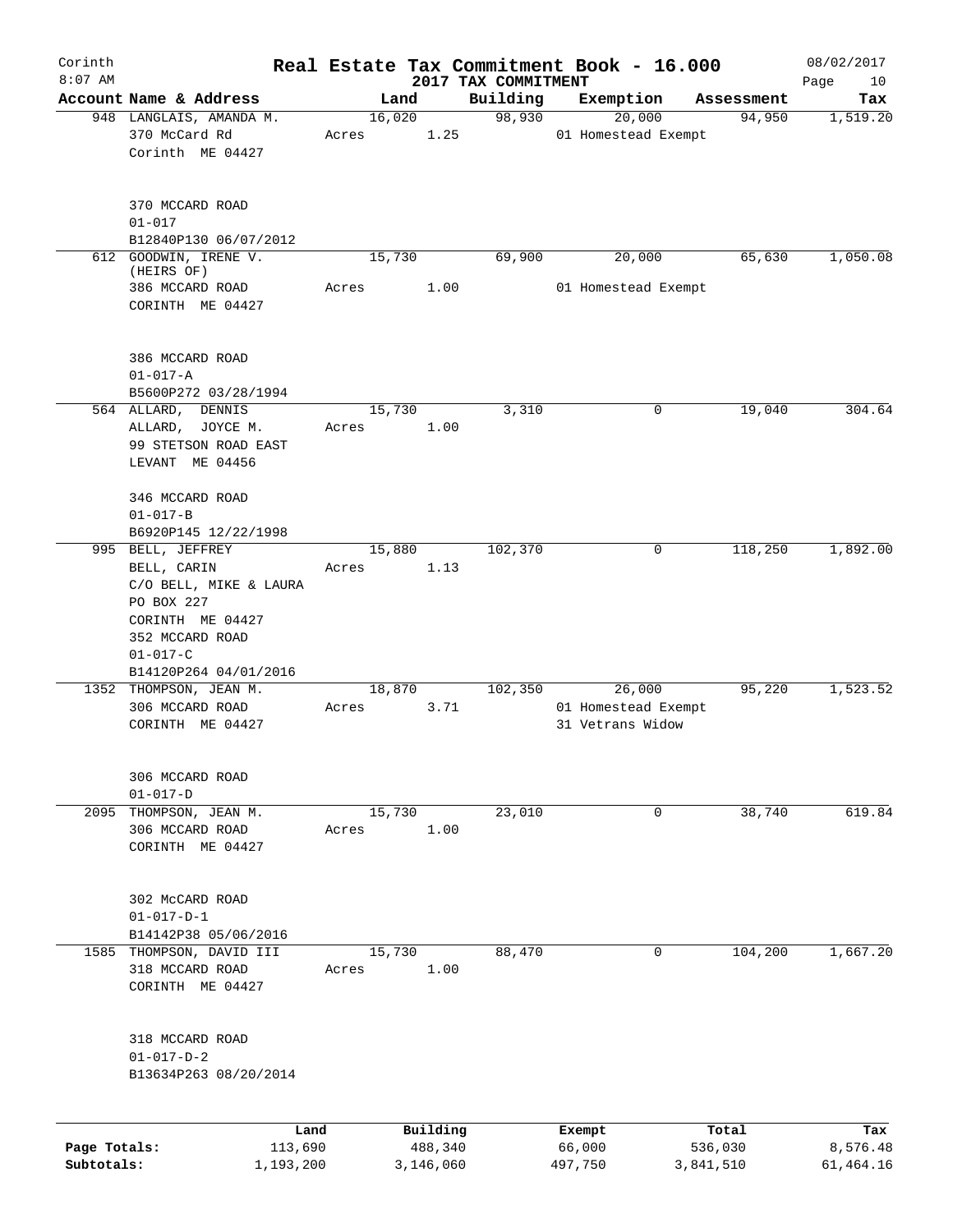| Corinth<br>$8:07$ AM |                                    |       |           | 2017 TAX COMMITMENT | Real Estate Tax Commitment Book - 16.000 |            | 08/02/2017<br>Page<br>11 |
|----------------------|------------------------------------|-------|-----------|---------------------|------------------------------------------|------------|--------------------------|
|                      | Account Name & Address             |       | Land      | Building            | Exemption                                | Assessment | Tax                      |
|                      | 1616 MICHAUD, DENNIS J.            |       | 15,740    | 97,800              | 20,000                                   | 93,540     | 1, 496.64                |
|                      | MICHAUD, CYNTHIA A.                | Acres | 1.01      |                     | 01 Homestead Exempt                      |            |                          |
|                      | 328 MCCARD ROAD                    |       |           |                     |                                          |            |                          |
|                      | CORINTH ME 04427                   |       |           |                     |                                          |            |                          |
|                      | 328 MCCARD ROAD                    |       |           |                     |                                          |            |                          |
|                      | $01 - 017 - E$                     |       |           |                     |                                          |            |                          |
|                      | B13535P277 05/16/2014              |       |           |                     |                                          |            |                          |
|                      | 1625 GOODWIN, LEWIS A.             |       | 16,710    | $\mathbf 0$         | 0                                        | 16,710     | 267.36                   |
|                      | GOODWIN, IRENE V.                  | Acres | 7.06      |                     |                                          |            |                          |
|                      | (Heirs of)<br>386 MCCARD ROAD      |       |           |                     |                                          |            |                          |
|                      | CORINTH ME 04427                   |       |           |                     |                                          |            |                          |
|                      |                                    |       |           |                     |                                          |            |                          |
|                      | MCCARD ROAD<br>$01 - 017 - F$      |       |           |                     |                                          |            |                          |
|                      | B8674P344                          |       |           |                     |                                          |            |                          |
|                      | 1614 GOODWIN, LEWIS A.             |       | 36,080    | $\mathbf 0$         | 0                                        | 36,080     | 577.28                   |
|                      | GOODWIN, IRENE V.                  | Acres | 81.00     |                     |                                          |            |                          |
|                      | (Heirs of)                         |       |           |                     |                                          |            |                          |
|                      | 386 MCCARD ROAD                    |       |           |                     |                                          |            |                          |
|                      | CORINTH ME 04427                   |       |           |                     |                                          |            |                          |
|                      | MCCARD ROAD                        |       |           |                     |                                          |            |                          |
|                      | $01 - 017 - G$                     |       |           |                     |                                          |            |                          |
|                      | B7232P84                           |       |           |                     |                                          |            |                          |
|                      | 1834 THORNTON, SHANE L.            |       | 16,000    | 128,560             | 20,000                                   | 124,560    | 1,992.96                 |
|                      | 360 MCCARD RD                      | Acres | 1.23      |                     | 01 Homestead Exempt                      |            |                          |
|                      | CORINTH ME 04427-3430              |       |           |                     |                                          |            |                          |
|                      | 360 MCCARD ROAD                    |       |           |                     |                                          |            |                          |
|                      | $01 - 017 - H$                     |       |           |                     |                                          |            |                          |
|                      | B13195P80 05/24/2013               |       |           |                     |                                          |            |                          |
|                      | 1069 POMEROY, JOHN E.              |       | 56,400    | 125,190             | 0                                        | 181,590    | 2,905.44                 |
|                      | 283 MCCARD ROAD                    | Acres | 65.25     |                     |                                          |            |                          |
|                      | CORINTH ME 04427                   |       |           |                     |                                          |            |                          |
|                      |                                    |       |           |                     |                                          |            |                          |
|                      | 303 MCCARD ROAD                    |       |           |                     |                                          |            |                          |
|                      | $01 - 018$                         |       |           |                     |                                          |            |                          |
|                      | B13937P49 08/12/2015               |       |           |                     |                                          |            |                          |
|                      | 1064 POMEROY, JOHN E.              |       | 30,400    | 185,350             | 20,000                                   | 195,750    | 3,132.00                 |
|                      | KENNEY, SHARON E.                  | Acres | 21.38     |                     | 01 Homestead Exempt                      |            |                          |
|                      | 283 MCCARD ROAD                    |       |           |                     |                                          |            |                          |
|                      | CORINTH ME 04427                   |       |           |                     |                                          |            |                          |
|                      | 283 MCCARD ROAD                    |       |           |                     |                                          |            |                          |
|                      | $01 - 018 - A$                     |       |           |                     |                                          |            |                          |
|                      | B13137P40 03/28/2013               |       |           |                     |                                          |            |                          |
|                      | 1070 POMEROY, JOHN E.              |       | 7,600     | 0                   | 0                                        | 7,600      | 121.60                   |
|                      | 283 MCCARD ROAD                    | Acres | 0.50      |                     |                                          |            |                          |
|                      | CORINTH ME 04427                   |       |           |                     |                                          |            |                          |
|                      |                                    |       |           |                     |                                          |            |                          |
|                      | MCCARD ROAD                        |       |           |                     |                                          |            |                          |
|                      | $01 - 019$<br>B13937P49 08/12/2015 |       |           |                     |                                          |            |                          |
|                      |                                    | Land  | Building  |                     | Exempt                                   | Total      | Tax                      |
| Page Totals:         | 178,930                            |       | 536,900   |                     | 60,000                                   | 655,830    | 10,493.28                |
| Subtotals:           | 1,372,130                          |       | 3,682,960 |                     | 557,750                                  | 4,497,340  | 71,957.44                |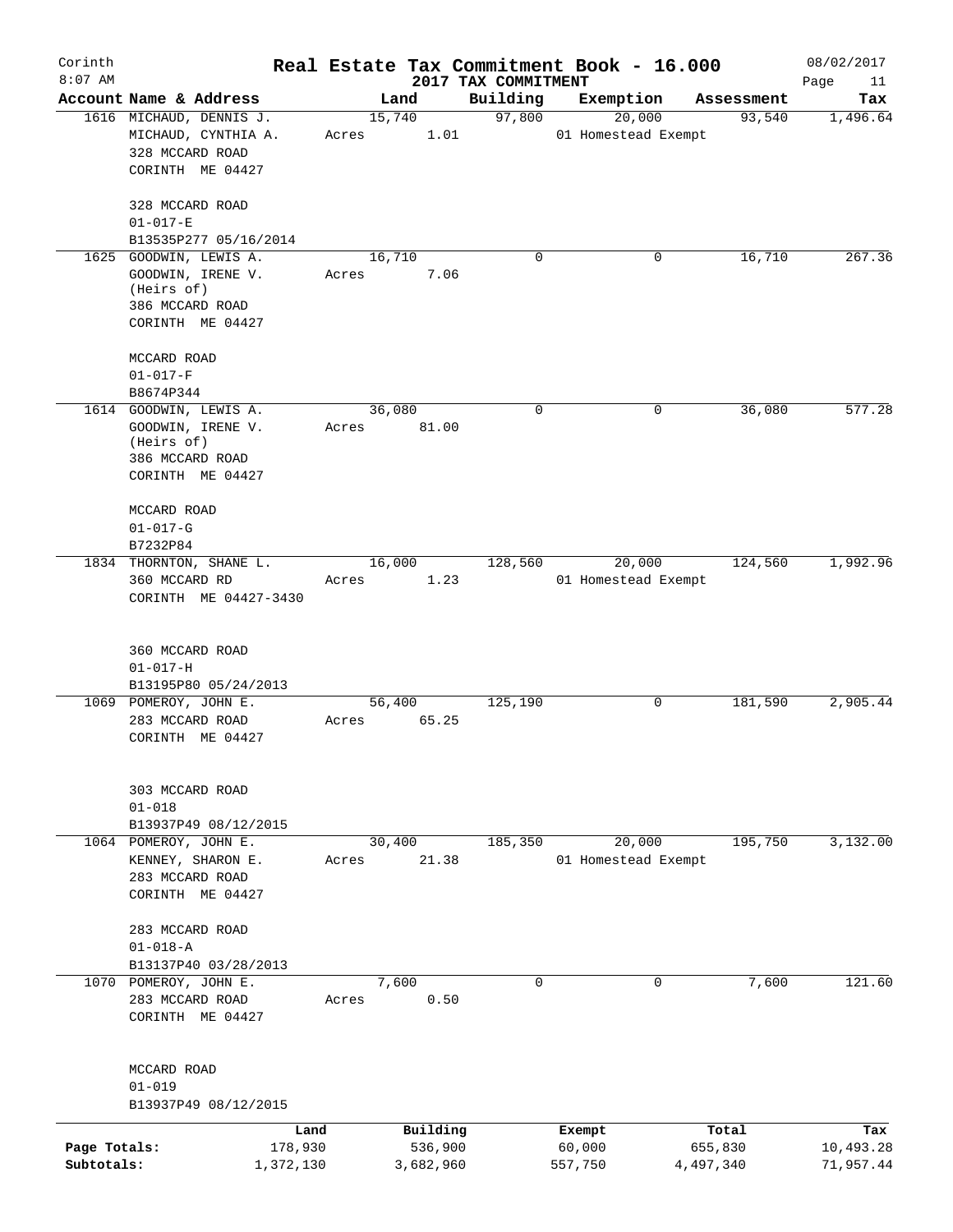| Corinth      |                                             |       |           |                                 | Real Estate Tax Commitment Book - 16.000 |                      | 08/02/2017    |
|--------------|---------------------------------------------|-------|-----------|---------------------------------|------------------------------------------|----------------------|---------------|
| $8:07$ AM    | Account Name & Address                      |       | Land      | 2017 TAX COMMITMENT<br>Building | Exemption                                |                      | Page<br>12    |
|              | 10 ADKINS, MARY E.                          |       | 16,310    | 28,090                          | 26,000                                   | Assessment<br>18,400 | Tax<br>294.40 |
|              | 280 MCCARD ROAD                             | Acres | 1.50      |                                 | 31 Vetrans Widow                         |                      |               |
|              | CORINTH ME 04427                            |       |           |                                 | 01 Homestead Exempt                      |                      |               |
|              | 280 MCCARD ROAD                             |       |           |                                 |                                          |                      |               |
|              | $01 - 020$                                  |       |           |                                 |                                          |                      |               |
|              | B2067P179<br>1466 WEISS, ROBERTA L.         |       | 32,070    | 67,050                          | 0                                        | 99,120               | 1,585.92      |
|              | 186 HORTON STREET<br>CITY ISLAND NY 10464   | Acres | 28.00     |                                 |                                          |                      |               |
|              | 261 MCCARD ROAD<br>$01 - 021$               |       |           |                                 |                                          |                      |               |
|              | B4724P362                                   |       |           |                                 |                                          |                      |               |
|              | 1544 WEISS, ROBERTA L.                      |       | 18,290    | 0                               | 0                                        | 18,290               | 292.64        |
|              | WEISS, STEVEN H.                            | Acres | 18.00     |                                 |                                          |                      |               |
|              | 186 HORTON STREET                           |       |           |                                 |                                          |                      |               |
|              | CITY ISLAND NY 10464                        |       |           |                                 |                                          |                      |               |
|              | MCCARD ROAD N/F OFF                         |       |           |                                 |                                          |                      |               |
|              | $01 - 021 - A$                              |       |           |                                 |                                          |                      |               |
|              | B7102P305                                   |       |           |                                 |                                          |                      |               |
|              | 266 CAVERLY JR, IRVIN C.                    |       | 16,190    | 53,570                          | 0                                        | 69,760               | 1,116.16      |
|              | CAVERLY, JANICE T.                          | Acres | 1.40      |                                 |                                          |                      |               |
|              | P.O. BOX 276                                |       |           |                                 |                                          |                      |               |
|              | CORINTH ME 04427                            |       |           |                                 |                                          |                      |               |
|              | 260 MCCARD ROAD                             |       |           |                                 |                                          |                      |               |
|              | $01 - 022$                                  |       |           |                                 |                                          |                      |               |
|              | B3377P323                                   |       |           |                                 |                                          |                      |               |
|              | 997 GILES, DAVID L.                         |       | 15,790    | 58,500                          | 20,000                                   | 54,290               | 868.64        |
|              | 270 MCCARD ROAD                             | Acres | 1.60      |                                 | 01 Homestead Exempt                      |                      |               |
|              | CORINTH ME 04427                            |       |           |                                 |                                          |                      |               |
|              | 270 MCCARD ROAD                             |       |           |                                 |                                          |                      |               |
|              | $01 - 022 - A$                              |       |           |                                 |                                          |                      |               |
|              | B13515P33 04/28/2014                        |       |           |                                 |                                          |                      |               |
|              | 270 CAVERLY JR, IRVIN C                     |       | 9,160     | 0                               | 0                                        | 9,160                | 146.56        |
|              | PO BOX 276                                  | Acres | 3.68      |                                 |                                          |                      |               |
|              | CORINTH ME 04427                            |       |           |                                 |                                          |                      |               |
|              |                                             |       |           |                                 |                                          |                      |               |
|              | MCCARD ROAD                                 |       |           |                                 |                                          |                      |               |
|              | $01 - 023$                                  |       |           |                                 |                                          |                      |               |
| 271          | B13550P46 05/21/2014<br>CAVERLY, STEPHEN L. |       | 34,650    | 137,670                         | 26,000                                   | 146,320              | 2,341.12      |
|              | CAVERLY, ARLENE J.                          | Acres | 6.43      |                                 | 22 Veteran                               |                      |               |
|              | 215 MCCARD ROAD                             |       |           |                                 | 01 Homestead Exempt                      |                      |               |
|              | CORINTH ME 04427                            |       |           |                                 |                                          |                      |               |
|              | 215 MCCARD ROAD                             |       |           |                                 |                                          |                      |               |
|              | $01 - 023 - A$                              |       |           |                                 |                                          |                      |               |
|              | B2390P262                                   |       |           |                                 |                                          |                      |               |
|              |                                             |       |           |                                 |                                          |                      |               |
|              |                                             | Land  | Building  |                                 | Exempt                                   | Total                | Tax           |
| Page Totals: | 142,460                                     |       | 344,880   |                                 | 72,000                                   | 415,340              | 6,645.44      |
| Subtotals:   | 1,514,590                                   |       | 4,027,840 |                                 | 629,750                                  | 4,912,680            | 78,602.88     |
|              |                                             |       |           |                                 |                                          |                      |               |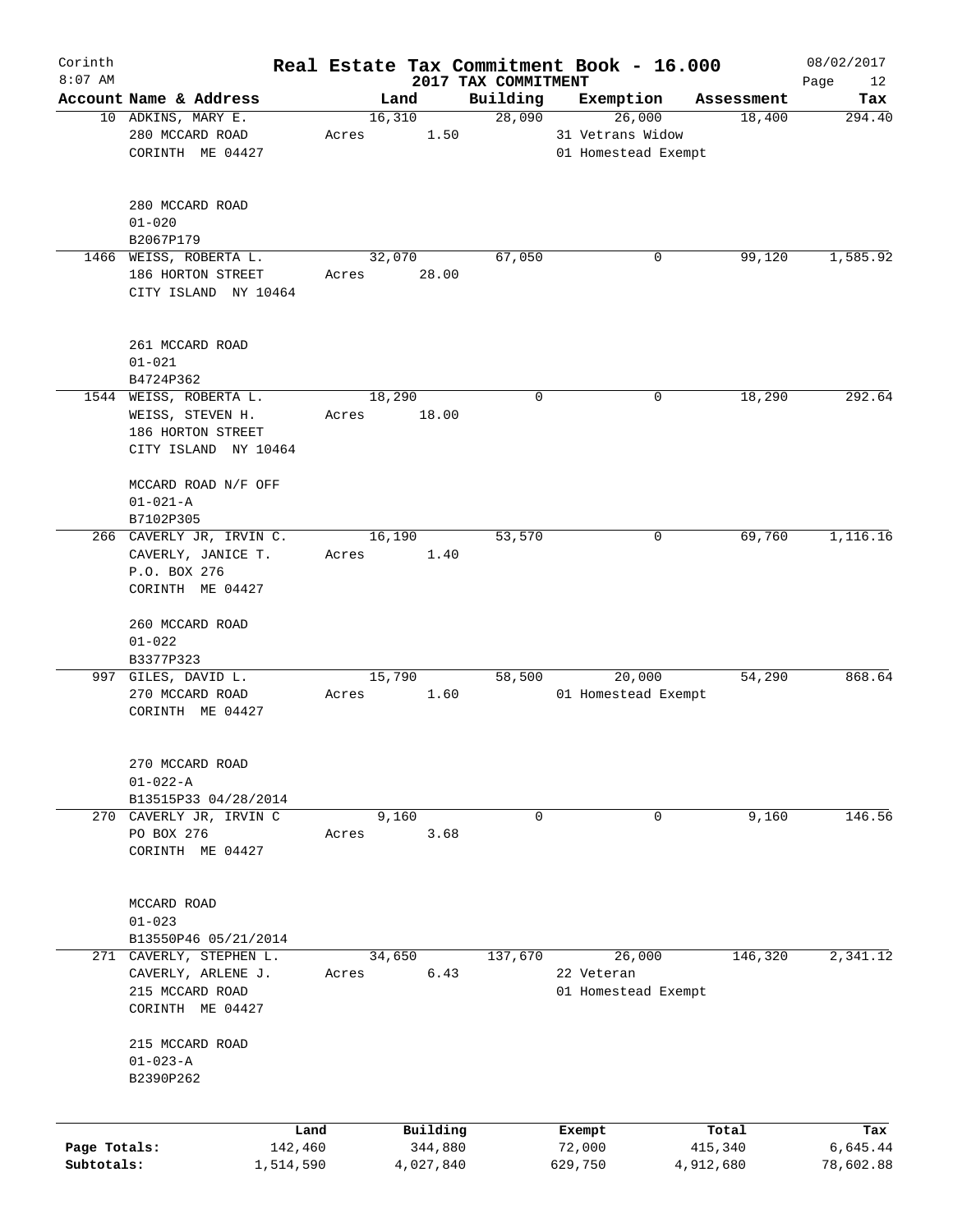| Corinth<br>$8:07$ AM |                                             |       |                     |                                 | Real Estate Tax Commitment Book - 16.000 |                       | 08/02/2017        |
|----------------------|---------------------------------------------|-------|---------------------|---------------------------------|------------------------------------------|-----------------------|-------------------|
|                      | Account Name & Address                      |       | Land                | 2017 TAX COMMITMENT<br>Building | Exemption                                | Assessment            | Page<br>13<br>Tax |
|                      | 198 CLARK, NATHAN D. &<br>TONIA M.          |       | 21,850              | $\mathbf 0$                     |                                          | 21,850<br>$\mathbf 0$ | 349.60            |
|                      | PIERCE, HARRY S.                            | Acres | 17.90               |                                 |                                          |                       |                   |
|                      | 270 CEDAR GROVE RD                          |       |                     |                                 |                                          |                       |                   |
|                      | DRESDEN ME 04342                            |       |                     |                                 |                                          |                       |                   |
|                      | MCCARD ROAD                                 |       |                     |                                 |                                          |                       |                   |
|                      | $01 - 023 - B$                              |       |                     |                                 |                                          |                       |                   |
|                      | B12562P282 08/15/2011                       |       |                     |                                 |                                          |                       |                   |
|                      | 956 MOLLOY, WILLIAM P.<br>MOLLOY, LINDA J.  | Acres | 16,890<br>2.00      | 44,820                          | 20,000<br>01 Homestead Exempt            | 41,710                | 667.36            |
|                      | 149 MCCARD ROAD                             |       |                     |                                 |                                          |                       |                   |
|                      | CORINTH ME 04427                            |       |                     |                                 |                                          |                       |                   |
|                      | 149 MCCARD ROAD                             |       |                     |                                 |                                          |                       |                   |
|                      | $01 - 023 - B - 1$                          |       |                     |                                 |                                          |                       |                   |
|                      | B4100P171<br>272 CLARK, NATHAN D.           |       | 7,410               | 15,840                          |                                          | 23,250<br>0           | 372.00            |
|                      | CLARK, TONIA M.                             | Acres | 7.19                |                                 |                                          |                       |                   |
|                      | 270 CEDAR GROVE RD                          |       |                     |                                 |                                          |                       |                   |
|                      | DRESDEN ME 04342                            |       |                     |                                 |                                          |                       |                   |
|                      | MCCARD ROAD                                 |       |                     |                                 |                                          |                       |                   |
|                      | $01 - 023 - C$                              |       |                     |                                 |                                          |                       |                   |
| 1048                 | B12091P340 03/15/2010<br>CLARK, NATHAN D. & |       | 32,790              | 78,880                          |                                          | 0<br>111,670          | 1,786.72          |
|                      | TONIA M.                                    |       |                     |                                 |                                          |                       |                   |
|                      | PIERCE, HARRY S.<br>270 CEDAR GROVE RD      | Acres | 33.31               |                                 |                                          |                       |                   |
|                      | DRESDEN ME 04342                            |       |                     |                                 |                                          |                       |                   |
|                      | 175 MCCARD ROAD                             |       |                     |                                 |                                          |                       |                   |
|                      | $01 - 023 - D$                              |       |                     |                                 |                                          |                       |                   |
|                      | B12562P282 08/15/2011                       |       |                     |                                 |                                          |                       |                   |
|                      | 267 CAVERLY JR, IRVIN C.                    |       | 13,520              | 19,000                          |                                          | 32,520<br>0           | 520.32            |
|                      | CAVERLY, JANICE<br>P.O. BOX 276             | Acres | 7.44                |                                 |                                          |                       |                   |
|                      | CORINTH ME 04427                            |       |                     |                                 |                                          |                       |                   |
|                      |                                             |       |                     |                                 |                                          |                       |                   |
|                      | MCCARD ROAD N/F OFF<br>$01 - 023 - E$       |       |                     |                                 |                                          |                       |                   |
|                      | B2993P87                                    |       |                     |                                 |                                          |                       |                   |
|                      | 2002 CLARK, NATHAN D.                       |       | 5,170               | $\Omega$                        |                                          | 5,170<br>$\mathbf 0$  | 82.72             |
|                      | CLARK, TONIA M.                             | Acres | 2.56                |                                 |                                          |                       |                   |
|                      | 270 CEDAR GROVE RD<br>DRESDEN ME 04342      |       |                     |                                 |                                          |                       |                   |
|                      |                                             |       |                     |                                 |                                          |                       |                   |
|                      | MCCARD ROAD OFF                             |       |                     |                                 |                                          |                       |                   |
|                      | $01 - 023 - E - 1$                          |       |                     |                                 |                                          |                       |                   |
|                      | B12091P338 04/02/2010                       |       |                     | 0                               |                                          | 0                     |                   |
|                      | 273 WEISS, ROBERTA<br>186 HORTON STREET     | Acres | 27,290<br>34.81     |                                 |                                          | 27,290                | 436.64            |
|                      | CITY ISLAND NY 10464                        |       |                     |                                 |                                          |                       |                   |
|                      | MCCARD ROAD N/F OFF                         |       |                     |                                 |                                          |                       |                   |
|                      | $01 - 023 - F$                              |       |                     |                                 |                                          |                       |                   |
|                      | B10736P297 11/16/2006                       |       |                     |                                 |                                          |                       |                   |
| Page Totals:         | Land<br>124,920                             |       | Building<br>158,540 |                                 | Exempt<br>20,000                         | Total<br>263,460      | Tax<br>4,215.36   |
| Subtotals:           | 1,639,510                                   |       | 4,186,380           |                                 | 649,750                                  | 5,176,140             | 82,818.24         |
|                      |                                             |       |                     |                                 |                                          |                       |                   |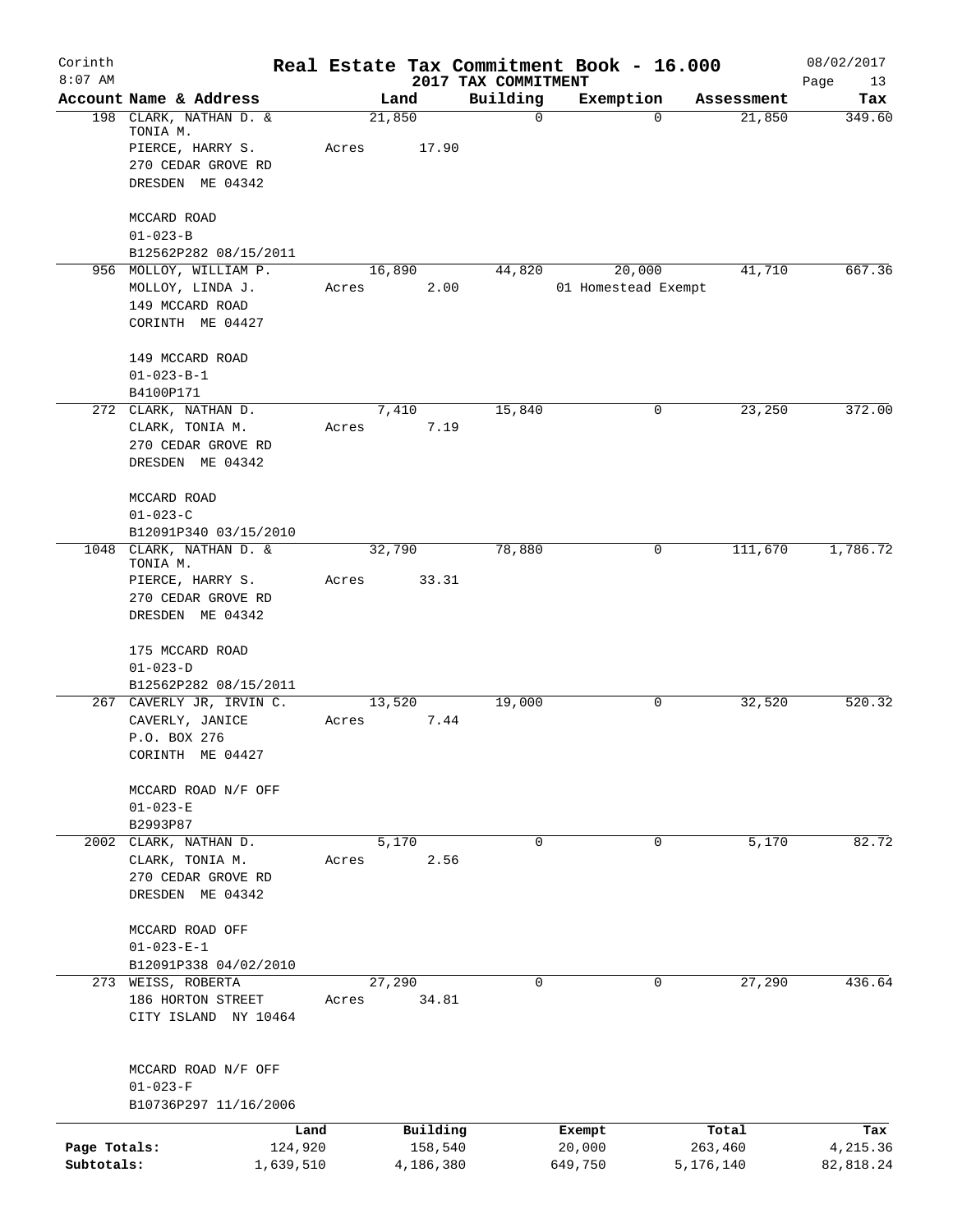| Corinth      |                                                |       |                |                     | Real Estate Tax Commitment Book - 16.000 |                       | 08/02/2017      |
|--------------|------------------------------------------------|-------|----------------|---------------------|------------------------------------------|-----------------------|-----------------|
| $8:07$ AM    |                                                |       |                | 2017 TAX COMMITMENT |                                          |                       | 14<br>Page      |
|              | Account Name & Address<br>702 GILES, LOUISE F. |       | Land<br>20,000 | Building<br>116,440 | Exemption<br>20,000                      | Assessment<br>116,440 | Tax<br>1,863.04 |
|              | 241 MCCARD ROAD                                | Acres | 4.68           |                     | 01 Homestead Exempt                      |                       |                 |
|              | CORINTH ME 04427                               |       |                |                     |                                          |                       |                 |
|              |                                                |       |                |                     |                                          |                       |                 |
|              |                                                |       |                |                     |                                          |                       |                 |
|              | 241 MCCARD ROAD                                |       |                |                     |                                          |                       |                 |
|              | $01 - 023 - G$                                 |       |                |                     |                                          |                       |                 |
|              | B7019P23                                       |       |                |                     |                                          |                       |                 |
|              | 268 WEISS, ROBERTA L.                          |       | 13,120         | $\Omega$            | 0                                        | 13,120                | 209.92          |
|              | 186 HORTON STREET                              | Acres | 10.22          |                     |                                          |                       |                 |
|              | CITY ISLAND NY 10464                           |       |                |                     |                                          |                       |                 |
|              |                                                |       |                |                     |                                          |                       |                 |
|              | MCCARD ROAD N/F OFF                            |       |                |                     |                                          |                       |                 |
|              | $01 - 023 - H$                                 |       |                |                     |                                          |                       |                 |
|              | B8121P261                                      |       |                |                     |                                          |                       |                 |
|              | 752 CAVERLY JR, IRVIN C                        |       | 11,140         | 0                   | 0                                        | 11,140                | 178.24          |
|              | PO BOX 276                                     | Acres | 4.92           |                     |                                          |                       |                 |
|              | CORINTH ME 04427                               |       |                |                     |                                          |                       |                 |
|              |                                                |       |                |                     |                                          |                       |                 |
|              | MCCARD ROAD OFF                                |       |                |                     |                                          |                       |                 |
|              | $01 - 023 - I$                                 |       |                |                     |                                          |                       |                 |
|              | B14060P310 01/20/2016                          |       |                |                     |                                          |                       |                 |
|              | 1508 WEISS, ROBERTA L.                         |       | 12,000         | $\Omega$            | 0                                        | 12,000                | 192.00          |
|              | 186 HORTON STREET                              | Acres | 3.00           |                     |                                          |                       |                 |
|              | CITY ISLAND NY 10464                           |       |                |                     |                                          |                       |                 |
|              |                                                |       |                |                     |                                          |                       |                 |
|              | MCCARD ROAD                                    |       |                |                     |                                          |                       |                 |
|              | $01 - 023 - J$                                 |       |                |                     |                                          |                       |                 |
|              | B8121P261                                      |       |                |                     |                                          |                       |                 |
|              | 1658 LUCAS, JON A.                             |       | 12,110         | 24,510              | 0                                        | 36,620                | 585.92          |
|              | 41 PERKINS STREET                              | Acres | 3.30           |                     |                                          |                       |                 |
|              | WINTHROP ME 02152                              |       |                |                     |                                          |                       |                 |
|              |                                                |       |                |                     |                                          |                       |                 |
|              | 197 MCCARD ROAD                                |       |                |                     |                                          |                       |                 |
|              | $01 - 023 - K$                                 |       |                |                     |                                          |                       |                 |
|              | B7574P150                                      |       |                |                     |                                          |                       |                 |
| 1507         | RYAN, DARRELL W.                               |       | 18,310         | 89,120              | 20,000                                   | 87,430                | 1,398.88        |
|              | RYAN, DEBORAH L.                               | Acres | 3.22           |                     | 01 Homestead Exempt                      |                       |                 |
|              | 230 MCCARD ROAD<br>CORINTH ME 04427            |       |                |                     |                                          |                       |                 |
|              |                                                |       |                |                     |                                          |                       |                 |
|              | 230 MCCARD ROAD                                |       |                |                     |                                          |                       |                 |
|              | $01 - 024$                                     |       |                |                     |                                          |                       |                 |
|              | B13316P345 08/30/2013                          |       |                |                     |                                          |                       |                 |
| 265          | CAVERLY JR, IRVIN C.                           |       | 18,260         | 99,710              | 20,000                                   | 97,970                | 1,567.52        |
|              | CAVERLY, JANICE                                | Acres | 3.18           |                     | 01 Homestead Exempt                      |                       |                 |
|              | P.O. BOX 276                                   |       |                |                     |                                          |                       |                 |
|              | CORINTH ME 04427                               |       |                |                     |                                          |                       |                 |
|              | 252 MCCARD ROAD                                |       |                |                     |                                          |                       |                 |
|              | $01 - 024 - A$                                 |       |                |                     |                                          |                       |                 |
|              | B2781P147                                      |       |                |                     |                                          |                       |                 |
|              |                                                |       |                |                     |                                          |                       |                 |
|              | Land                                           |       | Building       |                     | Exempt                                   | Total                 | Tax             |
| Page Totals: | 104,940                                        |       | 329,780        |                     | 60,000                                   | 374,720               | 5,995.52        |
| Subtotals:   | 1,744,450                                      |       | 4,516,160      |                     | 709,750                                  | 5,550,860             | 88, 813.76      |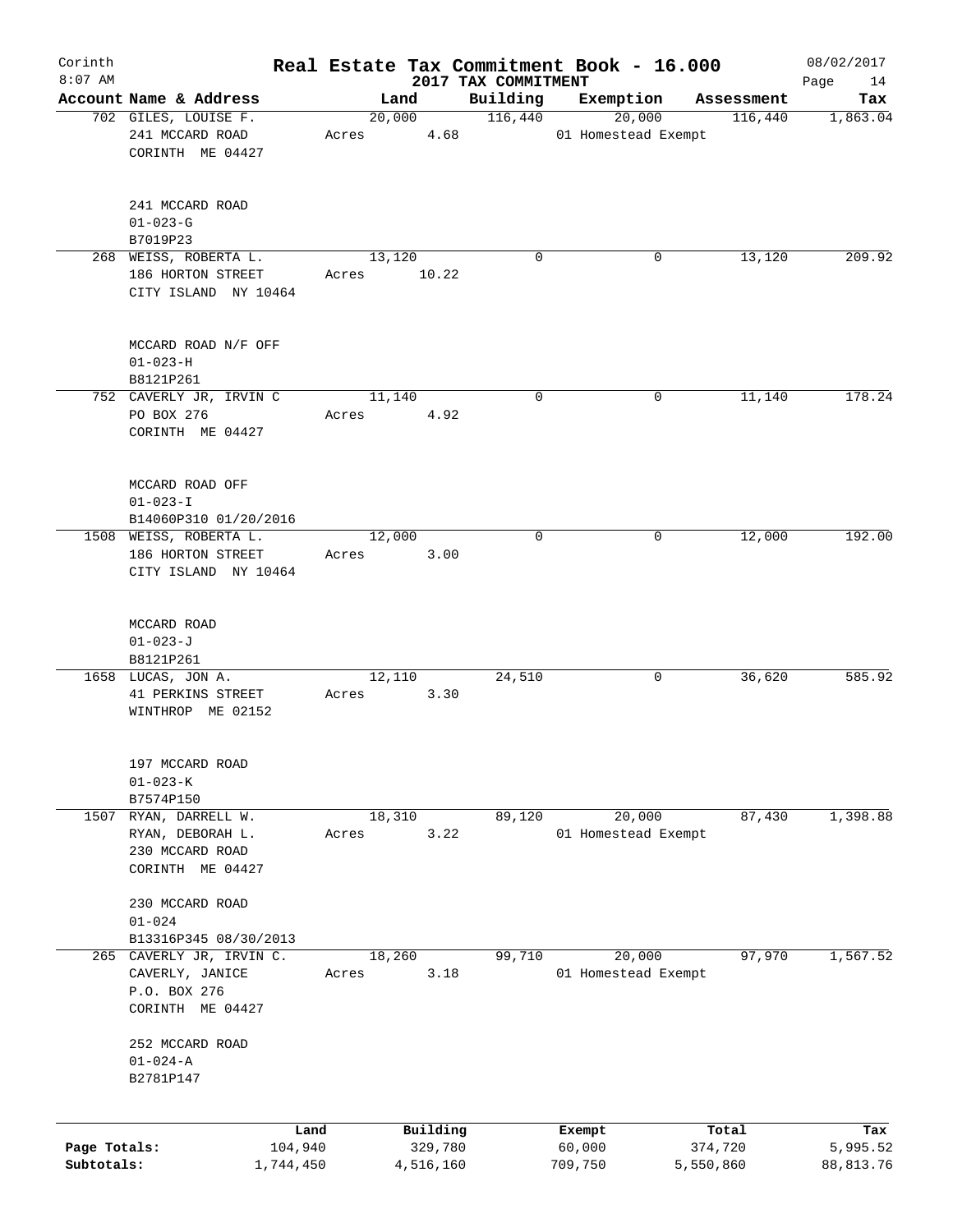| Corinth<br>$8:07$ AM |                                                                                   |       |                     |                                 | Real Estate Tax Commitment Book - 16.000 |                  | 08/02/2017        |
|----------------------|-----------------------------------------------------------------------------------|-------|---------------------|---------------------------------|------------------------------------------|------------------|-------------------|
|                      | Account Name & Address                                                            |       | Land                | 2017 TAX COMMITMENT<br>Building | Exemption                                | Assessment       | Page<br>15<br>Tax |
|                      | 269 CAVERLY JR, IRVIN C<br>CAVERLY, JANICE T.<br>P.O. BOX 276<br>CORINTH ME 04427 | Acres | 12,890<br>4.68      | $\mathbf 0$                     | $\mathbf 0$                              | 12,890           | 206.24            |
|                      | MCCARD ROAD                                                                       |       |                     |                                 |                                          |                  |                   |
|                      | $01 - 024 - B$                                                                    |       |                     |                                 |                                          |                  |                   |
|                      | B4537P364                                                                         |       |                     |                                 |                                          |                  |                   |
|                      | 1145 WHITNEY, BLAINE T.                                                           |       | 61,310              | 192,670                         | 20,000                                   | 233,980          | 3,743.68          |
|                      | WHITNEY, TAMARA<br>168 MCCARD ROAD<br>CORINTH ME 04427                            | Acres | 124.24              |                                 | 01 Homestead Exempt                      |                  |                   |
|                      |                                                                                   |       |                     |                                 |                                          |                  |                   |
|                      | 168 MCCARD ROAD<br>$01 - 025$                                                     |       |                     |                                 |                                          |                  |                   |
|                      | B10311P147 02/14/2006                                                             |       |                     |                                 |                                          |                  |                   |
|                      | 805 DAIGLE, BRANDON                                                               |       | 17,860              | 68,620                          | 20,000                                   | 66,480           | 1,063.68          |
|                      | DAIGLE, LACI                                                                      | Acres | 1.76                |                                 | 01 Homestead Exempt                      |                  |                   |
|                      | 188 MCCARD ROAD<br>CORINTH ME 04427                                               |       |                     |                                 |                                          |                  |                   |
|                      |                                                                                   |       |                     |                                 |                                          |                  |                   |
|                      | 188 MCCARD ROAD                                                                   |       |                     |                                 |                                          |                  |                   |
|                      | $01 - 025 - A$                                                                    |       |                     |                                 |                                          |                  |                   |
|                      | B12647P38 08/10/2011                                                              |       |                     |                                 |                                          |                  |                   |
|                      | 559 BREWER, MATTHEW A.                                                            |       | 30,340              | 20,210                          | 0                                        | 50,550           | 808.80            |
|                      | MCINTIRE, KARA J.<br>PO BOX 1100                                                  | Acres | 66.50               |                                 |                                          |                  |                   |
|                      | PHIPPSBURG ME 04562                                                               |       |                     |                                 |                                          |                  |                   |
|                      |                                                                                   |       |                     |                                 |                                          |                  |                   |
|                      | FOREST ROAD                                                                       |       |                     |                                 |                                          |                  |                   |
|                      | $01 - 026$                                                                        |       |                     |                                 |                                          |                  |                   |
|                      | B11245P334 12/26/2007                                                             |       |                     | 0                               |                                          |                  | 173.44            |
|                      | 1984 BREWER, MATTHEW A.<br>MCINTIRE, KARA J.                                      | Acres | 10,840<br>2.00      |                                 | 0                                        | 10,840           |                   |
|                      | PO BOX 100                                                                        |       |                     |                                 |                                          |                  |                   |
|                      | PHIPPSBURG ME 04562                                                               |       |                     |                                 |                                          |                  |                   |
|                      | FOREST ROAD                                                                       |       |                     |                                 |                                          |                  |                   |
|                      | $01 - 026 - 01$                                                                   |       |                     |                                 |                                          |                  |                   |
|                      | B11245P334 12/26/2007                                                             |       |                     |                                 |                                          |                  |                   |
|                      | 907 MCKENZIE, JAMES                                                               |       | 19,630              | 4,250                           | 0                                        | 23,880           | 382.08            |
|                      | 378 FOREST AVENUE                                                                 | Acres | 30.00               |                                 |                                          |                  |                   |
|                      | BANGOR ME 04401                                                                   |       |                     |                                 |                                          |                  |                   |
|                      | 161 FOREST ROAD                                                                   |       |                     |                                 |                                          |                  |                   |
|                      | $01 - 027$                                                                        |       |                     |                                 |                                          |                  |                   |
|                      | B2103P110                                                                         |       |                     |                                 |                                          |                  |                   |
| 1126                 | REYNOLDS, PHILIP M. III                                                           |       | 38,390<br>99.00     | 0                               | 0                                        | 38,390           | 614.24            |
|                      | REYNOLDS, ARLOA L.<br>5515 NORTH 73RD LANE                                        | Acres |                     |                                 |                                          |                  |                   |
|                      | GLENDALE AZ 85303-5229                                                            |       |                     |                                 |                                          |                  |                   |
|                      |                                                                                   |       |                     |                                 |                                          |                  |                   |
|                      | MUDGETT ROAD                                                                      |       |                     |                                 |                                          |                  |                   |
|                      | $01 - 028$<br>B2946P271                                                           |       |                     |                                 |                                          |                  |                   |
|                      |                                                                                   |       |                     |                                 |                                          |                  |                   |
|                      |                                                                                   |       |                     |                                 |                                          |                  |                   |
| Page Totals:         | Land<br>191,260                                                                   |       | Building<br>285,750 |                                 | Exempt<br>40,000                         | Total<br>437,010 | Tax<br>6,992.16   |
| Subtotals:           | 1,935,710                                                                         |       | 4,801,910           |                                 | 749,750                                  | 5,987,870        | 95,805.92         |
|                      |                                                                                   |       |                     |                                 |                                          |                  |                   |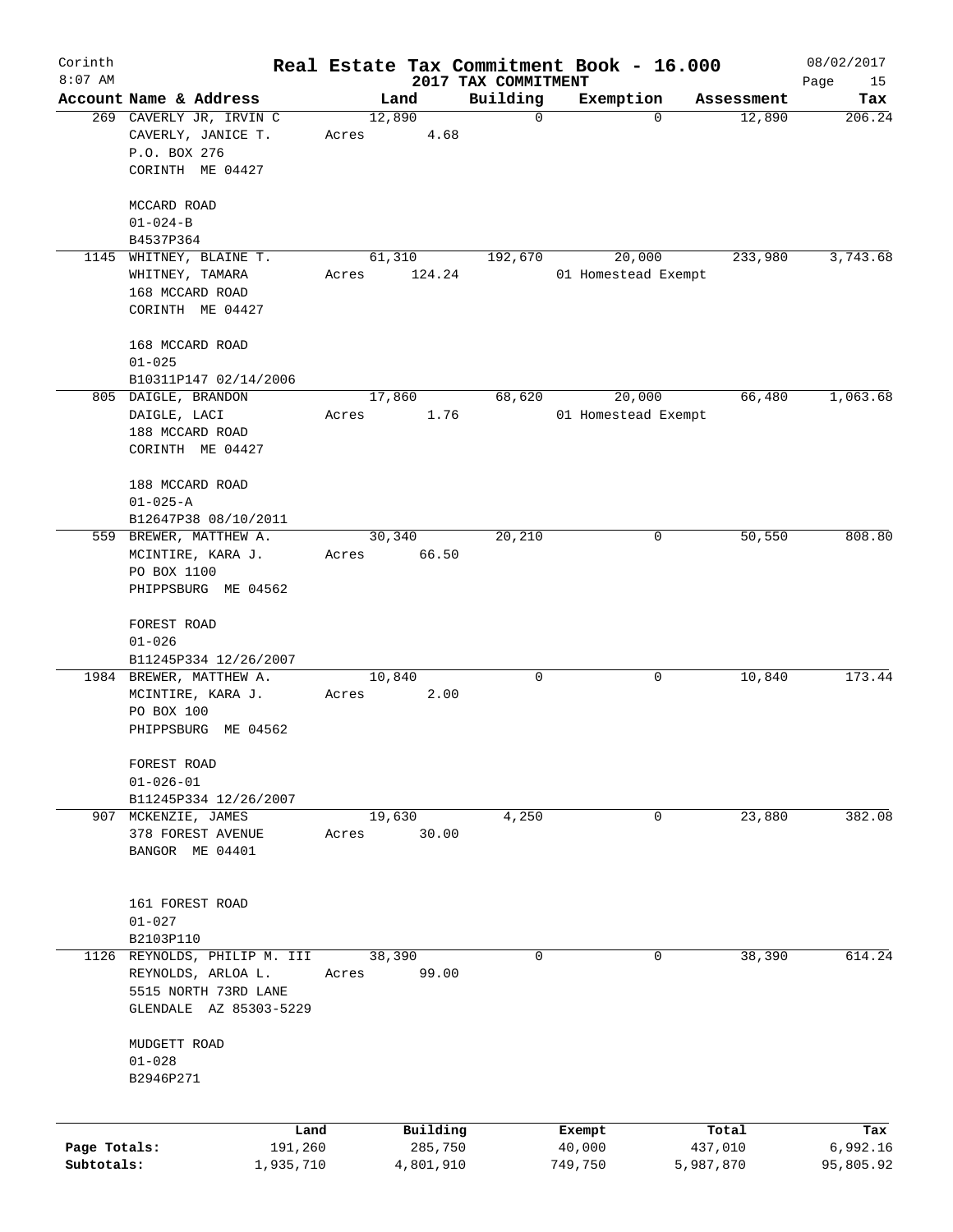| Corinth<br>$8:07$ AM |                                                                                                                                                                       |                 |               | 2017 TAX COMMITMENT | Real Estate Tax Commitment Book - 16.000 |            | 08/02/2017<br>Page<br>16 |
|----------------------|-----------------------------------------------------------------------------------------------------------------------------------------------------------------------|-----------------|---------------|---------------------|------------------------------------------|------------|--------------------------|
|                      | Account Name & Address                                                                                                                                                |                 | Land          | Building            | Exemption                                | Assessment | Tax                      |
|                      | 2079 PHIPPEN, CHARLES A.<br>PHIPPEN, MARCY M.<br>394 WATER STREET<br>ELLSWORTH ME<br>04605-2108                                                                       | Acres           | 6,600<br>4.00 | $\Omega$            | $\Omega$                                 | 6,600      | 105.60                   |
|                      | FOREST ROAD<br>$01 - 028 - A$<br>B12518P295 06/28/2011                                                                                                                |                 |               |                     |                                          |            |                          |
|                      | 1434 VAN BRUNT, ROBERT W.<br>VAN BRUNT, JEAN T.<br>135 ALNA ROAD<br>WISCASSET ME<br>04578-4082                                                                        | 10,070<br>Acres | 7.50          | 3,600               | 0                                        | 13,670     | 218.72                   |
|                      | 949 MUDGETT ROAD<br>$01 - 029$<br>B4271P215                                                                                                                           |                 |               |                     |                                          |            |                          |
|                      | 479 PHIPPEN, CHARLES A.<br>PHIPPEN, MARCY M.<br>394 WATER ST.<br>ELLSWORTH ME 04605                                                                                   | 12,540<br>Acres | 10.00         | 0                   | 0                                        | 12,540     | 200.64                   |
|                      | MUDGETT ROAD N/F OFF<br>$01 - 029 - A$<br>B10392P91 04/19/2006                                                                                                        |                 |               |                     |                                          |            |                          |
|                      | 1265 SPRAGUE, SHARON<br>877 MUDGETT ROAD<br>CORINTH ME 04427                                                                                                          | 22,440<br>Acres | 13.00         | 137,940             | 20,000<br>01 Homestead Exempt            | 140,380    | 2,246.08                 |
|                      | 877 MUDGETT ROAD<br>$01 - 030$<br>B4656P191                                                                                                                           |                 |               |                     |                                          |            |                          |
|                      | 1264 BOWDEN, CHRISTINA J.<br>CORBIN, GABRIEL F.<br>871 MUDGETT ROAD<br>CORINTH ME 04427                                                                               | 14,550<br>Acres | 1.03          | 151,570             | 0                                        | 166,120    | 2,657.92                 |
|                      | 871 MUDGETT ROAD<br>$01 - 031$<br>B14350P54 11/28/2016                                                                                                                |                 |               |                     |                                          |            |                          |
|                      | 1668 DIFFELL, THOMAS G &<br>LISA TRS<br>T.G. DIFFELL REV. LIV.<br>TRUST<br>851 MUDGETT ROAD<br>CORINTH ME 04427<br>MUDGETT ROAD<br>$01 - 032$<br>B7523P280 10/20/2000 | 21,930<br>Acres | 21.39         | $\Omega$            | $\Omega$                                 | 21,930     | 350.88                   |

|              | Land      | Building  | Exempt  | Total     | Tax        |
|--------------|-----------|-----------|---------|-----------|------------|
| Page Totals: | 88,130    | 293,110   | 20,000  | 361,240   | 5,779.84   |
| Subtotals:   | 2,023,840 | 5,095,020 | 769,750 | 6,349,110 | 101,585.76 |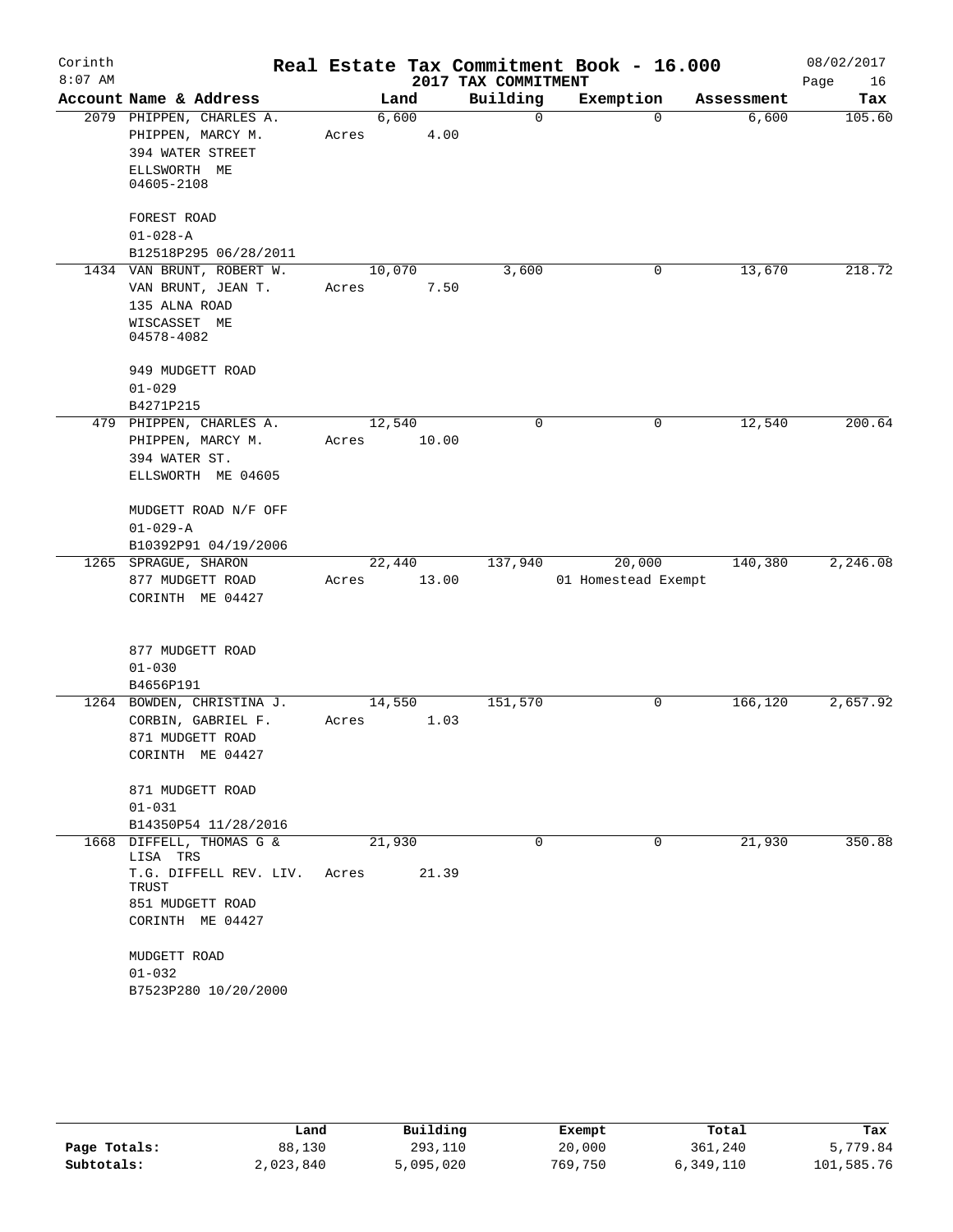| Corinth   |                                                                          |        |       |                     | Real Estate Tax Commitment Book - 16.000 |            | 08/02/2017 |
|-----------|--------------------------------------------------------------------------|--------|-------|---------------------|------------------------------------------|------------|------------|
| $8:07$ AM |                                                                          |        |       | 2017 TAX COMMITMENT |                                          |            | Page<br>17 |
|           | Account Name & Address                                                   |        | Land  | Building            | Exemption                                | Assessment | Tax        |
|           | 262 YOUNG, ROSANNE S.,<br>TRUSTEE                                        | 12,540 |       | 0                   | $\mathbf 0$                              | 12,540     | 200.64     |
|           | PRISCILLA A. ELLIS<br>LIVING TRUST<br>84 MCCARD ROAD<br>CORINTH ME 04427 | Acres  | 10.00 |                     |                                          |            |            |
|           |                                                                          |        |       |                     |                                          |            |            |
|           | MCCARD ROAD N/F OFF<br>$01 - 033$                                        |        |       |                     |                                          |            |            |
|           | B13662P279 10/02/2014                                                    |        |       |                     |                                          |            |            |
|           | 549 ROWE, ASHLEY N. JR.                                                  | 22,440 |       | 175,250             | 20,000                                   | 177,690    | 2,843.04   |
|           | ROWE, MARIA<br>116 MCCARD ROAD                                           | Acres  | 6.78  |                     | 01 Homestead Exempt                      |            |            |
|           | CORINTH ME 04427                                                         |        |       |                     |                                          |            |            |
|           | 116 MCCARD ROAD                                                          |        |       |                     |                                          |            |            |
|           | $01 - 034$                                                               |        |       |                     |                                          |            |            |
|           | B12884P146 07/13/2012                                                    |        |       |                     |                                          |            |            |
|           | 1674 YOUNG, JERRY L.                                                     | 20,860 |       | 74,480              | 20,000                                   | 75,340     | 1,205.44   |
|           | YOUNG, ROSANNE S.                                                        | Acres  | 5.42  |                     | 01 Homestead Exempt                      |            |            |
|           | 84 MCCARD ROAD                                                           |        |       |                     |                                          |            |            |
|           | CORINTH ME 04427                                                         |        |       |                     |                                          |            |            |
|           | 84 MCCARD ROAD                                                           |        |       |                     |                                          |            |            |
|           | $01 - 034 - A$                                                           |        |       |                     |                                          |            |            |
|           | B7566P217                                                                |        |       |                     |                                          |            |            |
|           | 1972 FONTAINE, ROBERT                                                    | 17,970 |       | 102,040             | 20,000                                   | 100,010    | 1,600.16   |
|           | FONTAINE, JOANNE                                                         | Acres  | 2.93  |                     | 01 Homestead Exempt                      |            |            |
|           | 136 MCCARD ROAD<br>CORINTH ME 04427                                      |        |       |                     |                                          |            |            |
|           | 136 MCCARD ROAD                                                          |        |       |                     |                                          |            |            |
|           | $01 - 034 - B$                                                           |        |       |                     |                                          |            |            |
|           | B10619P210 08/31/2006                                                    |        |       |                     |                                          |            |            |
|           | 1480 GAWRYCH, PETER D.                                                   |        | 9,970 | 0                   | 0                                        | 9,970      | 159.52     |
|           | 31 CURTIS ROAD                                                           | Acres  | 7.40  |                     |                                          |            |            |
|           | RIPLEY ME 04930                                                          |        |       |                     |                                          |            |            |
|           | MCCARD ROAD N/F OFF                                                      |        |       |                     |                                          |            |            |
|           | $01 - 034 - C$                                                           |        |       |                     |                                          |            |            |
|           | B7745P145                                                                |        |       |                     |                                          |            |            |
|           | 1993 YOUNG, JERRY L.                                                     | 13,520 |       | 6,730               | 0                                        | 20,250     | 324.00     |
|           | YOUNG, ROSANNE S.                                                        | Acres  | 11.04 |                     |                                          |            |            |
|           | 84 MCCARD RD                                                             |        |       |                     |                                          |            |            |
|           | CORINTH ME 04427                                                         |        |       |                     |                                          |            |            |
|           | MCCARD ROAD                                                              |        |       |                     |                                          |            |            |
|           | $01 - 034 - D$                                                           |        |       |                     |                                          |            |            |
|           | B10907P16 04/10/2007                                                     |        |       |                     |                                          |            |            |

|              | Land      | Building  | Exempt  | Total     | Tax        |
|--------------|-----------|-----------|---------|-----------|------------|
| Page Totals: | 97,300    | 358,500   | 60,000  | 395,800   | 6,332.80   |
| Subtotals:   | 2,121,140 | 5,453,520 | 829,750 | 6,744,910 | 107,918.56 |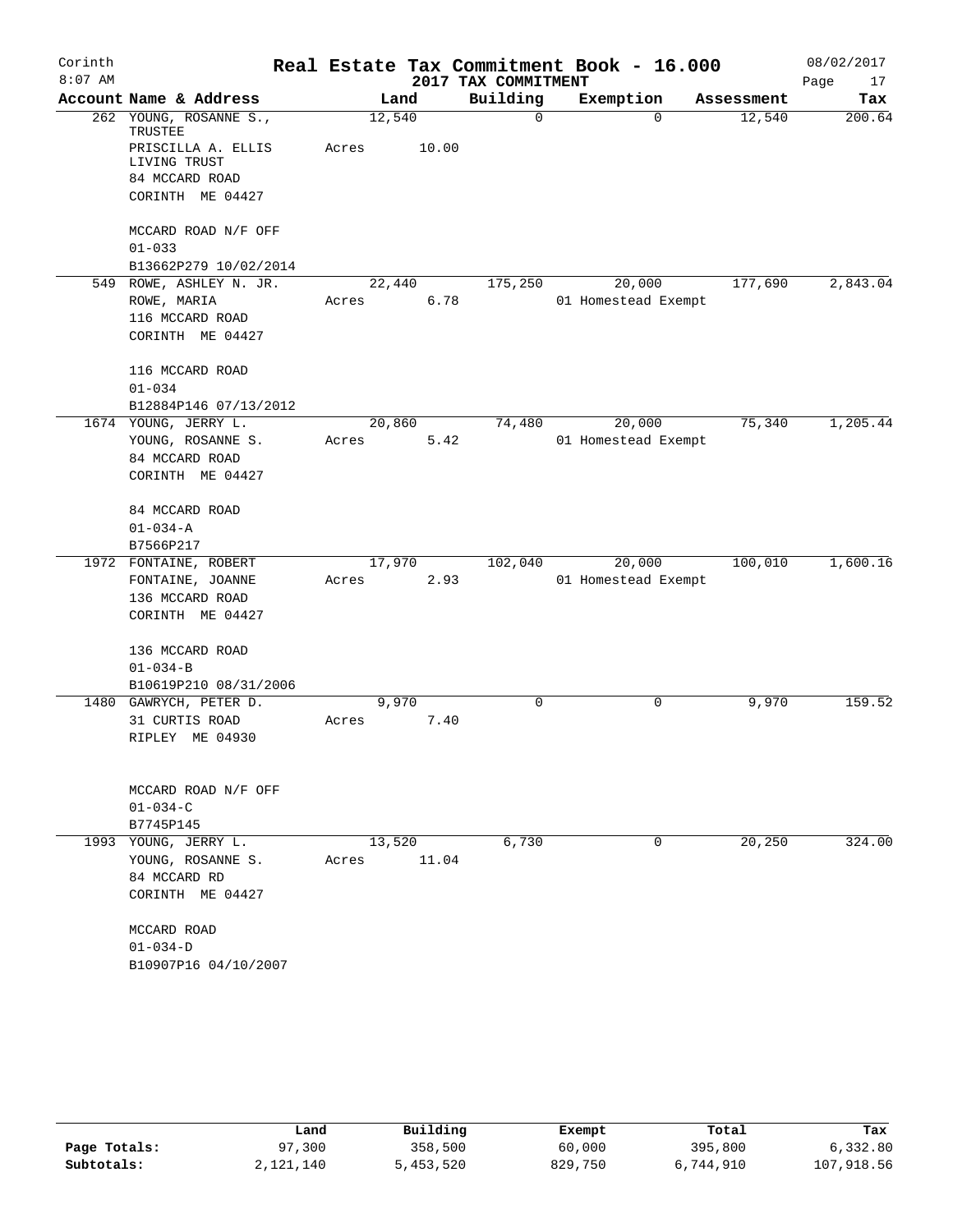| Corinth<br>$8:07$ AM |                                             |        |        | 2017 TAX COMMITMENT | Real Estate Tax Commitment Book - 16.000 |            | 08/02/2017<br>18 |
|----------------------|---------------------------------------------|--------|--------|---------------------|------------------------------------------|------------|------------------|
|                      | Account Name & Address                      |        | Land   | Building            | Exemption                                | Assessment | Page<br>Tax      |
|                      | 1868 PRISCILLA A. ELLIS                     | 83,870 |        | $\Omega$            | $\Omega$                                 | 83,870     | 1,341.92         |
|                      | LIVING TRUST<br>ROSANNE S. YOUNG<br>TRUSTEE | Acres  | 423.52 |                     |                                          |            |                  |
|                      | 84 MCCARD ROAD                              |        |        |                     |                                          |            |                  |
|                      | CORINTH ME 04427                            |        |        |                     |                                          |            |                  |
|                      | 399 MCCARD ROAD                             |        |        |                     |                                          |            |                  |
|                      | $01 - 034 - E$                              |        |        |                     |                                          |            |                  |
|                      | B7256P103 12/20/1999                        |        |        |                     |                                          |            |                  |
|                      | 550 ELLIS, PRISCILLA A.<br>TRUSTEE          | 19,730 |        | 0                   | 0                                        | 19,730     | 315.68           |
|                      | LIVING TRUST                                | Acres  | 9.66   |                     |                                          |            |                  |
|                      | c/o ROSANNE YOUNG                           |        |        |                     |                                          |            |                  |
|                      | 84 MCCARD ROAD                              |        |        |                     |                                          |            |                  |
|                      | CORINTH ME 04427<br>MCCARD ROAD             |        |        |                     |                                          |            |                  |
|                      | $01 - 035$                                  |        |        |                     |                                          |            |                  |
|                      | B7256P103 02/20/1997                        |        |        |                     |                                          |            |                  |
|                      | 618 GRANGER, PETER                          | 29,810 |        | $\Omega$            | 0                                        | 29,810     | 476.96           |
|                      | GRANGER, ANNE M.                            | Acres  | 62.00  |                     |                                          |            |                  |
|                      | 274 GOLDFINCH DRIVE                         |        |        |                     |                                          |            |                  |
|                      | BRIDGEWATER NJ 08807                        |        |        |                     |                                          |            |                  |
|                      | MCCARD ROAD                                 |        |        |                     |                                          |            |                  |
|                      | $01 - 035 - A$                              |        |        |                     |                                          |            |                  |
|                      | B2233P529                                   |        |        |                     |                                          |            |                  |
|                      | 574 FONTAINE, JOANNE M.                     | 42,450 |        | $\mathbf 0$         | 0                                        | 42,450     | 679.20           |
|                      | 136 MCCARD ROAD<br>CORINTH ME 04427         | Acres  | 100.29 |                     |                                          |            |                  |
|                      |                                             |        |        |                     |                                          |            |                  |
|                      | MCCARD ROAD                                 |        |        |                     |                                          |            |                  |
|                      | $01 - 036$                                  |        |        |                     |                                          |            |                  |
|                      | B2153P54 12/05/1968                         |        |        |                     |                                          |            |                  |
|                      | 1974 HAMILTON, JOHN D.<br>LIVING TRUST      | 26,900 |        | 160,530             | 26,000                                   | 161,430    | 2,582.88         |
|                      | HAMILTON, MARTHA W.<br>LIVING TRUST         | Acres  | 10.63  |                     | 01 Homestead Exempt                      |            |                  |
|                      | 28 MCCARD ROAD                              |        |        |                     | 22 Veteran                               |            |                  |
|                      | CORINTH ME 04427                            |        |        |                     |                                          |            |                  |
|                      | 28 MCCARD ROAD                              |        |        |                     |                                          |            |                  |
|                      | $01 - 036 - 01$                             |        |        |                     |                                          |            |                  |
|                      | B13824P21 04/28/2015                        |        |        |                     |                                          |            |                  |
|                      | 2081 DOUCETTE, SAMUEL E.                    | 11,800 |        | 8,720               | 0                                        | 20,520     | 328.32           |
|                      | 563 LEDGE HILL ROAD                         | Acres  | 1.00   |                     |                                          |            |                  |
|                      | CORINTH ME 04427                            |        |        |                     |                                          |            |                  |
|                      | 567 LEDGE HILL ROAD                         |        |        |                     |                                          |            |                  |
|                      | $01 - 036 - 2$                              |        |        |                     |                                          |            |                  |
|                      | B12555P110 08/05/2011                       |        |        |                     |                                          |            |                  |
|                      |                                             |        |        |                     |                                          |            |                  |
|                      |                                             |        |        |                     |                                          |            |                  |
|                      |                                             |        |        |                     |                                          |            |                  |
|                      |                                             |        |        |                     |                                          |            |                  |

|              | Land      | Building  | Exempt  | Total     | Tax        |
|--------------|-----------|-----------|---------|-----------|------------|
| Page Totals: | 214,560   | 169,250   | 26,000  | 357,810   | 5,724.96   |
| Subtotals:   | 2,335,700 | 5,622,770 | 855,750 | 7,102,720 | 113,643.52 |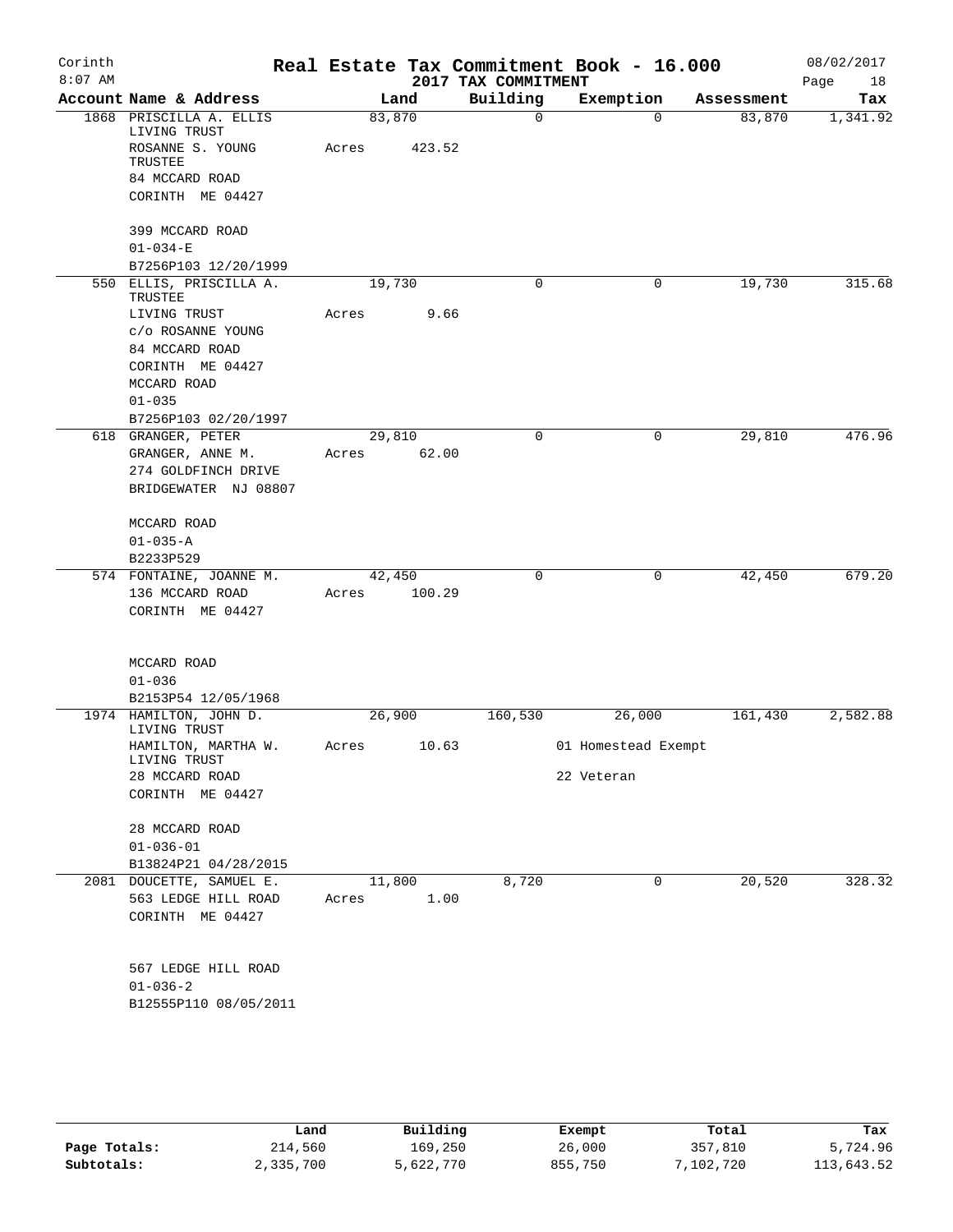| Corinth<br>$8:07$ AM |                                                                    |                 |       | 2017 TAX COMMITMENT | Real Estate Tax Commitment Book - 16.000 |            | 08/02/2017<br>Page<br>19 |
|----------------------|--------------------------------------------------------------------|-----------------|-------|---------------------|------------------------------------------|------------|--------------------------|
|                      | Account Name & Address                                             |                 | Land  | Building            | Exemption                                | Assessment | Tax                      |
|                      | 425 DOUCETTE, SAMUEL E.<br>563 LEDGE HILL ROAD<br>CORINTH ME 04427 | 12,600<br>Acres | 0.53  | 42,130              | 20,000<br>01 Homestead Exempt            | 34,730     | 555.68                   |
|                      | 563 LEDGE HILL ROAD<br>$01 - 037$                                  |                 |       |                     |                                          |            |                          |
|                      | B7979P69 12/06/2001 B2307P238                                      |                 |       |                     |                                          |            |                          |
|                      | 1440 WAGNER, JAMES B. PR.<br>WAGNER, DANIEL B.                     | 9,680           |       | 20,560              | 0                                        | 30, 240    | 483.84                   |
|                      | WAGNER, JACQUELYN<br>R. (HEIRS OF)                                 | Acres           | 0.25  |                     |                                          |            |                          |
|                      | 66 DANE STREET #2<br>BEVERLY MA 01915                              |                 |       |                     |                                          |            |                          |
|                      | 551 LEDGE HILL ROAD<br>$01 - 038$                                  |                 |       |                     |                                          |            |                          |
|                      | B14275P256 09/14/2016                                              |                 |       |                     |                                          |            |                          |
|                      | 1441 WAGNER, JAMES B. PR<br>WAGNER, DANIEL B                       | 9,500           |       | $\mathbf 0$         | 0                                        | 9,500      | 152.00                   |
|                      | WAGNER, JACQUELYN R.<br>(HEIRS OF)                                 | Acres           | 0.25  |                     |                                          |            |                          |
|                      | 66 DANE STREET #2<br>BEVERLY MA 01915                              |                 |       |                     |                                          |            |                          |
|                      | 547 LEDGE HILL ROAD                                                |                 |       |                     |                                          |            |                          |
|                      | $01 - 039$<br>B14275P256 09/14/2016                                |                 |       |                     |                                          |            |                          |
|                      | 548 CAVERLY, TIMOTHY P.                                            | 14,930          |       | $\mathbf 0$         | 0                                        | 14,930     | 238.88                   |
|                      | CAVERLY, SUSAN A.<br>220 MORGAN LN<br>MILLINOCKET ME 04462         | Acres           | 20.57 |                     |                                          |            |                          |
|                      | MCCARD ROAD<br>$01 - 040$                                          |                 |       |                     |                                          |            |                          |
|                      | B10879P322 02/16/2007<br>514 EASTMAN, JEFFREY D.                   | 16,070          |       | 29,480              | 20,000                                   | 25,550     | 408.80                   |
|                      | EASTMAN, CHRISTOPHER<br>507 LEDGE HILL RD<br>CORINTH ME 04427      | Acres           | 1.29  |                     | 01 Homestead Exempt                      |            |                          |
|                      | 507 LEDGE HILL ROAD<br>$01 - 040 - 01$<br>B13628P240 08/28/2014    |                 |       |                     |                                          |            |                          |
|                      | 518 EASTMAN, JEFFREY D.                                            | 15,770          |       | 0                   | 0                                        | 15,770     | 252.32                   |
|                      | 110 CALL ROAD<br>EXETER ME 04435                                   | Acres           | 1.03  |                     |                                          |            |                          |
|                      | 515 LEDGE HILL ROAD<br>$01 - 040 - 02$<br>B11971P300 10/29/2009    |                 |       |                     |                                          |            |                          |
|                      |                                                                    |                 |       |                     |                                          |            |                          |

|              | Land      | Building  | Exempt  | Total     | Tax        |
|--------------|-----------|-----------|---------|-----------|------------|
| Page Totals: | 78,550    | 92,170    | 40,000  | 130,720   | 2,091.52   |
| Subtotals:   | 2,414,250 | 5,714,940 | 895,750 | 7,233,440 | 115,735.04 |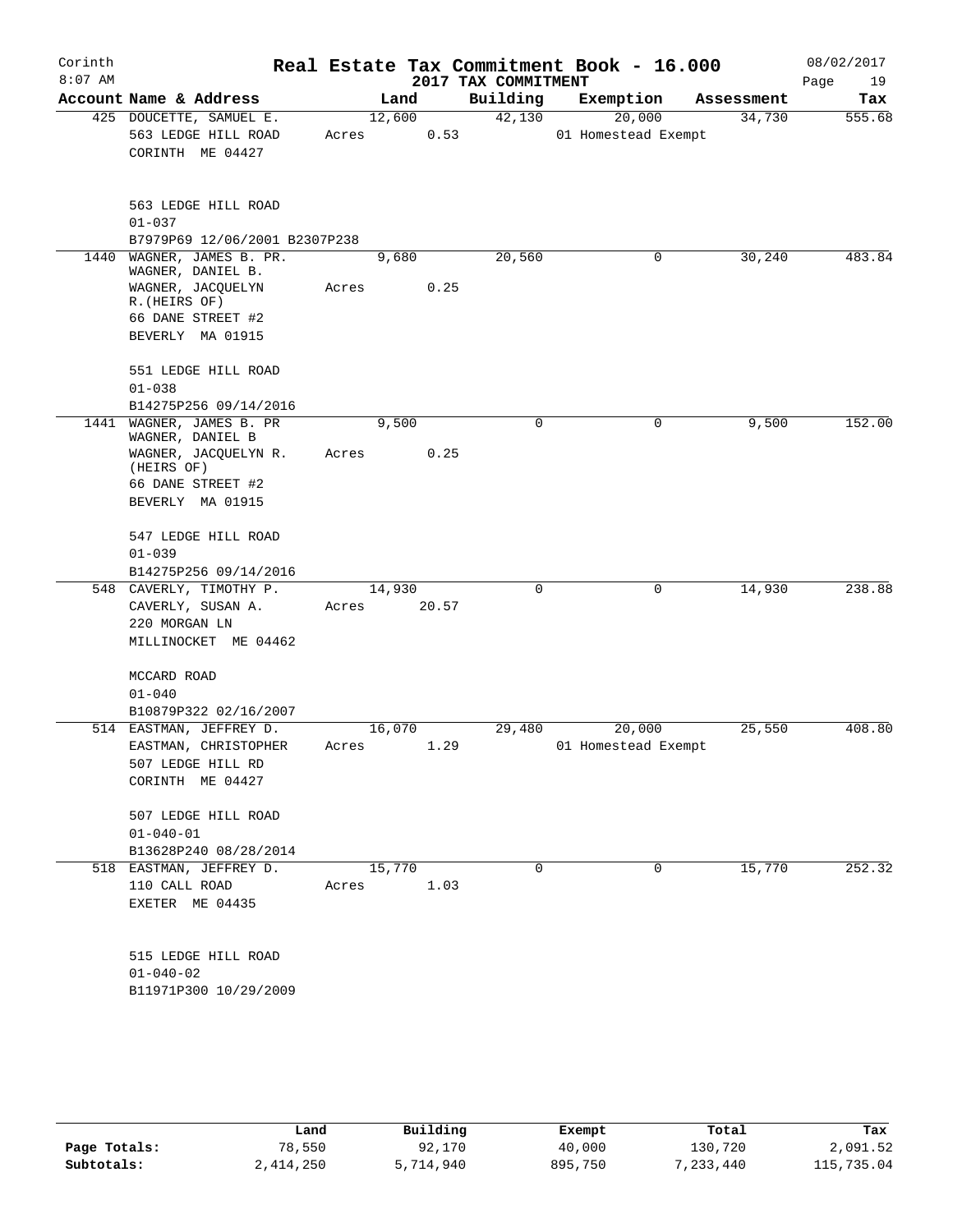| Corinth<br>$8:07$ AM |                                                                   |                 |             | 2017 TAX COMMITMENT | Real Estate Tax Commitment Book - 16.000 |            | 08/02/2017<br>Page<br>20 |
|----------------------|-------------------------------------------------------------------|-----------------|-------------|---------------------|------------------------------------------|------------|--------------------------|
|                      | Account Name & Address                                            |                 | Land        | Building            | Exemption                                | Assessment | Tax                      |
|                      | 717 SLATER, SHAWN<br>515 LEDGE HILL ROAD<br>CORINTH ME 04427      |                 | $\mathbf 0$ | 20,060              | 20,000<br>01 Homestead Exempt            | 60         | 0.96                     |
|                      | 515 LEDGE HILL ROAD<br>$01 - 040 - 02H$                           |                 |             |                     |                                          |            |                          |
|                      | 519 EASTMAN, JEFFREY D.<br>110 CALL ROAD<br>EXETER ME 04435       | 15,770<br>Acres | 1.03        | 0                   | 0                                        | 15,770     | 252.32                   |
|                      | 523 LEDGE HILL ROAD<br>$01 - 040 - 03$<br>B11971P300 10/29/2009   |                 |             |                     |                                          |            |                          |
|                      | 1541 ALEXANDER, DEANNA<br>523 LEDGE HILL ROAD<br>CORINTH ME 04427 |                 | 0           | 44,260              | 20,000<br>01 Homestead Exempt            | 24,260     | 388.16                   |
|                      | 523 LEDGE HILL ROAD<br>$01 - 040 - 03H$                           |                 |             |                     |                                          |            |                          |
|                      | 520 EASTMAN, JEFFREY D.<br>110 CALL ROAD<br>EXETER ME 04435       | 15,770<br>Acres | 1.03        | 0                   | 0                                        | 15,770     | 252.32                   |
|                      | 529 LEDGE HILL ROAD<br>$01 - 040 - 04$<br>B11971P300 10/29/2009   |                 |             |                     |                                          |            |                          |
|                      | 255 HICKS, TERRY D.<br>121 BEANS MILL ROAD<br>CORINTH ME 04427    |                 | 0           | 10,820              | 0                                        | 10,820     | 173.12                   |
|                      | 529 LEDGE HILL ROAD<br>$01 - 040 - 04H$                           |                 |             |                     |                                          |            |                          |
|                      | 521 EASTMAN, JEFFREY D.<br>110 CALL ROAD<br>EXETER ME 04435       | 15,770<br>Acres | 1.03        | $\mathbf 0$         | 0                                        | 15,770     | 252.32                   |
|                      | 535 LEDGE HILL ROAD<br>$01 - 040 - 05$<br>B11971P300 10/29/2009   |                 |             |                     |                                          |            |                          |
|                      | 1965 EASTMAN, JEFFREY<br>110 CALL ROAD<br>EXETER ME 04435         |                 | 0           | 16,470              | 0                                        | 16,470     | 263.52                   |
|                      | 535 LEDGE HILL ROAD<br>$01 - 040 - 05H$                           |                 |             |                     |                                          |            |                          |
|                      |                                                                   |                 |             |                     |                                          |            |                          |

|              | Land      | Building  | Exempt  | Total     | Tax          |
|--------------|-----------|-----------|---------|-----------|--------------|
| Page Totals: | 47,310    | 91,610    | 40,000  | 98,920    | 1,582.72     |
| Subtotals:   | 2,461,560 | 5,806,550 | 935,750 | 7,332,360 | 117, 317. 76 |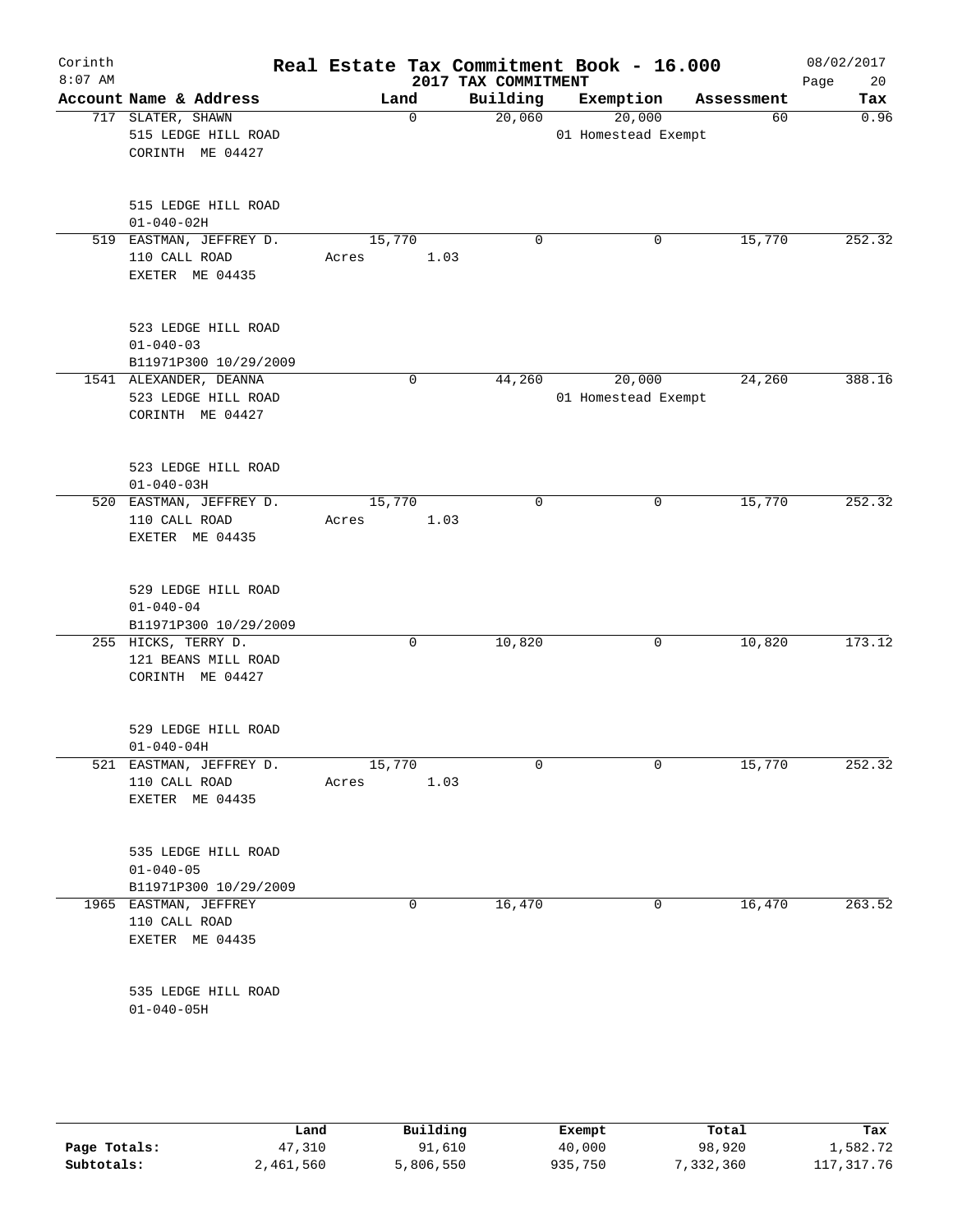| Corinth<br>$8:07$ AM |                                                                                   |                 |             | 2017 TAX COMMITMENT | Real Estate Tax Commitment Book - 16.000    |            | 08/02/2017<br>Page<br>21 |
|----------------------|-----------------------------------------------------------------------------------|-----------------|-------------|---------------------|---------------------------------------------|------------|--------------------------|
|                      | Account Name & Address                                                            | Land            |             | Building            | Exemption                                   | Assessment | Tax                      |
|                      | 522 EASTMAN, JEFFREY D.<br>110 CALL ROAD<br>EXETER ME 04435                       | 15,810<br>Acres | 1.07        | $\mathbf 0$         | $\Omega$                                    | 15,810     | 252.96                   |
|                      | 545 LEDGE HILL ROAD<br>$01 - 040 - 06$<br>B11971P300 10/29/2009                   |                 |             |                     |                                             |            |                          |
| 1673                 | SCOTT, EUGENE C.                                                                  |                 | 0           | 30,740              | 20,000                                      | 10,740     | 171.84                   |
|                      | SCOTT, HELEN M.<br>545 LEDGE HILL ROAD<br>CORINTH ME 04427                        |                 |             |                     | 01 Homestead Exempt                         |            |                          |
|                      | 545 LEDGE HILL ROAD<br>$01 - 040 - 06H$                                           |                 |             |                     |                                             |            |                          |
|                      | 523 EASTMAN, JEFFREY D.<br>110 CALL ROAD<br>EXETER ME 04435                       | 15,930<br>Acres | 1.48        | $\mathbf 0$         | 0                                           | 15,930     | 254.88                   |
|                      | 3 MCCARD ROAD<br>$01 - 040 - 07$<br>B11971P300 10/29/2009                         |                 |             |                     |                                             |            |                          |
|                      | 1675 PERRY, ARNOLD<br>PERRY, KATHLEEN<br>3 MCCARD ROAD<br>CORINTH ME 04427        |                 | $\mathbf 0$ | 28,980              | 26,000<br>01 Homestead Exempt<br>22 Veteran | 2,980      | 47.68                    |
|                      | 3 MCCARD ROAD<br>$01 - 040 - 07H$                                                 |                 |             |                     |                                             |            |                          |
|                      | 524 EASTMAN, JEFFREY D.<br>110 CALL ROAD<br>EXETER ME 04435                       | 15,770<br>Acres | 1.03        | $\mathbf 0$         | 0                                           | 15,770     | 252.32                   |
|                      | 17 MCCARD ROAD<br>$01 - 040 - 08$<br>B11971P300 10/29/2009                        |                 |             |                     |                                             |            |                          |
|                      | 787 KEITH, DAVID A.<br>17 MCCARD ROAD<br>CORINTH ME 04427                         |                 | 0           | 20,640              | 20,000<br>01 Homestead Exempt               | 640        | 10.24                    |
|                      | 17 MCCARD ROAD<br>$01 - 040 - 08H$                                                |                 |             |                     |                                             |            |                          |
|                      | 525 EASTMAN, JEFFREY D.<br>EASTMAN, ADAM J.<br>27 MCCARD ROAD<br>CORINTH ME 04427 | 15,770<br>Acres | 1.03        | 24,160              | 0                                           | 39,930     | 638.88                   |
|                      | 27 MCCARD ROAD<br>$01 - 040 - 09$<br>B13293P298 08/12/2013                        |                 |             |                     |                                             |            |                          |
|                      |                                                                                   |                 |             |                     |                                             |            |                          |

|              | Land      | Building  | Exempt    | Total       | Tax        |
|--------------|-----------|-----------|-----------|-------------|------------|
| Page Totals: | 63,280    | 104,520   | 66,000    | 101,800     | 1,628.80   |
| Subtotals:   | 2,524,840 | 5,911,070 | ⊥,001,750 | 1,434,160 ' | 118,946.56 |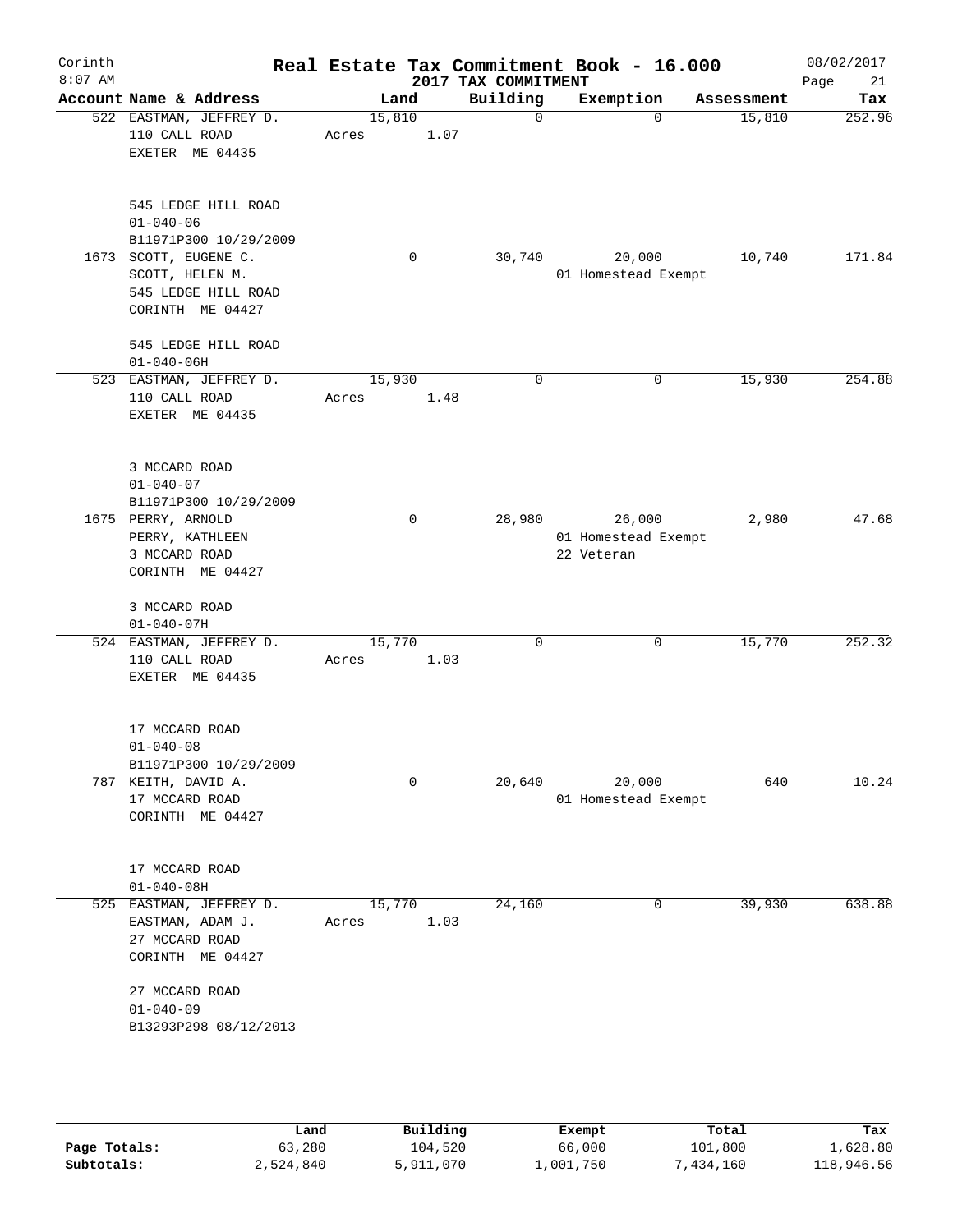| Corinth                    |                                                   |                      |                 |                      |                                 | Real Estate Tax Commitment Book - 16.000 |                      | 08/02/2017             |
|----------------------------|---------------------------------------------------|----------------------|-----------------|----------------------|---------------------------------|------------------------------------------|----------------------|------------------------|
| $8:07$ AM                  | Account Name & Address                            |                      |                 | Land                 | 2017 TAX COMMITMENT<br>Building |                                          |                      | Page<br>22             |
|                            | 526 EASTMAN, JEFFREY D.<br>110 CALL ROAD          |                      | 15,770<br>Acres | 1.03                 | $\mathbf 0$                     | Exemption<br>$\mathbf 0$                 | Assessment<br>15,770 | Tax<br>252.32          |
|                            | EXETER ME 04435                                   |                      |                 |                      |                                 |                                          |                      |                        |
|                            | 31 MCCARD ROAD<br>$01 - 040 - 10$                 |                      |                 |                      |                                 |                                          |                      |                        |
|                            | B11971P300 10/29/2009                             |                      |                 |                      |                                 |                                          |                      |                        |
| 730                        | JAY, THOMAS                                       |                      |                 | $\mathbf 0$          | 23,660                          | 20,000                                   | 3,660                | 58.56                  |
|                            | JAY, TINA                                         |                      |                 |                      |                                 | 01 Homestead Exempt                      |                      |                        |
|                            | 31 MCCARD ROAD<br>CORINTH ME 04427                |                      |                 |                      |                                 |                                          |                      |                        |
|                            |                                                   |                      |                 |                      |                                 |                                          |                      |                        |
|                            | 31 MCCARD ROAD                                    |                      |                 |                      |                                 |                                          |                      |                        |
|                            | $01 - 040 - 10H$                                  |                      |                 |                      |                                 |                                          |                      |                        |
|                            | B12833P111 05/31/2012<br>1794 TILTON, TAMMIE      |                      | 26,220          |                      | 24,590                          | 20,000                                   | 30,810               | 492.96                 |
|                            | PO BOX 274                                        |                      | Acres           | 15.57                |                                 | 01 Homestead Exempt                      |                      |                        |
|                            | CORINTH ME 04427                                  |                      |                 |                      |                                 |                                          |                      |                        |
|                            |                                                   |                      |                 |                      |                                 |                                          |                      |                        |
|                            | 39 MCCARD ROAD                                    |                      |                 |                      |                                 |                                          |                      |                        |
|                            | $01 - 040 - A$                                    |                      |                 |                      |                                 |                                          |                      |                        |
|                            | B9062P1                                           |                      |                 |                      |                                 |                                          |                      |                        |
|                            | 1282 STINSON, EVERSON B.<br>STINSON, GERALDINE L. |                      | 17,440<br>Acres | 2.47                 | 55,140                          | 20,000<br>01 Homestead Exempt            | 52,580               | 841.28                 |
|                            | 68 FERRY RD                                       |                      |                 |                      |                                 |                                          |                      |                        |
|                            | ORRINGTON ME<br>04474-3412                        |                      |                 |                      |                                 |                                          |                      |                        |
|                            |                                                   |                      |                 |                      |                                 |                                          |                      |                        |
|                            | 534 LEDGE HILL ROAD                               |                      |                 |                      |                                 |                                          |                      |                        |
|                            | $01 - 041$<br>B5857P126                           |                      |                 |                      |                                 |                                          |                      |                        |
|                            | 755 HILL, ALLISON L.                              |                      | 15,960          |                      | 83,620                          | 20,000                                   | 79,580               | 1,273.28               |
|                            | CHAPMAN, HEATH M.                                 |                      | Acres           | 1.20                 |                                 | 01 Homestead Exempt                      |                      |                        |
|                            | 475 WEST CORINTH ROAD                             |                      |                 |                      |                                 |                                          |                      |                        |
|                            | CORINTH ME 04427                                  |                      |                 |                      |                                 |                                          |                      |                        |
|                            | 475 WEST CORINTH ROAD                             |                      |                 |                      |                                 |                                          |                      |                        |
|                            | $01 - 041 - A$                                    |                      |                 |                      |                                 |                                          |                      |                        |
|                            | B11211P221 11/13/2007                             |                      |                 |                      |                                 |                                          |                      |                        |
| 1985                       | COLLINS, DAVID A.                                 |                      | 15,730          |                      | 40,500                          | 20,000                                   | 36,230               | 579.68                 |
|                            | HART, ASHLEIGH A.<br>501 WEST CORINTH RD          |                      | Acres           | 1.00                 |                                 | 01 Homestead Exempt                      |                      |                        |
|                            | CORINTH ME 04427                                  |                      |                 |                      |                                 |                                          |                      |                        |
|                            |                                                   |                      |                 |                      |                                 |                                          |                      |                        |
|                            | 501 WEST CORINTH ROAD                             |                      |                 |                      |                                 |                                          |                      |                        |
|                            | $01 - 041 - A - 01$                               |                      |                 |                      |                                 |                                          |                      |                        |
|                            | B13491P48 03/25/2014                              |                      |                 |                      |                                 |                                          |                      |                        |
|                            | 65 BARTLE, SATIN T.<br>PO BOX 1744                |                      | 18,050<br>Acres | 3.00                 | 18,930                          | 20,000<br>01 Homestead Exempt            | 16,980               | 271.68                 |
|                            | BANGOR ME 04401                                   |                      |                 |                      |                                 |                                          |                      |                        |
|                            |                                                   |                      |                 |                      |                                 |                                          |                      |                        |
|                            | 512 LEDGE HILL ROAD                               |                      |                 |                      |                                 |                                          |                      |                        |
|                            | $01 - 041 - B$                                    |                      |                 |                      |                                 |                                          |                      |                        |
|                            | B14153P253 05/19/2016                             |                      |                 |                      |                                 |                                          |                      |                        |
|                            |                                                   |                      |                 |                      |                                 |                                          |                      |                        |
|                            |                                                   | Land                 |                 | Building             |                                 | Exempt                                   | Total                | Tax                    |
| Page Totals:<br>Subtotals: |                                                   | 109,170<br>2,634,010 |                 | 246,440<br>6,157,510 |                                 | 120,000<br>1,121,750                     | 235,610<br>7,669,770 | 3,769.76<br>122,716.32 |
|                            |                                                   |                      |                 |                      |                                 |                                          |                      |                        |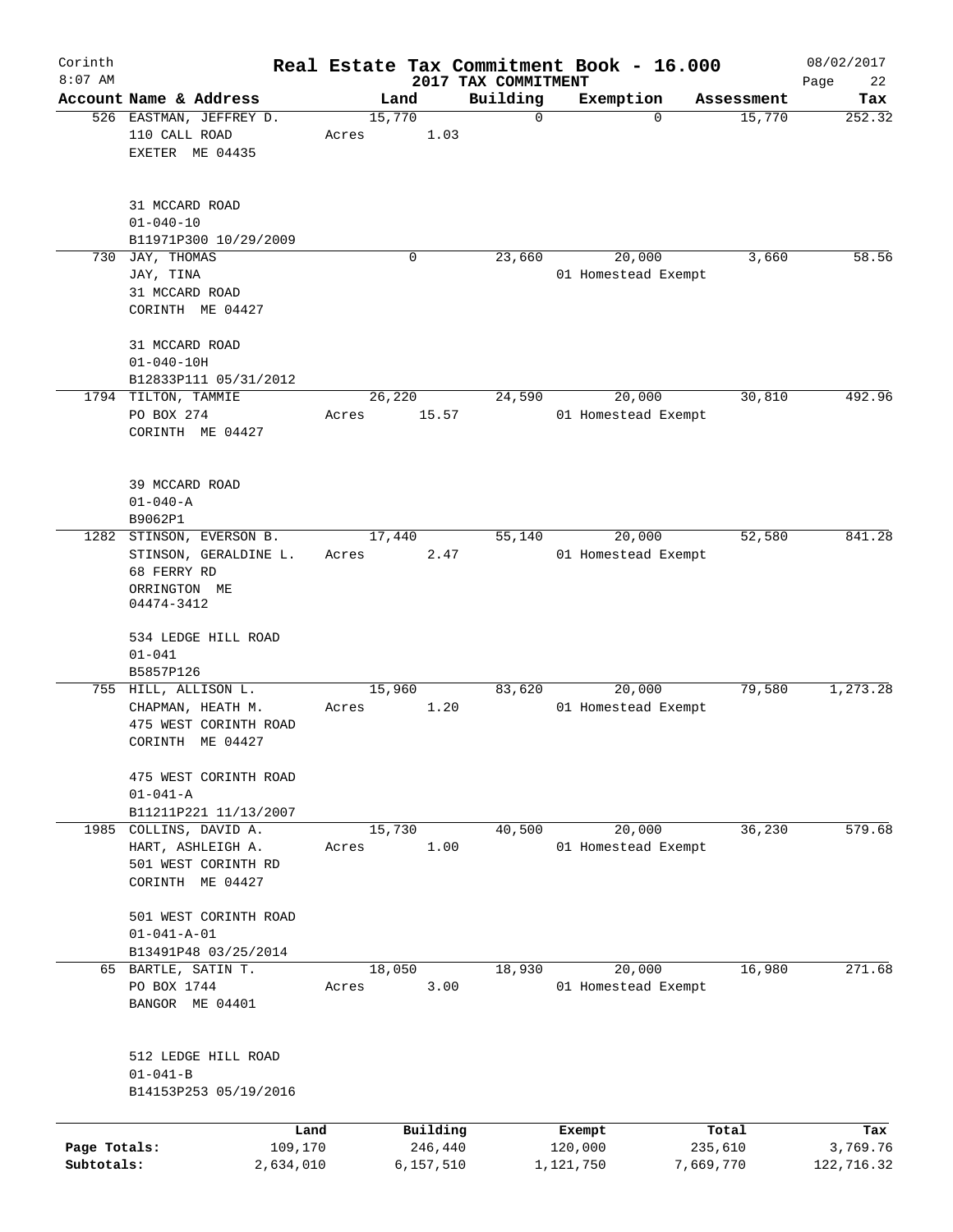| Corinth<br>$8:07$ AM |                                                                                   |       |                     | 2017 TAX COMMITMENT | Real Estate Tax Commitment Book - 16.000 |                  | 08/02/2017<br>Page<br>23 |
|----------------------|-----------------------------------------------------------------------------------|-------|---------------------|---------------------|------------------------------------------|------------------|--------------------------|
|                      | Account Name & Address                                                            |       | Land                | Building            | Exemption                                | Assessment       | Tax                      |
|                      | 1018 BARTLE, SATIN T.                                                             |       | 9,180               | 0                   | $\Omega$                                 | 9,180            | 146.88                   |
|                      | PO BOX 1744                                                                       | Acres | 3.70                |                     |                                          |                  |                          |
|                      | BANGOR ME 04402-1744                                                              |       |                     |                     |                                          |                  |                          |
|                      | LEDGE HILL ROAD N/F                                                               |       |                     |                     |                                          |                  |                          |
|                      | $01 - 041 - C$                                                                    |       |                     |                     |                                          |                  |                          |
|                      | B14153P253 05/19/2016                                                             |       |                     |                     |                                          |                  |                          |
|                      | 12 TRASK, GEORGE                                                                  |       | 25,420              | $\Omega$            | 0                                        | 25,420           | 406.72                   |
|                      | 56 MAIN STREET<br>CORINTH ME 04427                                                | Acres | 3.57                |                     |                                          |                  |                          |
|                      | 517 WEST CORINTH ROAD                                                             |       |                     |                     |                                          |                  |                          |
|                      | $01 - 041 - D$                                                                    |       |                     |                     |                                          |                  |                          |
|                      | B14334P4 11/10/2016                                                               |       |                     |                     |                                          |                  |                          |
| 990                  | NORTHERN NEW ENGLAND<br>TELEPHONE<br>C/O TAX DEPARTMENT                           |       | 0                   | 2,300               | 0                                        | 2,300            | 36.80                    |
|                      | 770 ELM STREET                                                                    |       |                     |                     |                                          |                  |                          |
|                      | MANCHESTER NH 03101                                                               |       |                     |                     |                                          |                  |                          |
|                      | WEST CORINTH ROAD                                                                 |       |                     |                     |                                          |                  |                          |
|                      | $01 - 041 - D - 1H$                                                               |       |                     |                     |                                          |                  |                          |
|                      | 128 KYLE, JOSEPH L.<br>KYLE, RENEE E.                                             | Acres | 27,320<br>10.99     | 55,630              | 0                                        | 82,950           | 1,327.20                 |
|                      | 399 CENTER ST APT 2                                                               |       |                     |                     |                                          |                  |                          |
|                      | BANGOR ME 04401                                                                   |       |                     |                     |                                          |                  |                          |
|                      | 647 LEDGE HILL ROAD<br>$01 - 042$                                                 |       |                     |                     |                                          |                  |                          |
|                      | B14356P293 12/08/2016                                                             |       |                     |                     |                                          |                  |                          |
|                      | 816 LORD, JEREMY                                                                  |       | 15,730              | 7,890               | 20,000                                   | 3,620            | 57.92                    |
|                      | 655 LEDGE HILL ROAD<br>CORINTH ME 04427                                           | Acres | 1.00                |                     | 01 Homestead Exempt                      |                  |                          |
|                      | 655 LEDGE HILL ROAD                                                               |       |                     |                     |                                          |                  |                          |
|                      | $01 - 042 - A$                                                                    |       |                     |                     |                                          |                  |                          |
|                      | B13374P83 10/24/2013                                                              |       |                     |                     |                                          |                  |                          |
|                      | 1353 GRONDIN JR, FREDERICK<br>L.                                                  |       | 15,740              | 42,200              | 26,000                                   | 31,940           | 511.04                   |
|                      | 639 LEDGE HILL ROAD<br>CORINTH ME 04427                                           | Acres | 1.01                |                     | 01 Homestead Exempt<br>22 Veteran        |                  |                          |
|                      |                                                                                   |       |                     |                     |                                          |                  |                          |
|                      | 639 LEDGE HILL ROAD                                                               |       |                     |                     |                                          |                  |                          |
|                      | $01 - 042 - B$                                                                    |       |                     |                     |                                          |                  |                          |
|                      | B9837P247 11/05/2004                                                              |       |                     |                     |                                          |                  |                          |
|                      | 963 ELRICH, CHERYL                                                                |       | 33,230              | 51,240              | 20,000                                   | 64,470           | 1,031.52                 |
|                      | 695 LEDGE HILL ROAD<br>CORINTH ME 04427                                           | Acres | 25.30               |                     | 01 Homestead Exempt                      |                  |                          |
|                      | 695 LEDGE HILL ROAD                                                               |       |                     |                     |                                          |                  |                          |
|                      | $01 - 043$<br>B13479P135 03/10/2014 B11173P34 10/19/2007<br>B10258P306 09/29/2005 |       |                     |                     |                                          |                  |                          |
|                      |                                                                                   |       |                     |                     |                                          |                  |                          |
| Page Totals:         | 126,620                                                                           | Land  | Building<br>159,260 |                     | Exempt<br>66,000                         | Total<br>219,880 | Tax<br>3,518.08          |
| Subtotals:           | 2,760,630                                                                         |       | 6,316,770           |                     | 1,187,750                                | 7,889,650        | 126, 234.40              |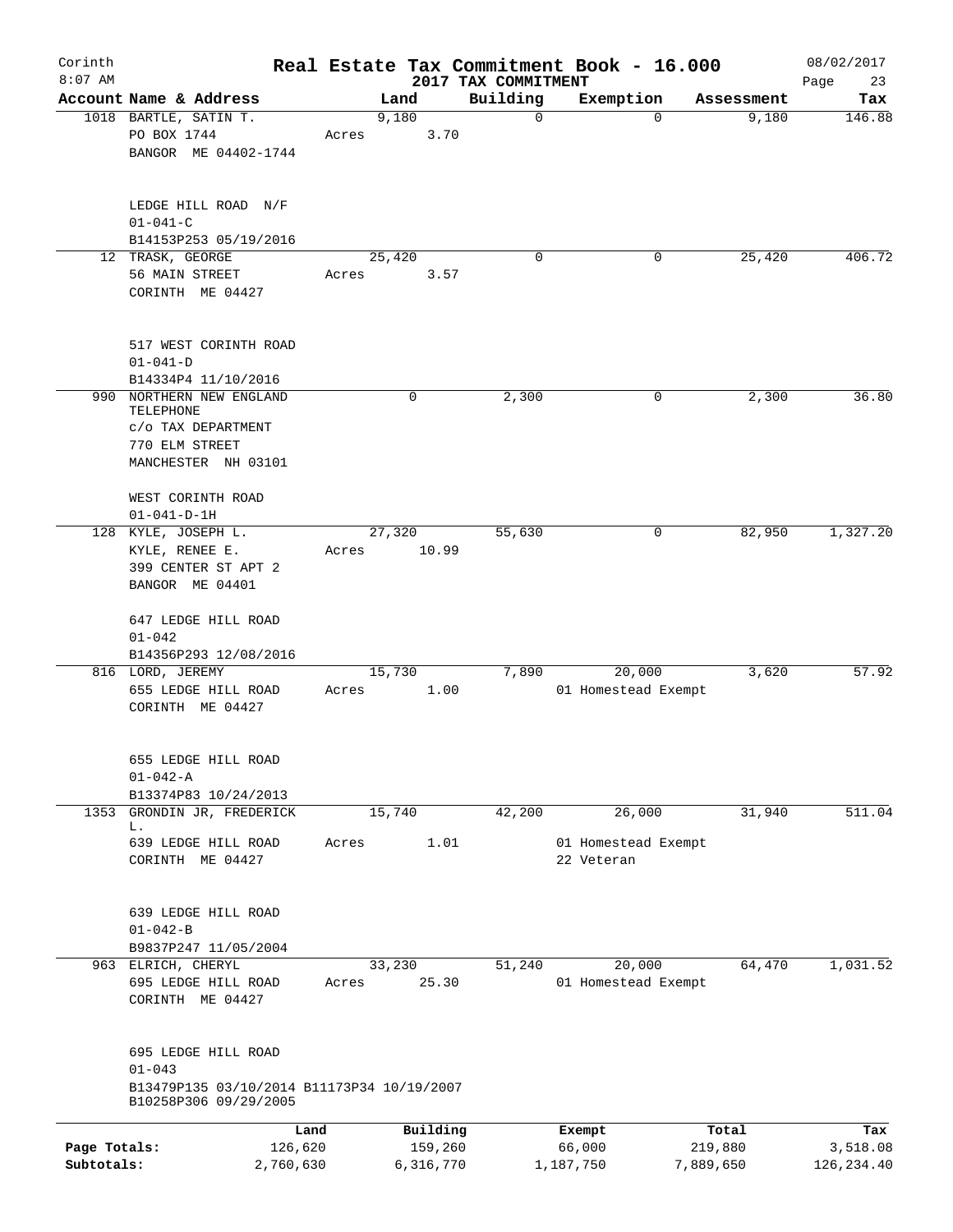| Corinth<br>$8:07$ AM |                                                                                     |       |        |       | 2017 TAX COMMITMENT | Real Estate Tax Commitment Book - 16.000 |            | 08/02/2017<br>Page<br>24 |
|----------------------|-------------------------------------------------------------------------------------|-------|--------|-------|---------------------|------------------------------------------|------------|--------------------------|
|                      | Account Name & Address                                                              |       | Land   |       | Building            | Exemption                                | Assessment | Tax                      |
|                      | 1254 STYMIEST, TRAVIS T.<br>WALKER, TANYA<br>39 PECAL LANE<br>LEVANT ME 04456       | Acres | 31,720 | 40.00 | 23,350              | 0                                        | 55,070     | 881.12                   |
|                      | 691 LEDGE HILL ROAD<br>$01 - 043 - A$<br>B13075P40 01/23/2013                       |       |        |       |                     |                                          |            |                          |
| 1750                 | DIFFELL, THOMAS G &                                                                 |       | 37,650 |       | 203,850             | 20,000                                   | 221,500    | 3,544.00                 |
|                      | LISA TRS<br>T.G. DIFFELL REV. LIV.<br>TRUST<br>851 MUDGETT ROAD<br>CORINTH ME 04427 | Acres |        | 15.04 |                     | 01 Homestead Exempt                      |            |                          |
|                      | 851 MUDGETT ROAD                                                                    |       |        |       |                     |                                          |            |                          |
|                      | $01 - 044$                                                                          |       |        |       |                     |                                          |            |                          |
|                      | B9622P80                                                                            |       |        |       |                     |                                          |            |                          |
|                      | 1146 ROGERS, D. LYNN<br>842 MUDGETT RD<br>LEVANT ME 04456                           | Acres | 11,420 | 2.50  | 0                   | 0                                        | 11,420     | 182.72                   |
|                      | MUDGETT ROAD                                                                        |       |        |       |                     |                                          |            |                          |
|                      | $01 - 044 - B$                                                                      |       |        |       |                     |                                          |            |                          |
|                      | B8211P303                                                                           |       |        |       |                     |                                          |            |                          |
|                      | 1307 STYMIEST, ROBERT<br>825 MUDGETT ROAD<br>CORINTH ME 04427                       | Acres | 14,040 | 7.85  | 0                   | 0                                        | 14,040     | 224.64                   |
|                      | MUDGETT ROAD<br>$01 - 045$<br>B11423P262 06/05/2008 B3147P33                        |       |        |       |                     |                                          |            |                          |
|                      | 1308 STYMIEST, ROBERT                                                               |       | 18,200 |       | 29,470              | 20,000                                   | 27,670     | 442.72                   |
|                      | 825 MUDGETT ROAD<br>CORINTH ME 04427                                                | Acres |        | 4.50  |                     | 01 Homestead Exempt                      |            |                          |
|                      | 825 MUDGETT ROAD<br>$01 - 046$                                                      |       |        |       |                     |                                          |            |                          |
|                      | B14061P235 01/21/2016 B11423P262 06/05/2008                                         |       |        |       |                     |                                          |            |                          |
|                      | 1805 DIFFELL, THOMAS G &<br>LISA TRS                                                |       | 20,110 |       | $\Omega$            | $\Omega$                                 | 20,110     | 321.76                   |
|                      | T.G. DIFFELL REV. LIV. Acres<br>TRUST<br>851 MUDGETT ROAD<br>CORINTH ME 04427       |       |        | 18.63 |                     |                                          |            |                          |
|                      | MUDGETT ROAD<br>$01 - 047$                                                          |       |        |       |                     |                                          |            |                          |
|                      | B9622P80                                                                            |       |        |       |                     |                                          |            |                          |

|              | Land      | Building  | Exempt    | Total     | Tax        |
|--------------|-----------|-----------|-----------|-----------|------------|
| Page Totals: | 133,140   | 256,670   | 40,000    | 349,810   | 5,596.96   |
| Subtotals:   | 2,893,770 | 6,573,440 | 1,227,750 | 8,239,460 | 131,831.36 |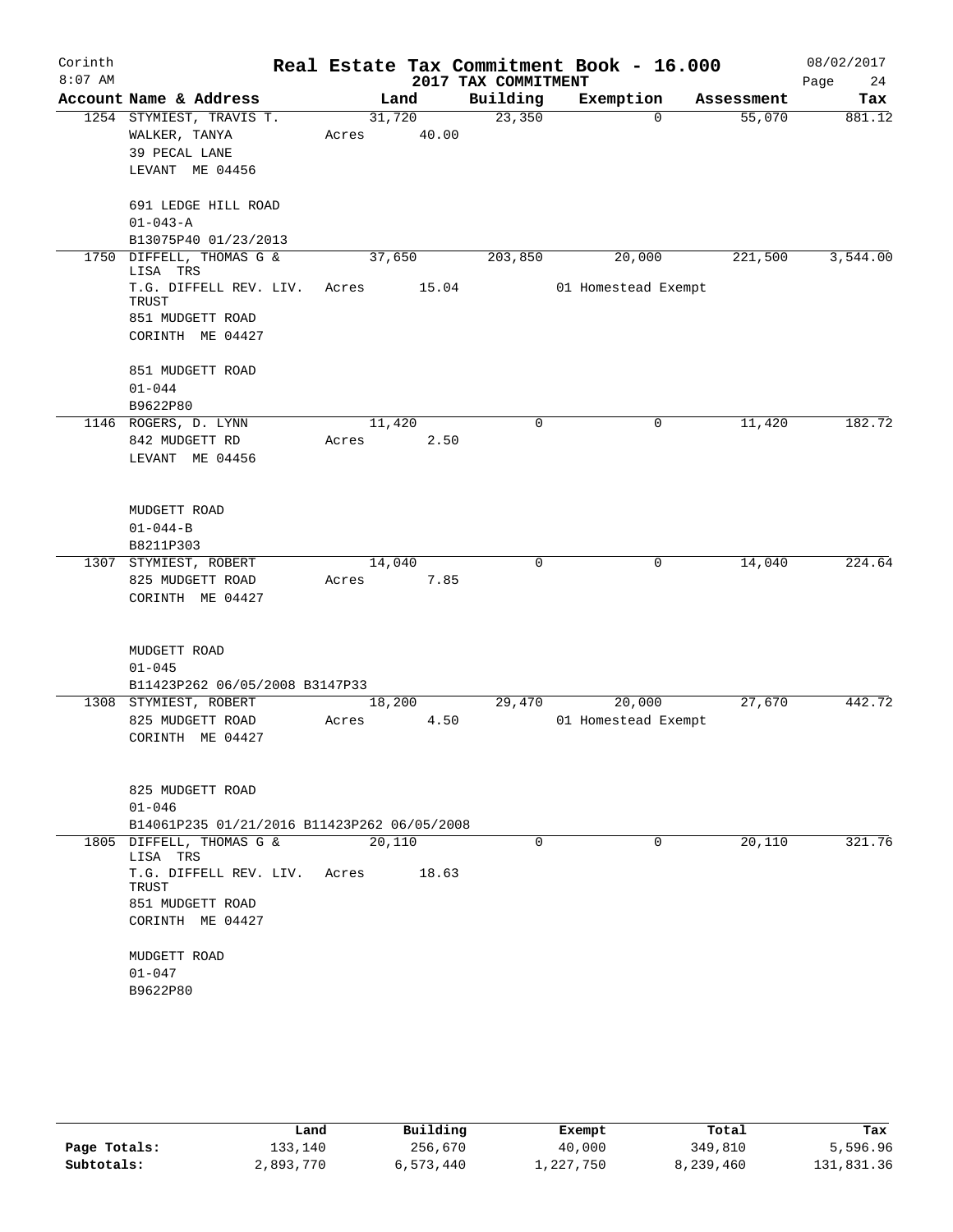| Corinth      |                                     |       |           |                                 | Real Estate Tax Commitment Book - 16.000 |            | 08/02/2017        |
|--------------|-------------------------------------|-------|-----------|---------------------------------|------------------------------------------|------------|-------------------|
| $8:07$ AM    | Account Name & Address              |       | Land      | 2017 TAX COMMITMENT<br>Building | Exemption                                | Assessment | Page<br>25<br>Tax |
|              | 431 DOW, DAVID B.                   |       | 32,990    | 121,500                         | 20,000                                   | 134,490    | 2,151.84          |
|              | DOW, GLENDA T.                      | Acres | 62.57     |                                 | 01 Homestead Exempt                      |            |                   |
|              | 817 MUDGETT ROAD                    |       |           |                                 |                                          |            |                   |
|              | CORINTH ME 04427                    |       |           |                                 |                                          |            |                   |
|              |                                     |       |           |                                 |                                          |            |                   |
|              | 817 MUDGETT ROAD                    |       |           |                                 |                                          |            |                   |
|              | $02 - 001$<br>B4100P48              |       |           |                                 |                                          |            |                   |
|              | 172 MERRILL, KEVIN                  |       | 38,210    | 26,650                          | 0                                        | 64,860     | 1,037.76          |
|              | 727 MUDGETT ROAD                    | Acres | 79.98     |                                 |                                          |            |                   |
|              | CORINTH ME 04427                    |       |           |                                 |                                          |            |                   |
|              |                                     |       |           |                                 |                                          |            |                   |
|              |                                     |       |           |                                 |                                          |            |                   |
|              | 833 LEDGE HILL ROAD                 |       |           |                                 |                                          |            |                   |
|              | $02 - 002$                          |       |           |                                 |                                          |            |                   |
|              | B7225P200<br>173 STYMIEST, RICKY L. |       | 10,250    | $\mathbf 0$                     | 0                                        | 10,250     | 164.00            |
|              | CAULKINS, MELINDA I.                | Acres | 15.63     |                                 |                                          |            |                   |
|              | 281 NORTH ROAD                      |       |           |                                 |                                          |            |                   |
|              | NEWBURGH ME 04444                   |       |           |                                 |                                          |            |                   |
|              |                                     |       |           |                                 |                                          |            |                   |
|              | MUDGETT ROAD                        |       |           |                                 |                                          |            |                   |
|              | $02 - 002 - A$                      |       |           |                                 |                                          |            |                   |
|              | B10614P169 08/28/2006               |       |           |                                 |                                          |            |                   |
|              | 788 KELLEY, DANIEL B.               |       | 15,730    | 87,050                          | 20,000                                   | 82,780     | 1,324.48          |
|              | KELLEY, SUSAN<br>PO BOX 107         | Acres | 1.00      |                                 | 01 Homestead Exempt                      |            |                   |
|              | CORINTH ME 04427                    |       |           |                                 |                                          |            |                   |
|              |                                     |       |           |                                 |                                          |            |                   |
|              | 813 LEDGE HILL ROAD                 |       |           |                                 |                                          |            |                   |
|              | $02 - 002 - B$                      |       |           |                                 |                                          |            |                   |
|              | B12798P242 04/19/2012               |       |           |                                 |                                          |            |                   |
|              | 831 LEAVITT, DEEDRA J.              |       | 16,890    | 92,960                          | 20,000                                   | 89,850     | 1,437.60          |
|              | 791 LEDGE HILL ROAD                 | Acres | 2.00      |                                 | 01 Homestead Exempt                      |            |                   |
|              | CORINTH ME 04427                    |       |           |                                 |                                          |            |                   |
|              |                                     |       |           |                                 |                                          |            |                   |
|              | 791 LEDGE HILL ROAD                 |       |           |                                 |                                          |            |                   |
|              | $02 - 002 - C$                      |       |           |                                 |                                          |            |                   |
|              | B12822P349 05/15/2012               |       |           |                                 |                                          |            |                   |
|              | 39 RUSHLOW, COREY S.                |       | 15,730    | 119,010                         | 20,000                                   | 114,740    | 1,835.84          |
|              | RUSHLOW, JESSICA L.                 | Acres | 1.00      |                                 | 01 Homestead Exempt                      |            |                   |
|              | 780 MUDGETT RD.                     |       |           |                                 |                                          |            |                   |
|              | CORINTH ME 04427                    |       |           |                                 |                                          |            |                   |
|              | 789 MUDGETT ROAD                    |       |           |                                 |                                          |            |                   |
|              | $02 - 002 - D$                      |       |           |                                 |                                          |            |                   |
|              | B9643P196 11/22/2004                |       |           |                                 |                                          |            |                   |
| 1346         | THOMAS, CAROL JEAN                  |       | 17,670    | 57,100                          | 20,000                                   | 54,770     | 876.32            |
|              | BOUCHARD, SHAWN A.                  | Acres | 4.00      |                                 | 01 Homestead Exempt                      |            |                   |
|              | 781 MUDGETT ROAD                    |       |           |                                 |                                          |            |                   |
|              | CORINTH ME 04427                    |       |           |                                 |                                          |            |                   |
|              | 781 MUDGETT ROAD                    |       |           |                                 |                                          |            |                   |
|              | $02 - 002 - E$                      |       |           |                                 |                                          |            |                   |
|              | B8709P269                           |       |           |                                 |                                          |            |                   |
|              |                                     |       |           |                                 |                                          |            |                   |
|              | Land                                |       | Building  |                                 | Exempt                                   | Total      | Tax               |
| Page Totals: | 147,470                             |       | 504,270   |                                 | 100,000                                  | 551,740    | 8,827.84          |
| Subtotals:   | 3,041,240                           |       | 7,077,710 |                                 | 1,327,750                                | 8,791,200  | 140,659.20        |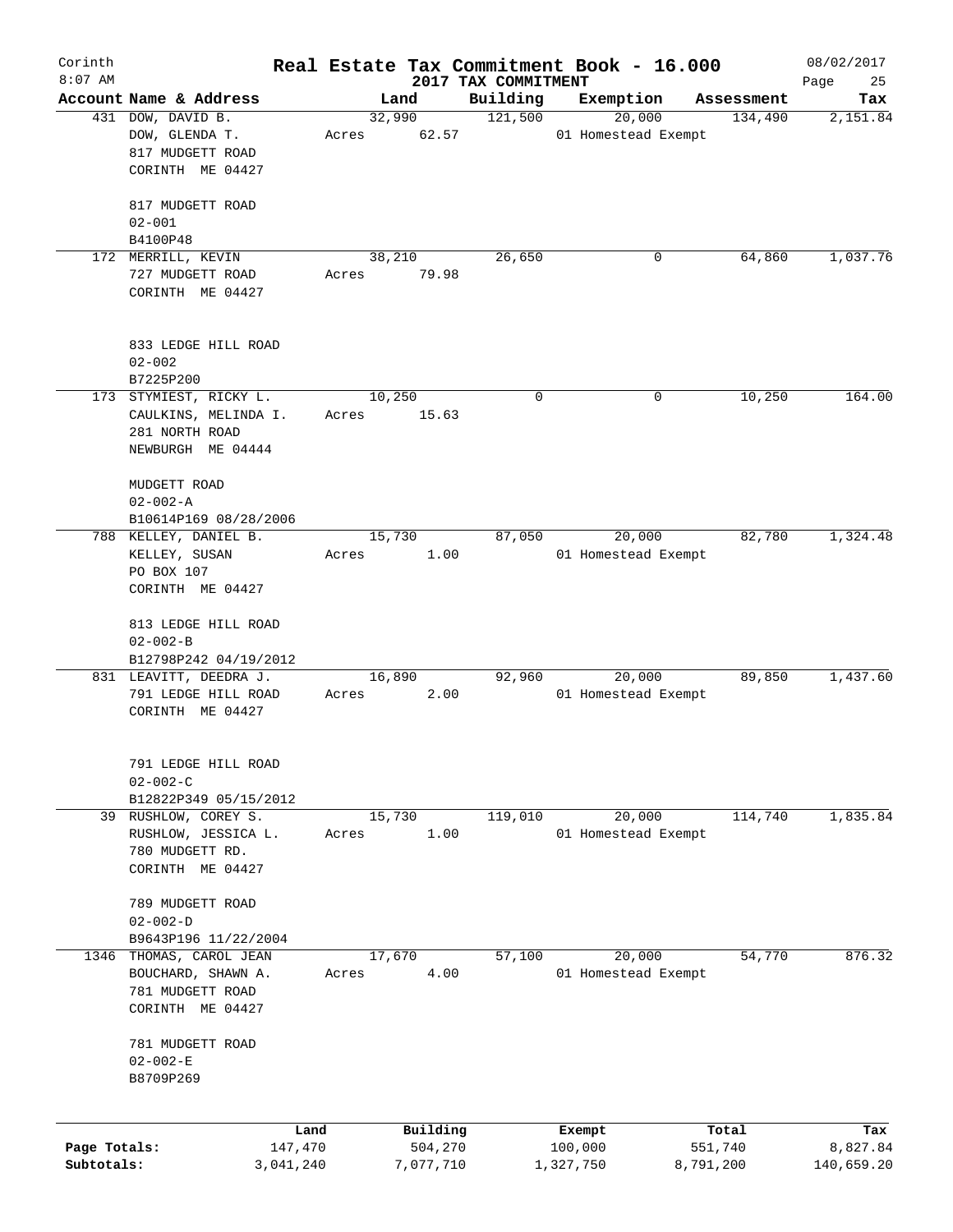| Corinth                    |                                                                                  |       |                      |                                 | Real Estate Tax Commitment Book - 16.000 |                      | 08/02/2017               |
|----------------------------|----------------------------------------------------------------------------------|-------|----------------------|---------------------------------|------------------------------------------|----------------------|--------------------------|
| $8:07$ AM                  | Account Name & Address                                                           |       | Land                 | 2017 TAX COMMITMENT<br>Building | Exemption                                | Assessment           | Page<br>26<br>Tax        |
|                            | 1624 MCCULLOUGH, CLARENCE<br>80 CLARK RD<br>KENDUSKEAG ME 04450                  | Acres | 9,540<br>2.02        | $\mathbf 0$                     | 0                                        | 9,540                | 152.64                   |
|                            | MUDGETT ROAD<br>$02 - 003$<br>B7225P198                                          |       |                      |                                 |                                          |                      |                          |
|                            | 1724 MERRILL, KEVIN<br>MERRILL, TRACI<br>727 MUDGETT ROAD<br>CORINTH ME 04427    | Acres | 18,720<br>5.00       | 134,630                         | 20,000<br>01 Homestead Exempt            | 133,350              | 2,133.60                 |
|                            | 727 MUDGETT ROAD<br>$02 - 003 - A$<br>B8045P261                                  |       |                      |                                 |                                          |                      |                          |
|                            | 304 CLEMENT, DWAIN V. &<br>IRENE B. (Heirs of)                                   |       | 17,510<br>2.53       | 64,270                          | 20,000                                   | 61,780               | 988.48                   |
|                            | CLEMENT, DWAIN G. &<br>WAYNE V.<br>611 MUDGETT ROAD<br>CORINTH ME 04427          | Acres |                      |                                 | 01 Homestead Exempt                      |                      |                          |
|                            | 611 MUDGETT ROAD<br>$02 - 004$                                                   |       |                      |                                 |                                          |                      |                          |
|                            | B5827P202<br>1903 MOODY, DANA S.                                                 |       | 22,880               | 217,360                         | 20,000                                   | 220,240              | 3,523.84                 |
|                            | MOODY, VICTORIA W.<br>585 MUDGETT RD.<br>CORINTH ME 04427                        | Acres | 7.16                 |                                 | 01 Homestead Exempt                      |                      |                          |
|                            | 585 MUDGETT ROAD<br>$02 - 004 - 01$                                              |       |                      |                                 |                                          |                      |                          |
|                            | B10536P293 07/17/2006                                                            |       |                      |                                 |                                          |                      |                          |
|                            | 215 MOODY, MATHEW D.<br>MOODY, MELISSA M.<br>589 MUDGETT RD.<br>CORINTH ME 04427 | Acres | 17,380<br>2.42       | 247,550                         | 20,000<br>01 Homestead Exempt            | 244,930              | 3,918.88                 |
|                            | 589 MUDGETT ROAD<br>$02 - 004 - 01 - A$                                          |       |                      |                                 |                                          |                      |                          |
|                            | B14105P270 03/22/2016<br>402 CONNOLLY, JOSEPH D.                                 |       | 37,550               | 144,000                         | 20,000                                   | 161,550              | 2,584.80                 |
|                            | CONNOLLY, SUSAN M.<br>950 LEDGE HILL ROAD<br>CORINTH ME 04427                    | Acres | 7.25                 |                                 | 01 Homestead Exempt                      |                      |                          |
|                            | 950 LEDGE HILL ROAD<br>$02 - 005$                                                |       |                      |                                 |                                          |                      |                          |
|                            | B11099P109 08/22/2007                                                            |       |                      |                                 |                                          |                      |                          |
|                            | 292 CHURA, MARK R.<br>873 MERIDEN AVENUE<br>SOUTHINGTON CT 06489                 | Acres | 26,900<br>43.00      | 0                               | 0                                        | 26,900               | 430.40                   |
|                            | LEDGE HILL ROAD<br>$02 - 005 - A$<br>B2286P110                                   |       |                      |                                 |                                          |                      |                          |
|                            |                                                                                  | Land  | Building             |                                 | Exempt                                   | Total                | Tax                      |
| Page Totals:<br>Subtotals: | 150,480<br>3,191,720                                                             |       | 807,810<br>7,885,520 |                                 | 100,000<br>1,427,750                     | 858,290<br>9,649,490 | 13,732.64<br>154, 391.84 |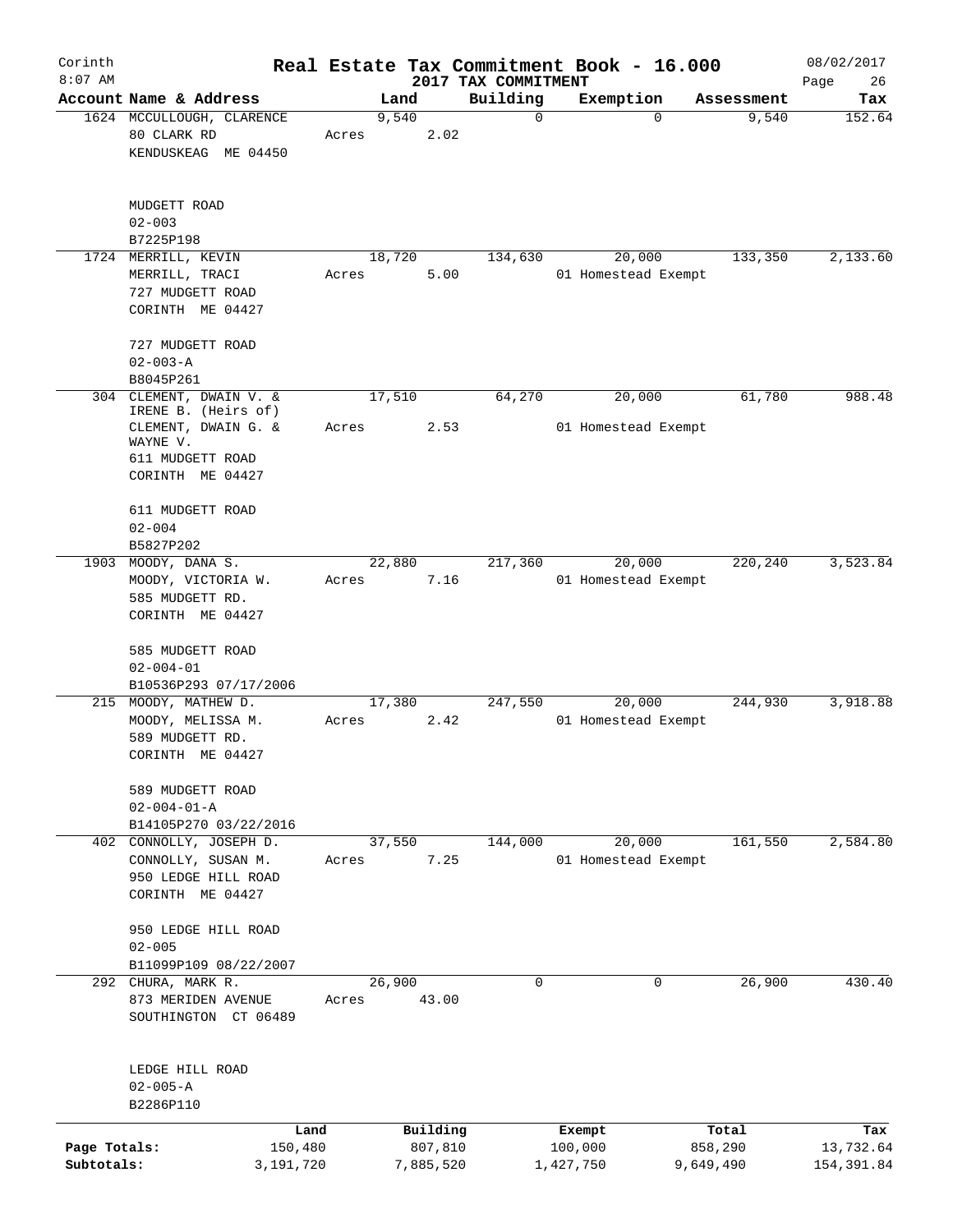| Corinth                    |                                                                                 |                 |                      |                                 | Real Estate Tax Commitment Book - 16.000 |                      | 08/02/2017             |
|----------------------------|---------------------------------------------------------------------------------|-----------------|----------------------|---------------------------------|------------------------------------------|----------------------|------------------------|
| $8:07$ AM                  | Account Name & Address                                                          |                 | Land                 | 2017 TAX COMMITMENT<br>Building | Exemption                                | Assessment           | Page<br>27<br>Tax      |
|                            | 310 HARLOW, DEAN F.                                                             |                 | 26,530               | 72,830                          | 20,000                                   | 79,360               | 1,269.76               |
|                            | 923 LEDGE HILL ROAD<br>CORINTH ME 04427                                         | Acres           | 16.00                |                                 | 01 Homestead Exempt                      |                      |                        |
|                            | 923 LEDGE HILL ROAD<br>$02 - 006$                                               |                 |                      |                                 |                                          |                      |                        |
|                            | B6882P11                                                                        |                 |                      |                                 |                                          |                      |                        |
|                            | 423 DORR, KATHRYN D.<br>905 LEDGE HILL ROAD<br>CORINTH ME 04427                 | Acres           | 12,340<br>0.50       | 48,020                          | 20,000<br>01 Homestead Exempt            | 40,360               | 645.76                 |
|                            | 905 LEDGE HILL ROAD<br>$02 - 007$                                               |                 |                      |                                 |                                          |                      |                        |
|                            | B10575P96 07/28/2006 B4042P308                                                  |                 |                      |                                 |                                          |                      |                        |
|                            | 424 DORR, KATHRYN D.<br>905 LEDGE HILL ROAD<br>CORINTH ME 04427                 | 22,050<br>Acres | 6.45                 | $\mathbf 0$                     | 0                                        | 22,050               | 352.80                 |
|                            | LEDGE HILL ROAD<br>$02 - 008$<br>B10575P94 07/28/2006 B4042P310                 |                 |                      |                                 |                                          |                      |                        |
|                            | 1959 TRASK, GEORGE C.                                                           | 25,840          |                      | $\Omega$                        | 0                                        | 25,840               | 413.44                 |
|                            | TRASK, BRENDA J.<br>56 MAIN ROAD<br>CORINTH ME 04427                            | Acres           | 18.15                |                                 |                                          |                      |                        |
|                            |                                                                                 |                 |                      |                                 |                                          |                      |                        |
|                            | 693 MUDGETT ROAD<br>$02 - 008 - 01$                                             |                 |                      |                                 |                                          |                      |                        |
|                            | B12888P99 07/12/2012                                                            |                 |                      |                                 |                                          |                      |                        |
|                            | 1626 ALLARD, KYLE T.<br>GRAY, AMANDA L.<br>693 MUDGETT ROAD<br>CORINTH ME 04427 |                 | 0                    | 26,250                          | 0                                        | 26,250               | 420.00                 |
|                            | 693 MUDGETT ROAD<br>$02 - 008 - 01 - 1H$                                        |                 |                      |                                 |                                          |                      |                        |
| 1216                       | SCRIPTURE, LANCE R.                                                             | 14,520          |                      | 53,940                          | 20,000                                   | 48,460               | 775.36                 |
|                            | SCRIPTURE, JENNIFER L.<br>667 MUDGETT ROAD<br>CORINTH ME 04427                  | Acres           | 1.00                 |                                 | 01 Homestead Exempt                      |                      |                        |
|                            | 667 MUDGETT ROAD<br>$02 - 008 - A$                                              |                 |                      |                                 |                                          |                      |                        |
|                            | B8446P345                                                                       | 21,070          |                      | 53,040                          | 26,000                                   | 48,110               | 769.76                 |
| 1366                       | THUL, MICHAEL R.<br>THUL, PATRICIA J.                                           | Acres           | 5.60                 |                                 | 01 Homestead Exempt                      |                      |                        |
|                            | 901 LEDGE HILL ROAD<br>CORINTH ME 04427                                         |                 |                      |                                 | 22 Veteran                               |                      |                        |
|                            | 901 LEDGE HILL ROAD<br>$02 - 008 - B$<br>B3603P236                              |                 |                      |                                 |                                          |                      |                        |
|                            | Land                                                                            |                 | Building             |                                 | Exempt                                   | Total                | Tax                    |
| Page Totals:<br>Subtotals: | 122,350<br>3,314,070                                                            |                 | 254,080<br>8,139,600 |                                 | 86,000<br>1,513,750                      | 290,430<br>9,939,920 | 4,646.88<br>159,038.72 |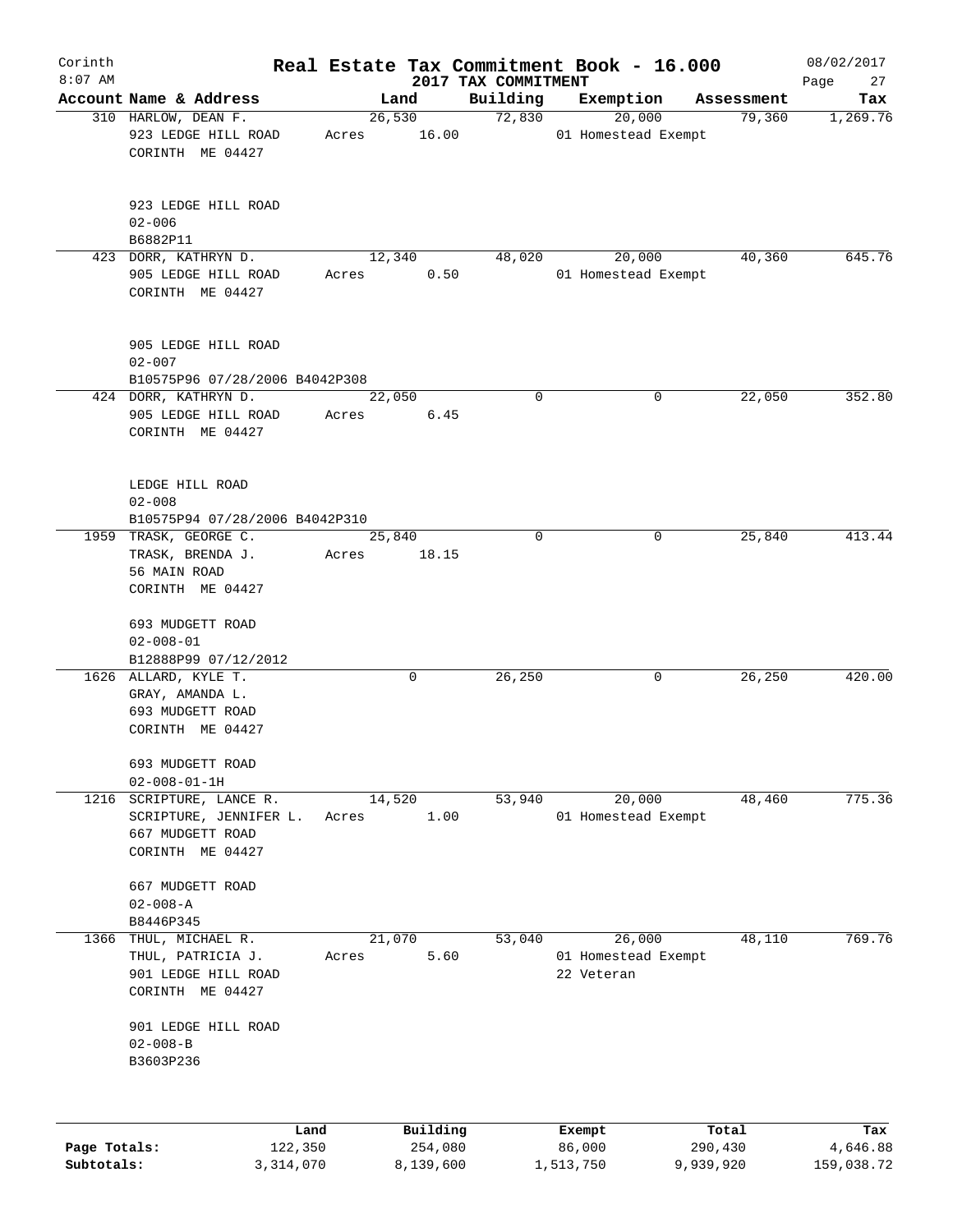| Corinth<br>$8:07$ AM |                                            |       |           |                                 | Real Estate Tax Commitment Book - 16.000 |            | 08/02/2017        |
|----------------------|--------------------------------------------|-------|-----------|---------------------------------|------------------------------------------|------------|-------------------|
|                      | Account Name & Address                     |       | Land      | 2017 TAX COMMITMENT<br>Building | Exemption                                | Assessment | Page<br>28<br>Tax |
|                      | 942 MILLER, MARTIN C                       |       | 16,660    | 33,860                          | 20,000                                   | 30,520     | 488.32            |
|                      | MILLER, LAURIE                             | Acres | 1.80      |                                 | 01 Homestead Exempt                      |            |                   |
|                      | 871 LEDGE HILL ROAD                        |       |           |                                 |                                          |            |                   |
|                      | CORINTH ME 04427                           |       |           |                                 |                                          |            |                   |
|                      |                                            |       |           |                                 |                                          |            |                   |
|                      | 871 LEDGE HILL ROAD                        |       |           |                                 |                                          |            |                   |
|                      | $02 - 008 - C$                             |       |           |                                 |                                          |            |                   |
|                      | B13389P127 08/24/2013                      |       |           |                                 |                                          |            |                   |
|                      | 253 CARON, MICHAEL                         |       | 25,770    | $\Omega$                        | 0                                        | 25,770     | 412.32            |
|                      | 30 YOUNG DRIVE                             | Acres | 40.25     |                                 |                                          |            |                   |
|                      | WINTERPORT ME 04496                        |       |           |                                 |                                          |            |                   |
|                      |                                            |       |           |                                 |                                          |            |                   |
|                      | LEDGE HILL ROAD                            |       |           |                                 |                                          |            |                   |
|                      | $02 - 009$                                 |       |           |                                 |                                          |            |                   |
|                      | B6387P229                                  |       |           |                                 |                                          |            |                   |
|                      | 804 KOUSKY, DAVID G.                       |       | 31,720    | 131,910                         | 20,000                                   | 143,630    | 2,298.08          |
|                      | KOUSKY, MILDRED                            | Acres | 40.00     |                                 | 01 Homestead Exempt                      |            |                   |
|                      | 880 LEDGE HILL ROAD                        |       |           |                                 |                                          |            |                   |
|                      | CORINTH ME 04427                           |       |           |                                 |                                          |            |                   |
|                      | 880 LEDGE HILL ROAD                        |       |           |                                 |                                          |            |                   |
|                      | $02 - 009 - A$                             |       |           |                                 |                                          |            |                   |
|                      | B3231P323 09/30/1981                       |       |           |                                 |                                          |            |                   |
|                      | 1550 GRIFFIN, ANTHONY M.                   |       | 20,370    | 85,830                          | 20,000                                   | 86,200     | 1,379.20          |
|                      | MAYO, BARBIE J.                            | Acres | 5.00      |                                 | 01 Homestead Exempt                      |            |                   |
|                      | 848 LEDGE HILL ROAD                        |       |           |                                 |                                          |            |                   |
|                      | CORINTH ME 04427                           |       |           |                                 |                                          |            |                   |
|                      | 848 LEDGE HILL ROAD                        |       |           |                                 |                                          |            |                   |
|                      | $02 - 009 - B$                             |       |           |                                 |                                          |            |                   |
|                      | B12652P330 11/10/2011                      |       |           |                                 |                                          |            |                   |
|                      | 1848 LENNON, GRANT O.                      |       | 17,760    | 36,440                          | 0                                        | 54,200     | 867.20            |
|                      | LENNON, NANCY E.                           | Acres | 2.75      |                                 |                                          |            |                   |
|                      | 870 LEDGE HILL ROAD                        |       |           |                                 |                                          |            |                   |
|                      | CORINTH ME 04427                           |       |           |                                 |                                          |            |                   |
|                      | 870 LEDGE HILL ROAD                        |       |           |                                 |                                          |            |                   |
|                      | $02 - 009 - C$                             |       |           |                                 |                                          |            |                   |
|                      | B12291P339 10/15/2010                      |       |           |                                 |                                          |            |                   |
|                      | 1570 BURBY, GREGORY L.                     |       | 10,070    | 0                               | 0                                        | 10,070     | 161.12            |
|                      | 227 HORNBEAM WAY                           | Acres | 34.40     |                                 |                                          |            |                   |
|                      | BANGOR ME 04401                            |       |           |                                 |                                          |            |                   |
|                      |                                            |       |           |                                 |                                          |            |                   |
|                      | LEDGE HILL ROAD N/F                        |       |           |                                 |                                          |            |                   |
|                      | OFF                                        |       |           |                                 |                                          |            |                   |
|                      | $02 - 010$                                 |       |           |                                 |                                          |            |                   |
|                      | B13815P202 04/27/2015 B12843P55 06/11/2012 |       |           |                                 |                                          |            |                   |
|                      | 1528 WISEMAN, ROBERT E.                    |       | 14,820    | $\mathbf 0$                     | $\mathbf 0$                              | 14,820     | 237.12            |
|                      | 776 LEDGE HILL ROAD                        | Acres | 5.43      |                                 |                                          |            |                   |
|                      | CORINTH ME 04427                           |       |           |                                 |                                          |            |                   |
|                      |                                            |       |           |                                 |                                          |            |                   |
|                      | LEDGE HILL ROAD                            |       |           |                                 |                                          |            |                   |
|                      | $02 - 011$                                 |       |           |                                 |                                          |            |                   |
|                      | B10533P9 06/22/2006                        |       |           |                                 |                                          |            |                   |
|                      | Land                                       |       | Building  |                                 | Exempt                                   | Total      | Tax               |
| Page Totals:         | 137,170                                    |       | 288,040   |                                 | 60,000                                   | 365,210    | 5,843.36          |
| Subtotals:           | 3,451,240                                  |       | 8,427,640 |                                 | 1,573,750                                | 10,305,130 | 164,882.08        |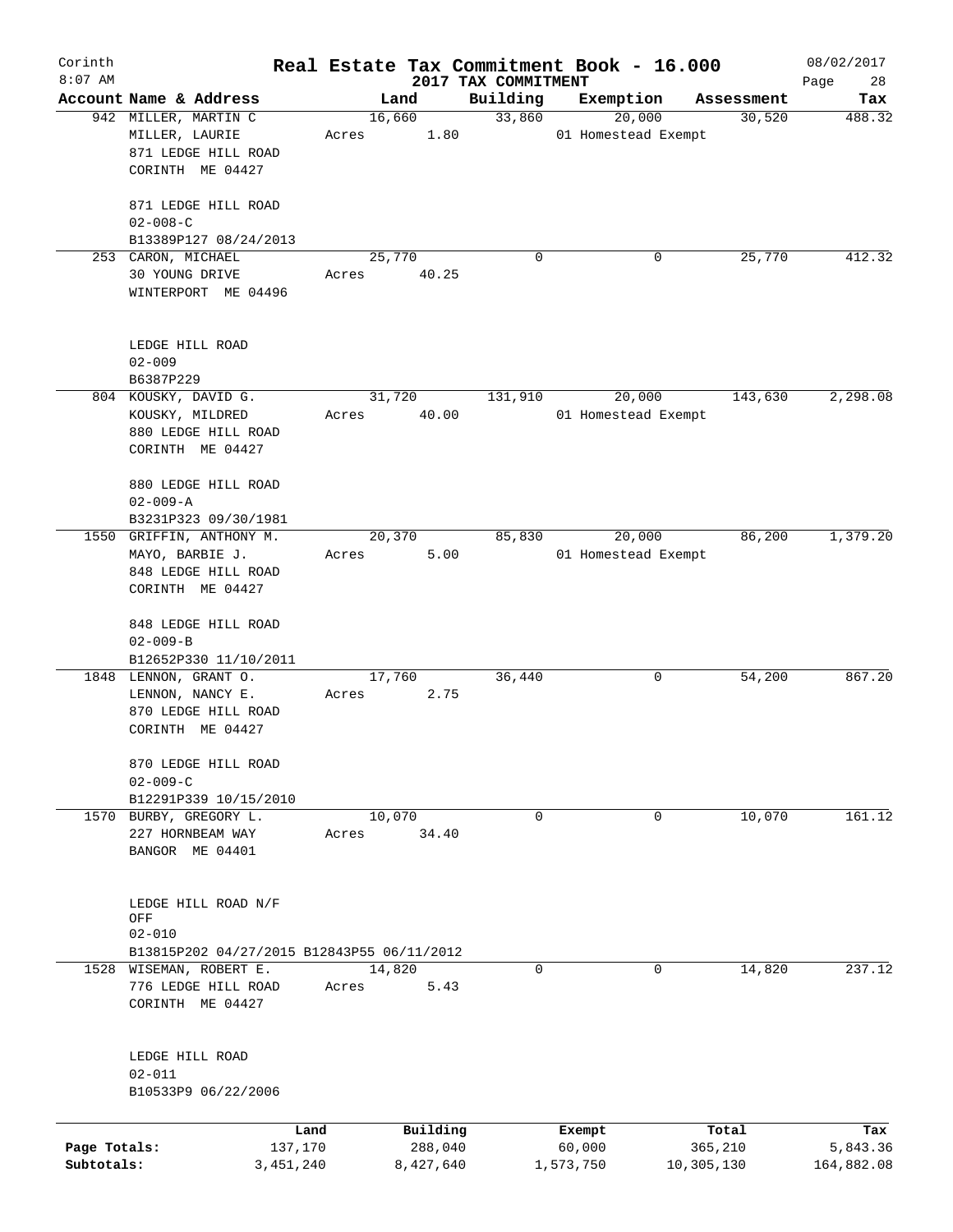| Corinth      |                                                                     |       |                     |                     | Real Estate Tax Commitment Book - 16.000 |                       | 08/02/2017      |
|--------------|---------------------------------------------------------------------|-------|---------------------|---------------------|------------------------------------------|-----------------------|-----------------|
| $8:07$ AM    |                                                                     |       |                     | 2017 TAX COMMITMENT |                                          |                       | 29<br>Page      |
|              | Account Name & Address<br>1950 WISEMAN, MARK                        |       | Land<br>16,390      | Building<br>106,090 | Exemption<br>20,000                      | Assessment<br>102,480 | Tax<br>1,639.68 |
|              | 759 LEDGE HILL ROAD<br>CORINTH ME 04427                             | Acres | 1.57                |                     | 01 Homestead Exempt                      |                       |                 |
|              | 759 LEDGE HILL ROAD<br>$02 - 011 - A$                               |       |                     |                     |                                          |                       |                 |
|              | B10533P12 07/14/2006                                                |       |                     | 43,530              |                                          |                       |                 |
|              | 216 TULLER, JEDEDIAH JACK<br>21A BACON ROAD<br>CHARLESTION ME 04422 | Acres | 19,150<br>3.95      |                     | 0                                        | 62,680                | 1,002.88        |
|              | 804 LEDGE HILL ROAD<br>$02 - 012$<br>B13050P254 12/26/2012          |       |                     |                     |                                          |                       |                 |
|              | 1529 WISEMAN, ROBERT E.                                             |       | 26,120              | 77,490              | 20,000                                   | 83,610                | 1,337.76        |
|              | 776 LEDGE HILL ROAD<br>CORINTH ME 04427                             | Acres | 9.96                |                     | 01 Homestead Exempt                      |                       |                 |
|              | 776 LEDGE HILL ROAD<br>$02 - 012 - A$<br>B10533P9 06/22/2006        |       |                     |                     |                                          |                       |                 |
|              | 890 MARTIN, RUSSELL A.                                              |       | 16,890              | 88,850              | 26,000                                   | 79,740                | 1,275.84        |
|              | MARTIN, ROBERTA P.                                                  | Acres | 2.00                |                     | 01 Homestead Exempt                      |                       |                 |
|              | 796 LEDGE HILL ROAD                                                 |       |                     |                     | 22 Veteran                               |                       |                 |
|              | CORINTH ME 04427                                                    |       |                     |                     |                                          |                       |                 |
|              | 796 LEDGE HILL ROAD<br>$02 - 012 - B$                               |       |                     |                     |                                          |                       |                 |
|              | B2612P93<br>1710 MITCHELL, CASSANDRA L.                             |       | 21,940              | 114,320             | 20,000                                   | 116,260               | 1,860.16        |
|              | 748 LEDGE HILL ROAD<br>CORINTH ME 04427                             | Acres | 15.54               |                     | 01 Homestead Exempt                      |                       |                 |
|              | 748 LEDGE HILL ROAD<br>$02 - 012 - C$                               |       |                     |                     |                                          |                       |                 |
|              | B12695P287 12/17/2011                                               |       |                     |                     |                                          |                       |                 |
|              | 2098 BURBY, GREGORY L.<br>227 HORNBEAM WAY<br>BANGOR ME 04401       | Acres | 8,210<br>51.90      | 0                   | 0                                        | 8,210                 | 131.36          |
|              | LEDGE HILL ROAD<br>$02 - 012 - D$                                   |       |                     |                     |                                          |                       |                 |
|              | B13815P202 04/27/2015                                               |       |                     |                     |                                          |                       |                 |
|              | 95 BEAN, WENDELL M.<br>BEAN, LINDA A.<br>P. O. BOX 186              | Acres | 25,240<br>12.85     | 72,080              | 20,000<br>01 Homestead Exempt            | 77,320                | 1,237.12        |
|              | CORINTH ME 04427<br>703 LEDGE HILL ROAD                             |       |                     |                     |                                          |                       |                 |
|              | $02 - 013$<br>B4029P212                                             |       |                     |                     |                                          |                       |                 |
| Page Totals: | Land<br>133,940                                                     |       | Building<br>502,360 |                     | Exempt<br>106,000                        | Total<br>530,300      | Tax<br>8,484.80 |
| Subtotals:   | 3,585,180                                                           |       | 8,930,000           |                     | 1,679,750                                | 10,835,430            | 173,366.88      |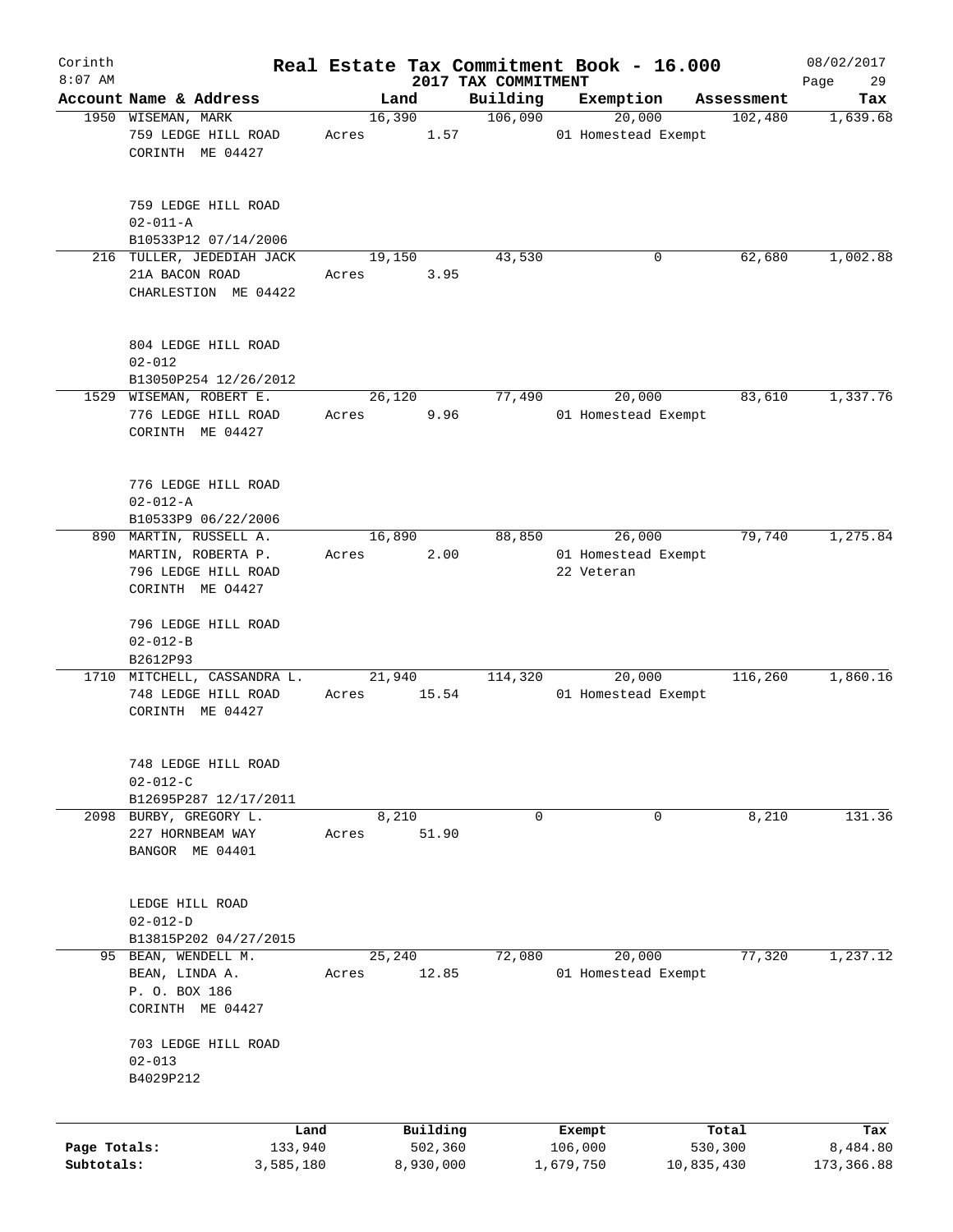| Corinth      |                                                                     |                 |                     |                                 | Real Estate Tax Commitment Book - 16.000 |                  | 08/02/2017        |
|--------------|---------------------------------------------------------------------|-----------------|---------------------|---------------------------------|------------------------------------------|------------------|-------------------|
| $8:07$ AM    | Account Name & Address                                              |                 | Land                | 2017 TAX COMMITMENT<br>Building | Exemption                                | Assessment       | Page<br>30<br>Tax |
|              | 893 THIBODEAU, NIKKI J.<br>686 LEDGE HILL ROAD<br>CORINTH ME 04427  | 18,330<br>Acres | 11.20               | $\mathbf 0$                     | $\Omega$                                 | 18,330           | 293.28            |
|              | LEDGE HILL ROAD<br>$02 - 014$<br>B8438P192                          |                 |                     |                                 |                                          |                  |                   |
|              | 1746 THIBODEAU, NIKKI J.<br>686 LEDGE HILL ROAD<br>CORINTH ME 04427 | Acres           | 17,820<br>2.80      | 78,780                          | 20,000<br>01 Homestead Exempt            | 76,600           | 1,225.60          |
|              | 686 LEDGE HILL ROAD<br>$02 - 014 - A$<br>B8438P168                  |                 |                     |                                 |                                          |                  |                   |
|              | 1648 BURBY, GREGORY L.<br>227 HORNBEAM WAY<br>BANGOR ME 04401       | 19,730<br>Acres | 20.00               | $\mathbf 0$                     | 0                                        | 19,730           | 315.68            |
|              | LEDGE HILL ROAD N/F OFF<br>$02 - 015$                               |                 |                     |                                 |                                          |                  |                   |
|              | 1717 BURBY, GREGORY L.<br>227 HORNBEAM WAY<br>BANGOR ME 04401       | Acres           | 10,020<br>57.00     | $\mathbf 0$                     | 0                                        | 10,020           | 160.32            |
|              | LEDGE HILL ROAD N/F OFF<br>$02 - 016$<br>B13815P202 04/27/2015      |                 |                     |                                 |                                          |                  |                   |
|              | 427 DOUGLAS, ROBERT M.<br>662 LEDGE HILL ROAD<br>CORINTH ME 04427   | Acres           | 30,710<br>21.80     | 27,080                          | 20,000<br>01 Homestead Exempt            | 37,790           | 604.64            |
|              | 662 LEDGE HILL ROAD<br>$02 - 017$<br>B6590P269                      |                 |                     |                                 |                                          |                  |                   |
|              | 676 HANSEN, SUSAN V.<br>632 LEDGE HILL ROAD<br>CORINTH ME 04427     | Acres           | 26,260<br>10.08     | 23,530                          | 20,000<br>01 Homestead Exempt            | 29,790           | 476.64            |
|              | 632 LEDGE HILL ROAD<br>$02 - 017 - C$<br>B7556P239                  |                 |                     |                                 |                                          |                  |                   |
| 1802         | IVEY, JOSH<br>IVEY, ELISSA<br>644 LEDGE HILL RD<br>CORINTH ME 04427 | Acres           | 15,870<br>1.12      | 67,870                          | 0                                        | 83,740           | 1,339.84          |
|              | 644 LEDGE HILL ROAD<br>$02 - 017 - D$<br>B14399P137 01/25/2017      |                 |                     |                                 |                                          |                  |                   |
| Page Totals: |                                                                     | Land<br>138,740 | Building<br>197,260 |                                 | Exempt<br>60,000                         | Total<br>276,000 | Tax<br>4,416.00   |
| Subtotals:   | 3,723,920                                                           |                 | 9,127,260           |                                 | 1,739,750                                | 11, 111, 430     | 177,782.88        |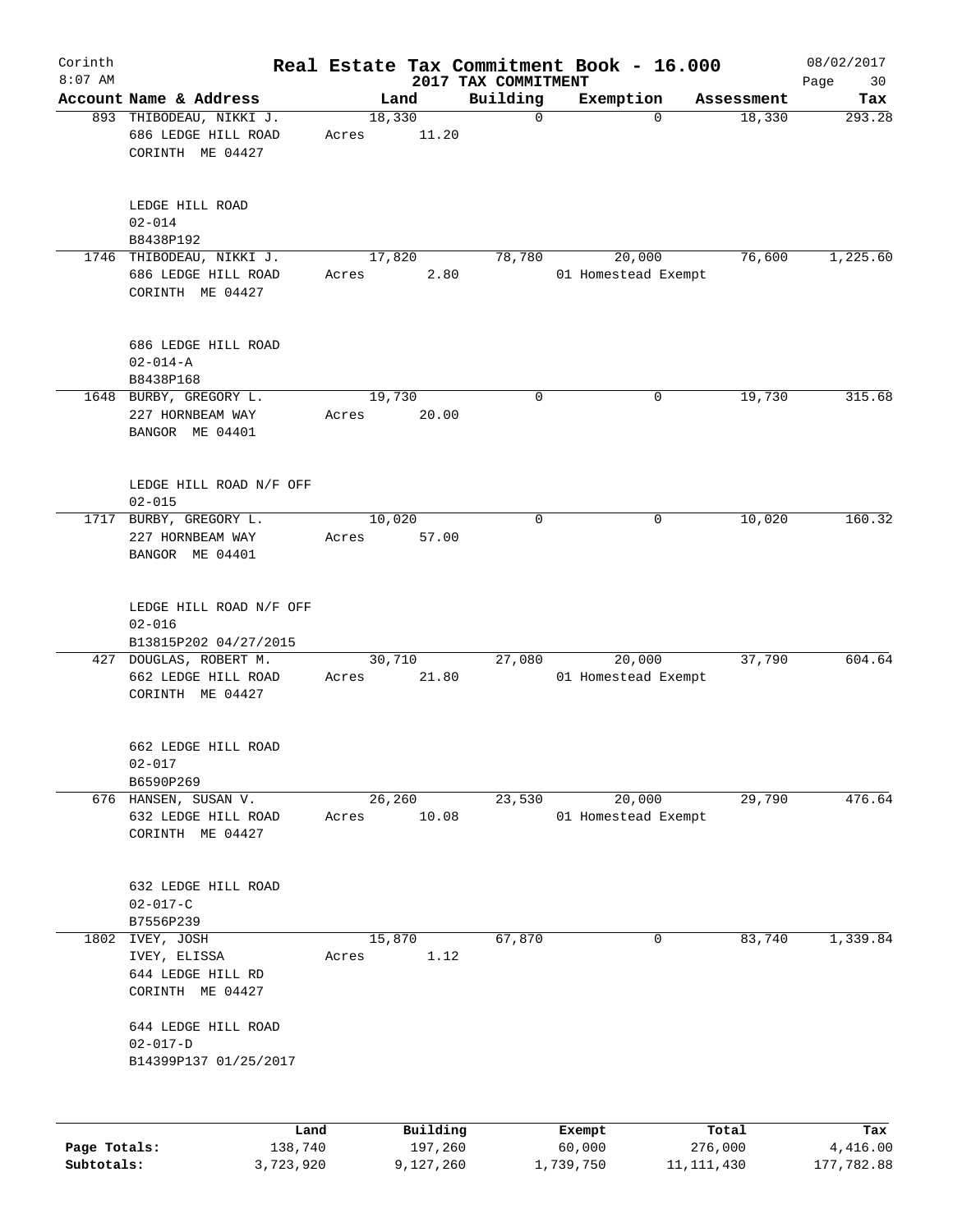| Corinth<br>$8:07$ AM       |                                                                                              |                 |                      | 2017 TAX COMMITMENT | Real Estate Tax Commitment Book - 16.000 |                       | 08/02/2017<br>Page<br>31 |
|----------------------------|----------------------------------------------------------------------------------------------|-----------------|----------------------|---------------------|------------------------------------------|-----------------------|--------------------------|
|                            | Account Name & Address                                                                       | Land            |                      | Building            | Exemption                                | Assessment            | Tax                      |
|                            | 821 LATOURETTE, RONALD E.<br>LATOURETTE, RUTH ANN<br>586 LEDGE HILL ROAD<br>CORINTH ME 04427 | 52,580<br>Acres | 66.00                | 69,250              | 20,000<br>01 Homestead Exempt            | 101,830               | 1,629.28                 |
|                            | 586 LEDGE HILL ROAD<br>$02 - 018$                                                            |                 |                      |                     |                                          |                       |                          |
| 822                        | B2113P222<br>LATOURETTE JR, RONALD                                                           |                 | 0                    | 34,600              | 20,000                                   | 14,600                | 233.60                   |
|                            | Ε.<br>614 LEDGE HILL ROAD<br>CORINTH ME 04427                                                |                 |                      |                     | 01 Homestead Exempt                      |                       |                          |
|                            | 614 LEDGE HILL ROAD                                                                          |                 |                      |                     |                                          |                       |                          |
|                            | $02 - 018 - 01H$                                                                             |                 |                      |                     |                                          |                       |                          |
|                            | 1789 CONDE, JORGE B<br>570 LEDGE HILL ROAD<br>CORINTH ME 04427                               | 9,400<br>Acres  | 0.23                 | 36,760              | 0                                        | 46,160                | 738.56                   |
|                            | 574 LEDGE HILL ROAD<br>$02 - 019$                                                            |                 |                      |                     |                                          |                       |                          |
|                            | B8972P72                                                                                     |                 |                      |                     |                                          |                       |                          |
|                            | 334 CONDE, JORGE B<br>570 LEDGE HILL ROAD<br>CORINTH ME 04427                                | 11,900<br>Acres | 0.45                 | 70,890              | 20,000<br>01 Homestead Exempt            | 62,790                | 1,004.64                 |
|                            | 570 LEDGE HILL ROAD<br>$02 - 020$<br>B5914P136                                               |                 |                      |                     |                                          |                       |                          |
|                            | 1874 BROWN, BENJAMIN<br>RUSSELL, CHAD<br>173 HUSSON AVENUE APT 4<br>BANGOR ME 04401          | 12,340<br>Acres | 0.50                 | 65,200              | 0                                        | 77,540                | 1,240.64                 |
|                            | 562 LEDGE HILL ROAD<br>$02 - 021$<br>B14367P142 12/19/2016                                   |                 |                      |                     |                                          |                       |                          |
|                            | 915 MCLAUGHLIN, JOEL W.<br>MCLAUGHLIN, ELIZABETH<br>I. (Heirs of)                            | 34,500<br>Acres | 33.96                | 62,380              | 26,000<br>22 Veteran                     | 70,880                | 1,134.08                 |
|                            | 550 LEDGE HILL ROAD<br>CORINTH ME 04427                                                      |                 |                      |                     | 01 Homestead Exempt                      |                       |                          |
|                            | 550 LEDGE HILL ROAD<br>$02 - 022$<br>B2234P337                                               |                 |                      |                     |                                          |                       |                          |
| 1060                       | DICKINSON, THOMAS J.<br>DICKINSON, MEGHANA E.<br>538 LEDGE HILL ROAD<br>CORINTH ME 04427     | 15,730<br>Acres | 1.00                 | 76,340              | 0                                        | 92,070                | 1,473.12                 |
|                            | 538 LEDGE HILL ROAD<br>$02 - 023$<br>B11623P127 12/30/2008                                   |                 |                      |                     |                                          |                       |                          |
|                            | Land                                                                                         |                 | Building             |                     | Exempt                                   | Total                 | Tax                      |
| Page Totals:<br>Subtotals: | 136,450<br>3,860,370                                                                         |                 | 415,420<br>9,542,680 |                     | 86,000<br>1,825,750                      | 465,870<br>11,577,300 | 7,453.92<br>185,236.80   |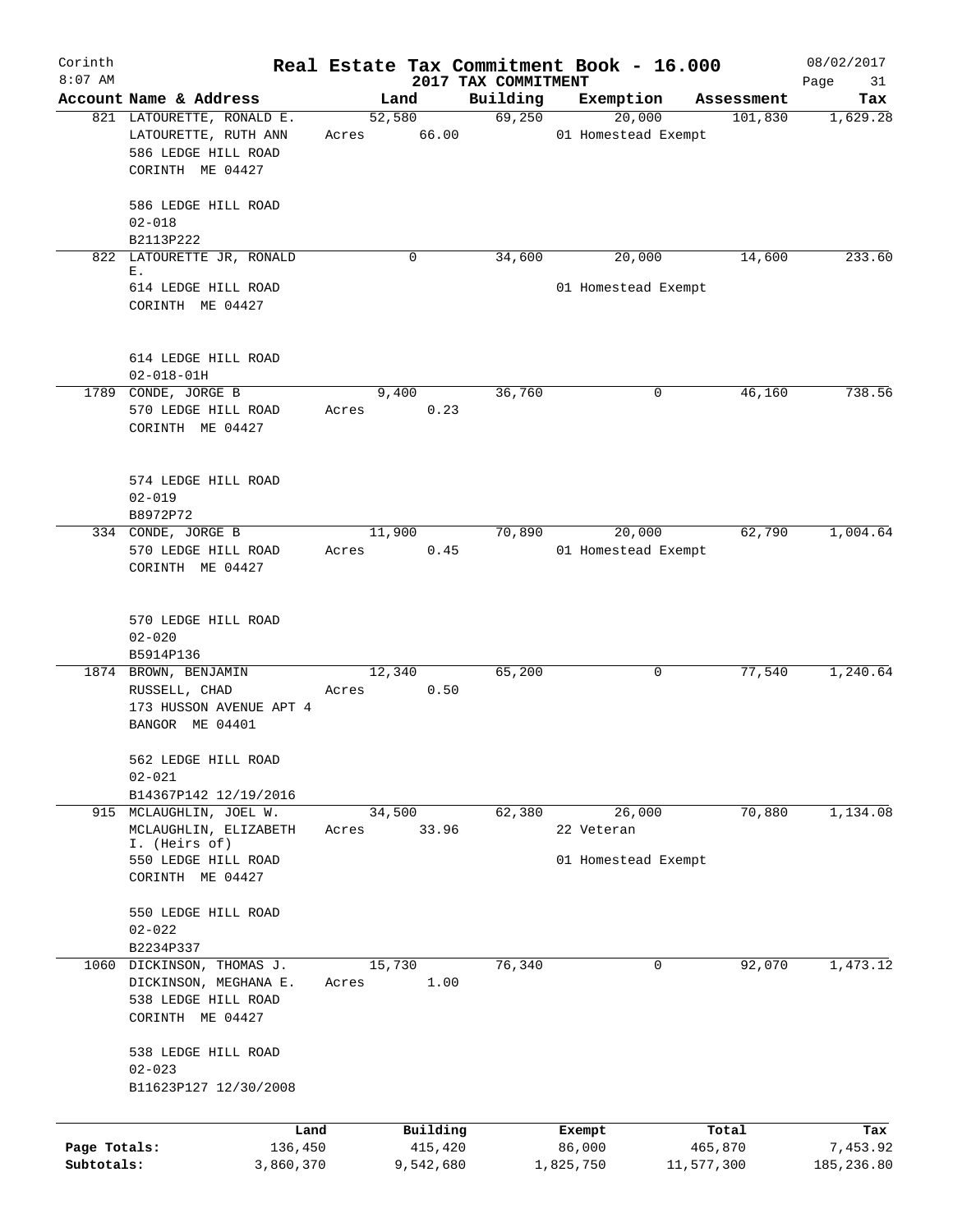| Corinth<br>$8:07$ AM |                                  |                         |       |        |            | 2017 TAX COMMITMENT | Real Estate Tax Commitment Book - 16.000 |            |            | 08/02/2017        |
|----------------------|----------------------------------|-------------------------|-------|--------|------------|---------------------|------------------------------------------|------------|------------|-------------------|
|                      | Account Name & Address           |                         |       | Land   |            | Building            | Exemption                                |            | Assessment | Page<br>32<br>Tax |
|                      |                                  | 1059 PLUMMER, PHILIP D. |       | 31,720 |            | 143,740             | 20,000                                   |            | 155,460    | 2,487.36          |
|                      |                                  | PLUMMER, CAROL W.       | Acres |        | 40.00      |                     | 01 Homestead Exempt                      |            |            |                   |
|                      |                                  | 480 WEST CORINTH ROAD   |       |        |            |                     |                                          |            |            |                   |
|                      |                                  | CORINTH ME 04427        |       |        |            |                     |                                          |            |            |                   |
|                      |                                  |                         |       |        |            |                     |                                          |            |            |                   |
|                      |                                  | 480 WEST CORINTH ROAD   |       |        |            |                     |                                          |            |            |                   |
|                      | $02 - 024$                       |                         |       |        |            |                     |                                          |            |            |                   |
|                      | B3433P241                        |                         |       |        |            |                     |                                          |            |            |                   |
|                      | 366 CROSSON, RONDA               |                         |       | 61,610 |            | 77,300              | 26,000                                   |            | 112,910    | 1,806.56          |
|                      | 265 BLACK ROAD                   |                         | Acres |        | 217.00     |                     | 01 Homestead Exempt                      |            |            |                   |
|                      |                                  | CORINTH ME 04427        |       |        |            |                     | 31 Vetrans Widow                         |            |            |                   |
|                      |                                  |                         |       |        |            |                     |                                          |            |            |                   |
|                      |                                  |                         |       |        |            |                     |                                          |            |            |                   |
|                      | 265 BLACK ROAD                   |                         |       |        |            |                     |                                          |            |            |                   |
|                      | $02 - 025$                       |                         |       |        |            |                     |                                          |            |            |                   |
|                      |                                  | B12003P306 12/10/2009   |       |        |            |                     |                                          |            |            |                   |
|                      | 367 CROSSON, RONDA               |                         |       | 14,360 |            | 2,500               |                                          | 0          | 16,860     | 269.76            |
|                      | 265 BLACK ROAD                   |                         | Acres |        | 16.00      |                     |                                          |            |            |                   |
|                      |                                  | CORINTH ME 04427        |       |        |            |                     |                                          |            |            |                   |
|                      |                                  |                         |       |        |            |                     |                                          |            |            |                   |
|                      | <b>BLACK ROAD</b>                |                         |       |        |            |                     |                                          |            |            |                   |
|                      | $02 - 026$                       |                         |       |        |            |                     |                                          |            |            |                   |
|                      |                                  | B12003P306 12/10/2009   |       |        |            |                     |                                          |            |            |                   |
|                      | 374 BRYAN, JAN C.                |                         |       | 36,410 |            | $\mathbf 0$         |                                          | 0          | 36,410     | 582.56            |
|                      | BRYAN, BRUCE E.                  |                         | Acres |        | 82.00      |                     |                                          |            |            |                   |
|                      | 322 BLACK ROAD                   |                         |       |        |            |                     |                                          |            |            |                   |
|                      |                                  | CORINTH ME 04427        |       |        |            |                     |                                          |            |            |                   |
|                      |                                  |                         |       |        |            |                     |                                          |            |            |                   |
|                      | BLACK ROAD                       |                         |       |        |            |                     |                                          |            |            |                   |
|                      | $02 - 027$                       |                         |       |        |            |                     |                                          |            |            |                   |
|                      | B8204P172                        |                         |       |        |            |                     |                                          |            |            |                   |
|                      | 375 BRYAN, BRUCE E.              |                         |       | 23,390 |            | 127,280             | 26,000                                   |            | 124,670    | 1,994.72          |
|                      | BRYAN, JAN C.                    |                         | Acres |        | 14.00      |                     | 01 Homestead Exempt                      |            |            |                   |
|                      | 322 BLACK RD                     |                         |       |        |            |                     | 22 Veteran                               |            |            |                   |
|                      |                                  | CORINTH ME 04427        |       |        |            |                     |                                          |            |            |                   |
|                      | 322 BLACK ROAD                   |                         |       |        |            |                     |                                          |            |            |                   |
|                      | $02 - 028$                       |                         |       |        |            |                     |                                          |            |            |                   |
|                      | B8204P172                        |                         |       |        |            |                     |                                          |            |            |                   |
|                      |                                  | 42 LUGDON, JESSICA L.   |       | 19,440 |            | 77,970              | 20,000                                   |            | 77,410     | 1,238.56          |
|                      | 344 BLACK ROAD                   |                         | Acres |        | 4.20       |                     | 01 Homestead Exempt                      |            |            |                   |
|                      | CORINTH,                         | ME 04427                |       |        |            |                     |                                          |            |            |                   |
|                      |                                  |                         |       |        |            |                     |                                          |            |            |                   |
|                      |                                  |                         |       |        |            |                     |                                          |            |            |                   |
|                      | 344 BLACK ROAD                   |                         |       |        |            |                     |                                          |            |            |                   |
|                      | $02 - 029$                       |                         |       |        |            |                     |                                          |            |            |                   |
|                      | B8130P97                         |                         |       |        |            |                     |                                          |            |            |                   |
| 301                  |                                  | CLARK, STANLEY C.       |       | 24,370 |            | 93,370              | 26,000                                   |            | 91,740     | 1,467.84          |
|                      | CLARK, DIANNE                    |                         | Acres |        | 13.00      |                     | 22 Veteran                               |            |            |                   |
|                      | 382 BLACK ROAD                   |                         |       |        |            |                     | 01 Homestead Exempt                      |            |            |                   |
|                      |                                  | CORINTH ME 04427        |       |        |            |                     |                                          |            |            |                   |
|                      |                                  |                         |       |        |            |                     |                                          |            |            |                   |
|                      | 382 BLACK ROAD<br>$02 - 029 - A$ |                         |       |        |            |                     |                                          |            |            |                   |
|                      | B4537P148                        |                         |       |        |            |                     |                                          |            |            |                   |
|                      |                                  |                         |       |        |            |                     |                                          |            |            |                   |
|                      |                                  |                         |       |        |            |                     |                                          |            |            |                   |
|                      |                                  | Land                    |       |        | Building   |                     | Exempt                                   |            | Total      | Tax               |
| Page Totals:         |                                  | 211,300                 |       |        | 522,160    |                     | 118,000                                  |            | 615,460    | 9,847.36          |
| Subtotals:           |                                  | 4,071,670               |       |        | 10,064,840 |                     | 1,943,750                                | 12,192,760 |            | 195,084.16        |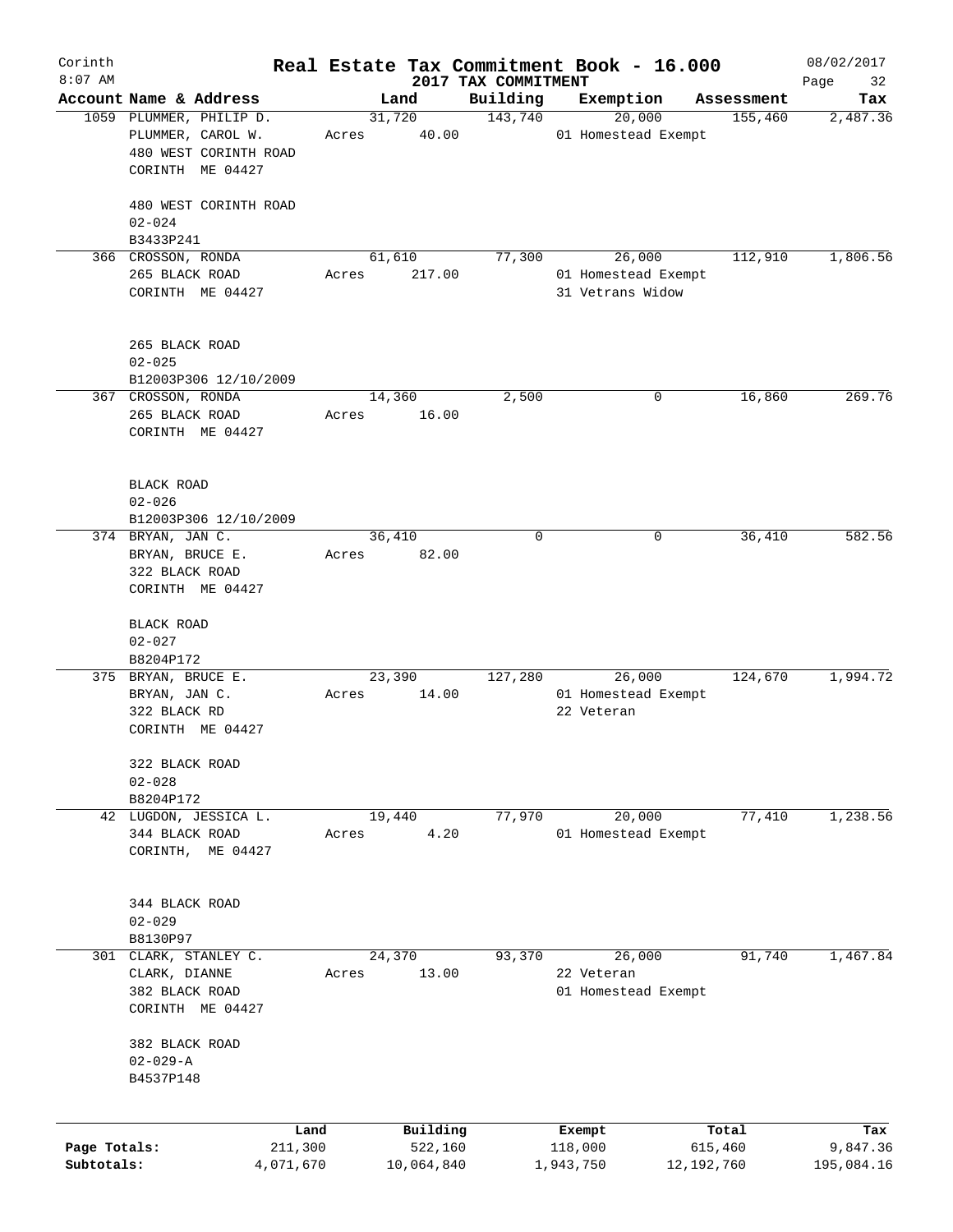| Corinth<br>$8:07$ AM |                                                 |       |                |                                 | Real Estate Tax Commitment Book - 16.000 |            | 08/02/2017        |
|----------------------|-------------------------------------------------|-------|----------------|---------------------------------|------------------------------------------|------------|-------------------|
|                      | Account Name & Address                          |       | Land           | 2017 TAX COMMITMENT<br>Building | Exemption                                | Assessment | Page<br>33<br>Tax |
|                      | 28 CLARK, STANLEY C.<br>CLARK, DIANNE W.        | Acres | 14,440<br>5.10 | $\mathbf 0$                     | $\mathbf 0$                              | 14,440     | 231.04            |
|                      | 382 BLACK ROAD<br>CORINTH ME 04427              |       |                |                                 |                                          |            |                   |
|                      | <b>BLACK ROAD</b><br>$02 - 029 - B$             |       |                |                                 |                                          |            |                   |
|                      | B11106P70 08/28/2007                            |       |                |                                 |                                          |            |                   |
| 1215                 | SMART, EDNA C.                                  |       | 19,560         | 109,780                         | 26,000                                   | 103,340    | 1,653.44          |
|                      | SMART, RAMON S. (HEIRS<br>OF)<br>366 BLACK ROAD | Acres | 4.30           |                                 | 31 Vetrans Widow<br>01 Homestead Exempt  |            |                   |
|                      | CORINTH ME 04427                                |       |                |                                 |                                          |            |                   |
|                      | 366 BLACK ROAD<br>$02 - 029 - C$                |       |                |                                 |                                          |            |                   |
|                      | B4682P213                                       |       |                |                                 |                                          |            |                   |
|                      | 298 LAWRENCE, WAYNE L.                          |       | 15,730         | 51,070                          | 0                                        | 66,800     | 1,068.80          |
|                      | LAWRENCE, DEBRA A.                              | Acres | 1.00           |                                 |                                          |            |                   |
|                      | 418 BLACK ROAD                                  |       |                |                                 |                                          |            |                   |
|                      | CORINTH ME 04427                                |       |                |                                 |                                          |            |                   |
|                      | 408 BLACK ROAD                                  |       |                |                                 |                                          |            |                   |
|                      | $02 - 029 - D$                                  |       |                |                                 |                                          |            |                   |
|                      | B10167P295 11/01/2005                           |       |                |                                 |                                          |            |                   |
|                      | 200 BURGESS, BERNICE P.<br>(Heirs of)           |       | 18,170         | 63,250                          | 0                                        | 81,420     | 1,302.72          |
|                      | 377 BLACK ROAD                                  | Acres | 3.10           |                                 |                                          |            |                   |
|                      | CORINTH ME 04427                                |       |                |                                 |                                          |            |                   |
|                      | 377 BLACK ROAD                                  |       |                |                                 |                                          |            |                   |
|                      | $02 - 030$                                      |       |                |                                 |                                          |            |                   |
|                      | B5656P82                                        |       |                |                                 |                                          |            |                   |
|                      | 1028 PEDERSEN, ROBERT T.                        |       | 20,830         | 154,990                         | 20,000                                   | 155,820    | 2,493.12          |
|                      | PEDERSEN, LISA                                  | Acres | 5.40           |                                 | 01 Homestead Exempt                      |            |                   |
|                      | 345 BLACK ROAD                                  |       |                |                                 |                                          |            |                   |
|                      | CORINTH ME 04427                                |       |                |                                 |                                          |            |                   |
|                      | 345 BLACK ROAD                                  |       |                |                                 |                                          |            |                   |
|                      | $02 - 030 - 01$                                 |       |                |                                 |                                          |            |                   |
|                      | B12487P336 05/13/2011                           |       |                |                                 |                                          |            |                   |
|                      | 1030 PEDERSEN, ROBERT T.                        |       | 20,820         | $\mathbf 0$                     | $\overline{0}$                           | 20,820     | 333.12            |
|                      | 345 BLACK ROAD                                  | Acres | 10.60          |                                 |                                          |            |                   |
|                      | CORINTH ME 04427                                |       |                |                                 |                                          |            |                   |
|                      | <b>BLACK ROAD</b>                               |       |                |                                 |                                          |            |                   |
|                      | $02 - 030 - 02$                                 |       |                |                                 |                                          |            |                   |
|                      | B4756P320                                       |       |                |                                 |                                          |            |                   |
|                      | 903 MCKAY, PETER J.                             |       | 25,360         | 67,020                          | 20,000                                   | 72,380     | 1,158.08          |
|                      | 375 BLACK RD<br>CORINTH ME 04427                | Acres | 9.30           |                                 | 01 Homestead Exempt                      |            |                   |
|                      |                                                 |       |                |                                 |                                          |            |                   |
|                      | 375 BLACK ROAD<br>$02 - 030 - 03$               |       |                |                                 |                                          |            |                   |
|                      | B11156P197 09/28/2007                           |       |                |                                 |                                          |            |                   |
|                      |                                                 | Land  | Building       |                                 | Exempt                                   | Total      | Tax               |
| Page Totals:         | 134,910                                         |       | 446,110        |                                 | 66,000                                   | 515,020    | 8,240.32          |
| Subtotals:           | 4,206,580                                       |       | 10,510,950     |                                 | 2,009,750                                | 12,707,780 | 203, 324.48       |
|                      |                                                 |       |                |                                 |                                          |            |                   |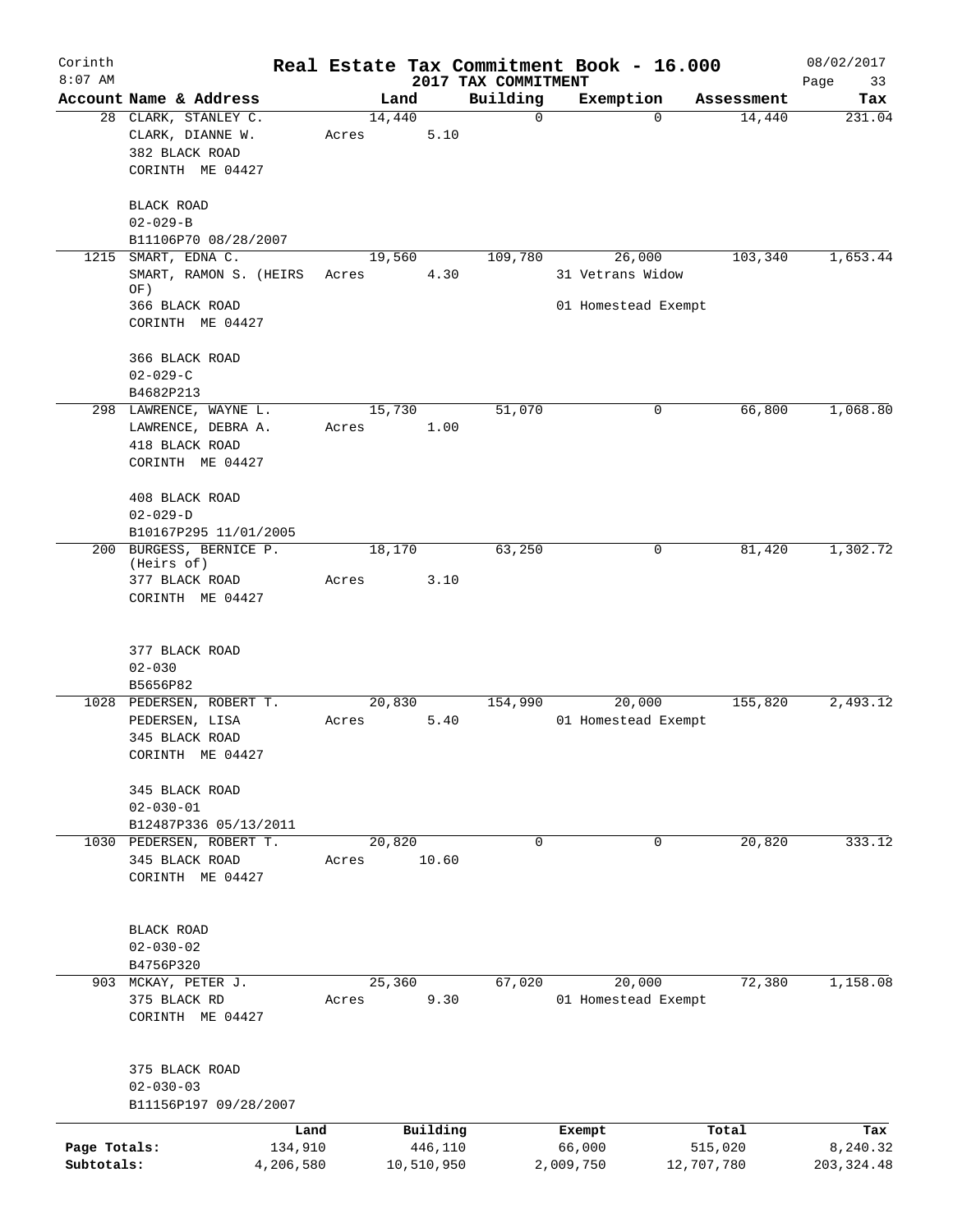| Corinth                    |                                                                                                                  |       |                       |                                 | Real Estate Tax Commitment Book - 16.000 |                      | 08/02/2017             |
|----------------------------|------------------------------------------------------------------------------------------------------------------|-------|-----------------------|---------------------------------|------------------------------------------|----------------------|------------------------|
| $8:07$ AM                  | Account Name & Address                                                                                           |       | Land                  | 2017 TAX COMMITMENT<br>Building | Exemption                                |                      | Page<br>34             |
|                            | 573 TRASK, SUSAN D.                                                                                              |       | 26,400                | 57,160                          | 20,000                                   | Assessment<br>63,560 | Tax<br>1,016.96        |
|                            | 393 BLACK ROAD<br>CORINTH ME 04427                                                                               | Acres | 10.20                 |                                 | 01 Homestead Exempt                      |                      |                        |
|                            | 393 BLACK ROAD<br>$02 - 030 - 04$                                                                                |       |                       |                                 |                                          |                      |                        |
|                            | B4756P328                                                                                                        |       |                       |                                 |                                          |                      |                        |
|                            | 1029 PEDERSEN, ROBERT T.<br>345 BLACK ROAD<br>CORINTH ME 04427                                                   | Acres | 14,520<br>12.77       | $\mathbf 0$                     | 0                                        | 14,520               | 232.32                 |
|                            | <b>BLACK ROAD</b><br>$02 - 030 - 05$                                                                             |       |                       |                                 |                                          |                      |                        |
|                            | B4756P320<br>1025 PEDERSEN, DANA                                                                                 |       | 29,510                | 20,530                          | 0                                        | 50,040               | 800.64                 |
|                            | PEDERSEN, SHERRIE<br>527 DEERFIELD DRIVE<br>HERMON ME 04401<br><b>BLACK ROAD</b><br>$02 - 030 - 06$              | Acres | 34.60                 |                                 |                                          |                      |                        |
|                            | B4756P322                                                                                                        |       |                       |                                 |                                          |                      |                        |
|                            | 1026 PEDERSEN, GEORGE M.<br>PEDERSEN, JOLEEN LOUISE Acres<br>(Heirs of)<br>419 BLACK ROAD<br>CORINTH ME 04427    |       | 25,830<br>6.20        | 106,340                         | 20,000<br>01 Homestead Exempt            | 112,170              | 1,794.72               |
|                            | 419 BLACK ROAD<br>$02 - 030 - 07$<br>B4639P306 01/19/1990<br>1027 PEDERSEN, GEORGE M.<br>419 BLACK ROAD          | Acres | 37,990<br>86.80       | 0                               | 0                                        | 37,990               | 607.84                 |
|                            | CORINTH ME 04427<br>BLACK ROAD<br>$02 - 030 - 08$<br>B4756P326<br>644 GRANT, VALERIE J.<br>176 WEST CORINTH ROAD | Acres | 27,520<br>55.06       | $\mathbf 0$                     | 0                                        | 27,520               | 440.32                 |
|                            | CORINTH ME 04427<br>BLACK ROAD<br>$02 - 031$<br>B6464P218                                                        |       |                       |                                 |                                          |                      |                        |
|                            | 2060 ALBRIGHT, CARLA<br>408 LEDGE HILL ROAD<br>CORINTH ME 04427<br>462 BLACK ROAD<br>$02 - 031 - 01H$            |       | 0                     | 20,590                          | 0                                        | 20,590               | 329.44                 |
|                            |                                                                                                                  |       |                       |                                 |                                          |                      |                        |
|                            |                                                                                                                  | Land  | Building              |                                 | Exempt                                   | Total<br>326,390     | Tax                    |
| Page Totals:<br>Subtotals: | 161,770<br>4,368,350                                                                                             |       | 204,620<br>10,715,570 |                                 | 40,000<br>2,049,750                      | 13,034,170           | 5,222.24<br>208,546.72 |
|                            |                                                                                                                  |       |                       |                                 |                                          |                      |                        |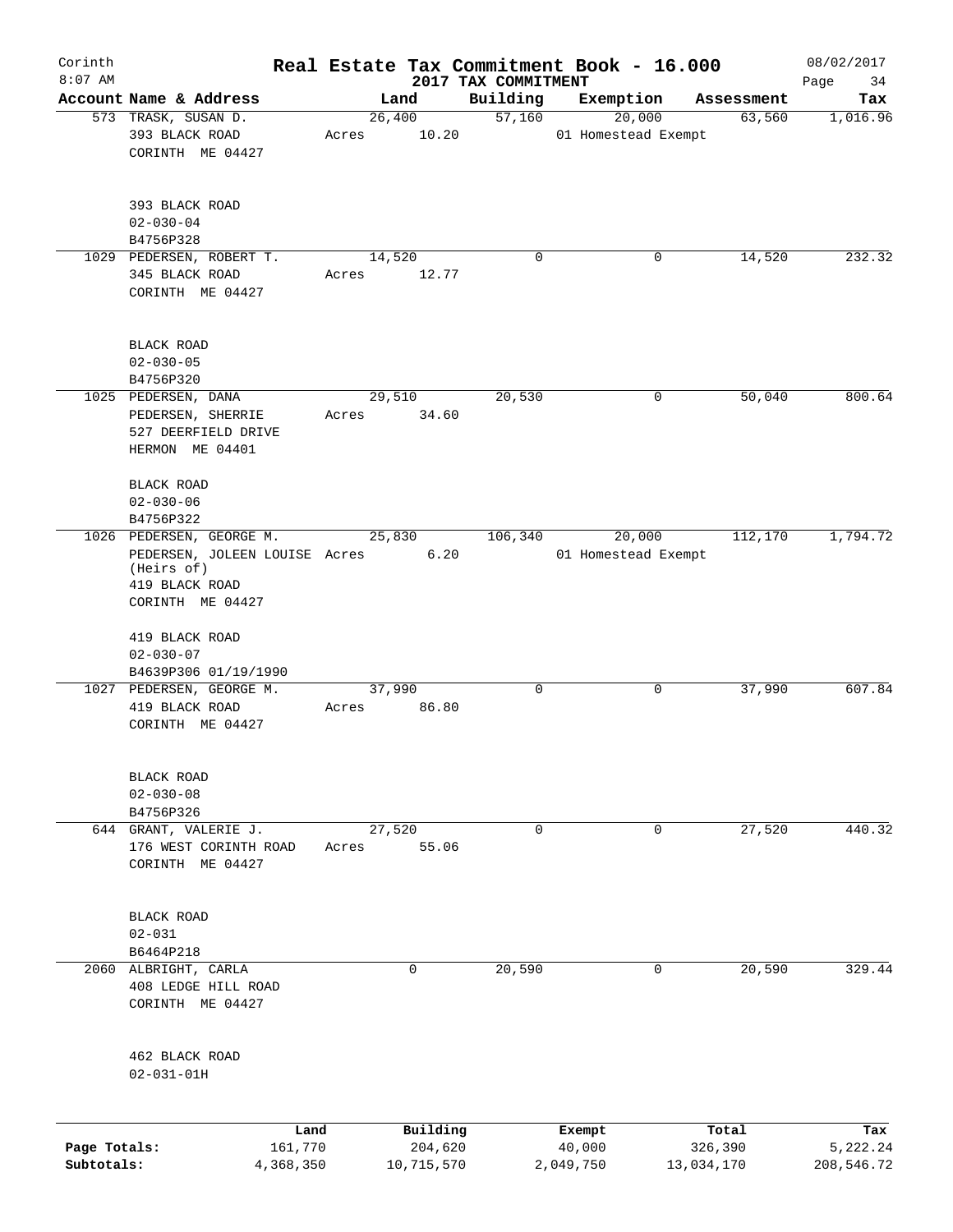| Corinth<br>$8:07$ AM |                                                                                                 |                 |                 | 2017 TAX COMMITMENT | Real Estate Tax Commitment Book - 16.000 |            | 08/02/2017<br>Page<br>35 |
|----------------------|-------------------------------------------------------------------------------------------------|-----------------|-----------------|---------------------|------------------------------------------|------------|--------------------------|
|                      | Account Name & Address                                                                          |                 | Land            | Building            | Exemption                                | Assessment | Tax                      |
|                      | 1902 GRASS, TEDDY<br>460 BLACK ROAD<br>CORINTH ME 04427                                         |                 | 0               | 13,920              | $\Omega$                                 | 13,920     | 222.72                   |
|                      | 460 BLACK ROAD<br>$02 - 031 - 02H$                                                              |                 |                 |                     |                                          |            |                          |
|                      | 825 LAWRENCE, WAYNE L.<br>LAWRENCE, DEBRA A.<br>418 BLACK ROAD<br>CORINTH ME 04427              | Acres           | 24,870<br>8.88  | 136,640             | 20,000<br>01 Homestead Exempt            | 141,510    | 2, 264.16                |
|                      | 418 BLACK ROAD<br>$02 - 031 - A$<br>B5669P346                                                   |                 |                 |                     |                                          |            |                          |
|                      | 2056 GRANT, JASON D.<br>186 WEST CORINTH ROAD<br>CORINTH ME 04427                               | 15,770<br>Acres | 1.01            | $\mathbf 0$         | $\mathbf 0$                              | 15,770     | 252.32                   |
|                      | 432 BLACK ROAD<br>$02 - 031 - B$<br>B12066P274 03/01/2010                                       |                 |                 |                     |                                          |            |                          |
| 2059                 | THOMAS, KATHLEEN<br>432 BLACK ROAD<br>CORINTH ME 04427                                          |                 | 0               | 24,360              | 20,000<br>01 Homestead Exempt            | 4,360      | 69.76                    |
|                      | 432 BLACK ROAD<br>$02 - 031 - B - 01H$                                                          |                 |                 |                     |                                          |            |                          |
| 2057                 | GRANT, TERRY D.<br>176 WEST CORINTH ROAD<br>CORINTH ME 04427                                    | 15,770<br>Acres | 1.01            | $\mathbf 0$         | 0                                        | 15,770     | 252.32                   |
|                      | 440 BLACK ROAD<br>$02 - 031 - C$<br>B12066P282 03/01/2010                                       |                 |                 |                     |                                          |            |                          |
|                      | 850 GRANT B. L. & SON, LLC.<br>176 WEST CORINTH ROAD<br>CORINTH ME 04427                        | Acres           | 34,850<br>2.80  | $\mathbf 0$         | 0                                        | 34,850     | 557.60                   |
|                      | BLACK ROAD<br>$02 - 031 - D$<br>B14320P2 10/26/2016                                             |                 |                 |                     |                                          |            |                          |
|                      | 823 LAVIN, CHRISTOPHER M.<br>MAGILL, SANDRA J.<br>2102 SCARLET OAK DRIVE<br>RICHARDSON TX 75081 | Acres           | 36,130<br>62.82 | 96,030              | 0                                        | 132,160    | 2,114.56                 |
|                      | 431 BLACK ROAD<br>$02 - 032$<br>B4408P365                                                       |                 |                 |                     |                                          |            |                          |
|                      | Land                                                                                            |                 | Building        |                     | Exempt                                   | Total      | Tax                      |

**Page Totals:** 127,390 270,950 40,000 358,340 5,733.44 **Subtotals:** 4,495,740 10,986,520 2,089,750 13,392,510 214,280.16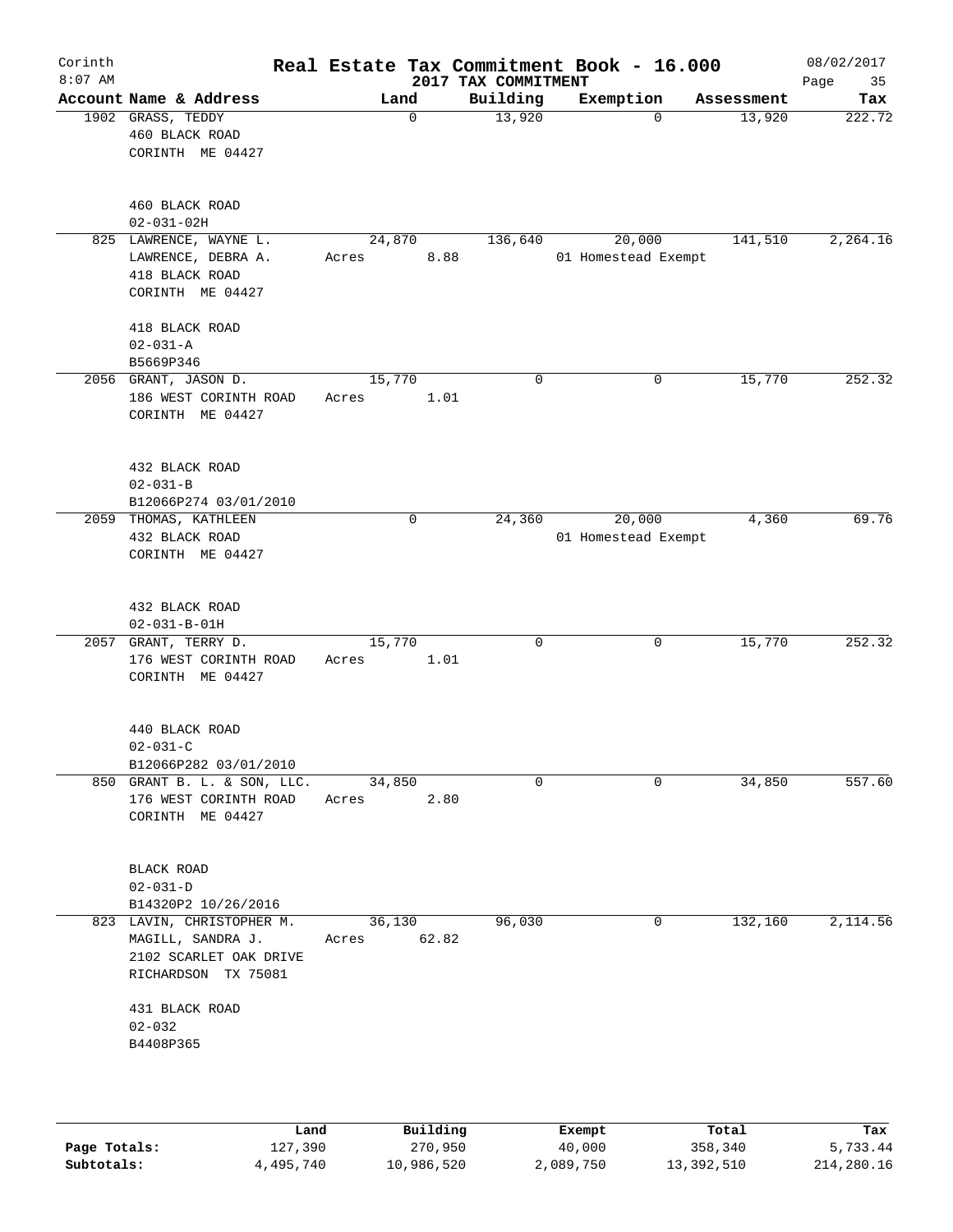| Corinth      |                                     |       |            |                                 | Real Estate Tax Commitment Book - 16.000 |                       | 08/02/2017        |
|--------------|-------------------------------------|-------|------------|---------------------------------|------------------------------------------|-----------------------|-------------------|
| $8:07$ AM    | Account Name & Address              |       | Land       | 2017 TAX COMMITMENT<br>Building | Exemption                                |                       | 36<br>Page<br>Tax |
|              | 217 MATARAZZO, JAMES W.             |       | 16,480     | 120,440                         | 20,000                                   | Assessment<br>116,920 | 1,870.72          |
|              | MATARAZZO, JENNIFER J.              | Acres | 2.56       |                                 | 01 Homestead Exempt                      |                       |                   |
|              | 471 BLACK ROAD                      |       |            |                                 |                                          |                       |                   |
|              | CORINTH ME 04427                    |       |            |                                 |                                          |                       |                   |
|              |                                     |       |            |                                 |                                          |                       |                   |
|              | 471 BLACK ROAD                      |       |            |                                 |                                          |                       |                   |
|              | $02 - 032 - A$                      |       |            |                                 |                                          |                       |                   |
|              | B9282P138                           |       |            |                                 |                                          |                       |                   |
|              | 296 CLARK, DIANA L.                 |       | 21,230     | 55,190                          | 20,000                                   | 56,420                | 902.72            |
|              | 449 BLACK ROAD                      | Acres | 5.74       |                                 | 01 Homestead Exempt                      |                       |                   |
|              | CORINTH ME 04427                    |       |            |                                 |                                          |                       |                   |
|              |                                     |       |            |                                 |                                          |                       |                   |
|              |                                     |       |            |                                 |                                          |                       |                   |
|              | 449 BLACK ROAD                      |       |            |                                 |                                          |                       |                   |
|              | $02 - 032 - B$                      |       |            |                                 |                                          |                       |                   |
|              | B4177P38                            |       |            |                                 |                                          |                       |                   |
|              | 214 BUSWELL, RONELL                 |       | 20,310     | 97,920                          | 20,000                                   | 98,230                | 1,571.68          |
|              | 439 BLACK ROAD                      | Acres | 4.95       |                                 | 01 Homestead Exempt                      |                       |                   |
|              | CORINTH ME 04427                    |       |            |                                 |                                          |                       |                   |
|              |                                     |       |            |                                 |                                          |                       |                   |
|              |                                     |       |            |                                 |                                          |                       |                   |
|              | 439 BLACK ROAD                      |       |            |                                 |                                          |                       |                   |
|              | $02 - 032 - C$                      |       |            |                                 |                                          |                       |                   |
|              | B8697P266                           |       |            |                                 |                                          |                       |                   |
|              | 891 MARTIN, SCOTT W.                |       | 43,750     | 0                               | 0                                        | 43,750                | 700.00            |
|              | MARTIN, KATIE GREATOREX Acres       |       | 104.25     |                                 |                                          |                       |                   |
|              | 535 BLACK ROAD                      |       |            |                                 |                                          |                       |                   |
|              | CORINTH ME 04427                    |       |            |                                 |                                          |                       |                   |
|              |                                     |       |            |                                 |                                          |                       |                   |
|              | BLACK ROAD                          |       |            |                                 |                                          |                       |                   |
|              | $02 - 033$                          |       |            |                                 |                                          |                       |                   |
|              | B4715P271                           |       |            |                                 |                                          |                       |                   |
|              | 892 MARTIN, SCOTT WILLIAM           |       | 41,800     | 183,280                         | 20,000                                   | 205,080               | 3,281.28          |
|              | MARTIN, KATIE GREATOREX Acres 80.00 |       |            |                                 | 01 Homestead Exempt                      |                       |                   |
|              | 535 BLACK ROAD                      |       |            |                                 |                                          |                       |                   |
|              | CORINTH ME 04427                    |       |            |                                 |                                          |                       |                   |
|              |                                     |       |            |                                 |                                          |                       |                   |
|              | 535 BLACK ROAD                      |       |            |                                 |                                          |                       |                   |
|              | $02 - 034$                          |       |            |                                 |                                          |                       |                   |
|              | B4715P269                           |       |            |                                 |                                          |                       |                   |
|              | 530 CAMPBELL, JOSHUA M              |       | 27,720     | 0                               | 0                                        | 27,720                | 443.52            |
|              | CAMPBELL, REBECCA                   | Acres | 45.00      |                                 |                                          |                       |                   |
|              | 582 BLACK ROAD                      |       |            |                                 |                                          |                       |                   |
|              | CORINTH ME 04427                    |       |            |                                 |                                          |                       |                   |
|              |                                     |       |            |                                 |                                          |                       |                   |
|              | BLACK ROAD<br>$02 - 035$            |       |            |                                 |                                          |                       |                   |
|              | B10499P16 06/22/2006                |       |            |                                 |                                          |                       |                   |
| 104          | BENJAMIN, WALTER E.                 |       | 15,820     | 8,330                           | 20,000                                   | 4,150                 | 66.40             |
|              | BENJAMIN, BARBARA F.                | Acres | 1.08       |                                 | 01 Homestead Exempt                      |                       |                   |
|              | 554 BLACK ROAD                      |       |            |                                 |                                          |                       |                   |
|              | CORINTH ME 04427                    |       |            |                                 |                                          |                       |                   |
|              |                                     |       |            |                                 |                                          |                       |                   |
|              | 554 BLACK ROAD                      |       |            |                                 |                                          |                       |                   |
|              | $02 - 035 - 01$                     |       |            |                                 |                                          |                       |                   |
|              | B6103P133                           |       |            |                                 |                                          |                       |                   |
|              |                                     |       |            |                                 |                                          |                       |                   |
|              |                                     |       |            |                                 |                                          |                       |                   |
|              | Land                                |       | Building   |                                 | Exempt                                   | Total                 | Tax               |
| Page Totals: | 187,110                             |       | 465,160    |                                 | 100,000                                  | 552,270               | 8,836.32          |
| Subtotals:   | 4,682,850                           |       | 11,451,680 |                                 | 2,189,750                                | 13,944,780            | 223, 116.48       |
|              |                                     |       |            |                                 |                                          |                       |                   |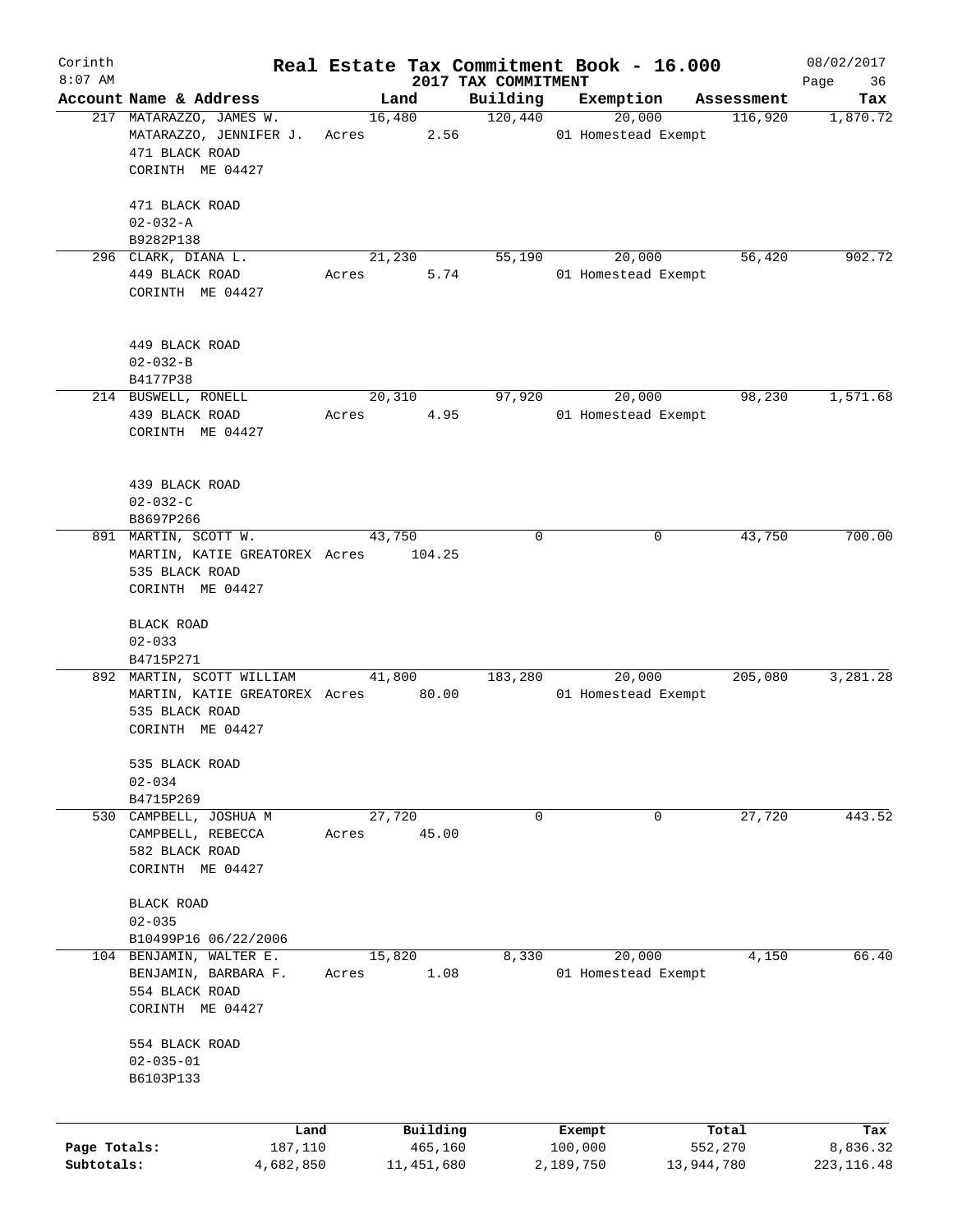| Corinth      |                                                 |       |                |                                 | Real Estate Tax Commitment Book - 16.000 |            | 08/02/2017        |
|--------------|-------------------------------------------------|-------|----------------|---------------------------------|------------------------------------------|------------|-------------------|
| $8:07$ AM    | Account Name & Address                          |       | Land           | 2017 TAX COMMITMENT<br>Building | Exemption                                | Assessment | Page<br>37<br>Tax |
|              | 105 BENJAMIN, WALTER E.<br>BENJAMIN, BARBARA F. |       | 15,730<br>1.00 | $\mathbf 0$                     | $\Omega$                                 | 15,730     | 251.68            |
|              | 554 BLACK ROAD                                  | Acres |                |                                 |                                          |            |                   |
|              | CORINTH ME 04427                                |       |                |                                 |                                          |            |                   |
|              | BLACK ROAD                                      |       |                |                                 |                                          |            |                   |
|              | $02 - 035 - 02$<br>B6103P133                    |       |                |                                 |                                          |            |                   |
|              | 949 PEARY JR, DARRYL A.                         |       | 15,730         | 93,980                          | 20,000                                   | 89,710     | 1,435.36          |
|              | PEARY, LAURA L.                                 | Acres | 1.00           |                                 | 01 Homestead Exempt                      |            |                   |
|              | 568 BLACK ROAD                                  |       |                |                                 |                                          |            |                   |
|              | CORINTH ME 04427                                |       |                |                                 |                                          |            |                   |
|              | 568 BLACK ROAD                                  |       |                |                                 |                                          |            |                   |
|              | $02 - 035 - 03$                                 |       |                |                                 |                                          |            |                   |
|              | B8527P52                                        |       |                |                                 |                                          |            |                   |
|              | 1527 LYMAN, JAMES T.                            | Acres | 15,730<br>1.00 | 91,280                          | 20,000<br>01 Homestead Exempt            | 87,010     | 1,392.16          |
|              | LYMAN, SAMANTHA M.<br>574 BLACK ROAD            |       |                |                                 |                                          |            |                   |
|              | CORINTH ME 04427                                |       |                |                                 |                                          |            |                   |
|              | 574 BLACK ROAD                                  |       |                |                                 |                                          |            |                   |
|              | $02 - 035 - 04$                                 |       |                |                                 |                                          |            |                   |
|              | B11664P231 02/12/2009                           |       |                |                                 |                                          |            |                   |
|              | 593 CAMPBELL, JOSHUA M                          |       | 15,730         | 122,720                         | 20,000                                   | 118,450    | 1,895.20          |
|              | CAMPBELL, REBECCA L                             | Acres | 1.00           |                                 | 01 Homestead Exempt                      |            |                   |
|              | 582 BLACK ROAD                                  |       |                |                                 |                                          |            |                   |
|              | CORINTH ME 04427                                |       |                |                                 |                                          |            |                   |
|              | 582 BLACK ROAD<br>$02 - 035 - A$                |       |                |                                 |                                          |            |                   |
|              | B10499P16 06/22/2006                            |       |                |                                 |                                          |            |                   |
|              | 1167 SARGENT, BEVERLY                           |       | 27,800         | 75,630                          | 20,000                                   | 83,430     | 1,334.88          |
|              | 521 MUDGETT ROAD                                | Acres | 36.23          |                                 | 01 Homestead Exempt                      |            |                   |
|              | CORINTH ME 04427                                |       |                |                                 |                                          |            |                   |
|              | 521 MUDGETT ROAD                                |       |                |                                 |                                          |            |                   |
|              | $02 - 036$                                      |       |                |                                 |                                          |            |                   |
|              | B6264P275                                       |       |                |                                 |                                          |            |                   |
|              | 1151 RICE, ROBERT P                             |       | 15,730         | 86,880                          | 20,000                                   | 82,610     | 1,321.76          |
|              | RICE, CHRISTINE M.                              | Acres | 1.00           |                                 | 01 Homestead Exempt                      |            |                   |
|              | 555 MUDGETT ROAD                                |       |                |                                 |                                          |            |                   |
|              | CORINTH ME 04427                                |       |                |                                 |                                          |            |                   |
|              | 555 MUDGETT ROAD                                |       |                |                                 |                                          |            |                   |
|              | $02 - 036 - A$                                  |       |                |                                 |                                          |            |                   |
| 958          | B10688P226 10/20/2006<br>MOODY, DANA S.         |       | 26,190         | 178,040                         | 0                                        | 204,230    | 3,267.68          |
|              | MOODY, VICTORIA W.                              | Acres | 10.02          |                                 |                                          |            |                   |
|              | 589 MUDGETT ROAD                                |       |                |                                 |                                          |            |                   |
|              | CORINTH ME 04427                                |       |                |                                 |                                          |            |                   |
|              | 573 MUDGETT ROAD                                |       |                |                                 |                                          |            |                   |
|              | $02 - 036 - B$                                  |       |                |                                 |                                          |            |                   |
|              | B3846P97                                        |       |                |                                 |                                          |            |                   |
|              |                                                 | Land  | Building       |                                 | Exempt                                   | Total      | Tax               |
| Page Totals: | 132,640                                         |       | 648,530        |                                 | 100,000                                  | 681,170    | 10,898.72         |
| Subtotals:   | 4,815,490                                       |       | 12,100,210     |                                 | 2,289,750                                | 14,625,950 | 234,015.20        |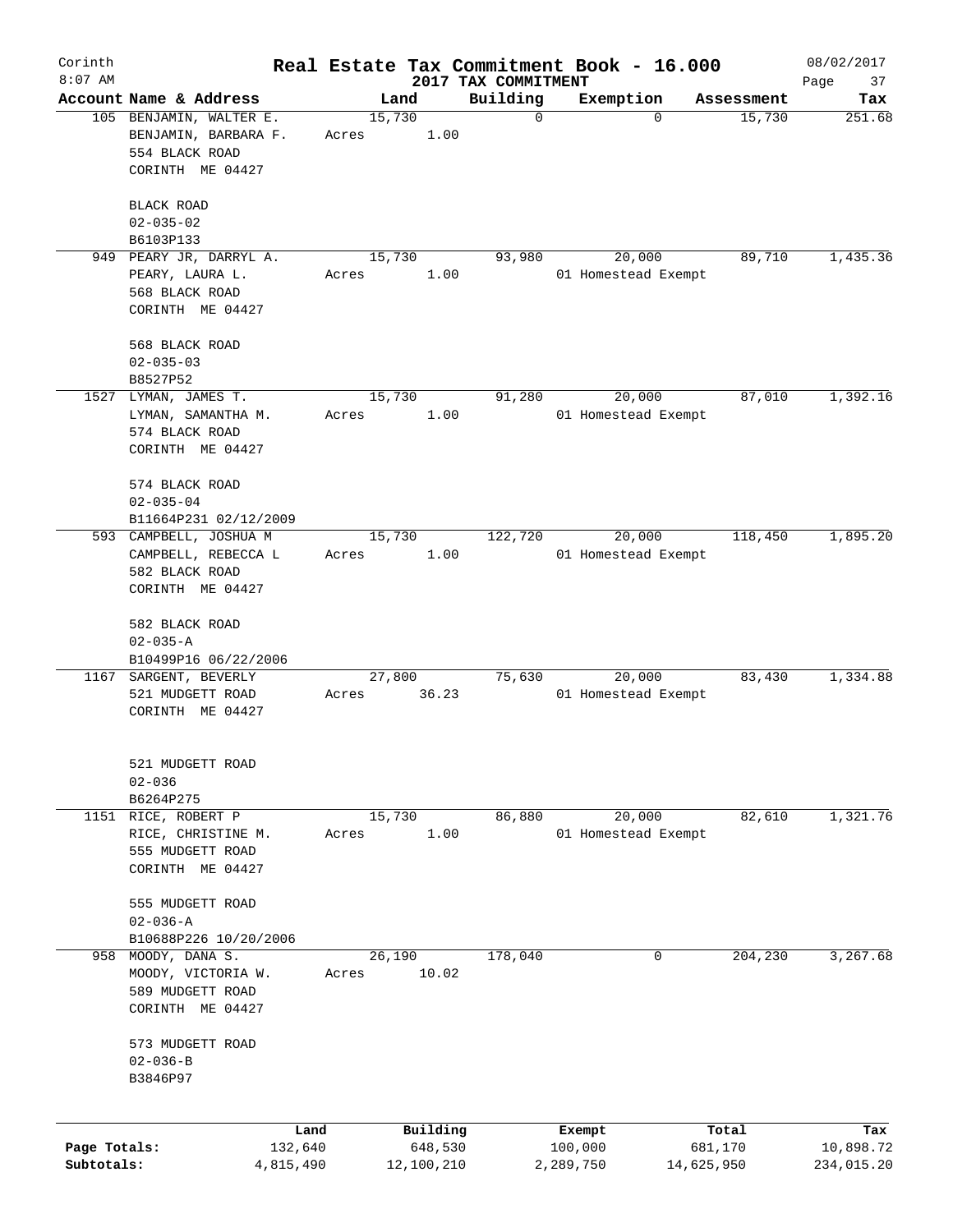| Corinth<br>$8:07$ AM |                           |           |        |            |                                 | Real Estate Tax Commitment Book - 16.000 |            | 08/02/2017        |
|----------------------|---------------------------|-----------|--------|------------|---------------------------------|------------------------------------------|------------|-------------------|
|                      | Account Name & Address    |           |        | Land       | 2017 TAX COMMITMENT<br>Building | Exemption                                | Assessment | Page<br>38<br>Tax |
|                      | 436 DOW, JEFFREY B.       |           | 67,120 |            | 138,770                         | 20,000                                   | 185,890    | 2,974.24          |
|                      | DOW, KATHRYN L.           |           | Acres  | 119.15     |                                 | 01 Homestead Exempt                      |            |                   |
|                      | 547 MUDGETT ROAD          |           |        |            |                                 |                                          |            |                   |
|                      | CORINTH ME 04427          |           |        |            |                                 |                                          |            |                   |
|                      |                           |           |        |            |                                 |                                          |            |                   |
|                      | 547 MUDGETT ROAD          |           |        |            |                                 |                                          |            |                   |
|                      | $02 - 036 - C$            |           |        |            |                                 |                                          |            |                   |
|                      | B4257P101 06/20/1988      |           |        |            |                                 |                                          |            |                   |
|                      | 1603 HARVEY, TERESA       |           | 19,940 |            | 215,680                         | 0                                        | 235,620    | 3,769.92          |
|                      | 545 MUDGETT ROAD          |           | Acres  | 4.63       |                                 |                                          |            |                   |
|                      | CORINTH ME 04427          |           |        |            |                                 |                                          |            |                   |
|                      |                           |           |        |            |                                 |                                          |            |                   |
|                      |                           |           |        |            |                                 |                                          |            |                   |
|                      | 545 MUDGETT ROAD          |           |        |            |                                 |                                          |            |                   |
|                      | $02 - 036 - C - 01$       |           |        |            |                                 |                                          |            |                   |
|                      | B12923P205 08/27/2012     |           |        |            |                                 |                                          |            |                   |
|                      | 1670 CAMPBELL, ERIC       |           |        | 0          | 24,860                          | 20,000                                   | 4,860      | 77.76             |
|                      | 535 MUDGETT ROAD          |           |        |            |                                 | 01 Homestead Exempt                      |            |                   |
|                      | CORINTH ME 04427          |           |        |            |                                 |                                          |            |                   |
|                      |                           |           |        |            |                                 |                                          |            |                   |
|                      |                           |           |        |            |                                 |                                          |            |                   |
|                      | 535 MUDGETT ROAD          |           |        |            |                                 |                                          |            |                   |
|                      | $02 - 036 - C - 02H$      |           |        |            |                                 |                                          |            |                   |
|                      | 1375 LAROCHELLE, DAVID A. |           | 20,360 |            | 111,420                         | 0                                        | 131,780    | 2,108.48          |
|                      | ANTONELLI, KIM M.         |           | Acres  | 4.99       |                                 |                                          |            |                   |
|                      | 511 MUDGETT RD            |           |        |            |                                 |                                          |            |                   |
|                      | CORINTH ME 04427          |           |        |            |                                 |                                          |            |                   |
|                      | 511 MUDGETT ROAD          |           |        |            |                                 |                                          |            |                   |
|                      | $02 - 036 - D$            |           |        |            |                                 |                                          |            |                   |
|                      | B12914P186 08/15/2012     |           |        |            |                                 |                                          |            |                   |
| 113                  | BERRY, CHARLES L,         |           | 73,580 |            | 128,540                         | 20,000                                   | 182,120    | 2,913.92          |
|                      | TRUSTEE                   |           |        |            |                                 |                                          |            |                   |
|                      | BERRY, THAILA J,          |           | Acres  | 30.00      |                                 | 01 Homestead Exempt                      |            |                   |
|                      | TRUSTEE                   |           |        |            |                                 |                                          |            |                   |
|                      | CL & TJ BERRY LOVING      |           |        |            |                                 |                                          |            |                   |
|                      | TRUST<br>677 BLACK ROAD   |           |        |            |                                 |                                          |            |                   |
|                      | CORINTH ME 04427          |           |        |            |                                 |                                          |            |                   |
|                      | 677 BLACK ROAD            |           |        |            |                                 |                                          |            |                   |
|                      | $02 - 037$                |           |        |            |                                 |                                          |            |                   |
|                      | B6420P201                 |           |        |            |                                 |                                          |            |                   |
|                      | 1050 RANKIN, TRAVIS       |           |        | $\Omega$   | 28,450                          | 20,000                                   | 8,450      | 135.20            |
|                      | RANKIN, MICHELLE          |           |        |            |                                 | 01 Homestead Exempt                      |            |                   |
|                      | 647 BLACK ROAD            |           |        |            |                                 |                                          |            |                   |
|                      | CORINTH ME 04427          |           |        |            |                                 |                                          |            |                   |
|                      |                           |           |        |            |                                 |                                          |            |                   |
|                      | 647 BLACK ROAD            |           |        |            |                                 |                                          |            |                   |
|                      | $02 - 037 - 01H$          |           |        |            |                                 |                                          |            |                   |
| 1816                 | HOOVER, SYDNEY            |           |        | 0          | 14,960                          | 0                                        | 14,960     | 239.36            |
|                      | 655 BLACK ROAD            |           |        |            |                                 |                                          |            |                   |
|                      | CORINTH ME 04427          |           |        |            |                                 |                                          |            |                   |
|                      |                           |           |        |            |                                 |                                          |            |                   |
|                      |                           |           |        |            |                                 |                                          |            |                   |
|                      | 655 BLACK ROAD            |           |        |            |                                 |                                          |            |                   |
|                      | $02 - 037 - 02H$          |           |        |            |                                 |                                          |            |                   |
|                      |                           |           |        |            |                                 |                                          |            |                   |
|                      |                           |           |        |            |                                 |                                          |            |                   |
|                      |                           | Land      |        | Building   |                                 | Exempt                                   | Total      | Tax               |
| Page Totals:         |                           | 181,000   |        | 662,680    |                                 | 80,000                                   | 763,680    | 12,218.88         |
| Subtotals:           |                           | 4,996,490 |        | 12,762,890 |                                 | 2,369,750                                | 15,389,630 | 246, 234.08       |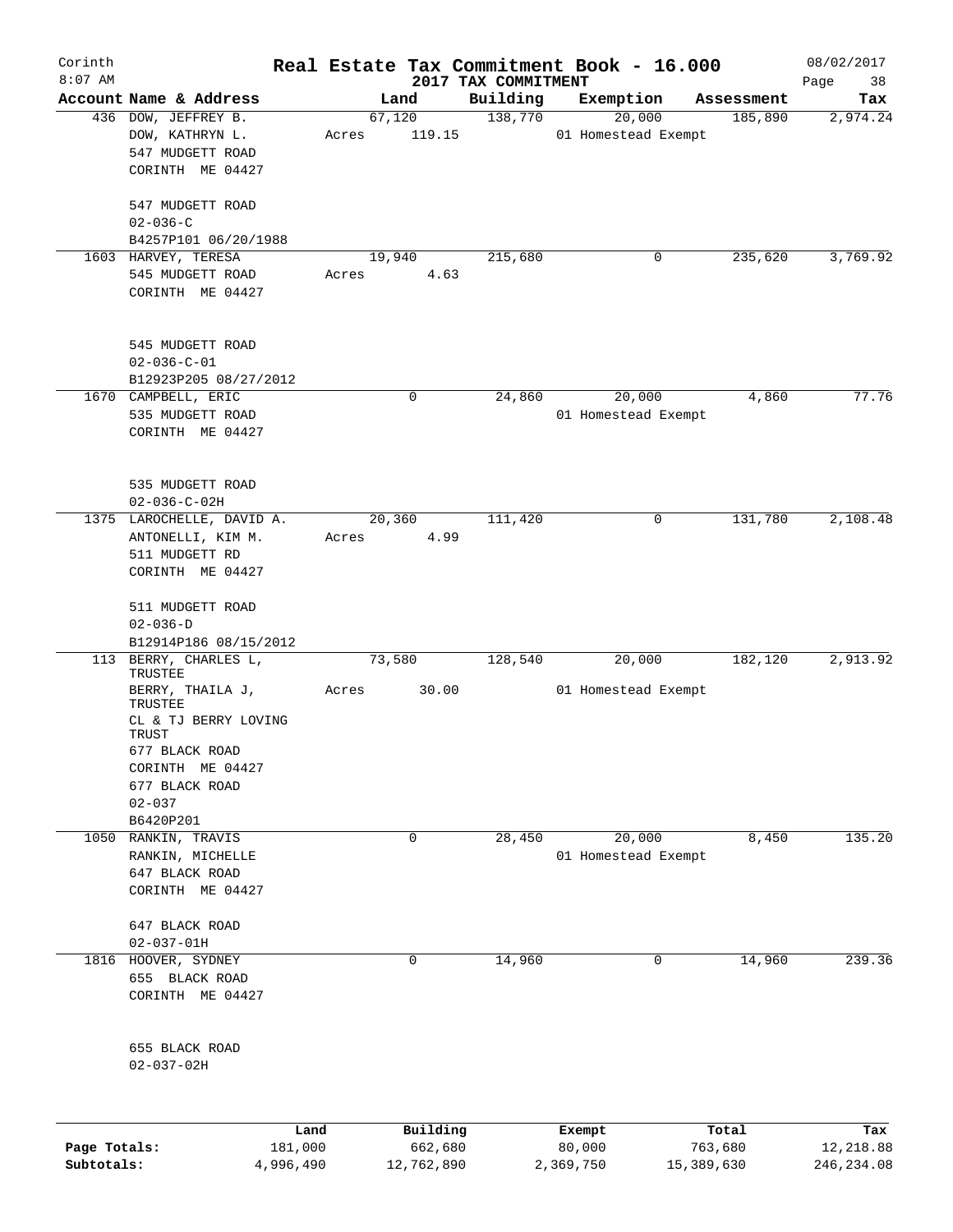| Corinth<br>$8:07$ AM |                                                                                 |                           | 2017 TAX COMMITMENT | Real Estate Tax Commitment Book - 16.000 |            | 08/02/2017<br>Page<br>39 |
|----------------------|---------------------------------------------------------------------------------|---------------------------|---------------------|------------------------------------------|------------|--------------------------|
|                      | Account Name & Address                                                          | Land                      | Building            | Exemption                                | Assessment | Tax                      |
|                      | 111 BERRY, CHARLIE<br>667 BLACK ROAD<br>CORINTH ME 04427                        | $\mathbf 0$               | 18,070              | $\Omega$                                 | 18,070     | 289.12                   |
|                      | 665 BLACK ROAD<br>$02 - 037 - 03H$                                              |                           |                     |                                          |            |                          |
| 1596                 | CAMPBELL, JEFFREY<br>CAMPBELL, MONICA<br>651 BLACK ROAD<br>CORINTH ME 04427     | 16,900<br>Acres<br>2.01   | 51,040              | 20,000<br>01 Homestead Exempt            | 47,940     | 767.04                   |
|                      | 651 BLACK ROAD<br>$02 - 037 - A$<br>B13412P179 12/05/2013 B13369P21 10/18/2013  |                           |                     |                                          |            |                          |
|                      | 109 BERRY, CHARLES L.<br>BERRY, THAILA J.<br>677 BLACK ROAD<br>CORINTH ME 04427 | 131,890<br>76.00<br>Acres | $\mathbf 0$         | $\mathbf 0$                              | 131,890    | 2,110.24                 |
|                      | BLACK ROAD<br>$02 - 038$<br>B3387P88                                            |                           |                     |                                          |            |                          |
| 1824                 | CASS, JEFFREY (HEIRS<br>OF)<br>PO BOX 251<br>KENDUSKEAG ME 04450                | 0                         | 20,720              | 20,000<br>01 Homestead Exempt            | 720        | 11.52                    |
|                      | 664 BLACK ROAD<br>$02 - 038 - 02H$                                              |                           |                     |                                          |            |                          |
|                      | 1734 ANNETT, RUSSELL A.<br>656 BLACK ROAD<br>CORINTH ME 04427                   | 0                         | 19,330              | 19,330<br>01 Homestead Exempt            | 0          | 0.00                     |
|                      | 656 BLACK ROAD<br>$02 - 038 - 03H$                                              |                           |                     |                                          |            |                          |
|                      | 112 BERRY JR, CHARLES L.<br>628 BLACK ROAD<br>CORINTH ME 04427                  | 0                         | 46,900              | 20,000<br>01 Homestead Exempt            | 26,900     | 430.40                   |
|                      | 628 BLACK ROAD<br>$02 - 038 - 04H$                                              |                           |                     |                                          |            |                          |
| 1627                 | WATERS, ROBERT F.<br>183 COVERED BRIDGE ROAD<br>CORINTH ME 04427                | 0                         | 24,260              | 20,000<br>01 Homestead Exempt            | 4,260      | 68.16                    |
|                      | 183 COVERED BRIDGE ROAD<br>$02 - 038 - 06H$                                     |                           |                     |                                          |            |                          |
|                      |                                                                                 |                           |                     |                                          |            |                          |

|              | Land      | Building   | Exempt    | Total      | Tax        |
|--------------|-----------|------------|-----------|------------|------------|
| Page Totals: | 148,790   | 180,320    | 99,330    | 229,780    | 3,676.48   |
| Subtotals:   | 5,145,280 | 12,943,210 | 2,469,080 | 15,619,410 | 249,910.56 |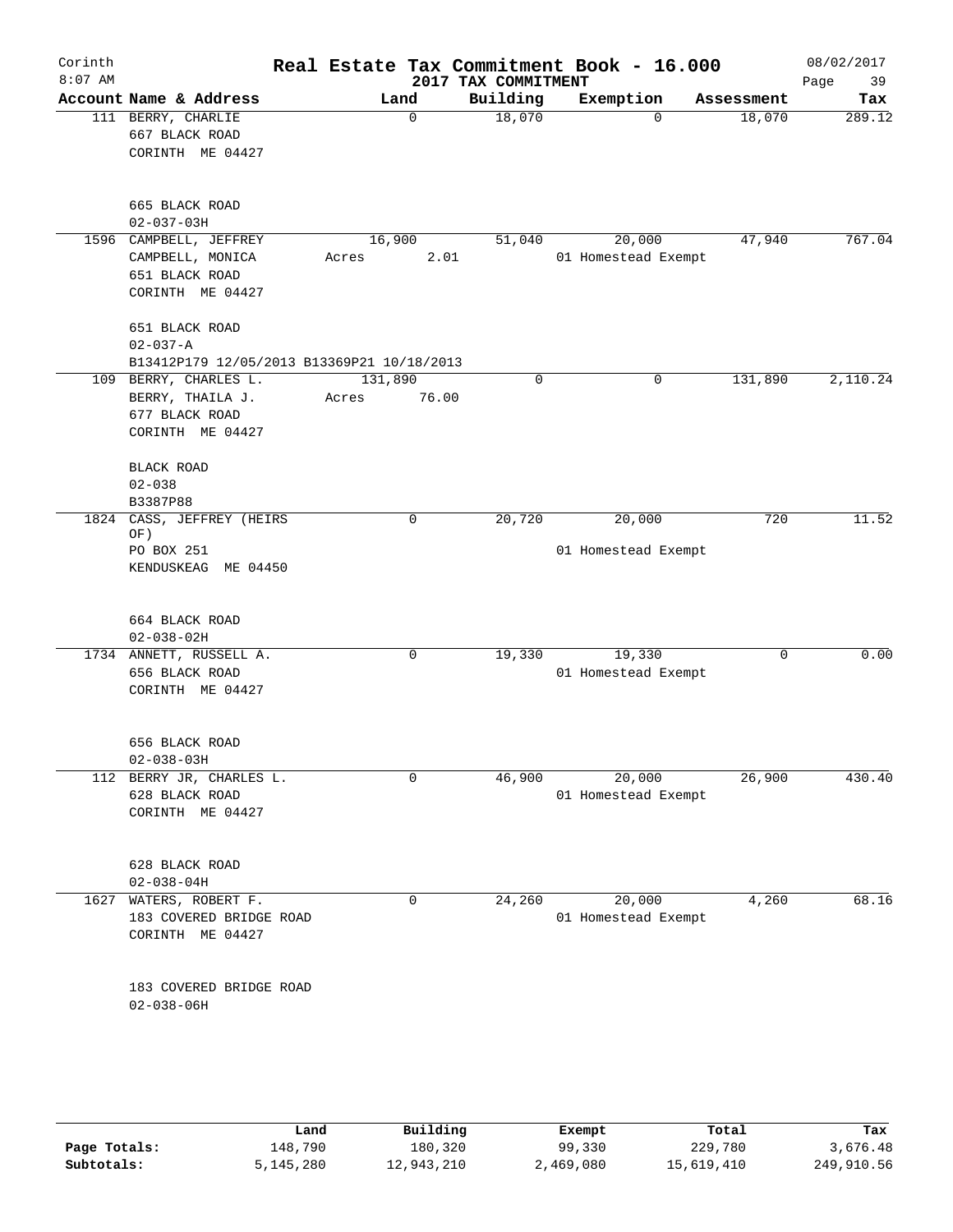| Corinth<br>$8:07$ AM |                                                                                              |                 | 2017 TAX COMMITMENT | Real Estate Tax Commitment Book - 16.000 |            | 08/02/2017<br>Page<br>40 |
|----------------------|----------------------------------------------------------------------------------------------|-----------------|---------------------|------------------------------------------|------------|--------------------------|
|                      | Account Name & Address                                                                       | Land            | Building            | Exemption                                | Assessment | Tax                      |
|                      | 1682 LALLY, LYNNE<br>211 COVERED BRIDGE RD<br>CORINTH ME 04427                               | 0               | 14,590              | 14,590<br>01 Homestead Exempt            | 0          | 0.00                     |
|                      | 211 COVERED BRIDGE ROAD<br>$02 - 038 - 07H$                                                  |                 |                     |                                          |            |                          |
|                      | 738 PAGE, SHERRI A.<br>680 BLACK ROAD<br>CORINTH ME 04427                                    | 15,730<br>Acres | 79,760<br>1.00      | 20,000<br>01 Homestead Exempt            | 75,490     | 1,207.84                 |
|                      | 680 BLACK ROAD<br>$02 - 038 - A$<br>B7553P1                                                  |                 |                     |                                          |            |                          |
|                      | 1423 MERCHANT, ROBERT A.<br>MERCHANT, SHARON L.<br>PO BOX 37<br>KENDUSKEAG ME 04450          | 24,940<br>Acres | 2,400<br>10.92      | 0                                        | 27,340     | 437.44                   |
|                      | 101 COVERED BRIDGE ROAD<br>$02 - 039$<br>B12311P310 11/05/2010                               |                 |                     |                                          |            |                          |
| 2090                 | SMITH, DAVID K.<br>101 COVERED BRIGE<br>CORINTH ME 04427                                     | 0               | 11,080              | 11,080<br>01 Homestead Exempt            | 0          | 0.00                     |
|                      | 101 COVERED BRIDGE ROAD<br>$02 - 039 - 1H$                                                   |                 |                     |                                          |            |                          |
| 889                  | MARTIN, DIANNE<br>MARTIN, JAMES (Heirs<br>of)<br>153 COVERED BRIDGE ROAD<br>CORINTH ME 04427 | 29,250<br>Acres | 80,630<br>10.00     | 20,000<br>01 Homestead Exempt            | 89,880     | 1,438.08                 |
|                      | 153 COVERED BRIDGE ROAD<br>$02 - 039 - A$<br>B4122P357                                       |                 |                     |                                          |            |                          |
|                      | 208 LALIBERTE, RICHARD<br>LALIBERTE, LINDA<br>93 COVERED BRIDGE ROAD<br>CORINTH ME 04427     | 23,100<br>Acres | 63,790<br>14.00     | 20,000<br>01 Homestead Exempt            | 66,890     | 1,070.24                 |
|                      | 93 COVERED BRIDGE ROAD<br>$02 - 040$<br>B12518P194 02/25/2011                                |                 |                     |                                          |            |                          |
|                      | 790 KELLIHER, ROBERT G.<br>KELLIHER, RUTH A.<br>85 COVERED BRIDGE ROAD<br>CORINTH ME 04427   | 25,070<br>Acres | 20,790<br>21.00     | 20,000<br>01 Homestead Exempt            | 25,860     | 413.76                   |
|                      | 85 COVERED BRIDGE ROAD<br>$02 - 041$<br>B7229P56                                             |                 |                     |                                          |            |                          |
|                      | Land                                                                                         |                 | Building            | Exempt                                   | Total      | Tax                      |

|              | Land      | Building   | Exempt    | Total      | Tax        |
|--------------|-----------|------------|-----------|------------|------------|
| Page Totals: | 118,090   | 273,040    | 105,670   | 285,460    | 4,567.36   |
| Subtotals:   | 5,263,370 | 13,216,250 | 2,574,750 | 15,904,870 | 254,477.92 |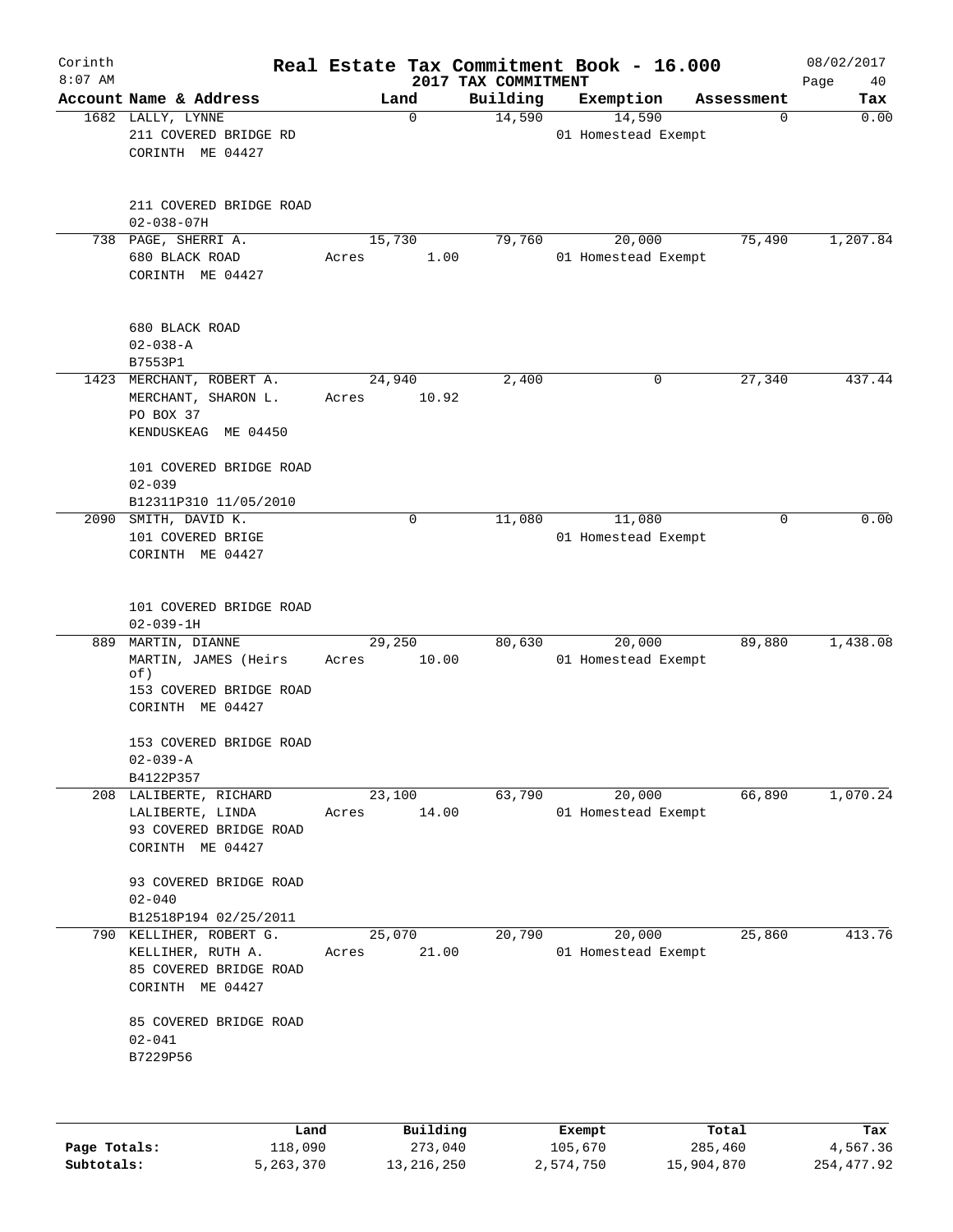| Corinth<br>$8:07$ AM       |                                                                                                 |                 |                                   | 2017 TAX COMMITMENT | Real Estate Tax Commitment Book - 16.000 |             |                  | 08/02/2017<br>Page<br>41         |
|----------------------------|-------------------------------------------------------------------------------------------------|-----------------|-----------------------------------|---------------------|------------------------------------------|-------------|------------------|----------------------------------|
|                            | Account Name & Address                                                                          |                 | Land                              | Building            | Exemption                                |             | Assessment       | Tax                              |
|                            | 250 CAMERON, MATTHEW<br>BLODGETT, CHRISTINA<br>3 MAIN STREET, APT 5<br>ORONO ME 04473           | 19,770<br>Acres | 6.00                              | 117,690             |                                          | $\mathbf 0$ | 137,460          | 2,199.36                         |
|                            | 63 COVERED BRIDGE ROAD<br>$02 - 042$<br>B14335P12 10/26/2016                                    |                 |                                   |                     |                                          |             |                  |                                  |
|                            | 196 DUMOULIN, JAMES<br>DUMOULIN, BILLIE JEAN<br>35 COVERED BRIDGE ROAD<br>CORINTH ME 04427-0    | Acres           | 28,590<br>27.41                   | 177,310             | 20,000<br>01 Homestead Exempt            |             | 185,900          | 2,974.40                         |
|                            | 35 COVERED BRIDGE ROAD<br>$02 - 043$<br>B8751P181 05/28/2003                                    |                 |                                   |                     |                                          |             |                  |                                  |
|                            | 1161 RUDZINSKI, ANDREW F.<br>RUDZINSKI, SANDRA L.<br>556 GRANT ROAD<br>CORINTH ME 04427         | 15,070<br>Acres | 10.00                             | $\mathbf 0$         |                                          | 0           | 15,070           | 241.12                           |
|                            | GRANT ROAD<br>$02 - 044$<br>B3462P312                                                           |                 |                                   |                     |                                          |             |                  |                                  |
|                            | 38 HARVEY, KEITH A.<br>HARVEY, RENEE L.<br>697 GRANT ROAD<br>CORINTH ME 04427                   | Acres           | 22,100<br>12.49                   | 182,580             | 20,000<br>01 Homestead Exempt            |             | 184,680          | 2,954.88                         |
|                            | 697 GRANT ROAD<br>$02 - 044 - 01$<br>B7818P220 08/08/2001                                       |                 |                                   |                     |                                          |             |                  |                                  |
|                            | 996 HARVEY, JAMY<br>697 GRANT ROAD<br>CORINTH ME 04427                                          | 20,090<br>Acres | 6.30                              | 103,490             |                                          | 0           | 123,580          | 1,977.28                         |
|                            | 691 GRANT ROAD<br>$02 - 044 - 02$<br>B13899P47 07/16/2015                                       |                 |                                   |                     |                                          |             |                  |                                  |
|                            | 2054 BROWN, RICHARD E. III<br>MITCHELL, LINDSAY L.<br>17D ALBERT GAGNON LANE<br>LEVANT ME 04456 | 16,310<br>Acres | 2.70                              | 106,790             |                                          | 0           | 123,100          | 1,969.60                         |
|                            | 681 GRANT ROAD<br>$02 - 044 - 02 - A$<br>B14232P281 08/02/2016                                  |                 |                                   |                     |                                          |             |                  |                                  |
|                            | 1017 PAGE, JAMES L.<br>643 GRANT ROAD<br>CORINTH ME 04427                                       | 24,600<br>Acres | 10.60                             | 47,780              | 20,000<br>01 Homestead Exempt            |             | 52,380           | 838.08                           |
|                            | 643 GRANT ROAD<br>$02 - 044 - 13 - A$<br>B13816P80 04/27/2015                                   |                 |                                   |                     |                                          |             |                  |                                  |
| Page Totals:<br>Subtotals: | 146,530<br>5,409,900                                                                            | Land            | Building<br>735,640<br>13,951,890 |                     | Exempt<br>60,000<br>2,634,750            | 16,727,040  | Total<br>822,170 | Tax<br>13, 154. 72<br>267,632.64 |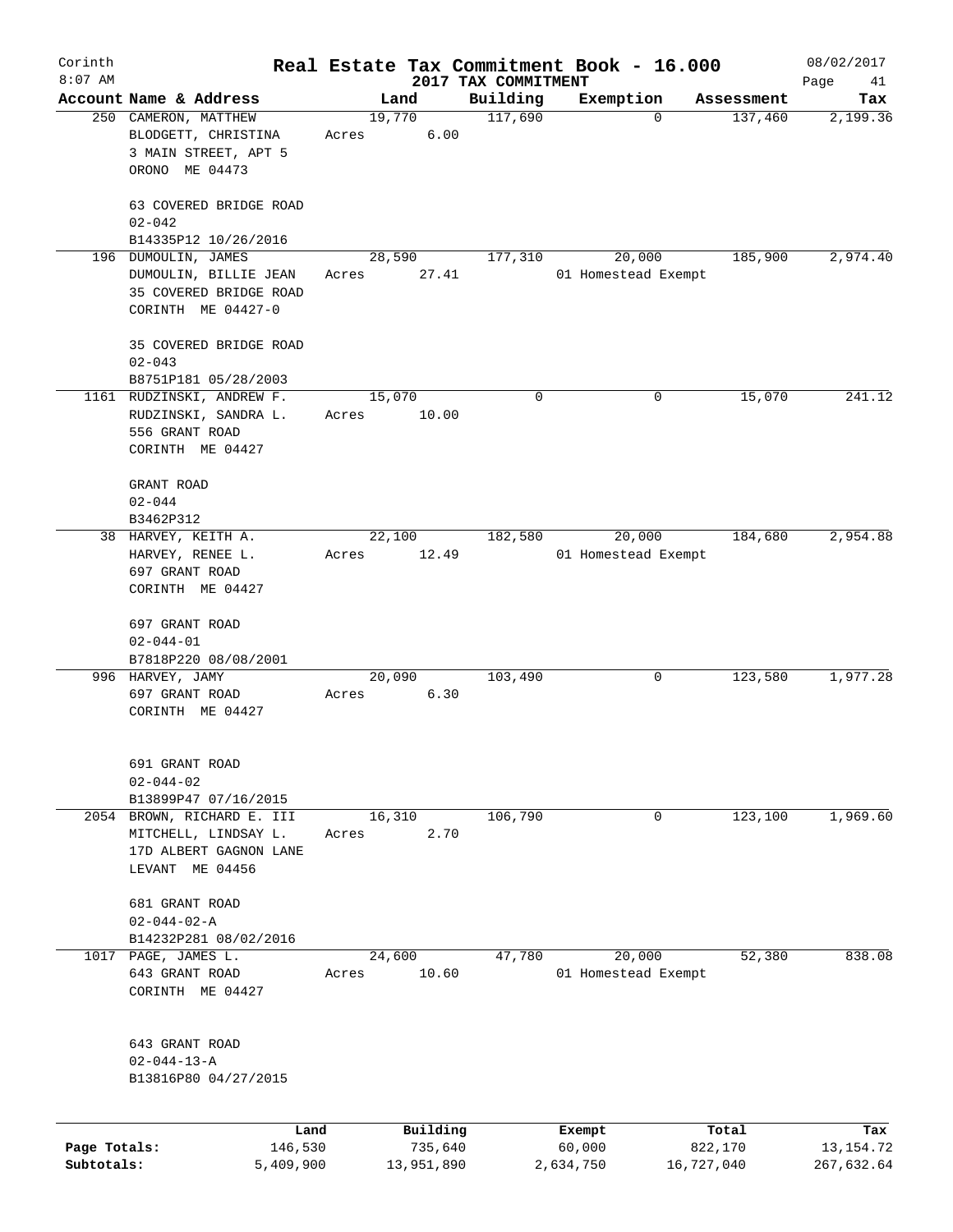| Corinth<br>$8:07$ AM |                                             | Real Estate Tax Commitment Book - 16.000 | 2017 TAX COMMITMENT |                                         |                  | 08/02/2017<br>42 |
|----------------------|---------------------------------------------|------------------------------------------|---------------------|-----------------------------------------|------------------|------------------|
|                      | Account Name & Address                      | Land                                     | Building            | Exemption                               | Assessment       | Page<br>Tax      |
|                      | 553 PARTRIDGE, DAVID L.<br>(HEIRS OF)       | 17,150                                   | 11,500              | 20,000                                  | 8,650            | 138.40           |
|                      | PARTRIDGE, CATHERINE M. Acres 3.50          |                                          |                     | 01 Homestead Exempt                     |                  |                  |
|                      | 639 GRANT RD                                |                                          |                     |                                         |                  |                  |
|                      | CORINTH ME 04427                            |                                          |                     |                                         |                  |                  |
|                      | 639 GRANT ROAD                              |                                          |                     |                                         |                  |                  |
|                      | $02 - 044 - 14 - A$<br>B13321P68 09/06/2013 |                                          |                     |                                         |                  |                  |
|                      | 1160 RUDZINSKI, ANDREW F.                   | 18,450                                   | $\Omega$            | 0                                       | 18,450           | 295.20           |
|                      | RUDZINSKI, SANDRA L.                        | Acres 10.50                              |                     |                                         |                  |                  |
|                      | 556 GRANT ROAD                              |                                          |                     |                                         |                  |                  |
|                      | CORINTH ME 04427                            |                                          |                     |                                         |                  |                  |
|                      | GRANT ROAD                                  |                                          |                     |                                         |                  |                  |
|                      | $02 - 044 - 18 - A$                         |                                          |                     |                                         |                  |                  |
|                      | B3227P286<br>1013 OYSTER, LOWELL R.         |                                          |                     |                                         |                  |                  |
|                      | OYSTER, KATHLEEN M.                         | 18,620<br>4.90<br>Acres                  |                     | 55,690<br>20,000<br>01 Homestead Exempt | 54,310           | 868.96           |
|                      | 543 GRANT ROAD                              |                                          |                     |                                         |                  |                  |
|                      | CORINTH ME 04427                            |                                          |                     |                                         |                  |                  |
|                      | 543 GRANT ROAD                              |                                          |                     |                                         |                  |                  |
|                      | $02 - 044 - 19 - A$                         |                                          |                     |                                         |                  |                  |
|                      | B3314P172                                   |                                          |                     |                                         |                  |                  |
|                      | 307 HENRIKSEN, MARIANNE C.                  | 14,160                                   | 38,130              | 20,000                                  | 32,290           | 516.64           |
|                      | 694 GRANT ROAD                              | 0.93<br>Acres                            |                     | 01 Homestead Exempt                     |                  |                  |
|                      | CORINTH ME 04427                            |                                          |                     |                                         |                  |                  |
|                      | 694 GRANT ROAD                              |                                          |                     |                                         |                  |                  |
|                      | $02 - 045$                                  |                                          |                     |                                         |                  |                  |
|                      | B6141P168                                   |                                          |                     |                                         |                  |                  |
|                      | 281 DAY, LAYTON C.                          | 16,100                                   | 43,110              | 20,000                                  | 39,210           | 627.36           |
|                      | DAY, LORRI K.<br>70 LYNDSAY LANE            | 2.50<br>Acres                            |                     | 01 Homestead Exempt                     |                  |                  |
|                      | GLENBURN ME 04401                           |                                          |                     |                                         |                  |                  |
|                      | 18 MILL ROAD                                |                                          |                     |                                         |                  |                  |
|                      | $02 - 045 - A$                              |                                          |                     |                                         |                  |                  |
|                      | B9092P144                                   |                                          |                     |                                         |                  |                  |
|                      | 1341 TEEL, BRAD                             | 13,300                                   | $\mathbf 0$         | 0                                       | 13,300           | 212.80           |
|                      | P.O. BOX 3006                               | 5.60<br>Acres                            |                     |                                         |                  |                  |
|                      | BREWER ME 04412                             |                                          |                     |                                         |                  |                  |
|                      | GRANT ROAD                                  |                                          |                     |                                         |                  |                  |
|                      | $02 - 046$                                  |                                          |                     |                                         |                  |                  |
|                      | B4557P101                                   |                                          |                     |                                         |                  |                  |
|                      | 1107 PULLEN, CHRISTOPHER W.                 | 19,350                                   | 53,650              | 20,000                                  | 53,000           | 848.00           |
|                      | 654 GRANT ROAD                              | 5.60<br>Acres                            |                     | 01 Homestead Exempt                     |                  |                  |
|                      | CORINTH ME 04427                            |                                          |                     |                                         |                  |                  |
|                      | 654 GRANT ROAD                              |                                          |                     |                                         |                  |                  |
|                      | 02-046-A                                    |                                          |                     |                                         |                  |                  |
|                      | B10135P210 10/07/2005                       |                                          |                     |                                         |                  |                  |
|                      |                                             |                                          |                     |                                         |                  |                  |
| Page Totals:         | Land<br>117,130                             | Building<br>202,080                      |                     | Exempt<br>100,000                       | Total<br>219,210 | Tax<br>3,507.36  |
| Subtotals:           | 5,527,030                                   | 14, 153, 970                             |                     | 2,734,750                               | 16,946,250       | 271,140.00       |
|                      |                                             |                                          |                     |                                         |                  |                  |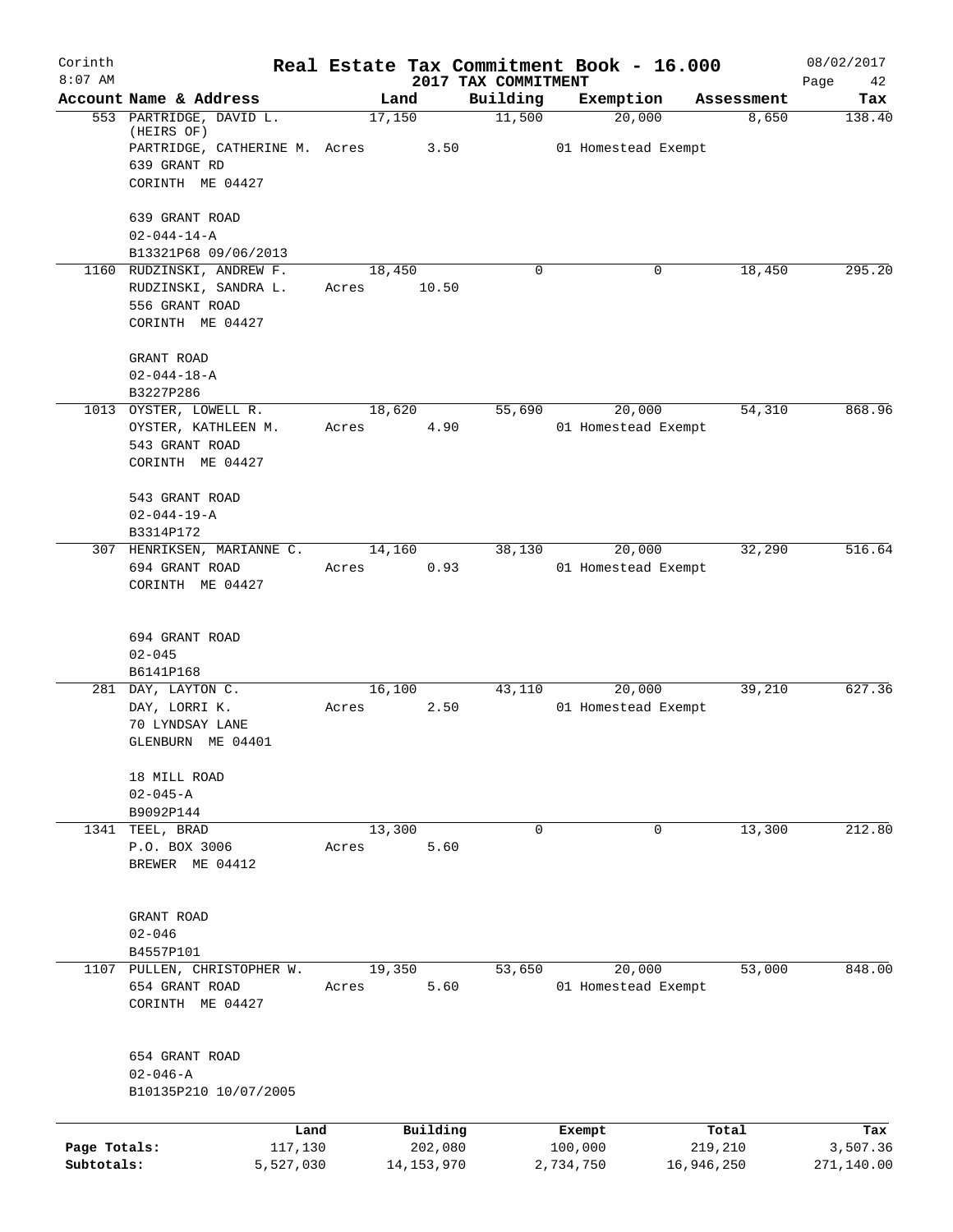| Corinth<br>$8:07$ AM |                                                 |       |              | 2017 TAX COMMITMENT | Real Estate Tax Commitment Book - 16.000 |            | 08/02/2017        |
|----------------------|-------------------------------------------------|-------|--------------|---------------------|------------------------------------------|------------|-------------------|
|                      | Account Name & Address                          |       | Land         | Building            | Exemption                                | Assessment | Page<br>43<br>Tax |
|                      | 282 GARRITY, THOMAS P.                          |       | 23,450       | 12,170              | 20,000                                   | 15,620     | 249.92            |
|                      | BERARD, CNTHIA M.                               | Acres | 9.50         |                     | 01 Homestead Exempt                      |            |                   |
|                      | 628 GRANT ROAD                                  |       |              |                     |                                          |            |                   |
|                      | CORINTH ME 04427                                |       |              |                     |                                          |            |                   |
|                      |                                                 |       |              |                     |                                          |            |                   |
|                      | 628 GRANT ROAD                                  |       |              |                     |                                          |            |                   |
|                      | $02 - 047$                                      |       |              |                     |                                          |            |                   |
|                      | B13924P180 08/01/2015<br>1347 WEEKS, CARLYLE R. |       |              | 51,290              | 20,000                                   | 46,340     | 741.44            |
|                      | WREN, CYNTHIA R.                                |       | 15,050       |                     | 01 Homestead Exempt                      |            |                   |
|                      |                                                 | Acres | 1.50         |                     |                                          |            |                   |
|                      | 644 GRANT ROAD<br>CORINTH ME 04427              |       |              |                     |                                          |            |                   |
|                      |                                                 |       |              |                     |                                          |            |                   |
|                      | 644 GRANT ROAD                                  |       |              |                     |                                          |            |                   |
|                      | $02 - 047 - A$                                  |       |              |                     |                                          |            |                   |
|                      | B14062P164 01/20/2016                           |       |              |                     |                                          |            |                   |
|                      | 1763 ROBERTS II, WILLIAM E.                     |       | 21,870       | 75,230              | 0                                        | 97,100     | 1,553.60          |
|                      | 624 GRANT ROAD                                  | Acres | 8.00         |                     |                                          |            |                   |
|                      | CORINTH ME 04427                                |       |              |                     |                                          |            |                   |
|                      |                                                 |       |              |                     |                                          |            |                   |
|                      | 624 GRANT ROAD                                  |       |              |                     |                                          |            |                   |
|                      | $02 - 047 - B$                                  |       |              |                     |                                          |            |                   |
|                      | B13056P171 12/28/2012                           |       |              |                     |                                          |            |                   |
|                      | 365 FRITZ, BREANNA A.                           |       | 13,720       | 17,000              | 0                                        | 30,720     | 491.52            |
|                      | 629 GRANT ROAD                                  | Acres | 0.85         |                     |                                          |            |                   |
|                      | CORINTH ME 04427                                |       |              |                     |                                          |            |                   |
|                      |                                                 |       |              |                     |                                          |            |                   |
|                      | 629 GRANT ROAD                                  |       |              |                     |                                          |            |                   |
|                      | $02 - 048$                                      |       |              |                     |                                          |            |                   |
|                      | B14271P260 09/08/2016                           |       |              |                     |                                          |            |                   |
|                      | 554 KEYBANK NATIONAL ASSOC.                     |       | 18,300       | 55,580              | 0                                        | 73,880     | 1,182.08          |
|                      | 4910 TIEDEMAN ROAD                              | Acres | 4.60         |                     |                                          |            |                   |
|                      | BROOKLYN OH 44144                               |       |              |                     |                                          |            |                   |
|                      |                                                 |       |              |                     |                                          |            |                   |
|                      | 605 GRANT ROAD                                  |       |              |                     |                                          |            |                   |
|                      | $02 - 049$                                      |       |              |                     |                                          |            |                   |
|                      | B14378P32 01/03/2017                            |       |              |                     |                                          |            |                   |
| 2035                 | TOWN OF CORINTH                                 |       | 0            | 0                   | $\mathbf 0$                              | 0          | 0.00              |
|                      | PO BOX 309                                      |       |              |                     | 43 Municipal                             |            |                   |
|                      | CORINTH ME 04427                                |       |              |                     |                                          |            |                   |
|                      |                                                 |       |              |                     |                                          |            |                   |
|                      |                                                 |       |              |                     |                                          |            |                   |
|                      | GRANT ROAD                                      |       |              |                     |                                          |            |                   |
|                      | $02 - 050$                                      |       |              |                     |                                          |            |                   |
|                      | 1162 RUDZINSKI, ANDREW F.                       |       | 29,880       | 67,500              | 20,000                                   | 77,380     | 1,238.08          |
|                      | 556 GRANT ROAD                                  | Acres | 42.50        |                     | 01 Homestead Exempt                      |            |                   |
|                      | CORINTH ME 04427                                |       |              |                     |                                          |            |                   |
|                      |                                                 |       |              |                     |                                          |            |                   |
|                      | 556 GRANT ROAD                                  |       |              |                     |                                          |            |                   |
|                      | $02 - 051$                                      |       |              |                     |                                          |            |                   |
|                      | B3564P333 08/13/1984                            |       |              |                     |                                          |            |                   |
|                      |                                                 |       |              |                     |                                          |            |                   |
|                      |                                                 | Land  | Building     |                     | Exempt                                   | Total      | Tax               |
| Page Totals:         | 122,270                                         |       | 278,770      |                     | 60,000                                   | 341,040    | 5,456.64          |
| Subtotals:           | 5,649,300                                       |       | 14, 432, 740 |                     | 2,794,750                                | 17,287,290 | 276,596.64        |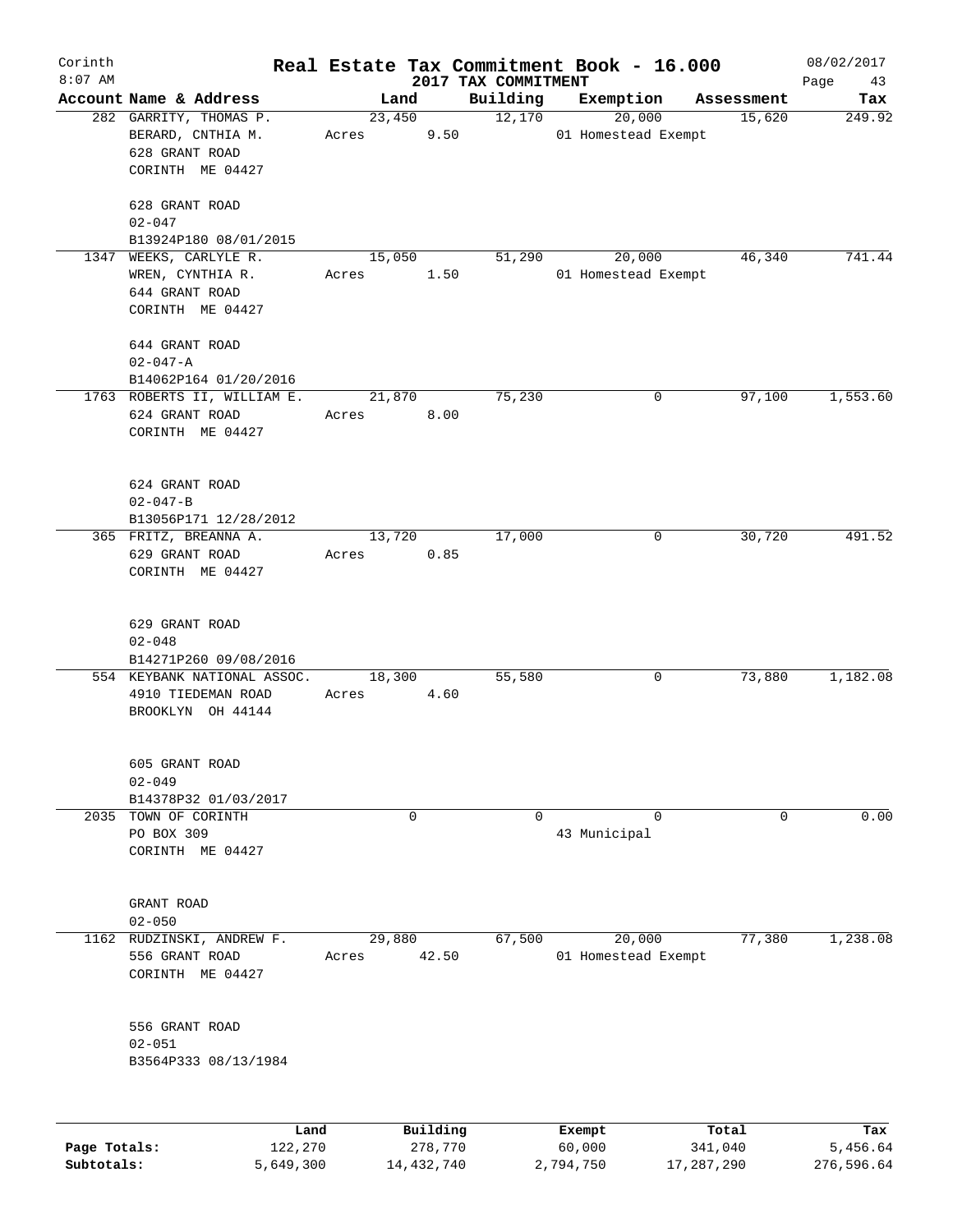| Corinth   |                                        |       |        |                     | Real Estate Tax Commitment Book - 16.000 |            | 08/02/2017 |
|-----------|----------------------------------------|-------|--------|---------------------|------------------------------------------|------------|------------|
| $8:07$ AM |                                        |       |        | 2017 TAX COMMITMENT |                                          |            | Page<br>44 |
|           | Account Name & Address                 |       | Land   | Building            | Exemption                                | Assessment | Tax        |
|           | 1012 OYSTER, LOWELL R.                 |       | 22,300 | 18,390              | $\Omega$                                 | 40,690     | 651.04     |
|           | OYSTER, KATHLEEN M.                    | Acres | 13.30  |                     |                                          |            |            |
|           | 543 GRANT ROAD                         |       |        |                     |                                          |            |            |
|           | CORINTH ME 04427                       |       |        |                     |                                          |            |            |
|           | 604 GRANT ROAD                         |       |        |                     |                                          |            |            |
|           | $02 - 051 - A$                         |       |        |                     |                                          |            |            |
|           | B3314P172                              |       |        |                     |                                          |            |            |
|           | 1712 OYSTER, LOWELL R.                 |       | 10,760 | $\mathbf 0$         | 0                                        | 10,760     | 172.16     |
|           | OYSTER, KATHLEEN M.                    | Acres | 3.18   |                     |                                          |            |            |
|           | 543 GRANT ROAD                         |       |        |                     |                                          |            |            |
|           | CORINTH ME 04427                       |       |        |                     |                                          |            |            |
|           | GRANT ROAD                             |       |        |                     |                                          |            |            |
|           | $02 - 052 - 01$                        |       |        |                     |                                          |            |            |
|           | B7851P137                              |       |        |                     |                                          |            |            |
|           | 1456 MAHAR, MARILYN M.<br>LIVING TRUST |       | 18,620 | 52,900              | 20,000                                   | 51,520     | 824.32     |
|           | 517 GRANT ROAD                         | Acres | 4.90   |                     | 01 Homestead Exempt                      |            |            |
|           | CORINTH ME 04427                       |       |        |                     |                                          |            |            |
|           |                                        |       |        |                     |                                          |            |            |
|           | 517 GRANT ROAD                         |       |        |                     |                                          |            |            |
|           | $02 - 052 - 02$                        |       |        |                     |                                          |            |            |
|           | B9885P307                              |       |        |                     |                                          |            |            |
|           | 867 KENERSON, STEPHEN R.               |       | 18,030 | 139,390             | 0                                        | 157,420    | 2,518.72   |
|           | KENERSON, ANGELA R.                    | Acres | 4.34   |                     |                                          |            |            |
|           | 3525 UNION STREET                      |       |        |                     |                                          |            |            |
|           | LEVANT ME 04456                        |       |        |                     |                                          |            |            |
|           | 465 GRANT ROAD                         |       |        |                     |                                          |            |            |
|           | $02 - 052 - 03$                        |       |        |                     |                                          |            |            |
|           | B14302P175 10/04/2016                  |       |        |                     |                                          |            |            |
|           | 1324 MAHAR, MARILYN M.                 |       | 12,560 | 0                   | 0                                        | 12,560     | 200.96     |
|           | LIVING TRUST                           |       |        |                     |                                          |            |            |
|           | 517 GRANT ROAD<br>CORINTH ME 04427     | Acres | 4.89   |                     |                                          |            |            |
|           |                                        |       |        |                     |                                          |            |            |
|           | GRANT ROAD                             |       |        |                     |                                          |            |            |
|           | $02 - 052 - 04$                        |       |        |                     |                                          |            |            |
|           | B9885P307                              |       |        |                     |                                          |            |            |
| 1329      | TATE JR, OSCAR G.                      |       | 56,790 | 1,600               | 0                                        | 58,390     | 934.24     |
|           | PR. TATE, BERNADINE                    | Acres | 76.91  |                     |                                          |            |            |
|           | 1004 MAIN STREET                       |       |        |                     |                                          |            |            |
|           | CORINTH ME 04427                       |       |        |                     |                                          |            |            |
|           | GRANT ROAD                             |       |        |                     |                                          |            |            |
|           | $02 - 053$                             |       |        |                     |                                          |            |            |
|           | B12954P187 09/24/2012                  |       |        |                     |                                          |            |            |
|           |                                        |       |        |                     |                                          |            |            |

|              | Land      | Building   | Exempt    | Total      | Tax        |
|--------------|-----------|------------|-----------|------------|------------|
| Page Totals: | 139,060   | 212,280    | 20,000    | 331,340    | 5,301.44   |
| Subtotals:   | 5,788,360 | 14,645,020 | 2,814,750 | 17,618,630 | 281,898.08 |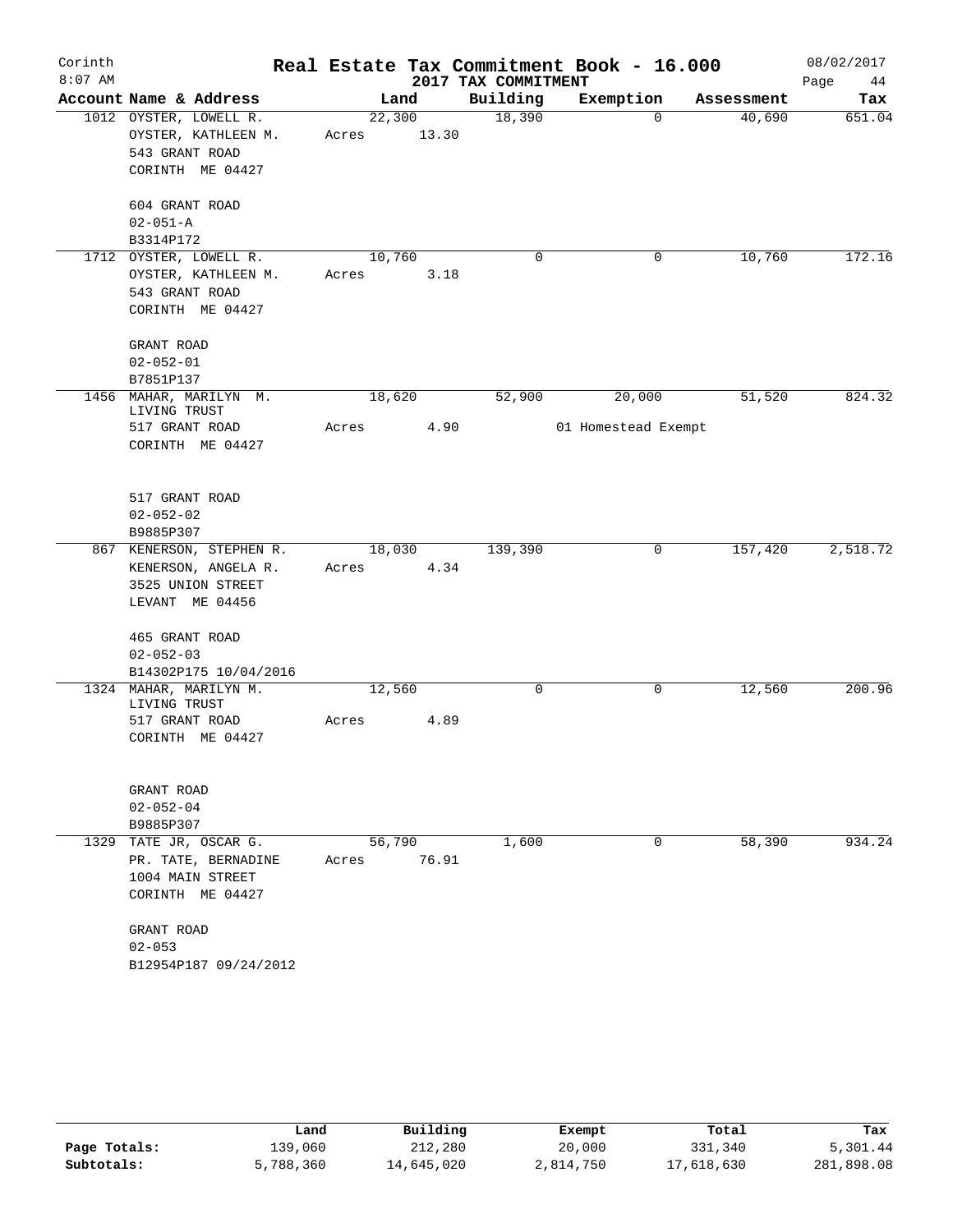| Corinth<br>$8:07$ AM       |                                                                                        |                      |       |        |                       | Real Estate Tax Commitment Book - 16.000<br>2017 TAX COMMITMENT |                     |                               |                       | 08/02/2017<br>Page<br>45 |
|----------------------------|----------------------------------------------------------------------------------------|----------------------|-------|--------|-----------------------|-----------------------------------------------------------------|---------------------|-------------------------------|-----------------------|--------------------------|
|                            | Account Name & Address                                                                 |                      |       | Land   |                       | Building                                                        |                     | Exemption                     | Assessment            | Tax                      |
|                            | 381 DAILY, LINDA LEE<br>18806 COUNTRYMAN AVE<br>PORT CHARLOTTE FL<br>33948             |                      | Acres | 10,620 | 6.50                  | $\mathbf 0$                                                     |                     | $\Omega$                      | 10,620                | 169.92                   |
|                            | GRANT ROAD<br>$02 - 053 - A$<br>B4699P337                                              |                      |       |        |                       |                                                                 |                     |                               |                       |                          |
|                            | 1055 GRANT, TERRY A.                                                                   |                      |       | 15,360 |                       | 69,650                                                          |                     | 20,000                        | 65,010                | 1,040.16                 |
|                            | 457 GRANT ROAD<br>CORINTH ME 04427                                                     |                      | Acres |        | 1.80                  |                                                                 |                     | 01 Homestead Exempt           |                       |                          |
|                            | 457 GRANT ROAD<br>$02 - 053 - B$<br>B8843P17                                           |                      |       |        |                       |                                                                 |                     |                               |                       |                          |
| 1482                       | TATE JR, OSCAR G.<br>(Heirs of)                                                        |                      |       | 15,680 |                       | 11,490                                                          |                     | 0                             | 27,170                | 434.72                   |
|                            | PR. TATE, BERNADINE<br>1004 MAIN STREET<br>CORINTH ME 04427                            |                      | Acres |        | 2.10                  |                                                                 |                     |                               |                       |                          |
|                            | 441 GRANT ROAD<br>$02 - 053 - C$                                                       |                      |       |        |                       |                                                                 |                     |                               |                       |                          |
|                            | B12954P187 09/24/2012<br>1963 WHITE, RANDEL MILES                                      |                      |       | 8,600  |                       | 22,420                                                          |                     | 20,000                        | 11,020                | 176.32                   |
|                            | WHITE, GINGER LEE<br>441 GRANT ROAD<br>CORINTH ME 04427                                |                      |       |        |                       |                                                                 |                     | 01 Homestead Exempt           |                       |                          |
|                            | 441 GRANT ROAD<br>$02 - 053 - C - H$                                                   |                      |       |        |                       |                                                                 |                     |                               |                       |                          |
|                            | B10596P131 08/02/2006                                                                  |                      |       | 13,460 |                       | $\mathbf 0$                                                     |                     | 0                             |                       | 215.36                   |
|                            | 829 MERCHANT, ROBERT A.<br>706 BLACK ROAD<br>KENDUSKEAG ME 04450                       |                      | Acres |        | 7.00                  |                                                                 |                     |                               | 13,460                |                          |
|                            | BEECH GROVE ROAD<br>$02 - 054$                                                         |                      |       |        |                       |                                                                 |                     |                               |                       |                          |
|                            | B12142P122 05/25/2010                                                                  |                      |       | 21,700 |                       | 130,480                                                         |                     | 20,000                        | 132,180               | 2,114.88                 |
|                            | 1693 TIBBETTS, RONALD K.<br>TIBBETTS, TRICIA T.<br>PO BOX 312<br>CORINTH ME 04427-0312 |                      | Acres |        | 6.15                  |                                                                 |                     | 01 Homestead Exempt           |                       |                          |
|                            | 194 BEECH GROVE ROAD<br>$02 - 054 - A$                                                 |                      |       |        |                       |                                                                 |                     |                               |                       |                          |
|                            | B11283P18 02/04/2008 B10359P234 03/24/2006                                             |                      |       |        |                       |                                                                 |                     |                               |                       |                          |
|                            | 1697 BUSWELL, SHARON<br>416 GRANT RD<br>CORINTH ME 04427                               |                      | Acres | 16,900 | 2.01                  | 77,020                                                          |                     | 20,000<br>01 Homestead Exempt | 73,920                | 1,182.72                 |
|                            | 416 GRANT ROAD<br>$02 - 054 - B$<br>B7641P73                                           |                      |       |        |                       |                                                                 |                     |                               |                       |                          |
|                            |                                                                                        | Land                 |       |        | Building              |                                                                 | Exempt              |                               | Total                 | Tax                      |
| Page Totals:<br>Subtotals: |                                                                                        | 102,320<br>5,890,680 |       |        | 311,060<br>14,956,080 |                                                                 | 80,000<br>2,894,750 |                               | 333,380<br>17,952,010 | 5,334.08<br>287, 232.16  |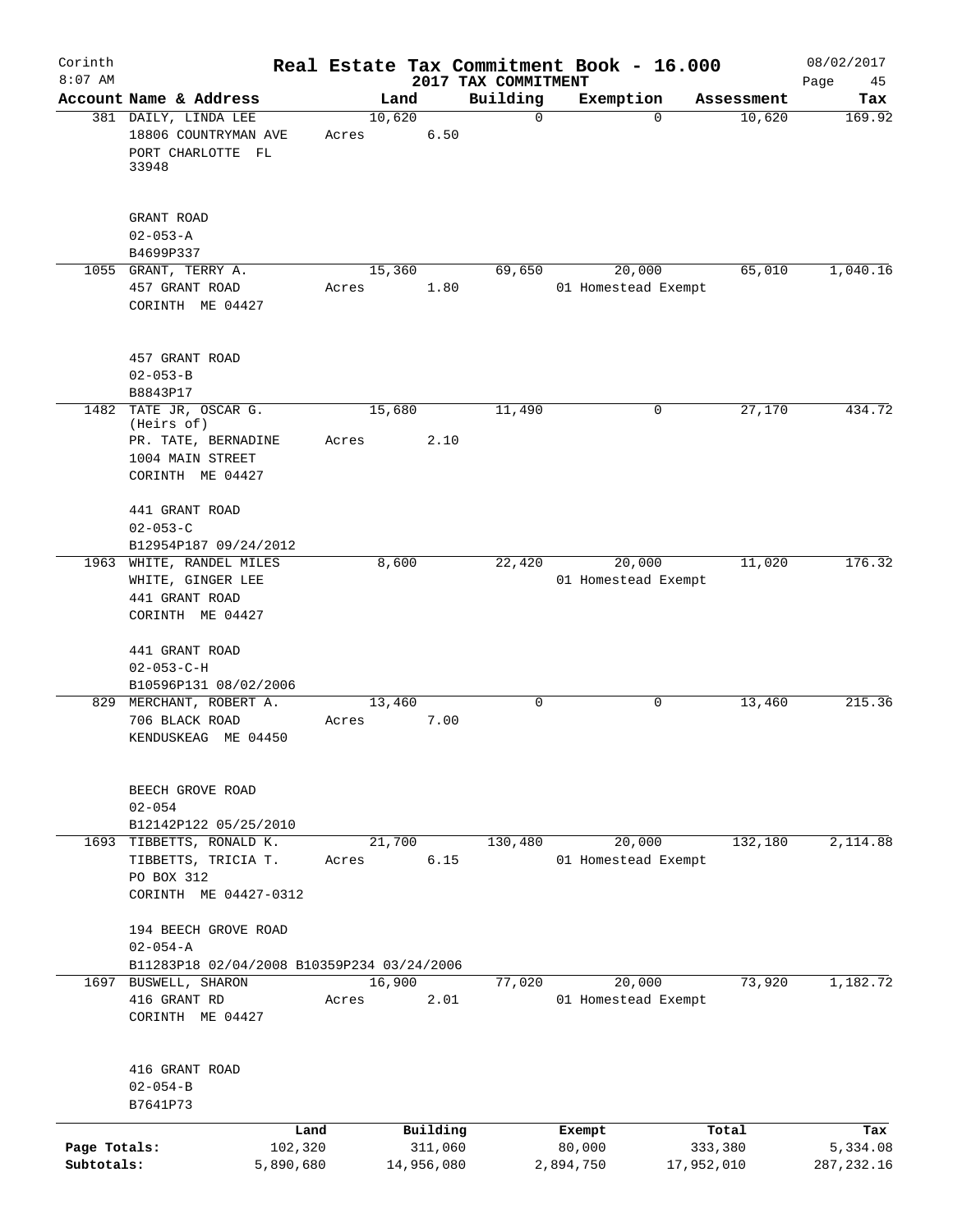| Corinth<br>$8:07$ AM |                                                                       |                 |               | 2017 TAX COMMITMENT | Real Estate Tax Commitment Book - 16.000 |            | 08/02/2017<br>Page<br>46 |
|----------------------|-----------------------------------------------------------------------|-----------------|---------------|---------------------|------------------------------------------|------------|--------------------------|
|                      | Account Name & Address                                                |                 | Land          | Building            | Exemption                                | Assessment | Tax                      |
|                      | 1947 BUSWELL, GEORGE H.<br>BUSWELL, DEBRA M.<br>217 BEECH GROVE ROAD  | Acres           | 9,920<br>1.21 | 0                   | $\Omega$                                 | 9,920      | 158.72                   |
|                      | CORINTH ME 04427                                                      |                 |               |                     |                                          |            |                          |
|                      | GRANT ROAD<br>$02 - 054 - C$                                          |                 |               |                     |                                          |            |                          |
|                      | B13131P180 03/27/2013                                                 |                 |               |                     |                                          |            |                          |
|                      | 2058 BUSWELL, GEORGE H.                                               | 10,990          |               | $\Omega$            | 0                                        | 10,990     | 175.84                   |
|                      | BUSWELL, DEBRA M.<br>217 BEECH GROVE ROAD<br>CORINTH ME 04427         | Acres           | 2.13          |                     |                                          |            |                          |
|                      |                                                                       |                 |               |                     |                                          |            |                          |
|                      | GRANT ROAD<br>$02 - 054 - D$                                          |                 |               |                     |                                          |            |                          |
|                      | B12087P2 03/26/2010                                                   |                 |               |                     |                                          |            |                          |
| 57                   | BAKKE, RALPH & BEVERLY<br><b>J TRUSTEES</b><br>BAKKE REVOCABLE LIVING | 21,050          | 10.80         | 0                   | 0                                        | 21,050     | 336.80                   |
|                      | TRUST<br>272 LILAC LANE                                               | Acres           |               |                     |                                          |            |                          |
|                      | SMITHTOWN NY 11787                                                    |                 |               |                     |                                          |            |                          |
|                      | BEECH GROVE ROAD<br>$02 - 055 - 01$                                   |                 |               |                     |                                          |            |                          |
|                      | B2241P9                                                               |                 |               |                     |                                          |            |                          |
|                      | 504 DURAN, JARROD E.                                                  | 17,800          |               | 0                   | 0                                        | 17,800     | 284.80                   |
|                      | PO BOX 286<br>CORINTH ME 04427                                        | Acres           | 8.00          |                     |                                          |            |                          |
|                      | BEECH GROVE ROAD<br>$02 - 055 - 02$                                   |                 |               |                     |                                          |            |                          |
|                      | B7452P82                                                              | 16,890          |               | 149,050             | 20,000                                   | 145,940    | 2,335.04                 |
|                      | 499 DURAN, JARROD E.<br>DURAN, JULIE M<br>PO BOX 286                  | Acres           | 2.00          |                     | 01 Homestead Exempt                      |            |                          |
|                      | CORINTH ME 04427                                                      |                 |               |                     |                                          |            |                          |
|                      | 178 BEECH GROVE ROAD<br>$02 - 055 - 02 - A$                           |                 |               |                     |                                          |            |                          |
|                      | B11113P121 08/28/2007 B6357P317                                       |                 |               |                     |                                          |            |                          |
|                      | 768 BROWN, H CARY<br>PO BOX 243                                       | 39,140<br>Acres | 8.62          | 39,860              | $\mathbf 0$                              | 79,000     | 1,264.00                 |
|                      | DANFORTH ME 04424                                                     |                 |               |                     |                                          |            |                          |
|                      | 160 BEECH GROVE ROAD<br>$02 - 055 - 03$                               |                 |               |                     |                                          |            |                          |
|                      | B10463P211 05/12/2006                                                 |                 |               |                     |                                          |            |                          |
|                      | 1735 HOPPLE, SHELLY JO                                                | 16,170          |               | 13,320              | 20,000                                   | 9,490      | 151.84                   |
|                      | 162 BEECH GROVE ROAD<br>CORINTH ME 04427                              | Acres           | 1.38          |                     | 01 Homestead Exempt                      |            |                          |
|                      | 162 BEECH GROVE ROAD<br>$02 - 055 - 03 - A$                           |                 |               |                     |                                          |            |                          |
|                      | B14126P35 04/19/2016 B6252P238                                        |                 |               |                     |                                          |            |                          |
|                      | Land                                                                  |                 | Building      |                     | Exempt                                   | Total      | Tax                      |
| Page Totals:         | 131,960                                                               |                 | 202,230       |                     | 40,000                                   | 294,190    | 4,707.04                 |
| Subtotals:           | 6,022,640                                                             |                 | 15, 158, 310  |                     | 2,934,750                                | 18,246,200 | 291,939.20               |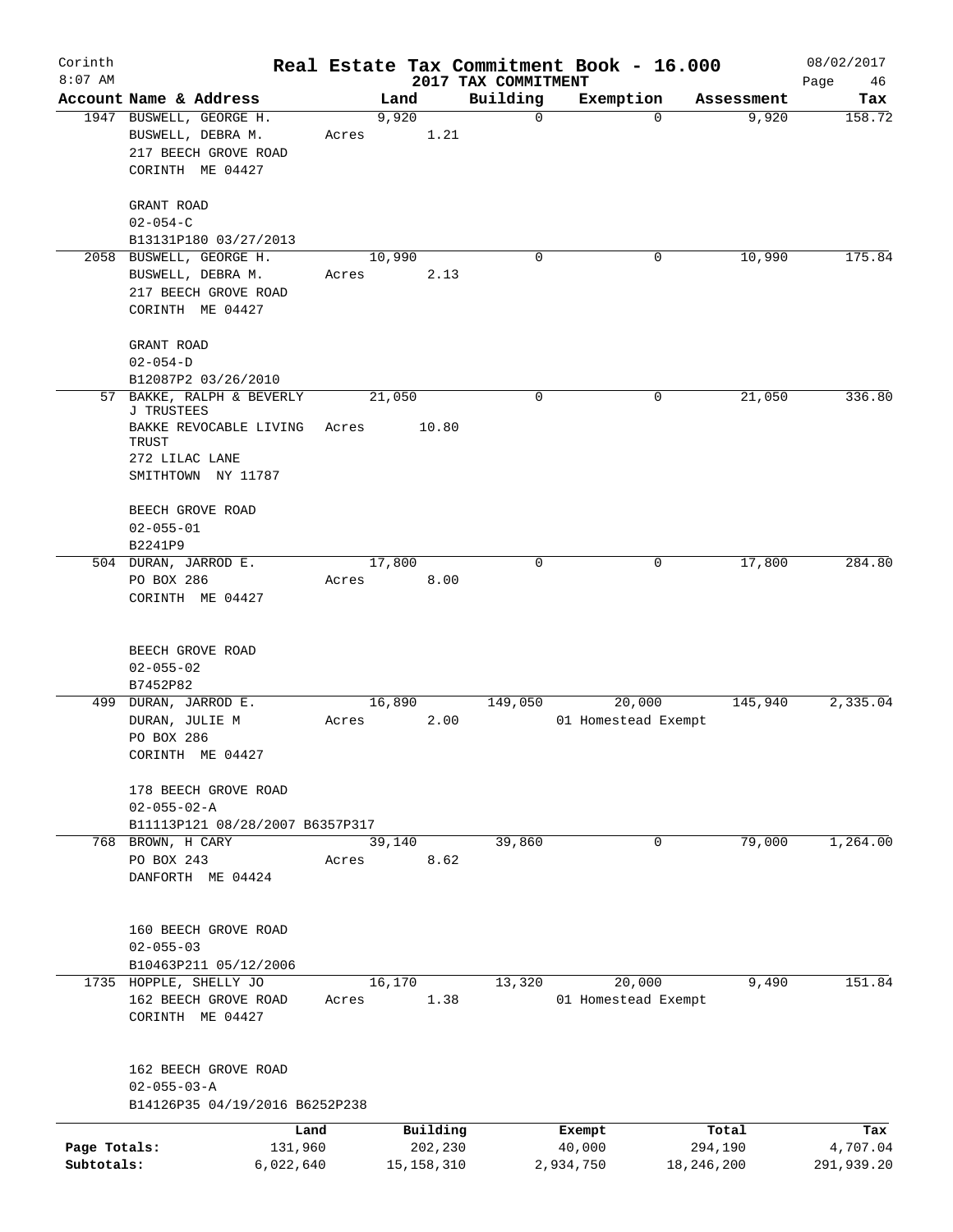| Corinth                    |                                                                             |       |                       |                                 | Real Estate Tax Commitment Book - 16.000 |                       | 08/02/2017             |
|----------------------------|-----------------------------------------------------------------------------|-------|-----------------------|---------------------------------|------------------------------------------|-----------------------|------------------------|
| $8:07$ AM                  | Account Name & Address                                                      |       | Land                  | 2017 TAX COMMITMENT<br>Building | Exemption                                | Assessment            | Page<br>47<br>Tax      |
|                            | 571 BURNS, ARLEN G.<br>BURNS, DEIRDRE M.                                    |       | 26,680<br>Acres 10.44 | 183,310                         | 20,000<br>01 Homestead Exempt            | 189,990               | 3,039.84               |
|                            | 140 BEECH GROVE ROAD<br>CORINTH ME 04427                                    |       |                       |                                 |                                          |                       |                        |
|                            | 140 BEECH GROVE ROAD<br>$02 - 055 - 04$                                     |       |                       |                                 |                                          |                       |                        |
|                            | B9509P133                                                                   |       |                       |                                 |                                          |                       |                        |
|                            | 247 TRAFTON, TODD<br>TRAFTON, TAMARA<br>240 RIDGE ROAD<br>CORINTH ME 04427  | Acres | 26,170<br>10.00       | 18,180                          | 0                                        | 44,350                | 709.60                 |
|                            | 130 BEECH GROVE ROAD<br>$02 - 055 - 05$                                     |       |                       |                                 |                                          |                       |                        |
|                            | B13542P164 05/27/2014 B5042P236                                             |       |                       |                                 |                                          |                       |                        |
|                            | 1661 MAHAR, MARILYN M.<br>517 GRANT ROAD<br>CORINTH ME 04427                | Acres | 15,980<br>8.15        | 0                               | 0                                        | 15,980                | 255.68                 |
|                            | GRANT ROAD<br>$02 - 055 - 06$                                               |       |                       |                                 |                                          |                       |                        |
|                            | B7374P287                                                                   |       |                       |                                 |                                          |                       |                        |
|                            | 1134 MAHAR, MARILYN M.<br>LIVING TRUST<br>517 GRANT ROAD                    | Acres | 14,520<br>1.00        | 0                               | $\mathbf 0$                              | 14,520                | 232.32                 |
|                            | CORINTH ME 04427                                                            |       |                       |                                 |                                          |                       |                        |
|                            | 478 GRANT ROAD<br>$02 - 055 - 06 - A$<br>B9885P312                          |       |                       |                                 |                                          |                       |                        |
|                            | 397 MAHAR, MARILYN M.<br>LIVING TRUST                                       |       | 4,840                 | 0                               | 0                                        | 4,840                 | 77.44                  |
|                            | 517 GRANT ROAD<br>CORINTH ME 04427                                          | Acres | 1.00                  |                                 |                                          |                       |                        |
|                            | GRANT ROAD                                                                  |       |                       |                                 |                                          |                       |                        |
|                            | $02 - 055 - 06 - A - 1$                                                     |       |                       |                                 |                                          |                       |                        |
|                            | B9885P312 05/26/2005                                                        |       |                       | 76,800                          | 20,000                                   | 80,770                | 1,292.32               |
|                            | 300 CLARK, RAMONA<br>CLARK, RODNEY C.<br>486 GRANT ROAD<br>CORINTH ME 04427 | Acres | 23,970<br>10.00       |                                 | 01 Homestead Exempt                      |                       |                        |
|                            | 486 GRANT ROAD<br>$02 - 055 - 07$                                           |       |                       |                                 |                                          |                       |                        |
|                            | B4120P365<br>866 MAHAR, MARILYN M.                                          |       | 24,850                | 0                               | 0                                        | 24,850                | 397.60                 |
|                            | 517 GRANT ROAD<br>CORINTH ME 04427                                          | Acres | 10.84                 |                                 |                                          |                       |                        |
|                            | 496 GRANT ROAD<br>$02 - 055 - 08$<br>B6206P5                                |       |                       |                                 |                                          |                       |                        |
|                            | Land                                                                        |       | Building              |                                 | Exempt                                   | Total                 | Tax                    |
| Page Totals:<br>Subtotals: | 137,010<br>6, 159, 650                                                      |       | 278,290<br>15,436,600 |                                 | 40,000<br>2,974,750                      | 375,300<br>18,621,500 | 6,004.80<br>297,944.00 |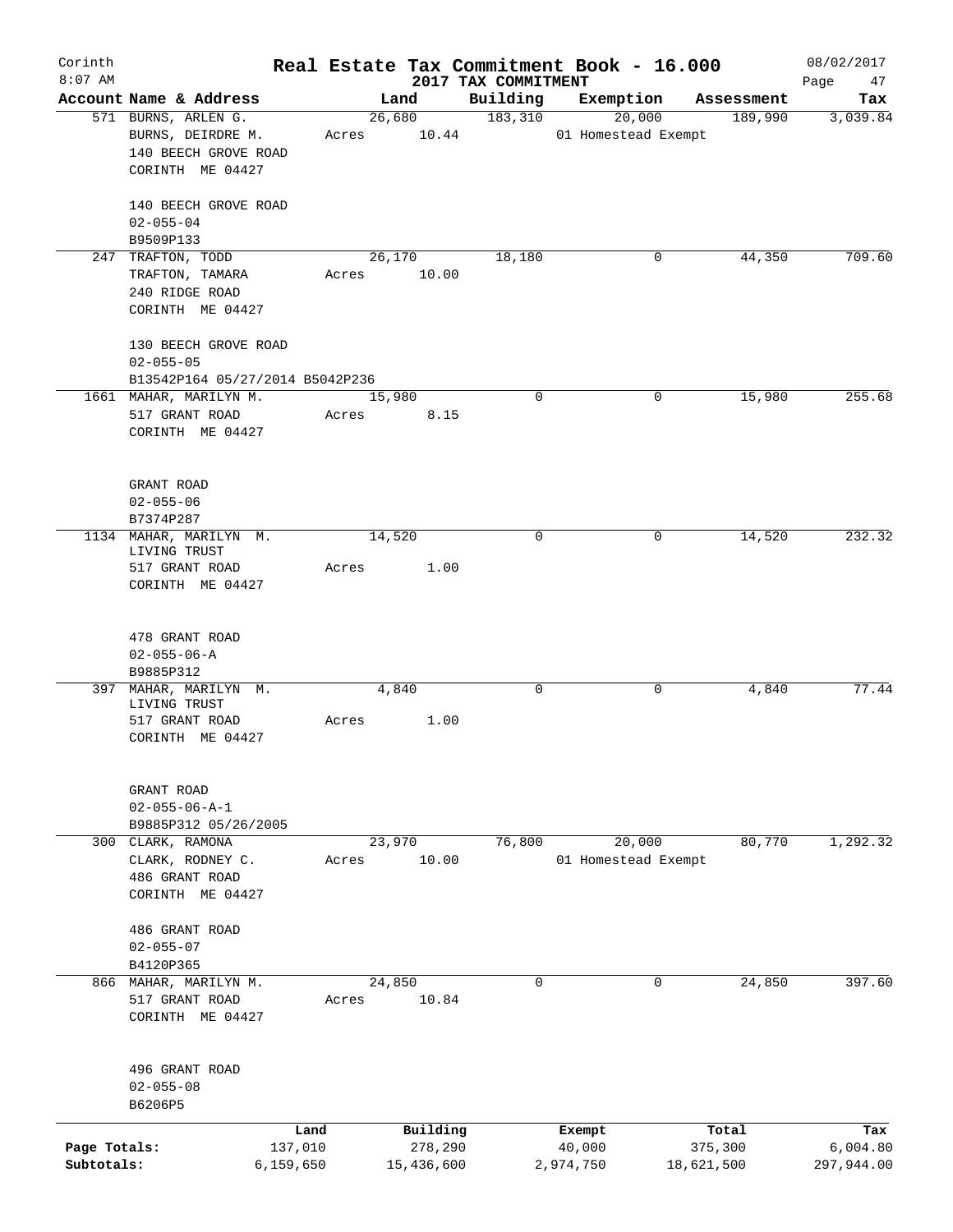| Corinth<br>$8:07$ AM       |                                                                                                      |                      |       |        |                       | 2017 TAX COMMITMENT | Real Estate Tax Commitment Book - 16.000    |              |            | 08/02/2017<br>48        |
|----------------------------|------------------------------------------------------------------------------------------------------|----------------------|-------|--------|-----------------------|---------------------|---------------------------------------------|--------------|------------|-------------------------|
|                            | Account Name & Address                                                                               |                      |       | Land   |                       | Building            | Exemption                                   |              | Assessment | Page<br>Tax             |
|                            | 293 CONWAY, JO-ANNE<br>520 GRANT ROAD<br>CORINTH ME 04427                                            |                      | Acres | 16,870 | 9.00                  | 0                   |                                             | $\Omega$     | 16,870     | 269.92                  |
|                            | GRANT ROAD<br>$02 - 055 - 09$<br>B13021P141 11/27/2012                                               |                      |       |        |                       |                     |                                             |              |            |                         |
|                            | 1748 CURTIS, JEANETTE<br>512 GRANT ROAD<br>CORINTH ME 04427                                          |                      | Acres | 15,570 | 2.00                  | 54,960              | 20,000<br>01 Homestead Exempt               |              | 50,530     | 808.48                  |
|                            | 512 GRANT ROAD<br>$02 - 055 - 09 - A$<br>B10475P118 06/05/2006                                       |                      |       |        |                       |                     |                                             |              |            |                         |
|                            | 338 CONWAY SR, RAYMOND R.<br>CONWAY, JO ANNE<br>520 GRANT ROAD<br>CORINTH ME 04427                   |                      | Acres | 25,940 | 2.50                  | 194,790             |                                             | 0            | 220,730    | 3,531.68                |
|                            | 520 GRANT ROAD<br>$02 - 055 - 10$<br>B11879P280 08/17/2009                                           |                      |       |        |                       |                     |                                             |              |            |                         |
|                            | 336 CONWAY, JO-ANNE<br>520 GRANT ROAD<br>CORINTH ME 04427                                            |                      | Acres | 11,830 | 4.20                  | 16,680              |                                             | 0            | 28,510     | 456.16                  |
|                            | GRANT ROAD<br>$02 - 055 - 11$                                                                        |                      |       |        |                       |                     |                                             |              |            |                         |
|                            | B11879P280 08/17/2009<br>339 CONWAY, JO-ANNE<br>520 GRANT ROAD<br>CORINTH ME 04427                   |                      | Acres | 14,290 | 10.00                 | 0                   |                                             | 0            | 14,290     | 228.64                  |
|                            | GRANT ROAD<br>$02 - 055 - 12$<br>B11879P280 08/17/2009                                               |                      |       |        |                       |                     |                                             |              |            |                         |
|                            | 340 CONWAY, ROBERT F.<br>536 GRANT ROAD<br>CORINTH ME 04427                                          |                      | Acres | 14,520 | 1.00                  | 39,370              |                                             | 0            | 53,890     | 862.24                  |
|                            | 536 GRANT ROAD<br>$02 - 055 - 13$<br>B6186P61                                                        |                      |       |        |                       |                     |                                             |              |            |                         |
|                            | 810 LAMBERT, FRANK L.<br>LAMBERT, KAREN L.<br>(Heirs of)<br>114 BEECH GROVE ROAD<br>CORINTH ME 04427 |                      | Acres | 42,940 | 28.00                 | 131,940             | 26,000<br>01 Homestead Exempt<br>22 Veteran |              | 148,880    | 2,382.08                |
|                            | 114 BEECH GROVE ROAD<br>$02 - 056$<br>B4807P205                                                      |                      |       |        |                       |                     |                                             |              |            |                         |
|                            |                                                                                                      | Land                 |       |        | Building              |                     | Exempt                                      |              | Total      | Tax                     |
| Page Totals:<br>Subtotals: |                                                                                                      | 141,960<br>6,301,610 |       |        | 437,740<br>15,874,340 |                     | 46,000<br>3,020,750                         | 19, 155, 200 | 533,700    | 8,539.20<br>306, 483.20 |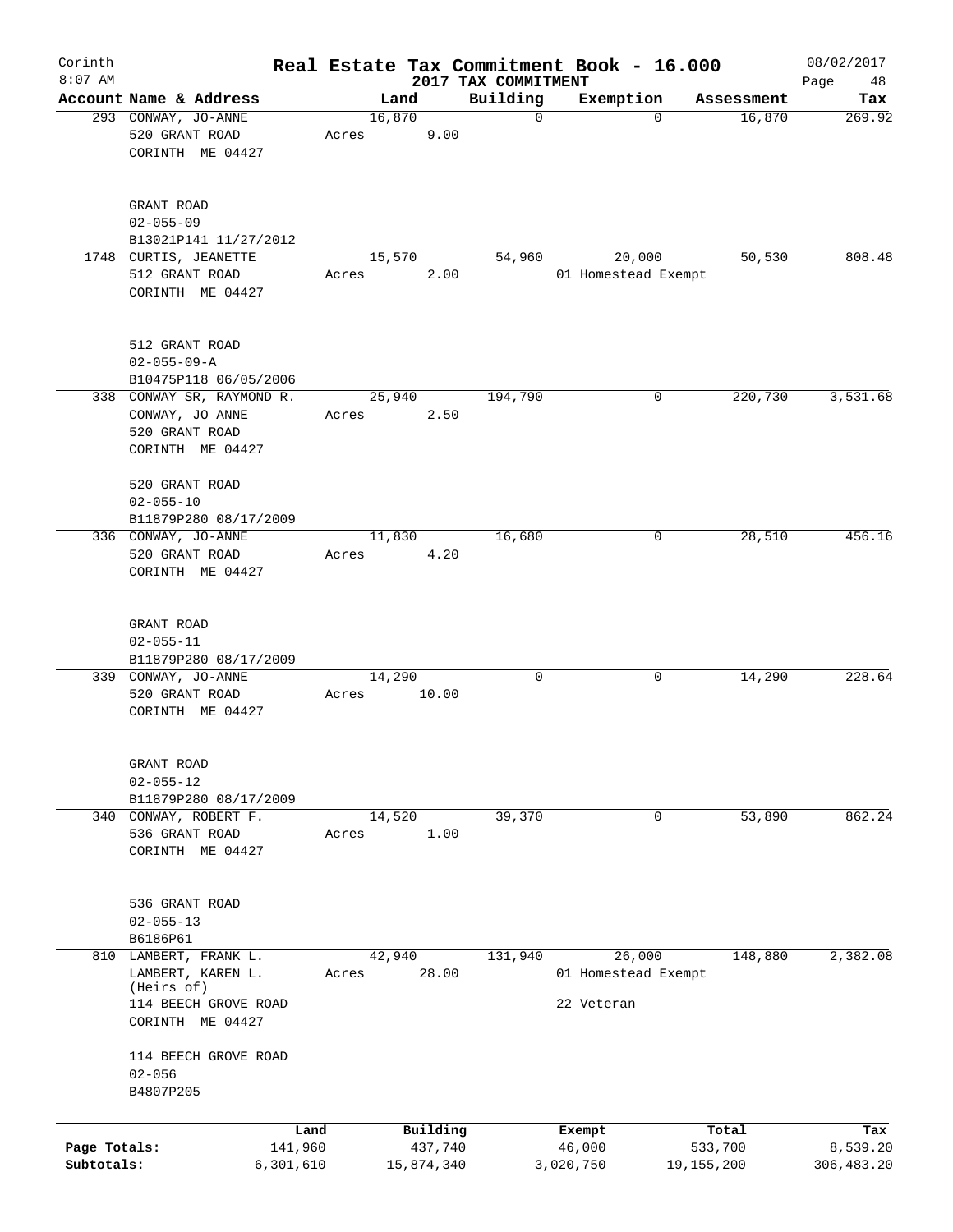| Corinth      |                                                                           |       |                         |                     | Real Estate Tax Commitment Book - 16.000 |                      | 08/02/2017      |
|--------------|---------------------------------------------------------------------------|-------|-------------------------|---------------------|------------------------------------------|----------------------|-----------------|
| $8:07$ AM    | Account Name & Address                                                    |       |                         | 2017 TAX COMMITMENT |                                          |                      | Page<br>49      |
|              | 1262 NICKERSON, MICHELE R.<br>64 BEECH GROVE ROAD                         | Acres | Land<br>29,280<br>19.82 | Building<br>68,640  | Exemption<br>$\mathbf 0$                 | Assessment<br>97,920 | Tax<br>1,566.72 |
|              | CORINTH ME 04427                                                          |       |                         |                     |                                          |                      |                 |
|              | 68 BEECH GROVE ROAD<br>$02 - 056 - A$                                     |       |                         |                     |                                          |                      |                 |
|              | B13870P348 06/22/2015                                                     |       |                         |                     |                                          |                      |                 |
|              | 1598 GRASS, STANLEY W. JR.<br>440 BLACK ROAD<br>CORINTH ME 04427          | Acres | 23,240<br>19.83         | 31,490              | 20,000<br>01 Homestead Exempt            | 34,730               | 555.68          |
|              | 80 BEECH GROVE ROAD<br>$02 - 056 - A - 1$<br>B14001P312 10/30/2015        |       |                         |                     |                                          |                      |                 |
|              | 1513 SPINNEY, WESLEY E. JR.                                               |       | 16,900                  | 29,560              | 0                                        | 46,460               | 743.36          |
|              | 76 BEECH GROVE ROAD<br>CORINTH ME 04427                                   | Acres | 2.01                    |                     |                                          |                      |                 |
|              | 76 BEECH GROVE ROAD<br>$02 - 056 - A - 2$<br>B13871P8 06/22/2015          |       |                         |                     |                                          |                      |                 |
|              | 811 LAMBERT, WILLIAM D.                                                   |       | 27,620                  | 4,500               | 0                                        | 32,120               | 513.92          |
|              | LAMBERT, VICTORIA A. M. Acres<br>116 BEECH GROVE ROAD<br>CORINTH ME 04427 |       | 30.00                   |                     |                                          |                      |                 |
|              | 104 BEECH GROVE ROAD<br>$02 - 056 - B$                                    |       |                         |                     |                                          |                      |                 |
|              | B14185P41 06/20/2016                                                      |       |                         |                     |                                          |                      |                 |
|              | 2069 LAMBERT FAMILY TRUST                                                 |       | 16,890                  | 117,570             | 20,000                                   | 114,460              | 1,831.36        |
|              | WILLIAM D. LAMBERT<br>TRUSTEE<br>116 BEECH GROVE ROAD<br>CORINTH ME 04427 | Acres | 2.00                    |                     | 01 Homestead Exempt                      |                      |                 |
|              | 116 BEECH GROVE ROAD<br>$02 - 056 - C$                                    |       |                         |                     |                                          |                      |                 |
|              | B12254P73 09/14/2010                                                      |       |                         |                     |                                          |                      |                 |
|              | 993 NICKERSON, LLOYD A.                                                   |       | 28,580                  | 77,210              | 20,000                                   | 85,790               | 1,372.64        |
|              | NICKERSON, MICHELE R.                                                     | Acres | 18.84                   |                     | 01 Homestead Exempt                      |                      |                 |
|              | 64 BEECH GROVE ROAD<br>CORINTH ME 04427                                   |       |                         |                     |                                          |                      |                 |
|              | 64 BEECH GROVE ROAD<br>$02 - 057$<br>B6516P12                             |       |                         |                     |                                          |                      |                 |
|              | 120 BEVERIDGE, PAMELA                                                     |       | 4,280                   | $\mathbf 0$         | 0                                        | 4,280                | 68.48           |
|              | 898 GRANT ROAD<br>KENDUSKEAG ME 04450                                     | Acres | 3.00                    |                     |                                          |                      |                 |
|              | GRANT ROAD N/F OFF<br>$03 - 001$<br>B4980P238 B3197P343                   |       |                         |                     |                                          |                      |                 |
|              |                                                                           |       |                         |                     |                                          |                      |                 |
|              | Land                                                                      |       | Building                |                     | Exempt                                   | Total                | Tax             |
| Page Totals: | 146,790                                                                   |       | 328,970                 |                     | 60,000                                   | 415,760              | 6,652.16        |
| Subtotals:   | 6,448,400                                                                 |       | 16, 203, 310            |                     | 3,080,750                                | 19,570,960           | 313, 135.36     |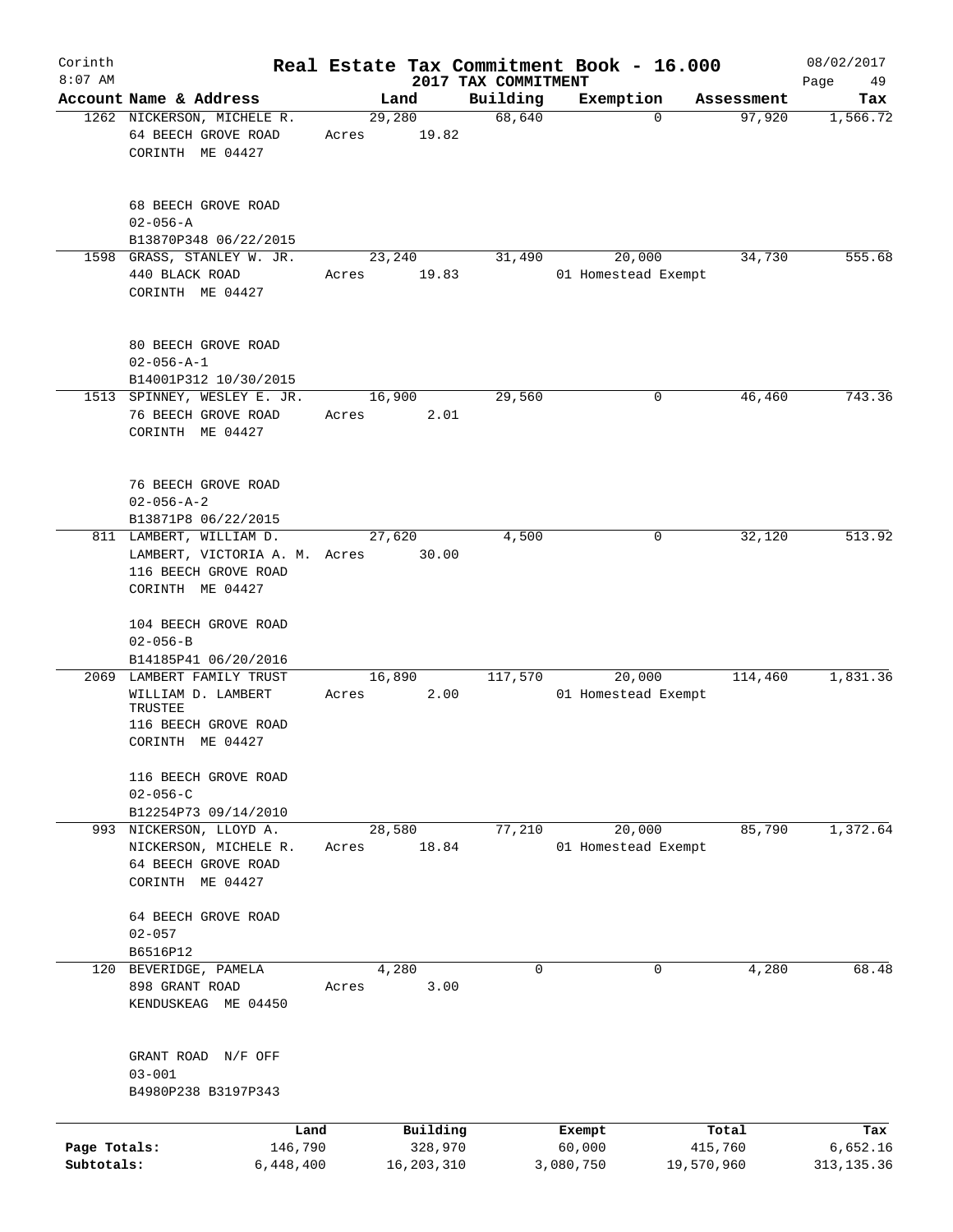| Corinth<br>$8:07$ AM       |                                                                                                            |                 |                       | 2017 TAX COMMITMENT | Real Estate Tax Commitment Book - 16.000 |                         | 08/02/2017<br>Page<br>50 |
|----------------------------|------------------------------------------------------------------------------------------------------------|-----------------|-----------------------|---------------------|------------------------------------------|-------------------------|--------------------------|
|                            | Account Name & Address                                                                                     |                 | Land                  | Building            | Exemption                                | Assessment              | Tax                      |
|                            | 1342 THOMAS, ALAN N.<br>868 GRANT ROAD<br>CORINTH ME 04427                                                 | 24,720<br>Acres | 19.00                 | 59,460              | 20,000<br>01 Homestead Exempt            | 64,180                  | 1,026.88                 |
|                            | 868 GRANT ROAD<br>$03 - 002$<br>B8216P347                                                                  |                 |                       |                     |                                          |                         |                          |
|                            | 121 BEVERIDGE, PAMELA<br>898 GRANT ROAD<br>KENDUSKEAG ME 04450                                             | 15,610<br>Acres | 7.80                  | $\mathbf 0$         | 0                                        | 15,610                  | 249.76                   |
|                            | GRANT ROAD<br>$03 - 003$<br>B5821P52                                                                       |                 |                       |                     |                                          |                         |                          |
|                            | 897 MCCULLOUGH, ESTHER C.<br>TRUSTEE<br>OF THE HOMESTEAD TRUST Acres<br>856 GRANT ROAD<br>CORINTH ME 04427 | 24,420          | 16.00                 | 41,090              | 0                                        | 65,510                  | 1,048.16                 |
|                            | 856 GRANT ROAD<br>$03 - 004$<br>B6752P62                                                                   |                 |                       |                     |                                          |                         |                          |
|                            | 1449 PASCHAL, KEITH<br>PASCHAL, CYNTHIA L.<br>815 GRANT RD<br>CORINTH ME 04427                             | 16,920<br>Acres | 6.00                  | 235,000             | 20,000<br>01 Homestead Exempt            | 231,920                 | 3,710.72                 |
|                            | 815 GRANT ROAD<br>$03 - 005$<br>B9457P55                                                                   |                 |                       |                     |                                          |                         |                          |
|                            | 1450 MOODY, SUSAN M.<br>812 GRANT ROAD<br>CORINTH ME 04427                                                 | 24,490<br>Acres | 16.10                 | 54,920              | 20,000<br>01 Homestead Exempt            | 59,410                  | 950.56                   |
|                            | 812 GRANT ROAD<br>$03 - 006$<br>B13998P249 10/30/2015                                                      |                 |                       |                     |                                          |                         |                          |
|                            | 653 GRANT, CARL H.<br>729 TATE ROAD<br>CORINTH ME 04427                                                    | 16,620<br>Acres | 3.00                  | 77,160              | 0                                        | 93,780                  | 1,500.48                 |
|                            | 834 GRANT ROAD<br>$03 - 006 - A$<br>B11519P19 08/27/2008                                                   |                 |                       |                     |                                          |                         |                          |
|                            | 652 GRAY, MARTHA L.<br>840 GRANT ROAD<br>CORINTH ME 04427                                                  | 23,760<br>Acres | 15.00                 | 38,220              | 20,000<br>01 Homestead Exempt            | 41,980                  | 671.68                   |
|                            | 840 GRANT ROAD<br>$03 - 006 - B$<br>B6169P30                                                               |                 |                       |                     |                                          |                         |                          |
|                            | Land                                                                                                       |                 | Building              |                     | Exempt                                   | Total                   | Tax                      |
| Page Totals:<br>Subtotals: | 146,540<br>6,594,940                                                                                       |                 | 505,850<br>16,709,160 |                     | 80,000<br>3,160,750                      | 572,390<br>20, 143, 350 | 9,158.24<br>322, 293.60  |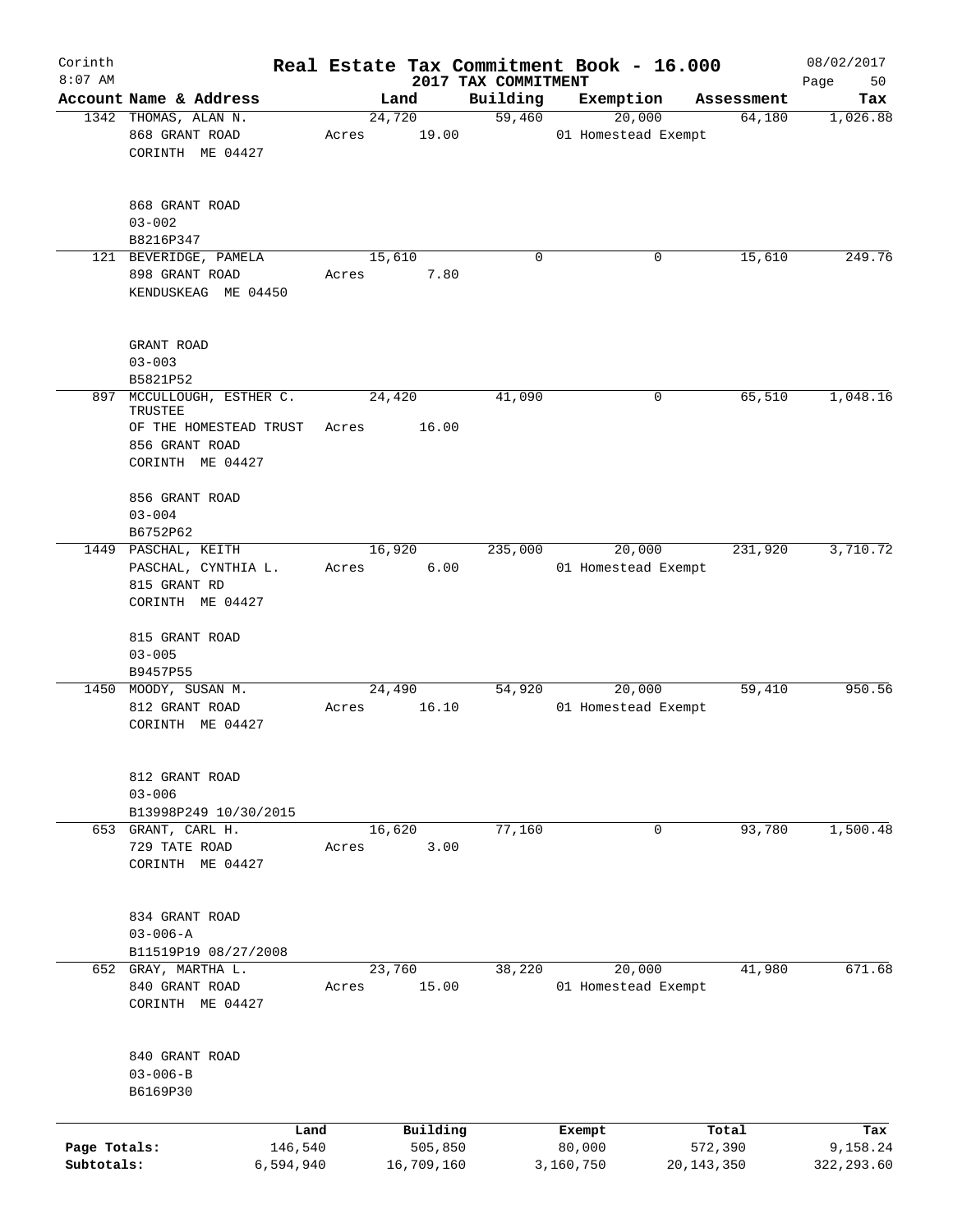| Corinth<br>$8:07$ AM |                                                                                               |                 |       | Real Estate Tax Commitment Book - 16.000<br>2017 TAX COMMITMENT |                     |             |            | 08/02/2017<br>Page<br>51 |
|----------------------|-----------------------------------------------------------------------------------------------|-----------------|-------|-----------------------------------------------------------------|---------------------|-------------|------------|--------------------------|
|                      | Account Name & Address                                                                        |                 | Land  | Building                                                        | Exemption           |             | Assessment | Tax                      |
|                      | 1547 WAKEFIELD, PHYLLIS A.<br>802 GRANT ROAD<br>CORINTH ME 04427                              | 16,620<br>Acres | 3.00  | 26,960                                                          | 01 Homestead Exempt | 20,000      | 23,580     | 377.28                   |
|                      | 802 GRANT ROAD<br>$03 - 006 - C$<br>B10657P300 08/14/2006                                     |                 |       |                                                                 |                     |             |            |                          |
|                      | 1548 KING SR, WAYNE A LIFE                                                                    | 30,630          |       | 45,290                                                          |                     | 20,000      | 55,920     | 894.72                   |
|                      | <b>ESTATE</b><br>KING, KATHERINE, KING<br>WAYNE A. JR.<br>PO BOX 458<br>KENDUSKEAG ME 04450   | Acres           | 54.70 |                                                                 | 01 Homestead Exempt |             |            |                          |
|                      | 97 CUSHMAN ROAD<br>$03 - 006 - D$<br>B13129P75 03/25/2013                                     |                 |       |                                                                 |                     |             |            |                          |
|                      | 1549 LAGASSE MERRITT,                                                                         | 15,820          |       | $\Omega$                                                        |                     | 0           | 15,820     | 253.12                   |
|                      | <b>DEBORAH</b><br>ROBINSON, DONNA (HEIRS Acres<br>OF)<br>40 EVERETT STREET<br>BANGOR ME 04401 |                 | 8.00  |                                                                 |                     |             |            |                          |
|                      | CUSHMAN ROAD<br>$03 - 006 - E$<br>B11883P285 08/20/2009 B7043P282                             |                 |       |                                                                 |                     |             |            |                          |
|                      | 1274 STEFANIK JR, JOSEPH E.<br>783 GRANT ROAD<br>CORINTH ME 04427                             | 15,120<br>Acres | 6.09  | 24,430                                                          | 01 Homestead Exempt | 20,000      | 19,550     | 312.80                   |
|                      | 783 GRANT ROAD<br>$03 - 007$<br>B5840P124                                                     |                 |       |                                                                 |                     |             |            |                          |
|                      | 1108 PULLEN, ERVIN L.<br>PULLEN, RITA C.<br>111 HAMILTON STREET<br>ELYRIA OH 44035            | 10,770<br>Acres | 5.00  | 0                                                               |                     | $\mathbf 0$ | 10,770     | 172.32                   |
|                      | FITZ LANE<br>$03 - 007 - A$<br>B5187P260                                                      |                 |       |                                                                 |                     |             |            |                          |
|                      | 928 MERCHANT, DAVID<br>MERCHANT, CONSTANCE<br>799 GRANT ROAD<br>CORINTH ME 04427              | 18,200<br>Acres | 4.50  | 10,650                                                          | 01 Homestead Exempt | 20,000      | 8,850      | 141.60                   |
|                      | 799 GRANT ROAD<br>$03 - 007 - B$<br>B4530P189                                                 |                 |       |                                                                 |                     |             |            |                          |

|              | Land      | Building   | Exempt    | Total        | Tax          |
|--------------|-----------|------------|-----------|--------------|--------------|
| Page Totals: | 107,160   | 107,330    | 80,000    | 134,490      | 2,151.84     |
| Subtotals:   | 6.702.100 | 16,816,490 | 3,240,750 | 20, 277, 840 | 324, 445. 44 |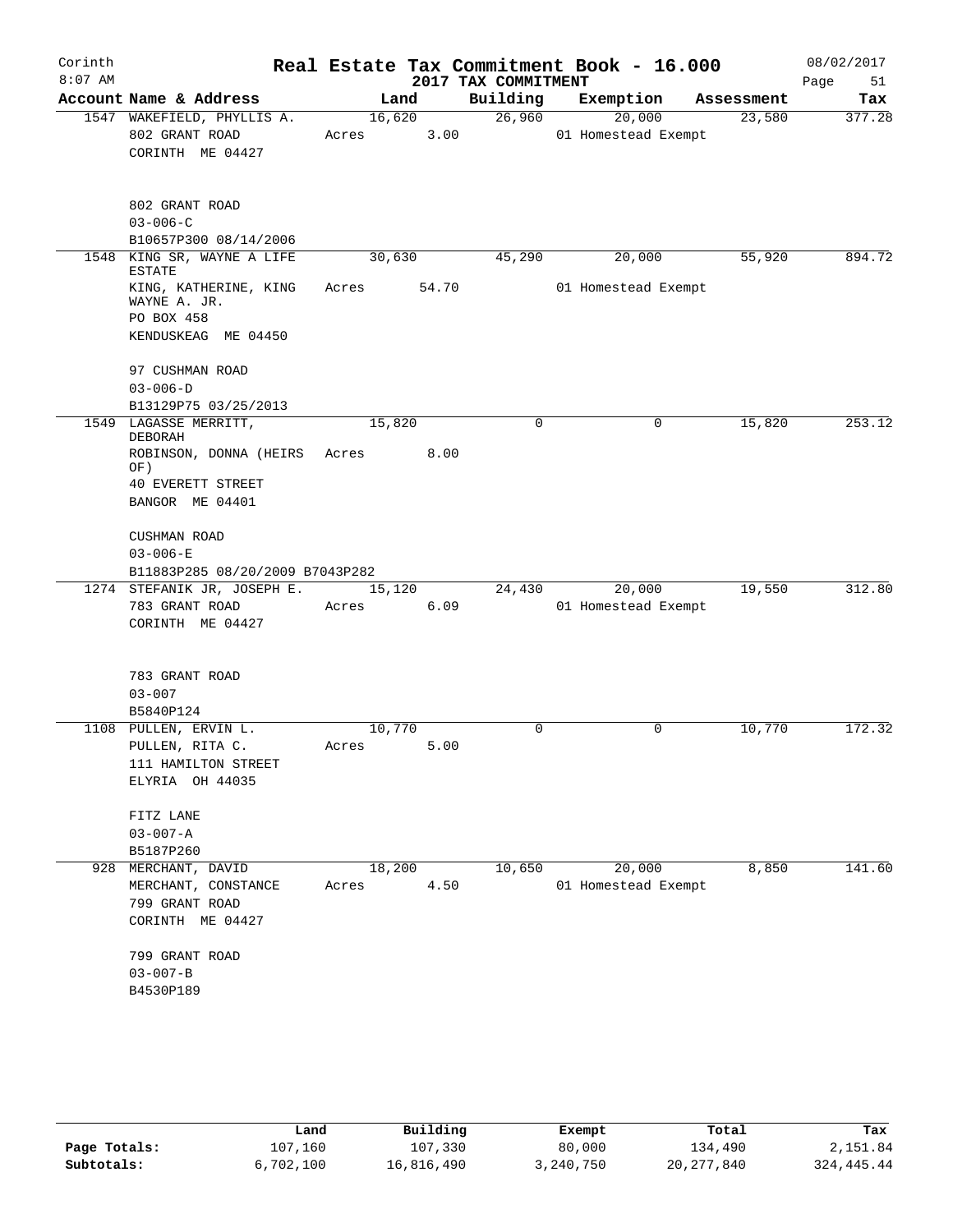| Corinth      |                                             |           |            |                     | Real Estate Tax Commitment Book - 16.000 |            | 08/02/2017 |
|--------------|---------------------------------------------|-----------|------------|---------------------|------------------------------------------|------------|------------|
| $8:07$ AM    |                                             |           |            | 2017 TAX COMMITMENT |                                          |            | Page<br>52 |
|              | Account Name & Address                      |           | Land       | Building            | Exemption                                | Assessment | Tax        |
|              | 1383 TOMPKINS, ALLISON C.                   |           | 15,940     | 38,060              | 0                                        | 54,000     | 864.00     |
|              | TOMPKINS, TRACY                             | Acres     | 2.35       |                     |                                          |            |            |
|              | 795 GRANT ROAD                              |           |            |                     |                                          |            |            |
|              | CORINTH ME 04427                            |           |            |                     |                                          |            |            |
|              | 797 GRANT ROAD                              |           |            |                     |                                          |            |            |
|              | $03 - 007 - C$                              |           |            |                     |                                          |            |            |
|              | B7362P29                                    |           |            |                     |                                          |            |            |
|              | 480 PETROS, FREDERICK R.                    |           | 16,640     | 30,120              | 26,000                                   | 20,760     | 332.16     |
|              |                                             |           |            |                     |                                          |            |            |
|              | PETROS, JUDY T.                             | Acres     | 3.02       |                     | 22 Veteran                               |            |            |
|              | PO BOX 225<br>CORINTH ME 04427              |           |            |                     | 01 Homestead Exempt                      |            |            |
|              |                                             |           |            |                     |                                          |            |            |
|              | 769 GRANT ROAD                              |           |            |                     |                                          |            |            |
|              | $03 - 007 - D$                              |           |            |                     |                                          |            |            |
|              | B12468P105 05/05/2011                       |           |            |                     |                                          |            |            |
|              | 1382 TOMPKINS, ALLISON C.                   |           | 16,460     | 76,620              | 20,000                                   | 73,080     | 1,169.28   |
|              | 795 GRANT ROAD                              | Acres     | 2.85       |                     | 01 Homestead Exempt                      |            |            |
|              | CORINTH ME 04427                            |           |            |                     |                                          |            |            |
|              |                                             |           |            |                     |                                          |            |            |
|              |                                             |           |            |                     |                                          |            |            |
|              | 795 GRANT ROAD                              |           |            |                     |                                          |            |            |
|              | $03 - 007 - E$                              |           |            |                     |                                          |            |            |
|              | B4979P60                                    |           |            |                     |                                          |            |            |
|              | 406 STAPLES, BRIAN S.                       |           | 22,820     | 224,440             | 20,000                                   | 227,260    | 3,636.16   |
|              | STAPLES, REBECCA R.                         | Acres     | 10.71      |                     | 01 Homestead Exempt                      |            |            |
|              | 744 GRANT ROAD                              |           |            |                     |                                          |            |            |
|              | CORINTH ME 04427                            |           |            |                     |                                          |            |            |
|              |                                             |           |            |                     |                                          |            |            |
|              | 744 GRANT ROAD                              |           |            |                     |                                          |            |            |
|              | $03 - 008$                                  |           |            |                     |                                          |            |            |
|              | B7158P2                                     |           |            |                     |                                          |            |            |
|              | 540 BOULIER, RAYMOND J.                     |           | 14,910     | 63,960              | 20,000                                   | 58,870     | 941.92     |
|              | 722 GRANT ROAD                              | Acres     | 1.37       |                     | 01 Homestead Exempt                      |            |            |
|              | CORINTH ME 04427                            |           |            |                     |                                          |            |            |
|              |                                             |           |            |                     |                                          |            |            |
|              |                                             |           |            |                     |                                          |            |            |
|              | 722 GRANT ROAD                              |           |            |                     |                                          |            |            |
|              | $03 - 008 - A$                              |           |            |                     |                                          |            |            |
|              | B9247P7                                     |           |            |                     |                                          |            |            |
| 158          | STEVENS, JOYCE (HEIRS                       |           | 15,610     | 27,570              | 0                                        | 43,180     | 690.88     |
|              | OF)<br>PR. DUMONT, RENE T.                  | Acres     | 2.04       |                     |                                          |            |            |
|              | 762 GRANT RD                                |           |            |                     |                                          |            |            |
|              | CORINTH ME 04427-3541                       |           |            |                     |                                          |            |            |
|              |                                             |           |            |                     |                                          |            |            |
|              | 748 GRANT ROAD                              |           |            |                     |                                          |            |            |
|              | $03 - 008 - B$                              |           |            |                     |                                          |            |            |
|              | B13131P227 03/27/2013                       |           |            |                     |                                          |            |            |
|              | 153 WAKEFIELD, PHYLLIS A.                   |           | 21,600     | 8,460               | 0                                        | 30,060     | 480.96     |
|              | 802 GRANT ROAD                              | Acres     | 11.73      |                     |                                          |            |            |
|              | CORINTH ME 04427                            |           |            |                     |                                          |            |            |
|              |                                             |           |            |                     |                                          |            |            |
|              |                                             |           |            |                     |                                          |            |            |
|              | 776 GRANT ROAD                              |           |            |                     |                                          |            |            |
|              | $03 - 008 - C$                              |           |            |                     |                                          |            |            |
|              | B11950P292 10/19/2009 B11900P260 08/27/2009 |           |            |                     |                                          |            |            |
|              |                                             | Land      | Building   |                     | Exempt                                   | Total      | Tax        |
| Page Totals: |                                             | 123,980   | 469,230    |                     | 86,000                                   | 507,210    | 8,115.36   |
| Subtotals:   |                                             | 6,826,080 | 17,285,720 |                     | 3,326,750                                | 20,785,050 | 332,560.80 |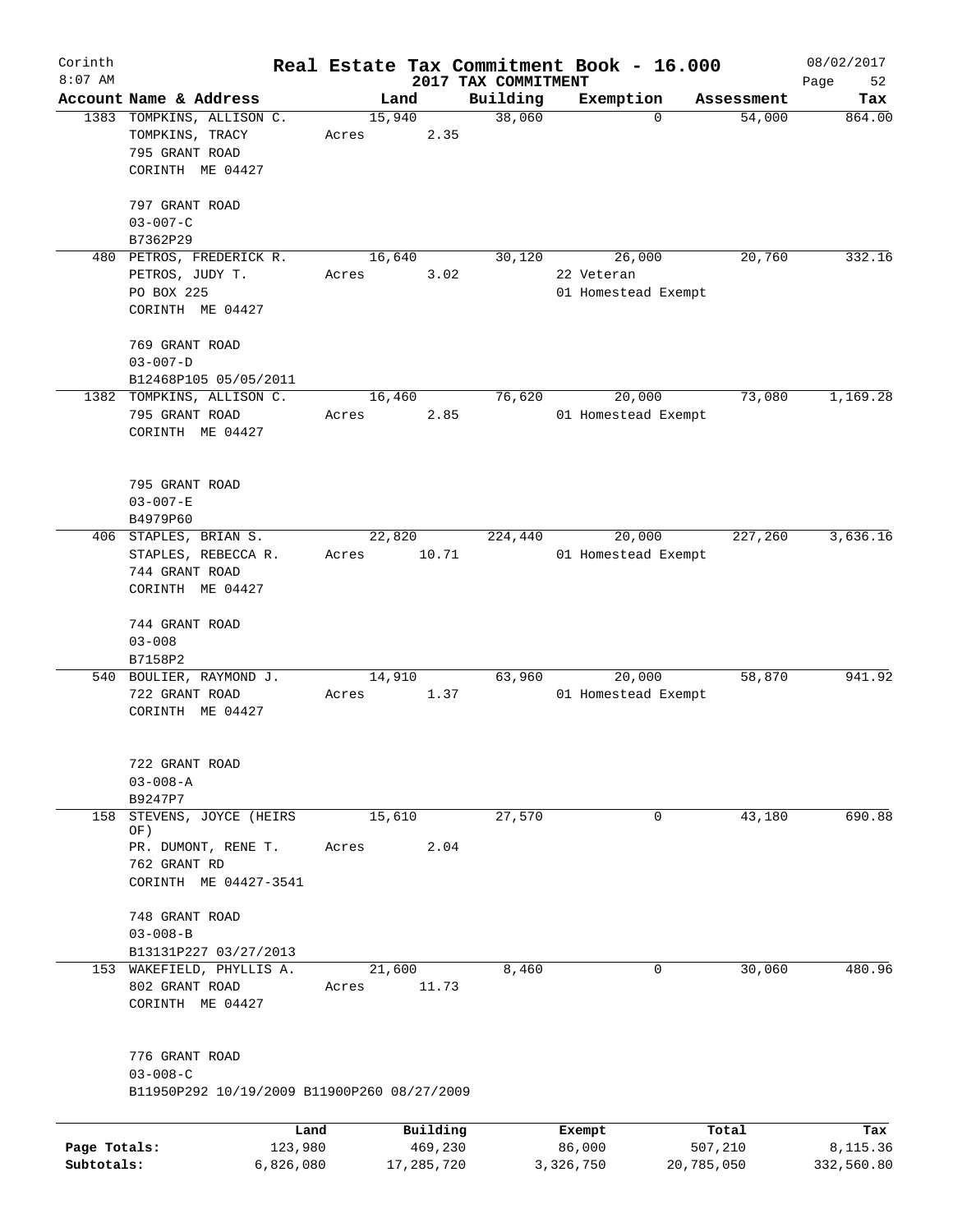| Corinth<br>$8:07$ AM |                                            |       |                 |                                 | Real Estate Tax Commitment Book - 16.000 |            | 08/02/2017        |
|----------------------|--------------------------------------------|-------|-----------------|---------------------------------|------------------------------------------|------------|-------------------|
|                      | Account Name & Address                     |       | Land            | 2017 TAX COMMITMENT<br>Building | Exemption                                | Assessment | Page<br>53<br>Tax |
|                      | 1114 DUMONT, STEVEN                        |       | 15,250          | 22,990                          | 20,000                                   | 18,240     | 291.84            |
|                      | DUMONT, RENE                               | Acres | 1.69            |                                 | 01 Homestead Exempt                      |            |                   |
|                      | 762 GRANT ROAD                             |       |                 |                                 |                                          |            |                   |
|                      | CORINTH ME 04427                           |       |                 |                                 |                                          |            |                   |
|                      |                                            |       |                 |                                 |                                          |            |                   |
|                      | 762 GRANT ROAD                             |       |                 |                                 |                                          |            |                   |
|                      | $03 - 008 - D$                             |       |                 |                                 |                                          |            |                   |
|                      | B9338P49                                   |       |                 |                                 |                                          |            |                   |
|                      | 1273 STAPLES, MICHAEL E.                   |       | 16,050          | 78,940                          | 20,000                                   | 74,990     | 1,199.84          |
|                      | 740 GRANT ROAD                             | Acres | 2.46            |                                 | 01 Homestead Exempt                      |            |                   |
|                      | CORINTH ME 04427                           |       |                 |                                 |                                          |            |                   |
|                      |                                            |       |                 |                                 |                                          |            |                   |
|                      | 740 GRANT ROAD                             |       |                 |                                 |                                          |            |                   |
|                      | $03 - 008 - E$                             |       |                 |                                 |                                          |            |                   |
|                      | B6313P85                                   |       |                 |                                 |                                          |            |                   |
|                      | 1742 TOZIER, DAVID I.                      |       | 9,010           | 0                               | 0                                        | 9,010      | 144.16            |
|                      | PO BOX 1401                                | Acres | 2.77            |                                 |                                          |            |                   |
|                      | GREENVILLE ME 04441                        |       |                 |                                 |                                          |            |                   |
|                      |                                            |       |                 |                                 |                                          |            |                   |
|                      | ROBYVILLE ROAD                             |       |                 |                                 |                                          |            |                   |
|                      | $03 - 009$                                 |       |                 |                                 |                                          |            |                   |
|                      | B10995P199 06/08/2007                      |       |                 |                                 |                                          |            |                   |
|                      | 256 CASAVANT, DONALD L.                    |       | 14,050          | 0                               | 0                                        | 14,050     | 224.80            |
|                      | P.O. BOX 74                                | Acres | 1.75            |                                 |                                          |            |                   |
|                      | CORINTH ME 04427                           |       |                 |                                 |                                          |            |                   |
|                      |                                            |       |                 |                                 |                                          |            |                   |
|                      |                                            |       |                 |                                 |                                          |            |                   |
|                      | 56 COVERED BRIDGE ROAD<br>$03 - 010$       |       |                 |                                 |                                          |            |                   |
|                      | B5638P178                                  |       |                 |                                 |                                          |            |                   |
|                      | 1181 JARZABEK, KURT                        |       | 19,040          | 64,680                          | 0                                        | 83,720     | 1,339.52          |
|                      | 84 COVERED BRIDGE ROAD                     | Acres | 5.30            |                                 |                                          |            |                   |
|                      | CORINTH ME 04427                           |       |                 |                                 |                                          |            |                   |
|                      |                                            |       |                 |                                 |                                          |            |                   |
|                      |                                            |       |                 |                                 |                                          |            |                   |
|                      | 84 COVERED BRIDGE ROAD                     |       |                 |                                 |                                          |            |                   |
|                      | $03 - 010 - A$<br>B11157P125 10/05/2007    |       |                 |                                 |                                          |            |                   |
| 1967                 | STUART, RICHARD J.                         |       | 24,880          | 256,480                         | 20,000                                   | 261, 360   | 4,181.76          |
|                      | STUART, MARGUERITE                         | Acres | 16.70           |                                 | 01 Homestead Exempt                      |            |                   |
|                      | 86 COVERED BRIDGE RD                       |       |                 |                                 |                                          |            |                   |
|                      | CORINTH ME 04427                           |       |                 |                                 |                                          |            |                   |
|                      |                                            |       |                 |                                 |                                          |            |                   |
|                      | 86 COVERED BRIDGE ROAD                     |       |                 |                                 |                                          |            |                   |
|                      | $03 - 010 - A - 01$                        |       |                 |                                 |                                          |            |                   |
|                      | B13456P306 02/07/2014                      |       |                 |                                 |                                          |            |                   |
| 1966                 | MORISSETTE, MELINDA M.<br>LIBBY, SANDRA E. | Acres | 25,740<br>18.00 | 158,290                         | 20,000<br>01 Homestead Exempt            | 164,030    | 2,624.48          |
|                      | 108 COVERED BRIDGE ROAD                    |       |                 |                                 |                                          |            |                   |
|                      | CORINTH ME 04427                           |       |                 |                                 |                                          |            |                   |
|                      |                                            |       |                 |                                 |                                          |            |                   |
|                      | 108 COVERED BRIDGE ROAD                    |       |                 |                                 |                                          |            |                   |
|                      | $03 - 010 - A - 02$                        |       |                 |                                 |                                          |            |                   |
|                      | B12204P115 07/29/2010                      |       |                 |                                 |                                          |            |                   |
|                      |                                            |       |                 |                                 |                                          |            |                   |
|                      | Land                                       |       | Building        |                                 | Exempt                                   | Total      | Tax               |
| Page Totals:         | 124,020                                    |       | 581,380         |                                 | 80,000                                   | 625,400    | 10,006.40         |
| Subtotals:           | 6,950,100                                  |       | 17,867,100      |                                 | 3,406,750                                | 21,410,450 | 342,567.20        |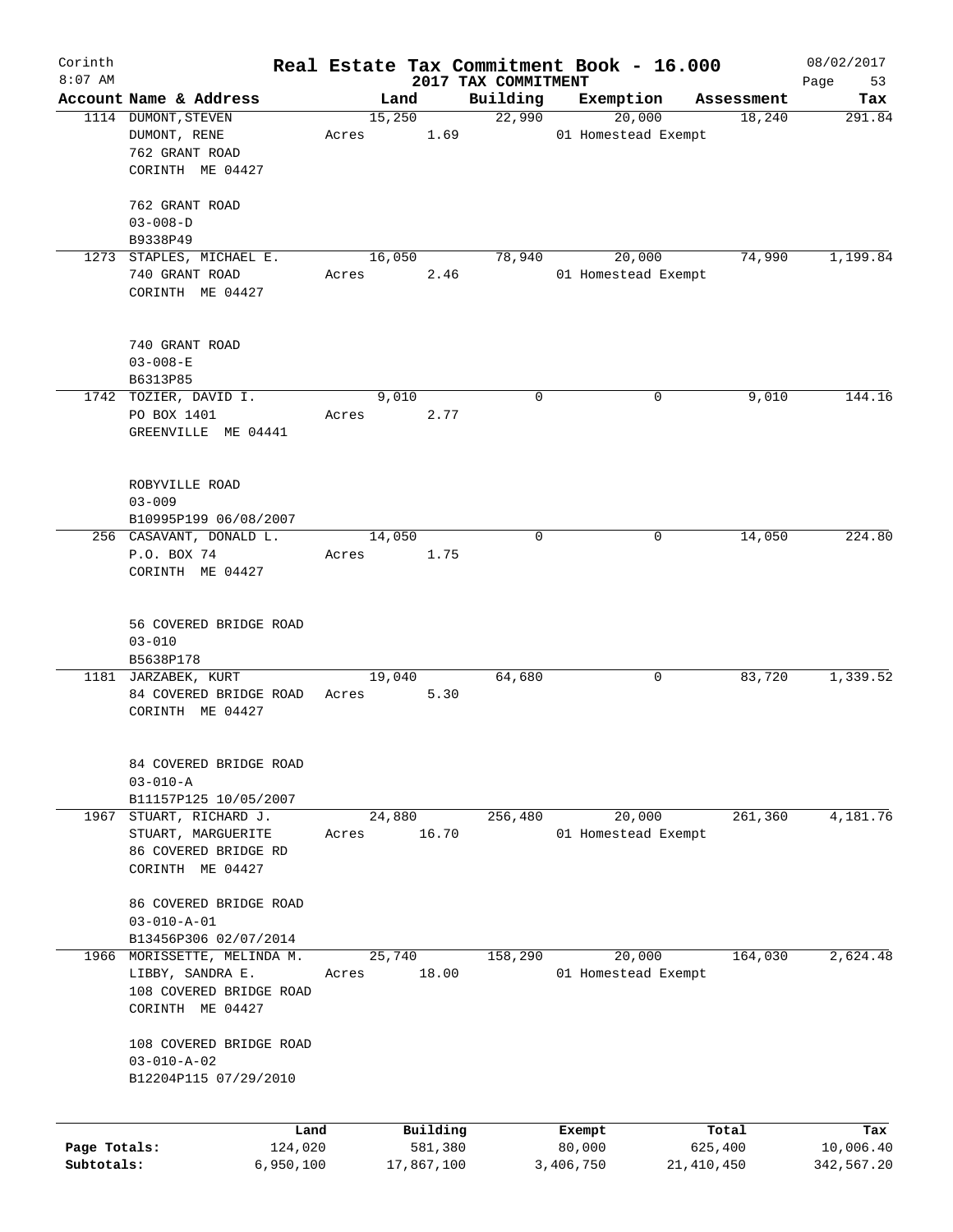| Corinth<br>$8:07$ AM |                            |        |       | 2017 TAX COMMITMENT | Real Estate Tax Commitment Book - 16.000 |                    | 08/02/2017<br>Page<br>54 |
|----------------------|----------------------------|--------|-------|---------------------|------------------------------------------|--------------------|--------------------------|
|                      | Account Name & Address     |        | Land  | Building            | Exemption                                | Assessment         | Tax                      |
|                      | 739 SCOVIL, STEPHEN L.     | 15,520 |       | 0                   |                                          | $\Omega$<br>15,520 | 248.32                   |
|                      | ROBINSON, KIMBERLY A.      | Acres  | 3.23  |                     |                                          |                    |                          |
|                      | 17 SECOND STREET           |        |       |                     |                                          |                    |                          |
|                      | KENDUSKEAG ME 04450        |        |       |                     |                                          |                    |                          |
|                      |                            |        |       |                     |                                          |                    |                          |
|                      | 11 FITZ LANE<br>$03 - 011$ |        |       |                     |                                          |                    |                          |
|                      | B13513P333 03/27/2014      |        |       |                     |                                          |                    |                          |
| 116                  | BERRY, JAMES A.            | 23,340 |       | 91,550              | 26,000                                   | 88,890             | 1,422.24                 |
|                      | BERRY, VICTORIA A.         | Acres  | 9.40  |                     | 01 Homestead Exempt                      |                    |                          |
|                      | LIVING TRUST               |        |       |                     |                                          |                    |                          |
|                      | 47 CUSHMAN ROAD            |        |       |                     | 22 Veteran                               |                    |                          |
|                      | CORINTH ME 04427           |        |       |                     |                                          |                    |                          |
|                      | 47 CUSHMAN ROAD            |        |       |                     |                                          |                    |                          |
|                      | $03 - 013 - 10$            |        |       |                     |                                          |                    |                          |
|                      | B10615P156 08/29/2006      |        |       |                     |                                          |                    |                          |
|                      | 117 BERRY, JAMES A.        | 13,510 |       | 0                   |                                          | 0<br>13,510        | 216.16                   |
|                      | BERRY, VICTORIA A.         | Acres  | 5.80  |                     |                                          |                    |                          |
|                      | LIVING TRUST               |        |       |                     |                                          |                    |                          |
|                      | 47 CUSHMAN ROAD            |        |       |                     |                                          |                    |                          |
|                      | CORINTH ME 04427           |        |       |                     |                                          |                    |                          |
|                      | CUSHMAN ROAD               |        |       |                     |                                          |                    |                          |
|                      | $03 - 013 - 11$            |        |       |                     |                                          |                    |                          |
|                      | B10615P156 08/29/2006      |        |       |                     |                                          |                    |                          |
|                      | 607 GONYA, SHERWOOD        | 19,140 |       | 115,440             | 20,000                                   | 114,580            | 1,833.28                 |
|                      | GONYA, LILLIAN             | Acres  | 5.40  |                     | 01 Homestead Exempt                      |                    |                          |
|                      | 19 CUSHMAN ROAD            |        |       |                     |                                          |                    |                          |
|                      | CORINTH ME 04427           |        |       |                     |                                          |                    |                          |
|                      | 19 CUSHMAN ROAD            |        |       |                     |                                          |                    |                          |
|                      | $03 - 013 - 12$            |        |       |                     |                                          |                    |                          |
|                      | B6519P325                  |        |       |                     |                                          |                    |                          |
|                      | 974 DENNIS, MICHAEL J.     | 28,390 |       | 4,000               |                                          | 32,390<br>0        | 518.24                   |
|                      | 27 MILL ROAD               | Acres  | 79.50 |                     |                                          |                    |                          |
|                      | CORINTH ME 04427           |        |       |                     |                                          |                    |                          |
|                      |                            |        |       |                     |                                          |                    |                          |
|                      | MILL ROAD N/F              |        |       |                     |                                          |                    |                          |
|                      | $03 - 014$                 |        |       |                     |                                          |                    |                          |
|                      | B14144P71 05/04/2016       |        |       |                     |                                          |                    |                          |
| 399                  | DENNIS, MICHAEL J.         | 21,250 |       | 209,860             |                                          | 231,110<br>0       | 3,697.76                 |
|                      | DENNIS, ELIZABETH R.       | Acres  | 11.20 |                     |                                          |                    |                          |
|                      | 213 ANDERSON RD.           |        |       |                     |                                          |                    |                          |
|                      | DOVER FOXCROFT ME          |        |       |                     |                                          |                    |                          |
|                      | 04426                      |        |       |                     |                                          |                    |                          |
|                      | 27 MILL ROAD               |        |       |                     |                                          |                    |                          |
|                      | $03 - 014 - 04$            |        |       |                     |                                          |                    |                          |
|                      | B13875P101 06/25/2015      |        |       |                     |                                          |                    |                          |
|                      |                            |        |       |                     |                                          |                    |                          |

|              | Land      | Building   | Exempt    | Total      | Tax        |
|--------------|-----------|------------|-----------|------------|------------|
| Page Totals: | l21,150   | 420,850    | 46,000    | 496,000    | 7,936.00   |
| Subtotals:   | 7,071,250 | 18,287,950 | 3,452,750 | 21,906,450 | 350,503.20 |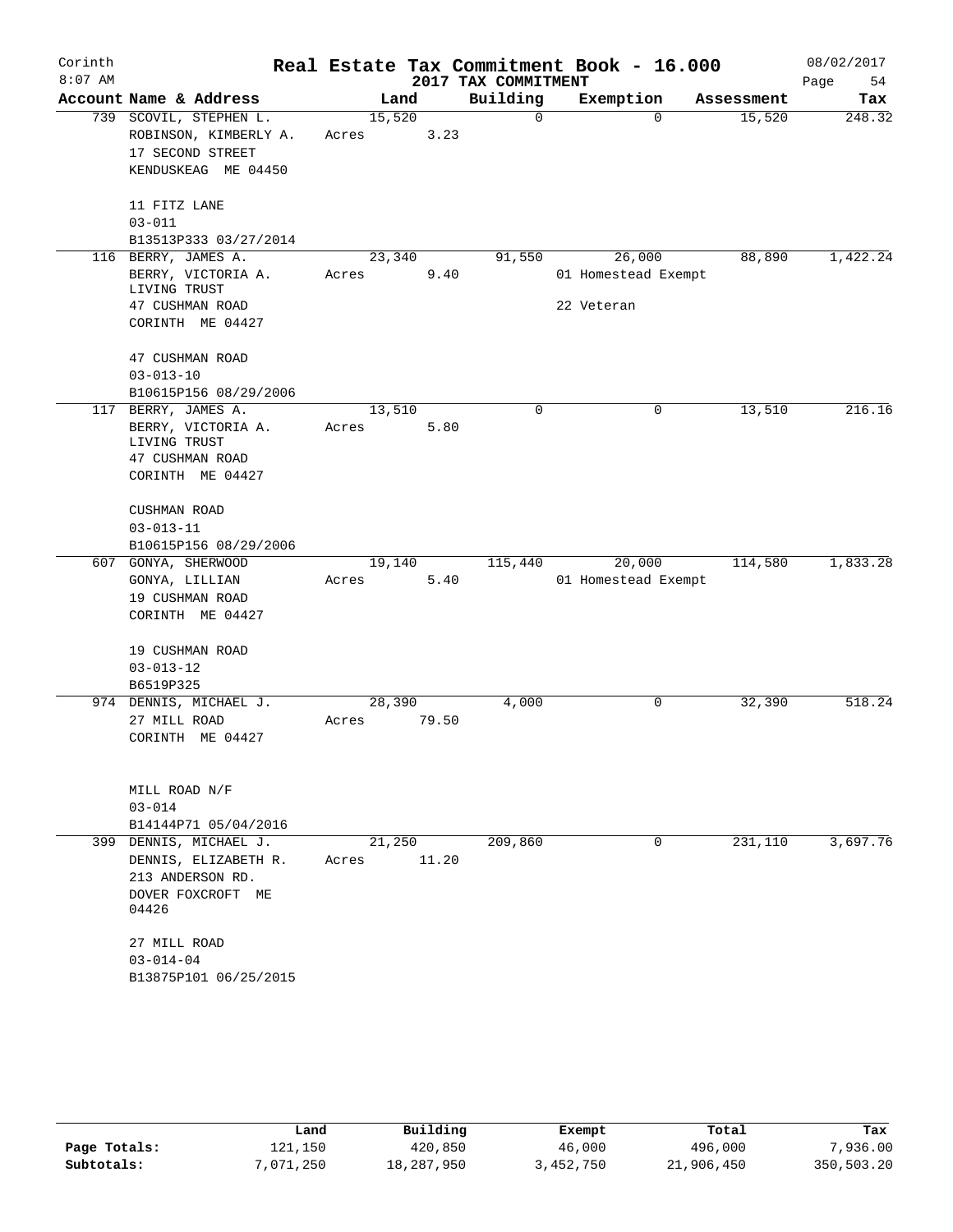| Corinth      |                                          |       |            |                                 | Real Estate Tax Commitment Book - 16.000 |            | 08/02/2017        |
|--------------|------------------------------------------|-------|------------|---------------------------------|------------------------------------------|------------|-------------------|
| $8:07$ AM    | Account Name & Address                   |       | Land       | 2017 TAX COMMITMENT<br>Building | Exemption                                | Assessment | 55<br>Page<br>Tax |
|              | 657 GREENE, BRENDA L.                    |       | 18,930     | 85,910                          | 20,000                                   | 84,840     | 1,357.44          |
|              | P O BOX 17                               | Acres | 5.20       |                                 | 01 Homestead Exempt                      |            |                   |
|              | <b>kENDUSKEAG ME 04450</b>               |       |            |                                 |                                          |            |                   |
|              | 26 CUSHMAN ROAD                          |       |            |                                 |                                          |            |                   |
|              | $03 - 014 - 05$                          |       |            |                                 |                                          |            |                   |
|              | B13091P1 02/13/2013                      |       |            |                                 |                                          |            |                   |
|              | 595 GETCHELL, PHILLIP C.                 |       | 12,880     | $\Omega$                        | 0                                        | 12,880     | 206.08            |
|              | GETCHELL, CAROLE L.<br>P.O. BOX 361      | Acres | 5.20       |                                 |                                          |            |                   |
|              | CORINTH ME 04427                         |       |            |                                 |                                          |            |                   |
|              |                                          |       |            |                                 |                                          |            |                   |
|              | CUSHMAN ROAD                             |       |            |                                 |                                          |            |                   |
|              | $03 - 014 - 06$<br>B12118P234 04/28/2010 |       |            |                                 |                                          |            |                   |
|              | 596 GETCHELL, PHILLIP C.                 |       | 18,830     | 80,730                          | 20,000                                   | 79,560     | 1,272.96          |
|              | GETCHELL, CAROLE                         | Acres | 5.10       |                                 | 01 Homestead Exempt                      |            |                   |
|              | P.O. BOX 361                             |       |            |                                 |                                          |            |                   |
|              | CORINTH ME 04427                         |       |            |                                 |                                          |            |                   |
|              |                                          |       |            |                                 |                                          |            |                   |
|              | 44 CUSHMAN ROAD                          |       |            |                                 |                                          |            |                   |
|              | $03 - 014 - 07$                          |       |            |                                 |                                          |            |                   |
|              | B12118P234 04/28/2010                    |       |            |                                 |                                          |            |                   |
|              | 342 COOK-BACKER, ROSEMARY                |       | 21,980     | 58,850                          | 20,000                                   | 60,830     | 973.28            |
|              | 50 CUSHMAN ROAD                          | Acres | 8.10       |                                 | 01 Homestead Exempt                      |            |                   |
|              | CORINTH ME 04427                         |       |            |                                 |                                          |            |                   |
|              |                                          |       |            |                                 |                                          |            |                   |
|              | 50 CUSHMAN ROAD                          |       |            |                                 |                                          |            |                   |
|              | $03 - 014 - 08$                          |       |            |                                 |                                          |            |                   |
|              | B2920P89                                 |       |            |                                 |                                          |            |                   |
| 1267         | SPROUL, CALVERT B.                       |       | 36,390     | 176,660                         | 20,000                                   | 193,050    | 3,088.80          |
|              | SPROUL, CHARLENE A.                      | Acres | 8.00       |                                 | 01 Homestead Exempt                      |            |                   |
|              | 70 C CUSHMAN ROAD                        |       |            |                                 |                                          |            |                   |
|              | CORINTH ME 04427                         |       |            |                                 |                                          |            |                   |
|              | 70 CUSHMAN ROAD                          |       |            |                                 |                                          |            |                   |
|              | $03 - 014 - 09$                          |       |            |                                 |                                          |            |                   |
|              | B2891P166                                |       |            |                                 |                                          |            |                   |
| 1458         | WASHBURN, MARK                           |       | 31,020     | 70,390                          | 20,000                                   | 81,410     | 1,302.56          |
|              | WASHBURN, DURICE                         | Acres | 56.00      |                                 | 01 Homestead Exempt                      |            |                   |
|              | 94 CUSHMAN ROAD                          |       |            |                                 |                                          |            |                   |
|              | CORINTH ME 04427                         |       |            |                                 |                                          |            |                   |
|              | 94 CUSHMAN ROAD                          |       |            |                                 |                                          |            |                   |
|              | $03 - 015$                               |       |            |                                 |                                          |            |                   |
|              | B4291P366                                |       |            |                                 |                                          |            |                   |
| 372          | CUSHMAN, LAURENCE F.                     |       | 29,760     | 59,590                          | 20,000                                   | 69,350     | 1,109.60          |
|              | CUSHMAN, CARLENE G.                      | Acres | 24.09      |                                 | 01 Homestead Exempt                      |            |                   |
|              | 141 CUSHMAN ROAD                         |       |            |                                 |                                          |            |                   |
|              | CORINTH ME 04427                         |       |            |                                 |                                          |            |                   |
|              |                                          |       |            |                                 |                                          |            |                   |
|              | 141 CUSHMAN ROAD<br>$03 - 016$           |       |            |                                 |                                          |            |                   |
|              | B6153P104                                |       |            |                                 |                                          |            |                   |
|              |                                          |       |            |                                 |                                          |            |                   |
|              | Land                                     |       | Building   |                                 | Exempt                                   | Total      | Tax               |
| Page Totals: | 169,790                                  |       | 532,130    |                                 | 120,000                                  | 581,920    | 9,310.72          |
| Subtotals:   | 7,241,040                                |       | 18,820,080 |                                 | 3,572,750                                | 22,488,370 | 359,813.92        |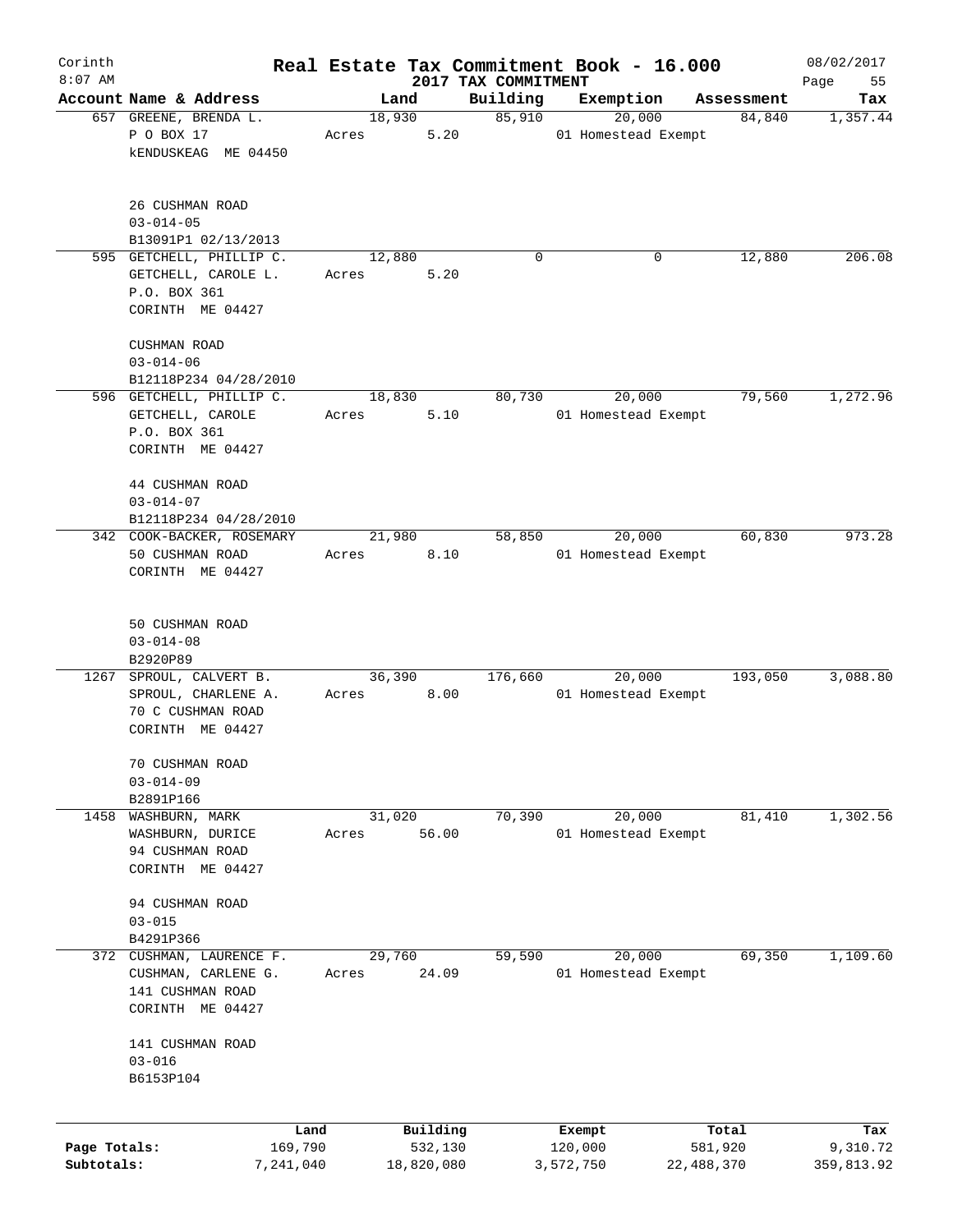| Corinth   |                                                     |       |                 | Real Estate Tax Commitment Book - 16.000 |                     |            | 08/02/2017 |
|-----------|-----------------------------------------------------|-------|-----------------|------------------------------------------|---------------------|------------|------------|
| $8:07$ AM |                                                     |       |                 | 2017 TAX COMMITMENT                      |                     |            | 56<br>Page |
|           | Account Name & Address                              |       | Land            | Building                                 | Exemption           | Assessment | Tax        |
|           | 184 BROOKS, NANCY J.                                |       | 18,720          | $\overline{55,390}$                      | $\overline{20,000}$ | 54,110     | 865.76     |
|           | 115 CUSHMAN ROAD                                    | Acres | 5.00            |                                          | 01 Homestead Exempt |            |            |
|           | CORINTH ME 04427                                    |       |                 |                                          |                     |            |            |
|           | 115 CUSHMAN ROAD                                    |       |                 |                                          |                     |            |            |
|           | $03 - 016 - A$                                      |       |                 |                                          |                     |            |            |
|           | B5548P153                                           |       |                 |                                          |                     |            |            |
|           | 1758 JEROME, JASON                                  |       | 16,530          | 29,500                                   | 20,000              | 26,030     | 416.48     |
|           | 161 CUSHMAN ROAD<br>CORINTH ME 04427                | Acres | 2.91            |                                          | 01 Homestead Exempt |            |            |
|           | 161 CUSHMAN ROAD                                    |       |                 |                                          |                     |            |            |
|           | $03 - 016 - B$                                      |       |                 |                                          |                     |            |            |
|           | B8628P332                                           |       |                 |                                          |                     |            |            |
|           | 373 CUSHMAN, LEOLA A.,<br>(HEIRS OF)                |       | 17,180          | 37,140                                   | 0                   | 54,320     | 869.12     |
|           | C/O CLINTON CUSHMAN                                 | Acres | 3.53            |                                          |                     |            |            |
|           | 164 CUSHMAN RD                                      |       |                 |                                          |                     |            |            |
|           | CORINTH ME 04427                                    |       |                 |                                          |                     |            |            |
|           | 164 CUSHMAN ROAD                                    |       |                 |                                          |                     |            |            |
|           | $03 - 017$                                          |       |                 |                                          |                     |            |            |
|           | B8147P325                                           |       |                 |                                          |                     |            |            |
|           | 122 BICKFORD, BERNARD E.                            |       | 23,970          | 77,400                                   | 20,000              | 81,370     | 1,301.92   |
|           | BICKFORD, SUSANNE                                   |       | Acres 10.00     |                                          | 01 Homestead Exempt |            |            |
|           | 140 CUSHMAN ROAD                                    |       |                 |                                          |                     |            |            |
|           | CORINTH ME 04427                                    |       |                 |                                          |                     |            |            |
|           | 140 CUSHMAN ROAD                                    |       |                 |                                          |                     |            |            |
|           | $03 - 017 - A$                                      |       |                 |                                          |                     |            |            |
|           | B13633P187 09/04/2014                               |       |                 |                                          |                     |            |            |
|           | 4 ADAMS, JOSEPH D.                                  |       | 24,510          | 0                                        | 0                   | 24,510     | 392.16     |
|           | ADAMS, CAROL S. (Heirs<br>of)                       | Acres | 54.47           |                                          |                     |            |            |
|           | 1409 MAIN STREET                                    |       |                 |                                          |                     |            |            |
|           | CORINTH ME 04427                                    |       |                 |                                          |                     |            |            |
|           | CUSHMAN ROAD                                        |       |                 |                                          |                     |            |            |
|           | $03 - 017 - B$                                      |       |                 |                                          |                     |            |            |
|           | B2950P203                                           |       |                 |                                          |                     |            |            |
|           | 5 ADAMS, JOSEPH D.<br>ADAMS, CAROL S. (Heirs<br>of) | Acres | 30,130<br>21.00 | 22,460                                   | 0                   | 52,590     | 841.44     |
|           | 1409 MAIN STREET                                    |       |                 |                                          |                     |            |            |
|           | CORINTH ME 04427                                    |       |                 |                                          |                     |            |            |
|           | 174 CUSHMAN ROAD                                    |       |                 |                                          |                     |            |            |
|           | $03 - 018$                                          |       |                 |                                          |                     |            |            |
|           | B2175P309                                           |       |                 |                                          |                     |            |            |

|              | Land      | Building   | Exempt    | Total      | Tax        |
|--------------|-----------|------------|-----------|------------|------------|
| Page Totals: | 131,040   | 221,890    | 60,000    | 292,930    | 4,686.88   |
| Subtotals:   | 7,372,080 | 19,041,970 | 3,632,750 | 22,781,300 | 364,500.80 |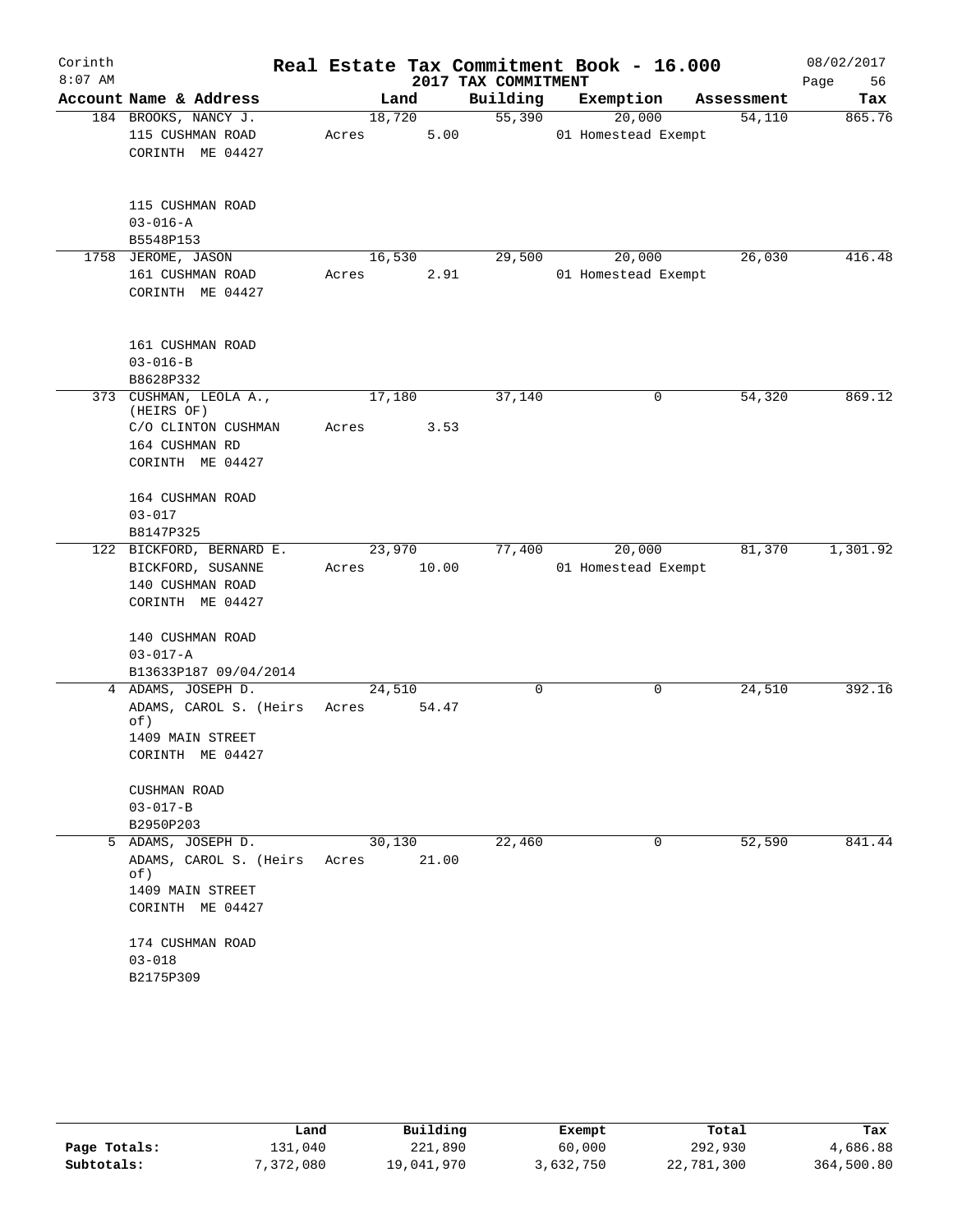| Corinth      |                                           |           |        |            |                                 | Real Estate Tax Commitment Book - 16.000 |              | 08/02/2017        |
|--------------|-------------------------------------------|-----------|--------|------------|---------------------------------|------------------------------------------|--------------|-------------------|
| $8:07$ AM    | Account Name & Address                    |           |        | Land       | 2017 TAX COMMITMENT<br>Building | Exemption                                | Assessment   | Page<br>57<br>Tax |
|              | 964 MORANG, DANIEL J. JR                  |           | 32,200 |            | 54,120                          | 26,000                                   | 60, 320      | 965.12            |
|              | 1331 MAIN STREET                          | Acres     |        | 23.88      |                                 | 22 Veteran                               |              |                   |
|              | CORINTH ME 04427                          |           |        |            |                                 | 01 Homestead Exempt                      |              |                   |
|              |                                           |           |        |            |                                 |                                          |              |                   |
|              | 1331 MAIN STREET                          |           |        |            |                                 |                                          |              |                   |
|              | $03 - 019$                                |           |        |            |                                 |                                          |              |                   |
|              | B1203P481                                 |           |        |            |                                 |                                          |              |                   |
|              | 966 CHARTERS, ANNETTE<br>1377 MAIN STREET |           | 24,000 | 8.13       | 37,660                          |                                          | 0<br>61,660  | 986.56            |
|              | CORINTH ME 04427                          | Acres     |        |            |                                 |                                          |              |                   |
|              |                                           |           |        |            |                                 |                                          |              |                   |
|              | 1377 MAIN STREET                          |           |        |            |                                 |                                          |              |                   |
|              | $03 - 019 - A$<br>B12122P230 04/20/2010   |           |        |            |                                 |                                          |              |                   |
|              | 1501 LUCAS, ANTONE JR.                    |           | 20,580 |            | 2,500                           |                                          | 0<br>23,080  | 369.28            |
|              | LUCAS, LINDA J.                           | Acres     |        | 5.18       |                                 |                                          |              |                   |
|              | 52 VINE STREET                            |           |        |            |                                 |                                          |              |                   |
|              | NEW BEDFORD MA 02740                      |           |        |            |                                 |                                          |              |                   |
|              | 1305 MAIN STREET                          |           |        |            |                                 |                                          |              |                   |
|              | $03 - 020$                                |           |        |            |                                 |                                          |              |                   |
|              | B12843P308 05/30/2012                     |           |        |            |                                 |                                          |              |                   |
|              | 1503 JANNELLI, GILBERT G.                 |           | 22,170 |            | 0                               |                                          | 22,170<br>0  | 354.72            |
|              | 909 S. FT. HARRISON                       | Acres     |        | 18.35      |                                 |                                          |              |                   |
|              | CLEARWATER FL 34616                       |           |        |            |                                 |                                          |              |                   |
|              | <b>MAIN STREET</b>                        |           |        |            |                                 |                                          |              |                   |
|              | $03 - 020 - A$                            |           |        |            |                                 |                                          |              |                   |
|              | B12294P348 10/25/2010                     |           |        |            |                                 |                                          |              |                   |
|              | 1505 WILCOX, RONALD J.                    |           | 19,180 |            | 0                               |                                          | 0<br>19,180  | 306.88            |
|              | WILCOX, LORRAINE E.                       | Acres     |        | 14.19      |                                 |                                          |              |                   |
|              | 1304 MAIN STREET                          |           |        |            |                                 |                                          |              |                   |
|              | CORINTH ME 04427                          |           |        |            |                                 |                                          |              |                   |
|              | MAIN STREET                               |           |        |            |                                 |                                          |              |                   |
|              | $03 - 020 - B$                            |           |        |            |                                 |                                          |              |                   |
|              | B3750P143                                 |           |        |            |                                 |                                          |              |                   |
|              | 101 BELL, MARGARETT S.                    |           | 17,220 |            | 81,700                          | 20,000                                   | 78,920       | 1,262.72          |
|              | 1313 MAIN STREET                          | Acres     |        | 2.28       |                                 | 01 Homestead Exempt                      |              |                   |
|              | CORINTH ME 04427                          |           |        |            |                                 |                                          |              |                   |
|              | 1313 MAIN STREET                          |           |        |            |                                 |                                          |              |                   |
|              | $03 - 020 - C$                            |           |        |            |                                 |                                          |              |                   |
|              | B5674P349                                 |           |        |            |                                 |                                          |              |                   |
|              | 386 DARLING, WAYNE R.                     |           | 75,230 |            | 72,380                          | 20,000                                   | 127,610      | 2,041.76          |
|              | DARLING, TANYA M.                         | Acres     |        | 136.96     |                                 | 01 Homestead Exempt                      |              |                   |
|              | 1201 MAIN STREET                          |           |        |            |                                 |                                          |              |                   |
|              | CORINTH ME 04427                          |           |        |            |                                 |                                          |              |                   |
|              | 1201 MAIN STREET                          |           |        |            |                                 |                                          |              |                   |
|              | $03 - 022$<br>B11014P49 06/05/2007        |           |        |            |                                 |                                          |              |                   |
|              |                                           |           |        |            |                                 |                                          |              |                   |
|              |                                           | Land      |        | Building   |                                 | Exempt                                   | Total        | Tax               |
| Page Totals: |                                           | 210,580   |        | 248,360    |                                 | 66,000                                   | 392,940      | 6,287.04          |
| Subtotals:   |                                           | 7,582,660 |        | 19,290,330 |                                 | 3,698,750                                | 23, 174, 240 | 370,787.84        |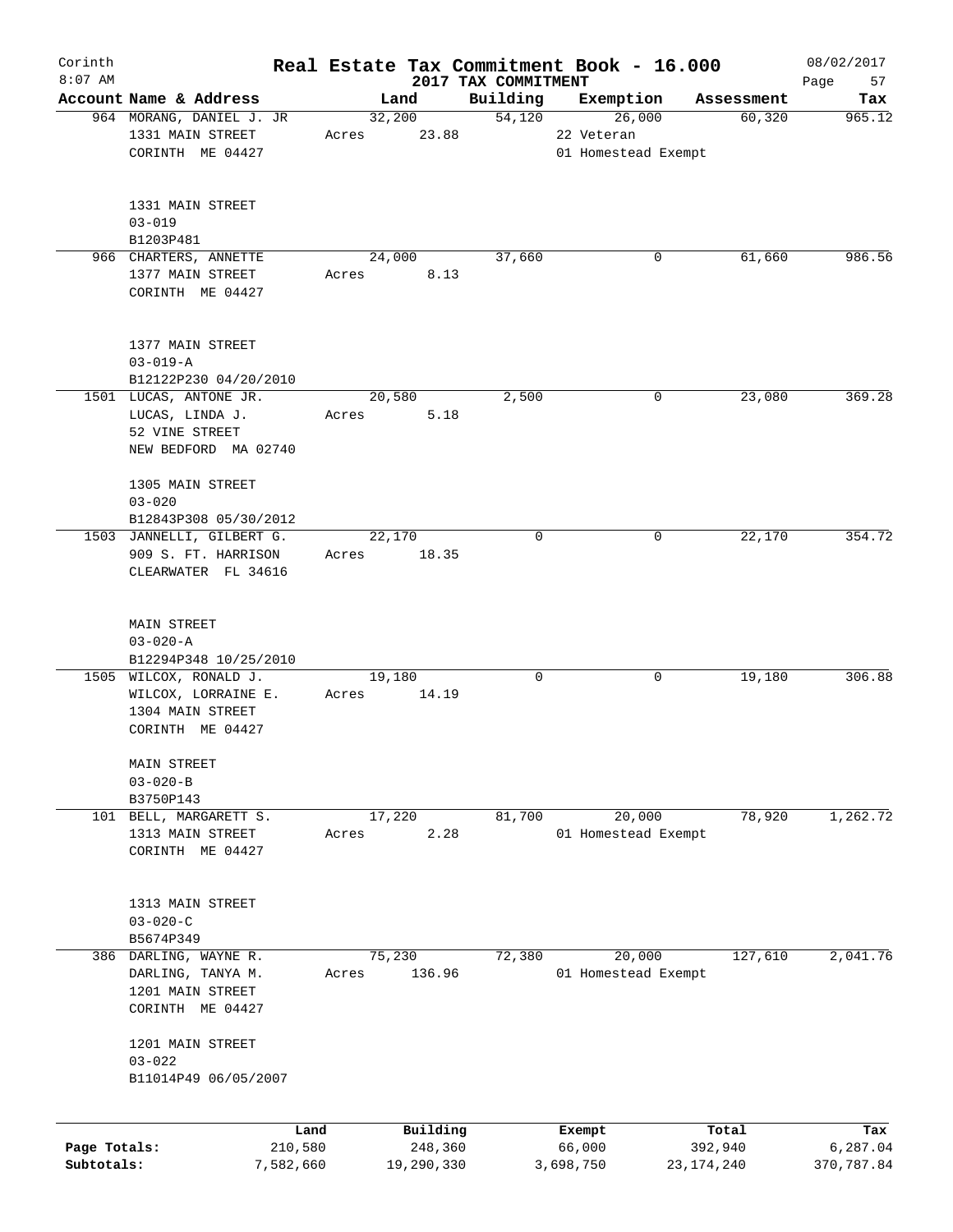| Corinth<br>$8:07$ AM |                                                                                           |                 |             | Real Estate Tax Commitment Book - 16.000<br>2017 TAX COMMITMENT |                     |           |            | 08/02/2017<br>Page<br>58 |
|----------------------|-------------------------------------------------------------------------------------------|-----------------|-------------|-----------------------------------------------------------------|---------------------|-----------|------------|--------------------------|
|                      | Account Name & Address                                                                    | Land            |             | Building                                                        |                     | Exemption | Assessment | Tax                      |
|                      | 1575 RAYMOND, DARCIE<br>6 DARLING COURT<br>CORINTH ME 04427                               |                 | $\mathbf 0$ | 28,660                                                          | 01 Homestead Exempt | 20,000    | 8,660      | 138.56                   |
|                      | 6 DARLING COURT<br>$03 - 022 - 01H$                                                       |                 |             |                                                                 |                     |           |            |                          |
|                      | 1649 PHILBRICK, VIRGINIA G.<br>PHILBRICK, TIMOTHY<br>1221 MAIN STREET<br>CORINTH ME 04427 |                 | $\mathbf 0$ | 31,740                                                          | 01 Homestead Exempt | 20,000    | 11,740     | 187.84                   |
|                      | 5 DARLING COURT<br>$03 - 022 - 02H$                                                       |                 |             |                                                                 |                     |           |            |                          |
|                      | 1768 DARLING, TRUDY<br>9 DARLING WAY<br>CORINTH ME 04427                                  |                 | 0           | 20,870                                                          |                     | 0         | 20,870     | 333.92                   |
|                      | DARLING WAY<br>$03 - 022 - 3H$                                                            |                 |             |                                                                 |                     |           |            |                          |
|                      | 171 DARLING, WAYNE R.<br>1201 MAIN STREET<br>CORINTH ME 04427                             | 16,290<br>Acres | 1.48        | $\mathbf 0$                                                     |                     | 0         | 16,290     | 260.64                   |
|                      | <b>MAIN STREET</b><br>$03 - 022 - A$<br>B6713P100                                         |                 |             |                                                                 |                     |           |            |                          |
|                      | 1554 AREL, MICHAEL<br>AREL, SALLY<br>1215 MAIN STREET<br>CORINTH ME 04427                 |                 | 0           | 25,510                                                          | 01 Homestead Exempt | 20,000    | 5,510      | 88.16                    |
|                      | 1215 MAIN STREET<br>$03 - 022 - A - 01H$                                                  |                 |             |                                                                 |                     |           |            |                          |
| 1148                 | ROLLAND, JOSHUA S.<br>1127 MAIN STREET<br>CORINTH ME 04427                                | 16,640<br>Acres | 1.78        | 34,720                                                          | 01 Homestead Exempt | 20,000    | 31,360     | 501.76                   |
|                      | 1127 MAIN STREET<br>$03 - 023 - A$<br>B11790P117 05/29/2009                               |                 |             |                                                                 |                     |           |            |                          |
|                      | 385 DARLING, DANNIE W.<br>DARLING, SUSAN<br>1155 MAIN STREET<br>CORINTH ME 04427          | 17,370<br>Acres | 2.41        | 88,920                                                          | 01 Homestead Exempt | 20,000    | 86,290     | 1,380.64                 |
|                      | 1155 MAIN STREET<br>$03 - 023 - B$<br>B5504P1                                             |                 |             |                                                                 |                     |           |            |                          |
|                      |                                                                                           |                 |             |                                                                 |                     |           |            |                          |

|              | Land      | Building   | Exempt    | Total      | Tax        |
|--------------|-----------|------------|-----------|------------|------------|
| Page Totals: | 50,300    | 230,420    | 100,000   | 180,720    | 2,891.52   |
| Subtotals:   | 7,632,960 | 19,520,750 | 3,798,750 | 23,354,960 | 373,679.36 |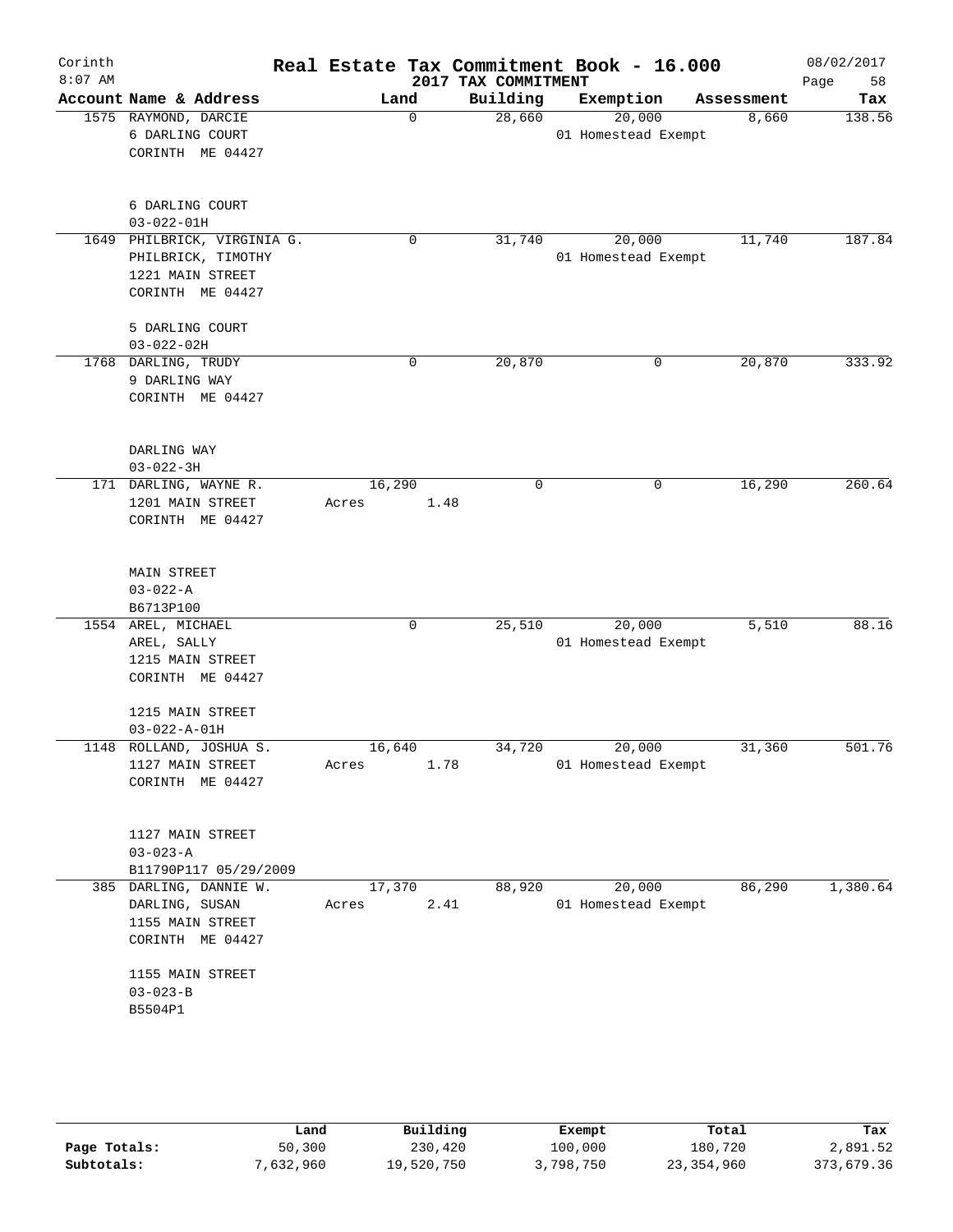| Corinth      |                                             |           |       |                |             |                                 | Real Estate Tax Commitment Book - 16.000 |   |                      | 08/02/2017    |
|--------------|---------------------------------------------|-----------|-------|----------------|-------------|---------------------------------|------------------------------------------|---|----------------------|---------------|
| $8:07$ AM    | Account Name & Address                      |           |       |                |             | 2017 TAX COMMITMENT<br>Building |                                          |   |                      | 59<br>Page    |
|              |                                             |           |       | Land<br>15,730 |             | 66,480                          | Exemption<br>20,000                      |   | Assessment<br>62,210 | Tax<br>995.36 |
|              | 1109 PULLEN, KEVIN S.<br>PULLEN, ZELINDA C. |           | Acres |                | 1.00        |                                 | 01 Homestead Exempt                      |   |                      |               |
|              | 1143 MAIN STREET                            |           |       |                |             |                                 |                                          |   |                      |               |
|              | CORINTH ME 04427                            |           |       |                |             |                                 |                                          |   |                      |               |
|              |                                             |           |       |                |             |                                 |                                          |   |                      |               |
|              | 1143 MAIN STREET                            |           |       |                |             |                                 |                                          |   |                      |               |
|              | $03 - 024$                                  |           |       |                |             |                                 |                                          |   |                      |               |
|              | B2959P349                                   |           |       |                |             |                                 |                                          |   |                      |               |
|              | 582 FRANCIS, SIMON W.                       |           |       | 16,940         |             | 25,550                          |                                          | 0 | 42,490               | 679.84        |
|              | FRANCIS, KAREN Y.                           |           | Acres |                | 1.00        |                                 |                                          |   |                      |               |
|              | 1137 MAIN STREET                            |           |       |                |             |                                 |                                          |   |                      |               |
|              | corinth ME 04427                            |           |       |                |             |                                 |                                          |   |                      |               |
|              |                                             |           |       |                |             |                                 |                                          |   |                      |               |
|              | 1137 MAIN STREET                            |           |       |                |             |                                 |                                          |   |                      |               |
|              | $03 - 025$                                  |           |       |                |             |                                 |                                          |   |                      |               |
|              | B6474P130                                   |           |       |                |             |                                 |                                          |   |                      |               |
|              | 955 TRASK, GEORGE                           |           |       | 17,590         |             | 4,750                           |                                          | 0 | 22,340               | 357.44        |
|              | TRASK, BRENDA                               |           | Acres |                | 2.60        |                                 |                                          |   |                      |               |
|              | 56 MAIN STREET                              |           |       |                |             |                                 |                                          |   |                      |               |
|              | CORINTH ME 04427                            |           |       |                |             |                                 |                                          |   |                      |               |
|              |                                             |           |       |                |             |                                 |                                          |   |                      |               |
|              | 1144 MAIN STREET                            |           |       |                |             |                                 |                                          |   |                      |               |
|              | $03 - 026$                                  |           |       |                |             |                                 |                                          |   |                      |               |
|              | B13307P26 07/14/2013                        |           |       |                |             |                                 |                                          |   |                      |               |
| 1355         | SQUIRES, BRIDGET                            |           |       |                | $\mathbf 0$ | 17,270                          | 17,270                                   |   | 0                    | 0.00          |
|              | 1144 MAIN STREET                            |           |       |                |             |                                 | 01 Homestead Exempt                      |   |                      |               |
|              | CORINTH ME 04427                            |           |       |                |             |                                 |                                          |   |                      |               |
|              |                                             |           |       |                |             |                                 |                                          |   |                      |               |
|              | 1144 MAIN STREET                            |           |       |                |             |                                 |                                          |   |                      |               |
|              | $03 - 026 - 1H$                             |           |       |                |             |                                 |                                          |   |                      |               |
| 1357         | DICKINSON, FRED                             |           |       | 15,900         |             | 50,510                          | 20,000                                   |   | 46,410               | 742.56        |
|              | DICKINSON, CATHERINE                        |           | Acres |                | 1.15        |                                 | 01 Homestead Exempt                      |   |                      |               |
|              | 1156 MAIN STREET                            |           |       |                |             |                                 |                                          |   |                      |               |
|              | CORINTH ME 04427                            |           |       |                |             |                                 |                                          |   |                      |               |
|              |                                             |           |       |                |             |                                 |                                          |   |                      |               |
|              | 1156 MAIN STREET                            |           |       |                |             |                                 |                                          |   |                      |               |
|              | $03 - 027 - 01$                             |           |       |                |             |                                 |                                          |   |                      |               |
|              | B10501P218 06/21/2006                       |           |       |                |             |                                 |                                          |   |                      |               |
| 1356         | THOMPSON, EUNICE LOVING                     |           |       | 5,010          |             | 0                               |                                          | 0 | 5,010                | 80.16         |
|              | TRUST                                       |           |       |                |             |                                 |                                          |   |                      |               |
|              | E. THOMPSON & W.<br>DARLING TRUSTEES        |           | Acres |                | 30.00       |                                 |                                          |   |                      |               |
|              | 1201 MAIN STREET                            |           |       |                |             |                                 |                                          |   |                      |               |
|              | CORINTH ME 04427                            |           |       |                |             |                                 |                                          |   |                      |               |
|              |                                             |           |       |                |             |                                 |                                          |   |                      |               |
|              | <b>MAIN STREET</b>                          |           |       |                |             |                                 |                                          |   |                      |               |
|              | $03 - 028 - 00$                             |           |       |                |             |                                 |                                          |   |                      |               |
|              | B5640P274                                   |           |       |                |             |                                 |                                          |   |                      |               |
| 2051         | TOWN OF CORINTH                             |           |       |                | 0           | 0                               |                                          | 0 | 0                    | 0.00          |
|              | PO BOX 309                                  |           |       |                |             |                                 | 43 Municipal                             |   |                      |               |
|              | CORINTH ME 04427                            |           |       |                |             |                                 |                                          |   |                      |               |
|              |                                             |           |       |                |             |                                 |                                          |   |                      |               |
|              | <b>MAIN STREET</b>                          |           |       |                |             |                                 |                                          |   |                      |               |
|              | $03 - 028 - A$                              |           |       |                |             |                                 |                                          |   |                      |               |
|              |                                             |           |       |                |             |                                 |                                          |   |                      |               |
|              |                                             |           |       |                |             |                                 |                                          |   |                      |               |
|              |                                             | Land      |       |                | Building    |                                 | Exempt                                   |   | Total                | Tax           |
| Page Totals: |                                             | 71,170    |       |                | 164,560     |                                 | 57,270                                   |   | 178,460              | 2,855.36      |
| Subtotals:   |                                             | 7,704,130 |       |                | 19,685,310  |                                 | 3,856,020                                |   | 23, 533, 420         | 376,534.72    |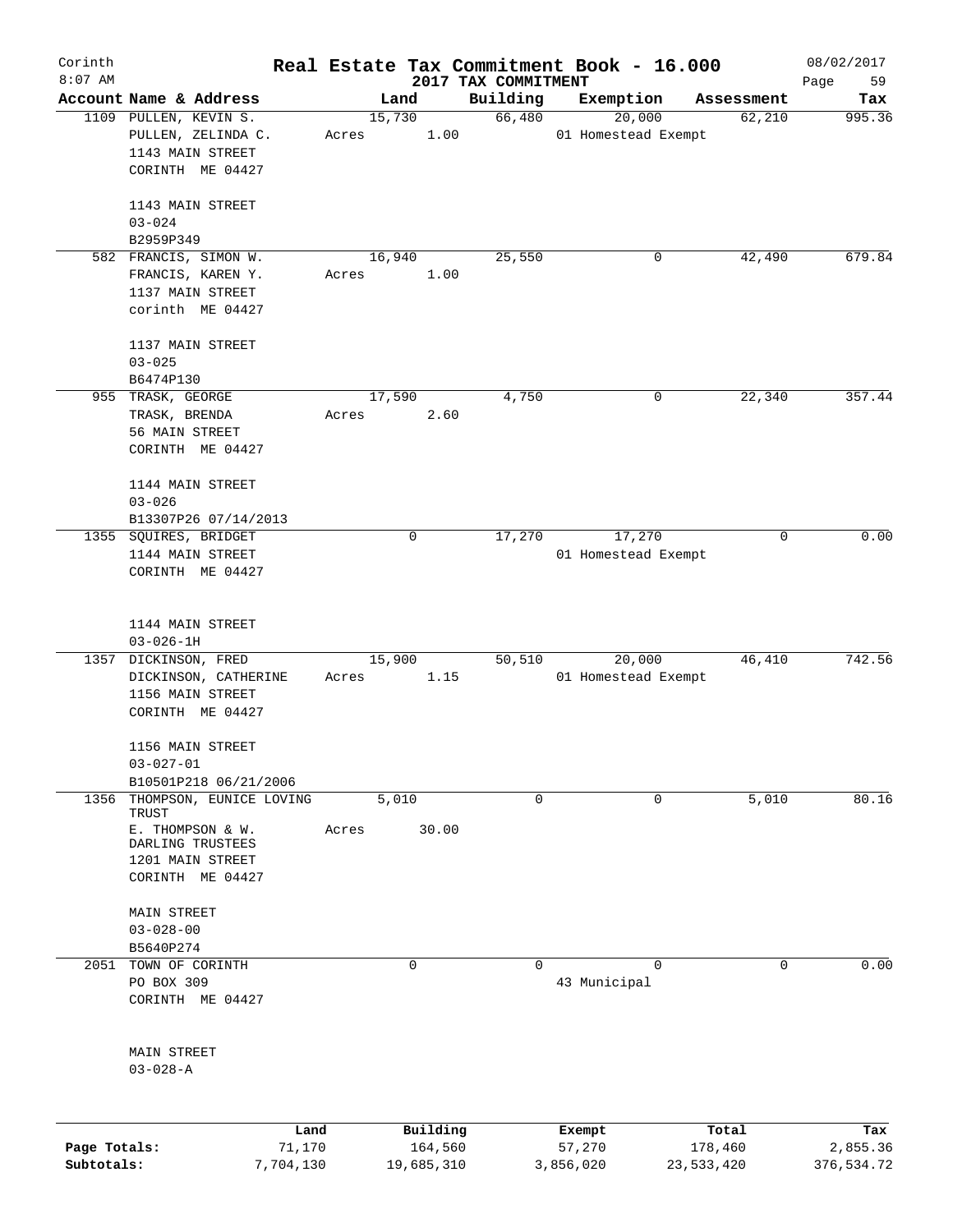| Corinth<br>$8:07$ AM |                                         |       |            | 2017 TAX COMMITMENT | Real Estate Tax Commitment Book - 16.000 |              | 08/02/2017<br>Page<br>60 |
|----------------------|-----------------------------------------|-------|------------|---------------------|------------------------------------------|--------------|--------------------------|
|                      | Account Name & Address                  |       | Land       | Building            | Exemption                                | Assessment   | Tax                      |
|                      | 387 DARLING, WAYNE R.                   |       | 16,170     | 18,800              | $\mathbf 0$                              | 34,970       | 559.52                   |
|                      | DARLING, TANYA M.                       | Acres | 1.38       |                     |                                          |              |                          |
|                      | 1201 MAIN STREET                        |       |            |                     |                                          |              |                          |
|                      |                                         |       |            |                     |                                          |              |                          |
|                      | CORINTH ME 04427                        |       |            |                     |                                          |              |                          |
|                      | 1202 MAIN STREET                        |       |            |                     |                                          |              |                          |
|                      | $03 - 028 - B$                          |       |            |                     |                                          |              |                          |
|                      | B3944P173                               |       |            |                     |                                          |              |                          |
|                      | 1358 BRAGDON, NICK                      |       | 15,730     | 212,420             | 20,000                                   | 208,150      | 3,330.40                 |
|                      | 1200 MAIN ST.                           | Acres | 1.00       |                     | 01 Homestead Exempt                      |              |                          |
|                      | CORINTH ME 04427                        |       |            |                     |                                          |              |                          |
|                      |                                         |       |            |                     |                                          |              |                          |
|                      |                                         |       |            |                     |                                          |              |                          |
|                      | 1200 MAIN STREET                        |       |            |                     |                                          |              |                          |
|                      | $03 - 029$                              |       |            |                     |                                          |              |                          |
|                      | B10195P24 11/15/2005                    |       |            |                     |                                          |              |                          |
|                      | 1534 WRIGHT, JOHN T.                    |       | 11,330     | $\mathbf 0$         | 0                                        | 11,330       | 181.28                   |
|                      | 19 DALE AVENUE                          | Acres | 15.00      |                     |                                          |              |                          |
|                      | UNIT <sub>2</sub>                       |       |            |                     |                                          |              |                          |
|                      | GLOUCESTER MA 01930                     |       |            |                     |                                          |              |                          |
|                      |                                         |       |            |                     |                                          |              |                          |
|                      | MAIN STREET N/F OFF                     |       |            |                     |                                          |              |                          |
|                      | $03 - 030$                              |       |            |                     |                                          |              |                          |
|                      | B8468P147                               |       |            |                     |                                          |              |                          |
| 1719                 | GARLAND, DARYL G. JR &                  |       | 55,600     | 32,630              | 0                                        | 88,230       | 1,411.68                 |
|                      | SHARI L.                                |       |            |                     |                                          |              |                          |
|                      | WEEKS, ROBERT W. &                      | Acres | 126.00     |                     |                                          |              |                          |
|                      | LINDA J.                                |       |            |                     |                                          |              |                          |
|                      | 184 MAIN STREET                         |       |            |                     |                                          |              |                          |
|                      | CHARLESTON ME 04422                     |       |            |                     |                                          |              |                          |
|                      |                                         |       |            |                     |                                          |              |                          |
|                      | 1250 MAIN STREET                        |       |            |                     |                                          |              |                          |
|                      | $03 - 031$                              |       |            |                     |                                          |              |                          |
|                      | B12307P7 10/28/2010                     |       |            |                     |                                          |              |                          |
|                      | 1502 JANNELLI, GILBERT G.               |       | 24,710     | 0                   | 0                                        | 24,710       | 395.36                   |
|                      | 909 S. FT. HARRISON                     | Acres | 42.20      |                     |                                          |              |                          |
|                      | CLEARWATER FL 34616                     |       |            |                     |                                          |              |                          |
|                      |                                         |       |            |                     |                                          |              |                          |
|                      |                                         |       |            |                     |                                          |              |                          |
|                      | MAIN STREET                             |       |            |                     |                                          |              |                          |
|                      | $03 - 032$                              |       |            |                     |                                          |              |                          |
|                      | B12294P350 10/25/2010                   |       |            |                     |                                          | 113,480      |                          |
|                      | 1504 WILCOX, RONALD J.                  |       | 34,060     | 99,420              | 20,000                                   |              | 1,815.68                 |
|                      | WILCOX, LORRAINE E.                     | Acres | 45.70      |                     | 01 Homestead Exempt                      |              |                          |
|                      | 1304 MAIN STREET                        |       |            |                     |                                          |              |                          |
|                      | CORINTH ME 04427                        |       |            |                     |                                          |              |                          |
|                      |                                         |       |            |                     |                                          |              |                          |
|                      | 1304 MAIN STREET                        |       |            |                     |                                          |              |                          |
|                      | $03 - 032 - A$                          |       |            |                     |                                          |              |                          |
|                      | B2406P215                               |       |            | 91,960              |                                          | 98,480       | 1, 575.68                |
|                      | 1884 DEAN, MICHAEL K.                   |       | 26,520     |                     | 20,000                                   |              |                          |
|                      | DUNCAN-DEAN, CAROL-ANN                  | Acres | 10.30      |                     | 01 Homestead Exempt                      |              |                          |
|                      | 1312 MAIN STREET                        |       |            |                     |                                          |              |                          |
|                      | CORINTH ME 04427                        |       |            |                     |                                          |              |                          |
|                      |                                         |       |            |                     |                                          |              |                          |
|                      | 1312 MAIN STREET                        |       |            |                     |                                          |              |                          |
|                      | $03 - 032 - B$<br>B10060P177 08/26/2005 |       |            |                     |                                          |              |                          |
|                      |                                         |       |            |                     |                                          |              |                          |
|                      |                                         | Land  | Building   |                     | Exempt                                   | Total        | Tax                      |
| Page Totals:         | 184,120                                 |       | 455,230    |                     | 60,000                                   | 579,350      | 9,269.60                 |
| Subtotals:           | 7,888,250                               |       | 20,140,540 |                     | 3,916,020                                | 24, 112, 770 | 385,804.32               |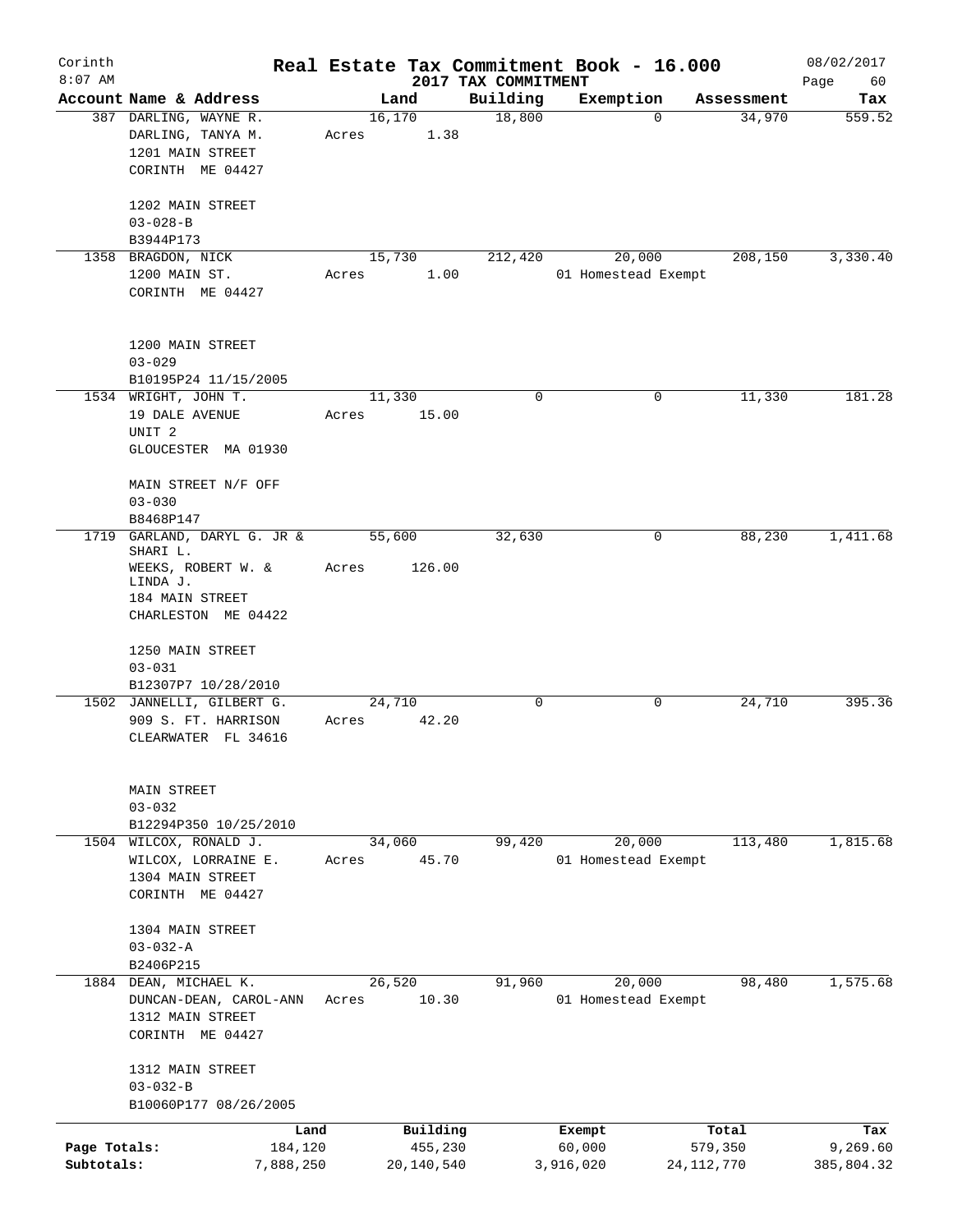| Corinth<br>$8:07$ AM       |                                                           |       |                         |                                 | Real Estate Tax Commitment Book - 16.000 |                         | 08/02/2017              |
|----------------------------|-----------------------------------------------------------|-------|-------------------------|---------------------------------|------------------------------------------|-------------------------|-------------------------|
|                            | Account Name & Address                                    |       | Land                    | 2017 TAX COMMITMENT<br>Building | Exemption                                | Assessment              | Page<br>61<br>Tax       |
|                            | 1954 MKH & COMPANY, LLC.                                  |       | 10,260                  | $\mathbf 0$                     | $\mathbf 0$                              | 10,260                  | 164.16                  |
|                            | PO BOX 8393<br>BANGOR ME 04402-8393                       | Acres | 1.50                    |                                 |                                          |                         |                         |
|                            | <b>MAIN STREET</b><br>$03 - 032 - C$                      |       |                         |                                 |                                          |                         |                         |
|                            | B10450P289 05/25/2006                                     |       |                         |                                 |                                          |                         |                         |
|                            | 261 CASEY, LINDLEY H.                                     |       | 22,890                  | 0                               | 0                                        | 22,890                  | 366.24                  |
|                            | PO BOX 126<br>ASHLAND ME 04732-0126                       | Acres | 33.00                   |                                 |                                          |                         |                         |
|                            | MAIN STREET N/F OFF<br>$03 - 033$                         |       |                         |                                 |                                          |                         |                         |
|                            | B3109P245                                                 |       |                         |                                 |                                          |                         |                         |
|                            | 1204 SKIDGELL, JOHN<br>P.O. BOX 574<br>BREWER ME 04412    | Acres | 20,900<br>41.00         | 0                               | 0                                        | 20,900                  | 334.40                  |
|                            | MAIN STREET N/F OFF<br>$03 - 033 - A$                     |       |                         |                                 |                                          |                         |                         |
|                            | B3081P297<br>965 ROBINSON, CLARENCE                       |       | 26,050                  | $\mathbf 0$                     | 0                                        | 26,050                  | 416.80                  |
|                            | ROBINSON, SUSAN<br>16 PHEASANT WAY<br>HERMON ME 04401     | Acres | 23.73                   |                                 |                                          |                         |                         |
|                            | <b>MAIN STREET</b><br>$03 - 034$<br>B11868P193 07/31/2009 |       |                         |                                 |                                          |                         |                         |
|                            | 962 MOORS, DANIEL E.                                      |       | 19,800                  | 104,800                         | 20,000                                   | 104,600                 | 1,673.60                |
|                            | MOORS, DARLENE P.<br>1396 MAIN STREET<br>CORINTH ME 04427 | Acres | 1.00                    |                                 | 01 Homestead Exempt                      |                         |                         |
|                            | 1396 MAIN STREET<br>$03 - 035$                            |       |                         |                                 |                                          |                         |                         |
|                            | B5630P18<br>6 ADAMS, JOSEPH D.                            |       | 22,780                  | 7,610                           | 0                                        | 30,390                  | 486.24                  |
|                            | ADAMS, CAROL S. (Heirs<br>of)<br>1409 MAIN STREET         | Acres | 39.00                   |                                 |                                          |                         |                         |
|                            | CORINTH ME 04427                                          |       |                         |                                 |                                          |                         |                         |
|                            | <b>MAIN STREET</b><br>$03 - 036$                          |       |                         |                                 |                                          |                         |                         |
|                            | B2253P160<br>1720 BELL, KEVIN                             |       | 5,500                   | $\mathbf 0$                     | $\mathbf 0$                              | 5,500                   | 88.00                   |
|                            | PO BOX 6248<br>BANGOR ME 04402-6247                       | Acres | 41.00                   |                                 |                                          |                         |                         |
|                            | RABBIT PATH N/F OFF<br>$03 - 037$<br>B7920P60             |       |                         |                                 |                                          |                         |                         |
|                            |                                                           | Land  | Building                |                                 | Exempt                                   | Total                   | Tax                     |
| Page Totals:<br>Subtotals: | 128,180<br>8,016,430                                      |       | 112,410<br>20, 252, 950 |                                 | 20,000<br>3,936,020                      | 220,590<br>24, 333, 360 | 3,529.44<br>389, 333.76 |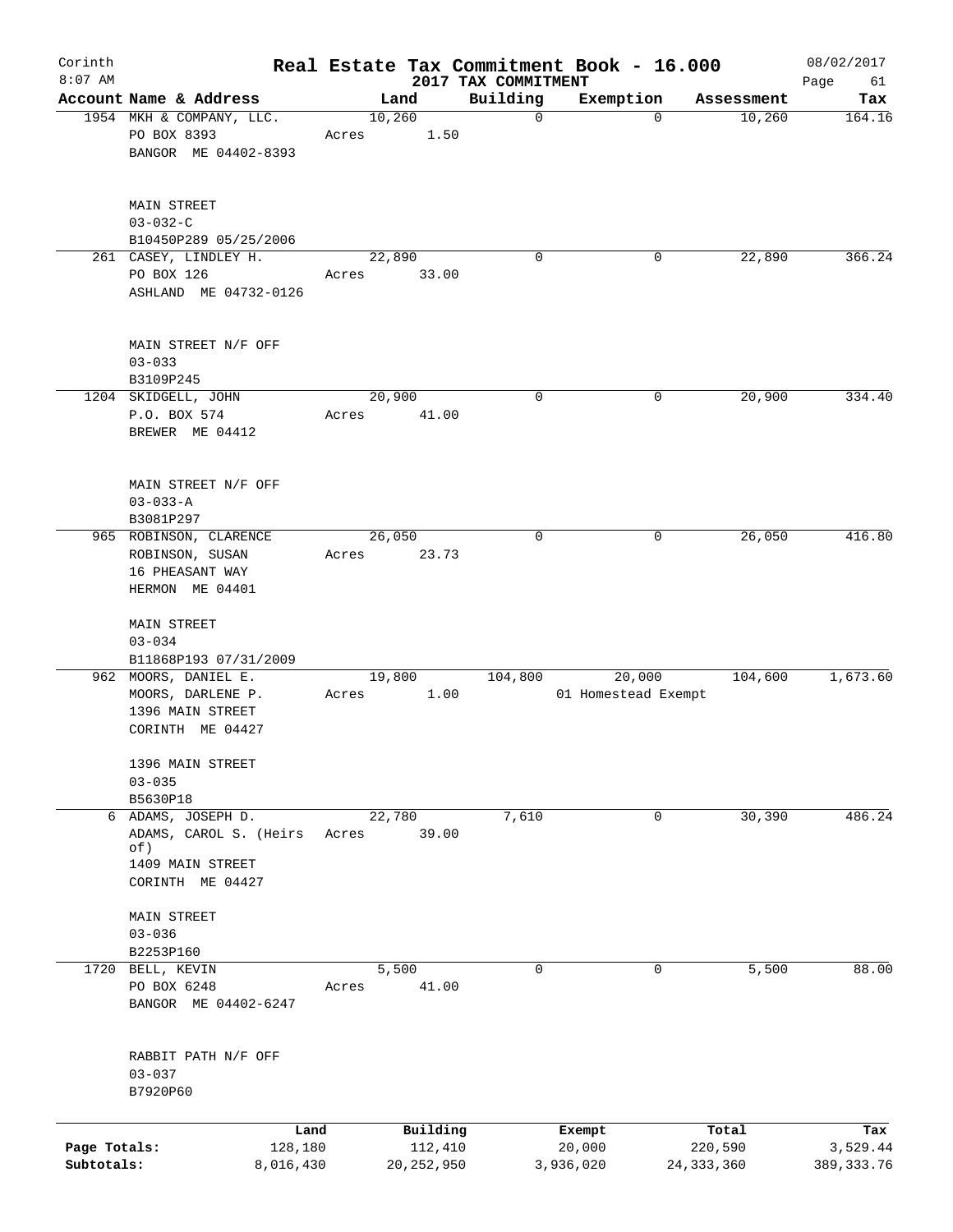| Corinth   |                                           |       |        |                     | Real Estate Tax Commitment Book - 16.000 |            | 08/02/2017 |
|-----------|-------------------------------------------|-------|--------|---------------------|------------------------------------------|------------|------------|
| $8:07$ AM |                                           |       |        | 2017 TAX COMMITMENT |                                          |            | Page<br>62 |
|           | Account Name & Address                    |       | Land   | Building            | Exemption                                | Assessment | Tax        |
|           | 542 LIBBY, JUSTIN A.                      |       | 16,490 | 0                   | $\mathbf 0$                              | 16,490     | 263.84     |
|           | LIBBY, ELIZABETH J.                       | Acres | 10.00  |                     |                                          |            |            |
|           | 438 MAIN STREET                           |       |        |                     |                                          |            |            |
|           | CORINTH ME 04427                          |       |        |                     |                                          |            |            |
|           | MAIN STREET N/F OFF                       |       |        |                     |                                          |            |            |
|           | $03 - 038$                                |       |        |                     |                                          |            |            |
|           | B13754P1 01/30/2015                       |       |        |                     |                                          |            |            |
|           | 392 DAIGLE, LORI A.                       |       | 10,230 | 0                   | 0                                        | 10,230     | 163.68     |
|           | 1193 HUDSON HILL ROAD<br>CORINTH ME 04427 | Acres | 13.00  |                     |                                          |            |            |
|           | HUDSON HILL ROAD                          |       |        |                     |                                          |            |            |
|           | $03 - 039$                                |       |        |                     |                                          |            |            |
|           | B9901P233 05/20/2005                      |       |        |                     |                                          |            |            |
|           | 239 CALL, HAROLD L.                       |       | 500    | 0                   | 0                                        | 500        | 8.00       |
|           | CALL, MARY L.                             | Acres | 5.00   |                     |                                          |            |            |
|           | 115 HIGGINSVILLE ROAD                     |       |        |                     |                                          |            |            |
|           | KENDUSKEAG ME 04450                       |       |        |                     |                                          |            |            |
|           | HUDSON HILL ROAD N/F<br>OFF               |       |        |                     |                                          |            |            |
|           | $03 - 040$                                |       |        |                     |                                          |            |            |
|           | B3018P171                                 |       |        |                     |                                          |            |            |
|           | 1545 MCCANNELL, KEVIN B.                  |       | 3,410  | $\Omega$            | 0                                        | 3,410      | 54.56      |
|           | PO BOX 588                                | Acres | 22.00  |                     |                                          |            |            |
|           | HOWLAND ME 04448                          |       |        |                     |                                          |            |            |
|           | HUDSON HILL ROAD                          |       |        |                     |                                          |            |            |
|           | $03 - 041$                                |       |        |                     |                                          |            |            |
|           | B9861P198 05/05/2005                      |       |        |                     |                                          |            |            |
|           | 1721 BELL, KEVIN                          |       | 18,350 | 48,000              | 0                                        | 66, 350    | 1,061.60   |
|           | PO BOX 6248                               | Acres | 41.00  |                     |                                          |            |            |
|           | BANGOR ME 04402-6247                      |       |        |                     |                                          |            |            |
|           | 398 DIAMOND LANE                          |       |        |                     |                                          |            |            |
|           | $03 - 042$                                |       |        |                     |                                          |            |            |
|           | B7920P60 10/04/2001                       |       |        |                     |                                          |            |            |
|           | 7 ADAMS, JOSEPH D.                        |       | 17,220 | 0                   | 0                                        | 17,220     | 275.52     |
|           | ADAMS, CAROL S. (Heirs<br>of)             | Acres | 7.50   |                     |                                          |            |            |
|           | 1409 MAIN STREET<br>CORINTH ME 04427      |       |        |                     |                                          |            |            |
|           | MAIN STREET                               |       |        |                     |                                          |            |            |
|           | $03 - 043$                                |       |        |                     |                                          |            |            |
|           | B2793P111                                 |       |        |                     |                                          |            |            |

|              | Land      | Building   | Exempt    | Total      | Tax        |
|--------------|-----------|------------|-----------|------------|------------|
| Page Totals: | 66,200    | 48,000     |           | 114,200    | 1,827.20   |
| Subtotals:   | 8,082,630 | 20,300,950 | 3,936,020 | 24,447,560 | 391,160.96 |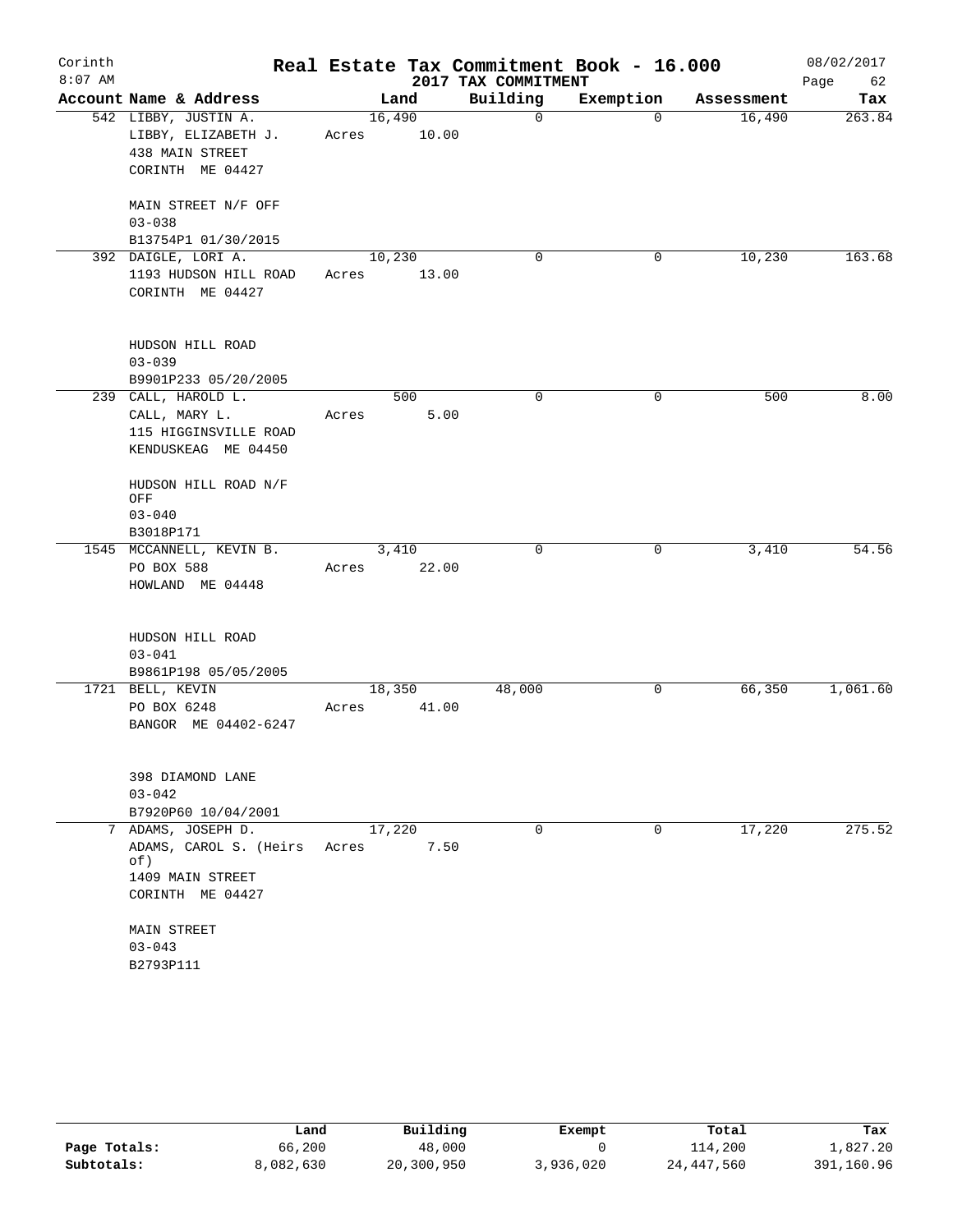| Corinth   |                                                                         |                 |       |                     | Real Estate Tax Commitment Book - 16.000 |            | 08/02/2017 |
|-----------|-------------------------------------------------------------------------|-----------------|-------|---------------------|------------------------------------------|------------|------------|
| $8:07$ AM |                                                                         |                 |       | 2017 TAX COMMITMENT |                                          |            | Page<br>63 |
|           | Account Name & Address                                                  |                 | Land  | Building            | Exemption                                | Assessment | Tax        |
|           | 8 ADAMS, JOSEPH D.<br>ADAMS, CAROL S. (Heirs<br>of)<br>1409 MAIN STREET | 27,460<br>Acres | 31.50 | 81,160              | 20,000<br>01 Homestead Exempt            | 88,620     | 1,417.92   |
|           | CORINTH ME 04427                                                        |                 |       |                     |                                          |            |            |
|           | 1409 MAIN STREET<br>$03 - 044$                                          |                 |       |                     |                                          |            |            |
|           | B2175P309                                                               |                 |       |                     |                                          |            |            |
|           | 712 OLIVER, NORMAN H.                                                   | 16,550          |       | 109,660             | 20,000                                   | 106,210    | 1,699.36   |
|           | OLIVER, LISETTE B.                                                      | Acres           | 1.71  |                     | 01 Homestead Exempt                      |            |            |
|           | 1437 MAIN STREET                                                        |                 |       |                     |                                          |            |            |
|           | CORINTH ME 04427                                                        |                 |       |                     |                                          |            |            |
|           | 1437 MAIN STREET                                                        |                 |       |                     |                                          |            |            |
|           | $03 - 045$                                                              |                 |       |                     |                                          |            |            |
|           | B13720P128 12/10/2014                                                   |                 |       |                     |                                          |            |            |
|           | 606 GONYA, SHERWOOD<br>COCCO, CHERI                                     | 27,210<br>Acres | 29.00 | 17,240              | 0                                        | 44,450     | 711.20     |
|           | 19 CUSHMAN ROAD                                                         |                 |       |                     |                                          |            |            |
|           | CORINTH ME 04427                                                        |                 |       |                     |                                          |            |            |
|           |                                                                         |                 |       |                     |                                          |            |            |
|           | 1453 MAIN STREET                                                        |                 |       |                     |                                          |            |            |
|           | $03 - 046$                                                              |                 |       |                     |                                          |            |            |
|           | B13160P236 04/22/2013                                                   |                 |       |                     |                                          |            |            |
|           | 1113 WILLARD, KAREN H.<br>WILLARD, BENJAMIN F.                          | 24,320<br>Acres | 4.90  | 102,430             | 20,000<br>01 Homestead Exempt            | 106,750    | 1,708.00   |
|           | JR.                                                                     |                 |       |                     |                                          |            |            |
|           | 1486 MAIN STREET                                                        |                 |       |                     |                                          |            |            |
|           | CORINTH ME 04427                                                        |                 |       |                     |                                          |            |            |
|           | 1486 MAIN STREET                                                        |                 |       |                     |                                          |            |            |
|           | $03 - 047$                                                              |                 |       |                     |                                          |            |            |
|           | B8987P56                                                                |                 |       |                     |                                          |            |            |
|           | 1533 RICHARDS, GAYLE A.<br>(Heirs of)                                   | 48,890          |       | 109,130             | 20,000                                   | 138,020    | 2,208.32   |
|           | RICHARDS JR, CLYDE E.                                                   | Acres           | 26.21 |                     | 01 Homestead Exempt                      |            |            |
|           | 1487 MAIN STREET<br>CORINTH ME 04427                                    |                 |       |                     |                                          |            |            |
|           |                                                                         |                 |       |                     |                                          |            |            |
|           | 1485 MAIN STREET                                                        |                 |       |                     |                                          |            |            |
|           | $03 - 048$                                                              |                 |       |                     |                                          |            |            |
|           | B10105P314 09/21/2005                                                   |                 |       |                     |                                          |            |            |
|           | 592 PAGE, COREY                                                         | 16,570          |       | 106,940             | $\mathbf 0$                              | 123,510    | 1,976.16   |
|           | PAGE, KARA                                                              | Acres           | 2.25  |                     |                                          |            |            |
|           | 1489 MAIN STREET<br>CORINTH ME 04427                                    |                 |       |                     |                                          |            |            |
|           |                                                                         |                 |       |                     |                                          |            |            |
|           | 1489 MAIN STREET                                                        |                 |       |                     |                                          |            |            |
|           | $03 - 048 - A$                                                          |                 |       |                     |                                          |            |            |
|           | B14154P137 05/19/2016                                                   |                 |       |                     |                                          |            |            |

|              | Land      | Building   | Exempt    | Total      | Tax        |
|--------------|-----------|------------|-----------|------------|------------|
| Page Totals: | 161,000   | 526,560    | 80,000    | 607,560    | 9,720.96   |
| Subtotals:   | 8,243,630 | 20,827,510 | 4,016,020 | 25,055,120 | 400,881.92 |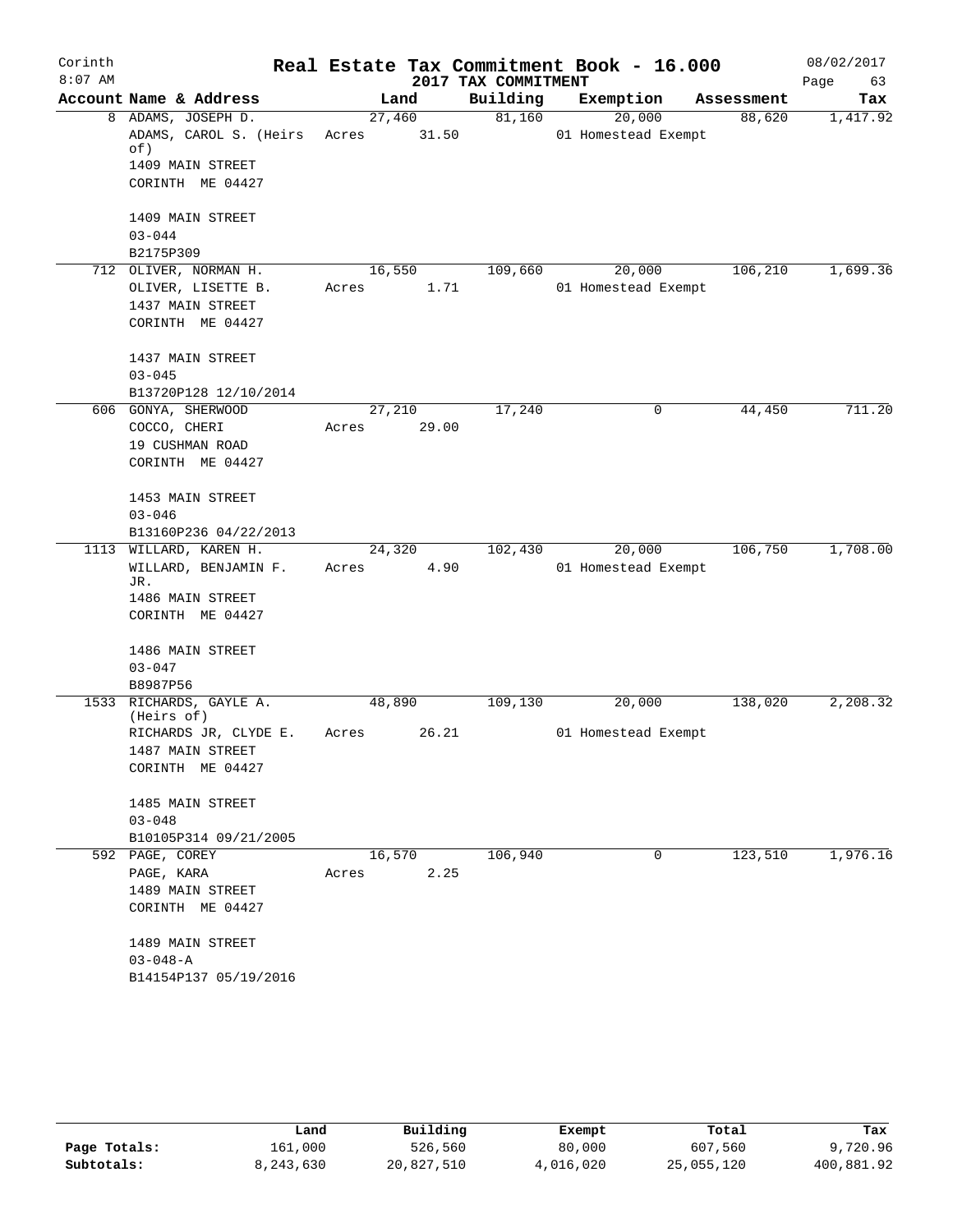| Corinth                    |                                                                                           |                 |                       |                                 | Real Estate Tax Commitment Book - 16.000 |                       | 08/02/2017              |
|----------------------------|-------------------------------------------------------------------------------------------|-----------------|-----------------------|---------------------------------|------------------------------------------|-----------------------|-------------------------|
| $8:07$ AM                  | Account Name & Address                                                                    |                 | Land                  | 2017 TAX COMMITMENT<br>Building | Exemption                                |                       | Page<br>64              |
|                            | 297 SPINNEY, JACOB P.                                                                     |                 | 33,330                | 47,520                          | 20,000                                   | Assessment<br>60,850  | Tax<br>973.60           |
|                            | 7 HIGGINSVILLE ROAD<br>CORINTH ME 04427                                                   | Acres           | 61.30                 |                                 | 01 Homestead Exempt                      |                       |                         |
|                            | 7 HIGGINSVILLE ROAD<br>$03 - 049$                                                         |                 |                       |                                 |                                          |                       |                         |
|                            | B13258P294 07/12/2013                                                                     |                 |                       |                                 |                                          |                       |                         |
|                            | 1014 PAGE, BRUCE E.<br>PAGE, PAULA D.<br>1199 HUDSON HILL ROAD<br>CORINTH ME 04427        | Acres           | 19,420<br>4.18        | 91,520                          | 20,000<br>01 Homestead Exempt            | 90,940                | 1,455.04                |
|                            | 1199 HUDSON HILL ROAD<br>$03 - 049 - A$                                                   |                 |                       |                                 |                                          |                       |                         |
|                            | B5009P43<br>1444 WAITE, AMANDA M.                                                         | 16,600          |                       | 33,230                          | 0                                        | 49,830                | 797.28                  |
|                            | 1204 HUDSON HILL ROAD<br>CORINTH ME 04427                                                 | Acres           | 1.75                  |                                 |                                          |                       |                         |
|                            | 1204 HUDSON HILL ROAD<br>$03 - 050$<br>B13993P338 10/23/2015                              |                 |                       |                                 |                                          |                       |                         |
|                            | 1897 CLAIR, DILLON R.                                                                     |                 | 25,000                | 198,370                         | 20,000                                   | 203,370               | 3,253.92                |
|                            | 220 FOREST AVE<br>ORONO ME 04453                                                          | Acres           | 8.99                  |                                 | 01 Homestead Exempt                      |                       |                         |
|                            | 17 FARM POND ROAD<br>$03 - 051 - 01$                                                      |                 |                       |                                 |                                          |                       |                         |
|                            | B13839P108 05/18/2015                                                                     |                 |                       |                                 |                                          |                       |                         |
|                            | 1894 BICKFORD, EARLENE<br>BICKFORD, DEREK F.<br>1144 HUDSON HILL ROAD<br>CORINTH ME 04427 | 16,980<br>Acres | 2.08                  | 109,550                         | 20,000<br>01 Homestead Exempt            | 106,530               | 1,704.48                |
|                            | 1144 HUDSON HILL ROAD<br>$03 - 051 - 02$                                                  |                 |                       |                                 |                                          |                       |                         |
| 1895                       | B14311P255 10/18/2016<br>GRANT, DONALD G.                                                 | 11,350          |                       | 0                               | 0                                        | 11,350                | 181.60                  |
|                            | BUILDING CONTRACTOR<br>188 OLD TOWN ROAD<br>HUDSON ME 04449                               | Acres           | 2.44                  |                                 |                                          |                       |                         |
|                            | HUDSON HILL ROAD<br>$03 - 051 - 03$<br>B13990P195 10/16/2015                              |                 |                       |                                 |                                          |                       |                         |
|                            | 1896 SIROIS, KENNETH A.                                                                   |                 | 20,230                | 151,320                         | 20,000                                   | 151,550               | 2,424.80                |
|                            | SIROIS, JOY D.<br>1128 HUDSON HILL ROAD<br>CORINTH ME 04427                               | Acres           | 4.88                  |                                 | 01 Homestead Exempt                      |                       |                         |
|                            | 1128 HUDSON HILL ROAD<br>$03 - 051 - 04$<br>B12067P303 03/01/2010                         |                 |                       |                                 |                                          |                       |                         |
|                            | Land                                                                                      |                 | Building              |                                 | Exempt                                   | Total                 | Tax                     |
| Page Totals:<br>Subtotals: | 142,910<br>8,386,540                                                                      |                 | 631,510<br>21,459,020 |                                 | 100,000<br>4,116,020                     | 674,420<br>25,729,540 | 10,790.72<br>411,672.64 |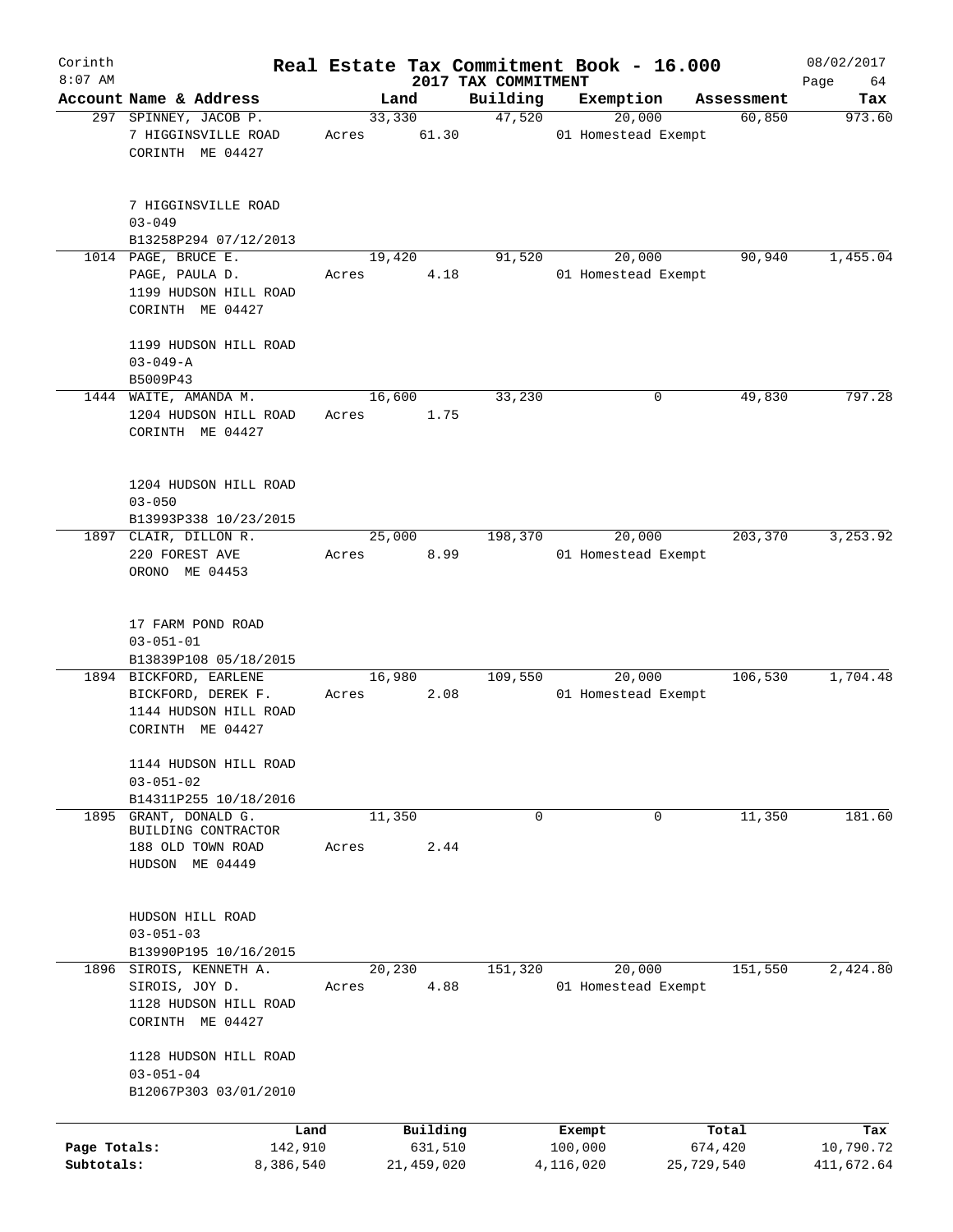| Corinth      |                                                              |       |                        |                         | Real Estate Tax Commitment Book - 16.000 |              |                      | 08/02/2017    |
|--------------|--------------------------------------------------------------|-------|------------------------|-------------------------|------------------------------------------|--------------|----------------------|---------------|
| $8:07$ AM    |                                                              |       |                        | 2017 TAX COMMITMENT     |                                          |              |                      | Page<br>65    |
|              | Account Name & Address<br>1898 CHASE, SCOTT<br>3758 BROADWAY | Acres | Land<br>13,430<br>3.70 | Building<br>$\mathbf 0$ | Exemption                                | $\mathbf 0$  | Assessment<br>13,430 | Tax<br>214.88 |
|              | KENDUSKEAG ME 04450                                          |       |                        |                         |                                          |              |                      |               |
|              | HUDSON HILL ROAD<br>$03 - 051 - A$                           |       |                        |                         |                                          |              |                      |               |
|              | B14235P41 08/03/2016                                         |       |                        |                         |                                          |              |                      |               |
|              | 2047 BOULTER, JON                                            |       | 20,230                 | 144,340                 |                                          | 0            | 164,570              | 2,633.12      |
|              | BOULTER, CRYSTAL                                             | Acres | 14.50                  |                         |                                          |              |                      |               |
|              | 99 GLENWOOD DRIVE<br>BANGOR ME 04401                         |       |                        |                         |                                          |              |                      |               |
|              | 32 FARM POND ROAD                                            |       |                        |                         |                                          |              |                      |               |
|              | $03 - 051 - B$                                               |       |                        |                         |                                          |              |                      |               |
|              | B14195P291 06/27/2016                                        |       |                        |                         |                                          |              |                      |               |
|              | 393 DAIGLE, LORI A.                                          |       | 21,280                 | 58,000                  |                                          | 0            | 79,280               | 1,268.48      |
|              | 1193 HUDSON HILL ROAD                                        | Acres | 38.84                  |                         |                                          |              |                      |               |
|              | CORINTH ME 04427                                             |       |                        |                         |                                          |              |                      |               |
|              | 1193 HUDSON HILL ROAD                                        |       |                        |                         |                                          |              |                      |               |
|              | $03 - 052$                                                   |       |                        |                         |                                          |              |                      |               |
|              | B9901P233                                                    |       |                        |                         |                                          |              |                      |               |
|              | 609 EVANS, CRYSTAL B.                                        |       | 16,410                 | 72,200                  | 20,000                                   |              | 68,610               | 1,097.76      |
|              | 1095 HUDSON HILL ROAD<br>CORINTH ME 04427                    | Acres | 1.59                   |                         | 01 Homestead Exempt                      |              |                      |               |
|              | 1095 HUDSON HILL ROAD                                        |       |                        |                         |                                          |              |                      |               |
|              | $03 - 052 - A$                                               |       |                        |                         |                                          |              |                      |               |
|              | B14180P236 06/15/2016                                        |       |                        |                         |                                          |              |                      |               |
|              | 2066 TRASK, JOEL                                             |       | 19,400                 | 40,500                  | 20,000                                   |              | 39,900               | 638.40        |
|              | TRASK, AMY                                                   | Acres | 4.16                   |                         | 01 Homestead Exempt                      |              |                      |               |
|              | 1159 HUDSON HILL ROAD<br>CORINTH ME 04427                    |       |                        |                         |                                          |              |                      |               |
|              |                                                              |       |                        |                         |                                          |              |                      |               |
|              | 1159 HUDSON HILL ROAD                                        |       |                        |                         |                                          |              |                      |               |
|              | $03 - 052 - B$                                               |       |                        |                         |                                          |              |                      |               |
|              | B12130P309 05/06/2010                                        |       |                        |                         |                                          |              |                      |               |
| 1115         | WESTON, ANDREW T.                                            |       | 17,980                 | 105,920                 | 20,000                                   |              | 103,900              | 1,662.40      |
|              | WESTON, KELLY L.                                             | Acres | 2.94                   |                         | 01 Homestead Exempt                      |              |                      |               |
|              | 1160 HUDSON HILL ROAD                                        |       |                        |                         |                                          |              |                      |               |
|              | CORINTH ME 04427                                             |       |                        |                         |                                          |              |                      |               |
|              | 1160 HUDSON HILL ROAD                                        |       |                        |                         |                                          |              |                      |               |
|              | $03 - 053$                                                   |       |                        |                         |                                          |              |                      |               |
|              | B11102P235 08/24/2007                                        |       |                        |                         |                                          |              |                      |               |
| 238          | CALL, MICHAEL S.                                             |       | 17,250                 | 135,160                 | 20,000                                   |              | 132,410              | 2,118.56      |
|              | 47 OAK STREET                                                | Acres | 2.31                   |                         | 01 Homestead Exempt                      |              |                      |               |
|              | KENDUSKEAG ME 04450                                          |       |                        |                         |                                          |              |                      |               |
|              | 47 OAK STREET                                                |       |                        |                         |                                          |              |                      |               |
|              | $03 - 054$                                                   |       |                        |                         |                                          |              |                      |               |
|              | B7062P177                                                    |       |                        |                         |                                          |              |                      |               |
|              |                                                              | Land  | Building               |                         | Exempt                                   |              | Total                | Tax           |
| Page Totals: | 125,980                                                      |       | 556,120                |                         | 80,000                                   |              | 602,100              | 9,633.60      |
| Subtotals:   | 8,512,520                                                    |       | 22,015,140             |                         | 4,196,020                                | 26, 331, 640 |                      | 421,306.24    |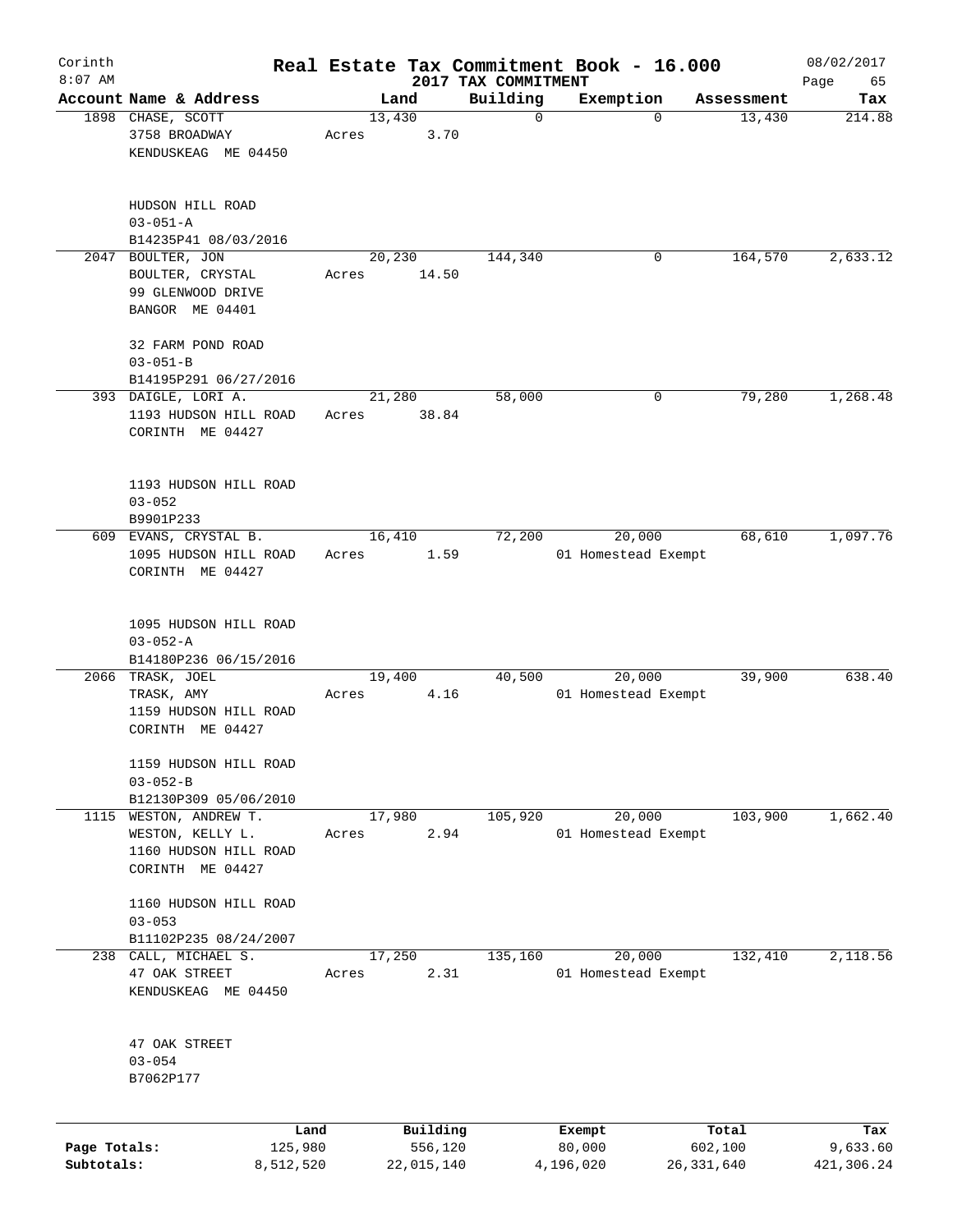| Corinth   |                            |        |        |                     | Real Estate Tax Commitment Book - 16.000 |            | 08/02/2017 |
|-----------|----------------------------|--------|--------|---------------------|------------------------------------------|------------|------------|
| $8:07$ AM |                            |        |        | 2017 TAX COMMITMENT |                                          |            | Page<br>66 |
|           | Account Name & Address     |        | Land   | Building            | Exemption                                | Assessment | Tax        |
|           | 1639 TRASK, GEORGE C.      | 22,540 |        | 0                   | $\Omega$                                 | 22,540     | 360.64     |
|           | TRASK, JOEL L.             | Acres  | 49.00  |                     |                                          |            |            |
|           | 1159 HUDSON HIIL ROAD      |        |        |                     |                                          |            |            |
|           | CORINTH ME 04427           |        |        |                     |                                          |            |            |
|           | HUDSON HILL ROAD           |        |        |                     |                                          |            |            |
|           | $03 - 055$                 |        |        |                     |                                          |            |            |
|           | B13557P106 06/12/2014      |        |        |                     |                                          |            |            |
|           | 1105 PRESCOTT, KATHLEEN G. | 54,130 |        | 73,110              | 0                                        | 127,240    | 2,035.84   |
|           | 16 TRIPP DRIVE             | Acres  | 158.00 |                     |                                          |            |            |
|           | BANGOR ME 04401            |        |        |                     |                                          |            |            |
|           |                            |        |        |                     |                                          |            |            |
|           |                            |        |        |                     |                                          |            |            |
|           | 106 PRESCOTT ROAD          |        |        |                     |                                          |            |            |
|           | $04 - 001$<br>B5920P347    |        |        |                     |                                          |            |            |
|           | 439 DOWNING, JAMES G. JR.  | 10,490 |        | 0                   | 0                                        | 10,490     | 167.84     |
|           | 222 MILLS ROAD             | Acres  | 1.70   |                     |                                          |            |            |
|           | EXETER ME 04435            |        |        |                     |                                          |            |            |
|           |                            |        |        |                     |                                          |            |            |
|           |                            |        |        |                     |                                          |            |            |
|           | LEDGE HILL ROAD            |        |        |                     |                                          |            |            |
|           | $04 - 002$<br>B7247P132    |        |        |                     |                                          |            |            |
|           | 1615 FOGLER, ROBERT,       | 13,360 |        | 0                   | 0                                        | 13,360     | 213.76     |
|           | RICHARD, THOMAS            |        |        |                     |                                          |            |            |
|           | GOFF, FREDERICK            | Acres  | 7.30   |                     |                                          |            |            |
|           | 226 FOGLER ROAD            |        |        |                     |                                          |            |            |
|           | EXETER ME 04435            |        |        |                     |                                          |            |            |
|           | LEDGE HILL ROAD            |        |        |                     |                                          |            |            |
|           | $04 - 002 - A$             |        |        |                     |                                          |            |            |
|           | B7231P264                  |        |        |                     |                                          |            |            |
|           | 244 CAMPBELL, JOHN R.      | 32,120 |        | 0                   | 0                                        | 32,120     | 513.92     |
|           | 10 NAVESINK DRIVE          | Acres  | 69.00  |                     |                                          |            |            |
|           | MONMOUTH BEACH NJ          |        |        |                     |                                          |            |            |
|           | 07750                      |        |        |                     |                                          |            |            |
|           |                            |        |        |                     |                                          |            |            |
|           | LEDGE HILL ROAD            |        |        |                     |                                          |            |            |
|           | $04 - 003$                 |        |        |                     |                                          |            |            |
|           | B2202P446                  |        |        |                     |                                          | 79,820     |            |
|           | 502 BROWN, CARROL L.       | 26,170 | 10.00  | 73,650              | 20,000                                   |            | 1,277.12   |
|           | 28 LEDGE HILL ROAD         | Acres  |        |                     | 01 Homestead Exempt                      |            |            |
|           | CORINTH ME 04427           |        |        |                     |                                          |            |            |
|           | 28 LEDGE HILL ROAD         |        |        |                     |                                          |            |            |
|           | $04 - 003 - A$             |        |        |                     |                                          |            |            |
|           | B8562P104                  |        |        |                     |                                          |            |            |
|           |                            |        |        |                     |                                          |            |            |

|              | Land      | Building     | Exempt    | Total      | Tax        |
|--------------|-----------|--------------|-----------|------------|------------|
| Page Totals: | 158,810   | 146.760      | 20,000    | 285,570    | 4,569.12   |
| Subtotals:   | 8,671,330 | 22, 161, 900 | 4,216,020 | 26,617,210 | 425,875.36 |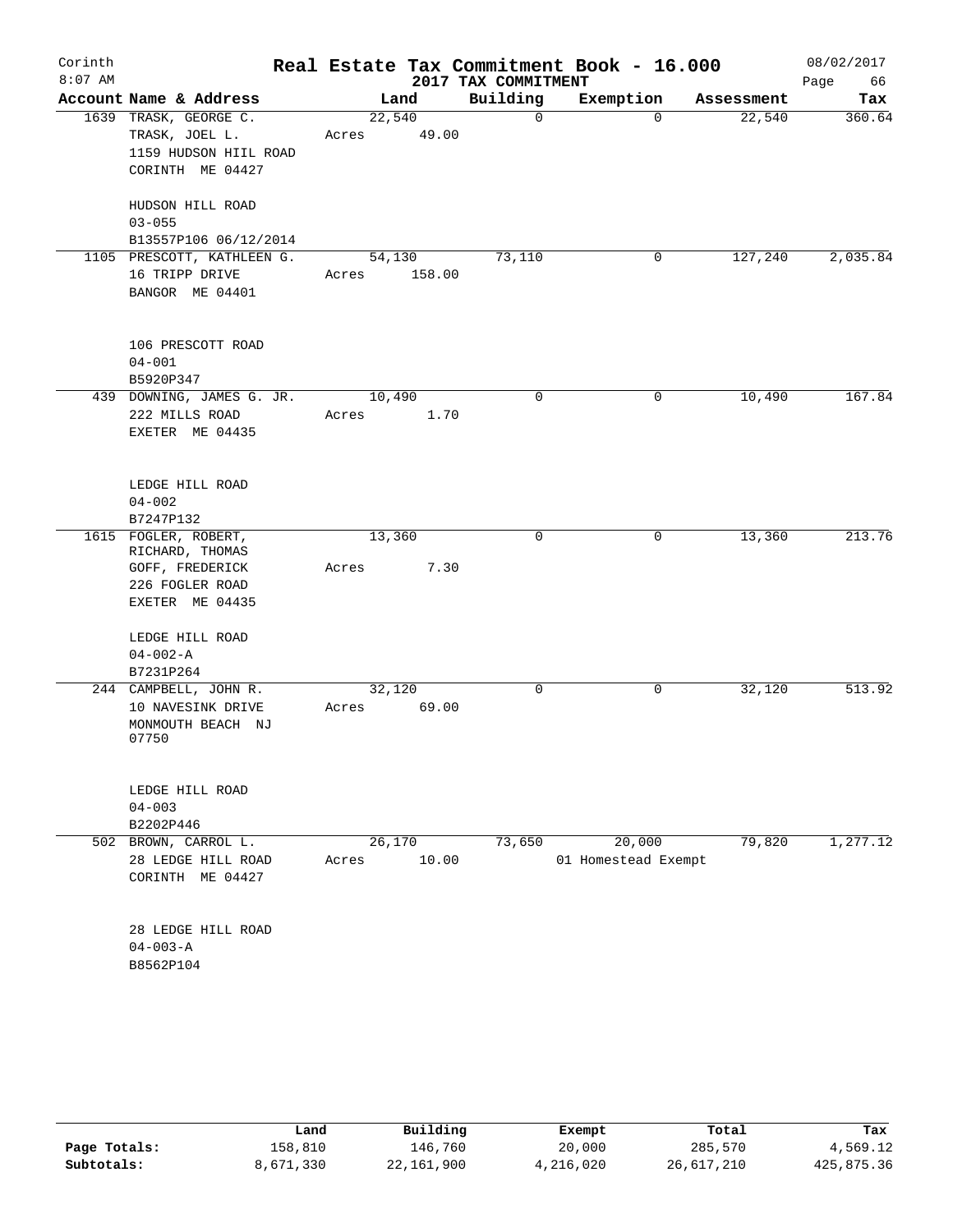| Corinth<br>$8:07$ AM |                                                                                                              | Real Estate Tax Commitment Book - 16.000 | 2017 TAX COMMITMENT |             |            | 08/02/2017<br>Page<br>67 |
|----------------------|--------------------------------------------------------------------------------------------------------------|------------------------------------------|---------------------|-------------|------------|--------------------------|
|                      | Account Name & Address                                                                                       | Land                                     | Building            | Exemption   | Assessment | Tax                      |
|                      | 245 CAMPBELL, JOHN R.<br>10 NAVESINK DRIVE<br>MONMOUTH BEACH NJ<br>07750                                     | 25,360<br>40.00<br>Acres                 | $\mathbf 0$         | $\Omega$    | 25,360     | 405.76                   |
|                      | LEDGE HILL ROAD<br>$04 - 004$<br>B1521P313                                                                   |                                          |                     |             |            |                          |
|                      | 538 ECKERT FAMILY TRUST                                                                                      | 19,800                                   | 0                   | 0           | 19,800     | 316.80                   |
|                      | ECKERT, HAROLD &<br>VIRGINIA TRUSTEES<br>427 PRESCOTT ST.<br>NEW BEDFORD MA 02745                            | 50.00<br>Acres                           |                     |             |            |                          |
|                      | LEDGE HILL ROAD N/F OFF<br>$04 - 004 - A$                                                                    |                                          |                     |             |            |                          |
|                      | B11659P124 12/12/2008                                                                                        |                                          |                     |             |            |                          |
|                      | 539 ECKERT FAMILY TRUST<br>ECKERT, HAROLD &<br>VIRGINIA TRUSTEES<br>427 PRESCOTT ST.<br>NEW BEDFORD MA 02745 | 14,320<br>Acres<br>5.00                  | $\mathbf 0$         | 0           | 14,320     | 229.12                   |
|                      | LEDGE HILL ROAD<br>$04 - 004 - B$                                                                            |                                          |                     |             |            |                          |
|                      | B11659P124 12/12/2008                                                                                        |                                          |                     |             |            |                          |
| 533                  | EATON, LINWOOD N. LIV<br>TR<br>INT<br>EATON, JANE L. LIV TR<br>INT<br>151 EATON ROAD<br>EXETER ME 04435      | 15,840<br>38.00<br>Acres                 | $\mathbf 0$         | 0           | 15,840     | 253.44                   |
|                      | LEDGE HILL ROAD N/F OFF<br>$04 - 005$<br>B5845P175                                                           |                                          |                     |             |            |                          |
|                      | 135 BLACKWELL LUMBER MILL                                                                                    | 22,610                                   | 0                   | 0           | 22,610     | 361.76                   |
|                      | INC.<br>P.O. BOX 335<br>CORINTH ME 04427                                                                     | 74.00<br>Acres                           |                     |             |            |                          |
|                      | LEDGE HILL ROAD N/F OFF<br>$04 - 006$<br>B6104P125                                                           |                                          |                     |             |            |                          |
|                      | 141 BLACKWELL, GARETH W. &<br>DELWIN<br>BLACKWELL, JOAN<br>TRUSTEES<br>PO BOX 404<br>CORINTH ME 04427        | 42,350<br>100.00<br>Acres                | $\mathbf 0$         | $\mathbf 0$ | 42,350     | 677.60                   |
|                      | LEDGE HILL ROAD<br>$04 - 008$<br>B7259P264                                                                   |                                          |                     |             |            |                          |

|              | Land      | Building   | Exempt    | Total      | Tax         |
|--------------|-----------|------------|-----------|------------|-------------|
| Page Totals: | 140,280   |            |           | 140,280    | 2,244.48    |
| Subtotals:   | 8,811,610 | 22,161,900 | 4,216,020 | 26,757,490 | 428, 119.84 |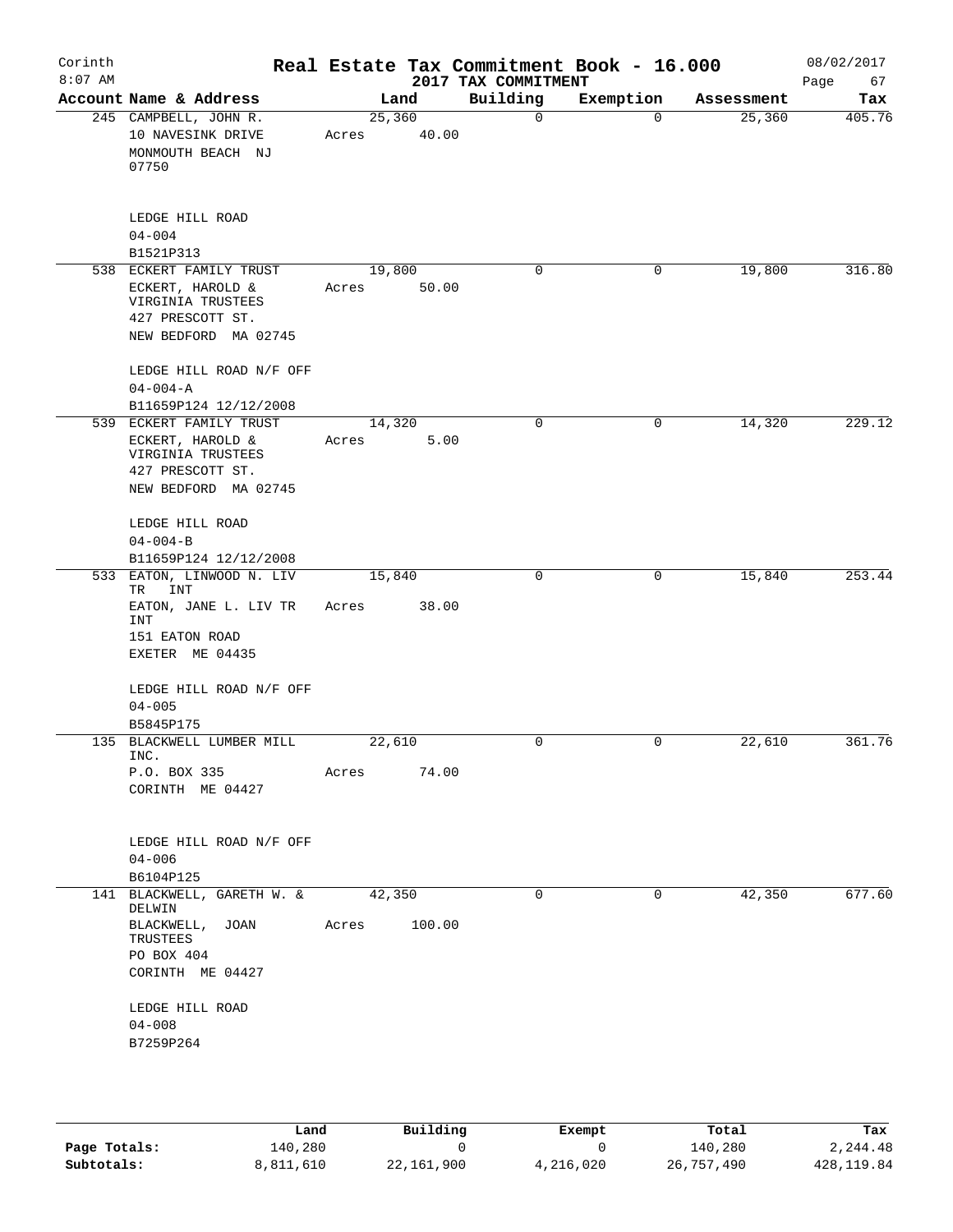| Corinth      |                                   |       |            |                                 | Real Estate Tax Commitment Book - 16.000 |              | 08/02/2017        |
|--------------|-----------------------------------|-------|------------|---------------------------------|------------------------------------------|--------------|-------------------|
| $8:07$ AM    | Account Name & Address            |       | Land       | 2017 TAX COMMITMENT<br>Building | Exemption                                | Assessment   | Page<br>68<br>Tax |
|              | 1982 GRAHAM, ADAM M.              |       | 22,810     | 183,250                         | 20,000                                   | 186,060      | 2,976.96          |
|              | GRAHAM, KAREN M.                  | Acres | 7.10       |                                 | 01 Homestead Exempt                      |              |                   |
|              | 95 LEDGE HILL ROAD                |       |            |                                 |                                          |              |                   |
|              | CORINTH ME 04427                  |       |            |                                 |                                          |              |                   |
|              |                                   |       |            |                                 |                                          |              |                   |
|              | 95 LEDGE HILL ROAD                |       |            |                                 |                                          |              |                   |
|              | $04 - 009$                        |       |            |                                 |                                          |              |                   |
|              | B13017P2 11/16/2012               |       |            |                                 |                                          |              |                   |
|              | 1057 LADD, GERALD A.              |       | 16,330     | 108,400                         | 0                                        | 124,730      | 1,995.68          |
|              | LADD, KARRY L.                    | Acres | 1.16       |                                 |                                          |              |                   |
|              | 103 LEDGE HILL RD                 |       |            |                                 |                                          |              |                   |
|              | CORINTH ME 04427-3125             |       |            |                                 |                                          |              |                   |
|              |                                   |       |            |                                 |                                          |              |                   |
|              | 103 LEDGE HILL ROAD<br>$04 - 010$ |       |            |                                 |                                          |              |                   |
|              | B13214P203 06/11/2013             |       |            |                                 |                                          |              |                   |
| 231          | BUTLER, RALPH C. (Heirs           |       | 31,720     | 140,230                         | 26,000                                   | 145,950      | 2,335.20          |
|              | of)                               |       |            |                                 |                                          |              |                   |
|              | BUTLER, PRISCILLA J.              | Acres | 40.00      |                                 | 31 Vetrans Widow                         |              |                   |
|              | 100 LEDGE HILL ROAD               |       |            |                                 | 01 Homestead Exempt                      |              |                   |
|              | CORINTH ME 04427                  |       |            |                                 |                                          |              |                   |
|              |                                   |       |            |                                 |                                          |              |                   |
|              | 100 LEDGE HILL ROAD               |       |            |                                 |                                          |              |                   |
|              | $04 - 011$                        |       |            |                                 |                                          |              |                   |
|              | B4130P63                          |       |            |                                 |                                          |              |                   |
|              | 229 BUTLER, RALPH C.              |       | 7,930      | $\Omega$                        | 0                                        | 7,930        | 126.88            |
|              | BUTLER, PRISCILLA J.              | Acres | 1.68       |                                 |                                          |              |                   |
|              | 100 LEDGE HILL ROAD               |       |            |                                 |                                          |              |                   |
|              | CORINTH ME 04427                  |       |            |                                 |                                          |              |                   |
|              | PRESCOTT ROAD                     |       |            |                                 |                                          |              |                   |
|              | $04 - 011 - 01$                   |       |            |                                 |                                          |              |                   |
|              | B4193P302                         |       |            |                                 |                                          |              |                   |
|              | 233 BUTLER, RALPH C.              |       | 8,110      | 0                               | 0                                        | 8,110        | 129.76            |
|              | BUTLER, PRISCILLA J.              | Acres | 1.86       |                                 |                                          |              |                   |
|              | 100 LEDGE HILL ROAD               |       |            |                                 |                                          |              |                   |
|              | CORINTH ME 04427                  |       |            |                                 |                                          |              |                   |
|              |                                   |       |            |                                 |                                          |              |                   |
|              | PRESCOTT ROAD                     |       |            |                                 |                                          |              |                   |
|              | $04 - 011 - 02$                   |       |            |                                 |                                          |              |                   |
|              | B6561P360                         |       |            |                                 |                                          |              |                   |
|              | 234 BUTLER, RALPH C.              |       | 9,030      | $\mathbf 0$                     | 0                                        | 9,030        | 144.48            |
|              | BUTLER, PRISCILLA J.              | Acres | 2.79       |                                 |                                          |              |                   |
|              | 100 LEDGE HILL ROAD               |       |            |                                 |                                          |              |                   |
|              | CORINTH ME 04427                  |       |            |                                 |                                          |              |                   |
|              | PRESCOTT ROAD                     |       |            |                                 |                                          |              |                   |
|              | $04 - 011 - 03$                   |       |            |                                 |                                          |              |                   |
|              | B6561P360                         |       |            |                                 |                                          |              |                   |
|              | 232 BUTLER, RALPH C.              |       | 9,030      | $\mathbf 0$                     | $\Omega$                                 | 9,030        | 144.48            |
|              | BUTLER, PRISCILLA J.              | Acres | 2.79       |                                 |                                          |              |                   |
|              | 100 LEDGE HILL ROAD               |       |            |                                 |                                          |              |                   |
|              | CORINTH ME 04427                  |       |            |                                 |                                          |              |                   |
|              |                                   |       |            |                                 |                                          |              |                   |
|              | PRESCOTT ROAD                     |       |            |                                 |                                          |              |                   |
|              | $04 - 011 - 04$                   |       |            |                                 |                                          |              |                   |
|              | B6362P31                          |       |            |                                 |                                          |              |                   |
|              |                                   |       |            |                                 |                                          |              |                   |
|              | Land                              |       | Building   |                                 | Exempt                                   | Total        | Tax               |
| Page Totals: | 104,960                           |       | 431,880    |                                 | 46,000                                   | 490,840      | 7,853.44          |
| Subtotals:   | 8,916,570                         |       | 22,593,780 |                                 | 4,262,020                                | 27, 248, 330 | 435, 973. 28      |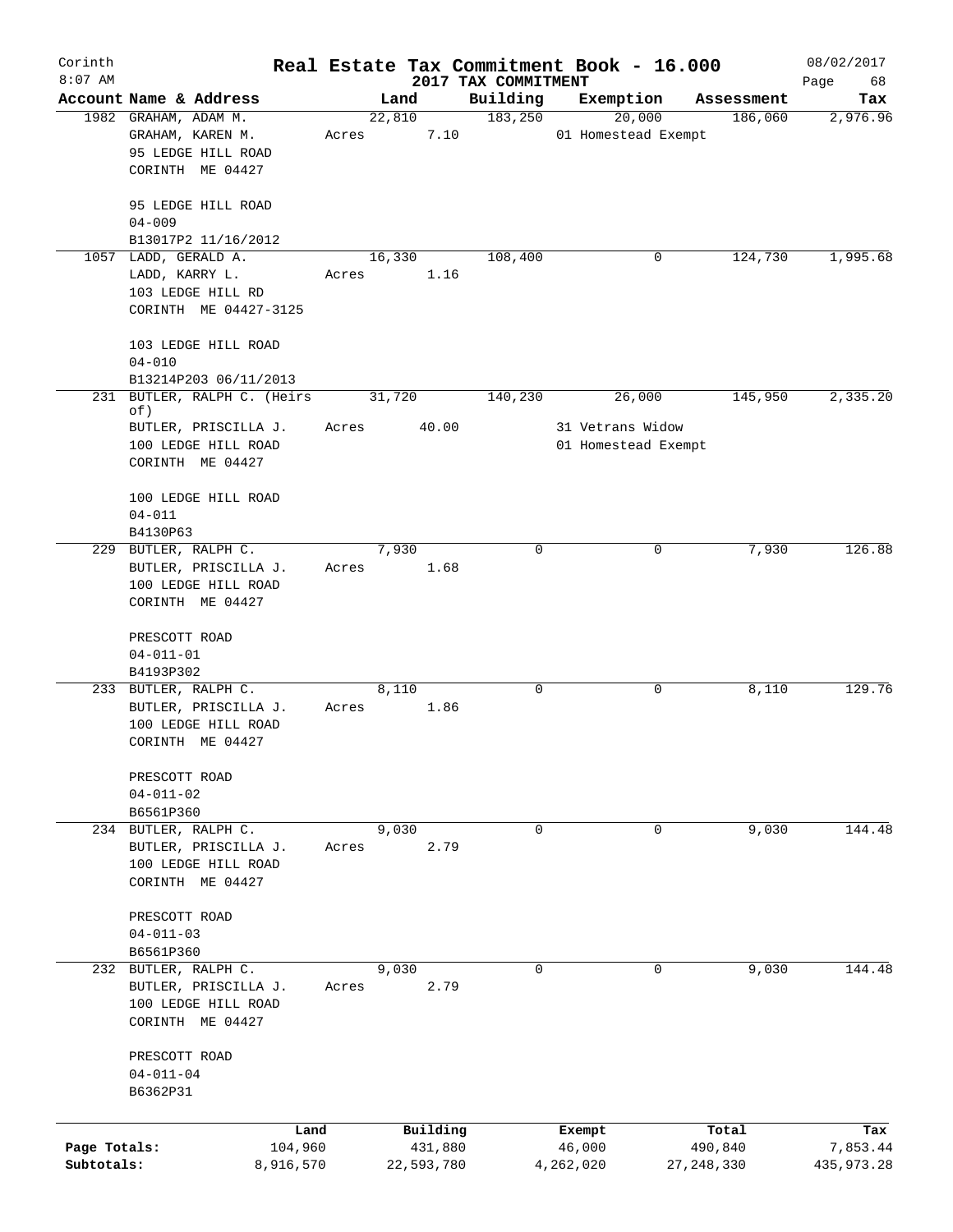| Corinth   |                                                                                                                                      |                          |                     | Real Estate Tax Commitment Book - 16.000    |            | 08/02/2017 |
|-----------|--------------------------------------------------------------------------------------------------------------------------------------|--------------------------|---------------------|---------------------------------------------|------------|------------|
| $8:07$ AM |                                                                                                                                      |                          | 2017 TAX COMMITMENT |                                             |            | 69<br>Page |
|           | Account Name & Address                                                                                                               | Land                     | Building            | Exemption                                   | Assessment | Tax        |
|           | 565 NICKERSON, KEVIN G.<br>PO BOX 668<br>CORINTH ME 04427                                                                            | 22,280<br>Acres          | 36,300<br>10.06     | 20,000<br>01 Homestead Exempt               | 38,580     | 617.28     |
|           | 51 PRESCOTT ROAD<br>$04 - 011 - 05$<br>B6941P301                                                                                     |                          |                     |                                             |            |            |
|           | 230 BUTLER, RALPH C.<br>BUTLER, PRISCILLA J.<br>100 LEDGE HILL ROAD<br>CORINTH ME 04427                                              | 13,960<br>Acres<br>32.30 | $\mathbf 0$         | 0                                           | 13,960     | 223.36     |
|           | LEDGE HILL ROAD<br>$04 - 011 - 06$<br>B5685P299                                                                                      |                          |                     |                                             |            |            |
|           | 218 GREHOSKI, STEVEN<br>49 EDWARDS STREET<br>LINCOLN ME 04457                                                                        | 23,270<br>81.06<br>Acres | 22,500              | 0                                           | 45,770     | 732.32     |
|           | HINDERLITER ROAD<br>$04 - 012$<br>B12771P317 03/21/2012                                                                              |                          |                     |                                             |            |            |
|           | 213 BUSWELL JR, KENNETH E.<br>129 LEDGE HILL ROAD<br>CORINTH ME 04427                                                                | 22,630<br>Acres          | 166,450<br>6.95     | 26,000<br>01 Homestead Exempt<br>22 Veteran | 163,080    | 2,609.28   |
|           | 129 LEDGE HILL ROAD<br>$04 - 012 - A$<br>B2961P37                                                                                    |                          |                     |                                             |            |            |
|           | 212 BUSWELL, K. ERIC<br>BUSWELL, NICOLE M.<br>28 HINDERLITER ROAD<br>CORINTH ME 04427                                                | 16,460<br>Acres          | 95,570<br>1.63      | 20,000<br>01 Homestead Exempt               | 92,030     | 1,472.48   |
|           | 28 HINDERLITER ROAD<br>$04 - 012 - B$<br>B5949P149                                                                                   |                          |                     |                                             |            |            |
| 1784      | FOGLER, ROBERT,<br>RICHARD, THOMAS<br>GOFF, FREDERICK<br>226 FOGLER ROAD<br>EXETER ME 04435<br>LEDGE HILL ROAD N/F<br>$04 - 012 - C$ | 17,070<br>Acres          | 0<br>27.88          | 0                                           | 17,070     | 273.12     |
|           | B8770P70                                                                                                                             |                          |                     |                                             |            |            |

|              | Land      | Building   | Exempt    | Total      | Tax        |
|--------------|-----------|------------|-----------|------------|------------|
| Page Totals: | 115,670   | 320,820    | 66,000    | 370,490    | 5,927.84   |
| Subtotals:   | 9,032,240 | 22,914,600 | 4,328,020 | 27,618,820 | 441,901.12 |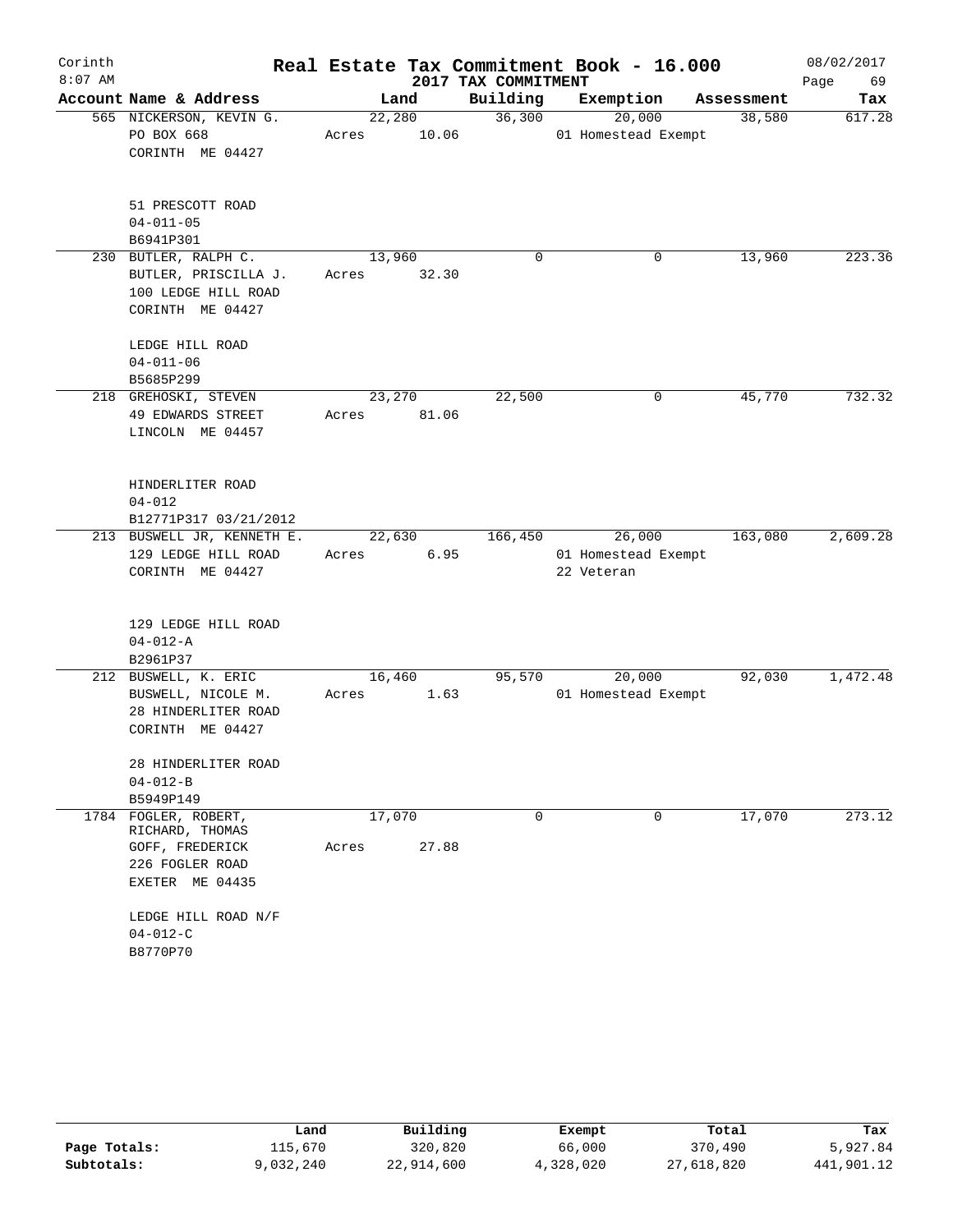| Corinth<br>$8:07$ AM |                                                     |        |        | 2017 TAX COMMITMENT | Real Estate Tax Commitment Book - 16.000 |            | 08/02/2017<br>Page<br>70 |
|----------------------|-----------------------------------------------------|--------|--------|---------------------|------------------------------------------|------------|--------------------------|
|                      | Account Name & Address                              | Land   |        | Building            | Exemption                                | Assessment | Tax                      |
| 139                  | BLACKWELL, DELWIN F. &                              | 16,640 |        | $\Omega$            | $\Omega$                                 | 16,640     | 266.24                   |
|                      | JOAN, TR.<br>DELWIN BLACKWELL LIVING Acres<br>TRUST |        | 7.00   |                     |                                          |            |                          |
|                      | P.O. BOX 335                                        |        |        |                     |                                          |            |                          |
|                      | CORINTH ME 04427                                    |        |        |                     |                                          |            |                          |
|                      | LEDGE HILL ROAD                                     |        |        |                     |                                          |            |                          |
|                      | $04 - 013$                                          |        |        |                     |                                          |            |                          |
|                      | B9055P53                                            |        |        |                     |                                          |            |                          |
| 140                  | BLACKWELL, DELWIN F. &<br>JOAN, TR.                 | 43,470 |        | 0                   | 0                                        | 43,470     | 695.52                   |
|                      | DELWIN BLACKWELL LIVING Acres<br>TRUST              |        | 165.00 |                     |                                          |            |                          |
|                      | P.O. BOX 335                                        |        |        |                     |                                          |            |                          |
|                      | CORINTH ME 04427                                    |        |        |                     |                                          |            |                          |
|                      | LEDGE HILL ROAD                                     |        |        |                     |                                          |            |                          |
|                      | $04 - 014$                                          |        |        |                     |                                          |            |                          |
|                      | B9055P53                                            |        |        |                     |                                          |            |                          |
|                      | 1137 HALL, JESSICA                                  |        | 0      | 14,880              | 14,880                                   | 0          | 0.00                     |
|                      | 171 LEDGE HILL ROAD                                 |        |        |                     | 01 Homestead Exempt                      |            |                          |
|                      | CORINTH ME 04427                                    |        |        |                     |                                          |            |                          |
|                      | 171 LEDGE HILL ROAD                                 |        |        |                     |                                          |            |                          |
|                      | $04 - 014 - 01H$                                    |        |        |                     |                                          |            |                          |
|                      | B13172P232 04/02/2013                               |        |        |                     |                                          |            |                          |
|                      | 1260 SPINNEY, KIMOTHY L.                            | 14,220 |        | 25,390              | 20,000                                   | 19,610     | 313.76                   |
|                      | SPINNEY, MARLENE                                    | Acres  | 0.75   |                     | 01 Homestead Exempt                      |            |                          |
|                      | 453 BEANS MILL ROAD                                 |        |        |                     |                                          |            |                          |
|                      | CORINTH ME 04427                                    |        |        |                     |                                          |            |                          |
|                      | 453 BEANS MILL ROAD                                 |        |        |                     |                                          |            |                          |
|                      | $04 - 015$                                          |        |        |                     |                                          |            |                          |
|                      | B12127P60 05/12/2010 B4613P183                      |        |        |                     |                                          |            |                          |
|                      | 1299 STROUT, JOSEPH K.                              | 26,540 |        | 51,430              | 0                                        | 77,970     | 1,247.52                 |
|                      | 416 BEANS MILL ROAD                                 | Acres  | 6.81   |                     |                                          |            |                          |
|                      | CORINTH ME 04427                                    |        |        |                     |                                          |            |                          |
|                      |                                                     |        |        |                     |                                          |            |                          |
|                      | BEANS MILL RD LEDGE<br>HILL R                       |        |        |                     |                                          |            |                          |
|                      | $04 - 016$                                          |        |        |                     |                                          |            |                          |
|                      | B3288P76                                            |        |        |                     |                                          |            |                          |
|                      | 1526 WILSON, STERLING                               | 64,920 |        | $\mathbf 0$         | 0                                        | 64,920     | 1,038.72                 |
|                      | E. (Heirs of)<br>WILSON, GAIL F.                    | Acres  | 279.68 |                     |                                          |            |                          |
|                      | P.O. BOX 143                                        |        |        |                     |                                          |            |                          |
|                      | CORINTH ME 04427                                    |        |        |                     |                                          |            |                          |
|                      | BEANS MILL ROAD                                     |        |        |                     |                                          |            |                          |
|                      | $04 - 017$                                          |        |        |                     |                                          |            |                          |
|                      | B1780P256                                           |        |        |                     |                                          |            |                          |
|                      |                                                     |        |        |                     |                                          |            |                          |
|                      |                                                     |        |        |                     |                                          |            |                          |
|                      |                                                     |        |        |                     |                                          |            |                          |

|              | Land      | Building   | Exempt    | Total      | Tax        |
|--------------|-----------|------------|-----------|------------|------------|
| Page Totals: | 165.790   | 91,700     | 34,880    | 222,610    | 3,561.76   |
| Subtotals:   | 9,198,030 | 23,006,300 | 4,362,900 | 27,841,430 | 445,462.88 |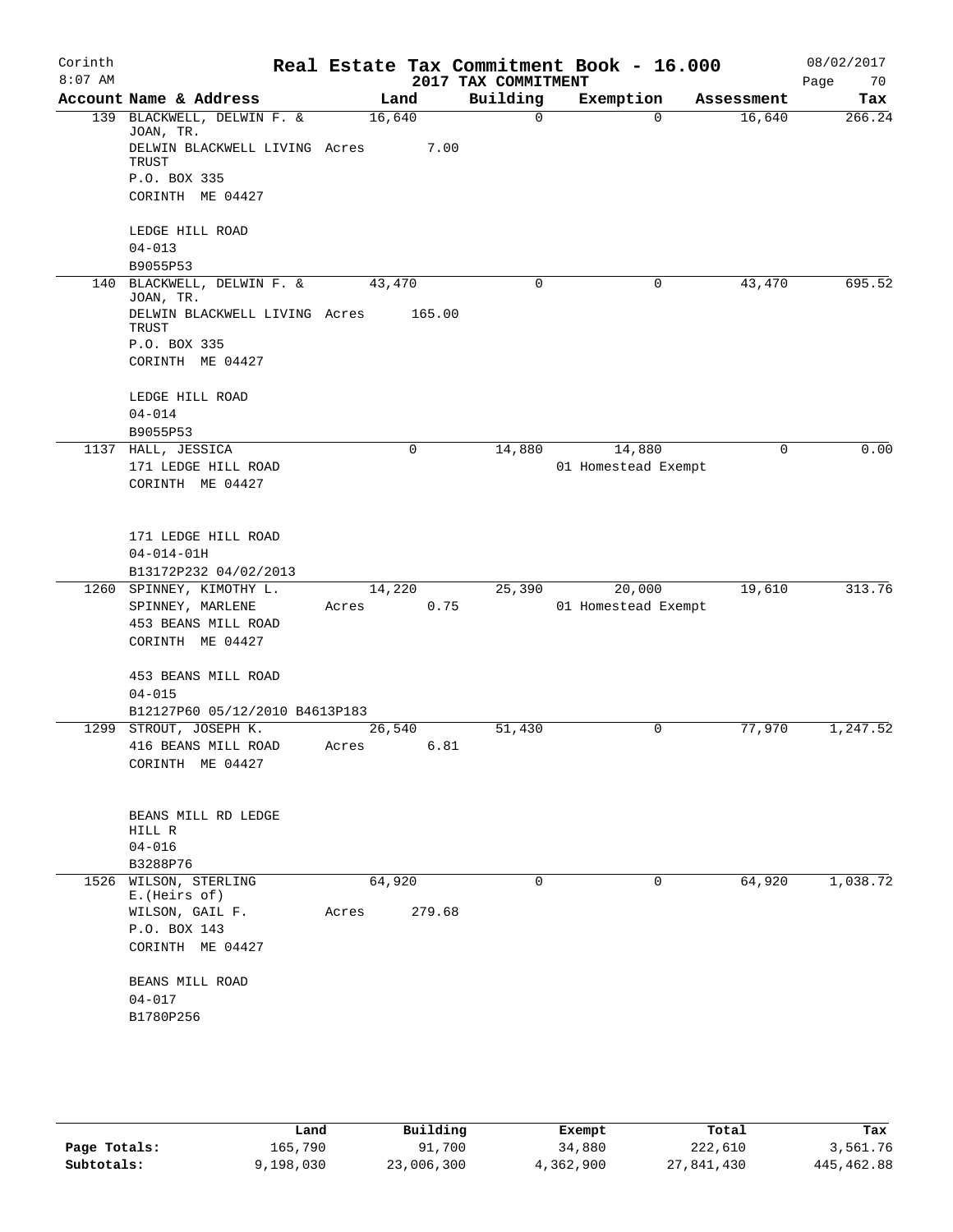| Corinth<br>$8:07$ AM |                                                                                         |                 |        | 2017 TAX COMMITMENT | Real Estate Tax Commitment Book - 16.000 |            | 08/02/2017<br>Page<br>71 |
|----------------------|-----------------------------------------------------------------------------------------|-----------------|--------|---------------------|------------------------------------------|------------|--------------------------|
|                      | Account Name & Address                                                                  | Land            |        | Building            | Exemption                                | Assessment | Tax                      |
|                      | 719 HICKS JR, GEORGE E.<br>HICKS, CYNTHIA A.<br>203 BEANS MILL ROAD<br>CORINTH ME 04427 | 23,850<br>Acres | 8.00   | 94,230              | 20,000<br>01 Homestead Exempt            | 98,080     | 1,569.28                 |
|                      | 203 BEANS MILL ROAD<br>$04 - 017 - A$<br>B5102P246                                      |                 |        |                     |                                          |            |                          |
|                      | 1522 WILSON, SCOTT A.                                                                   | 18,050          |        | 155,870             | 20,000                                   | 153,920    | 2,462.72                 |
|                      | WILSON, BONNIE S.<br>P.O. BOX 455<br>CORINTH ME 04427                                   | Acres           | 3.00   |                     | 01 Homestead Exempt                      |            |                          |
|                      | 261 BEANS MILL ROAD<br>$04 - 017 - B$<br>B4596P202                                      |                 |        |                     |                                          |            |                          |
| 1870                 | WILSON, MICHAEL J.                                                                      | 10,850          |        | $\mathbf 0$         | $\mathbf 0$                              | 10,850     | 173.60                   |
|                      | 2160 93RD WAY UNIT<br>1001<br>FORT LAUDERDALE FL<br>33324                               | Acres           | 2.01   |                     |                                          |            |                          |
|                      | LEDGE HILL ROAD<br>$04 - 017 - C$<br>B9356P232 05/27/2004                               |                 |        |                     |                                          |            |                          |
|                      | 1871 CROCKER, CASEY LEIGH                                                               | 16,900          |        | 92,140              | 20,000                                   | 89,040     | 1,424.64                 |
|                      | LUMBRA, LINDA WILSON<br>122 LEDGE HILL ROAD<br>CORINTH ME 04427<br>122 LEDGE HILL ROAD  | Acres           | 2.01   |                     | 01 Homestead Exempt                      |            |                          |
|                      | $04 - 017 - D$                                                                          |                 |        |                     |                                          |            |                          |
|                      | B13590P251 07/17/2014 B12018P161 12/29/2009<br>B9356P234 05/27/2004                     |                 |        |                     |                                          |            |                          |
|                      | 1524 WILSON, STERLING<br>E. (Heirs of)                                                  | 10,380          |        | 0                   | 0                                        | 10,380     | 166.08                   |
|                      | WILSON, GAIL F.<br>P.O. BOX 143<br>CORINTH ME 04427                                     | Acres           | 1.60   |                     |                                          |            |                          |
|                      | BEANS MILL ROAD<br>$04 - 018$<br>B4289P749                                              |                 |        |                     |                                          |            |                          |
|                      | 219 GARDNER LAND COMPANY,                                                               | 35,550          |        | 0                   | 0                                        | 35,550     | 568.80                   |
|                      | INC.<br>P. O. BOX 189<br>LINCOLN ME 04457-0189                                          | Acres           | 134.95 |                     |                                          |            |                          |
|                      | BEANS MILL ROAD<br>$04 - 019$<br>B7453P92 08/23/2000                                    |                 |        |                     |                                          |            |                          |
|                      |                                                                                         |                 |        |                     |                                          |            |                          |

|              | Land      | Building   | Exempt    | Total      | Tax        |
|--------------|-----------|------------|-----------|------------|------------|
| Page Totals: | 115,580   | 342,240    | 60,000    | 397,820    | 6,365.12   |
| Subtotals:   | 9,313,610 | 23,348,540 | 4,422,900 | 28,239,250 | 451,828.00 |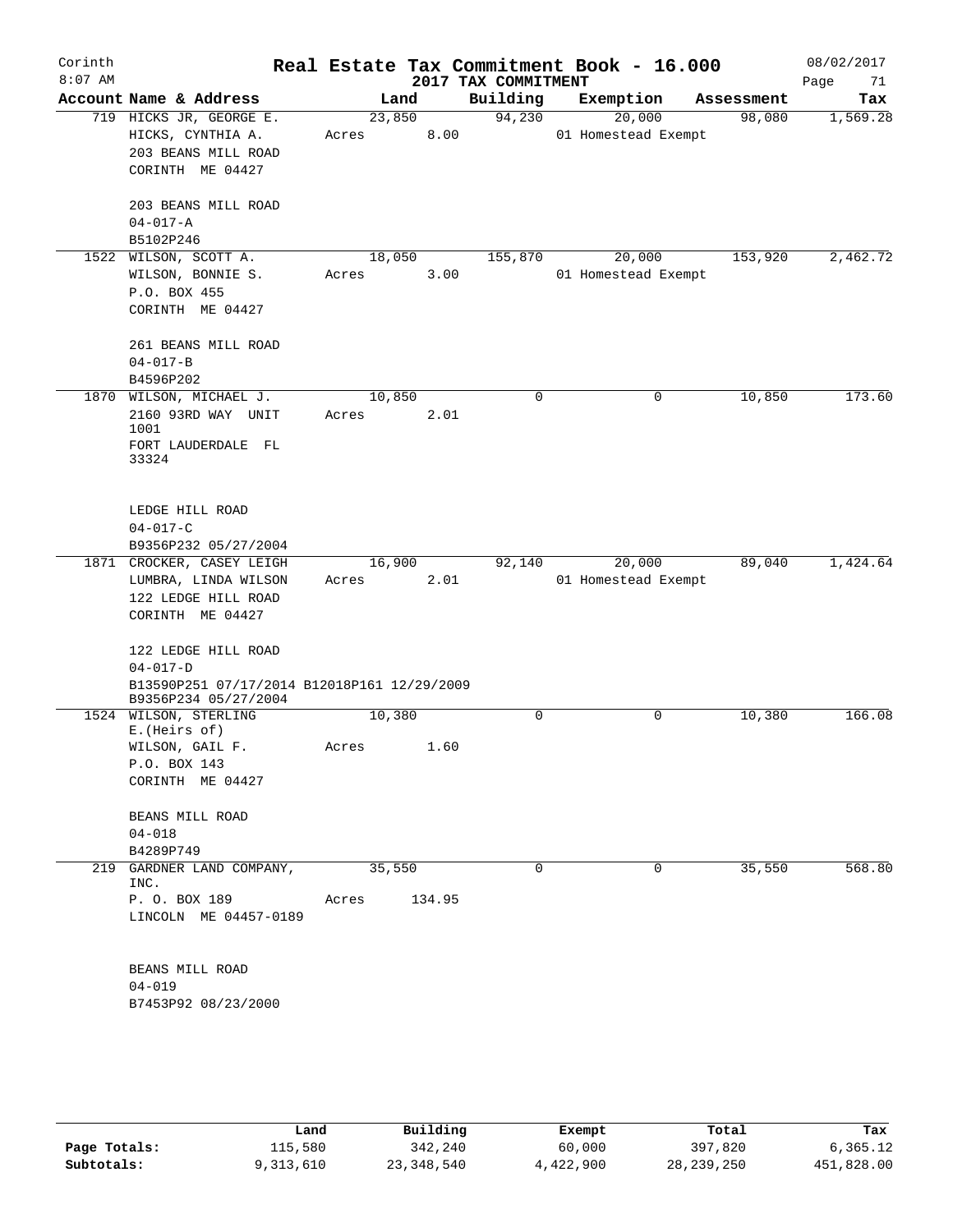| Corinth                    |                                                                                                             |                 |                         |                                 | Real Estate Tax Commitment Book - 16.000 |                       | 08/02/2017               |
|----------------------------|-------------------------------------------------------------------------------------------------------------|-----------------|-------------------------|---------------------------------|------------------------------------------|-----------------------|--------------------------|
| $8:07$ AM                  | Account Name & Address                                                                                      | Land            |                         | 2017 TAX COMMITMENT<br>Building | Exemption                                | Assessment            | Page<br>72<br>Tax        |
|                            | 118 AMES, RICKIE L.<br>AMES, ALISHA M.<br>372 BEANS MILL ROAD<br>CORINTH ME 04427                           | 18,620<br>Acres | 3.49                    | 198,010                         | 20,000<br>01 Homestead Exempt            | 196,630               | 3,146.08                 |
|                            | 372 BEANS MILL ROAD<br>$04 - 019 - 01$<br>B12839P105 06/06/2012                                             |                 |                         |                                 |                                          |                       |                          |
|                            | 119 BRAGDON, JAMES W.<br>BRAGDON, STEPHANIE J.<br>386 BEANS MILL RD<br>CORINTH ME 04427                     | 16,700<br>Acres | 1.84                    | 175,000                         | 20,000<br>01 Homestead Exempt            | 171,700               | 2,747.20                 |
|                            | 386 BEANS MILL ROAD<br>$04 - 019 - 01A$<br>B12364P304 12/29/2010                                            |                 |                         |                                 |                                          |                       |                          |
|                            | 1474 WENTWORTH, GLORIA A.<br>WENTWORTH, HERBERT I.<br>(HEIRS OF)<br>364 BEANS MILL ROAD<br>CORINTH ME 04427 | 15,730<br>Acres | 1.00                    | 104,970                         | 20,000<br>01 Homestead Exempt            | 100,700               | 1,611.20                 |
|                            | 364 BEANS MILL ROAD<br>$04 - 019 - 02$<br>B3773P11                                                          |                 |                         |                                 |                                          |                       |                          |
|                            | 1196 DUNCAN, GARRY A.<br>DUNCAN, ANNE<br>7 HI VIEW LANE<br>CORINTH ME 04427                                 | 14,520<br>Acres | 1.00                    | 99,230                          | 20,000<br>01 Homestead Exempt            | 93,750                | 1,500.00                 |
|                            | 7 HI VIEW LANE<br>$04 - 019 - 03$<br>B11766P73 05/12/2009                                                   |                 |                         |                                 |                                          |                       |                          |
|                            | 1135 COOPER, CYNTHIA<br>15 HI VIEW LANE<br>CORINTH ME 04427                                                 | 15,570<br>Acres | 2.00                    | 151,710                         | 20,000<br>01 Homestead Exempt            | 147,280               | 2,356.48                 |
|                            | 15 HI VIEW LANE<br>$04 - 019 - 03A$<br>B12832P137 05/31/2012                                                |                 |                         |                                 |                                          |                       |                          |
| 1097                       | WILSON, BRENDEN M.<br>PO BOX 455<br>CORINTH ME 04427                                                        | 14,780<br>Acres | 1.25                    | 136,360                         | 20,000<br>01 Homestead Exempt            | 131,140               | 2,098.24                 |
|                            | 8 HI VIEW LANE<br>$04 - 019 - 04$<br>B12761P256 03/15/2012                                                  |                 |                         |                                 |                                          |                       |                          |
|                            | 1121 HERRING, STEPHEN C.<br>PO BOX 161<br>CORINTH ME 04427                                                  | 16,020<br>Acres | 1.25                    | 62,230                          | 20,000<br>01 Homestead Exempt            | 58,250                | 932.00                   |
|                            | 338 BEANS MILL ROAD<br>$04 - 019 - 04A$<br>B10576P187 08/08/2006                                            |                 |                         |                                 |                                          |                       |                          |
|                            | Land                                                                                                        |                 | Building                |                                 | Exempt                                   | Total                 | Tax                      |
| Page Totals:<br>Subtotals: | 111,940<br>9,425,550                                                                                        |                 | 927,510<br>24, 276, 050 |                                 | 140,000<br>4,562,900                     | 899,450<br>29,138,700 | 14,391.20<br>466, 219.20 |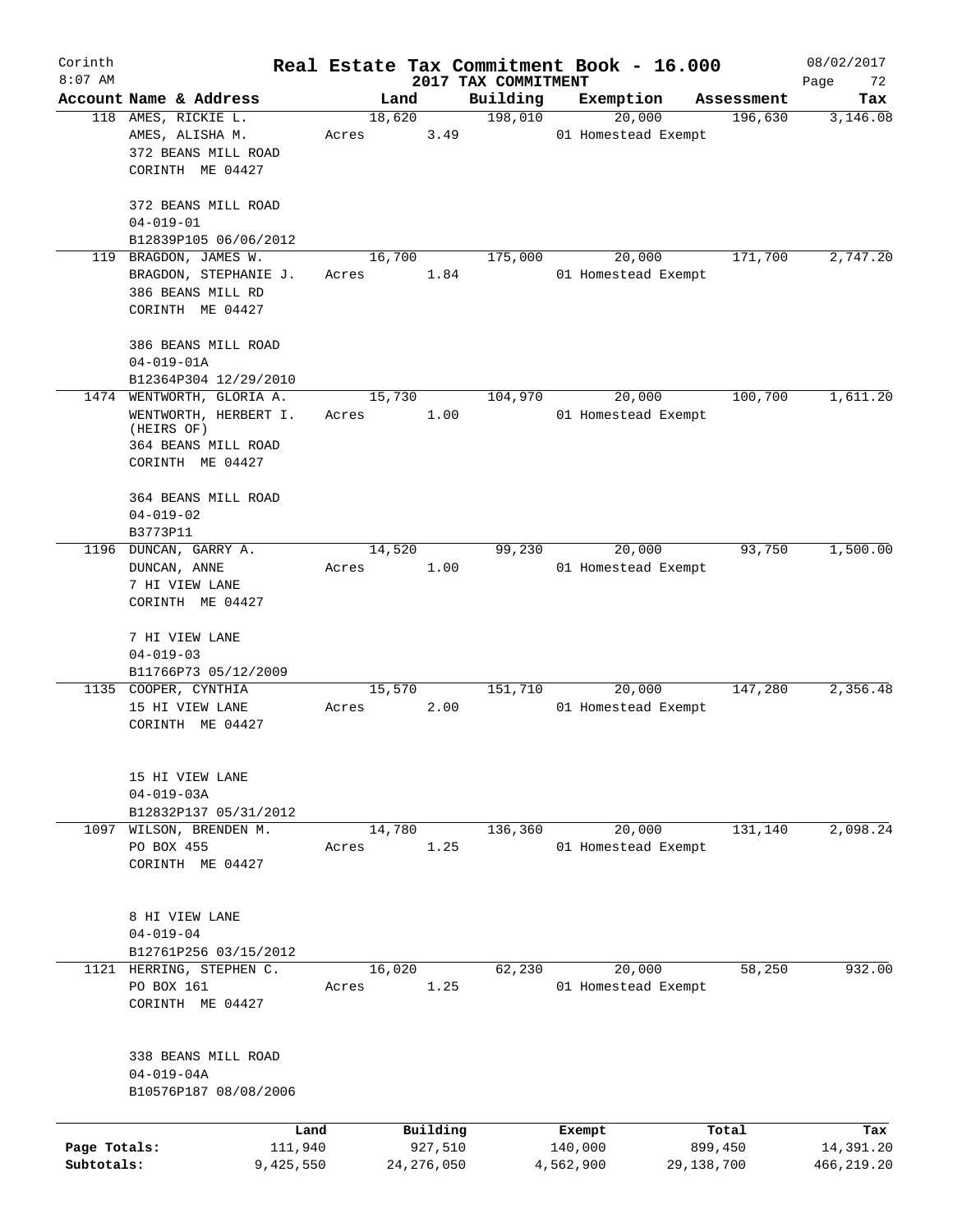| Corinth      |                                     |       |                |         |                     | Real Estate Tax Commitment Book - 16.000 |                       | 08/02/2017      |
|--------------|-------------------------------------|-------|----------------|---------|---------------------|------------------------------------------|-----------------------|-----------------|
| $8:07$ AM    | Account Name & Address              |       |                |         | 2017 TAX COMMITMENT |                                          |                       | Page<br>73      |
|              | 1510 WILLETT, DIANE L.              |       | Land<br>34,190 |         | Building<br>274,610 | Exemption<br>20,000                      | Assessment<br>288,800 | Tax<br>4,620.80 |
|              | P.O. BOX 159                        | Acres |                | 5.90    |                     | 01 Homestead Exempt                      |                       |                 |
|              | CORINTH ME 04427                    |       |                |         |                     |                                          |                       |                 |
|              |                                     |       |                |         |                     |                                          |                       |                 |
|              |                                     |       |                |         |                     |                                          |                       |                 |
|              | 42 HI VIEW LANE                     |       |                |         |                     |                                          |                       |                 |
|              | $04 - 019 - 05$                     |       |                |         |                     |                                          |                       |                 |
|              | B5391P108                           |       |                |         |                     |                                          |                       |                 |
|              | 1511 WILLETT, DIANE L.              |       | 16,990         |         | 300                 | 0                                        | 17,290                | 276.64          |
|              | P.O. BOX 159                        | Acres |                | 7.30    |                     |                                          |                       |                 |
|              | CORINTH ME 04427                    |       |                |         |                     |                                          |                       |                 |
|              |                                     |       |                |         |                     |                                          |                       |                 |
|              | HI VIEW LANE                        |       |                |         |                     |                                          |                       |                 |
|              | $04 - 019 - 06$                     |       |                |         |                     |                                          |                       |                 |
|              | B5391P108                           |       |                |         |                     |                                          |                       |                 |
|              | 483 DUNFEE, MALCOLM K.              |       | 19,480         |         | 89,170              | 20,000                                   | 88,650                | 1,418.40        |
|              | DUNFEE, SONYA M                     | Acres |                | 4.23    |                     | 01 Homestead Exempt                      |                       |                 |
|              | 326 BEANS MILL ROAD                 |       |                |         |                     |                                          |                       |                 |
|              | CORINTH ME 04427                    |       |                |         |                     |                                          |                       |                 |
|              |                                     |       |                |         |                     |                                          |                       |                 |
|              | 326 BEANS MILL ROAD                 |       |                |         |                     |                                          |                       |                 |
|              | $04 - 019 - 07$                     |       |                |         |                     |                                          |                       |                 |
|              | B2675P138                           |       |                |         |                     |                                          |                       |                 |
| 1999         | WARD, MATTHEW M.                    |       | 14,670         |         | 176,800             | 20,000                                   | 171,470               | 2,743.52        |
|              | WARD, DARCY L.                      | Acres |                | 1.14    |                     | 01 Homestead Exempt                      |                       |                 |
|              | 14 HI VIEW LANE                     |       |                |         |                     |                                          |                       |                 |
|              | CORINTH ME 04422                    |       |                |         |                     |                                          |                       |                 |
|              |                                     |       |                |         |                     |                                          |                       |                 |
|              | 14 HI VIEW LANE                     |       |                |         |                     |                                          |                       |                 |
|              | $04 - 019 - 07 - A$                 |       |                |         |                     |                                          |                       |                 |
|              | B11162P243 10/11/2007               |       |                |         |                     |                                          |                       |                 |
|              | 677 GAGNON, WAYNE B.                |       | 15,730         |         | 81,680              | 20,000                                   | 77,410                | 1,238.56        |
|              | 314 BEANS MILL ROAD                 | Acres |                | 1.00    |                     | 01 Homestead Exempt                      |                       |                 |
|              | CORINTH ME 04427                    |       |                |         |                     |                                          |                       |                 |
|              |                                     |       |                |         |                     |                                          |                       |                 |
|              |                                     |       |                |         |                     |                                          |                       |                 |
|              | 314 BEANS MILL ROAD                 |       |                |         |                     |                                          |                       |                 |
|              | $04 - 019 - 08$                     |       |                |         |                     |                                          |                       |                 |
|              | B11542P36 09/25/2008                |       |                |         |                     |                                          |                       |                 |
|              | 678 KELLEY, DANIEL A.               |       | 16,590         |         | 178,240             | 20,000                                   | 174,830               | 2,797.28        |
|              | KELLEY, VALERIE F.                  | Acres |                | 1.74    |                     | 01 Homestead Exempt                      |                       |                 |
|              | 1536 RIVER ROAD                     |       |                |         |                     |                                          |                       |                 |
|              | BUCKSPORT ME 04416                  |       |                |         |                     |                                          |                       |                 |
|              |                                     |       |                |         |                     |                                          |                       |                 |
|              | 308 BEANS MILL ROAD                 |       |                |         |                     |                                          |                       |                 |
|              | $04 - 019 - 09$                     |       |                |         |                     |                                          |                       |                 |
|              | B14230P237 08/01/2016               |       |                |         |                     |                                          |                       |                 |
| 759          | HOLMES, JERAMIE T.                  |       | 15,730         |         | 12,750              | 0                                        | 28,480                | 455.68          |
|              | HOLMES, KRISTEN S. &<br>MANN, ISAAC | Acres |                | 1.00    |                     |                                          |                       |                 |
|              | PO BOX 654                          |       |                |         |                     |                                          |                       |                 |
|              | CORINTH ME 04427                    |       |                |         |                     |                                          |                       |                 |
|              |                                     |       |                |         |                     |                                          |                       |                 |
|              | 298 BEANS MILL ROAD                 |       |                |         |                     |                                          |                       |                 |
|              | $04 - 019 - 10$                     |       |                |         |                     |                                          |                       |                 |
|              | B13474P287 03/04/2014               |       |                |         |                     |                                          |                       |                 |
|              |                                     |       |                |         |                     |                                          |                       |                 |
|              |                                     | Land  | Building       |         |                     | Exempt                                   | Total                 | Tax             |
| Page Totals: | 133,380                             |       |                | 813,550 |                     | 100,000                                  | 846,930               | 13,550.88       |
| Subtotals:   | 9,558,930                           |       | 25,089,600     |         |                     | 4,662,900                                | 29,985,630            | 479,770.08      |
|              |                                     |       |                |         |                     |                                          |                       |                 |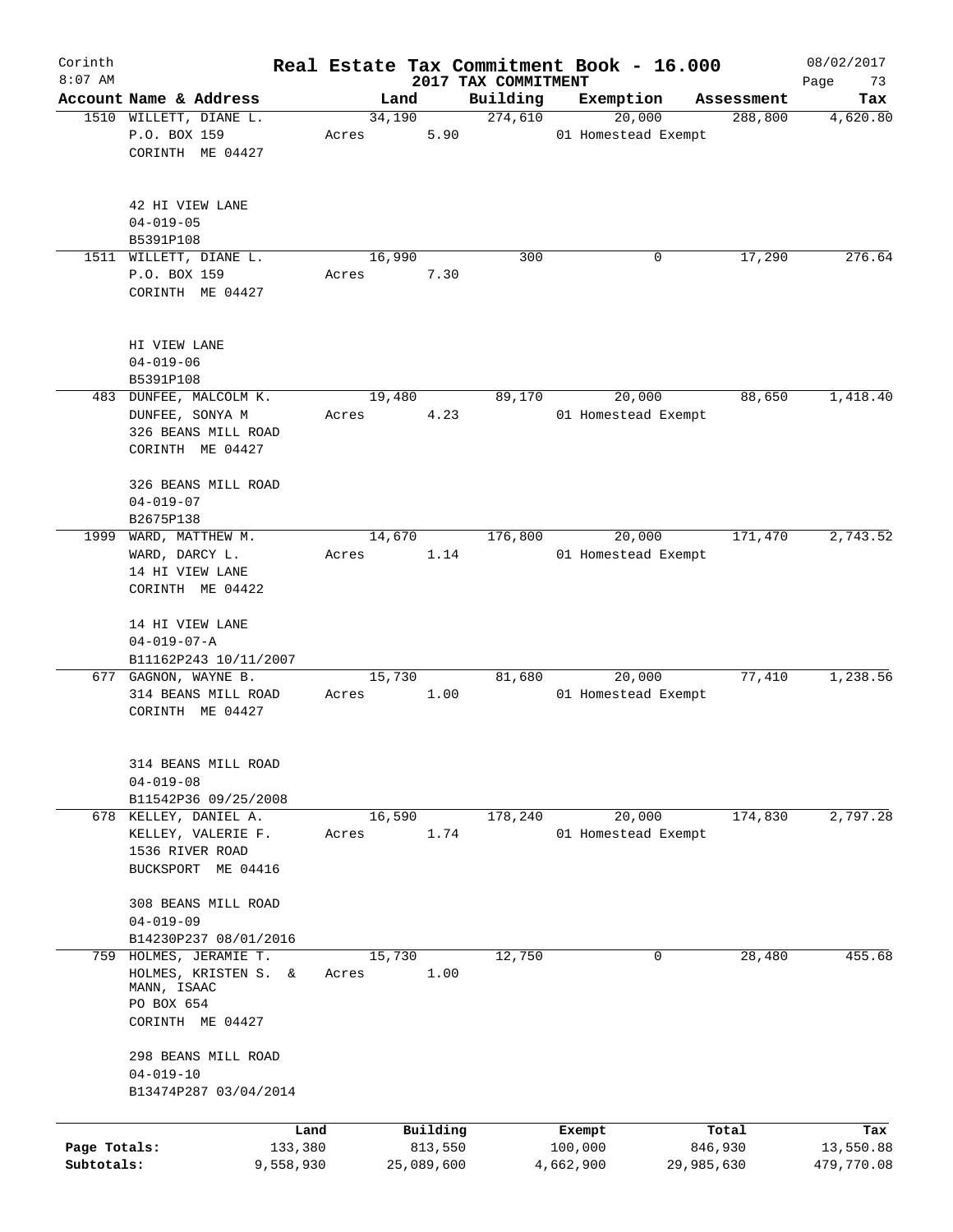| Corinth<br>$8:07$ AM |                                                                                                                     |                    |      | 2017 TAX COMMITMENT | Real Estate Tax Commitment Book - 16.000    |            | 08/02/2017<br>Page<br>74 |
|----------------------|---------------------------------------------------------------------------------------------------------------------|--------------------|------|---------------------|---------------------------------------------|------------|--------------------------|
|                      | Account Name & Address                                                                                              |                    | Land | Building            | Exemption                                   | Assessment | Tax                      |
|                      | 313 SHALIGRAM, ABHIJIT<br>S.<br>KULKARNI, PALLAVI<br>288 BEANS MILL RD<br>CORINTH ME 04427                          | 15,730<br>U. Acres | 1.00 | 137,150             | 20,000<br>01 Homestead Exempt               | 132,880    | 2,126.08                 |
|                      | 288 BEANS MILL ROAD<br>$04 - 019 - 11$                                                                              |                    |      |                     |                                             |            |                          |
|                      | B13323P332 09/05/2013 B9757P341                                                                                     |                    |      |                     |                                             |            |                          |
|                      | 858 VOISINE, THERESA L.<br>LIVING TRUST<br>THERESA VOISINE TRUSTEE Acres<br>282 BEANS MILL ROAD<br>CORINTH ME 04427 | 16,890             | 2.00 | 97,050              | 20,000<br>01 Homestead Exempt               | 93,940     | 1,503.04                 |
|                      | 282 BEANS MILL ROAD<br>$04 - 019 - 12$                                                                              |                    |      |                     |                                             |            |                          |
|                      | B12111P165 04/22/2010<br>1629 VOISINE, THERESA L.                                                                   | 10,200             |      | $\mathbf 0$         | 0                                           | 10,200     | 163.20                   |
|                      | TRUST                                                                                                               |                    |      |                     |                                             |            |                          |
|                      | THERESA VOISINE TRUSTEE Acres<br>282 BEANS MILL ROAD<br>CORINTH ME 04427                                            |                    | 1.45 |                     |                                             |            |                          |
|                      | BEANS MILL ROAD                                                                                                     |                    |      |                     |                                             |            |                          |
|                      | $04 - 019 - 12 - A$                                                                                                 |                    |      |                     |                                             |            |                          |
|                      | B12111P165 04/26/2010                                                                                               |                    |      |                     |                                             |            |                          |
|                      | 814 LANCASTER, MARCIA                                                                                               | 9,400              |      | $\mathbf 0$         | 0                                           | 9,400      | 150.40                   |
|                      | LANCASTER, SHANE, SHAWNA, Acres<br>SHANNON<br>254 BEANS MILL ROAD<br>CORINTH ME 04427                               |                    | 0.92 |                     |                                             |            |                          |
|                      | BEANS MILL ROAD                                                                                                     |                    |      |                     |                                             |            |                          |
|                      | $04 - 019 - 13$                                                                                                     |                    |      |                     |                                             |            |                          |
|                      | B3403P257                                                                                                           |                    |      |                     |                                             |            |                          |
|                      | 815 LANCASTER, MICHAEL K.<br>LANCASTER, MARCIA L.<br>254 BEANS MILL ROAD<br>CORINTH ME 04427                        | 16,700<br>Acres    | 1.84 | 72,610              | 26,000<br>01 Homestead Exempt<br>22 Veteran | 63,310     | 1,012.96                 |
|                      | 254 BEANS MILL ROAD<br>$04 - 019 - 14$                                                                              |                    |      |                     |                                             |            |                          |
|                      | B2889P205                                                                                                           |                    |      |                     |                                             |            |                          |
| 311                  | COLE, BILLIE JO<br>COLE, JAMES A.<br>240 BEANS MILL ROAD<br>CORINTH ME 04427                                        | 15,730<br>Acres    | 1.00 | 85,580              | 20,000<br>01 Homestead Exempt               | 81,310     | 1,300.96                 |
|                      | 240 BEANS MILL ROAD<br>$04 - 019 - 15$<br>B4772P249                                                                 |                    |      |                     |                                             |            |                          |

|              | Land      | Building   | Exempt    | Total        | Tax        |
|--------------|-----------|------------|-----------|--------------|------------|
| Page Totals: | 84,650    | 392,390    | 86,000    | 391,040      | 6,256.64   |
| Subtotals:   | 9,643,580 | 25,481,990 | 4,748,900 | 30, 376, 670 | 486,026.72 |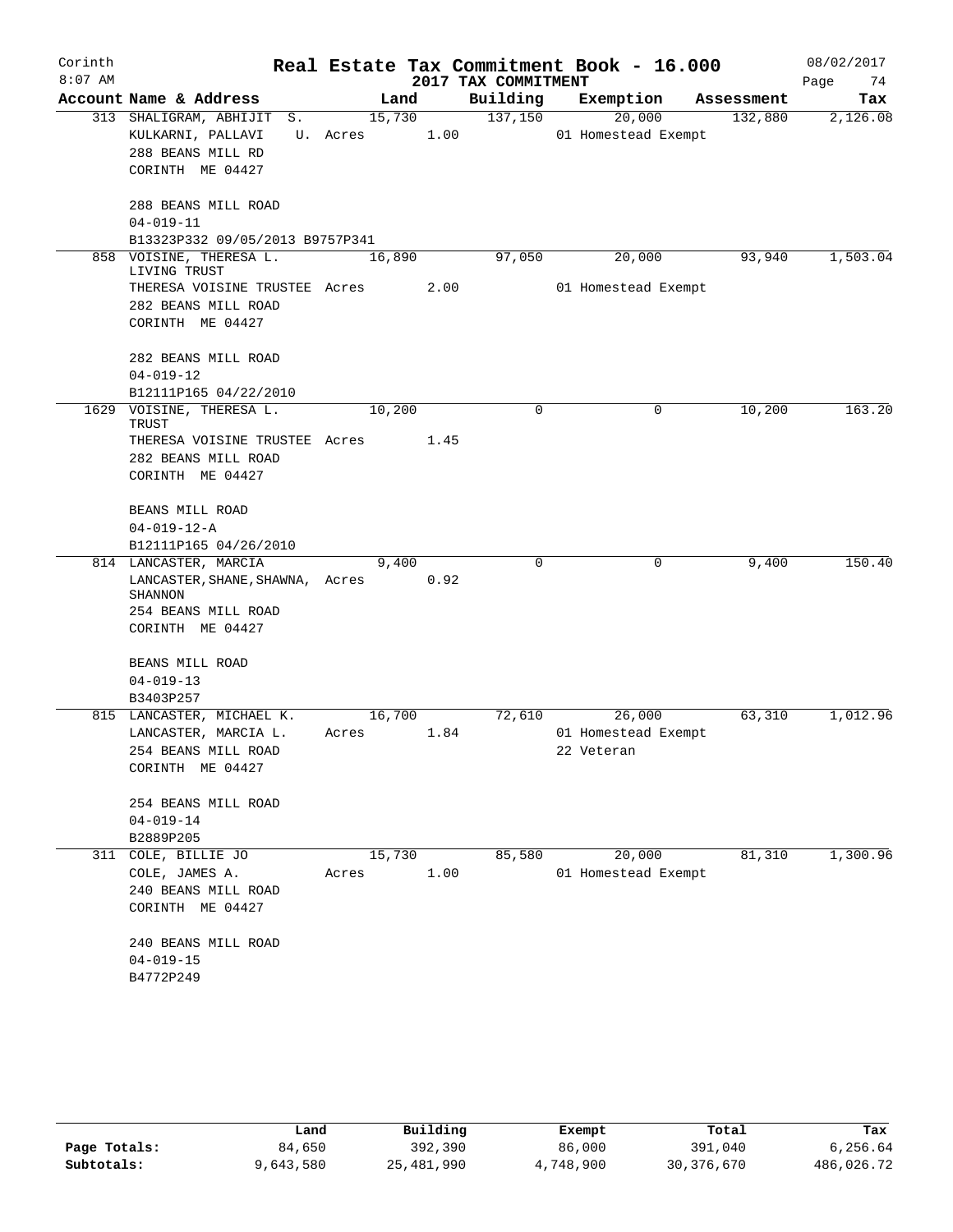| Corinth      |                                                                               |       |                        |                     | Real Estate Tax Commitment Book - 16.000 |                      | 08/02/2017      |
|--------------|-------------------------------------------------------------------------------|-------|------------------------|---------------------|------------------------------------------|----------------------|-----------------|
| $8:07$ AM    | Account Name & Address                                                        |       |                        | 2017 TAX COMMITMENT |                                          |                      | Page<br>75      |
|              | 1475 WELLS FARGO BANK NA<br>3476 STATEVIEW BLVD                               | Acres | Land<br>15,730<br>1.00 | Building<br>79,980  | Exemption<br>$\mathbf 0$                 | Assessment<br>95,710 | Tax<br>1,531.36 |
|              | FORT MILL SC 29715                                                            |       |                        |                     |                                          |                      |                 |
|              | 236 BEANS MILL ROAD<br>$04 - 019 - 16$                                        |       |                        |                     |                                          |                      |                 |
|              | B14230P319 08/01/2016                                                         |       |                        |                     |                                          |                      |                 |
|              | 754 HUGHES, RICHARD J.<br>224 BEANS MILL ROAD<br>CORINTH ME 04427             | Acres | 15,730<br>1.00         | 75,380              | 20,000<br>01 Homestead Exempt            | 71,110               | 1,137.76        |
|              | 224 BEANS MILL ROAD<br>$04 - 019 - 17$<br>B13924P72 08/10/2015                |       |                        |                     |                                          |                      |                 |
|              | 1348 CRANE, JAMES                                                             |       | 22,320                 | 0                   | 0                                        | 22,320               | 357.12          |
|              | CRANE, STEVEN D.<br>2312 EXETER RD<br>EXETER ME 04435                         | Acres | 19.00                  |                     |                                          |                      |                 |
|              | BEANS MILL ROAD<br>$04 - 019 - 18$                                            |       |                        |                     |                                          |                      |                 |
|              | B11376P287 04/29/2008                                                         |       |                        |                     |                                          |                      |                 |
|              | 1349 CRANE, JAMES V.<br>CRANE, STEVEN D.<br>2312 EXETER RD<br>EXETER ME 04435 | Acres | 18,710<br>23.03        | $\mathbf 0$         | 0                                        | 18,710               | 299.36          |
|              | BEANS MILL ROAD<br>$04 - 019 - 19$                                            |       |                        |                     |                                          |                      |                 |
|              | B11376P287 04/29/2008                                                         |       |                        |                     |                                          |                      |                 |
|              | 1659 STEHELE, ALLEN T.                                                        |       | 15,570                 | 35,310              | 0                                        | 50,880               | 814.08          |
|              | WILLETT, DIANE L.<br>PO BOX 159<br>CORINTH ME 04427                           | Acres | 2.00                   |                     |                                          |                      |                 |
|              | 33 HI VIEW LANE                                                               |       |                        |                     |                                          |                      |                 |
|              | $04 - 019 - 20$                                                               |       |                        |                     |                                          |                      |                 |
| 228          | B14272P12 07/09/2016<br>GARDNER LAND COMPANY,                                 |       | 2,030                  | 0                   | 0                                        | 2,030                | 32.48           |
|              | INC.<br>P. O. BOX 189                                                         | Acres | 16.00                  |                     |                                          |                      |                 |
|              | LINCOLN ME 04457-0189                                                         |       |                        |                     |                                          |                      |                 |
|              | BEANS MILL ROAD N/F<br>OFF                                                    |       |                        |                     |                                          |                      |                 |
|              | $04 - 020$                                                                    |       |                        |                     |                                          |                      |                 |
|              | B7453P95<br>585 FROST, STEPHEN G.                                             |       | 11,970                 | 0                   | 0                                        | 11,970               | 191.52          |
|              | FROST, BEVERLY A.<br>74 BEANS MILL ROAD<br>CORINTH ME 04427                   | Acres | 12.50                  |                     |                                          |                      |                 |
|              | BEANS MILL ROAD N/F OFF<br>$04 - 021$<br>B9105P1                              |       |                        |                     |                                          |                      |                 |
|              |                                                                               | Land  | Building               |                     | Exempt                                   | Total                | Tax             |
| Page Totals: | 102,060                                                                       |       | 190,670                |                     | 20,000                                   | 272,730              | 4,363.68        |
| Subtotals:   | 9,745,640                                                                     |       | 25,672,660             |                     | 4,768,900                                | 30,649,400           | 490,390.40      |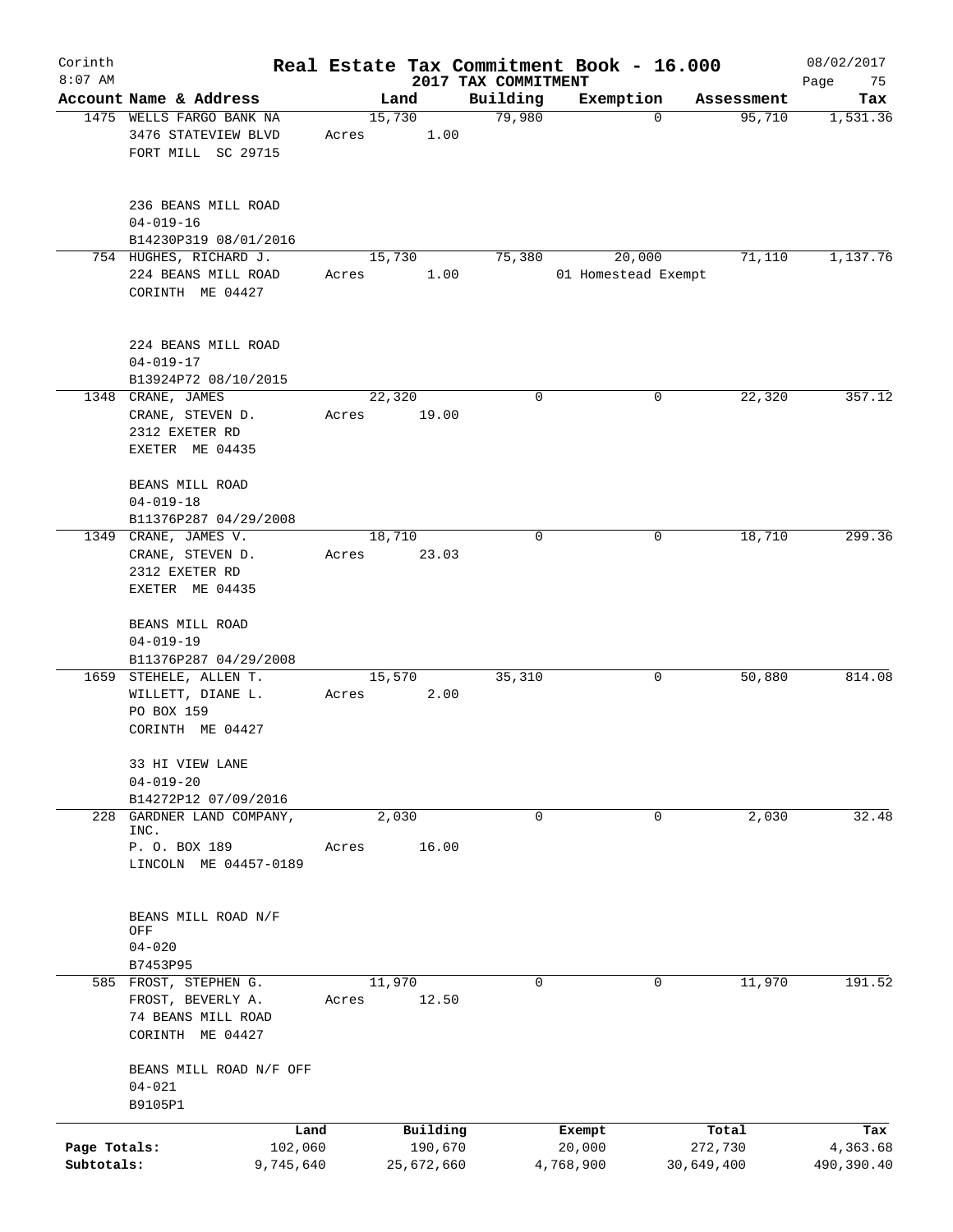| Corinth<br>$8:07$ AM |                                                                                                                                                                                                 |                        |       | 2017 TAX COMMITMENT | Real Estate Tax Commitment Book - 16.000 |                               | 08/02/2017<br>Page<br>76 |
|----------------------|-------------------------------------------------------------------------------------------------------------------------------------------------------------------------------------------------|------------------------|-------|---------------------|------------------------------------------|-------------------------------|--------------------------|
|                      | Account Name & Address                                                                                                                                                                          |                        | Land  |                     |                                          | Building Exemption Assessment | Tax                      |
|                      | 1300 STROUT, JOSEPH K.<br>416 BEANS MILL ROAD<br>CORINTH ME 04427                                                                                                                               | 48,400<br>Acres 100.00 |       | 51,150              | 20,000<br>01 Homestead Exempt            | 79,550                        | 1,272.80                 |
|                      | 416 BEANS MILL ROAD<br>$04 - 022$<br>B3288P76                                                                                                                                                   |                        |       |                     |                                          |                               |                          |
|                      | 1301 STROUT, JOSEPH K.<br>416 BEANS MILL ROAD<br>CORINTH ME 04427                                                                                                                               | 10,840<br>Acres 2.00   |       | $\mathbf 0$         | 0                                        | 10,840                        | 173.44                   |
|                      | BEANS MILL RD LEDGE<br>HILL R<br>$04 - 023$<br>B3192P278                                                                                                                                        |                        |       |                     |                                          |                               |                          |
|                      | 1302 STROUT, JOSEPH K.<br>416 BEANS MILL ROAD<br>CORINTH ME 04427                                                                                                                               | 28,930<br>Acres 140.00 |       | 0                   | 0                                        | 28,930                        | 462.88                   |
|                      | LEDGE HILL ROAD<br>$04 - 024$<br>B3288P76                                                                                                                                                       |                        |       |                     |                                          |                               |                          |
|                      | 534 EATON, LINWOOD N. LIV<br>TR INT<br>EATON, JANE L. LIV TR<br>INT<br>151 EATON ROAD<br>EXETER ME 04435                                                                                        | 36,410<br>Acres 82.00  |       | $\Omega$            | 0                                        | 36,410                        | 582.56                   |
|                      | LEDGE HILL ROAD<br>$04 - 025$<br>B5845P175                                                                                                                                                      |                        |       |                     |                                          |                               |                          |
|                      | 535 EATON, LINWOOD N. LIV<br>INT<br>TR<br>EATON, JANE L. LIV TR<br>INT<br>151 EATON ROAD<br>EXETER ME 04435<br>LEDGE HILL ROAD                                                                  | 40,870<br>Acres        | 99.00 | 0                   | 0                                        | 40,870                        | 653.92                   |
|                      | $04 - 026$<br>B5845P175                                                                                                                                                                         |                        |       |                     |                                          |                               |                          |
|                      | 912 ADAMS RANDY L. &<br>CHRYSTAL A. LIVING<br>TRUST<br>MCLAUGHLIN, JEFFREY D.<br>89 LAKE ROAD<br>LEVANT ME 04456<br>LEDGE HILL ROAD<br>$04 - 027$<br>B12682P218 12/14/2011 B9989P313 06/13/2005 | 31,530<br>Acres        | 60.80 | 16,000              | 0                                        | 47,530                        | 760.48                   |

|              | Land      | Building   | Exempt    | Total      | Tax          |
|--------------|-----------|------------|-----------|------------|--------------|
| Page Totals: | 196,980   | 67,150     | 20,000    | 244,130    | 3,906.08     |
| Subtotals:   | 9,942,620 | 25,739,810 | 4,788,900 | 30,893,530 | 494, 296, 48 |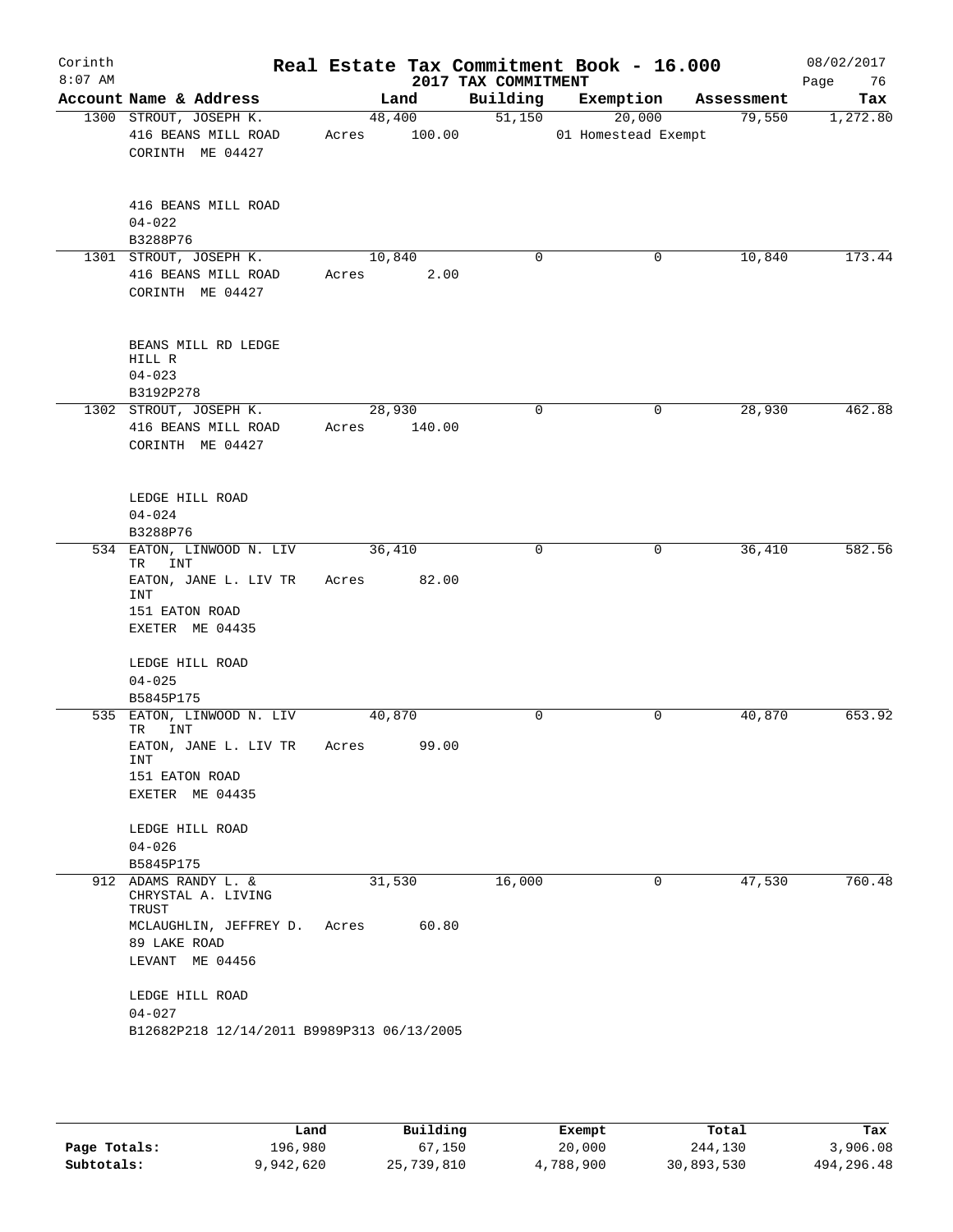| Corinth<br>$8:07$ AM       |                                                                                                                 |       |                                     |                                 | Real Estate Tax Commitment Book - 16.000 |                                  | 08/02/2017                    |
|----------------------------|-----------------------------------------------------------------------------------------------------------------|-------|-------------------------------------|---------------------------------|------------------------------------------|----------------------------------|-------------------------------|
|                            | Account Name & Address                                                                                          |       | Land                                | 2017 TAX COMMITMENT<br>Building | Exemption                                | Assessment                       | Page<br>77<br>Tax             |
|                            | 914 MCLAUGHLIN, JEFFREY D.                                                                                      |       | 15,960                              | 32,690                          | 20,000                                   | 28,650                           | 458.40                        |
|                            | 408 LEDGE HILL ROAD<br>CORINTH ME 04427                                                                         | Acres | 1.20                                |                                 | 01 Homestead Exempt                      |                                  |                               |
|                            | 408 LEDGE HILL ROAD<br>$04 - 027 - A$                                                                           |       |                                     |                                 |                                          |                                  |                               |
|                            | B5382P111                                                                                                       |       |                                     |                                 |                                          |                                  |                               |
|                            | 83 BEAL, SHIRLEY E.<br>P.O. BOX 226<br>CORINTH ME 04427                                                         | Acres | 27,300<br>33.00                     | 93,510                          | 20,000<br>01 Homestead Exempt            | 100,810                          | 1,612.96                      |
|                            | 397 LEDGE HILL ROAD<br>$04 - 028$<br>B3966P264                                                                  |       |                                     |                                 |                                          |                                  |                               |
|                            | 160 BOWMAN, BRUCE                                                                                               |       | 17,390                              | 107,510                         | 20,000                                   | 104,900                          | 1,678.40                      |
|                            | 448 LEDGE HILL ROAD<br>CORINTH ME 04427                                                                         | Acres | 7.00                                |                                 | 01 Homestead Exempt                      |                                  |                               |
|                            | 448 LEDGE HILL ROAD<br>$04 - 029$<br>B4351P188                                                                  |       |                                     |                                 |                                          |                                  |                               |
|                            | 2052 TOWN OF CORINTH                                                                                            |       | $\mathbf 0$                         | $\Omega$                        | $\Omega$                                 | 0                                | 0.00                          |
|                            | PO BOX 309<br>CORINTH ME 04427                                                                                  |       |                                     |                                 | 43 Municipal                             |                                  |                               |
|                            | LEDGE HILL ROAD<br>$04 - 029 - A$                                                                               |       |                                     |                                 |                                          |                                  |                               |
|                            | 594 GELETKA, MICHAEL C.                                                                                         |       | 40,210                              | 9,500                           | 0                                        | 49,710                           | 795.36                        |
|                            | (HEIRS OF)<br>GELETKA, PHYLLIS M.<br>(HEIRS OF)<br>C/O RICHARD GELETKA<br>1412 TATNIC RD<br>WELLS ME 04090-7506 | Acres | 93.50                               |                                 |                                          |                                  |                               |
|                            | 410 LEDGE HILL ROAD<br>$04 - 029 - B$                                                                           |       |                                     |                                 |                                          |                                  |                               |
|                            | B4180P250                                                                                                       |       |                                     |                                 |                                          |                                  |                               |
| 161                        | BOWMAN, BRUCE                                                                                                   |       | 15,960                              | 13,400                          | 0                                        | 29,360                           | 469.76                        |
|                            | 448 LEDGE HILL ROAD<br>CORINTH ME 04427                                                                         | Acres | 1.20                                |                                 |                                          |                                  |                               |
|                            | 424 LEDGE HILL ROAD<br>$04 - 029 - C$                                                                           |       |                                     |                                 |                                          |                                  |                               |
|                            | B4351P188                                                                                                       |       |                                     |                                 |                                          |                                  |                               |
| 1573                       | BOWMAN, CHAD B.<br>444 LEDGE HILL ROAD<br>CORINTH ME 04427                                                      | Acres | 20,370<br>5.00                      | 208,940                         | 20,000<br>01 Homestead Exempt            | 209,310                          | 3,348.96                      |
|                            | 444 LEDGE HILL ROAD<br>$04 - 029 - D$<br>B10898P121 03/29/2007                                                  |       |                                     |                                 |                                          |                                  |                               |
|                            |                                                                                                                 |       |                                     |                                 |                                          |                                  |                               |
| Page Totals:<br>Subtotals: | Land<br>137,190<br>10,079,810                                                                                   |       | Building<br>465,550<br>26, 205, 360 |                                 | Exempt<br>80,000<br>4,868,900            | Total<br>522,740<br>31, 416, 270 | Tax<br>8,363.84<br>502,660.32 |
|                            |                                                                                                                 |       |                                     |                                 |                                          |                                  |                               |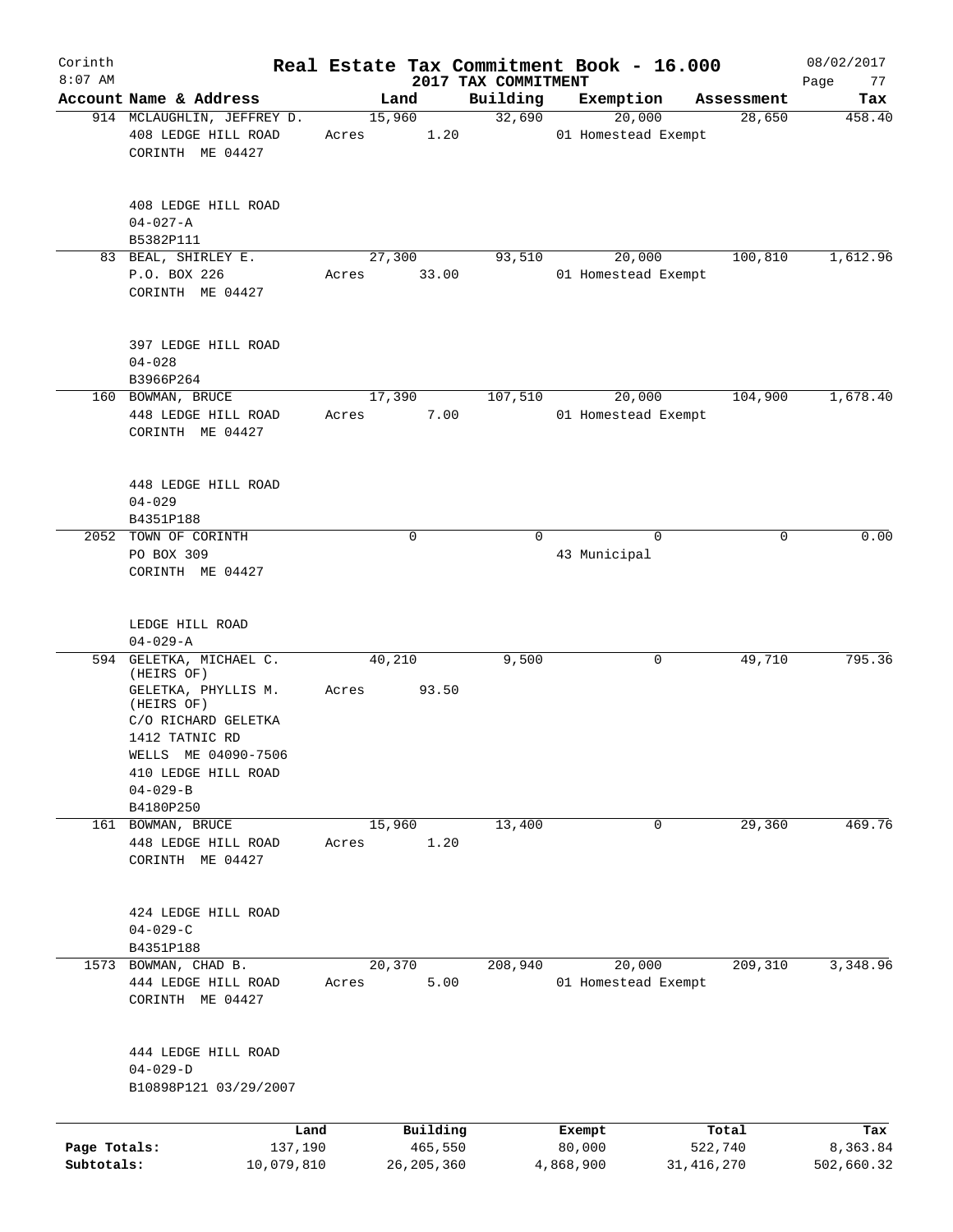| Corinth<br>$8:07$ AM       |                                                                    |       |                       | 2017 TAX COMMITMENT | Real Estate Tax Commitment Book - 16.000 |                       | 08/02/2017             |
|----------------------------|--------------------------------------------------------------------|-------|-----------------------|---------------------|------------------------------------------|-----------------------|------------------------|
|                            | Account Name & Address                                             |       | Land                  | Building            | Exemption                                | Assessment            | Page<br>78<br>Tax      |
|                            | 1311 RACKLEY, CHARLES A.                                           |       | 25,510                | 105,560             | 20,000                                   | 111,070               | 1,777.12               |
|                            | PO BOX 203<br>CORINTH ME 04427                                     | Acres | 14.00                 |                     | 01 Homestead Exempt                      |                       |                        |
|                            | 415 LEDGE HILL ROAD<br>$04 - 030$<br>B10490P33 06/13/2006          |       |                       |                     |                                          |                       |                        |
| 1231                       | CONWAY, LAURIE D.                                                  |       | 19,040                | $\mathbf 0$         | 0                                        | 19,040                | 304.64                 |
|                            | 495 LEDGE HILL ROAD<br>CORINTH ME 04427                            | Acres | 14.00                 |                     |                                          |                       |                        |
|                            | LEDGE HILL ROAD<br>$04 - 030 - A$<br>B10994P26 06/07/2007 B2936P33 |       |                       |                     |                                          |                       |                        |
|                            | 337 CONWAY, LAURIE D.                                              |       | 20,370                | 76,420              | 20,000                                   | 76,790                | 1,228.64               |
|                            | 495 LEDGE HILL RD<br>CORINTH ME 04427                              | Acres | 5.00                  |                     | 01 Homestead Exempt                      |                       |                        |
|                            | 495 LEDGE HILL ROAD<br>$04 - 031$                                  |       |                       |                     |                                          |                       |                        |
|                            | B3395P31                                                           |       |                       |                     |                                          |                       |                        |
|                            | 398 DAY JR, KENNETH U.<br>DAY, JOYCE M. (HEIRS<br>OF)              | Acres | 34,540<br>58.00       | 83,280              | 20,000<br>01 Homestead Exempt            | 97,820                | 1,565.12               |
|                            | 502 LEDGE HILL ROAD<br>CORINTH ME 04427                            |       |                       |                     |                                          |                       |                        |
|                            | 502 LEDGE HILL ROAD<br>$04 - 032$<br>B3901P96                      |       |                       |                     |                                          |                       |                        |
|                            | 1520 RUMNEY, JOYCE<br>RUMNEY, RAYMOND (HEIRS                       | Acres | 18,400<br>3.30        | 32,490              | 26,000<br>01 Homestead Exempt            | 24,890                | 398.24                 |
|                            | OF)                                                                |       |                       |                     |                                          |                       |                        |
|                            | 482 LEDGE HILL RD<br>CORINTH ME 04427                              |       |                       |                     | 31 Vetrans Widow                         |                       |                        |
|                            | 482 LEDGE HILL ROAD<br>$04 - 032 - A$                              |       |                       |                     |                                          |                       |                        |
|                            | B10176P122 04/28/2004                                              |       |                       |                     |                                          |                       |                        |
|                            | 1394 TOZIER, SHELDON                                               |       | 23,210                | $\Omega$            | $\mathbf 0$                              | 23,210                | 371.36                 |
|                            | 1583 BROADWAY<br>BANGOR ME 04401                                   | Acres | 34.00                 |                     |                                          |                       |                        |
|                            | LEDGE HILL ROAD<br>$04 - 032 - B$                                  |       |                       |                     |                                          |                       |                        |
|                            | B4444P198                                                          |       |                       |                     |                                          |                       |                        |
|                            | 1015 PAGE SR, DONALD                                               |       | 15,730                | 100,530             | 20,000                                   | 96,260                | 1,540.16               |
|                            | PAGE, HARRIET E.<br>441 WEST CORINTH ROAD<br>CORINTH ME 04427      | Acres | 1.00                  |                     | 01 Homestead Exempt                      |                       |                        |
|                            | 441 WEST CORINTH ROAD<br>$04 - 033$                                |       |                       |                     |                                          |                       |                        |
|                            | B11116P217 09/06/2007 B1353P450 03/22/1952                         |       |                       |                     |                                          |                       |                        |
|                            | Land                                                               |       | Building              |                     | Exempt                                   | Total                 | Tax                    |
| Page Totals:<br>Subtotals: | 156,800<br>10,236,610                                              |       | 398,280<br>26,603,640 |                     | 106,000<br>4,974,900                     | 449,080<br>31,865,350 | 7,185.28<br>509,845.60 |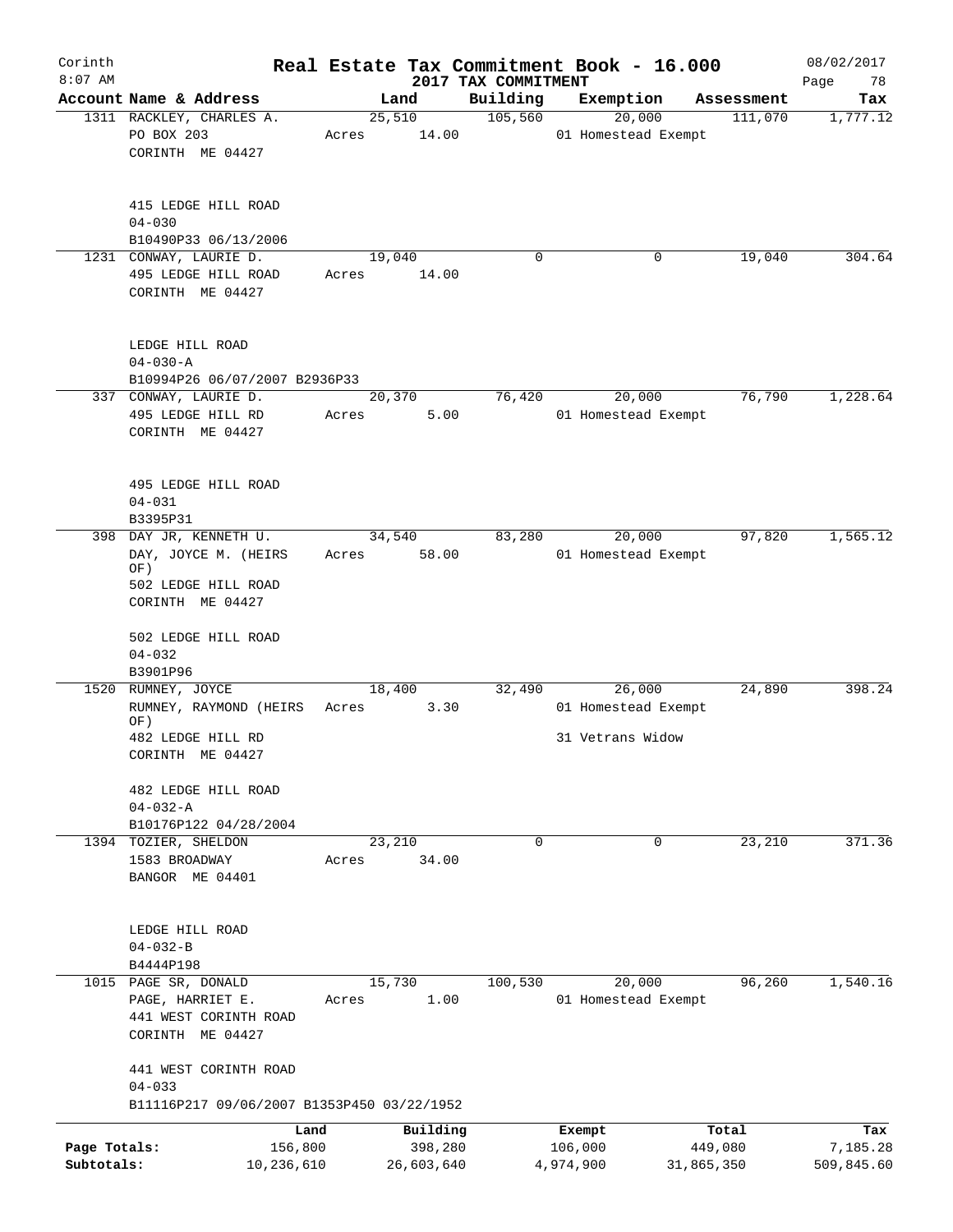| Corinth      |                                                                       |       |                        |                     | Real Estate Tax Commitment Book - 16.000 |                        | 08/02/2017      |
|--------------|-----------------------------------------------------------------------|-------|------------------------|---------------------|------------------------------------------|------------------------|-----------------|
| $8:07$ AM    | Account Name & Address                                                |       |                        | 2017 TAX COMMITMENT |                                          |                        | 79<br>Page      |
|              | 557 EMILIO ESTATES, INC.<br>465 WEST CORINTH ROAD                     | Acres | Land<br>22,700<br>3.50 | Building<br>286,660 | Exemption<br>$\Omega$                    | Assessment<br>309, 360 | Tax<br>4,949.76 |
|              | CORINTH ME 04427                                                      |       |                        |                     |                                          |                        |                 |
|              | 465 WEST CORINTH ROAD<br>$04 - 034$                                   |       |                        |                     |                                          |                        |                 |
|              | B6491P187                                                             |       |                        |                     |                                          |                        |                 |
|              | 909 MCLAUGHLIN, CAROL A.<br>423 WEST CORINTH ROAD<br>CORINTH ME 04427 | Acres | 25,010<br>9.00         | 81,330              | 20,000<br>01 Homestead Exempt            | 86,340                 | 1,381.44        |
|              | 423 WEST CORINTH ROAD<br>$04 - 034 - A$                               |       |                        |                     |                                          |                        |                 |
|              | B2221P728<br>532 MITCHELL, TYLER G.                                   |       |                        |                     |                                          |                        |                 |
|              | 447 WEST CORINTH ROAD<br>CORINTH ME 04427                             | Acres | 17,330<br>2.38         | 135,070             | 0                                        | 152,400                | 2,438.40        |
|              | 447 WEST CORINTH ROAD<br>$04 - 034 - B$                               |       |                        |                     |                                          |                        |                 |
|              | B14090P119 02/29/2016                                                 |       |                        |                     |                                          |                        |                 |
|              | 317 KING, GREG                                                        |       | 17,920                 | 23,510              | 20,000                                   | 21,430                 | 342.88          |
|              | 455 WEST CORINTH ROAD<br>CORINTH ME 04427                             | Acres | 2.89                   |                     | 01 Homestead Exempt                      |                        |                 |
|              | 455 WEST CORINTH ROAD                                                 |       |                        |                     |                                          |                        |                 |
|              | $04 - 034 - C$<br>B12907P69 08/06/2012                                |       |                        |                     |                                          |                        |                 |
|              | 103 BEMIS, LINDA L.                                                   |       | 15,730                 | 20,860              | 20,000                                   | 16,590                 | 265.44          |
|              | 461 WEST CORINTH ROAD<br>CORINTH ME 04427                             | Acres | 1.00                   |                     | 01 Homestead Exempt                      |                        |                 |
|              | 461 WEST CORINTH ROAD<br>$04 - 034 - D$                               |       |                        |                     |                                          |                        |                 |
|              | B5813P243                                                             |       |                        |                     |                                          |                        |                 |
|              | 25 FRENCH, DENISE FLORENCE                                            |       | 27,260                 | 24,670              | 20,000                                   | 31,930                 | 510.88          |
|              | GRABOFSKY JR, ROBERT<br>399 WEST CORINTH ROAD<br>CORINTH ME 04427     | Acres | 17.01                  |                     | 01 Homestead Exempt                      |                        |                 |
|              | 399 WEST CORINTH ROAD<br>$04 - 035$                                   |       |                        |                     |                                          |                        |                 |
|              | B13118P183 03/14/2013 B11454P66 06/26/2008                            |       |                        |                     |                                          |                        |                 |
|              | 1726 VAFIADES, STEVEN V.                                              |       | 20, 360                | 98,560              | 20,000                                   | 98,920                 | 1,582.72        |
|              | VAFIADES, KIMBERLY A.                                                 | Acres | 4.99                   |                     | 01 Homestead Exempt                      |                        |                 |
|              | 395 WEST CORINTH ROAD<br>CORINTH ME 04427                             |       |                        |                     |                                          |                        |                 |
|              | 395 WEST CORINTH ROAD                                                 |       |                        |                     |                                          |                        |                 |
|              | $04 - 035 - A$<br>B8444P241                                           |       |                        |                     |                                          |                        |                 |
|              | Land                                                                  |       | Building               |                     | Exempt                                   | Total                  | Tax             |
| Page Totals: | 146,310                                                               |       | 670,660                |                     | 100,000                                  | 716,970                | 11,471.52       |
| Subtotals:   | 10,382,920                                                            |       | 27, 274, 300           |                     | 5,074,900                                | 32,582,320             | 521, 317.12     |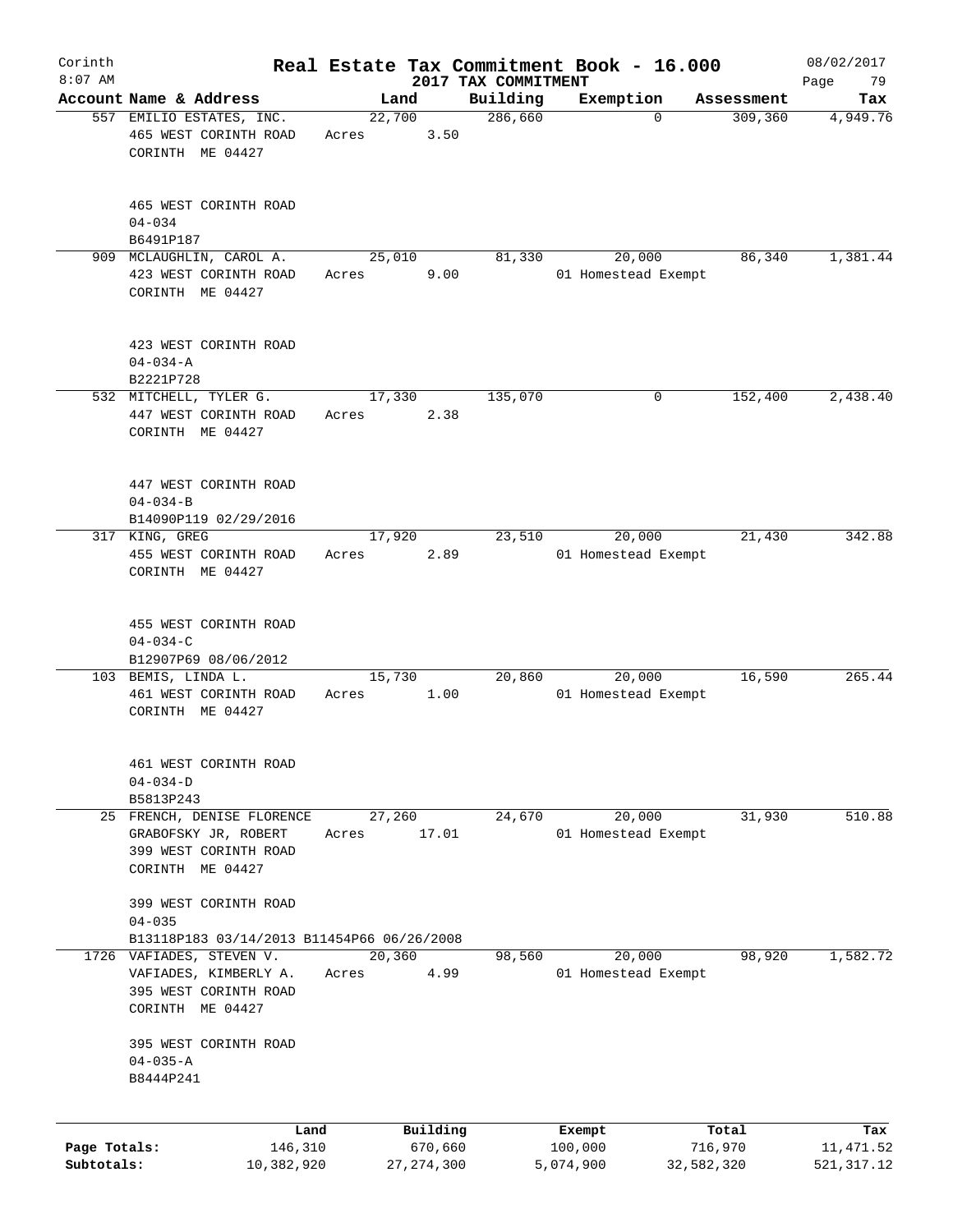| Corinth      |                                               |       |            |                                 | Real Estate Tax Commitment Book - 16.000 |                      | 08/02/2017      |
|--------------|-----------------------------------------------|-------|------------|---------------------------------|------------------------------------------|----------------------|-----------------|
| $8:07$ AM    | Account Name & Address                        |       | Land       | 2017 TAX COMMITMENT<br>Building | Exemption                                |                      | Page<br>80      |
|              | 347 SANBORN, RAYMOND B.                       |       | 33,590     | 54,880                          | 20,000                                   | Assessment<br>68,470 | Tax<br>1,095.52 |
|              | SANBORN, ELLEN M.                             | Acres | 25.80      |                                 | 01 Homestead Exempt                      |                      |                 |
|              | 744 SIMPSON CORNER ROAD                       |       |            |                                 |                                          |                      |                 |
|              | DIXMONT ME 04932-3330                         |       |            |                                 |                                          |                      |                 |
|              |                                               |       |            |                                 |                                          |                      |                 |
|              | 329 WEST CORINTH ROAD<br>$04 - 036$           |       |            |                                 |                                          |                      |                 |
|              | B14157P153 05/23/2016                         |       |            |                                 |                                          |                      |                 |
|              | 1104 PREBLE, VALERIE A.                       |       | 18,860     | 94,400                          | 0                                        | 113,260              | 1,812.16        |
|              | (Heirs of)                                    |       |            |                                 |                                          |                      |                 |
|              | C/O BRYAN PREBLE                              | Acres | 3.70       |                                 |                                          |                      |                 |
|              | 381 WEST CORINTH RD                           |       |            |                                 |                                          |                      |                 |
|              | CORINTH ME 04427                              |       |            |                                 |                                          |                      |                 |
|              | 381 WEST CORINTH ROAD                         |       |            |                                 |                                          |                      |                 |
|              | $04 - 036 - A$                                |       |            |                                 |                                          |                      |                 |
|              | B11269P243 01/22/2008                         |       |            |                                 |                                          |                      |                 |
| 1103         | PREBLE, ROBERT (Heirs                         |       | 33,430     | 30,940                          | 20,000                                   | 44,370               | 709.92          |
|              | of)<br>373 WEST CORINTH ROAD                  | Acres | 3.70       |                                 | 01 Homestead Exempt                      |                      |                 |
|              | CORINTH ME 04427                              |       |            |                                 |                                          |                      |                 |
|              |                                               |       |            |                                 |                                          |                      |                 |
|              | 373 WEST CORINTH ROAD                         |       |            |                                 |                                          |                      |                 |
|              | $04 - 036 - B$                                |       |            |                                 |                                          |                      |                 |
|              | B2572P338                                     |       |            |                                 |                                          |                      |                 |
|              | 1860 PREBLE, LYNETTE                          |       | 0          | 69,310                          | 20,000                                   | 49,310               | 788.96          |
|              | 375 WEST CORINTH ROAD                         |       |            |                                 | 01 Homestead Exempt                      |                      |                 |
|              | CORINTH ME 04427                              |       |            |                                 |                                          |                      |                 |
|              |                                               |       |            |                                 |                                          |                      |                 |
|              |                                               |       |            |                                 |                                          |                      |                 |
|              | 375 WEST CORINTH ROAD<br>$04 - 036 - B - 01H$ |       |            |                                 |                                          |                      |                 |
|              | 496 BLASS, JOHN J.                            |       | 47,250     | 154,320                         | 20,000                                   | 181,570              | 2,905.12        |
|              | BLASS, WANITA A.                              | Acres | 150.00     |                                 | 01 Homestead Exempt                      |                      |                 |
|              | 269 WEST CORINTH ROAD                         |       |            |                                 |                                          |                      |                 |
|              | CORINTH ME 04427                              |       |            |                                 |                                          |                      |                 |
|              |                                               |       |            |                                 |                                          |                      |                 |
|              | 269 WEST CORINTH ROAD                         |       |            |                                 |                                          |                      |                 |
|              | $04 - 036 - C$                                |       |            |                                 |                                          |                      |                 |
|              | B6753P208                                     |       |            |                                 |                                          |                      |                 |
|              | 276 RILEY, RONALD J.                          |       | 20,410     | 58,160                          | 20,000                                   | 58,570               | 937.12          |
|              | 28 BROOKSIDE LANE                             | Acres | 5.03       |                                 | 01 Homestead Exempt                      |                      |                 |
|              | CORINTH ME 04427                              |       |            |                                 |                                          |                      |                 |
|              |                                               |       |            |                                 |                                          |                      |                 |
|              | 28 BROOKSIDE LANE                             |       |            |                                 |                                          |                      |                 |
|              | $04 - 036 - D$                                |       |            |                                 |                                          |                      |                 |
|              | B8145P304                                     |       |            |                                 |                                          |                      |                 |
|              | 35 ARCHER, ELIZABETH A.                       |       | 24,190     | 102,650                         | 20,000                                   | 106,840              | 1,709.44        |
|              | P.O. BOX 313                                  | Acres | 8.29       |                                 | 01 Homestead Exempt                      |                      |                 |
|              | CORINTH ME 04427                              |       |            |                                 |                                          |                      |                 |
|              |                                               |       |            |                                 |                                          |                      |                 |
|              |                                               |       |            |                                 |                                          |                      |                 |
|              | 37 BROOKSIDE LANE<br>$04 - 036 - E$           |       |            |                                 |                                          |                      |                 |
|              | B6109P316                                     |       |            |                                 |                                          |                      |                 |
|              |                                               |       |            |                                 |                                          |                      |                 |
|              | Land                                          |       | Building   |                                 | Exempt                                   | Total                | Tax             |
| Page Totals: | 177,730                                       |       | 564,660    |                                 | 120,000                                  | 622,390              | 9,958.24        |
| Subtotals:   | 10,560,650                                    |       | 27,838,960 |                                 | 5,194,900                                | 33, 204, 710         | 531, 275.36     |
|              |                                               |       |            |                                 |                                          |                      |                 |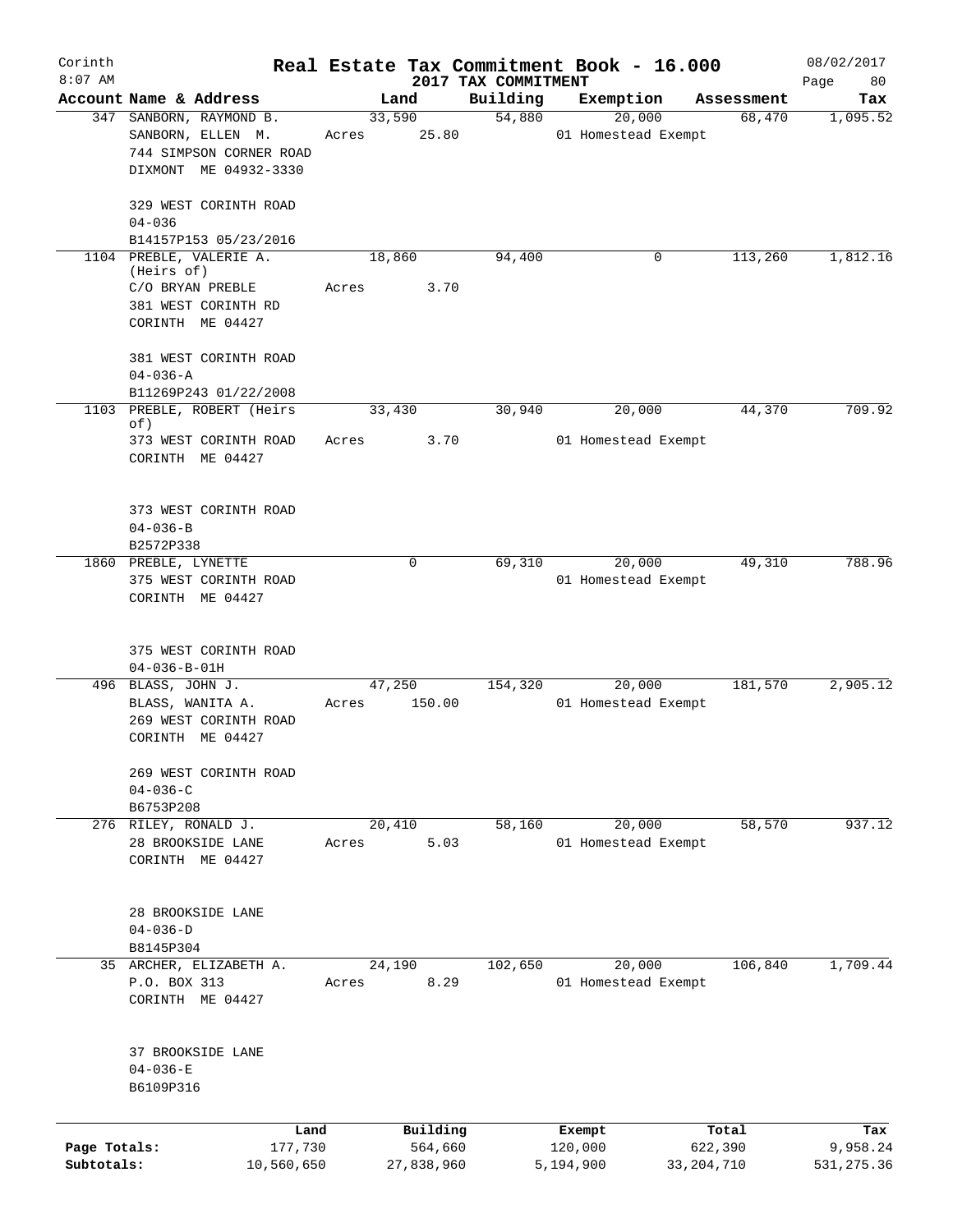| Corinth      |                                                                                             |       |                     |                                 | Real Estate Tax Commitment Book - 16.000 |                  | 08/02/2017        |
|--------------|---------------------------------------------------------------------------------------------|-------|---------------------|---------------------------------|------------------------------------------|------------------|-------------------|
| $8:07$ AM    | Account Name & Address                                                                      |       | Land                | 2017 TAX COMMITMENT<br>Building | Exemption                                | Assessment       | Page<br>81<br>Tax |
|              | 349 LOVELL, SHARON D.<br>8 CHARLESTON RD APT 16<br>CHARLESTON ME 04422                      | Acres | 16,250<br>1.45      | 21,510                          | $\mathbf 0$                              | 37,760           | 604.16            |
|              | 12 BROOKSIDE LANE<br>$04 - 036 - F$<br>B9358P65                                             |       |                     |                                 |                                          |                  |                   |
|              | 1853 PAGE, TERESA L.                                                                        |       | 25,940              | 116,520                         | 20,000                                   | 122,460          | 1,959.36          |
|              | 343 WEST CORINTH RD<br>CORINTH ME 04427                                                     | Acres | 9.80                |                                 | 01 Homestead Exempt                      |                  |                   |
|              | 343 WEST CORINTH ROAD<br>$04 - 036 - G$                                                     |       |                     |                                 |                                          |                  |                   |
|              | B11866P261 07/31/2009                                                                       |       |                     |                                 |                                          |                  |                   |
|              | 1854 BLACK, JEFFREY W.<br>BLACK, CINDY B.<br>347 WEST CORINTH ROAD<br>CORINTH ME 04427-3143 | Acres | 26,530<br>16.00     | 133,800                         | 20,000<br>01 Homestead Exempt            | 140,330          | 2, 245.28         |
|              | 347 WEST CORINTH ROAD<br>$04 - 036 - H$<br>B9640P186                                        |       |                     |                                 |                                          |                  |                   |
|              | 911 MCLAUGHLIN, ELEANOR J.                                                                  |       | 12,510              | 70,270                          | 26,000                                   | 56,780           | 908.48            |
|              | 215 WEST CORINTH ROAD<br>CORINTH ME 04427                                                   | Acres | 0.52                |                                 | 31 Vetrans Widow<br>01 Homestead Exempt  |                  |                   |
|              | 215 WEST CORINTH ROAD<br>$04 - 037$                                                         |       |                     |                                 |                                          |                  |                   |
|              | B9870P318 02/23/2005<br>1521 WILSON, RUSSEL A.                                              |       | 25,310              | 78,270                          | 20,000                                   | 83,580           | 1,337.28          |
|              | 231 WEST CORINTH ROAD<br>CORINTH ME 04427                                                   | Acres | 12.00               |                                 | 01 Homestead Exempt                      |                  |                   |
|              | 231 WEST CORINTH ROAD<br>$04 - 038$                                                         |       |                     |                                 |                                          |                  |                   |
|              | B14098P219 03/14/2016                                                                       |       |                     |                                 |                                          |                  |                   |
|              | 1553 COMMEAU, CYNTHIA A.<br>303 NOTCH ROAD<br>CORINTH ME 04427                              | Acres | 17,940<br>30.00     | 0                               | 0                                        | 17,940           | 287.04            |
|              | NOTCH ROAD<br>$04 - 039$                                                                    |       |                     |                                 |                                          |                  |                   |
|              | B11538P13 09/19/2008                                                                        |       |                     |                                 |                                          |                  |                   |
|              | 330 COMMEAU, CYNTHIA A.<br>303 NOTCH ROAD<br>CORINTH ME 04427                               | Acres | 60,910<br>188.40    | 255,450                         | 20,000<br>01 Homestead Exempt            | 296,360          | 4,741.76          |
|              | 303 NOTCH ROAD<br>$04 - 040$<br>B11538P7 09/19/2008                                         |       |                     |                                 |                                          |                  |                   |
|              |                                                                                             |       |                     |                                 |                                          |                  |                   |
| Page Totals: | Land<br>185,390                                                                             |       | Building<br>675,820 |                                 | Exempt<br>106,000                        | Total<br>755,210 | Tax<br>12,083.36  |
| Subtotals:   | 10,746,040                                                                                  |       | 28,514,780          |                                 | 5,300,900                                | 33,959,920       | 543, 358.72       |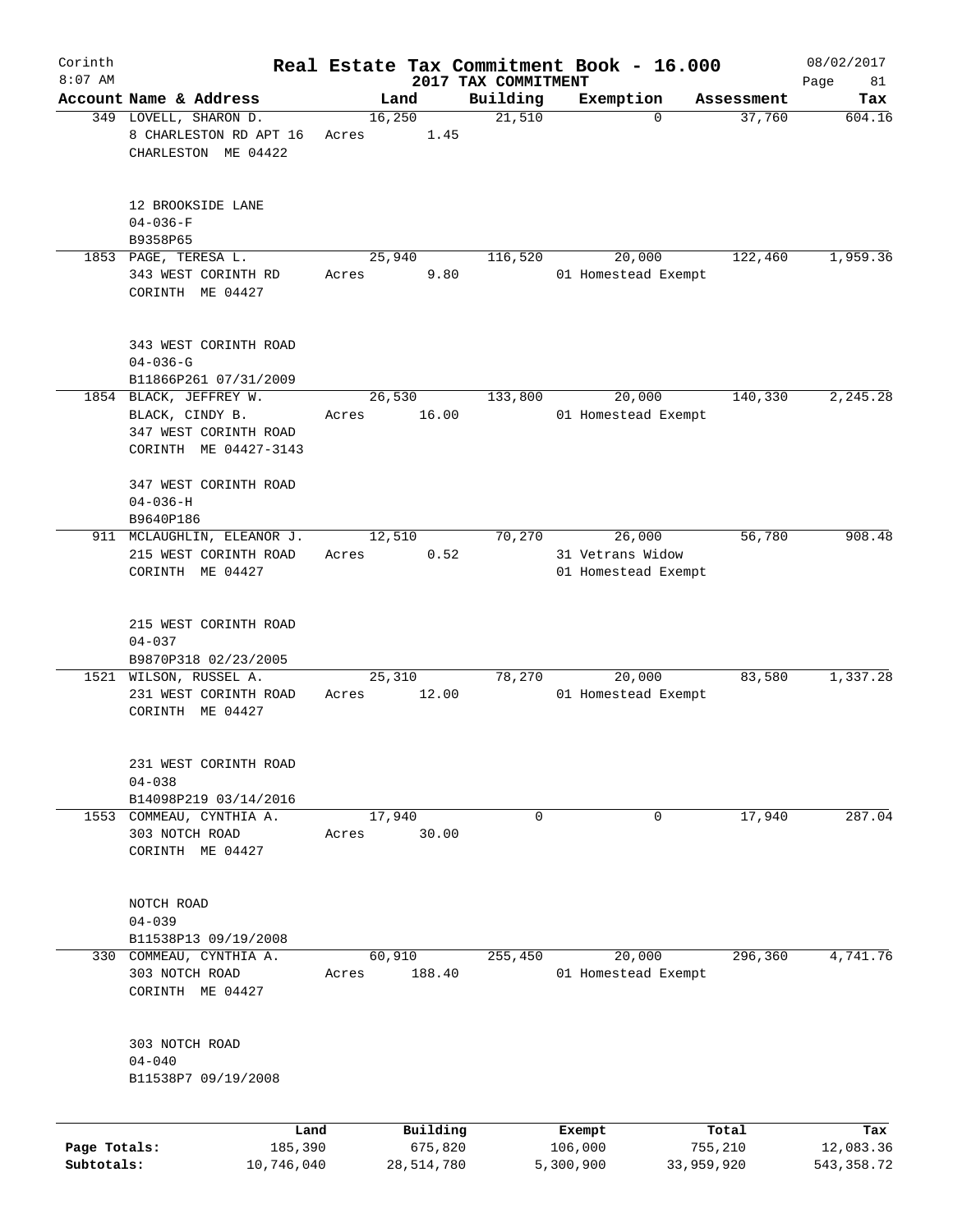| Corinth                    |                                                                                                  |                       |       |                |        | Real Estate Tax Commitment Book - 16.000 |                     |             |                      | 08/02/2017             |
|----------------------------|--------------------------------------------------------------------------------------------------|-----------------------|-------|----------------|--------|------------------------------------------|---------------------|-------------|----------------------|------------------------|
| $8:07$ AM                  | Account Name & Address                                                                           |                       |       |                |        | 2017 TAX COMMITMENT                      |                     |             |                      | 82<br>Page             |
|                            | 331 COMMEAU, CYNTHIA A.                                                                          |                       |       | Land<br>17,160 |        | Building<br>$\mathbf 0$                  | Exemption           | $\mathbf 0$ | Assessment<br>17,160 | Tax<br>274.56          |
|                            | 303 NOTCH ROAD<br>CORINTH ME 04427                                                               |                       | Acres | 11.00          |        |                                          |                     |             |                      |                        |
|                            | NOTCH ROAD<br>$04 - 040 - A$                                                                     |                       |       |                |        |                                          |                     |             |                      |                        |
|                            | B11538P10 09/19/2008                                                                             |                       |       |                |        |                                          |                     |             |                      |                        |
|                            | 943 COMMEAU, CYNTHIA A.                                                                          |                       |       | 29,940         |        | $\mathbf 0$                              |                     | 0           | 29,940               | 479.04                 |
|                            | 303 NOTCH RD<br>CORINTH ME 04427                                                                 |                       | Acres | 20.74          |        |                                          |                     |             |                      |                        |
|                            | NOTCH ROAD<br>$04 - 041$                                                                         |                       |       |                |        |                                          |                     |             |                      |                        |
|                            | B11538P15 09/19/2008                                                                             |                       |       |                |        |                                          |                     |             |                      |                        |
|                            | 1009 COMMEAU, CYNTHIA<br>303 NOTCH ROAD<br>CORINTH ME 04427                                      |                       | Acres | 10,840         | 2.00   | 0                                        |                     | 0           | 10,840               | 173.44                 |
|                            | NOTCH ROAD<br>$04 - 041 - A$<br>B14390P209 01/12/2017                                            |                       |       |                |        |                                          |                     |             |                      |                        |
|                            | 944 RYDER JR, DENNIS C.                                                                          |                       |       | 16,890         |        | 18,370                                   | 20,000              |             | 15,260               | 244.16                 |
|                            | RYDER, TERESA M.<br>220 NOTCH ROAD<br>CORINTH ME 04427                                           |                       | Acres |                | 2.00   |                                          | 01 Homestead Exempt |             |                      |                        |
|                            | 220 NOTCH ROAD<br>$04 - 041 - B$                                                                 |                       |       |                |        |                                          |                     |             |                      |                        |
|                            | B13058P140 12/26/2013<br>1926 RYDER JR, DENNIS C.                                                |                       |       | 10,840         |        | 0                                        |                     | 0           | 10,840               | 173.44                 |
|                            | RYDER, TERESA M.<br>220 NOTCH ROAD<br>CORINTH ME 04427                                           |                       | Acres |                | 2.00   |                                          |                     |             |                      |                        |
|                            | NOTCH ROAD<br>$04 - 041 - B - 01$                                                                |                       |       |                |        |                                          |                     |             |                      |                        |
|                            | B13058P140 12/26/2013                                                                            |                       |       |                |        |                                          |                     |             |                      |                        |
|                            | 1454 WALSH, EDWARD W.<br>WALSH, LORETTA M.<br>89 N. RIDGE ROAD PO<br>BOX 442<br>IPSWICH MA 01938 |                       | Acres | 10,840         | 2.00   | 0                                        |                     | 0           | 10,840               | 173.44                 |
|                            | NOTCH ROAD<br>$04 - 041 - C$<br>B2334P1                                                          |                       |       |                |        |                                          |                     |             |                      |                        |
| 1948                       | COMMEAU, CYNTHIA A.                                                                              |                       |       | 18,350         |        | $\mathbf 0$                              |                     | $\mathbf 0$ | 18,350               | 293.60                 |
|                            | 303 NOTCH ROAD<br>CORINTH ME 04427                                                               |                       | Acres |                | 3.26   |                                          |                     |             |                      |                        |
|                            | 238 NOTCH ROAD<br>$04 - 041 - D$<br>B13847P249 05/27/2015                                        |                       |       |                |        |                                          |                     |             |                      |                        |
|                            |                                                                                                  | Land                  |       | Building       |        |                                          | Exempt              |             | Total                | Tax                    |
| Page Totals:<br>Subtotals: |                                                                                                  | 114,860<br>10,860,900 |       | 28,533,150     | 18,370 |                                          | 20,000<br>5,320,900 | 34,073,150  | 113,230              | 1,811.68<br>545,170.40 |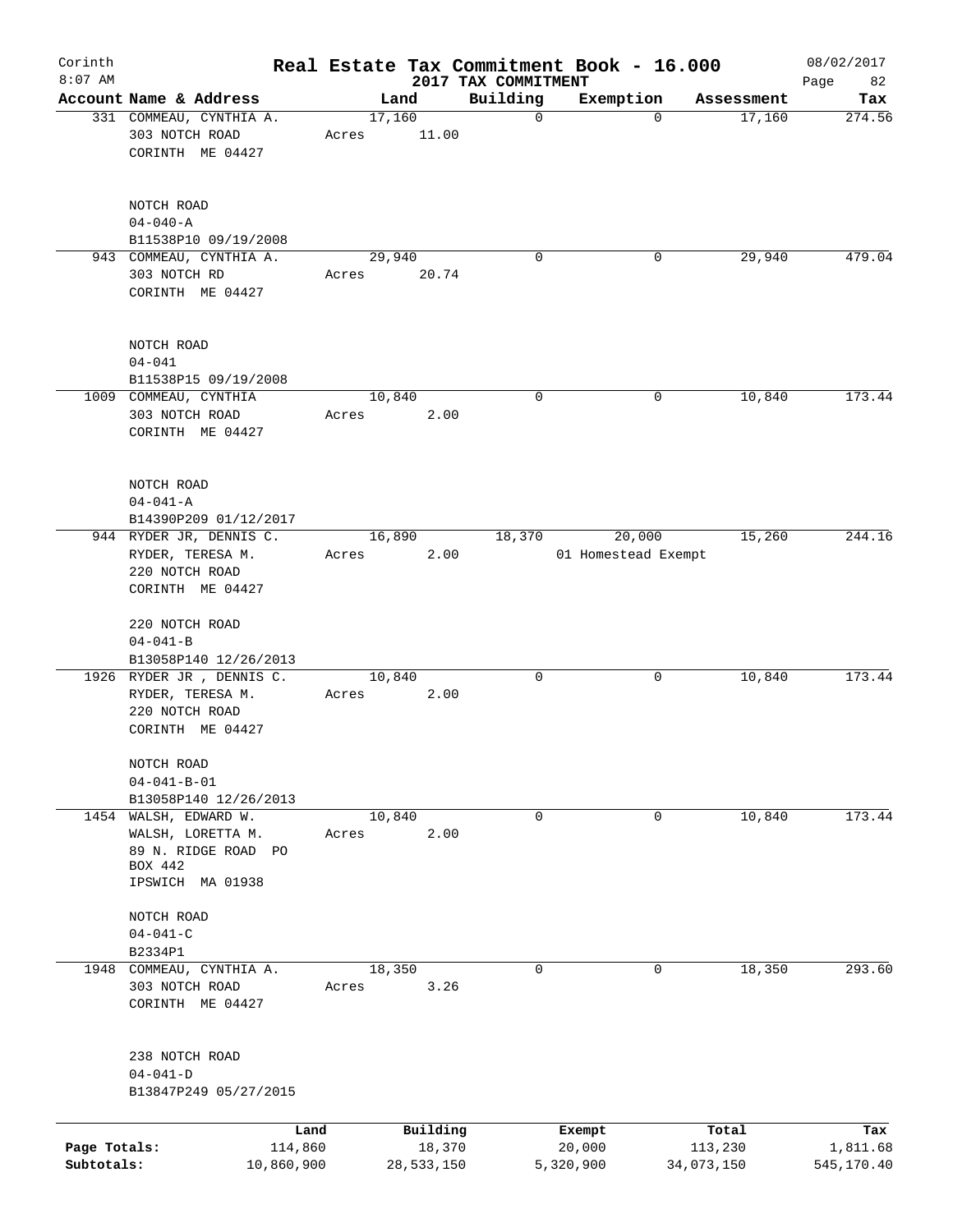| Corinth<br>$8:07$ AM       |                                                                                | Real Estate Tax Commitment Book - 16.000 |                                 |                                             |                         | 08/02/2017             |
|----------------------------|--------------------------------------------------------------------------------|------------------------------------------|---------------------------------|---------------------------------------------|-------------------------|------------------------|
|                            | Account Name & Address                                                         | Land                                     | 2017 TAX COMMITMENT<br>Building | Exemption                                   | Assessment              | 83<br>Page<br>Tax      |
|                            | 1955 BULLOCK, EUGENE G.<br>(Heirs of)<br>254 NOTCH ROAD<br>CORINTH ME 04427    | 16,890<br>2.00<br>Acres                  | 27,560                          | 20,000<br>01 Homestead Exempt               | 24,450                  | 391.20                 |
|                            | 254 NOTCH ROAD<br>$04 - 041 - E$<br>B13507P51 04/17/2014 B10445P204 05/23/2006 |                                          |                                 |                                             |                         |                        |
|                            | 645 GRANT B. L. & SON, LLC<br>176 WEST CORINTH ROAD<br>CORINTH ME 04427        | 16,280<br>24.00<br>Acres                 | 0                               | 0                                           | 16,280                  | 260.48                 |
|                            | GRANT ROAD N/F OFF<br>$04 - 042$<br>B14064P238 01/19/2016                      |                                          |                                 |                                             |                         |                        |
|                            | 236 GRANT, JASON D.<br>186 WEST CORINTH ROAD<br>CORINTH ME 04427               | 10,920<br>14.25<br>Acres                 | $\mathbf 0$                     | 0                                           | 10,920                  | 174.72                 |
|                            | GRANT ROAD N/F OFF<br>$04 - 043$<br>B13261P31 07/19/2013                       |                                          |                                 |                                             |                         |                        |
|                            | 744 HOLLAND, LLOYD T.<br>247 NOTCH ROAD<br>CORINTH ME 04427                    | 35,410<br>60.62<br>Acres                 | 39,310                          | 26,000<br>01 Homestead Exempt<br>22 Veteran | 48,720                  | 779.52                 |
|                            | 247 NOTCH ROAD<br>$04 - 044 - 01$<br>B11700P64 03/23/2009 B4531P136            |                                          |                                 |                                             |                         |                        |
|                            | 656 COMMEAU, CYNTHIA A.<br>303 NOTCH ROAD<br>CORINTH ME 04427                  | 21,810<br>11.46<br>Acres                 | 0                               | 0                                           | 21,810                  | 348.96                 |
|                            | NOTCH ROAD<br>$04 - 044 - 07$<br>B12516P85 06/24/2011                          |                                          |                                 |                                             |                         |                        |
|                            | 332 COMMEAU, CYNTHIA A.<br>303 NOTCH ROAD<br>CORINTH ME 04427                  | 22,210<br>11.80<br>Acres                 | $\mathbf 0$                     | 0                                           | 22,210                  | 355.36                 |
|                            | NOTCH ROAD<br>$04 - 044 - 08$<br>B11538P12 09/19/2008                          |                                          |                                 |                                             |                         |                        |
|                            | 333 COMMEAU, CYNTHIA A.<br>303 NOTCH ROAD<br>CORINTH ME 04427                  | 20,820<br>10.60<br>Acres                 | $\mathbf 0$                     | $\mathbf 0$                                 | 20,820                  | 333.12                 |
|                            | NOTCH ROAD<br>$04 - 044 - 09$<br>B11538P12 09/19/2008                          |                                          |                                 |                                             |                         |                        |
|                            | Land                                                                           | Building                                 |                                 | Exempt                                      | Total                   | Tax                    |
| Page Totals:<br>Subtotals: | 144,340<br>11,005,240                                                          | 66,870<br>28,600,020                     |                                 | 46,000<br>5,366,900                         | 165,210<br>34, 238, 360 | 2,643.36<br>547,813.76 |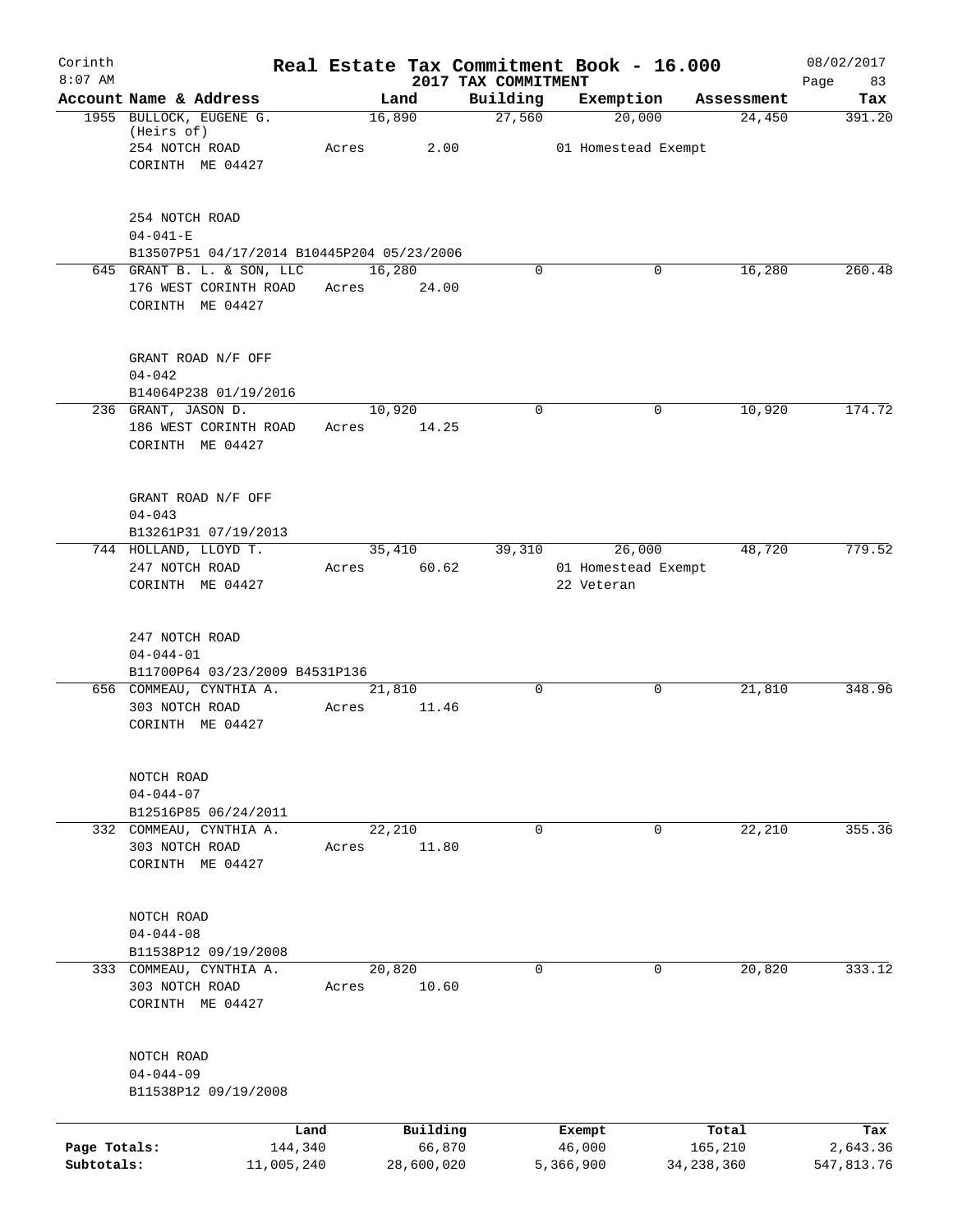| Corinth   |                                                        |                 |       |                     | Real Estate Tax Commitment Book - 16.000 |                    | 08/02/2017 |  |
|-----------|--------------------------------------------------------|-----------------|-------|---------------------|------------------------------------------|--------------------|------------|--|
| $8:07$ AM |                                                        |                 |       | 2017 TAX COMMITMENT |                                          |                    | 84<br>Page |  |
|           | Account Name & Address                                 |                 | Land  | Building            | Exemption                                | Assessment         | Tax        |  |
|           | 916 MCLAUGHLIN, JOEL W.<br>MCLAUGHLIN, ELIZABETH<br>L. | 26,670<br>Acres | 52.48 | $\Omega$            |                                          | $\Omega$<br>26,670 | 426.72     |  |
|           | 550 LEDGE HILL ROAD                                    |                 |       |                     |                                          |                    |            |  |
|           | CORINTH ME 04427                                       |                 |       |                     |                                          |                    |            |  |
|           | WEST CORINTH ROAD<br>$05 - 001$                        |                 |       |                     |                                          |                    |            |  |
|           | B2234P332 12/06/1971                                   |                 |       |                     |                                          |                    |            |  |
|           | 931 MERRILL, NEIL (Heirs<br>of)                        | 18,050          |       | 67,330              | 20,000                                   | 65,380             | 1,046.08   |  |
|           | MERRILL, ELAINE                                        | Acres           | 3.00  |                     | 01 Homestead Exempt                      |                    |            |  |
|           | 452 WEST CORINTH ROAD                                  |                 |       |                     |                                          |                    |            |  |
|           | CORINTH ME 04427                                       |                 |       |                     |                                          |                    |            |  |
|           | 452 WEST CORINTH ROAD                                  |                 |       |                     |                                          |                    |            |  |
|           | $05 - 001 - A$                                         |                 |       |                     |                                          |                    |            |  |
|           | B13507P139 04/17/2014                                  |                 |       |                     |                                          |                    |            |  |
|           | 913 MCLAUGHLIN, GARY A.                                | 30,850          |       | 114,100             | 20,000                                   | 124,950            | 1,999.20   |  |
|           | MCLAUGHLIN, ANGELA                                     | Acres 22.00     |       |                     | 01 Homestead Exempt                      |                    |            |  |
|           | 440 WEST CORINTH ROAD<br>CORINTH ME 04427              |                 |       |                     |                                          |                    |            |  |
|           |                                                        |                 |       |                     |                                          |                    |            |  |
|           | 440 WEST CORINTH ROAD                                  |                 |       |                     |                                          |                    |            |  |
|           | $05 - 001 - B$                                         |                 |       |                     |                                          |                    |            |  |
|           | B11233P8 12/13/2007 B11233P5 12/13/2007 B7196P21       |                 |       |                     |                                          |                    |            |  |
|           | 910 JENKINS, DAVID L.                                  | 20,370          |       | $\mathbf 0$         | 0                                        | 20,370             | 325.92     |  |
|           | JENKINS, SERENA M. J<br>J/T                            | Acres           | 5.00  |                     |                                          |                    |            |  |
|           | 412 WEST CORINTH ROAD                                  |                 |       |                     |                                          |                    |            |  |
|           | CORINTH ME 04427                                       |                 |       |                     |                                          |                    |            |  |
|           | 424 WEST CORINTH ROAD                                  |                 |       |                     |                                          |                    |            |  |
|           | $05 - 001 - C$                                         |                 |       |                     |                                          |                    |            |  |
|           | B13590P279 07/17/2014                                  |                 |       |                     |                                          |                    |            |  |
|           | 2000 MCLAUGHLIN, GARY A.                               | 21,200          |       | 0                   | 0                                        | 21,200             | 339.20     |  |
|           | MCLAUGHLIN, ANGELA<br>440 WEST CORINTH ROAD            | Acres           | 17.00 |                     |                                          |                    |            |  |
|           | CORINTH ME 04427                                       |                 |       |                     |                                          |                    |            |  |
|           |                                                        |                 |       |                     |                                          |                    |            |  |
|           | WEST CORINTH ROAD                                      |                 |       |                     |                                          |                    |            |  |
|           | $05 - 001 - C - 1$                                     |                 |       |                     |                                          |                    |            |  |
|           | B11233P5 12/13/2007                                    |                 |       |                     |                                          |                    |            |  |
|           | 1399 ARRANTS, BRYAN                                    | 20,250          |       | 50,260              | 20,000                                   | 50, 510            | 808.16     |  |
|           | 336 WEST CORINTH ROAD                                  | Acres           | 4.90  |                     | 01 Homestead Exempt                      |                    |            |  |
|           | CORINTH ME 04427                                       |                 |       |                     |                                          |                    |            |  |
|           |                                                        |                 |       |                     |                                          |                    |            |  |
|           | 336 WEST CORINTH ROAD                                  |                 |       |                     |                                          |                    |            |  |
|           | $05 - 002$                                             |                 |       |                     |                                          |                    |            |  |
|           | B13612P121 08/08/2014                                  |                 |       |                     |                                          |                    |            |  |
|           |                                                        |                 |       |                     |                                          |                    |            |  |

|              | Land         | Building   | Exempt    | Total      | Tax        |
|--------------|--------------|------------|-----------|------------|------------|
| Page Totals: | 137,390      | 231,690    | 60,000    | 309,080    | 4,945.28   |
| Subtotals:   | 11, 142, 630 | 28,831,710 | 5,426,900 | 34,547,440 | 552,759.04 |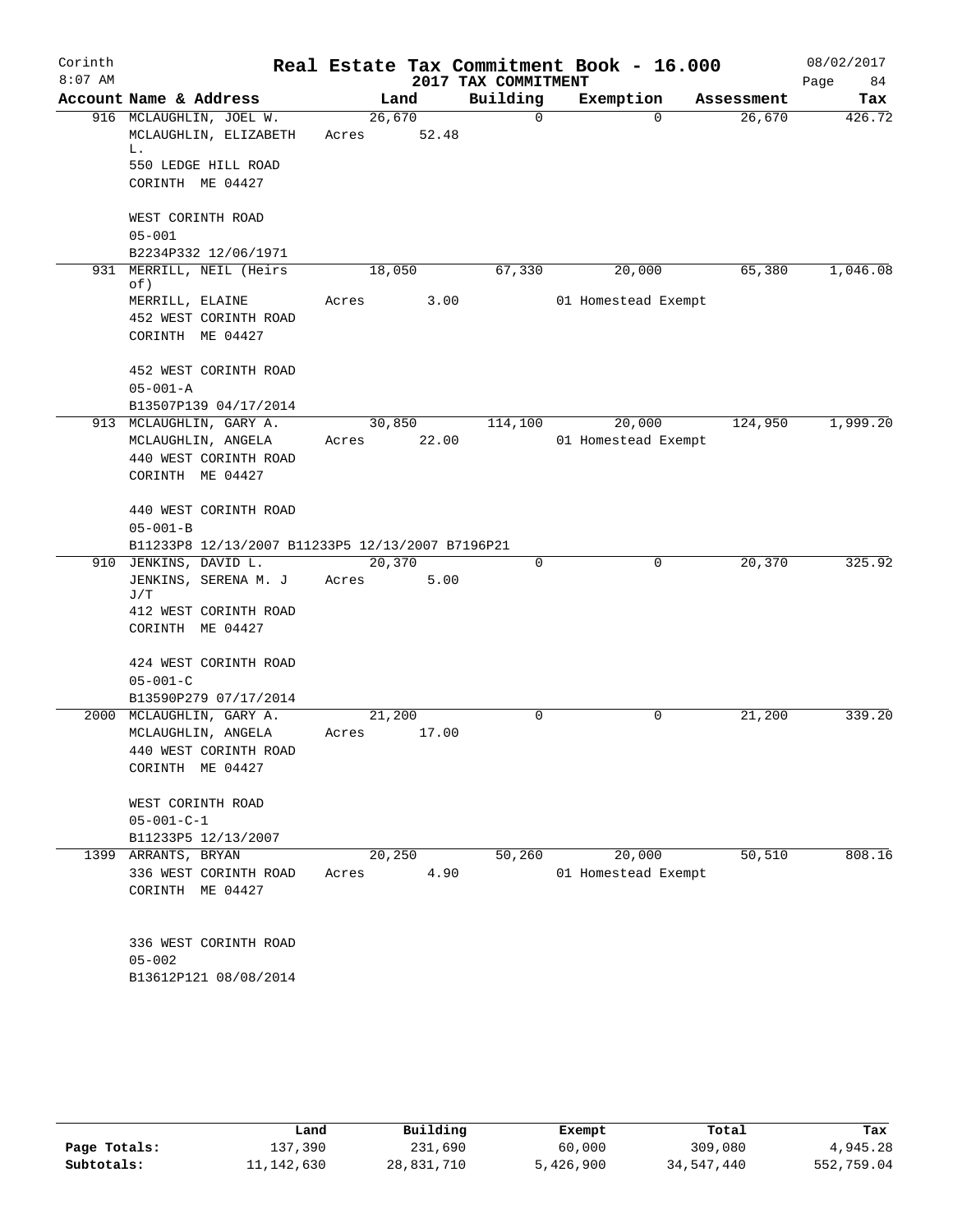| Corinth                    |                                                                                                                          |       |                       |                                 | Real Estate Tax Commitment Book - 16.000    |                       | 08/02/2017             |
|----------------------------|--------------------------------------------------------------------------------------------------------------------------|-------|-----------------------|---------------------------------|---------------------------------------------|-----------------------|------------------------|
| $8:07$ AM                  | Account Name & Address                                                                                                   |       | Land                  | 2017 TAX COMMITMENT<br>Building | Exemption                                   | Assessment            | Page<br>85<br>Tax      |
|                            | 1405 LAPAN, JOHN M.                                                                                                      |       | 19,160                | 77,590                          | 20,000                                      | 76,750                | 1,228.00               |
|                            | 374 WEST CORINTH ROAD<br>CORINTH ME 04427                                                                                | Acres | 3.96                  |                                 | 01 Homestead Exempt                         |                       |                        |
|                            | 374 WEST CORINTH ROAD<br>$05 - 002 - 01$                                                                                 |       |                       |                                 |                                             |                       |                        |
|                            | B8350P342                                                                                                                |       |                       |                                 |                                             |                       |                        |
|                            | 1406 FARMER, LAWRENCE R. JR.<br>FARMER, MARILYN M.<br>370 WEST CORINTH ROAD<br>CORINTH ME 04427<br>370 WEST CORINTH ROAD | Acres | 19,160<br>3.96        | 69,300                          | 26,000<br>01 Homestead Exempt<br>22 Veteran | 62,460                | 999.36                 |
|                            | $05 - 002 - 02$                                                                                                          |       |                       |                                 |                                             |                       |                        |
|                            | B14179P55 06/13/2016                                                                                                     |       |                       |                                 |                                             |                       |                        |
|                            | 1407 DAWES JR, RICHARD E.<br>362 WEST CORINTH ROAD<br>CORINTH ME 04427                                                   | Acres | 19,160<br>3.96        | 99,360                          | 20,000<br>01 Homestead Exempt               | 98,520                | 1,576.32               |
|                            | 362 WEST CORINTH ROAD<br>$05 - 002 - 03$<br>B10087P4 09/13/2005                                                          |       |                       |                                 |                                             |                       |                        |
|                            | 1408 GODIN, DION                                                                                                         |       | 19,160                | 17,880                          | 20,000                                      | 17,040                | 272.64                 |
|                            | 352 WEST CORINTH ROAD<br>CORINTH ME 04427                                                                                | Acres | 3.96                  |                                 | 01 Homestead Exempt                         |                       |                        |
|                            | 352 WEST CORINTH ROAD<br>$05 - 002 - 04$<br>B10444P286 05/23/2006                                                        |       |                       |                                 |                                             |                       |                        |
|                            | 1409 GODIN, DION                                                                                                         |       | 19,160                | 101,340                         | 0                                           | 120,500               | 1,928.00               |
|                            | 352 WEST CORINTH ROAD<br>CORINTH ME 04427                                                                                | Acres | 3.96                  |                                 |                                             |                       |                        |
|                            | 344 WEST CORINTH ROAD<br>$05 - 002 - 05$<br>B10444P286 05/23/2006                                                        |       |                       |                                 |                                             |                       |                        |
|                            | 770 JENKINS, SERENA M.                                                                                                   |       | 23,650                | 21,170                          | 0                                           | 44,820                | 717.12                 |
|                            | 412 WEST CORINTH ROAD<br>CORINTH ME 04427                                                                                | Acres | 12.00                 |                                 |                                             |                       |                        |
|                            | 412 WEST CORINTH ROAD<br>$05 - 002 - A$<br>B3562P53                                                                      |       |                       |                                 |                                             |                       |                        |
| 769                        | JENKINS, DAVID                                                                                                           |       | 0                     | 50,550                          | 26,000                                      | 24,550                | 392.80                 |
|                            | 412 WEST CORINTH ROAD<br>CORINTH ME 04427                                                                                |       |                       |                                 | 01 Homestead Exempt<br>22 Veteran           |                       |                        |
|                            | 412 WEST CORINTH ROAD<br>$05 - 002 - A1H$<br>B5198P51                                                                    |       |                       |                                 |                                             |                       |                        |
|                            | Land                                                                                                                     |       | Building              |                                 | Exempt                                      | Total                 | Tax                    |
| Page Totals:<br>Subtotals: | 119,450<br>11,262,080                                                                                                    |       | 437,190<br>29,268,900 |                                 | 112,000<br>5,538,900                        | 444,640<br>34,992,080 | 7,114.24<br>559,873.28 |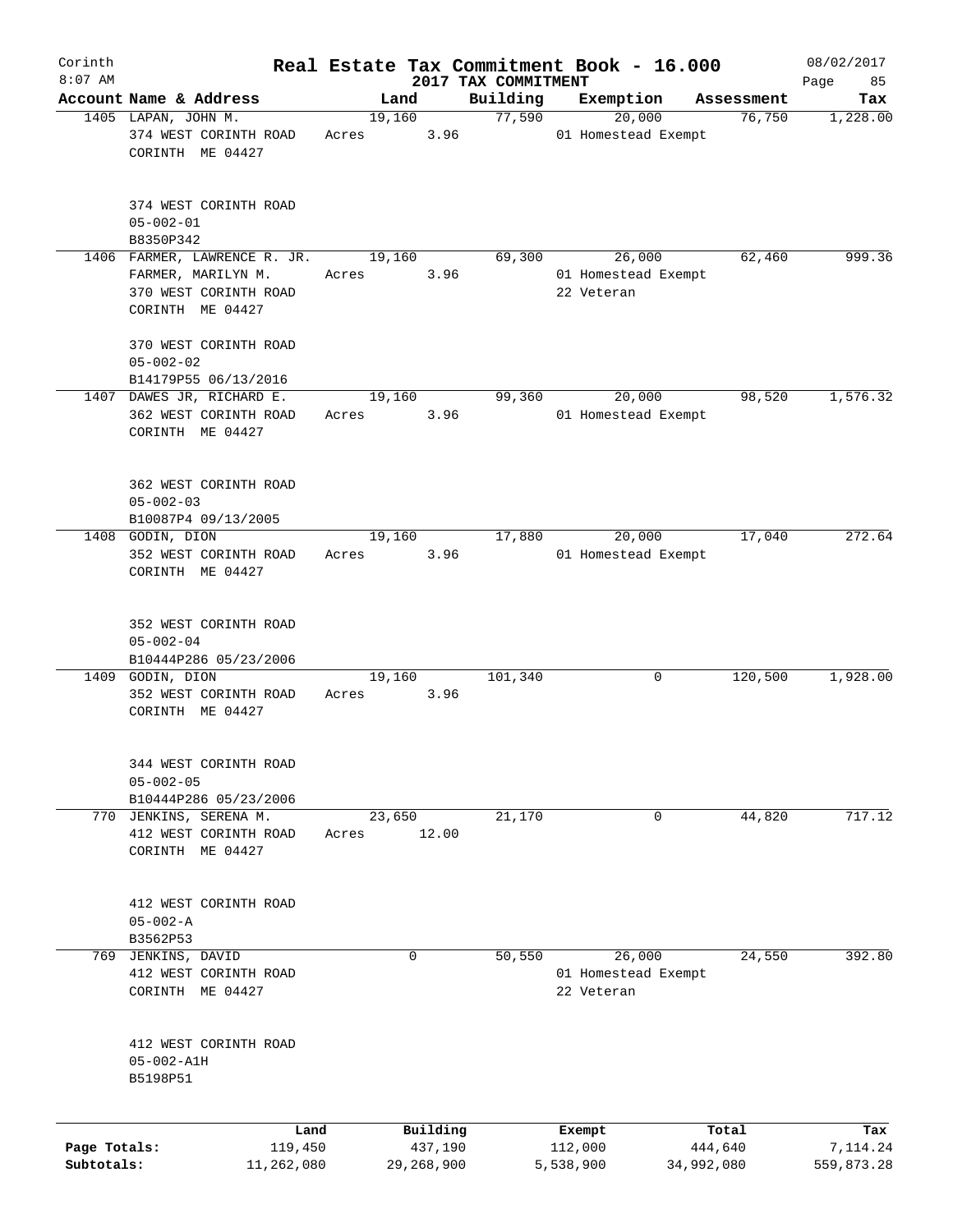| Corinth      |                                                                                        |       |                |          |                     | Real Estate Tax Commitment Book - 16.000    |            |                      | 08/02/2017              |
|--------------|----------------------------------------------------------------------------------------|-------|----------------|----------|---------------------|---------------------------------------------|------------|----------------------|-------------------------|
| $8:07$ AM    |                                                                                        |       |                |          | 2017 TAX COMMITMENT |                                             |            |                      | Page<br>86              |
|              | Account Name & Address<br>895 MCCORRISON, MARIE E.                                     |       | Land<br>21,530 |          | Building<br>66,710  | Exemption<br>20,000                         |            | Assessment<br>68,240 | Tax<br>1,091.84         |
|              | 392 WEST CORINTH ROAD<br>CORINTH ME 04427                                              | Acres |                | 6.00     |                     | 01 Homestead Exempt                         |            |                      |                         |
|              | 392 WEST CORINTH ROAD<br>$05 - 002 - B$<br>B5104P178                                   |       |                |          |                     |                                             |            |                      |                         |
|              | 1306 DEARBORN, RYAN M.                                                                 |       | 21,530         |          | 154,300             | 20,000                                      |            | 155,830              | 2,493.28                |
|              | DEARBORN, SUSAN B.<br>384 WEST CORINTH ROAD<br>CORINTH ME 04427                        | Acres |                | 6.00     |                     | 01 Homestead Exempt                         |            |                      |                         |
|              | 384 WEST CORINTH ROAD<br>$05 - 002 - C$                                                |       |                |          |                     |                                             |            |                      |                         |
|              | B10578P222 08/11/2006                                                                  |       |                |          |                     |                                             |            |                      |                         |
|              | 561 FARRIS, REX M.<br>FARRIS, KATHLEEN A.<br>314 WEST CORINTH ROAD<br>CORINTH ME 04427 | Acres | 15,730         | 1.00     | 80,000              | 26,000<br>01 Homestead Exempt<br>22 Veteran |            | 69,730               | 1,115.68                |
|              | 314 WEST CORINTH ROAD<br>$05 - 003$                                                    |       |                |          |                     |                                             |            |                      |                         |
|              | B3231P161<br>562 FARRIS, REX M.                                                        |       | 13,160         |          | 0                   |                                             | 0          | 13,160               | 210.56                  |
|              | FARRIS, KATHLEEN A.<br>314 WEST CORINTH ROAD<br>CORINTH ME 04427                       | Acres |                | 4.00     |                     |                                             |            |                      |                         |
|              | WEST CORINTH ROAD<br>$05 - 003 - A$<br>B2518P5                                         |       |                |          |                     |                                             |            |                      |                         |
|              | 992 NEWCOMB, ROBERT A.<br>NEWCOMB, PEGGY C<br>P.O. BOX 657<br>CORINTH ME 04427         | Acres | 21,530         | 6.00     | 86,010              | 20,000<br>01 Homestead Exempt               |            | 87,540               | 1,400.64                |
|              | 306 WEST CORINTH ROAD<br>$05 - 003 - B$                                                |       |                |          |                     |                                             |            |                      |                         |
|              | B13070P172 01/15/2013<br>170 BRAGDON, SONJA                                            |       | 17,090         |          | 74,810              | 20,000                                      |            | 71,900               | 1,150.40                |
|              | 38 BLACK ROAD<br>CORINTH ME 04427                                                      | Acres |                | 4.00     |                     | 01 Homestead Exempt                         |            |                      |                         |
|              | 38 BLACK ROAD<br>$05 - 005$                                                            |       |                |          |                     |                                             |            |                      |                         |
|              | B6246P271                                                                              |       | 16,000         |          | 140,190             | 20,000                                      |            | 136,190              | 2,179.04                |
|              | 183 DOW, KAREN<br>282 WEST CORINTH ROAD<br>CORINTH ME 04427                            | Acres |                | 3.70     |                     | 01 Homestead Exempt                         |            |                      |                         |
|              | 282 WEST CORINTH ROAD<br>$05 - 005 - A$<br>B12680P56 12/13/2011                        |       |                |          |                     |                                             |            |                      |                         |
| Page Totals: | Land                                                                                   |       |                | Building |                     | Exempt                                      |            | Total                | Tax                     |
| Subtotals:   | 126,570<br>11,388,650                                                                  |       | 29,870,920     | 602,020  |                     | 126,000<br>5,664,900                        | 35,594,670 | 602,590              | 9,641.44<br>569, 514.72 |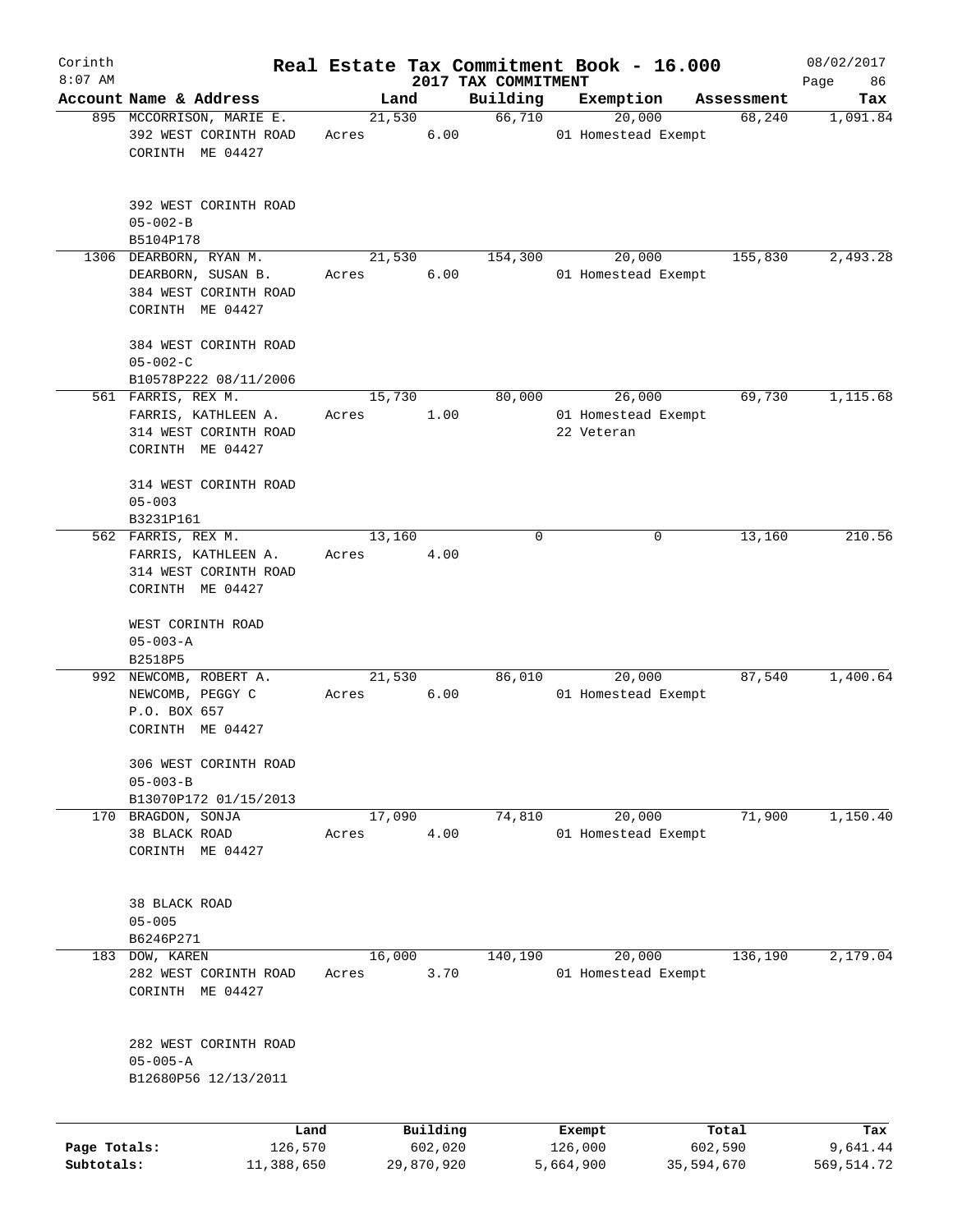| Corinth<br>$8:07$ AM |                                    |            |        |             | Real Estate Tax Commitment Book - 16.000<br>2017 TAX COMMITMENT |                     |                     |            | 08/02/2017<br>87<br>Page |
|----------------------|------------------------------------|------------|--------|-------------|-----------------------------------------------------------------|---------------------|---------------------|------------|--------------------------|
|                      | Account Name & Address             |            | Land   |             | Building                                                        | Exemption           |                     | Assessment | Tax                      |
|                      | 1576 BOYNTON, SHERALD A.           |            |        | $\mathbf 0$ | 20,480                                                          |                     | $\overline{20,000}$ | 480        | 7.68                     |
|                      | 22 BLACK ROAD                      |            |        |             |                                                                 | 01 Homestead Exempt |                     |            |                          |
|                      | CORINTH ME 04427                   |            |        |             |                                                                 |                     |                     |            |                          |
|                      |                                    |            |        |             |                                                                 |                     |                     |            |                          |
|                      |                                    |            |        |             |                                                                 |                     |                     |            |                          |
|                      | 22 BLACK ROAD                      |            |        |             |                                                                 |                     |                     |            |                          |
|                      | $05 - 005 - A - 01H$               |            |        |             |                                                                 |                     |                     |            |                          |
|                      | 2084 DOW, KAREN                    |            | 15,850 |             | 0                                                               |                     | 0                   | 15,850     | 253.60                   |
|                      | 282 WEST CORINTH ROAD              |            | Acres  | 2.20        |                                                                 |                     |                     |            |                          |
|                      | CORINTH ME 04427                   |            |        |             |                                                                 |                     |                     |            |                          |
|                      |                                    |            |        |             |                                                                 |                     |                     |            |                          |
|                      | 22 BLACK ROAD                      |            |        |             |                                                                 |                     |                     |            |                          |
|                      | $05 - 005 - A - 1$                 |            |        |             |                                                                 |                     |                     |            |                          |
|                      | B12635P294 10/26/2011              |            |        |             |                                                                 |                     |                     |            |                          |
|                      | 243 CAMPBELL, DONNA G.             |            | 26,830 |             | 0                                                               |                     | 0                   | 26,830     | 429.28                   |
|                      | 182 WEST CORINTH ROAD              |            | Acres  | 52.97       |                                                                 |                     |                     |            |                          |
|                      | CORINTH ME 04427                   |            |        |             |                                                                 |                     |                     |            |                          |
|                      |                                    |            |        |             |                                                                 |                     |                     |            |                          |
|                      |                                    |            |        |             |                                                                 |                     |                     |            |                          |
|                      | <b>BLACK ROAD</b>                  |            |        |             |                                                                 |                     |                     |            |                          |
|                      | $05 - 006$<br>B5773P55             |            |        |             |                                                                 |                     |                     |            |                          |
|                      | 249 CAMPBELL, SHAWN L.             |            | 18,090 |             | 96,450                                                          |                     | 20,000              | 94,540     | 1,512.64                 |
|                      | 47 BLACK ROAD                      |            | Acres  | 3.03        |                                                                 | 01 Homestead Exempt |                     |            |                          |
|                      | CORINTH ME 04427                   |            |        |             |                                                                 |                     |                     |            |                          |
|                      |                                    |            |        |             |                                                                 |                     |                     |            |                          |
|                      |                                    |            |        |             |                                                                 |                     |                     |            |                          |
|                      | 47 BLACK ROAD                      |            |        |             |                                                                 |                     |                     |            |                          |
|                      | $05 - 006 - A$                     |            |        |             |                                                                 |                     |                     |            |                          |
|                      | B5927P285                          |            |        |             |                                                                 |                     |                     |            |                          |
|                      | 1484 BROOKS, STEWART M.            |            | 14,620 |             | 0                                                               |                     | 0                   | 14,620     | 233.92                   |
|                      | PO BOX 18                          |            | Acres  | 8.00        |                                                                 |                     |                     |            |                          |
|                      | CORINTH ME 04427                   |            |        |             |                                                                 |                     |                     |            |                          |
|                      |                                    |            |        |             |                                                                 |                     |                     |            |                          |
|                      | BLACK ROAD                         |            |        |             |                                                                 |                     |                     |            |                          |
|                      | $05 - 007$                         |            |        |             |                                                                 |                     |                     |            |                          |
|                      | B8584P238                          |            |        |             |                                                                 |                     |                     |            |                          |
|                      | 683 HARROD, BRUCE J.               |            | 12,390 |             | 53,240                                                          |                     | 20,000              | 45,630     | 730.08                   |
|                      | GAITINGS, SUE ANN                  |            | Acres  | 1.00        |                                                                 | 01 Homestead Exempt |                     |            |                          |
|                      | P.O. BOX 366                       |            |        |             |                                                                 |                     |                     |            |                          |
|                      | CORINTH ME 04427                   |            |        |             |                                                                 |                     |                     |            |                          |
|                      |                                    |            |        |             |                                                                 |                     |                     |            |                          |
|                      | 88 BLACK ROAD                      |            |        |             |                                                                 |                     |                     |            |                          |
|                      | $05 - 008$                         |            |        |             |                                                                 |                     |                     |            |                          |
|                      | B8462P134                          |            |        |             |                                                                 |                     |                     |            |                          |
| 980                  | MURCH, FREDERICK A.                |            | 16,960 |             | 68,720                                                          |                     | 20,000              | 65,680     | 1,050.88                 |
|                      | MURCH, SANDRA A.<br>109 BLACK ROAD |            | Acres  | 2.06        |                                                                 | 01 Homestead Exempt |                     |            |                          |
|                      | CORINTH ME 04427                   |            |        |             |                                                                 |                     |                     |            |                          |
|                      |                                    |            |        |             |                                                                 |                     |                     |            |                          |
|                      | 109 BLACK ROAD                     |            |        |             |                                                                 |                     |                     |            |                          |
|                      | $05 - 009$                         |            |        |             |                                                                 |                     |                     |            |                          |
|                      | B6225P95                           |            |        |             |                                                                 |                     |                     |            |                          |
|                      |                                    |            |        |             |                                                                 |                     |                     |            |                          |
|                      |                                    |            |        |             |                                                                 |                     |                     |            |                          |
|                      |                                    | Land       |        | Building    |                                                                 | Exempt              |                     | Total      | Tax                      |
| Page Totals:         |                                    | 104,740    |        | 238,890     |                                                                 | 80,000              |                     | 263,630    | 4,218.08                 |
| Subtotals:           |                                    | 11,493,390 |        | 30,109,810  |                                                                 | 5,744,900           | 35,858,300          |            | 573,732.80               |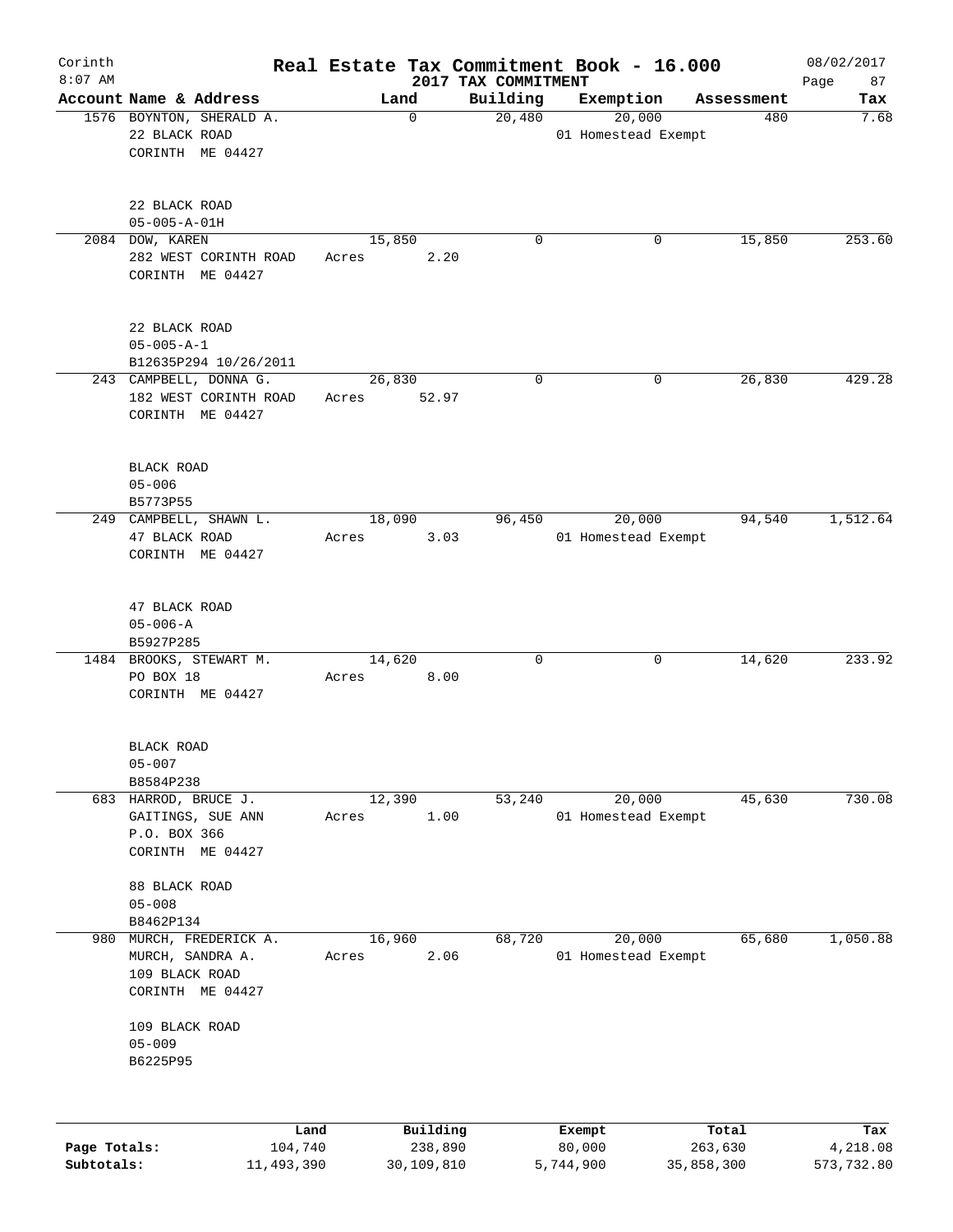| Corinth<br>$8:07$ AM |                                                                                                                            |                 |       | 2017 TAX COMMITMENT | Real Estate Tax Commitment Book - 16.000 |            | 08/02/2017<br>Page<br>88 |
|----------------------|----------------------------------------------------------------------------------------------------------------------------|-----------------|-------|---------------------|------------------------------------------|------------|--------------------------|
|                      | Account Name & Address                                                                                                     |                 | Land  | Building            | Exemption                                | Assessment | Tax                      |
|                      | 18 ALEXANDER, LYNN A.<br>LOWELL, ALEXI-LAN &<br>SEUMAS & CEILIDH<br><b>JEANNINE</b><br>143 BLACK ROAD<br>CORINTH ME 04427  | 32,130<br>Acres | 41.00 | 49,920              | 20,000<br>01 Homestead Exempt            | 62,050     | 992.80                   |
|                      | 143 BLACK ROAD<br>$05 - 009 - A$<br>B13556P192 06/11/2014                                                                  |                 |       |                     |                                          |            |                          |
|                      | 1011 OVERLOCK, EDDIE E.<br>OVERLOCK, LISA A.<br>31 BENJAMIN DRIVE<br>OLD TOWN ME 04468                                     | 24,410<br>Acres | 36.93 | $\mathsf{O}$        | 0                                        | 24,410     | 390.56                   |
|                      | BLACK ROAD<br>$05 - 009 - B$<br>B4072P281                                                                                  |                 |       |                     |                                          |            |                          |
|                      | 1891 OVERLOCK, LEWIS E.<br>3 SANDY'S WAY<br>HERMON ME 04401                                                                | 16,890<br>Acres | 2.00  | 2,000               | 0                                        | 18,890     | 302.24                   |
|                      | 99 BLACK ROAD<br>$05 - 009 - C$<br>B12699P224 01/06/2012                                                                   |                 |       |                     |                                          |            |                          |
|                      | 852 ALEXANDER, LYNN A.<br>LOWELL, ALEXI-LAN &<br>SEUMAS & CEILIDH<br><b>JEANNINE</b><br>143 BLACK ROAD<br>CORINTH ME 04427 | 14,720<br>Acres | 9.00  | 0                   | 0                                        | 14,720     | 235.52                   |
|                      | <b>BLACK ROAD</b><br>$05 - 010$<br>B13556P192 06/11/2014                                                                   |                 |       |                     |                                          |            |                          |
|                      | 853 ALEXANDER, LYNN A.<br>LOWELL, ALEXI-LAN $\&$<br>SEUMAS & CEILIDH<br>JEANNINE<br>143 BLACK ROAD<br>CORINTH ME 04427     | 10,940<br>Acres | 3.00  | 0                   | 0                                        | 10,940     | 175.04                   |
|                      | BLACK ROAD<br>$05 - 011$<br>B13556P192 06/11/2014                                                                          |                 |       |                     |                                          |            |                          |
|                      | 927 THOMPSON, ELAINE<br>PO BOX 112<br>CORINTH ME 04427                                                                     | 18,270<br>Acres | 13.05 | $\Omega$            | 0                                        | 18,270     | 292.32                   |
|                      | GRANT ROAD<br>$05 - 012$<br>B11636P229 10/13/2008                                                                          |                 |       |                     |                                          |            |                          |
|                      |                                                                                                                            |                 |       |                     |                                          |            |                          |

|              | Land       | Building     | Exempt    | Total      | Tax          |
|--------------|------------|--------------|-----------|------------|--------------|
| Page Totals: | 117,360    | 51,920       | 20,000    | 149,280    | 2,388.48     |
| Subtotals:   | 11,610,750 | 30, 161, 730 | 5,764,900 | 36,007,580 | 576, 121. 28 |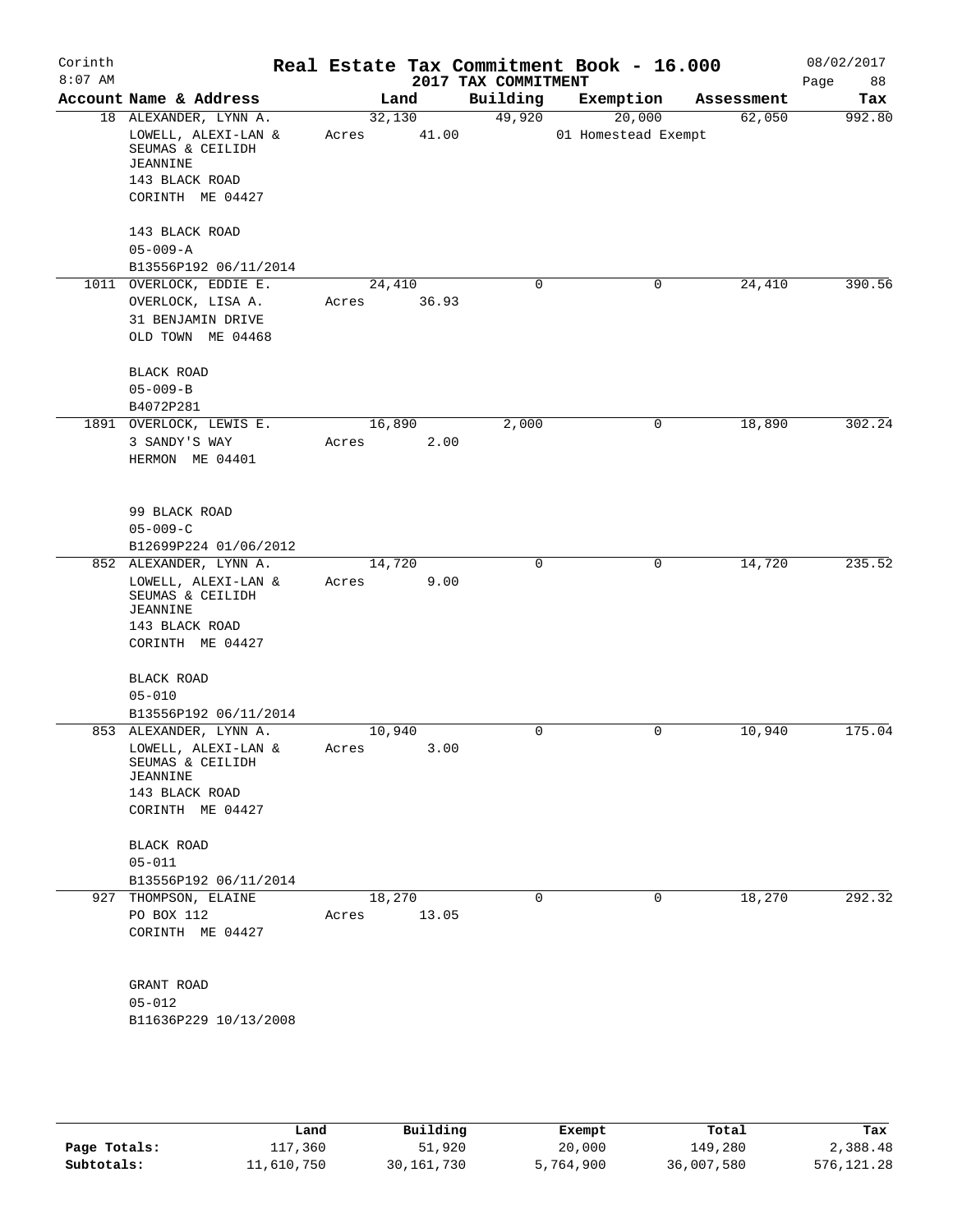| Corinth<br>$8:07$ AM |                                                                          |                 |                    | 2017 TAX COMMITMENT | Real Estate Tax Commitment Book - 16.000 |                  | 08/02/2017<br>89 |
|----------------------|--------------------------------------------------------------------------|-----------------|--------------------|---------------------|------------------------------------------|------------------|------------------|
|                      | Account Name & Address                                                   | Land            |                    | Building            | Exemption                                | Assessment       | Page<br>Tax      |
|                      | 1439 VOISINE, ROSEANNE<br>57 OTTER CREEK DRIVE<br>OTTER CREEK ME 04660   |                 | $\mathbf 0$        | 1,500               | $\Omega$                                 | 1,500            | 24.00            |
|                      | 339 GRANT ROAD<br>$05 - 012 - 01H$                                       |                 |                    |                     |                                          |                  |                  |
|                      | 2022 VOISINE, ROSANNE<br>57 OTTER CREEK DRIVE<br>MT. DESERT ME 04660     | 8,940<br>Acres  | 1.45               | $\mathbf 0$         | 0                                        | 8,940            | 143.04           |
|                      | GRANT ROAD<br>$05 - 012 - A$<br>B11636P225 10/13/2008                    |                 |                    |                     |                                          |                  |                  |
|                      | 926 THOMPSON, ELAINE<br>PO BOX 112<br>CORINTH ME 04427                   | 25,110<br>Acres | 17.04              | 0                   | 0                                        | 25,110           | 401.76           |
|                      | GRANT ROAD<br>$05 - 013$<br>B11636P229 10/13/2008                        |                 |                    |                     |                                          |                  |                  |
|                      | 929 MERCHANT, SAMUEL A.<br>57 OTTER CREEK DRIVE<br>MOUNT DESERT ME 04660 | 12,670<br>Acres | 5.00               | $\mathbf 0$         | 0                                        | 12,670           | 202.72           |
|                      | GRANT ROAD<br>$05 - 013 - A$<br>B4845P203                                |                 |                    |                     |                                          |                  |                  |
|                      | 1354 THOMPSON, ELAINE L. M.<br>P.O. BOX 112<br>CORINTH ME 04427          | 15,440<br>Acres | 4.64               | 10,000              | 0                                        | 25,440           | 407.04           |
|                      | 336 GRANT ROAD<br>$05 - 013 - B$<br>B6113P329                            |                 |                    |                     |                                          |                  |                  |
|                      | 2023 MERCHANT, SAMUEL A.<br>57 OTTER CREEK DRIVE<br>MT. DESERT ME 04660  | 14,860<br>Acres | 1.32               | 19,900              | 0                                        | 34,760           | 556.16           |
|                      | 338 GRANT ROAD<br>$05 - 013 - C$<br>B11636P227 10/13/2008                |                 |                    |                     |                                          |                  |                  |
| 1078                 | GRANT B. L. & SON, LLC<br>176 WEST CORINTH ROAD<br>CORINTH ME 04427      | 20,960<br>Acres | 25.02              | $\mathbf 0$         | 0                                        | 20,960           | 335.36           |
|                      | GRANT ROAD<br>$05 - 014$<br>B14075P338 02/11/2016                        |                 |                    |                     |                                          |                  |                  |
|                      |                                                                          |                 |                    |                     |                                          |                  |                  |
| Page Totals:         | Land<br>97,980                                                           |                 | Building<br>31,400 |                     | Exempt<br>0                              | Total<br>129,380 | Tax<br>2,070.08  |

**Subtotals:** 11,708,730 30,193,130 5,764,900 36,136,960 578,191.36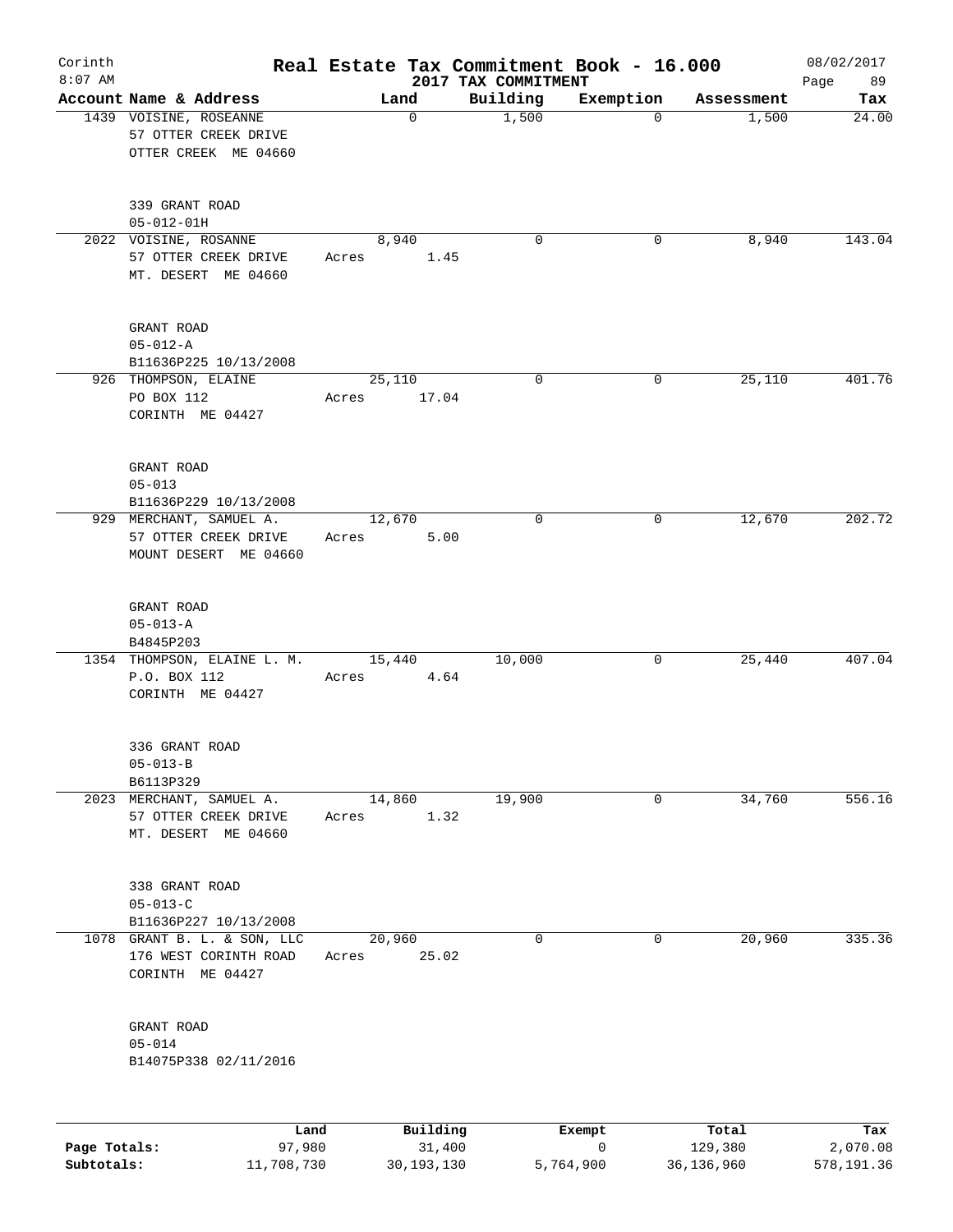| Corinth                    |                                                                                                | Real Estate Tax Commitment Book - 16.000 |                                 |                                   |                         | 08/02/2017             |
|----------------------------|------------------------------------------------------------------------------------------------|------------------------------------------|---------------------------------|-----------------------------------|-------------------------|------------------------|
| $8:07$ AM                  | Account Name & Address                                                                         | Land                                     | 2017 TAX COMMITMENT<br>Building | Exemption                         | Assessment              | Page<br>90<br>Tax      |
|                            | 1079 GRANT B. L. & SON, LLC<br>176 WEST CORINTH ROAD<br>CORINTH ME 04427                       | 22,280<br>26.17<br>Acres                 | $\mathbf 0$                     | $\mathbf 0$                       | 22,280                  | 356.48                 |
|                            | GRANT ROAD<br>$05 - 015$<br>B14075P338 02/11/2016                                              |                                          |                                 |                                   |                         |                        |
| 1330                       | TATE JR, OSCAR G.<br>(Heirs of)<br>PR. TATE, BERNADINE<br>1004 MAIN STREET<br>CORINTH ME 04427 | 14,920<br>9.86<br>Acres                  | 0                               | 0                                 | 14,920                  | 238.72                 |
|                            | 289 GRANT ROAD<br>$05 - 016$<br>B12954P187 09/24/2012<br>2087 ELLIS, JOHN                      | 14,670                                   | 37,930                          | 26,000                            | 26,600                  | 425.60                 |
|                            | ELLIS, JULIE<br>PO BOX 515<br>CORINTH ME 04427<br>289 GRANT ROAD                               | 1.14<br>Acres                            |                                 | 01 Homestead Exempt<br>22 Veteran |                         |                        |
|                            | $05 - 016 - 01$<br>B12689P11 12/16/2011<br>1331 TATE JR, OSCAR G.                              | 25,530                                   | $\mathbf 0$                     | 0                                 | 25,530                  | 408.48                 |
|                            | PR. TATE, BERNADINE<br>1004 MAIN STREET<br>CORINTH ME 04427                                    | 57.88<br>Acres                           |                                 |                                   |                         |                        |
|                            | GRANT ROAD<br>$05 - 017$<br>B12954P187 09/24/2012                                              |                                          |                                 |                                   |                         |                        |
|                            | 1325 TATE JR, OSCAR G.<br>PR. TATE, BERNADINE<br>1004 MAIN STREET<br>CORINTH ME 04427          | 16,980<br>1.03<br>Acres                  | 8,500                           | 0                                 | 25,480                  | 407.68                 |
|                            | 5 OSCAR DRIVE<br>$05 - 017 - 01$<br>B12954P187 09/24/2012                                      |                                          |                                 |                                   |                         |                        |
|                            | 1323 TATE JR, OSCAR G.<br>PR. TATE, BERNADINE<br>1004 MAIN STREET<br>CORINTH ME 04427          | 16,950<br>1.01<br>Acres                  | $\mathbf 0$                     | $\mathbf 0$                       | 16,950                  | 271.20                 |
|                            | 6 OSCAR DRIVE<br>$05 - 017 - 02$<br>B12954P187 09/24/2012                                      |                                          |                                 |                                   |                         |                        |
|                            | 1326 TATE JR, OSCAR G.<br>PR. TATE, BERNADINE<br>1004 MAIN STREET<br>CORINTH ME 04427          | 16,940<br>1.00<br>Acres                  | $\mathbf 0$                     | $\mathbf 0$                       | 16,940                  | 271.04                 |
|                            | 14 OSCAR DRIVE<br>$05 - 017 - 03$<br>B12954P187 09/24/2012                                     |                                          |                                 |                                   |                         |                        |
|                            | Land                                                                                           | Building                                 |                                 | Exempt                            | Total                   | Tax                    |
| Page Totals:<br>Subtotals: | 128,270<br>11,837,000                                                                          | 46,430<br>30, 239, 560                   |                                 | 26,000<br>5,790,900               | 148,700<br>36, 285, 660 | 2,379.20<br>580,570.56 |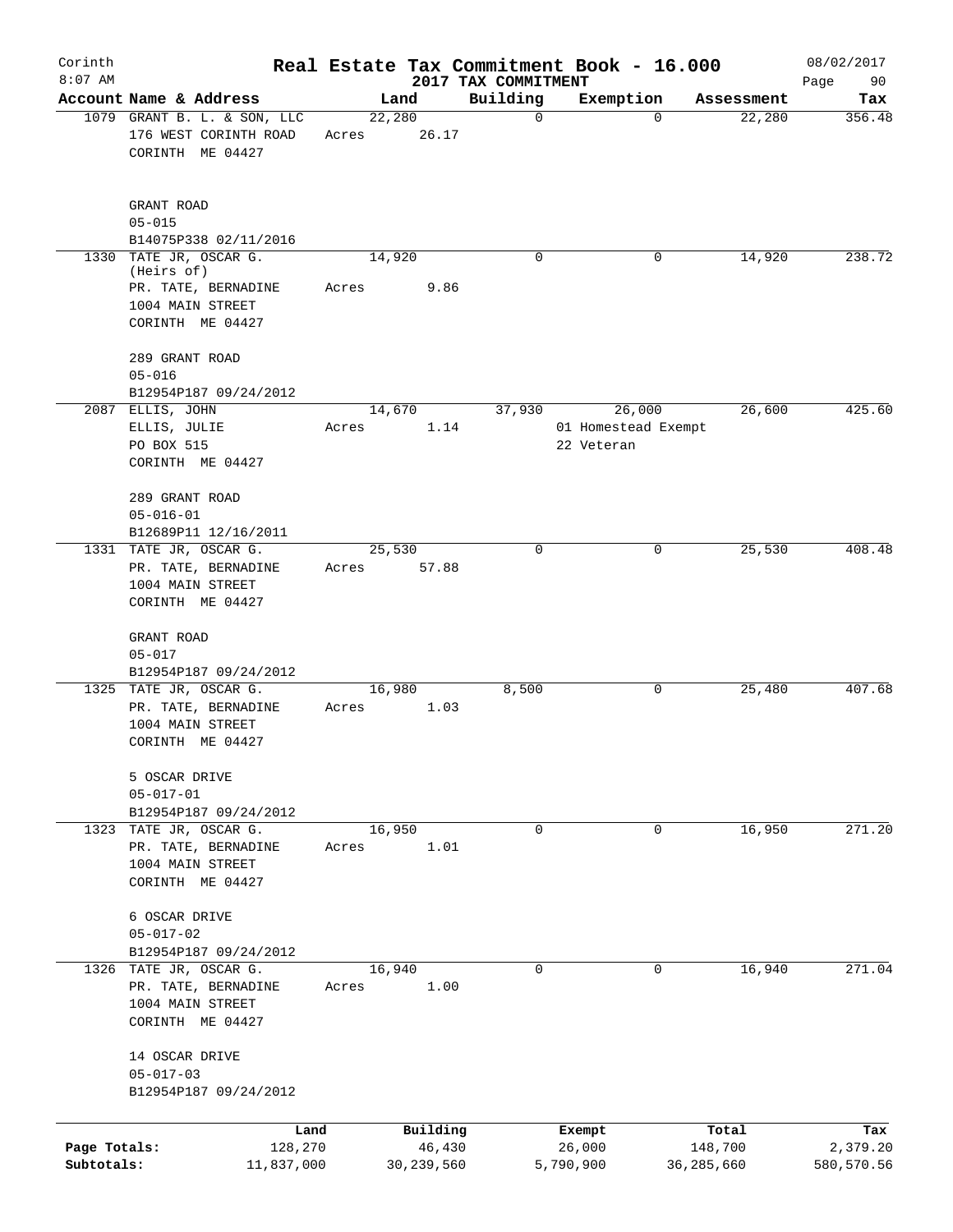| Corinth      |                                                                                                              |       |                 |                                 | Real Estate Tax Commitment Book - 16.000 |            | 08/02/2017        |
|--------------|--------------------------------------------------------------------------------------------------------------|-------|-----------------|---------------------------------|------------------------------------------|------------|-------------------|
| $8:07$ AM    | Account Name & Address                                                                                       |       | Land            | 2017 TAX COMMITMENT<br>Building | Exemption                                | Assessment | Page<br>91<br>Tax |
|              | 1327 SMITH SR, MICHAEL D.<br>20 OSCAR DRIVE<br>CORINTH ME 04427                                              | Acres | 16,940<br>1.00  | 68,100                          | 20,000<br>01 Homestead Exempt            | 65,040     | 1,040.64          |
|              | 20 OSCAR DRIVE<br>$05 - 017 - 04$<br>B7511P291                                                               |       |                 |                                 |                                          |            |                   |
|              | 1949 ALZERRECA, ROBIN K.<br>ALZERRECA, FREDERICO R. Acres<br>JR.& JAY C.<br>280 GRANT RD<br>CORINTH ME 04427 |       | 60,210<br>48.00 | 106,180                         | 0                                        | 166,390    | 2,662.24          |
|              | 280 GRANT ROAD<br>$05 - 017 - 05$                                                                            |       |                 |                                 |                                          |            |                   |
|              | B11447P153 06/18/2008<br>1700 ALZERRECA, ROBIN K.<br>280 GRANT RD<br>CORINTH ME 04427                        |       | 0               | 21,700                          | 20,000<br>01 Homestead Exempt            | 1,700      | 27.20             |
|              | 266 GRANT ROAD<br>$05 - 017 - 05H$                                                                           |       |                 |                                 |                                          |            |                   |
|              | 1990 TOWN OF CORINTH<br>PO BOX 309<br>CORINTH ME 04427                                                       | Acres | 17,800<br>8.00  | $\Omega$                        | 17,800<br>43 Municipal                   | $\Omega$   | 0.00              |
|              | GRANT ROAD<br>$05 - 018$                                                                                     |       |                 |                                 |                                          |            |                   |
|              | 180 TATE JR, OSCAR G.<br>PR. TATE, BERNADINE<br>1004 MAIN STREET<br>CORINTH ME 04427                         | Acres | 23,260<br>23.41 | 0                               | 0                                        | 23,260     | 372.16            |
|              | GRANT ROAD<br>$05 - 019$<br>B11517P310 09/02/2008                                                            |       |                 |                                 |                                          |            |                   |
|              | 871 MALLOY, JOHN H.<br>643 MAIN STREET<br>CORINTH ME 04427                                                   | Acres | 6,900<br>7.00   | $\mathbf 0$                     | 0                                        | 6,900      | 110.40            |
|              | BLACK ROAD N/F OFF<br>$05 - 019 - A$<br>B3080P60                                                             |       |                 |                                 |                                          |            |                   |
|              | 621 GRANT B. L. & SON, LLC<br>176 WEST CORINTH ROAD<br>CORINTH ME 04427                                      | Acres | 24,270<br>55.39 | $\mathbf 0$                     | $\mathbf 0$                              | 24,270     | 388.32            |
|              | GRANT ROAD<br>$05 - 020$<br>B14064P232 01/19/2016                                                            |       |                 |                                 |                                          |            |                   |
|              | Land                                                                                                         |       | Building        |                                 | Exempt                                   | Total      | Tax               |
| Page Totals: | 149,380                                                                                                      |       | 195,980         |                                 | 57,800                                   | 287,560    | 4,600.96          |

**Subtotals:** 11,986,380 30,435,540 5,848,700 36,573,220 585,171.52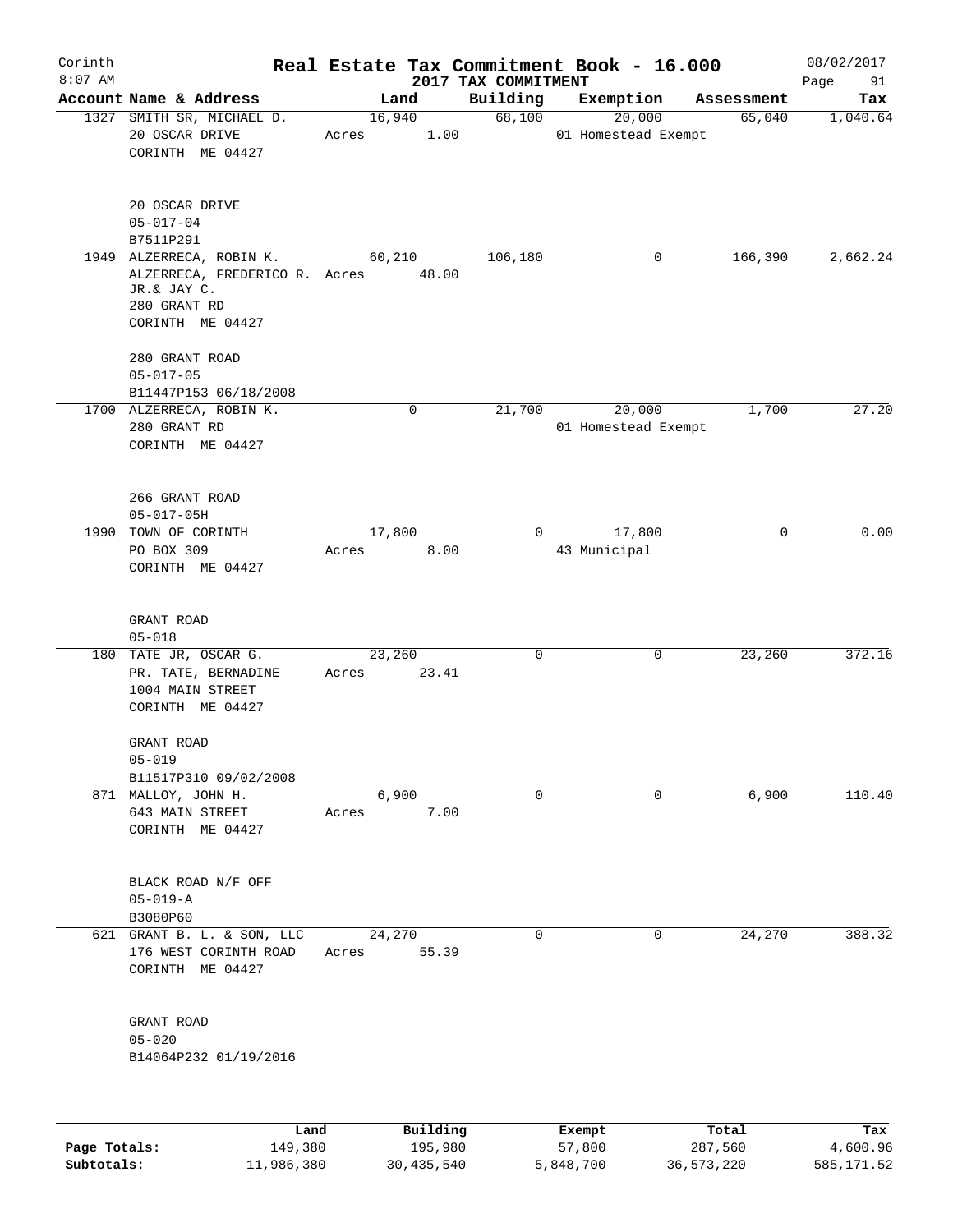| Corinth<br>$8:07$ AM |                                               |       |             | 2017 TAX COMMITMENT | Real Estate Tax Commitment Book - 16.000 |            | 08/02/2017<br>Page<br>92 |
|----------------------|-----------------------------------------------|-------|-------------|---------------------|------------------------------------------|------------|--------------------------|
|                      | Account Name & Address                        |       | Land        | Building            | Exemption                                | Assessment | Tax                      |
|                      | 636 GRANT, TERRY D.                           |       | 15,550      | $\mathbf 0$         | $\Omega$                                 | 15,550     | 248.80                   |
|                      | GRANT, VALERIE J.                             | Acres | 1.98        |                     |                                          |            |                          |
|                      | CORINTH ME 04427                              |       |             |                     |                                          |            |                          |
|                      | 55 GRANT ROAD                                 |       |             |                     |                                          |            |                          |
|                      | $05 - 020 - 01$<br>B143P4 09/13/2016          |       |             |                     |                                          |            |                          |
|                      | 635 GRANT, TERRY D.                           |       | 14,970      | $\mathbf 0$         | 0                                        | 14,970     | 239.52                   |
|                      | GRANT, VALERIE J.                             | Acres | 1.43        |                     |                                          |            |                          |
|                      | 176 WEST CORINTH ROAD                         |       |             |                     |                                          |            |                          |
|                      | CORINTH ME 04427                              |       |             |                     |                                          |            |                          |
|                      | 63 GRANT ROAD                                 |       |             |                     |                                          |            |                          |
|                      | $05 - 020 - 02$                               |       |             |                     |                                          |            |                          |
|                      | B14320P4 09/13/2016<br>1676 MULLDUNE, MARISSA |       | $\mathbf 0$ | 14,770              | 14,770                                   | 0          | 0.00                     |
|                      | 63 GRANT ROAD                                 |       |             |                     | 01 Homestead Exempt                      |            |                          |
|                      | CORINTH ME 04427                              |       |             |                     |                                          |            |                          |
|                      |                                               |       |             |                     |                                          |            |                          |
|                      | 63 GRANT ROAD                                 |       |             |                     |                                          |            |                          |
|                      | $05 - 020 - 02H$                              |       |             |                     |                                          |            |                          |
| 637                  | GRANT, TERRY D.                               |       | 14,910      | $\mathbf 0$         | 0                                        | 14,910     | 238.56                   |
|                      | GRANT, VALERIE J.<br>176 WEST CORINTH ROAD    | Acres | 1.37        |                     |                                          |            |                          |
|                      | CORINTH ME 04427                              |       |             |                     |                                          |            |                          |
|                      | 71 GRANT ROAD                                 |       |             |                     |                                          |            |                          |
|                      | $05 - 020 - 03$                               |       |             |                     |                                          |            |                          |
|                      | B14320P4 09/13/2016                           |       |             |                     |                                          |            |                          |
|                      | 1769 COMMEAU II, KENT<br>71 GRANT ROAD        |       | 0           | 20,540              | 20,000<br>01 Homestead Exempt            | 540        | 8.64                     |
|                      | CORINTH ME 04427                              |       |             |                     |                                          |            |                          |
|                      |                                               |       |             |                     |                                          |            |                          |
|                      | 71 GRANT ROAD                                 |       |             |                     |                                          |            |                          |
|                      | $05 - 020 - 03H$                              |       | 14,890      | $\mathbf 0$         | 0                                        |            | 238.24                   |
|                      | 638 GRANT, TERRY D.<br>GRANT, VALERIE J.      | Acres | 1.35        |                     |                                          | 14,890     |                          |
|                      | 176 WEST COIRNTH ROAD                         |       |             |                     |                                          |            |                          |
|                      | CORINTH ME 04427                              |       |             |                     |                                          |            |                          |
|                      | 79 GRANT ROAD                                 |       |             |                     |                                          |            |                          |
|                      | $05 - 020 - 04$                               |       |             |                     |                                          |            |                          |
|                      | B14320P4 09/13/2016                           |       |             |                     |                                          |            |                          |
|                      | 651 MAY, KENNETH                              |       | 0           | 28,790              | 0                                        | 28,790     | 460.64                   |
|                      | BOULIER, TAMMY<br>79 GRANT ROAD               |       |             |                     |                                          |            |                          |
|                      | CORINTH ME 04427                              |       |             |                     |                                          |            |                          |
|                      |                                               |       |             |                     |                                          |            |                          |
|                      | 79 GRANT ROAD                                 |       |             |                     |                                          |            |                          |
|                      | $05 - 020 - 04H$                              |       |             |                     |                                          |            |                          |
|                      | B6173P190                                     |       |             |                     |                                          |            |                          |
|                      |                                               |       |             |                     |                                          |            |                          |
|                      |                                               | Land  | Building    |                     | Exempt                                   | Total      | Tax                      |

|              | ∟and       | Building   | Exempt    | Total      | тах        |
|--------------|------------|------------|-----------|------------|------------|
| Page Totals: | 60,320     | 64,100     | 34,770    | 89,650     | 1,434.40   |
| Subtotals:   | 12,046,700 | 30,499,640 | 5,883,470 | 36,662,870 | 586,605.92 |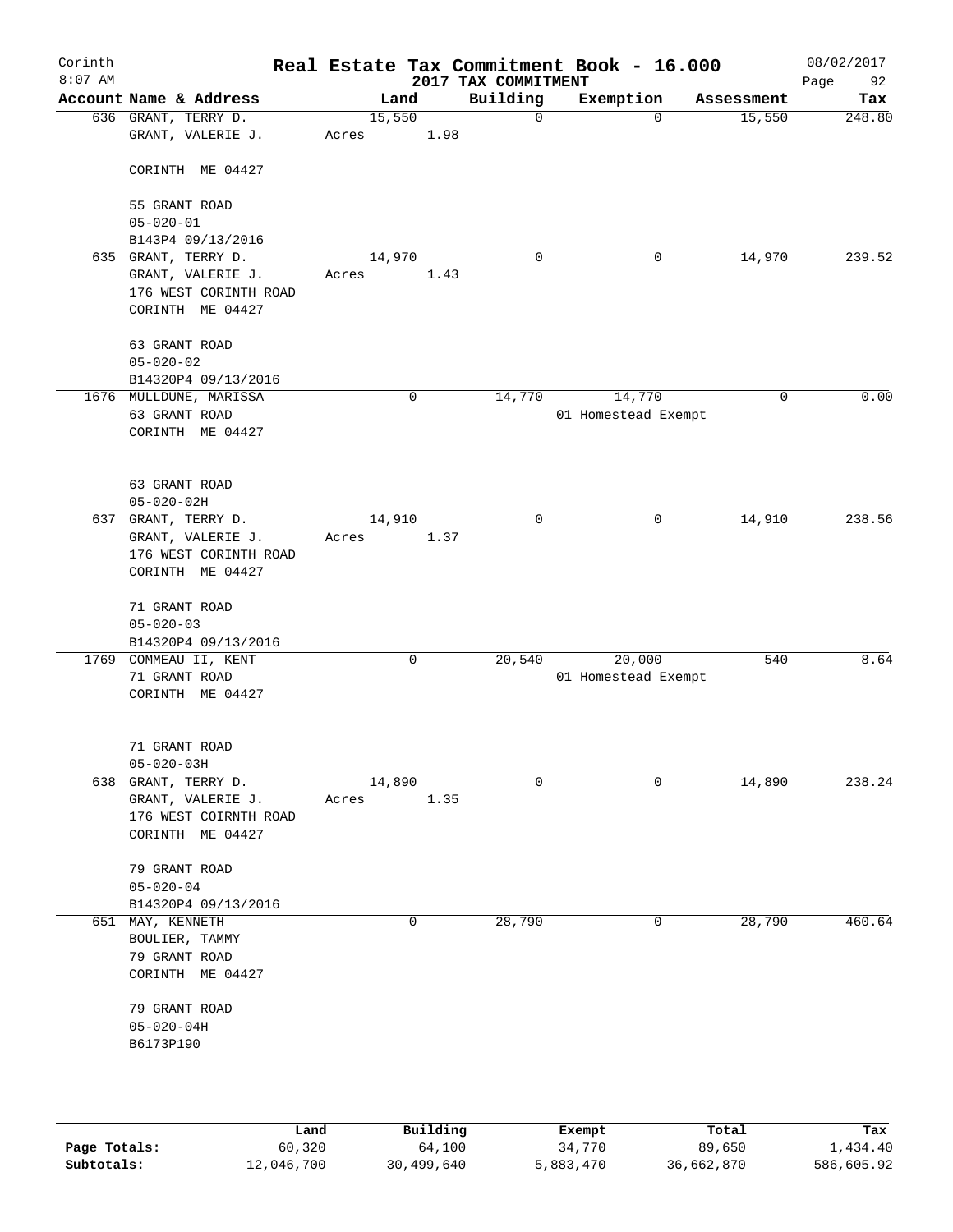| Corinth<br>$8:07$ AM |                                                                                       |       |       |                    | 2017 TAX COMMITMENT | Real Estate Tax Commitment Book - 16.000 |                 | 08/02/2017<br>Page<br>93 |
|----------------------|---------------------------------------------------------------------------------------|-------|-------|--------------------|---------------------|------------------------------------------|-----------------|--------------------------|
|                      | Account Name & Address                                                                |       | Land  |                    | Building            | Exemption                                | Assessment      | Tax                      |
|                      | 639 GRANT, TERRY D.<br>GRANT, VALERIE J.<br>176 WEST CORINTH ROAD<br>CORINTH ME 04427 | Acres | 8,900 | 1.41               | $\mathbf 0$         | $\Omega$                                 | 8,900           | 142.40                   |
|                      | 83 GRANT ROAD<br>$05 - 020 - 05$<br>B14320P4 09/13/2016                               |       |       |                    |                     |                                          |                 |                          |
|                      | 1822 HEAL, HERBERT JR.<br>87 GRANT ROAD<br>CORINTH ME 04427                           |       |       | 0                  | 19,130              | 19,130<br>01 Homestead Exempt            | $\mathbf 0$     | 0.00                     |
|                      | 87 GRANT ROAD<br>$05 - 020 - 05H$                                                     |       |       |                    |                     |                                          |                 |                          |
|                      | 640 GRANT B. L. & SON, LLC<br>176 WEST COIRNTH ROAD<br>CORINTH ME 04427               | Acres | 8,970 | 1.48               | $\mathbf 0$         | 0                                        | 8,970           | 143.52                   |
|                      | GRANT ROAD<br>$05 - 020 - 06$<br>B14064P232 01/19/2016                                |       |       |                    |                     |                                          |                 |                          |
|                      | 641 GRANT B. L. & SON, LLC<br>176 WEST CORINTH ROAD<br>CORINTH ME 04427               | Acres | 8,780 | 1.29               | $\mathbf 0$         | 0                                        | 8,780           | 140.48                   |
|                      | GRANT ROAD<br>$05 - 020 - 07$<br>B14064P232 01/19/2016                                |       |       |                    |                     |                                          |                 |                          |
|                      | 642 GRANT B. L. & SON, LLC<br>176 WEST CORINTH ROAD<br>CORINTH ME 04427               | Acres | 8,480 | 1.01               | 0                   | 0                                        | 8,480           | 135.68                   |
|                      | GRANT ROAD<br>$05 - 020 - 08$<br>B14064P232 01/26/2016                                |       |       |                    |                     |                                          |                 |                          |
|                      | 631 GRANT B. L. & SON, LLC<br>176 WEST CORINTH ROAD<br>CORINTH ME 04427               | Acres | 8,500 | 1.03               | 0                   | 0                                        | 8,500           | 136.00                   |
|                      | GRANT ROAD<br>$05 - 020 - 09$<br>B14064P232 01/19/2016                                |       |       |                    |                     |                                          |                 |                          |
| 630                  | GRANT B. L. & SON, LLC<br>176 WEST CORINTH ROAD<br>CORINTH ME 04427                   | Acres | 8,500 | 1.03               | 0                   | 0                                        | 8,500           | 136.00                   |
|                      | GRANT ROAD<br>$05 - 020 - 10$<br>B14064P232 01/19/2016                                |       |       |                    |                     |                                          |                 |                          |
|                      |                                                                                       |       |       |                    |                     |                                          |                 |                          |
| Page Totals:         | Land<br>52,130                                                                        |       |       | Building<br>19,130 |                     | Exempt<br>19,130                         | Total<br>52,130 | Tax<br>834.08            |

**Subtotals:** 12,098,830 30,518,770 5,902,600 36,715,000 587,440.00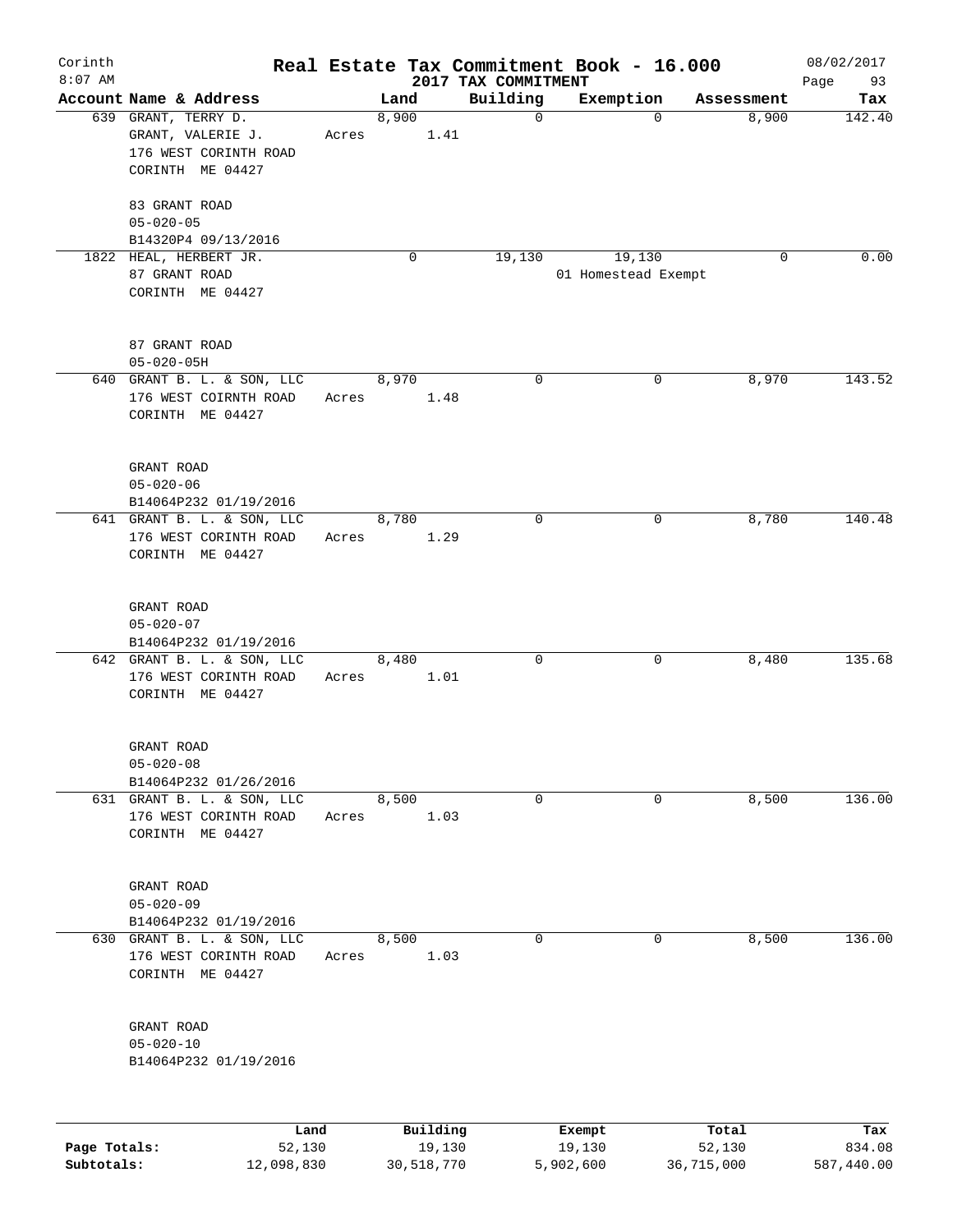| Corinth      |                                                                                  |       |        |                     |                                 | Real Estate Tax Commitment Book - 16.000 |                  | 08/02/2017      |
|--------------|----------------------------------------------------------------------------------|-------|--------|---------------------|---------------------------------|------------------------------------------|------------------|-----------------|
| $8:07$ AM    | Account Name & Address                                                           |       | Land   |                     | 2017 TAX COMMITMENT<br>Building | Exemption                                | Assessment       | 94<br>Page      |
|              | 633 GRANT B. L. & SON, LLC<br>176 WEST CORINTH ROAD<br>CORINTH ME 04427          | Acres | 3,690  | 1.06                | $\mathbf 0$                     | $\Omega$                                 | 3,690            | Tax<br>59.04    |
|              | GRANT ROAD N/F<br>$05 - 020 - 11$<br>B14064P232 01/19/2016                       |       |        |                     |                                 |                                          |                  |                 |
|              | 632 GRANT B. L. & SON, LLC<br>176 WEST CORINTH ROAD<br>CORINTH ME 04427          | Acres | 3,740  | 1.11                | $\mathbf 0$                     | 0                                        | 3,740            | 59.84           |
|              | GRANT ROAD N/F<br>$05 - 020 - 12$<br>B14064P232 01/19/2016                       |       |        |                     |                                 |                                          |                  |                 |
|              | 634 GRANT B. L. & SON, LLC<br>176 WEST CORINTH ROAD<br>CORINTH ME 04427          | Acres | 3,660  | 1.03                | 0                               | 0                                        | 3,660            | 58.56           |
|              | GRANT ROAD N/F<br>$05 - 020 - 13$<br>B14064P232                                  |       |        |                     |                                 |                                          |                  |                 |
|              | 629 GRANT B. L. & SON, LLC<br>176 WEST CORINTH ROAD<br>CORINTH ME 04427          | Acres | 3,660  | 1.03                | $\mathbf 0$                     | 0                                        | 3,660            | 58.56           |
|              | GRANT ROAD N/F<br>$05 - 020 - 14$<br>B14064P232 01/19/2016                       |       |        |                     |                                 |                                          |                  |                 |
|              | 1051 BLODGETT, DOUGLAS<br>BLODGETT, CYNTHIA<br>55 GRANT ROAD<br>CORINTH ME 04427 |       |        | 0                   | 44,690                          | 0                                        | 44,690           | 715.04          |
|              | 55 GRANT ROAD<br>$05 - 020 - 2H$                                                 |       |        |                     |                                 |                                          |                  |                 |
| 312          | COLE, CLAYTON F.<br>COLE, PAULA J.<br>234 WEST CORINTH ROAD<br>CORINTH ME 04427  | Acres | 28,240 | 10.10               | 138,760                         | 20,000<br>01 Homestead Exempt            | 147,000          | 2,352.00        |
|              | 230 WEST CORINTH ROAD<br>$05 - 021$<br>B3889P243                                 |       |        |                     |                                 |                                          |                  |                 |
| 17           | ALBERTS, ANTHONY L.<br>ALBERTS, MARGIE A.<br>47 GRANT ROAD<br>CORINTH ME 04427   | Acres | 23,760 | 10.70               | 46,000                          | 20,000<br>01 Homestead Exempt            | 49,760           | 796.16          |
|              | 47 GRANT ROAD<br>$05 - 021 - A$<br>B4444P89                                      |       |        |                     |                                 |                                          |                  |                 |
|              |                                                                                  |       |        |                     |                                 |                                          |                  |                 |
| Page Totals: | Land<br>66,750                                                                   |       |        | Building<br>229,450 |                                 | Exempt<br>40,000                         | Total<br>256,200 | Tax<br>4,099.20 |

**Subtotals:** 12,165,580 30,748,220 5,942,600 36,971,200 591,539.20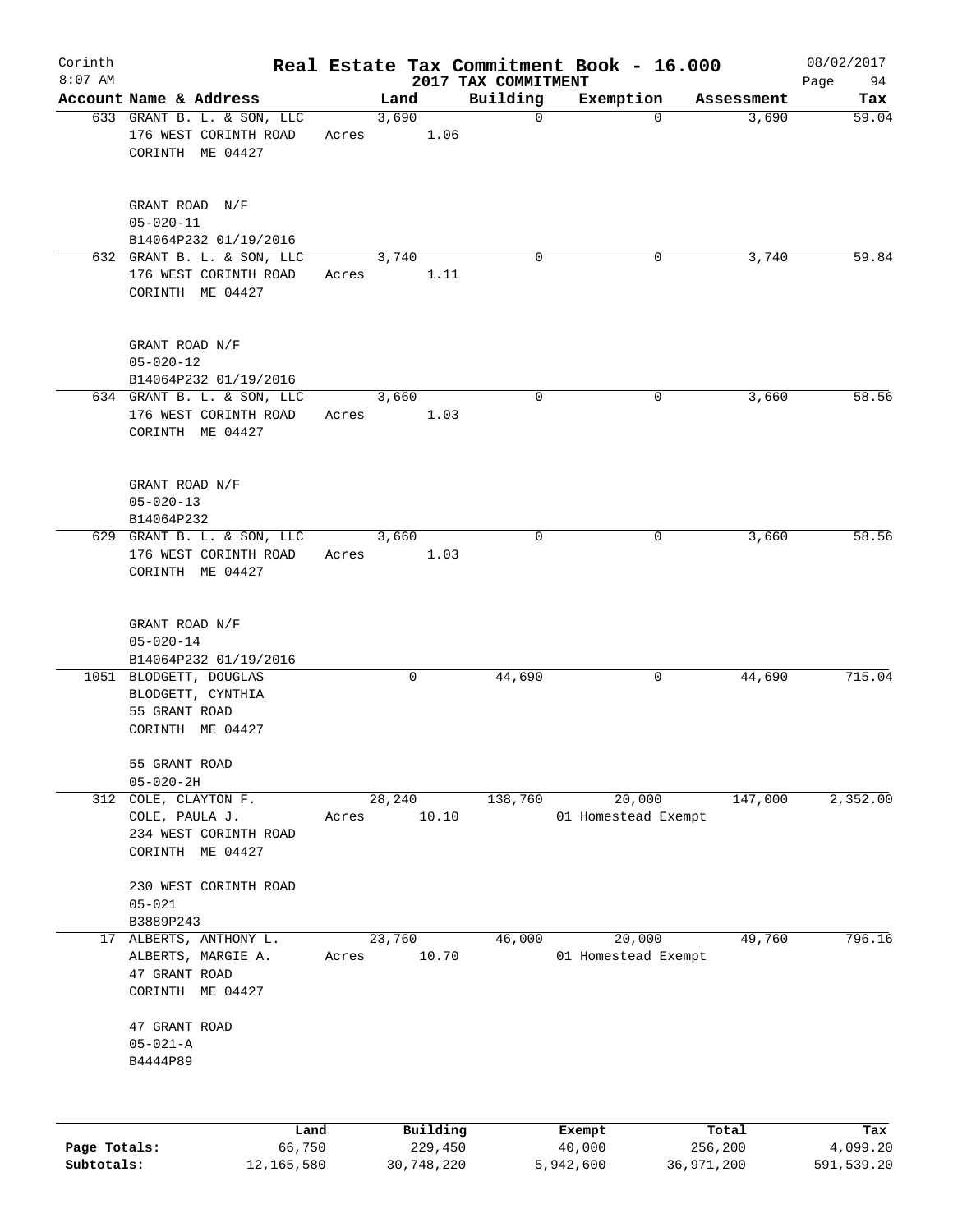| Corinth      |                                                                                         |                 |                     |                                 | Real Estate Tax Commitment Book - 16.000          |                  | 08/02/2017        |
|--------------|-----------------------------------------------------------------------------------------|-----------------|---------------------|---------------------------------|---------------------------------------------------|------------------|-------------------|
| $8:07$ AM    | Account Name & Address                                                                  |                 | Land                | 2017 TAX COMMITMENT<br>Building | Exemption                                         | Assessment       | Page<br>95<br>Tax |
|              | 646 GRANT B. L. & SON, LLC<br>176 WEST CORINTH ROAD<br>CORINTH ME 04427                 | Acres           | 57,540<br>125.12    | 38,830                          | $\Omega$                                          | 96,370           | 1,541.92          |
|              | 190 WEST CORINTH ROAD<br>$05 - 022$<br>B14064P238 01/19/2016                            |                 |                     |                                 |                                                   |                  |                   |
|              | 647 GRANT, VALERIE                                                                      |                 | 13,740              | 103,490                         | 20,000                                            | 97,230           | 1,555.68          |
|              | 176 WEST CORINTH ROAD<br>CORINTH ME 04427                                               | Acres           | 0.55                |                                 | 01 Homestead Exempt                               |                  |                   |
|              | 176 WEST CORINTH ROAD<br>$05 - 022 - A$                                                 |                 |                     |                                 |                                                   |                  |                   |
|              | B14064P238 01/19/2016                                                                   |                 |                     |                                 |                                                   |                  |                   |
|              | 1613 GRANT, JASON D.<br>186 WEST CORINTH ROAD<br>CORINTH ME 04427                       | 17,360<br>Acres | 1.35                | 118,370                         | 20,000<br>01 Homestead Exempt                     | 115,730          | 1,851.68          |
|              | 186 WEST CORINTH ROAD<br>$05 - 022 - B$<br>B7230P341                                    |                 |                     |                                 |                                                   |                  |                   |
| 1989         | TOWN OF CORINTH                                                                         |                 | 11,190              | 250,000                         | 261,190                                           | 0                | 0.00              |
|              | PO BOX 309<br>CORINTH ME 04427                                                          | Acres           | 1.25                |                                 | 43 Municipal                                      |                  |                   |
|              | 40 GRANT ROAD<br>$05 - 022 - C$                                                         |                 |                     |                                 |                                                   |                  |                   |
|              | 241 CAMPBELL, DONNA G.<br>182 WEST CORINTH ROAD<br>CORINTH ME 04427                     | 17,040<br>Acres | 1.08                | 74,840                          | 26,000<br>01 Homestead Exempt<br>31 Vetrans Widow | 65,880           | 1,054.08          |
|              | 182 WEST CORINTH ROAD<br>$05 - 023$<br>B5773P55                                         |                 |                     |                                 |                                                   |                  |                   |
| 389          | WILKINS, ROLAND T. II<br>WILKINS, KIMBERLY C.<br>637 KIRKLAND ROAD<br>OLD TOWN ME 04468 | Acres           | 19,590<br>0.97      | 135,550                         | 0                                                 | 155,140          | 2,482.24          |
|              | 535 MAIN STREET<br>$05 - 024 - 01$<br>B9095P316                                         |                 |                     |                                 |                                                   |                  |                   |
| 390          | WILKINS, ROLAND T. II<br>WILKINS, KIMBERLY C.<br>637 KIRKLAND ROAD<br>OLD TOWN ME 04468 | 10,330<br>Acres | 0.86                | 0                               | 0                                                 | 10,330           | 165.28            |
|              | <b>MAIN STREET</b><br>$05 - 024 - 01 - A$<br>B9095P316                                  |                 |                     |                                 |                                                   |                  |                   |
| Page Totals: | 146,790                                                                                 | Land            | Building<br>721,080 |                                 | Exempt<br>327,190                                 | Total<br>540,680 | Tax<br>8,650.88   |
| Subtotals:   | 12, 312, 370                                                                            |                 | 31,469,300          |                                 | 6,269,790                                         | 37,511,880       | 600,190.08        |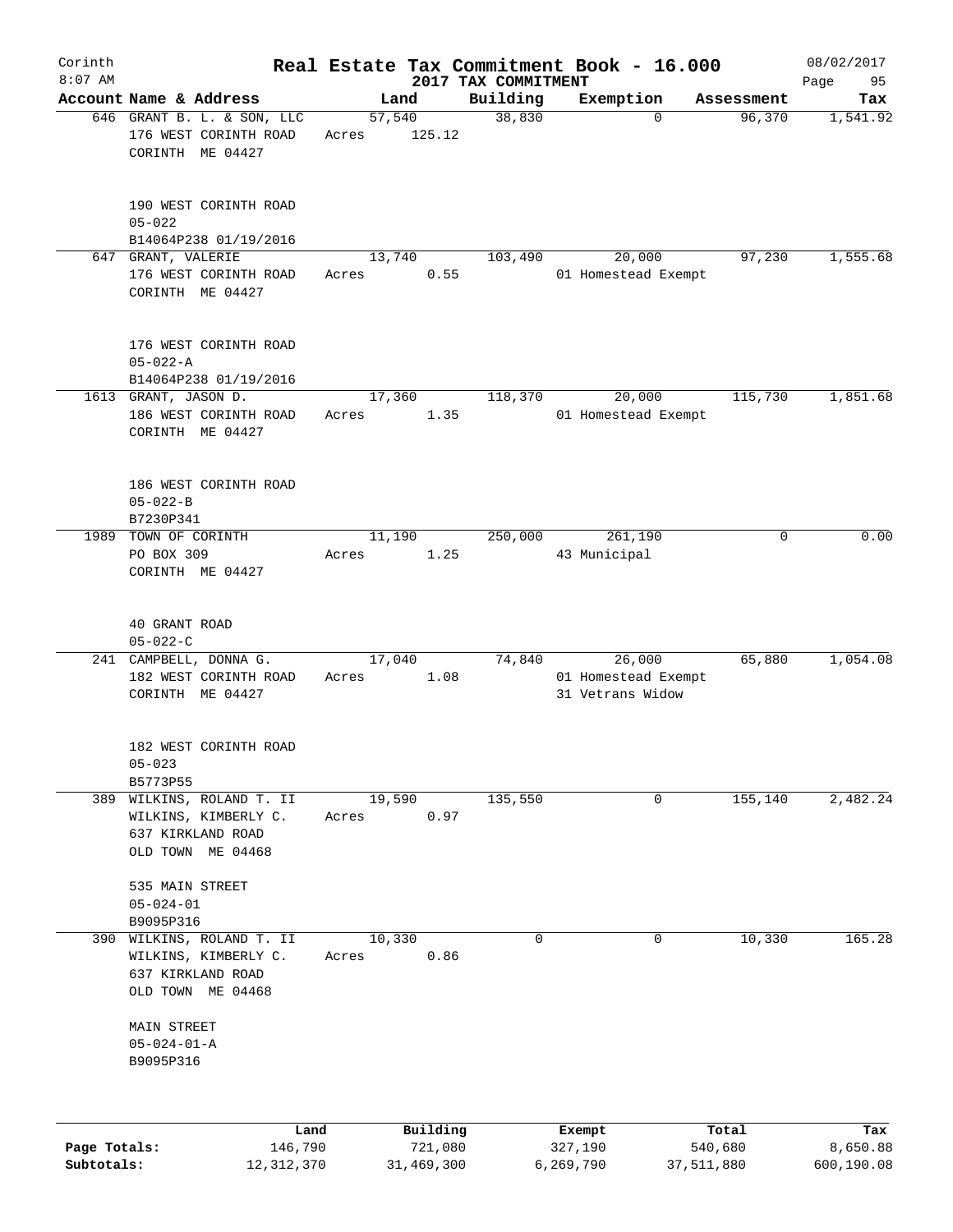| Corinth      |                                         |        |            |                                 | Real Estate Tax Commitment Book - 16.000 |            | 08/02/2017        |
|--------------|-----------------------------------------|--------|------------|---------------------------------|------------------------------------------|------------|-------------------|
| $8:07$ AM    | Account Name & Address                  | Land   |            | 2017 TAX COMMITMENT<br>Building | Exemption                                | Assessment | Page<br>96<br>Tax |
|              | 422 PINGREE, BRADLEY D.                 | 16,000 |            | 26,130                          | 20,000                                   | 22,130     | 354.08            |
|              | PINGREE, ILEIA                          | Acres  | 0.85       |                                 | 01 Homestead Exempt                      |            |                   |
|              | 523 MAIN STREET                         |        |            |                                 |                                          |            |                   |
|              | CORINTH ME 04427                        |        |            |                                 |                                          |            |                   |
|              |                                         |        |            |                                 |                                          |            |                   |
|              | 523 MAIN STREET                         |        |            |                                 |                                          |            |                   |
|              | $05 - 024 - 01 - B$                     |        |            |                                 |                                          |            |                   |
|              | B10171P41 10/28/2005                    |        |            |                                 |                                          |            |                   |
| 950          | MITCHELL, KENNETH &<br>DIANNE & DOUGLAS | 17,640 |            | 80,580                          | 26,000                                   | 72,220     | 1,155.52          |
|              | ARCHER, DONNA                           | Acres  | 1.58       |                                 | 22 Veteran                               |            |                   |
|              | 15 WEST CORINTH ROAD                    |        |            |                                 | 01 Homestead Exempt                      |            |                   |
|              | CORINTH ME 04427                        |        |            |                                 |                                          |            |                   |
|              | 23 WEST CORINTH ROAD                    |        |            |                                 |                                          |            |                   |
|              | $05 - 024 - 02$                         |        |            |                                 |                                          |            |                   |
|              | B11481P211 07/29/2008                   |        |            |                                 |                                          |            |                   |
|              | 1664 KENNEDY, TIMOTHY                   | 17,350 |            | 106,800                         | 0                                        | 124,150    | 1,986.40          |
|              | UNDERHILL, TRACI                        | Acres  | 1.34       |                                 |                                          |            |                   |
|              | 29 WEST CORINTH RD                      |        |            |                                 |                                          |            |                   |
|              | CORINTH ME 04427                        |        |            |                                 |                                          |            |                   |
|              |                                         |        |            |                                 |                                          |            |                   |
|              | 29 WEST CORINTH ROAD                    |        |            |                                 |                                          |            |                   |
|              | $05 - 024 - 02 - A$                     |        |            |                                 |                                          |            |                   |
|              | B12979P340 10/17/2012                   |        |            |                                 |                                          |            |                   |
|              | 1953 MITCHELL, KENNETH C,               | 20,150 |            | 112,610                         | 26,000                                   | 106,760    | 1,708.16          |
|              | MITCHELL, JUDITH<br>15 WEST CORINTH RD. | Acres  | 3.65       |                                 | 01 Homestead Exempt<br>22 Veteran        |            |                   |
|              | CORINTH ME 04427                        |        |            |                                 |                                          |            |                   |
|              |                                         |        |            |                                 |                                          |            |                   |
|              | 15 WEST CORINTH ROAD                    |        |            |                                 |                                          |            |                   |
|              | $05 - 024 - 02 - B$                     |        |            |                                 |                                          |            |                   |
|              | B10456P54 05/30/2006                    |        |            |                                 |                                          |            |                   |
|              | 401 SMALL, ELIZABETH R.                 | 18,770 |            | 93,650                          | 20,000                                   | 92,420     | 1,478.72          |
|              | 37 WEST CORINTH RD                      | Acres  | 2.51       |                                 | 01 Homestead Exempt                      |            |                   |
|              | CORINTH ME 04427                        |        |            |                                 |                                          |            |                   |
|              |                                         |        |            |                                 |                                          |            |                   |
|              | 37 WEST CORINTH ROAD                    |        |            |                                 |                                          |            |                   |
|              | $05 - 024 - 03$                         |        |            |                                 |                                          |            |                   |
|              | B12463P90 04/29/2011                    |        |            |                                 |                                          |            |                   |
|              | 1102 PREBLE, BRADLEY W.                 | 18,860 |            | 77,880                          | 20,000                                   | 76,740     | 1,227.84          |
|              | PREBLE, AMY D.                          | Acres  | 2.59       |                                 | 01 Homestead Exempt                      |            |                   |
|              | 47 WEST CORINTH ROAD                    |        |            |                                 |                                          |            |                   |
|              | CORINTH ME 04427                        |        |            |                                 |                                          |            |                   |
|              | 47 WEST CORINTH ROAD                    |        |            |                                 |                                          |            |                   |
|              | $05 - 024 - 04$                         |        |            |                                 |                                          |            |                   |
|              | B5983P4                                 |        |            |                                 |                                          |            |                   |
|              | 435 DOW, HAROLD L.                      | 12,900 |            | $\mathbf 0$                     | 0                                        | 12,900     | 206.40            |
|              | P.O. BOX 429                            | Acres  | 2.66       |                                 |                                          |            |                   |
|              | CORINTH ME 04427                        |        |            |                                 |                                          |            |                   |
|              |                                         |        |            |                                 |                                          |            |                   |
|              | WEST CORINTH ROAD                       |        |            |                                 |                                          |            |                   |
|              | $05 - 024 - 05$                         |        |            |                                 |                                          |            |                   |
|              | B3588P159                               |        |            |                                 |                                          |            |                   |
|              |                                         |        |            |                                 |                                          |            |                   |
|              | Land                                    |        | Building   |                                 | Exempt                                   | Total      | Tax               |
| Page Totals: | 121,670                                 |        | 497,650    |                                 | 112,000                                  | 507,320    | 8,117.12          |
| Subtotals:   | 12,434,040                              |        | 31,966,950 |                                 | 6,381,790                                | 38,019,200 | 608,307.20        |
|              |                                         |        |            |                                 |                                          |            |                   |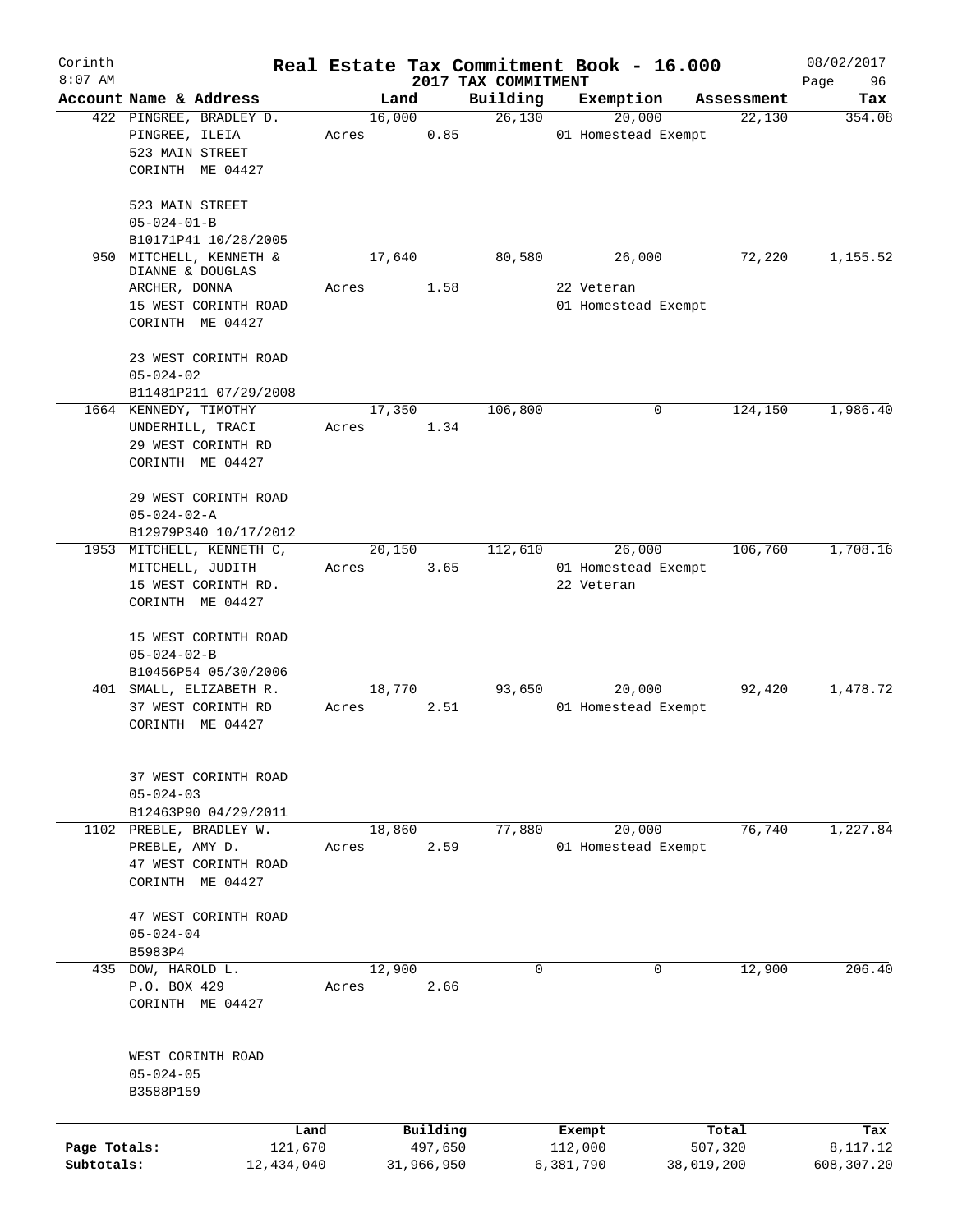| Corinth      |                           |       |        |          |                                 | Real Estate Tax Commitment Book - 16.000 |            | 08/02/2017        |
|--------------|---------------------------|-------|--------|----------|---------------------------------|------------------------------------------|------------|-------------------|
| $8:07$ AM    | Account Name & Address    |       | Land   |          | 2017 TAX COMMITMENT<br>Building | Exemption                                | Assessment | 97<br>Page<br>Tax |
|              | 430 ELLIS, MARK           |       | 19,110 |          | 19,060                          | 20,000                                   | 18,170     | 290.72            |
|              | ELLIS, KAREN              | Acres |        | 2.79     |                                 | 01 Homestead Exempt                      |            |                   |
|              | PO BOX 8073               |       |        |          |                                 |                                          |            |                   |
|              | BANGOR ME 04402           |       |        |          |                                 |                                          |            |                   |
|              |                           |       |        |          |                                 |                                          |            |                   |
|              | 61 WEST CORINTH ROAD      |       |        |          |                                 |                                          |            |                   |
|              | $05 - 024 - 06$           |       |        |          |                                 |                                          |            |                   |
|              | B14431P61 03/13/2017      |       |        |          |                                 |                                          |            |                   |
|              | 1376 ERIKSSON, ALYSSA     |       | 18,170 |          | 25,130                          | 0                                        | 43,300     | 692.80            |
|              | 39 MCCARD ROAD            | Acres |        | 2.02     |                                 |                                          |            |                   |
|              | CORINTH ME 04427          |       |        |          |                                 |                                          |            |                   |
|              |                           |       |        |          |                                 |                                          |            |                   |
|              |                           |       |        |          |                                 |                                          |            |                   |
|              | 131 WEST CORINTH ROAD     |       |        |          |                                 |                                          |            |                   |
|              | $05 - 024 - 07$           |       |        |          |                                 |                                          |            |                   |
|              | B13667P164 10/03/2014     |       |        |          |                                 |                                          |            |                   |
|              | 756 GOULD, TRAVIS         |       | 16,910 |          | 0                               | 0                                        | 16,910     | 270.56            |
|              | 211 NORTH ROAD            | Acres |        | 2.02     |                                 |                                          |            |                   |
|              | RIPLEY ME 04930           |       |        |          |                                 |                                          |            |                   |
|              |                           |       |        |          |                                 |                                          |            |                   |
|              | 125 WEST CORINTH ROAD     |       |        |          |                                 |                                          |            |                   |
|              | $05 - 024 - 08$           |       |        |          |                                 |                                          |            |                   |
|              | B14030P281 12/10/2015     |       |        |          |                                 |                                          |            |                   |
| 1080         | DOW, CHRISTOPHER DANIEL   |       | 0      |          | 12,530                          | 12,530                                   | 0          | 0.00              |
|              | DOW, MELLISSA ANN         |       |        |          |                                 | 01 Homestead Exempt                      |            |                   |
|              | 125 WEST CORINTH ROAD     |       |        |          |                                 |                                          |            |                   |
|              | CORINTH ME 04427          |       |        |          |                                 |                                          |            |                   |
|              |                           |       |        |          |                                 |                                          |            |                   |
|              | WEST CORINTH ROAD         |       |        |          |                                 |                                          |            |                   |
|              | $05 - 024 - 08 - 1H$      |       |        |          |                                 |                                          |            |                   |
|              | 235 BYERS, DAVID          |       | 18,170 |          | 15,740                          | 26,000                                   | 7,910      | 126.56            |
|              | BYERS, ELLA               | Acres |        | 2.02     |                                 | 01 Homestead Exempt                      |            |                   |
|              | P.O. BOX 24               |       |        |          |                                 | 22 Veteran                               |            |                   |
|              | DANFORTH ME 04424         |       |        |          |                                 |                                          |            |                   |
|              |                           |       |        |          |                                 |                                          |            |                   |
|              | 119 WEST CORINTH ROAD     |       |        |          |                                 |                                          |            |                   |
|              | $05 - 024 - 09$           |       |        |          |                                 |                                          |            |                   |
|              | B4566P165                 |       |        |          |                                 |                                          |            |                   |
|              | 1296 STROUT JR, DONALD A. |       | 22,630 |          | 146,120                         | 20,000                                   | 148,750    | 2,380.00          |
|              | STROUT, CHRISTY S.        | Acres |        | 12.12    |                                 | 01 Homestead Exempt                      |            |                   |
|              | P.O. BOX 406              |       |        |          |                                 |                                          |            |                   |
|              | CORINTH ME 04427          |       |        |          |                                 |                                          |            |                   |
|              | 111 WEST CORINTH ROAD     |       |        |          |                                 |                                          |            |                   |
|              | $05 - 024 - 10$           |       |        |          |                                 |                                          |            |                   |
|              | B5318P141                 |       |        |          |                                 |                                          |            |                   |
| 1133         | LIBBY, AARON              |       | 18,080 |          | 101,220                         | 20,000                                   | 99,300     | 1,588.80          |
|              | 103 WEST CORINTH RD       | Acres |        | 1.94     |                                 | 01 Homestead Exempt                      |            |                   |
|              | CORINTH ME 04427          |       |        |          |                                 |                                          |            |                   |
|              |                           |       |        |          |                                 |                                          |            |                   |
|              |                           |       |        |          |                                 |                                          |            |                   |
|              | 103 WEST CORINTH ROAD     |       |        |          |                                 |                                          |            |                   |
|              | $05 - 024 - 11$           |       |        |          |                                 |                                          |            |                   |
|              | B12369P126 12/30/2010     |       |        |          |                                 |                                          |            |                   |
|              |                           |       |        |          |                                 |                                          |            |                   |
|              |                           |       |        |          |                                 |                                          |            |                   |
|              | Land                      |       |        | Building |                                 | Exempt                                   | Total      | Tax               |
| Page Totals: | 113,070                   |       |        | 319,800  |                                 | 98,530                                   | 334,340    | 5,349.44          |

**Subtotals:** 12,547,110 32,286,750 6,480,320 38,353,540 613,656.64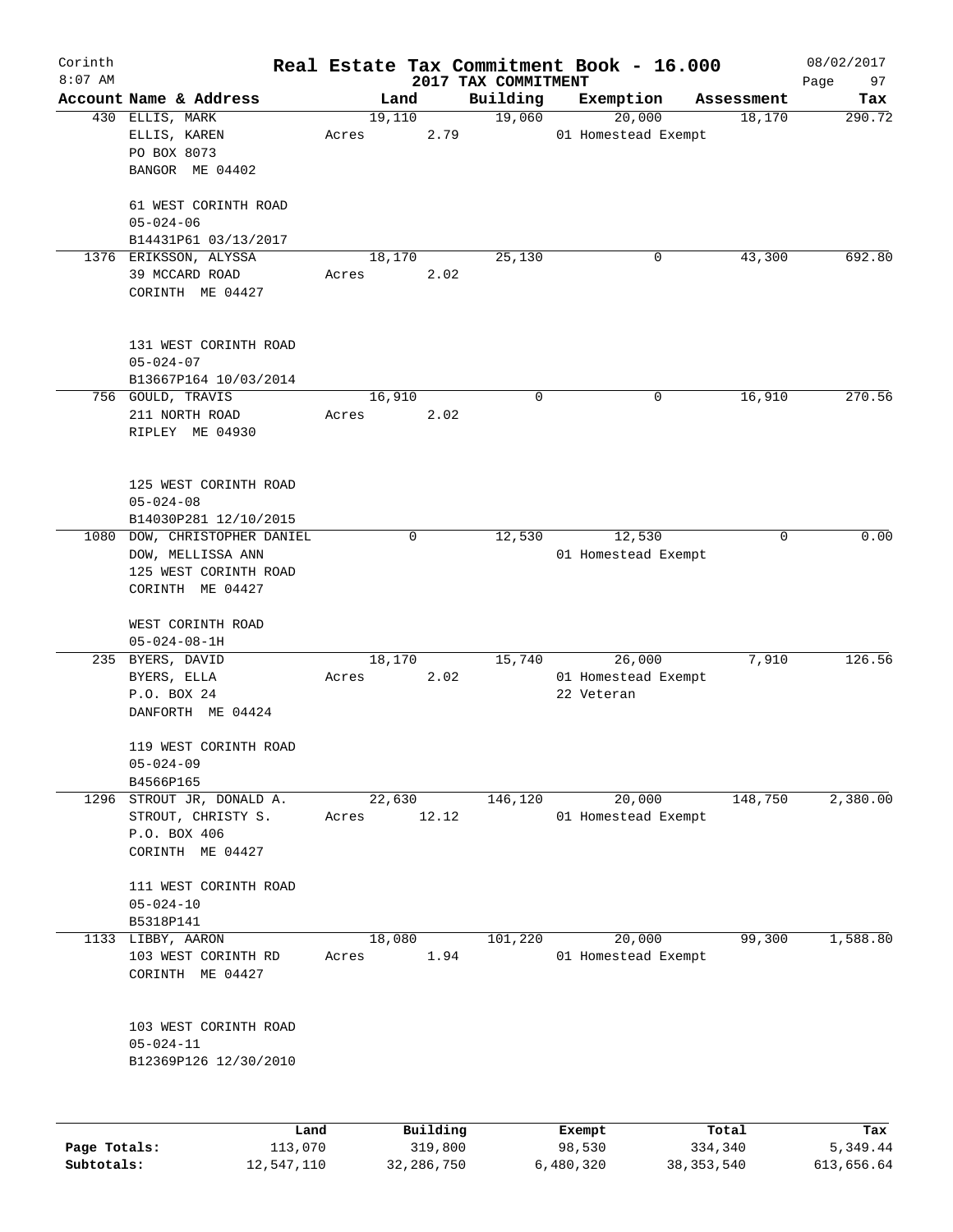| Corinth      |                            |       |             |          |                                 | Real Estate Tax Commitment Book - 16.000 |            | 08/02/2017        |
|--------------|----------------------------|-------|-------------|----------|---------------------------------|------------------------------------------|------------|-------------------|
| $8:07$ AM    | Account Name & Address     |       | Land        |          | 2017 TAX COMMITMENT<br>Building | Exemption                                | Assessment | 98<br>Page<br>Tax |
|              | 1034 PERKINS, DONALD A.    |       | 22,460      |          | 119,850                         | 26,000                                   | 116,310    | 1,860.96          |
|              | PERKINS, JILL E.           | Acres |             | 5.56     |                                 | 22 Veteran                               |            |                   |
|              | 85 WEST CORINTH ROAD       |       |             |          |                                 | 01 Homestead Exempt                      |            |                   |
|              | CORINTH ME 04427           |       |             |          |                                 |                                          |            |                   |
|              |                            |       |             |          |                                 |                                          |            |                   |
|              | 85 WEST CORINTH ROAD       |       |             |          |                                 |                                          |            |                   |
|              | $05 - 024 - 13$            |       |             |          |                                 |                                          |            |                   |
|              | B6191P43                   |       |             |          |                                 |                                          |            |                   |
|              | 703 PERKINS, DONALD A.     |       | 2,200       |          | $\Omega$                        | 0                                        | 2,200      | 35.20             |
|              | PERKINS, JILL E.           | Acres |             | 1.82     |                                 |                                          |            |                   |
|              | 85 WEST CORINTH RD         |       |             |          |                                 |                                          |            |                   |
|              | CORINTH ME 04427           |       |             |          |                                 |                                          |            |                   |
|              | WEST CORINTH ROAD          |       |             |          |                                 |                                          |            |                   |
|              | $05 - 024 - 14$            |       |             |          |                                 |                                          |            |                   |
|              | B9530P73                   |       |             |          |                                 |                                          |            |                   |
|              | 1846 HATCH, SCOTT A.       |       | 2,210       |          | 0                               | 0                                        | 2,210      | 35.36             |
|              | HATCH, ANDREA L.           | Acres |             | 1.83     |                                 |                                          |            |                   |
|              | 13 NOTCH ROAD              |       |             |          |                                 |                                          |            |                   |
|              | CORINTH ME 04427           |       |             |          |                                 |                                          |            |                   |
|              |                            |       |             |          |                                 |                                          |            |                   |
|              | WEST CORINTH ROAD          |       |             |          |                                 |                                          |            |                   |
|              | $05 - 024 - 14 - A$        |       |             |          |                                 |                                          |            |                   |
|              | B14148P118 05/13/2016      |       |             |          |                                 |                                          |            |                   |
|              | 704 HATCH, SCOTT A.        |       | 19,320      |          | 142,030                         | 0                                        | 161,350    | 2,581.60          |
|              | HATCH, ANDREA L.           | Acres |             | 2.97     |                                 |                                          |            |                   |
|              | 13 NOTCH ROAD              |       |             |          |                                 |                                          |            |                   |
|              | CORINTH ME 04427           |       |             |          |                                 |                                          |            |                   |
|              |                            |       |             |          |                                 |                                          |            |                   |
|              | 71 WEST CORINTH ROAD       |       |             |          |                                 |                                          |            |                   |
|              | $05 - 024 - 15$            |       |             |          |                                 |                                          |            |                   |
|              | B14148P118 05/13/2016      |       |             |          |                                 |                                          |            |                   |
|              | 648 GRANT B. L. & SON, LLC |       | 39,180      |          | 0                               | 0                                        | 39,180     | 626.88            |
|              | 176 WEST CORINTH ROAD      | Acres |             | 85.37    |                                 |                                          |            |                   |
|              | CORINTH ME 04427           |       |             |          |                                 |                                          |            |                   |
|              |                            |       |             |          |                                 |                                          |            |                   |
|              | WEST CORINTH ROAD          |       |             |          |                                 |                                          |            |                   |
|              | $05 - 024 - A$             |       |             |          |                                 |                                          |            |                   |
|              | B14064P238 01/19/2019      |       |             |          |                                 |                                          |            |                   |
|              | 1213 SMALL, JAMES M.       |       | 0           |          | 29,110                          | 26,000                                   | 3,110      | 49.76             |
|              | P.O. BOX 338               |       |             |          |                                 | 01 Homestead Exempt                      |            |                   |
|              | CORINTH ME 04427           |       |             |          |                                 | 22 Veteran                               |            |                   |
|              |                            |       |             |          |                                 |                                          |            |                   |
|              |                            |       |             |          |                                 |                                          |            |                   |
|              | 141 WEST CORINTH ROAD      |       |             |          |                                 |                                          |            |                   |
|              | $05 - 024 - A - 01H$       |       |             |          |                                 |                                          |            |                   |
|              | 536 EATON, PHILIP G.       |       | $\mathbf 0$ |          | 27,110                          | 20,000                                   | 7,110      | 113.76            |
|              | EATON, RUTH A.             |       |             |          |                                 | 01 Homestead Exempt                      |            |                   |
|              | 139 WEST CORINTH ROAD      |       |             |          |                                 |                                          |            |                   |
|              | CORINTH ME 04427           |       |             |          |                                 |                                          |            |                   |
|              |                            |       |             |          |                                 |                                          |            |                   |
|              | 139 WEST CORINTH ROAD      |       |             |          |                                 |                                          |            |                   |
|              | $05 - 024 - A - 02H$       |       |             |          |                                 |                                          |            |                   |
|              |                            |       |             |          |                                 |                                          |            |                   |
|              |                            |       |             |          |                                 |                                          |            |                   |
|              |                            |       |             |          |                                 |                                          |            |                   |
|              | Land                       |       |             | Building |                                 | Exempt                                   | Total      | Tax               |
| Page Totals: | 85,370                     |       |             | 318,100  |                                 | 72,000                                   | 331,470    | 5,303.52          |

**Subtotals:** 12,632,480 32,604,850 6,552,320 38,685,010 618,960.16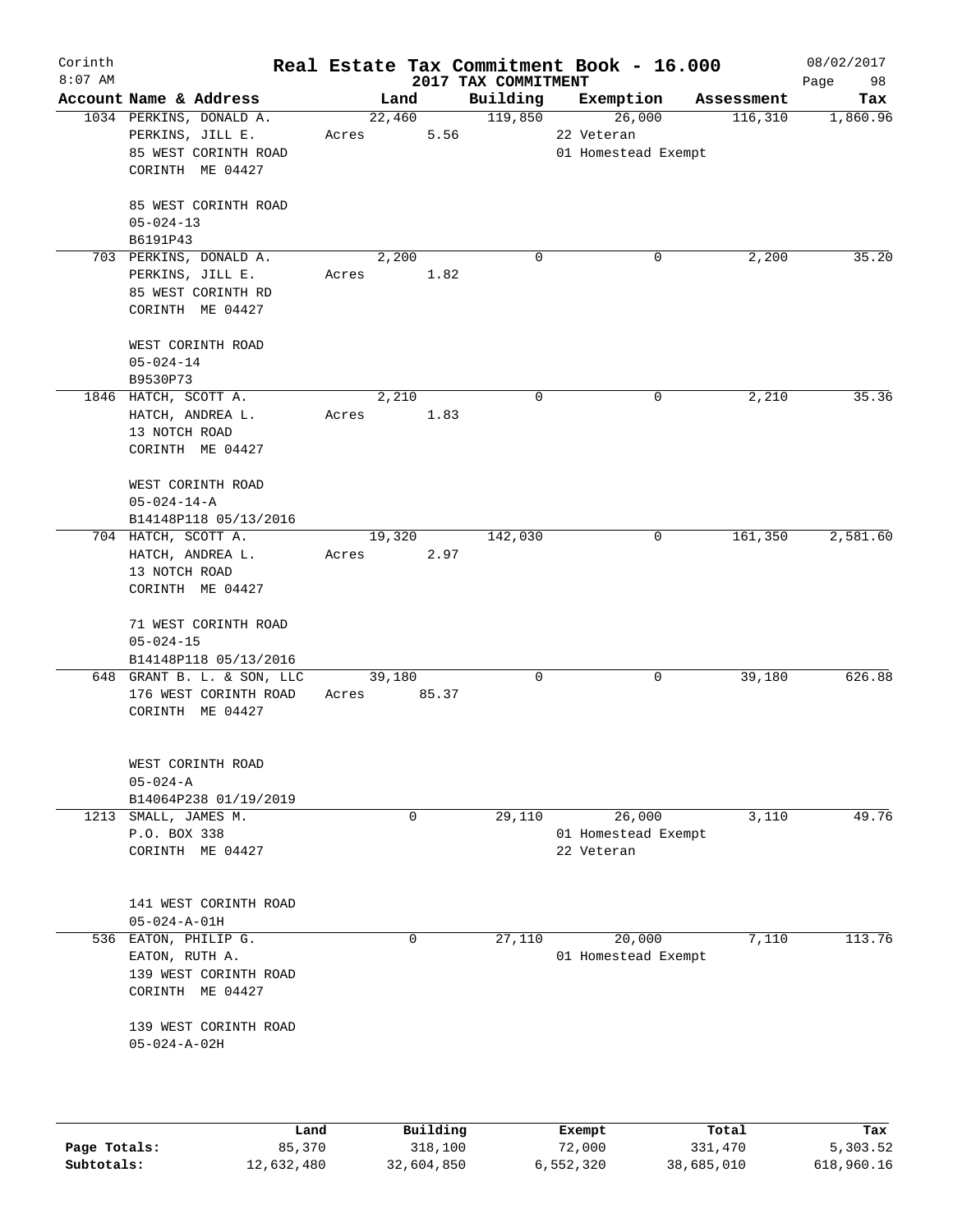| Corinth<br>$8:07$ AM |                                              |                 |             |                                 | Real Estate Tax Commitment Book - 16.000 |            | 08/02/2017        |
|----------------------|----------------------------------------------|-----------------|-------------|---------------------------------|------------------------------------------|------------|-------------------|
|                      | Account Name & Address                       | Land            |             | 2017 TAX COMMITMENT<br>Building | Exemption                                | Assessment | Page<br>99<br>Tax |
|                      | 1587 GRANT, TERRY D.                         | 18,280          |             | $\mathbf 0$                     | $\Omega$                                 | 18,280     | 292.48            |
|                      | GRANT, VALERIE J.                            | Acres           | 3.20        |                                 |                                          |            |                   |
|                      | 176 WEST CORINTH ROAD                        |                 |             |                                 |                                          |            |                   |
|                      | CORINTH ME 04427                             |                 |             |                                 |                                          |            |                   |
|                      | WEST CORINTH ROAD                            |                 |             |                                 |                                          |            |                   |
|                      | $05 - 024 - A - 1$                           |                 |             |                                 |                                          |            |                   |
|                      | B14320P6 10/26/2016                          |                 |             |                                 |                                          |            |                   |
|                      | 622 GRANT, TERRY D.                          | 26,000          |             | 0                               | 0                                        | 26,000     | 416.00            |
|                      | 176 WEST CORINTH ROAD                        | Acres           | 12.77       |                                 |                                          |            |                   |
|                      | CORINTH ME 04427                             |                 |             |                                 |                                          |            |                   |
|                      | WEST CORINTH ROAD                            |                 |             |                                 |                                          |            |                   |
|                      | $05 - 025$                                   |                 |             |                                 |                                          |            |                   |
|                      | B3710P227                                    |                 |             |                                 |                                          |            |                   |
|                      | 623 CASAVANT, TERRI JANE                     | 18,160          |             | 7,930                           | 0                                        | 26,090     | 417.44            |
|                      | PO BOX 74                                    | Acres           | 2.01        |                                 |                                          |            |                   |
|                      | CORINTH ME 04427                             |                 |             |                                 |                                          |            |                   |
|                      | 120 WEST CORINTH ROAD                        |                 |             |                                 |                                          |            |                   |
|                      | $05 - 025 - 01$                              |                 |             |                                 |                                          |            |                   |
|                      | 1588 WARD, SARAH L.                          |                 | $\mathbf 0$ | 29,980                          | 0                                        | 29,980     | 479.68            |
|                      | C/O TERRI JANE CASAVANT<br>PO BOX 74         |                 |             |                                 |                                          |            |                   |
|                      | CORINTH ME 04427                             |                 |             |                                 |                                          |            |                   |
|                      |                                              |                 |             |                                 |                                          |            |                   |
|                      | 120 WEST CORINTH ROAD                        |                 |             |                                 |                                          |            |                   |
|                      | $05 - 025 - 01H$                             |                 |             |                                 |                                          |            |                   |
|                      | 624 GRANT, TERRY D.                          | 11,170          |             | $\mathbf 0$                     | 0                                        | 11,170     | 178.72            |
|                      | 176 WEST CORINTH ROAD<br>CORINTH ME 04427    | Acres           | 1.23        |                                 |                                          |            |                   |
|                      |                                              |                 |             |                                 |                                          |            |                   |
|                      | MAIN STREET                                  |                 |             |                                 |                                          |            |                   |
|                      | $05 - 025 - 02$                              |                 |             |                                 |                                          |            |                   |
|                      | B3710P227                                    |                 |             | $\mathbf 0$                     | 0                                        |            | 202.72            |
|                      | 625 GRANT, TERRY D.<br>176 WEST CORINTH ROAD | 12,670<br>Acres | 2.47        |                                 |                                          | 12,670     |                   |
|                      | CORINTH ME 04427                             |                 |             |                                 |                                          |            |                   |
|                      |                                              |                 |             |                                 |                                          |            |                   |
|                      | WEST CORINTH ROAD                            |                 |             |                                 |                                          |            |                   |
|                      | $05 - 025 - 03$                              |                 |             |                                 |                                          |            |                   |
|                      | B3710P227<br>376 CYNEWSKI, RICHARD           |                 |             |                                 |                                          | 153,350    | 2,453.60          |
|                      | CYNEWSKI, JANICE                             | 18,800<br>Acres | 2.54        | 160,550                         | 26,000<br>22 Veteran                     |            |                   |
|                      | P.O. BOX 103                                 |                 |             |                                 | 01 Homestead Exempt                      |            |                   |
|                      | CORINTH ME 04427                             |                 |             |                                 |                                          |            |                   |
|                      | 22 WEST CORINTH ROAD                         |                 |             |                                 |                                          |            |                   |
|                      | $05 - 025 - 04$                              |                 |             |                                 |                                          |            |                   |
|                      | B3806P155                                    |                 |             |                                 |                                          |            |                   |
|                      |                                              |                 |             |                                 |                                          |            |                   |
|                      |                                              |                 |             |                                 |                                          |            |                   |
|                      | Land                                         |                 | Building    |                                 | Exempt                                   | Total      | Tax               |

|              | Land       | Building   | Exempt    | Total      | Tax        |
|--------------|------------|------------|-----------|------------|------------|
| Page Totals: | 105,080    | 198,460    | 26,000    | 277,540    | 4,440.64   |
| Subtotals:   | 12,737,560 | 32,803,310 | 6,578,320 | 38,962,550 | 623,400.80 |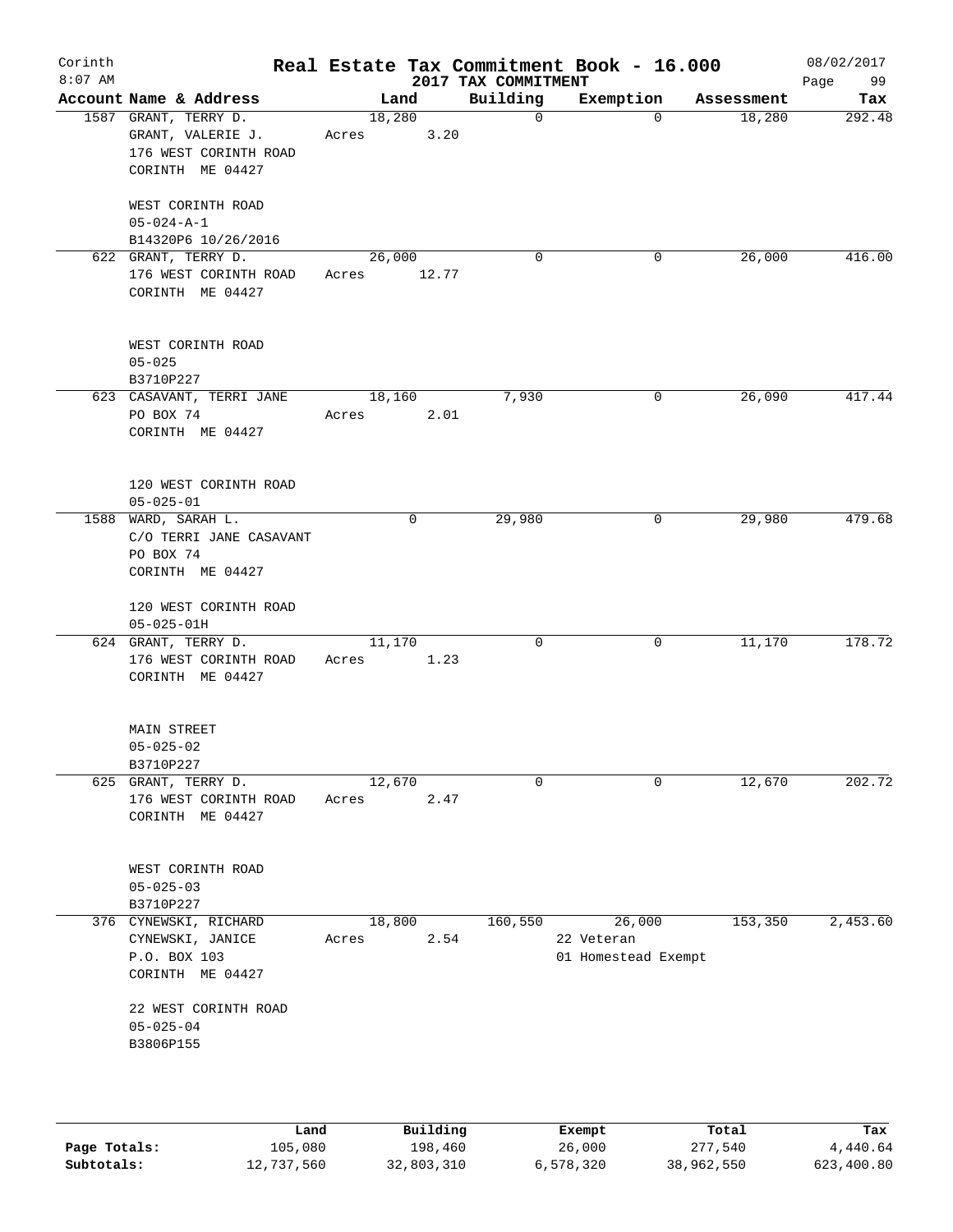| Corinth      |                         |       |                |            |                     | Real Estate Tax Commitment Book - 16.000 |            |                       | 08/02/2017      |
|--------------|-------------------------|-------|----------------|------------|---------------------|------------------------------------------|------------|-----------------------|-----------------|
| $8:07$ AM    | Account Name & Address  |       |                |            | 2017 TAX COMMITMENT |                                          |            |                       | 100<br>Page     |
|              | 588 FURGE, WILBERT E.   |       | Land<br>18,890 |            | Building<br>127,120 | Exemption<br>26,000                      |            | Assessment<br>120,010 | Tax<br>1,920.16 |
|              | FURGE, BERNICE A.       | Acres |                | 2.61       |                     | 01 Homestead Exempt                      |            |                       |                 |
|              | 30 WEST CORINTH ROAD    |       |                |            |                     | 22 Veteran                               |            |                       |                 |
|              | CORINTH ME 04427        |       |                |            |                     |                                          |            |                       |                 |
|              |                         |       |                |            |                     |                                          |            |                       |                 |
|              | 30 WEST CORINTH ROAD    |       |                |            |                     |                                          |            |                       |                 |
|              | $05 - 025 - 05$         |       |                |            |                     |                                          |            |                       |                 |
|              | B6398P169               |       |                |            |                     |                                          |            |                       |                 |
|              | 626 GRANT, TERRY D.     |       | 12,920         |            | $\Omega$            |                                          | 0          | 12,920                | 206.72          |
|              | 176 WEST CORINTH ROAD   | Acres |                | 2.68       |                     |                                          |            |                       |                 |
|              | CORINTH ME 04427        |       |                |            |                     |                                          |            |                       |                 |
|              |                         |       |                |            |                     |                                          |            |                       |                 |
|              |                         |       |                |            |                     |                                          |            |                       |                 |
|              | WEST CORINTH ROAD       |       |                |            |                     |                                          |            |                       |                 |
|              | $05 - 025 - 06$         |       |                |            |                     |                                          |            |                       |                 |
|              | B3710P227               |       |                |            |                     |                                          |            |                       |                 |
|              | 627 GRANT, TERRY D.     |       | 13,010         |            | 0                   |                                          | 0          | 13,010                | 208.16          |
|              | 176 WEST CORINTH ROAD   | Acres |                | 2.75       |                     |                                          |            |                       |                 |
|              | CORINTH ME 04427        |       |                |            |                     |                                          |            |                       |                 |
|              |                         |       |                |            |                     |                                          |            |                       |                 |
|              |                         |       |                |            |                     |                                          |            |                       |                 |
|              | WEST CORINTH ROAD       |       |                |            |                     |                                          |            |                       |                 |
|              | $05 - 025 - 07$         |       |                |            |                     |                                          |            |                       |                 |
|              | B3710P227               |       |                |            |                     |                                          |            |                       |                 |
|              | 628 GRANT, TERRY D.     |       | 13,090         |            | $\Omega$            |                                          | 0          | 13,090                | 209.44          |
|              | 176 WEST CORINTH ROAD   | Acres |                | 2.82       |                     |                                          |            |                       |                 |
|              | CORINTH ME 04427        |       |                |            |                     |                                          |            |                       |                 |
|              |                         |       |                |            |                     |                                          |            |                       |                 |
|              | WEST CORINTH ROAD       |       |                |            |                     |                                          |            |                       |                 |
|              | $05 - 025 - 08$         |       |                |            |                     |                                          |            |                       |                 |
|              | B3710P227               |       |                |            |                     |                                          |            |                       |                 |
|              | 1790 POULIN, GABRIEL    |       | 23,430         |            | 184,830             | 20,000                                   |            | 188,260               | 3,012.16        |
|              | POULIN, WANDA           | Acres |                | 4.00       |                     | 01 Homestead Exempt                      |            |                       |                 |
|              | 110 WEST CORINTH RD     |       |                |            |                     |                                          |            |                       |                 |
|              | CORINTH ME 04427        |       |                |            |                     |                                          |            |                       |                 |
|              |                         |       |                |            |                     |                                          |            |                       |                 |
|              | 110 WEST CORINTH ROAD   |       |                |            |                     |                                          |            |                       |                 |
|              | $05 - 025 - A$          |       |                |            |                     |                                          |            |                       |                 |
|              | B8674P286               |       |                |            |                     |                                          |            |                       |                 |
|              | 832 CRAIG, TRACI M.     |       | 29,040         |            | 110,770             | 20,000                                   |            | 119,810               | 1,916.96        |
|              | 1434 OHIO ST APT 40     | Acres |                | 13.00      |                     | 01 Homestead Exempt                      |            |                       |                 |
|              | BANGOR ME 04401-2781    |       |                |            |                     |                                          |            |                       |                 |
|              |                         |       |                |            |                     |                                          |            |                       |                 |
|              |                         |       |                |            |                     |                                          |            |                       |                 |
|              | 565 MAIN STREET         |       |                |            |                     |                                          |            |                       |                 |
|              | $05 - 026$              |       |                |            |                     |                                          |            |                       |                 |
|              | B11985P96 11/13/2009    |       |                |            |                     |                                          |            |                       |                 |
| 1066         | SWEET WATER RIDGE, INC. |       | 55,720         |            | 160,570             |                                          | 0          | 216, 290              | 3,460.64        |
|              | 585 MAIN STREET         | Acres |                | 66.80      |                     |                                          |            |                       |                 |
|              | CORINTH ME 04427        |       |                |            |                     |                                          |            |                       |                 |
|              |                         |       |                |            |                     |                                          |            |                       |                 |
|              | 585 MAIN STREET         |       |                |            |                     |                                          |            |                       |                 |
|              | $05 - 027$              |       |                |            |                     |                                          |            |                       |                 |
|              | B14122P267 04/13/2016   |       |                |            |                     |                                          |            |                       |                 |
|              |                         |       |                |            |                     |                                          |            |                       |                 |
|              | Land                    |       |                | Building   |                     | Exempt                                   |            | Total                 | Tax             |
| Page Totals: | 166,100                 |       |                | 583,290    |                     | 66,000                                   |            | 683,390               | 10,934.24       |
| Subtotals:   | 12,903,660              |       |                | 33,386,600 |                     | 6,644,320                                | 39,645,940 |                       | 634, 335.04     |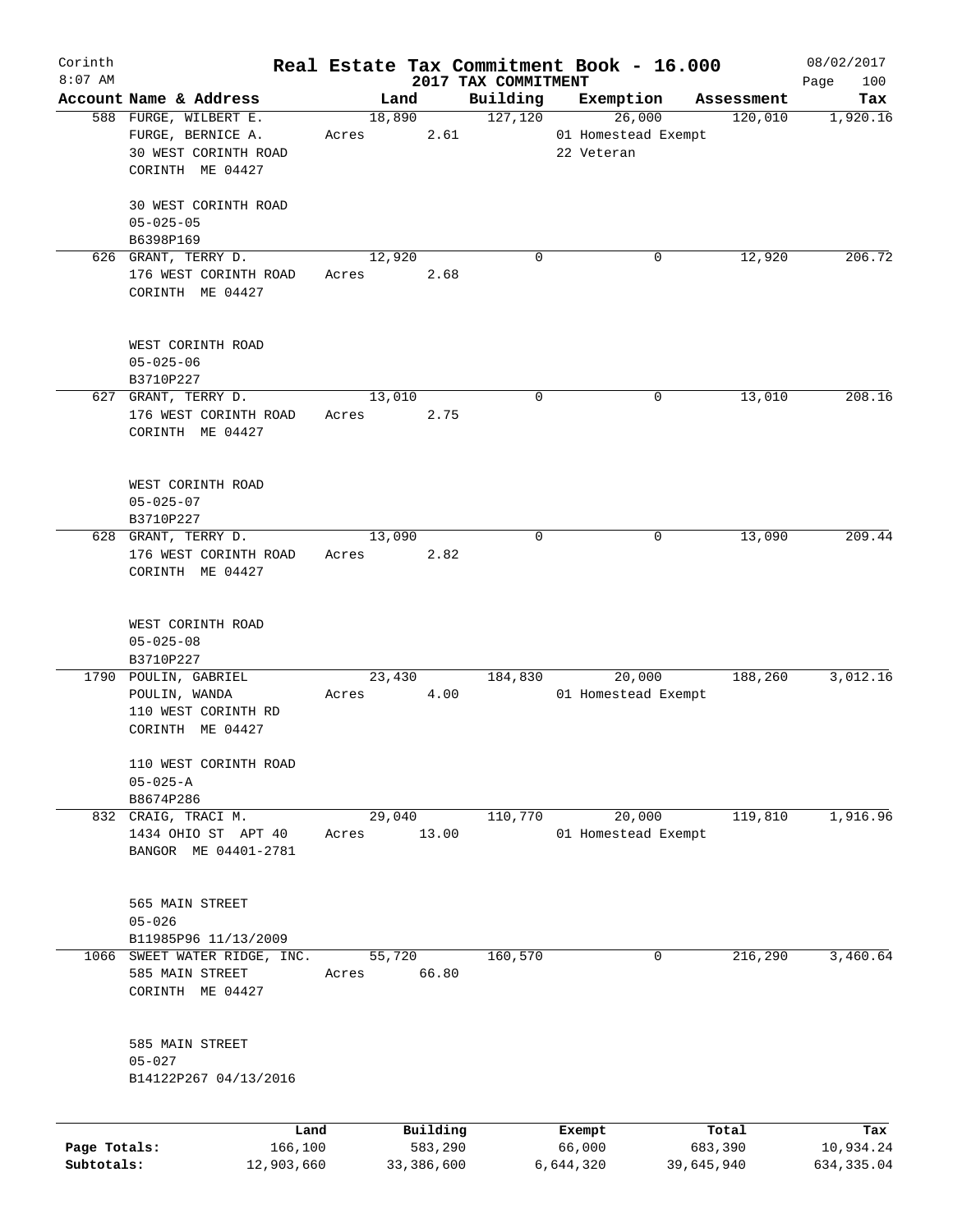| Corinth      |                                                                                               |         |                         |                     | Real Estate Tax Commitment Book - 16.000 |              | 08/02/2017  |
|--------------|-----------------------------------------------------------------------------------------------|---------|-------------------------|---------------------|------------------------------------------|--------------|-------------|
| $8:07$ AM    |                                                                                               |         |                         | 2017 TAX COMMITMENT |                                          |              | Page<br>101 |
|              | Account Name & Address                                                                        |         | Land                    | Building            | Exemption                                | Assessment   | Tax         |
|              | 2024 BLACKWELL, GARETH W JR.<br>BLACKWELL, LANETTE M.<br>306 GARLAND ROAD<br>CORINTH ME 04427 |         | 21,010<br>2.00<br>Acres | 150, 340            | $\mathbf 0$                              | 171,350      | 2,741.60    |
|              | 575 MAIN STREET                                                                               |         |                         |                     |                                          |              |             |
|              | $05 - 027 - B$                                                                                |         |                         |                     |                                          |              |             |
|              | B11640P164 01/22/2009                                                                         |         |                         |                     |                                          |              |             |
|              | 2025 B. L. GRANT & SON LLC                                                                    |         | 19,760                  | 0                   | 0                                        | 19,760       | 316.16      |
|              | 176 WEST CORINTH ROAD<br>CORINTH ME 04427                                                     | Acres   | 15.00                   |                     |                                          |              |             |
|              | WEST CORINTH ROAD<br>$05 - 027 - C$                                                           |         |                         |                     |                                          |              |             |
|              | B14064P232 01/19/2016                                                                         |         |                         |                     |                                          |              |             |
|              | 55 A.E. ROBINSON OIL                                                                          |         | 37,900                  | 0                   | 0                                        | 37,900       | 606.40      |
|              | COMPANY, INC.                                                                                 |         |                         |                     |                                          |              |             |
|              | PO BOX 167                                                                                    | Acres   | 53.28                   |                     |                                          |              |             |
|              | DOVER FOXCROFT ME<br>04426                                                                    |         |                         |                     |                                          |              |             |
|              | 627 MAIN STREET                                                                               |         |                         |                     |                                          |              |             |
|              | $05 - 028$                                                                                    |         |                         |                     |                                          |              |             |
|              | B8809P218                                                                                     |         |                         |                     |                                          |              |             |
|              | 870 MALLOY, JOHN H.                                                                           |         | 32,340                  | 70,130              | 20,000                                   | 82,470       | 1,319.52    |
|              | 643 MAIN STREET<br>CORINTH ME 04427                                                           | Acres   | 3.70                    |                     | 01 Homestead Exempt                      |              |             |
|              | 643 MAIN STREET                                                                               |         |                         |                     |                                          |              |             |
|              | $05 - 029$                                                                                    |         |                         |                     |                                          |              |             |
|              | B3080P60<br>1367 TIDWELL, BILLY T.                                                            |         | $\mathbf 0$             | 11,470              | 0                                        | 11,470       | 183.52      |
|              | c/o JOHN MALLOY                                                                               |         |                         |                     |                                          |              |             |
|              | 643 MAIN STREET                                                                               |         |                         |                     |                                          |              |             |
|              | CORINTH ME 04427                                                                              |         |                         |                     |                                          |              |             |
|              | 651 MAIN STREET                                                                               |         |                         |                     |                                          |              |             |
|              | $05 - 029 - 01H$                                                                              |         |                         |                     |                                          |              |             |
|              | 1420 TRUE FARMS, INC.                                                                         |         | 24,440                  | $\mathbf 0$         | $\mathbf 0$                              | 24,440       | 391.04      |
|              | 112 FRANKLIN STREET                                                                           | Acres   | 32.57                   |                     |                                          |              |             |
|              | UNIT D-7                                                                                      |         |                         |                     |                                          |              |             |
|              | BANGOR ME 04401                                                                               |         |                         |                     |                                          |              |             |
|              |                                                                                               |         |                         |                     |                                          |              |             |
|              | WHITE SCHOOLHOUSE ROAD<br>$05 - 030$                                                          |         |                         |                     |                                          |              |             |
|              | B4373P158                                                                                     |         |                         |                     |                                          |              |             |
|              | 1 A.E. ROBINSON OIL CO.                                                                       |         | 23,820                  | 334,560             | 0                                        | 358,380      | 5,734.08    |
|              | P.O. BOX 167<br>DOVER FOXCROFT ME<br>04426                                                    | Acres   |                         | 1.43                |                                          |              |             |
|              | 624 MAIN STREET                                                                               |         |                         |                     |                                          |              |             |
|              | $05 - 030 - A$                                                                                |         |                         |                     |                                          |              |             |
|              | B4608P28                                                                                      |         |                         |                     |                                          |              |             |
|              |                                                                                               |         |                         |                     |                                          |              |             |
|              |                                                                                               | Land    | Building                |                     | Exempt                                   | Total        | Tax         |
| Page Totals: |                                                                                               | 159,270 | 566,500                 |                     | 20,000                                   | 705,770      | 11,292.32   |
| Subtotals:   | 13,062,930                                                                                    |         | 33,953,100              |                     | 6,664,320                                | 40, 351, 710 | 645,627.36  |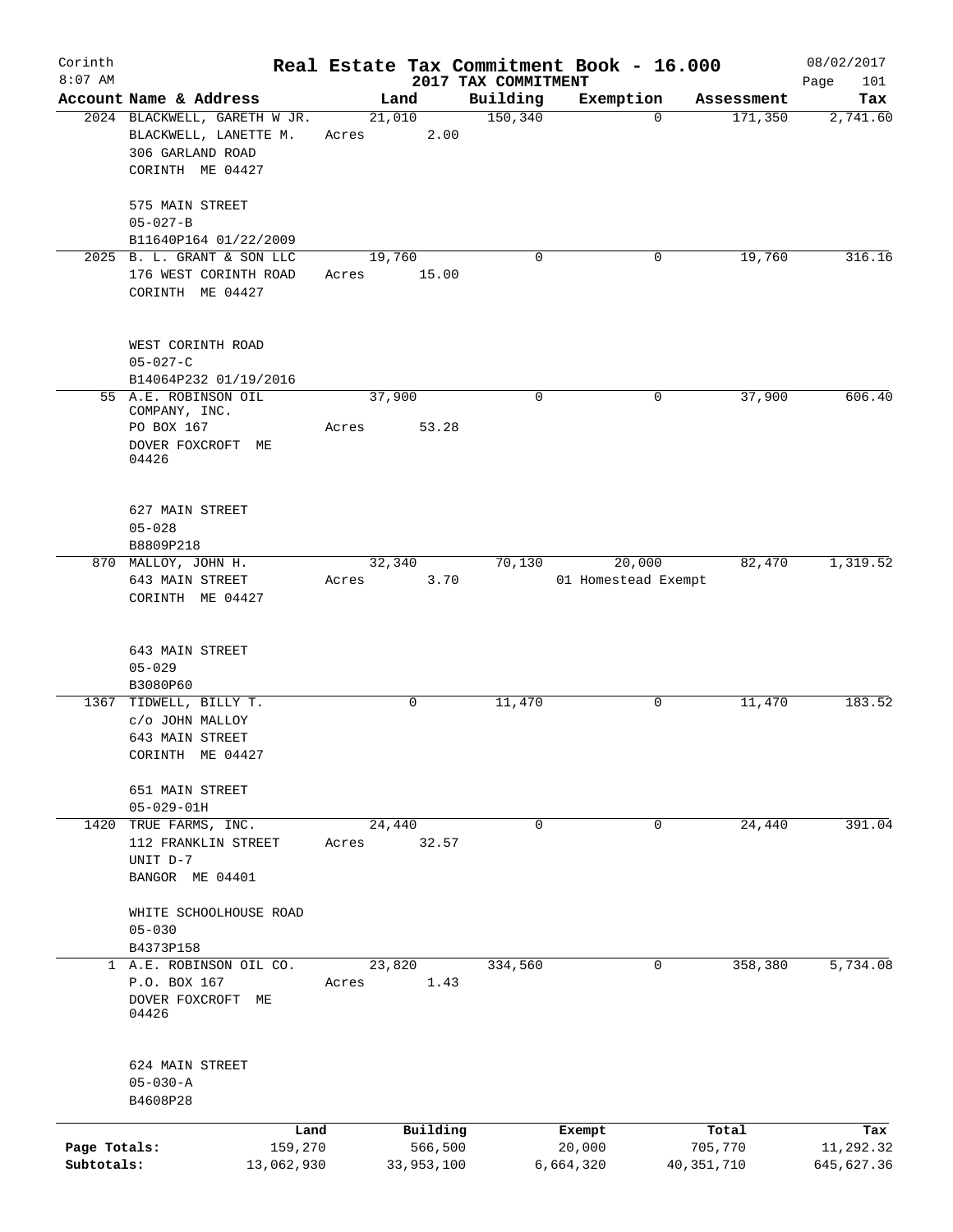| Corinth   |                                                                                                          |                 |        |                     | Real Estate Tax Commitment Book - 16.000 |            | 08/02/2017  |
|-----------|----------------------------------------------------------------------------------------------------------|-----------------|--------|---------------------|------------------------------------------|------------|-------------|
| $8:07$ AM |                                                                                                          |                 |        | 2017 TAX COMMITMENT |                                          |            | 102<br>Page |
|           | Account Name & Address                                                                                   |                 | Land   | Building            | Exemption                                | Assessment | Tax         |
|           | 860 DAVIS JR, THOMAS J.<br>DAVIS, MURIEL E. &<br>DAVIS, THOMAS III J/T<br>BOX 112<br>KENDUSKEAG ME 04450 | 53,030<br>Acres | 107.02 | 59,440              | $\Omega$                                 | 112,470    | 1,799.52    |
|           | 657 MAIN STREET<br>$05 - 031$<br>B12201P194 07/27/2010 B11249P19 12/27/2007                              |                 |        |                     |                                          |            |             |
|           | 861 BEAN, RYAN A.                                                                                        | 26,170          |        | 134,220             | 20,000                                   | 140,390    | 2,246.24    |
|           | BEAN, AMY E.<br>95 WHITE SCHOOLHOUSE RD<br>CORINTH ME 04427                                              | Acres           | 10.00  |                     | 01 Homestead Exempt                      |            |             |
|           | 95 WHITE SCHOOLHOUSE<br>ROAD<br>$05 - 032$                                                               |                 |        |                     |                                          |            |             |
|           | B11018P45 06/22/2007                                                                                     |                 |        |                     |                                          |            |             |
|           | 1651 MAGUIRE, JEFFREY S.<br>P. O. BOX 505<br>CORINTH ME 04427                                            | 18,510<br>Acres | 2.30   | 29,280              | 20,000<br>01 Homestead Exempt            | 27,790     | 444.64      |
|           | 680 MAIN STREET<br>$05 - 032 - A$<br>B5831P356                                                           |                 |        |                     |                                          |            |             |
|           | 1899 BEAN, RYAN                                                                                          | 14,520          |        | 0                   | 0                                        | 14,520     | 232.32      |
|           | 95 WHITE SCHOOLHOUSE<br>ROAD<br>CORINTH ME 04930                                                         | Acres           | 4.00   |                     |                                          |            |             |
|           | <b>MAIN STREET</b><br>$05 - 032 - B$<br>B14176P206 06/13/2016                                            |                 |        |                     |                                          |            |             |
|           | 1082 SMITH, CAMERON<br>SMITH, BOBBI JO<br>655 BLACK ROAD<br>CORINTH ME 04427                             | 20,120<br>Acres | 10.00  | 21,660              | 20,000<br>01 Homestead Exempt            | 21,780     | 348.48      |
|           | 111 WHITE SCHOOLHOUSE<br>ROAD<br>$05 - 032 - B - 1$<br>B14235P175 08/14/2016                             |                 |        |                     |                                          |            |             |
|           | 800 MOSSLER, WILLIAM A.                                                                                  | 19,460          |        | 231,450             | 20,000                                   | 230,910    | 3,694.56    |
|           | MOSSLER, KIMBERLY ANNE<br>PO BOX 365<br>CORINTH ME 04427                                                 | Acres           | 4.27   |                     | 01 Homestead Exempt                      |            |             |
|           | 701 MAIN STREET<br>$05 - 033$<br>B12825P322 05/23/2012                                                   |                 |        |                     |                                          |            |             |

|              | Land         | Building   | Exempt    | Total      | Tax        |
|--------------|--------------|------------|-----------|------------|------------|
| Page Totals: | 151,810      | 476,050    | 80,000    | 547,860    | 8,765.76   |
| Subtotals:   | 13, 214, 740 | 34,429,150 | 6,744,320 | 40,899,570 | 654,393.12 |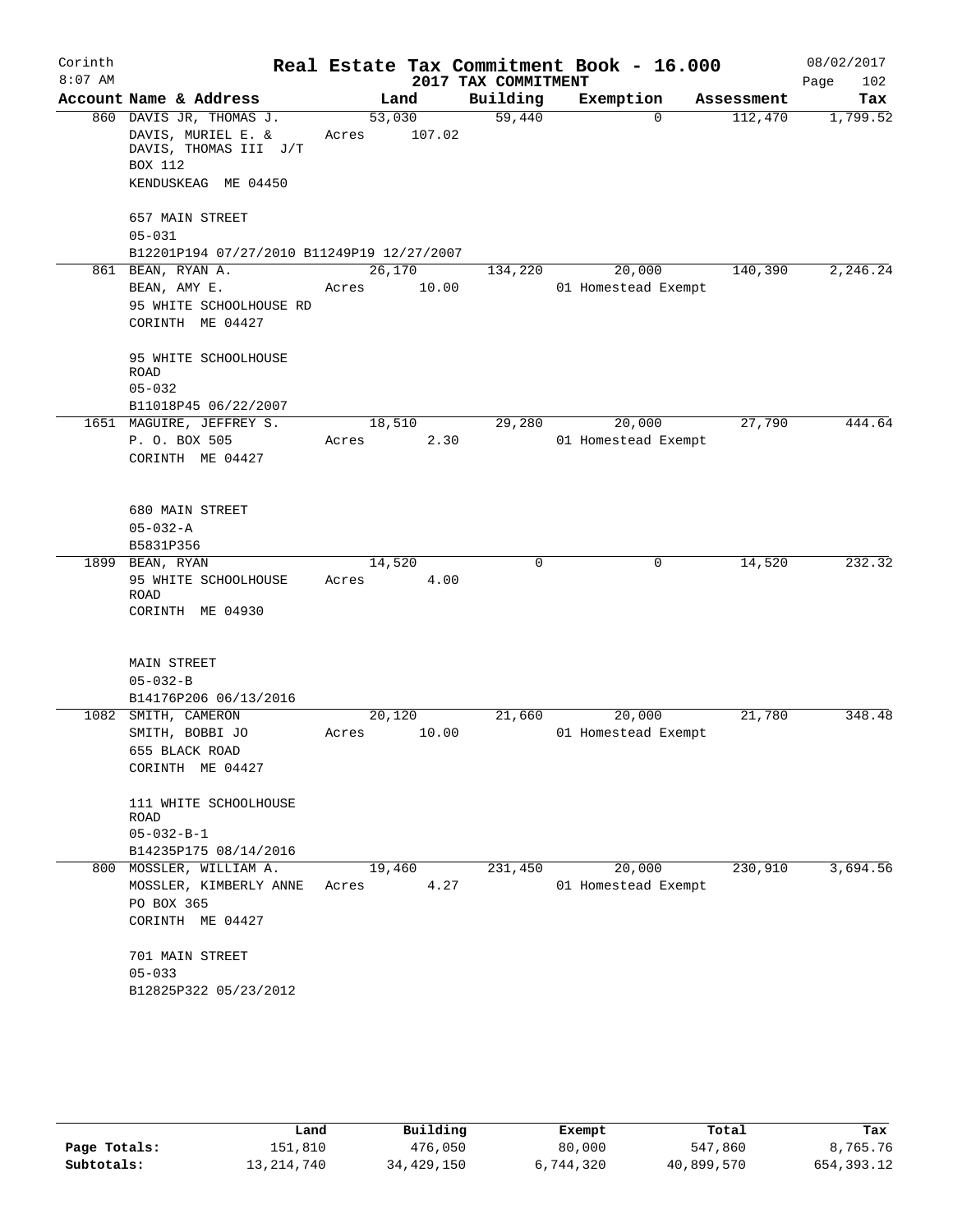| Corinth<br>$8:07$ AM |                                                                                                                                                                 |                 |        | 2017 TAX COMMITMENT | Real Estate Tax Commitment Book - 16.000    |            | 08/02/2017<br>103<br>Page |
|----------------------|-----------------------------------------------------------------------------------------------------------------------------------------------------------------|-----------------|--------|---------------------|---------------------------------------------|------------|---------------------------|
|                      | Account Name & Address                                                                                                                                          |                 | Land   | Building            | Exemption                                   | Assessment | Tax                       |
|                      | 1787 RINGO, LLC<br>689 MAIN STREET<br>CORINTH ME 04427                                                                                                          | 23,470<br>Acres | 4.03   | 1,421,330           | $\Omega$                                    | 1,444,800  | 23,116.80                 |
|                      | 689 MAIN STREET<br>$05 - 033 - A$<br>B13737P41 12/30/2014                                                                                                       |                 |        |                     |                                             |            |                           |
|                      | 2016 B & T WHITNEY, LLC<br>689 MAIN STREET<br>CORINTH ME 04427                                                                                                  | 23,060<br>Acres | 1.84   | 238,490             | 0                                           | 261,550    | 4,184.80                  |
|                      | 685 MAIN STREET<br>$05 - 033 - A - 01$<br>B12893P350 07/26/2012                                                                                                 |                 |        |                     |                                             |            |                           |
|                      | 1851 MICHAELS JR, DAVID A.<br>MICHAELS, TAMMY L.<br>PO BOX 97<br>697 MAIN STREET<br>CORINTH ME 04427<br>697 MAIN STREET<br>$05 - 033 - B$<br>B9523P228          | 17,690<br>Acres | 1.62   | 99,090              | 20,000<br>01 Homestead Exempt               | 96,780     | 1,548.48                  |
|                      | 616 GRABOFSKY, ROBERT J.<br>GRABOFSKY, DONNA R.<br>207 WHITE SCHOOLHOUSE<br><b>RD</b><br>CORINTH ME 04427<br>207 WHITE SCHOOLHOUSE<br><b>ROAD</b><br>$05 - 034$ | 51,470<br>Acres | 152.00 | 134,370             | 26,000<br>01 Homestead Exempt<br>22 Veteran | 159,840    | 2,557.44                  |
|                      | B3099P246<br>841 HARVEY, DONNA<br>6 STACEY CIRCLE<br>SIGNAL MTN.<br>TN 37377                                                                                    | 17,820<br>Acres | 1.73   | 102,300             | 0                                           | 120,120    | 1,921.92                  |
|                      | 684 MAIN STREET<br>$05 - 034 - A$<br>B14189P1 06/22/2016                                                                                                        |                 |        |                     |                                             |            |                           |
|                      | 1414 TRASK, DONNA B.<br>TRASK, KEITH R. (Heirs<br>of)<br>732 MAIN STREET<br>CORINTH ME 04427<br>732 MAIN STREET<br>$05 - 034 - B$<br>B2780P199                  | 19,800<br>Acres | 1.00   | 92,720              | 20,000<br>01 Homestead Exempt               | 92,520     | 1,480.32                  |

|              | Land       | Building   | Exempt    | Total      | Tax        |
|--------------|------------|------------|-----------|------------|------------|
| Page Totals: | 153,310    | 2,088,300  | 66,000    | 2,175,610  | 34,809.76  |
| Subtotals:   | 13,368,050 | 36,517,450 | 6,810,320 | 43,075,180 | 689,202.88 |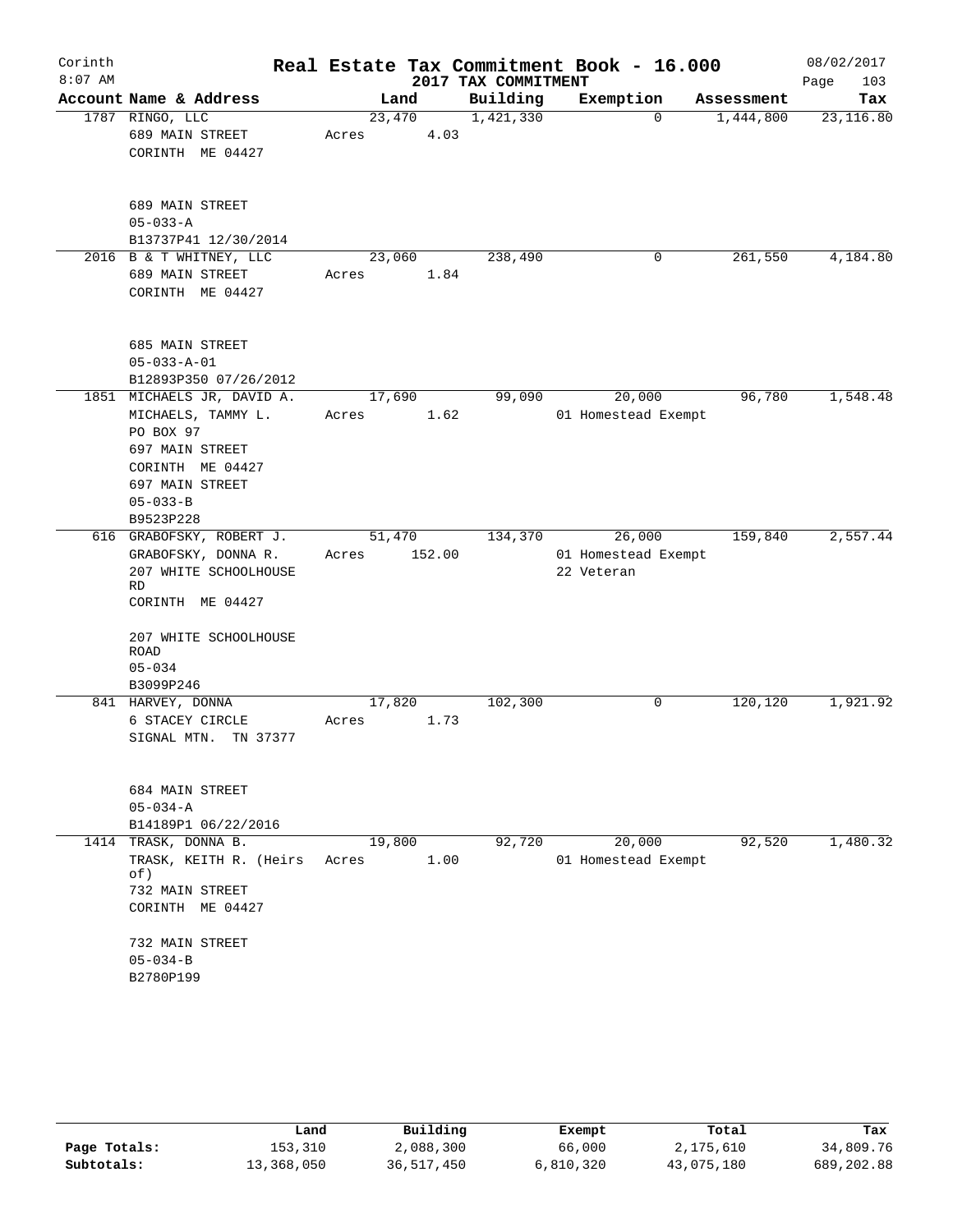| Corinth      |                                                                          |                          |                                 | Real Estate Tax Commitment Book - 16.000 |            | 08/02/2017         |
|--------------|--------------------------------------------------------------------------|--------------------------|---------------------------------|------------------------------------------|------------|--------------------|
| $8:07$ AM    | Account Name & Address                                                   | Land                     | 2017 TAX COMMITMENT<br>Building | Exemption                                | Assessment | Page<br>104<br>Tax |
|              | 1206 GRIFFIN, SCOTT D.<br>GRIFFIN, ADRIENNE R.                           | 18,510<br>2.30<br>Acres  | 216,220                         | 20,000<br>01 Homestead Exempt            | 214,730    | 3,435.68           |
|              | 702 MAIN STREET<br>CORINTH ME 04427                                      |                          |                                 |                                          |            |                    |
|              | 702 MAIN STREET<br>$05 - 034 - C$                                        |                          |                                 |                                          |            |                    |
|              | B14095P47 03/09/2016                                                     |                          |                                 |                                          |            |                    |
| 1433         | SMITH, ROGER L.                                                          | 18,510                   | 90,130                          | 26,000                                   | 82,640     | 1,322.24           |
|              | SMITH, PATRICIA M.<br>PO BOX 255                                         | 2.30<br>Acres            |                                 | 22 Veteran<br>01 Homestead Exempt        |            |                    |
|              | CORINTH ME 04427                                                         |                          |                                 |                                          |            |                    |
|              | 692 MAIN STREET<br>$05 - 034 - D$                                        |                          |                                 |                                          |            |                    |
|              | B8270P130                                                                |                          |                                 |                                          |            |                    |
|              | 615 GRABOFSKY, ROBERT J.<br>GRABOFSKY, DONNA R.<br>207 WHITE SCHOOLHOUSE | 30,490<br>18.60<br>Acres | 87,450                          | 0                                        | 117,940    | 1,887.04           |
|              | RD<br>CORINTH ME 04427                                                   |                          |                                 |                                          |            |                    |
|              | 713 MAIN STREET                                                          |                          |                                 |                                          |            |                    |
|              | $05 - 035$<br>B3099P246                                                  |                          |                                 |                                          |            |                    |
|              | 1994 MACHIAS SAVINGS BANK                                                | 31,700                   | $\Omega$                        | 0                                        | 31,700     | 507.20             |
|              | 4 CENTER STREET                                                          | 88.00<br>Acres           |                                 |                                          |            |                    |
|              | MACHIAS ME 04654                                                         |                          |                                 |                                          |            |                    |
|              | MAIN STREET N/F                                                          |                          |                                 |                                          |            |                    |
|              | $05 - 035 - A$<br>B14410P126 02/14/2017                                  |                          |                                 |                                          |            |                    |
|              | 1995 MACHIAS SAVINGS BANK                                                | 32,560                   | $\mathbf 0$                     | 0                                        | 32,560     | 520.96             |
|              | 4 CENTER STREE                                                           | 30.00<br>Acres           |                                 |                                          |            |                    |
|              | MACHIAS ME 04654                                                         |                          |                                 |                                          |            |                    |
|              | MAIN STREET                                                              |                          |                                 |                                          |            |                    |
|              | $05 - 035 - B$                                                           |                          |                                 |                                          |            |                    |
|              | B14410P126 02/14/2017<br>41 YORK, STAR                                   | 18,390                   | 127,870                         | 20,000                                   | 126,260    | 2,020.16           |
|              | 741 MAIN STREET                                                          | 2.20<br>Acres            |                                 | 01 Homestead Exempt                      |            |                    |
|              | CORINTH ME 04427                                                         |                          |                                 |                                          |            |                    |
|              | 741 MAIN STREET                                                          |                          |                                 |                                          |            |                    |
|              | $05 - 036$                                                               |                          |                                 |                                          |            |                    |
|              | B8179P304<br>599 AHEARN, DAVID J.                                        | 21,730                   | 1,500                           | 0                                        | 23,230     | 371.68             |
|              | 1089 OTIS ROAD<br>OTIS ME 04605-6716                                     | 0.35<br>Acres            |                                 |                                          |            |                    |
|              | 740 MAIN STREET<br>$05 - 037$                                            |                          |                                 |                                          |            |                    |
|              |                                                                          |                          |                                 |                                          |            |                    |
|              | Land                                                                     | Building                 |                                 | Exempt                                   | Total      | Tax                |
| Page Totals: | 171,890                                                                  | 523,170                  |                                 | 66,000                                   | 629,060    | 10,064.96          |
| Subtotals:   | 13,539,940                                                               | 37,040,620               |                                 | 6,876,320                                | 43,704,240 | 699, 267.84        |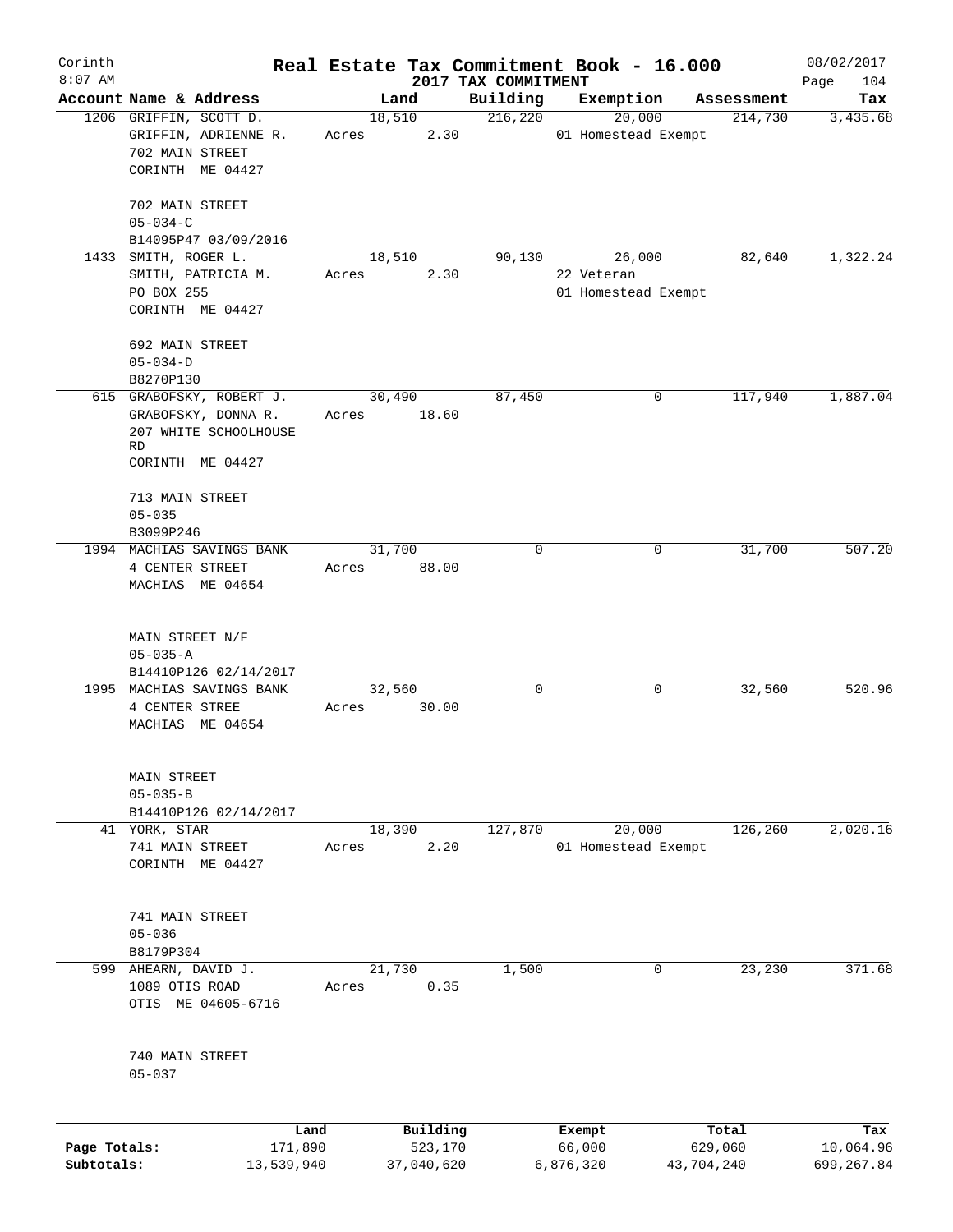| Corinth<br>$8:07$ AM |                                               |                                                                                              |        |       |                        | 2017 TAX COMMITMENT | Real Estate Tax Commitment Book - 16.000 |            | 08/02/2017<br>Page<br>105 |
|----------------------|-----------------------------------------------|----------------------------------------------------------------------------------------------|--------|-------|------------------------|---------------------|------------------------------------------|------------|---------------------------|
|                      |                                               | Account Name & Address                                                                       |        |       | Land                   | Building            | Exemption                                | Assessment | Tax                       |
|                      | 11 AHEARN, BLANCHE<br>742 MAIN STREET         | CORINTH ME 04427                                                                             |        |       | $\Omega$               | 11,400              | 11,400<br>01 Homestead Exempt            | $\Omega$   | 0.00                      |
|                      | 742 MAIN STREET<br>$05 - 037 - 01H$           |                                                                                              |        |       |                        |                     |                                          |            |                           |
|                      | HUGHES, PATRICK<br>P.O. BOX 414               | 54 HUGHES, ELNORA M.<br>CORINTH ME 04427                                                     |        | Acres | 38,580<br>4.88         | 27,390              | 20,000<br>01 Homestead Exempt            | 45,970     | 735.52                    |
|                      | 746 MAIN STREET<br>$05 - 038$<br>B7189P296    |                                                                                              |        |       |                        |                     |                                          |            |                           |
|                      | 1642 YORK, SUSAN<br>P.O. BOX 294              | CORINTH ME 04427                                                                             |        |       | $\mathbf 0$            | 28,030              | 20,000<br>01 Homestead Exempt            | 8,030      | 128.48                    |
|                      | 750 MAIN STREET<br>$05 - 038 - 01H$           |                                                                                              |        |       |                        |                     |                                          |            |                           |
|                      | 754 MAIN STREET                               | 1343 HADLEY, KAREN E.<br>CORINTH ME 04427                                                    |        | Acres | 34,650<br>41.26        | 92,570              | 20,000<br>01 Homestead Exempt            | 107,220    | 1,715.52                  |
|                      | 754 MAIN STREET<br>$05 - 039$<br>B8584P8      |                                                                                              |        |       |                        |                     |                                          |            |                           |
|                      | 859 MARTIN, KEVIN<br>792 MAIN STREET          | CORINTH ME 04427                                                                             |        | Acres | 25,730<br>12.41        | 21,560              | $\mathbf 0$                              | 47,290     | 756.64                    |
|                      | 792 MAIN STREET<br>$05 - 039 - A$             |                                                                                              |        |       |                        |                     |                                          |            |                           |
|                      |                                               | B14022P208 11/30/2015<br>1156 ROWE JR, MONCENA R.<br>44 HARVEY HIGHLANDS<br>CORINTH ME 04427 |        | Acres | 24,640<br>5.00         | 194,200             | 0                                        | 218,840    | 3,501.44                  |
|                      | 774 MAIN STREET<br>$05 - 039 - B$<br>B5903P18 |                                                                                              |        |       |                        |                     |                                          |            |                           |
|                      | 416 DOAK, ERLON E.<br>782 MAIN STREET         | CORINTH ME 04427                                                                             |        | Acres | 21,780<br>5.00         | 89,860              | 20,000<br>01 Homestead Exempt            | 91,640     | 1,466.24                  |
|                      | 782 MAIN STREET<br>$05 - 039 - C$<br>B5461P65 |                                                                                              |        |       |                        |                     |                                          |            |                           |
|                      |                                               |                                                                                              | المصدر |       | $D_{11}$ in $A$ in $A$ |                     | $P$ <sub>r</sub> $\sim$ m $\sim$ t       | $T - + -1$ | m.,                       |

|              | Land       | Building   | Exempt    | Total      | Tax        |
|--------------|------------|------------|-----------|------------|------------|
| Page Totals: | 145,380    | 465,010    | 91,400    | 518,990    | 8,303.84   |
| Subtotals:   | 13,685,320 | 37,505,630 | 6,967,720 | 44,223,230 | 707,571.68 |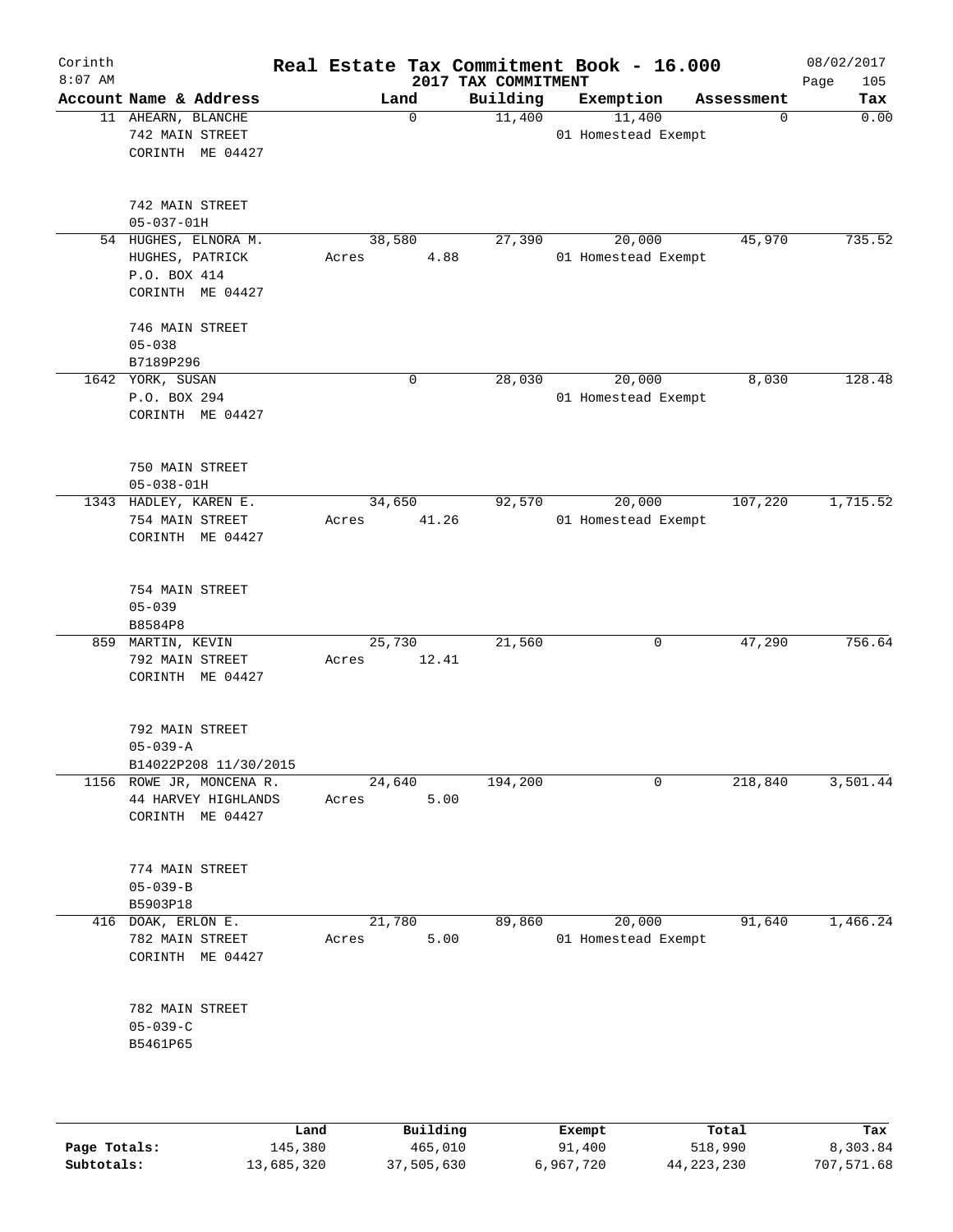| Corinth<br>$8:07$ AM |                                               |        |       | 2017 TAX COMMITMENT | Real Estate Tax Commitment Book - 16.000 |            | 08/02/2017<br>106<br>Page |
|----------------------|-----------------------------------------------|--------|-------|---------------------|------------------------------------------|------------|---------------------------|
|                      | Account Name & Address                        |        | Land  | Building            | Exemption                                | Assessment | Tax                       |
|                      | 862 MAGUIRE, JAMES J. &<br>BONNIE C.          | 27,340 |       | 117,430             | 26,000                                   | 118,770    | 1,900.32                  |
|                      | IRREVOCABLE TRUST,<br>JAMES & BONNIE TRUSTEES | Acres  | 64.44 |                     | 22 Veteran                               |            |                           |
|                      | 799 MAIN STREET                               |        |       |                     | 01 Homestead Exempt                      |            |                           |
|                      | CORINTH ME 04427                              |        |       |                     |                                          |            |                           |
|                      | 799 MAIN STREET                               |        |       |                     |                                          |            |                           |
|                      | $05 - 040$                                    |        |       |                     |                                          |            |                           |
|                      | B13921P90 08/06/2015                          |        |       |                     |                                          |            |                           |
|                      | 1099 POWERLINE PROWLERS,<br>INC.              | 17,940 |       | 35,220              | 0                                        | 53,160     | 850.56                    |
|                      | c/o DONALD CASAVANT                           | Acres  | 2.30  |                     |                                          |            |                           |
|                      | PO BOX 74                                     |        |       |                     |                                          |            |                           |
|                      | CORINTH ME 04427                              |        |       |                     |                                          |            |                           |
|                      | 805 MAIN STREET                               |        |       |                     |                                          |            |                           |
|                      | $05 - 040 - A$                                |        |       |                     |                                          |            |                           |
|                      | B4430P347                                     |        |       |                     |                                          |            |                           |
|                      | 1609 SMITH, ROBIN                             | 21,600 |       | 106,940             | 20,000                                   | 108,540    | 1,736.64                  |
|                      | 771 MAIN STREET                               | Acres  | 4.85  |                     | 01 Homestead Exempt                      |            |                           |
|                      | CORINTH ME 04427                              |        |       |                     |                                          |            |                           |
|                      | 771 MAIN STREET                               |        |       |                     |                                          |            |                           |
|                      | $05 - 040 - B$                                |        |       |                     |                                          |            |                           |
|                      | B7032P211                                     |        |       |                     |                                          |            |                           |
|                      | 1711 T & M ENTERPRISES, LLC                   | 26,460 |       | 103,260             | 0                                        | 129,720    | 2,075.52                  |
|                      | 360 MAIN ROAD                                 | Acres  | 4.41  |                     |                                          |            |                           |
|                      | CHARLESTON ME 04422                           |        |       |                     |                                          |            |                           |
|                      |                                               |        |       |                     |                                          |            |                           |
|                      | 781 MAIN STREET<br>$05 - 040 - C$             |        |       |                     |                                          |            |                           |
|                      | B14233P3 07/28/2016                           |        |       |                     |                                          |            |                           |
|                      | 1040 BLANCH E. PETERSON<br>NEEDS TRUST        | 26,180 |       | 102,040             | 26,000                                   | 102,220    | 1,635.52                  |
|                      | BARRY, LEOLA AS TRUSTEE Acres                 |        | 8.64  |                     | 01 Homestead Exempt                      |            |                           |
|                      | 810 MAIN STREET                               |        |       |                     | 31 Vetrans Widow                         |            |                           |
|                      | CORINTH ME 04427                              |        |       |                     |                                          |            |                           |
|                      | 810 MAIN STREET                               |        |       |                     |                                          |            |                           |
|                      | $05 - 041$                                    |        |       |                     |                                          |            |                           |
|                      | B13559P155 06/12/2014                         |        |       |                     |                                          |            |                           |
|                      | 1010 KNEELAND, TYSON A.                       | 18,150 |       | 77,840              | 20,000                                   | 75,990     | 1,215.84                  |
|                      | 802 MAIN STREET                               | Acres  | 2.00  |                     | 01 Homestead Exempt                      |            |                           |
|                      | CORINTH ME 04427                              |        |       |                     |                                          |            |                           |
|                      |                                               |        |       |                     |                                          |            |                           |
|                      | 802 MAIN STREET                               |        |       |                     |                                          |            |                           |
|                      | $05 - 041 - A$                                |        |       |                     |                                          |            |                           |
|                      | B11980P21 11/13/2009                          |        |       |                     |                                          |            |                           |
|                      |                                               |        |       |                     |                                          |            |                           |
|                      |                                               |        |       |                     |                                          |            |                           |

|              | Land       | Building   | Exempt    | Total      | Tax        |
|--------------|------------|------------|-----------|------------|------------|
| Page Totals: | 137,670    | 542,730    | 92,000    | 588,400    | 9,414.40   |
| Subtotals:   | 13,822,990 | 38,048,360 | 7,059,720 | 44,811,630 | 716,986.08 |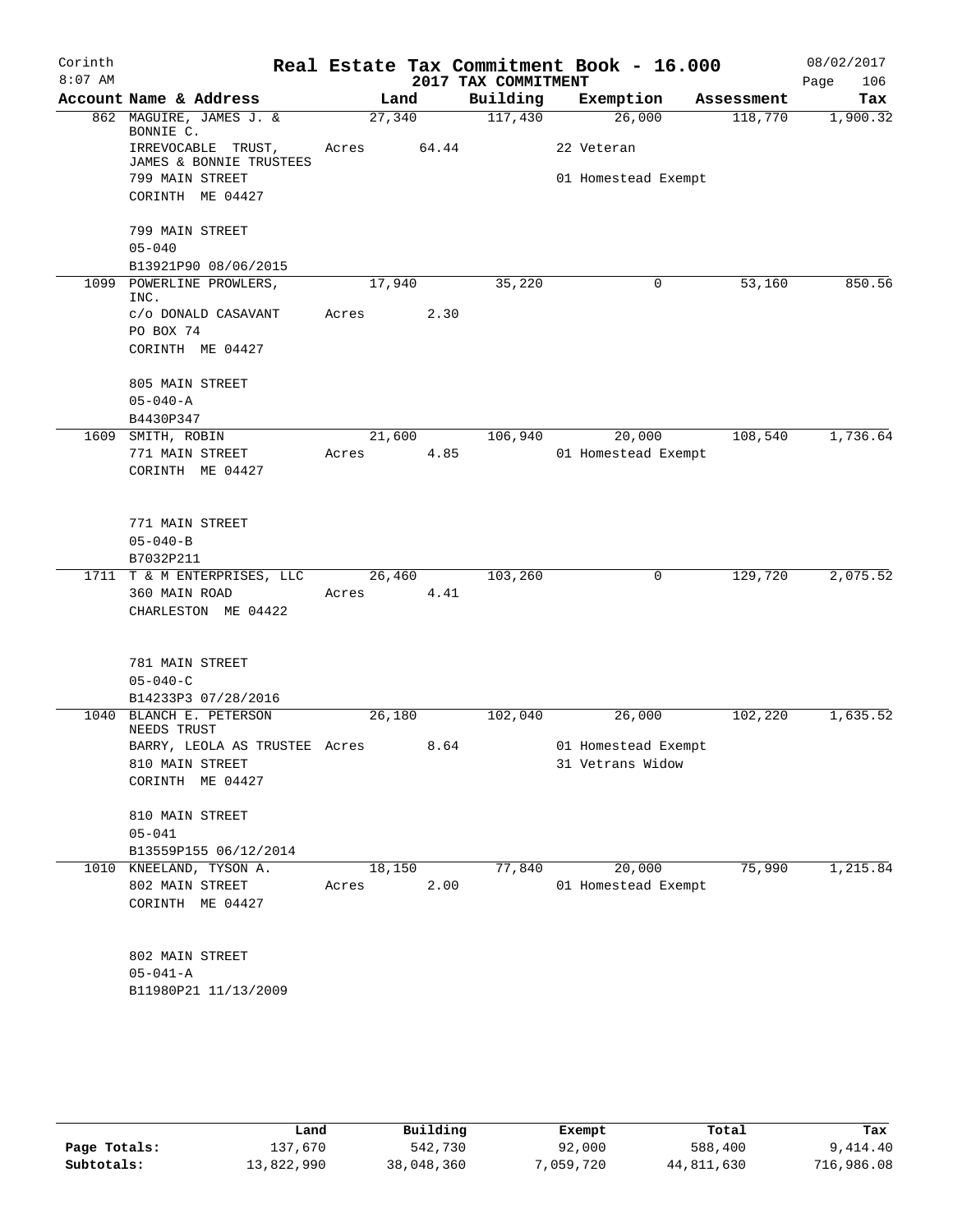| Corinth      |                           |       |                |                     | Real Estate Tax Commitment Book - 16.000 |                      | 08/02/2017    |
|--------------|---------------------------|-------|----------------|---------------------|------------------------------------------|----------------------|---------------|
| $8:07$ AM    | Account Name & Address    |       |                | 2017 TAX COMMITMENT |                                          |                      | 107<br>Page   |
|              | 189 KEEZER, MELISSA A.    |       | Land<br>16,940 | Building<br>64,670  | Exemption<br>20,000                      | Assessment<br>61,610 | Tax<br>985.76 |
|              | 816 MAIN STREET           | Acres | 1.00           |                     | 01 Homestead Exempt                      |                      |               |
|              | CORINTH ME 04427          |       |                |                     |                                          |                      |               |
|              |                           |       |                |                     |                                          |                      |               |
|              |                           |       |                |                     |                                          |                      |               |
|              | 816 MAIN STREET           |       |                |                     |                                          |                      |               |
|              | $05 - 041 - B$            |       |                |                     |                                          |                      |               |
|              | B13197P75 05/30/2013      |       |                |                     |                                          |                      |               |
|              | 418 CLEMENT, BRIAN W. JR. |       | 17,380         | 53,730              | 20,000                                   | 51,110               | 817.76        |
|              | 828 MAIN STREET           | Acres | 1.36           |                     | 01 Homestead Exempt                      |                      |               |
|              | CORINTH ME 04427          |       |                |                     |                                          |                      |               |
|              |                           |       |                |                     |                                          |                      |               |
|              | 828 MAIN STREET           |       |                |                     |                                          |                      |               |
|              | $05 - 041 - C$            |       |                |                     |                                          |                      |               |
|              | B12813P10 05/08/2012      |       |                |                     |                                          |                      |               |
|              | 306 CLEMENT, JEAN M.      |       | 35,330         | 39,860              | 26,000                                   | 49,190               | 787.04        |
|              | 32 HAYMAN DRIVE           | Acres | 24.88          |                     | 31 Vetrans Widow                         |                      |               |
|              | CORINTH ME 04427          |       |                |                     | 01 Homestead Exempt                      |                      |               |
|              |                           |       |                |                     |                                          |                      |               |
|              | 32 HAYMAN DRIVE           |       |                |                     |                                          |                      |               |
|              | $05 - 042$                |       |                |                     |                                          |                      |               |
|              | B4319P290                 |       |                |                     |                                          |                      |               |
|              | 798 KINGSBURY, JOHN R.    |       | 18,270         | 135,030             | 20,000                                   | 133,300              | 2,132.80      |
|              | 841 MAIN STREET           | Acres | 2.10           |                     | 01 Homestead Exempt                      |                      |               |
|              | CORINTH ME 04427          |       |                |                     |                                          |                      |               |
|              |                           |       |                |                     |                                          |                      |               |
|              |                           |       |                |                     |                                          |                      |               |
|              | 841 MAIN STREET           |       |                |                     |                                          |                      |               |
|              | $05 - 042 - 01$           |       |                |                     |                                          |                      |               |
|              | B14084P296 02/24/2016     |       |                |                     |                                          |                      |               |
|              | 1190 WILLEY, MATTHEW R.   |       | 16,940         | 76,780              | 20,000                                   | 73,720               | 1,179.52      |
|              | 5 HAYMAN DRIVE            | Acres | 1.00           |                     | 01 Homestead Exempt                      |                      |               |
|              | CORINTH ME 04427          |       |                |                     |                                          |                      |               |
|              |                           |       |                |                     |                                          |                      |               |
|              | 5 HAYMAN DRIVE            |       |                |                     |                                          |                      |               |
|              | $05 - 042 - 02$           |       |                |                     |                                          |                      |               |
|              | B13491P154 03/24/2014     |       |                |                     |                                          |                      |               |
|              | 600 WATSON, ARTHUR G      |       | 16,940         | 86,730              | 26,000                                   | 77,670               | 1,242.72      |
|              | WATSON, PHYLLIS M         | Acres | 1.00           |                     | 01 Homestead Exempt                      |                      |               |
|              | PO BOX 53                 |       |                |                     | 22 Veteran                               |                      |               |
|              | CORINTH ME 04427          |       |                |                     |                                          |                      |               |
|              | 8 HAYMAN DRIVE            |       |                |                     |                                          |                      |               |
|              | $05 - 042 - 03$           |       |                |                     |                                          |                      |               |
|              | B14090P212 03/02/2016     |       |                |                     |                                          |                      |               |
|              |                           |       |                |                     |                                          | 75,740               |               |
|              | 346 COYLE, SHEILA M.      |       | 16,940         | 58,800              | 0                                        |                      | 1,211.84      |
|              | P.O. BOX 185              | Acres | 1.00           |                     |                                          |                      |               |
|              | CORINTH ME 04427          |       |                |                     |                                          |                      |               |
|              |                           |       |                |                     |                                          |                      |               |
|              | 19 HAYMAN DRIVE           |       |                |                     |                                          |                      |               |
|              | $05 - 042 - 04$           |       |                |                     |                                          |                      |               |
|              | B5041P311                 |       |                |                     |                                          |                      |               |
|              |                           |       |                |                     |                                          |                      |               |
|              |                           | Land  | Building       |                     | Exempt                                   | Total                | Tax           |
| Page Totals: | 138,740                   |       | 515,600        |                     | 132,000                                  | 522,340              | 8,357.44      |
| Subtotals:   | 13,961,730                |       | 38,563,960     |                     | 7,191,720                                | 45,333,970           | 725,343.52    |
|              |                           |       |                |                     |                                          |                      |               |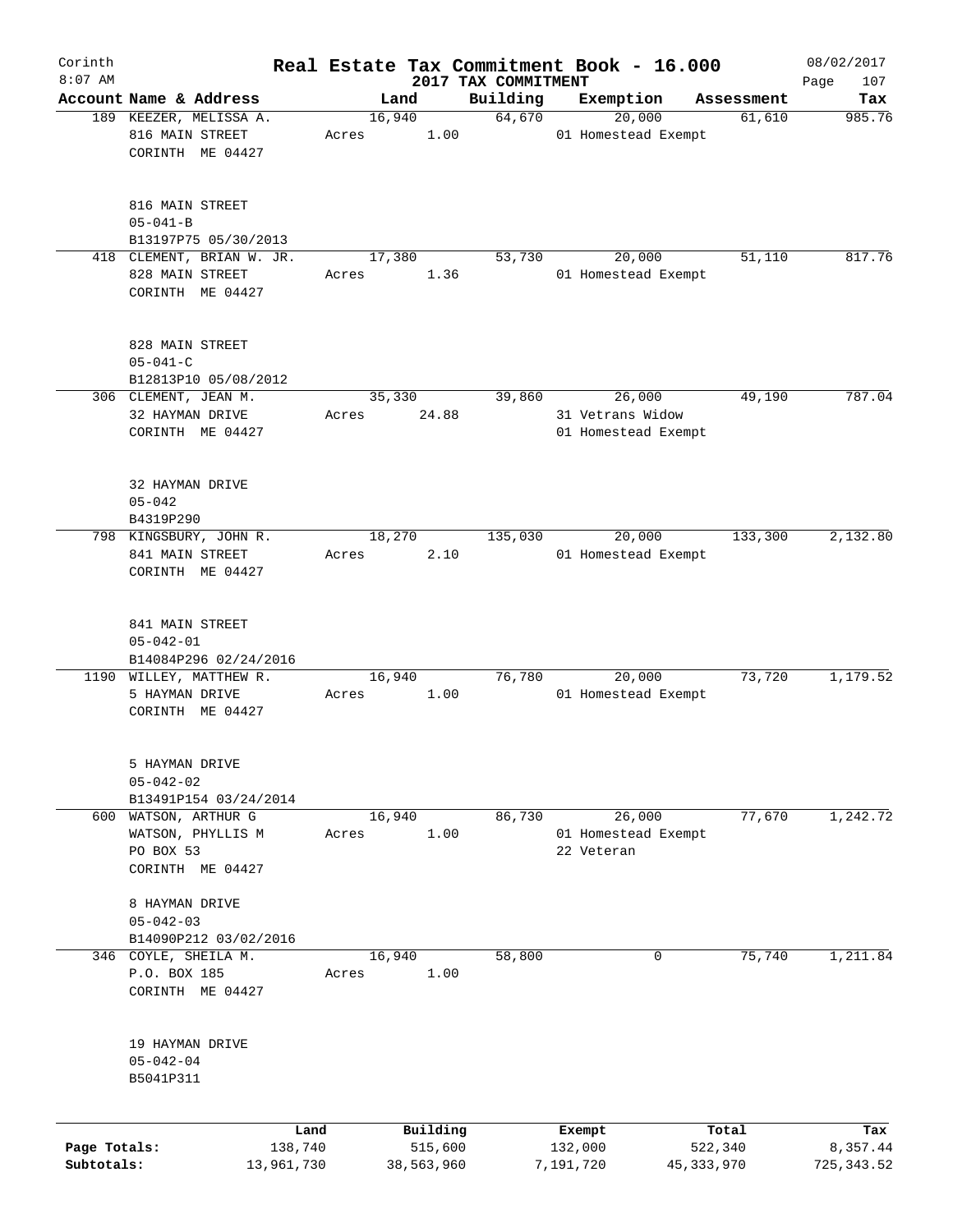| Corinth                    |                                                                                          |                 |                       |                                 | Real Estate Tax Commitment Book - 16.000 |                       | 08/02/2017             |
|----------------------------|------------------------------------------------------------------------------------------|-----------------|-----------------------|---------------------------------|------------------------------------------|-----------------------|------------------------|
| $8:07$ AM                  | Account Name & Address                                                                   |                 | Land                  | 2017 TAX COMMITMENT<br>Building | Exemption                                | Assessment            | Page<br>108<br>Tax     |
|                            | 1130 RINKS, GORDON C.<br>RINKS, GEORGIA M.<br>P.O. BOX 134<br>CORINTH ME 04427           | 16,940<br>Acres | 1.00                  | 71,350                          | $\Omega$                                 | 88,290                | 1,412.64               |
|                            | 20 HAYMAN DRIVE<br>$05 - 042 - 05$<br>B4466P294                                          |                 |                       |                                 |                                          |                       |                        |
|                            | 589 SCHLIPSTEIN, JASON KIRK                                                              | 16,940          |                       | 41,040                          | 0                                        | 57,980                | 927.68                 |
|                            | SCHLIPSTEIN, HEATHER<br>LEIGH<br>23 HAYMAN DRIVE<br>CORINTH ME 04427                     | Acres           | 1.00                  |                                 |                                          |                       |                        |
|                            | 23 HAYMAN DRIVE<br>$05 - 042 - 06$<br>B14321P30 10/27/2016                               |                 |                       |                                 |                                          |                       |                        |
|                            | 1159 BROWN, KYLE J.<br>POITRAS, CHRISTINA A.<br>28 HAYMAN DRIVE<br>CORINTH ME 04427      | 16,940<br>Acres | 1.00                  | 80,300                          | 20,000<br>01 Homestead Exempt            | 77,240                | 1,235.84               |
|                            | 28 HAYMAN DRIVE<br>$05 - 042 - 07$<br>B12153P121 06/04/2010                              |                 |                       |                                 |                                          |                       |                        |
|                            | 303 CLEMENT SR, RICKY LEE<br>33 HAYMAN DRIVE<br>CORINTH ME 04427                         | 17,100<br>Acres | 1.13                  | 22,540                          | 0                                        | 39,640                | 634.24                 |
|                            | 31 HAYMAN DRIVE<br>$05 - 042 - 08$<br>B11302P41 02/25/2008 B4753P251                     |                 |                       |                                 |                                          |                       |                        |
|                            | 309 CLEMENT SR, RICKY LEE<br>CLEMENT, JEANNE ANNE<br>33 HAYMAN DRIVE<br>CORINTH ME 04427 | 17,040<br>Acres | 1.08                  | 43,410                          | 20,000<br>01 Homestead Exempt            | 40,450                | 647.20                 |
|                            | 33 HAYMAN DRIVE<br>$05 - 042 - 10$<br>B4753P2                                            |                 |                       |                                 |                                          |                       |                        |
|                            | 308 CLEMENT JR, NATHAN N<br>CLEMENT, FAUSTINE B.<br>38 HAYMAN DR<br>CORINTH ME 04427     | 18,150<br>Acres | 2.00                  | 60,020                          | 20,000<br>01 Homestead Exempt            | 58,170                | 930.72                 |
|                            | 38 HAYMAN DRIVE<br>$05 - 042 - 11$<br>B12424P103 03/14/2011                              |                 |                       |                                 |                                          |                       |                        |
|                            | 1913 CLEMENT, FAUSTINE BESS<br>PELKEY, BILLIE-JO<br>38 HAYMAN DRIVE<br>CORINTH ME 04427  | 18,660<br>Acres | 2.42                  | 42,520                          | 0                                        | 61,180                | 978.88                 |
|                            | 40 HAYMAN DRIVE<br>$05 - 042 - 11 - A$<br>B12424P100 03/14/2011                          |                 |                       |                                 |                                          |                       |                        |
|                            | Land                                                                                     |                 | Building              |                                 | Exempt                                   | Total                 | Tax                    |
| Page Totals:<br>Subtotals: | 121,770<br>14,083,500                                                                    |                 | 361,180<br>38,925,140 |                                 | 60,000<br>7,251,720                      | 422,950<br>45,756,920 | 6,767.20<br>732,110.72 |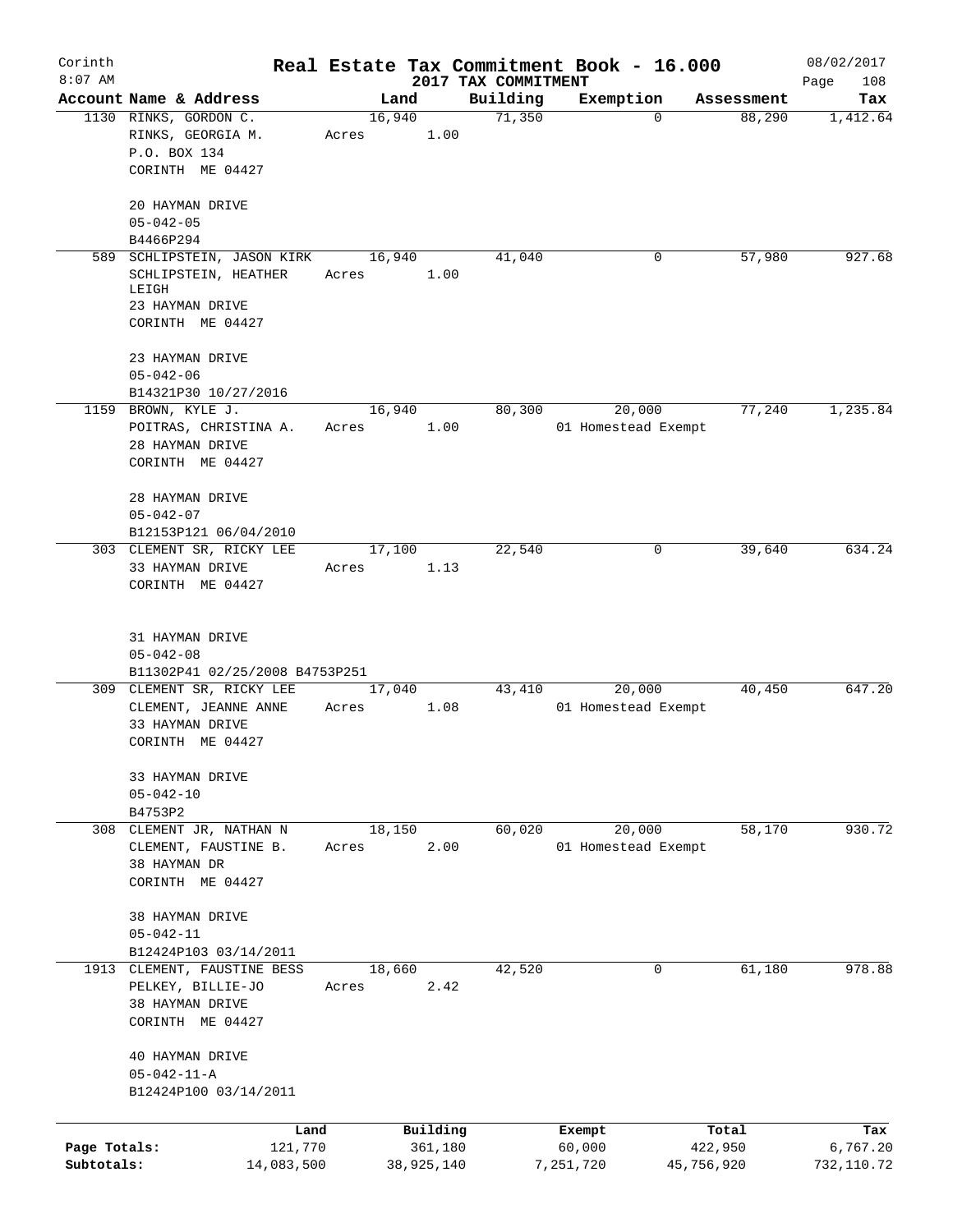| Corinth<br>$8:07$ AM |                                                                                                              |                 |       | 2017 TAX COMMITMENT | Real Estate Tax Commitment Book - 16.000 |            | 08/02/2017<br>109<br>Page |
|----------------------|--------------------------------------------------------------------------------------------------------------|-----------------|-------|---------------------|------------------------------------------|------------|---------------------------|
|                      | Account Name & Address                                                                                       |                 | Land  | Building            | Exemption                                | Assessment | Tax                       |
|                      | 725 HIGGINS, BETTY<br>45 HAYMAN DR<br>CORINTH ME 04427                                                       | 18,590<br>Acres | 2.36  | 13,440              | 20,000<br>01 Homestead Exempt            | 12,030     | 192.48                    |
|                      | 45 HAYMAN DRIVE<br>$05 - 042 - 12$<br>B4754P304                                                              |                 |       |                     |                                          |            |                           |
| 284                  | CHASE, FRED O. (Heirs<br>of)<br>CHASE, LORETTA M. (Heirs Acres<br>of)<br>48 HAYMAN DRIVE<br>CORINTH ME 04427 | 18,170          | 2.02  | 58,550              | 0                                        | 76,720     | 1,227.52                  |
|                      | <b>48 HAYMAN DRIVE</b><br>$05 - 042 - 13$<br>B6551P322                                                       |                 |       |                     |                                          |            |                           |
|                      | 1555 CLEMENT, BRIAN W.<br>CLEMENT, TANYA L.<br>63 HAYMAN DRIVE<br>CORINTH ME 04427                           | 19,750<br>Acres | 3.32  | 117,220             | 20,000<br>01 Homestead Exempt            | 116,970    | 1,871.52                  |
|                      | 63 HAYMAN DRIVE<br>$05 - 042 - 14$<br>B12823P72 04/27/2012                                                   |                 |       |                     |                                          |            |                           |
|                      | 1604 CLEMENT JR, NATHAN N<br>CLEMENT, FAUSTINE B<br>38 HAYMAN DR<br>CORINTH ME 04427                         | 18,260<br>Acres | 2.09  | 26,080              | 0                                        | 44,340     | 709.44                    |
|                      | 42 HAYMAN DRIVE<br>$05 - 042 - 15$<br>B7045P19                                                               |                 |       |                     |                                          |            |                           |
|                      | 237 STEVENSON, CHRISTINA D.<br>859 MAIN STREET<br>CORINTH ME 04427                                           | 16,940<br>Acres | 1.00  | 100,770             | 20,000<br>01 Homestead Exempt            | 97,710     | 1,563.36                  |
|                      | 859 MAIN STREET<br>$05 - 042 - A$<br>B11340P294 03/28/2008 B6432P69                                          |                 |       |                     |                                          |            |                           |
|                      | 817 LANE, PAUL C.<br>1906 KILLARNEY DR<br>WESTMINSTER MD 21157                                               | 33,390<br>Acres | 63.50 | $\Omega$            | $\Omega$                                 | 33,390     | 534.24                    |
|                      | <b>MAIN STREET</b><br>$05 - 043$<br>B9237P304                                                                |                 |       |                     |                                          |            |                           |

|              | Land       | Building     | Exempt   | Total      | Tax        |
|--------------|------------|--------------|----------|------------|------------|
| Page Totals: | 125,100    | 316,060      | 60,000   | 381,160    | 6,098.56   |
| Subtotals:   | 14,208,600 | 39, 241, 200 | ,311,720 | 46,138,080 | 738,209.28 |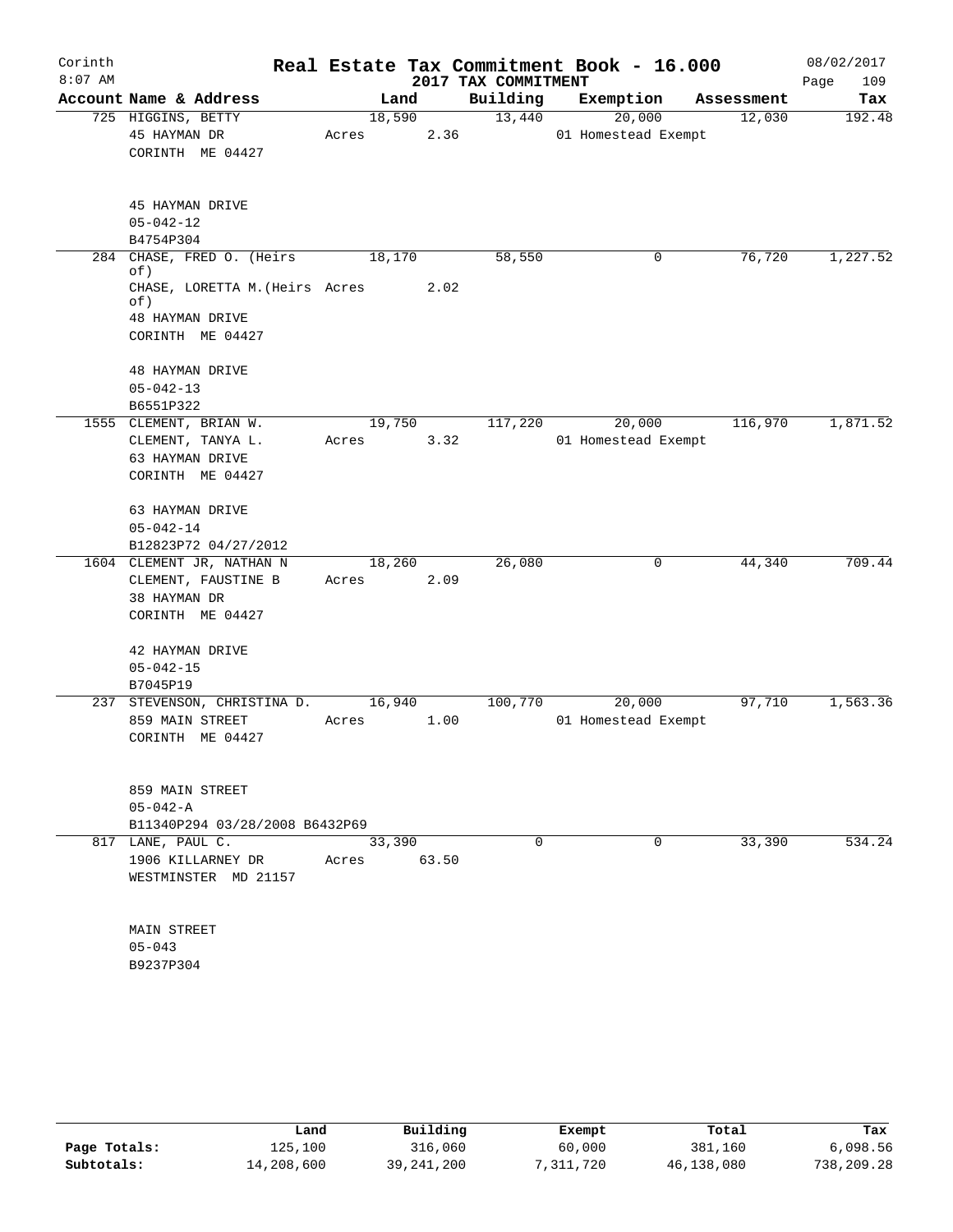| Corinth<br>$8:07$ AM |                                                  |             |        | 2017 TAX COMMITMENT | Real Estate Tax Commitment Book - 16.000 |         | 08/02/2017<br>Page<br>110 |
|----------------------|--------------------------------------------------|-------------|--------|---------------------|------------------------------------------|---------|---------------------------|
|                      | Account Name & Address                           |             | Land   |                     | Building Exemption Assessment            |         | Tax                       |
|                      | 1037 HASEY, ROBIN J. (Heirs<br>of)               | 35,200      |        | 85,930              | 20,000                                   | 101,130 | 1,618.08                  |
|                      | HASEY, LORRI L.<br>257 WHITE SCHOOLHOUSE<br>ROAD | Acres 60.00 |        |                     | 01 Homestead Exempt                      |         |                           |
|                      | CORINTH ME 04427                                 |             |        |                     |                                          |         |                           |
|                      | 257 WHITE SCHOOLHOUSE<br>ROAD                    |             |        |                     |                                          |         |                           |
|                      | $05 - 043 - A$<br>B7144P120                      |             |        |                     |                                          |         |                           |
|                      | 707 CAIN, RICHARD C.                             |             | 20,180 | 42,630              | 20,000                                   | 42,810  | 684.96                    |
|                      | BRUNS, GAIL C.                                   | Acres 3.68  |        |                     | 01 Homestead Exempt                      |         |                           |
|                      | PO BOX 443                                       |             |        |                     |                                          |         |                           |
|                      | CORINTH ME 04427                                 |             |        |                     |                                          |         |                           |
|                      | 846 MAIN STREET                                  |             |        |                     |                                          |         |                           |
|                      | $05 - 043 - B$                                   |             |        |                     |                                          |         |                           |
|                      | B6972P285<br>1345 THOMAS, ARTHUR C &             | 18,920      |        | 2,500               | 0                                        | 21,420  | 342.72                    |
|                      | DOROTHY F. (Heirs of)                            |             |        |                     |                                          |         |                           |
|                      | $C/O$ IRENE THOMAS $P/R$ Acres 2.64              |             |        |                     |                                          |         |                           |
|                      | 59 OAKMONT STREET                                |             |        |                     |                                          |         |                           |
|                      | PLYMOUTH NC 27962                                |             |        |                     |                                          |         |                           |
|                      | 842 MAIN STREET                                  |             |        |                     |                                          |         |                           |
|                      | $05 - 043 - C$                                   |             |        |                     |                                          |         |                           |
|                      | B12337P122 12/03/2010                            |             |        |                     |                                          |         |                           |
|                      | 952 MITCHELL II, KENNETH C.                      |             | 25,610 |                     | 83,200<br>20,000                         | 88,810  | 1,420.96                  |
|                      | MITCHELL, AMBER L.                               | Acres 10.00 |        |                     | 01 Homestead Exempt                      |         |                           |
|                      | 877 MAIN STREET<br>CORINTH ME 04427              |             |        |                     |                                          |         |                           |
|                      |                                                  |             |        |                     |                                          |         |                           |
|                      | 877 MAIN STREET                                  |             |        |                     |                                          |         |                           |
|                      | $05 - 044$                                       |             |        |                     |                                          |         |                           |
|                      | B7097P233                                        |             |        |                     |                                          |         |                           |
|                      | 110 BERRY, CHARLES L.                            | 14,850      |        | 0                   | 0                                        | 14,850  | 237.60                    |
|                      | 677 BLACK ROAD                                   | Acres       | 35.00  |                     |                                          |         |                           |
|                      | CORINTH ME 04427                                 |             |        |                     |                                          |         |                           |
|                      |                                                  |             |        |                     |                                          |         |                           |
|                      | MAIN STREET N/F OFF                              |             |        |                     |                                          |         |                           |
|                      | $05 - 045$<br>B2200P761                          |             |        |                     |                                          |         |                           |
|                      | 685 HARVEY, ALVIN C. LIVING                      | 17,850      |        | 107,500             | 26,000                                   | 99,350  | 1,589.60                  |
|                      | TRUST                                            |             |        |                     |                                          |         |                           |
|                      | HARVEY, THELMA M.<br>LIVING TRUST                | Acres       | 1.75   |                     | 22 Veteran                               |         |                           |
|                      | 891 MAIN STREET<br>CORINTH ME 04427              |             |        |                     | 01 Homestead Exempt                      |         |                           |
|                      | 891 MAIN STREET                                  |             |        |                     |                                          |         |                           |
|                      | $05 - 046$                                       |             |        |                     |                                          |         |                           |
|                      | B13057P291 12/20/2012                            |             |        |                     |                                          |         |                           |
|                      |                                                  |             |        |                     |                                          |         |                           |
|                      |                                                  |             |        |                     |                                          |         |                           |

|              | Land       | Building   | Exempt    | Total      | Tax        |  |
|--------------|------------|------------|-----------|------------|------------|--|
| Page Totals: | 132,610    | 321,760    | 86,000    | 368,370    | 5,893.92   |  |
| Subtotals:   | 14,341,210 | 39,562,960 | 7,397,720 | 46,506,450 | 744,103.20 |  |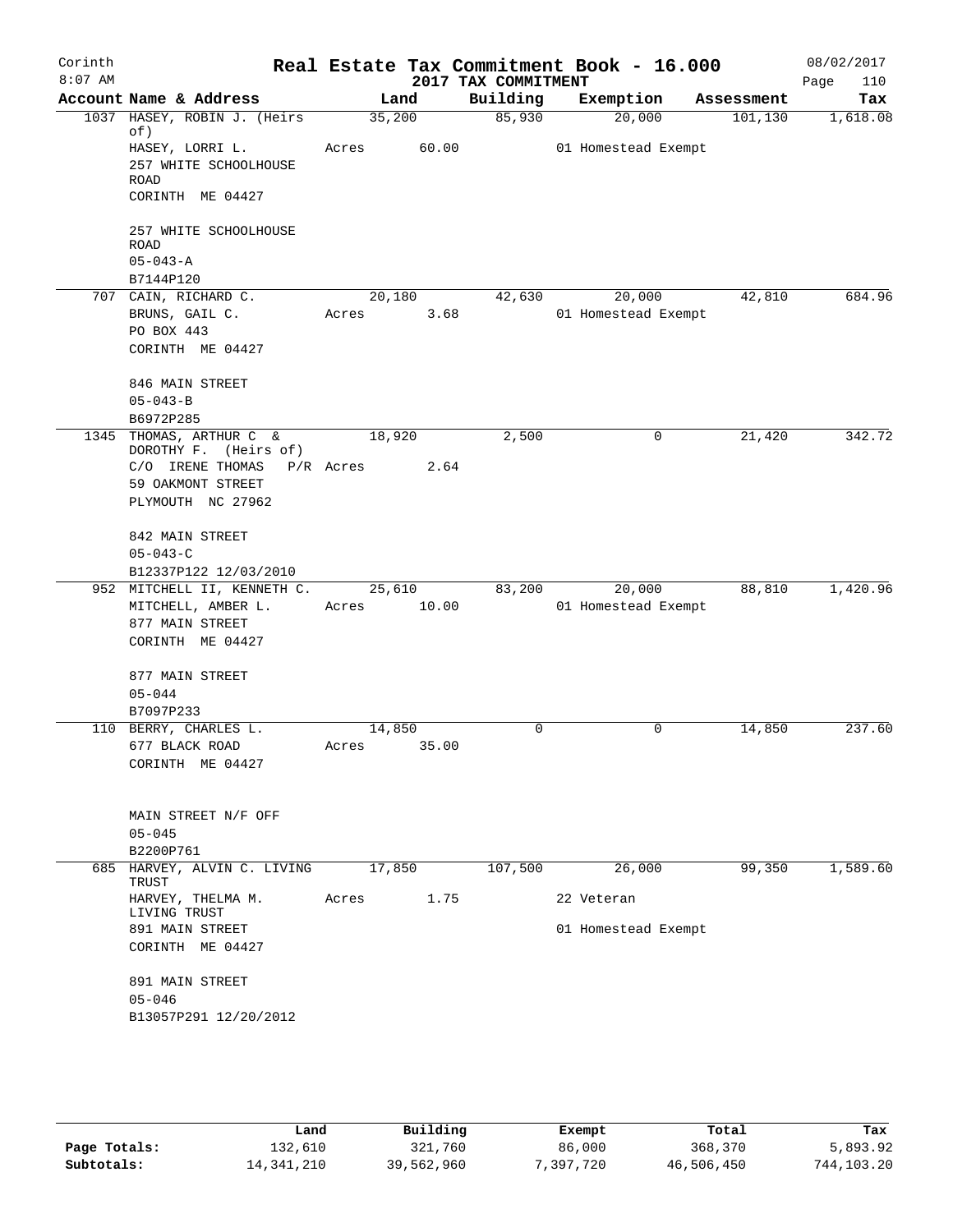| Corinth<br>$8:07$ AM       |                                                                                                |                          |                                 | Real Estate Tax Commitment Book - 16.000 |                       | 08/02/2017             |
|----------------------------|------------------------------------------------------------------------------------------------|--------------------------|---------------------------------|------------------------------------------|-----------------------|------------------------|
|                            | Account Name & Address                                                                         | Land                     | 2017 TAX COMMITMENT<br>Building | Exemption                                | Assessment            | Page<br>111<br>Tax     |
|                            | 1571 BROWN, JEFFREY<br>TATE-BROWN, ROBYN<br>(HEIRS)<br>914 MAIN STREET<br>CORINTH ME 04427     | 18,150<br>2.00<br>Acres  | $\mathbf 0$                     | $\Omega$                                 | 18,150                | 290.40                 |
|                            | 866 MAIN STREET<br>$05 - 047$<br>B10596P135 08/24/2006                                         |                          |                                 |                                          |                       |                        |
|                            | 90 BEAN, PHILIP E. SR.<br>BEAN, MARIE M.<br>882 MAIN STREET<br>CORINTH ME 04427                | 18,760<br>2.50<br>Acres  | 4,800                           | 0                                        | 23,560                | 376.96                 |
|                            | 874 MAIN STREET<br>$05 - 048$<br>B4445P188                                                     |                          |                                 |                                          |                       |                        |
|                            | 91 BEAN, PHILIP E. SR.<br>BEAN, MARIE M.<br>882 MAIN STREET<br>CORINTH ME 04427                | 18,450<br>Acres<br>2.25  | 77,040                          | 20,000<br>01 Homestead Exempt            | 75,490                | 1,207.84               |
|                            | 882 MAIN STREET<br>$05 - 049$<br>B1615P346                                                     |                          |                                 |                                          |                       |                        |
|                            | 89 BEAN, PHILIP E. SR.<br>882 MAIN STREET<br>CORINTH ME 04427                                  | 32,030<br>40.75<br>Acres | $\Omega$                        | 0                                        | 32,030                | 512.48                 |
|                            | <b>MAIN STREET</b><br>$05 - 050$<br>B1891P166                                                  |                          |                                 |                                          |                       |                        |
|                            | 1677 MAILMAN, JOYCE<br>19 FOX FARM DRIVE<br>CORINTH ME 04427                                   | 0                        | 20,640                          | 20,000<br>01 Homestead Exempt            | 640                   | 10.24                  |
|                            | 19 FOX FARM DRIVE<br>$05 - 050 - 02H$                                                          |                          |                                 |                                          |                       |                        |
|                            | 869 MAILMAN, DURAND L.<br>MAILMAN, BRENDA L.<br>24 FOX FARM DRIVE<br>CORINTH ME 04427          | 16,020<br>1.25<br>Acres  | 117,150                         | 20,000<br>01 Homestead Exempt            | 113,170               | 1,810.72               |
|                            | 24 FOX FARM DRIVE<br>$05 - 050 - A$<br>B3981P41                                                |                          |                                 |                                          |                       |                        |
| 1340                       | TATE JR, OSCAR G. (Heirs<br>of)<br>PR. TATE, BERNADINE                                         | 38,240<br>Acres<br>49.41 | 55,100                          | 0                                        | 93,340                | 1,493.44               |
|                            | 1004 MAIN STREET<br>CORINTH ME 04427<br>911 MAIN STREET<br>$05 - 051$<br>B12954P187 09/24/2012 |                          |                                 |                                          |                       |                        |
|                            | Land                                                                                           | Building                 |                                 | Exempt                                   | Total                 | Tax                    |
| Page Totals:<br>Subtotals: | 141,650<br>14,482,860                                                                          | 274,730<br>39,837,690    |                                 | 60,000<br>7,457,720                      | 356,380<br>46,862,830 | 5,702.08<br>749,805.28 |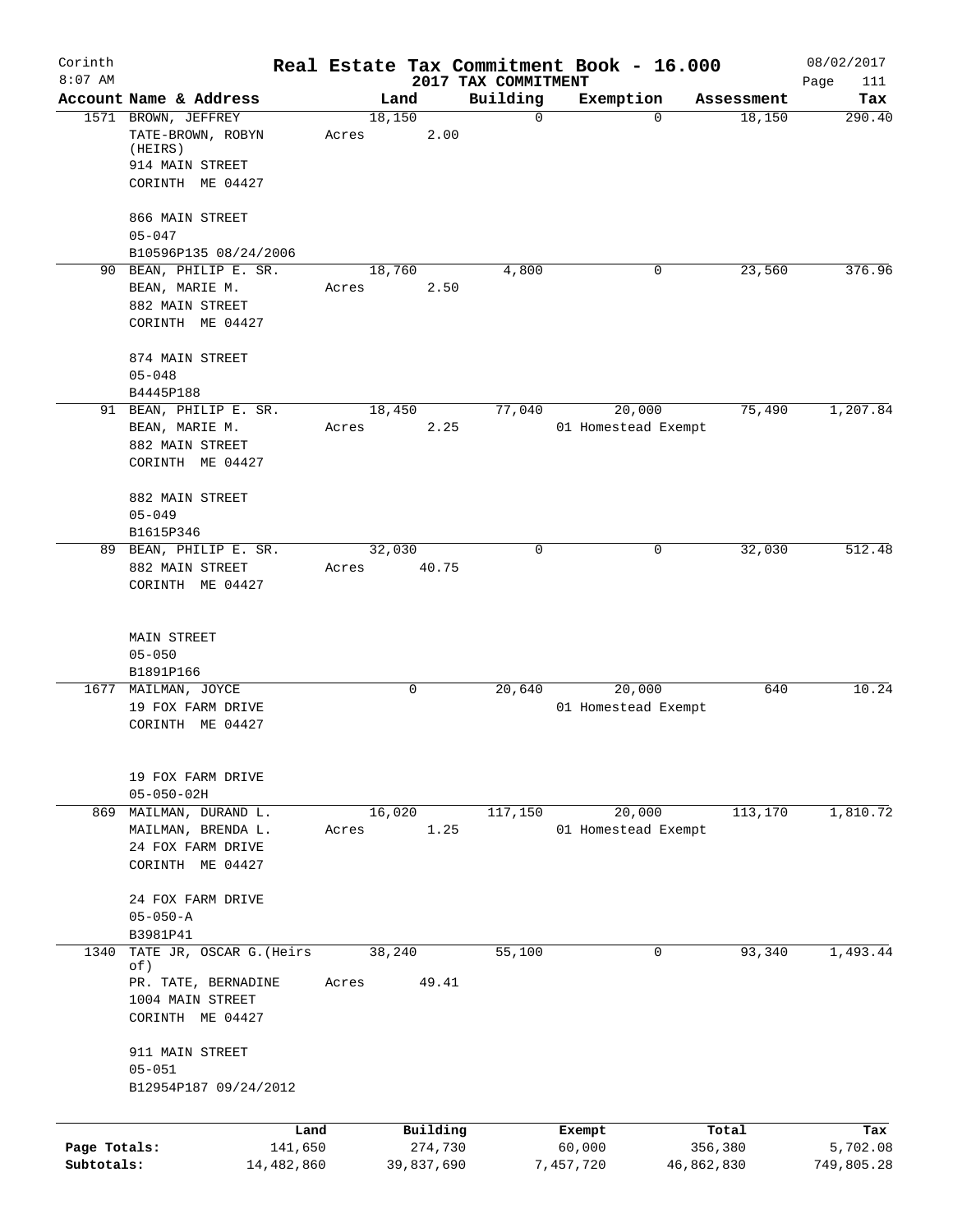| Corinth   |                                       |        |       | Real Estate Tax Commitment Book - 16.000 |                     |   |            | 08/02/2017  |
|-----------|---------------------------------------|--------|-------|------------------------------------------|---------------------|---|------------|-------------|
| $8:07$ AM |                                       |        |       | 2017 TAX COMMITMENT                      |                     |   |            | Page<br>112 |
|           | Account Name & Address                |        | Land  | Building                                 | Exemption           |   | Assessment | Tax         |
|           | 127 SMEN, ANTHONY D.                  | 18,240 |       | 27,370                                   | 20,000              |   | 25,610     | 409.76      |
|           | 923 MAIN STREET                       | Acres  | 2.07  |                                          | 01 Homestead Exempt |   |            |             |
|           | CORINTH ME 04427                      |        |       |                                          |                     |   |            |             |
|           |                                       |        |       |                                          |                     |   |            |             |
|           | 923 MAIN STREET                       |        |       |                                          |                     |   |            |             |
|           | $05 - 052$                            |        |       |                                          |                     |   |            |             |
|           | B8367P21                              |        |       |                                          |                     |   |            |             |
|           | 977 MUNSON, NANCY S.                  | 20,890 |       | 29,600                                   | 20,000              |   | 30,490     | 487.84      |
|           | 929 MAIN STREET                       | Acres  | 1.90  |                                          | 01 Homestead Exempt |   |            |             |
|           | CORINTH ME 04427                      |        |       |                                          |                     |   |            |             |
|           | 929 MAIN STREET                       |        |       |                                          |                     |   |            |             |
|           | $05 - 052 - A$                        |        |       |                                          |                     |   |            |             |
|           | B5782P248                             |        |       |                                          |                     |   |            |             |
|           | 1221 DENNING, ANDREW S.               | 13,290 |       | 20,430                                   | 20,000              |   | 13,720     | 219.52      |
|           | PO BOX 51                             | Acres  | 0.50  |                                          | 01 Homestead Exempt |   |            |             |
|           | KENDUSKEAG ME 04450-0                 |        |       |                                          |                     |   |            |             |
|           |                                       |        |       |                                          |                     |   |            |             |
|           | 943 MAIN STREET                       |        |       |                                          |                     |   |            |             |
|           | $05 - 052 - B$                        |        |       |                                          |                     |   |            |             |
|           | B13966P246 09/23/2015                 |        |       |                                          |                     |   |            |             |
|           | 706 HATHAWAY, WILLIAM A.              | 16,950 |       | 111,270                                  | 26,000              |   | 102,220    | 1,635.52    |
|           | PR. QUINN, ROSALIE                    |        | 1.01  |                                          |                     |   |            |             |
|           | HATHAWAY, DONNA J.<br>PR. QUINN, ALAN | Acres  |       |                                          | 01 Homestead Exempt |   |            |             |
|           | 742 HUDSON ROAD                       |        |       |                                          | 31 Vetrans Widow    |   |            |             |
|           | GLENBURN ME 04401                     |        |       |                                          |                     |   |            |             |
|           |                                       |        |       |                                          |                     |   |            |             |
|           | 937 MAIN STREET                       |        |       |                                          |                     |   |            |             |
|           | $05 - 052 - D$                        |        |       |                                          |                     |   |            |             |
|           | B14206P253 07/08/2016                 |        |       |                                          |                     |   |            |             |
|           | 705 HATHAWAY, WILLIAM A.              | 1,010  |       | $\mathbf 0$                              |                     | 0 | 1,010      | 16.16       |
|           | PR. QUINN, ROSALIE                    |        |       |                                          |                     |   |            |             |
|           | HATHAWAY, DONNA J.<br>PR. QUINN, ALAN | Acres  | 1.02  |                                          |                     |   |            |             |
|           | 742 HUDSON ROAD                       |        |       |                                          |                     |   |            |             |
|           | GLENBURN ME 04401                     |        |       |                                          |                     |   |            |             |
|           | MAIN STREET N/F OFF                   |        |       |                                          |                     |   |            |             |
|           | $05 - 052 - E$                        |        |       |                                          |                     |   |            |             |
|           | B14206P253 07/08/2016                 |        |       |                                          |                     |   |            |             |
|           | 875 WEBB, TRACY A.                    | 18,030 |       | 0                                        |                     | 0 | 18,030     | 288.48      |
|           | WEBB JR, JAMES A.                     | Acres  | 34.00 |                                          |                     |   |            |             |
|           | 911 MAIN STREET                       |        |       |                                          |                     |   |            |             |
|           | CORINTH ME 04427                      |        |       |                                          |                     |   |            |             |
|           | MAIN STREET N/F OFF                   |        |       |                                          |                     |   |            |             |
|           | $05 - 052 - F$                        |        |       |                                          |                     |   |            |             |
|           | B10691P246 10/21/2006                 |        |       |                                          |                     |   |            |             |
|           |                                       |        |       |                                          |                     |   |            |             |

|              | Land       | Building   | Exempt    | Total      | Tax        |  |
|--------------|------------|------------|-----------|------------|------------|--|
| Page Totals: | 88,410     | 188,670    | 86,000    | 191,080    | 3,057.28   |  |
| Subtotals:   | 14,571,270 | 40,026,360 | 7,543,720 | 47,053,910 | 752,862.56 |  |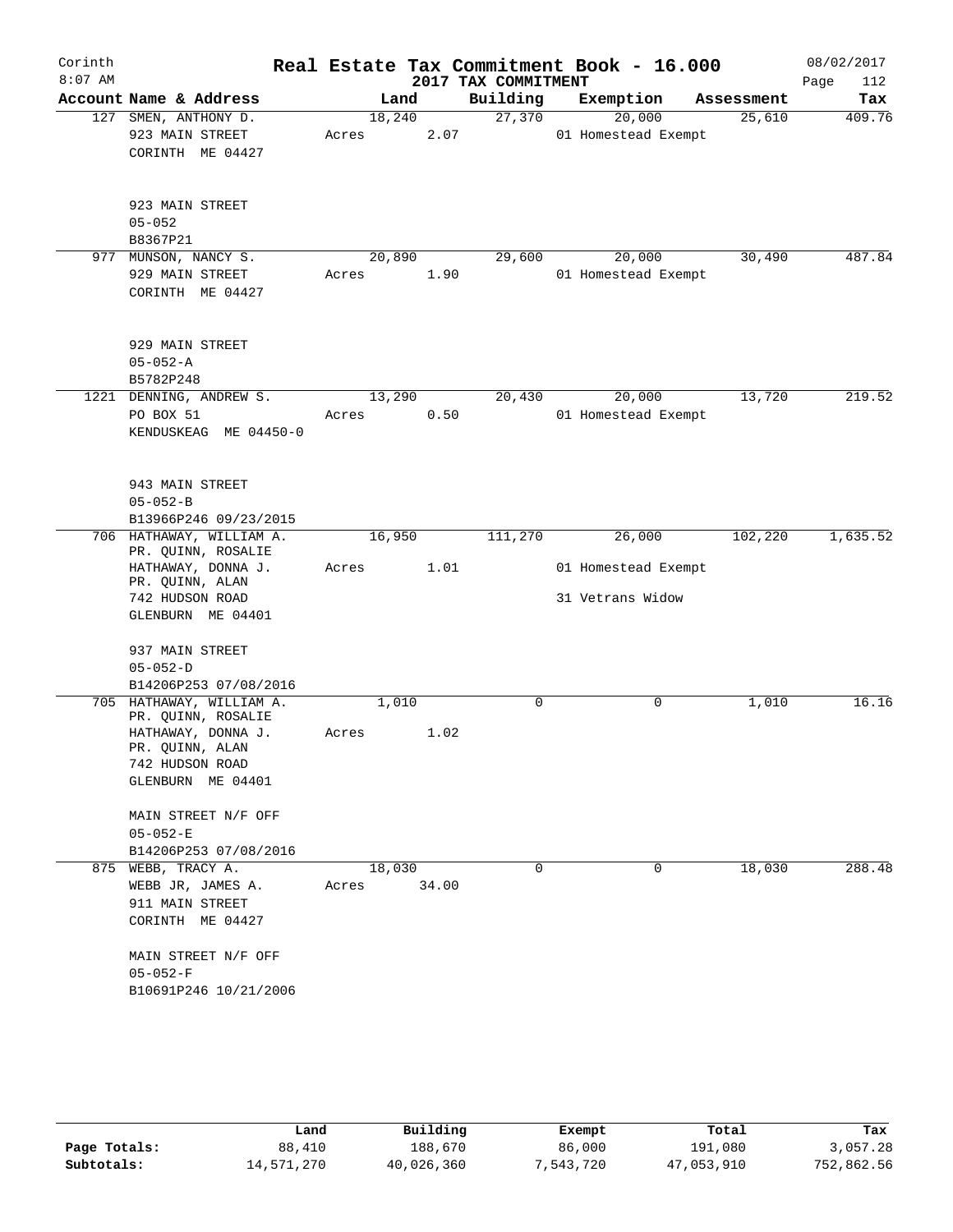| Corinth   |                                      |        |        |                     | Real Estate Tax Commitment Book - 16.000 |            | 08/02/2017  |
|-----------|--------------------------------------|--------|--------|---------------------|------------------------------------------|------------|-------------|
| $8:07$ AM |                                      |        |        | 2017 TAX COMMITMENT |                                          |            | 113<br>Page |
|           | Account Name & Address               |        | Land   | Building            | Exemption                                | Assessment | Tax         |
|           | 1322 TATE JR, OSCAR G.               |        | 21,420 | 1,000               | $\Omega$                                 | 22,420     | 358.72      |
|           | PR TATE, BERNADINE                   | Acres  | 7.45   |                     |                                          |            |             |
|           | 1004 MAIN STREET                     |        |        |                     |                                          |            |             |
|           | CORINTH ME 04427                     |        |        |                     |                                          |            |             |
|           | 953 MAIN STREET                      |        |        |                     |                                          |            |             |
|           | $05 - 053$                           |        |        |                     |                                          |            |             |
|           | B12954P187 09/24/2012                |        |        |                     |                                          |            |             |
|           | 1551 SPINNEY, MARLENE                | 18,820 |        | 23,640              | 0                                        | 42,460     | 679.36      |
|           | P.O. BOX 471                         | Acres  | 2.55   |                     |                                          |            |             |
|           | CORINTH ME 04427                     |        |        |                     |                                          |            |             |
|           | 945 MAIN STREET                      |        |        |                     |                                          |            |             |
|           | $05 - 053 - A$                       |        |        |                     |                                          |            |             |
|           | B6817P142                            |        |        |                     |                                          |            |             |
| 1459      | WASKEWICZ, CATHERINE M.              | 30,250 |        | 3,000               | 0                                        | 33,250     | 532.00      |
|           | WASKEWICZ, WAYNE (HEIRS Acres 31.24  |        |        |                     |                                          |            |             |
|           | OF)                                  |        |        |                     |                                          |            |             |
|           | 3 DEER ISLE ROAD                     |        |        |                     |                                          |            |             |
|           | BANGOR ME 04401                      |        |        |                     |                                          |            |             |
|           | 1017 MAIN STREET                     |        |        |                     |                                          |            |             |
|           | $05 - 054$                           |        |        |                     |                                          |            |             |
|           | B3639P87                             |        |        |                     |                                          |            |             |
|           | 318 COLLINS, CHRISTOPHER M.          |        | 17,670 | 78,280              | 20,000                                   | 75,950     | 1,215.20    |
|           | COLLINS, WILHELMINA D.               | Acres  | 1.60   |                     | 01 Homestead Exempt                      |            |             |
|           | P.O. BOX 384                         |        |        |                     |                                          |            |             |
|           | CORINTH ME 04427                     |        |        |                     |                                          |            |             |
|           | 1003 MAIN STREET                     |        |        |                     |                                          |            |             |
|           | $05 - 054 - A$                       |        |        |                     |                                          |            |             |
|           | B3531P118                            |        |        |                     |                                          |            |             |
|           | 1641 POUND, THOMAS E. (HEIRS         | 23,600 |        | 0                   | 0                                        | 23,600     | 377.60      |
|           | OF)<br>C/O KRISTEN POUND             | Acres  | 11.50  |                     |                                          |            |             |
|           | 316 COLDBROOK ROAD                   |        |        |                     |                                          |            |             |
|           | HAMPDEN ME 04444                     |        |        |                     |                                          |            |             |
|           | MAIN STREET                          |        |        |                     |                                          |            |             |
|           | $05 - 054 - B$                       |        |        |                     |                                          |            |             |
|           | 689 HARVEY, ALVIN C. LIVING<br>TRUST | 20,960 |        | $\Omega$            | $\Omega$                                 | 20,960     | 335.36      |
|           | HARVEY, THELMA M.<br>LIVING TRUST    | Acres  | 28.50  |                     |                                          |            |             |
|           | 891 MAIN STREET                      |        |        |                     |                                          |            |             |
|           | CORINTH ME 04427                     |        |        |                     |                                          |            |             |
|           | BEECH GROVE ROAD                     |        |        |                     |                                          |            |             |
|           | $05 - 054 - C$                       |        |        |                     |                                          |            |             |
|           | B12057P291 12/20/2012                |        |        |                     |                                          |            |             |

|              | Land       | Building   | Exempt    | Total        | Tax        |
|--------------|------------|------------|-----------|--------------|------------|
| Page Totals: | 132,720    | 105,920    | 20,000    | 218,640      | 3,498.24   |
| Subtotals:   | 14,703,990 | 40,132,280 | 7,563,720 | 47, 272, 550 | 756,360.80 |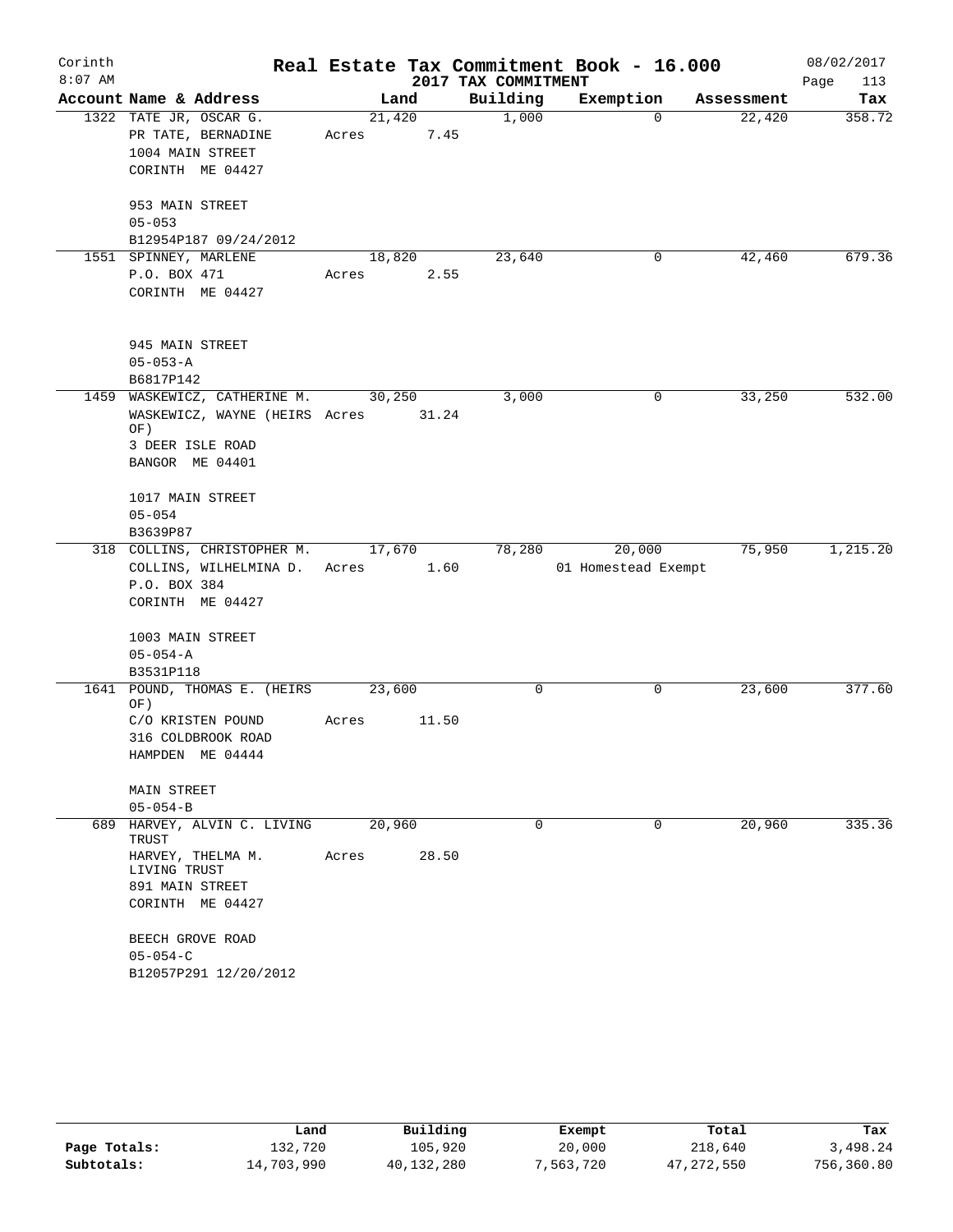| Corinth<br>$8:07$ AM |                                                                                         |                          | 2017 TAX COMMITMENT | Real Estate Tax Commitment Book - 16.000 |            | 08/02/2017<br>114<br>Page |
|----------------------|-----------------------------------------------------------------------------------------|--------------------------|---------------------|------------------------------------------|------------|---------------------------|
|                      | Account Name & Address                                                                  | Land                     | Building            | Exemption                                | Assessment | Tax                       |
|                      | 1706 CONNERS, TONY W.<br>CONNERS, DAWN M.<br>163 BEECH GROVE ROAD<br>CORINTH ME 04427   | 37,850<br>3.00<br>Acres  | 120,680             | 20,000<br>01 Homestead Exempt            | 138,530    | 2,216.48                  |
|                      | 163 BEECH GROVE ROAD<br>$05 - 054 - C - 1$                                              |                          |                     |                                          |            |                           |
|                      | B11701P70 12/27/2008<br>1169 BROWN, BRADLEY                                             | 21,050                   | 108,520             | 0                                        | 129,570    | 2,073.12                  |
|                      | BROWN, MELISSA<br>399 ANDERSON ROAD<br>ORNEVILLE TWP. ME<br>04463                       | 6.50<br>Acres            |                     |                                          |            |                           |
|                      | 127 BEECH GROVE ROAD<br>$05 - 055$<br>B14422P280 03/03/2017                             |                          |                     |                                          |            |                           |
|                      | 830 SAUNDERS, J. SCOTT<br>SAUNDERS, LISA M.<br>193 BEECH GROVE ROAD<br>CORINTH ME 04427 | 24,240<br>50.11<br>Acres | 0                   | 0                                        | 24,240     | 387.84                    |
|                      | BEECH GROVE ROAD<br>$05 - 056$<br>B10628P325 10/19/2004                                 |                          |                     |                                          |            |                           |
|                      | 2076 SAUNDERS, J. SCOTT<br>193 BEECH GROVE ROAD<br>CORINTH ME 04427                     | 10,210<br>1.46<br>Acres  | 10,000              | 0                                        | 20,210     | 323.36                    |
|                      | 179 BEECH GROVE ROAD<br>$05 - 056 - A$                                                  |                          |                     |                                          |            |                           |
|                      | 2078 SAUNDERS, J. SCOTT<br>193 BEECH GROVE ROAD<br>CORINTH ME 04427                     | 10,280<br>1.52<br>Acres  | 0                   | 0                                        | 10,280     | 164.48                    |
|                      | BEECH GROVE ROAD<br>$05 - 056 - B$                                                      |                          |                     |                                          |            |                           |
| 1081                 | SAUNDERS, SCOTT<br>193 BEECH GROVE ROAD<br>CORINTH ME 04427                             | 16,320<br>1.51<br>Acres  | 0                   | $\mathbf 0$                              | 16,320     | 261.12                    |
|                      | 177 BEECH GROVE ROAD<br>$05 - 056 - C$                                                  |                          |                     |                                          |            |                           |
|                      | 1764 SAUNDERS, MORGAN<br>177 BEECH GROVE ROAD<br>CORINTH ME 04427                       | 0                        | 18,630              | 18,630<br>01 Homestead Exempt            | 0          | 0.00                      |
|                      | 177 BEECH GROVE ROAD<br>$05 - 056 - C - 1H$                                             |                          |                     |                                          |            |                           |
|                      |                                                                                         |                          |                     |                                          |            |                           |

|              | Land       | Building   | Exempt    | Total      | Tax        |
|--------------|------------|------------|-----------|------------|------------|
| Page Totals: | 119,950    | 257,830    | 38,630    | 339,150    | 5,426.40   |
| Subtotals:   | 14,823,940 | 40,390,110 | 7,602,350 | 47,611,700 | 761,787.20 |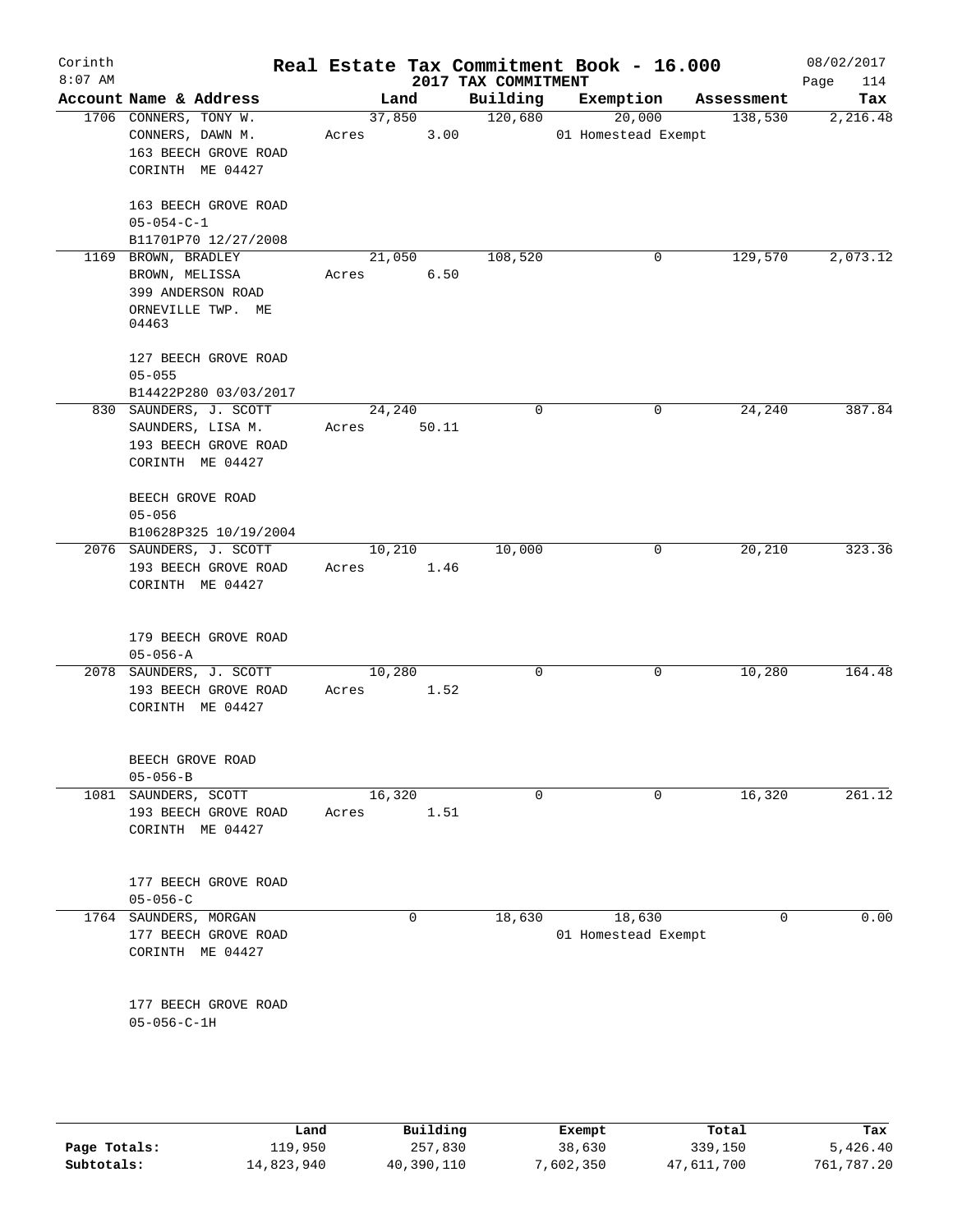| Corinth      |                                                  |        |                |                     | Real Estate Tax Commitment Book - 16.000 |                      | 08/02/2017      |
|--------------|--------------------------------------------------|--------|----------------|---------------------|------------------------------------------|----------------------|-----------------|
| $8:07$ AM    |                                                  |        |                | 2017 TAX COMMITMENT |                                          |                      | Page<br>115     |
|              | Account Name & Address<br>211 BUSWELL, GEORGE H. |        | Land<br>17,120 | Building<br>92,050  | Exemption<br>20,000                      | Assessment<br>89,170 | Tax<br>1,426.72 |
|              | BUSWELL, DEBRA M.                                | Acres  | 2.20           |                     | 01 Homestead Exempt                      |                      |                 |
|              | 217 BEECH GROVE ROAD                             |        |                |                     |                                          |                      |                 |
|              | CORINTH ME 04427                                 |        |                |                     |                                          |                      |                 |
|              |                                                  |        |                |                     |                                          |                      |                 |
|              | 217 BEECH GROVE ROAD                             |        |                |                     |                                          |                      |                 |
|              | $05 - 057$                                       |        |                |                     |                                          |                      |                 |
|              | B4683P284                                        |        |                |                     |                                          |                      |                 |
|              | 1168 SAUNDERS, J. SCOTT                          |        | 15,730         | 108,650             | 20,000                                   | 104,380              | 1,670.08        |
|              | SAUNDERS, LISA M.                                | Acres  | 1.00           |                     | 01 Homestead Exempt                      |                      |                 |
|              | 193 BEECH GROVE ROAD                             |        |                |                     |                                          |                      |                 |
|              | CORINTH ME 04427                                 |        |                |                     |                                          |                      |                 |
|              |                                                  |        |                |                     |                                          |                      |                 |
|              | 193 BEECH GROVE ROAD                             |        |                |                     |                                          |                      |                 |
|              | $05 - 058$                                       |        |                |                     |                                          |                      |                 |
|              | B5248P161                                        |        |                |                     |                                          |                      |                 |
|              | 226 SCHOPPEE, CHRISTOPHER                        | 16,890 |                | 65,810              | 20,000                                   | 62,700               | 1,003.20        |
|              | 229 BEECH GROVE RD                               | Acres  | 2.00           |                     | 01 Homestead Exempt                      |                      |                 |
|              | CORINTH ME 04427                                 |        |                |                     |                                          |                      |                 |
|              |                                                  |        |                |                     |                                          |                      |                 |
|              | 229 BEECH GROVE ROAD                             |        |                |                     |                                          |                      |                 |
|              | $05 - 059$                                       |        |                |                     |                                          |                      |                 |
|              | B12964P212 09/28/2012                            |        |                |                     |                                          |                      |                 |
|              | 1756 BUSWELL, GEORGE H.                          |        | 26,480         | 16,310              | 0                                        | 42,790               | 684.64          |
|              | BUSWELL, DEBRA M.                                | Acres  | 24.33          |                     |                                          |                      |                 |
|              | 217 BEECH GROVE ROAD                             |        |                |                     |                                          |                      |                 |
|              | CORINTH ME 04427                                 |        |                |                     |                                          |                      |                 |
|              |                                                  |        |                |                     |                                          |                      |                 |
|              | GRANT RD & BEECH GROVE                           |        |                |                     |                                          |                      |                 |
|              | RD                                               |        |                |                     |                                          |                      |                 |
|              | $05 - 060$                                       |        |                |                     |                                          |                      |                 |
|              | B8642P79<br>1757 BARNES, SCOTT R.                |        | 17,900         | 136,820             | 20,000                                   | 134,720              | 2,155.52        |
|              | BARNES, JENNIFER M.                              | Acres  | 2.87           |                     | 01 Homestead Exempt                      |                      |                 |
|              | 364 GRANT ROAD                                   |        |                |                     |                                          |                      |                 |
|              | CORINTH ME 04427                                 |        |                |                     |                                          |                      |                 |
|              |                                                  |        |                |                     |                                          |                      |                 |
|              | 364 GRANT ROAD                                   |        |                |                     |                                          |                      |                 |
|              | $05 - 061$                                       |        |                |                     |                                          |                      |                 |
|              | B13293P225 07/31/2013                            |        |                |                     |                                          |                      |                 |
|              | 1257 SPINNEY, JEFFREY P.                         | 58,430 |                | $\mathbf 0$         | 0                                        | 58,430               | 934.88          |
|              | SPINNEY, PAULA J.                                | Acres  | 148.73         |                     |                                          |                      |                 |
|              | 1077 MAIN STREET                                 |        |                |                     |                                          |                      |                 |
|              | CORINTH ME 04427                                 |        |                |                     |                                          |                      |                 |
|              |                                                  |        |                |                     |                                          |                      |                 |
|              | MAIN STREET BEECH GROVE<br>RD                    |        |                |                     |                                          |                      |                 |
|              | $06 - 001$                                       |        |                |                     |                                          |                      |                 |
|              | B7979P87                                         |        |                |                     |                                          |                      |                 |
|              | 1256 SPINNEY, ERNEST H.                          | 16,170 |                | 80,830              | 20,000                                   | 77,000               | 1,232.00        |
|              | SPINNEY, ELIZABETH A.                            | Acres  | 1.38           |                     | 01 Homestead Exempt                      |                      |                 |
|              | 1063 MAIN STREET                                 |        |                |                     |                                          |                      |                 |
|              | CORINTH ME 04427                                 |        |                |                     |                                          |                      |                 |
|              |                                                  |        |                |                     |                                          |                      |                 |
|              | 1063 MAIN STREET                                 |        |                |                     |                                          |                      |                 |
|              | $06 - 001 - A$                                   |        |                |                     |                                          |                      |                 |
|              | B5022P240                                        |        |                |                     |                                          |                      |                 |
|              | Land                                             |        | Building       |                     | Exempt                                   | Total                | Tax             |
| Page Totals: | 168,720                                          |        | 500,470        |                     | 100,000                                  | 569,190              | 9,107.04        |
| Subtotals:   | 14,992,660                                       |        | 40,890,580     |                     | 7,702,350                                | 48,180,890           | 770,894.24      |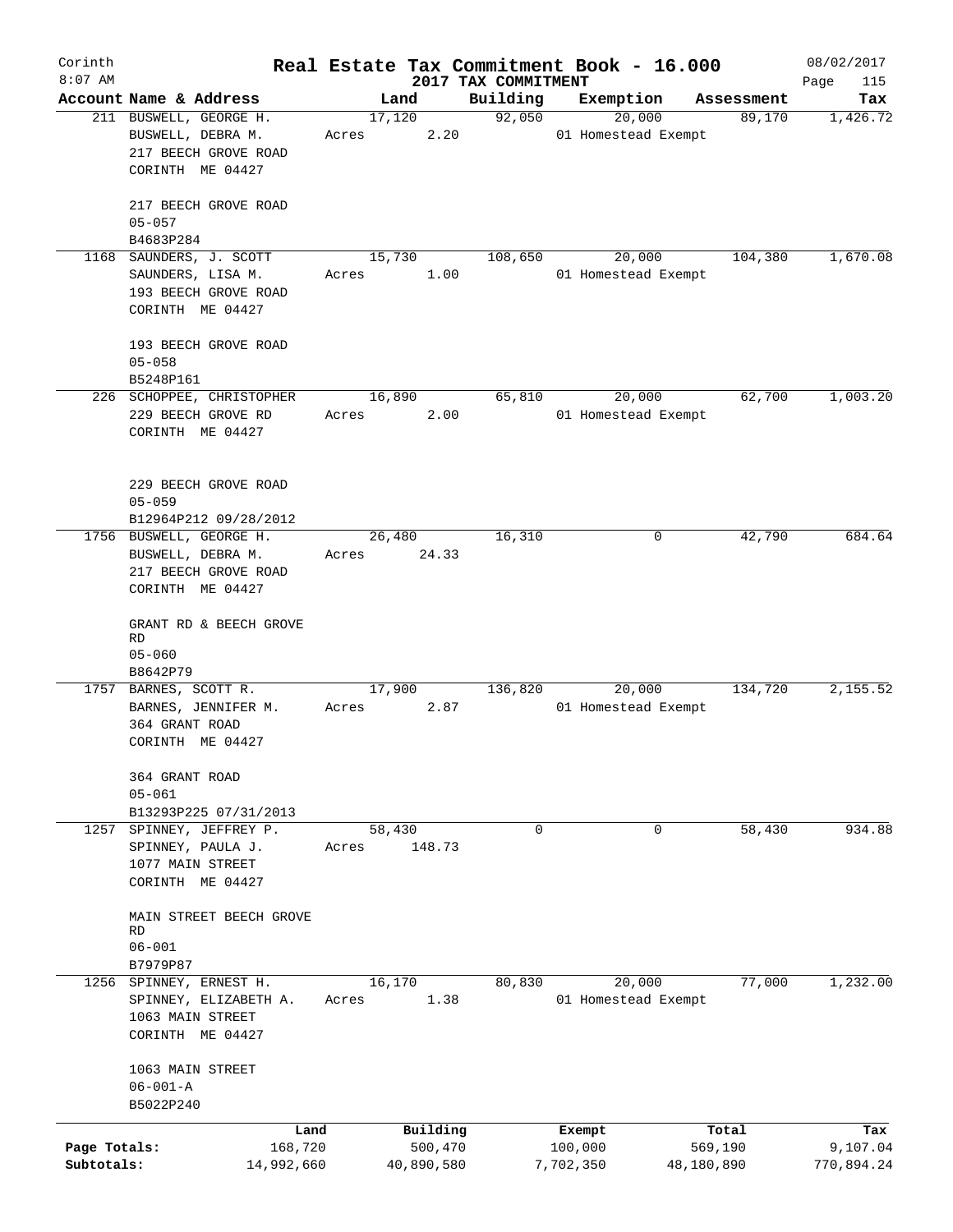| Corinth<br>$8:07$ AM |                                          |        |        | 2017 TAX COMMITMENT | Real Estate Tax Commitment Book - 16.000 |            | 08/02/2017<br>116<br>Page |
|----------------------|------------------------------------------|--------|--------|---------------------|------------------------------------------|------------|---------------------------|
|                      | Account Name & Address                   |        | Land   | Building            | Exemption                                | Assessment | Tax                       |
|                      | 1258 SPINNEY, JEFFREY P.                 |        | 17,920 | 147,470             | 20,000                                   | 145,390    | 2,326.24                  |
|                      | SPINNEY, PAULA J.                        | Acres  | 2.89   |                     | 01 Homestead Exempt                      |            |                           |
|                      | 1077 MAIN STREET                         |        |        |                     |                                          |            |                           |
|                      | CORINTH ME 04427                         |        |        |                     |                                          |            |                           |
|                      |                                          |        |        |                     |                                          |            |                           |
|                      | 1077 MAIN STREET                         |        |        |                     |                                          |            |                           |
|                      | $06 - 001 - B$                           |        |        |                     |                                          |            |                           |
|                      | B5022P242                                |        |        |                     |                                          |            |                           |
|                      | 1467 HENDERSON, DAKODA L.                | 16,890 |        | 122,970             | 0                                        | 139,860    | 2,237.76                  |
|                      | HENDERSON, EMILY R.                      | Acres  | 2.00   |                     |                                          |            |                           |
|                      | 1077 MAIN STREET                         |        |        |                     |                                          |            |                           |
|                      | CORINTH ME 04427                         |        |        |                     |                                          |            |                           |
|                      | 40 BEECH GROVE ROAD                      |        |        |                     |                                          |            |                           |
|                      | $06 - 001 - C$                           |        |        |                     |                                          |            |                           |
|                      | B14384P296 01/06/2017                    |        |        |                     |                                          |            |                           |
|                      | 1476 GILBERT, DAVID A. JR.               | 36,130 |        | 37,720              | $\mathbf 0$                              | 73,850     | 1,181.60                  |
|                      | COWPERTHWAITE, MICHELLE Acres 62.83      |        |        |                     |                                          |            |                           |
|                      | 1124 MAIN STREET                         |        |        |                     |                                          |            |                           |
|                      | CORINTH ME 04427                         |        |        |                     |                                          |            |                           |
|                      |                                          |        |        |                     |                                          |            |                           |
|                      | 1084 MAIN STREET                         |        |        |                     |                                          |            |                           |
|                      | $06 - 002$                               |        |        |                     |                                          |            |                           |
|                      | B12289P112 10/19/2010                    |        |        | $\mathbf 0$         |                                          |            | 162.08                    |
|                      | 1558 WELCH, KATHY A.                     | 10,130 |        |                     | $\mathbf 0$                              | 10,130     |                           |
|                      | 22 MIDDLE ST #3                          | Acres  | 1.39   |                     |                                          |            |                           |
|                      | PO BOX 35                                |        |        |                     |                                          |            |                           |
|                      | ORONO ME 04473                           |        |        |                     |                                          |            |                           |
|                      | TATE ROAD                                |        |        |                     |                                          |            |                           |
|                      | $06 - 002 - 01$                          |        |        |                     |                                          |            |                           |
|                      | B12878P76 07/11/2012                     |        |        |                     |                                          |            |                           |
| 1559                 | DUNHAM RICHARD &<br>DEBORAH LIVING TRUST | 10,160 |        | $\mathbf 0$         | 0                                        | 10,160     | 162.56                    |
|                      | TRUSTEES, RICHARD &                      | Acres  | 1.41   |                     |                                          |            |                           |
|                      | DEBORAH DUNHAM                           |        |        |                     |                                          |            |                           |
|                      | PO BOX 171                               |        |        |                     |                                          |            |                           |
|                      | CORINTH ME 04427                         |        |        |                     |                                          |            |                           |
|                      | TATE ROAD                                |        |        |                     |                                          |            |                           |
|                      | $06 - 002 - 02$                          |        |        |                     |                                          |            |                           |
|                      | B13107P203 03/04/2013                    |        |        |                     |                                          |            |                           |
| 1560                 | <b>DUNHAM RICHARD &amp;</b>              | 10,160 |        | $\Omega$            | $\Omega$                                 | 10,160     | 162.56                    |
|                      | DEBORAH LIVING TRUST                     |        |        |                     |                                          |            |                           |
|                      | TRUSTEES, RICHARD &                      | Acres  | 1.41   |                     |                                          |            |                           |
|                      | DEBORAH DUNHAM                           |        |        |                     |                                          |            |                           |
|                      | PO BOX 171                               |        |        |                     |                                          |            |                           |
|                      | CORINTH ME 04427                         |        |        |                     |                                          |            |                           |
|                      | TATE ROAD                                |        |        |                     |                                          |            |                           |
|                      | $06 - 002 - 03$                          |        |        |                     |                                          |            |                           |
|                      | B13107P203 03/04/2013                    |        |        |                     |                                          |            |                           |
|                      |                                          |        |        |                     |                                          |            |                           |

|              | Land       | Building   | Exempt    | Total      | Tax        |
|--------------|------------|------------|-----------|------------|------------|
| Page Totals: | 101,390    | 308,160    | 20,000    | 389,550    | 6.232.80   |
| Subtotals:   | 15,094,050 | 41,198,740 | 7,722,350 | 48,570,440 | 777,127.04 |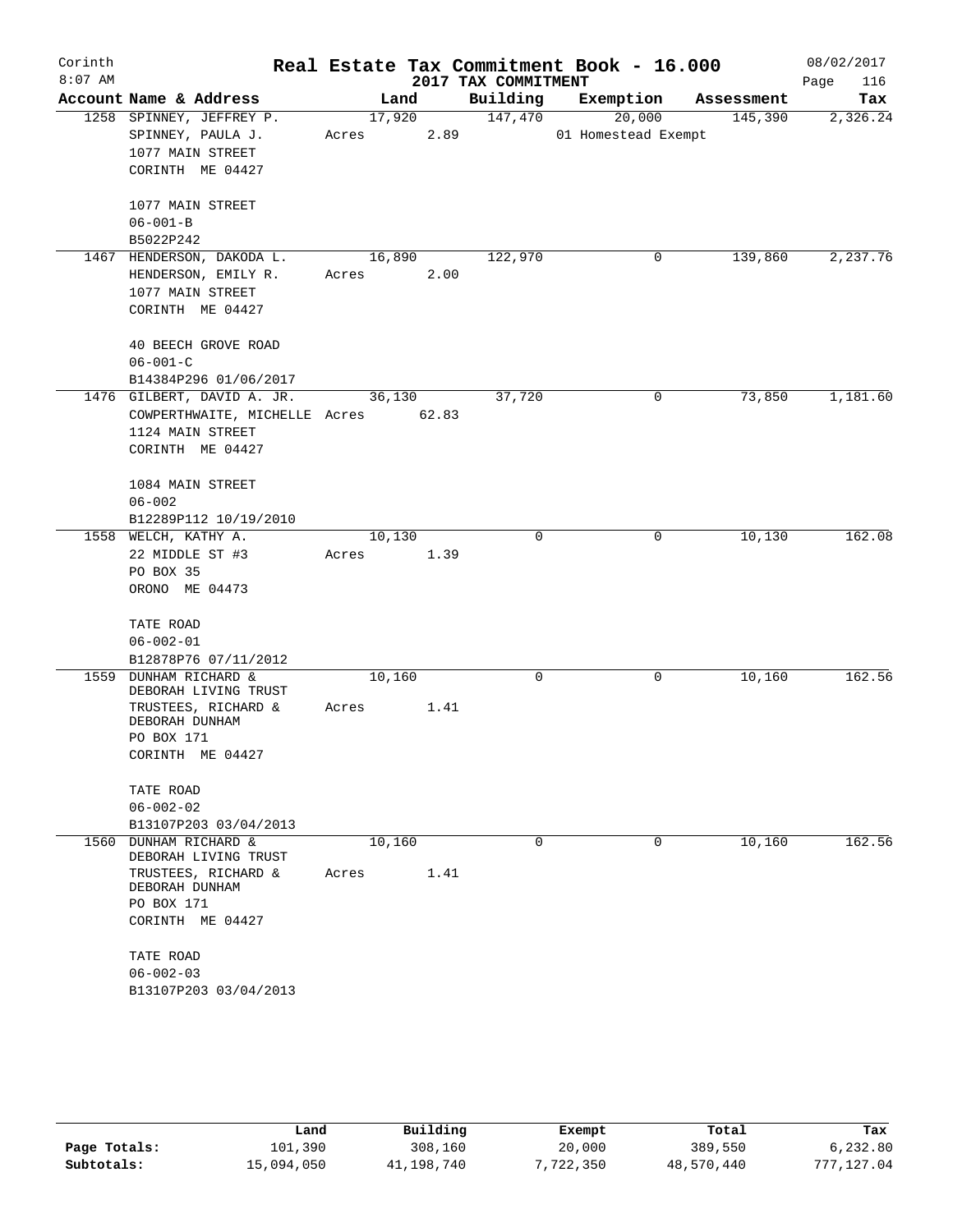| Corinth      |                                                |              |       |                |              |                     |             | Real Estate Tax Commitment Book - 16.000 |             |                      | 08/02/2017  |
|--------------|------------------------------------------------|--------------|-------|----------------|--------------|---------------------|-------------|------------------------------------------|-------------|----------------------|-------------|
| $8:07$ AM    |                                                |              |       |                |              | 2017 TAX COMMITMENT |             |                                          |             |                      | Page<br>117 |
|              | Account Name & Address<br>1561 MASON, RONDA L. |              |       | Land<br>16,210 |              | Building<br>69,690  |             | Exemption                                | $\mathbf 0$ | Assessment<br>85,900 | Tax         |
|              | PO BOX 51                                      |              | Acres |                | 1.41         |                     |             |                                          |             |                      | 1,374.40    |
|              | CORINTH ME 04427                               |              |       |                |              |                     |             |                                          |             |                      |             |
|              |                                                |              |       |                |              |                     |             |                                          |             |                      |             |
|              | 696 TATE ROAD                                  |              |       |                |              |                     |             |                                          |             |                      |             |
|              | $06 - 002 - 04$                                |              |       |                |              |                     |             |                                          |             |                      |             |
|              | B13341P335 09/20/2013                          |              |       |                |              |                     |             |                                          |             |                      |             |
|              | 1562 BUZZELL, DARLENE P.                       |              |       | 10,160         |              |                     | $\mathbf 0$ |                                          | 0           | 10,160               | 162.56      |
|              | PO BOX 244<br>HUDSON ME 04449                  |              | Acres |                | 1.41         |                     |             |                                          |             |                      |             |
|              |                                                |              |       |                |              |                     |             |                                          |             |                      |             |
|              | TATE ROAD                                      |              |       |                |              |                     |             |                                          |             |                      |             |
|              | $06 - 002 - 05$                                |              |       |                |              |                     |             |                                          |             |                      |             |
|              | B12289P115 10/19/2010                          |              |       | 9,960          |              |                     | $\mathbf 0$ |                                          | 0           | 9,960                | 159.36      |
|              | 1563 BUZZELL, DARLENE P                        |              | Acres |                |              |                     |             |                                          |             |                      |             |
|              | PO BOX 244<br>HUDSON ME 04449                  |              |       |                | 1.24         |                     |             |                                          |             |                      |             |
|              |                                                |              |       |                |              |                     |             |                                          |             |                      |             |
|              | TATE ROAD                                      |              |       |                |              |                     |             |                                          |             |                      |             |
|              | $06 - 002 - 06$                                |              |       |                |              |                     |             |                                          |             |                      |             |
|              | B12289P115 10/19/2010                          |              |       |                |              |                     |             |                                          |             |                      |             |
|              | 1564 HEWITT, MICHELE L.                        |              |       | 16,010         |              | 37,210              |             | 20,000                                   |             | 33,220               | 531.52      |
|              | HEWITT, DENNIS K. &                            |              | Acres |                | 1.24         |                     |             | 01 Homestead Exempt                      |             |                      |             |
|              | DORITY, PATRICIA<br>515 LEDGEHILL RD           |              |       |                |              |                     |             |                                          |             |                      |             |
|              | CORINTH ME 04427                               |              |       |                |              |                     |             |                                          |             |                      |             |
|              |                                                |              |       |                |              |                     |             |                                          |             |                      |             |
|              | 712 TATE ROAD                                  |              |       |                |              |                     |             |                                          |             |                      |             |
|              | $06 - 002 - 07$                                |              |       |                |              |                     |             |                                          |             |                      |             |
|              | B13665P113 10/03/2014                          |              |       |                |              |                     |             |                                          |             |                      |             |
|              | 1565 COWPERTHWAITE, COREY S.                   |              |       | 16,160         |              | 41,280              |             | 20,000                                   |             | 37,440               | 599.04      |
|              | COWPERTHWAITE, MICHELLE Acres                  |              |       |                | 1.37         |                     |             | 01 Homestead Exempt                      |             |                      |             |
|              | L.                                             |              |       |                |              |                     |             |                                          |             |                      |             |
|              | 1124 MAIN STREET                               |              |       |                |              |                     |             |                                          |             |                      |             |
|              | CORINTH ME 04427                               |              |       |                |              |                     |             |                                          |             |                      |             |
|              | 1124 MAIN STREET                               |              |       |                |              |                     |             |                                          |             |                      |             |
|              | $06 - 002 - 08$                                |              |       |                |              |                     |             |                                          |             |                      |             |
|              | B7159P227                                      |              |       |                |              |                     |             |                                          |             |                      |             |
|              | 1036 PERKINS, TERRENCE R.                      |              |       | 17,710         |              | 54,470              |             | 20,000                                   |             | 52,180               | 834.88      |
|              | PERKINS, KATHLEEN M.                           |              | Acres |                | 1.64         |                     |             | 01 Homestead Exempt                      |             |                      |             |
|              | 1058 MAIN STREET                               |              |       |                |              |                     |             |                                          |             |                      |             |
|              | CORINTH ME 04427                               |              |       |                |              |                     |             |                                          |             |                      |             |
|              | 1058 MAIN STREET                               |              |       |                |              |                     |             |                                          |             |                      |             |
|              | $06 - 002 - A$                                 |              |       |                |              |                     |             |                                          |             |                      |             |
|              | B5815P233                                      |              |       |                |              |                     |             |                                          |             |                      |             |
| 1468         | WELCH, MERRITT E.                              |              |       | 15,960         |              | 32,680              |             | 20,000                                   |             | 28,640               | 458.24      |
|              | WELCH, RAMONA A.                               |              | Acres |                | 1.20         |                     |             | 01 Homestead Exempt                      |             |                      |             |
|              | 664 TATE ROAD                                  |              |       |                |              |                     |             |                                          |             |                      |             |
|              | CORINTH ME 04427                               |              |       |                |              |                     |             |                                          |             |                      |             |
|              | 664 TATE ROAD                                  |              |       |                |              |                     |             |                                          |             |                      |             |
|              | $06 - 002 - B$                                 |              |       |                |              |                     |             |                                          |             |                      |             |
|              | B12573P325 08/24/2011 B3190P326                |              |       |                |              |                     |             |                                          |             |                      |             |
|              |                                                | Land         |       |                | Building     |                     |             | Exempt                                   |             | Total                | Tax         |
| Page Totals: |                                                | 102,170      |       |                | 235,330      |                     |             | 80,000                                   |             | 257,500              | 4,120.00    |
| Subtotals:   |                                                | 15, 196, 220 |       |                | 41, 434, 070 |                     |             | 7,802,350                                | 48,827,940  |                      | 781, 247.04 |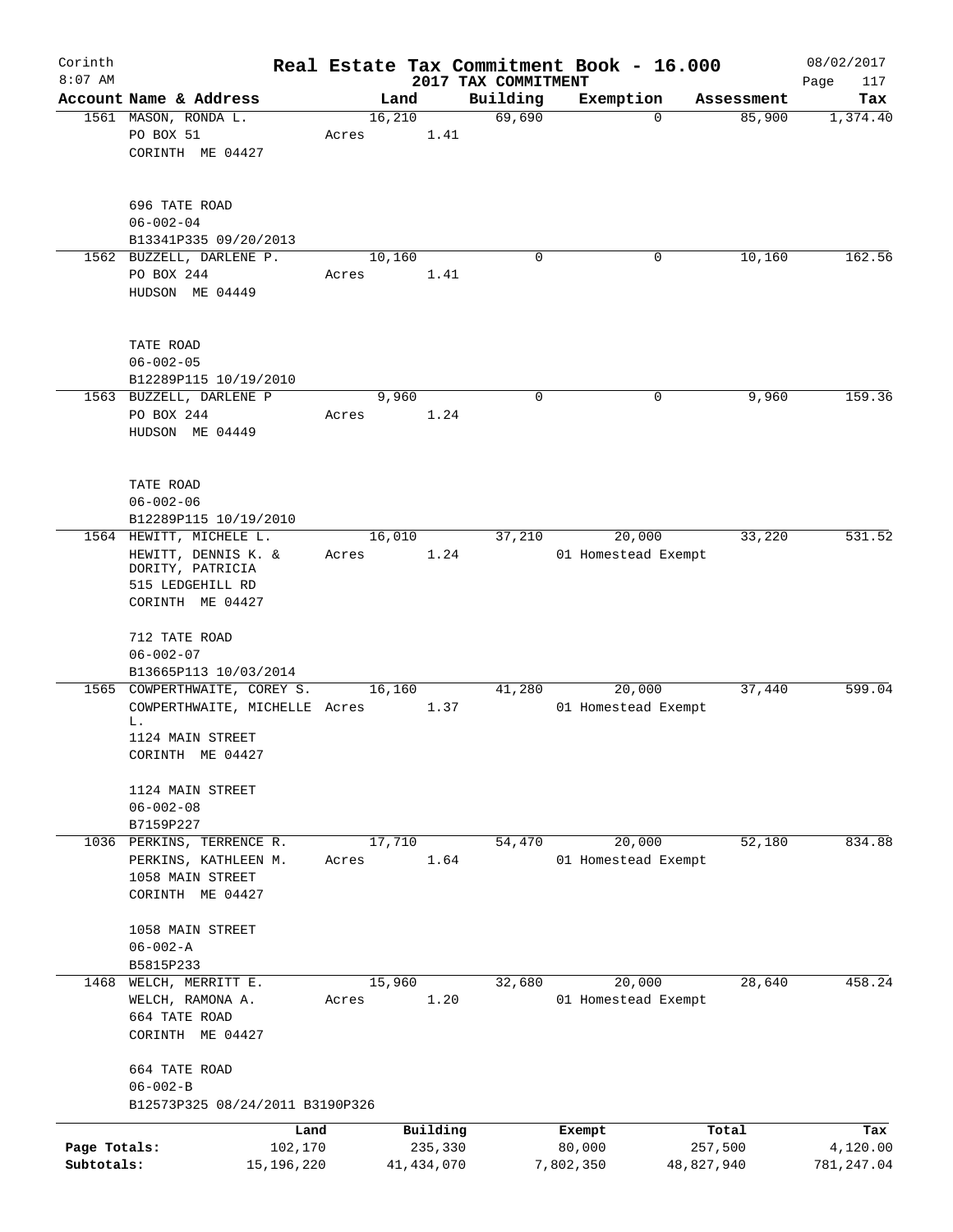| Corinth<br>$8:07$ AM       |                                                                                         |                 |                       | 2017 TAX COMMITMENT | Real Estate Tax Commitment Book - 16.000 |                         | 08/02/2017<br>118<br>Page |
|----------------------------|-----------------------------------------------------------------------------------------|-----------------|-----------------------|---------------------|------------------------------------------|-------------------------|---------------------------|
|                            | Account Name & Address                                                                  | Land            |                       | Building            | Exemption                                | Assessment              | Tax                       |
|                            | 597 WHALEN, CHARLENE L.<br>1096 MAIN STREET<br>CORINTH ME 04427                         | 15,560<br>Acres | 0.97                  | 70,040              | 20,000<br>01 Homestead Exempt            | 65,600                  | 1,049.60                  |
|                            | 1096 MAIN STREET<br>$06 - 002 - C$<br>B3218P168                                         |                 |                       |                     |                                          |                         |                           |
| 1807                       | MITCHELL, NICHOLAS R.                                                                   | 16,740          |                       | 32,780              | 0                                        | 49,520                  | 792.32                    |
|                            | S.<br>57 SUNNY ACRES DRIVE<br>LEVANT ME 04456                                           | Acres           | 1.87                  |                     |                                          |                         |                           |
|                            | 638 TATE ROAD<br>$06 - 002 - D$<br>B13074P15 01/23/2013                                 |                 |                       |                     |                                          |                         |                           |
|                            | 1255 CHARLIE, JR. INC.<br>1077 MAIN STREET<br>CORINTH ME 04427                          | 26,930<br>Acres | 4.80                  | 131,040             | 0                                        | 157,970                 | 2,527.52                  |
|                            | 1047 MAIN STREET<br>$06 - 003$<br>B8071P337                                             |                 |                       |                     |                                          |                         |                           |
|                            | 1143 DAUPHINEE, LINDA<br>17 BEECH GROVE ROAD<br>CORINTH ME 04427                        | 15,730<br>Acres | 1.00                  | 71,440              | 20,000<br>01 Homestead Exempt            | 67,170                  | 1,074.72                  |
|                            | 17 BEECH GROVE ROAD<br>$06 - 003 - 01$<br>B12628P76 09/09/2011                          |                 |                       |                     |                                          |                         |                           |
|                            | 1234 PINKHAM, LINDA M.<br>23 BEECH GROVE ROAD<br>CORINTH ME 04427                       | 15,730<br>Acres | 1.00                  | 87,110              | 20,000<br>01 Homestead Exempt            | 82,840                  | 1,325.44                  |
|                            | 23 BEECH GROVE ROAD<br>$06 - 003 - 02$<br>B8528P206                                     |                 |                       |                     |                                          |                         |                           |
|                            | 750 SCOTT, TROY W.<br>SCOTT, CARMEN M<br>29 BEECH GROVE ROAD<br>CORINTH ME 04427        | 15,730<br>Acres | 1.00                  | 63,030              | 20,000<br>01 Homestead Exempt            | 58,760                  | 940.16                    |
|                            | 29 BEECH GROVE ROAD<br>$06 - 003 - 03$<br>B9756P10 02/22/2005                           |                 |                       |                     |                                          |                         |                           |
|                            | 351 STEVENS, JUSTIN R.<br>MADORE, MELISSA M.<br>37 BEECH GROVE ROAD<br>CORINTH ME 04427 | 15,730<br>Acres | 1.00                  | 71,290              | 20,000<br>01 Homestead Exempt            | 67,020                  | 1,072.32                  |
|                            | 37 BEECH GROVE ROAD<br>$06 - 003 - 04$<br>B9383P237                                     |                 |                       |                     |                                          |                         |                           |
|                            | Land                                                                                    |                 | Building              |                     | Exempt                                   | Total                   | Tax                       |
| Page Totals:<br>Subtotals: | 122,150<br>15, 318, 370                                                                 |                 | 526,730<br>41,960,800 |                     | 100,000<br>7,902,350                     | 548,880<br>49, 376, 820 | 8,782.08<br>790,029.12    |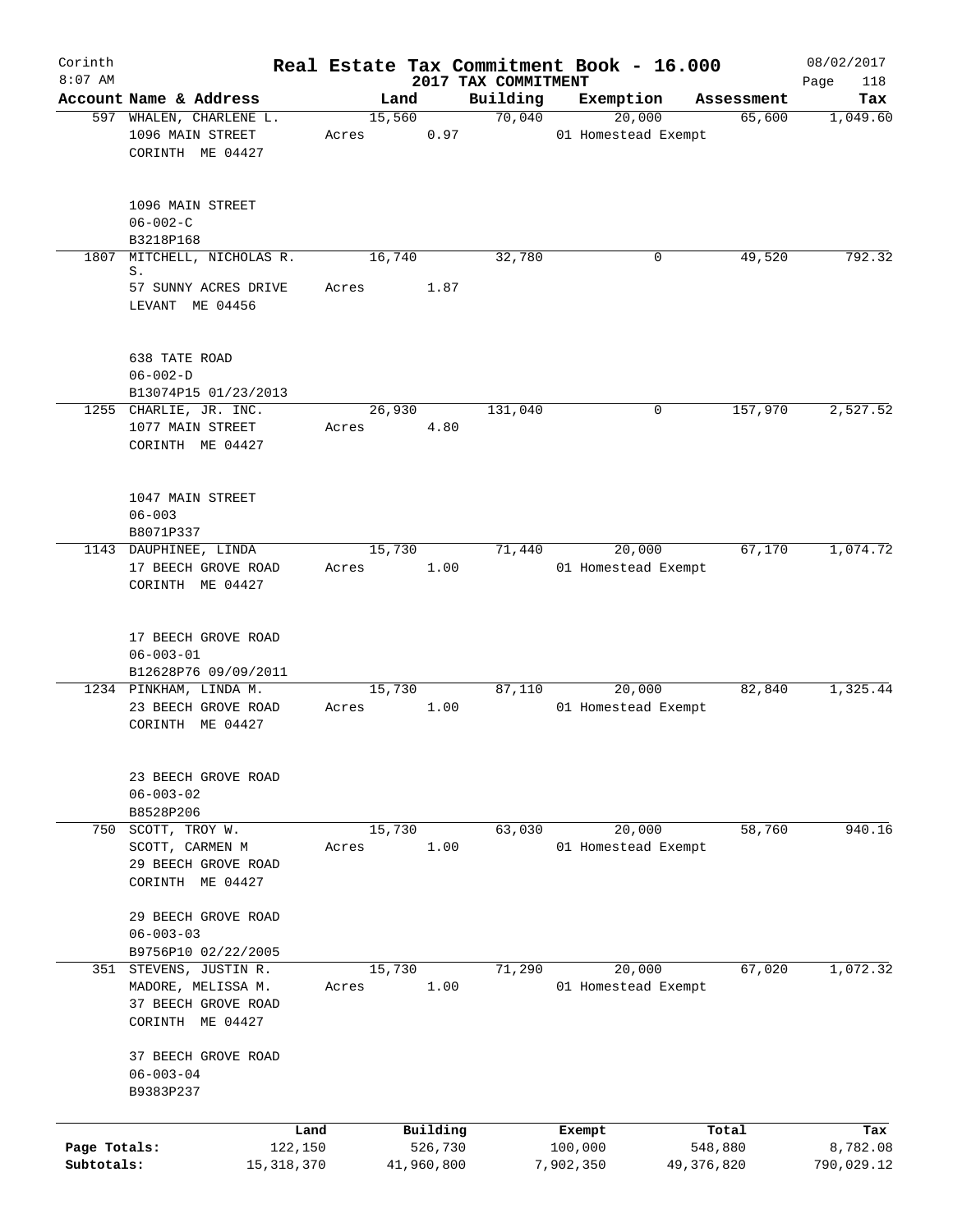| Corinth      |                                             |       |                |              |                     | Real Estate Tax Commitment Book - 16.000 |                      | 08/02/2017    |
|--------------|---------------------------------------------|-------|----------------|--------------|---------------------|------------------------------------------|----------------------|---------------|
| $8:07$ AM    | Account Name & Address                      |       |                |              | 2017 TAX COMMITMENT |                                          |                      | Page<br>119   |
|              | 1007 BRYANT, JOHN R.                        |       | Land<br>15,730 |              | Building<br>62,540  | Exemption<br>20,000                      | Assessment<br>58,270 | Tax<br>932.32 |
|              | BRYANT, KRISTAN R.<br>43 BEECH GROVE ROAD   | Acres |                | 1.00         |                     | 01 Homestead Exempt                      |                      |               |
|              | CORINTH ME 04427                            |       |                |              |                     |                                          |                      |               |
|              | 43 BEECH GROVE ROAD<br>$06 - 003 - 05$      |       |                |              |                     |                                          |                      |               |
|              | B7764P120                                   |       |                |              |                     |                                          |                      |               |
| 795          | WHITE, DAVID L.                             |       | 16,770         |              | 66,660              | 20,000                                   | 63,430               | 1,014.88      |
|              | WHITE, MELISSA J.                           | Acres |                | 1.90         |                     | 01 Homestead Exempt                      |                      |               |
|              | 49 BEECH GROVE RD<br>CORINTH ME 04427       |       |                |              |                     |                                          |                      |               |
|              |                                             |       |                |              |                     |                                          |                      |               |
|              | 49 BEECH GROVE ROAD                         |       |                |              |                     |                                          |                      |               |
|              | $06 - 003 - 06$                             |       |                |              |                     |                                          |                      |               |
|              | B12742P233 02/22/2012                       |       |                |              | 60,880              |                                          | 56,810               | 908.96        |
|              | 415 THUL, CHRISTOPHER M.<br>THUL, SHERRY A. | Acres | 15,930         | 1.17         |                     | 20,000<br>01 Homestead Exempt            |                      |               |
|              | 57 BEECH GROVE ROAD                         |       |                |              |                     |                                          |                      |               |
|              | CORINTH ME 04427                            |       |                |              |                     |                                          |                      |               |
|              | 57 BEECH GROVE ROAD                         |       |                |              |                     |                                          |                      |               |
|              | $06 - 003 - 07$                             |       |                |              |                     |                                          |                      |               |
|              | B8259P142                                   |       |                |              |                     |                                          |                      |               |
| 1309         | DAY, MATTHEW B.                             |       | 16,070         |              | 80,740              | 20,000                                   | 76,810               | 1,228.96      |
|              | WHITE, KATIE M.                             | Acres |                | 1.29         |                     | 01 Homestead Exempt                      |                      |               |
|              | 75 BEECH GROVE RD                           |       |                |              |                     |                                          |                      |               |
|              | CORINTH ME 04427                            |       |                |              |                     |                                          |                      |               |
|              | 75 BEECH GROVE ROAD                         |       |                |              |                     |                                          |                      |               |
|              | $06 - 003 - 08$                             |       |                |              |                     |                                          |                      |               |
|              | B12234P338 08/31/2010                       |       |                |              |                     |                                          |                      |               |
|              | 1310 KIMBALL, KYRA T.                       |       | 16,390         |              | 69,970              | 0                                        | 86,360               | 1,381.76      |
|              | 81 BEECH GROVE ROAD                         | Acres |                | 1.57         |                     |                                          |                      |               |
|              | CORINTH ME 04427                            |       |                |              |                     |                                          |                      |               |
|              |                                             |       |                |              |                     |                                          |                      |               |
|              | 81 BEECH GROVE ROAD<br>$06 - 003 - 09$      |       |                |              |                     |                                          |                      |               |
|              | B14204P77 07/07/2016                        |       |                |              |                     |                                          |                      |               |
| 1539         | OCWEN LOAN SERVICING,                       |       | 19,120         |              | 95,770              | 0                                        | 114,890              | 1,838.24      |
|              | LLC                                         |       |                |              |                     |                                          |                      |               |
|              | 1661 WORTHINGTON ROAD                       | Acres |                | 3.92         |                     |                                          |                      |               |
|              | SUITE 100                                   |       |                |              |                     |                                          |                      |               |
|              | WEST PALM BEACH FL<br>33409                 |       |                |              |                     |                                          |                      |               |
|              | 93 BEECH GROVE ROAD                         |       |                |              |                     |                                          |                      |               |
|              | $06 - 003 - 10$                             |       |                |              |                     |                                          |                      |               |
|              | B14392P128 01/20/2017                       |       |                |              |                     |                                          |                      |               |
|              | 1872 MCDANIEL, SEAN                         |       | 15,730         |              | 17,370              | 0                                        | 33,100               | 529.60        |
|              | 97 BEECH GROVE ROAD                         | Acres |                | 1.00         |                     |                                          |                      |               |
|              | CORINTH ME 04427                            |       |                |              |                     |                                          |                      |               |
|              |                                             |       |                |              |                     |                                          |                      |               |
|              | 97 BEECH GROVE ROAD<br>$06 - 003 - 10 - 01$ |       |                |              |                     |                                          |                      |               |
|              | B14245P335 08/12/2016                       |       |                |              |                     |                                          |                      |               |
|              |                                             | Land  |                | Building     |                     | Exempt                                   | Total                | Tax           |
| Page Totals: | 115,740                                     |       |                | 453,930      |                     | 80,000                                   | 489,670              | 7,834.72      |
| Subtotals:   | 15,434,110                                  |       |                | 42, 414, 730 |                     | 7,982,350                                | 49,866,490           | 797,863.84    |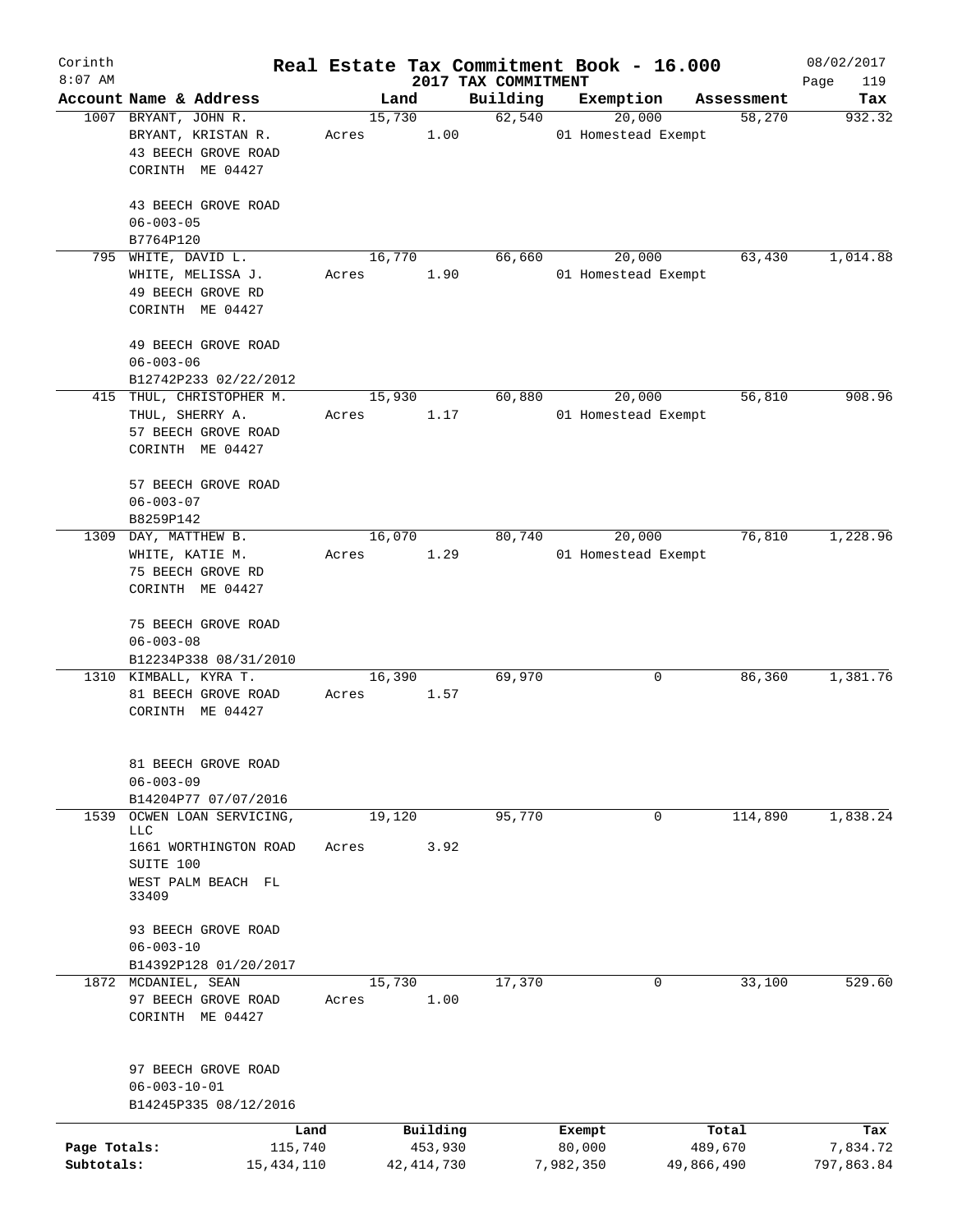| Corinth<br>$8:07$ AM |                                                             |        |        | 2017 TAX COMMITMENT | Real Estate Tax Commitment Book - 16.000 |            | 08/02/2017<br>Page<br>120 |
|----------------------|-------------------------------------------------------------|--------|--------|---------------------|------------------------------------------|------------|---------------------------|
|                      | Account Name & Address                                      |        | Land   | Building            | Exemption                                | Assessment | Tax                       |
|                      | 1259 SPINNEY, JULIA                                         | 24,030 |        | 123,690             | 20,000                                   | 127,720    | 2,043.52                  |
|                      | 103 BEECH GROVE ROAD                                        | Acres  | 12.53  |                     | 01 Homestead Exempt                      |            |                           |
|                      | CORINTH ME 04427                                            |        |        |                     |                                          |            |                           |
|                      | 103 BEECH GROVE ROAD                                        |        |        |                     |                                          |            |                           |
|                      | $06 - 003 - 11$                                             |        |        |                     |                                          |            |                           |
|                      | B4507P159                                                   |        |        |                     |                                          |            |                           |
|                      | 1321 TATE JR, OSCAR G.                                      | 48,580 |        | 0                   | 0                                        | 48,580     | 777.28                    |
|                      | PR. TATE, BERNADINE<br>1004 MAIN STREET<br>CORINTH ME 04427 | Acres  | 105.68 |                     |                                          |            |                           |
|                      | <b>MAIN STREET</b>                                          |        |        |                     |                                          |            |                           |
|                      | $06 - 004$                                                  |        |        |                     |                                          |            |                           |
|                      | B12954P187 09/24/2012<br>168 LESKEY, EDWARD M.              | 17,910 |        | 106,120             | 20,000                                   | 104,030    | 1,664.48                  |
|                      | LESKEY, AMY J.                                              | Acres  | 1.80   |                     | 01 Homestead Exempt                      |            |                           |
|                      | 900 MAIN STREET                                             |        |        |                     |                                          |            |                           |
|                      | CORINTH ME 04427                                            |        |        |                     |                                          |            |                           |
|                      | 900 MAIN STREET                                             |        |        |                     |                                          |            |                           |
|                      | $06 - 004 - A$<br>B13066P294 01/11/2013                     |        |        |                     |                                          |            |                           |
| 410                  | GANEAU, ARTHUR C.                                           | 22,570 |        | 40,390              | 26,000                                   | 36,960     | 591.36                    |
|                      | GANEAU, MARJORIE J.<br>(HEIRS OF)                           | Acres  | 5.65   |                     | 01 Homestead Exempt                      |            |                           |
|                      | 920 MAIN STREET                                             |        |        |                     | 22 Veteran                               |            |                           |
|                      | CORINTH ME 04427                                            |        |        |                     |                                          |            |                           |
|                      | 920 MAIN STREET                                             |        |        |                     |                                          |            |                           |
|                      | $06 - 004 - B$                                              |        |        |                     |                                          |            |                           |
|                      | B9150P332                                                   |        |        |                     |                                          |            |                           |
|                      | 1749 BROWN, JEFFREY                                         | 22,350 |        | 59,650              | 20,000                                   | 62,000     | 992.00                    |
|                      | TATE-BROWN, ROBYN<br>(HEIRS OF)                             | Acres  | 5.47   |                     | 01 Homestead Exempt                      |            |                           |
|                      | 914 MAIN STREET                                             |        |        |                     |                                          |            |                           |
|                      | CORINTH ME 04427                                            |        |        |                     |                                          |            |                           |
|                      | 914 MAIN STREET                                             |        |        |                     |                                          |            |                           |
|                      | $06 - 004 - C$                                              |        |        |                     |                                          |            |                           |
|                      | B8540P268                                                   |        |        |                     |                                          |            |                           |
|                      | 1844 NORTHEAST BANK                                         |        | 17,180 | 60,930              | 0                                        | 78,110     | 1,249.76                  |
|                      | PO BOX 1707                                                 | Acres  | 1.20   |                     |                                          |            |                           |
|                      | LEWISTON ME 04241-1707                                      |        |        |                     |                                          |            |                           |
|                      | 926 MAIN STREET                                             |        |        |                     |                                          |            |                           |
|                      | $06 - 004 - D$                                              |        |        |                     |                                          |            |                           |
|                      | B14416P337 02/24/2017                                       |        |        |                     |                                          |            |                           |

|              | Land       | Building   | Exempt    | Total      | Tax        |
|--------------|------------|------------|-----------|------------|------------|
| Page Totals: | 152,620    | 390,780    | 86,000    | 457,400    | 7,318.40   |
| Subtotals:   | 15,586,730 | 42,805,510 | 8,068,350 | 50,323,890 | 805,182.24 |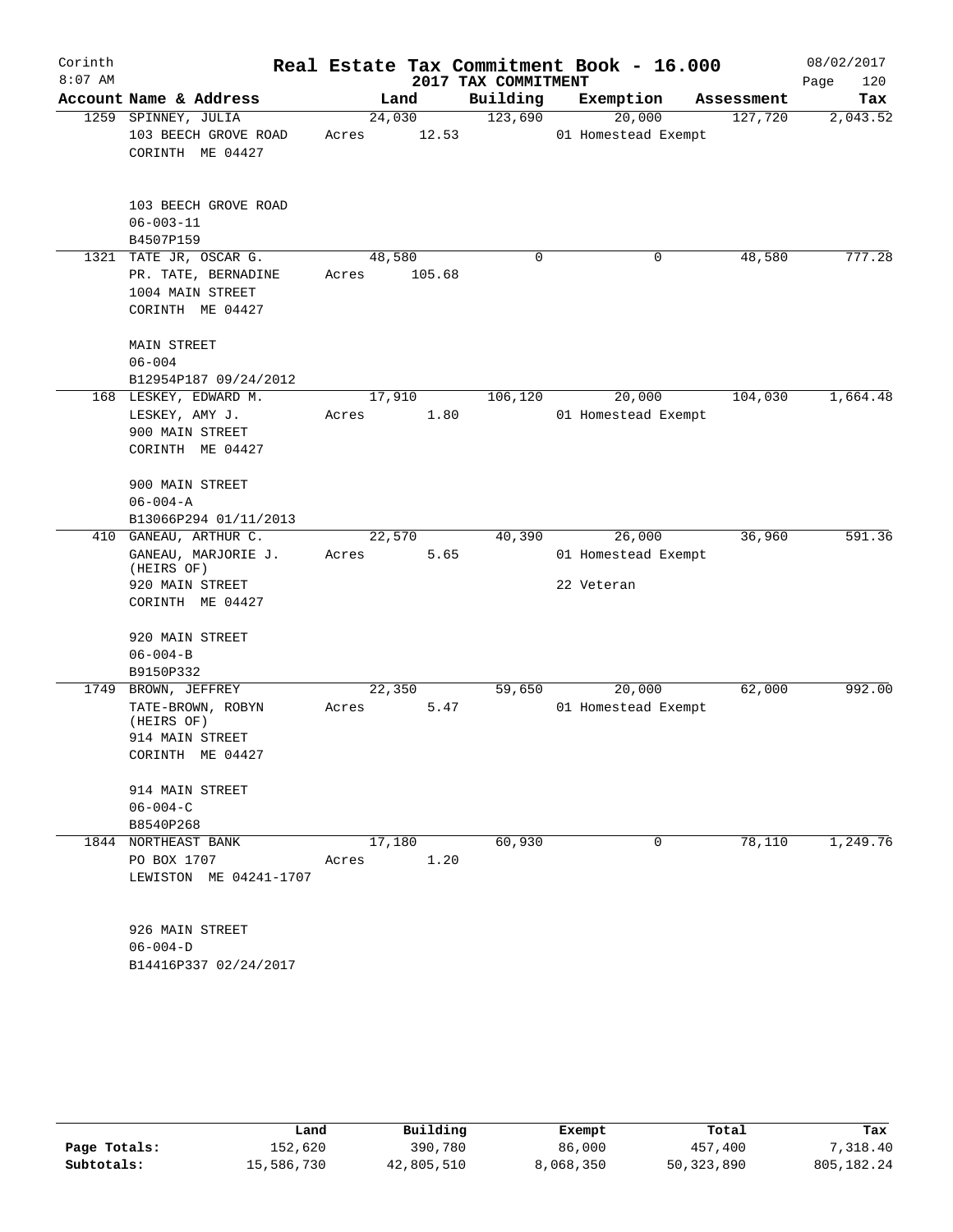| Corinth                    |                                                                                                     |                 |                                     |          | Real Estate Tax Commitment Book - 16.000    |                                | 08/02/2017                      |
|----------------------------|-----------------------------------------------------------------------------------------------------|-----------------|-------------------------------------|----------|---------------------------------------------|--------------------------------|---------------------------------|
| $8:07$ AM                  | Account Name & Address                                                                              | Land            | 2017 TAX COMMITMENT                 | Building | Exemption                                   | Assessment                     | Page<br>121<br>Tax              |
|                            | 1845 USA HOMEOWNERSHIP<br>FOUNDATION INC<br>462 CORONA MALL STE 102 Acres<br>CORONA CA 92879        | 17,180          | 1.20                                | 61,890   | $\Omega$                                    | 79,070                         | 1,265.12                        |
|                            | 930 MAIN STREET<br>$06 - 004 - E$<br>B14391P300 01/19/2017                                          |                 |                                     |          |                                             |                                |                                 |
|                            | 658 KEPPLE JR, DONALD E.<br>KEPPLE, BARBARA D.<br>PO BOX 194<br>CORINTH ME 04427                    | 38,300<br>Acres | 5.65                                | 40,970   | 20,000<br>01 Homestead Exempt               | 59,270                         | 948.32                          |
|                            | 942 MAIN STREET<br>$06 - 005$<br>B9154P274                                                          |                 |                                     |          |                                             |                                |                                 |
|                            | 477 GUNDERSON, ERIC<br>944 MAIN STREET<br>CORINTH ME 04427                                          | 17,670<br>Acres | 1.60                                | 60,330   | 0                                           | 78,000                         | 1,248.00                        |
|                            | 944 MAIN STREET<br>$06 - 006$<br>B13996P186 10/26/2015                                              |                 |                                     |          |                                             |                                |                                 |
|                            | 932 BORNSTEIN, JESSICA L.<br>982 MAIN STREET<br>CORINTH ME 04427                                    | 38,700<br>Acres | 3.62                                | 106,840  | 20,000<br>01 Homestead Exempt               | 125,540                        | 2,008.64                        |
|                            | 982 MAIN STREET<br>$06 - 007$<br>B13198P66 05/31/2013                                               |                 |                                     |          |                                             |                                |                                 |
|                            | 1332 TATE JR, OSCAR G.<br>PR TATE, BERNADINE<br>1004 MAIN STREET<br>CORINTH ME 04427                | 14,170<br>Acres | 3.71                                | 38,640   | 0                                           | 52,810                         | 844.96                          |
|                            | 1000 MAIN STREET<br>$06 - 008$<br>B12954P187 09/24/2012                                             |                 |                                     |          |                                             |                                |                                 |
|                            | 1333 TATE JR, OSCAR G.<br>(Heirs of)<br>PR. TATE, BERNADINE<br>1004 MAIN STREET<br>CORINTH ME 04427 | 17,120<br>Acres | 1.15                                | 82,490   | 20,000<br>01 Homestead Exempt               | 79,610                         | 1,273.76                        |
|                            | 1004 MAIN STREET<br>$06 - 009$<br>B12954P187 09/24/2012                                             |                 |                                     |          |                                             |                                |                                 |
|                            | 619 GRANT, CARL H.<br>GRANT, BARBARA J.<br>729 TATE ROAD<br>CORINTH ME 04427                        | 18,070<br>Acres | 1.93                                | 176,750  | 26,000<br>01 Homestead Exempt<br>22 Veteran | 168,820                        | 2,701.12                        |
|                            | 729 TATE ROAD<br>$06 - 010$<br>B4041P286                                                            |                 |                                     |          |                                             |                                |                                 |
| Page Totals:<br>Subtotals: | Land<br>161,210<br>15,747,940                                                                       |                 | Building<br>567,910<br>43, 373, 420 |          | Exempt<br>86,000<br>8,154,350               | Total<br>643,120<br>50,967,010 | Tax<br>10,289.92<br>815, 472.16 |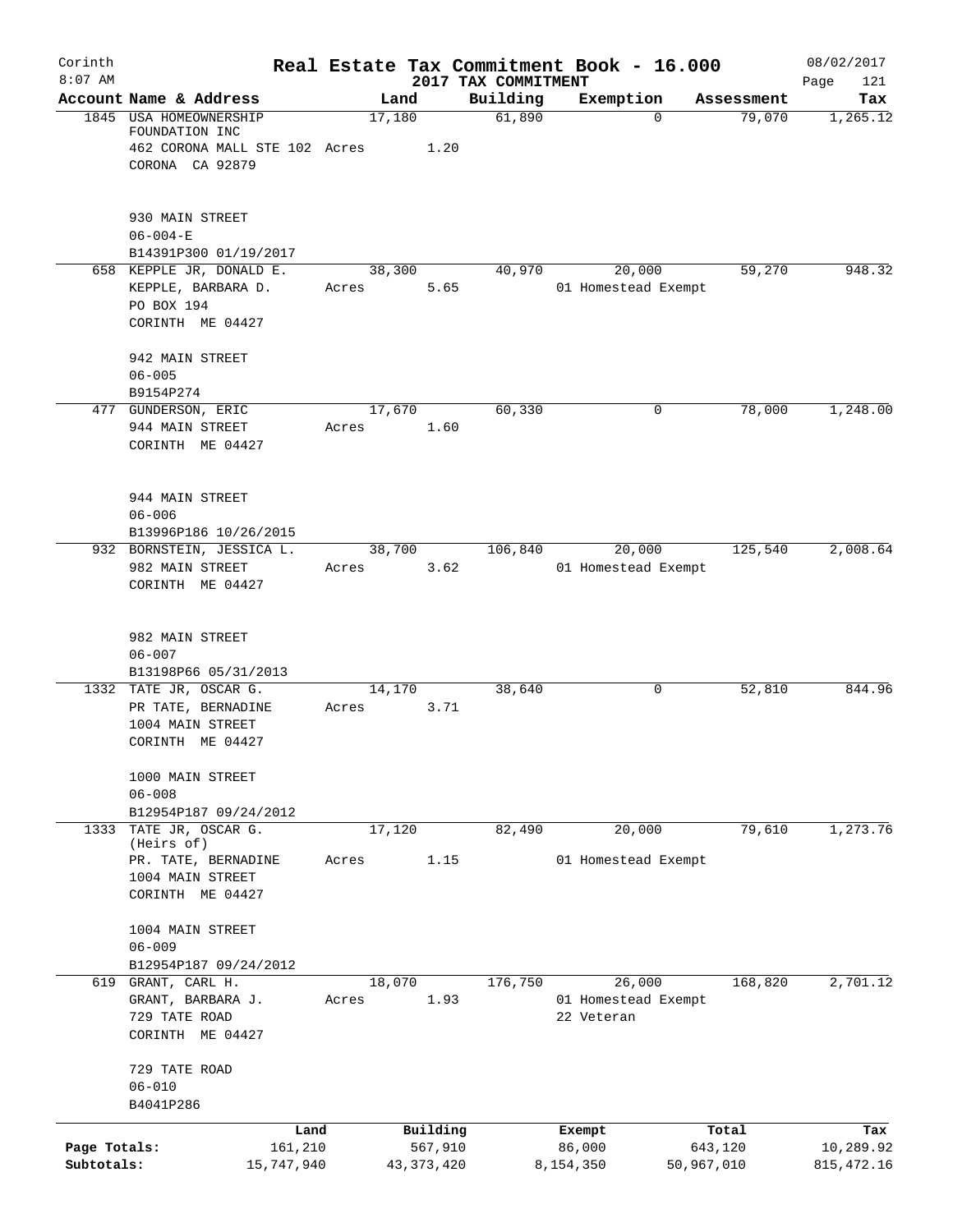| Corinth<br>$8:07$ AM |                                                  | Real Estate Tax Commitment Book - 16.000 | 2017 TAX COMMITMENT |                     |            | 08/02/2017         |
|----------------------|--------------------------------------------------|------------------------------------------|---------------------|---------------------|------------|--------------------|
|                      | Account Name & Address                           | Land                                     | Building            | Exemption           | Assessment | Page<br>122<br>Tax |
|                      | 842 LIBBY, RONALD E. (HEIRS                      | 18,990                                   | 212,300             | 20,000              | 211,290    | 3,380.64           |
|                      | OF)                                              | Acres<br>2.69                            |                     | 01 Homestead Exempt |            |                    |
|                      | LIBBY, JUDITH B.<br>P.O. BOX 248                 |                                          |                     |                     |            |                    |
|                      | CORINTH ME 04427                                 |                                          |                     |                     |            |                    |
|                      | 1016 MAIN STREET                                 |                                          |                     |                     |            |                    |
|                      | $06 - 010 - A$                                   |                                          |                     |                     |            |                    |
|                      | B6511P157<br>1744 GRANT, CARL H.                 | 23,640                                   | $\Omega$            | 0                   | 23,640     | 378.24             |
|                      | GRANT, BARBARA J.                                | Acres 17.56                              |                     |                     |            |                    |
|                      | 729 TATE ROAD                                    |                                          |                     |                     |            |                    |
|                      | CORINTH ME 04427                                 |                                          |                     |                     |            |                    |
|                      | MAIN STREET & TATE ROAD                          |                                          |                     |                     |            |                    |
|                      | $06 - 010 - B$<br>B4041P286                      |                                          |                     |                     |            |                    |
|                      | 1956 TATE, BERNARDINE J.                         | 10,900                                   | $\mathbf 0$         | 0                   | 10,900     | 174.40             |
|                      | 1004 MAIN ST                                     | Acres<br>1.01                            |                     |                     |            |                    |
|                      | CORINTH ME 04427                                 |                                          |                     |                     |            |                    |
|                      |                                                  |                                          |                     |                     |            |                    |
|                      | TATE ROAD<br>$06 - 010 - B - 01$                 |                                          |                     |                     |            |                    |
|                      | B10403P328 04/27/2006                            |                                          |                     |                     |            |                    |
|                      | 1751 SMITH, DOUGLAS                              | 20,970                                   | 237,630             | 20,000              | 238,600    | 3,817.60           |
|                      | SMITH, PRISCILLA                                 | 4.33<br>Acres                            |                     | 01 Homestead Exempt |            |                    |
|                      | PO BOX 305<br>CORINTH ME 04427                   |                                          |                     |                     |            |                    |
|                      |                                                  |                                          |                     |                     |            |                    |
|                      | 717 TATE ROAD                                    |                                          |                     |                     |            |                    |
|                      | $06 - 010 - C$                                   |                                          |                     |                     |            |                    |
|                      | B8383P257                                        | 20,490                                   |                     | 0                   | 158,280    | 2,532.48           |
|                      | 1792 LANDES, CARRIE A.<br>1387 N. SANTA ANNA CT. | 3.93<br>Acres                            | 137,790             |                     |            |                    |
|                      | CHANDLER AZ 85224                                |                                          |                     |                     |            |                    |
|                      |                                                  |                                          |                     |                     |            |                    |
|                      | 1020 MAIN STREET<br>$06 - 010 - D$               |                                          |                     |                     |            |                    |
|                      | B13271P296 07/23/2013                            |                                          |                     |                     |            |                    |
|                      | 1888 LIBBY, MICHAEL E.                           | 18,590                                   | 151,310             | 20,000              | 149,900    | 2,398.40           |
|                      | LIBBY, CAROLYN A.                                | 2.36<br>Acres                            |                     | 01 Homestead Exempt |            |                    |
|                      | 1024 MAIN ST<br>CORINTH ME 04427                 |                                          |                     |                     |            |                    |
|                      |                                                  |                                          |                     |                     |            |                    |
|                      | 1024 MAIN STREET                                 |                                          |                     |                     |            |                    |
|                      | $06 - 010 - E$                                   |                                          |                     |                     |            |                    |
|                      | B9885P336<br>610 GOODROW, DENNIS A.              | 16,600                                   | 72,600              | 20,000              | 69,200     | 1,107.20           |
|                      | GOODROW, WANDA L.                                | 1.75<br>Acres                            |                     | 01 Homestead Exempt |            |                    |
|                      | 713 TATE ROAD                                    |                                          |                     |                     |            |                    |
|                      | CORINTH ME 04427                                 |                                          |                     |                     |            |                    |
|                      | 713 TATE ROAD                                    |                                          |                     |                     |            |                    |
|                      | $06 - 011$                                       |                                          |                     |                     |            |                    |
|                      | B2465P110                                        |                                          |                     |                     |            |                    |
|                      | Land                                             | Building                                 |                     | Exempt              | Total      | Tax                |
| Page Totals:         | 130,180                                          | 811,630                                  |                     | 80,000              | 861,810    | 13,788.96          |
| Subtotals:           | 15,878,120                                       | 44,185,050                               |                     | 8,234,350           | 51,828,820 | 829, 261.12        |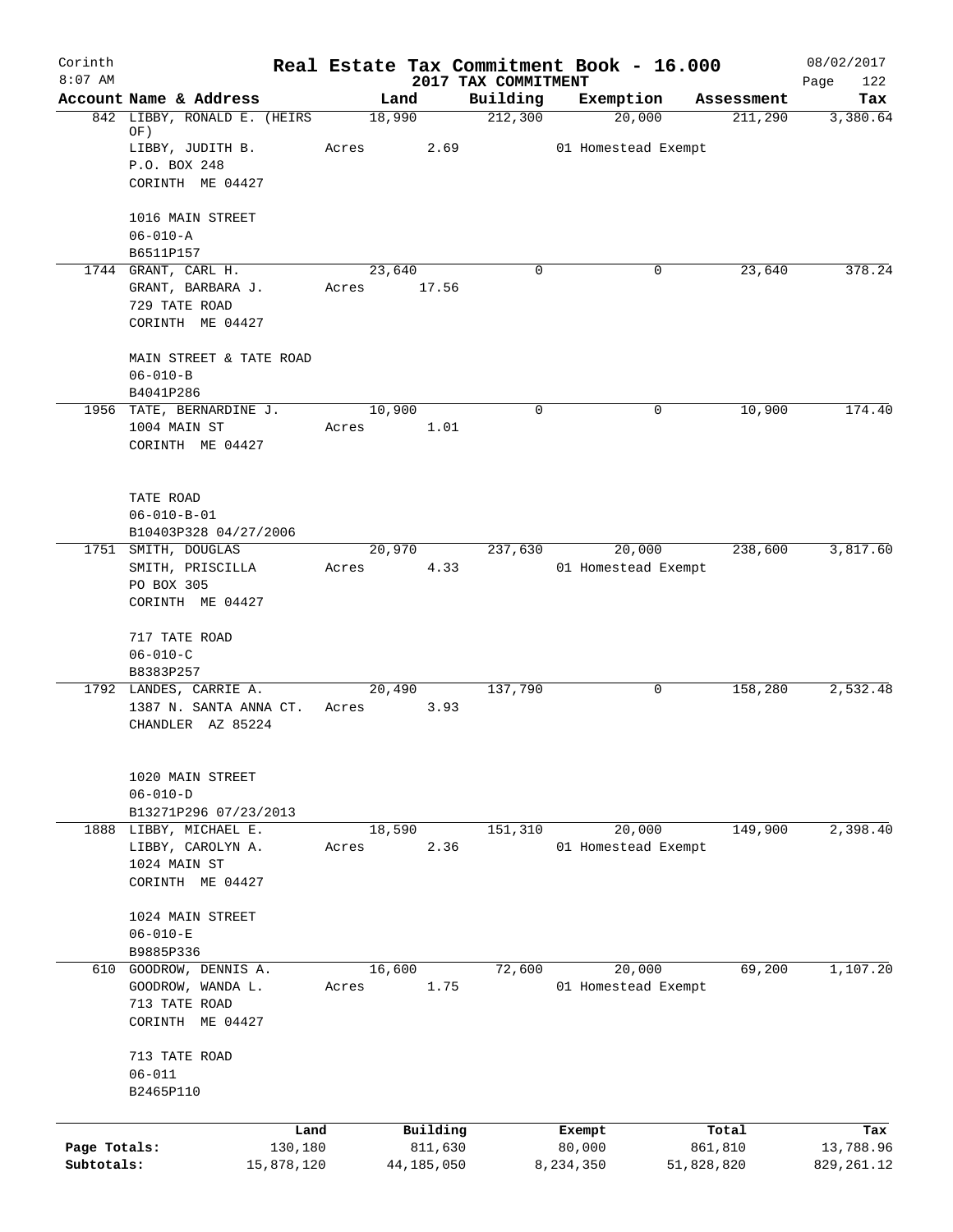| Corinth<br>$8:07$ AM |                                                   |       |                     | Real Estate Tax Commitment Book - 16.000<br>2017 TAX COMMITMENT |                  |                     |                  | 08/02/2017         |
|----------------------|---------------------------------------------------|-------|---------------------|-----------------------------------------------------------------|------------------|---------------------|------------------|--------------------|
|                      | Account Name & Address                            |       | Land                | Building                                                        |                  | Exemption           | Assessment       | Page<br>123<br>Tax |
|                      | 1517 STYMIEST, CAROLYN L.                         |       | 23,600              | 10,690                                                          |                  | 20,000              | 14,290           | 228.64             |
|                      | LIFE EST. TO WILSON,<br><b>NORMA</b>              | Acres | 1.50                |                                                                 |                  | 01 Homestead Exempt |                  |                    |
|                      | 695 TATE ROAD                                     |       |                     |                                                                 |                  |                     |                  |                    |
|                      | CORINTH ME 04427                                  |       |                     |                                                                 |                  |                     |                  |                    |
|                      | 695 TATE ROAD<br>$06 - 012$                       |       |                     |                                                                 |                  |                     |                  |                    |
|                      | B3994P161 03/30/1987                              |       |                     |                                                                 |                  |                     |                  |                    |
|                      | 1518 WILSON, NORMA                                |       | $\Omega$            | 7,000                                                           |                  | 7,000               | $\Omega$         | 0.00               |
|                      | 697 TATE ROAD                                     |       |                     |                                                                 |                  | 01 Homestead Exempt |                  |                    |
|                      | CORINTH ME 04427                                  |       |                     |                                                                 |                  |                     |                  |                    |
|                      | 697 TATE ROAD                                     |       |                     |                                                                 |                  |                     |                  |                    |
|                      | $06 - 012 - 01H$                                  |       |                     |                                                                 |                  |                     |                  |                    |
|                      | 1023 AMOLING, JOANNA                              |       | 15,730              | 93,500                                                          |                  | 20,000              | 89,230           | 1,427.68           |
|                      | 687 TATE RD                                       | Acres | 1.00                |                                                                 |                  | 01 Homestead Exempt |                  |                    |
|                      | CORINTH ME 04427                                  |       |                     |                                                                 |                  |                     |                  |                    |
|                      | 687 TATE ROAD                                     |       |                     |                                                                 |                  |                     |                  |                    |
|                      | $06 - 012 - A$                                    |       |                     |                                                                 |                  |                     |                  |                    |
|                      | B13748P116 01/15/2015<br>322 PRATT, MICHELLE      |       | 23,860              | $\Omega$                                                        |                  | 0                   | 23,860           | 381.76             |
|                      | 531 TATE ROAD                                     | Acres | 78.82               |                                                                 |                  |                     |                  |                    |
|                      | CORINTH ME 04427                                  |       |                     |                                                                 |                  |                     |                  |                    |
|                      | TATE ROAD N/F OFF<br>$06 - 012 - B$               |       |                     |                                                                 |                  |                     |                  |                    |
|                      | B10191P316 10/19/2005                             |       |                     |                                                                 |                  |                     |                  |                    |
|                      | 778 JONES, BARRY C.                               |       | 22,270              | 93,940                                                          |                  | 20,000              | 96,210           | 1,539.36           |
|                      | JONES, NADINE M.                                  | Acres | 6.64                |                                                                 |                  | 01 Homestead Exempt |                  |                    |
|                      | 617 TATE ROAD<br>CORINTH ME 04427                 |       |                     |                                                                 |                  |                     |                  |                    |
|                      | 617 TATE ROAD                                     |       |                     |                                                                 |                  |                     |                  |                    |
|                      | $06 - 012 - B - 01$                               |       |                     |                                                                 |                  |                     |                  |                    |
|                      | B2804P178                                         |       |                     |                                                                 |                  |                     |                  |                    |
|                      | 396 KEYBANK NATIONAL ASSOC.<br>4910 TIEDEMAN ROAD | Acres | 16,260<br>1.46      | 76,210                                                          |                  | 0                   | 92,470           | 1,479.52           |
|                      | SUITE C                                           |       |                     |                                                                 |                  |                     |                  |                    |
|                      | BROOKLYN OH 44144                                 |       |                     |                                                                 |                  |                     |                  |                    |
|                      | 605 TATE ROAD                                     |       |                     |                                                                 |                  |                     |                  |                    |
|                      | $06 - 012 - B - 02$                               |       |                     |                                                                 |                  |                     |                  |                    |
|                      | B14408P40 02/10/2017                              |       |                     |                                                                 |                  |                     |                  |                    |
| 169                  | BRAGDON, PETER A.                                 |       | 16,290              | 73,670                                                          |                  | 20,000              | 69,960           | 1,119.36           |
|                      | BRAGDON, RITA H.                                  | Acres | 1.48                |                                                                 |                  | 01 Homestead Exempt |                  |                    |
|                      | 599 TATE ROAD                                     |       |                     |                                                                 |                  |                     |                  |                    |
|                      | CORINTH ME 04427                                  |       |                     |                                                                 |                  |                     |                  |                    |
|                      | 599 TATE ROAD                                     |       |                     |                                                                 |                  |                     |                  |                    |
|                      | $06 - 012 - B - 03$                               |       |                     |                                                                 |                  |                     |                  |                    |
|                      | B4488P700                                         |       |                     |                                                                 |                  |                     |                  |                    |
|                      |                                                   |       |                     |                                                                 |                  |                     |                  |                    |
| Page Totals:         | Land<br>118,010                                   |       | Building<br>355,010 |                                                                 | Exempt<br>87,000 |                     | Total<br>386,020 | Tax<br>6,176.32    |
| Subtotals:           | 15,996,130                                        |       | 44,540,060          |                                                                 | 8,321,350        |                     | 52,214,840       | 835, 437.44        |
|                      |                                                   |       |                     |                                                                 |                  |                     |                  |                    |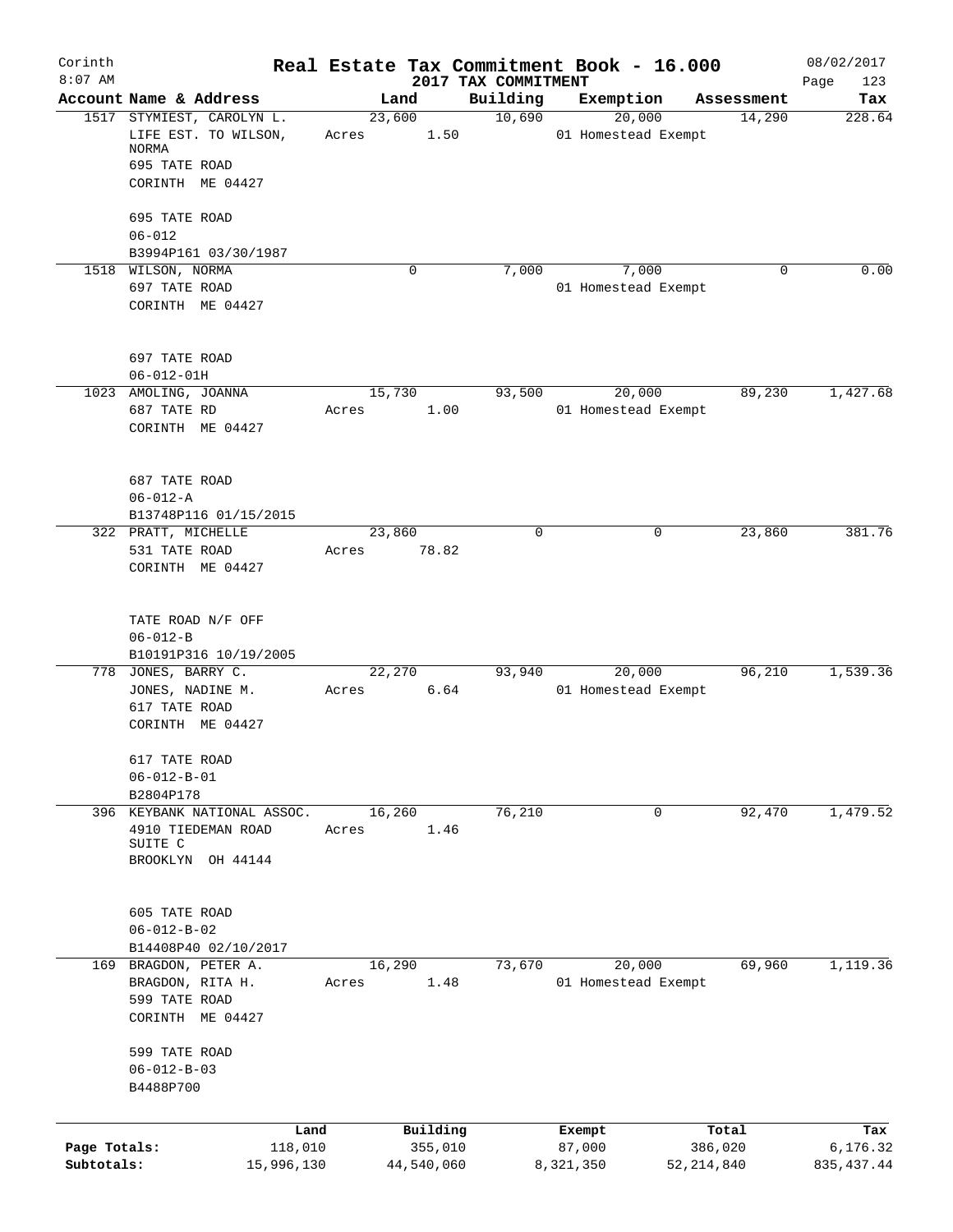| Corinth      |                                   |       |        |                     |                                 | Real Estate Tax Commitment Book - 16.000 |                    | 08/02/2017         |
|--------------|-----------------------------------|-------|--------|---------------------|---------------------------------|------------------------------------------|--------------------|--------------------|
| $8:07$ AM    | Account Name & Address            |       | Land   |                     | 2017 TAX COMMITMENT<br>Building | Exemption                                | Assessment         | 124<br>Page<br>Tax |
|              | 323 COLLINS, WAYNE R.             |       | 10,090 |                     | 0                               |                                          | $\Omega$<br>10,090 | 161.44             |
|              | COLLINS, DELMA J.                 | Acres |        | 1.35                |                                 |                                          |                    |                    |
|              | P.O. BOX 175                      |       |        |                     |                                 |                                          |                    |                    |
|              | HUDSON ME 04449                   |       |        |                     |                                 |                                          |                    |                    |
|              |                                   |       |        |                     |                                 |                                          |                    |                    |
|              | TATE ROAD                         |       |        |                     |                                 |                                          |                    |                    |
|              | $06 - 012 - B - 04$               |       |        |                     |                                 |                                          |                    |                    |
|              | B2312P249                         |       |        |                     |                                 |                                          |                    |                    |
|              | 801 KNAPP, SHEILA E.              |       | 9,940  |                     | 0                               |                                          | 9,940<br>0         | 159.04             |
|              | KNAPP, JAMES C.                   | Acres |        | 1.22                |                                 |                                          |                    |                    |
|              | 44 THIRD STREET                   |       |        |                     |                                 |                                          |                    |                    |
|              | BANGOR ME 04401-6105              |       |        |                     |                                 |                                          |                    |                    |
|              | TATE ROAD                         |       |        |                     |                                 |                                          |                    |                    |
|              | $06 - 012 - B - 05$               |       |        |                     |                                 |                                          |                    |                    |
|              | B5082P153                         |       |        |                     |                                 |                                          |                    |                    |
|              | 324 SHELDON, TIMOTHY G            |       | 15,870 |                     | 107,310                         | 20,000                                   | 103,180            | 1,650.88           |
|              | SHELDON, LORI                     | Acres |        | 1.12                |                                 | 01 Homestead Exempt                      |                    |                    |
|              | 571 TATE ROAD                     |       |        |                     |                                 |                                          |                    |                    |
|              | CORINTH ME 04427                  |       |        |                     |                                 |                                          |                    |                    |
|              |                                   |       |        |                     |                                 |                                          |                    |                    |
|              | 571 TATE ROAD                     |       |        |                     |                                 |                                          |                    |                    |
|              | $06 - 012 - B - 06$               |       |        |                     |                                 |                                          |                    |                    |
|              | B11490P171 08/04/2008             |       |        |                     |                                 |                                          |                    |                    |
| 325          | SHELDON, TIMOTHY G.               |       | 9,880  |                     | 0                               |                                          | 9,880<br>0         | 158.08             |
|              | SHELDON, LORI                     | Acres |        | 1.17                |                                 |                                          |                    |                    |
|              | 571 TATE ROAD<br>CORINTH ME 04427 |       |        |                     |                                 |                                          |                    |                    |
|              |                                   |       |        |                     |                                 |                                          |                    |                    |
|              | TATE ROAD                         |       |        |                     |                                 |                                          |                    |                    |
|              | $06 - 012 - B - 07$               |       |        |                     |                                 |                                          |                    |                    |
|              | B13378P84 10/23/2013              |       |        |                     |                                 |                                          |                    |                    |
|              | 781 JOY, HARRY S.                 |       | 16,090 |                     | 55,060                          | 20,000                                   | 51,150             | 818.40             |
|              | JOY, BECKY S.                     | Acres |        | 1.31                |                                 | 01 Homestead Exempt                      |                    |                    |
|              | 563 TATE ROAD                     |       |        |                     |                                 |                                          |                    |                    |
|              | CORINTH ME 04427                  |       |        |                     |                                 |                                          |                    |                    |
|              | 563 TATE ROAD                     |       |        |                     |                                 |                                          |                    |                    |
|              | $06 - 012 - B - 08$               |       |        |                     |                                 |                                          |                    |                    |
|              | B4771P479                         |       |        |                     |                                 |                                          |                    |                    |
|              | 326 PRATT, MICHELLE               |       | 9,850  |                     | 0                               |                                          | 9,850<br>0         | 157.60             |
|              | 531 TATE ROAD                     | Acres |        | 1.15                |                                 |                                          |                    |                    |
|              | CORINTH ME 04427                  |       |        |                     |                                 |                                          |                    |                    |
|              |                                   |       |        |                     |                                 |                                          |                    |                    |
|              | TATE ROAD                         |       |        |                     |                                 |                                          |                    |                    |
|              | $06 - 012 - B - 09 - A$           |       |        |                     |                                 |                                          |                    |                    |
|              | B10191P316 10/19/2005             |       |        |                     |                                 |                                          |                    |                    |
|              | 327 HAMILTON, KENNETH A.          |       | 16,010 |                     | 95,170                          | 20,000                                   | 91,180             | 1,458.88           |
|              | 543 TATE ROAD                     | Acres |        | 1.24                |                                 | 01 Homestead Exempt                      |                    |                    |
|              | CORINTH ME 04427                  |       |        |                     |                                 |                                          |                    |                    |
|              |                                   |       |        |                     |                                 |                                          |                    |                    |
|              |                                   |       |        |                     |                                 |                                          |                    |                    |
|              | 543 TATE ROAD                     |       |        |                     |                                 |                                          |                    |                    |
|              | $06 - 012 - B - 10$               |       |        |                     |                                 |                                          |                    |                    |
|              | B12619P195 10/06/2011             |       |        |                     |                                 |                                          |                    |                    |
|              |                                   |       |        |                     |                                 |                                          |                    |                    |
| Page Totals: | Land<br>87,730                    |       |        | Building<br>257,540 |                                 | Exempt<br>60,000                         | Total<br>285,270   | Tax<br>4,564.32    |
| Subtotals:   | 16,083,860                        |       |        | 44,797,600          |                                 | 8,381,350                                | 52,500,110         | 840,001.76         |
|              |                                   |       |        |                     |                                 |                                          |                    |                    |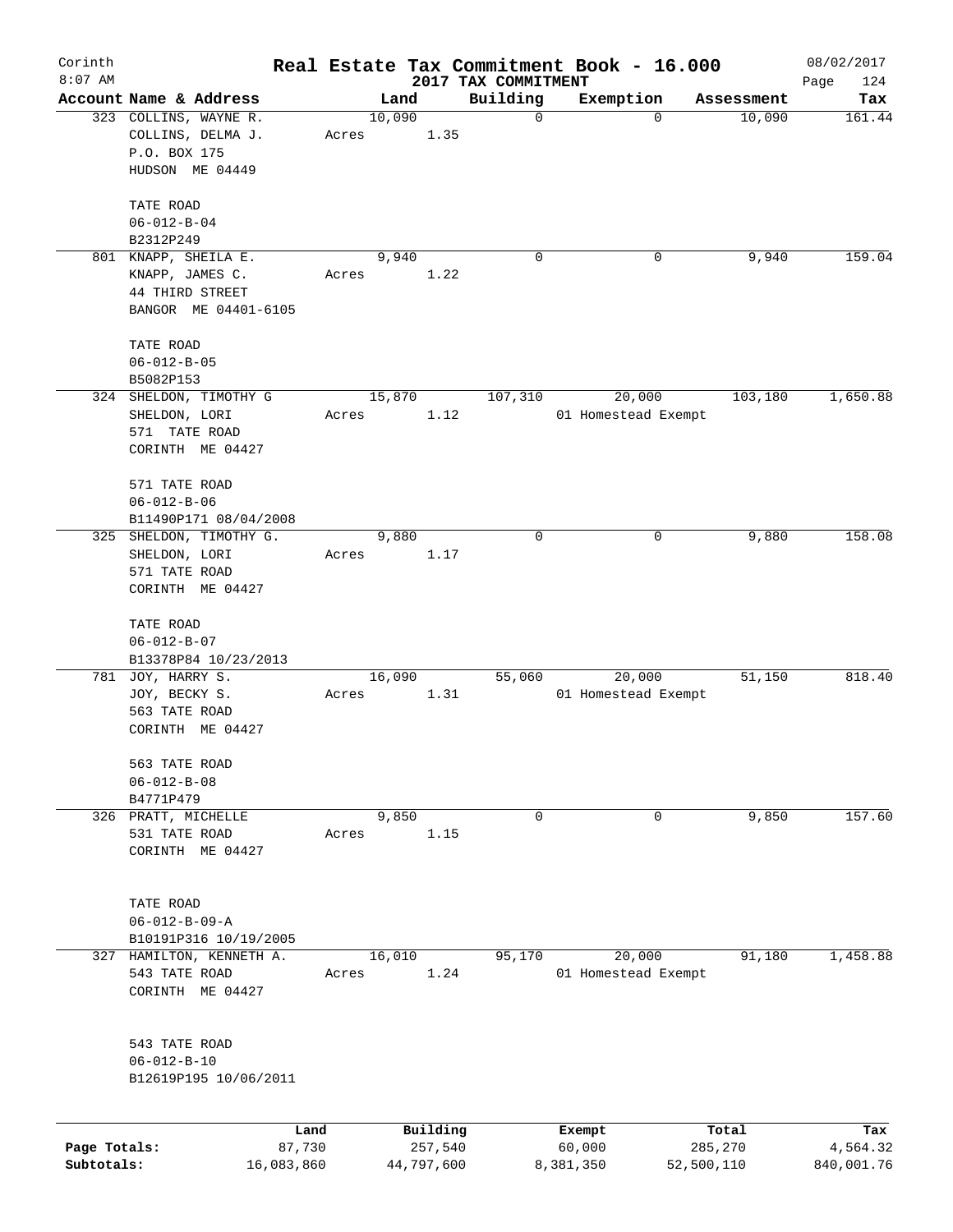| Corinth                    |                                                                                                                       |                         |       |             |                       |                                 | Real Estate Tax Commitment Book - 16.000 |             |                       | 08/02/2017             |
|----------------------------|-----------------------------------------------------------------------------------------------------------------------|-------------------------|-------|-------------|-----------------------|---------------------------------|------------------------------------------|-------------|-----------------------|------------------------|
| $8:07$ AM                  | Account Name & Address                                                                                                |                         |       | Land        |                       | 2017 TAX COMMITMENT<br>Building | Exemption                                |             |                       | Page<br>125<br>Tax     |
|                            | 328 PRATT, MICHELLE<br>531 TATE ROAD<br>CORINTH ME 04427                                                              |                         | Acres | 10,030      | 1.30                  | $\mathbf 0$                     |                                          | $\mathbf 0$ | Assessment<br>10,030  | 160.48                 |
|                            | TATE ROAD<br>$06 - 012 - B - 11$<br>B10191P316 10/19/2005<br>329 PRATT, MICHELLE<br>531 TATE ROAD<br>CORINTH ME 04427 |                         | Acres | 16,160      | 1.37                  | 130,620                         | 20,000<br>01 Homestead Exempt            |             | 126,780               | 2,028.48               |
|                            | 531 TATE ROAD<br>$06 - 012 - B - 12$<br>B10191P316 10/19/2005                                                         |                         |       |             |                       |                                 |                                          |             |                       |                        |
|                            | 2080 JOY, HARRY S.<br>JOY, BECKY S.<br>563 TATE ROAD<br>CORINTH ME 04427<br>TATE ROAD                                 |                         | Acres | 5,290       | 2.68                  | $\mathbf 0$                     |                                          | 0           | 5,290                 | 84.64                  |
|                            | $06 - 012 - B - 13$<br>B12550P327 07/29/2011                                                                          |                         |       |             |                       |                                 |                                          |             |                       |                        |
|                            | 85 GETCHELL, CECIL L.<br>25 DIRIGO DR<br>BANGOR ME 04401                                                              |                         | Acres | 16,890      | 2.00                  | 90,190                          |                                          | 0           | 107,080               | 1,713.28               |
|                            | 637 TATE ROAD<br>$06 - 012 - C$<br>B12050P34 02/04/2010                                                               |                         |       |             |                       |                                 |                                          |             |                       |                        |
|                            | 1443 SCROGGINS, DON P.<br>SCROGGINS, JESSICA R.<br>16 OUTBACK LANE<br>CARMEL ME 04419                                 |                         | Acres | 318,900     | 21.70                 | 1,000                           |                                          | 0           | 319,900               | 5,118.40               |
|                            | 968 MAIN STREET POLYOT<br>MHP<br>$06 - 012 - D$<br>B13738P253 01/01/2015                                              |                         |       |             |                       |                                 |                                          |             |                       |                        |
| 1111                       | <b>OUALEY, ELOISE</b><br>968 MAIN STREET LOT 1<br>CORINTH ME 04427                                                    |                         |       | $\mathbf 0$ |                       | 9,960                           | 9,960<br>01 Homestead Exempt             |             | 0                     | 0.00                   |
|                            | 968 MAIN STREET LOT 01<br>$06 - 012 - D - 01H$                                                                        |                         |       |             |                       |                                 |                                          |             |                       |                        |
|                            | 602 GLIDDEN, ELWOOD<br>968 MAIN STREET LOT 2<br>CORINTH ME 04427                                                      |                         |       | $\mathbf 0$ |                       | 24,870                          | 20,000<br>01 Homestead Exempt            |             | 4,870                 | 77.92                  |
|                            | 968 MAIN STREET LOT 02<br>$06 - 012 - D - 02H$                                                                        |                         |       |             |                       |                                 |                                          |             |                       |                        |
|                            |                                                                                                                       | Land                    |       |             | Building              |                                 | Exempt                                   |             | Total                 | Tax                    |
| Page Totals:<br>Subtotals: |                                                                                                                       | 367,270<br>16, 451, 130 |       |             | 256,640<br>45,054,240 |                                 | 49,960<br>8,431,310                      |             | 573,950<br>53,074,060 | 9,183.20<br>849,184.96 |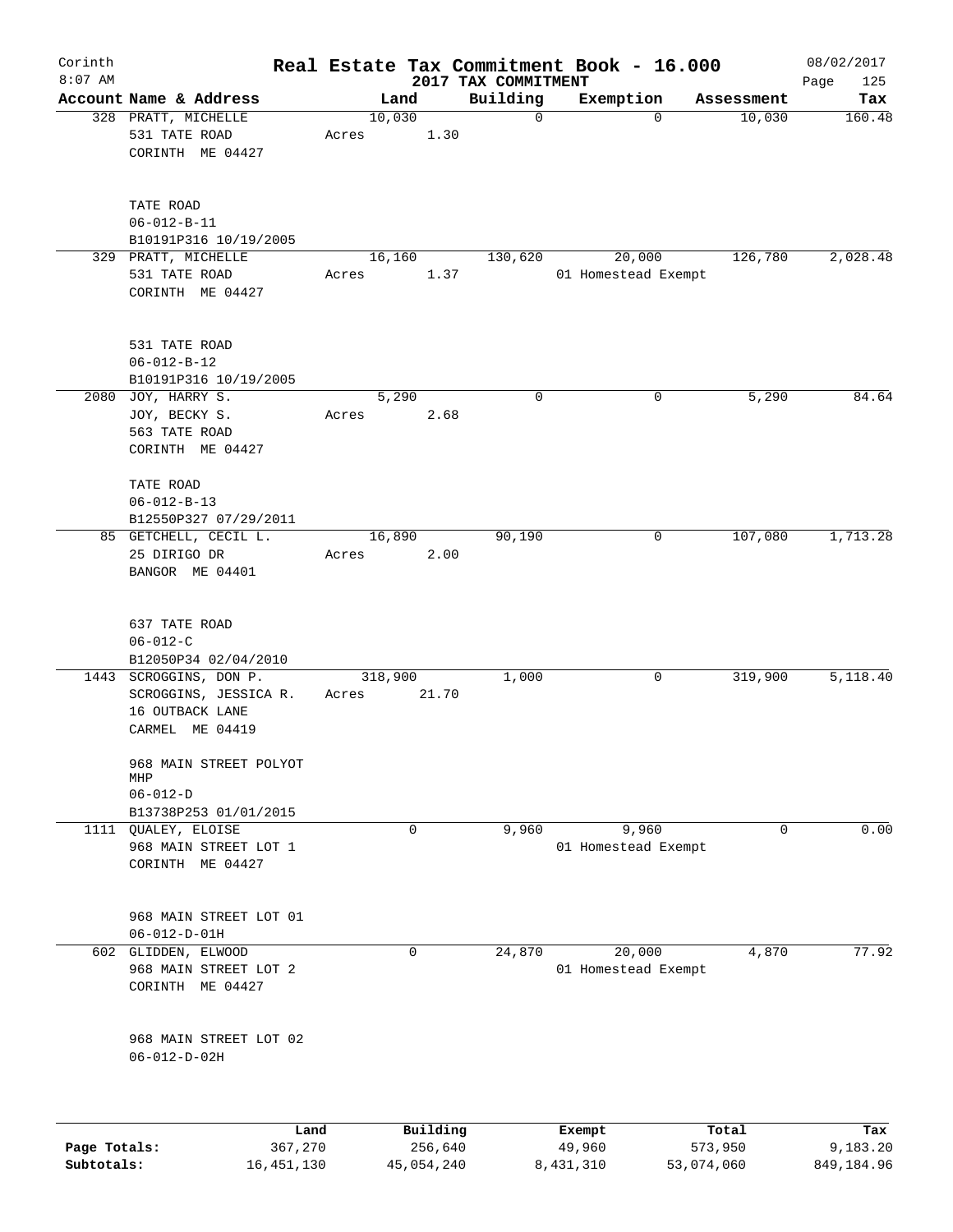| Corinth   |                                                |      |                     | Real Estate Tax Commitment Book - 16.000 |            | 08/02/2017  |
|-----------|------------------------------------------------|------|---------------------|------------------------------------------|------------|-------------|
| $8:07$ AM |                                                |      | 2017 TAX COMMITMENT |                                          |            | 126<br>Page |
|           | Account Name & Address                         | Land | Building            | Exemption                                | Assessment | Tax         |
|           | 1810 WARD, WENDY LEE<br>968 MAIN STREET LOT 4  | 0    | 11,350              | 11,350<br>01 Homestead Exempt            | 0          | 0.00        |
|           | CORINTH ME 04427                               |      |                     |                                          |            |             |
|           |                                                |      |                     |                                          |            |             |
|           | 968 MAIN STREET LOT 04                         |      |                     |                                          |            |             |
|           | $06 - 012 - D - 04H$                           |      |                     |                                          |            |             |
|           | 154 SPINNEY, NICOLE                            | 0    | 12,450              | 12,450                                   | 0          | 0.00        |
|           | 968 MAIN STREET LOT 5                          |      |                     | 01 Homestead Exempt                      |            |             |
|           | CORINTH ME 04427                               |      |                     |                                          |            |             |
|           | 968 MAIN STREET LOT 05<br>$06 - 012 - D - 05H$ |      |                     |                                          |            |             |
|           | 1442 SCROGGINS, DON                            | 0    | 3,500               | 0                                        | 3,500      | 56.00       |
|           | SCROGGINS, JESSICA                             |      |                     |                                          |            |             |
|           | 16 OUTBACK LANE                                |      |                     |                                          |            |             |
|           | CARMEL ME 04419                                |      |                     |                                          |            |             |
|           | 968 MAIN STREET LOT 07                         |      |                     |                                          |            |             |
|           | $06 - 012 - D - 07H$                           |      |                     |                                          |            |             |
|           | 20 SCROGGINS, DON PAUL                         | 0    | 23,550              | 0                                        | 23,550     | 376.80      |
|           | SCROGGINS, JESSICA<br>16 OUTBACK LANE          |      |                     |                                          |            |             |
|           | CARMEL ME 04419                                |      |                     |                                          |            |             |
|           | 968 MAIN STREET LOT 08                         |      |                     |                                          |            |             |
|           | $06 - 012 - D - 08H$                           |      |                     |                                          |            |             |
|           | 1759 GILBERT, JAMES                            | 0    | 16,410              | 0                                        | 16,410     | 262.56      |
|           | GILBERT, JESSICA                               |      |                     |                                          |            |             |
|           | 968 MAIN STREET LOT 9                          |      |                     |                                          |            |             |
|           | CORINTH ME 04427                               |      |                     |                                          |            |             |
|           | 968 MAIN STREET LOT 09                         |      |                     |                                          |            |             |
|           | $06 - 012 - D - 09H$                           |      |                     |                                          |            |             |
|           | B12493P322 06/03/2011                          |      |                     |                                          |            |             |
| 1063      | WAIN, RAYMOND                                  | 0    | 15,770              | 15,770                                   | 0          | 0.00        |
|           | WAIN, DIANA                                    |      |                     | 01 Homestead Exempt                      |            |             |
|           | 968 MAIN STREET LOT 10                         |      |                     |                                          |            |             |
|           | CORINTH ME 04427                               |      |                     |                                          |            |             |
|           | 968 MAIN STREET LOT 10                         |      |                     |                                          |            |             |
|           | $06 - 012 - D - 10H$                           |      |                     |                                          |            |             |
| 1809      | GOOGINS, MIKE                                  | 0    | 14,520              | 14,520                                   | 0          | 0.00        |
|           | 968 MAIN STREET LOT 11                         |      |                     | 01 Homestead Exempt                      |            |             |
|           | CORINTH ME 04427                               |      |                     |                                          |            |             |
|           | 968 MAIN STREET LOT 11                         |      |                     |                                          |            |             |
|           | $06 - 012 - D - 11H$                           |      |                     |                                          |            |             |
|           | B12925P270 08/29/2012                          |      |                     |                                          |            |             |
|           |                                                |      |                     |                                          |            |             |

|              | Land         | Building     | Exempt    | Total        | Tax        |
|--------------|--------------|--------------|-----------|--------------|------------|
| Page Totals: |              | 97,550       | 54,090    | 43,460       | 695.36     |
| Subtotals:   | 16, 451, 130 | 45, 151, 790 | 8,485,400 | 53, 117, 520 | 849,880.32 |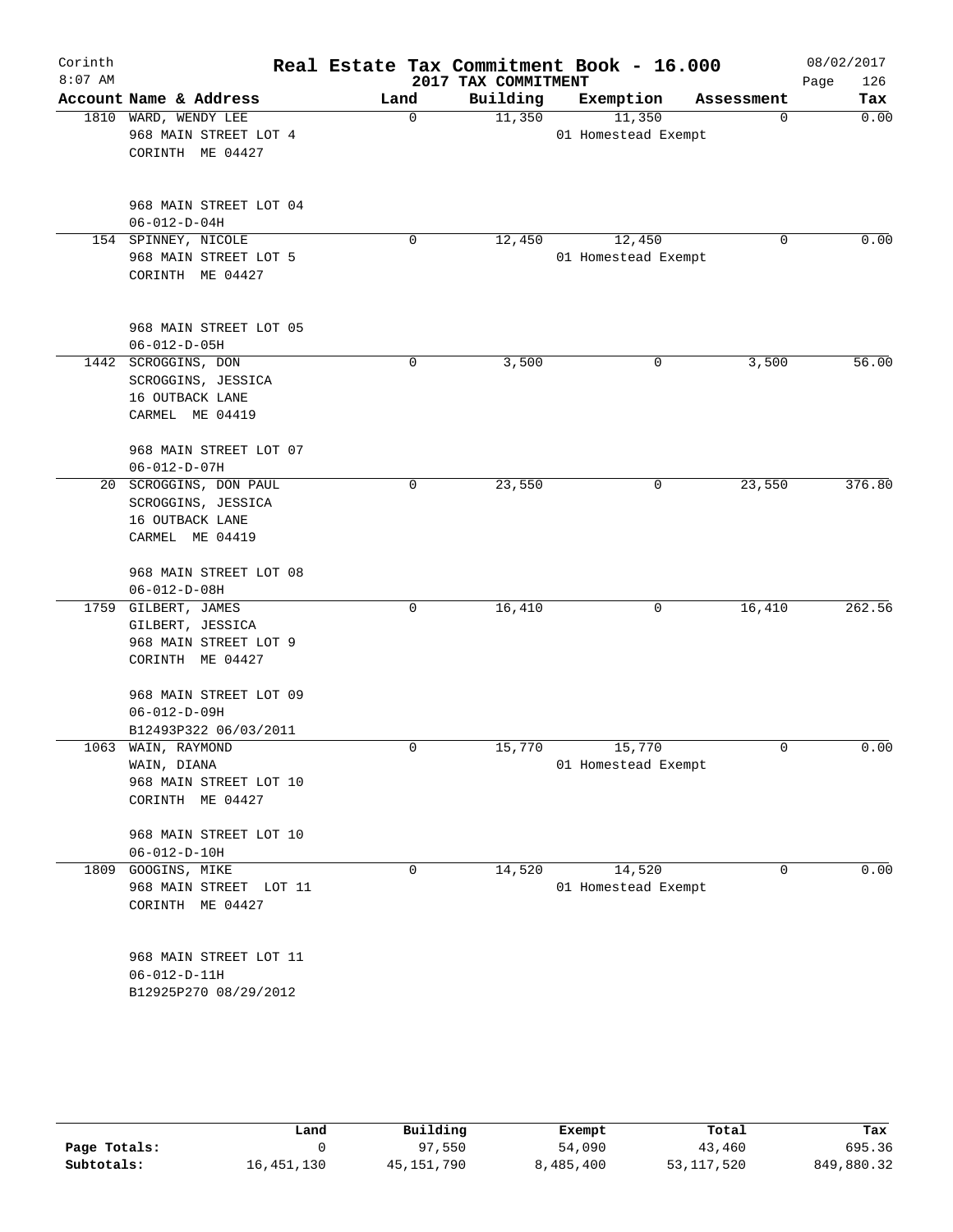| Corinth<br>$8:07$ AM       |                                                |      |                         | 2017 TAX COMMITMENT | Real Estate Tax Commitment Book - 16.000 |              |            | 08/02/2017<br>Page<br>127 |
|----------------------------|------------------------------------------------|------|-------------------------|---------------------|------------------------------------------|--------------|------------|---------------------------|
|                            | Account Name & Address                         | Land |                         | Building            | Exemption                                |              | Assessment | Tax                       |
|                            | 240 CAMBRIDGE, RICHARD K.                      |      | $\mathbf 0$             | 14,360              | 14,360                                   |              | 0          | 0.00                      |
|                            | 968 MAIN STREET LOT 12<br>CORINTH ME 04427     |      |                         |                     | 01 Homestead Exempt                      |              |            |                           |
|                            | 968 MAIN STREET LOT 12<br>$06 - 012 - D - 12H$ |      |                         |                     |                                          |              |            |                           |
|                            | 1811 SCROGGINS, DON                            |      | 0                       | 19,070              |                                          | 0            | 19,070     | 305.12                    |
|                            | SCROGGINS, JESSICA                             |      |                         |                     |                                          |              |            |                           |
|                            | 16 OUTBACK LANE<br>CARMEL ME 04419             |      |                         |                     |                                          |              |            |                           |
|                            | 968 MAIN STREET LOT 13<br>$06 - 012 - D - 13H$ |      |                         |                     |                                          |              |            |                           |
|                            | 278 HOLST, BRIDGET                             |      | $\mathbf 0$             | 12,400              | 12,400                                   |              | 0          | 0.00                      |
|                            | 968 MAIN STREET LOT 14                         |      |                         |                     | 01 Homestead Exempt                      |              |            |                           |
|                            | CORINTH ME 04427                               |      |                         |                     |                                          |              |            |                           |
|                            | 968 MAIN STREET LOT 14                         |      |                         |                     |                                          |              |            |                           |
|                            | $06 - 012 - D - 14H$                           |      |                         |                     |                                          |              |            |                           |
|                            | 1110 LEAVITT, SHELLA                           |      | 0                       | 18,890              |                                          | 0            | 18,890     | 302.24                    |
|                            | 968 MAIN STREET LOT 15<br>CORINTH ME 04427     |      |                         |                     |                                          |              |            |                           |
|                            | 968 MAIN STREET LOT 15                         |      |                         |                     |                                          |              |            |                           |
|                            | $06 - 012 - D - 15H$                           |      |                         |                     |                                          |              |            |                           |
|                            | 1914 KEMPERS, DAVID                            |      | $\mathbf 0$             | 15,880              | 15,880                                   |              | 0          | 0.00                      |
|                            | 968 MAIN ST LOT 16<br>CORINTH ME 04427         |      |                         |                     | 01 Homestead Exempt                      |              |            |                           |
|                            | 968 MAIN STREET LOT 16                         |      |                         |                     |                                          |              |            |                           |
|                            | $06 - 012 - D - 16H$                           |      |                         |                     |                                          |              |            |                           |
|                            | 1795 SCROGGINS, DON<br>SCROGGINS, JESSICA      |      | 0                       | 17,650              |                                          | 0            | 17,650     | 282.40                    |
|                            | 16 OUTBACK LANE                                |      |                         |                     |                                          |              |            |                           |
|                            | CARMEL ME 04419                                |      |                         |                     |                                          |              |            |                           |
|                            | 968 MAIN STREET LOT 17<br>$06 - 012 - D - 17H$ |      |                         |                     |                                          |              |            |                           |
| 1180                       | MACDONALD, RALPH                               |      | 0                       | 16,140              | 16,140                                   |              | 0          | 0.00                      |
|                            | MACDONALD, MARY                                |      |                         |                     | 01 Homestead Exempt                      |              |            |                           |
|                            | 968 MAIN ROAD LOT 19<br>CORINTH ME 04427       |      |                         |                     |                                          |              |            |                           |
|                            | 968 MAIN STREET LOT 19<br>$06 - 012 - D - 19H$ |      |                         |                     |                                          |              |            |                           |
| 1801                       | TATRO, ERIC                                    |      | 0                       | 10,000              |                                          | 0            | 10,000     | 160.00                    |
|                            | 968 MAIN STREET, LOT<br>#20                    |      |                         |                     |                                          |              |            |                           |
|                            | CORINTH ME 04427                               |      |                         |                     |                                          |              |            |                           |
|                            | 968 MAIN STREET LOT 20                         |      |                         |                     |                                          |              |            |                           |
|                            | $06 - 012 - D - 20H$                           |      |                         |                     |                                          |              |            |                           |
|                            | Land                                           |      | Building                |                     | Exempt                                   |              | Total      | Tax                       |
| Page Totals:<br>Subtotals: | 16, 451, 130                                   | 0    | 124,390<br>45, 276, 180 |                     | 58,780<br>8,544,180                      | 53, 183, 130 | 65,610     | 1,049.76<br>850,930.08    |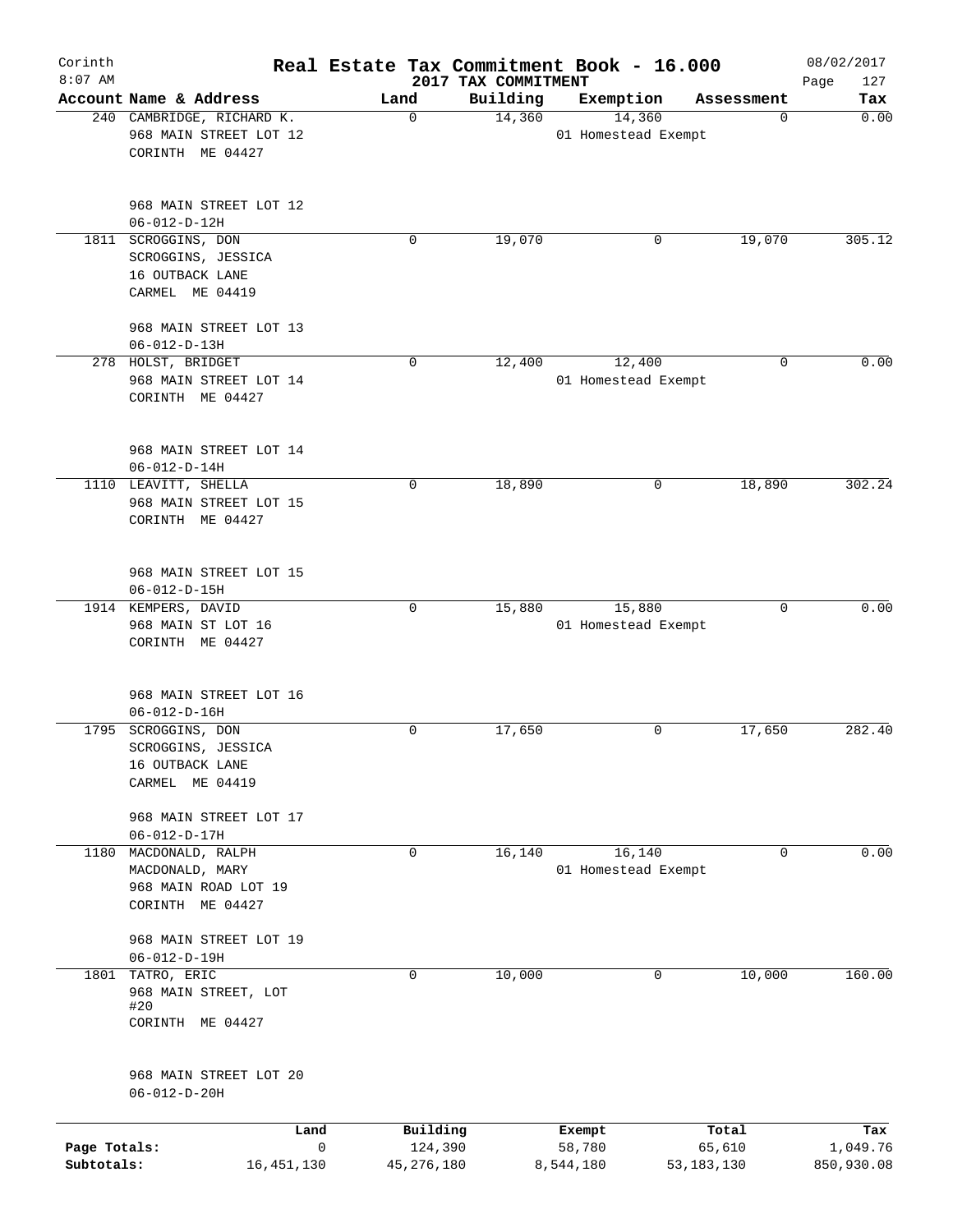| Corinth<br>$8:07$ AM |                                                                                |      |             | 2017 TAX COMMITMENT | Real Estate Tax Commitment Book - 16.000 |            | 08/02/2017<br>Page<br>128 |
|----------------------|--------------------------------------------------------------------------------|------|-------------|---------------------|------------------------------------------|------------|---------------------------|
|                      | Account Name & Address                                                         | Land |             | Building            | Exemption                                | Assessment | Tax                       |
|                      | 1542 WAIN, FRED L<br>PO BOX 281<br>CORINTH ME 04427                            |      | $\mathbf 0$ | 19,610              | 19,610<br>01 Homestead Exempt            | 0          | 0.00                      |
|                      | 968 MAIN STREET LOT 21<br>$06 - 012 - D21H$                                    |      |             |                     |                                          |            |                           |
|                      | 883 MARSHALL, LOIS<br>968 MAIN STREET LOT 22<br>CORINTH ME 04427               |      | 0           | 20,300              | 20,000<br>01 Homestead Exempt            | 300        | 4.80                      |
|                      | 968 MAIN STREET LOT 22<br>$06 - 012 - D - 22H$                                 |      |             |                     |                                          |            |                           |
|                      | 193 BROWN, MICHAEL<br>968 MAIN STREET LOT 23<br>CORINTH ME 04427               |      | 0           | 21,070              | 20,000<br>01 Homestead Exempt            | 1,070      | 17.12                     |
|                      | 968 MAIN STREET LOT 23<br>$06 - 012 - D - 23H$                                 |      |             |                     |                                          |            |                           |
|                      | 935 SCROGGINS, DON<br>SCROGGINS, JESSICA<br>16 OUTBACK LANE<br>CARMEL ME 04419 |      | 0           | 9,080               | 0                                        | 9,080      | 145.28                    |
|                      | 968 MAIN STREET LOT 24<br>$06 - 012 - D - 24H$                                 |      |             |                     |                                          |            |                           |
|                      | 1590 STEAMER, GARY R.<br>968 MAIN STREET LOT 25<br>CORINTH ME 04427            |      | 0           | 9,310               | 9,310<br>01 Homestead Exempt             | 0          | 0.00                      |
|                      | 968 MAIN STREET LOT 25<br>$06 - 012 - D - 25H$<br>B13172P231 04/01/2013        |      |             |                     |                                          |            |                           |
|                      | 1761 CARLISLE, LAURA<br>968 MAIN STREET LOT 26<br>CORINTH ME 04427             |      | 0           | 43,420              | 20,000<br>01 Homestead Exempt            | 23,420     | 374.72                    |
|                      | 968 MAIN STREET LOT 26<br>$06 - 012 - D - 26H$                                 |      |             |                     |                                          |            |                           |
|                      | 667 HALLETT, EDWARD<br>P.O. BOX 201<br>CORINTH ME 04427                        |      | 0           | 17,230              | 17,230<br>01 Homestead Exempt            | 0          | 0.00                      |
|                      | 968 MAIN STREET LOT 27<br>$06 - 012 - D - 27H$<br>B12925P271 08/29/2012        |      |             |                     |                                          |            |                           |
|                      |                                                                                |      |             |                     |                                          |            |                           |

|              | Land       | Building     | Exempt    | Total      | Tax        |
|--------------|------------|--------------|-----------|------------|------------|
| Page Totals: |            | 140,020      | 106,150   | 33,870     | 541.92     |
| Subtotals:   | 16,451,130 | 45, 416, 200 | 8,650,330 | 53,217,000 | 851,472.00 |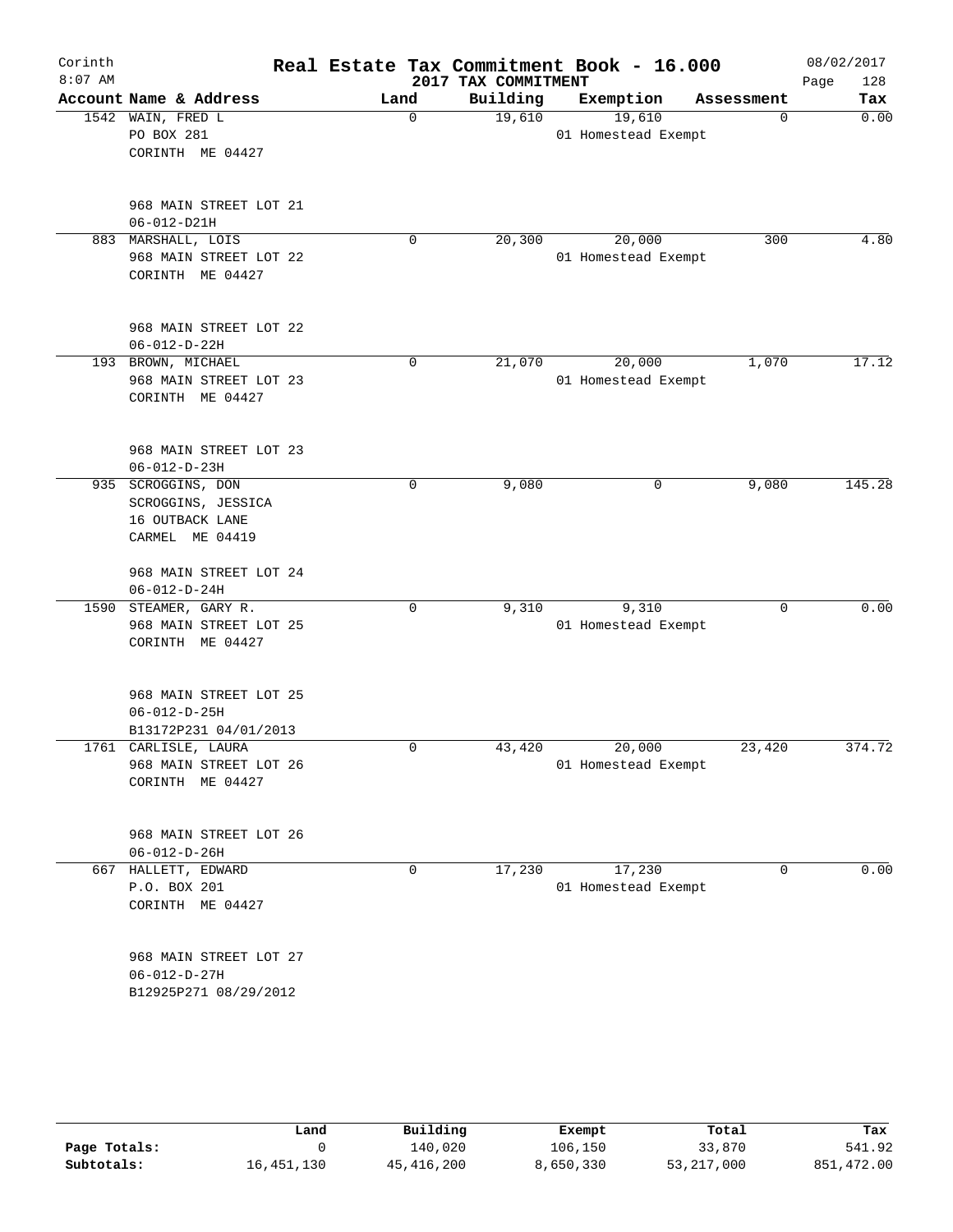| Corinth<br>$8:07$ AM |                                                                                                  |                       | 2017 TAX COMMITMENT | Real Estate Tax Commitment Book - 16.000 |             | 08/02/2017<br>129<br>Page |
|----------------------|--------------------------------------------------------------------------------------------------|-----------------------|---------------------|------------------------------------------|-------------|---------------------------|
|                      | Account Name & Address                                                                           | Land                  | Building            | Exemption                                | Assessment  | Tax                       |
|                      | 1644 BOOKER, WAYNE A.<br>968 MAIN STREET LOT 28<br>CORINTH ME 04427                              | 0                     | 13,000              | 13,000<br>01 Homestead Exempt            | $\mathbf 0$ | 0.00                      |
|                      | 968 MAIN STREET LOT 28<br>$06 - 012 - D - 28H$                                                   |                       |                     |                                          |             |                           |
|                      | 1579 ENGLAND, PATRICIA ANN<br>968 MAIN STREET LOT 29<br>CORINTH ME 04427                         | 0                     | 14,800              | 14,800<br>01 Homestead Exempt            | $\Omega$    | 0.00                      |
|                      | 968 MAIN STREET LOT 29<br>$06 - 012 - D - 29H$                                                   |                       |                     |                                          |             |                           |
|                      | 1062 MANES & HOOVES LLC<br>132 WILDCAT HILL ROAD<br>HARWINTON CT 06791                           | 26,390<br>Acres 15.80 | 118,560             | 0                                        | 144,950     | 2,319.20                  |
|                      | 968 MAIN STREET<br>$06 - 012 - D - A$<br>B14383P150 11/09/2016                                   |                       |                     |                                          |             |                           |
|                      | 951 CHAPMAN, DORIS A.<br>CHAPMAN, TIMOTHY J.<br>675 TATE ROAD<br>CORINTH ME 04427                | 24,050<br>Acres       | 109,190<br>8.17     | 20,000<br>01 Homestead Exempt            | 113,240     | 1,811.84                  |
|                      | 675 TATE ROAD<br>$06 - 012 - E$<br>B10531P235 07/13/2006                                         |                       |                     |                                          |             |                           |
|                      | 1384 DUNHAM, DEREK<br>JOHNSON, GEOFFREY L.<br>93 FOGLER RD<br>EXETER ME 04435                    | 15,770<br>Acres       | 76,360<br>1.06      | 0                                        | 92,130      | 1,474.08                  |
|                      | 653 TATE ROAD<br>$06 - 012 - F$<br>B13319P90 09/05/2013                                          |                       |                     |                                          |             |                           |
|                      | 1385 MICHAUD, CHRISTOPHER<br>29 MAIN ROAD<br>CHARLESTON ME 04422                                 | 15,730<br>Acres       | 80,430<br>1.00      | 0                                        | 96,160      | 1,538.56                  |
|                      | 661 TATE ROAD<br>$06 - 012 - G$<br>B12809P153 05/04/2012                                         |                       |                     |                                          |             |                           |
|                      | 1386 TOMPKINS, LARRY ARTHUR<br>TOMPKINS, TERRI LYNN<br>307 PIEDMONT PK AVE<br>DAVENPORT FL 33897 | 12,580<br>Acres       | $\mathbf 0$<br>3.50 | 0                                        | 12,580      | 201.28                    |
|                      | TATE ROAD<br>$06 - 012 - H$<br>B4427P22                                                          |                       |                     |                                          |             |                           |
|                      |                                                                                                  |                       |                     |                                          |             |                           |

|              | Land       | Building   | Exempt    | Total      | Tax        |
|--------------|------------|------------|-----------|------------|------------|
| Page Totals: | 94,520     | 412,340    | 47,800    | 459,060    | 7,344.96   |
| Subtotals:   | 16,545,650 | 45,828,540 | 8,698,130 | 53,676,060 | 858,816.96 |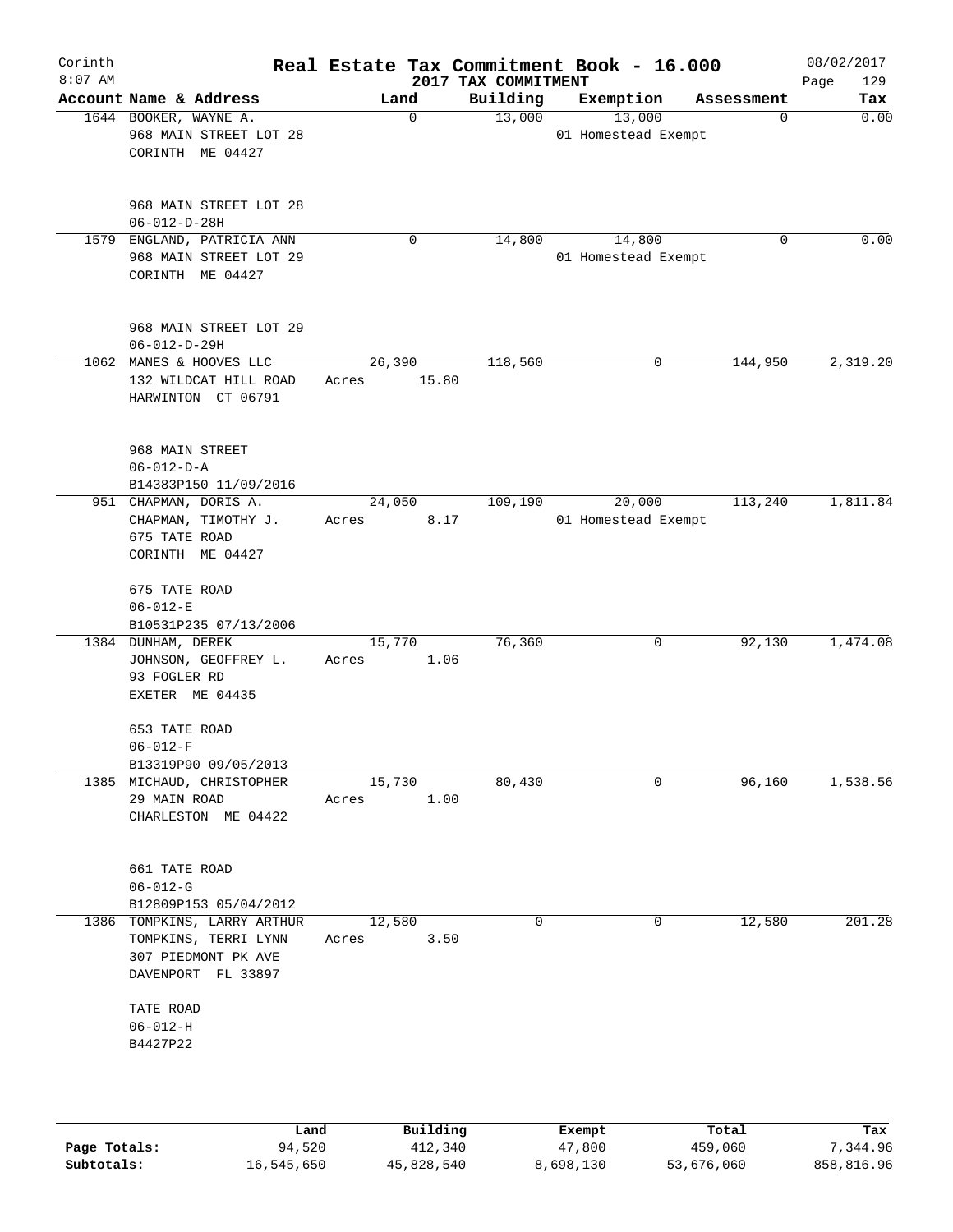| Corinth<br>$8:07$ AM |                                                                                                                                       |                 |        | 2017 TAX COMMITMENT | Real Estate Tax Commitment Book - 16.000 |            | 08/02/2017<br>Page<br>130 |
|----------------------|---------------------------------------------------------------------------------------------------------------------------------------|-----------------|--------|---------------------|------------------------------------------|------------|---------------------------|
|                      | Account Name & Address                                                                                                                |                 | Land   | Building            | Exemption                                | Assessment | Tax                       |
|                      | 1806 CHAPMAN, DORIS A.<br>CHAPMAN, TIMOTHY J.<br>675 TATE ROAD<br>CORINTH ME 04427                                                    | 27,410<br>Acres | 25.62  | 0                   | $\Omega$                                 | 27,410     | 438.56                    |
|                      | TATE ROAD<br>$06 - 012 - J$                                                                                                           |                 |        |                     |                                          |            |                           |
|                      | B10531P235 07/12/2006                                                                                                                 |                 |        |                     |                                          |            | 608.32                    |
|                      | 1176 FRIEL, TERRENCE<br>521 TATE ROAD<br>CORINTH, ME 04427                                                                            | 26,430<br>Acres | 10.22  | 31,590              | 20,000<br>01 Homestead Exempt            | 38,020     |                           |
|                      | 521 TATE ROAD<br>$06 - 013 - 01$                                                                                                      |                 |        |                     |                                          |            |                           |
|                      | B9174P298                                                                                                                             |                 |        |                     |                                          |            |                           |
|                      | 1058 PLATT, DENNIS F. &<br>RENZULLO, JOHN C. JR<br>C/O BURGIO, RUSSEL R. & Acres<br>LOIS A.<br>27 BROOKLINE AVE<br>HAVERHILL MA 01830 | 19,870          | 20.19  | 0                   | 0                                        | 19,870     | 317.92                    |
|                      | TATE ROAD N/F OFF<br>$06 - 013 - 02$<br>B5627P60                                                                                      |                 |        |                     |                                          |            |                           |
|                      | 806 KANE, BETTY J.                                                                                                                    | 20,160          |        | 14,670              | 0                                        | 34,830     | 557.28                    |
|                      | 1586 ALNA ROAD<br>ALNA ME 04535                                                                                                       | Acres           | 15.56  |                     |                                          |            |                           |
|                      | 135 ANDREWS ROAD<br>$06 - 013 - 03$<br>B14217P98 07/07/2016                                                                           |                 |        |                     |                                          |            |                           |
|                      | 1334 BEAN, CHAD S.                                                                                                                    | 29,900          |        | 11,530              | 0                                        | 41,430     | 662.88                    |
|                      | BEAN, CORY C.<br>344 WHITE SCHOOLHOUSE<br>ROAD<br>CORINTH ME 04427                                                                    | Acres           | 136.42 |                     |                                          |            |                           |
|                      | WHITE SCHOOLHOUSE ROAD<br>$06 - 014$<br>B13456P92 02/05/2014                                                                          |                 |        |                     |                                          |            |                           |
|                      | 167 BRAGDON, JEFFREY W.<br>BRAGDON, LEAH A.<br>307 WHITE SCHOOLHOUSE<br>ROAD<br>CORINTH ME 04427<br>307 WHITE SCHOOLHOUSE<br>ROAD     | 16,890<br>Acres | 2.00   | 111,730             | 20,000<br>01 Homestead Exempt            | 108,620    | 1,737.92                  |
|                      | $06 - 014 - A$<br>B6562P278                                                                                                           |                 |        |                     |                                          |            |                           |

|              | Land       | Building   | Exempt    | Total      | Tax         |
|--------------|------------|------------|-----------|------------|-------------|
| Page Totals: | 140,660    | 169,520    | 40,000    | 270,180    | 4,322.88    |
| Subtotals:   | 16,686,310 | 45,998,060 | 8,738,130 | 53,946,240 | 863, 139.84 |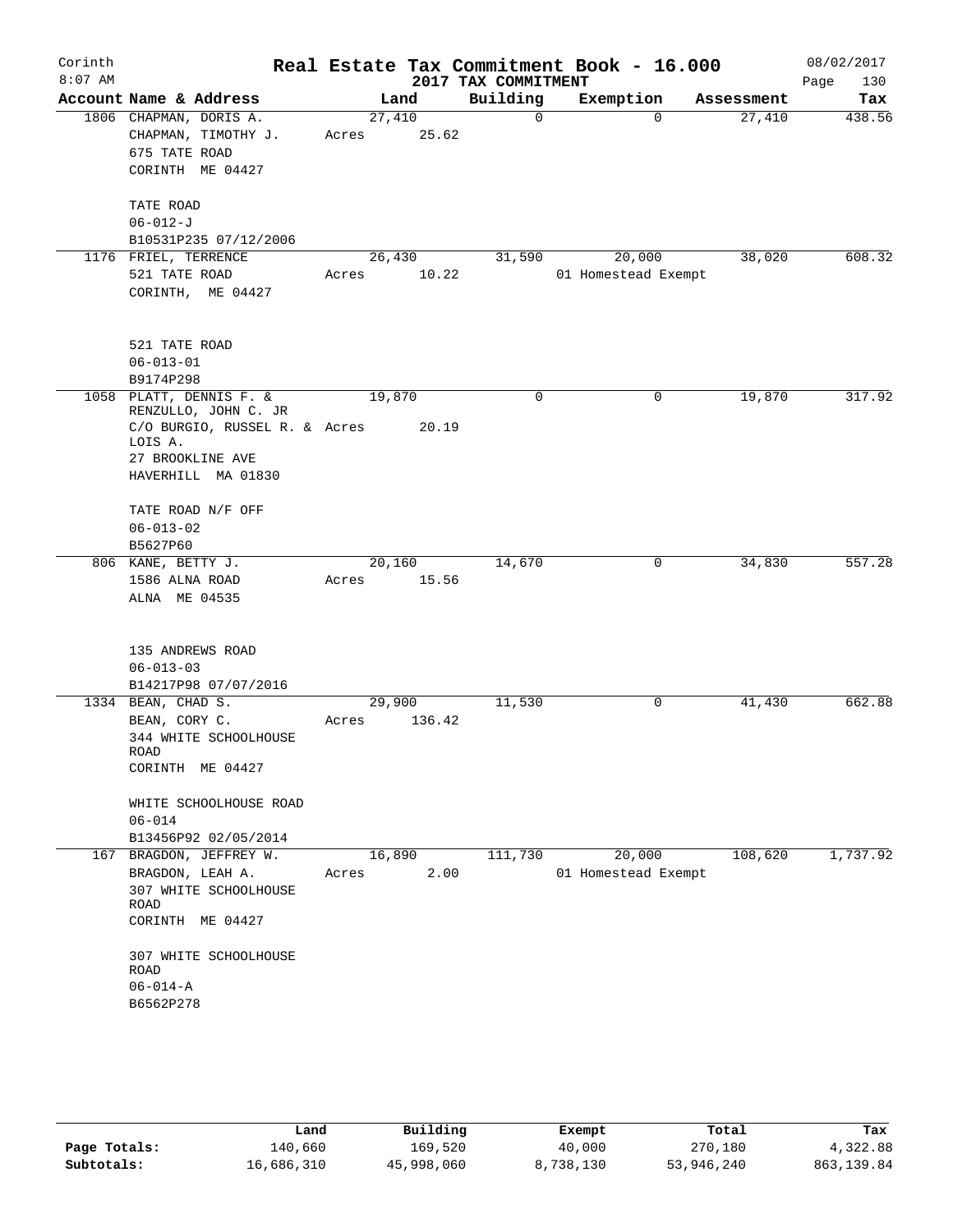|                                                                                                    |                                                                                                                                               |                                                             |                                                                                       |                                                                                                                                    |                                          | 08/02/2017<br>Page<br>131                                                                                                                                                                                 |
|----------------------------------------------------------------------------------------------------|-----------------------------------------------------------------------------------------------------------------------------------------------|-------------------------------------------------------------|---------------------------------------------------------------------------------------|------------------------------------------------------------------------------------------------------------------------------------|------------------------------------------|-----------------------------------------------------------------------------------------------------------------------------------------------------------------------------------------------------------|
| Account Name & Address                                                                             |                                                                                                                                               |                                                             | Building                                                                              |                                                                                                                                    | Assessment                               | Tax                                                                                                                                                                                                       |
| 661 SEIFERT, JEFFREY M.<br>311 WHITE SCHOOLHOUSE<br>RD<br>CORINTH ME 04427                         |                                                                                                                                               |                                                             |                                                                                       |                                                                                                                                    | 81,850                                   | 1,309.60                                                                                                                                                                                                  |
| 311 WHITE SCHOOLHOUSE<br><b>ROAD</b><br>$06 - 014 - B$                                             |                                                                                                                                               |                                                             |                                                                                       |                                                                                                                                    |                                          |                                                                                                                                                                                                           |
|                                                                                                    |                                                                                                                                               |                                                             |                                                                                       |                                                                                                                                    |                                          | 1,599.36                                                                                                                                                                                                  |
| RD<br>CORINTH ME 04427                                                                             |                                                                                                                                               |                                                             |                                                                                       |                                                                                                                                    |                                          |                                                                                                                                                                                                           |
| 317 WHITE SCHOOLHOUSE<br><b>ROAD</b><br>$06 - 014 - C$                                             |                                                                                                                                               |                                                             |                                                                                       |                                                                                                                                    |                                          |                                                                                                                                                                                                           |
|                                                                                                    |                                                                                                                                               |                                                             |                                                                                       |                                                                                                                                    |                                          | 670.24                                                                                                                                                                                                    |
| HOUSE RD<br>EXETER ME 04435                                                                        |                                                                                                                                               |                                                             |                                                                                       |                                                                                                                                    |                                          |                                                                                                                                                                                                           |
| 291 WHITE SCHOOLHOUSE<br>ROAD<br>$06 - 015$                                                        |                                                                                                                                               |                                                             |                                                                                       |                                                                                                                                    |                                          |                                                                                                                                                                                                           |
| 1403 POLYOT, MICHAEL E.                                                                            |                                                                                                                                               |                                                             | 0                                                                                     |                                                                                                                                    | 17,530                                   | 280.48                                                                                                                                                                                                    |
| POLYOT, SHARON                                                                                     | Acres                                                                                                                                         |                                                             |                                                                                       |                                                                                                                                    |                                          |                                                                                                                                                                                                           |
| PO BOX 5<br>CORINTH ME 04427                                                                       |                                                                                                                                               |                                                             |                                                                                       |                                                                                                                                    |                                          |                                                                                                                                                                                                           |
| 301 WHITE SCHOOLHOUSE<br><b>ROAD</b>                                                               |                                                                                                                                               |                                                             |                                                                                       |                                                                                                                                    |                                          |                                                                                                                                                                                                           |
|                                                                                                    |                                                                                                                                               |                                                             |                                                                                       |                                                                                                                                    |                                          |                                                                                                                                                                                                           |
|                                                                                                    |                                                                                                                                               | 0                                                           |                                                                                       | 0                                                                                                                                  |                                          | 132.48                                                                                                                                                                                                    |
| 301 WHITE SCHOOLHOUSE<br>ROAD<br>CORINTH ME 04427                                                  |                                                                                                                                               |                                                             |                                                                                       |                                                                                                                                    |                                          |                                                                                                                                                                                                           |
| 301 WHITE SCHOOLHOUSE<br>ROAD                                                                      |                                                                                                                                               |                                                             |                                                                                       |                                                                                                                                    |                                          |                                                                                                                                                                                                           |
| $06 - 015 - A - 1H$                                                                                |                                                                                                                                               |                                                             |                                                                                       |                                                                                                                                    |                                          |                                                                                                                                                                                                           |
| 1662 ROBINSON, RALPH F.<br>ROBINSON, EDITH M.<br>261 WHITE SCHOOLHOUSE<br>ROAD<br>CORINTH ME 04427 |                                                                                                                                               |                                                             |                                                                                       |                                                                                                                                    |                                          | 1,209.12                                                                                                                                                                                                  |
| 261 WHITE SCHOOLHOUSE                                                                              |                                                                                                                                               |                                                             |                                                                                       |                                                                                                                                    |                                          |                                                                                                                                                                                                           |
|                                                                                                    | 1979 PETTEGROW, DARREN J.<br>B10660P71 09/29/2006<br>B10549P339 07/24/2006<br>$06 - 015 - A$<br>B11928P226 09/30/2009<br>2063 RAMSEY, RAELYNN | 317 WHITE SCHOOL HOUSE Acres<br>1359 THOMPSON, JESSICA LYNN | Land<br>Acres<br>17,280<br>604 CHAMBERLAIN MEETING Acres<br>17,530<br>16,900<br>Acres | 15,290<br>3.33<br>B14053P128 01/11/2016 B11504P4 08/19/2008<br>17,180<br>2.25<br>24,610<br>2.34<br>2.55<br>8,280<br>78,670<br>2.01 | 2017 TAX COMMITMENT<br>86,560<br>102,780 | Real Estate Tax Commitment Book - 16.000<br>Exemption<br>20,000<br>01 Homestead Exempt<br>20,000<br>99,960<br>01 Homestead Exempt<br>0<br>41,890<br>0<br>8,280<br>75,570<br>20,000<br>01 Homestead Exempt |

|              | Land       | Building   | Exempt    | Total        | Tax          |
|--------------|------------|------------|-----------|--------------|--------------|
| Page Totals: | 84,180     | 300,900    | 60,000    | 325,080      | 5,201.28     |
| Subtotals:   | 16,770,490 | 46,298,960 | 8,798,130 | 54, 271, 320 | 868, 341. 12 |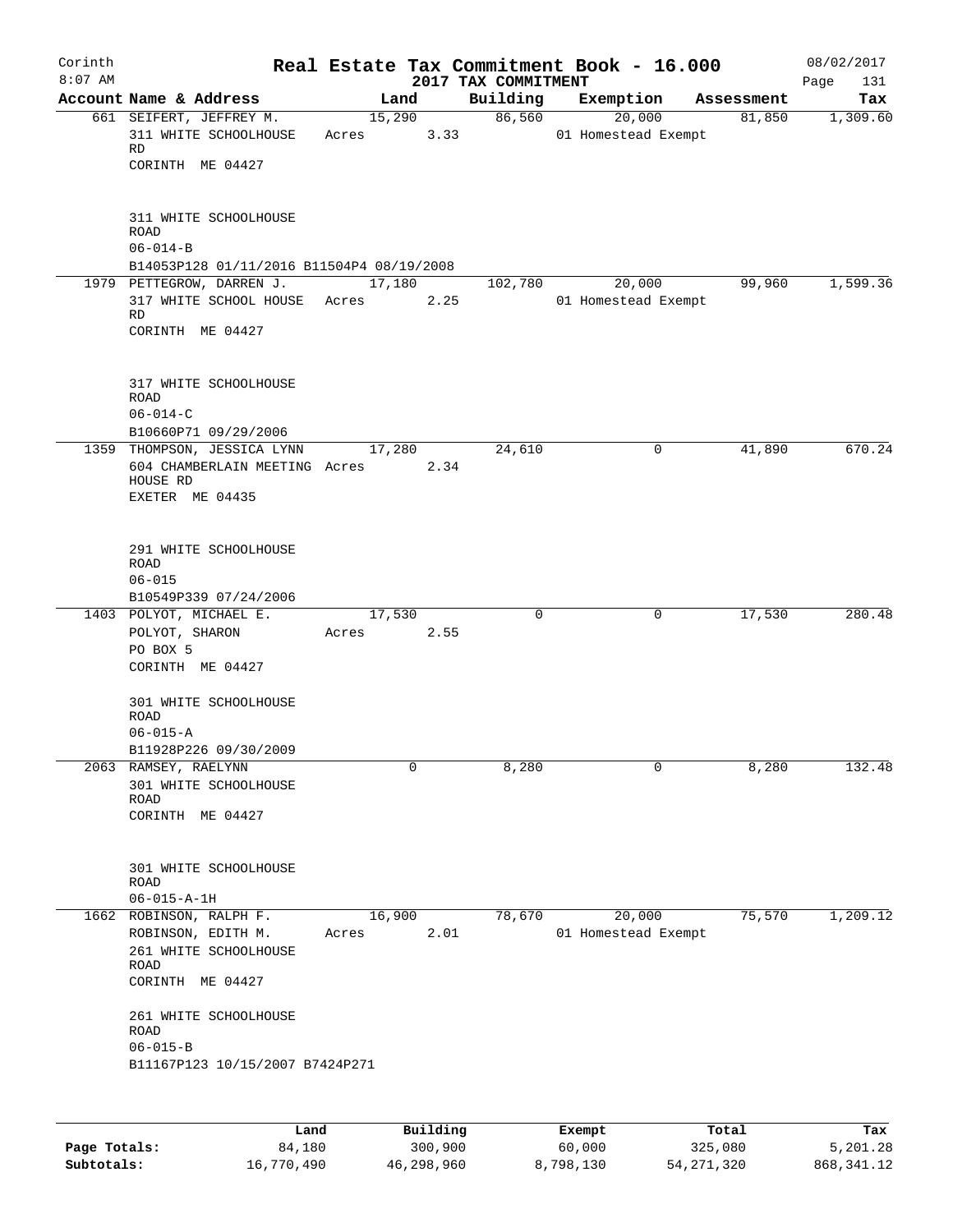| Corinth<br>$8:07$ AM |                     |                           |       |        | 2017 TAX COMMITMENT | Real Estate Tax Commitment Book - 16.000 |            | 08/02/2017<br>132<br>Page |
|----------------------|---------------------|---------------------------|-------|--------|---------------------|------------------------------------------|------------|---------------------------|
|                      |                     | Account Name & Address    |       | Land   | Building            | Exemption                                | Assessment | Tax                       |
|                      |                     | 1665 BAILEY, BENJAMIN     |       | 24,400 | 0                   | $\Omega$                                 | 24,400     | 390.40                    |
|                      |                     | BAILEY, DEBRA J.          | Acres | 21.45  |                     |                                          |            |                           |
|                      |                     | 285 WHITE SCHOOLHOUSE     |       |        |                     |                                          |            |                           |
|                      | RD                  |                           |       |        |                     |                                          |            |                           |
|                      |                     | CORINTH ME 04427          |       |        |                     |                                          |            |                           |
|                      |                     | WHITE SCHOOLHOUSE ROAD    |       |        |                     |                                          |            |                           |
|                      | $06 - 015 - C$      |                           |       |        |                     |                                          |            |                           |
|                      |                     | B13558P241 06/13/2014     |       |        |                     |                                          |            |                           |
|                      |                     | 1138 CUMMINGS, RICHARD J. |       | 16,940 | 100,010             | 20,000                                   | 96,950     | 1,551.20                  |
|                      | SR.                 |                           |       |        |                     |                                          |            |                           |
|                      |                     | CUMMINGS, LINDA R.        | Acres | 2.04   |                     | 01 Homestead Exempt                      |            |                           |
|                      | 681 GRANT ROAD      |                           |       |        |                     |                                          |            |                           |
|                      |                     | CORINTH ME 04427          |       |        |                     |                                          |            |                           |
|                      |                     |                           |       |        |                     |                                          |            |                           |
|                      | ROAD                | 271 WHITE SCHOOLHOUSE     |       |        |                     |                                          |            |                           |
|                      | $06 - 015 - C - 1$  |                           |       |        |                     |                                          |            |                           |
|                      |                     | B13767P66 02/20/2015      |       |        |                     |                                          |            |                           |
|                      | 1793 BAILEY, DEBRA  |                           |       | 16,900 | 79,520              | 0                                        | 96,420     | 1,542.72                  |
|                      |                     | 285 WHITE SCHOOLHOUSE     | Acres | 2.01   |                     |                                          |            |                           |
|                      | RD                  |                           |       |        |                     |                                          |            |                           |
|                      |                     | CORINTH ME 04427          |       |        |                     |                                          |            |                           |
|                      |                     |                           |       |        |                     |                                          |            |                           |
|                      |                     | 285 WHITE SCHOOLHOUSE     |       |        |                     |                                          |            |                           |
|                      | ROAD                |                           |       |        |                     |                                          |            |                           |
|                      | $06 - 015 - D$      |                           |       |        |                     |                                          |            |                           |
|                      |                     | B13098P198 02/21/2013     |       |        |                     |                                          |            |                           |
|                      |                     | 617 POTVIN, LUCIEN R.     |       | 29,190 | 125,030             | 20,000                                   | 134,220    | 2,147.52                  |
|                      |                     | POTVIN, JENNIFER L.       | Acres | 24.00  |                     | 01 Homestead Exempt                      |            |                           |
|                      |                     | 245 WHITE SCHOOLHOUSE     |       |        |                     |                                          |            |                           |
|                      | ROAD                | CORINTH ME 04427          |       |        |                     |                                          |            |                           |
|                      |                     |                           |       |        |                     |                                          |            |                           |
|                      |                     | 245 WHITE SCHOOLHOUSE     |       |        |                     |                                          |            |                           |
|                      | ROAD                |                           |       |        |                     |                                          |            |                           |
|                      | $06 - 016$          |                           |       |        |                     |                                          |            |                           |
|                      |                     | B8283P241 07/23/2002      |       |        |                     |                                          |            |                           |
|                      |                     | 403 EATON, LAYLA J.       |       | 27,250 | 100,770             | 0                                        | 128,020    | 2,048.32                  |
|                      | 353 TATE ROAD       |                           | Acres | 17.00  |                     |                                          |            |                           |
|                      |                     | CORINTH ME 04427          |       |        |                     |                                          |            |                           |
|                      |                     |                           |       |        |                     |                                          |            |                           |
|                      | 353 TATE ROAD       |                           |       |        |                     |                                          |            |                           |
|                      | $06 - 017$          |                           |       |        |                     |                                          |            |                           |
|                      |                     | B14378P169 12/30/2016     |       |        |                     |                                          |            |                           |
|                      | 1597 JENSEN, ROBERT |                           |       | 41,760 | 20,680              | 26,000                                   | 36,440     | 583.04                    |
|                      | 395 TATE ROAD       |                           | Acres | 9.88   |                     | 22 Veteran                               |            |                           |
|                      |                     | CORINTH ME 04427          |       |        |                     | 01 Homestead Exempt                      |            |                           |
|                      |                     |                           |       |        |                     |                                          |            |                           |
|                      | 395 TATE ROAD       |                           |       |        |                     |                                          |            |                           |
|                      | $06 - 018$          |                           |       |        |                     |                                          |            |                           |
|                      | B6798P150           |                           |       |        |                     |                                          |            |                           |
|                      |                     |                           |       |        |                     |                                          |            |                           |
|                      |                     |                           |       |        |                     |                                          |            |                           |
|                      |                     |                           |       |        |                     |                                          |            |                           |

|              | Land       | Building   | Exempt    | Total      | Tax        |
|--------------|------------|------------|-----------|------------|------------|
| Page Totals: | 156,440    | 426,010    | 66,000    | 516,450    | 8,263.20   |
| Subtotals:   | 16,926,930 | 46,724,970 | 8,864,130 | 54,787,770 | 876,604.32 |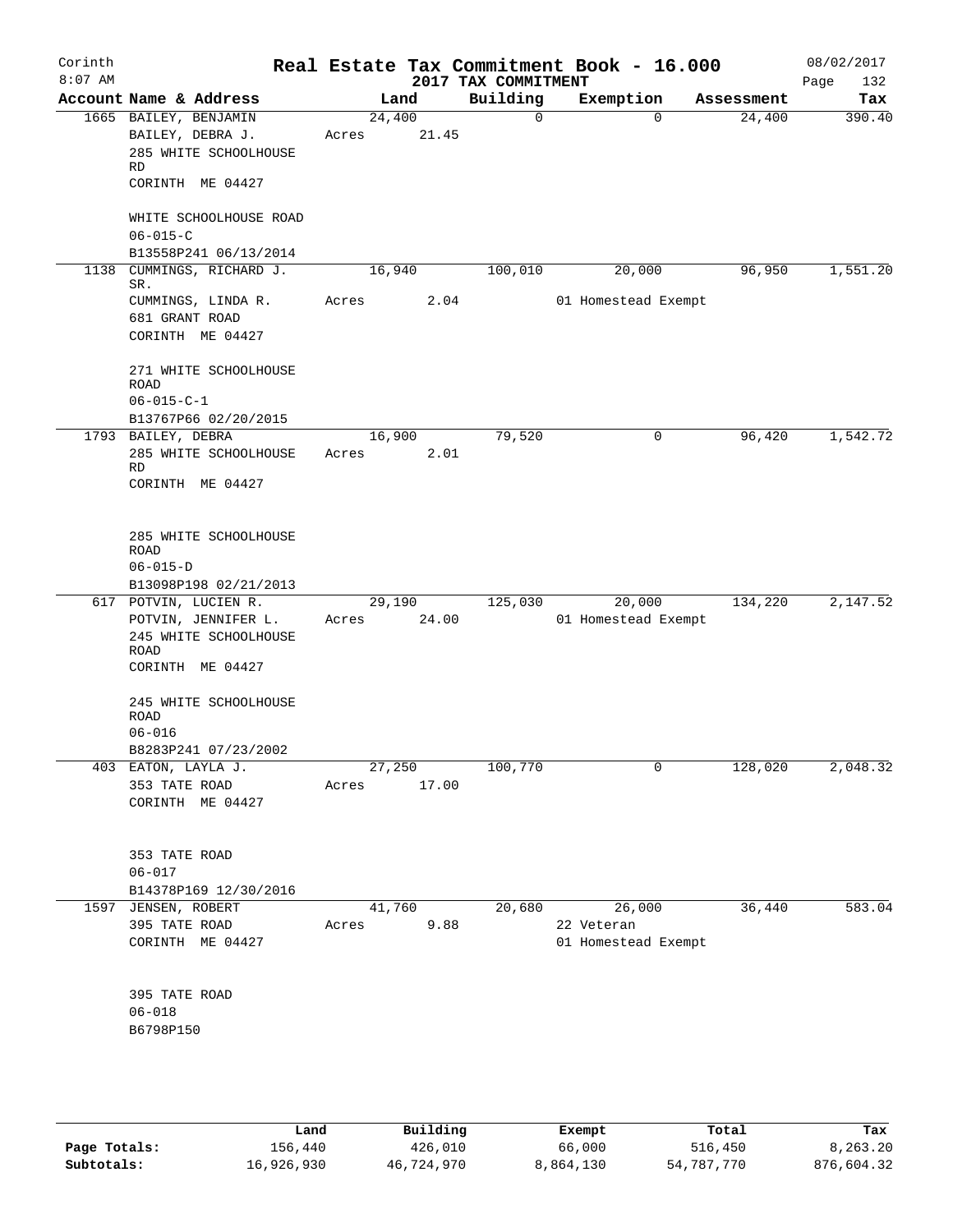| Corinth<br>$8:07$ AM |                                                                                  |       |                  | 2017 TAX COMMITMENT | Real Estate Tax Commitment Book - 16.000 |            | 08/02/2017<br>Page<br>133 |
|----------------------|----------------------------------------------------------------------------------|-------|------------------|---------------------|------------------------------------------|------------|---------------------------|
|                      | Account Name & Address                                                           |       | Land             | Building            | Exemption                                | Assessment | Tax                       |
|                      | 749 WALLACE, CHARLES W.<br>158 CORNER ROAD<br>HODGDON ME 04730                   | Acres | 9,820<br>1.12    | 28,860              | 0                                        | 38,680     | 618.88                    |
|                      | 417 TATE ROAD<br>$06 - 018 - B$<br>B14090P26 03/02/2016                          |       |                  |                     |                                          |            |                           |
| 1927                 | CROSS, RUTH A.<br>407 TATE ROAD<br>CORINTH ME 04427                              |       | 0                | 12,780              | 12,780<br>01 Homestead Exempt            | 0          | 0.00                      |
|                      | 407 TATE ROAD<br>$06 - 018 - 01H$<br>B13545P128 06/02/2014                       |       |                  |                     |                                          |            |                           |
|                      | 1599 DOWNING, LISA L.<br>222 MILLS ROAD<br>EXETER ME 04435                       | Acres | 15,730<br>1.00   | $\mathbf 0$         | 0                                        | 15,730     | 251.68                    |
|                      | 375 TATE ROAD<br>$06 - 018 - A$<br>B13714P78 12/04/2014                          |       |                  |                     |                                          |            |                           |
|                      | 983 CROSS, CHRISTINA<br>375 TATE ROAD<br>CORINTH ME 04427                        |       | 0                | 8,880               | 8,880<br>01 Homestead Exempt             | 0          | 0.00                      |
|                      | 375 TATE ROAD<br>$06 - 018 - A - 1H$                                             |       |                  |                     |                                          |            |                           |
|                      | 1270 MCNAMARA, MICHAEL<br>1912 OHIO STREET<br>BANGOR ME 04401                    | Acres | 263,230<br>39.00 | 0                   | 0                                        | 263,230    | 4,211.68                  |
|                      | 434 TATE ROAD<br>$06 - 019$<br>B10592P9 08/23/2006                               |       |                  |                     |                                          |            |                           |
|                      | 1873 JOHNSON, JUNE<br>434 TATE ROAD LOT 1<br>CORINTH ME 04427                    |       | 0                | 12,370              | 12,370<br>01 Homestead Exempt            | 0          | 0.00                      |
|                      | 434 TATE ROAD LOT 01<br>$06 - 019 - 01H$                                         |       |                  |                     |                                          |            |                           |
| 968                  | BOGAN, NICHOLAS<br>HOLMES, JENNIFER<br>434 TATE ROAD LOT # 2<br>CORINTH ME 04401 |       | 0                | 20,160              | 20,000<br>01 Homestead Exempt            | 160        | 2.56                      |
|                      | 434 TATE ROAD LOT 02<br>$06 - 019 - 02H$<br>B6249P277                            |       |                  |                     |                                          |            |                           |
|                      |                                                                                  | Land  | Building         |                     | Exempt                                   | Total      | Tax                       |

|              | Land         | <b>Building</b> | Exempt    | тосат      | rax.       |
|--------------|--------------|-----------------|-----------|------------|------------|
| Page Totals: | 288,780      | 83,050          | 54,030    | 317,800    | 5,084.80   |
| Subtotals:   | 17, 215, 710 | 46,808,020      | 8,918,160 | 55,105,570 | 881,689.12 |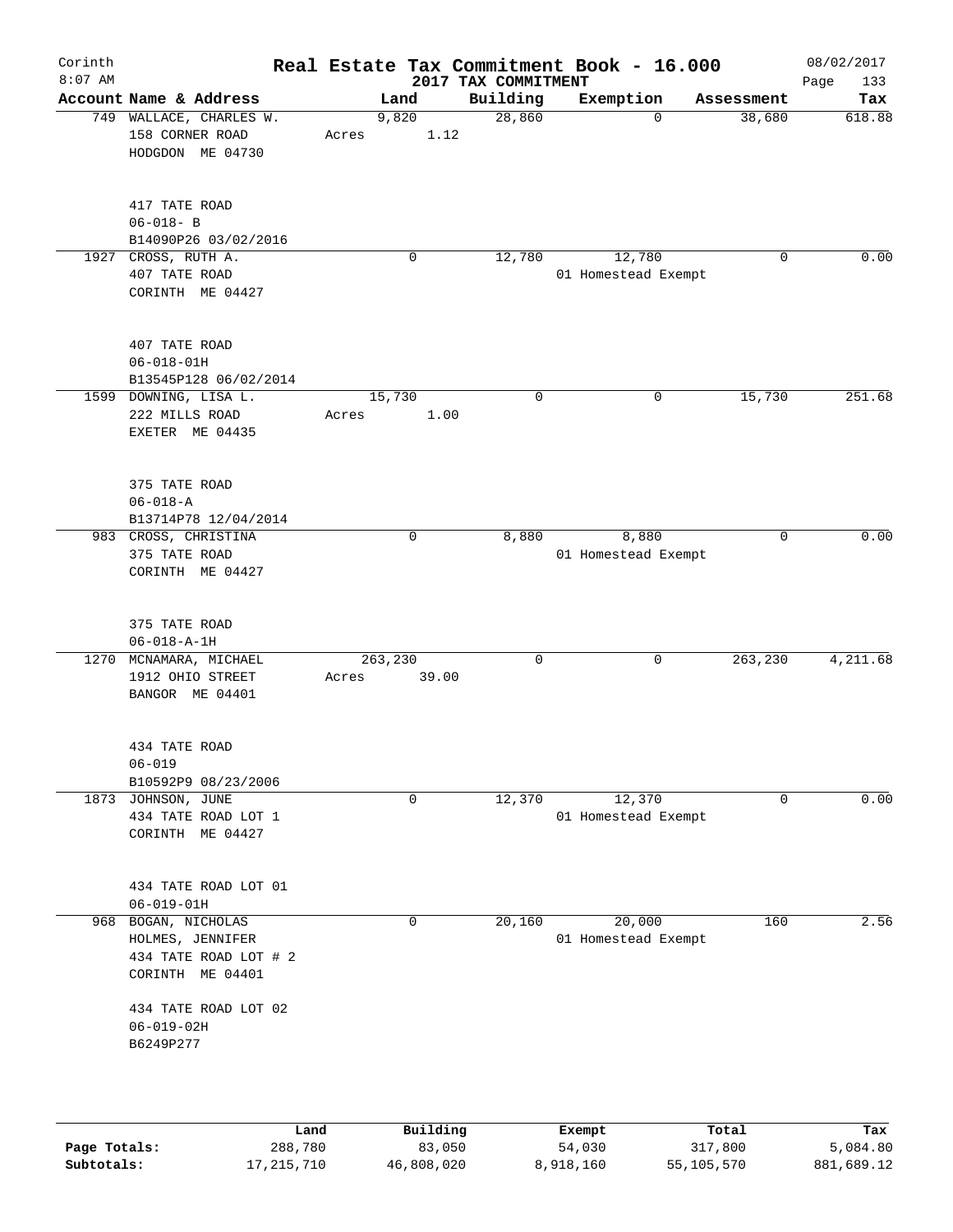| Corinth<br>$8:07$ AM |                                                                              |      |             | Real Estate Tax Commitment Book - 16.000<br>2017 TAX COMMITMENT |                               |             |            | 08/02/2017<br>Page<br>134 |
|----------------------|------------------------------------------------------------------------------|------|-------------|-----------------------------------------------------------------|-------------------------------|-------------|------------|---------------------------|
|                      | Account Name & Address                                                       | Land |             | Building                                                        | Exemption                     |             | Assessment | Tax                       |
|                      | 1729 CUMMINGS, STEPHEN<br>BERG, REBECCA<br>434 TATE ROAD<br>CORINTH ME 04427 |      | $\mathbf 0$ | 13,100                                                          |                               | $\mathbf 0$ | 13,100     | 209.60                    |
|                      | 434 TATE ROAD LOT 03<br>$06 - 019 - 03H$                                     |      |             |                                                                 |                               |             |            |                           |
| 1516                 | BISCHOFF, DAVID &                                                            |      | 0           | 18,030                                                          | 18,030                        |             | 0          | 0.00                      |
|                      | JENNIE<br>434 TATE ROAD LOT 4<br>CORINTH ME 04427                            |      |             |                                                                 | 01 Homestead Exempt           |             |            |                           |
|                      | 434 TATE ROAD LOT 04<br>$06 - 019 - 04H$                                     |      |             |                                                                 |                               |             |            |                           |
|                      | 1812 MCNAMARA, MICHAEL<br>1912 OHIO STREET<br>BANGOR ME 04401                |      | $\mathbf 0$ | 10,450                                                          |                               | 0           | 10,450     | 167.20                    |
|                      | 434 TATE ROAD LOT 05<br>$06 - 019 - 05H$<br>B12127P59 05/12/2010             |      |             |                                                                 |                               |             |            |                           |
|                      | 1678 MCNAMARA, MIKE<br>1912 OHIO STREET<br>BANGOR ME 04401                   |      | 0           | 21,000                                                          |                               | 0           | 21,000     | 336.00                    |
|                      | 434 TATE ROAD LOT 07<br>$06 - 019 - 07H$                                     |      |             |                                                                 |                               |             |            |                           |
|                      | 1512 HOFFMAN, SARAH<br>434 TATE ROAD LOT 8<br>CORINTH ME 04427               |      | 0           | 19,680                                                          |                               | 0           | 19,680     | 314.88                    |
|                      | 434 TATE ROAD LOT 08<br>$06 - 019 - 08H$                                     |      |             |                                                                 |                               |             |            |                           |
|                      | 1580 SCRIBNER, CORY<br>PO BOX 143<br>BANGOR ME 04402                         |      | 0           | 15,450                                                          | 15,450<br>01 Homestead Exempt |             | 0          | 0.00                      |
|                      | 434 TATE ROAD LOT 09<br>$06 - 019 - 09H$                                     |      |             |                                                                 |                               |             |            |                           |
|                      | 1645 MCNAMARA, MICHAEL<br>1912 OHIO STREET<br>BANGOR ME 04401                |      | 0           | 10,180                                                          |                               | 0           | 10,180     | 162.88                    |
|                      | 434 TATE ROAD LOT 10<br>$06 - 019 - 10H$                                     |      |             |                                                                 |                               |             |            |                           |

|              | Land         | Building   | Exempt    | Total      | Tax        |
|--------------|--------------|------------|-----------|------------|------------|
| Page Totals: |              | 107,890    | 33,480    | 74,410     | 1,190.56   |
| Subtotals:   | 17, 215, 710 | 46,915,910 | 8,951,640 | 55,179,980 | 882,879.68 |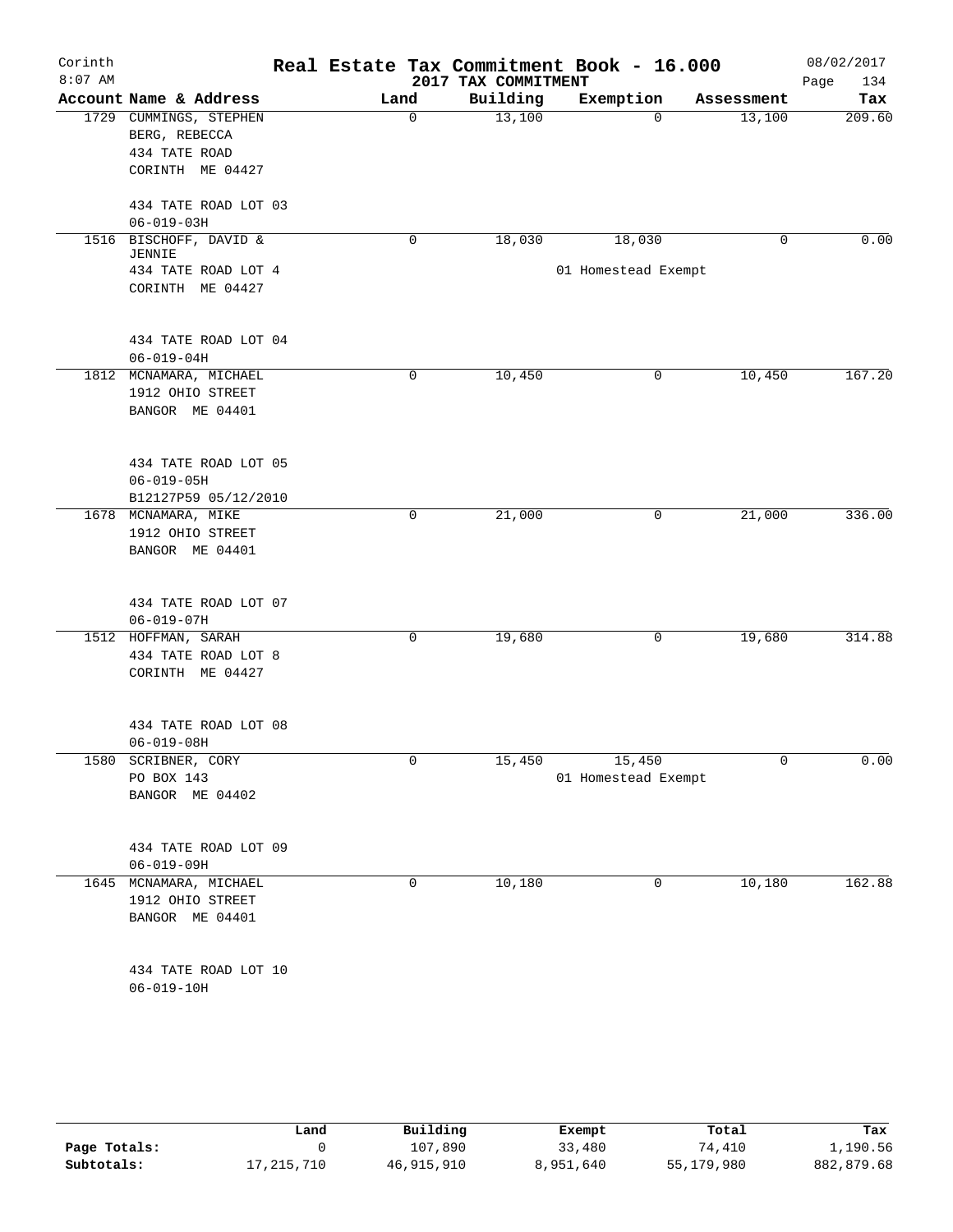| Corinth<br>$8:07$ AM |                                                                      |  |             | Real Estate Tax Commitment Book - 16.000<br>2017 TAX COMMITMENT |                                             |            | 08/02/2017<br>Page<br>135 |
|----------------------|----------------------------------------------------------------------|--|-------------|-----------------------------------------------------------------|---------------------------------------------|------------|---------------------------|
|                      | Account Name & Address                                               |  | Land        | Building                                                        | Exemption                                   | Assessment | Tax                       |
|                      | 988 NESBIT, JAYNE<br>434 TATE ROAD LOT 12<br>CORINTH ME 04427        |  | $\mathbf 0$ | 14,560                                                          | 14,560<br>01 Homestead Exempt               | 0          | 0.00                      |
|                      | 434 TATE ROAD LOT 12<br>$06 - 019 - 12H$<br>B14085P302 02/25/2016    |  |             |                                                                 |                                             |            |                           |
|                      | 1869 BROWN, DAWN<br>434 TATE ROAD LOT 14<br>CORINTH ME 04427         |  | $\mathbf 0$ | 17,780                                                          | 17,780<br>01 Homestead Exempt               | 0          | 0.00                      |
|                      | 434 TATE ROAD LOT 14<br>$06 - 019 - 14H$                             |  |             |                                                                 |                                             |            |                           |
|                      | 1704 WHITE, DALE<br>434 TATE ROAD LOT 27<br>CORINTH ME 04427         |  | 0           | 19,960                                                          | 19,960<br>01 Homestead Exempt               | 0          | 0.00                      |
|                      | 434 TATE ROAD LOT 27<br>$06 - 019 - 27H$                             |  |             |                                                                 |                                             |            |                           |
|                      | 1592 LEBLANC, WILLIAM<br>434 TATE ROAD LOT 28<br>CORINTH ME 04427    |  | 0           | 22,950                                                          | 22,950<br>01 Homestead Exempt<br>22 Veteran | 0          | 0.00                      |
|                      | 434 TATE ROAD LOT 28<br>$06 - 019 - 28H$                             |  |             |                                                                 |                                             |            |                           |
|                      | 1730 MCNAMARA, MICHAEL<br>1912 OHIO STREET<br>BANGOR ME 04401        |  | 0           | 6,420                                                           | 0                                           | 6,420      | 102.72                    |
|                      | 434 TATE ROAD LOT 29<br>$06 - 019 - 29H$                             |  |             |                                                                 |                                             |            |                           |
|                      | 1582 LEAVITT, BILLIE JO<br>434 TATE ROAD LOT #30<br>CORINTH ME 04427 |  | 0           | 11,500                                                          | 11,500<br>01 Homestead Exempt               | 0          | 0.00                      |
|                      | 434 TATE ROAD LOT 30<br>$06 - 019 - 30H$                             |  |             |                                                                 |                                             |            |                           |
|                      | 1901 MURRAY, MATTHEW<br>434 TATE ROAD LOT 31<br>CORINTH ME 04427     |  | 0           | 17,490                                                          | 17,490<br>01 Homestead Exempt               | 0          | 0.00                      |
|                      | 434 TATE ROAD LOT 31<br>$06 - 019 - 31H$                             |  |             |                                                                 |                                             |            |                           |

|              | Land       | Building | Exempt    | Total      | Tax        |
|--------------|------------|----------|-----------|------------|------------|
| Page Totals: |            | 110,660  | 104,240   | 6,420      | 102.72     |
| Subtotals:   | 17,215,710 | ,026,570 | 9,055,880 | 55,186,400 | 882,982.40 |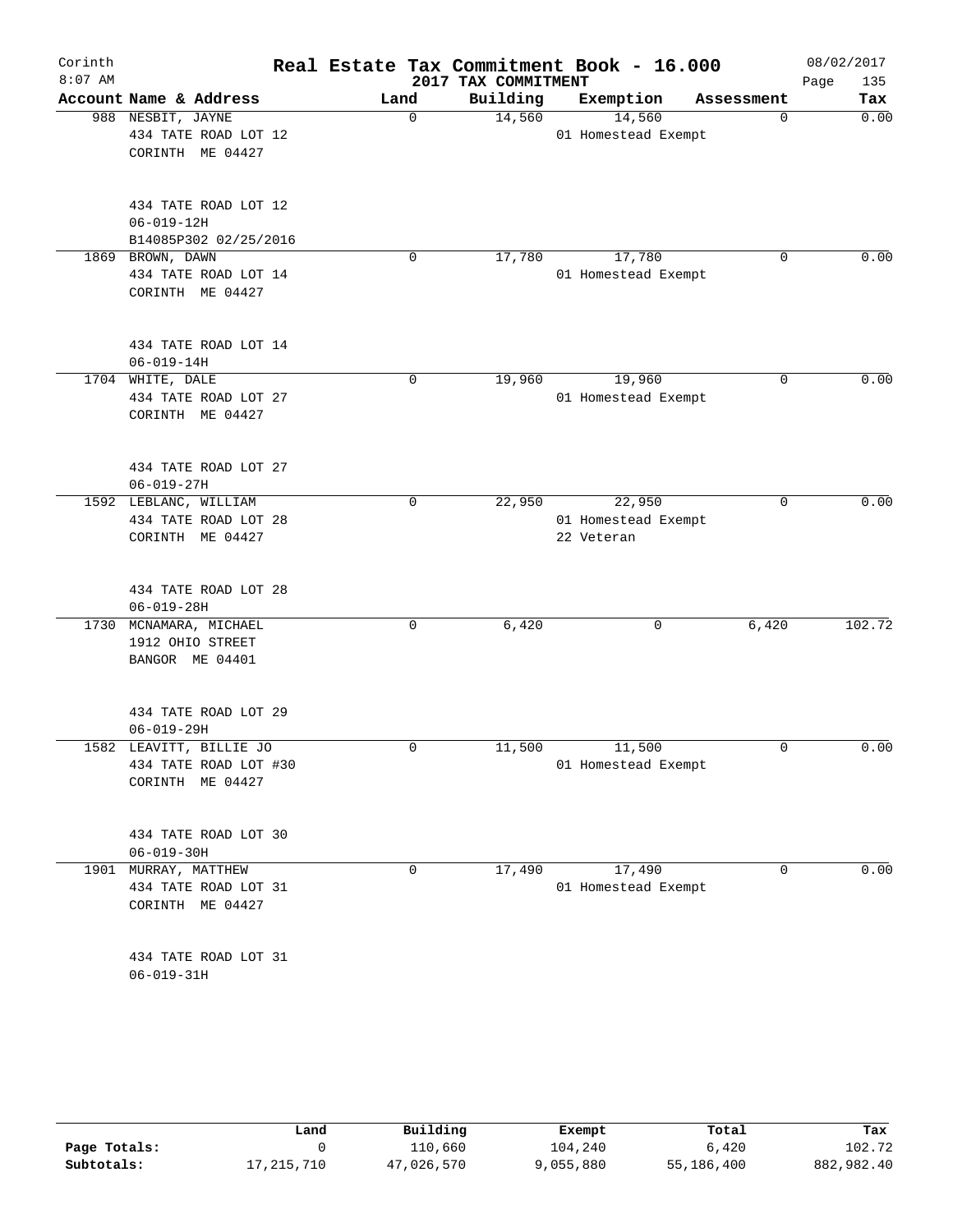| Corinth<br>$8:07$ AM       |                                                                                |                       |       |                       |                                 | Real Estate Tax Commitment Book - 16.000 |                       | 08/02/2017             |
|----------------------------|--------------------------------------------------------------------------------|-----------------------|-------|-----------------------|---------------------------------|------------------------------------------|-----------------------|------------------------|
|                            | Account Name & Address                                                         |                       |       | Land                  | 2017 TAX COMMITMENT<br>Building | Exemption                                | Assessment            | Page<br>136<br>Tax     |
|                            | 1731 SMITH, ADAM<br>SMITH, ANNALEE<br>PO BOX 42<br>408 TATE ROAD               |                       |       | $\mathbf 0$           | 16,620                          | 16,620<br>01 Homestead Exempt            | 0                     | 0.00                   |
|                            | CORINTH ME 04427<br>408 TATE ROAD<br>$06 - 019 - 34H$                          |                       |       |                       |                                 |                                          |                       |                        |
|                            | B14126P34 04/19/2016 B13095P165 02/19/2013<br>698 BRADFORD, RICHARD            |                       |       | 28,030                | 97,440                          | 20,000                                   | 105,470               | 1,687.52               |
|                            | BRADFORD, DONNA<br>374 TATE ROAD<br>CORINTH ME 04427<br>374 TATE ROAD          |                       | Acres | 31.00                 |                                 | 01 Homestead Exempt                      |                       |                        |
|                            | $06 - 019 - A$                                                                 |                       |       |                       |                                 |                                          |                       |                        |
|                            | B11177P73 10/17/2007 B2304P187                                                 |                       |       |                       |                                 |                                          |                       |                        |
|                            | 1396 LOVELY, PHILIP J.<br>LOVELY, MARTHA R.<br>PO BOX 394<br>DAYVILLE CT 06241 |                       | Acres | 33,780<br>4.00        | 20,000                          |                                          | 53,780<br>0           | 860.48                 |
|                            | 414 TATE ROAD<br>$06 - 019 - B$<br>B13612P195 07/22/2014                       |                       |       |                       |                                 |                                          |                       |                        |
|                            | 546 ELLIOTT, RANDALL L.                                                        |                       |       | 26,390                | 104,860                         | 20,000                                   | 111,250               | 1,780.00               |
|                            | ELLIOTT, KATHRYN L.<br>400 TATE ROAD                                           |                       | Acres | 27.00                 |                                 | 01 Homestead Exempt                      |                       |                        |
|                            | CORINTH ME 04427<br>400 TATE ROAD                                              |                       |       |                       |                                 |                                          |                       |                        |
|                            | $06 - 019 - C$<br>B4106P171                                                    |                       |       |                       |                                 |                                          |                       |                        |
|                            | 1228 SODERMARK, PAULINE M.                                                     |                       |       | 23,650                | 53,990                          | 20,000                                   | 57,640                | 922.24                 |
|                            | 449 TATE ROAD<br>CORINTH ME 04427                                              |                       | Acres | 12.00                 |                                 | 01 Homestead Exempt                      |                       |                        |
|                            | 449 TATE ROAD<br>$06 - 020$<br>B9715P268                                       |                       |       |                       |                                 |                                          |                       |                        |
| 1852                       | SODERMARK, PAULINE M.<br>449 TATE RD.<br>CORINTH ME 04427                      |                       | Acres | 25,520<br>23.00       | 0                               |                                          | 0<br>25,520           | 408.32                 |
|                            | ANDREWS ROAD<br>$06 - 020 - A$<br>B9857P76 05/06/2005                          |                       |       |                       |                                 |                                          |                       |                        |
| 1229                       | DUNTON, JAMIE<br>790 NORTH EUCLID STREET Acres<br>APT 336<br>ANAHEIM CA 92801  |                       |       | 29,790<br>50.05       | 0                               |                                          | 29,790<br>0           | 476.64                 |
|                            | TATE ROAD<br>$06 - 021$<br>B14412P186 02/17/2017                               |                       |       |                       |                                 |                                          |                       |                        |
|                            |                                                                                | Land                  |       | Building              |                                 | Exempt                                   | Total                 | Tax                    |
| Page Totals:<br>Subtotals: |                                                                                | 167,160<br>17,382,870 |       | 292,910<br>47,319,480 |                                 | 76,620<br>9,132,500                      | 383,450<br>55,569,850 | 6,135.20<br>889,117.60 |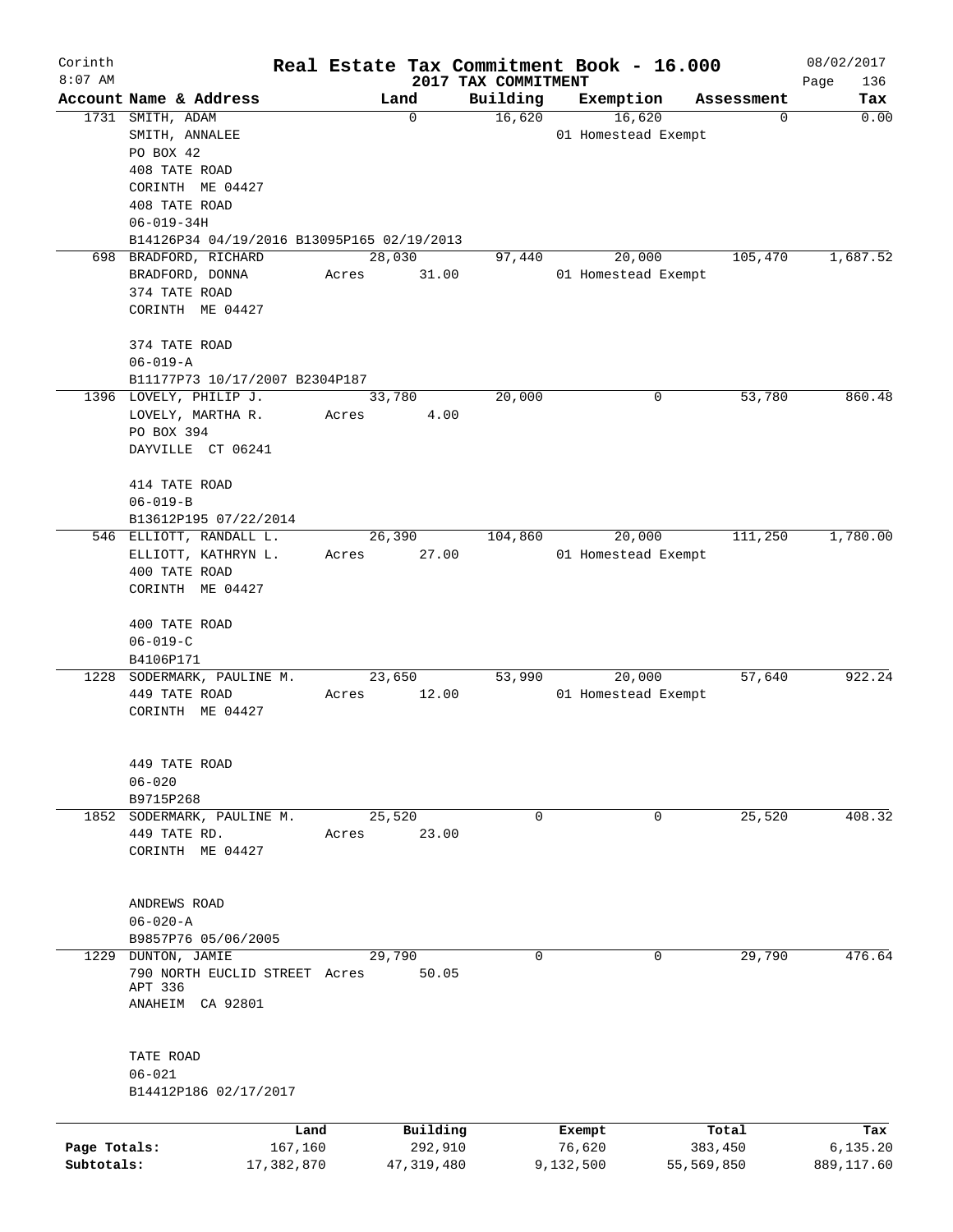| Corinth                    |                                                                                       |                 |                       |                                 | Real Estate Tax Commitment Book - 16.000 |                       | 08/02/2017              |
|----------------------------|---------------------------------------------------------------------------------------|-----------------|-----------------------|---------------------------------|------------------------------------------|-----------------------|-------------------------|
| $8:07$ AM                  | Account Name & Address                                                                |                 | Land                  | 2017 TAX COMMITMENT<br>Building | Exemption                                | Assessment            | Page<br>137<br>Tax      |
|                            | 1230 SODERMARK, PAULINE M.<br>449 TATE ROAD<br>CORINTH ME 04427                       | 16,310<br>Acres | 1.50                  | 33,220                          | $\Omega$                                 | 49,530                | 792.48                  |
|                            | 450 TATE ROAD<br>$06 - 021 - A$<br>B4543P20                                           |                 |                       |                                 |                                          |                       |                         |
|                            | 302 ALDINGER, JOHN G.<br>ALDINGER, LAURA BELLE<br>Α.<br>PO BOX 77<br>CORINTH ME 04427 | 18,400<br>Acres | 3.30                  | 0                               | 0                                        | 18,400                | 294.40                  |
|                            | 477 TATE ROAD<br>$06 - 022$<br>B4096P350                                              |                 |                       |                                 |                                          |                       |                         |
|                            | 495 DUNTON, LAURIE B.<br>471 TATE ROAD<br>CORINTH ME 04427                            | 16,540<br>Acres | 1.70                  | 45,160                          | 20,000<br>01 Homestead Exempt            | 41,700                | 667.20                  |
|                            | 471 TATE ROAD<br>$06 - 022 - A$<br>B9801P6 03/31/2005                                 |                 |                       |                                 |                                          |                       |                         |
|                            | 48 AKINS, WATIE J.<br>PO BOX 969<br>MATTAPOISETTE MA 02739                            | 41,230<br>Acres | 96.59                 | $\Omega$                        | $\mathbf 0$                              | 41,230                | 659.68                  |
|                            | PINEWOOD DRIVE<br>$06 - 023$<br>B8748P188                                             |                 |                       |                                 |                                          |                       |                         |
|                            | 1136 RICHARDS, JOAN A.<br>RICHARDS, WILLIAM A.<br>P.O. BOX 142<br>CORINTH ME 04427    | 16,910<br>Acres | 2.02                  | 70,830                          | 20,000<br>01 Homestead Exempt            | 67,740                | 1,083.84                |
|                            | 532 TATE ROAD<br>$06 - 023 - 01$<br>B8879P204                                         |                 |                       |                                 |                                          |                       |                         |
| 438                        | DOW, PETER A.<br>520 TATE ROAD<br>CORINTH ME 04427                                    | 16,930<br>Acres | 2.03                  | 75,320                          | 20,000<br>01 Homestead Exempt            | 72,250                | 1,156.00                |
|                            | 520 TATE ROAD<br>$06 - 023 - 02$<br>B4407P246                                         |                 |                       |                                 |                                          |                       |                         |
|                            | 682 DYER, WALTER J.<br>DYER, MONIQUE L.<br>512 TATE ROAD<br>CORINTH ME 04427          | 16,940<br>Acres | 2.04                  | 93,680                          | 20,000<br>01 Homestead Exempt            | 90,620                | 1,449.92                |
|                            | 512 TATE ROAD<br>$06 - 023 - 03$<br>B12943P322 09/13/2012                             |                 |                       |                                 |                                          |                       |                         |
|                            | Land                                                                                  |                 | Building              |                                 | Exempt                                   | Total                 | Tax                     |
| Page Totals:<br>Subtotals: | 143,260<br>17,526,130                                                                 |                 | 318,210<br>47,637,690 |                                 | 80,000<br>9,212,500                      | 381,470<br>55,951,320 | 6,103.52<br>895, 221.12 |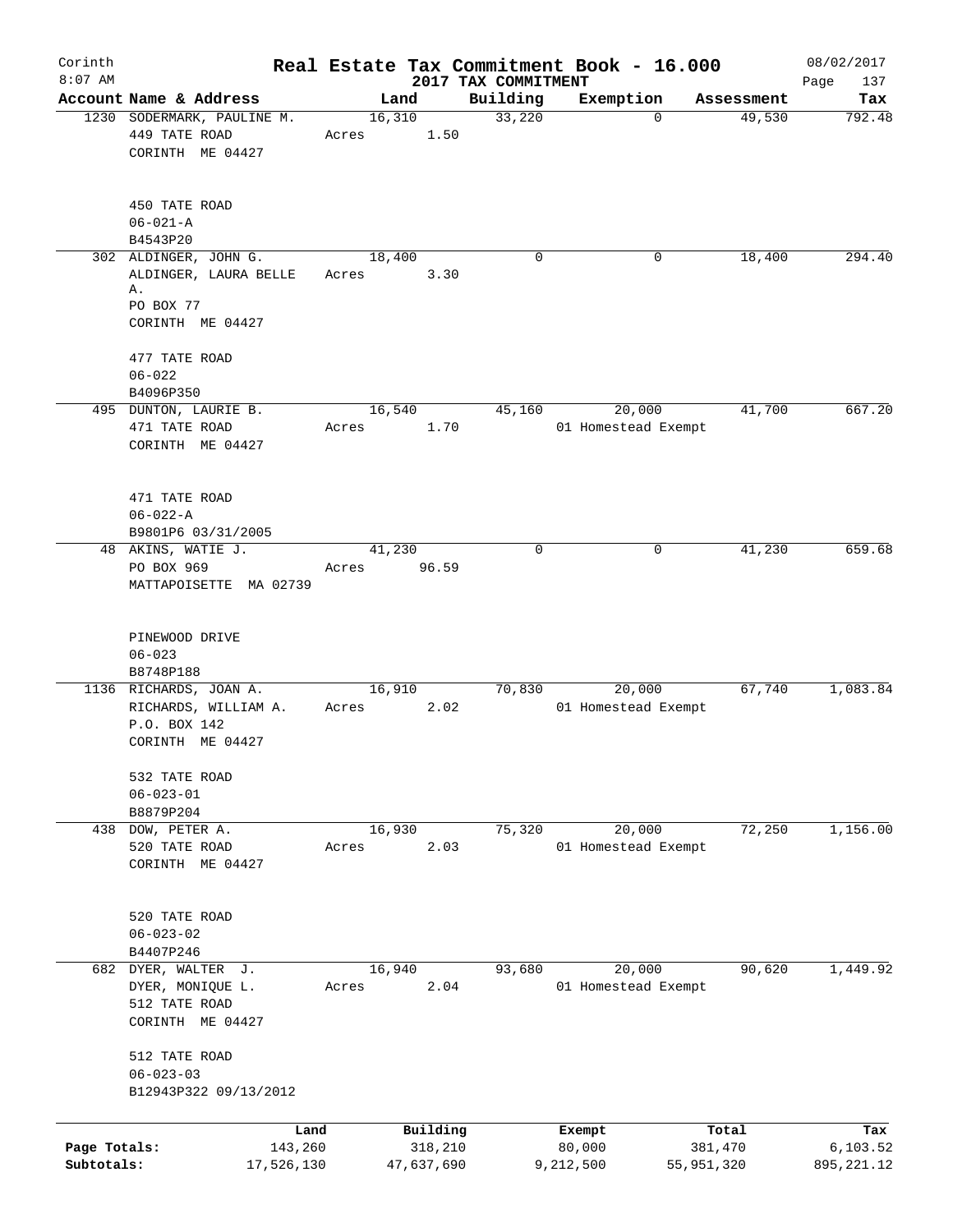| Corinth      |                                       |        |       |        |            |                                 | Real Estate Tax Commitment Book - 16.000 |            | 08/02/2017         |
|--------------|---------------------------------------|--------|-------|--------|------------|---------------------------------|------------------------------------------|------------|--------------------|
| $8:07$ AM    | Account Name & Address                |        |       | Land   |            | 2017 TAX COMMITMENT<br>Building | Exemption                                | Assessment | Page<br>138<br>Tax |
|              | 444 K & T HOUSING LLC                 |        |       | 10,340 |            | $\mathbf 0$                     | $\mathbf 0$                              | 10,340     | 165.44             |
|              | P.O. BOX 8245                         |        | Acres |        | 1.57       |                                 |                                          |            |                    |
|              | BANGOR ME 04402-8245                  |        |       |        |            |                                 |                                          |            |                    |
|              |                                       |        |       |        |            |                                 |                                          |            |                    |
|              | TATE ROAD                             |        |       |        |            |                                 |                                          |            |                    |
|              | $06 - 023 - 04$<br>B8638P79           |        |       |        |            |                                 |                                          |            |                    |
|              | 43 DUNFEE, CATHERINE C.               |        |       | 16,520 |            | 101,180                         | 20,000                                   | 97,700     | 1,563.20           |
|              | 21 PINEWOOD DRIVE                     |        | Acres |        | 1.68       |                                 | 01 Homestead Exempt                      |            |                    |
|              | CORINTH ME 04427                      |        |       |        |            |                                 |                                          |            |                    |
|              |                                       |        |       |        |            |                                 |                                          |            |                    |
|              | 21 PINEWOOD DRIVE                     |        |       |        |            |                                 |                                          |            |                    |
|              | $06 - 023 - 05$                       |        |       |        |            |                                 |                                          |            |                    |
|              | B7375P42                              |        |       |        |            |                                 |                                          |            |                    |
|              | 44 MARQUIS, ALAN E.                   |        |       | 16,480 |            | 117,220                         | 20,000                                   | 113,700    | 1,819.20           |
|              | MARQUIS, PATSY L.                     |        | Acres |        | 1.65       |                                 | 01 Homestead Exempt                      |            |                    |
|              | 6 PINEWOOD DRIVE                      |        |       |        |            |                                 |                                          |            |                    |
|              | CORINTH ME 04427                      |        |       |        |            |                                 |                                          |            |                    |
|              | 6 PINEWOOD DRIVE                      |        |       |        |            |                                 |                                          |            |                    |
|              | $06 - 023 - 06$                       |        |       |        |            |                                 |                                          |            |                    |
|              | B13751P6 01/26/2015                   |        |       |        |            |                                 |                                          |            |                    |
|              | 45 AKINS, WATIE                       |        |       | 9,120  |            | $\mathbf 0$                     | 0                                        | 9,120      | 145.92             |
|              | PO BOX 969                            |        | Acres |        | 1.62       |                                 |                                          |            |                    |
|              | MATTAPOISETTE MA 02739                |        |       |        |            |                                 |                                          |            |                    |
|              |                                       |        |       |        |            |                                 |                                          |            |                    |
|              | PINEWOOD DRIVE                        |        |       |        |            |                                 |                                          |            |                    |
|              | $06 - 023 - 07$                       |        |       |        |            |                                 |                                          |            |                    |
|              | B10768P99 12/06/2006                  |        |       |        |            |                                 |                                          |            |                    |
|              | 46 GAUTHIER, ROBERT J. JR.            |        |       | 15,390 |            | 108,080                         | 20,000                                   | 103,470    | 1,655.52           |
|              | 38 PINEWOOD DRIVE                     |        | Acres |        | 1.83       |                                 | 01 Homestead Exempt                      |            |                    |
|              | CORINTH ME 04427                      |        |       |        |            |                                 |                                          |            |                    |
|              |                                       |        |       |        |            |                                 |                                          |            |                    |
|              | 38 PINEWOOD DRIVE                     |        |       |        |            |                                 |                                          |            |                    |
|              | $06 - 023 - 08$                       |        |       |        |            |                                 |                                          |            |                    |
|              | B14150P284 05/16/2016                 |        |       |        |            |                                 |                                          |            |                    |
|              | 47 AKINS, WATIE                       |        |       | 9,090  |            | 0                               | 0                                        | 9,090      | 145.44             |
|              | PO BOX 969                            |        | Acres |        | 1.59       |                                 |                                          |            |                    |
|              | MATTAPOISETTE<br>MA 02739             |        |       |        |            |                                 |                                          |            |                    |
|              |                                       |        |       |        |            |                                 |                                          |            |                    |
|              | PINEWOOD DRIVE                        |        |       |        |            |                                 |                                          |            |                    |
|              | $06 - 023 - 09$                       |        |       |        |            |                                 |                                          |            |                    |
|              |                                       |        |       |        |            |                                 |                                          |            |                    |
|              | B10768P99 12/06/2006                  |        |       |        |            | 113,270                         |                                          | 108,660    | 1,738.56           |
|              | 608 MEYERS, WILLIAM T.                |        |       | 15,390 |            |                                 | 20,000                                   |            |                    |
|              | MEYERS, LIBBY A.                      |        | Acres |        | 1.83       |                                 | 01 Homestead Exempt                      |            |                    |
|              | 46 PINEWOOD DRIVE<br>CORINTH ME 04427 |        |       |        |            |                                 |                                          |            |                    |
|              |                                       |        |       |        |            |                                 |                                          |            |                    |
|              | 46 PINEWOOD DRIVE                     |        |       |        |            |                                 |                                          |            |                    |
|              | $06 - 023 - 10$                       |        |       |        |            |                                 |                                          |            |                    |
|              | B9575P197                             |        |       |        |            |                                 |                                          |            |                    |
|              |                                       |        |       |        |            |                                 |                                          |            |                    |
|              |                                       | Land   |       |        | Building   |                                 | Exempt                                   | Total      | Tax                |
| Page Totals: |                                       | 92,330 |       |        | 439,750    |                                 | 80,000                                   | 452,080    | 7,233.28           |
| Subtotals:   | 17,618,460                            |        |       |        | 48,077,440 |                                 | 9,292,500                                | 56,403,400 | 902, 454.40        |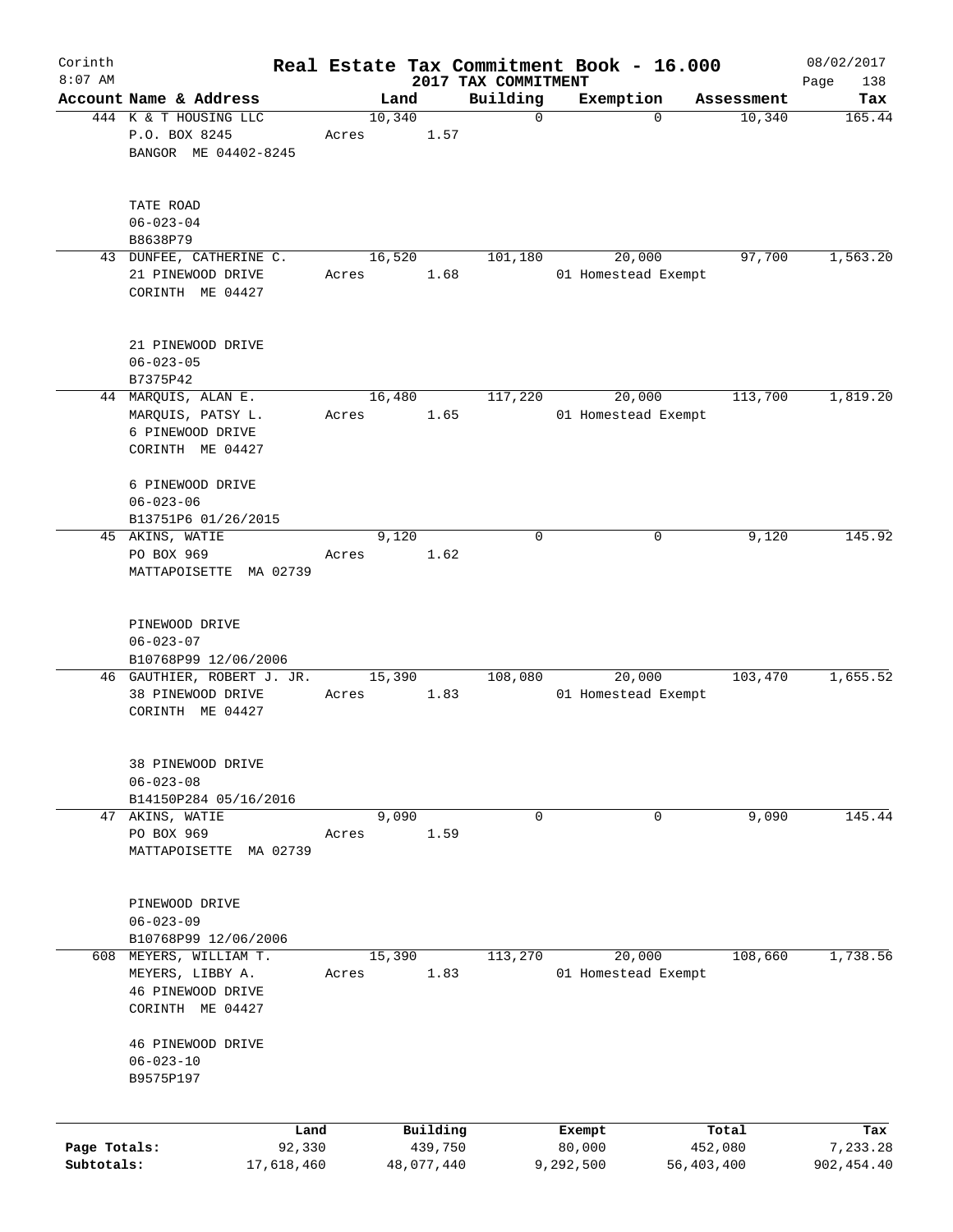| Corinth   |                                          |       |        |       |                     | Real Estate Tax Commitment Book - 16.000 |            | 08/02/2017  |
|-----------|------------------------------------------|-------|--------|-------|---------------------|------------------------------------------|------------|-------------|
| $8:07$ AM |                                          |       |        |       | 2017 TAX COMMITMENT |                                          |            | 139<br>Page |
|           | Account Name & Address                   |       | Land   |       | Building            | Exemption                                | Assessment | Tax         |
|           | 1225 SMITH, JOAN M.                      |       | 26,170 |       | 61,340              | 20,000                                   | 67,510     | 1,080.16    |
|           | 480 TATE ROAD                            | Acres |        | 10.00 |                     | 01 Homestead Exempt                      |            |             |
|           | CORINTH ME 04427                         |       |        |       |                     |                                          |            |             |
|           | 480 TATE ROAD                            |       |        |       |                     |                                          |            |             |
|           | $06 - 023 - A$                           |       |        |       |                     |                                          |            |             |
|           | B3225P323                                |       |        |       |                     |                                          |            |             |
|           | 675 HANSEN, DONALD E.                    |       | 33,760 |       | 36,340              | 26,000                                   | 44,100     | 705.60      |
|           | HANSEN, JOAN A.                          | Acres |        | 5.02  |                     | 01 Homestead Exempt                      |            |             |
|           | 492 TATE ROAD                            |       |        |       |                     | 22 Veteran                               |            |             |
|           | CORINTH ME 04427                         |       |        |       |                     |                                          |            |             |
|           | 492 TATE ROAD                            |       |        |       |                     |                                          |            |             |
|           | $06 - 023 - B$                           |       |        |       |                     |                                          |            |             |
|           | B3817P69                                 |       |        |       |                     |                                          |            |             |
| 1437      | DUNHAM RICHARD &<br>DEBORAH LIVING TRUST |       | 26,600 |       | 3,500               | $\mathbf 0$                              | 30,100     | 481.60      |
|           | TRUSTEES, RICHARD &                      | Acres |        | 33.66 |                     |                                          |            |             |
|           | DEBORAH DUNHAM                           |       |        |       |                     |                                          |            |             |
|           | PO BOX 171                               |       |        |       |                     |                                          |            |             |
|           | CORINTH ME 04427                         |       |        |       |                     |                                          |            |             |
|           | RABBIT PATH                              |       |        |       |                     |                                          |            |             |
|           | $06 - 024$                               |       |        |       |                     |                                          |            |             |
|           | B13107P200 03/04/2013                    |       |        |       |                     |                                          |            |             |
|           | 1772 III GENERATION<br>CARPENTRY, INC.   |       | 16,760 |       | 0                   | $\mathbf 0$                              | 16,760     | 268.16      |
|           | 148 HAY ROAD                             | Acres |        | 1.79  |                     |                                          |            |             |
|           | HUDSON ME 04449                          |       |        |       |                     |                                          |            |             |
|           |                                          |       |        |       |                     |                                          |            |             |
|           | TATE ROAD                                |       |        |       |                     |                                          |            |             |
|           | $06 - 024 - 01$                          |       |        |       |                     |                                          |            |             |
|           | B9411P275                                |       |        |       |                     |                                          |            |             |
|           | 1773 HORSESHOE MILL TRUST                |       | 10,270 |       | 0                   | $\mathbf 0$                              | 10,270     | 164.32      |
|           | PATRICIA AKINS, TR.<br>PO BOX 969        | Acres |        | 1.51  |                     |                                          |            |             |
|           | MATTAPOISETT MA 02739                    |       |        |       |                     |                                          |            |             |
|           | TATE ROAD                                |       |        |       |                     |                                          |            |             |
|           | $06 - 024 - 02$                          |       |        |       |                     |                                          |            |             |
|           | B9671P37                                 |       |        |       |                     |                                          |            |             |
|           | 1774 HORSESHOE MILL TRUST                |       | 10,270 |       | $\Omega$            | 0                                        | 10,270     | 164.32      |
|           | PATRICIA AKINS, TR.                      | Acres |        | 1.51  |                     |                                          |            |             |
|           | PO BOX 969                               |       |        |       |                     |                                          |            |             |
|           | MATTAPOISETT MA 02739                    |       |        |       |                     |                                          |            |             |
|           | TATE ROAD                                |       |        |       |                     |                                          |            |             |
|           | $06 - 024 - 03$                          |       |        |       |                     |                                          |            |             |
|           | B9671P37                                 |       |        |       |                     |                                          |            |             |
|           |                                          |       |        |       |                     |                                          |            |             |

|              | Land       | Building   | Exempt    | Total      | Tax         |
|--------------|------------|------------|-----------|------------|-------------|
| Page Totals: | 123,830    | 101,180    | 46,000    | 179,010    | 2,864.16    |
| Subtotals:   | 17,742,290 | 48,178,620 | 9,338,500 | 56,582,410 | 905, 318.56 |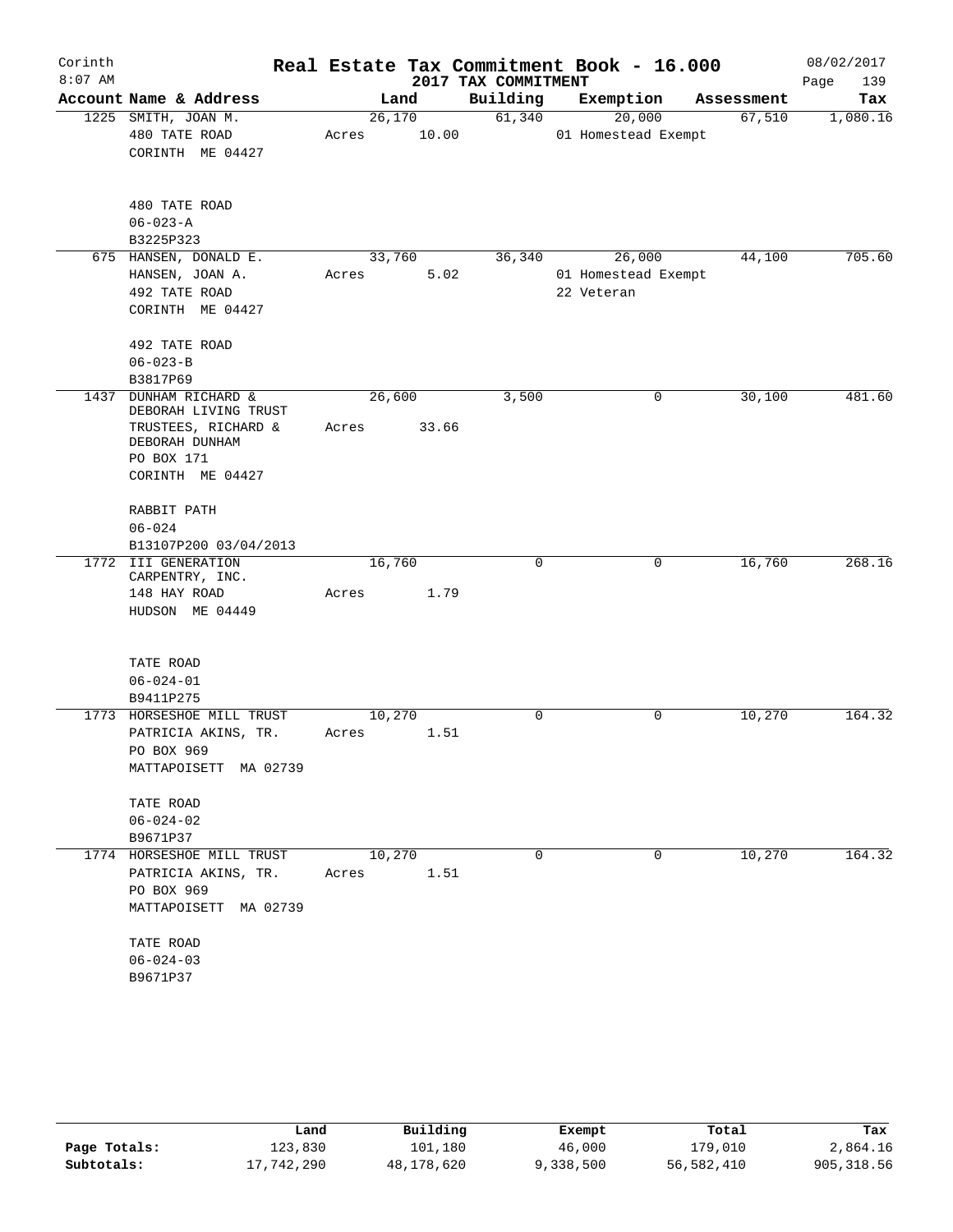| Corinth<br>$8:07$ AM |                                                                                                                     |                 |      | 2017 TAX COMMITMENT | Real Estate Tax Commitment Book - 16.000 |            | 08/02/2017<br>Page<br>140 |
|----------------------|---------------------------------------------------------------------------------------------------------------------|-----------------|------|---------------------|------------------------------------------|------------|---------------------------|
|                      | Account Name & Address                                                                                              | Land            |      | Building            | Exemption                                | Assessment | Tax                       |
|                      | 1775 HORSESHOE MILL TRUST<br>PATRICIA AKINS, TR.<br>PO BOX 969<br>MATTAPOISETT MA 02739                             | 10,270<br>Acres | 1.51 | 0                   | $\Omega$                                 | 10,270     | 164.32                    |
|                      | TATE ROAD<br>$06 - 024 - 04$<br>B9671P37                                                                            |                 |      |                     |                                          |            |                           |
| 1776                 | DUNHAM RICHARD &<br>DEBORAH LIVING TRUST<br>TRUSTEES, RICHARD &<br>DEBORAH DUNHAM<br>PO BOX 171<br>CORINTH ME 04427 | 10,280<br>Acres | 1.52 | 0                   | 0                                        | 10,280     | 164.48                    |
|                      | TATE ROAD<br>$06 - 024 - 05$<br>B13107P205 03/04/2013                                                               |                 |      |                     |                                          |            |                           |
|                      | 1777 DAIGLE, TODD G.<br>1124 WEST MAIN STREET<br>DOVER-FOXCROFT ME<br>04426                                         | 10,310<br>Acres | 1.54 | 0                   | 0                                        | 10,310     | 164.96                    |
|                      | TATE ROAD<br>$06 - 024 - 06$<br>B9131P69                                                                            |                 |      |                     |                                          |            |                           |
|                      | 1778 HORSESHOE MILL TRUST<br>PATRICIA AKINS, TR.<br>PO BOX 969<br>MATTAPOISETT MA 02739                             | 10,970<br>Acres | 2.11 | 0                   | 0                                        | 10,970     | 175.52                    |
|                      | TATE ROAD<br>$06 - 024 - 07$<br>B9671P37                                                                            |                 |      |                     |                                          |            |                           |
|                      | 1779 CROCKER, DENNIS<br>CROCKER, VICKY<br>1275 MAIN RD<br>CARMEL ME 04427                                           | 16,310<br>Acres | 1.50 | 112,460             | 0                                        | 128,770    | 2,060.32                  |
|                      | 580 TATE ROAD<br>$06 - 024 - 08$<br>B14034P186 12/15/2015                                                           |                 |      |                     |                                          |            |                           |
|                      | 1780 LOWE, KEVIN E.<br>LOWE, LUCINDA A.<br>574 TATE ROAD<br>CORINTH ME 04427                                        | 16,370<br>Acres | 1.55 | 98,740              | 20,000<br>01 Homestead Exempt            | 95,110     | 1,521.76                  |
|                      | 574 TATE ROAD<br>$06 - 024 - 09$<br>B10156P41 10/21/2005                                                            |                 |      |                     |                                          |            |                           |

|              | Land       | Building   | Exempt    | Total      | Tax        |
|--------------|------------|------------|-----------|------------|------------|
| Page Totals: | 74,510     | 211,200    | 20,000    | 265,710    | 4,251.36   |
| Subtotals:   | 17,816,800 | 48,389,820 | 9,358,500 | 56,848,120 | 909,569.92 |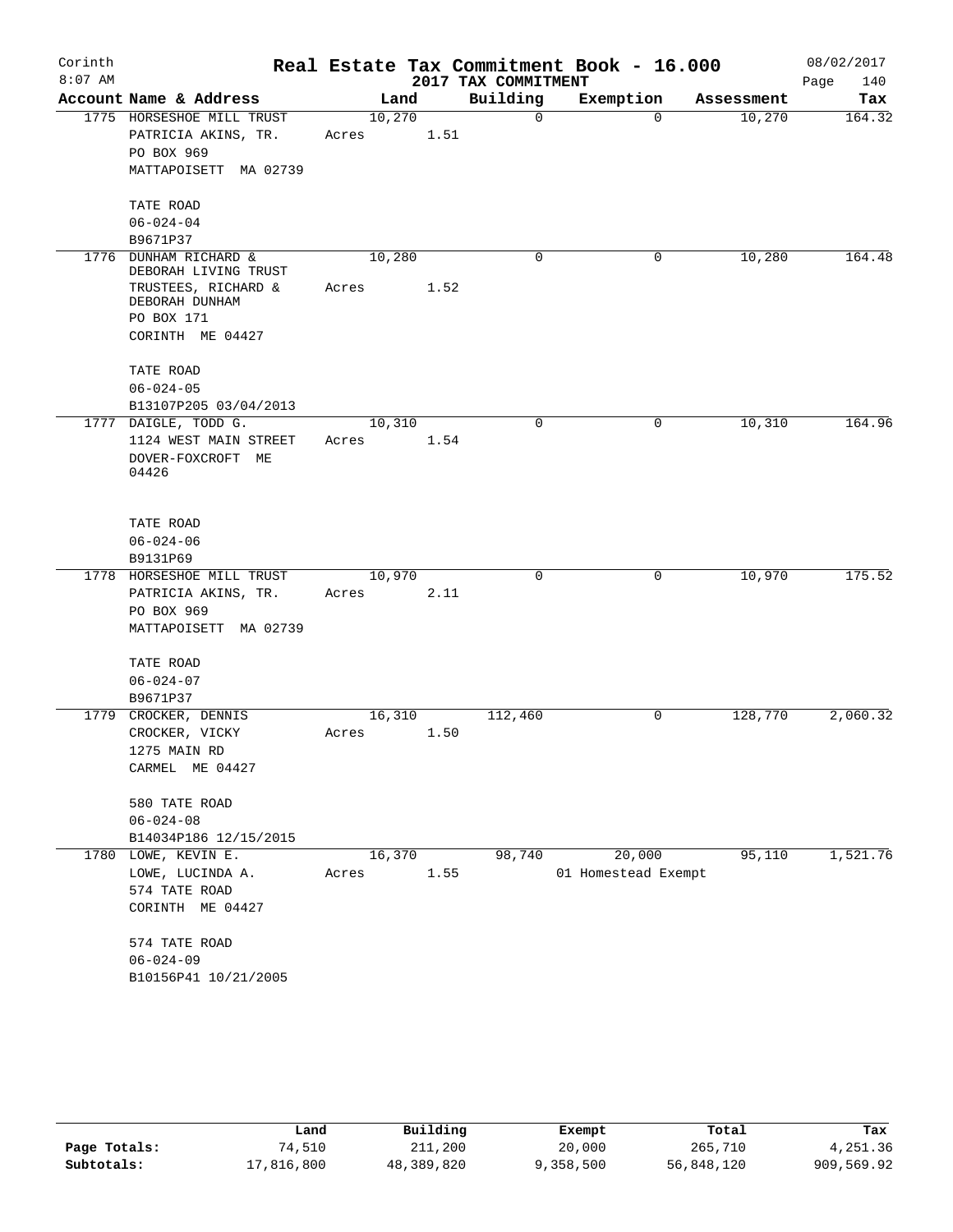| Corinth<br>$8:07$ AM |                                                    |                 |       | 2017 TAX COMMITMENT | Real Estate Tax Commitment Book - 16.000 |            | 08/02/2017<br>Page<br>141 |
|----------------------|----------------------------------------------------|-----------------|-------|---------------------|------------------------------------------|------------|---------------------------|
|                      | Account Name & Address                             |                 | Land  | Building            | Exemption                                | Assessment | Tax                       |
|                      | 1781 HORSESHOE MILL TRUST<br>PATRICIA AKINS, TR.   | 10,310<br>Acres | 1.54  | $\mathbf 0$         | $\Omega$                                 | 10,310     | 164.96                    |
|                      | PO BOX 969                                         |                 |       |                     |                                          |            |                           |
|                      | MATTAPOISETT MA 02739                              |                 |       |                     |                                          |            |                           |
|                      | TATE ROAD                                          |                 |       |                     |                                          |            |                           |
|                      | $06 - 024 - 10$<br>B9671P17                        |                 |       |                     |                                          |            |                           |
| 1782                 | DUNHAM RICHARD &                                   | 10,310          |       | $\mathbf 0$         | 0                                        | 10,310     | 164.96                    |
|                      | DEBORAH LIVING TRUST                               |                 |       |                     |                                          |            |                           |
|                      | TRUSTEES, RICHARD &<br>DEBORAH DUNHAM              | Acres           | 1.54  |                     |                                          |            |                           |
|                      | PO BOX 171                                         |                 |       |                     |                                          |            |                           |
|                      | CORINTH ME 04427                                   |                 |       |                     |                                          |            |                           |
|                      | TATE ROAD                                          |                 |       |                     |                                          |            |                           |
|                      | $06 - 024 - 11$                                    |                 |       |                     |                                          |            |                           |
|                      | B13107P208 03/04/2013                              |                 |       |                     |                                          |            |                           |
|                      | 601 LARCOMBE, JEREMY J.<br>42 RABBIT PATH          | 15,520<br>Acres | 1.95  | 60,560              | 20,000<br>01 Homestead Exempt            | 56,080     | 897.28                    |
|                      | CORINTH ME 04427                                   |                 |       |                     |                                          |            |                           |
|                      |                                                    |                 |       |                     |                                          |            |                           |
|                      | 42 RABBIT PATH                                     |                 |       |                     |                                          |            |                           |
|                      | $06 - 024 - 12$                                    |                 |       |                     |                                          |            |                           |
|                      | B13855P1 06/03/2015                                |                 |       |                     |                                          |            |                           |
|                      | 1112 JOHNSON, BRAD S.                              | 26,680          |       | 14,190              | 0                                        | 40,870     | 653.92                    |
|                      | JOHNSON, JUNE L.                                   | Acres           | 14.50 |                     |                                          |            |                           |
|                      | 60 EXETER ROAD<br>CORINTH ME 04427                 |                 |       |                     |                                          |            |                           |
|                      |                                                    |                 |       |                     |                                          |            |                           |
|                      | 50 RABBIT PATH                                     |                 |       |                     |                                          |            |                           |
|                      | $06 - 025$                                         |                 |       |                     |                                          |            |                           |
|                      | B8467P235 11/26/2002                               |                 |       |                     |                                          |            |                           |
|                      | 1743 DUMAS I, RICHARD J.<br>DUMAS, JANE A. & DUMAS | 15,870<br>Acres | 30.80 | 35,120              | 20,000<br>01 Homestead Exempt            | 30,990     | 495.84                    |
|                      | II, RICHARD J.                                     |                 |       |                     |                                          |            |                           |
|                      | PO BOX 4714                                        |                 |       |                     |                                          |            |                           |
|                      | AUGUSTA ME 04338                                   |                 |       |                     |                                          |            |                           |
|                      | 76 RABBIT PATH                                     |                 |       |                     |                                          |            |                           |
|                      | $06 - 025 - A$                                     |                 |       |                     |                                          |            |                           |
|                      | B13244P250 06/28/2013                              |                 |       |                     |                                          |            |                           |
|                      | 419 LARCOMBE, JEREMY J.                            |                 | 9,100 | $\Omega$            | 0                                        | 9,100      | 145.60                    |
|                      | 42 RABBIT PATH                                     | Acres           | 6.52  |                     |                                          |            |                           |
|                      | CORINTH ME 04427                                   |                 |       |                     |                                          |            |                           |
|                      | RABBIT PATH N/F OFF                                |                 |       |                     |                                          |            |                           |
|                      | $06 - 026$                                         |                 |       |                     |                                          |            |                           |
|                      | B14094P221 03/04/2016                              |                 |       |                     |                                          |            |                           |
|                      |                                                    |                 |       |                     |                                          |            |                           |
|                      |                                                    |                 |       |                     |                                          |            |                           |

|              | Land       | Building   | Exempt    | Total      | Tax        |
|--------------|------------|------------|-----------|------------|------------|
| Page Totals: | 87,790     | 109,870    | 40,000    | 157,660    | 2,522.56   |
| Subtotals:   | 17,904,590 | 48,499,690 | 9,398,500 | 57,005,780 | 912,092.48 |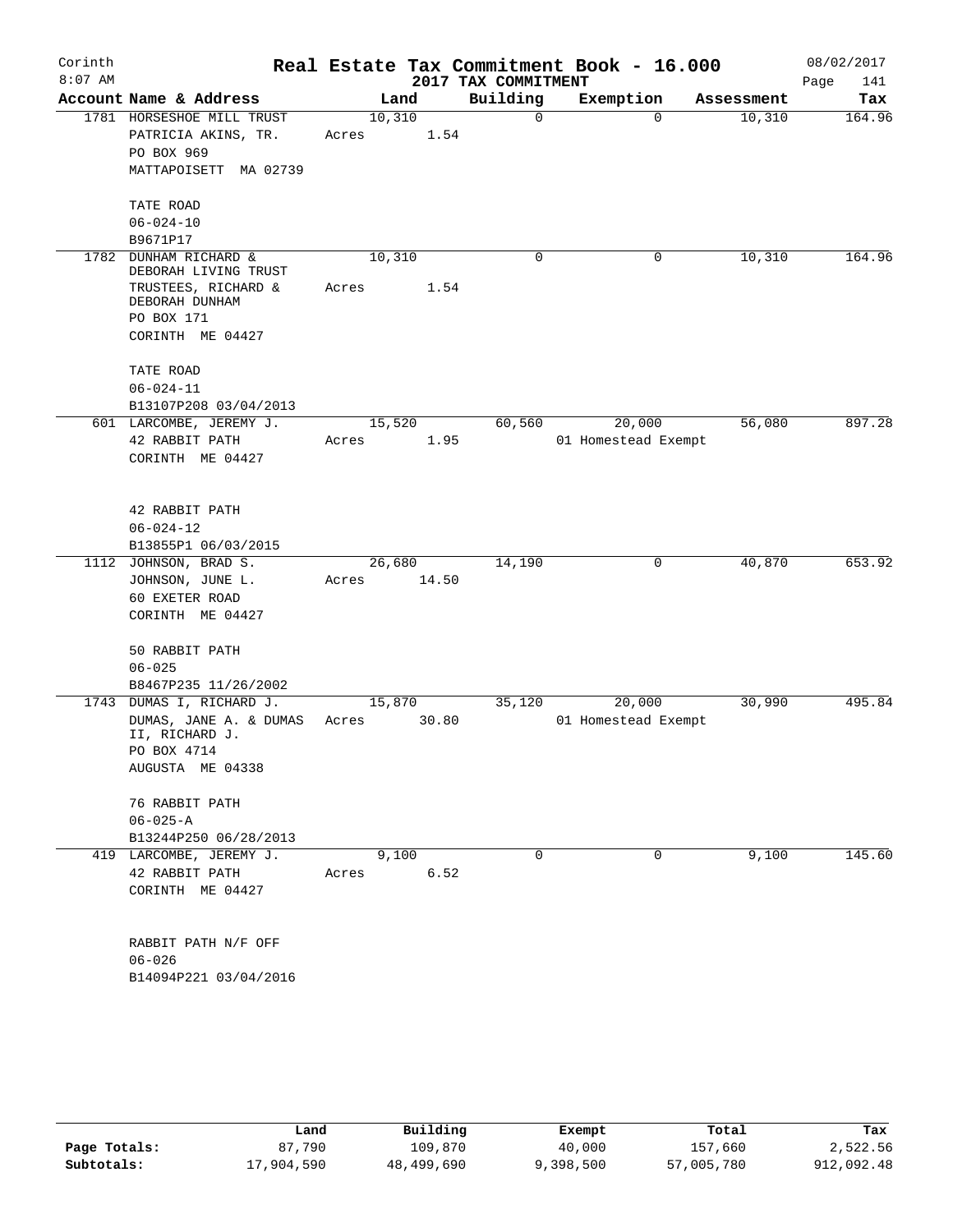| Corinth<br>$8:07$ AM |                              |       |        |        | 2017 TAX COMMITMENT | Real Estate Tax Commitment Book - 16.000 |            | 08/02/2017<br>142<br>Page |
|----------------------|------------------------------|-------|--------|--------|---------------------|------------------------------------------|------------|---------------------------|
|                      | Account Name & Address       |       | Land   |        | Building            | Exemption                                | Assessment | Tax                       |
|                      | 987 NELSON, MARK C.          |       | 8,580  |        | 0                   | 0                                        | 8,580      | 137.28                    |
|                      | PO BOX 2658                  | Acres |        | 6.00   |                     |                                          |            |                           |
|                      | BANGOR ME 04402              |       |        |        |                     |                                          |            |                           |
|                      |                              |       |        |        |                     |                                          |            |                           |
|                      |                              |       |        |        |                     |                                          |            |                           |
|                      | RABBIT PATH                  |       |        |        |                     |                                          |            |                           |
|                      | $06 - 027$                   |       |        |        |                     |                                          |            |                           |
|                      | B14159P92 05/25/2016         |       |        |        |                     |                                          |            |                           |
|                      | 1692 NELSON, MARK C.         |       | 15,180 |        | 0                   | 0                                        | 15,180     | 242.88                    |
|                      | PO BOX 2658                  | Acres |        | 9.00   |                     |                                          |            |                           |
|                      | BANGOR ME 04402              |       |        |        |                     |                                          |            |                           |
|                      | RABBIT PATH                  |       |        |        |                     |                                          |            |                           |
|                      | $06 - 027 - 01$              |       |        |        |                     |                                          |            |                           |
|                      | B5667P60                     |       |        |        |                     |                                          |            |                           |
|                      | 985 FLANAGAN, MICHAEL C.     |       | 69,040 |        | 0                   | 0                                        | 69,040     | 1,104.64                  |
|                      | FLANAGAN, LAURA M.C.         | Acres |        | 215.00 |                     |                                          |            |                           |
|                      | 1485 SOUTH 35TH AVENUE       |       |        |        |                     |                                          |            |                           |
|                      | YUMA AZ 85364                |       |        |        |                     |                                          |            |                           |
|                      | RABBIT PATH N/F OFF          |       |        |        |                     |                                          |            |                           |
|                      | $06 - 028$                   |       |        |        |                     |                                          |            |                           |
|                      | B10120P25 10/03/2005         |       |        |        |                     |                                          |            |                           |
|                      | 576 COX, CHARLES W.          |       | 16,860 |        | 17,590              | 0                                        | 34,450     | 551.20                    |
|                      | RUSH, ANNE MARIE             | Acres |        | 65.00  |                     |                                          |            |                           |
|                      | 440 MT. HOPE AVENUE          |       |        |        |                     |                                          |            |                           |
|                      | BANGOR ME 04401              |       |        |        |                     |                                          |            |                           |
|                      | RABBIT PATH @ HUDS TL<br>N/F |       |        |        |                     |                                          |            |                           |
|                      | $06 - 029$                   |       |        |        |                     |                                          |            |                           |
|                      | B13741P344 01/08/2015        |       |        |        |                     |                                          |            |                           |
|                      | 1211 SLATE, SUE I.           |       | 14,230 |        | 0                   | 0                                        | 14,230     | 227.68                    |
|                      | MITTON, SALLY I.             | Acres |        | 15.23  |                     |                                          |            |                           |
|                      | 976 GREENBUSH ROAD           |       |        |        |                     |                                          |            |                           |
|                      | EXETER ME 04425              |       |        |        |                     |                                          |            |                           |
|                      | RABBIT PATH @ HUDS N/F       |       |        |        |                     |                                          |            |                           |
|                      | OFF<br>$06 - 030$            |       |        |        |                     |                                          |            |                           |
|                      | B14013P302 11/19/2015        |       |        |        |                     |                                          |            |                           |
|                      | 783 JOY, HARRY S.            |       | 9,570  |        | $\Omega$            | 0                                        | 9,570      | 153.12                    |
|                      | BAILLARGEON, TODD C          | Acres |        | 5.50   |                     |                                          |            |                           |
|                      | 563 TATE ROAD                |       |        |        |                     |                                          |            |                           |
|                      | CORINTH ME 04427             |       |        |        |                     |                                          |            |                           |
|                      |                              |       |        |        |                     |                                          |            |                           |
|                      | RABBIT PATH @ HUDS N/F       |       |        |        |                     |                                          |            |                           |
|                      | OFF                          |       |        |        |                     |                                          |            |                           |
|                      | $06 - 031$                   |       |        |        |                     |                                          |            |                           |
|                      | B8727P263                    |       |        |        |                     |                                          |            |                           |

|              | Land       | Building   | Exempt    | Total      | Tax        |
|--------------|------------|------------|-----------|------------|------------|
| Page Totals: | 133,460    | 17,590     |           | 151,050    | 2,416.80   |
| Subtotals:   | 18,038,050 | 48,517,280 | 9,398,500 | 57,156,830 | 914,509.28 |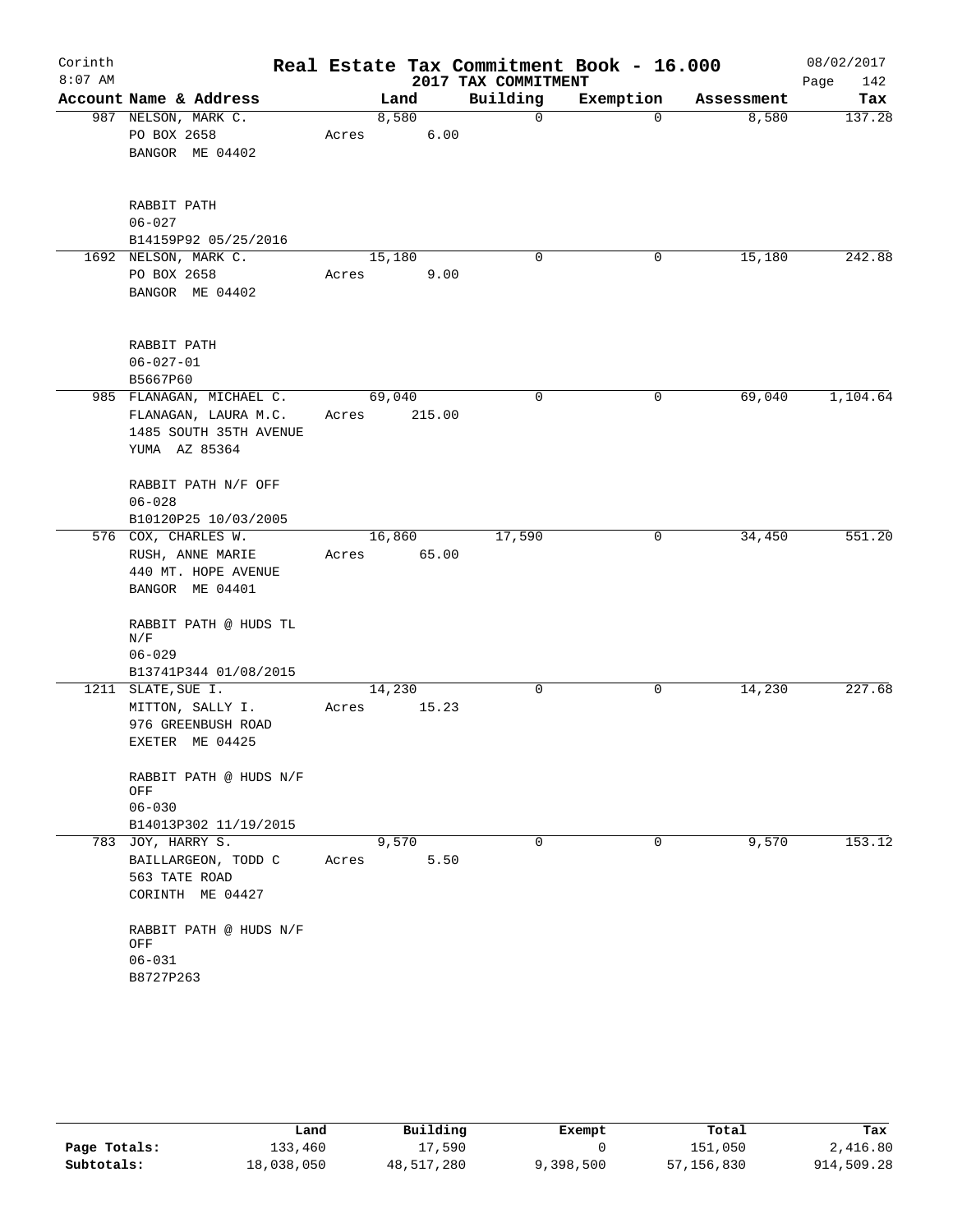| Corinth<br>$8:07$ AM |                                                                                                                                                |                 |             | 2017 TAX COMMITMENT | Real Estate Tax Commitment Book - 16.000 |            | 08/02/2017<br>143<br>Page |
|----------------------|------------------------------------------------------------------------------------------------------------------------------------------------|-----------------|-------------|---------------------|------------------------------------------|------------|---------------------------|
|                      | Account Name & Address                                                                                                                         |                 | Land        | Building            | Exemption                                | Assessment | Tax                       |
|                      | 377 MCGURN, STANLEY<br>9 ALTON TANNERY ROAD<br>HUDSON ME 04449                                                                                 | 14,080<br>Acres | 20.00       | 0                   | $\Omega$                                 | 14,080     | 225.28                    |
|                      | RABBIT PATH @ HUDS TL<br>N/F<br>$06 - 032$<br>B13801P261 04/02/2015                                                                            |                 |             |                     |                                          |            |                           |
|                      | 1428 SOUVE, DEREK C.<br>SOUVE, FAYE L.<br>PO BOX 95<br>HANOVER ME 04237                                                                        | 15,700<br>Acres | 41.00       | $\Omega$            | 0                                        | 15,700     | 251.20                    |
|                      | MAIN STREET N/F OFF<br>$06 - 033$<br>B11901P82 09/02/2009                                                                                      |                 |             |                     |                                          |            |                           |
|                      | 1335 TATE JR, OSCAR G.<br>PR. TATE, BERNADINE<br>1004 MAIN STREET<br>CORINTH ME 04427                                                          | 15,480<br>Acres | 6.00        | $\mathbf 0$         | 0                                        | 15,480     | 247.68                    |
|                      | RABBIT PATH<br>$06 - 033 - A$<br>B12954P187 09/24/2012                                                                                         |                 |             |                     |                                          |            |                           |
|                      | 1506 WILCOX, RONALD J.<br>WILCOX, LORRAINE E.<br>1304 MAIN STREET<br>CORINTH ME 04427                                                          | Acres           | 700<br>7.00 | $\Omega$            | 0                                        | 700        | 11.20                     |
|                      | RABBIT PATH OFF<br>$06 - 033 - B$<br>B3750P143                                                                                                 |                 |             |                     |                                          |            |                           |
|                      | 680 HARDING, ERVIN<br>HARDING, ROBERTA<br>CO-TRUSTEES<br>10544 GLENVIEW WAY<br>RANCHO CORDOVA CA<br>95670<br>RABBIT PATH N/F OFF<br>$06 - 034$ | 11,330<br>Acres | 15.00       | 0                   | 0                                        | 11,330     | 181.28                    |
|                      | B3522P324                                                                                                                                      |                 |             |                     |                                          |            |                           |
|                      | 114 B. L. GRANT & SON, LLC.<br>176 WEST CORINTH ROAD<br>CORINTH ME 04427                                                                       | 53,020<br>Acres | 41.10       | 6,000               | $\mathbf 0$                              | 59,020     | 944.32                    |
|                      | RABBIT PATH<br>$06 - 035$<br>B14256P338 08/26/2016                                                                                             |                 |             |                     |                                          |            |                           |

|              | Land       | Building   | Exempt    | Total        | Tax        |
|--------------|------------|------------|-----------|--------------|------------|
| Page Totals: | 110,310    | 6,000      |           | 116,310      | 1,860.96   |
| Subtotals:   | 18,148,360 | 48,523,280 | 9,398,500 | 57, 273, 140 | 916,370.24 |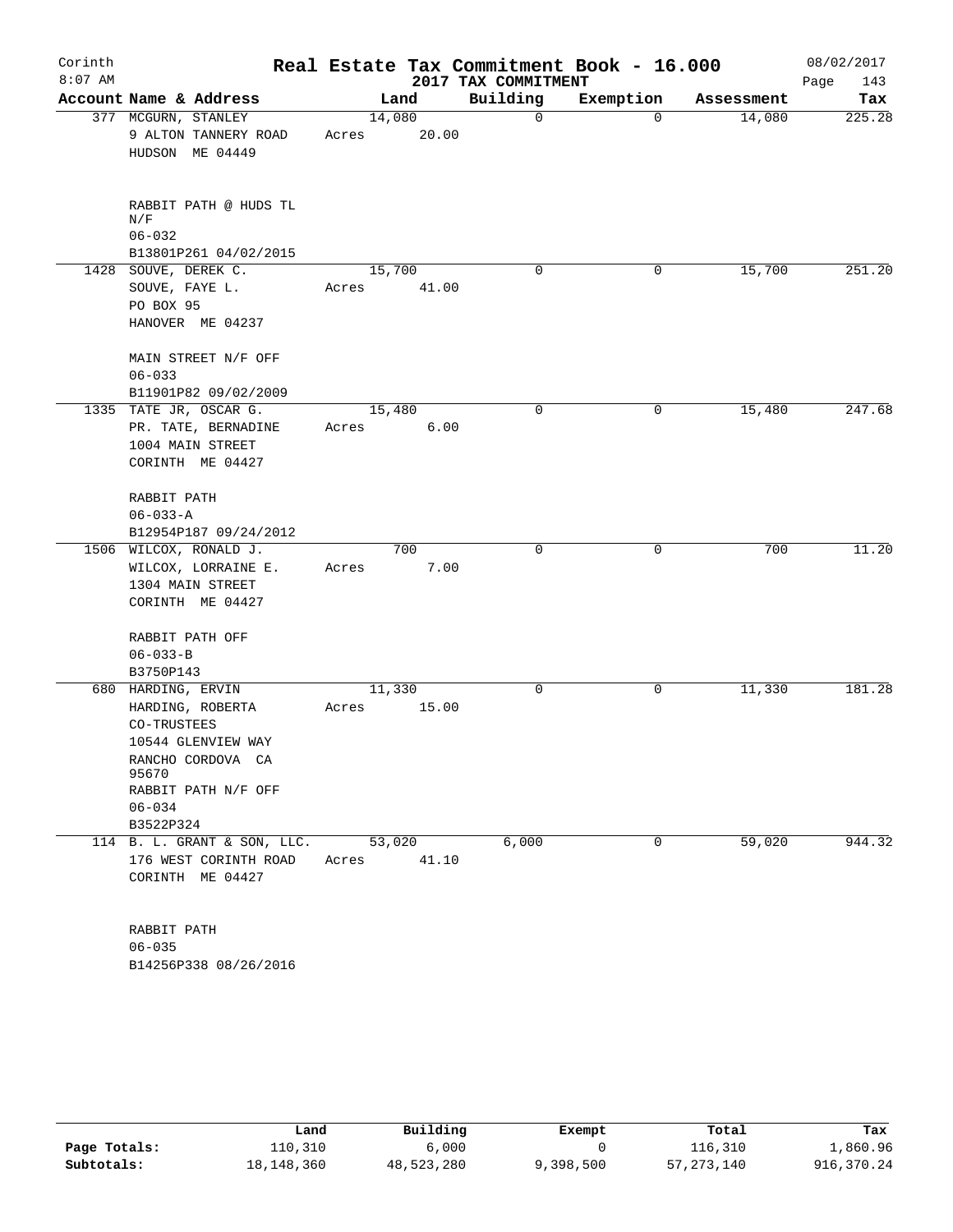| Corinth<br>$8:07$ AM |                                            |        |        | 2017 TAX COMMITMENT | Real Estate Tax Commitment Book - 16.000 |            | 08/02/2017<br>144<br>Page |
|----------------------|--------------------------------------------|--------|--------|---------------------|------------------------------------------|------------|---------------------------|
|                      | Account Name & Address                     |        | Land   | Building            | Exemption                                | Assessment | Tax                       |
|                      | 1464 SCHWARZE, JOHN D.                     | 16,580 |        | 0                   | $\Omega$                                 | 16,580     | 265.28                    |
|                      | SCHWARZE, SALLY A.                         | Acres  | 45.00  |                     |                                          |            |                           |
|                      | 15 FLOYD STREET                            |        |        |                     |                                          |            |                           |
|                      | BREWER, ME 04412                           |        |        |                     |                                          |            |                           |
|                      | RABBIT PATH @ HUDS N/F<br>OFF              |        |        |                     |                                          |            |                           |
|                      | $06 - 036$                                 |        |        |                     |                                          |            |                           |
|                      | B7278P271                                  |        |        |                     |                                          |            |                           |
|                      | 1723 SOUVE, DEREK C.                       |        | 12,840 | 10,740              | 0                                        | 23,580     | 377.28                    |
|                      | SOUVE, FAYE L.                             | Acres  | 41.00  |                     |                                          |            |                           |
|                      | PO BOX 95                                  |        |        |                     |                                          |            |                           |
|                      | HANOVER ME 04237                           |        |        |                     |                                          |            |                           |
|                      | DIAMOND LANE                               |        |        |                     |                                          |            |                           |
|                      | $06 - 037$                                 |        |        |                     |                                          |            |                           |
|                      | B11901P82 09/02/2009                       |        |        |                     |                                          |            |                           |
|                      | 36 CHASE, DWAYNE A.                        | 19,610 |        | 23,180              | 0                                        | 42,790     | 684.64                    |
|                      | 124 CENTER ROAD                            | Acres  | 43.60  |                     |                                          |            |                           |
|                      | GARLAND ME 04939                           |        |        |                     |                                          |            |                           |
|                      |                                            |        |        |                     |                                          |            |                           |
|                      | 219 RABBIT PATH                            |        |        |                     |                                          |            |                           |
|                      | $06 - 038$                                 |        |        |                     |                                          |            |                           |
|                      | B14295P12 09/22/2016                       |        |        |                     |                                          |            |                           |
|                      | 902 PETROSKI, JAMES                        |        | 23,270 | 27,680              | 0                                        | 50,950     | 815.20                    |
|                      | PETROSKI, ELEANOR                          | Acres  | 41.00  |                     |                                          |            |                           |
|                      | (Heirs of)                                 |        |        |                     |                                          |            |                           |
|                      | 81 MADISON AVENUE                          |        |        |                     |                                          |            |                           |
|                      | MT HOLLY NJ 08060                          |        |        |                     |                                          |            |                           |
|                      | 121 DIAMOND LANE                           |        |        |                     |                                          |            |                           |
|                      | $06 - 039$                                 |        |        |                     |                                          |            |                           |
|                      | B8226P291                                  |        |        |                     |                                          |            |                           |
|                      | 1429 SCHMIDT, DOUGLAS F.                   | 26,830 |        | 7,940               | 0                                        | 34,770     | 556.32                    |
|                      | SMITH, NATE                                | Acres  | 87.00  |                     |                                          |            |                           |
|                      | 405 LEVENSELLER ROAD                       |        |        |                     |                                          |            |                           |
|                      | HOLDEN ME 04429-7318                       |        |        |                     |                                          |            |                           |
|                      | 161 RABBIT PATH                            |        |        |                     |                                          |            |                           |
|                      | $06 - 040$                                 |        |        |                     |                                          |            |                           |
|                      | B7202P135 09/01/1999                       |        |        |                     |                                          |            |                           |
|                      | 873 DAVIS, ELIZABETH A.                    |        | 20,400 | 30,240              | $\Omega$                                 | 50,640     | 810.24                    |
|                      | VELASQUEZ, MARY MARDEN                     | Acres  | 48.50  |                     |                                          |            |                           |
|                      | 7220 VIA CORRETO DRIVE                     |        |        |                     |                                          |            |                           |
|                      | AUSTIN TX 78749                            |        |        |                     |                                          |            |                           |
|                      | 101 RABBIT PATH                            |        |        |                     |                                          |            |                           |
|                      | $06 - 041$                                 |        |        |                     |                                          |            |                           |
|                      | B11303P217 02/25/2008 B11247P20 12/21/2007 |        |        |                     |                                          |            |                           |

|              | Land       | Building   | Exempt    | Total      | Tax        |
|--------------|------------|------------|-----------|------------|------------|
| Page Totals: | 119,530    | 99,780     |           | 219,310    | 3,508.96   |
| Subtotals:   | 18,267,890 | 48,623,060 | 9,398,500 | 57,492,450 | 919,879.20 |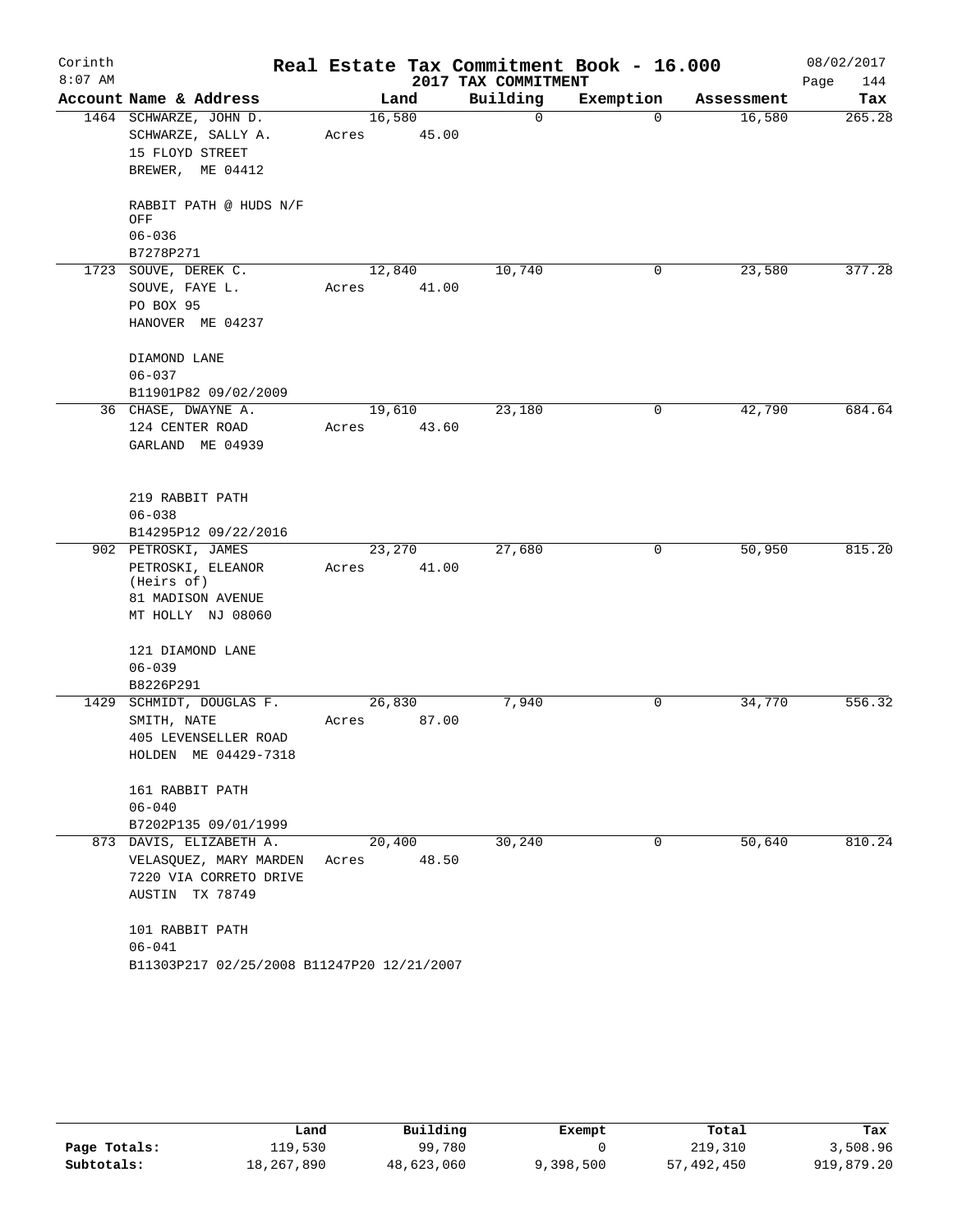| Corinth<br>$8:07$ AM |                                      |       |             | 2017 TAX COMMITMENT | Real Estate Tax Commitment Book - 16.000 |            | 08/02/2017<br>Page<br>145 |
|----------------------|--------------------------------------|-------|-------------|---------------------|------------------------------------------|------------|---------------------------|
|                      | Account Name & Address               |       | Land        | Building            | Exemption                                | Assessment | Tax                       |
|                      | 1046 PHILBRICK-COOPER,<br>RAYMOND J. |       | 27,170      | 76,860              | 20,000                                   | 84,030     | 1,344.48                  |
|                      | PHILBRICK-COOPER,<br>ANDREA M.       | Acres | 43.00       |                     | 01 Homestead Exempt                      |            |                           |
|                      | 64 DIAMOND LANE                      |       |             |                     |                                          |            |                           |
|                      | CORINTH ME 04427                     |       |             |                     |                                          |            |                           |
|                      | 64 DIAMOND LANE                      |       |             |                     |                                          |            |                           |
|                      | $06 - 042$                           |       |             |                     |                                          |            |                           |
|                      | B5802P305                            |       |             |                     |                                          |            |                           |
|                      | 279 LAGASSE, DANIEL J.               |       | 16,650      | $\mathbf 0$         | 0                                        | 16,650     | 266.40                    |
|                      | LAGASSE, HEIDI                       |       | Acres 44.30 |                     |                                          |            |                           |
|                      | PO BOX 1183                          |       |             |                     |                                          |            |                           |
|                      | ROY WA 98580                         |       |             |                     |                                          |            |                           |
|                      | RABBIT PATH                          |       |             |                     |                                          |            |                           |
|                      | $06 - 043$                           |       |             |                     |                                          |            |                           |
|                      | B14300P118 09/30/2016                |       |             |                     |                                          |            |                           |
|                      | 1293 STRECK, ALAN R.                 |       | 33,250      | 18,540              | 0                                        | 51,790     | 828.64                    |
|                      | DOMIT JR, EDWARD J.                  | Acres | 39.30       |                     |                                          |            |                           |
|                      | 26 PLEASANT ST                       |       |             |                     |                                          |            |                           |
|                      | MIDDLETON MA 01949                   |       |             |                     |                                          |            |                           |
|                      | TABOR LANE                           |       |             |                     |                                          |            |                           |
|                      | $07 - 001$                           |       |             |                     |                                          |            |                           |
|                      | B4377P318                            |       |             |                     |                                          |            |                           |
|                      | 1431 BUTLER, BEN M.                  |       | 31,110      | 21,480              | 0                                        | 52,590     | 841.44                    |
|                      | 301 COBORO ROAD                      | Acres | 10.75       |                     |                                          |            |                           |
|                      | STETSON ME 04488                     |       |             |                     |                                          |            |                           |
|                      |                                      |       |             |                     |                                          |            |                           |
|                      | 607 EXETER ROAD                      |       |             |                     |                                          |            |                           |
|                      | $07 - 001 - 01$                      |       |             |                     |                                          |            |                           |
|                      | B12583P325 09/06/2011 B7664P209      |       |             |                     |                                          |            |                           |
|                      | 659 GRINDLE, ERNEST W.<br>(Heirs of) |       | 27,140      | 64,320              | 0                                        | 91,460     | 1,463.36                  |
|                      | GRINDLE, MARY E. (Heirs Acres<br>of) |       | 10.84       |                     |                                          |            |                           |
|                      | PR. BELINDA MORESHEAD                |       |             |                     |                                          |            |                           |
|                      | PO BOX 526                           |       |             |                     |                                          |            |                           |
|                      | CALAIS ME 04619                      |       |             |                     |                                          |            |                           |
|                      | 593 EXETER ROAD                      |       |             |                     |                                          |            |                           |
|                      | $07 - 001 - 02$                      |       |             |                     |                                          |            |                           |
|                      | B14386P67 01/12/2017                 |       |             |                     |                                          |            |                           |
|                      | 1041 STROUT, MICHAEL A. II           |       | 17,270      | 0                   | 0                                        | 17,270     | 276.32                    |
|                      | 41 RIDGE ROAD                        | Acres | 11.54       |                     |                                          |            |                           |
|                      | CHARLESTON ME 04422                  |       |             |                     |                                          |            |                           |
|                      |                                      |       |             |                     |                                          |            |                           |
|                      | 585 EXETER ROAD                      |       |             |                     |                                          |            |                           |
|                      | $07 - 001 - 03$                      |       |             |                     |                                          |            |                           |
|                      | B14236P208 08/05/2016                |       |             |                     |                                          |            |                           |
|                      |                                      |       |             |                     |                                          |            |                           |
|                      |                                      |       |             |                     |                                          |            |                           |
|                      |                                      |       |             |                     |                                          |            |                           |

|              | Land       | Building   | Exempt    | Total      | Tax        |
|--------------|------------|------------|-----------|------------|------------|
| Page Totals: | 152,590    | 181,200    | 20,000    | 313,790    | 5,020.64   |
| Subtotals:   | 18,420,480 | 48,804,260 | 9,418,500 | 57,806,240 | 924,899.84 |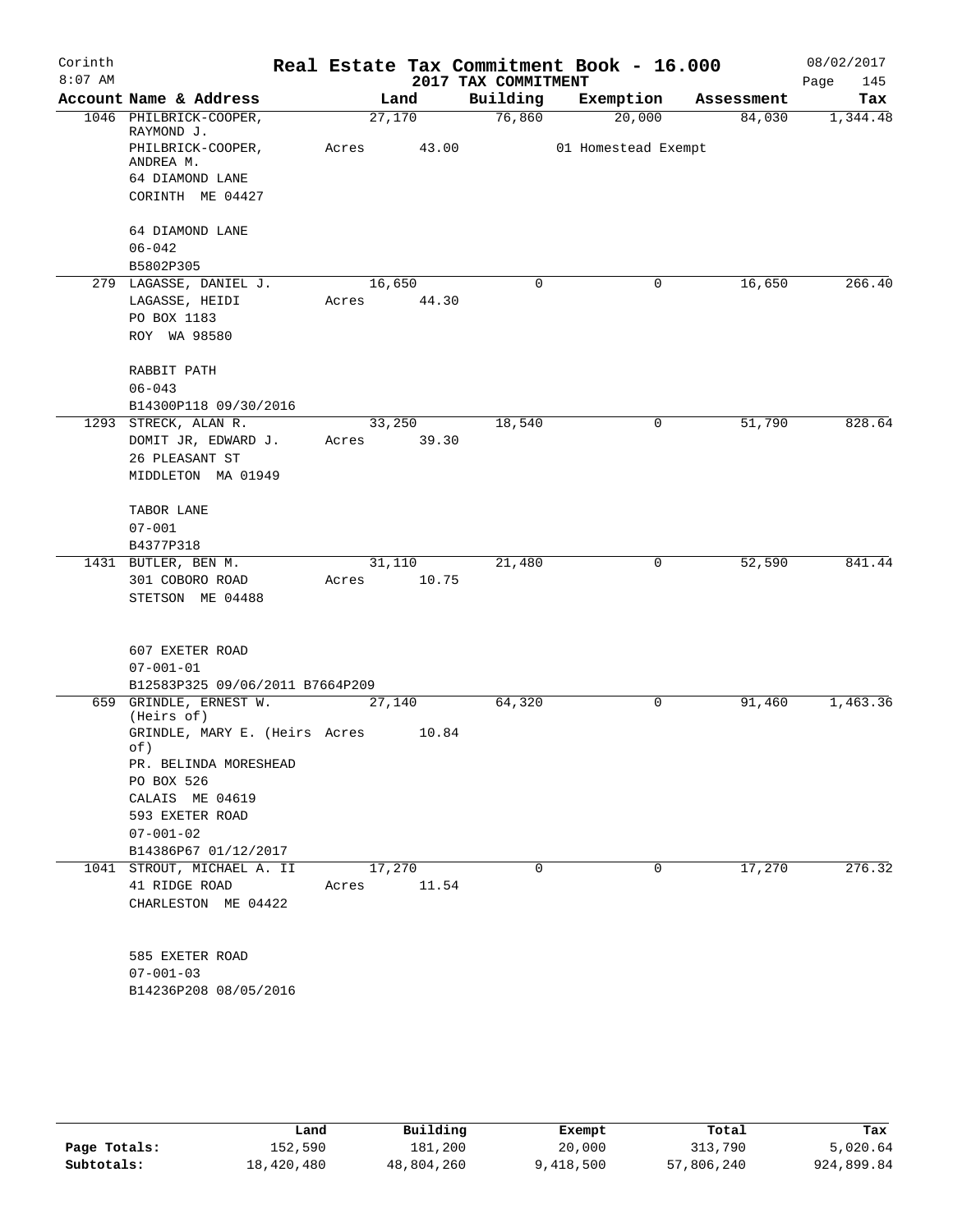| Corinth   |                                                   |             |        |                     | Real Estate Tax Commitment Book - 16.000 |            | 08/02/2017  |
|-----------|---------------------------------------------------|-------------|--------|---------------------|------------------------------------------|------------|-------------|
| $8:07$ AM |                                                   |             |        | 2017 TAX COMMITMENT |                                          |            | Page<br>146 |
|           | Account Name & Address                            |             | Land   | Building            | Exemption                                | Assessment | Tax         |
|           | 1020 STARBIRD, RICKEY A. SR.<br>STARBIRD, MARY T. |             | 23,530 | 138,510             | 20,000                                   | 142,040    | 2,272.64    |
|           |                                                   | Acres 11.83 |        |                     | 01 Homestead Exempt                      |            |             |
|           | 573 EXETER ROAD                                   |             |        |                     |                                          |            |             |
|           | CORINTH ME 04427                                  |             |        |                     |                                          |            |             |
|           | 573 EXETER ROAD                                   |             |        |                     |                                          |            |             |
|           | $07 - 001 - 04$                                   |             |        |                     |                                          |            |             |
|           | B13957P309 09/10/2015                             |             |        |                     |                                          |            |             |
|           | 1297 DAVIS, JONATHAN                              |             | 28,270 | 140,560             | 0                                        | 168,830    | 2,701.28    |
|           | DAVIS, KRISTY                                     | Acres       | 10.36  |                     |                                          |            |             |
|           | 565 EXETER ROAD                                   |             |        |                     |                                          |            |             |
|           | CORINTH ME 04427                                  |             |        |                     |                                          |            |             |
|           | 565 EXETER ROAD                                   |             |        |                     |                                          |            |             |
|           | $07 - 001 - 05$                                   |             |        |                     |                                          |            |             |
|           | B14231P101 08/01/2016                             |             |        |                     |                                          |            |             |
|           | 1298 DAVIS, JONATHAN                              |             | 20,900 | $\mathbf 0$         | 0                                        | 20,900     | 334.40      |
|           | DAVIS, KRISTY                                     | Acres       | 12.50  |                     |                                          |            |             |
|           | 565 EXETER ROAD                                   |             |        |                     |                                          |            |             |
|           | CORINTH ME 04427                                  |             |        |                     |                                          |            |             |
|           | EXETER ROAD                                       |             |        |                     |                                          |            |             |
|           | $07 - 001 - 05A$                                  |             |        |                     |                                          |            |             |
|           | B14231P101 08/01/2016                             |             |        |                     |                                          |            |             |
|           | 1049 BLUE WATER SPORTSMANS<br>INC.                |             | 20,970 | 0                   | 0                                        | 20,970     | 335.52      |
|           | P.O. BOX 6895                                     | Acres       | 10.73  |                     |                                          |            |             |
|           | WARWICK RI 02886                                  |             |        |                     |                                          |            |             |
|           |                                                   |             |        |                     |                                          |            |             |
|           | GLENWOOD DRIVE                                    |             |        |                     |                                          |            |             |
|           | $07 - 001 - 06$                                   |             |        |                     |                                          |            |             |
|           | B7197P232<br>99 HAYDEN, ALLEN R.                  |             | 18,160 | 18,190              | 0                                        | 36,350     | 581.60      |
|           | HAYDEN, ANNETTE M.                                | Acres       | 12.78  |                     |                                          |            |             |
|           | 87 BIRCH STREET                                   |             |        |                     |                                          |            |             |
|           | BANGOR ME 04401                                   |             |        |                     |                                          |            |             |
|           |                                                   |             |        |                     |                                          |            |             |
|           | 90 GLENWOOD DRIVE                                 |             |        |                     |                                          |            |             |
|           | $07 - 001 - 07$                                   |             |        |                     |                                          |            |             |
|           | B12740P126 02/24/2012                             |             |        |                     |                                          |            |             |
|           | 1381 BLUE WATER SPORTSMANS<br>INC.                |             | 20,080 | 10,060              | 0                                        | 30,140     | 482.24      |
|           | PO BOX 6895                                       | Acres       | 11.50  |                     |                                          |            |             |
|           | WARWICK RI 02886-2412                             |             |        |                     |                                          |            |             |
|           | 130 GLENWOOD DRIVE                                |             |        |                     |                                          |            |             |
|           | $07 - 001 - 08$                                   |             |        |                     |                                          |            |             |
|           | B8422P103                                         |             |        |                     |                                          |            |             |
|           |                                                   |             |        |                     |                                          |            |             |

|              | Land       | Building   | Exempt    | Total        | Tax        |
|--------------|------------|------------|-----------|--------------|------------|
| Page Totals: | ⊥31,910    | 307,320    | 20,000    | 419,230      | 6,707.68   |
| Subtotals:   | 18,552,390 | 49,111,580 | 9,438,500 | 58, 225, 470 | 931,607.52 |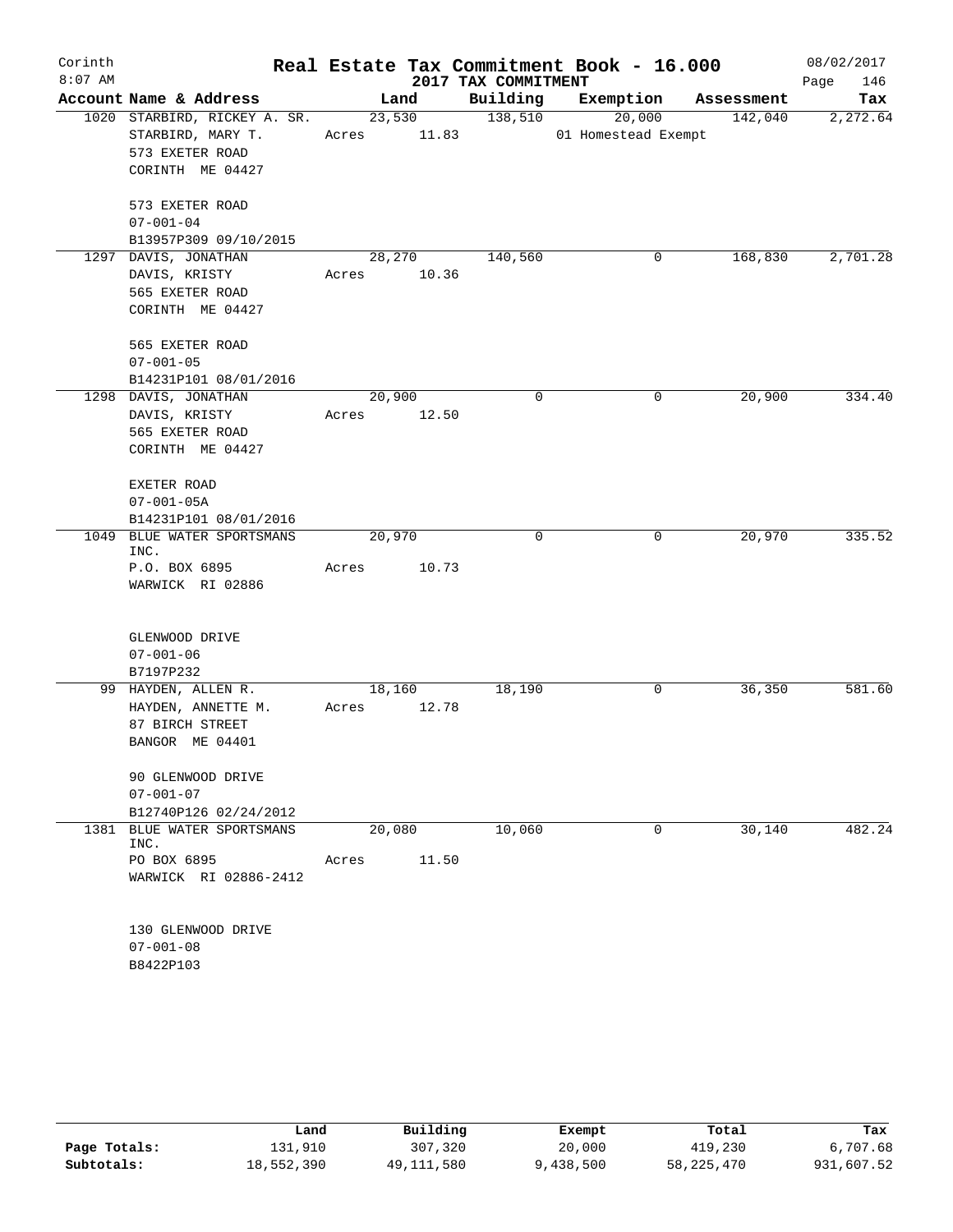| Corinth      |                                                                                         |                 |          |                                 | Real Estate Tax Commitment Book - 16.000 |                       | 08/02/2017         |
|--------------|-----------------------------------------------------------------------------------------|-----------------|----------|---------------------------------|------------------------------------------|-----------------------|--------------------|
| $8:07$ AM    | Account Name & Address                                                                  |                 | Land     | 2017 TAX COMMITMENT<br>Building | Exemption                                | Assessment            | Page<br>147<br>Tax |
|              | 151 BLUE WATER SPORTSMANS<br>INC.                                                       | 22,310          |          | 25,980                          |                                          | 48,290<br>$\mathbf 0$ | 772.64             |
|              | P.O. BOX 6895                                                                           | Acres           | 14.60    |                                 |                                          |                       |                    |
|              | WARWICK RI 02886                                                                        |                 |          |                                 |                                          |                       |                    |
|              | 135 GLENWOOD DRIVE<br>$07 - 001 - 09$                                                   |                 |          |                                 |                                          |                       |                    |
|              | B5918P23                                                                                |                 |          |                                 |                                          |                       |                    |
|              | 605 GOLDSMITH, RONALD M.<br>GOLDSMITH, CHERYL L.<br>613 EXETER ROAD<br>CORINTH ME 04427 | 22,960<br>Acres | 11.04    | 125,700                         | 20,000<br>01 Homestead Exempt            | 128,660               | 2,058.56           |
|              | 613 EXETER ROAD<br>$07 - 001 - 10$                                                      |                 |          |                                 |                                          |                       |                    |
|              | B3347P255                                                                               |                 |          |                                 |                                          |                       |                    |
|              | 358 CRANE, JAMES V.<br>CRANE, NEIL & LOIS<br>69 CRANE ROAD                              | 70,790<br>Acres | 240.00   | $\mathbf 0$                     | 0                                        | 70,790                | 1,132.64           |
|              | EXETER ME 04435                                                                         |                 |          |                                 |                                          |                       |                    |
|              | EXETER ROAD<br>$07 - 002$                                                               |                 |          |                                 |                                          |                       |                    |
|              | B12251P261 07/20/2010                                                                   |                 |          |                                 |                                          |                       |                    |
|              | 1393 SAWYER, ANGEL T.                                                                   | 29,250          |          | 12,580                          |                                          | 41,830<br>0           | 669.28             |
|              | 237 EXETER ROAD<br>CORINTH ME 04427                                                     | Acres           | 38.50    |                                 |                                          |                       |                    |
|              | 504 EXETER ROAD<br>$07 - 003$                                                           |                 |          |                                 |                                          |                       |                    |
|              | B4868P134                                                                               |                 |          |                                 |                                          |                       |                    |
|              | 2055 LILLEY, JONATHAN                                                                   |                 | 0        | 32,800                          | 20,000                                   | 12,800                | 204.80             |
|              | LILLEY, MOLLY                                                                           |                 |          |                                 | 01 Homestead Exempt                      |                       |                    |
|              | 504 EXETER ROAD<br>CORINTH ME 04427                                                     |                 |          |                                 |                                          |                       |                    |
|              | 504 EXETER ROAD<br>$07 - 003 - 1H$                                                      |                 |          |                                 |                                          |                       |                    |
|              | 210 BUSWELL, MARK D.                                                                    | 15,830          |          | 62,910                          | 20,000                                   | 58,740                | 939.84             |
|              | BUSWELL, HOPE E.                                                                        | Acres           | 2.00     |                                 | 01 Homestead Exempt                      |                       |                    |
|              | 523 EXETER ROAD<br>CORINTH ME 04427                                                     |                 |          |                                 |                                          |                       |                    |
|              | 523 EXETER ROAD                                                                         |                 |          |                                 |                                          |                       |                    |
|              | $07 - 004$<br>B13063P107 01/04/2012                                                     |                 |          |                                 |                                          |                       |                    |
|              | 49 BACON, FRANCES C.                                                                    | 22,380          |          | $\Omega$                        | $\Omega$                                 | 22,380                | 358.08             |
|              | 195 MARSHVILLE ROAD                                                                     | Acres           | 34.25    |                                 |                                          |                       |                    |
|              | HARRINGTON ME 04643                                                                     |                 |          |                                 |                                          |                       |                    |
|              | TABER LANE                                                                              |                 |          |                                 |                                          |                       |                    |
|              | $07 - 005$                                                                              |                 |          |                                 |                                          |                       |                    |
|              | B13454P169 02/04/2014                                                                   |                 |          |                                 |                                          |                       |                    |
|              | Land                                                                                    |                 | Building |                                 | Exempt                                   | Total                 | Tax                |
| Page Totals: | 183,520                                                                                 |                 | 259,970  |                                 | 60,000                                   | 383,490               | 6,135.84           |

**Subtotals:** 18,735,910 49,371,550 9,498,500 58,608,960 937,743.36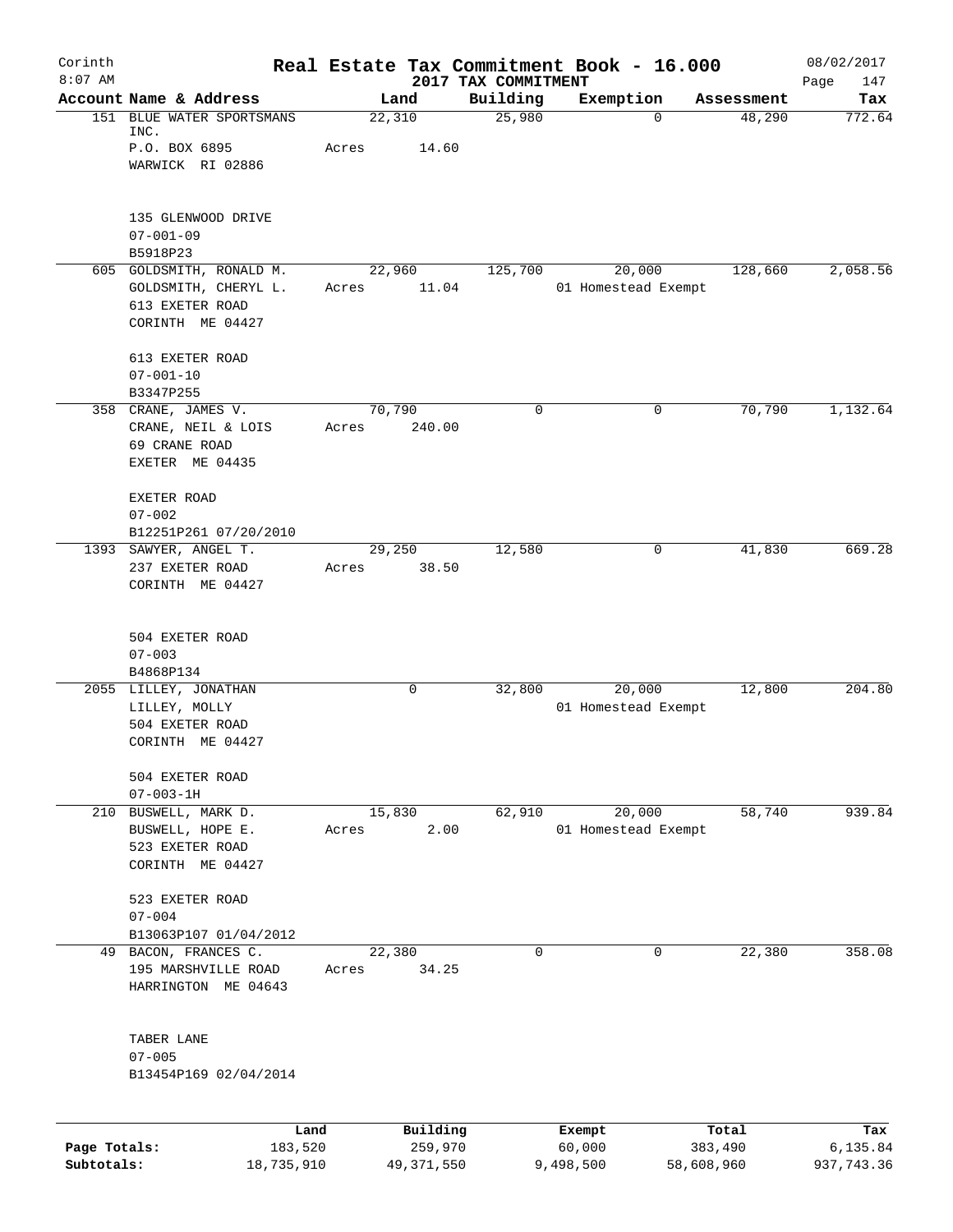| Corinth<br>$8:07$ AM |                                            |       |        | 2017 TAX COMMITMENT | Real Estate Tax Commitment Book - 16.000 |            | 08/02/2017<br>Page<br>148 |
|----------------------|--------------------------------------------|-------|--------|---------------------|------------------------------------------|------------|---------------------------|
|                      | Account Name & Address                     |       | Land   | Building            | Exemption                                | Assessment | Tax                       |
|                      | 93 MOUNTAIN, THEODORE E.<br>(Heirs of)     |       | 16,330 | 34,890              | $\Omega$                                 | 51,220     | 819.52                    |
|                      | MOUNTAIN, JEAN A. &<br>P.R. SCOTT, KARL    | Acres | 0.90   |                     |                                          |            |                           |
|                      | 300 OLIVER HILL ROAD                       |       |        |                     |                                          |            |                           |
|                      | GARLAND ME 04939                           |       |        |                     |                                          |            |                           |
|                      | 505 EXETER ROAD                            |       |        |                     |                                          |            |                           |
|                      | $07 - 005 - A$                             |       |        |                     |                                          |            |                           |
|                      | B13693P257 11/05/2014                      |       |        |                     |                                          |            |                           |
|                      | 894 MACAULEY, JEFFREY S.                   |       | 19,310 | 3,600               | 20,000                                   | 2,910      | 46.56                     |
|                      | HENDRICKSON, LAURIE A.<br>87 TABER LANE    | Acres | 9.30   |                     | 01 Homestead Exempt                      |            |                           |
|                      | CORINTH ME 04427                           |       |        |                     |                                          |            |                           |
|                      | 87 TABER LANE                              |       |        |                     |                                          |            |                           |
|                      | $07 - 006$                                 |       |        |                     |                                          |            |                           |
|                      | 51 BACON, FRANCES C.                       |       | 30,900 | 73,130              | 0                                        | 104,030    | 1,664.48                  |
|                      | 195 MARSHVILLE ROAD                        | Acres | 38.00  |                     |                                          |            |                           |
|                      | HARRINGTON ME 04643                        |       |        |                     |                                          |            |                           |
|                      | 82 TABER LANE                              |       |        |                     |                                          |            |                           |
|                      | $07 - 006 - A$                             |       |        |                     |                                          |            |                           |
|                      | B13454P169 02/04/2014                      |       |        |                     |                                          |            |                           |
|                      | 669 HALOULAKOS,<br>KONSTANTINOS            |       | 20,930 | 1,430               | 0                                        | 22,360     | 357.76                    |
|                      | 111 WEST BROADWAY                          | Acres | 9.70   |                     |                                          |            |                           |
|                      | DERRY NH 03038                             |       |        |                     |                                          |            |                           |
|                      | 107 TABER LANE                             |       |        |                     |                                          |            |                           |
|                      | $07 - 006 - B$                             |       |        |                     |                                          |            |                           |
|                      | B5108P229                                  |       |        |                     |                                          |            |                           |
|                      | 1240 SPEED, GERALD L<br>TRUSTEES LIV T     |       | 24,350 | $\mathbf 0$         | 0                                        | 24,350     | 389.60                    |
|                      | SPEED, WINIFRED I<br>TRUSTEES LIV          | Acres | 23.96  |                     |                                          |            |                           |
|                      | 173 GARLAND ROAD                           |       |        |                     |                                          |            |                           |
|                      | CORINTH ME 04427                           |       |        |                     |                                          |            |                           |
|                      | EXETER ROAD                                |       |        |                     |                                          |            |                           |
|                      | $07 - 007$                                 |       |        |                     |                                          |            |                           |
|                      | B5943P244                                  |       |        |                     |                                          |            |                           |
|                      | 50 BACON, FRANCES C.                       |       | 500    | 0                   | 0                                        | 500        | 8.00                      |
|                      | 195 MARSHVILLE ROAD<br>HARRINGTON ME 04643 | Acres | 1.00   |                     |                                          |            |                           |
|                      | TABER LANE                                 |       |        |                     |                                          |            |                           |
|                      | $07 - 007 - A$                             |       |        |                     |                                          |            |                           |
|                      | B13454P169 02/04/2014                      |       |        |                     |                                          |            |                           |
|                      |                                            |       |        |                     |                                          |            |                           |

|              | Land       | Building   | Exempt    | Total      | Tax        |
|--------------|------------|------------|-----------|------------|------------|
| Page Totals: | 112,320    | 113,050    | 20,000    | 205,370    | 3,285.92   |
| Subtotals:   | 18,848,230 | 49,484,600 | 9,518,500 | 58,814,330 | 941,029.28 |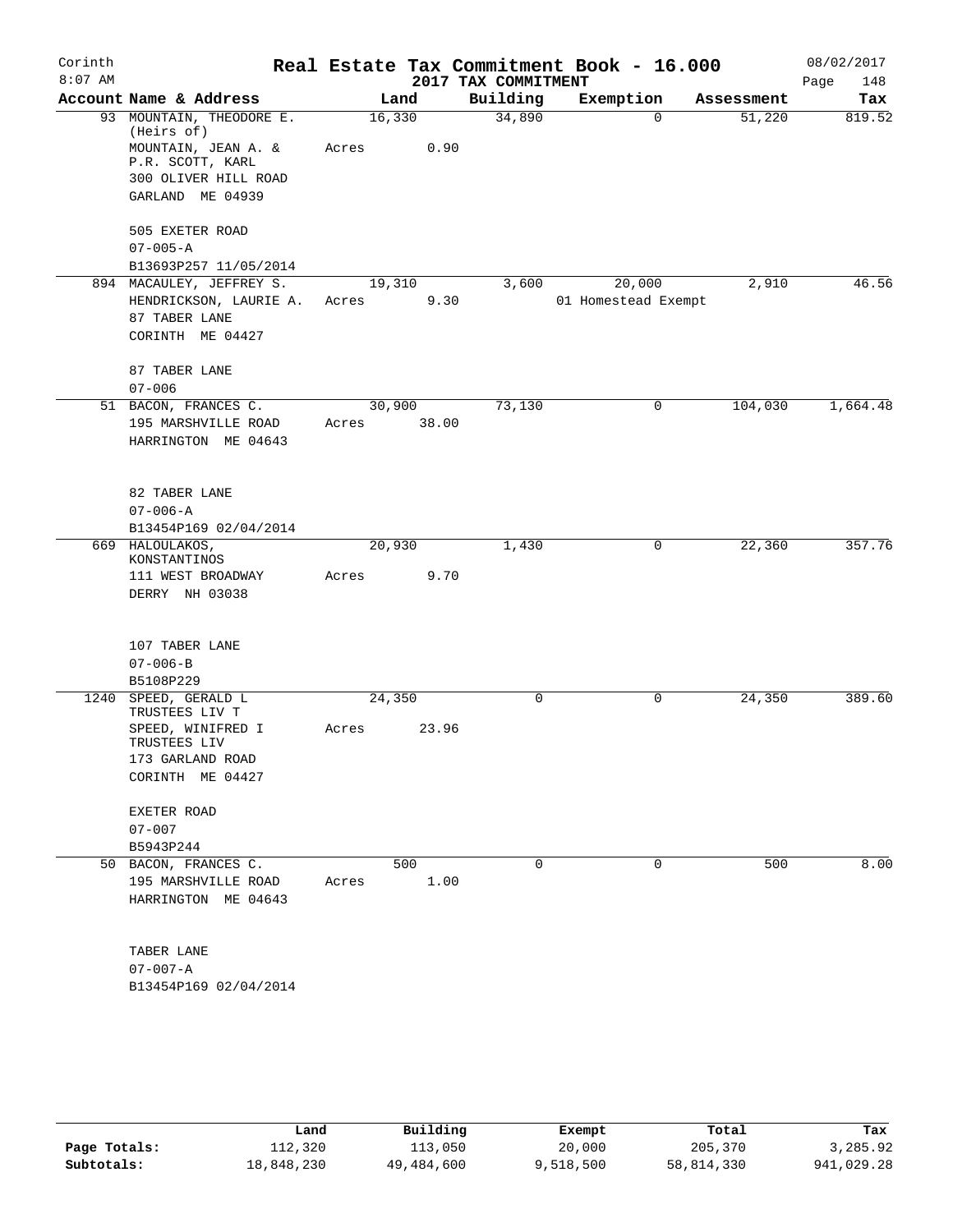| Corinth<br>$8:07$ AM |                                                                                                                                                              |                 |       | 2017 TAX COMMITMENT | Real Estate Tax Commitment Book - 16.000    |            | 08/02/2017<br>Page<br>149 |
|----------------------|--------------------------------------------------------------------------------------------------------------------------------------------------------------|-----------------|-------|---------------------|---------------------------------------------|------------|---------------------------|
|                      | Account Name & Address                                                                                                                                       |                 | Land  | Building            | Exemption                                   | Assessment | Tax                       |
|                      | 722 HICKS, TERRY D.<br>121 BEANS MILL ROAD<br>CORINTH ME 04427                                                                                               | 22,030<br>Acres | 40.94 | 0                   | $\Omega$                                    | 22,030     | 352.48                    |
|                      | EXETER ROAD<br>$07 - 008$<br>B3928P148                                                                                                                       |                 |       |                     |                                             |            |                           |
|                      | 1453 UNDERHILL, BRAD<br>UNDERHILL, REBECCA<br>488 EXETER ROAD<br>CORINTH ME 04427                                                                            | 16,670<br>Acres | 2.30  | 106,950             | 20,000<br>01 Homestead Exempt               | 103,620    | 1,657.92                  |
|                      | 488 EXETER ROAD<br>$07 - 008 - A$<br>B11573P263 10/29/2008 B7881P40                                                                                          |                 |       |                     |                                             |            |                           |
| 407                  | KEEZER, ROLAND A.<br>KEEZER, REBECCA A.<br>(HEIRS OF)<br>478 EXETER ROAD<br>CORINTH ME 04427                                                                 | 15,900<br>Acres | 1.15  | 69,150              | 26,000<br>01 Homestead Exempt<br>22 Veteran | 59,050     | 944.80                    |
|                      | 478 EXETER ROAD<br>$07 - 008 - B$<br>B8314P311                                                                                                               |                 |       |                     |                                             |            |                           |
|                      | 1303 HACKETT, DOUGLAS H.<br>HACKETT, BETSY A.<br>470 EXETER ROAD<br>CORINTH ME 04427                                                                         | 16,370<br>Acres | 1.55  | 32,360              | 20,000<br>01 Homestead Exempt               | 28,730     | 459.68                    |
|                      | 470 EXETER ROAD<br>$07 - 008 - C$<br>B11420P104 05/30/2008                                                                                                   |                 |       |                     |                                             |            |                           |
| 779                  | JPMORGAN CHASE BANK<br>NATIONAL<br>3415 VISION DRIVE<br>COLUMBUS OH 43219                                                                                    | 19,210<br>Acres | 4.00  | 56,500              | 0                                           | 75,710     | 1,211.36                  |
|                      | 428 EXETER ROAD<br>$07 - 008 - D$<br>B14406P147 02/08/2017                                                                                                   |                 |       |                     |                                             |            |                           |
| 1118                 | BEARDSLEY, CHARLES E.<br>BEARDSLEY, SUSAN G.<br>JOHNSON<br>462 EXETER ROAD<br>CORINTH ME 04427<br>462 EXETER ROAD<br>$07 - 008 - E$<br>B14002P201 10/30/2015 | 16,370<br>Acres | 1.55  | 74,300              | 20,000<br>01 Homestead Exempt               | 70,670     | 1,130.72                  |

|              | Land       | Building   | Exempt    | Total      | Tax        |
|--------------|------------|------------|-----------|------------|------------|
| Page Totals: | 106,550    | 339,260    | 86,000    | 359,810    | 5,756.96   |
| Subtotals:   | 18,954,780 | 49,823,860 | 9,604,500 | 59,174,140 | 946,786.24 |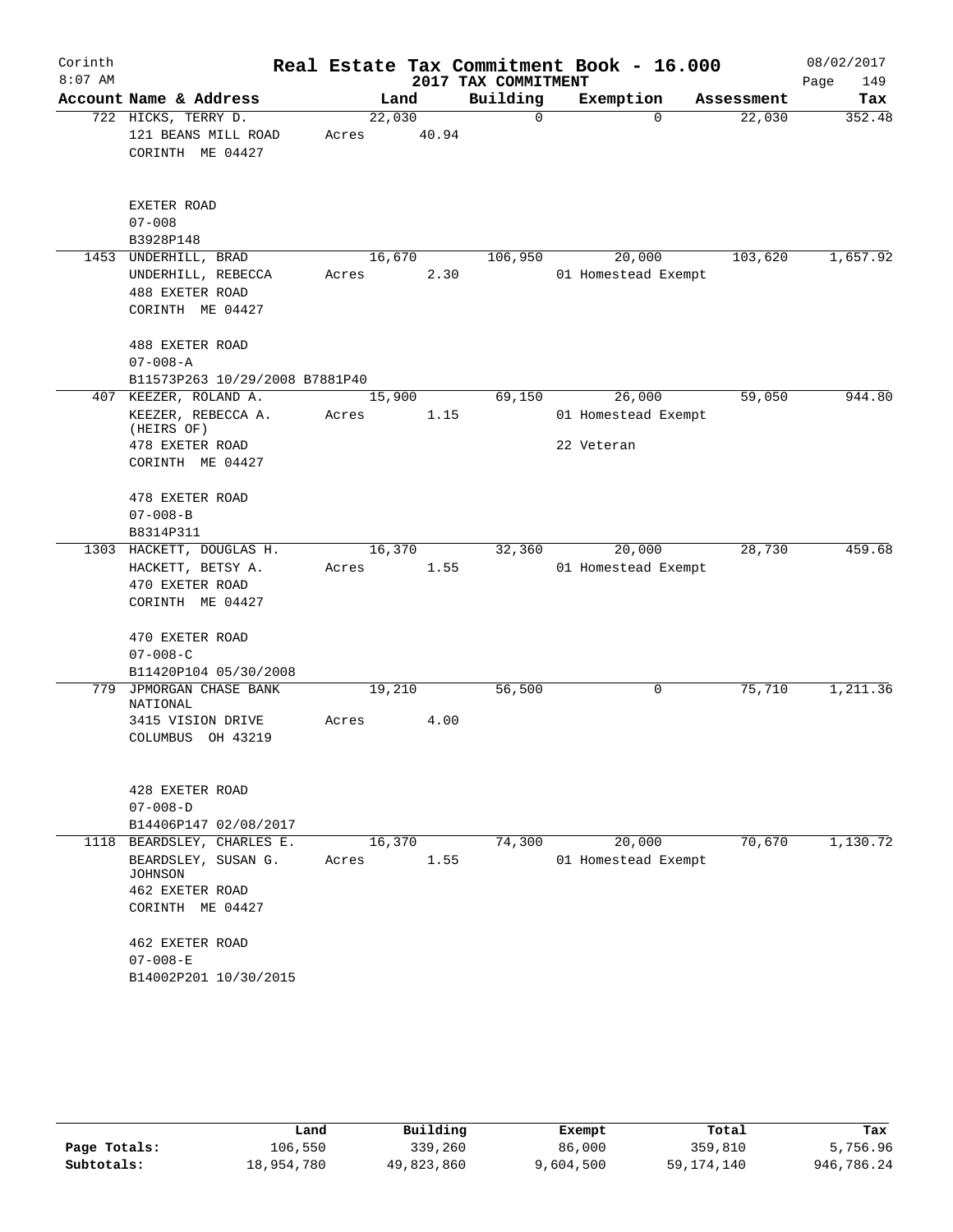| Corinth      |                                         |        |          |                                 | Real Estate Tax Commitment Book - 16.000 |            | 08/02/2017         |
|--------------|-----------------------------------------|--------|----------|---------------------------------|------------------------------------------|------------|--------------------|
| $8:07$ AM    | Account Name & Address                  |        | Land     | 2017 TAX COMMITMENT<br>Building | Exemption                                | Assessment | Page<br>150<br>Tax |
|              | 905 CAMPANA, MARIA LOUISE               | 31,860 |          | 113,160                         | 20,000                                   | 125,020    | 2,000.32           |
|              | PO BOX 633                              | Acres  | 40.35    |                                 | 01 Homestead Exempt                      |            |                    |
|              | CORINTH ME 04427                        |        |          |                                 |                                          |            |                    |
|              |                                         |        |          |                                 |                                          |            |                    |
|              | 383 EXETER ROAD<br>$07 - 009$           |        |          |                                 |                                          |            |                    |
|              | B6193P196                               |        |          |                                 |                                          |            |                    |
|              | 86 BEAN, KENDALL B.                     | 42,440 |          | 53,350                          | 26,000                                   | 69,790     | 1,116.64           |
|              | BEAN, CARLENA F.                        | Acres  | 31.24    |                                 | 01 Homestead Exempt                      |            |                    |
|              | 443 EXETER ROAD                         |        |          |                                 | 22 Veteran                               |            |                    |
|              | CORINTH ME 04427                        |        |          |                                 |                                          |            |                    |
|              | 443 EXETER ROAD                         |        |          |                                 |                                          |            |                    |
|              | $07 - 009 - A$                          |        |          |                                 |                                          |            |                    |
|              | B2308P27                                |        |          |                                 |                                          |            |                    |
|              | 1280 STEWART, RAYMOND                   |        | 0        | 41,350                          | 26,000                                   | 15,350     | 245.60             |
|              | STEWART, BETTY L                        |        |          |                                 | 01 Homestead Exempt                      |            |                    |
|              | PO BOX 337                              |        |          |                                 | 22 Veteran                               |            |                    |
|              | CORINTH ME 04427                        |        |          |                                 |                                          |            |                    |
|              | 455 EXETER ROAD<br>$07 - 009 - A - 01H$ |        |          |                                 |                                          |            |                    |
|              | 1002 LADD, JEFFREY D.                   | 16,620 |          | 109,060                         | 20,000                                   | 105,680    | 1,690.88           |
|              | LADD, ELICIA                            | Acres  | 1.77     |                                 | 01 Homestead Exempt                      |            |                    |
|              | 367 EXETER ROAD                         |        |          |                                 |                                          |            |                    |
|              | CORINTH ME 04427                        |        |          |                                 |                                          |            |                    |
|              | 367 EXETER ROAD                         |        |          |                                 |                                          |            |                    |
|              | $07 - 009 - B$                          |        |          |                                 |                                          |            |                    |
|              | B14296P54 10/03/2016                    |        |          |                                 |                                          |            |                    |
|              | 587 HARRIS, JOHN B.                     | 15,730 |          | 43,380                          | 0                                        | 59,110     | 945.76             |
|              | HARRIS, MABELLE L.                      | Acres  | 1.00     |                                 |                                          |            |                    |
|              | C/O SPR REAL ESTATE                     |        |          |                                 |                                          |            |                    |
|              | INVESTMENTS<br>STE. 19-316              |        |          |                                 |                                          |            |                    |
|              | SACO ME 04072                           |        |          |                                 |                                          |            |                    |
|              | 377 EXETER ROAD                         |        |          |                                 |                                          |            |                    |
|              | $07 - 009 - C$                          |        |          |                                 |                                          |            |                    |
|              | B14219P13 07/21/2016                    |        |          |                                 |                                          |            |                    |
|              | 291 NICHOLS, GREGORY J.                 | 24,260 |          | 113,610                         | 20,000                                   | 117,870    | 1,885.92           |
|              | NICHOLS, MELANIE                        | Acres  | 25.00    |                                 | 01 Homestead Exempt                      |            |                    |
|              | PO BOX 441                              |        |          |                                 |                                          |            |                    |
|              | CORINTH ME 04427                        |        |          |                                 |                                          |            |                    |
|              | 55 TABER LANE                           |        |          |                                 |                                          |            |                    |
|              | $07 - 009 - D$                          |        |          |                                 |                                          |            |                    |
|              | B9568P86                                |        |          |                                 |                                          |            |                    |
|              | 1701 NICHOLS, CHRISTOPHER J.            | 14,300 |          | 138,530                         | 20,000                                   | 132,830    | 2,125.28           |
|              | PO BOX 304                              | Acres  | 2.00     |                                 | 01 Homestead Exempt                      |            |                    |
|              | CORINTH ME 04427                        |        |          |                                 |                                          |            |                    |
|              | 53 TABER LANE                           |        |          |                                 |                                          |            |                    |
|              | $07 - 009 - D - 1$                      |        |          |                                 |                                          |            |                    |
|              | B12935P20 08/29/2012                    |        |          |                                 |                                          |            |                    |
|              |                                         |        |          |                                 |                                          |            |                    |
|              | Land                                    |        | Building |                                 | Exempt                                   | Total      | Tax                |
| Page Totals: | 145,210                                 |        | 612,440  |                                 | 132,000                                  | 625,650    | 10,010.40          |

**Subtotals:** 19,099,990 50,436,300 9,736,500 59,799,790 956,796.64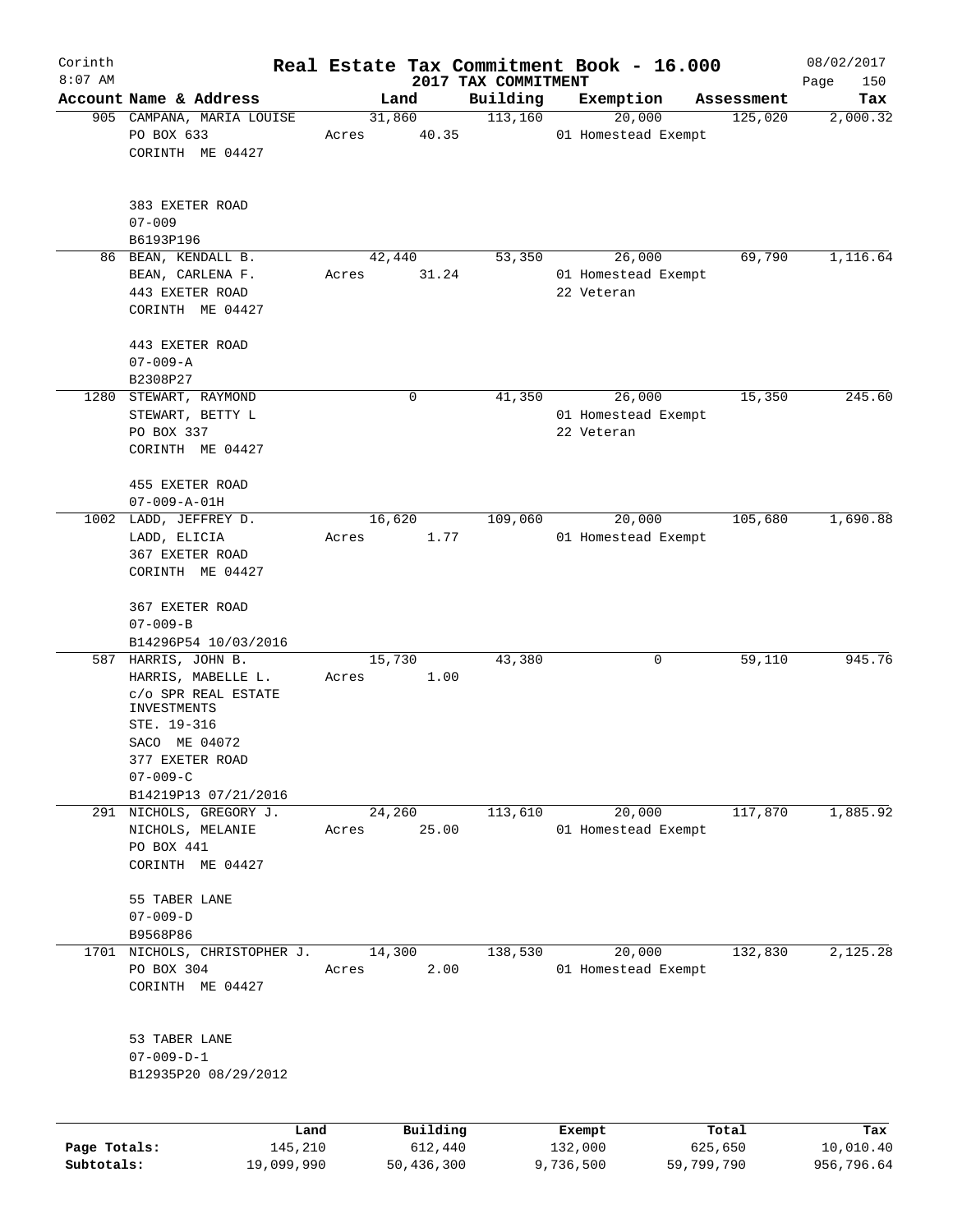| Corinth<br>$8:07$ AM |                                                                                                                          |       |                | 2017 TAX COMMITMENT | Real Estate Tax Commitment Book - 16.000 |            | 08/02/2017<br>Page<br>151 |
|----------------------|--------------------------------------------------------------------------------------------------------------------------|-------|----------------|---------------------|------------------------------------------|------------|---------------------------|
|                      | Account Name & Address                                                                                                   |       | Land           | Building            | Exemption                                | Assessment | Tax                       |
|                      | 482 DYER, NATHAN C.<br>DYER, STACEY A.<br>387 EXETER ROAD<br>CORINTH ME 04427<br>387 EXETER ROAD                         | Acres | 17,530<br>2.55 | 178,900             | 20,000<br>01 Homestead Exempt            | 176,430    | 2,822.88                  |
|                      | $07 - 009 - E$                                                                                                           |       |                |                     |                                          |            |                           |
|                      | 1715 MCKAY, TIMOTHY L.<br>MCKAY, MONICA R.L.<br>389 EXETER ROAD<br>CORINTH ME 04427<br>389 EXETER ROAD<br>$07 - 009 - F$ | Acres | 19,690<br>6.50 | 89,820              | 20,000<br>01 Homestead Exempt            | 89,510     | 1,432.16                  |
|                      | B8985P253                                                                                                                |       |                |                     |                                          |            |                           |
|                      | 1714 CAMPANA, MARIA LOUISE<br>PO BOX 633<br>CORINTH ME 04427                                                             | Acres | 12,460<br>3.40 | $\mathbf 0$         | $\mathbf 0$                              | 12,460     | 199.36                    |
|                      | EXETER ROAD<br>$07 - 009 - G$<br>B6193P196<br>178 CHANDLER, GARY SCOTT                                                   |       | 15,770         | 72,530              | 20,000                                   | 68,300     | 1,092.80                  |
|                      | CHANDLER, MARGARET M.<br>366 EXETER RD<br>CORINTH ME 04427                                                               | Acres | 1.03           |                     | 01 Homestead Exempt                      |            |                           |
|                      | 366 EXETER ROAD                                                                                                          |       |                |                     |                                          |            |                           |
|                      | $07 - 010$<br>62 LARSON, AARON L<br>LARSON, LIZA V.<br>PO BOX 86<br>KENDUSKEAG ME 04450                                  | Acres | 13,810<br>0.69 | 95,500              | 20,000<br>01 Homestead Exempt            | 89,310     | 1,428.96                  |
|                      | 374 EXETER ROAD<br>$07 - 010 - A$<br>B14054P95 01/11/2016                                                                |       |                |                     |                                          |            |                           |
|                      | 176 O'BAR, DENNIS L.<br>O'BAR, SANDRA P.<br>358 EXETER ROAD<br>CORINTH ME 04427                                          | Acres | 22,690<br>7.00 | 84,630              | 20,000<br>01 Homestead Exempt            | 87,320     | 1,397.12                  |
|                      | 358 EXETER ROAD<br>$07 - 010 - B$<br>B8885P259                                                                           |       |                |                     |                                          |            |                           |
|                      | 760 PAGE, KENNETH<br>PAGE, ALICE<br>P.O. BOX 55<br>KENDUSKEAG ME 04450                                                   | Acres | 17,230<br>2.29 | 53,040              | 20,000<br>01 Homestead Exempt            | 50,270     | 804.32                    |
|                      | 15 BEANS MILL ROAD<br>$07 - 010 - C$<br>B7355P301                                                                        |       |                |                     |                                          |            |                           |
|                      |                                                                                                                          |       |                |                     |                                          |            |                           |

|              | Land       | Building   | Exempt    | Total      | Tax        |
|--------------|------------|------------|-----------|------------|------------|
| Page Totals: | 119,180    | 574,420    | 120,000   | 573,600    | 9,177.60   |
| Subtotals:   | 19,219,170 | 51,010,720 | 9,856,500 | 60,373,390 | 965,974.24 |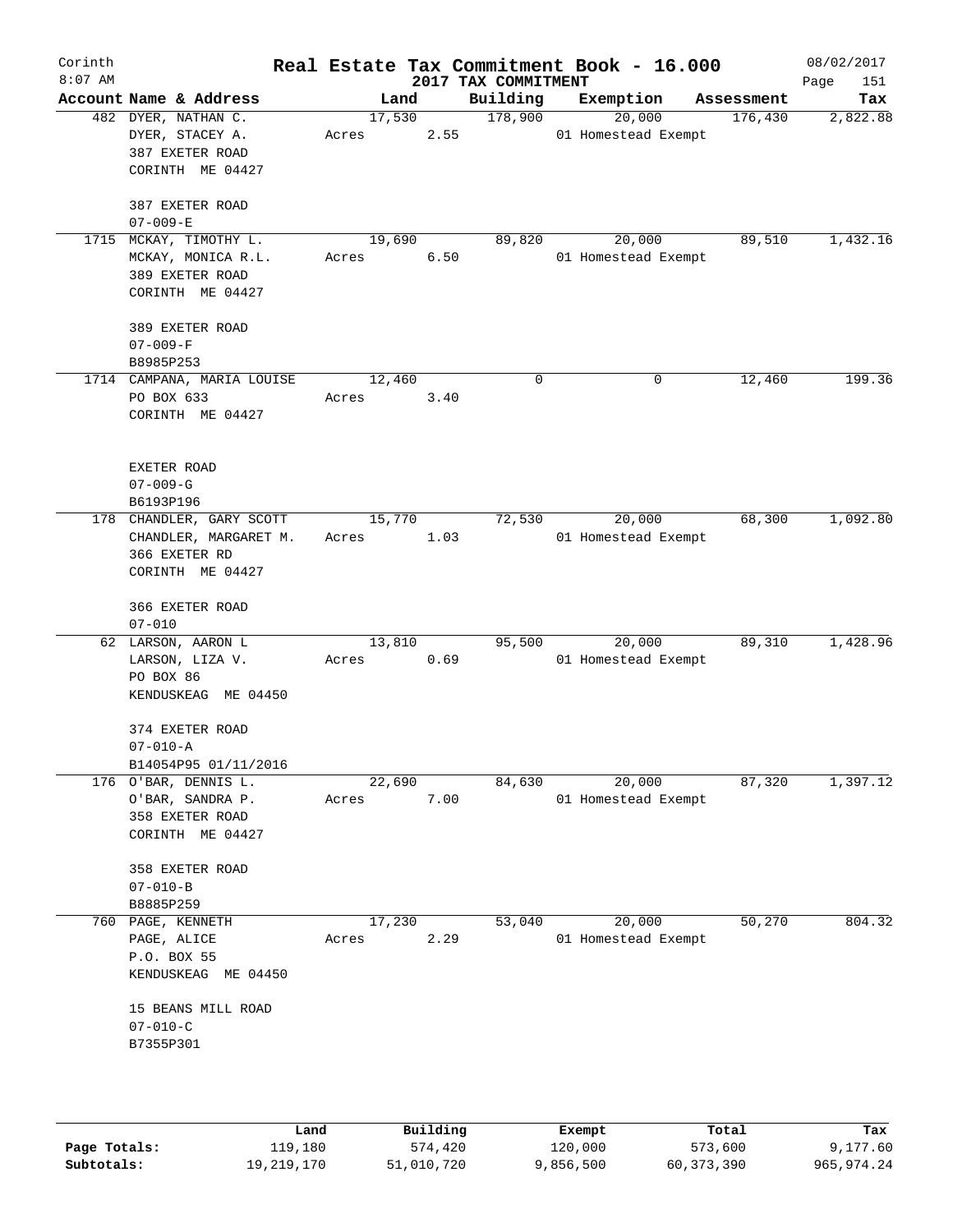| Corinth                    |                                                                                |       |        |                       |                     | Real Estate Tax Commitment Book - 16.000 |                       | 08/02/2017              |
|----------------------------|--------------------------------------------------------------------------------|-------|--------|-----------------------|---------------------|------------------------------------------|-----------------------|-------------------------|
| $8:07$ AM                  |                                                                                |       |        |                       | 2017 TAX COMMITMENT |                                          |                       | Page<br>152             |
|                            | Account Name & Address                                                         |       | Land   |                       | Building            | Exemption                                | Assessment            | Tax                     |
|                            | 1412 HOWARD, RICKY<br>650 STETSON ROAD<br>KENDUSKEAG ME 04450                  | Acres | 15,040 | 0.88                  | 57,910              | $\Omega$                                 | 72,950                | 1,167.20                |
|                            | 350 EXETER ROAD<br>$07 - 010 - C - 01$<br>B14379P66 12/28/2016                 |       |        |                       |                     |                                          |                       |                         |
|                            | 1413 DOUGLASS, THEA                                                            |       | 15,730 |                       | 100,590             | 20,000                                   | 96,320                | 1,541.12                |
|                            | 439 GARLAND ROAD<br>CORINTH ME 04427                                           | Acres |        | 1.00                  |                     | 01 Homestead Exempt                      |                       |                         |
|                            | 27 BEANS MILL ROAD<br>$07 - 010 - C - 04$<br>B14254P329 08/19/2016             |       |        |                       |                     |                                          |                       |                         |
| 747                        | SHAW, PAUL D.                                                                  |       | 16,390 |                       | 65,390              | 20,000                                   | 61,780                | 988.48                  |
|                            | SHAW, TAMMY L.<br>382 EXETER ROAD<br>CORINTH ME 04427                          | Acres |        | 1.57                  |                     | 01 Homestead Exempt                      |                       |                         |
|                            | 382 EXETER ROAD<br>$07 - 010 - D$<br>B11165P203 09/18/2007 B2623P33 01/23/1976 |       |        |                       |                     |                                          |                       |                         |
| 177                        | BROAD, RICHARD E.                                                              |       | 17,240 |                       | 0                   | 0                                        | 17,240                | 275.84                  |
|                            | BROAD, RITA I.<br>410 EXETER ROAD<br>CORINTH ME 04427                          | Acres |        | 11.50                 |                     |                                          |                       |                         |
|                            | EXETER ROAD                                                                    |       |        |                       |                     |                                          |                       |                         |
|                            | $07 - 010 - E$                                                                 |       |        |                       |                     |                                          |                       |                         |
|                            | B4068P188                                                                      |       |        |                       |                     |                                          |                       |                         |
|                            | 1671 BROAD, RUSSELL W.<br>400 EXETER ROAD<br>CORINTH ME 04427                  | Acres | 17,760 | 2.75                  | 161,750             | 20,000<br>01 Homestead Exempt            | 159,510               | 2,552.16                |
|                            | 400 EXETER ROAD<br>$07 - 010 - F$<br>B12208P144 08/03/2010                     |       |        |                       |                     |                                          |                       |                         |
| 1796                       | BROAD, RICHARD E.                                                              |       | 22,570 |                       | 154,420             | 20,000                                   | 156,990               | 2,511.84                |
|                            | BROAD, RITA I.<br>410 EXETER ROAD<br>CORINTH ME 04427                          | Acres |        | 6.90                  |                     | 01 Homestead Exempt                      |                       |                         |
|                            | 410 EXETER ROAD<br>$07 - 010 - G$                                              |       |        |                       |                     |                                          |                       |                         |
|                            | B9098P104                                                                      |       |        |                       |                     |                                          |                       |                         |
| 1003                       | BRANAGAN, ARTHUR K.                                                            |       | 24,140 |                       | 68,150              | 20,000                                   | 72,290                | 1,156.64                |
|                            | 357 EXETER ROAD<br>CORINTH ME 04427-3037                                       | Acres |        | 0.50                  |                     | 01 Homestead Exempt                      |                       |                         |
|                            | 357 EXETER ROAD<br>$07 - 011$<br>B7179P150                                     |       |        |                       |                     |                                          |                       |                         |
|                            | Land                                                                           |       |        | Building              |                     | Exempt                                   | Total                 | Tax                     |
| Page Totals:<br>Subtotals: | 128,870<br>19,348,040                                                          |       |        | 608,210<br>51,618,930 |                     | 100,000<br>9,956,500                     | 637,080<br>61,010,470 | 10,193.28<br>976,167.52 |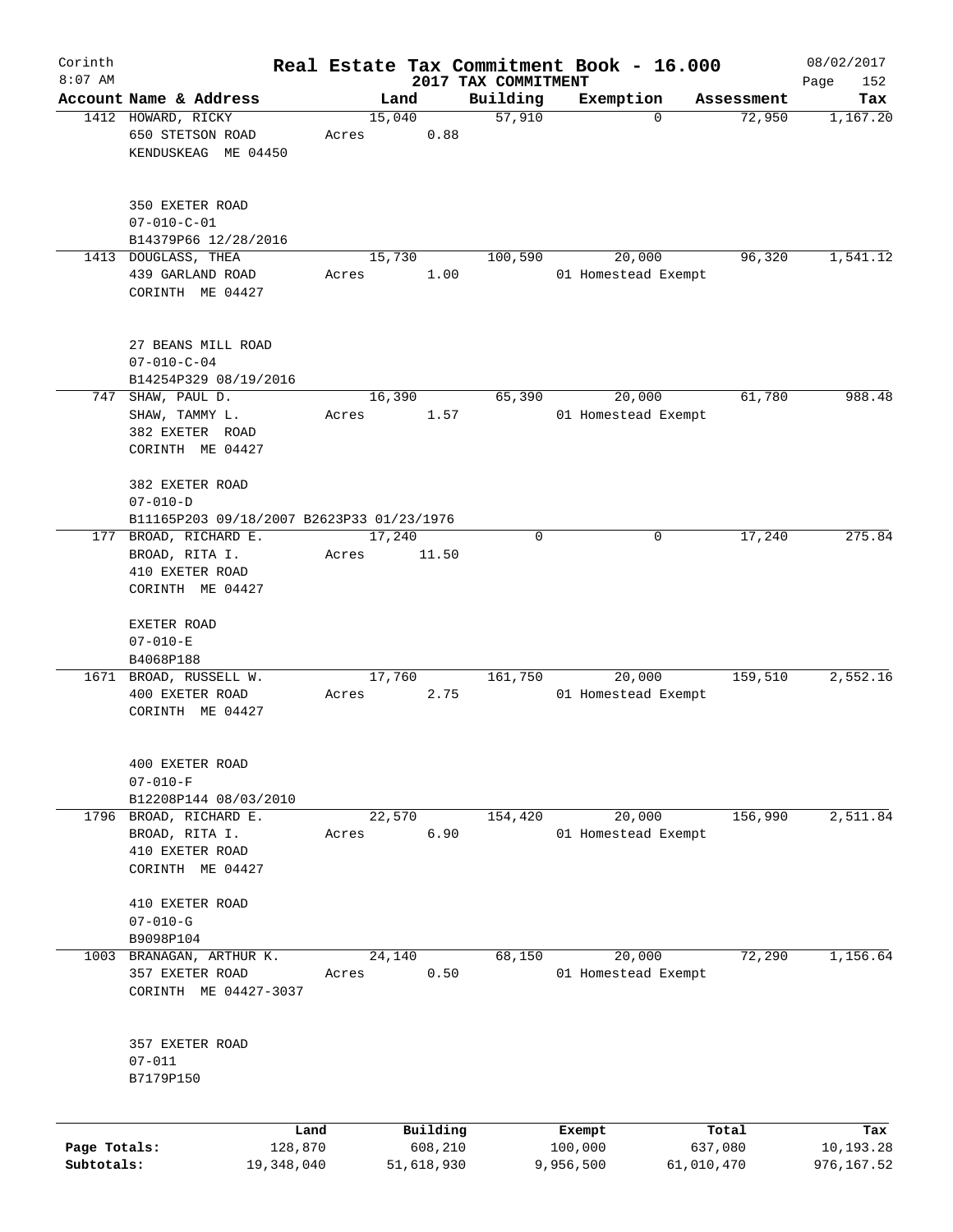| Corinth      |                            |            |       |                |            |                         | Real Estate Tax Commitment Book - 16.000 |                      | 08/02/2017    |
|--------------|----------------------------|------------|-------|----------------|------------|-------------------------|------------------------------------------|----------------------|---------------|
| $8:07$ AM    | Account Name & Address     |            |       |                |            | 2017 TAX COMMITMENT     |                                          |                      | Page<br>153   |
|              | 1247 SPEED, SPENCER L.     |            |       | Land<br>15,210 |            | Building<br>$\mathbf 0$ | Exemption<br>$\mathbf 0$                 | Assessment<br>15,210 | Tax<br>243.36 |
|              | SPEED, PAULA E.            |            | Acres |                | 8.05       |                         |                                          |                      |               |
|              | 309 EXETER ROAD            |            |       |                |            |                         |                                          |                      |               |
|              | CORINTH ME 04427           |            |       |                |            |                         |                                          |                      |               |
|              |                            |            |       |                |            |                         |                                          |                      |               |
|              | EXETER ROAD                |            |       |                |            |                         |                                          |                      |               |
|              | $07 - 012$                 |            |       |                |            |                         |                                          |                      |               |
|              | B2343P40                   |            |       |                |            |                         |                                          |                      |               |
|              | 1101 TOWNSEND, KIMBERLY L. |            |       | 16,310         |            | 118,700                 | 20,000                                   | 115,010              | 1,840.16      |
|              | 345 EXETER ROAD            |            | Acres |                | 1.50       |                         | 01 Homestead Exempt                      |                      |               |
|              | CORINTH ME 04427           |            |       |                |            |                         |                                          |                      |               |
|              |                            |            |       |                |            |                         |                                          |                      |               |
|              |                            |            |       |                |            |                         |                                          |                      |               |
|              | 345 EXETER ROAD            |            |       |                |            |                         |                                          |                      |               |
|              | $07 - 012 - A$             |            |       |                |            |                         |                                          |                      |               |
|              | B10342P331 03/03/2006      |            |       |                |            |                         |                                          |                      |               |
|              | 1004 O'BAR, CARLSON C.     |            |       | 16,070         |            | 111,400                 | 20,000                                   | 107,470              | 1,719.52      |
|              | O'BAR, ELAINE A.           |            | Acres |                | 1.29       |                         | 01 Homestead Exempt                      |                      |               |
|              | 351 EXETER ROAD            |            |       |                |            |                         |                                          |                      |               |
|              | CORINTH ME 04427           |            |       |                |            |                         |                                          |                      |               |
|              | 351 EXETER ROAD            |            |       |                |            |                         |                                          |                      |               |
|              | $07 - 012 - B$             |            |       |                |            |                         |                                          |                      |               |
|              | B3226P239                  |            |       |                |            |                         |                                          |                      |               |
|              | 1244 SPEED, PAUL A.        |            |       | 15,900         |            | 134,870                 | 20,000                                   | 130,770              | 2,092.32      |
|              | SPEED, ERIN E.             |            | Acres |                | 1.15       |                         | 01 Homestead Exempt                      |                      |               |
|              | 22 GARLAND ROAD            |            |       |                |            |                         |                                          |                      |               |
|              | CORINTH ME 04427           |            |       |                |            |                         |                                          |                      |               |
|              |                            |            |       |                |            |                         |                                          |                      |               |
|              | 22 GARLAND ROAD            |            |       |                |            |                         |                                          |                      |               |
|              | $07 - 012 - C$             |            |       |                |            |                         |                                          |                      |               |
|              | B6305P181                  |            |       |                |            |                         |                                          |                      |               |
|              | 1416 BICKERSTAFF, SCOTT    |            |       | 16,890         |            | 95,580                  | 20,000                                   | 92,470               | 1,479.52      |
|              | BICKERSTAFF, AMY           |            | Acres |                | 2.00       |                         | 01 Homestead Exempt                      |                      |               |
|              | 92 GARLAND ROAD            |            |       |                |            |                         |                                          |                      |               |
|              | CORINTH ME 04427           |            |       |                |            |                         |                                          |                      |               |
|              |                            |            |       |                |            |                         |                                          |                      |               |
|              | 92 GARLAND ROAD            |            |       |                |            |                         |                                          |                      |               |
|              | $07 - 013$<br>B9502P182    |            |       |                |            |                         |                                          |                      |               |
| 1245         | SPEED, RICHARD             |            |       | 22,970         |            | 0                       | 0                                        | 22,970               | 367.52        |
|              | 235 GARLAND ROAD           |            | Acres |                | 35.30      |                         |                                          |                      |               |
|              | CORINTH ME 04427           |            |       |                |            |                         |                                          |                      |               |
|              |                            |            |       |                |            |                         |                                          |                      |               |
|              |                            |            |       |                |            |                         |                                          |                      |               |
|              | GARLAND ROAD               |            |       |                |            |                         |                                          |                      |               |
|              | $07 - 013 - A$             |            |       |                |            |                         |                                          |                      |               |
|              | B3746P328                  |            |       |                |            |                         |                                          |                      |               |
|              | 854 LUNT, LEROY I.         |            |       | 16,220         |            | 29,820                  | 26,000                                   | 20,040               | 320.64        |
|              | LUNT, SANDRA J.            |            | Acres |                | 1.42       |                         | 22 Veteran                               |                      |               |
|              | P.O. BOX 516               |            |       |                |            |                         | 01 Homestead Exempt                      |                      |               |
|              | CORINTH ME 04427           |            |       |                |            |                         |                                          |                      |               |
|              |                            |            |       |                |            |                         |                                          |                      |               |
|              | 114 GARLAND ROAD           |            |       |                |            |                         |                                          |                      |               |
|              | $07 - 013 - B$             |            |       |                |            |                         |                                          |                      |               |
|              | B4522P171                  |            |       |                |            |                         |                                          |                      |               |
|              |                            |            |       |                |            |                         |                                          |                      |               |
|              |                            | Land       |       |                | Building   |                         | Exempt                                   | Total                | Tax           |
| Page Totals: |                            | 119,570    |       |                | 490,370    |                         | 106,000                                  | 503,940              | 8,063.04      |
| Subtotals:   |                            | 19,467,610 |       |                | 52,109,300 |                         | 10,062,500                               | 61,514,410           | 984,230.56    |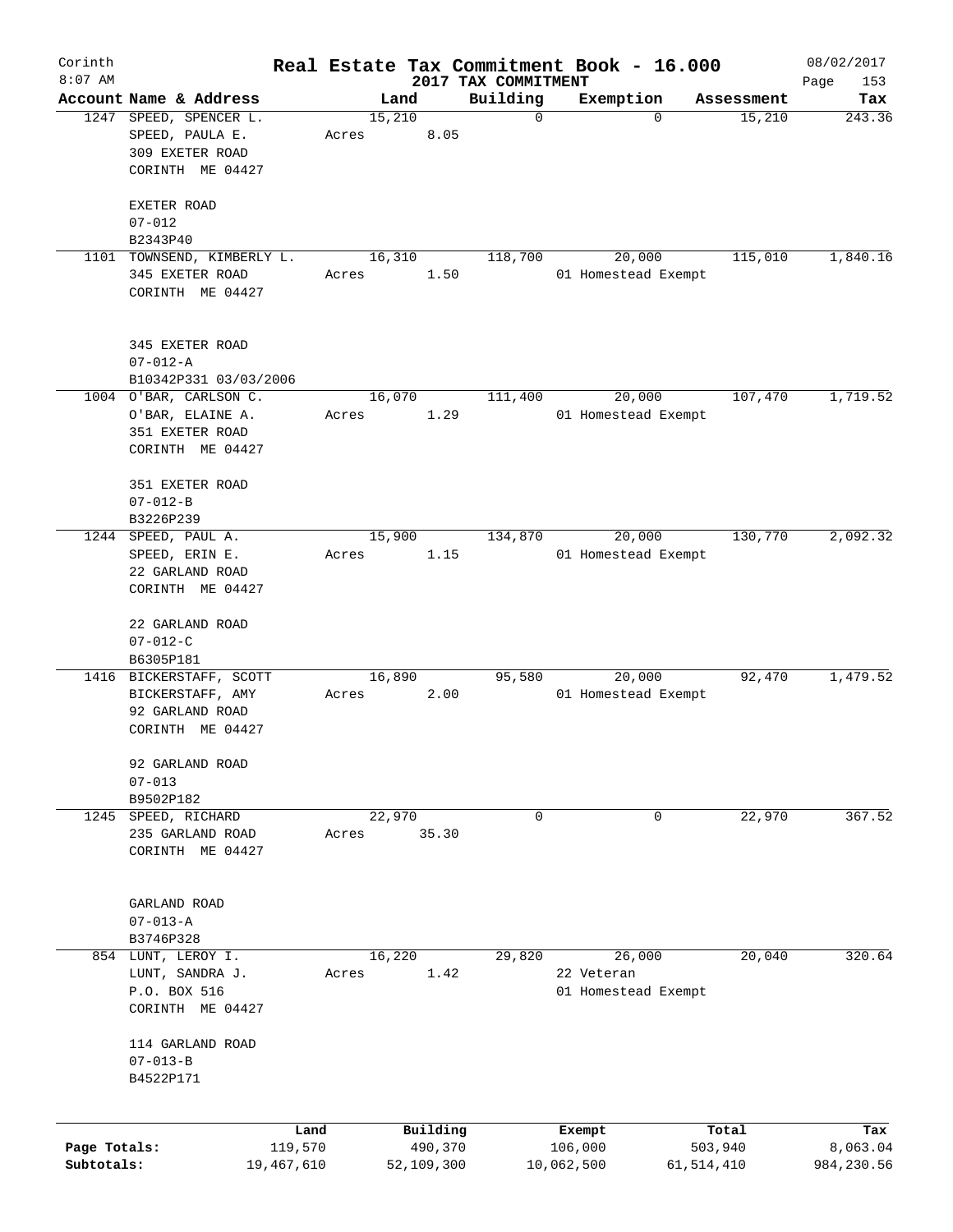| Corinth      |                                                                                    |                 |          |                                 | Real Estate Tax Commitment Book - 16.000 |            | 08/02/2017         |
|--------------|------------------------------------------------------------------------------------|-----------------|----------|---------------------------------|------------------------------------------|------------|--------------------|
| $8:07$ AM    | Account Name & Address                                                             | Land            |          | 2017 TAX COMMITMENT<br>Building | Exemption                                | Assessment | Page<br>154<br>Tax |
|              | 174 SIMPSON, JOHN C.<br>SIMPSON, DOREEN L.<br>644 BROWN RD<br>EXETER ME 04435      | 15,730<br>Acres | 1.00     | 42,920                          | 0                                        | 58,650     | 938.40             |
|              | 76 GARLAND ROAD<br>$07 - 013 - C$                                                  |                 |          |                                 |                                          |            |                    |
| 1620         | B9058P195<br>LUNT, ERIC L.                                                         | 18,030          |          | 78,890                          | 20,000                                   | 76,920     | 1,230.72           |
|              | LUNT, BOBBI A.<br>P.O. BOX 676<br>CORINTH ME 04427                                 | Acres           | 2.98     |                                 | 01 Homestead Exempt                      |            |                    |
|              | 110 GARLAND ROAD<br>$07 - 013 - D$                                                 |                 |          |                                 |                                          |            |                    |
|              | B11510P90 08/18/2008                                                               |                 |          |                                 |                                          |            |                    |
|              | 1968 BRAWN, BILLIE JO<br>98 GARLAND ROAD<br>CORINTH ME 04427                       | 16,030<br>Acres | 1.26     | 17,830                          | 20,000<br>01 Homestead Exempt            | 13,860     | 221.76             |
|              | 98 GARLAND ROAD<br>$07 - 013 - E$<br>B14139P31 04/29/2016                          |                 |          |                                 |                                          |            |                    |
|              | 1061 GERVAIS, TED A.<br>GERVAIS, ALISSA J.<br>41 DREW LANE<br>BANGOR ME 04401      | 18,540<br>Acres | 3.42     | 98,910                          | 0                                        | 117,450    | 1,879.20           |
|              | 77 GARLAND ROAD<br>$07 - 014$<br>B14089P106 02/26/2016                             |                 |          |                                 |                                          |            |                    |
|              | 493 BEAM, EMMETT J.<br>105 GARLAND ROAD<br>CORINTH ME 04427                        | 21,630<br>Acres | 7.00     | 193,470                         | 20,000<br>01 Homestead Exempt            | 195,100    | 3,121.60           |
|              | 105 GARLAND ROAD<br>$07 - 014 - A$<br>B13785P178 03/20/2015                        |                 |          |                                 |                                          |            |                    |
|              | 791 DUMONT, JAMES E.<br>THERIAULT, BRENDA J.<br>27 MAIN STREET<br>CORINTH ME 04427 | 16,940<br>Acres | 1.00     | 38,320                          | 0                                        | 55,260     | 884.16             |
|              | 109 GARLAND ROAD<br>$07 - 014 - A - 01$<br>B14199P130 06/29/2016                   |                 |          |                                 |                                          |            |                    |
|              | 494 BROWN, ERIKA L.<br>99 GARLAND ROAD<br>CORINTH ME 04427                         | 16,890<br>Acres | 2.00     | 134,230                         | 20,000<br>01 Homestead Exempt            | 131,120    | 2,097.92           |
|              | 99 GARLAND ROAD<br>$07 - 014 - B$<br>B12118P47 04/28/2010                          |                 |          |                                 |                                          |            |                    |
|              | Land                                                                               |                 | Building |                                 | Exempt                                   | Total      | Tax                |
| Page Totals: | 123,790                                                                            |                 | 604,570  |                                 | 80,000                                   | 648,360    | 10,373.76          |

**Subtotals:** 19,591,400 52,713,870 10,142,500 62,162,770 994,604.32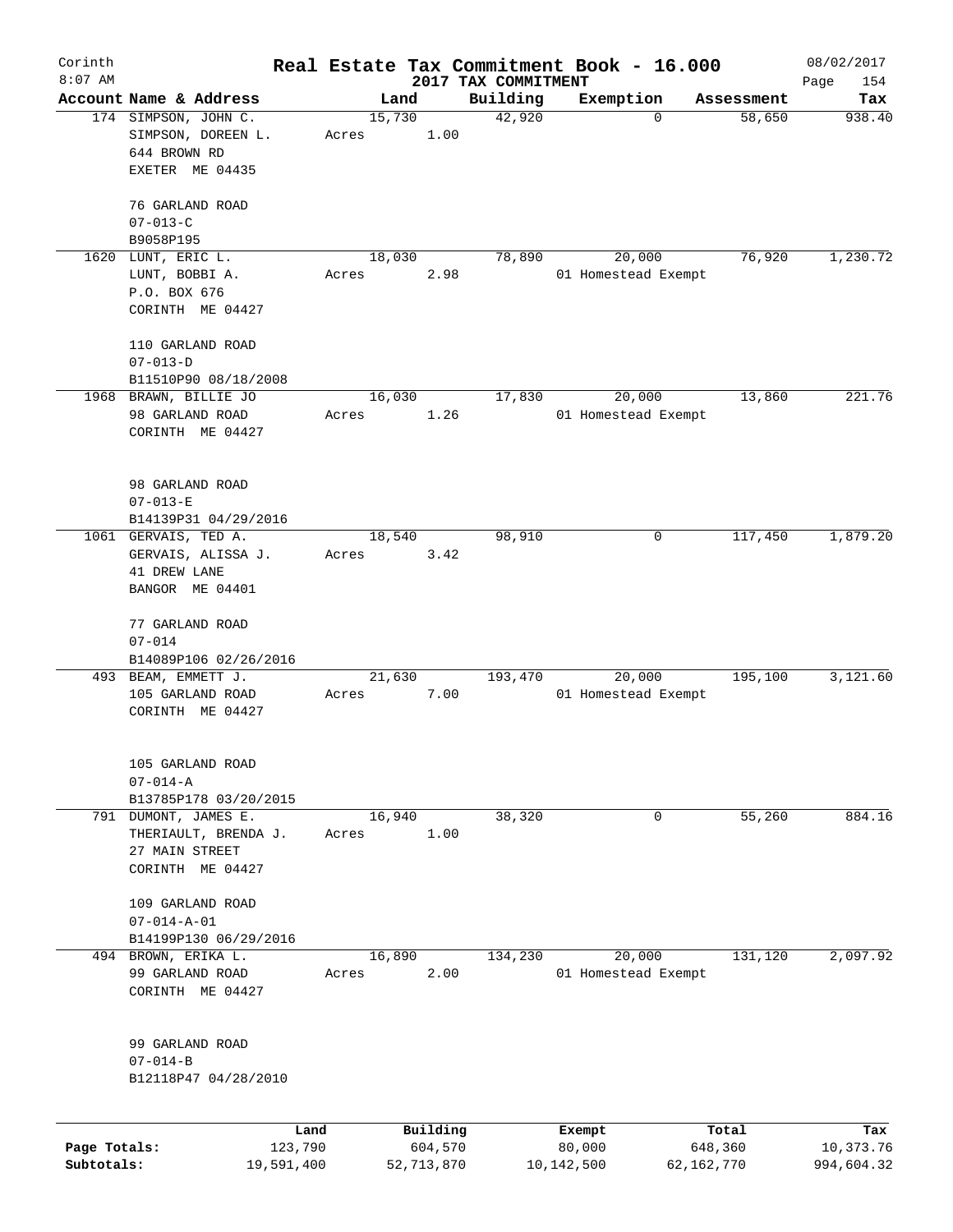| Corinth      |                                       |        |            |                     | Real Estate Tax Commitment Book - 16.000 |            | 08/02/2017   |
|--------------|---------------------------------------|--------|------------|---------------------|------------------------------------------|------------|--------------|
| $8:07$ AM    |                                       |        |            | 2017 TAX COMMITMENT |                                          |            | Page<br>155  |
|              | Account Name & Address                | Land   |            | Building            | Exemption                                | Assessment | Tax          |
|              | 492 NUTTER, MICHAEL T.                | 18,540 |            | 145,600             | 20,000                                   | 144,140    | 2,306.24     |
|              | NUTTER, MELISSA S.<br>93 GARLAND ROAD | Acres  | 3.42       |                     | 01 Homestead Exempt                      |            |              |
|              | CORINTH ME 04427                      |        |            |                     |                                          |            |              |
|              |                                       |        |            |                     |                                          |            |              |
|              | 93 GARLAND ROAD                       |        |            |                     |                                          |            |              |
|              | $07 - 014 - C$                        |        |            |                     |                                          |            |              |
|              | B12894P343 07/23/2012                 |        |            |                     |                                          |            |              |
|              | 1019 PAIGE, MICHELLE M.               | 18,490 |            | 91,510              | 20,000                                   | 90,000     | 1,440.00     |
|              | 87 GARLAND ROAD                       | Acres  | 3.38       |                     | 01 Homestead Exempt                      |            |              |
|              | CORINTH ME 04427                      |        |            |                     |                                          |            |              |
|              |                                       |        |            |                     |                                          |            |              |
|              | 87 GARLAND ROAD                       |        |            |                     |                                          |            |              |
|              | $07 - 014 - D$                        |        |            |                     |                                          |            |              |
|              | B12669P248 12/02/2011                 |        |            |                     |                                          |            |              |
|              | 1451 LUCAS, ANDREW J.                 | 17,470 |            | 100,540             | 20,000                                   | 98,010     | 1,568.16     |
|              | LUCAS, ROBIN R.                       | Acres  | 2.50       |                     | 01 Homestead Exempt                      |            |              |
|              | 67 GARLAND RD                         |        |            |                     |                                          |            |              |
|              | CORINTH ME 04427                      |        |            |                     |                                          |            |              |
|              |                                       |        |            |                     |                                          |            |              |
|              | 67 GARLAND ROAD                       |        |            |                     |                                          |            |              |
|              | $07 - 015$                            |        |            |                     |                                          |            |              |
|              | B13735P144 12/30/2014                 |        |            |                     |                                          |            |              |
|              | 1251 SPEED, VAUGHN E.                 | 11,130 |            | 0                   | 0                                        | 11,130     | 178.08       |
|              | SPEED, CHRISTINE M.                   | Acres  | 2.25       |                     |                                          |            |              |
|              | TRUST<br>440 GARLAND ROAD             |        |            |                     |                                          |            |              |
|              | CORINTH ME 04427                      |        |            |                     |                                          |            |              |
|              |                                       |        |            |                     |                                          |            |              |
|              | GARLAND ROAD                          |        |            |                     |                                          |            |              |
|              | $07 - 016$                            |        |            |                     |                                          |            |              |
|              | B10631P88 09/11/2006                  |        |            |                     |                                          |            |              |
|              | 920 REECE, RAYMOND D.                 | 16,890 |            | 87,900              | 20,000                                   | 84,790     | 1,356.64     |
|              | REECE, JEANNINE M.                    | Acres  | 2.00       |                     | 01 Homestead Exempt                      |            |              |
|              | 847 STETSON ROAD                      |        |            |                     |                                          |            |              |
|              | KENDUSKEAG ME 04450                   |        |            |                     |                                          |            |              |
|              |                                       |        |            |                     |                                          |            |              |
|              | 57 GARLAND ROAD<br>$07 - 016 - A$     |        |            |                     |                                          |            |              |
|              | B14274P144 09/07/2016                 |        |            |                     |                                          |            |              |
|              | 421 DOODY, FORREST A.                 | 16,890 |            | 66,780              | 20,000                                   | 63,670     | 1,018.72     |
|              | DOODY, SANDRA D.                      | Acres  | 2.00       |                     | 01 Homestead Exempt                      |            |              |
|              | P.O. BOX 61                           |        |            |                     |                                          |            |              |
|              | CORINTH ME 04427                      |        |            |                     |                                          |            |              |
|              |                                       |        |            |                     |                                          |            |              |
|              | 47 GARLAND ROAD                       |        |            |                     |                                          |            |              |
|              | $07 - 016 - B$                        |        |            |                     |                                          |            |              |
|              | B2503P302                             |        |            |                     |                                          |            |              |
|              | 1248 SPEED, PAULA E.                  | 25,800 |            | 95,340              | 20,000                                   | 101,140    | 1,618.24     |
|              | 309 EXETER ROAD                       | Acres  | 14.25      |                     | 01 Homestead Exempt                      |            |              |
|              | CORINTH ME 04427                      |        |            |                     |                                          |            |              |
|              |                                       |        |            |                     |                                          |            |              |
|              | 309 EXETER ROAD                       |        |            |                     |                                          |            |              |
|              | $07 - 017$                            |        |            |                     |                                          |            |              |
|              | B14280P147 09/19/2016                 |        |            |                     |                                          |            |              |
|              |                                       |        |            |                     |                                          |            |              |
|              | Land                                  |        | Building   |                     | Exempt                                   | Total      | Tax          |
| Page Totals: | 125,210                               |        | 587,670    |                     | 120,000                                  | 592,880    | 9,486.08     |
| Subtotals:   | 19,716,610                            |        | 53,301,540 |                     | 10,262,500                               | 62,755,650 | 1,004,090.40 |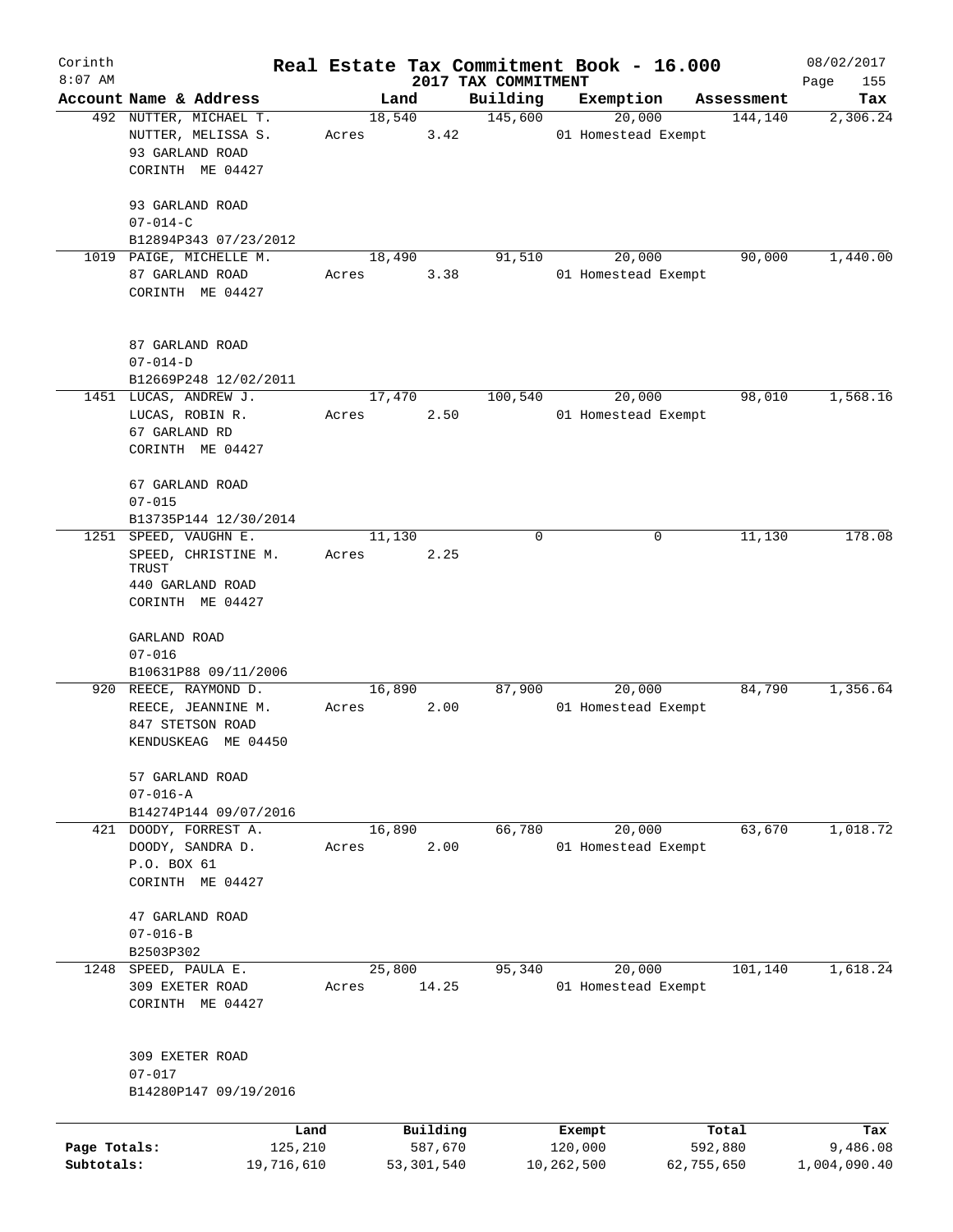| Corinth      |                                                         |       |                |                         | Real Estate Tax Commitment Book - 16.000 |                      | 08/02/2017    |
|--------------|---------------------------------------------------------|-------|----------------|-------------------------|------------------------------------------|----------------------|---------------|
| $8:07$ AM    |                                                         |       |                | 2017 TAX COMMITMENT     |                                          |                      | Page<br>156   |
|              | Account Name & Address                                  |       | Land<br>27,060 | Building<br>$\mathbf 0$ | Exemption<br>0                           | Assessment<br>27,060 | Tax<br>432.96 |
| 1249         | SPEED, SPENCER L.<br>SPEED, PAULA E.<br>309 EXETER ROAD | Acres | 22.00          |                         |                                          |                      |               |
|              | CORINTH ME 04427                                        |       |                |                         |                                          |                      |               |
|              | GARLAND ROAD                                            |       |                |                         |                                          |                      |               |
|              | $07 - 017 - A$                                          |       |                |                         |                                          |                      |               |
|              | B3226P339                                               |       |                |                         |                                          |                      |               |
| 220          | MOREL, MICHAEL M.                                       |       | 13,290         | 0                       | 0                                        | 13,290               | 212.64        |
|              | MOREL, MICHELE M.                                       | Acres | 6.85           |                         |                                          |                      |               |
|              | 4946 BENNOCH ROAD<br>LAGRANGE ME 04453                  |       |                |                         |                                          |                      |               |
|              |                                                         |       |                |                         |                                          |                      |               |
|              | 28 BEANS MILL ROAD                                      |       |                |                         |                                          |                      |               |
|              | $07 - 018$                                              |       |                |                         |                                          |                      |               |
|              | B13470P158 02/27/2014                                   |       |                |                         |                                          |                      | 182.40        |
|              | 1142 KING, SUSAN A.                                     |       | 15,730         | 15,670                  | 20,000                                   | 11,400               |               |
|              | P.O. BOX 273                                            | Acres | 1.00           |                         | 01 Homestead Exempt                      |                      |               |
|              | CORINTH ME 04427                                        |       |                |                         |                                          |                      |               |
|              | 36 BEANS MILL ROAD                                      |       |                |                         |                                          |                      |               |
|              | $07 - 018 - A$                                          |       |                |                         |                                          |                      |               |
|              | B6808P96                                                |       |                |                         |                                          |                      |               |
| 156          | BOONE, JOYCE D.                                         |       | 15,730         | 74,730                  | 26,000                                   | 64,460               | 1,031.36      |
|              | IRREVICABLE TRUST                                       |       |                |                         |                                          |                      |               |
|              | TRUSTEES ANDREW D.<br>BOONE & SUSAN A. KING             | Acres | 1.00           |                         | 31 Vetrans Widow                         |                      |               |
|              | P.O. BOX 111                                            |       |                |                         | 01 Homestead Exempt                      |                      |               |
|              | CORINTH ME 04427                                        |       |                |                         |                                          |                      |               |
|              | 42 BEANS MILL ROAD                                      |       |                |                         |                                          |                      |               |
|              | $07 - 018 - B$                                          |       |                |                         |                                          |                      |               |
|              | B13350P264 09/12/2013                                   |       |                |                         |                                          |                      |               |
|              | 224 MANN, ISAAC D.                                      |       | 20,630         | 117,760                 | 20,000                                   | 118,390              | 1,894.24      |
|              | MANN, ANGELA M.                                         | Acres | 1.79           |                         | 01 Homestead Exempt                      |                      |               |
|              | 50 BEANS MILL ROAD                                      |       |                |                         |                                          |                      |               |
|              | CORINTH ME 04427                                        |       |                |                         |                                          |                      |               |
|              | 50 BEANS MILL ROAD                                      |       |                |                         |                                          |                      |               |
|              | $07 - 018 - C$                                          |       |                |                         |                                          |                      |               |
|              | B6981P150                                               |       |                |                         |                                          |                      |               |
|              | 221 MOREL, MICHAEL M.                                   |       | 13,050         | 51,250                  | $\mathbf 0$                              | 64,300               | 1,028.80      |
|              | MOREL, MICHELE M.                                       | Acres | 1.40           |                         |                                          |                      |               |
|              | 4946 BENNOCH ROAD                                       |       |                |                         |                                          |                      |               |
|              | LAGRANGE ME 04453                                       |       |                |                         |                                          |                      |               |
|              | 47 BEANS MILL ROAD                                      |       |                |                         |                                          |                      |               |
|              | $07 - 020$                                              |       |                |                         |                                          |                      |               |
|              | B13470P158 02/27/2014                                   |       |                |                         |                                          |                      |               |
|              | 2070 PENNINGTON, STACY M.                               |       | 15,950         | 35,220                  | 20,000                                   | 31,170               | 498.72        |
|              | 87 BEANS MILL ROAD                                      | Acres | 1.19           |                         | 01 Homestead Exempt                      |                      |               |
|              | CORINTH ME 04427                                        |       |                |                         |                                          |                      |               |
|              | 87 BEANS MILL ROAD                                      |       |                |                         |                                          |                      |               |
|              | $07 - 020 - 01$                                         |       |                |                         |                                          |                      |               |
|              | B13550P257 06/05/2014                                   |       |                |                         |                                          |                      |               |
|              | Land                                                    |       | Building       |                         | Exempt                                   | Total                | Tax           |
| Page Totals: | 121,440                                                 |       | 294,630        |                         | 86,000                                   | 330,070              | 5,281.12      |
| Subtotals:   | 19,838,050                                              |       | 53,596,170     |                         | 10,348,500                               | 63,085,720           | 1,009,371.52  |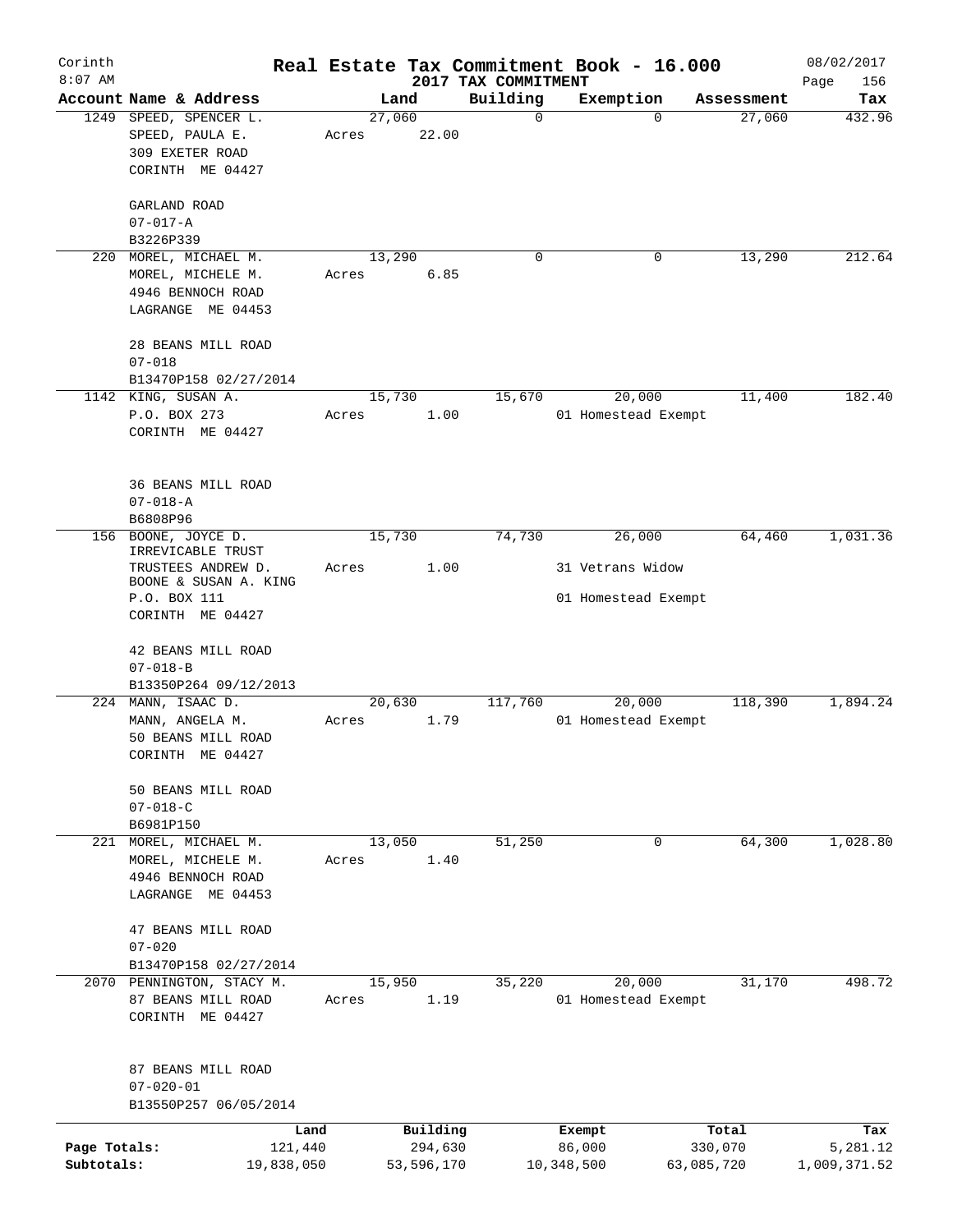|                                                                                       |                                      |                                 |                                                        |                                                |                                 | 08/02/2017<br>Page<br>157                                                                                                                      |
|---------------------------------------------------------------------------------------|--------------------------------------|---------------------------------|--------------------------------------------------------|------------------------------------------------|---------------------------------|------------------------------------------------------------------------------------------------------------------------------------------------|
| Account Name & Address                                                                |                                      |                                 | Building                                               | Exemption                                      | Assessment                      | Tax                                                                                                                                            |
| 2071 MOREL, MICHAEL M.<br>MOREL, MICHELE M.<br>4946 BENNOCH ROAD<br>LAGRANGE ME 04453 | Acres                                |                                 | $\mathbf 0$                                            | $\Omega$                                       | 16,190                          | 259.04                                                                                                                                         |
| 57 BEANS MILL ROAD<br>$07 - 020 - 02$<br>B13470P158 02/27/2014                        |                                      |                                 |                                                        |                                                |                                 |                                                                                                                                                |
| ADAMS, ROLAND<br>9<br>ADAMS, BETTE<br>57 BEANS MILL ROAD<br>CORINTH ME 04427-3109     |                                      | 0                               | 10,000                                                 | 10,000                                         | 0                               | 0.00                                                                                                                                           |
| 57 BEANS MILL ROAD<br>$07 - 020 - 02H$                                                |                                      |                                 |                                                        |                                                |                                 |                                                                                                                                                |
| 2072 MOREL, MICHAEL M.<br>MOREL, MICHELE M.<br>4946 BENNOCH ROAD<br>LAGRANGE ME 04453 | Acres                                |                                 | $\mathbf 0$                                            | 0                                              | 15,870                          | 253.92                                                                                                                                         |
| 103 BEANS MILL ROAD<br>$07 - 020 - 03$<br>B13470P158 02/27/2014                       |                                      |                                 |                                                        |                                                |                                 |                                                                                                                                                |
| 1733 PALMER, JOHN C.<br>P.O. BOX 601<br>CORINTH ME 04427                              |                                      | $\mathbf 0$                     | 23,410                                                 | 23,410<br>22 Veteran                           | $\mathbf 0$                     | 0.00                                                                                                                                           |
| 103 BEANS MILL ROAD                                                                   |                                      |                                 |                                                        |                                                |                                 |                                                                                                                                                |
| 720 HICKS, PAMELA J.<br>HICKS, SARAH J.<br>113 BEANS MILL ROAD<br>CORINTH ME 04427    | Acres                                |                                 | 111,880                                                | 20,000                                         | 108,320                         | 1,733.12                                                                                                                                       |
| 113 BEANS MILL ROAD<br>$07 - 020 - A$                                                 |                                      |                                 |                                                        |                                                |                                 |                                                                                                                                                |
|                                                                                       |                                      |                                 |                                                        |                                                |                                 |                                                                                                                                                |
| HICKS, JULIE<br>121 BEANS MILL ROAD<br>CORINTH ME 04427                               | Acres                                |                                 |                                                        |                                                |                                 | 425.28                                                                                                                                         |
| 83 BEANS MILL ROAD<br>$07 - 020 - B$<br>B13570P7 06/25/2014                           |                                      |                                 |                                                        |                                                |                                 |                                                                                                                                                |
| 1630 BLANCHARD, TERENCE M.<br>71 BEANS MILL ROAD<br>CORINTH ME 04427                  | Acres                                |                                 | 107,690                                                | 20,000                                         | 111,360                         | 1,781.76                                                                                                                                       |
| 71 BEANS MILL ROAD<br>$07 - 020 - C$                                                  |                                      |                                 |                                                        |                                                |                                 |                                                                                                                                                |
|                                                                                       | $07 - 020 - 03H$<br>941 HICKS, TERRY | B12590P336 09/12/2011 B7292P333 | Land<br>16,190<br>15,870<br>16,440<br>15,730<br>23,670 | 1.40<br>1.12<br>1.61<br>10,850<br>1.00<br>2.04 | 2017 TAX COMMITMENT<br>$\Omega$ | Real Estate Tax Commitment Book - 16.000<br>01 Homestead Exempt<br>01 Homestead Exempt<br>01 Homestead Exempt<br>26,580<br>01 Homestead Exempt |

|              | Land       | Building   | Exempt     | Total      | Tax          |
|--------------|------------|------------|------------|------------|--------------|
| Page Totals: | 87,900     | 263,830    | 73,410     | 278,320    | 4,453.12     |
| Subtotals:   | 19,925,950 | 53,860,000 | 10,421,910 | 63,364,040 | 1,013,824.64 |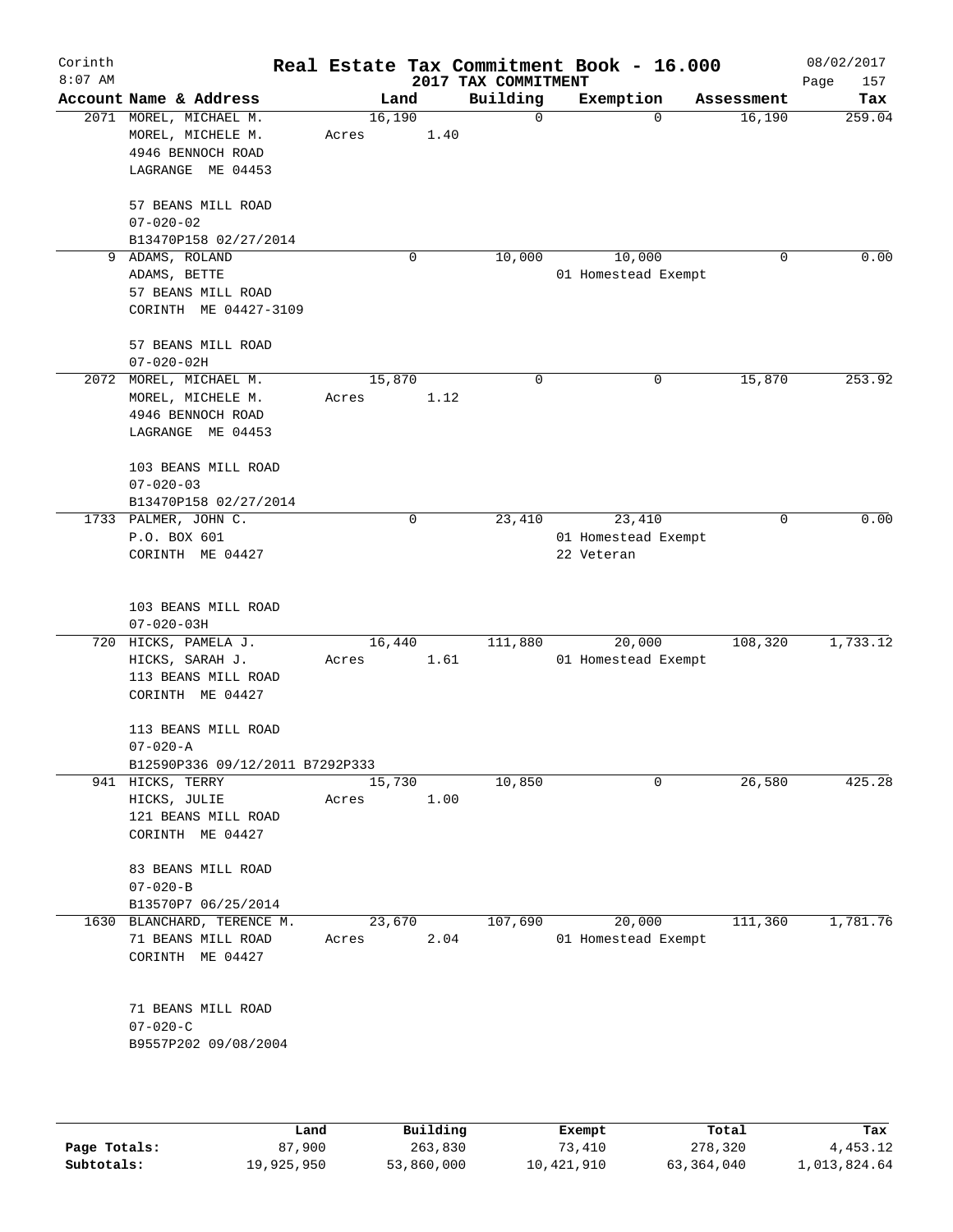| Corinth      |                                                                    |                 |                     |                     | Real Estate Tax Commitment Book - 16.000 |                      | 08/02/2017      |
|--------------|--------------------------------------------------------------------|-----------------|---------------------|---------------------|------------------------------------------|----------------------|-----------------|
| $8:07$ AM    |                                                                    |                 |                     | 2017 TAX COMMITMENT |                                          |                      | 158<br>Page     |
|              | Account Name & Address<br>586 FROST, STEPHEN G.                    | Land<br>29,790  |                     | Building<br>70,690  | Exemption<br>20,000                      | Assessment<br>80,480 | Tax             |
|              | FROST, BEVERLY A.<br>74 BEANS MILL ROAD<br>CORINTH ME 04427        | Acres           | 35.30               |                     | 01 Homestead Exempt                      |                      | 1,287.68        |
|              | 74 BEANS MILL ROAD<br>$07 - 021$<br>B9105P1                        |                 |                     |                     |                                          |                      |                 |
| 1477         | WHEELER, MARVIN<br>WHEELER, LEATHA                                 | 11,990<br>Acres | 0.46                | 55,880              | 26,000<br>01 Homestead Exempt            | 41,870               | 669.92          |
|              | 86 BEANS MILL ROAD<br>CORINTH ME 04427                             |                 |                     |                     | 22 Veteran                               |                      |                 |
|              | 86 BEANS MILL ROAD<br>$07 - 021 - A$                               |                 |                     |                     |                                          |                      |                 |
|              | B2230P726                                                          |                 |                     |                     |                                          |                      |                 |
|              | 937 LINDSAY, CASSANDRA<br>152 THIRTEENTH STREET<br>BANGOR ME 04401 | 18,630<br>Acres | 3.50                | 123,010             | 0                                        | 141,640              | 2,266.24        |
|              | 60 BEANS MILL ROAD<br>$07 - 021 - B$<br>B14196P20 06/29/2016       |                 |                     |                     |                                          |                      |                 |
|              | 721 HICKS, TERRY D.<br>121 BEANS MILL ROAD<br>CORINTH ME 04427     | 13,610<br>Acres | 11.50               | $\mathbf 0$         | 0                                        | 13,610               | 217.76          |
|              | BEANS MILL ROAD N/F OFF<br>$07 - 022$<br>B3181P263                 |                 |                     |                     |                                          |                      |                 |
|              | 723 HICKS, TERRY D.<br>121 BEANS MILL ROAD<br>CORINTH ME 04427     | 33,740<br>Acres | 54.00               | 134,640             | 0                                        | 168,380              | 2,694.08        |
|              | 116 BEANS MILL ROAD<br>$07 - 023$<br>B3928P148                     |                 |                     |                     |                                          |                      |                 |
|              | 98 CRAWFORD, ROBERT                                                | 0               |                     | 20,120              | 20,000                                   | 120                  | 1.92            |
|              | 214 BEANS MILLS ROAD<br>CORINTH ME 04427                           |                 |                     |                     | 01 Homestead Exempt                      |                      |                 |
|              | 214 BEANS MILL ROAD<br>$07 - 023 - 01H$                            |                 |                     |                     |                                          |                      |                 |
| 724          | HICKS, TERRY D.<br>121 BEANS MILL ROAD<br>CORINTH ME 04427         | 65,420<br>Acres | 156.46              | 74,820              | 20,000<br>01 Homestead Exempt            | 120, 240             | 1,923.84        |
|              | 121 BEANS MILL ROAD<br>$07 - 024$<br>B3928P148                     |                 |                     |                     |                                          |                      |                 |
|              |                                                                    |                 |                     |                     |                                          |                      |                 |
| Page Totals: | Land<br>173,180                                                    |                 | Building<br>479,160 |                     | Exempt<br>86,000                         | Total<br>566,340     | Tax<br>9,061.44 |

**Subtotals:** 20,099,130 54,339,160 10,507,910 63,930,380 1,022,886.08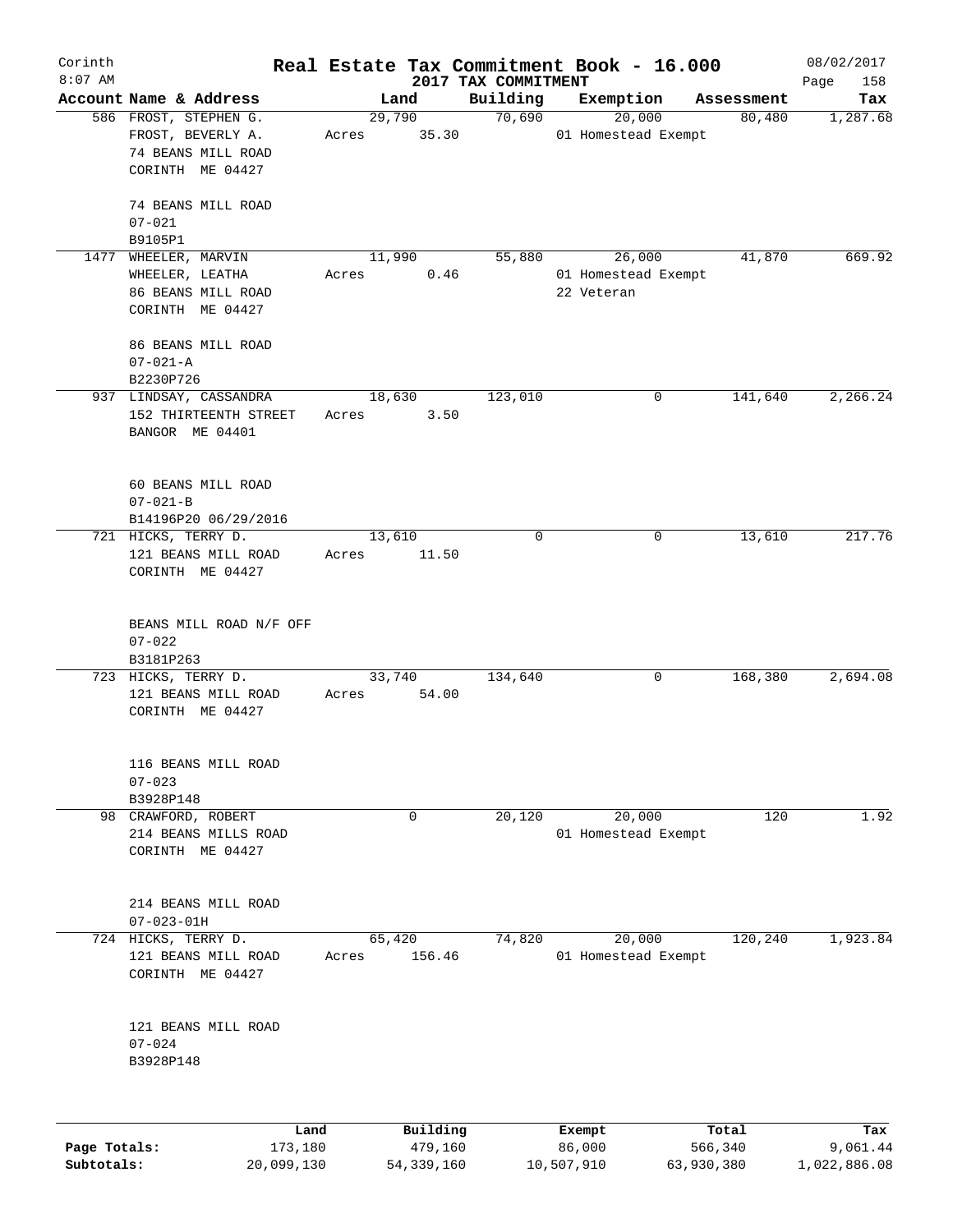| Corinth      |                                            |              |        |              |                                 | Real Estate Tax Commitment Book - 16.000 |             |            | 08/02/2017         |
|--------------|--------------------------------------------|--------------|--------|--------------|---------------------------------|------------------------------------------|-------------|------------|--------------------|
| $8:07$ AM    | Account Name & Address                     |              | Land   |              | 2017 TAX COMMITMENT<br>Building | Exemption                                |             | Assessment | Page<br>159<br>Tax |
|              | 1946 CRANE, JAMES V.                       |              | 25,340 |              | $\mathbf 0$                     |                                          | $\Omega$    | 25,340     | 405.44             |
|              | CRANE, STEVEN D.                           | Acres        |        | 84.50        |                                 |                                          |             |            |                    |
|              | 2312 EXETER ROAD                           |              |        |              |                                 |                                          |             |            |                    |
|              | EXETER ME 04435                            |              |        |              |                                 |                                          |             |            |                    |
|              | BEANS MILL RD N/F OFF                      |              |        |              |                                 |                                          |             |            |                    |
|              | $07 - 025$                                 |              |        |              |                                 |                                          |             |            |                    |
|              | B10910P297 04/03/2007                      |              |        |              |                                 |                                          |             |            |                    |
|              | 222 CAOUETTE, DONALD                       |              | 14,300 |              | 21,950                          |                                          | 0           | 36,250     | 580.00             |
|              | CAOUETTE, STEVEN                           | Acres        |        | 2.00         |                                 |                                          |             |            |                    |
|              | 302 RUSSELL STREET                         |              |        |              |                                 |                                          |             |            |                    |
|              | LEWISTON ME 04240                          |              |        |              |                                 |                                          |             |            |                    |
|              | BEANS MILL ROAD N/F OFF<br>$07 - 025 - 01$ |              |        |              |                                 |                                          |             |            |                    |
|              | B10323P237 12/22/2005                      |              |        |              |                                 |                                          |             |            |                    |
|              | 225 BUSWELL, LORRAINE J.                   |              | 15,730 |              | 75,560                          | 26,000                                   |             | 65,290     | 1,044.64           |
|              | 37 BEANS MILL ROAD                         | Acres        |        | 2.05         |                                 | 01 Homestead Exempt                      |             |            |                    |
|              | CORINTH ME 04427                           |              |        |              |                                 | 31 Vetrans Widow                         |             |            |                    |
|              |                                            |              |        |              |                                 |                                          |             |            |                    |
|              |                                            |              |        |              |                                 |                                          |             |            |                    |
|              | 37 BEANS MILL ROAD                         |              |        |              |                                 |                                          |             |            |                    |
|              | $07 - 026$                                 |              |        |              |                                 |                                          |             |            |                    |
|              | B11354P167 04/10/2008                      |              |        |              |                                 |                                          |             |            |                    |
| 740          | GARDNER LAND COMPANY,                      |              | 37,430 |              | 0                               |                                          | 0           | 37,430     | 598.88             |
|              | INC.                                       |              |        |              |                                 |                                          |             |            |                    |
|              | PO BOX 189                                 | Acres        |        | 96.10        |                                 |                                          |             |            |                    |
|              | LINCOLN ME 04457                           |              |        |              |                                 |                                          |             |            |                    |
|              |                                            |              |        |              |                                 |                                          |             |            |                    |
|              | NOTCH ROAD                                 |              |        |              |                                 |                                          |             |            |                    |
|              | $07 - 028$                                 |              |        |              |                                 |                                          |             |            |                    |
|              | B9657P96                                   |              |        |              |                                 |                                          |             |            |                    |
|              | 1465 WEISLEDER, DENIS K.                   |              | 41,940 |              | 49,750                          |                                          | 0           | 91,690     | 1,467.04           |
|              | WEISLEDER, ANN I.                          | Acres        |        | 86.00        |                                 |                                          |             |            |                    |
|              | 93 MONTGOMERY STREET                       |              |        |              |                                 |                                          |             |            |                    |
|              | BANGOR ME 04401                            |              |        |              |                                 |                                          |             |            |                    |
|              | 185 NOTCH ROAD                             |              |        |              |                                 |                                          |             |            |                    |
|              | $07 - 028 - A$                             |              |        |              |                                 |                                          |             |            |                    |
|              | B2290P289                                  |              |        |              |                                 |                                          |             |            |                    |
| 1241         | SPEED, GERALD L                            |              | 33,660 |              | $\mathbf 0$                     |                                          | $\mathbf 0$ | 33,660     | 538.56             |
|              | TRUSTEES LIV T                             |              |        |              |                                 |                                          |             |            |                    |
|              | SPEED, WINIFRED I                          | Acres        |        | 47.00        |                                 |                                          |             |            |                    |
|              | TRUSTEES LIV                               |              |        |              |                                 |                                          |             |            |                    |
|              | 173 GARLAND ROAD                           |              |        |              |                                 |                                          |             |            |                    |
|              | CORINTH ME 04427                           |              |        |              |                                 |                                          |             |            |                    |
|              | NOTCH ROAD                                 |              |        |              |                                 |                                          |             |            |                    |
|              | $07 - 029$                                 |              |        |              |                                 |                                          |             |            |                    |
|              | B5943P244                                  |              |        |              |                                 |                                          |             |            |                    |
| 2077         | SPEED, TYLER                               |              | 0      |              | 29,150                          | 20,000                                   |             | 9,150      | 146.40             |
|              | 178 NOTCH RD                               |              |        |              |                                 | 01 Homestead Exempt                      |             |            |                    |
|              | CORINTH ME 04427                           |              |        |              |                                 |                                          |             |            |                    |
|              |                                            |              |        |              |                                 |                                          |             |            |                    |
|              |                                            |              |        |              |                                 |                                          |             |            |                    |
|              | 178 NOTCH ROAD                             |              |        |              |                                 |                                          |             |            |                    |
|              | $07 - 029 - A$                             |              |        |              |                                 |                                          |             |            |                    |
|              |                                            | Land         |        | Building     |                                 | Exempt                                   |             | Total      | Tax                |
| Page Totals: |                                            | 168,400      |        | 176,410      |                                 | 46,000                                   |             | 298,810    | 4,780.96           |
| Subtotals:   |                                            | 20, 267, 530 |        | 54, 515, 570 |                                 | 10,553,910                               | 64,229,190  |            | 1,027,667.04       |
|              |                                            |              |        |              |                                 |                                          |             |            |                    |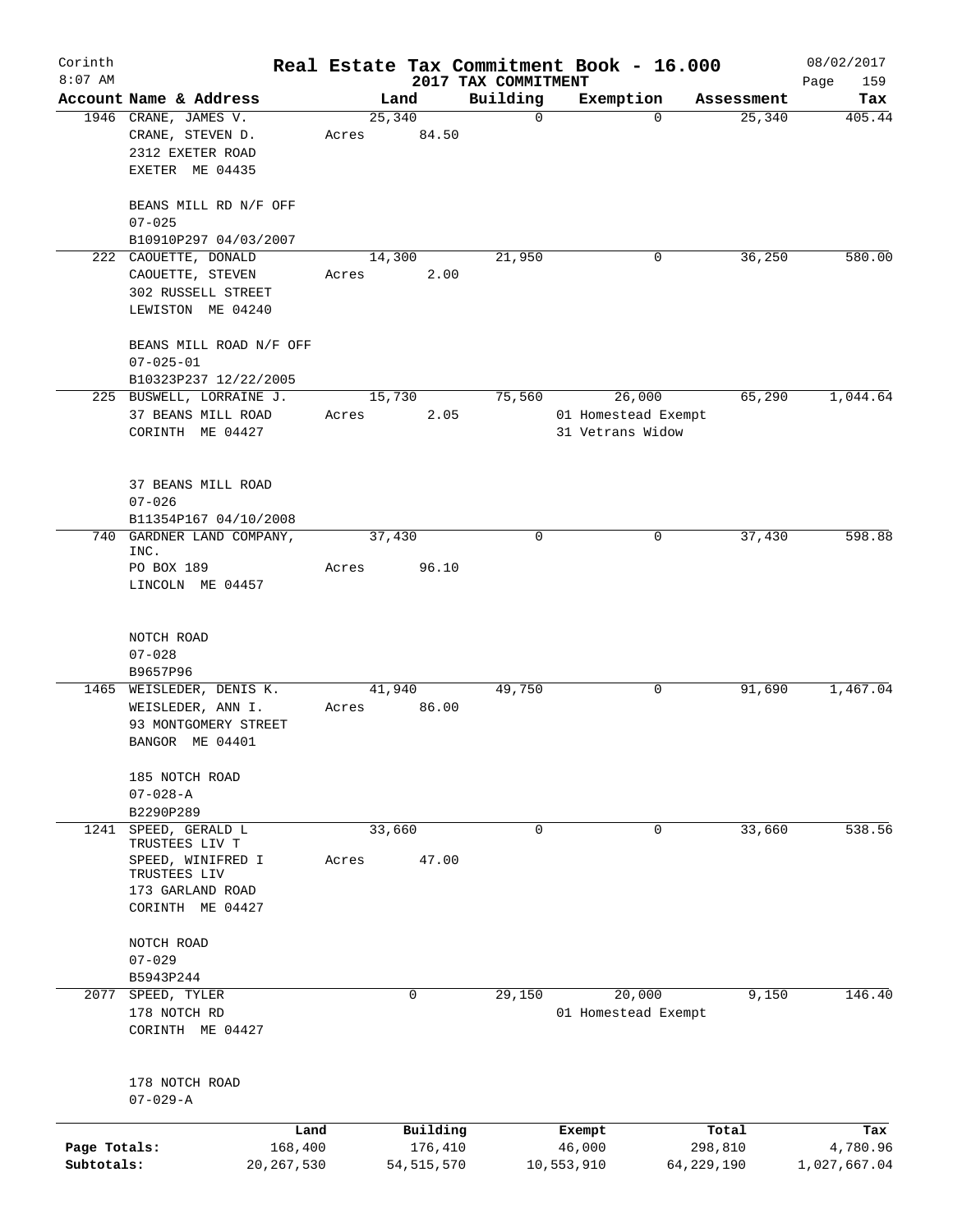|                                                                                    |                                                                      |             | 2017 TAX COMMITMENT                            | Real Estate Tax Commitment Book - 16.000                   |             | 08/02/2017<br>Page<br>160                                      |
|------------------------------------------------------------------------------------|----------------------------------------------------------------------|-------------|------------------------------------------------|------------------------------------------------------------|-------------|----------------------------------------------------------------|
| Account Name & Address                                                             | Land                                                                 |             | Building                                       | Exemption                                                  | Assessment  | Tax                                                            |
| 352 CRANE BROTHERS, INC.<br>CRANE, JAMES V.<br>2312 EXETER ROAD<br>EXETER ME 04435 | Acres                                                                |             | $\mathbf 0$                                    | $\Omega$                                                   | 33,510      | 536.16                                                         |
| NOTCH ROAD<br>$07 - 030$<br>B12251P265 07/20/2010                                  |                                                                      |             |                                                |                                                            |             |                                                                |
| 353 CRANE BROTHERS, INC.<br>CRANE, JAMES V.<br>2312 EXETER ROAD<br>EXETER ME 04435 | Acres                                                                |             | 0                                              | 0                                                          | 35,030      | 560.48                                                         |
| NOTCH ROAD<br>$07 - 031$                                                           |                                                                      |             |                                                |                                                            |             |                                                                |
| 2031 TOWN OF CORINTH<br>PO BOX 309<br>CORINTH ME 04427                             |                                                                      | $\mathbf 0$ | $\mathbf 0$                                    | $\Omega$<br>43 Municipal                                   | $\mathbf 0$ | 0.00                                                           |
| EXETER ROAD N/F<br>$07 - 031 - A$                                                  |                                                                      |             |                                                |                                                            |             |                                                                |
| TOWN OF CORINTH<br>PO BOX 309<br>CORINTH ME 04427                                  |                                                                      | 0           | $\Omega$                                       | $\Omega$<br>43 Municipal                                   | 0           | 0.00                                                           |
| EXETER ROAD<br>$07 - 031 - B$                                                      |                                                                      |             |                                                |                                                            |             |                                                                |
| 205 MAXIM, JOSHUA<br>SEARCY, ALLAN R.<br>99 NOTCH ROAD<br>CORINTH ME 04427         | Acres                                                                |             | 34,390                                         | 20,000                                                     | 33,170      | 530.72                                                         |
| 99 NOTCH ROAD<br>$07 - 032$<br>B14102P283 03/21/2016                               |                                                                      |             |                                                |                                                            |             |                                                                |
| MAXIM, JOSHUA ROSS<br>89 NOTCH RD<br>CORINTH ME 04427                              | Acres                                                                |             |                                                |                                                            |             | 219.20                                                         |
| 89 NOTCH ROAD<br>$07 - 032 - 01$<br>B14102P283 03/21/2016                          |                                                                      |             |                                                |                                                            |             |                                                                |
| STEVENS, ANGELA<br>871 MUDGETT ROAD<br>CORINTH ME 04427                            | Acres                                                                |             |                                                | 0                                                          |             | 992.16                                                         |
| 100 NOTCH ROAD<br>$07 - 033$<br>B14146P113 05/09/2016                              |                                                                      |             |                                                |                                                            |             |                                                                |
|                                                                                    | B12251P265 07/20/2010<br>1958 SEARCY, ALLAN R.<br>581 STEVENS, KEVIN |             | 33,510<br>35,030<br>18,780<br>18,780<br>15,620 | 44.00<br>80.00<br>5.00<br>14,920<br>5.00<br>46,390<br>0.98 | 20,000      | 01 Homestead Exempt<br>13,700<br>01 Homestead Exempt<br>62,010 |

|              | Land       | Building   | Exempt     | Total      | Tax          |
|--------------|------------|------------|------------|------------|--------------|
| Page Totals: | 121,720    | 95,700     | 40,000     | 177,420    | 2,838.72     |
| Subtotals:   | 20,389,250 | 54,611,270 | 10,593,910 | 64,406,610 | 1,030,505.76 |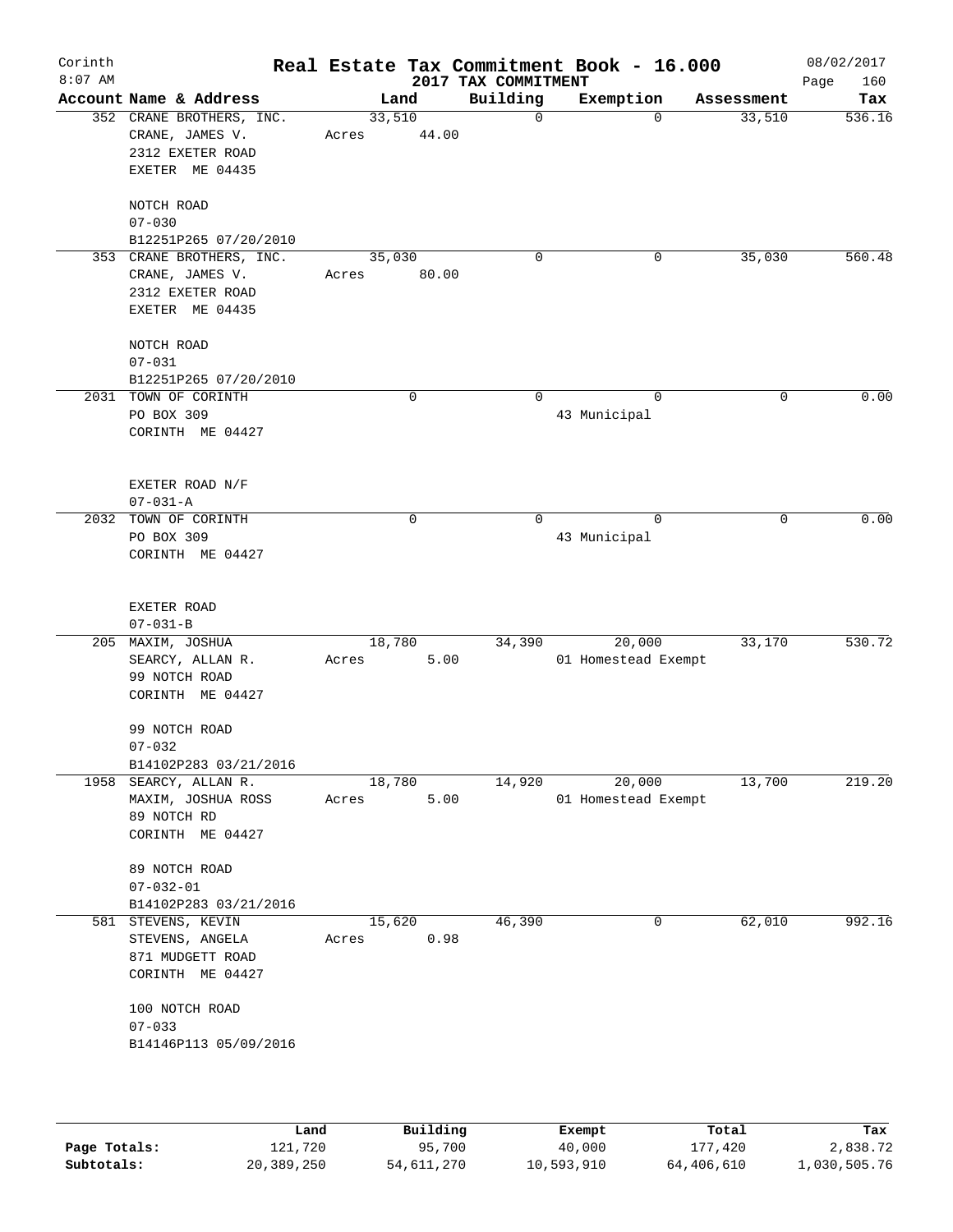| Corinth      |                                                  |         |        |            |                                 | Real Estate Tax Commitment Book - 16.000 |   |            | 08/02/2017         |
|--------------|--------------------------------------------------|---------|--------|------------|---------------------------------|------------------------------------------|---|------------|--------------------|
| $8:07$ AM    | Account Name & Address                           |         | Land   |            | 2017 TAX COMMITMENT<br>Building | Exemption                                |   | Assessment | Page<br>161<br>Tax |
|              | 1438 VIGUE, MARK L.                              |         | 39,020 |            | 49,800                          | 20,000                                   |   | 68,820     | 1,101.12           |
|              | CAISSE, LAUREN<br>69 NOTCH ROAD                  | Acres   |        | 14.00      |                                 | 01 Homestead Exempt                      |   |            |                    |
|              | CORINTH ME 04427                                 |         |        |            |                                 |                                          |   |            |                    |
|              | 69 NOTCH ROAD                                    |         |        |            |                                 |                                          |   |            |                    |
|              | $07 - 034$<br>B14230P268 08/01/2016              |         |        |            |                                 |                                          |   |            |                    |
|              | 37 SPEED, VERNON G.                              |         | 17,210 |            | 59,680                          |                                          | 0 | 76,890     | 1,230.24           |
|              | SPEED, LUANNE                                    | Acres   |        | 3.19       |                                 |                                          |   |            |                    |
|              | 10 O'ROAK ROAD                                   |         |        |            |                                 |                                          |   |            |                    |
|              | CORINTH ME 04427                                 |         |        |            |                                 |                                          |   |            |                    |
|              | 7 NOTCH ROAD                                     |         |        |            |                                 |                                          |   |            |                    |
|              | $07 - 035$                                       |         |        |            |                                 |                                          |   |            |                    |
|              | B11033P82 07/06/2007<br>1786 ARMSTRONG, WAYNE H. |         | 16,530 |            | 0                               |                                          | 0 | 16,530     | 264.48             |
|              | ARMSTRONG, MARY JANE                             | Acres   |        | 8.73       |                                 |                                          |   |            |                    |
|              | PO BOX 60                                        |         |        |            |                                 |                                          |   |            |                    |
|              | 3 HONEYWELL AVE                                  |         |        |            |                                 |                                          |   |            |                    |
|              | SANGERVILLE ME 04479                             |         |        |            |                                 |                                          |   |            |                    |
|              | NOTCH ROAD                                       |         |        |            |                                 |                                          |   |            |                    |
|              | $07 - 036$                                       |         |        |            |                                 |                                          |   |            |                    |
|              | B5403P195                                        |         |        |            |                                 |                                          |   |            |                    |
|              | 1238 SPEED, SPENCER L.                           |         |        | 150        | 0                               |                                          | 0 | 150        | 2.40               |
|              | SPEED, PAULA E                                   | Acres   |        | 0.13       |                                 |                                          |   |            |                    |
|              | 309 EXETER ROAD                                  |         |        |            |                                 |                                          |   |            |                    |
|              | CORINTH ME 04427                                 |         |        |            |                                 |                                          |   |            |                    |
|              | EXETER ROAD NOTCH ROAD                           |         |        |            |                                 |                                          |   |            |                    |
|              | $07 - 037$                                       |         |        |            |                                 |                                          |   |            |                    |
|              | B7624P254 01/31/2001                             |         |        |            |                                 |                                          |   |            |                    |
|              | 1237 SPEED, SPENCER L.                           |         | 14,520 |            | 0                               |                                          | 0 | 14,520     | 232.32             |
|              | SPEED, PAULA E.                                  | Acres   |        | 4.00       |                                 |                                          |   |            |                    |
|              | 309 EXETER ROAD                                  |         |        |            |                                 |                                          |   |            |                    |
|              | CORINTH ME 04427                                 |         |        |            |                                 |                                          |   |            |                    |
|              | EXETER ROAD                                      |         |        |            |                                 |                                          |   |            |                    |
|              | $07 - 039$                                       |         |        |            |                                 |                                          |   |            |                    |
|              | B7624P254                                        |         |        |            |                                 |                                          |   |            |                    |
| 1005         | KINNAMON, JAMES E.                               |         | 17,240 |            | 38,880                          | 20,000                                   |   | 36,120     | 577.92             |
|              | KINNAMON, MARY B.                                | Acres   |        | 0.47       |                                 | 01 Homestead Exempt                      |   |            |                    |
|              | 298 EXETER ROAD                                  |         |        |            |                                 |                                          |   |            |                    |
|              | CORINTH ME 04427                                 |         |        |            |                                 |                                          |   |            |                    |
|              | 298 EXETER ROAD                                  |         |        |            |                                 |                                          |   |            |                    |
|              | $07 - 040$                                       |         |        |            |                                 |                                          |   |            |                    |
|              | B13357P52 08/16/2013                             |         |        |            |                                 |                                          |   |            |                    |
|              | 577 FORD, ROBERT J.                              |         | 18,510 |            | 64,410                          | 20,000                                   |   | 62,920     | 1,006.72           |
|              | FORD, KAREN                                      | Acres   |        | 2.30       |                                 | 01 Homestead Exempt                      |   |            |                    |
|              | 292 EXETER ROAD                                  |         |        |            |                                 |                                          |   |            |                    |
|              | CORINTH ME 04427                                 |         |        |            |                                 |                                          |   |            |                    |
|              | 292 EXETER ROAD                                  |         |        |            |                                 |                                          |   |            |                    |
|              | $07 - 041$                                       |         |        |            |                                 |                                          |   |            |                    |
|              | B4701P865                                        |         |        |            |                                 |                                          |   |            |                    |
|              |                                                  |         |        |            |                                 |                                          |   |            |                    |
|              |                                                  | Land    |        | Building   |                                 | Exempt                                   |   | Total      | Tax                |
| Page Totals: |                                                  | 123,180 |        | 212,770    |                                 | 60,000                                   |   | 275,950    | 4,415.20           |
| Subtotals:   | 20,512,430                                       |         |        | 54,824,040 |                                 | 10,653,910                               |   | 64,682,560 | 1,034,920.96       |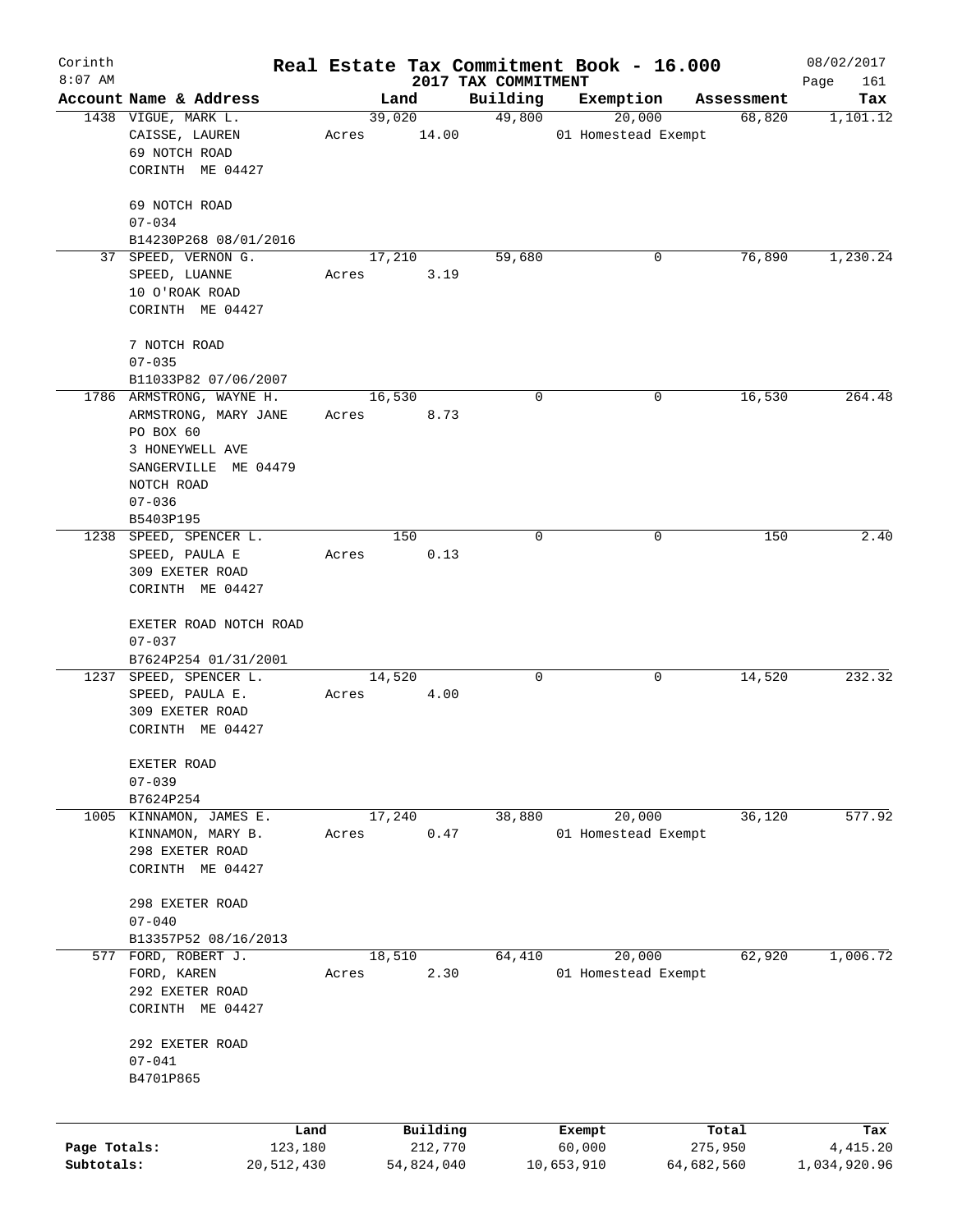| Corinth                    |                                                                                    |                      |       |                |          |                     | Real Estate Tax Commitment Book - 16.000 |                                      | 08/02/2017               |
|----------------------------|------------------------------------------------------------------------------------|----------------------|-------|----------------|----------|---------------------|------------------------------------------|--------------------------------------|--------------------------|
| $8:07$ AM                  | Account Name & Address                                                             |                      |       |                |          | 2017 TAX COMMITMENT |                                          |                                      | 162<br>Page              |
|                            | 2045 SHAW, KATRINA L.<br>48 NOTCH RD<br>CORINTH ME 04427                           |                      | Acres | Land<br>15,880 | 1.13     | Building<br>99,180  | Exemption                                | Assessment<br>115,060<br>$\mathbf 0$ | Tax<br>1,840.96          |
|                            | 46 NOTCH ROAD<br>$07 - 041 - A$<br>B11754P320 05/08/2009                           |                      |       |                |          |                     |                                          |                                      |                          |
|                            | 2046 FORD, JUSTIN R.<br>50 NOTCH ROAD<br>CORINTH ME 04427                          |                      | Acres | 16,030         | 1.26     | 71,890              | 20,000<br>01 Homestead Exempt            | 67,920                               | 1,086.72                 |
|                            | 50 NOTCH ROAD<br>$07 - 041 - B$<br>B11754P318 05/08/2009                           |                      |       |                |          |                     |                                          |                                      |                          |
|                            | 1859 HUNTLEY, KENNETH<br>56 NOTCH ROAD<br>CORINTH ME 04427                         |                      | Acres | 16,090         | 1.31     | 10,200              |                                          | 26,290<br>0                          | 420.64                   |
|                            | 56 NOTCH ROAD<br>$07 - 041 - C - H$<br>B11754P316 05/08/2009                       |                      |       |                |          |                     |                                          |                                      |                          |
|                            | 1272 STANHOPE, WILLIAM M.<br>STANHOPE, RITA<br>265 EXETER ROAD<br>CORINTH ME 04427 |                      | Acres | 17,240         | 1.25     | 51,260              | 20,000<br>01 Homestead Exempt            | 48,500                               | 776.00                   |
|                            | 265 EXETER ROAD<br>$07 - 042$<br>B2131P143                                         |                      |       |                |          |                     |                                          |                                      |                          |
|                            | 945 MOREQUITY, INC.<br>5010 CARRIAGE DRIVE<br>EVANSVILLE IN 47715                  |                      | Acres | 16,070         | 0.86     | 192,370             | 0                                        | 208,440                              | 3,335.04                 |
|                            | 284 EXETER ROAD<br>$07 - 043 - 01$<br>B14169P43 03/29/2016                         |                      |       |                |          |                     |                                          |                                      |                          |
|                            | 1783 NELSON, JOHN W.<br>68 CENTER POND DRIVE<br>LINCOLN ME 04457                   |                      | Acres | 1,310          | 1.08     | 0                   | 0                                        | 1,310                                | 20.96                    |
|                            | EXETER ROAD<br>$07 - 043 - 01A$<br>B13766P207 02/23/2015                           |                      |       |                |          |                     |                                          |                                      |                          |
|                            | 445 NELSON, JOHN W.<br>68 CENTER POND DRIVE<br>LINCOLN ME 04457                    |                      | Acres | 9,750          | 0.73     | 0                   | 0                                        | 9,750                                | 156.00                   |
|                            | EXETER ROAD<br>$07 - 043 - 02$<br>B13766P207 02/23/2015                            |                      |       |                |          |                     |                                          |                                      |                          |
|                            |                                                                                    | Land                 |       |                | Building |                     | Exempt                                   | Total                                | Tax                      |
| Page Totals:<br>Subtotals: |                                                                                    | 92,370<br>20,604,800 |       | 55, 248, 940   | 424,900  |                     | 40,000<br>10,693,910                     | 477,270<br>65,159,830                | 7,636.32<br>1,042,557.28 |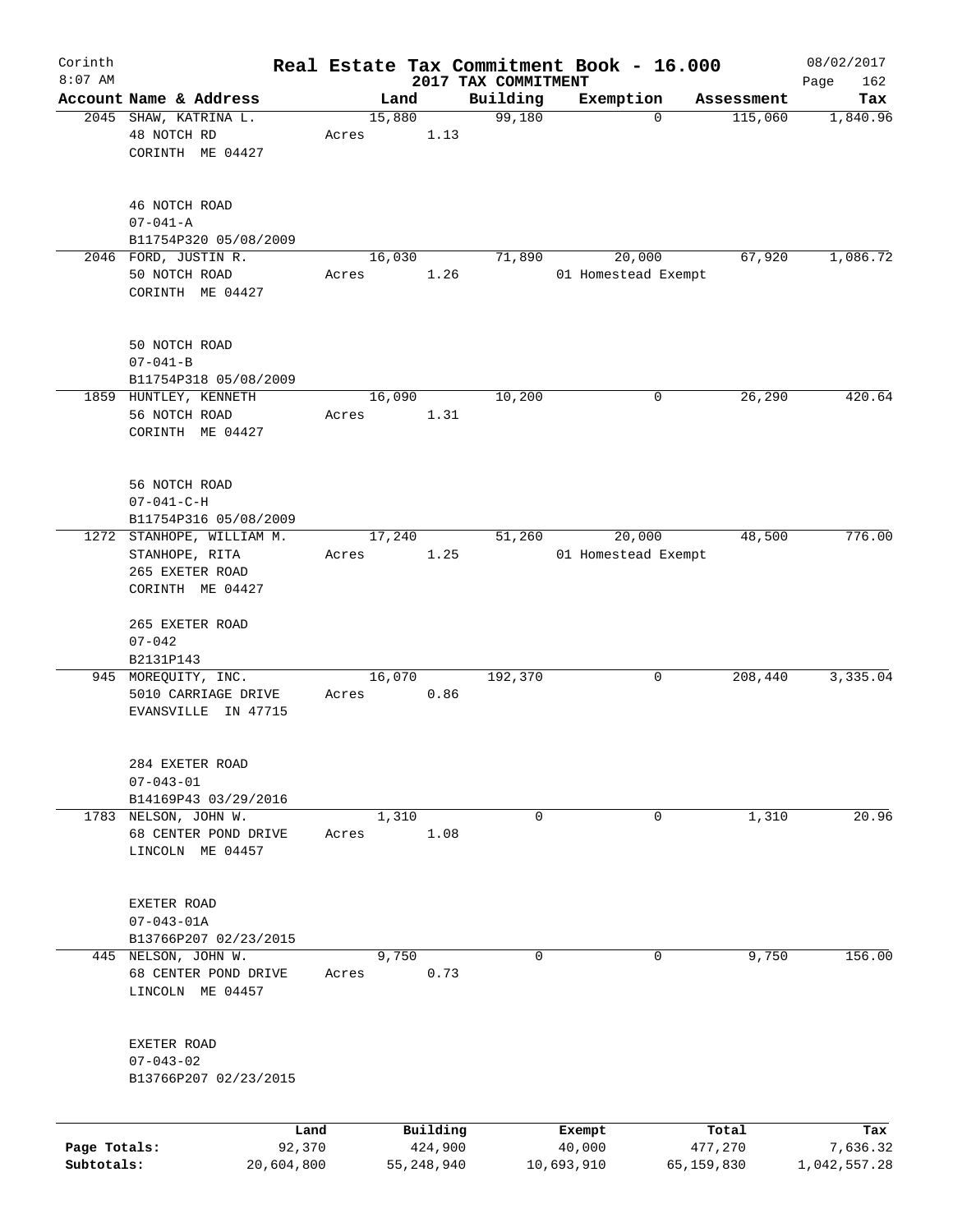| Corinth<br>$8:07$ AM |                                              |       |              |          | Real Estate Tax Commitment Book - 16.000<br>2017 TAX COMMITMENT |             |            | 08/02/2017         |
|----------------------|----------------------------------------------|-------|--------------|----------|-----------------------------------------------------------------|-------------|------------|--------------------|
|                      | Account Name & Address                       |       | Land         |          | Building                                                        | Exemption   | Assessment | 163<br>Page<br>Tax |
|                      | 946 NATIONSTAR MORTGAGE,                     |       | 6,410        |          | $\mathbf 0$                                                     | $\Omega$    | 6,410      | 102.56             |
|                      | LLC<br>BENEFICIAL MAINE INC                  | Acres |              | 0.70     |                                                                 |             |            |                    |
|                      | 1536 MAINE STREET                            |       |              |          |                                                                 |             |            |                    |
|                      | READFIELD ME 04355                           |       |              |          |                                                                 |             |            |                    |
|                      | EXETER ROAD                                  |       |              |          |                                                                 |             |            |                    |
|                      | $07 - 043 - 03$                              |       |              |          |                                                                 |             |            |                    |
|                      | B14092P339 03/07/2016<br>446 NELSON, JOHN W. |       | 6,410        |          | $\Omega$                                                        | 0           | 6,410      | 102.56             |
|                      | 68 CENTER POND DRIVE                         | Acres |              | 0.70     |                                                                 |             |            |                    |
|                      | LINCOLN ME 04457                             |       |              |          |                                                                 |             |            |                    |
|                      | EXETER ROAD                                  |       |              |          |                                                                 |             |            |                    |
|                      | $07 - 043 - 04$                              |       |              |          |                                                                 |             |            |                    |
|                      | B13766P207 02/23/2015                        |       |              |          |                                                                 |             |            |                    |
|                      | 447 NELSON, JOHN W.                          |       | 6,410        |          | 0                                                               | 0           | 6,410      | 102.56             |
|                      | 68 CENTER POND DRIVE<br>LINCOLN ME 04457     | Acres |              | 0.70     |                                                                 |             |            |                    |
|                      |                                              |       |              |          |                                                                 |             |            |                    |
|                      | EXETER ROAD                                  |       |              |          |                                                                 |             |            |                    |
|                      | $07 - 043 - 05$<br>B13766P207 02/23/2015     |       |              |          |                                                                 |             |            |                    |
|                      | 448 NELSON, JOHN W.                          |       | 6,410        |          | $\Omega$                                                        | 0           | 6,410      | 102.56             |
|                      | 68 CENTER POND DRIVE                         | Acres |              | 0.70     |                                                                 |             |            |                    |
|                      | LINCOLN ME 04457                             |       |              |          |                                                                 |             |            |                    |
|                      | EXETER ROAD<br>$07 - 043 - 06$               |       |              |          |                                                                 |             |            |                    |
|                      | B13766P207 02/23/2015                        |       |              |          |                                                                 |             |            |                    |
|                      | 449 NELSON, JOHN W.                          |       | 6,410        |          | 0                                                               | 0           | 6,410      | 102.56             |
|                      | 68 CENTER POND DRIVE                         | Acres |              | 0.70     |                                                                 |             |            |                    |
|                      | LINCOLN ME 04457                             |       |              |          |                                                                 |             |            |                    |
|                      | EXETER ROAD                                  |       |              |          |                                                                 |             |            |                    |
|                      | $07 - 043 - 07$<br>B13766P207 02/23/2015     |       |              |          |                                                                 |             |            |                    |
|                      | 450 NELSON, JOHN W.                          |       | 6,410        |          | 0                                                               | $\mathbf 0$ | 6,410      | 102.56             |
|                      | 68 CENTER POND DRIVE                         | Acres |              | 0.70     |                                                                 |             |            |                    |
|                      | LINCOLN ME 04457                             |       |              |          |                                                                 |             |            |                    |
|                      | EXETER ROAD                                  |       |              |          |                                                                 |             |            |                    |
|                      | $07 - 043 - 08$                              |       |              |          |                                                                 |             |            |                    |
|                      | B13766P207 02/23/2015                        |       |              |          |                                                                 |             |            |                    |
|                      | 474 NELSON, JOHN W.                          |       | 6,410        | 0.70     | $\mathbf 0$                                                     | $\Omega$    | 6,410      | 102.56             |
|                      | 68 CENTER POND DRIVE<br>LINCOLN ME 04457     | Acres |              |          |                                                                 |             |            |                    |
|                      | EXETER ROAD                                  |       |              |          |                                                                 |             |            |                    |
|                      | $07 - 043 - 09$                              |       |              |          |                                                                 |             |            |                    |
|                      | B13766P207 02/23/2015                        |       |              |          |                                                                 |             |            |                    |
|                      | Land                                         |       |              | Building |                                                                 | Exempt      | Total      | Tax                |
| Page Totals:         | 44,870                                       |       |              |          | 0                                                               | $\mathbf 0$ | 44,870     | 717.92             |
| Subtotals:           | 20,649,670                                   |       | 55, 248, 940 |          | 10,693,910                                                      |             | 65,204,700 | 1,043,275.20       |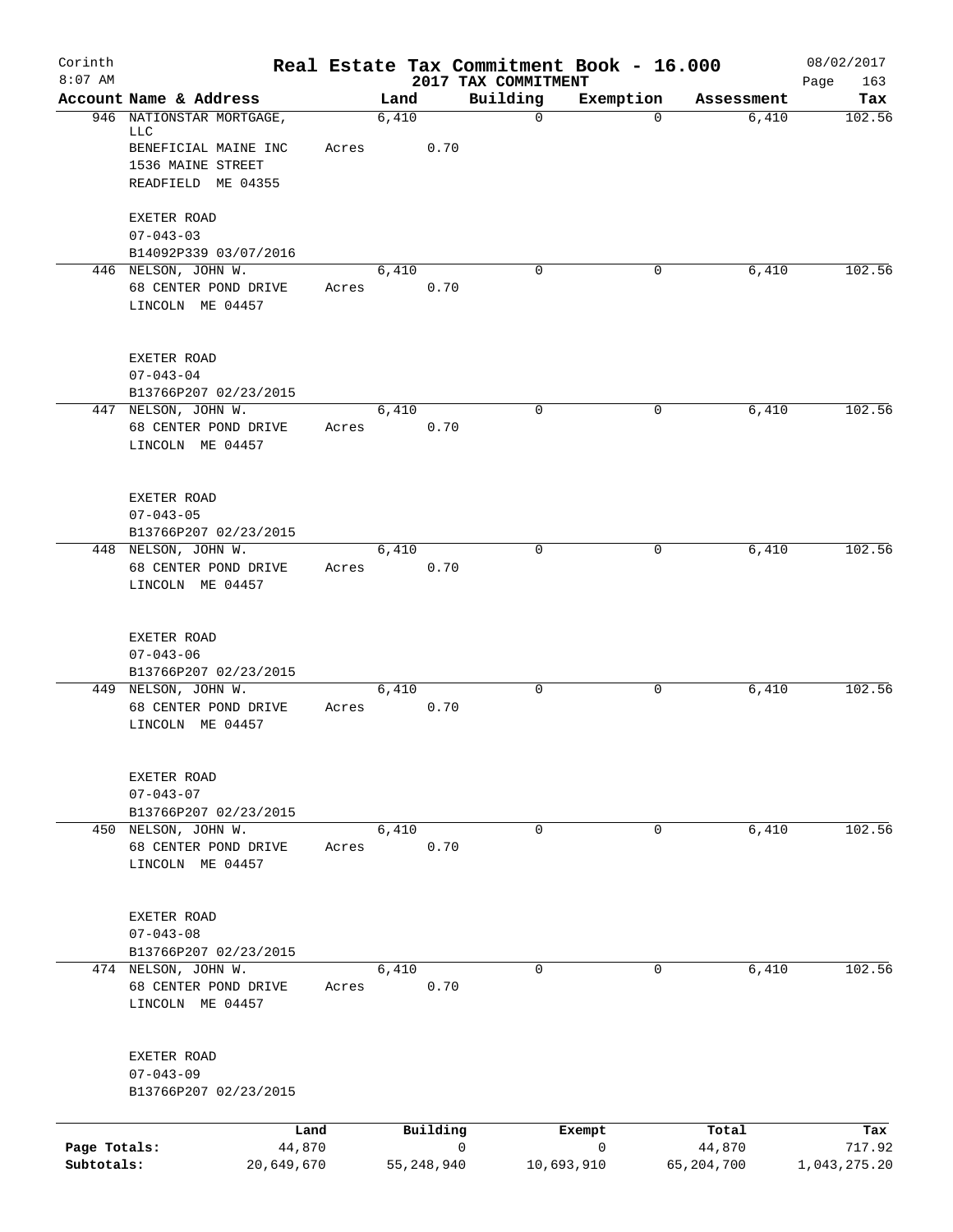| Corinth<br>$8:07$ AM       |                                                                                                    |       |            |          |                                 | Real Estate Tax Commitment Book - 16.000 |                       | 08/02/2017               |
|----------------------------|----------------------------------------------------------------------------------------------------|-------|------------|----------|---------------------------------|------------------------------------------|-----------------------|--------------------------|
|                            | Account Name & Address                                                                             |       | Land       |          | 2017 TAX COMMITMENT<br>Building | Exemption                                | Assessment            | Page<br>164<br>Tax       |
|                            | 451 NELSON, JOHN W.<br>68 CENTER POND DRIVE<br>LINCOLN ME 04457                                    | Acres | 6,410      | 0.70     | $\mathbf 0$                     | $\mathbf 0$                              | 6,410                 | 102.56                   |
|                            | EXETER ROAD<br>$07 - 043 - 10$<br>B13766P207 02/23/2015                                            |       |            |          |                                 |                                          |                       |                          |
|                            | 452 NELSON, JOHN W.<br>68 CENTER POND DRIVE<br>LINCOLN ME 04457                                    | Acres | 6,470      | 0.72     | $\Omega$                        | 0                                        | 6,470                 | 103.52                   |
|                            | EXETER ROAD<br>$07 - 043 - 11$<br>B13766P207 02/23/2015                                            |       |            |          |                                 |                                          |                       |                          |
|                            | 560 ANTOMMARCHI, LOIS F.<br>PO BOX 880727<br>PORT ST LUCIE FL 34988                                | Acres | 6,660      | 0.78     | 0                               | 0                                        | 6,660                 | 106.56                   |
|                            | EXETER ROAD<br>$07 - 043 - 12$<br>B10482P107 06/09/2006                                            |       |            |          |                                 |                                          |                       |                          |
|                            | 94 BEAN, STEPHEN W.<br>BEAN, GUYLENE M.<br>268 EXETER ROAD<br>CORINTH ME 04427                     | Acres | 15,670     | 0.80     | 95,700                          | 20,000<br>01 Homestead Exempt            | 91,370                | 1,461.92                 |
|                            | 268 EXETER ROAD<br>$07 - 043 - 13$                                                                 |       |            |          |                                 |                                          |                       |                          |
|                            | B3766P352<br>1284 WILKINSON, ANDREW<br>WILKINSON, BRENDA F.<br>262 EXETER ROAD<br>CORINTH ME 04427 | Acres | 9,750      | 0.73     | 0                               | 0                                        | 9,750                 | 156.00                   |
|                            | EXETER ROAD<br>$07 - 043 - 14$<br>B8892P58                                                         |       |            |          |                                 |                                          |                       |                          |
| 1285                       | WILKINSON, ANDREW<br>WILKINSON, BRENDA F<br>262 EXETER ROAD<br>CORINTH ME 04427                    | Acres | 6,410      | 0.70     | 0                               | 0                                        | 6,410                 | 102.56                   |
|                            | EXETER ROAD<br>$07 - 043 - 15$<br>B8892P58                                                         |       |            |          |                                 |                                          |                       |                          |
| 1286                       | WILKINSON, ANDREW<br>WILKINSON, BRENDA F.<br>262 EXETER ROAD<br>CORINTH ME 04427                   | Acres | 6,630      | 0.77     | 0                               | 0                                        | 6,630                 | 106.08                   |
|                            | EXETER ROAD<br>$07 - 043 - 16$<br>B8892P58                                                         |       |            |          |                                 |                                          |                       |                          |
|                            | Land                                                                                               |       |            | Building |                                 | Exempt                                   | Total                 | Tax                      |
| Page Totals:<br>Subtotals: | 58,000<br>20,707,670                                                                               |       | 55,344,640 | 95,700   |                                 | 20,000<br>10,713,910                     | 133,700<br>65,338,400 | 2,139.20<br>1,045,414.40 |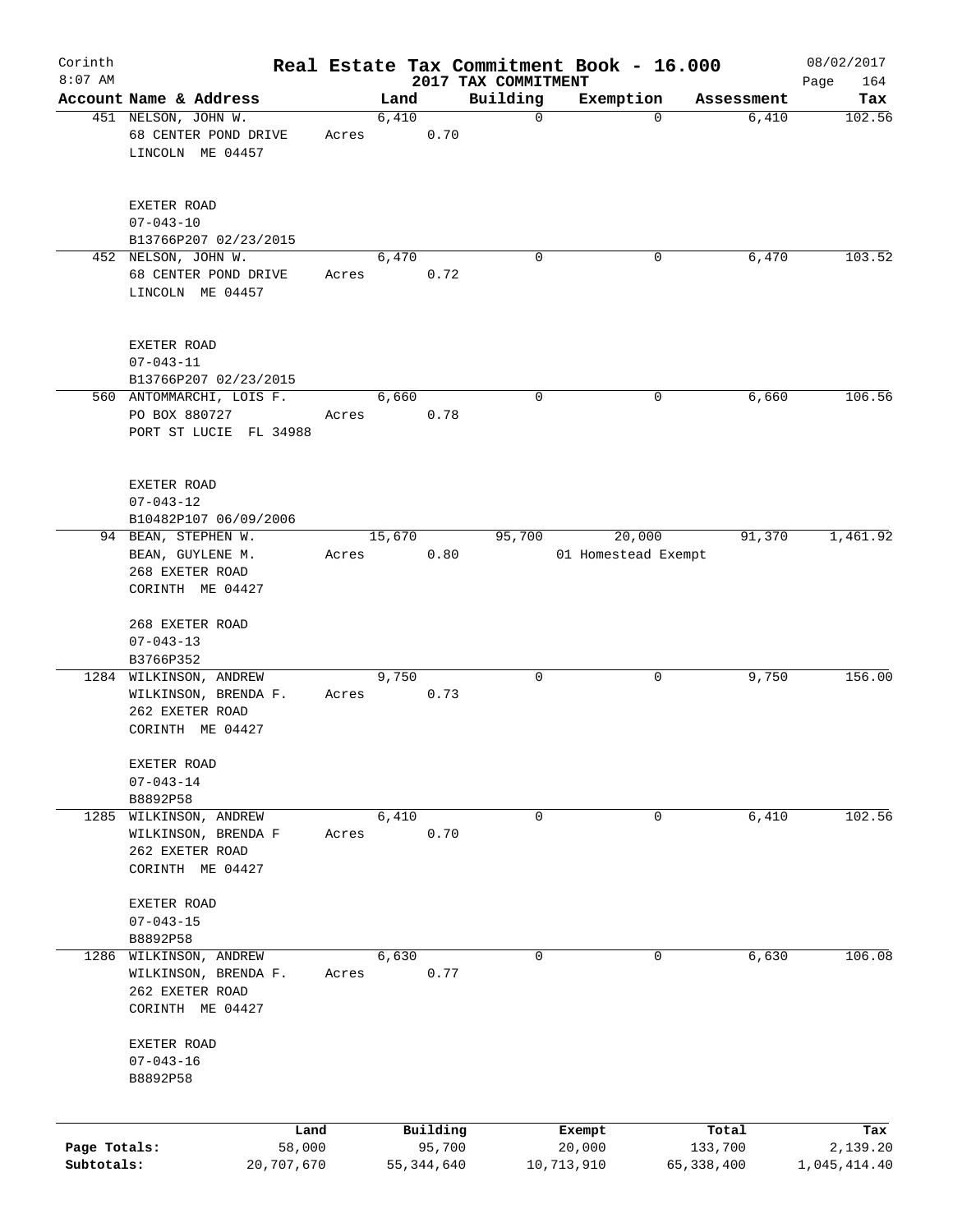| Corinth<br>$8:07$ AM |                         |                |       |         |                     |                                 | Real Estate Tax Commitment Book - 16.000 |             |                  | 08/02/2017         |
|----------------------|-------------------------|----------------|-------|---------|---------------------|---------------------------------|------------------------------------------|-------------|------------------|--------------------|
|                      | Account Name & Address  |                |       | Land    |                     | 2017 TAX COMMITMENT<br>Building | Exemption                                |             | Assessment       | Page<br>165<br>Tax |
|                      | 1287 WILKINSON, ANDREW  |                |       | 6,410   |                     | $\mathbf 0$                     |                                          | $\mathbf 0$ | 6,410            | 102.56             |
|                      | WILKINSON, BRENDA F.    |                | Acres |         | 0.70                |                                 |                                          |             |                  |                    |
|                      | 262 EXETER ROAD         |                |       |         |                     |                                 |                                          |             |                  |                    |
|                      | CORINTH ME 04427        |                |       |         |                     |                                 |                                          |             |                  |                    |
|                      | EXETER ROAD             |                |       |         |                     |                                 |                                          |             |                  |                    |
|                      | $07 - 043 - 17$         |                |       |         |                     |                                 |                                          |             |                  |                    |
|                      | B8892P58                |                |       |         |                     |                                 |                                          |             |                  |                    |
|                      | 1288 WILKINSON, ANDREW  |                |       | 6,690   |                     | $\mathbf 0$                     | 0                                        |             | 6,690            | 107.04             |
|                      | WILKINSON, BRENDA F.    |                | Acres |         | 0.79                |                                 |                                          |             |                  |                    |
|                      | 262 EXETER ROAD         |                |       |         |                     |                                 |                                          |             |                  |                    |
|                      | CORINTH ME 04427        |                |       |         |                     |                                 |                                          |             |                  |                    |
|                      | EXETER ROAD             |                |       |         |                     |                                 |                                          |             |                  |                    |
|                      | $07 - 043 - 18$         |                |       |         |                     |                                 |                                          |             |                  |                    |
|                      | B8892P58                |                |       |         |                     |                                 |                                          |             |                  |                    |
|                      | 1289 WILKINSON, ANDREW  |                |       | 6,440   |                     | 0                               | 0                                        |             | 6,440            | 103.04             |
|                      | WILKINSON, BRENDA F.    |                | Acres |         | 0.71                |                                 |                                          |             |                  |                    |
|                      | 262 EXETER ROAD         |                |       |         |                     |                                 |                                          |             |                  |                    |
|                      | CORINTH ME 04427        |                |       |         |                     |                                 |                                          |             |                  |                    |
|                      | EXETER ROAD             |                |       |         |                     |                                 |                                          |             |                  |                    |
|                      | $07 - 043 - 19$         |                |       |         |                     |                                 |                                          |             |                  |                    |
|                      | B8892P58                |                |       |         |                     |                                 |                                          |             |                  |                    |
|                      | 1290 WILKINSON, ANDREW  |                |       | 6,740   |                     | $\mathbf 0$                     |                                          | 0           | 6,740            | 107.84             |
|                      | WILKINSON, BRENDA F.    |                | Acres |         | 0.81                |                                 |                                          |             |                  |                    |
|                      | 262 EXETER ROAD         |                |       |         |                     |                                 |                                          |             |                  |                    |
|                      | CORINTH ME 04427        |                |       |         |                     |                                 |                                          |             |                  |                    |
|                      | EXETER ROAD             |                |       |         |                     |                                 |                                          |             |                  |                    |
|                      | $07 - 043 - 20$         |                |       |         |                     |                                 |                                          |             |                  |                    |
|                      | B8892P58                |                |       |         |                     |                                 |                                          |             |                  |                    |
|                      | 1291 WILKINSON, ANDREW  |                |       | 6,380   |                     | 0                               | 0                                        |             | 6,380            | 102.08             |
|                      | WILKINSON, BRENDA F.    |                | Acres |         | 0.69                |                                 |                                          |             |                  |                    |
|                      | 262 EXETER ROAD         |                |       |         |                     |                                 |                                          |             |                  |                    |
|                      | CORINTH ME 04427        |                |       |         |                     |                                 |                                          |             |                  |                    |
|                      | EXETER ROAD             |                |       |         |                     |                                 |                                          |             |                  |                    |
|                      | $07 - 043 - 21$         |                |       |         |                     |                                 |                                          |             |                  |                    |
|                      | B8892P58                |                |       |         |                     |                                 |                                          |             |                  |                    |
| 1292                 | WILKINSON, ANDREW       |                |       | 16, 130 |                     | 151,880                         | 20,000                                   |             | 148,010          | 2,368.16           |
|                      | WILKINSON, BRENDA F.    |                | Acres |         | 0.87                |                                 | 01 Homestead Exempt                      |             |                  |                    |
|                      | 262 EXETER ROAD         |                |       |         |                     |                                 |                                          |             |                  |                    |
|                      | CORINTH ME 04427        |                |       |         |                     |                                 |                                          |             |                  |                    |
|                      | 262 EXETER ROAD         |                |       |         |                     |                                 |                                          |             |                  |                    |
|                      | $07 - 043 - 22$         |                |       |         |                     |                                 |                                          |             |                  |                    |
|                      | B8892P58                |                |       |         |                     |                                 |                                          |             |                  |                    |
|                      | 453 DUBE, RAYMOND A. J. |                |       | 33,190  |                     | 0                               |                                          | 0           | 33,190           | 531.04             |
|                      | P.O. BOX 93             |                | Acres |         | 102.96              |                                 |                                          |             |                  |                    |
|                      | LINCOLN ME 04457-0093   |                |       |         |                     |                                 |                                          |             |                  |                    |
|                      |                         |                |       |         |                     |                                 |                                          |             |                  |                    |
|                      | EXETER ROAD             |                |       |         |                     |                                 |                                          |             |                  |                    |
|                      | $07 - 044$              |                |       |         |                     |                                 |                                          |             |                  |                    |
|                      | B3370P160               |                |       |         |                     |                                 |                                          |             |                  |                    |
|                      |                         |                |       |         |                     |                                 |                                          |             |                  |                    |
| Page Totals:         |                         | Land<br>81,980 |       |         | Building<br>151,880 |                                 | Exempt<br>20,000                         |             | Total<br>213,860 | Tax<br>3,421.76    |
| Subtotals:           |                         | 20,789,650     |       |         | 55,496,520          | 10,733,910                      |                                          | 65,552,260  |                  | 1,048,836.16       |
|                      |                         |                |       |         |                     |                                 |                                          |             |                  |                    |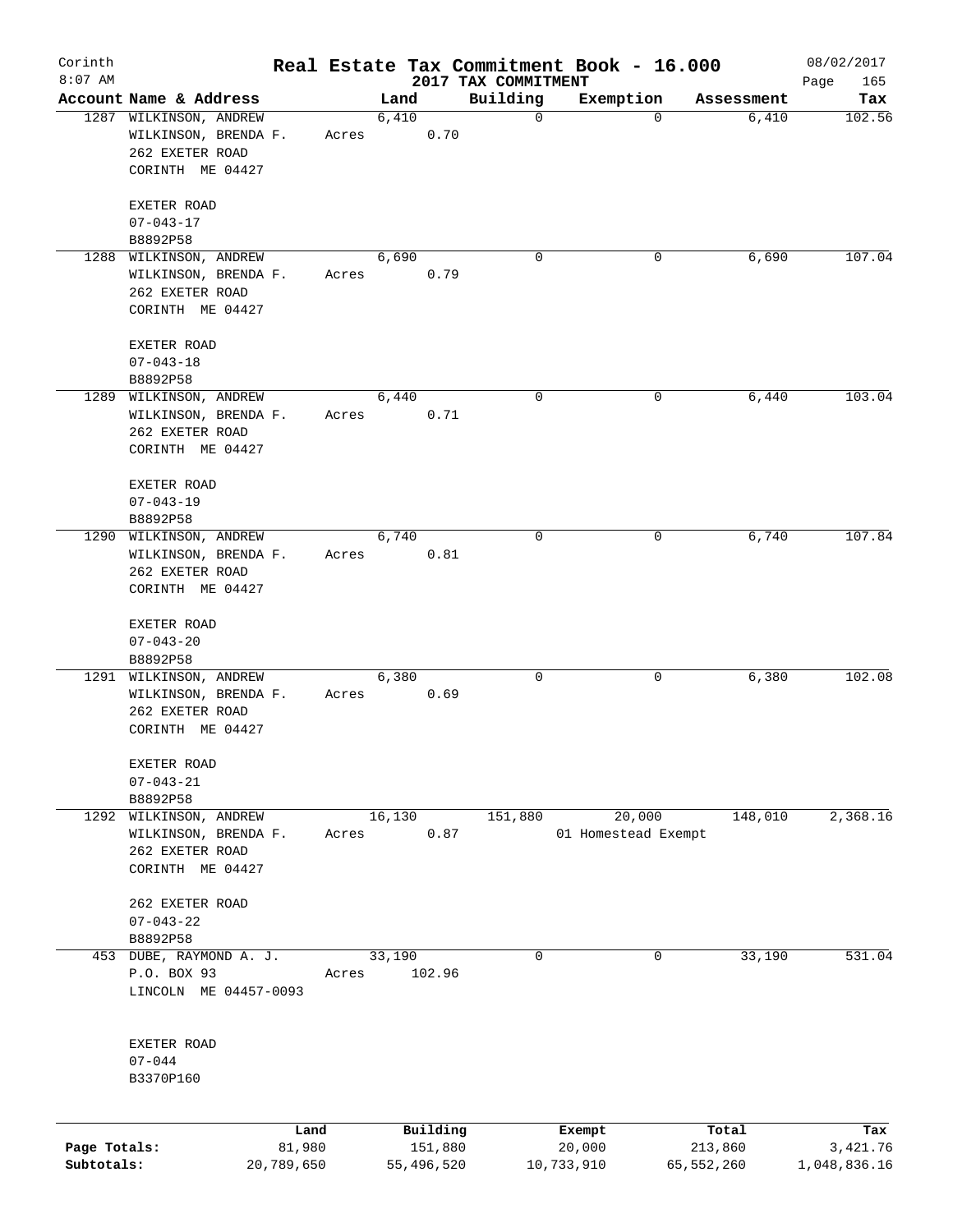| Corinth<br>$8:07$ AM       |                                                                                                                 |                              |       |        |                                   | 2017 TAX COMMITMENT | Real Estate Tax Commitment Book - 16.000          |                                | 08/02/2017<br>Page<br>166       |
|----------------------------|-----------------------------------------------------------------------------------------------------------------|------------------------------|-------|--------|-----------------------------------|---------------------|---------------------------------------------------|--------------------------------|---------------------------------|
|                            | Account Name & Address                                                                                          |                              |       | Land   |                                   | Building            | Exemption                                         | Assessment                     | Tax                             |
|                            | 1404 TRASK, DAVID A.<br>TRASK, RUTH M.<br>2368 HUDSON ROAD<br>HUDSON ME 04449                                   |                              | Acres | 9,560  | 0.69                              | $\mathbf 0$         | $\Omega$                                          | 9,560                          | 152.96                          |
|                            | EXETER ROAD<br>$07 - 044 - 03$<br>B13055P162 12/31/2012                                                         |                              |       |        |                                   |                     |                                                   |                                |                                 |
|                            | 454 DUBE, RAYMOND A. J.<br>P.O. BOX 93<br>LINCOLN ME 04457-0093                                                 |                              | Acres | 6,380  | 0.69                              | $\mathbf 0$         | 0                                                 | 6,380                          | 102.08                          |
|                            | EXETER ROAD N/F OFF<br>$07 - 044 - 04$<br>B3370P160                                                             |                              |       |        |                                   |                     |                                                   |                                |                                 |
|                            | 1043 PHILBRICK, ERNEST H.<br>(Heirs of)<br>PHILBRICK, MONA JEAN E. Acres<br>289 EXETER ROAD<br>CORINTH ME 04427 |                              |       | 14,880 | 0.69                              | 209,110             | 26,000<br>01 Homestead Exempt<br>31 Vetrans Widow | 197,990                        | 3,167.84                        |
|                            | 289 EXETER ROAD<br>$07 - 044 - 05$<br>B3280P347 05/18/1982                                                      |                              |       |        |                                   |                     |                                                   |                                |                                 |
|                            | 455 DUBE, RAYMOND A. J.<br>P.O. BOX 93<br>LINCOLN ME 04457-0093                                                 |                              | Acres | 6,380  | 0.69                              | $\Omega$            | 0                                                 | 6,380                          | 102.08                          |
|                            | EXETER ROAD N/F OFF<br>$07 - 044 - 06$<br>B3370P160                                                             |                              |       |        |                                   |                     |                                                   |                                |                                 |
|                            | 1044 PHILBRICK, ERNEST H.<br>(Heirs of)<br>PHILBRICK, MONA JEAN E. Acres<br>289 EXETER ROAD<br>CORINTH ME 04427 |                              |       | 9,560  | 0.69                              | $\mathbf 0$         | 0                                                 | 9,560                          | 152.96                          |
|                            | EXETER ROAD<br>$07 - 044 - 07$<br>B3520P161 05/15/1984                                                          |                              |       |        |                                   |                     |                                                   |                                |                                 |
|                            | 456 DUBE, RAYMOND A. J.<br>P.O. BOX 93<br>LINCOLN ME 04457-0093                                                 |                              | Acres | 6,380  | 0.69                              | $\mathbf 0$         | 0                                                 | 6,380                          | 102.08                          |
|                            | EXETER ROAD<br>$07 - 044 - 08$<br>B3370P160                                                                     |                              |       |        |                                   |                     |                                                   |                                |                                 |
|                            | 727 POLLOCK, ADAM J.<br>POLLOCK, COURTNEY M.<br>275 EXETER ROAD<br>CORINTH ME 04427                             |                              | Acres | 17,400 | 1.38                              | 150,040             | 20,000<br>01 Homestead Exempt                     | 147,440                        | 2,359.04                        |
|                            | 275 EXETER ROAD<br>$07 - 044 - 09$<br>B13710P75 11/26/2014                                                      |                              |       |        |                                   |                     |                                                   |                                |                                 |
| Page Totals:<br>Subtotals: |                                                                                                                 | Land<br>70,540<br>20,860,190 |       |        | Building<br>359,150<br>55,855,670 |                     | Exempt<br>46,000<br>10,779,910                    | Total<br>383,690<br>65,935,950 | Tax<br>6,139.04<br>1,054,975.20 |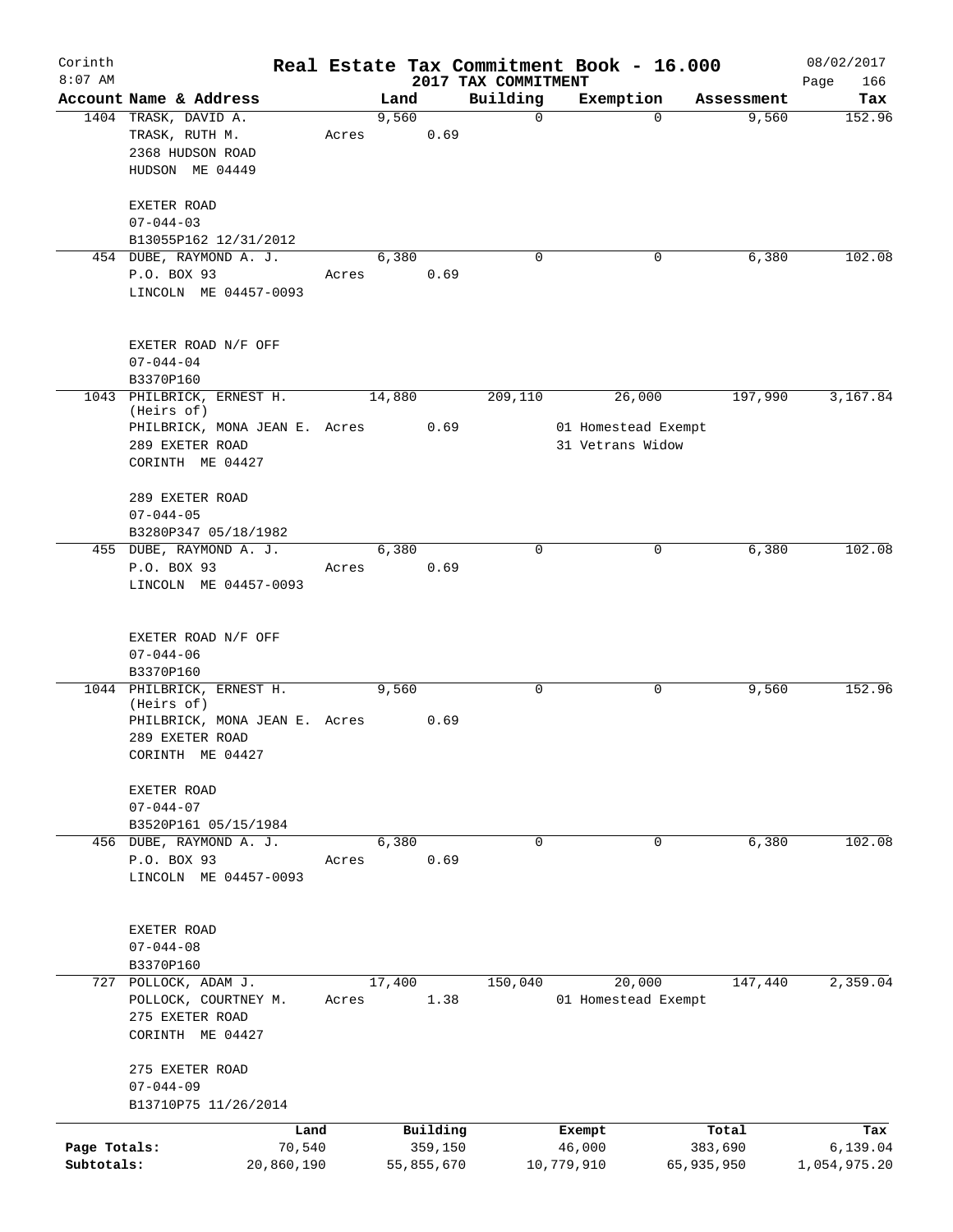| Corinth      |                                     |       |            |         |                     | Real Estate Tax Commitment Book - 16.000 |                       | 08/02/2017   |
|--------------|-------------------------------------|-------|------------|---------|---------------------|------------------------------------------|-----------------------|--------------|
| $8:07$ AM    |                                     |       |            |         | 2017 TAX COMMITMENT |                                          |                       | Page<br>167  |
|              | Account Name & Address              |       | Land       |         | Building            | Exemption                                | Assessment<br>111,480 | Tax          |
|              | 497 DUPLESSIS, DONALD J.            |       | 17,170     |         | 120, 310            | 26,000<br>22 Veteran                     |                       | 1,783.68     |
|              | DUPLESSIS, BEVERLY H.               | Acres |            | 1.19    |                     |                                          |                       |              |
|              | 271 EXETER ROAD<br>CORINTH ME 04427 |       |            |         |                     | 01 Homestead Exempt                      |                       |              |
|              |                                     |       |            |         |                     |                                          |                       |              |
|              | 271 EXETER ROAD                     |       |            |         |                     |                                          |                       |              |
|              | $07 - 044 - 11$                     |       |            |         |                     |                                          |                       |              |
|              | B4348P102                           |       |            |         |                     |                                          |                       |              |
| 1962         | SOUL'S HARBOR, INC.                 |       | 22,490     |         | 224,850             | 247,340                                  | $\Omega$              | 0.00         |
|              | PO BOX 275                          | Acres |            | 3.22    |                     | 47 Benevolent                            |                       |              |
|              | CORINTH ME 04427                    |       |            |         |                     |                                          |                       |              |
|              |                                     |       |            |         |                     |                                          |                       |              |
|              |                                     |       |            |         |                     |                                          |                       |              |
|              | 251 EXETER ROAD                     |       |            |         |                     |                                          |                       |              |
|              | $07 - 044 - 12$                     |       |            |         |                     |                                          |                       |              |
|              | B10582P77 08/14/2006                |       |            |         |                     |                                          |                       |              |
|              | 288 CHESLEY, GEORGE L.              |       | 17,730     |         | 85,330              | 26,000                                   | 77,060                | 1,232.96     |
|              | CHESLEY, CHARLENE E.                | Acres |            | 1.65    |                     | 01 Homestead Exempt                      |                       |              |
|              | 252 EXETER ROAD                     |       |            |         |                     | 22 Veteran                               |                       |              |
|              | CORINTH ME 04427                    |       |            |         |                     |                                          |                       |              |
|              |                                     |       |            |         |                     |                                          |                       |              |
|              | 252 EXETER ROAD                     |       |            |         |                     |                                          |                       |              |
|              | $07 - 045$                          |       |            |         |                     |                                          |                       |              |
|              | B2112P501                           |       |            |         |                     |                                          |                       |              |
| 92           | BEAN, R. STANLEY                    |       | 15,800     |         | 94,390              | 20,000                                   | 90,190                | 1,443.04     |
|              | BEAN, LINDA D. NEAL,<br>MELISSA B   | Acres |            | 0.82    |                     | 01 Homestead Exempt                      |                       |              |
|              | 246 EXETER ROAD                     |       |            |         |                     |                                          |                       |              |
|              | CORINTH ME 04427                    |       |            |         |                     |                                          |                       |              |
|              |                                     |       |            |         |                     |                                          |                       |              |
|              | 246 EXETER ROAD                     |       |            |         |                     |                                          |                       |              |
|              | $07 - 046$                          |       |            |         |                     |                                          |                       |              |
|              | B5914P195                           |       |            |         |                     |                                          |                       |              |
|              | 1172 SAWYER, THOMAS L.              |       | 38,670     |         | 106,340             | 20,000                                   | 125,010               | 2,000.16     |
|              | SAWYER, ANGEL T.                    | Acres |            | 87.60   |                     | 01 Homestead Exempt                      |                       |              |
|              | 237 EXETER ROAD                     |       |            |         |                     |                                          |                       |              |
|              | CORINTH ME 04427                    |       |            |         |                     |                                          |                       |              |
|              |                                     |       |            |         |                     |                                          |                       |              |
|              | 237 EXETER ROAD                     |       |            |         |                     |                                          |                       |              |
|              | $07 - 047$                          |       |            |         |                     |                                          |                       |              |
|              | B11713P47 03/25/2009 B4933P113      |       |            |         |                     |                                          |                       |              |
| 1170         | SAWYER, JANET E                     |       | 22,850     |         | $\Omega$            | $\Omega$                                 | 22,850                | 365.60       |
|              | 108 GROVE ST                        | Acres |            | 14.55   |                     |                                          |                       |              |
|              | DOVER FOXCROFT ME                   |       |            |         |                     |                                          |                       |              |
|              | 04426-1203                          |       |            |         |                     |                                          |                       |              |
|              |                                     |       |            |         |                     |                                          |                       |              |
|              | EXETER ROAD                         |       |            |         |                     |                                          |                       |              |
|              | $07 - 048$                          |       |            |         |                     |                                          |                       |              |
|              | B12861P260 06/21/2012 B8961P155     |       |            |         |                     |                                          |                       |              |
|              | 1455 FAUNCE, ROLAND                 |       | 17,060     |         | 60,450              | 0                                        | 77,510                | 1,240.16     |
|              | FAUNCE, MARIAH                      | Acres |            | 1.10    |                     |                                          |                       |              |
|              | 232 EXETER RD                       |       |            |         |                     |                                          |                       |              |
|              | CORINTH ME 04427                    |       |            |         |                     |                                          |                       |              |
|              |                                     |       |            |         |                     |                                          |                       |              |
|              | 232 EXETER ROAD                     |       |            |         |                     |                                          |                       |              |
|              | $07 - 048 - A$                      |       |            |         |                     |                                          |                       |              |
|              | B14109P344 03/23/2016               |       |            |         |                     |                                          |                       |              |
|              | Land                                |       | Building   |         |                     | Exempt                                   | Total                 | Tax          |
| Page Totals: | 151,770                             |       |            | 691,670 |                     | 339,340                                  | 504,100               | 8,065.60     |
| Subtotals:   | 21,011,960                          |       | 56,547,340 |         |                     | 11, 119, 250                             | 66,440,050            | 1,063,040.80 |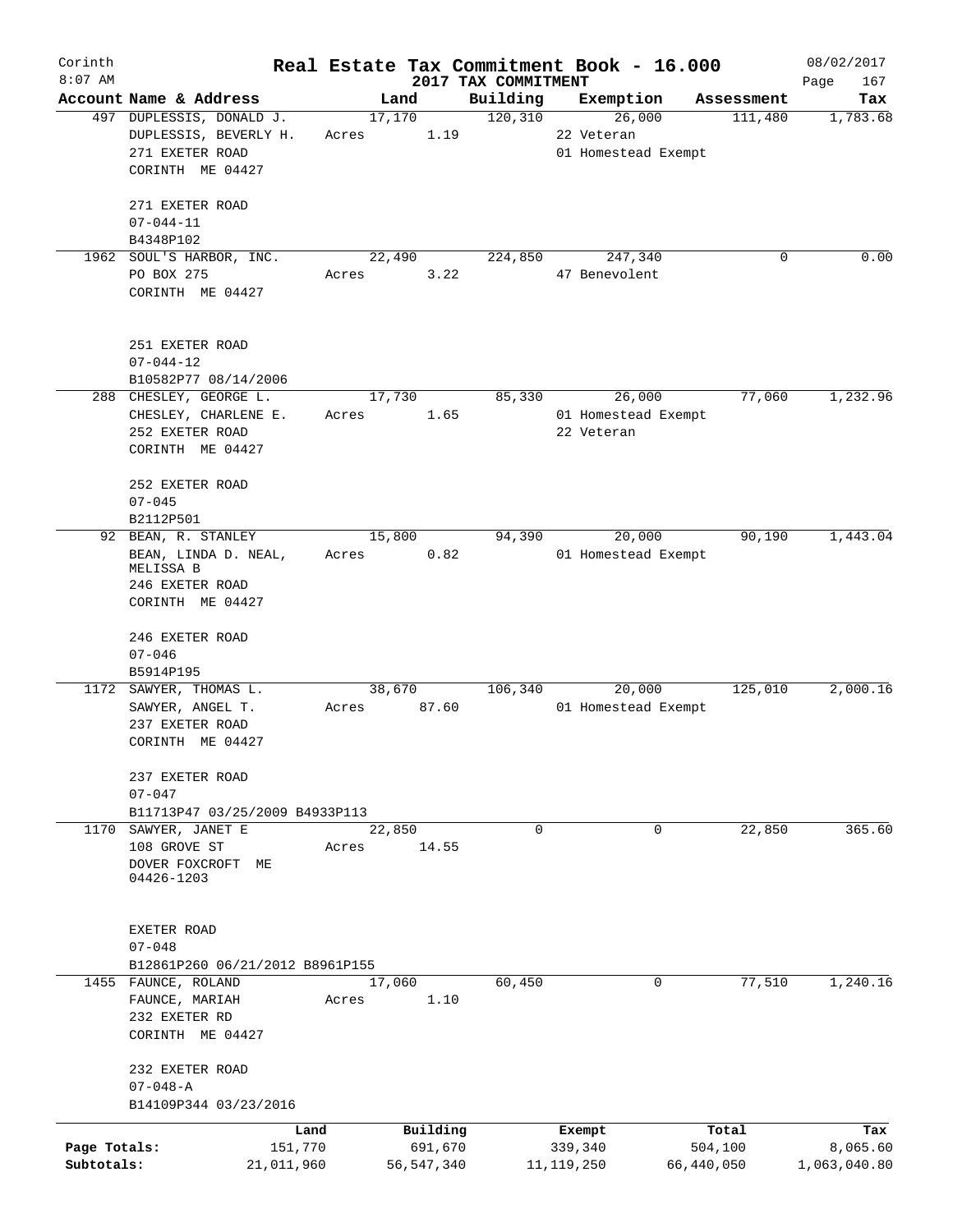| Corinth<br>$8:07$ AM |                                                              |             |                |                                 | Real Estate Tax Commitment Book - 16.000 |            | 08/02/2017            |
|----------------------|--------------------------------------------------------------|-------------|----------------|---------------------------------|------------------------------------------|------------|-----------------------|
|                      | Account Name & Address                                       |             | Land           | 2017 TAX COMMITMENT<br>Building | Exemption                                | Assessment | 168<br>Page<br>Tax    |
|                      | 1224 SMITH, ROGER C.                                         |             | 16,940         | 58,510                          | 20,000                                   | 55,450     | 887.20                |
|                      | SMITH, HELEN T.<br>193 EXETER ROAD<br>CORINTH ME 04427       | Acres       | 1.00           |                                 | 01 Homestead Exempt                      |            |                       |
|                      | 193 EXETER ROAD<br>$07 - 049$                                |             |                |                                 |                                          |            |                       |
|                      | B2687P104<br>649 GRANT B. L. & SON, LLC                      |             | 29,400         | 0                               | 0                                        | 29,400     | 470.40                |
|                      | 176 WEST CORINTH ROAD<br>CORINTH ME 04427                    | Acres 32.00 |                |                                 |                                          |            |                       |
|                      | 189 EXETER ROAD<br>$07 - 050$<br>B14064P238 01/19/2016       |             |                |                                 |                                          |            |                       |
|                      | 1173 SAWYER, THOMAS L.                                       |             | 15,730         | $\mathbf 0$                     | 0                                        | 15,730     | 251.68                |
|                      | SAWYER, ANGEL T.<br>237 EXETER ROAD<br>CORINTH ME 04427      | Acres       | 5.00           |                                 |                                          |            |                       |
|                      | EXETER ROAD                                                  |             |                |                                 |                                          |            |                       |
|                      | $07 - 051$                                                   |             |                |                                 |                                          |            |                       |
|                      | B11713P47 03/25/2009 B4933P113                               |             |                |                                 |                                          |            |                       |
|                      | 132 BLACKWELL LUMBER MILL<br><b>INC</b>                      |             | 39,950         | 152,800                         | 0                                        | 192,750    | 3,084.00              |
|                      | PO BOX 335<br>CORINTH ME 04427                               | Acres       | 35.00          |                                 |                                          |            |                       |
|                      | 156 EXETER ROAD<br>$07 - 052$                                |             |                |                                 |                                          |            |                       |
|                      | B11260P75 12/10/2007<br>1371 SAWYER, THOMAS L.               |             | 19,560         | 17,190                          | 0                                        | 36,750     | 588.00                |
|                      | SAWYER, ANGEL T.<br>237 EXETER ROAD<br>CORINTH ME 04427      | Acres       | 4.08           |                                 |                                          |            |                       |
|                      | 153 EXETER ROAD<br>$07 - 054$                                |             |                |                                 |                                          |            |                       |
|                      | 1728 BLACK, JOYCE<br>153 EXETER ROAD<br>CORINTH ME 04427     |             | 0              | 8,380                           | 0                                        | 8,380      | 134.08                |
|                      | 153 EXETER ROAD<br>$07 - 054 - 1H$                           |             |                |                                 |                                          |            |                       |
|                      | 87 SHOREY, JESSICA S.<br>131 EXETER ROAD<br>CORINTH ME 04427 | Acres       | 17,650<br>1.59 | 124,900                         | 20,000<br>01 Homestead Exempt            | 122,550    | $\overline{1,}960.80$ |
|                      | 131 EXETER ROAD<br>$07 - 055$<br>B13314P31 09/30/2013        |             |                |                                 |                                          |            |                       |
|                      |                                                              |             |                |                                 |                                          |            |                       |
|                      | Land                                                         |             | Building       |                                 | Exempt                                   | Total      | Tax                   |

|              | -----      | --------   | -------    | -----      | .            |
|--------------|------------|------------|------------|------------|--------------|
| Page Totals: | 139,230    | 361,780    | 40,000     | 461,010    | 7,376.16     |
| Subtotals:   | 21,151,190 | 56,909,120 | 11,159,250 | 66,901,060 | 1,070,416.96 |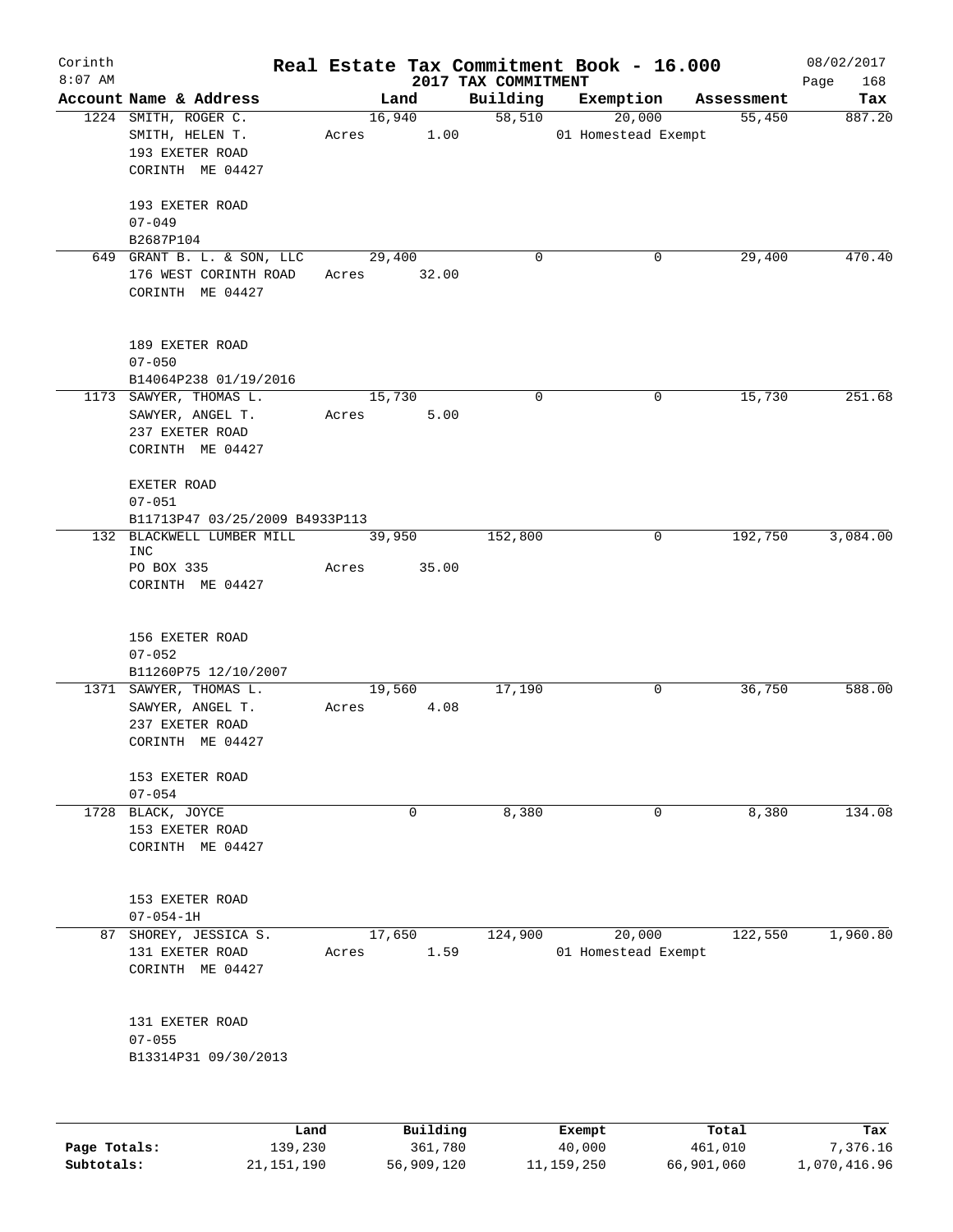| Corinth      |                                                                                      |                 |       |        |                     |                                 | Real Estate Tax Commitment Book - 16.000 |             |                      | 08/02/2017       |
|--------------|--------------------------------------------------------------------------------------|-----------------|-------|--------|---------------------|---------------------------------|------------------------------------------|-------------|----------------------|------------------|
| $8:07$ AM    | Account Name & Address                                                               |                 |       | Land   |                     | 2017 TAX COMMITMENT<br>Building |                                          |             |                      | Page<br>169      |
|              | 1372 JOHANNESEN, WILMA                                                               |                 |       | 41,890 |                     | $\mathbf 0$                     | Exemption                                | $\mathbf 0$ | Assessment<br>41,890 | Tax<br>670.24    |
|              | 19 MAPLE STREET<br>DEXTER ME 04930                                                   |                 | Acres |        | 90.00               |                                 |                                          |             |                      |                  |
|              | EXETER ROAD<br>$07 - 056$                                                            |                 |       |        |                     |                                 |                                          |             |                      |                  |
|              | B13035P12 12/12/2012                                                                 |                 |       |        |                     |                                 |                                          |             |                      |                  |
|              | 695 HARVEY, WENDELL L.<br>HARVEY, KIMBERLY A.<br>PO BOX 105<br>CORINTH ME 04427      |                 | Acres | 38,340 | 4.65                | 226,750                         | 01 Homestead Exempt                      | 20,000      | 245,090              | 3,921.44         |
|              | 281 MAIN STREET<br>$08 - 001$                                                        |                 |       |        |                     |                                 |                                          |             |                      |                  |
|              | B2318P324                                                                            |                 |       |        |                     |                                 |                                          |             |                      |                  |
|              | 1214 DORR, MATTHEW RYAN<br>DORR, BRITTANY LEE<br>316 MAIN STREET<br>CORINTH ME 04427 |                 | Acres | 35,280 | 36.19               | 116,450                         | 01 Homestead Exempt                      | 20,000      | 131,730              | 2,107.68         |
|              | 316 MAIN STREET<br>$08 - 002$                                                        |                 |       |        |                     |                                 |                                          |             |                      |                  |
|              | B13911P150 07/24/2015<br>566 TILTON, G. BRUCE                                        |                 |       | 11,130 |                     | 0                               |                                          | 0           | 11,130               | 178.08           |
|              | TILTON, BONNIE L.<br>P.O. BOX 37<br>CORINTH ME 04427                                 |                 | Acres |        | 1.20                |                                 |                                          |             |                      |                  |
|              | HUDSON ROAD<br>$08 - 002 - 01$                                                       |                 |       |        |                     |                                 |                                          |             |                      |                  |
|              | B7630P83                                                                             |                 |       |        |                     |                                 |                                          |             | 59,640               | 954.24           |
| 97           | ARNOLD, GARY D.<br>ARNOLD, NANCY M.<br>67 HUDSON ROAD<br>CORINTH ME 04427            |                 | Acres | 17,180 | 1.20                | 62,460                          | 01 Homestead Exempt                      | 20,000      |                      |                  |
|              | 67 HUDSON ROAD<br>$08 - 002 - 02$<br>B12921P185 08/14/2012                           |                 |       |        |                     |                                 |                                          |             |                      |                  |
|              | 981 KEPPLE, ERIC S.                                                                  |                 |       | 18,320 |                     | 89,750                          |                                          | 20,000      | 88,070               | 1,409.12         |
|              | KEPPLE, STEFANIE E<br>73 HUDSON ROAD<br>CORINTH ME 04427                             |                 | Acres |        | 2.14                |                                 | 01 Homestead Exempt                      |             |                      |                  |
|              | 73 HUDSON ROAD<br>$08 - 002 - 03$<br>B11401P345 05/22/2008                           |                 |       |        |                     |                                 |                                          |             |                      |                  |
| 440          | DOWNS, RODNEY L.                                                                     |                 |       | 18,710 |                     | 59,520                          |                                          | 20,000      | 58,230               | 931.68           |
|              | DOWNS, GLORIA M.<br>P.O. BOX 34<br>CORINTH ME 04427                                  |                 | Acres |        | 2.46                |                                 | 01 Homestead Exempt                      |             |                      |                  |
|              | 89 HUDSON ROAD<br>$08 - 002 - 04$<br>B6426P205                                       |                 |       |        |                     |                                 |                                          |             |                      |                  |
| Page Totals: |                                                                                      | Land<br>180,850 |       |        | Building<br>554,930 |                                 | Exempt<br>100,000                        |             | Total<br>635,780     | Tax<br>10,172.48 |
| Subtotals:   |                                                                                      | 21,332,040      |       |        | 57,464,050          |                                 | 11,259,250                               |             | 67,536,840           | 1,080,589.44     |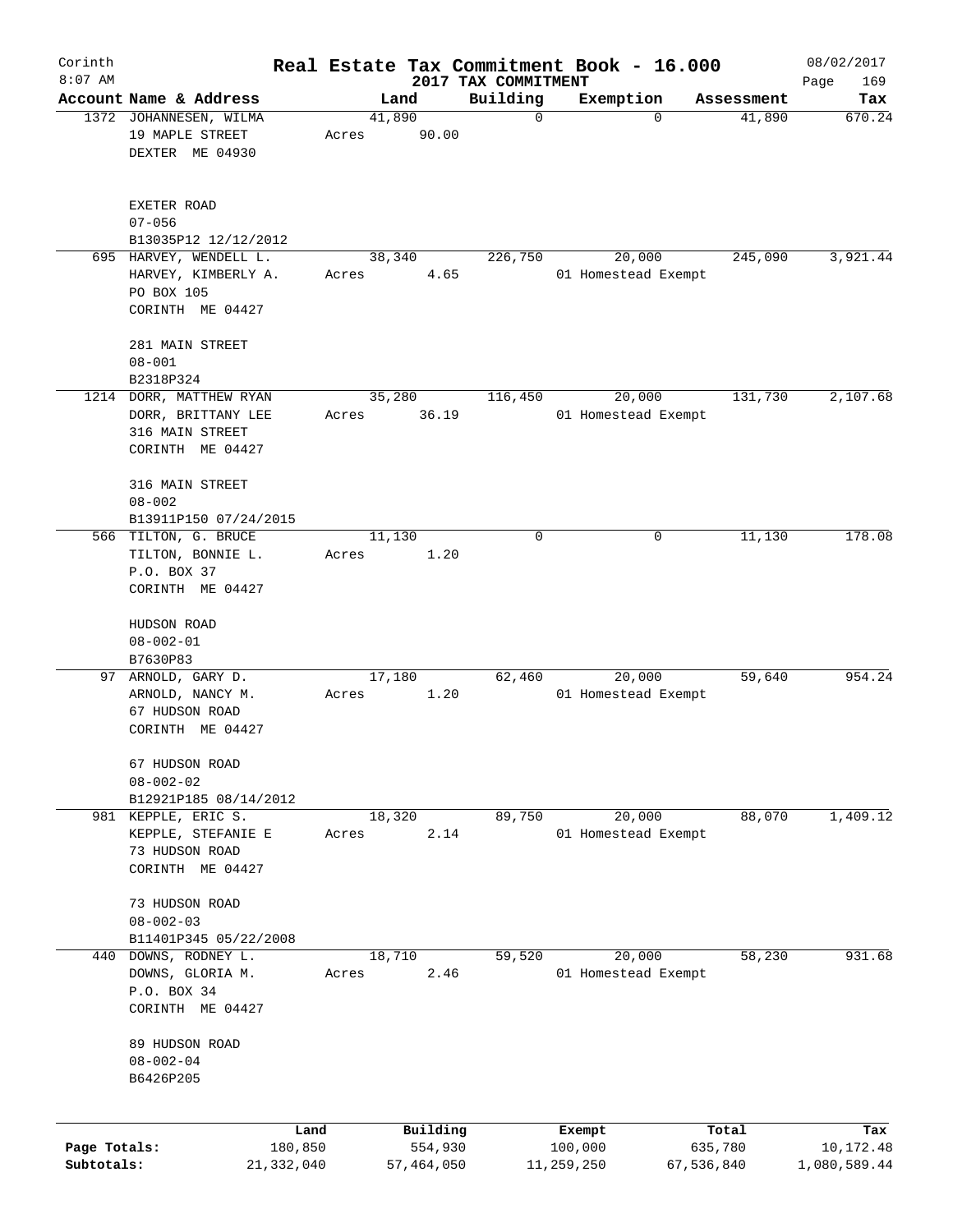| Corinth                    |                                                                                     |       |                       |                     | Real Estate Tax Commitment Book - 16.000 |                       | 08/02/2017               |
|----------------------------|-------------------------------------------------------------------------------------|-------|-----------------------|---------------------|------------------------------------------|-----------------------|--------------------------|
| $8:07$ AM                  | Account Name & Address                                                              |       |                       | 2017 TAX COMMITMENT |                                          |                       | Page<br>170<br>Tax       |
|                            | 930 SUDSBURY, JULIE E.                                                              |       | Land<br>17,170        | Building<br>75,870  | Exemption<br>20,000                      | Assessment<br>73,040  | 1,168.64                 |
|                            | 97 HUDSON ROAD<br>CORINTH ME 04427                                                  | Acres | 1.19                  |                     | 01 Homestead Exempt                      |                       |                          |
|                            | 97 HUDSON ROAD<br>$08 - 002 - 05$                                                   |       |                       |                     |                                          |                       |                          |
| 567                        | B6113P259<br>KING, CHARLES A.                                                       |       | 17,220                | 86,890              | 26,000                                   | 78,110                | 1,249.76                 |
|                            | KING, SONDRA J. &<br>MORSE, NANCY<br>103 HUDSON RD<br>CORINTH ME 04427              | Acres | 1.23                  |                     | 01 Homestead Exempt<br>22 Veteran        |                       |                          |
|                            | 103 HUDSON ROAD<br>$08 - 002 - 06$<br>B12813P69 04/28/2012                          |       |                       |                     |                                          |                       |                          |
|                            | 846 CHAMBERS, GREGORY<br>107 HUDSON ROAD<br>CORINTH ME 04427                        | Acres | 17,280<br>1.28        | 85,210              | 20,000<br>01 Homestead Exempt            | 82,490                | 1,319.84                 |
|                            | 107 HUDSON ROAD<br>$08 - 002 - 07$<br>B12667P262 11/28/2011                         |       |                       |                     |                                          |                       |                          |
|                            | 1271 ST PETER, GARY J.<br>ST PETER, WANDA M.<br>113 HUDSON ROAD<br>CORINTH ME 04427 | Acres | 17,460<br>1.43        | 87,600              | 20,000<br>01 Homestead Exempt            | 85,060                | 1,360.96                 |
|                            | 113 HUDSON ROAD<br>$08 - 002 - 08$<br>B6203P160                                     |       |                       |                     |                                          |                       |                          |
|                            | 568 LAKEVILLE SHORES, INC.<br>PO BOX 96<br>WINN ME 04495                            | Acres | 11,700<br>1.67        | 0                   | 0                                        | 11,700                | 187.20                   |
|                            | HUDSON ROAD<br>$08 - 002 - 09$<br>B10670P123 10/12/2006                             |       |                       |                     |                                          |                       |                          |
|                            | 569 LAKEVILLE SHORES, INC.<br>PO BOX 96<br>WINN ME 04495                            | Acres | 12,220<br>2.10        | $\mathbf 0$         | 0                                        | 12,220                | 195.52                   |
|                            | HUDSON ROAD<br>$08 - 002 - 10$<br>B10670P123 10/12/2006                             |       |                       |                     |                                          |                       |                          |
|                            | 570 KELLEY, PATRICK<br>2834 BROADWAY<br>GLENBURN ME 04401                           | Acres | 12,630<br>2.44        | $\mathbf 0$         | $\mathbf 0$                              | 12,630                | 202.08                   |
|                            | HUDSON ROAD<br>$08 - 002 - 11$<br>B9575P221                                         |       |                       |                     |                                          |                       |                          |
|                            |                                                                                     | Land  | Building              |                     | Exempt                                   | Total                 | Tax                      |
| Page Totals:<br>Subtotals: | 105,680<br>21,437,720                                                               |       | 335,570<br>57,799,620 |                     | 86,000<br>11,345,250                     | 355,250<br>67,892,090 | 5,684.00<br>1,086,273.44 |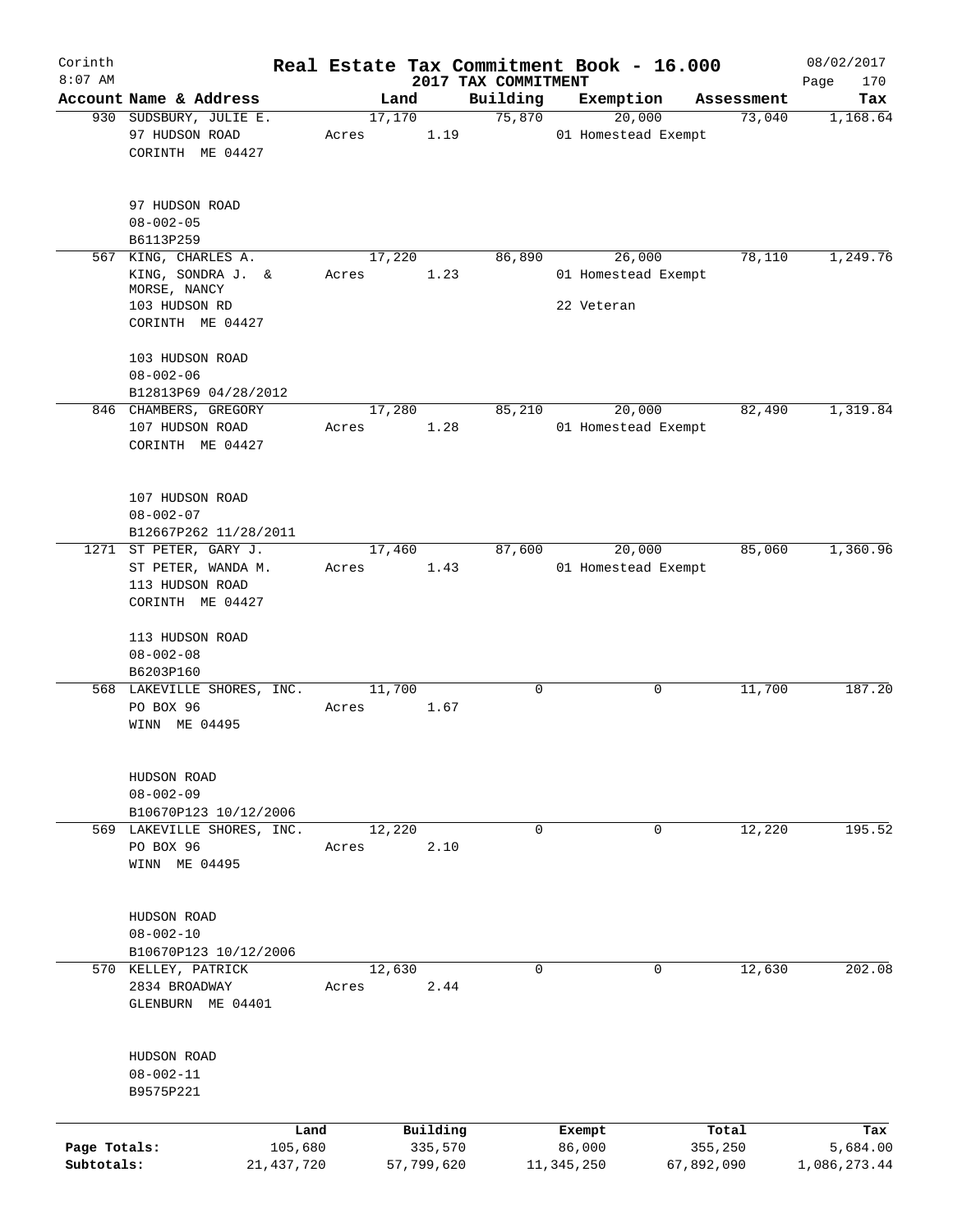| Corinth                    |                                                                     |         |                       |                                 | Real Estate Tax Commitment Book - 16.000 |                       |            | 08/02/2017               |
|----------------------------|---------------------------------------------------------------------|---------|-----------------------|---------------------------------|------------------------------------------|-----------------------|------------|--------------------------|
| $8:07$ AM                  | Account Name & Address                                              |         | Land                  | 2017 TAX COMMITMENT<br>Building | Exemption                                |                       | Assessment | Page<br>171<br>Tax       |
|                            | 1119 NORTHWOODS AGENCY LLC,                                         | 562,130 |                       | $\mathbf 0$                     |                                          | $\mathbf 0$           | 562, 130   | 8,994.08                 |
|                            | PO BOX 632<br>ELLSWORTH ME 04605                                    | Acres   | 40.38                 |                                 |                                          |                       |            |                          |
|                            | 344 MAIN STREET<br>$08 - 003$                                       |         |                       |                                 |                                          |                       |            |                          |
|                            | B12604P196 09/23/2011<br>1929 CUNNINGHAM, LARRY                     |         | 0                     | 2,000                           |                                          | 0                     | 2,000      | 32.00                    |
|                            | 344 MAIN STREET LOT 2<br>CORINTH ME 04427                           |         |                       |                                 |                                          |                       |            |                          |
|                            | 344 MAIN STREET LOT 1<br>$08 - 003 - 01H$                           |         |                       |                                 |                                          |                       |            |                          |
|                            | 1077 CUNNINGHAM, TAMMY<br>344 MAIN STREET LOT 2<br>CORINTH ME 04427 |         | 0                     | 23,400                          | 20,000<br>01 Homestead Exempt            |                       | 3,400      | 54.40                    |
|                            | 344 MAIN STREET LOT 2<br>$08 - 003 - 02H$                           |         |                       |                                 |                                          |                       |            |                          |
|                            | 2003 ADAMS, PHILIP                                                  |         | 0                     | 20,870                          | 20,000                                   |                       | 870        | 13.92                    |
|                            | ADAMS, JUANITA<br>344 MAIN STREET LOT 3<br>CORINTH ME 04427         |         |                       |                                 | 01 Homestead Exempt                      |                       |            |                          |
|                            | 344 MAIN STREET LOT<br>$3 - 1$<br>$08 - 003 - 03H - 1$              |         |                       |                                 |                                          |                       |            |                          |
|                            | 1931 NORTHWOODS AGENCY LLC<br>PO BOX 632<br>ELLSWORTH ME 04605      |         | 0                     | 14,000                          |                                          | 0                     | 14,000     | 224.00                   |
|                            | 344 MAIN STREET LOT 5<br>$08 - 003 - 05H$                           |         |                       |                                 |                                          |                       |            |                          |
| 1932                       | NORTHWOODS AGENCY LLC<br>PO BOX 632<br>ELLSWORTH ME 04605           |         | 0                     | 15,750                          |                                          | 0                     | 15,750     | 252.00                   |
|                            | 344 MAIN STREET LOT 7<br>$08 - 003 - 07H$                           |         |                       |                                 |                                          |                       |            |                          |
| 1815                       | SEVERANCE, WOODROW<br>344 MAIN STREET LOT # 8<br>CORINTH ME 04427   |         | 0                     | 17,840                          | 17,840<br>01 Homestead Exempt            |                       | 0          | 0.00                     |
|                            | 344 MAIN STREET LOT 8<br>$08 - 003 - 08H$                           |         |                       |                                 |                                          |                       |            |                          |
|                            | 1754 NORTHWOODS AGENCY LLC<br>PO BOX 632<br>ELLSWORTH ME 04605      |         | 0                     | 18,830                          |                                          | 0                     | 18,830     | 301.28                   |
|                            | 344 MAIN STREET LOT 11<br>$08 - 003 - 11H$                          |         |                       |                                 |                                          |                       |            |                          |
|                            |                                                                     | Land    | Building              |                                 | Exempt                                   | Total                 |            | Tax                      |
| Page Totals:<br>Subtotals: | 562,130<br>21,999,850                                               |         | 112,690<br>57,912,310 |                                 | 57,840<br>11,403,090                     | 616,980<br>68,509,070 |            | 9,871.68<br>1,096,145.12 |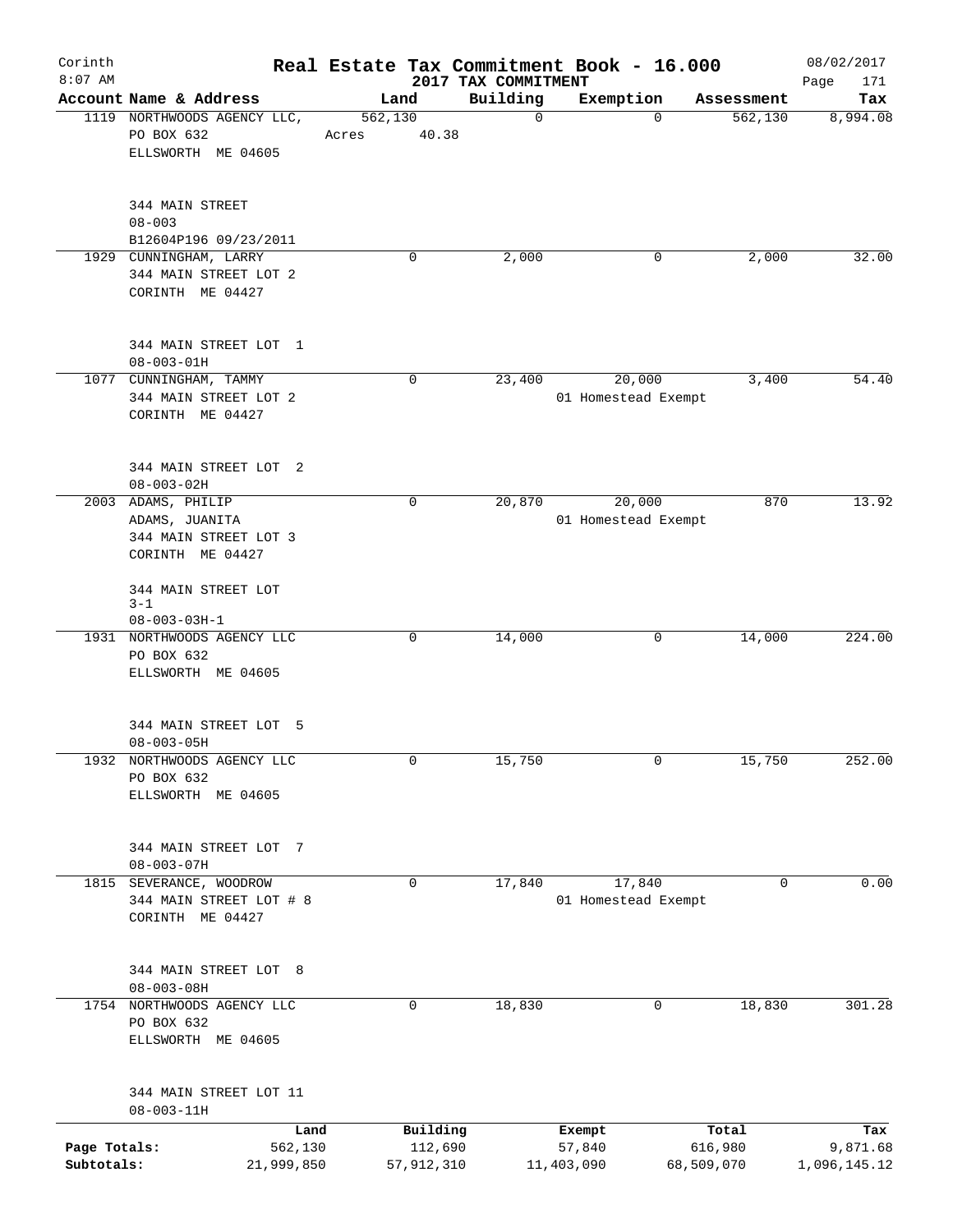| Corinth<br>$8:07$ AM       |                                                                                                       | Real Estate Tax Commitment Book - 16.000 | 2017 TAX COMMITMENT |                               |                      | 08/02/2017<br>Page<br>172 |
|----------------------------|-------------------------------------------------------------------------------------------------------|------------------------------------------|---------------------|-------------------------------|----------------------|---------------------------|
|                            | Account Name & Address                                                                                | Land                                     | Building            | Exemption                     | Assessment           | Tax                       |
|                            | 1933 NORTHWOODS AGENCY LLC<br>PO BOX 632<br>ELLSWORTH ME 04605                                        | $\mathbf 0$                              | 17,130              | $\Omega$                      | 17,130               | 274.08                    |
|                            | 344 MAIN STREET LOT 12<br>$08 - 003 - 12H$                                                            |                                          |                     |                               |                      |                           |
|                            | 1928 LAWLER, LORI<br>344 MAIN ST. LOT 13<br>CORINTH ME 04427                                          | $\mathbf 0$                              | 11,000              | 11,000<br>01 Homestead Exempt | 0                    | 0.00                      |
|                            | 344 MAIN STREET LOT 13<br>$08 - 003 - 13H$                                                            |                                          |                     |                               |                      |                           |
|                            | 1647 NORTHWOODS AGENCY LLC<br>PO BOX 632<br>ELLSWORTH ME 04605                                        | $\mathbf 0$                              | 15,070              | 0                             | 15,070               | 241.12                    |
|                            | 344 MAIN STREET LOT 16<br>$08 - 003 - 16H$                                                            |                                          |                     |                               |                      |                           |
|                            | 1106 HATCH, ALAN<br>344 MAIN ST LOT 18<br>CORINTH ME 04427                                            | $\mathbf 0$                              | 14,420              | 14,420<br>01 Homestead Exempt | $\mathbf 0$          | 0.00                      |
|                            | 344 MAIN STREET LOT 18<br>$08 - 003 - 18H$                                                            |                                          |                     |                               |                      |                           |
|                            | 206 NORTHWOODS AGENCY LLC<br>PO BOX 632<br>ELLSWORTH ME 04605                                         | 0                                        | 15,750              | 0                             | 15,750               | 252.00                    |
|                            | 344 MAIN STREET LOT 19<br>$08 - 003 - 19H$                                                            |                                          |                     |                               |                      |                           |
|                            | 766 PERREAULT, PAUL (Heirs<br>of)<br>c/o VIVIAN LARRABEE<br>7 NORTHLAND RD APT 3<br>GLENBURN ME 04401 | 0                                        | 12,950              | 0                             | 12,950               | 207.20                    |
|                            | 344 MAIN STREET LOT 20<br>$08 - 003 - 20H$                                                            |                                          |                     |                               |                      |                           |
|                            | 824 LOROM, CHRISTY<br>344 MAIN STREET LOT 21<br>CORINTH ME 04427                                      | 0                                        | 11,290              | 11,290<br>01 Homestead Exempt | 0                    | 0.00                      |
|                            | 344 MAIN STREET LOT 21<br>$08 - 003 - 21H$                                                            |                                          |                     |                               |                      |                           |
|                            | 849 NORTHWOODS AGENCY LLC<br>PO BOX 632<br>ELLSWORTH ME 04605                                         | 0                                        | 10,740              | 0                             | 10,740               | 171.84                    |
|                            | 344 MAIN STREET LOT 22<br>$08 - 003 - 22H$                                                            |                                          |                     |                               |                      |                           |
|                            | Land                                                                                                  | Building                                 |                     | Exempt                        | Total                | Tax                       |
| Page Totals:<br>Subtotals: | 21,999,850                                                                                            | 108,350<br>0<br>58,020,660               |                     | 36,710<br>11,439,800          | 71,640<br>68,580,710 | 1,146.24<br>1,097,291.36  |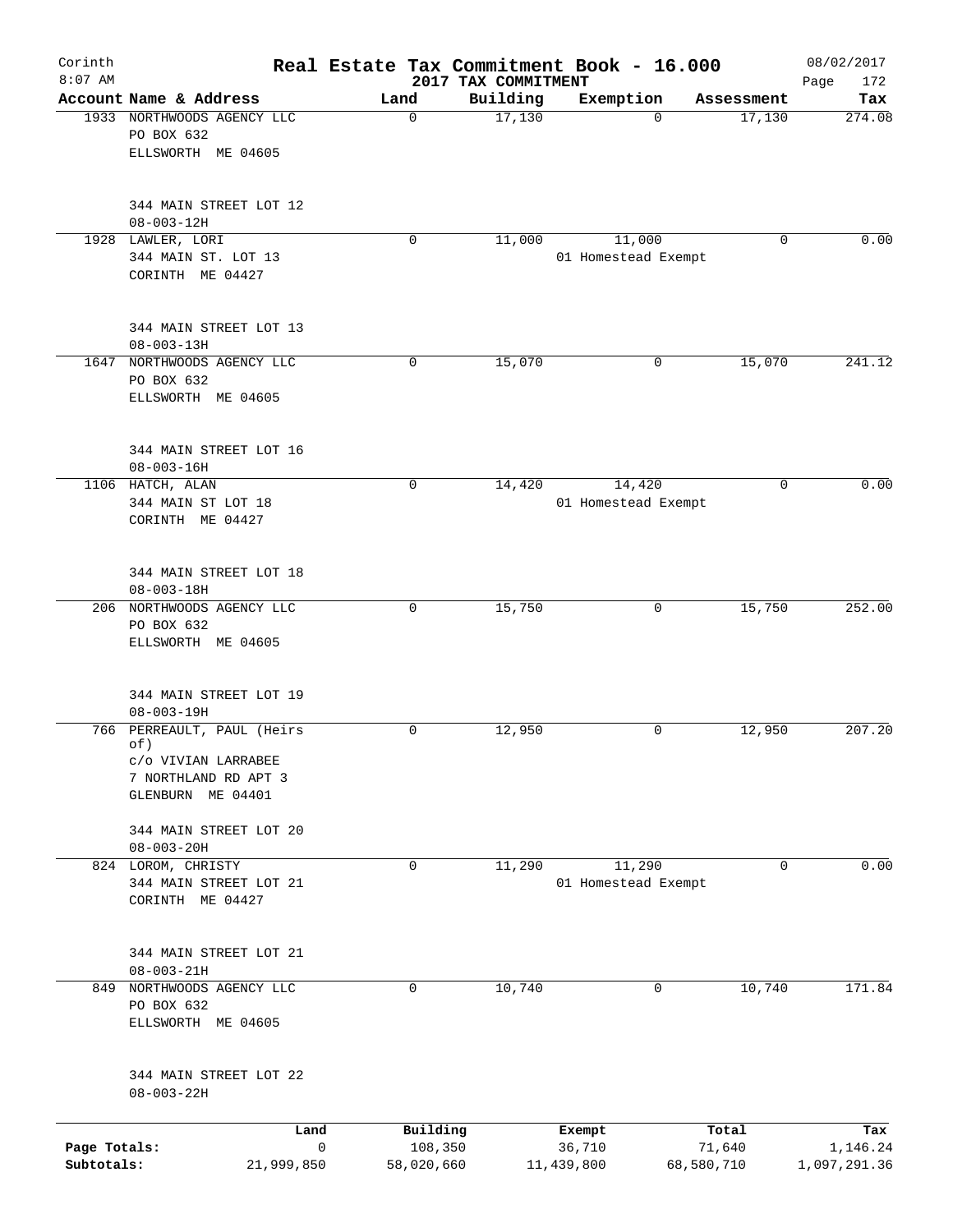| Corinth   |                                                                                                |             |                     | Real Estate Tax Commitment Book - 16.000 |            | 08/02/2017  |
|-----------|------------------------------------------------------------------------------------------------|-------------|---------------------|------------------------------------------|------------|-------------|
| $8:07$ AM |                                                                                                |             | 2017 TAX COMMITMENT |                                          |            | Page<br>173 |
|           | Account Name & Address                                                                         | Land        | Building            | Exemption                                | Assessment | Tax         |
|           | 1732 LAWRENCE, MARVIN (HEIRS<br>OF)                                                            | $\mathbf 0$ | 27,760              | 20,000                                   | 7,760      | 124.16      |
|           | 344 MAIN STREET, LOT 23<br>CORINTH ME 04427                                                    |             |                     | 01 Homestead Exempt                      |            |             |
|           | 344 MAIN STREET LOT 23<br>$08 - 003 - 23H$                                                     |             |                     |                                          |            |             |
|           | 1076 BROUILLETTE, GENE,                                                                        | 0           | 22,820              | 22,820                                   | 0          | 0.00        |
|           | BROUILLETTE, KATHERINE<br>344 MAIN STREET LOT 25                                               |             |                     | 01 Homestead Exempt                      |            |             |
|           | CORINTH ME 04427                                                                               |             |                     | 22 Veteran                               |            |             |
|           | 344 MAIN STREET LOT 25<br>$08 - 003 - 25H$                                                     |             |                     |                                          |            |             |
|           | 1942 NORTHWOODS AGENCY LLC<br>PO BOX 632<br>ELLSWORTH ME 04605                                 | $\mathbf 0$ | 25,470              | 0                                        | 25,470     | 407.52      |
|           | 344 MAIN STREET LOT 26<br>$08 - 003 - 26H$                                                     |             |                     |                                          |            |             |
|           | 1943 CLOUGH, ARTHUR                                                                            | $\mathbf 0$ | 23,000              | 23,000                                   | $\Omega$   | 0.00        |
|           | 344 MAIN ST LOT 27<br>CORINTH ME 04427                                                         |             |                     | 01 Homestead Exempt<br>22 Veteran        |            |             |
|           | 344 MAIN STREET LOT 27<br>$08 - 003 - 27H$                                                     |             |                     |                                          |            |             |
|           | 774 MCKAGUE, KAREN                                                                             | 0           | 25,490              | 20,000                                   | 5,490      | 87.84       |
|           | PO BOX 57<br>KENDUSKEAG ME 04450                                                               |             |                     | 01 Homestead Exempt                      |            |             |
|           | 344 MAIN STREET LOT 28<br>$08 - 003 - 28H$                                                     |             |                     |                                          |            |             |
| 1680      | NORTHWOODS AGENCY LLC<br>C/O OXFORD PROPERTY<br>MANAGEMENT<br>PO BOX 632<br>ELLSWORTH ME 04605 | 0           | 10,640              | 0                                        | 10,640     | 170.24      |
|           | 344 MAIN STREET LOT 29<br>$08 - 003 - 29H$                                                     |             |                     |                                          |            |             |
|           | 1936 NORTHWOODS AGENCY LLC<br>PO BOX 632<br>ELLSWORTH ME 04605                                 | 0           | 18,870              | 0                                        | 18,870     | 301.92      |
|           | 344 MAIN STREET LOT 30<br>$08 - 003 - 30H$<br>B12025P102 12/17/2009                            |             |                     |                                          |            |             |
|           |                                                                                                |             |                     |                                          |            |             |

|              | Land       | Building   | Exempt     | Total      | Tax          |
|--------------|------------|------------|------------|------------|--------------|
| Page Totals: |            | 154,050    | 85,820     | 68,230     | 1,091.68     |
| Subtotals:   | 21,999,850 | 58,174,710 | 11,525,620 | 68,648,940 | 1,098,383.04 |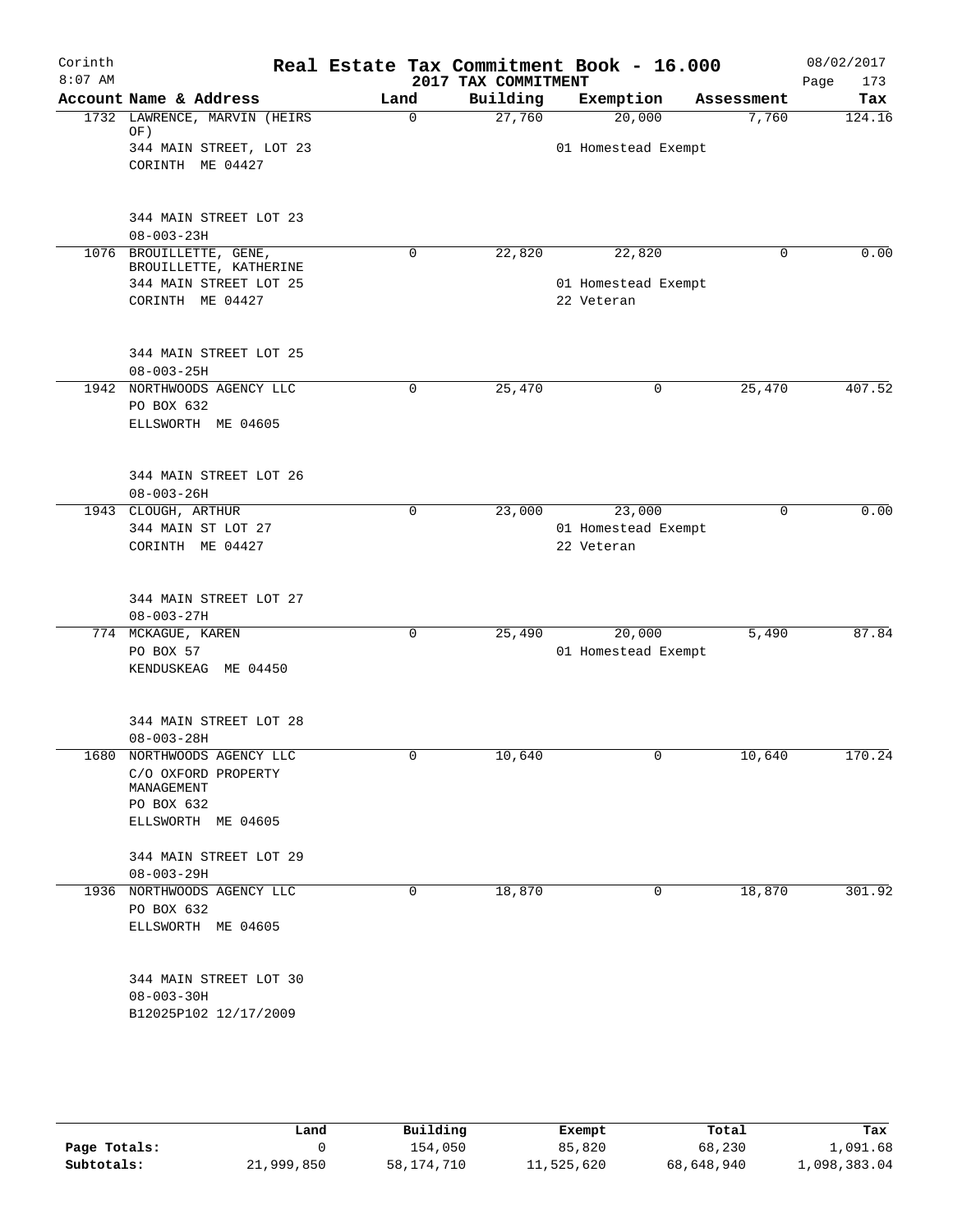| Corinth<br>$8:07$ AM       |                                                                                         |                              | 2017 TAX COMMITMENT | Real Estate Tax Commitment Book - 16.000    |                      | 08/02/2017<br>Page<br>174 |
|----------------------------|-----------------------------------------------------------------------------------------|------------------------------|---------------------|---------------------------------------------|----------------------|---------------------------|
|                            | Account Name & Address                                                                  | Land                         | Building            | Exemption                                   | Assessment           | Tax                       |
|                            | 1634 NORTHWOODS AGENCY LLC<br>PO BOX 632<br>ELLSWORTH ME 04605                          | 0                            | 15,130              | $\Omega$                                    | 15,130               | 242.08                    |
|                            | 344 MAIN STREET LOT 31<br>$08 - 003 - 31H$                                              |                              |                     |                                             |                      |                           |
|                            | 1765 LEIGHTON, COREY<br>LEIGHTON, BETHANY<br>344 MAIN STREET LOT 33<br>CORINTH ME 04427 | $\mathbf 0$                  | 23,010              | 20,000<br>01 Homestead Exempt               | 3,010                | 48.16                     |
|                            | 344 MAIN STREET LOT 33<br>$08 - 003 - 33H$                                              |                              |                     |                                             |                      |                           |
|                            | 1937 WILSON, BILL<br>344 MAIN ST LOT 34<br>CORINTH ME 04427                             | $\mathbf 0$                  | 16,510              | 16,510<br>01 Homestead Exempt<br>22 Veteran | 0                    | 0.00                      |
|                            | 344 MAIN STREET LOT 34<br>$08 - 003 - 34H$                                              |                              |                     |                                             |                      |                           |
|                            | 383 ROBERTS, SARAH<br>344 MAIN STREET LOT 35<br>CORINTH ME 04427                        | 0                            | 25,280              | 20,000<br>01 Homestead Exempt               | 5,280                | 84.48                     |
|                            | 344 MAIN STREET LOT 35<br>$08 - 003 - 35H$                                              |                              |                     |                                             |                      |                           |
|                            | 1042 NORTHWOODS AGENCY LLC<br>PO BOX 632<br>ELLSWORTH ME 04605                          | $\mathbf 0$                  | 16,610              | 0                                           | 16,610               | 265.76                    |
|                            | 344 MAIN STREET LOT 36<br>$08 - 003 - 36H$                                              |                              |                     |                                             |                      |                           |
| 1938                       | NORTHWOODS AGENCY LLC<br>PO BOX 632<br>ELLSWORTH ME 04605                               | 0                            | 17,040              | 0                                           | 17,040               | 272.64                    |
|                            | 344 MAIN STREET LOT 37<br>$08 - 003 - 37H$                                              |                              |                     |                                             |                      |                           |
|                            | 1944 SPENCER, GRAYDON<br>344 MAIN ST LOT # 38<br>CORINTH ME 04427                       | 0                            | 16,630              | 16,630<br>01 Homestead Exempt               | 0                    | 0.00                      |
|                            | 344 MAIN STREET LOT 38<br>$08 - 003 - 38H$                                              |                              |                     |                                             |                      |                           |
|                            | 1945 WILLIAMS, DIANE<br>344 MAIN ST LOT # 40<br>CORINTH ME 04427                        | 0                            | 16,310              | 16,310<br>01 Homestead Exempt               | 0                    | 0.00                      |
|                            | 344 MAIN STREET LOT 40<br>$08 - 003 - 40H$                                              |                              |                     |                                             |                      |                           |
|                            | Land                                                                                    | Building                     |                     | Exempt                                      | Total                | Tax                       |
| Page Totals:<br>Subtotals: | 21,999,850                                                                              | 0<br>146,520<br>58, 321, 230 |                     | 89,450<br>11,615,070                        | 57,070<br>68,706,010 | 913.12<br>1,099,296.16    |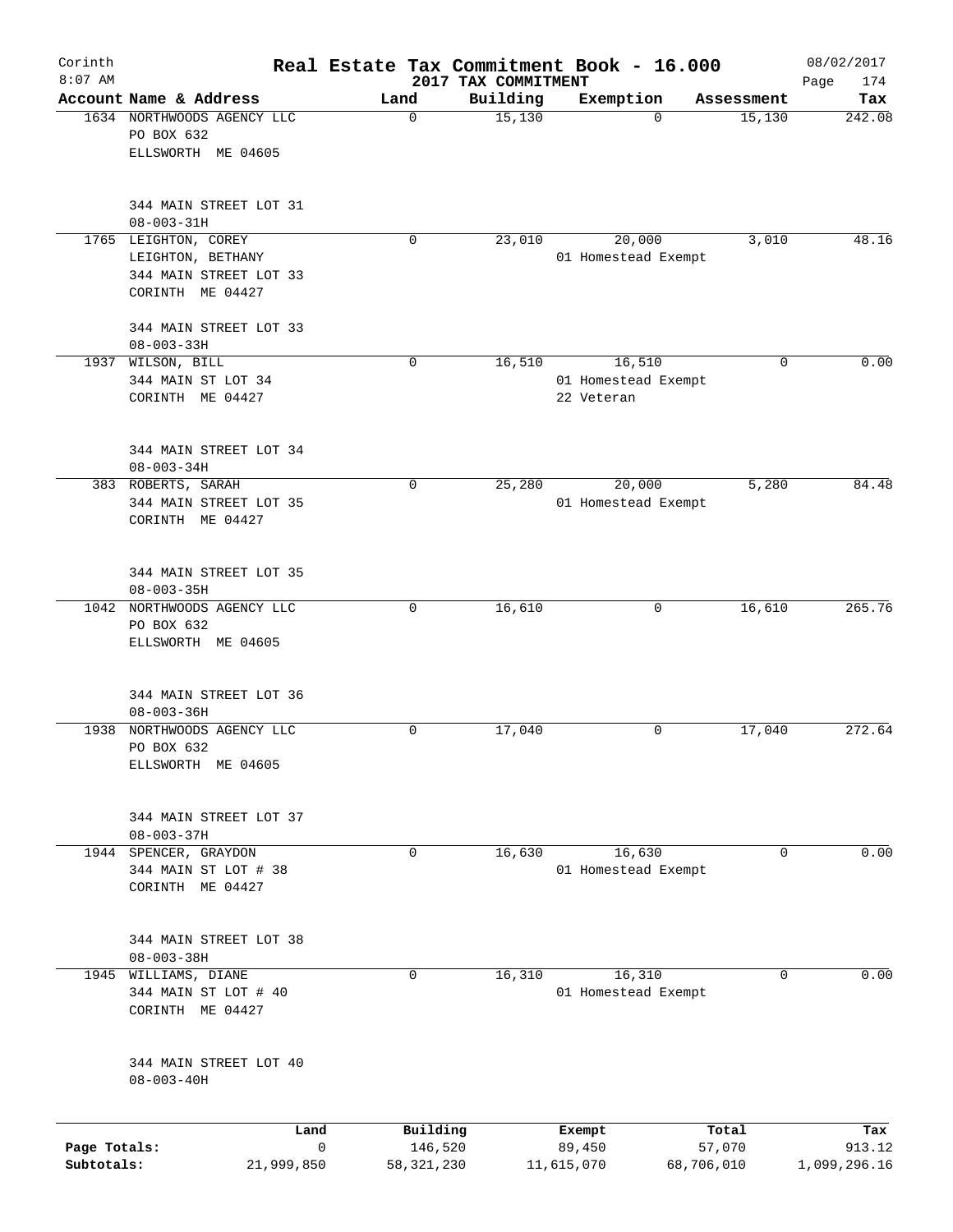| Corinth<br>$8:07$ AM |                                          |                | 2017 TAX COMMITMENT | Real Estate Tax Commitment Book - 16.000 |            | 08/02/2017<br>Page<br>175 |
|----------------------|------------------------------------------|----------------|---------------------|------------------------------------------|------------|---------------------------|
|                      | Account Name & Address                   | Land           | Building            | Exemption                                | Assessment | Tax                       |
|                      | 1753 JONES, AMY                          | $\mathbf 0$    | 10,790              | 10,790                                   | 0          | 0.00                      |
|                      | 344 MAIN STREET LOT 41                   |                |                     | 01 Homestead Exempt                      |            |                           |
|                      | CORINTH ME 04427                         |                |                     |                                          |            |                           |
|                      |                                          |                |                     |                                          |            |                           |
|                      | 344 MAIN STREET LOT 41                   |                |                     |                                          |            |                           |
|                      | $08 - 003 - 41H$                         |                |                     |                                          |            |                           |
|                      | 1939 NORTHWOODS AGENCY LLC               | 0              | 13,920              | 0                                        | 13,920     | 222.72                    |
|                      | PO BOX 632                               |                |                     |                                          |            |                           |
|                      | ELLSWORTH ME 04605                       |                |                     |                                          |            |                           |
|                      | 344 MAIN STREET LOT 42                   |                |                     |                                          |            |                           |
|                      | $08 - 003 - 42H$                         |                |                     |                                          |            |                           |
|                      | 1879 CRAIG, DAVID                        | 16,750         | 76,620              | 0                                        | 93,370     | 1,493.92                  |
|                      | CRAIG, TRACI M.                          | 0.62<br>Acres  |                     |                                          |            |                           |
|                      | 565 MAIN STREET                          |                |                     |                                          |            |                           |
|                      | CORINTH ME 04427                         |                |                     |                                          |            |                           |
|                      | 348 MAIN STREET                          |                |                     |                                          |            |                           |
|                      | $08 - 003 - A$                           |                |                     |                                          |            |                           |
|                      | B10401P159 04/25/2006                    |                |                     |                                          |            |                           |
|                      | 1402 CARMICHAEL, JOSEPH B.               | 19,960         | 85,670              | 20,000                                   | 85,630     | 1,370.08                  |
|                      | CARMICHAEL, DOROTHY A.                   | 1.13<br>Acres  |                     | 01 Homestead Exempt                      |            |                           |
|                      | 355 MAIN STREET                          |                |                     |                                          |            |                           |
|                      | CORINTH ME 04427                         |                |                     |                                          |            |                           |
|                      | 355 MAIN STREET                          |                |                     |                                          |            |                           |
|                      | $08 - 004$                               |                |                     |                                          |            |                           |
|                      | B11945P191 10/15/2009                    |                |                     |                                          |            |                           |
| 133                  | BLACKWELL LUMBER MILL<br>INC.            | 27,940         | 0                   | 0                                        | 27,940     | 447.04                    |
|                      | PO BOX 335                               | 48.00<br>Acres |                     |                                          |            |                           |
|                      | CORINTH ME 04427                         |                |                     |                                          |            |                           |
|                      | MAIN ST EXETER RD N/F                    |                |                     |                                          |            |                           |
|                      | OFF                                      |                |                     |                                          |            |                           |
|                      | $08 - 004 - A$                           |                |                     |                                          |            |                           |
|                      | B4137P112                                |                |                     |                                          |            |                           |
|                      | 486 DUNHAM, CARL S TRUSTEE<br>(HEIRS OF) | 26,900         | 81,550              | 0                                        | 108,450    | 1,735.20                  |
|                      | DUNHAM, CAROLYN A<br>TRUSTEE             | 13.93<br>Acres |                     |                                          |            |                           |
|                      | CARL & CAROLYN DUNHAM<br>LIVING TRUST    |                |                     |                                          |            |                           |
|                      | 365 MAIN STREET                          |                |                     |                                          |            |                           |
|                      | CORINTH ME 04427                         |                |                     |                                          |            |                           |
|                      | 365 MAIN STREET                          |                |                     |                                          |            |                           |
|                      | $08 - 005$                               |                |                     |                                          |            |                           |
|                      | B7230P27                                 |                |                     |                                          |            |                           |

|              | Land       | Building   | Exempt     | Total      | Tax          |
|--------------|------------|------------|------------|------------|--------------|
| Page Totals: | 91,550     | 268,550    | 30,790     | 329,310    | 5,268.96     |
| Subtotals:   | 22,091,400 | 58,589,780 | 11,645,860 | 69,035,320 | 1,104,565.12 |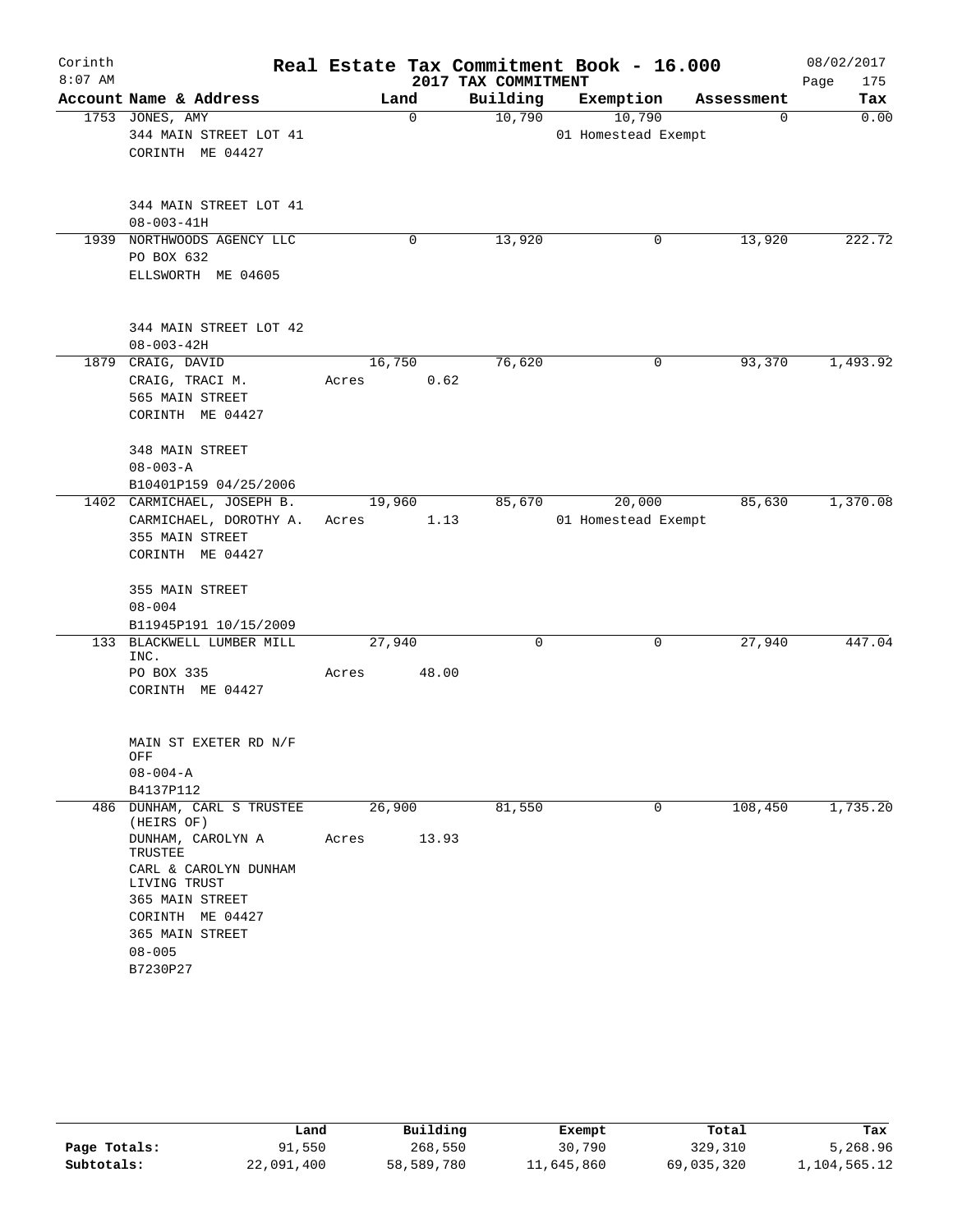| Corinth<br>$8:07$ AM       |                                                                                                      |                                     |                                 | Real Estate Tax Commitment Book - 16.000 |                                | 08/02/2017                       |
|----------------------------|------------------------------------------------------------------------------------------------------|-------------------------------------|---------------------------------|------------------------------------------|--------------------------------|----------------------------------|
|                            | Account Name & Address                                                                               | Land                                | 2017 TAX COMMITMENT<br>Building | Exemption                                | Assessment                     | Page<br>176<br>Tax               |
|                            | 29 ANDERSON, ARTHUR DUVAL<br>ANDERSON, KENNETH<br>WALTER<br>2918 HURLEY POND ROAD<br>WALL NJ 07719   | 26,800<br>9.15<br>Acres             | 75,660                          | $\Omega$                                 | 102,460                        | 1,639.36                         |
|                            | 375 MAIN STREET<br>$08 - 005 - A$                                                                    |                                     |                                 |                                          |                                |                                  |
|                            | B13569P252 06/24/2014                                                                                |                                     |                                 |                                          |                                |                                  |
|                            | 84 BEAN, RANDY<br>467 HUDSON HILL ROAD<br>HUDSON ME 04449                                            | 43,580<br>75.00<br>Acres            | 53,000                          | 0                                        | 96,580                         | 1,545.28                         |
|                            | 380 MAIN STREET<br>$08 - 006$<br>B14198P208 05/26/2016                                               |                                     |                                 |                                          |                                |                                  |
|                            | 1198 COX, THOMAS G.<br>COX, JULIE A.<br>381 MAIN STREET<br>CORINTH ME 04427                          | 26,950<br>14.00<br>Acres            | 96,450                          | 20,000<br>01 Homestead Exempt            | 103,400                        | 1,654.40                         |
|                            | 381 MAIN STREET<br>$08 - 007$<br>B10557P49 07/20/2006                                                |                                     |                                 |                                          |                                |                                  |
|                            | 666 HALL, THOMAS E.<br>HALL, REBECCA I. (Heirs Acres<br>of)<br>83 BROOKS POND DR<br>CORINNA ME 04928 | 28,880<br>8.50                      | 121,870                         | 0                                        | 150,750                        | 2,412.00                         |
|                            | 397 MAIN STREET<br>$08 - 008$<br>B13021P58 10/03/2012                                                |                                     |                                 |                                          |                                |                                  |
|                            | 175 BREWER, DONALD W.<br>BREWER, ELIZABETH A.<br>405 MAIN STREET<br>CORINTH ME 04427                 | 21,780<br>5.00<br>Acres             | 97,150                          | 20,000<br>01 Homestead Exempt            | 98,930                         | 1,582.88                         |
|                            | 405 MAIN STREET<br>$08 - 009$<br>B6618P144                                                           |                                     |                                 |                                          |                                |                                  |
|                            | 541 LIBBY, JANET<br>447 MAIN STREET<br>CORINTH ME 04427                                              | 16,990<br>1.04<br>Acres             | 83,670                          | $\mathbf 0$                              | 100,660                        | 1,610.56                         |
|                            | 434 MAIN STREET<br>$08 - 010$<br>B13888P6 06/30/2015                                                 |                                     |                                 |                                          |                                |                                  |
|                            | 2033 S.A.D. #64<br>PO BOX 279<br>CORINTH ME 04427                                                    | 0                                   | 0                               | 0<br>43 Municipal                        | 0                              | 0.00                             |
|                            | MAIN STREET<br>$08 - 010 - A$                                                                        |                                     |                                 |                                          |                                |                                  |
| Page Totals:<br>Subtotals: | Land<br>164,980<br>22, 256, 380                                                                      | Building<br>527,800<br>59, 117, 580 |                                 | Exempt<br>40,000<br>11,685,860           | Total<br>652,780<br>69,688,100 | Tax<br>10,444.48<br>1,115,009.60 |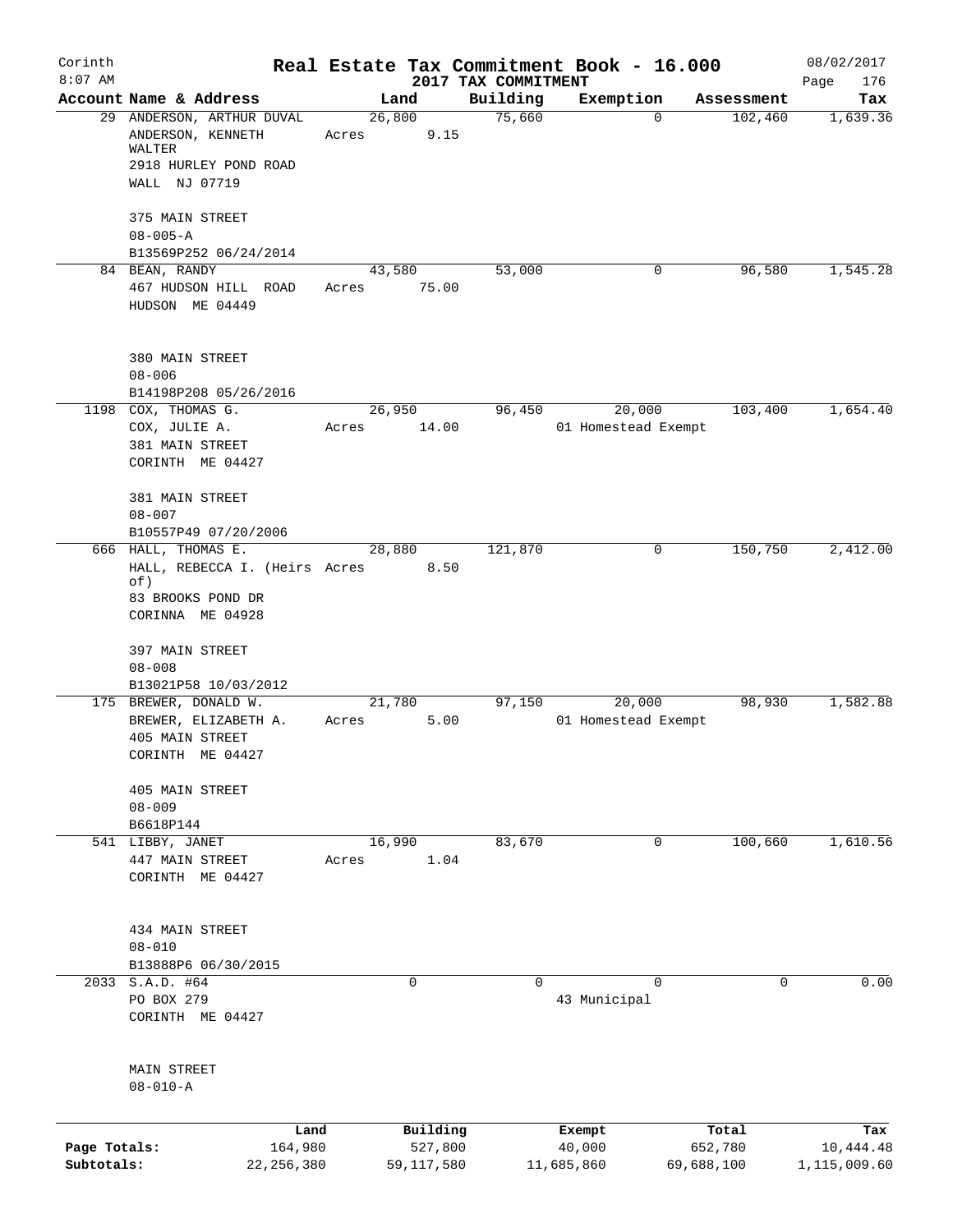| Corinth<br>$8:07$ AM       |                                                                                     |       |                       | 2017 TAX COMMITMENT | Real Estate Tax Commitment Book - 16.000 |                       | 08/02/2017<br>Page<br>177 |
|----------------------------|-------------------------------------------------------------------------------------|-------|-----------------------|---------------------|------------------------------------------|-----------------------|---------------------------|
|                            | Account Name & Address                                                              |       | Land                  | Building            | Exemption                                | Assessment            | Tax                       |
|                            | 839 LIBBY, JUSTIN A.<br>LIBBY, ELIZABETH J.<br>438 MAIN STREET<br>CORINTH ME 04427  | Acres | 27,060<br>22.00       | $\mathbf 0$         | 0                                        | 27,060                | 432.96                    |
|                            | MAIN STREET<br>$08 - 010 - B$<br>B13754P1 01/30/2015                                |       |                       |                     |                                          |                       |                           |
|                            | 1569 LIBBY, JUSTIN A.<br>LIBBY, ELIZABETH J.<br>438 MAIN STREET<br>CORINTH ME 04427 | Acres | 24,280<br>39.68       | 0                   | 0                                        | 24,280                | 388.48                    |
|                            | MAIN STREET N/F OFF<br>$08 - 010 - C$<br>B13754P1 01/30/2015                        |       |                       |                     |                                          |                       |                           |
|                            | 838 LIBBY, JUSTIN A.<br>LIBBY, ELIZABETH J.<br>438 MAIN STREET<br>CORINTH ME 04427  | Acres | 54,780<br>109.00      | 187,460             | 0                                        | 242,240               | 3,875.84                  |
|                            | 447 MAIN STREET<br>$08 - 011$<br>B13754P1 01/30/2015                                |       |                       |                     |                                          |                       |                           |
|                            | 67 DEARBORN, PATRICIA A.<br>PO BOX 108<br>CORINTH ME 04427                          | Acres | 34,000<br>65.20       | 0                   | 0                                        | 34,000                | 544.00                    |
|                            | BRADBURY DRIVE<br>$08 - 012$<br>B12641P172 11/01/2011                               |       |                       |                     |                                          |                       |                           |
|                            | 165 PELKEY, ANGELA<br>PO BOX 594<br>LINCOLN ME 04457                                | Acres | 23,880<br>4.37        | 76,530              | 0                                        | 100,410               | 1,606.56                  |
|                            | 470 MAIN STREET<br>$08 - 012 - 01$<br>B12668P145 11/29/2011                         |       |                       |                     |                                          |                       |                           |
|                            | 68 BROADWAY HOLDINGS, LLC.<br>2402 RT 2 STE G<br>HERMON ME 04401-0666               | Acres | 21,730<br>1.45        | 270,490             | 0                                        | 292,220               | 4,675.52                  |
|                            | 480 MAIN STREET<br>$08 - 012 - 02$<br>B10794P3 01/04/2007                           |       |                       |                     |                                          |                       |                           |
| 708                        | HOSPITAL ADMINISTRATIVE                                                             |       | 20,320                | 277,380             | 297,700                                  | 0                     | 0.00                      |
|                            | DISTRICT NO 4<br>897 WEST MAIN STREET<br>DOVER-FOXCROFT ME<br>04426                 | Acres | 1.43                  |                     | 47 Benevolent                            |                       |                           |
|                            | 492 MAIN STREET<br>$08 - 012 - 03$<br>B13112P146 03/07/2013                         |       |                       |                     |                                          |                       |                           |
|                            |                                                                                     | Land  | Building              |                     | Exempt                                   | Total                 | Tax                       |
| Page Totals:<br>Subtotals: | 206,050<br>22,462,430                                                               |       | 811,860<br>59,929,440 |                     | 297,700<br>11,983,560                    | 720,210<br>70,408,310 | 11,523.36<br>1,126,532.96 |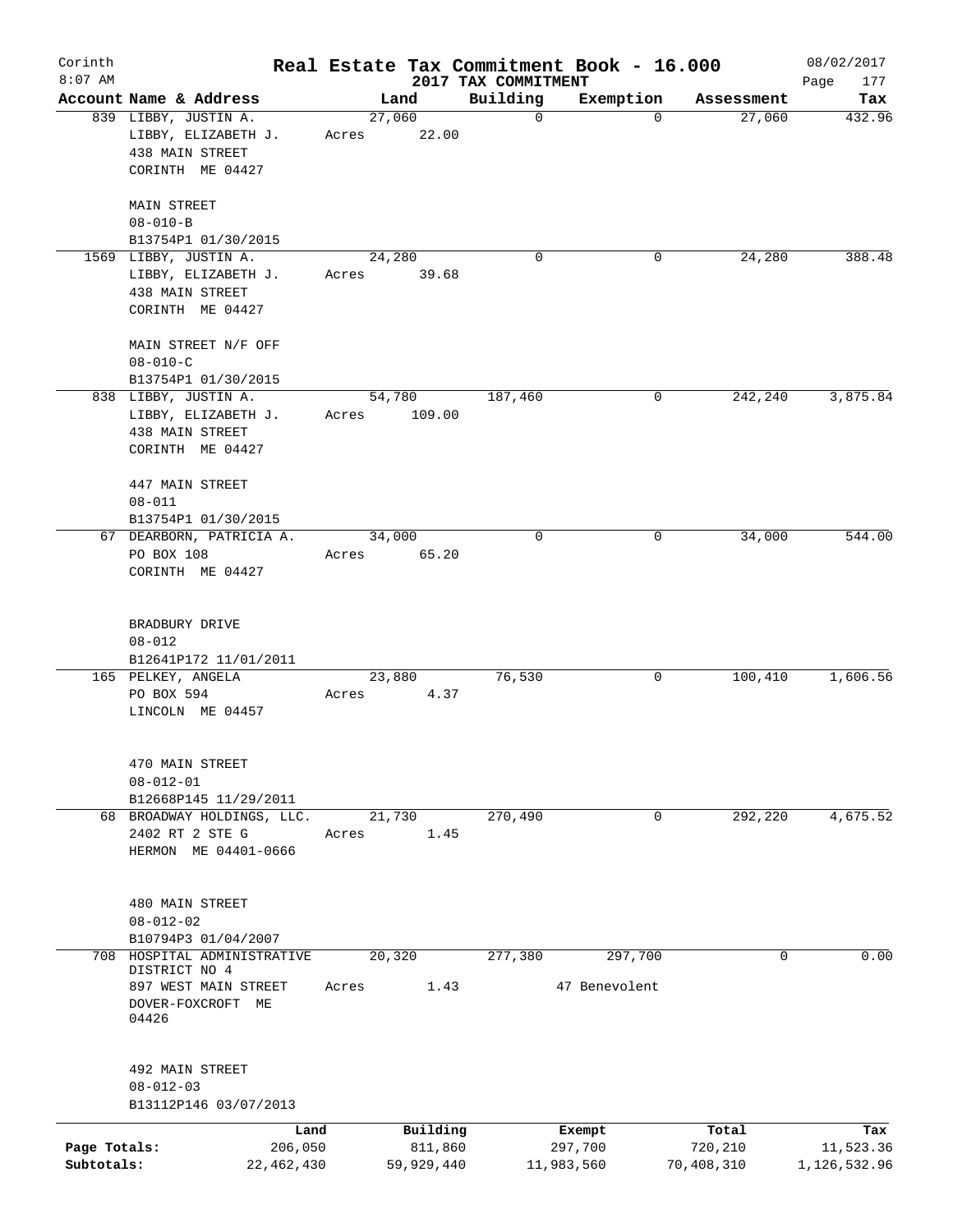| Corinth<br>$8:07$ AM       |                                                                                        |                 |                       | 2017 TAX COMMITMENT | Real Estate Tax Commitment Book - 16.000 |                       | 08/02/2017               |
|----------------------------|----------------------------------------------------------------------------------------|-----------------|-----------------------|---------------------|------------------------------------------|-----------------------|--------------------------|
|                            | Account Name & Address                                                                 | Land            |                       | Building            | Exemption                                | Assessment            | Page<br>178<br>Tax       |
|                            | 14 KELLEY, RONALD S.<br>KELLEY KARLA<br>20 BRADBURY DRIVE<br>CORINTH ME 04427          | 17,460<br>Acres | 1.43                  | 110, 170            | 20,000<br>01 Homestead Exempt            | 107,630               | 1,722.08                 |
|                            | 20 BRADBURY DRIVE<br>$08 - 012 - 04$<br>B12365P122 12/30/2010                          |                 |                       |                     |                                          |                       |                          |
|                            | 1445 WAITE, AARON                                                                      | 17,270          |                       | 124,340             | 0                                        | 141,610               | 2,265.76                 |
|                            | WAITE, JANELLE<br>BOX 2483 ROUTE 2<br>HERMON ME 04401                                  | Acres           | 1.27                  |                     |                                          |                       |                          |
|                            | 26 BRADBURY DRIVE<br>$08 - 012 - 05$                                                   |                 |                       |                     |                                          |                       |                          |
|                            | B14262P118 08/31/2016<br>1266 SWETT, LISA D.                                           | 19,990          |                       | 124,590             | 20,000                                   | 124,580               | 1,993.28                 |
|                            | 36 BRADBURY DRIVE<br>CORINTH ME 04427                                                  | Acres           | 3.52                  |                     | 01 Homestead Exempt                      |                       |                          |
|                            | <b>36 BRADBURY DRIVE</b><br>$08 - 012 - 06$<br>B13356P63 10/02/2013                    |                 |                       |                     |                                          |                       |                          |
|                            | 163 BRADBURY, MYRON L.                                                                 | 18,780          |                       | 117,670             | 26,000                                   | 110,450               | 1,767.20                 |
|                            | (Heirs of)<br>BRADBURY, DONNA M.                                                       | Acres           | 2.52                  |                     | 01 Homestead Exempt                      |                       |                          |
|                            | 31 BRADBURY DRIVE<br>CORINTH ME 04427                                                  |                 |                       |                     | 31 Vetrans Widow                         |                       |                          |
|                            | 31 BRADBURY DRIVE<br>$08 - 012 - 07$<br>B12555P177 08/05/2011                          |                 |                       |                     |                                          |                       |                          |
|                            | 164 BRADBURY, MYRON L.<br>BRADBURY, DONNA M.<br>31 BRADBURY DRIVE<br>CORINTH ME 04427  | 12,750<br>Acres | 2.54                  | $\mathbf 0$         | 0                                        | 12,750                | 204.00                   |
|                            | BRADBURY DRIVE<br>$08 - 012 - 07 - A$<br>B12555P177 08/05/2011                         |                 |                       |                     |                                          |                       |                          |
|                            | 1610 BRADBURY, MYRON L.<br>BRADBURY, DONNA M.<br>31 BRADBURY DRIVE<br>CORINTH ME 04427 | 11,850<br>Acres | 1.79                  | $\mathbf 0$         | $\mathbf 0$                              | 11,850                | 189.60                   |
|                            | BRADBURY DRIVE<br>$08 - 012 - 07 - B$<br>B1255P177 08/05/2011                          |                 |                       |                     |                                          |                       |                          |
|                            | 1785 ANDERSON, LEON S.<br>ANDERSON, JUDITH M.<br>65 BRADBURY DR<br>CORINTH ME 04427    | 19,120<br>Acres | 3.50                  | 116,400             | 20,000<br>01 Homestead Exempt            | 115,520               | 1,848.32                 |
|                            | 65 BRADBURY DRIVE<br>$08 - 012 - 07 - C$<br>B8925P90                                   |                 |                       |                     |                                          |                       |                          |
|                            | Land                                                                                   |                 | Building              |                     | Exempt                                   | Total                 | Tax                      |
| Page Totals:<br>Subtotals: | 117,220<br>22,579,650                                                                  |                 | 593,170<br>60,522,610 |                     | 86,000<br>12,069,560                     | 624,390<br>71,032,700 | 9,990.24<br>1,136,523.20 |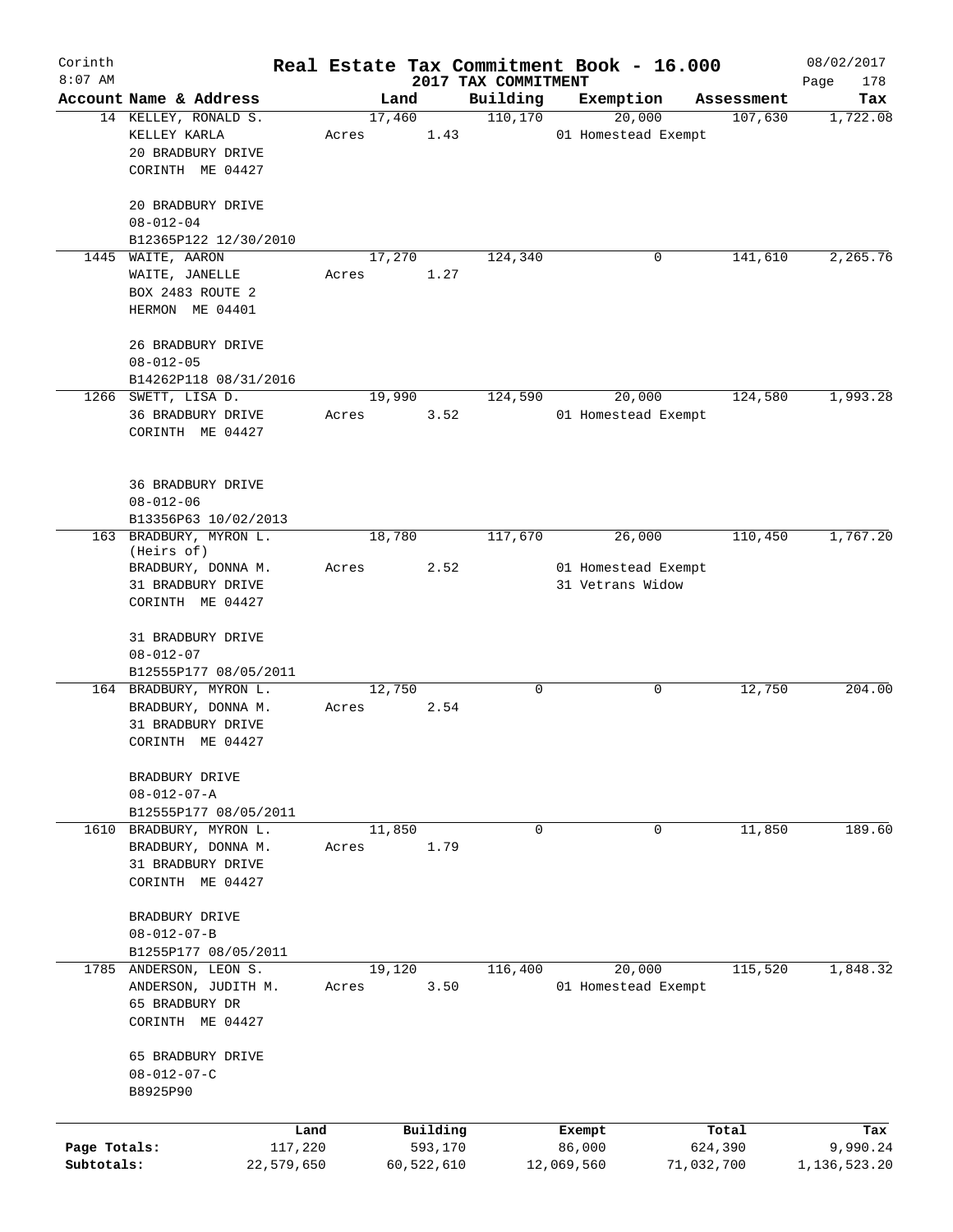| Corinth                    |                                                                                                |                       |       |        |                       |                                 |         | Real Estate Tax Commitment Book - 16.000 |            |            | 08/02/2017                |
|----------------------------|------------------------------------------------------------------------------------------------|-----------------------|-------|--------|-----------------------|---------------------------------|---------|------------------------------------------|------------|------------|---------------------------|
| $8:07$ AM                  | Account Name & Address                                                                         |                       |       | Land   |                       | 2017 TAX COMMITMENT<br>Building |         | Exemption                                |            | Assessment | 179<br>Page               |
|                            | 1832 KENNESON, JAMES F.                                                                        |                       |       | 17,450 |                       |                                 | 149,370 | 20,000                                   |            | 146,820    | Tax<br>2,349.12           |
|                            | 62 BRADBURY DRIVE<br>CORINTH ME 04427                                                          |                       | Acres |        | 1.42                  |                                 |         | 01 Homestead Exempt                      |            |            |                           |
|                            | 62 BRADBURY DRIVE<br>$08 - 012 - 07 - D$                                                       |                       |       |        |                       |                                 |         |                                          |            |            |                           |
|                            | B9955P155 06/30/2005                                                                           |                       |       |        |                       |                                 |         |                                          |            |            |                           |
|                            | 64 MAINE SAVINGS FCU<br>P.O. BOX 347<br>HAMPDEN ME 04444                                       |                       | Acres | 20,130 | 1.27                  | 131,400                         |         | 0                                        |            | 151,530    | 2,424.48                  |
|                            | 500 MAIN STREET<br>$08 - 012 - 08$<br>B4471P909                                                |                       |       |        |                       |                                 |         |                                          |            |            |                           |
|                            | 63 MAINE SAVINGS FCU<br>P.O. BOX 347<br>HAMPDEN ME 04444                                       |                       | Acres | 11,400 | 1.42                  |                                 | 0       | 0                                        |            | 11,400     | 182.40                    |
|                            | MAIN STREET<br>$08 - 012 - 09$<br>B4471P909                                                    |                       |       |        |                       |                                 |         |                                          |            |            |                           |
|                            | 1054 PINEO, TROY L.<br>PINEO, BARBARA R.<br>19 BRADBURY DRIVE<br>CORINTH ME 04427              |                       | Acres | 17,870 | 1.77                  |                                 | 147,100 | 20,000<br>01 Homestead Exempt            |            | 144,970    | 2,319.52                  |
|                            | 19 BRADBURY DRIVE<br>$08 - 012 - 10$<br>B5758P182                                              |                       |       |        |                       |                                 |         |                                          |            |            |                           |
|                            | 1833 BENE III, JOHN F.<br>BENE, AMY L.<br>6470 GLENEAGLE AVE. SW<br>PORT ORCHARD               | WA 98367              | Acres | 17,130 | 1.16                  | 105,190                         |         | 0                                        |            | 122,320    | 1,957.12                  |
|                            | 66 BRADBURY DRIVE<br>$08 - 012 - 11$<br>B11134P106 09/20/2007                                  |                       |       |        |                       |                                 |         |                                          |            |            |                           |
|                            | 1836 PRAY, ADRIAN<br>PRAY, VALERIE<br>3 VILLAGE DRIVE<br>CORINTH ME 04427                      |                       | Acres | 11,140 | 1.21                  |                                 | 0       | 0                                        |            | 11,140     | 178.24                    |
|                            | 70 BRADBURY DRIVE<br>$08 - 012 - 12$<br>B13067P333 10/28/2011                                  |                       |       |        |                       |                                 |         |                                          |            |            |                           |
| 1835                       | POMELOW, BENJAMIN S.<br>POMELOW, ASHLEY M.<br>239 BETWEEN THE MILLS<br>ROAD<br>EXETER ME 04435 |                       | Acres | 17,180 | 1.20                  | 102,280                         |         | 0                                        |            | 119,460    | 1,911.36                  |
|                            | 72 BRADBURY DRIVE<br>$08 - 012 - 13$<br>B13175P231 05/06/2013                                  |                       |       |        |                       |                                 |         |                                          |            |            |                           |
|                            |                                                                                                | Land                  |       |        | Building              |                                 |         | Exempt                                   |            | Total      | Tax                       |
| Page Totals:<br>Subtotals: |                                                                                                | 112,300<br>22,691,950 |       |        | 635,340<br>61,157,950 |                                 |         | 40,000<br>12,109,560                     | 71,740,340 | 707,640    | 11,322.24<br>1,147,845.44 |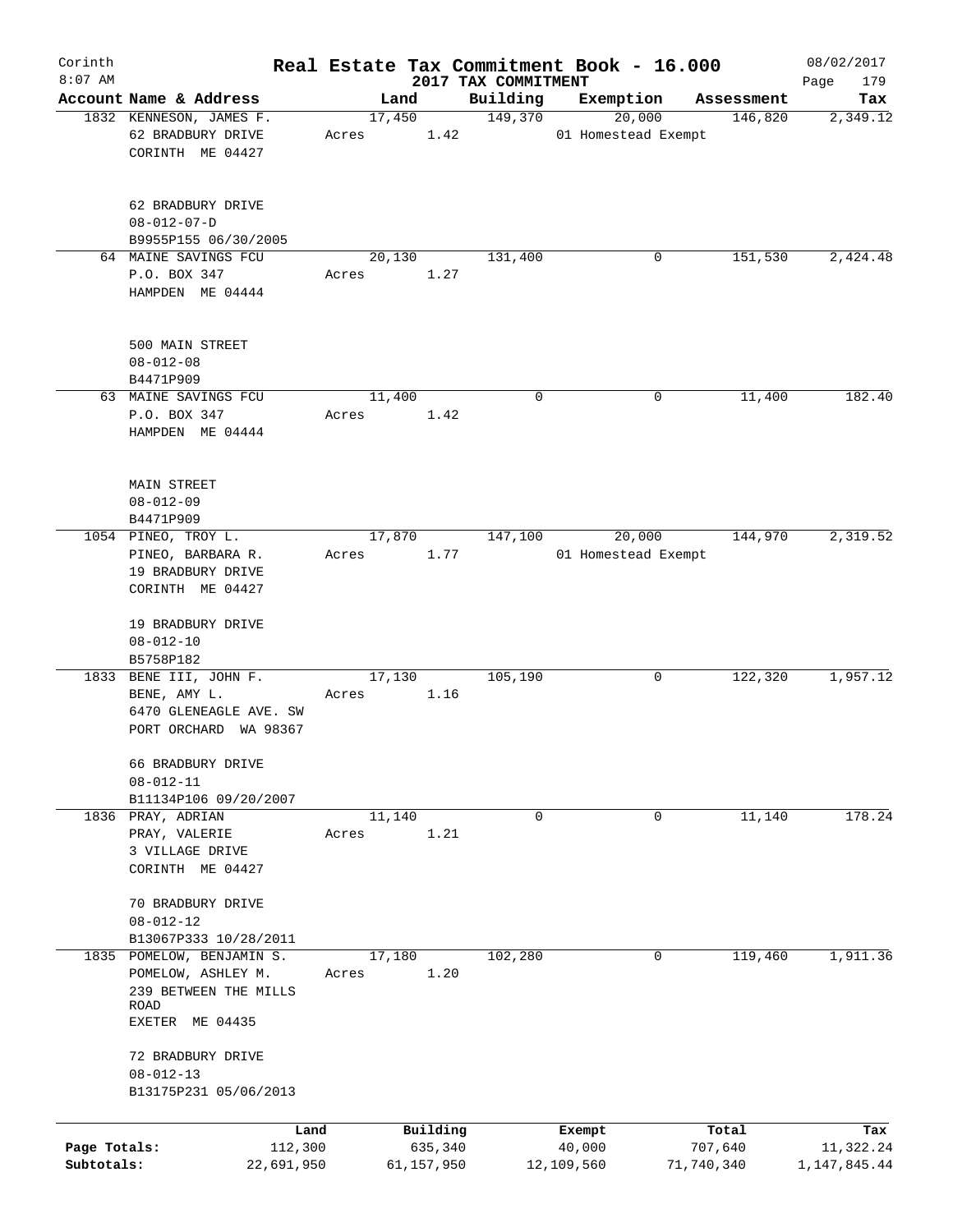| Corinth      |                                   |       |                |            |                     | Real Estate Tax Commitment Book - 16.000 |                       | 08/02/2017      |
|--------------|-----------------------------------|-------|----------------|------------|---------------------|------------------------------------------|-----------------------|-----------------|
| $8:07$ AM    | Account Name & Address            |       |                |            | 2017 TAX COMMITMENT |                                          |                       | 180<br>Page     |
|              | 1837 ANDREWS, RITA M.             |       | Land<br>17,100 |            | Building<br>118,410 | Exemption<br>20,000                      | Assessment<br>115,510 | Tax<br>1,848.16 |
|              | 76 BRADBURY DR                    | Acres |                | 1.13       |                     | 01 Homestead Exempt                      |                       |                 |
|              | CORINTH ME 04427                  |       |                |            |                     |                                          |                       |                 |
|              |                                   |       |                |            |                     |                                          |                       |                 |
|              |                                   |       |                |            |                     |                                          |                       |                 |
|              | 76 BRADBURY DRIVE                 |       |                |            |                     |                                          |                       |                 |
|              | $08 - 012 - 14$                   |       |                |            |                     |                                          |                       |                 |
|              | B13608P25 07/31/2014              |       |                |            |                     |                                          |                       |                 |
|              | 1839 PARKS, DANIEL J.             |       | 18,270         |            | 124,960             | 20,000                                   | 123,230               | 1,971.68        |
|              | PARKS, RAELENE F.D.               | Acres |                | 2.10       |                     | 01 Homestead Exempt                      |                       |                 |
|              | 86 BRADBURY DRIVE                 |       |                |            |                     |                                          |                       |                 |
|              | CORINTH ME 04427                  |       |                |            |                     |                                          |                       |                 |
|              |                                   |       |                |            |                     |                                          |                       |                 |
|              | 86 BRADBURY DRIVE                 |       |                |            |                     |                                          |                       |                 |
|              | $08 - 012 - 16$                   |       |                |            |                     |                                          |                       |                 |
|              | B10184P76 11/09/2005              |       |                |            |                     |                                          |                       |                 |
|              | 1840 DEARBORN, PATRICIA A.        |       | 11,190         |            | $\mathbf 0$         | 0                                        | 11,190                | 179.04          |
|              | PO BOX 108                        | Acres |                | 1.25       |                     |                                          |                       |                 |
|              | CORINTH ME 04427                  |       |                |            |                     |                                          |                       |                 |
|              |                                   |       |                |            |                     |                                          |                       |                 |
|              | BRADBURY DRIVE                    |       |                |            |                     |                                          |                       |                 |
|              | $08 - 012 - 17$                   |       |                |            |                     |                                          |                       |                 |
|              | B12641P176 11/01/2011             |       |                |            |                     |                                          |                       |                 |
|              | 1841 STEVENS, MICHELE D.          |       | 17,100         |            | 106,740             | 20,000                                   | 103,840               | 1,661.44        |
|              | STEVENS, JAMIE B.                 | Acres |                | 1.13       |                     | 01 Homestead Exempt                      |                       |                 |
|              | 85 BRADBURY DRIVE                 |       |                |            |                     |                                          |                       |                 |
|              | CORINTH ME 04427                  |       |                |            |                     |                                          |                       |                 |
|              |                                   |       |                |            |                     |                                          |                       |                 |
|              | 85 BRADBURY DRIVE                 |       |                |            |                     |                                          |                       |                 |
|              | $08 - 012 - 21$                   |       |                |            |                     |                                          |                       |                 |
|              | B10246P327 12/21/2005             |       |                |            |                     |                                          |                       |                 |
|              | 1842 DOW II, CARL O               |       | 11,640         |            | $\mathbf 0$         | 0                                        | 11,640                | 186.24          |
|              | PO BOX 621                        | Acres |                | 1.62       |                     |                                          |                       |                 |
|              | CORINTH ME 04427                  |       |                |            |                     |                                          |                       |                 |
|              |                                   |       |                |            |                     |                                          |                       |                 |
|              |                                   |       |                |            |                     |                                          |                       |                 |
|              | BRADBURY DRIVE<br>$08 - 012 - 22$ |       |                |            |                     |                                          |                       |                 |
|              | B12743P19 02/28/2012              |       |                |            |                     |                                          |                       |                 |
|              | 1843 DOW II, CARL O               |       | 17,300         |            | 131,690             | 20,000                                   | 128,990               | 2,063.84        |
|              | PO BOX 621                        | Acres |                | 1.30       |                     | 01 Homestead Exempt                      |                       |                 |
|              | CORINTH ME 04427                  |       |                |            |                     |                                          |                       |                 |
|              |                                   |       |                |            |                     |                                          |                       |                 |
|              |                                   |       |                |            |                     |                                          |                       |                 |
|              | 103 BRADBURY DRIVE                |       |                |            |                     |                                          |                       |                 |
|              | $08 - 012 - 23$                   |       |                |            |                     |                                          |                       |                 |
|              | B12369P158 12/31/2010             |       |                |            |                     |                                          |                       |                 |
| 1904         | COLE, BARRY L.                    |       | 17,030         |            | 121,790             | 20,000                                   | 118,820               | 1,901.12        |
|              | COLE, PAULA F.                    | Acres |                | 1.07       |                     | 01 Homestead Exempt                      |                       |                 |
|              | 10 BRUCE ROAD                     |       |                |            |                     |                                          |                       |                 |
|              | CORINTH ME 04427                  |       |                |            |                     |                                          |                       |                 |
|              |                                   |       |                |            |                     |                                          |                       |                 |
|              | 10 BRUCE ROAD                     |       |                |            |                     |                                          |                       |                 |
|              | $08 - 012 - 24$                   |       |                |            |                     |                                          |                       |                 |
|              | B10585P244 08/17/2006             |       |                |            |                     |                                          |                       |                 |
|              |                                   |       |                |            |                     |                                          |                       |                 |
|              | Land                              |       |                | Building   |                     | Exempt                                   | Total                 | Tax             |
| Page Totals: | 109,630                           |       |                | 603,590    |                     | 100,000                                  | 613,220               | 9,811.52        |
| Subtotals:   | 22,801,580                        |       |                | 61,761,540 |                     | 12,209,560                               | 72,353,560            | 1,157,656.96    |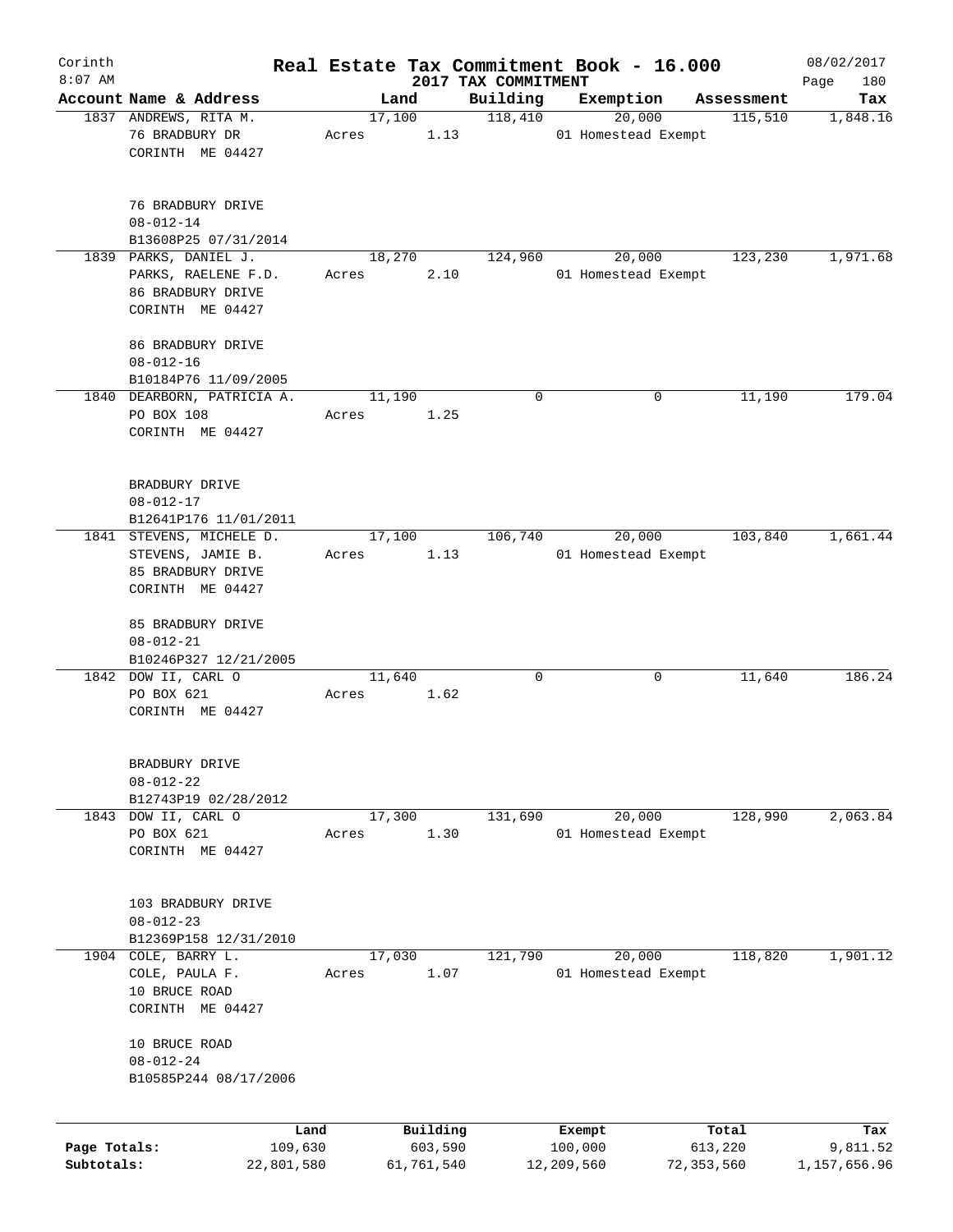| Corinth<br>$8:07$ AM |                                          |            |       |            |      | 2017 TAX COMMITMENT | Real Estate Tax Commitment Book - 16.000 |            |            | 08/02/2017<br>Page<br>181 |
|----------------------|------------------------------------------|------------|-------|------------|------|---------------------|------------------------------------------|------------|------------|---------------------------|
|                      | Account Name & Address                   |            |       | Land       |      | Building            | Exemption                                |            | Assessment | Tax                       |
|                      | 1911 LANE, MICHAEL P.                    |            |       | 17,060     |      | 138,610             | 20,000                                   |            | 135,670    | 2,170.72                  |
|                      | LANE, AMANDA L.                          |            | Acres |            | 1.10 |                     | 01 Homestead Exempt                      |            |            |                           |
|                      | 9 BRUCE ROAD                             |            |       |            |      |                     |                                          |            |            |                           |
|                      | CORINTH ME 04427                         |            |       |            |      |                     |                                          |            |            |                           |
|                      |                                          |            |       |            |      |                     |                                          |            |            |                           |
|                      | 9 BRUCE ROAD                             |            |       |            |      |                     |                                          |            |            |                           |
|                      | $08 - 012 - 25$                          |            |       |            |      |                     |                                          |            |            |                           |
|                      | B14181P20 06/15/2016                     |            |       |            |      |                     |                                          |            |            |                           |
|                      | 1905 LEWIS, JOHN                         |            |       | 10,960     |      | $\mathbf 0$         |                                          | 0          | 10,960     | 175.36                    |
|                      | LEWIS, HEIDI                             |            | Acres |            | 1.06 |                     |                                          |            |            |                           |
|                      | 30 BRUCE ROAD                            |            |       |            |      |                     |                                          |            |            |                           |
|                      | CORINTH ME 04427                         |            |       |            |      |                     |                                          |            |            |                           |
|                      |                                          |            |       |            |      |                     |                                          |            |            |                           |
|                      | 24 BRUCE ROAD                            |            |       |            |      |                     |                                          |            |            |                           |
|                      | $08 - 012 - 26$                          |            |       |            |      |                     |                                          |            |            |                           |
|                      | B13154P79 04/19/2013                     |            |       |            |      |                     |                                          |            |            |                           |
| 1910                 | DARNER, CHRIS (HEIRS                     |            |       | 10,930     |      | 0                   |                                          | 0          | 10,930     | 174.88                    |
|                      | OF)                                      |            |       |            |      |                     |                                          |            |            |                           |
|                      | DARNER, MIRANDA                          |            | Acres |            | 1.03 |                     |                                          |            |            |                           |
|                      | 14 KILLDEER DRIVE                        |            |       |            |      |                     |                                          |            |            |                           |
|                      | UNITY ME 04988                           |            |       |            |      |                     |                                          |            |            |                           |
|                      |                                          |            |       |            |      |                     |                                          |            |            |                           |
|                      | 23 BRUCE ROAD                            |            |       |            |      |                     |                                          |            |            |                           |
|                      | $08 - 012 - 27$                          |            |       |            |      |                     |                                          |            |            |                           |
|                      | B13027P248 11/29/2012                    |            |       |            |      |                     |                                          |            |            |                           |
|                      | 1906 LEWIS, JOHN                         |            |       | 17,160     |      | 99,700              | 20,000                                   |            | 96,860     | 1,549.76                  |
|                      | LEWIS, HEIDI                             |            | Acres |            | 1.18 |                     | 01 Homestead Exempt                      |            |            |                           |
|                      | 30 BRUCE ROAD                            |            |       |            |      |                     |                                          |            |            |                           |
|                      | CORINTH ME 04427                         |            |       |            |      |                     |                                          |            |            |                           |
|                      |                                          |            |       |            |      |                     |                                          |            |            |                           |
|                      | 30 BRUCE ROAD                            |            |       |            |      |                     |                                          |            |            |                           |
|                      | $08 - 012 - 28$<br>B12628P297 10/04/2011 |            |       |            |      |                     |                                          |            |            |                           |
|                      | 1909 GLIDDEN, NANCY                      |            |       | 16,980     |      | 119,450             |                                          | 0          | 136,430    | 2,182.88                  |
|                      | 628 BANGOR ROAD                          |            | Acres |            | 1.03 |                     |                                          |            |            |                           |
|                      | DOVER-FOXCROFT ME                        |            |       |            |      |                     |                                          |            |            |                           |
|                      | 04426                                    |            |       |            |      |                     |                                          |            |            |                           |
|                      |                                          |            |       |            |      |                     |                                          |            |            |                           |
|                      |                                          |            |       |            |      |                     |                                          |            |            |                           |
|                      | 29 BRUCE ROAD                            |            |       |            |      |                     |                                          |            |            |                           |
|                      | $08 - 012 - 29$                          |            |       |            |      |                     |                                          |            |            |                           |
|                      | B13724P337 12/16/2014                    |            |       |            |      |                     |                                          |            |            |                           |
|                      | 1907 NILSSON, RICHARD P.                 |            |       | 17,110     |      | 130,470             |                                          | 0          | 147,580    | 2,361.28                  |
|                      | NILSSON, PATTI-KATE                      |            | Acres |            | 1.14 |                     |                                          |            |            |                           |
|                      | 1619 IBIS CT                             |            |       |            |      |                     |                                          |            |            |                           |
|                      | PUNTA GORDA FL 33982                     |            |       |            |      |                     |                                          |            |            |                           |
|                      |                                          |            |       |            |      |                     |                                          |            |            |                           |
|                      | 36 BRUCE ROAD                            |            |       |            |      |                     |                                          |            |            |                           |
|                      | $08 - 012 - 30$                          |            |       |            |      |                     |                                          |            |            |                           |
|                      | B10773P310 12/20/2006 B9568P159          |            |       |            |      |                     |                                          |            |            |                           |
|                      | 1908 MEISNER, JOSHUA                     |            |       | 17,010     |      | 107,320             | 20,000                                   |            | 104,330    | 1,669.28                  |
|                      | MEISNER, SHERRY L.                       |            | Acres |            | 1.06 |                     | 01 Homestead Exempt                      |            |            |                           |
|                      | 35 BRUCE ROAD                            |            |       |            |      |                     |                                          |            |            |                           |
|                      | CORINTH ME 04427                         |            |       |            |      |                     |                                          |            |            |                           |
|                      |                                          |            |       |            |      |                     |                                          |            |            |                           |
|                      | 35 BRUCE ROAD                            |            |       |            |      |                     |                                          |            |            |                           |
|                      | $08 - 012 - 31$                          |            |       |            |      |                     |                                          |            |            |                           |
|                      | B13491P243 03/21/2014                    |            |       |            |      |                     |                                          |            |            |                           |
|                      |                                          | Land       |       | Building   |      |                     | Exempt                                   |            | Total      | Tax                       |
| Page Totals:         |                                          | 107,210    |       | 595,550    |      |                     | 60,000                                   |            | 642,760    | 10,284.16                 |
| Subtotals:           |                                          | 22,908,790 |       | 62,357,090 |      |                     | 12,269,560                               | 72,996,320 |            | 1,167,941.12              |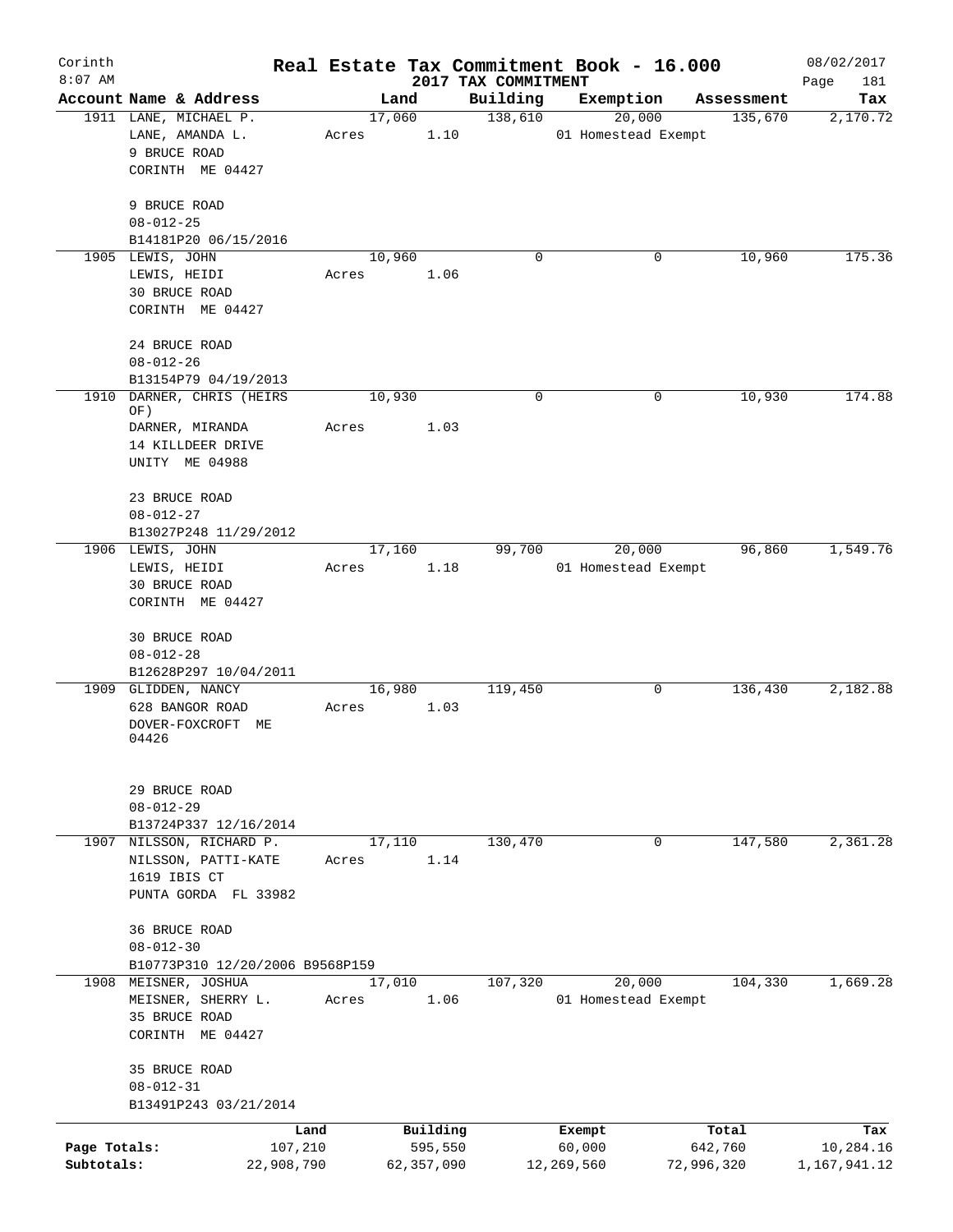| Corinth      |                                                                |       |                 |                     | Real Estate Tax Commitment Book - 16.000 |            | 08/02/2017   |
|--------------|----------------------------------------------------------------|-------|-----------------|---------------------|------------------------------------------|------------|--------------|
| $8:07$ AM    |                                                                |       |                 | 2017 TAX COMMITMENT |                                          |            | Page<br>182  |
|              | Account Name & Address                                         |       | Land            | Building            | Exemption                                | Assessment | Tax          |
|              | 840 LIBBY, JUSTIN A.<br>LIBBY, ELIZABETH J.<br>438 MAIN STREET | Acres | 27,600<br>38.97 | $\mathbf 0$         | 0                                        | 27,600     | 441.60       |
|              | CORINTH ME 04427                                               |       |                 |                     |                                          |            |              |
|              | MAIN STREET<br>$08 - 012 - A$                                  |       |                 |                     |                                          |            |              |
|              | B13754P1 01/30/2015                                            |       |                 |                     |                                          |            |              |
|              | 1915 LIBBY, JUSTIN A.                                          |       | 21,140          | 126,860             | 20,000                                   | 128,000    | 2,048.00     |
|              | LIBBY, ELISABETH J.<br>438 MAIN ST<br>CORINTH ME 04427         | Acres | 4.47            |                     | 01 Homestead Exempt                      |            |              |
|              |                                                                |       |                 |                     |                                          |            |              |
|              | 438 MAIN STREET                                                |       |                 |                     |                                          |            |              |
|              | $08 - 012 - A - 01$<br>B10296P241 01/31/2006                   |       |                 |                     |                                          |            |              |
|              | 69 LIBBY, JANET O.                                             |       | 13,400          | 0                   | 0                                        | 13,400     | 214.40       |
|              | 447 MAIN STREET                                                | Acres | 3.07            |                     |                                          |            |              |
|              | CORINTH ME 04427                                               |       |                 |                     |                                          |            |              |
|              | <b>MAIN STREET</b>                                             |       |                 |                     |                                          |            |              |
|              | $08 - 012 - A - 02$                                            |       |                 |                     |                                          |            |              |
|              | B13754P31 01/30/2015                                           |       |                 |                     |                                          |            |              |
|              | 991 BOGA, WILLIAM K.                                           |       | 32,730          | 140,470             | 26,000                                   | 147,200    | 2,355.20     |
|              | <b>469 MAIN STREET</b>                                         | Acres | 21.50           |                     | 22 Veteran                               |            |              |
|              | CORINTH ME 04427                                               |       |                 |                     | 01 Homestead Exempt                      |            |              |
|              |                                                                |       |                 |                     |                                          |            |              |
|              | <b>469 MAIN STREET</b>                                         |       |                 |                     |                                          |            |              |
|              | $08 - 013 - A$                                                 |       |                 |                     |                                          |            |              |
|              | B12642P182 10/31/2011                                          |       |                 |                     |                                          |            |              |
|              | 190 C. N. BROWN CO.                                            |       | 20,280          | 145,930             | 0                                        | 166,210    | 2,659.36     |
|              | PO BOX 200                                                     | Acres | 1.40            |                     |                                          |            |              |
|              | SO. PARIS ME 04281                                             |       |                 |                     |                                          |            |              |
|              | 461 MAIN STREET                                                |       |                 |                     |                                          |            |              |
|              | $08 - 013 - B$                                                 |       |                 |                     |                                          |            |              |
|              | B2883P96                                                       |       |                 |                     |                                          |            |              |
| 395          | WARD, ARDENE G.                                                |       | 16,940          | 145,200             | 20,000                                   | 142,140    | 2, 274.24    |
|              | WARD, KAREN L.                                                 | Acres | 1.00            |                     | 01 Homestead Exempt                      |            |              |
|              | 33 County Rd                                                   |       |                 |                     |                                          |            |              |
|              | CORINTH ME 04427                                               |       |                 |                     |                                          |            |              |
|              | 33 COUNTY ROAD                                                 |       |                 |                     |                                          |            |              |
|              | $08 - 013 - C$                                                 |       |                 |                     |                                          |            |              |
|              | B9784P223                                                      |       |                 |                     |                                          |            |              |
|              | 343 CAPILLI, MICHAEL                                           |       | 16,940          | 108,500             | 20,000                                   | 105,440    | 1,687.04     |
|              | CAPILLI, DEBRA                                                 | Acres | 1.00            |                     | 01 Homestead Exempt                      |            |              |
|              | 47 COUNTY ROAD                                                 |       |                 |                     |                                          |            |              |
|              | CORINTH ME 04427                                               |       |                 |                     |                                          |            |              |
|              | 47 COUNTY ROAD                                                 |       |                 |                     |                                          |            |              |
|              | $08 - 013 - D$                                                 |       |                 |                     |                                          |            |              |
|              | B9433P21                                                       |       |                 |                     |                                          |            |              |
|              |                                                                |       |                 |                     |                                          |            |              |
|              |                                                                | Land  | Building        |                     | Exempt                                   | Total      | Tax          |
| Page Totals: | 149,030                                                        |       | 666,960         |                     | 86,000                                   | 729,990    | 11,679.84    |
| Subtotals:   | 23,057,820                                                     |       | 63,024,050      |                     | 12,355,560                               | 73,726,310 | 1,179,620.96 |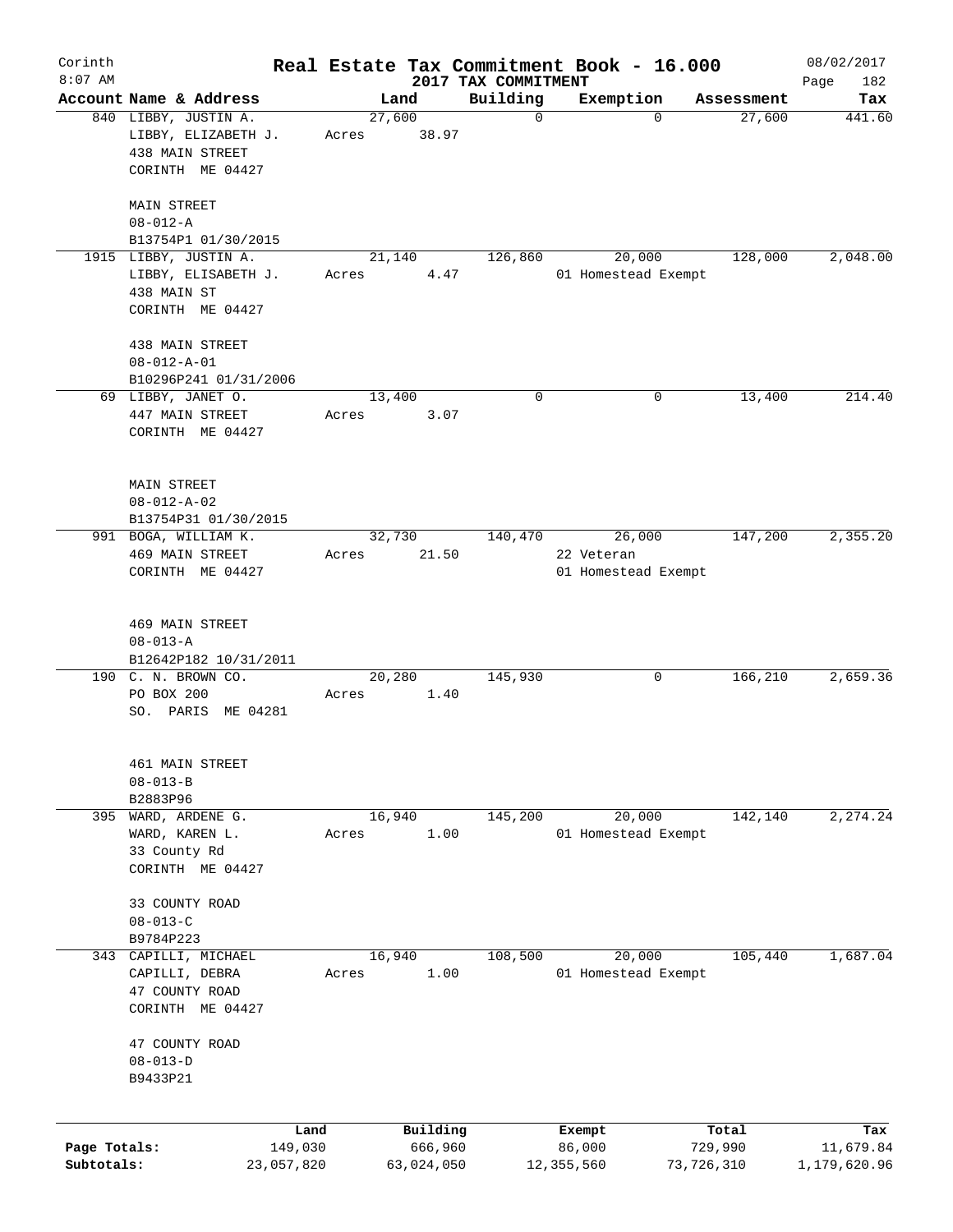| Corinth      |                                            |         |            |                                 | Real Estate Tax Commitment Book - 16.000 |                       | 08/02/2017      |
|--------------|--------------------------------------------|---------|------------|---------------------------------|------------------------------------------|-----------------------|-----------------|
| $8:07$ AM    | Account Name & Address                     |         | Land       | 2017 TAX COMMITMENT<br>Building |                                          |                       | Page<br>183     |
|              | 976 ERIKSSON, ALBERT                       |         | 16,940     | 115,250                         | Exemption<br>20,000                      | Assessment<br>112,190 | Tax<br>1,795.04 |
|              | DAVIS-ERIKSSON, TAMMYL.<br>25 COUNTY ROAD  | Acres   | 1.00       |                                 | 01 Homestead Exempt                      |                       |                 |
|              | CORINTH ME 04427                           |         |            |                                 |                                          |                       |                 |
|              | 25 COUNTY ROAD<br>$08 - 013 - E$           |         |            |                                 |                                          |                       |                 |
|              | B9407P150                                  |         |            |                                 |                                          |                       |                 |
|              | 1606 REED, ROBERT W.                       |         | 16,940     | 180,520                         | 20,000                                   | 177,460               | 2,839.36        |
|              | REED, SHARON                               | Acres   | 1.00       |                                 | 01 Homestead Exempt                      |                       |                 |
|              | PO BOX 101<br>CORINTH ME 04427             |         |            |                                 |                                          |                       |                 |
|              | 39 COUNTY ROAD                             |         |            |                                 |                                          |                       |                 |
|              | $08 - 013 - F$                             |         |            |                                 |                                          |                       |                 |
|              | B8264P192                                  |         |            |                                 |                                          |                       |                 |
|              | 1893 B. L. GRANT & SON LLC                 |         | 32,250     | 2,800                           | 0                                        | 35,050                | 560.80          |
|              | 179 WEST CORINTH ROAD                      | Acres   | 49.54      |                                 |                                          |                       |                 |
|              | CORINTH ME 04427                           |         |            |                                 |                                          |                       |                 |
|              | COUNTY ROAD                                |         |            |                                 |                                          |                       |                 |
|              | $08 - 013 - G$                             |         |            |                                 |                                          |                       |                 |
|              | B14064P232 01/19/2016                      |         |            |                                 |                                          |                       |                 |
|              | 1978 GRANT B. L. & SON, LLC                |         | 22,980     | $\mathbf 0$                     | 0                                        | 22,980                | 367.68          |
|              | 176 CORINT ROAD                            | Acres   | 28.48      |                                 |                                          |                       |                 |
|              | CORINTH ME 04427                           |         |            |                                 |                                          |                       |                 |
|              | COUNTY ROAD                                |         |            |                                 |                                          |                       |                 |
|              | $08 - 013 - G - 01$                        |         |            |                                 |                                          |                       |                 |
|              | B14064P236 01/19/2016                      |         |            |                                 |                                          |                       |                 |
| 1397         | TRAFTON, NATHALIE S.                       |         | 40,150     | 72,520                          | 20,000                                   | 92,670                | 1,482.72        |
|              | (LIFE ESTATE)                              |         |            |                                 |                                          |                       |                 |
|              | TRAFTON, MICHAEL H. &<br>DUTHIE, SHARON J. | Acres   | 65.46      |                                 | 01 Homestead Exempt                      |                       |                 |
|              | 26 COUNTY ROAD                             |         |            |                                 |                                          |                       |                 |
|              | CORINTH ME 04427                           |         |            |                                 |                                          |                       |                 |
|              | 26 COUNTY ROAD                             |         |            |                                 |                                          |                       |                 |
|              | $08 - 014$                                 |         |            |                                 |                                          |                       |                 |
|              | B12578P310 08/24/2011                      |         |            |                                 |                                          |                       |                 |
|              | 643 ROLLINS, JENNIFER                      |         | 16,940     | 147,590                         | $\mathbf 0$                              | 164,530               | 2,632.48        |
|              | 16 COUNTY ROAD                             | Acres   | 1.00       |                                 |                                          |                       |                 |
|              | CORINTH ME 04427                           |         |            |                                 |                                          |                       |                 |
|              | 16 COUNTY ROAD                             |         |            |                                 |                                          |                       |                 |
|              | $08 - 014 - A$                             |         |            |                                 |                                          |                       |                 |
|              | B14195P271 06/29/2016                      |         |            |                                 |                                          |                       |                 |
|              | 1398 TRAFTON, MICHAEL H.                   |         | 20,450     | 103,500                         | 20,000                                   | 103,950               | 1,663.20        |
|              | TRAFTON, DENISE B.                         | Acres   | 3.90       |                                 | 01 Homestead Exempt                      |                       |                 |
|              | 485 MAIN STREET                            |         |            |                                 |                                          |                       |                 |
|              | CORINTH ME 04427                           |         |            |                                 |                                          |                       |                 |
|              | <b>485 MAIN STREET</b>                     |         |            |                                 |                                          |                       |                 |
|              | $08 - 014 - B$                             |         |            |                                 |                                          |                       |                 |
|              | B5422P294                                  |         |            |                                 |                                          |                       |                 |
|              |                                            | Land    | Building   |                                 | Exempt                                   | Total                 | Tax             |
| Page Totals: |                                            | 166,650 | 622,180    |                                 | 80,000                                   | 708,830               | 11,341.28       |
| Subtotals:   | 23, 224, 470                               |         | 63,646,230 |                                 | 12,435,560                               | 74,435,140            | 1,190,962.24    |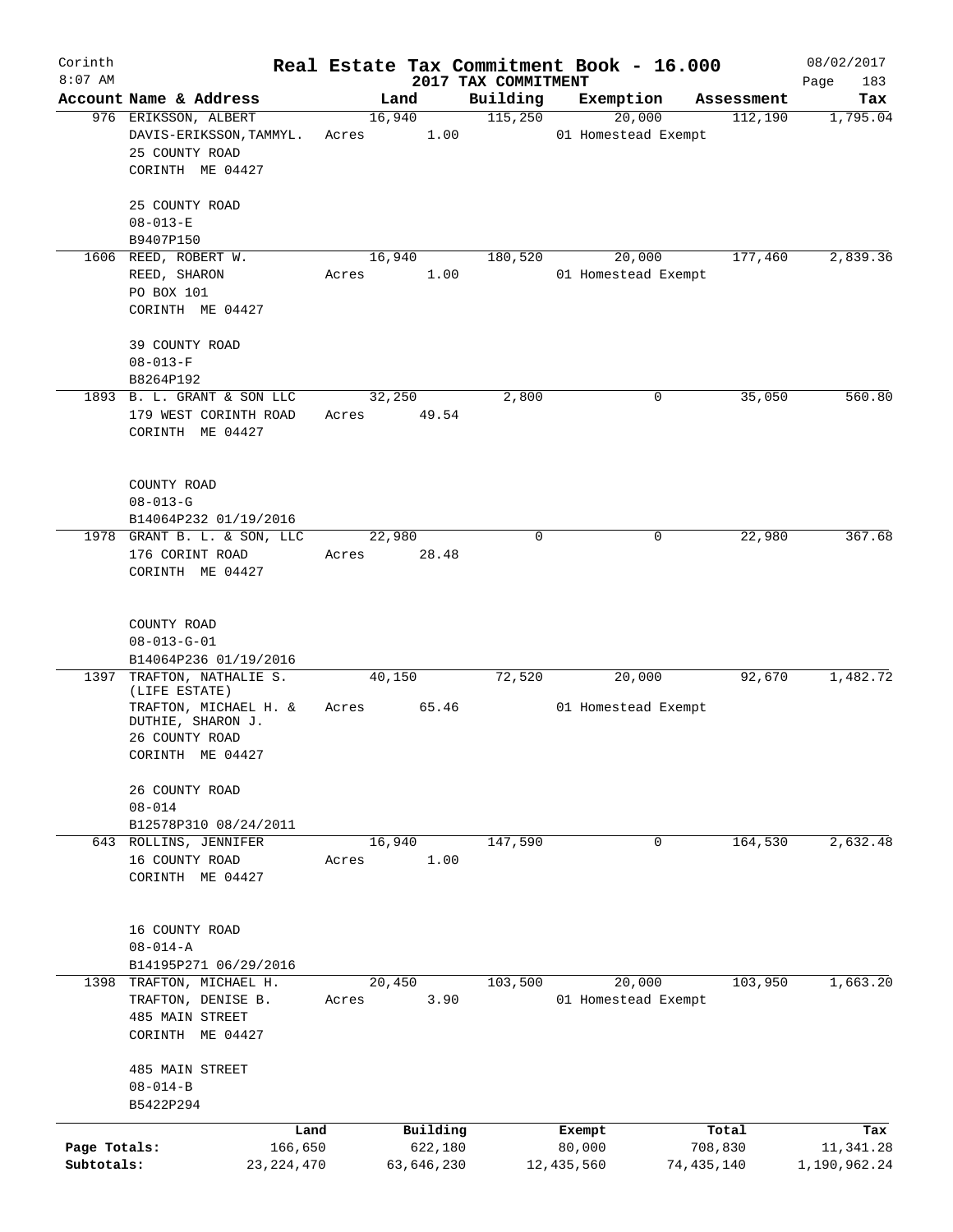| Corinth      |                                         |       |                |                     | Real Estate Tax Commitment Book - 16.000 |                      | 08/02/2017    |
|--------------|-----------------------------------------|-------|----------------|---------------------|------------------------------------------|----------------------|---------------|
| $8:07$ AM    | Account Name & Address                  |       |                | 2017 TAX COMMITMENT |                                          |                      | Page<br>184   |
|              | 1722 SOUTHER JR, RICHARD S.             |       | Land<br>17,050 | Building<br>39,480  | Exemption<br>20,000                      | Assessment<br>36,530 | Tax<br>584.48 |
|              | SOUTHER, GALINA G.                      | Acres | 1.09           |                     | 01 Homestead Exempt                      |                      |               |
|              | 36 COUNTY ROAD                          |       |                |                     |                                          |                      |               |
|              | CORINTH ME 04427-3265                   |       |                |                     |                                          |                      |               |
|              |                                         |       |                |                     |                                          |                      |               |
|              | 36 COUNTY ROAD                          |       |                |                     |                                          |                      |               |
|              | $08 - 014 - C$<br>B10377P272 04/06/2006 |       |                |                     |                                          |                      |               |
|              | 1847 MITCHELL, GAVIN DEAN               |       | 17,490         | 62,730              | 20,000                                   | 60,220               | 963.52        |
|              | MITCHELL, JENNIFER LYNN Acres           |       | 1.45           |                     | 01 Homestead Exempt                      |                      |               |
|              | 38 COUNTY ROAD                          |       |                |                     |                                          |                      |               |
|              | CORINTH ME 04427                        |       |                |                     |                                          |                      |               |
|              |                                         |       |                |                     |                                          |                      |               |
|              | 38 COUNTY ROAD                          |       |                |                     |                                          |                      |               |
|              | $08 - 014 - D$<br>B14404P292 02/06/2017 |       |                |                     |                                          |                      |               |
|              | 1016 DEVELLIS, CONSTANTINO              |       | 38,500         | 60,900              | 0                                        | 99,400               | 1,590.40      |
|              | DEVELLIS, SHERRAL                       | Acres | 50.00          |                     |                                          |                      |               |
|              | 11 CHARTER OAK DR.                      |       |                |                     |                                          |                      |               |
|              | OXFORD CT 06478                         |       |                |                     |                                          |                      |               |
|              |                                         |       |                |                     |                                          |                      |               |
|              | 501 MAIN STREET                         |       |                |                     |                                          |                      |               |
|              | $08 - 015$                              |       |                |                     |                                          |                      |               |
|              | B11202P250 11/15/2007                   |       |                |                     |                                          |                      |               |
|              | 813 LANCASTER, JEFFREY M.               |       | 11,120         | 78,590              | 20,000                                   | 69,710               | 1,115.36      |
|              | 513 MAIN STREET<br>CORINTH ME 04427     | Acres | 0.30           |                     | 01 Homestead Exempt                      |                      |               |
|              |                                         |       |                |                     |                                          |                      |               |
|              |                                         |       |                |                     |                                          |                      |               |
|              | 513 MAIN STREET                         |       |                |                     |                                          |                      |               |
|              | $08 - 016$                              |       |                |                     |                                          |                      |               |
|              | B1672P37<br>1022 WILSON, SCOTT D.       |       | 11,120         | 49,220              | 20,000                                   | 40,340               | 645.44        |
|              | WILSON, VICKI J.                        | Acres | 0.30           |                     | 01 Homestead Exempt                      |                      |               |
|              | 519 MAIN STREET                         |       |                |                     |                                          |                      |               |
|              | CORINTH ME 04427                        |       |                |                     |                                          |                      |               |
|              |                                         |       |                |                     |                                          |                      |               |
|              | 519 MAIN STREET                         |       |                |                     |                                          |                      |               |
|              | $08 - 017$                              |       |                |                     |                                          |                      |               |
|              | B9525P257                               |       |                |                     |                                          |                      |               |
| 537          | CRAIG, DAVID                            |       | 20,500<br>1.58 | 137,750             | 0                                        | 158,250              | 2,532.00      |
|              | CRAIG, TRACI M<br>565 MAIN STREET       | Acres |                |                     |                                          |                      |               |
|              | CORINTH ME 04427                        |       |                |                     |                                          |                      |               |
|              |                                         |       |                |                     |                                          |                      |               |
|              | 512 MAIN STREET                         |       |                |                     |                                          |                      |               |
|              | $08 - 018$                              |       |                |                     |                                          |                      |               |
|              | B11379P56 04/25/2008                    |       |                |                     |                                          |                      |               |
| 2005         | <b>BANGOR CELLULAR</b><br>TELEPHONE, LP |       | 24,850         | 192,860             | $\mathbf{0}$                             | 217,710              | 3,483.36      |
|              | 8410 W. BRYN MAWR AVE                   | Acres | 2.48           |                     |                                          |                      |               |
|              | CHICAGO IL 60631                        |       |                |                     |                                          |                      |               |
|              |                                         |       |                |                     |                                          |                      |               |
|              |                                         |       |                |                     |                                          |                      |               |
|              | 530 MAIN STREET<br>$08 - 018 - A$       |       |                |                     |                                          |                      |               |
|              | B12671P317 11/30/2011                   |       |                |                     |                                          |                      |               |
|              |                                         |       |                |                     |                                          |                      |               |
|              | Land                                    |       | Building       |                     | Exempt                                   | Total                | Tax           |
| Page Totals: | 140,630                                 |       | 621,530        |                     | 80,000                                   | 682,160              | 10,914.56     |
| Subtotals:   | 23,365,100                              |       | 64,267,760     |                     | 12,515,560                               | 75,117,300           | 1,201,876.80  |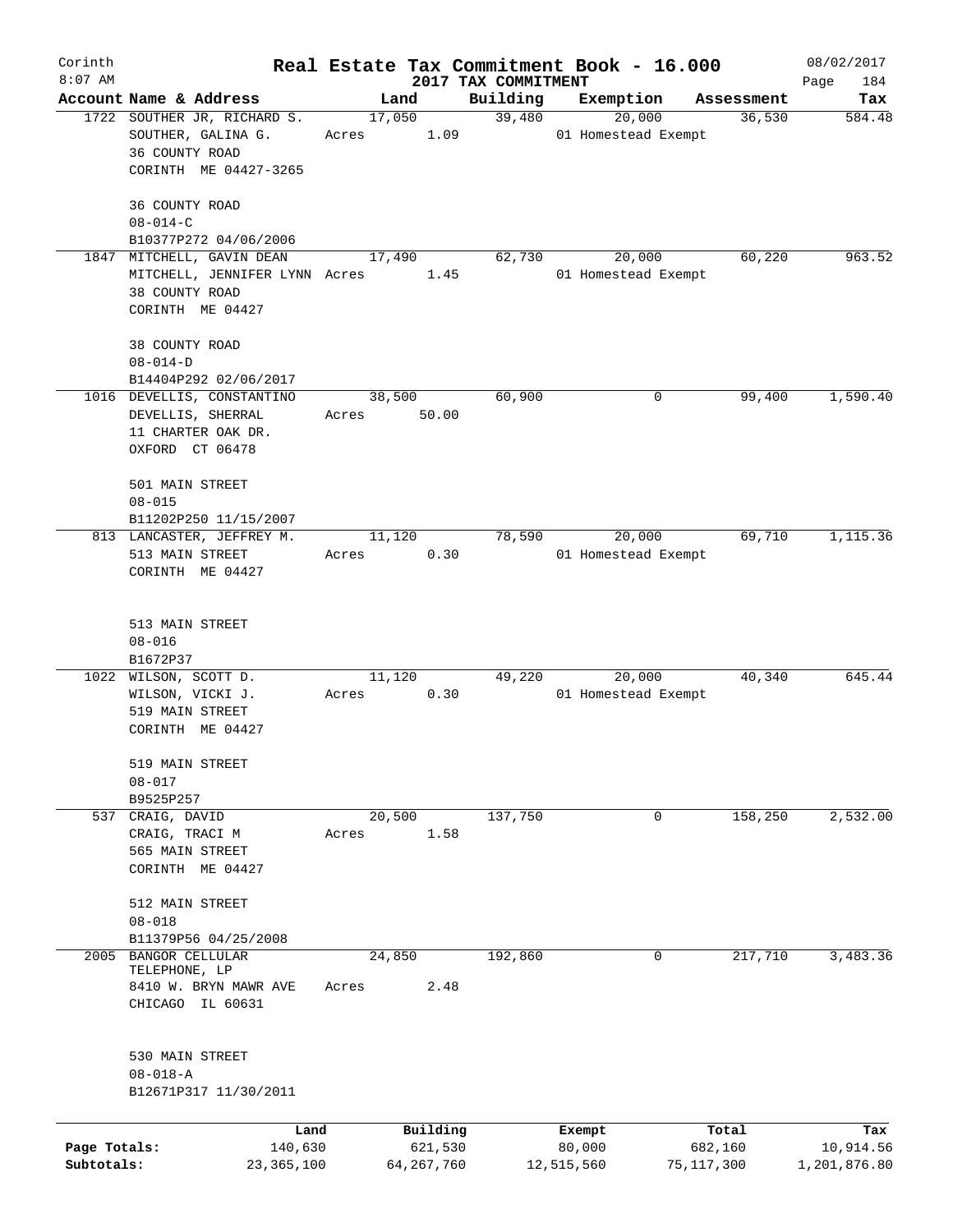| Corinth                    |                                                                                                       |                  |                         |                     | Real Estate Tax Commitment Book - 16.000    |                         | 08/02/2017                |
|----------------------------|-------------------------------------------------------------------------------------------------------|------------------|-------------------------|---------------------|---------------------------------------------|-------------------------|---------------------------|
| $8:07$ AM                  |                                                                                                       |                  |                         | 2017 TAX COMMITMENT |                                             |                         | 185<br>Page               |
|                            | Account Name & Address<br>700 T AND P LUMBER, INC.<br>CRESCENT LUMBER COMPANY Acres<br>60 FOWLER ROAD |                  | Land<br>35,040<br>11.50 | Building<br>451,950 | Exemption<br>$\Omega$                       | Assessment<br>486,990   | Tax<br>7,791.84           |
|                            | ORRINGTON ME 04474                                                                                    |                  |                         |                     |                                             |                         |                           |
|                            | 534 MAIN STREET<br>$08 - 019$                                                                         |                  |                         |                     |                                             |                         |                           |
|                            | B11946P119 10/16/2009                                                                                 |                  |                         |                     |                                             |                         |                           |
|                            | 728 CORINTH PELLETS, LLC<br>PO BOX 287<br>SOLON ME 04979                                              | 289,000<br>Acres | 78.23                   | 1,259,470           | 0                                           | 1,548,470               | 24,775.52                 |
|                            | 74 HOB ROAD<br>$08 - 020$                                                                             |                  |                         |                     |                                             |                         |                           |
|                            | B13429P46 12/26/2013                                                                                  |                  |                         |                     |                                             |                         |                           |
|                            | 620 SPACK, DARIN W.<br>SPACK, BRITTANY E.<br>556 MAIN STREET<br>CORINTH ME 04427                      | 18,850<br>Acres  | 2.58                    | 92,410              | 20,000<br>01 Homestead Exempt               | 91,260                  | 1,460.16                  |
|                            | 556 MAIN STREET<br>$08 - 020 - A$<br>B12537P194 07/15/2011                                            |                  |                         |                     |                                             |                         |                           |
|                            | 1187 BUNCE, DONNA M.                                                                                  | 19,360           |                         | 91,610              | 26,000                                      | 84,970                  | 1,359.52                  |
|                            | 546 MAIN STREET<br>CORINTH ME 04427                                                                   | Acres            | 3.00                    |                     | 01 Homestead Exempt<br>22 Veteran           |                         |                           |
|                            | 546 MAIN STREET<br>$08 - 020 - B$                                                                     |                  |                         |                     |                                             |                         |                           |
|                            | B3424P125                                                                                             |                  |                         |                     |                                             |                         |                           |
|                            | 348 PARTRIDGE, JOHN C.<br>PARTRIDGE, KAREN<br>574 MAIN ST<br>CORINTH ME 04427                         | 17,320<br>Acres  | 1.31                    | 90,270              | 20,000<br>01 Homestead Exempt               | 87,590                  | 1,401.44                  |
|                            | 574 MAIN STREET<br>$08 - 021$                                                                         |                  |                         |                     |                                             |                         |                           |
|                            | B12373P301 12/31/2010                                                                                 |                  |                         |                     |                                             |                         |                           |
|                            | 1681 CRAIG, KEITH O.<br>15 HOB ROAD<br>CORINTH ME 04427                                               | 20,670<br>Acres  | 4.08                    | 80,980              | 26,000<br>01 Homestead Exempt<br>22 Veteran | 75,650                  | 1,210.40                  |
|                            | 15 HOB ROAD<br>$08 - 021 - A$<br>B7548P319                                                            |                  |                         |                     |                                             |                         |                           |
| 917                        | JONES, ADAM P.                                                                                        |                  | 20,570                  | 85,850              | 20,000                                      | 86,420                  | 1,382.72                  |
|                            | JONES, ROBYN L.<br>580 MAIN STREET<br>CORINTH ME 04427                                                | Acres            | 4.00                    |                     | 01 Homestead Exempt                         |                         |                           |
|                            | 580 MAIN STREET<br>$08 - 022$                                                                         |                  |                         |                     |                                             |                         |                           |
|                            | B11459P349 07/10/2008                                                                                 |                  |                         |                     |                                             |                         |                           |
|                            | Land                                                                                                  |                  | Building                |                     | Exempt                                      | Total                   | Tax                       |
| Page Totals:<br>Subtotals: | 420,810<br>23,785,910                                                                                 |                  | 2,152,540<br>66,420,300 |                     | 112,000<br>12,627,560                       | 2,461,350<br>77,578,650 | 39,381.60<br>1,241,258.40 |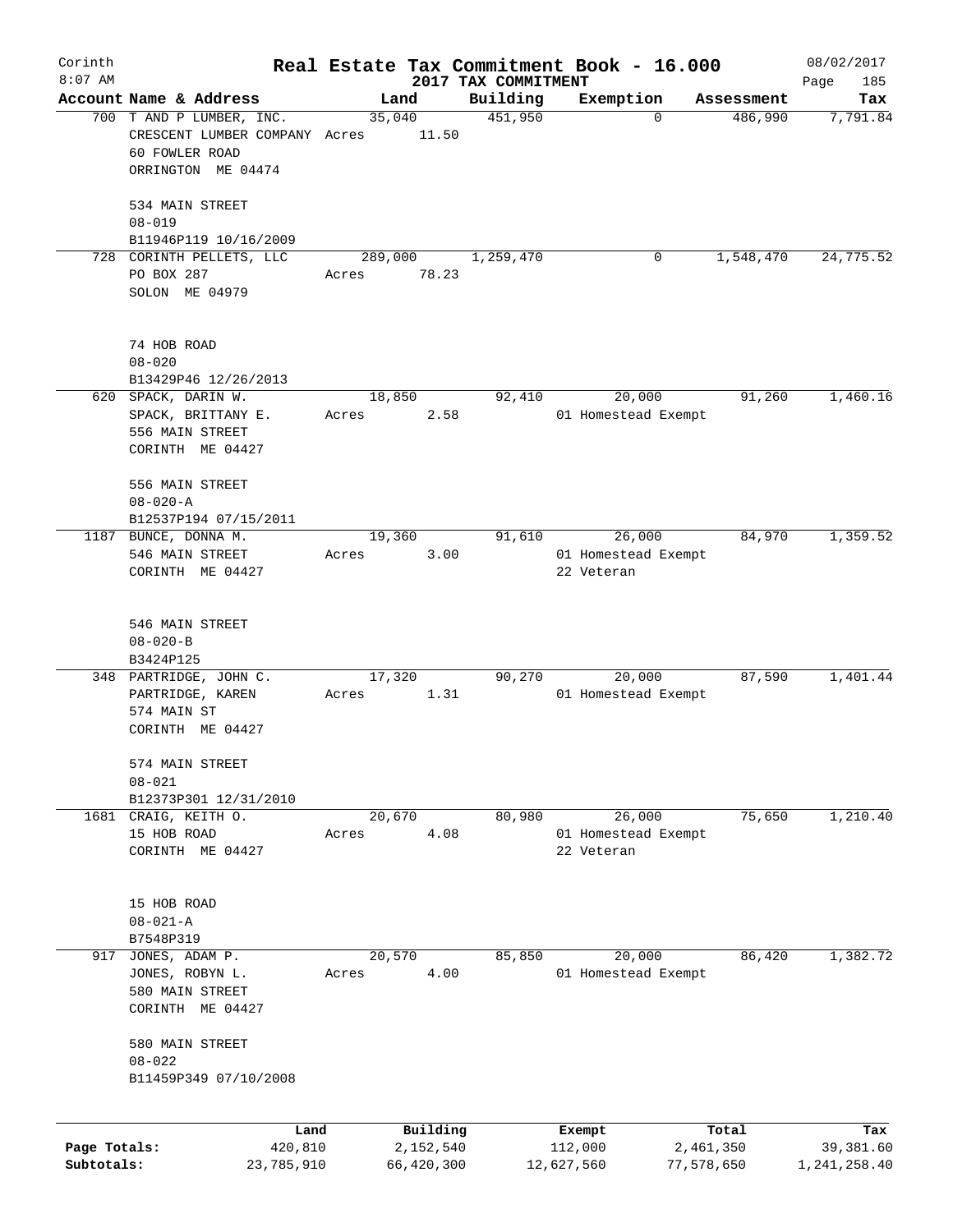| Corinth<br>$8:07$ AM |                                                                                                  |                 |       | 2017 TAX COMMITMENT | Real Estate Tax Commitment Book - 16.000 |            | 08/02/2017<br>Page<br>186 |
|----------------------|--------------------------------------------------------------------------------------------------|-----------------|-------|---------------------|------------------------------------------|------------|---------------------------|
|                      | Account Name & Address                                                                           | Land            |       | Building            | Exemption                                | Assessment | Tax                       |
|                      | 500 DURAN, STEVE W.<br>620 MAIN STREET<br>CORINTH ME 04427                                       | 19,540<br>Acres | 4.38  | 98,000              | 20,000<br>01 Homestead Exempt            | 97,540     | 1,560.64                  |
|                      | 620 MAIN STREET<br>$08 - 023$<br>B5865P317 05/18/1995                                            |                 |       |                     |                                          |            |                           |
| 989                  | NORTHERN NEW ENGLAND<br>TELEPHONE<br>C/O TAX DEPARTMENT<br>770 ELM STREET<br>MANCHESTER NH 03101 |                 | 0     | 23,200              | 0                                        | 23,200     | 371.20                    |
|                      | 36 WHITE SCHOOLHOUSE<br>ROAD<br>$08 - 023 - 01H$                                                 |                 |       |                     |                                          |            |                           |
| 481                  | DUNFEE, DALTON M & LOIS<br>E TRUS                                                                | 19,120          |       | 172,590             | 20,000                                   | 171,710    | 2,747.36                  |
|                      | DUNFEE, DALTON LOIS<br>LIVING TR<br>588 MAIN STREET<br>CORINTH ME 04427                          | Acres           | 3.83  |                     | 01 Homestead Exempt                      |            |                           |
|                      | 588 MAIN STREET<br>$08 - 023 - A$                                                                |                 |       |                     |                                          |            |                           |
|                      | B2234P605                                                                                        |                 |       |                     |                                          |            |                           |
|                      | 1992 DUNFEE, DAVID A.<br>DUNFEE, JAIME L.<br>32 WHITE SCHOOLHOUSE RD<br>CORINTH ME 04427         | 24,950<br>Acres | 7.62  | 308,240             | 20,000<br>01 Homestead Exempt            | 313,190    | 5,011.04                  |
|                      | 32 WHITE SCHOOLHOUSE<br>ROAD<br>$08 - 023 - B$<br>B12125P289 04/19/2010 B10901P86 04/06/2007     |                 |       |                     |                                          |            |                           |
|                      | 1461 ALLEN, JOHN W.                                                                              | 22,910          |       | 212,860             | 20,000                                   | 215,770    | 3,452.32                  |
|                      | ALLEN, SUE A.<br>44 WHITE SCHOOLHOUSE<br>ROAD<br>CORINTH ME 04427                                | Acres           | 5.93  |                     | 01 Homestead Exempt                      |            |                           |
|                      | 44 WHITE SCHOOLHOUSE<br>ROAD<br>$08 - 024$                                                       |                 |       |                     |                                          |            |                           |
|                      | B8554P46                                                                                         |                 |       |                     |                                          |            |                           |
|                      | 1650 CORINTH PELLETS, LLC<br>PO BOX 287<br>SOLON ME 04979                                        | 4,180<br>Acres  | 25.00 | 0                   | 0                                        | 4,180      | 66.88                     |
|                      | MAIN STREET N/F OFF<br>$08 - 025$<br>B13429P46 12/26/2013                                        |                 |       |                     |                                          |            |                           |

|              | Land       | Building   | Exempt     | Total      | Tax          |
|--------------|------------|------------|------------|------------|--------------|
| Page Totals: | 90,700     | 814,890    | 80,000     | 825,590    | 13,209.44    |
| Subtotals:   | 23,876,610 | 67,235,190 | 12,707,560 | 78,404,240 | l,254,467.84 |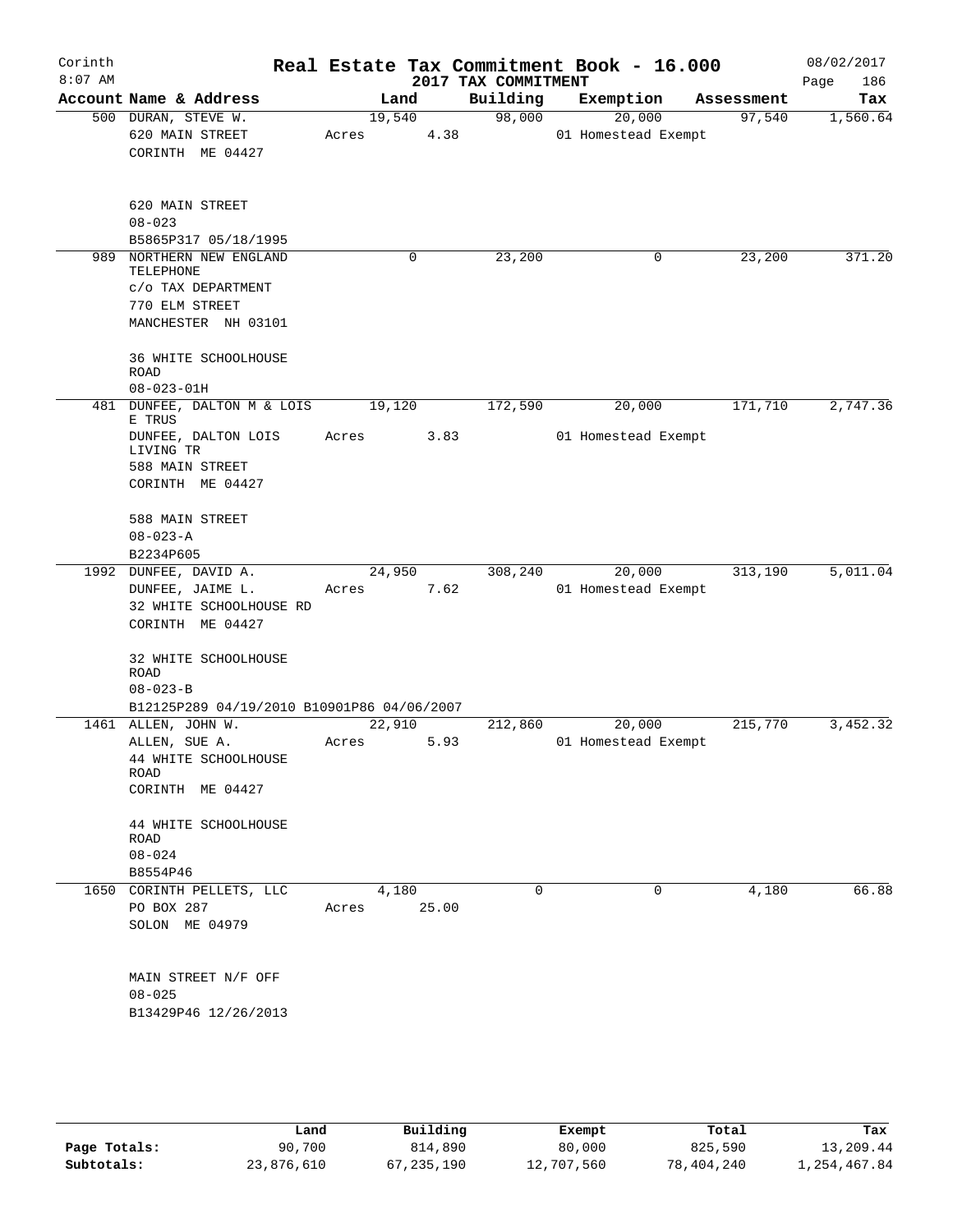| Corinth<br>$8:07$ AM |                                                   |                       |        | Real Estate Tax Commitment Book - 16.000<br>2017 TAX COMMITMENT |           |                               |            | 08/02/2017<br>Page<br>187 |
|----------------------|---------------------------------------------------|-----------------------|--------|-----------------------------------------------------------------|-----------|-------------------------------|------------|---------------------------|
|                      | Account Name & Address                            |                       | Land   | Building                                                        | Exemption |                               | Assessment | Tax                       |
|                      | 876 BOSTROM, CHRISTOPHER L.<br>BOSTROM, LISA M.   | Acres 23.32           | 31,800 | 107,380                                                         |           | 20,000<br>01 Homestead Exempt | 119,180    | 1,906.88                  |
|                      | 72 WHITE SCHOOLHOUSE<br><b>ROAD</b>               |                       |        |                                                                 |           |                               |            |                           |
|                      | CORINTH ME 04427                                  |                       |        |                                                                 |           |                               |            |                           |
|                      | 72 WHITE SCHOOLHOUSE<br><b>ROAD</b>               |                       |        |                                                                 |           |                               |            |                           |
|                      | $08 - 026$<br>B9404P43                            |                       |        |                                                                 |           |                               |            |                           |
|                      | 201 BURGESS JR, ERNEST E.                         |                       | 27,040 | 85,010                                                          |           | 20,000                        | 92,050     | 1,472.80                  |
|                      | 98 WHITE SCHOOLHOUSE<br><b>ROAD</b>               | Acres                 | 10.75  |                                                                 |           | 01 Homestead Exempt           |            |                           |
|                      | CORINTH ME 04427                                  |                       |        |                                                                 |           |                               |            |                           |
|                      | 98 WHITE SCHOOLHOUSE<br><b>ROAD</b>               |                       |        |                                                                 |           |                               |            |                           |
|                      | $08 - 026 - A$                                    |                       |        |                                                                 |           |                               |            |                           |
|                      | B4302P112<br>673 HANEY, WILLIAM T.                |                       | 28,690 | 145,430                                                         |           | 20,000                        | 154,120    | 2,465.92                  |
|                      | HANEY, TAMATHA T.                                 | Acres 19.00           |        |                                                                 |           | 01 Homestead Exempt           |            |                           |
|                      | P.O. BOX 453<br>CORINTH ME 04427                  |                       |        |                                                                 |           |                               |            |                           |
|                      | 120 WHITE SCHOOLHOUSE<br><b>ROAD</b>              |                       |        |                                                                 |           |                               |            |                           |
|                      | $08 - 027$                                        |                       |        |                                                                 |           |                               |            |                           |
|                      | B4263P237                                         |                       |        |                                                                 |           |                               |            |                           |
|                      | 969 НОВВЅ, ТІМОТНҮ<br>192 WHITE SCHOOLHOUSE<br>RD | 34,430<br>Acres 76.00 |        | 3,570                                                           |           | 0                             | 38,000     | 608.00                    |
|                      | CORINTH ME 04427                                  |                       |        |                                                                 |           |                               |            |                           |
|                      | 192 WHITE SCHOOLHOUSE<br><b>ROAD</b>              |                       |        |                                                                 |           |                               |            |                           |
|                      | $08 - 028$                                        |                       |        |                                                                 |           |                               |            |                           |
|                      | B11446P249 06/26/2008<br>888 MARTIN, ANNE M.      | 23,650                |        | 25,510                                                          |           | 20,000                        | 29,160     | 466.56                    |
|                      | P.O. BOX 204                                      | Acres                 | 12.00  |                                                                 |           | 01 Homestead Exempt           |            |                           |
|                      | CORINTH ME 04427-0204                             |                       |        |                                                                 |           |                               |            |                           |
|                      | 148 WHITE SCHOOLHOUSE<br>ROAD                     |                       |        |                                                                 |           |                               |            |                           |
|                      | $08 - 028 - A$                                    |                       |        |                                                                 |           |                               |            |                           |
|                      | B3217P199                                         |                       |        |                                                                 |           |                               |            |                           |
|                      | 672 GELLERSON, JOSHUA M                           | 27,330                |        | 98,620                                                          |           | 20,000                        | 105,950    | 1,695.20                  |
|                      | GELLERSON, HILARY E.<br>136 WHITE SCHOOLHOUSE     | Acres                 | 11.00  |                                                                 |           | 01 Homestead Exempt           |            |                           |
|                      | RD<br>CORINTH ME 04427                            |                       |        |                                                                 |           |                               |            |                           |
|                      | 136 WHITE SCHOOLHOUSE<br>ROAD                     |                       |        |                                                                 |           |                               |            |                           |
|                      | $08 - 028 - B$                                    |                       |        |                                                                 |           |                               |            |                           |
|                      |                                                   |                       |        |                                                                 |           |                               |            |                           |
|                      |                                                   |                       |        |                                                                 |           |                               |            |                           |
|                      |                                                   |                       |        |                                                                 |           |                               |            |                           |

|              | Land       | Building   | Exempt     | Total      | Tax          |
|--------------|------------|------------|------------|------------|--------------|
| Page Totals: | 172,940    | 465,520    | 100,000    | 538,460    | 8,615.36     |
| Subtotals:   | 24,049,550 | 67,700,710 | 12,807,560 | 78,942,700 | 1,263,083.20 |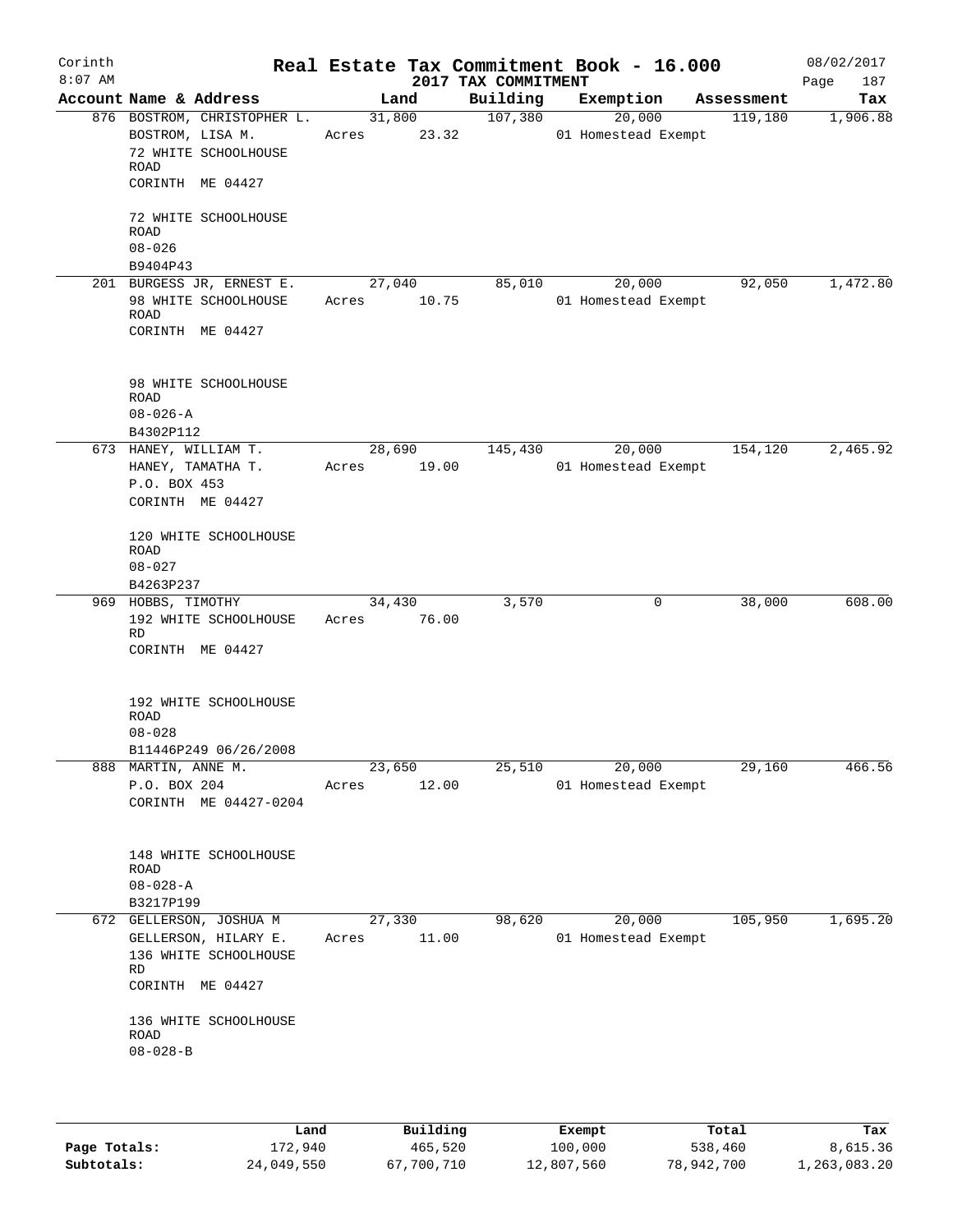| Corinth<br>$8:07$ AM |                                               |       |             | 2017 TAX COMMITMENT | Real Estate Tax Commitment Book - 16.000 |                        | 08/02/2017<br>188<br>Page |
|----------------------|-----------------------------------------------|-------|-------------|---------------------|------------------------------------------|------------------------|---------------------------|
|                      | Account Name & Address                        |       | Land        | Building            | Exemption                                | Assessment             | Tax                       |
|                      | 863 MAGUIRE, JAMES J. &<br>BONNIE C.          |       | 12,310      | $\mathbf{0}$        |                                          | $\Omega$<br>12,310     | 196.96                    |
|                      | IRREVOCABLE TRUST,<br>JAMES & BONNIE TRUSTEES | Acres | 3.27        |                     |                                          |                        |                           |
|                      | 799 MAIN STREET                               |       |             |                     |                                          |                        |                           |
|                      | CORINTH ME 04427                              |       |             |                     |                                          |                        |                           |
|                      | WHITE SCHOOLHOUSE ROAD                        |       |             |                     |                                          |                        |                           |
|                      | $08 - 029$                                    |       |             |                     |                                          |                        |                           |
|                      | B13921P90 08/06/2015                          |       |             |                     |                                          |                        |                           |
|                      | 864 MAGUIRE II, JAMES J.                      |       | 15,900      | 61,270              | 20,000                                   | 57,170                 | 914.72                    |
|                      | 224 WHITE SCHOOLHOUSE<br>ROAD                 | Acres |             | 1.15                | 01 Homestead Exempt                      |                        |                           |
|                      | CORINTH ME 04427                              |       |             |                     |                                          |                        |                           |
|                      |                                               |       |             |                     |                                          |                        |                           |
|                      | 224 WHITE SCHOOLHOUSE<br><b>ROAD</b>          |       |             |                     |                                          |                        |                           |
|                      | $08 - 029 - A$                                |       |             |                     |                                          |                        |                           |
|                      | B4784P201                                     |       |             |                     |                                          |                        |                           |
|                      | 1952 LAMARCHE, RONALD A.                      |       | 34,150      | 196,370             | 20,000                                   | 210,520                | 3,368.32                  |
|                      | LAMARCHE, YVETTE D.                           | Acres | 26.58       |                     | 01 Homestead Exempt                      |                        |                           |
|                      | PO BOX 249                                    |       |             |                     |                                          |                        |                           |
|                      | CORINTH ME 04427                              |       |             |                     |                                          |                        |                           |
|                      | 234 WHITE SCHOOLHOUSE                         |       |             |                     |                                          |                        |                           |
|                      | ROAD                                          |       |             |                     |                                          |                        |                           |
|                      | $08 - 029 - B$                                |       |             |                     |                                          |                        |                           |
|                      | B9758P121 02/23/2005<br>21 GROSS, WILLIAM H.  |       | 31,570      | 28,530              |                                          | 60,100<br>0            | 961.60                    |
|                      | GROSS, DARLENE S.                             |       | Acres 23.00 |                     |                                          |                        |                           |
|                      | 408 BLACK ROAD                                |       |             |                     |                                          |                        |                           |
|                      | CORINTH ME 04427                              |       |             |                     |                                          |                        |                           |
|                      | 252 WHITE SCHOOLHOUSE                         |       |             |                     |                                          |                        |                           |
|                      | <b>ROAD</b>                                   |       |             |                     |                                          |                        |                           |
|                      | $08 - 030$                                    |       |             |                     |                                          |                        |                           |
|                      | B6843P211<br>751 ALLEN, RICHARD               |       | 15,730      | 10,600              |                                          | 26,330<br>$\mathsf{O}$ | 421.28                    |
|                      | 72 EXETER ROAD                                | Acres | 1.00        |                     |                                          |                        |                           |
|                      | CORINTH ME 04427                              |       |             |                     |                                          |                        |                           |
|                      |                                               |       |             |                     |                                          |                        |                           |
|                      | 256 WHITE SCHOOLHOUSE                         |       |             |                     |                                          |                        |                           |
|                      | ROAD                                          |       |             |                     |                                          |                        |                           |
|                      | $08 - 030 - A$                                |       |             |                     |                                          |                        |                           |
|                      | B13862P301 06/02/2015                         |       |             |                     |                                          |                        |                           |
|                      | 24 RTA2, LLC                                  |       | 15,730      | 0                   |                                          | 15,730<br>$\mathbf 0$  | 251.68                    |
|                      | 72 EXETER ROAD                                | Acres | 1.00        |                     |                                          |                        |                           |
|                      | CORINTH ME 04427                              |       |             |                     |                                          |                        |                           |
|                      | 254 WHITE SCHOOLHOUSE                         |       |             |                     |                                          |                        |                           |
|                      | ROAD                                          |       |             |                     |                                          |                        |                           |
|                      | $08 - 030 - B$                                |       |             |                     |                                          |                        |                           |
|                      | B13862P299 06/02/2015                         |       |             |                     |                                          |                        |                           |
|                      |                                               |       |             |                     |                                          |                        |                           |
|                      |                                               |       |             |                     |                                          |                        |                           |

|              | Land       | Building   | Exempt     | Total      | Tax          |
|--------------|------------|------------|------------|------------|--------------|
| Page Totals: | 125,390    | 296,770    | 40,000     | 382,160    | 6,114.56     |
| Subtotals:   | 24,174,940 | 67,997,480 | 12,847,560 | 79,324,860 | 1,269,197.76 |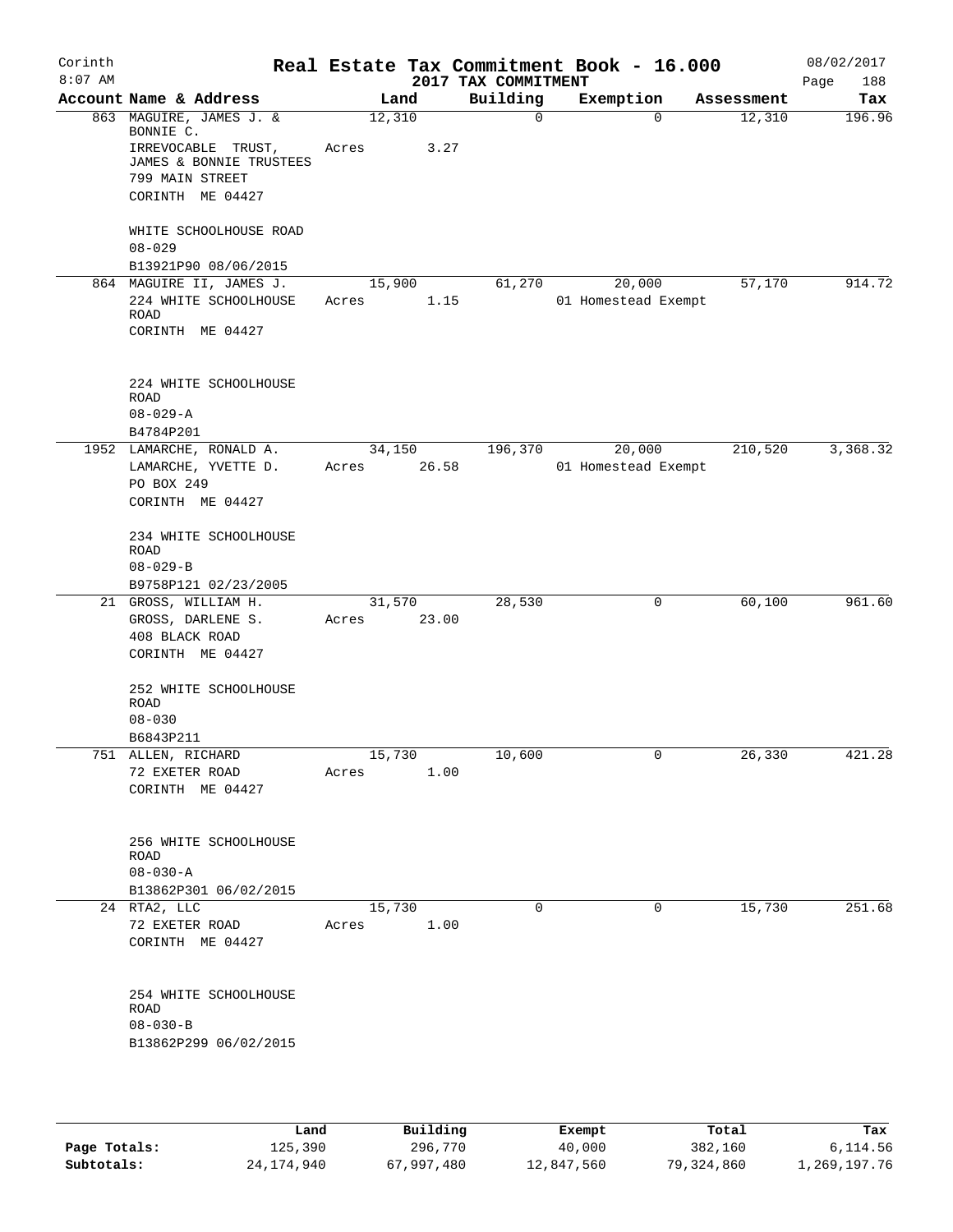| Corinth<br>$8:07$ AM |                                                                                                                                   |       |                 | 2017 TAX COMMITMENT | Real Estate Tax Commitment Book - 16.000 |            | 08/02/2017<br>189<br>Page |
|----------------------|-----------------------------------------------------------------------------------------------------------------------------------|-------|-----------------|---------------------|------------------------------------------|------------|---------------------------|
|                      | Account Name & Address                                                                                                            |       | Land            | Building            | Exemption                                | Assessment | Tax                       |
|                      | 283 BRAGDON, JAMES W.<br>BRAGDON, STEPHANIE J.<br>386 BEANS MILL ROAD<br>CORINTH ME 04427<br>284 WHITE SCHOOLHOUSE                | Acres | 27,960<br>17.98 | 54,620              | 0                                        | 82,580     | 1,321.28                  |
|                      | ROAD<br>$08 - 031$<br>B11283P230 02/01/2008 B11278P23 01/28/2008 B3892P219                                                        |       |                 |                     |                                          |            |                           |
|                      | 1149 ROLLINS, MICHAEL G.                                                                                                          |       | 27,330          | 140,960             | 20,000                                   | 148,290    | 2,372.64                  |
|                      | ROLLINS, DIANE T.<br>296 WHITE SCHOOLHOUSE<br>ROAD<br>CORINTH ME 04427                                                            | Acres | 11.00           |                     | 01 Homestead Exempt                      |            |                           |
|                      | 296 WHITE SCHOOLHOUSE<br>ROAD<br>$08 - 032$<br>B3861P19                                                                           |       |                 |                     |                                          |            |                           |
|                      | 1803 MARSH, ELMER GERRY                                                                                                           |       | 39,250          | 0                   | 0                                        | 39,250     | 628.00                    |
|                      | 27 MARSH ROAD<br>CORINTH ME 04427                                                                                                 | Acres | 105.00          |                     |                                          |            |                           |
|                      | <b>MARSH ROAD</b><br>$08 - 033$                                                                                                   |       |                 |                     |                                          |            |                           |
|                      | B7155P307                                                                                                                         |       |                 |                     |                                          |            |                           |
|                      | 879 BEAN, CORY<br>312 WHITE SCHOOLHOUSE<br>RD<br>CORINTH ME 04427                                                                 | Acres | 25,760<br>9.65  | 164,410             | 20,000<br>01 Homestead Exempt            | 170,170    | 2,722.72                  |
|                      | 312 WHITE SCHOOLHOUSE<br>ROAD<br>$08 - 033 - A$<br>B8861P252                                                                      |       |                 |                     |                                          |            |                           |
|                      | 1831 BEAN, CHAD S.                                                                                                                |       | 25,780          | 162,520             | 20,000                                   | 168,300    | 2,692.80                  |
|                      | 344 WHITE SCHOOLHOUSE<br>RD<br>CORINTH ME 04427                                                                                   | Acres | 9.66            |                     | 01 Homestead Exempt                      |            |                           |
|                      | 344 WHITE SCHOOLHOUSE<br>ROAD<br>$08 - 033 - B$<br>B9462P268                                                                      |       |                 |                     |                                          |            |                           |
|                      | 731 HILL, NATHAN O.A.                                                                                                             |       | 14,080          | 0                   | $\mathbf 0$                              | 14,080     | 225.28                    |
|                      | HILL, LUCILVA B.,<br>LIVING TRUST<br>22 MARSH ROAD<br>CORINTH ME 04427<br>WHITE SCHOOLHOUSE ROAD<br>ΝF<br>$08 - 034$<br>B2516P222 | Acres | 20.00           |                     |                                          |            |                           |
|                      |                                                                                                                                   |       |                 |                     |                                          |            |                           |

|              | Land         | Building   | Exempt     | Total      | Tax          |
|--------------|--------------|------------|------------|------------|--------------|
| Page Totals: | 160,160      | 522,510    | 60,000     | 622,670    | 9,962.72     |
| Subtotals:   | 24, 335, 100 | 68,519,990 | 12,907,560 | 79,947,530 | 1,279,160.48 |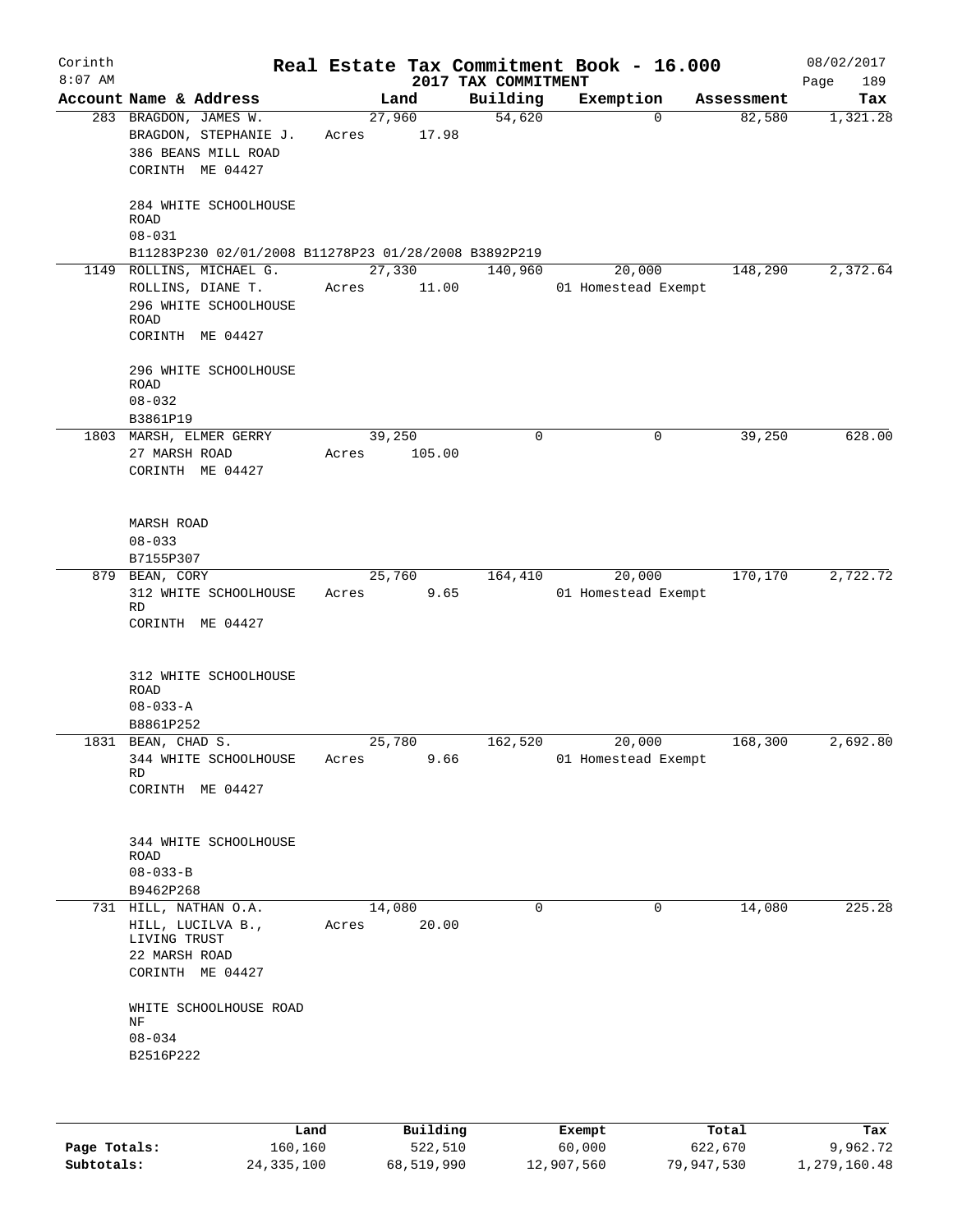| Corinth<br>$8:07$ AM       |                                                                                              |       |                                   |                     | Real Estate Tax Commitment Book - 16.000 |                                  | 08/02/2017                      |
|----------------------------|----------------------------------------------------------------------------------------------|-------|-----------------------------------|---------------------|------------------------------------------|----------------------------------|---------------------------------|
|                            |                                                                                              |       |                                   | 2017 TAX COMMITMENT |                                          |                                  | Page<br>190                     |
|                            | Account Name & Address<br>799 KINNEY, KEITH RALPH<br>470 HUDSON HILL ROAD<br>HUDSON ME 04449 | Acres | Land<br>10,970<br>26.00           | Building<br>7,330   | Exemption<br>$\Omega$                    | Assessment<br>18,300             | Tax<br>292.80                   |
|                            | MARSH ROAD N/F OFF<br>$08 - 035$<br>B7759P181                                                |       |                                   |                     |                                          |                                  |                                 |
|                            | 1336 KINNEY, KEITH R.<br>KINNEY, KAREN J.<br>470 HUDSON HILL ROAD<br>HUDSON ME 04449         | Acres | 4,830<br>29.30                    | 0                   | 0                                        | 4,830                            | 77.28                           |
|                            | MARSH ROAD N/F OFF<br>$08 - 036$<br>B12512P179 06/21/2011                                    |       |                                   |                     |                                          |                                  |                                 |
|                            | 580 BICKFORD III, WALTER L.<br>55 NEW ZEALAND RD<br>SEABROOK NH 03874                        | Acres | 13,310<br>12.00                   | 16,610              | 0                                        | 29,920                           | 478.72                          |
|                            | 153 MARSH ROAD<br>$08 - 037$<br>B11096P345 07/16/2007                                        |       |                                   |                     |                                          |                                  |                                 |
| 1337                       | TATE JR, OSCAR G.<br>PR. TATE, BERNADINE<br>1004 MAIN STREET<br>CORINTH ME 04427             | Acres | 20,450<br>21.00                   | 0                   | 0                                        | 20,450                           | 327.20                          |
|                            | MARSH ROAD<br>$08 - 038$<br>B12954P187 09/24/2012                                            |       |                                   |                     |                                          |                                  |                                 |
|                            | 441 DOYLE, JENNIFER D.<br>TRUSTEE OF THE JANET P.<br><b>DOYLE</b>                            |       | 18,170                            | 13,260              | 20,000                                   | 11,430                           | 182.88                          |
|                            | IRREVOCABLE TRUST<br>131 MARSH ROAD<br>CORINTH ME 04427                                      | Acres | 3.10                              |                     | 01 Homestead Exempt                      |                                  |                                 |
|                            | 131 MARSH ROAD<br>$08 - 038 - A$<br>B13334P300 09/18/2013                                    |       |                                   |                     |                                          |                                  |                                 |
|                            | 880 MARSH, DOROTHY<br>MARSH, HENRY (HEIRS)<br>27 MARSH ROAD<br>CORINTH ME 04427              | Acres | 42,980<br>94.46                   | 128,240             | 20,000<br>01 Homestead Exempt            | 151,220                          | 2,419.52                        |
|                            | 27 MARSH ROAD<br>$08 - 039$<br>B1308P428                                                     |       |                                   |                     |                                          |                                  |                                 |
| 1312                       | SANTERRE, BERNARD<br>SANTERRE, SCOTT D.<br>87 MARSH ROAD<br>CORINTH ME 04427                 | Acres | 25,010<br>9.00                    | 93,730              | 20,000<br>01 Homestead Exempt            | 98,740                           | 1,579.84                        |
|                            | 87 MARSH ROAD<br>$08 - 039 - A$<br>B13453P6 01/09/2014                                       |       |                                   |                     |                                          |                                  |                                 |
| Page Totals:<br>Subtotals: | Land<br>135,720<br>24,470,820                                                                |       | Building<br>259,170<br>68,779,160 |                     | Exempt<br>60,000<br>12,967,560           | Total<br>334,890<br>80, 282, 420 | Tax<br>5,358.24<br>1,284,518.72 |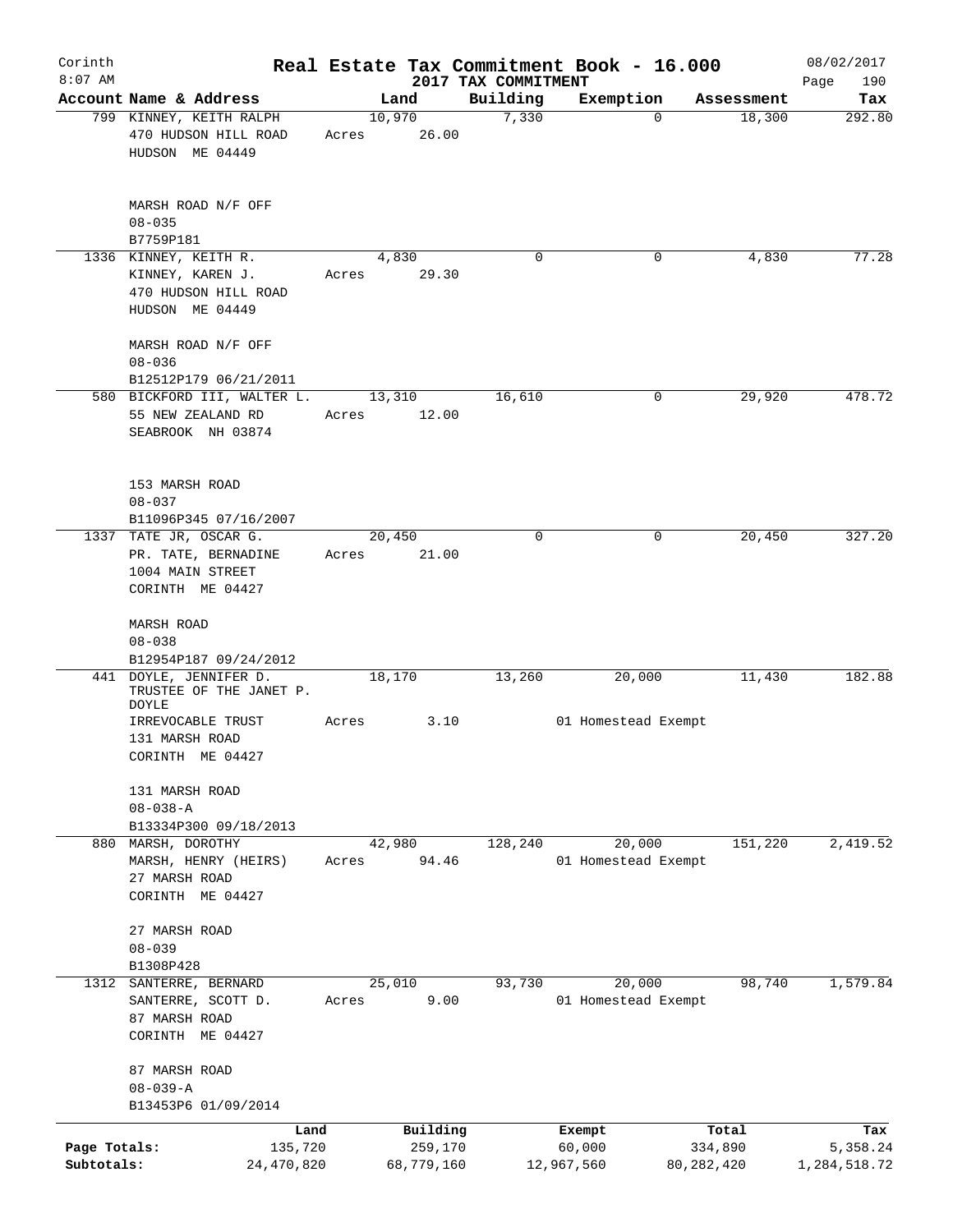| Corinth<br>$8:07$ AM |                                                                                                                                       |                 |        | 2017 TAX COMMITMENT | Real Estate Tax Commitment Book - 16.000 |             | 08/02/2017<br>Page<br>191 |
|----------------------|---------------------------------------------------------------------------------------------------------------------------------------|-----------------|--------|---------------------|------------------------------------------|-------------|---------------------------|
|                      | Account Name & Address                                                                                                                | Land            |        | Building            | Exemption                                | Assessment  | Tax                       |
|                      | 290 PENQUIS MENTAL HEALTH<br>ASSOCIATION<br>572 BANGOR ROAD                                                                           | 36,840<br>Acres | 3.13   | 160,850             | 197,690<br>47 Benevolent                 | $\mathbf 0$ | 0.00                      |
|                      | DOVER-FOXCROFT ME<br>04426                                                                                                            |                 |        |                     |                                          |             |                           |
|                      | 69 MARSH ROAD<br>$08 - 039 - B$                                                                                                       |                 |        |                     |                                          |             |                           |
|                      | B13296P54 08/16/2013                                                                                                                  |                 |        |                     |                                          |             |                           |
|                      | 1157 MTGLQ INVESTORS L.P.<br>C/O RUSHMORE LOAN<br>MANAGEMENT SERVICES LLC<br>15480 LAGUNA CANYON<br>ROAD SUITE 100<br>IRVINE CA 92618 | 8,510<br>Acres  | 0.14   | 46,650              | 0                                        | 55,160      | 882.56                    |
|                      | 195 HUDSON ROAD<br>$08 - 040$                                                                                                         |                 |        |                     |                                          |             |                           |
|                      | B14430P252 03/15/2017                                                                                                                 |                 |        |                     |                                          |             |                           |
|                      | 1039 RIGGI, CHARLES M.<br>RIGGI, ELAINE J. (HEIRS Acres<br>OF)<br>191 HUDSON ROAD<br>CORINTH ME 04427                                 | 17,390          | 1.37   | 91,000              | 20,000<br>01 Homestead Exempt            | 88,390      | 1,414.24                  |
|                      | 191 HUDSON ROAD                                                                                                                       |                 |        |                     |                                          |             |                           |
|                      | $08 - 041$                                                                                                                            |                 |        |                     |                                          |             |                           |
|                      | B10962P93 05/18/2007 B8198P40                                                                                                         |                 |        |                     |                                          |             | 619.36                    |
|                      | 877 MARSH, ELMER GERRY<br>161 HUDSON RD APT 1<br>CORINTH ME 04427                                                                     | 16,980<br>Acres | 1.03   | 21,730              | 0                                        | 38,710      |                           |
|                      |                                                                                                                                       |                 |        |                     |                                          |             |                           |
|                      | 223 HUDSON ROAD<br>$08 - 042$                                                                                                         |                 |        |                     |                                          |             |                           |
|                      | B4491P159                                                                                                                             |                 |        |                     |                                          |             |                           |
|                      | 1621 MARSH, ELMER GERRY                                                                                                               | 33,660          |        | 152,670             | 0                                        | 186,330     | 2,981.28                  |
|                      | 27 MARSH ROAD<br>CORINTH ME 04427                                                                                                     | Acres           | 19.00  |                     |                                          |             |                           |
|                      | 161 HUDSON ROAD<br>$08 - 043$<br>B7162P175                                                                                            |                 |        |                     |                                          |             |                           |
|                      | 1612 BURLEIGH, GLORIA J.                                                                                                              | 38,620          |        | $\Omega$            | $\Omega$                                 | 38,620      | 617.92                    |
|                      | 9 RALPH'S LANE<br>STETSON ME 04488                                                                                                    | Acres           | 121.38 |                     |                                          |             |                           |
|                      | MARSH ROAD<br>$08 - 044$                                                                                                              |                 |        |                     |                                          |             |                           |
|                      | B7162P174                                                                                                                             |                 |        |                     |                                          |             |                           |
|                      |                                                                                                                                       |                 |        |                     |                                          |             |                           |
|                      |                                                                                                                                       |                 |        |                     |                                          |             |                           |

|              | Land       | Building   | Exempt       | Total      | Tax          |
|--------------|------------|------------|--------------|------------|--------------|
| Page Totals: | 152,000    | 472,900    | 217,690      | 407,210    | 6,515.36     |
| Subtotals:   | 24,622,820 | 69,252,060 | 13, 185, 250 | 80,689,630 | 1,291,034.08 |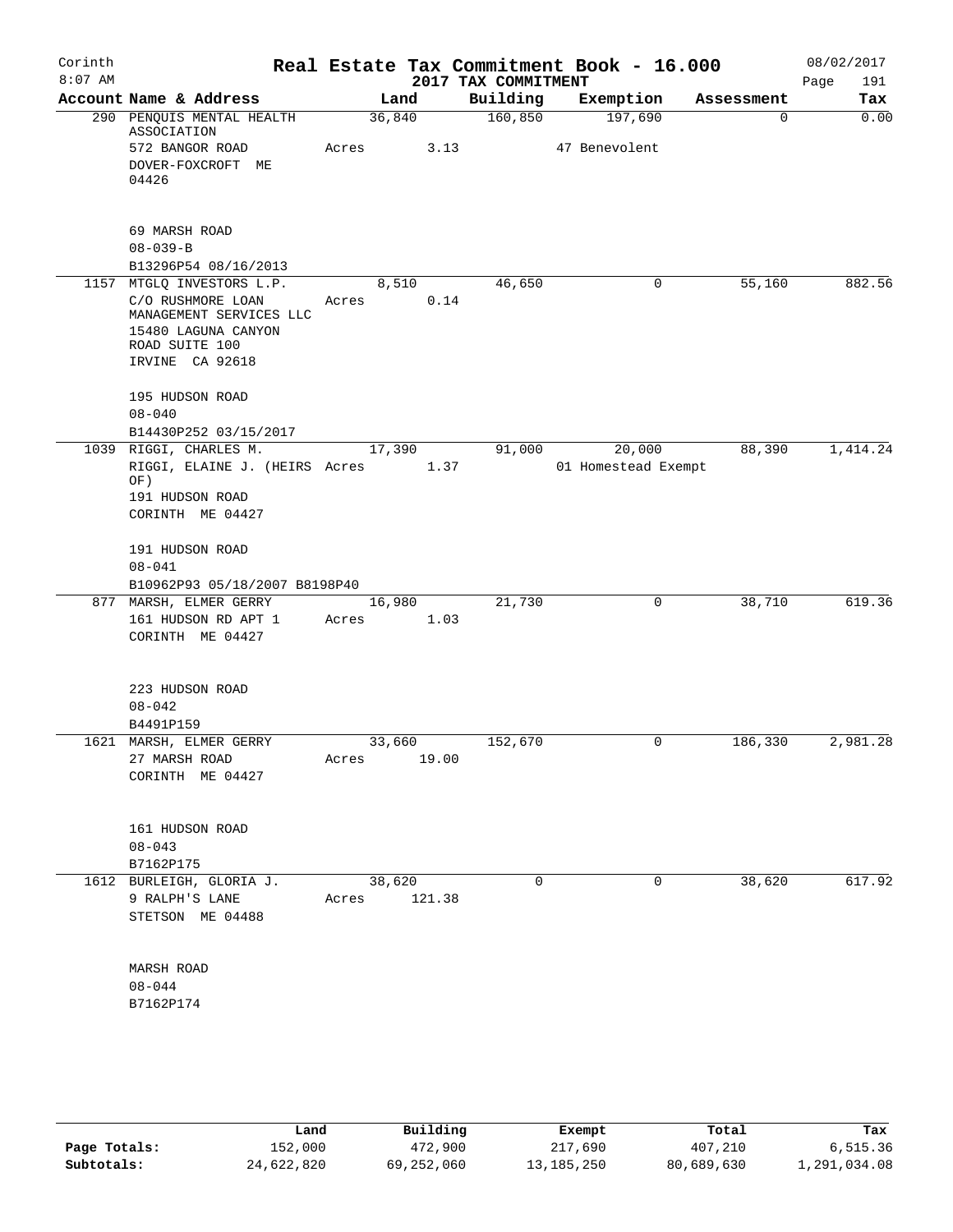| Corinth      |                                                     |            |       |               |                     | Real Estate Tax Commitment Book - 16.000 |                      | 08/02/2017    |
|--------------|-----------------------------------------------------|------------|-------|---------------|---------------------|------------------------------------------|----------------------|---------------|
| $8:07$ AM    |                                                     |            |       |               | 2017 TAX COMMITMENT |                                          |                      | Page<br>192   |
|              | Account Name & Address                              |            |       | Land<br>8,960 | Building<br>44,710  | Exemption<br>$\mathbf 0$                 | Assessment<br>53,670 | Tax<br>858.72 |
|              | 1424 CUNNINGHAM, LARRY<br>CUNNINGHAM, TAMMY         |            | Acres | 0.20          |                     |                                          |                      |               |
|              | 344 MAIN STREET                                     |            |       |               |                     |                                          |                      |               |
|              | CORINTH ME 04427                                    |            |       |               |                     |                                          |                      |               |
|              |                                                     |            |       |               |                     |                                          |                      |               |
|              | 2 MARSH ROAD                                        |            |       |               |                     |                                          |                      |               |
|              | $09 - 001$                                          |            |       |               |                     |                                          |                      |               |
|              | B14446P196 11/15/2013                               |            |       |               |                     |                                          |                      |               |
|              | 252 LAPREE, STACI                                   |            |       | 17,910        | 209,060             | 0                                        | 226,970              | 3,631.52      |
|              | 10 MARSH ROAD                                       |            | Acres | 2.88          |                     |                                          |                      |               |
|              | CORINTH ME 04427                                    |            |       |               |                     |                                          |                      |               |
|              |                                                     |            |       |               |                     |                                          |                      |               |
|              | 10 MARSH ROAD                                       |            |       |               |                     |                                          |                      |               |
|              | $09 - 002$                                          |            |       |               |                     |                                          |                      |               |
|              | B13828P214 04/30/2015                               |            |       |               |                     |                                          |                      |               |
| 1519         | WILSON, ROBERT R.                                   |            |       | 48,510        | 123,770             | 20,000                                   | 152,280              | 2,436.48      |
|              | LIVING TRUST                                        |            |       |               |                     |                                          |                      |               |
|              | WILSON, DIANNE S. LIFE                              |            | Acres | 23.00         |                     | 01 Homestead Exempt                      |                      |               |
|              | <b>ESTATE</b>                                       |            |       |               |                     |                                          |                      |               |
|              | 327 HUDSON ROAD                                     |            |       |               |                     |                                          |                      |               |
|              | CORINTH ME 04427                                    |            |       |               |                     |                                          |                      |               |
|              | 327 HUDSON ROAD                                     |            |       |               |                     |                                          |                      |               |
|              | $09 - 002 - A$                                      |            |       |               |                     |                                          |                      |               |
|              | B12953P64 09/21/2012 B12757P259 03/14/2012          |            |       |               |                     |                                          |                      |               |
|              | 735 ROY, JORDYN                                     |            |       | 0             | 14,200              | 14,200                                   | 0                    | 0.00          |
|              | 361 HUDSON ROAD                                     |            |       |               |                     | 01 Homestead Exempt                      |                      |               |
|              | CORINTH ME 04427                                    |            |       |               |                     |                                          |                      |               |
|              |                                                     |            |       |               |                     |                                          |                      |               |
|              |                                                     |            |       |               |                     |                                          |                      |               |
|              | 361 HUDSON ROAD                                     |            |       |               |                     |                                          |                      |               |
|              | $09 - 002 - A - 1H$                                 |            |       |               |                     |                                          |                      |               |
|              | 938 ROCKWELL, NORMAN E. &<br>GLENDA J. LIVING TRUST |            |       | 16,020        | 44,170              | 0                                        | 60,190               | 963.04        |
|              | 18 MARSH ROAD                                       |            | Acres | 1.25          |                     |                                          |                      |               |
|              | CORINTH ME 04427                                    |            |       |               |                     |                                          |                      |               |
|              |                                                     |            |       |               |                     |                                          |                      |               |
|              |                                                     |            |       |               |                     |                                          |                      |               |
|              | 18 MARSH ROAD                                       |            |       |               |                     |                                          |                      |               |
|              | $09 - 002 - B$                                      |            |       |               |                     |                                          |                      |               |
|              | B12745P343 02/13/2012                               |            |       |               |                     |                                          |                      |               |
|              | 1153 GIFFORD, WILLIAM                               |            |       | 16,890        | 97,330              | 20,000                                   | 94,220               | 1,507.52      |
|              | 381 HUDSON RD                                       |            | Acres | 2.00          |                     | 01 Homestead Exempt                      |                      |               |
|              | CORINTH ME 04427                                    |            |       |               |                     |                                          |                      |               |
|              |                                                     |            |       |               |                     |                                          |                      |               |
|              | 381 HUDSON ROAD                                     |            |       |               |                     |                                          |                      |               |
|              | $09 - 002 - C$                                      |            |       |               |                     |                                          |                      |               |
|              | B12277P349 10/01/2010                               |            |       |               |                     |                                          |                      |               |
| 765          | JACOBS, STEWART G.                                  |            |       | 16,610        | 98,840              | 20,000                                   | 95,450               | 1,527.20      |
|              | JACOBS, KATHLYN A.                                  |            | Acres | 1.76          |                     | 01 Homestead Exempt                      |                      |               |
|              | P.O. BOX 382                                        |            |       |               |                     |                                          |                      |               |
|              | CORINTH ME 04427                                    |            |       |               |                     |                                          |                      |               |
|              |                                                     |            |       |               |                     |                                          |                      |               |
|              | 323 HUDSON ROAD                                     |            |       |               |                     |                                          |                      |               |
|              | $09 - 002 - D$                                      |            |       |               |                     |                                          |                      |               |
|              | B5429P164                                           |            |       |               |                     |                                          |                      |               |
|              |                                                     | Land       |       | Building      |                     | Exempt                                   | Total                | Tax           |
| Page Totals: |                                                     | 124,900    |       | 632,080       |                     | 74,200                                   | 682,780              | 10,924.48     |
| Subtotals:   |                                                     | 24,747,720 |       | 69,884,140    |                     | 13, 259, 450                             | 81, 372, 410         | 1,301,958.56  |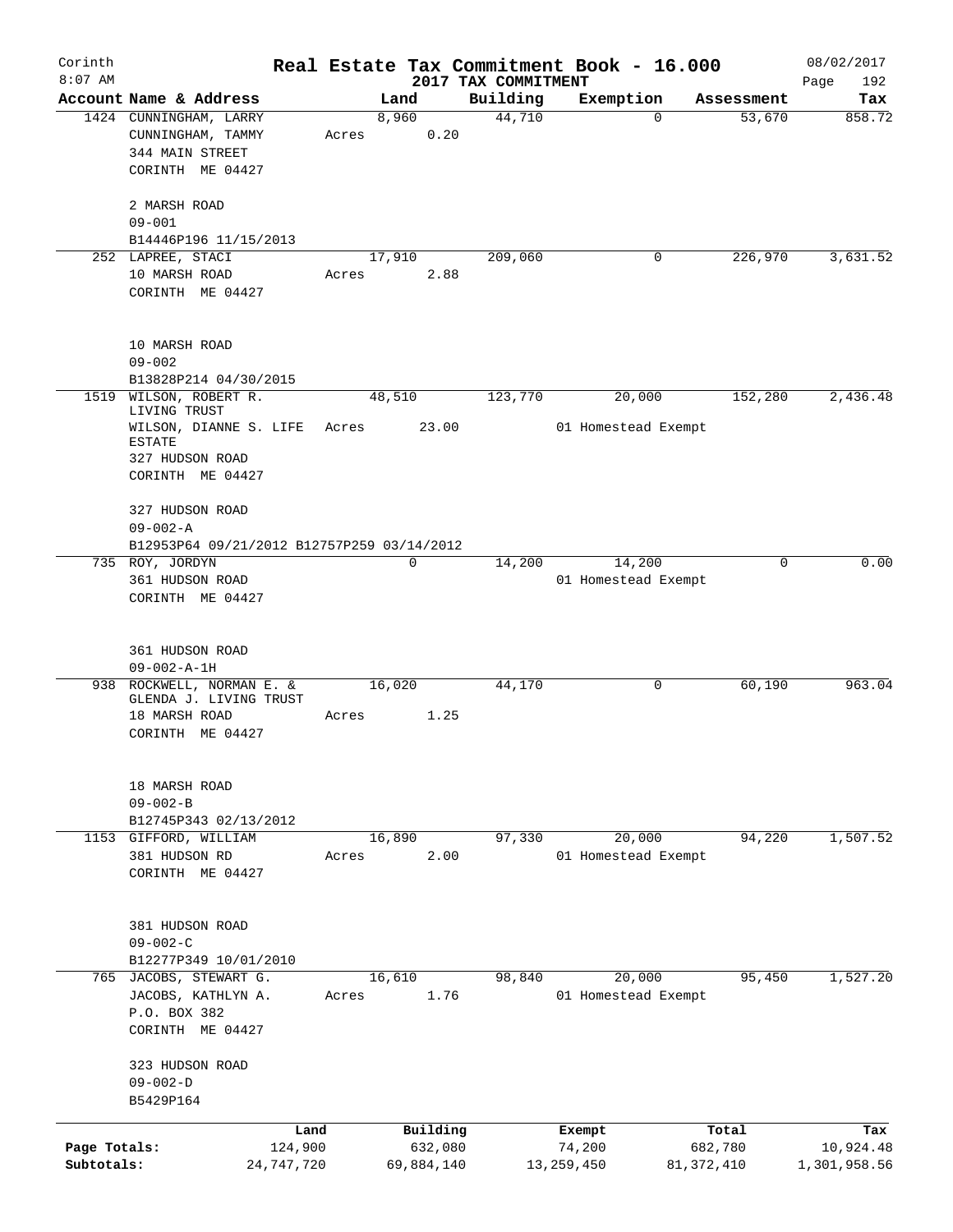| Corinth      |                                                               |            |       |                 |                                 | Real Estate Tax Commitment Book - 16.000    |                       | 08/02/2017         |
|--------------|---------------------------------------------------------------|------------|-------|-----------------|---------------------------------|---------------------------------------------|-----------------------|--------------------|
| $8:07$ AM    | Account Name & Address                                        |            |       | Land            | 2017 TAX COMMITMENT<br>Building | Exemption                                   | Assessment            | Page<br>193<br>Tax |
|              | 737 TAGGART, RONALD                                           |            |       | 16,060          | 84,420                          | 20,000                                      | 80,480                | 1,287.68           |
|              | 319 HUDSON ROAD<br>CORINTH ME 04427                           |            | Acres | 1.28            |                                 | 01 Homestead Exempt                         |                       |                    |
|              | 319 HUDSON ROAD<br>$09 - 002 - E$                             |            |       |                 |                                 |                                             |                       |                    |
|              | B9999P327 07/26/2005<br>733 HILL, NATHAN O.A.                 |            |       |                 |                                 |                                             |                       | 3,451.52           |
|              | HILL, LUCILVA B.,<br>LIVING TRUST<br>22 MARSH ROAD            |            | Acres | 73,830<br>95.64 | 167,890                         | 26,000<br>22 Veteran<br>01 Homestead Exempt | 215,720               |                    |
|              | CORINTH ME 04427                                              |            |       |                 |                                 |                                             |                       |                    |
|              | 22 MARSH ROAD                                                 |            |       |                 |                                 |                                             |                       |                    |
|              | $09 - 003$<br>B2516P222                                       |            |       |                 |                                 |                                             |                       |                    |
|              | 2034 TOWN OF CORINTH                                          |            |       | 0               | $\Omega$                        |                                             | $\Omega$<br>0         | 0.00               |
|              | PO BOX 309                                                    |            |       |                 |                                 | 43 Municipal                                |                       |                    |
|              | CORINTH ME 04427                                              |            |       |                 |                                 |                                             |                       |                    |
|              | <b>MARSH ROAD</b>                                             |            |       |                 |                                 |                                             |                       |                    |
|              | $09 - 004$                                                    |            |       |                 |                                 |                                             |                       |                    |
|              | 881 BURLEIGH, GLORIA J.<br>9 RALPH'S LANE<br>STETSON ME 04488 |            | Acres | 18,060<br>13.71 | $\Omega$                        |                                             | $\mathbf 0$<br>18,060 | 288.96             |
|              | <b>MARSH ROAD</b><br>$09 - 005$                               |            |       |                 |                                 |                                             |                       |                    |
|              | B11019P335 06/07/2007 B7162P177                               |            |       |                 |                                 |                                             |                       |                    |
|              | 851 HALL, BRENDA L.                                           |            |       | 43,220          | 95,080                          | 20,000                                      | 118,300               | 1,892.80           |
|              | OVERTURF, BRET                                                |            | Acres | 84.29           |                                 | 01 Homestead Exempt                         |                       |                    |
|              | 88 MARSH ROAD                                                 |            |       |                 |                                 |                                             |                       |                    |
|              | CORINTH ME 04427                                              |            |       |                 |                                 |                                             |                       |                    |
|              | 88 MARSH ROAD<br>$09 - 006$                                   |            |       |                 |                                 |                                             |                       |                    |
|              | B12159P148 06/15/2010 B7330P129                               |            |       |                 |                                 |                                             |                       |                    |
|              | 878 MARSH, ELMER GERRY                                        |            |       | 3,950           | 0                               |                                             | 3,950<br>0            | 63.20              |
|              | MARSH, EDYTHE                                                 |            | Acres | 30.00           |                                 |                                             |                       |                    |
|              | 27 MARSH ROAD                                                 |            |       |                 |                                 |                                             |                       |                    |
|              | CORINTH ME 04427                                              |            |       |                 |                                 |                                             |                       |                    |
|              | MARSH ROAD N/F OFF                                            |            |       |                 |                                 |                                             |                       |                    |
|              | $09 - 007$                                                    |            |       |                 |                                 |                                             |                       |                    |
|              | B5715P83<br>732 HILL, NATHAN O.A.                             |            |       | 9,870           | 0                               |                                             | 0<br>9,870            | 157.92             |
|              | HILL, LUCILVA B.,<br>LIVING TRUST                             |            | Acres | 10.00           |                                 |                                             |                       |                    |
|              | 22 MARSH ROAD                                                 |            |       |                 |                                 |                                             |                       |                    |
|              | CORINTH ME 04427                                              |            |       |                 |                                 |                                             |                       |                    |
|              | MARSH ROAD N/F OFF                                            |            |       |                 |                                 |                                             |                       |                    |
|              | $09 - 008$                                                    |            |       |                 |                                 |                                             |                       |                    |
|              | B2516P222                                                     |            |       |                 |                                 |                                             |                       |                    |
|              |                                                               | Land       |       | Building        |                                 | Exempt                                      | Total                 | Tax                |
| Page Totals: |                                                               | 164,990    |       | 347,390         |                                 | 66,000                                      | 446,380               | 7,142.08           |
| Subtotals:   |                                                               | 24,912,710 |       | 70,231,530      |                                 | 13,325,450                                  | 81,818,790            | 1,309,100.64       |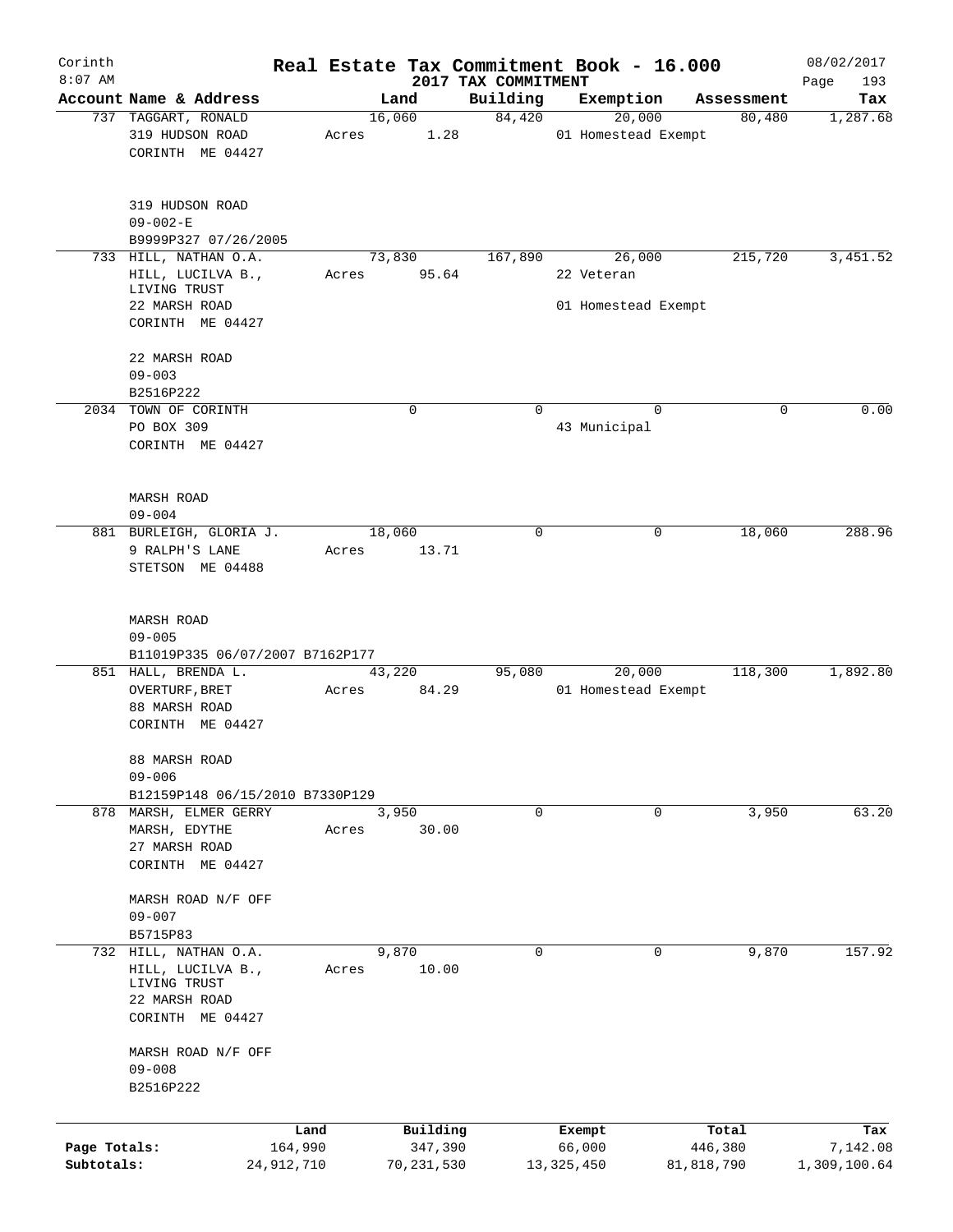| Corinth<br>$8:07$ AM |                                               |                                                                                                                                           |       |        |        | 2017 TAX COMMITMENT | Real Estate Tax Commitment Book - 16.000 |            | 08/02/2017<br>Page<br>194 |
|----------------------|-----------------------------------------------|-------------------------------------------------------------------------------------------------------------------------------------------|-------|--------|--------|---------------------|------------------------------------------|------------|---------------------------|
|                      |                                               | Account Name & Address                                                                                                                    |       | Land   |        | Building            | Exemption                                | Assessment | Tax                       |
|                      | TRUST                                         | 1447 HILL, NATHAN O.A.<br>HILL, LUCILVA B., LIVING Acres 42.00<br>22 MARSH ROAD<br>CORINTH ME 04427                                       |       | 17,160 |        | $\Omega$            | $\Omega$                                 | 17,160     | 274.56                    |
|                      | MARSH ROAD<br>$09 - 009$<br>B8364P226         |                                                                                                                                           |       |        |        |                     |                                          |            |                           |
|                      |                                               | 882 MARSH, ELMER GERRY<br>27 MARSH ROAD<br>CORINTH ME 04427                                                                               | Acres | 37,950 | 190.00 | 0                   | 0                                        | 37,950     | 607.20                    |
|                      | <b>MARSH ROAD</b><br>$09 - 010$<br>B7155P3072 |                                                                                                                                           |       |        |        |                     |                                          |            |                           |
|                      | PO BOX 33                                     | 1338 ROCKWELL, FLOYD LESLIE<br>CORINTH ME 04427                                                                                           | Acres | 16,170 | 39.00  | 22,960              | 0                                        | 39,130     | 626.08                    |
|                      | $09 - 011$                                    | MARSH ROAD N/F OFF                                                                                                                        |       |        |        |                     |                                          |            |                           |
|                      |                                               | B13420P63 12/12/2013<br>1463 DOUGHTY, BENJAMIN R.                                                                                         |       | 16,660 |        | 161,260             | 20,000                                   | 157,920    | 2,526.72                  |
|                      | <b>RD</b><br>ROAD<br>$09 - 012$               | DOUGHTY, MELISSA M.<br>378 WHITE SCHOOLHOUSE<br>CORINTH ME 04427<br>378 WHITE SCHOOLHOUSE                                                 | Acres |        | 1.80   |                     | 01 Homestead Exempt                      |            |                           |
|                      |                                               | B10894P134 03/29/2007<br>936 MCHUGH, MICHAEL G.                                                                                           |       | 53,610 |        | 307,280             | 20,000                                   | 340,890    | 5,454.24                  |
|                      | ROAD<br>ROAD<br>$09 - 012 - 01$               | MCHUGH, PAULA C.<br>356 WHITE SCHOOLHOUSE<br>CORINTH ME 04427<br>356 WHITE SCHOOLHOUSE                                                    | Acres |        | 115.80 |                     | 01 Homestead Exempt                      |            |                           |
|                      | RD<br>$09 - 012 - 02$                         | B9908P35 06/07/2005<br>1920 MCHUGH, MICHAEL G.<br>MCHUGH, PAULA C.<br>356 WHITE SCHOOLHOUSE<br>CORINTH ME 04427<br>WHITE SCHOOLHOUSE ROAD | Acres | 11,500 | 2.57   | $\mathbf 0$         | $\mathbf 0$                              | 11,500     | 184.00                    |
|                      |                                               |                                                                                                                                           |       |        |        |                     |                                          |            |                           |

|              | Land       | Building   | Exempt     | Total      | Tax          |
|--------------|------------|------------|------------|------------|--------------|
| Page Totals: | 153,050    | 491,500    | 40,000     | 604,550    | 9,672.80     |
| Subtotals:   | 25,065,760 | 70,723,030 | 13,365,450 | 82,423,340 | 1,318,773.44 |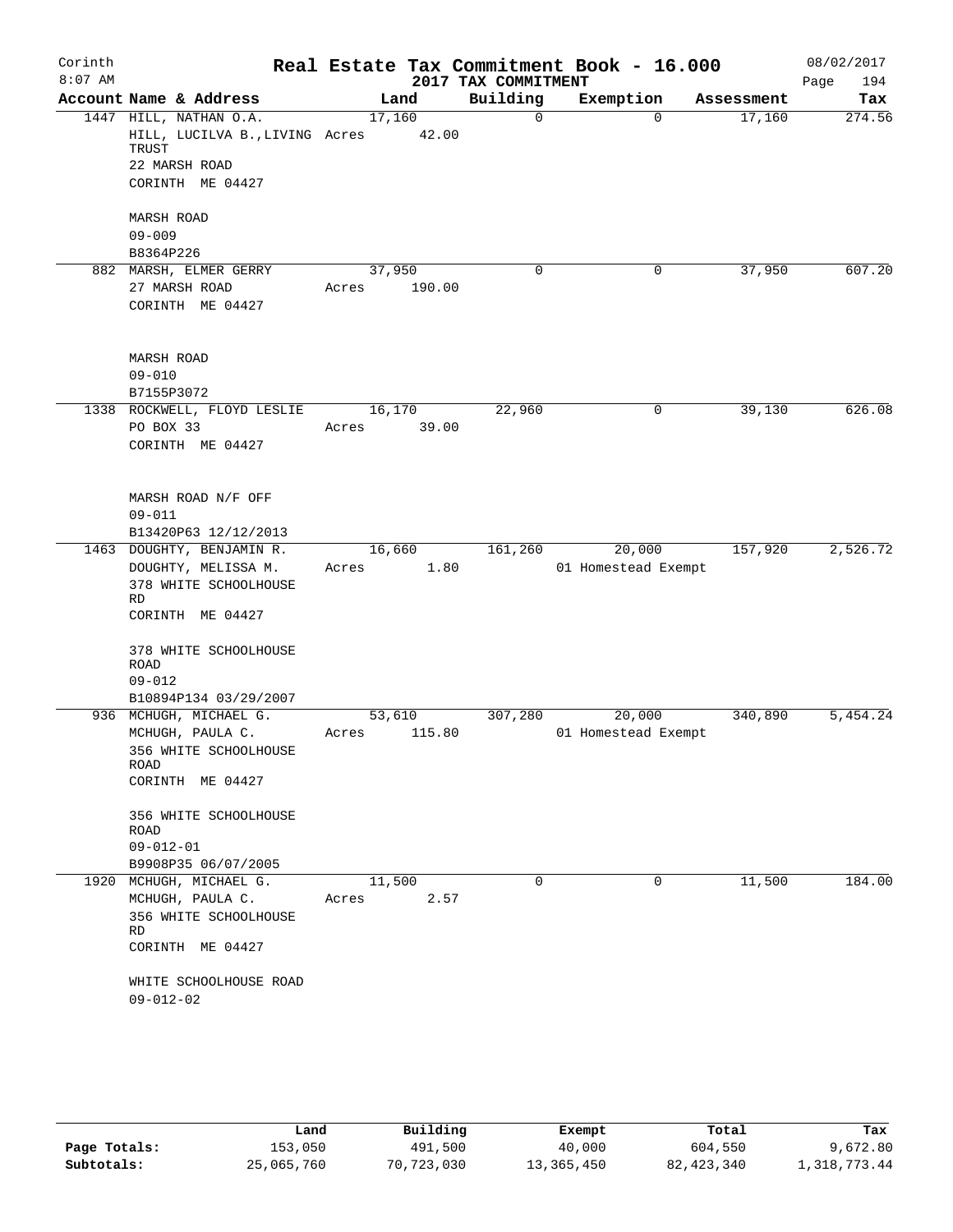| Corinth<br>$8:07$ AM       |                                                                                                  |                 |                     |                                 | Real Estate Tax Commitment Book - 16.000 |                       | 08/02/2017               |
|----------------------------|--------------------------------------------------------------------------------------------------|-----------------|---------------------|---------------------------------|------------------------------------------|-----------------------|--------------------------|
|                            | Account Name & Address                                                                           |                 | Land                | 2017 TAX COMMITMENT<br>Building | Exemption                                | Assessment            | 195<br>Page<br>Tax       |
|                            | 1921 MCHUGH, MICHAEL G.<br>MCHUGH, PAULA C.<br>356 WHITE SCHOOLHOUSE<br>RD<br>CORINTH ME 04427   | 12,210<br>Acres | 3.18                | 0                               | $\Omega$                                 | 12,210                | 195.36                   |
|                            | WHITE SCHOOLHOUSE &<br>TATE<br>$09 - 012 - 03$                                                   |                 |                     |                                 |                                          |                       |                          |
|                            | 1922 MCHUGH, MICHAEL G.<br>MCHUGH, PAULA C.<br>356 WHITE SCHOOLHOUSE<br>ROAD<br>CORINTH ME 04427 | 10,650<br>Acres | 1.84                | 0                               | 0                                        | 10,650                | 170.40                   |
|                            | TATE ROAD<br>$09 - 012 - 04$<br>B13788P67 03/13/2015                                             |                 |                     |                                 |                                          |                       |                          |
|                            | 1923 MCHUGH, MICHAEL G.<br>MCHUGH, PAULA C.<br>356 WHITE SCHOOLHOUSE<br>RD<br>CORINTH ME 04427   | 10,120<br>Acres | 1.38                | 0                               | 0                                        | 10,120                | 161.92                   |
|                            | TATE ROAD<br>$09 - 012 - 05$                                                                     |                 |                     |                                 |                                          |                       |                          |
|                            | 1924 MCHUGH, MICHAEL G.<br>MCHUGH, PAULA C.<br>356 WHITE SCHOOLHOUSE<br>RD<br>CORINTH ME 04427   | 10,120<br>Acres | 1.38                | 0                               | 0                                        | 10,120                | 161.92                   |
|                            | TATE ROAD<br>$09 - 012 - 06$                                                                     |                 |                     |                                 |                                          |                       |                          |
|                            | 1925 MCHUGH, MICHAEL G.<br>MCHUGH, PAULA C.<br>356 WHITE SCHOOLHOUSE<br>RD<br>CORINTH ME 04427   | 11,190<br>Acres | 2.30                | $\mathbf 0$                     | 0                                        | 11,190                | 179.04                   |
|                            | TATE ROAD<br>$09 - 012 - 07$                                                                     |                 |                     |                                 |                                          |                       |                          |
|                            | 1316 TATE, ALBERT W.<br>136 PUDDLEDOCK ROAD<br>CORINTH ME 04427                                  | Acres           | 22,610<br>74.00     | 3,000                           | 0                                        | 25,610                | 409.76                   |
|                            | TATE ROAD N/F OFF<br>$09 - 013$<br>B8359P316                                                     |                 |                     |                                 |                                          |                       |                          |
|                            | 699 BRADFORD, RICHARD<br>BRADFORD, DONNA<br>374 TATE ROAD<br>CORINTH ME 04427                    | 29,930<br>Acres | 50.40               | 0                               | 0                                        | 29,930                | 478.88                   |
|                            | TATE ROAD<br>$09 - 013 - A$<br>B11177P73 10/17/2007 B3153P278                                    |                 |                     |                                 |                                          |                       |                          |
|                            |                                                                                                  | Land            | Building            |                                 | Exempt                                   | Total                 | Tax                      |
| Page Totals:<br>Subtotals: | 106,830<br>25,172,590                                                                            |                 | 3,000<br>70,726,030 |                                 | $\mathbf 0$<br>13, 365, 450              | 109,830<br>82,533,170 | 1,757.28<br>1,320,530.72 |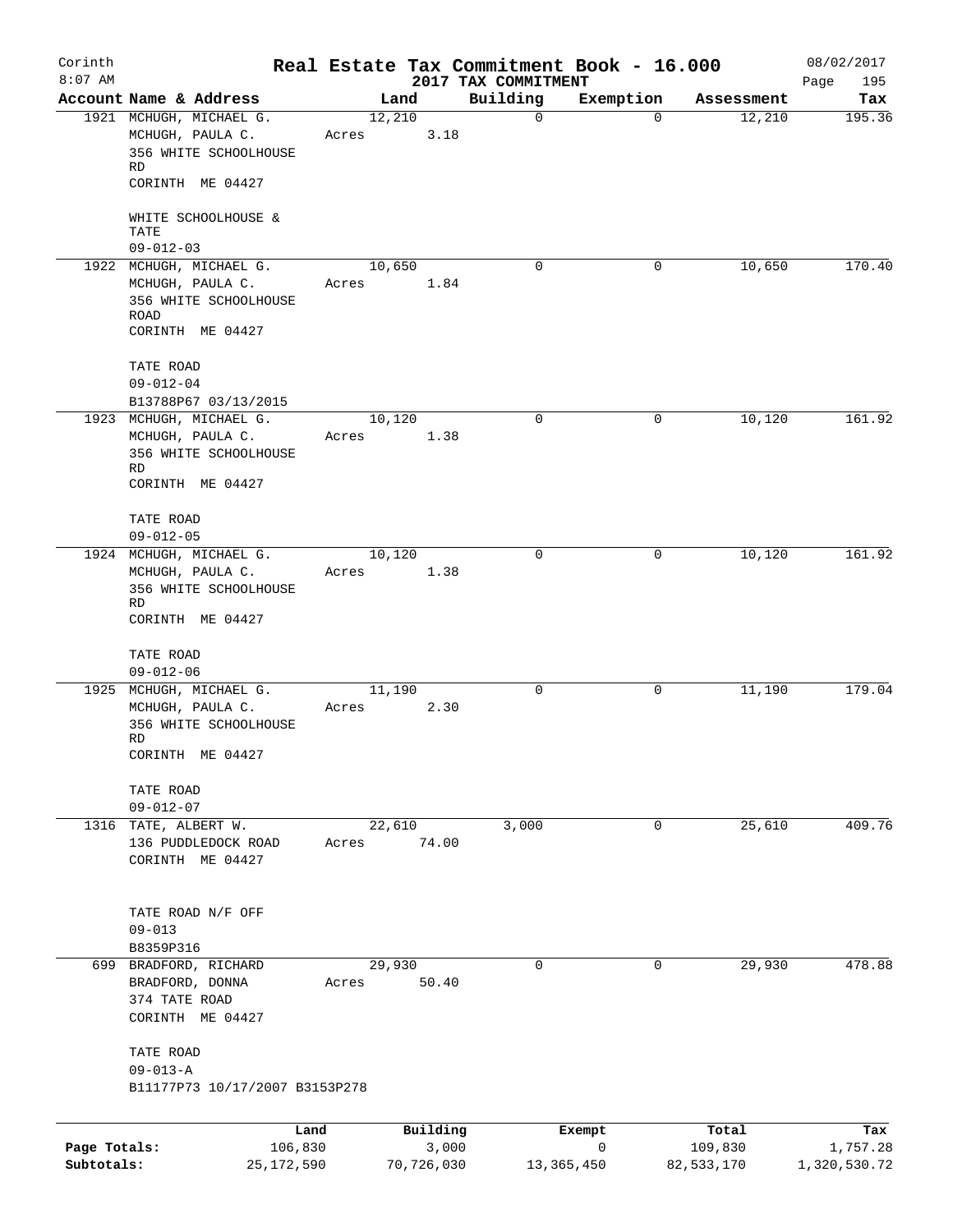| Corinth   |                                      |             |       |                     | Real Estate Tax Commitment Book - 16.000 |            | 08/02/2017  |
|-----------|--------------------------------------|-------------|-------|---------------------|------------------------------------------|------------|-------------|
| $8:07$ AM |                                      |             |       | 2017 TAX COMMITMENT |                                          |            | 196<br>Page |
|           | Account Name & Address               |             | Land  | Building            | Exemption                                | Assessment | Tax         |
|           | 1391 TOWNSEND SR, GILBERT G.         | 12,100      |       | $\mathbf 0$         | $\Omega$                                 | 12,100     | 193.60      |
|           | TOWNSEND, LORI A.                    | Acres 12.00 |       |                     |                                          |            |             |
|           | 326 TATE ROAD<br>CORINTH ME 04427    |             |       |                     |                                          |            |             |
|           |                                      |             |       |                     |                                          |            |             |
|           | TATE ROAD N/F OFF                    |             |       |                     |                                          |            |             |
|           | $09 - 013 - C$                       |             |       |                     |                                          |            |             |
|           | B4250P347                            |             |       |                     |                                          |            |             |
|           | 1392 TOWNSEND SR, GILBERT G.         | 18,890      |       | 115,950             | 20,000                                   | 114,840    | 1,837.44    |
|           | TOWNSEND, LORI A.                    | Acres       | 5.39  |                     | 01 Homestead Exempt                      |            |             |
|           | 326 TATE ROAD                        |             |       |                     |                                          |            |             |
|           | CORINTH ME 04427                     |             |       |                     |                                          |            |             |
|           | 326 TATE ROAD                        |             |       |                     |                                          |            |             |
|           | $09 - 013 - D$                       |             |       |                     |                                          |            |             |
|           | B3746P123                            |             |       |                     |                                          |            |             |
| 1178      | BRUYERE, RAMONA (Heirs<br>of)        | 23,300      |       | 47,240              | 0                                        | 70,540     | 1,128.64    |
|           | c/o LEONARD BRUYERE                  | Acres       | 24.00 |                     |                                          |            |             |
|           | P.O. BOX 94                          |             |       |                     |                                          |            |             |
|           | CORINTH ME 04427                     |             |       |                     |                                          |            |             |
|           | 147 MEADOW ROAD                      |             |       |                     |                                          |            |             |
|           | $09 - 014$                           |             |       |                     |                                          |            |             |
|           | B10358P113 08/15/2005                |             |       |                     |                                          |            |             |
|           | 885 MARSHALL, ROGER D.<br>(Heirs of) | 17,820      |       | $\Omega$            | 0                                        | 17,820     | 285.12      |
|           | MARSHALL, MARGARET B.                | Acres       | 12.30 |                     |                                          |            |             |
|           | P.O. BOX 7                           |             |       |                     |                                          |            |             |
|           | ORLAND ME 04472                      |             |       |                     |                                          |            |             |
|           | TATE ROAD                            |             |       |                     |                                          |            |             |
|           | $09 - 014 - 01$                      |             |       |                     |                                          |            |             |
|           | B2817P157                            |             |       |                     |                                          |            |             |
|           | 886 MARSHALL, ROGER D.<br>(Heirs of) | 26,170      |       | 63,200              | 0                                        | 89,370     | 1,429.92    |
|           | MARSHALL, MARGARET B.                | Acres       | 10.00 |                     |                                          |            |             |
|           | P.O. BOX 7                           |             |       |                     |                                          |            |             |
|           | ORLAND ME 04472                      |             |       |                     |                                          |            |             |
|           | 278 TATE ROAD                        |             |       |                     |                                          |            |             |
|           | $09 - 014 - 02$                      |             |       |                     |                                          |            |             |
|           | B2817P159                            |             |       |                     |                                          |            |             |
| 884       | MARSHALL, ROGER D.<br>(Heirs of)     | 20,120      |       | 0                   | 0                                        | 20,120     | 321.92      |
|           | MARSHALL, MARGARET B.                | Acres       | 10.00 |                     |                                          |            |             |
|           | P.O. BOX 7                           |             |       |                     |                                          |            |             |
|           | ORLAND ME 04472                      |             |       |                     |                                          |            |             |
|           | TATE ROAD                            |             |       |                     |                                          |            |             |
|           | $09 - 014 - 03$                      |             |       |                     |                                          |            |             |
|           | B4431P168                            |             |       |                     |                                          |            |             |
|           |                                      |             |       |                     |                                          |            |             |

|              | Land       | Building   | Exempt     | Total      | Tax          |
|--------------|------------|------------|------------|------------|--------------|
| Page Totals: | 118,400    | 226,390    | 20,000     | 324,790    | 5,196.64     |
| Subtotals:   | 25,290,990 | 70,952,420 | 13,385,450 | 82,857,960 | 1,325,727.36 |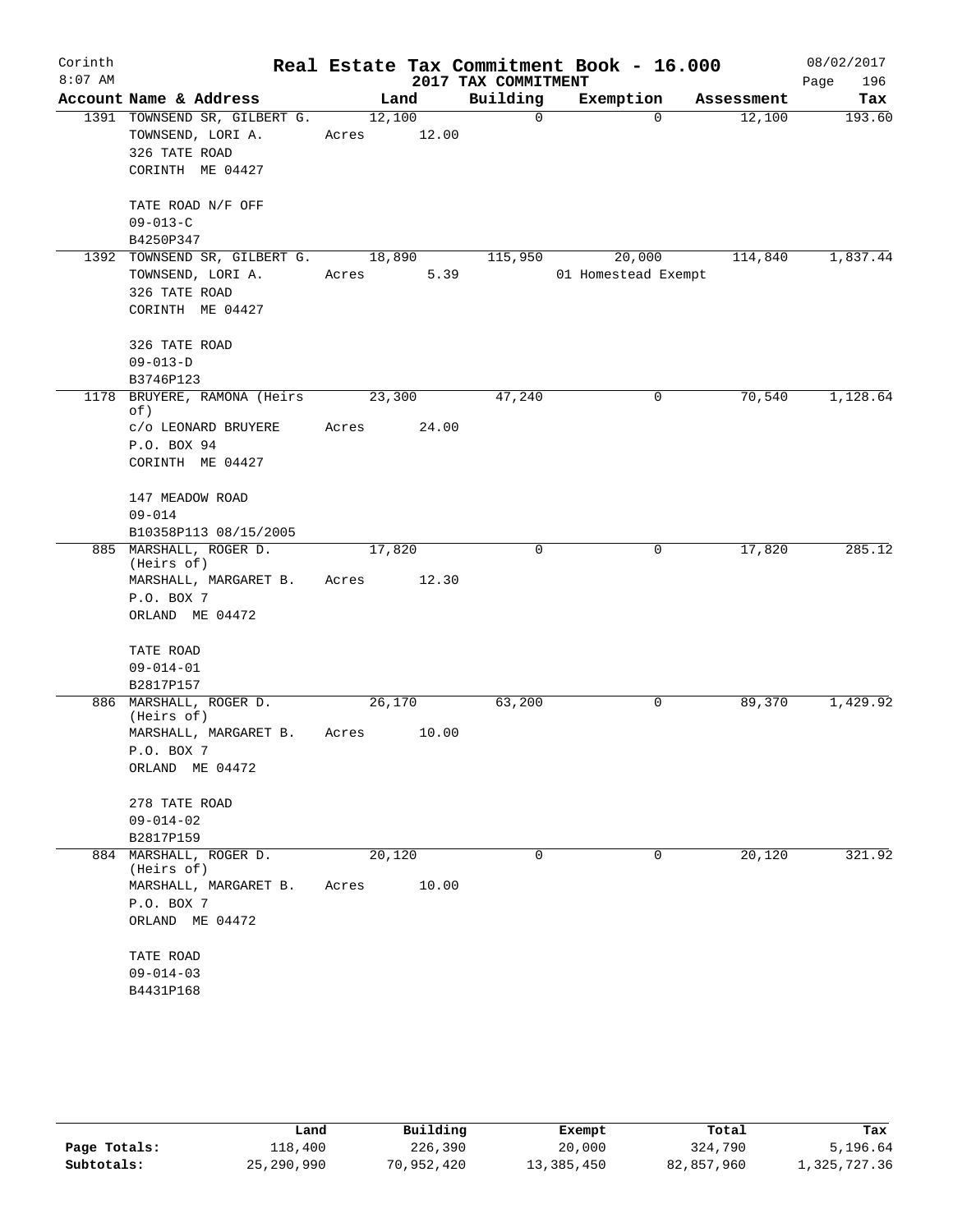| Corinth<br>$8:07$ AM       |                                                                                                | Real Estate Tax Commitment Book - 16.000 | 2017 TAX COMMITMENT |                      |                       | 08/02/2017               |
|----------------------------|------------------------------------------------------------------------------------------------|------------------------------------------|---------------------|----------------------|-----------------------|--------------------------|
|                            | Account Name & Address                                                                         | Land                                     | Building            | Exemption            | Assessment            | 197<br>Page<br>Tax       |
|                            | 919 TOWNSEND SR, GILBERT G.<br>TOWNSEND, LORI ANN<br>326 TATE ROAD<br>CORINTH ME 04427         | 20,740<br>5.32<br>Acres                  | 43,790              | $\Omega$             | 64,530                | 1,032.48                 |
|                            | 314 TATE ROAD<br>$09 - 014 - 04$                                                               |                                          |                     |                      |                       |                          |
|                            | B9937P333<br>TOWNSEND, SHAUN T.                                                                | 20,000                                   | 24,670              | 20,000               | 24,670                | 394.72                   |
| 1892                       | 308 TATE ROAD<br>CORINTH ME 04427                                                              | 4.68<br>Acres                            |                     | 01 Homestead Exempt  |                       |                          |
|                            | 308 TATE ROAD<br>$09 - 014 - 04 - 01$<br>B10149P113 10/18/2005                                 |                                          |                     |                      |                       |                          |
|                            | 887 MARSHALL, ROGER D.<br>(Heirs of)<br>MARSHALL, MARGARET B.<br>P.O. BOX 7<br>ORLAND ME 04472 | 13,200<br>30.00<br>Acres                 | $\mathbf 0$         | 0                    | 13,200                | 211.20                   |
|                            | MEADOW ROAD<br>$09 - 014 - 05$<br>B2817P159                                                    |                                          |                     |                      |                       |                          |
|                            | 1268 ST ANDRE, RAYMOND<br>7 JACQUELINE COURT<br>CRANSTON RI 02921                              | 12,540<br>10.00<br>Acres                 | 0                   | 0                    | 12,540                | 200.64                   |
|                            | MEADOW ROAD<br>$09 - 014 - 06$<br>B4642P166                                                    |                                          |                     |                      |                       |                          |
|                            | 1269 ST ANDRE, RAYMOND<br>7 JACQUELINE COURT<br>CRANSTON RI 02921                              | 15,890<br>38.14<br>Acres                 | $\mathsf{O}$        | 0                    | 15,890                | 254.24                   |
|                            | MEADOW ROAD N/F OFF<br>$09 - 014 - 07$<br>B2742P251                                            |                                          |                     |                      |                       |                          |
| 107                        | TOWNSEND, NICHOLAS W.<br>16 HAY ROAD<br>HUDSON ME 04449                                        | 19,010<br>47.60<br>Acres                 | $\mathbf 0$         | $\mathbf 0$          | 19,010                | 304.16                   |
|                            | MEADOW ROAD<br>$09 - 014 - 08$<br>B12526P31 06/30/2011                                         |                                          |                     |                      |                       |                          |
|                            | 1179 SATHER, RICHARD M.<br>SATHER, BEULAH A.<br>PO BOX 333<br>CORINTH ME 04427                 | 17,270<br>5.00<br>Acres                  | 21,500              | 0                    | 38,770                | 620.32                   |
|                            | 121 MEADOW ROAD<br>$09 - 014 - 09$<br>B12783P348 03/28/2012 B6326P87                           |                                          |                     |                      |                       |                          |
|                            | Land                                                                                           | Building                                 |                     | Exempt               | Total                 | Tax                      |
| Page Totals:<br>Subtotals: | 118,650<br>25,409,640                                                                          | 89,960<br>71,042,380                     |                     | 20,000<br>13,405,450 | 188,610<br>83,046,570 | 3,017.76<br>1,328,745.12 |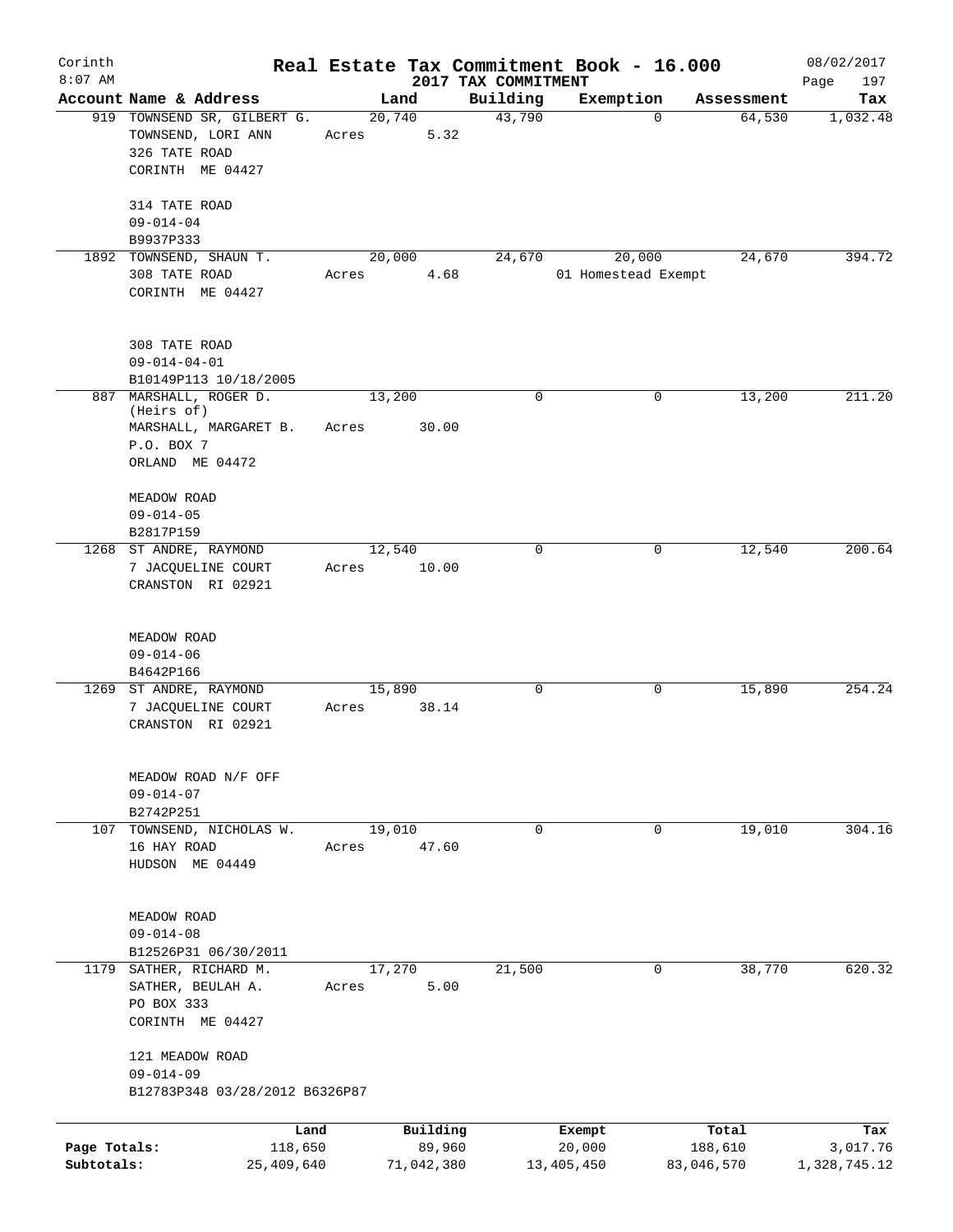| Corinth      |                                                        |       |                |                     | Real Estate Tax Commitment Book - 16.000 |                      | 08/02/2017    |
|--------------|--------------------------------------------------------|-------|----------------|---------------------|------------------------------------------|----------------------|---------------|
| $8:07$ AM    | Account Name & Address                                 |       |                | 2017 TAX COMMITMENT |                                          |                      | 198<br>Page   |
|              |                                                        |       | Land<br>17,270 | Building<br>26,830  | Exemption<br>20,000                      | Assessment<br>24,100 | Tax<br>385.60 |
|              | 1983 PAVLIK, JESSE N.<br>115 MEADOW ROAD<br>PO BOX 488 | Acres | 5.00           |                     | 01 Homestead Exempt                      |                      |               |
|              | CORINTH ME 04427                                       |       |                |                     |                                          |                      |               |
|              | 115 MEADOW ROAD                                        |       |                |                     |                                          |                      |               |
|              | $09 - 014 - 09 - A$<br>B13479P5 02/09/2014             |       |                |                     |                                          |                      |               |
|              | 379 DALESSANDRO, WILLIAM<br>ALFRED                     |       | 12,540         | $\Omega$            | 0                                        | 12,540               | 200.64        |
|              | 21465 CRESTFALLS COURT<br>BOCA RATON FL 33444          | Acres | 10.00          |                     |                                          |                      |               |
|              | MEADOW ROAD N/F OFF                                    |       |                |                     |                                          |                      |               |
|              | $09 - 014 - 10$                                        |       |                |                     |                                          |                      |               |
|              | 314 PHELPS, JASON T.<br>GOLBA, DOLORES A.              |       | 20,600         | 64,250              | 0                                        | 84,850               | 1,357.60      |
|              | 19 PEMBROKE STREET<br>SPRINGFIELD ME 01104             | Acres | 8.36           |                     |                                          |                      |               |
|              | 93 MEADOW ROAD                                         |       |                |                     |                                          |                      |               |
|              | $09 - 014 - 11$<br>B12452P51 04/18/2011                |       |                |                     |                                          |                      |               |
|              | 1747 RAMSAY, KIRK                                      |       | 25,410         | $\Omega$            | 0                                        | 25,410               | 406.56        |
|              | RAMSAY, LAURA                                          | Acres | 23.00          |                     |                                          |                      |               |
|              | 28 MAIN ROAD                                           |       |                |                     |                                          |                      |               |
|              | BRADLEY ME 04411                                       |       |                |                     |                                          |                      |               |
|              | 159 MEADOW ROAD                                        |       |                |                     |                                          |                      |               |
|              | $09 - 014 - A$                                         |       |                |                     |                                          |                      |               |
|              | B11269P263 01/18/2008                                  |       |                |                     |                                          |                      |               |
|              | 572 KROEMER, JENNIFER L.<br>KROEMER, LYNETTE           | Acres | 31,460<br>2.00 | 53,480              | 20,000<br>01 Homestead Exempt            | 64,940               | 1,039.04      |
|              | 240 TATE ROAD                                          |       |                |                     |                                          |                      |               |
|              | CORINTH ME 04427                                       |       |                |                     |                                          |                      |               |
|              | 240 TATE ROAD                                          |       |                |                     |                                          |                      |               |
|              | $09 - 015$                                             |       |                |                     |                                          |                      |               |
|              | B7380P303                                              |       |                |                     |                                          |                      |               |
|              | 2030 KROEMER, LYNETTE                                  |       | 0              | 23,220              | 20,000                                   | 3,220                | 51.52         |
|              | 240 TATE RD                                            |       |                |                     | 01 Homestead Exempt                      |                      |               |
|              | CORINTH ME 04427-3259                                  |       |                |                     |                                          |                      |               |
|              |                                                        |       |                |                     |                                          |                      |               |
|              | 15 MEADOW ROAD<br>$09 - 015 - 01H$                     |       |                |                     |                                          |                      |               |
|              | 1315 BRIA, CHARLES JR.                                 |       | 2,630          | $\Omega$            | $\mathbf 0$                              | 2,630                | 42.08         |
|              | 93 WILLEY RD                                           | Acres | 0.40           |                     |                                          |                      |               |
|              | SANDBORNVILLE<br>NH 03872                              |       |                |                     |                                          |                      |               |
|              |                                                        |       |                |                     |                                          |                      |               |
|              | MEADOW ROAD                                            |       |                |                     |                                          |                      |               |
|              | $09 - 016$<br>B9021P114                                |       |                |                     |                                          |                      |               |
|              |                                                        |       |                |                     |                                          |                      |               |
|              |                                                        |       |                |                     |                                          |                      |               |
|              | Land                                                   |       | Building       |                     | Exempt                                   | Total                | Tax           |
| Page Totals: | 109,910                                                |       | 167,780        |                     | 60,000                                   | 217,690              | 3,483.04      |

**Subtotals:** 25,519,550 71,210,160 13,465,450 83,264,260 1,332,228.16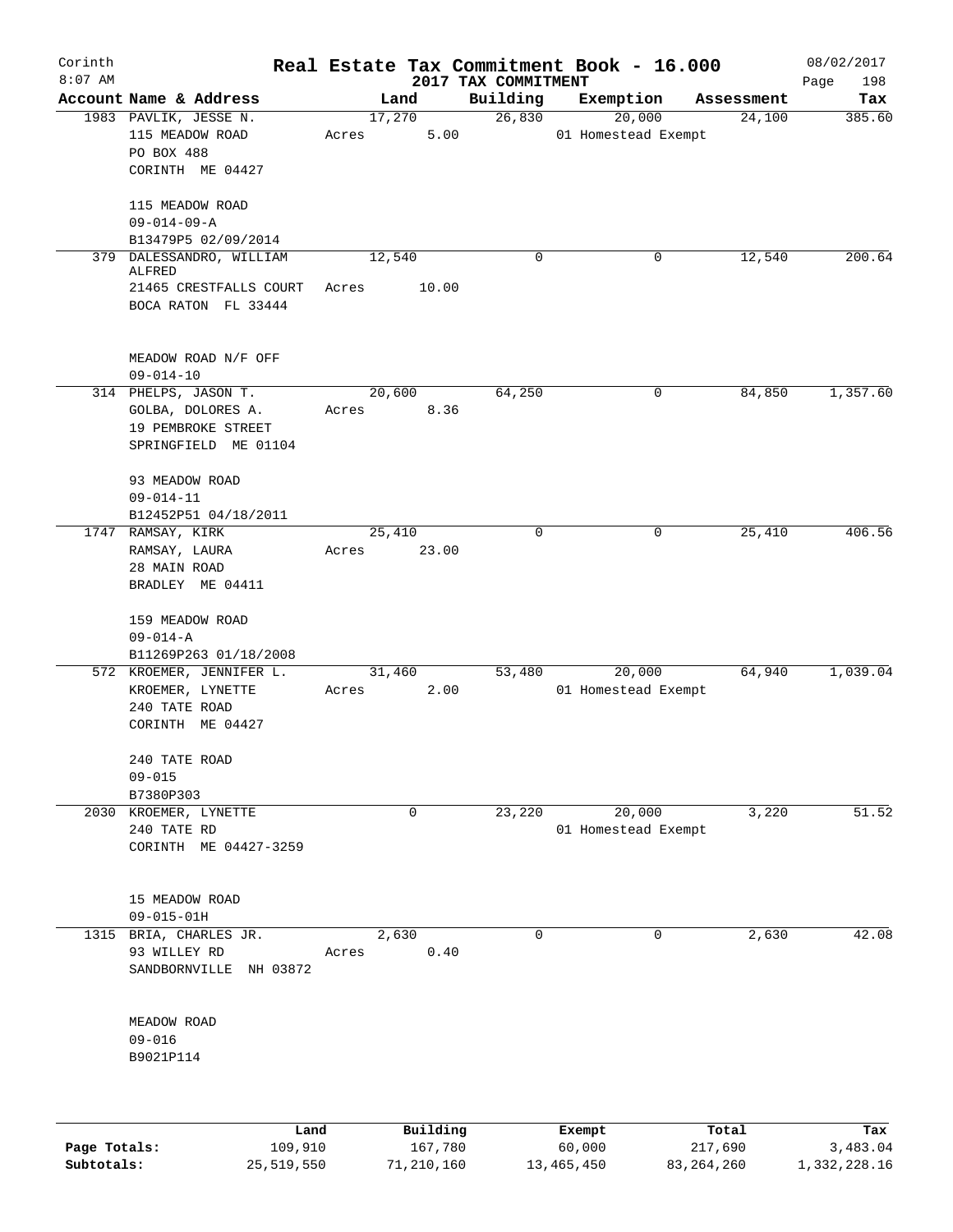| Corinth   |                                                |        |             |                     | Real Estate Tax Commitment Book - 16.000 |            | 08/02/2017  |
|-----------|------------------------------------------------|--------|-------------|---------------------|------------------------------------------|------------|-------------|
| $8:07$ AM |                                                |        |             | 2017 TAX COMMITMENT |                                          |            | 199<br>Page |
|           | Account Name & Address                         |        | Land        | Building            | Exemption                                | Assessment | Tax         |
|           | 242 DELEAR, NICHOLAS J.<br>123 HILLSIDE RD     | 17,270 | 5.00        | 6,540               | 0                                        | 23,810     | 380.96      |
|           | HIGHLAND LAKES NJ                              | Acres  |             |                     |                                          |            |             |
|           | 07422                                          |        |             |                     |                                          |            |             |
|           | MEADOW ROAD N/F OFF                            |        |             |                     |                                          |            |             |
|           | $09 - 018$                                     |        |             |                     |                                          |            |             |
|           | B8185P274                                      |        |             |                     |                                          |            |             |
|           | 780 JONES, WILLIAM C.                          | 16,270 |             | $\Omega$            | 0                                        | 16,270     | 260.32      |
|           | JONES, DEANNA J.                               | Acres  | 10.10       |                     |                                          |            |             |
|           | 56 COAKLEY STREET                              |        |             |                     |                                          |            |             |
|           | ISELIN NJ 08830                                |        |             |                     |                                          |            |             |
|           | MEADOW ROAD                                    |        |             |                     |                                          |            |             |
|           | $09 - 019 - 01$                                |        |             |                     |                                          |            |             |
|           | B6253P99                                       |        |             |                     |                                          |            |             |
|           | 1177 NIGHTINGALE, ROGER P.<br>PR. NIGHTINGALE, | 22,420 | 10.20       | 0                   | 0                                        | 22, 420    | 358.72      |
|           | KATHLEEN A.                                    | Acres  |             |                     |                                          |            |             |
|           | PO BOX 25812                                   |        |             |                     |                                          |            |             |
|           | WASHINGTON DC 20027                            |        |             |                     |                                          |            |             |
|           | 84 MEADOW ROAD                                 |        |             |                     |                                          |            |             |
|           | $09 - 019 - 02$                                |        |             |                     |                                          |            |             |
|           | B13058P197 01/04/2013                          |        |             |                     |                                          |            |             |
|           | 102 BELL, MICHAEL                              |        | $\mathbf 0$ | 24,280              | 20,000                                   | 4,280      | 68.48       |
|           | P.O. BOX 227<br>CORINTH ME 04427               |        |             |                     | 01 Homestead Exempt                      |            |             |
|           |                                                |        |             |                     |                                          |            |             |
|           | 84 MEADOW ROAD                                 |        |             |                     |                                          |            |             |
|           | $09 - 019 - 02H$                               |        |             |                     |                                          |            |             |
|           | 794 MARTIN, BENJAMIN M.                        | 23,110 |             | 79,800              | 20,000                                   | 82,910     | 1,326.56    |
|           | 110 MEDOW ROAD                                 | Acres  | 10.90       |                     | 01 Homestead Exempt                      |            |             |
|           | CORINTH ME 04427                               |        |             |                     |                                          |            |             |
|           | 110 MEADOW ROAD                                |        |             |                     |                                          |            |             |
|           | $09 - 019 - 03$                                |        |             |                     |                                          |            |             |
|           | B13630P274 08/28/2014                          |        |             |                     |                                          |            |             |
|           | 662 HADFIELD, RUSSELL L. &<br>GAYLE            | 19,310 |             | 27,200              | 0                                        | 46,510     | 744.16      |
|           | HADFIELD, RUSSELL L. II<br>& RACHEL            | Acres  | 11.90       |                     |                                          |            |             |
|           | 196 HILLARD AVENUE<br>WARWICK RI 02886         |        |             |                     |                                          |            |             |
|           | 132 MEADOW ROAD                                |        |             |                     |                                          |            |             |
|           | $09 - 019 - 04$                                |        |             |                     |                                          |            |             |
|           | B4124P86                                       |        |             |                     |                                          |            |             |

|              | Land       | Building   | Exempt     | Total      | Tax          |
|--------------|------------|------------|------------|------------|--------------|
| Page Totals: | 98,380     | 137,820    | 40,000     | 196,200    | 3,139.20     |
| Subtotals:   | 25,617,930 | 71,347,980 | 13,505,450 | 83,460,460 | 1,335,367.36 |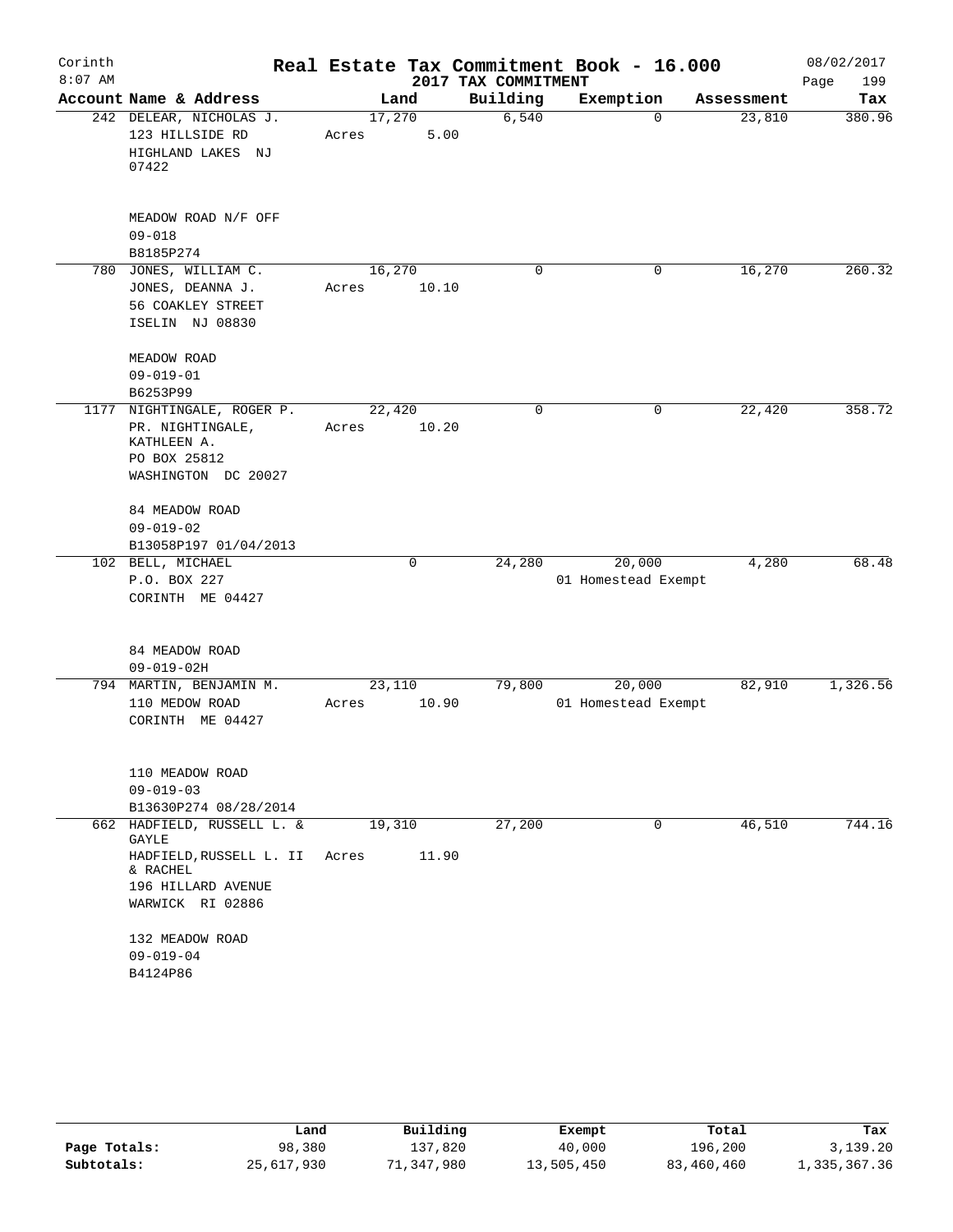| Corinth<br>$8:07$ AM |                                     |        |       | 2017 TAX COMMITMENT | Real Estate Tax Commitment Book - 16.000 |            | 08/02/2017<br>200<br>Page |
|----------------------|-------------------------------------|--------|-------|---------------------|------------------------------------------|------------|---------------------------|
|                      | Account Name & Address              | Land   |       | Building            | Exemption                                | Assessment | Tax                       |
|                      | 663 HADFIELD, RUSSELL L. &<br>GAYLE | 16,270 |       | 0                   | $\Omega$                                 | 16,270     | 260.32                    |
|                      | HADFIELD, RUSSELL L. II<br>& RACHEL | Acres  | 10.10 |                     |                                          |            |                           |
|                      | 196 HILLARD AVENUE                  |        |       |                     |                                          |            |                           |
|                      | WARWICK RI 02886                    |        |       |                     |                                          |            |                           |
|                      | TATE ROAD N/F OFF                   |        |       |                     |                                          |            |                           |
|                      | $09 - 019 - 05$                     |        |       |                     |                                          |            |                           |
|                      | B4124P86                            |        |       |                     | 0                                        |            | 425.12                    |
|                      | 408 PATTERSON, EDWARD H.            | 12,270 |       | 14,300              |                                          | 26,570     |                           |
|                      | PATTERSON, SHARON W.                | Acres  | 11.20 |                     |                                          |            |                           |
|                      | 270 BRUCE HILL ROAD                 |        |       |                     |                                          |            |                           |
|                      | CUMBERLAND CENTER ME<br>04021       |        |       |                     |                                          |            |                           |
|                      | MEADOW ROAD N/F OFF                 |        |       |                     |                                          |            |                           |
|                      | $09 - 019 - 06$                     |        |       |                     |                                          |            |                           |
|                      | B9663P145                           |        |       |                     |                                          |            |                           |
|                      | 19 FISK, BRIAN                      | 20,050 |       | 8,500               | 0                                        | 28,550     | 456.80                    |
|                      | 35 PARKER STREET                    | Acres  | 10.50 |                     |                                          |            |                           |
|                      | BANGOR ME 04401                     |        |       |                     |                                          |            |                           |
|                      | 351 MEADOW ROAD N/F OFF             |        |       |                     |                                          |            |                           |
|                      | $09 - 019 - 07$                     |        |       |                     |                                          |            |                           |
|                      | B14203P278 07/01/2016               |        |       |                     |                                          |            |                           |
|                      | 152 BODWELL, CHARLES M.             | 12,640 |       | 0                   | 0                                        | 12,640     | 202.24                    |
|                      | LEIGHTON, SARAH                     | Acres  | 10.10 |                     |                                          |            |                           |
|                      | PO BOX 922                          |        |       |                     |                                          |            |                           |
|                      | NAPLES ME 04055                     |        |       |                     |                                          |            |                           |
|                      |                                     |        |       |                     |                                          |            |                           |
|                      | MEADOW ROAD N/F OFF                 |        |       |                     |                                          |            |                           |
|                      | $09 - 019 - 08$                     |        |       |                     |                                          |            |                           |
|                      | B4246P12                            |        |       |                     |                                          |            |                           |
|                      | 59 BALZANO, MICHAEL                 | 13,640 |       | 17,970              | 0                                        | 31,610     | 505.76                    |
|                      | 29 BANCROFT STREET                  | Acres  | 12.60 |                     |                                          |            |                           |
|                      | PORTLAND ME 04102                   |        |       |                     |                                          |            |                           |
|                      |                                     |        |       |                     |                                          |            |                           |
|                      | 333 MEADOW ROAD                     |        |       |                     |                                          |            |                           |
|                      | $09 - 019 - 09$                     |        |       |                     |                                          |            |                           |
|                      | B4354P143                           |        |       |                     |                                          |            |                           |
|                      | 1481 SPENCER, SARAH C.              | 14,300 |       | 40,560              | $\mathbf 0$                              | 54,860     | 877.76                    |
|                      | PO BOX 734                          | Acres  | 2.00  |                     |                                          |            |                           |
|                      | ANCHOR POINT AK 99556               |        |       |                     |                                          |            |                           |
|                      | 154 MEADOW ROAD                     |        |       |                     |                                          |            |                           |
|                      | $09 - 019 - A$                      |        |       |                     |                                          |            |                           |
|                      | B8804P311                           |        |       |                     |                                          |            |                           |
|                      |                                     |        |       |                     |                                          |            |                           |

|              | Land       | Building   | Exempt     | Total      | Tax          |
|--------------|------------|------------|------------|------------|--------------|
| Page Totals: | 89,170     | 81,330     |            | 170,500    | 2,728.00     |
| Subtotals:   | 25,707,100 | 71,429,310 | 13,505,450 | 83,630,960 | 1,338,095.36 |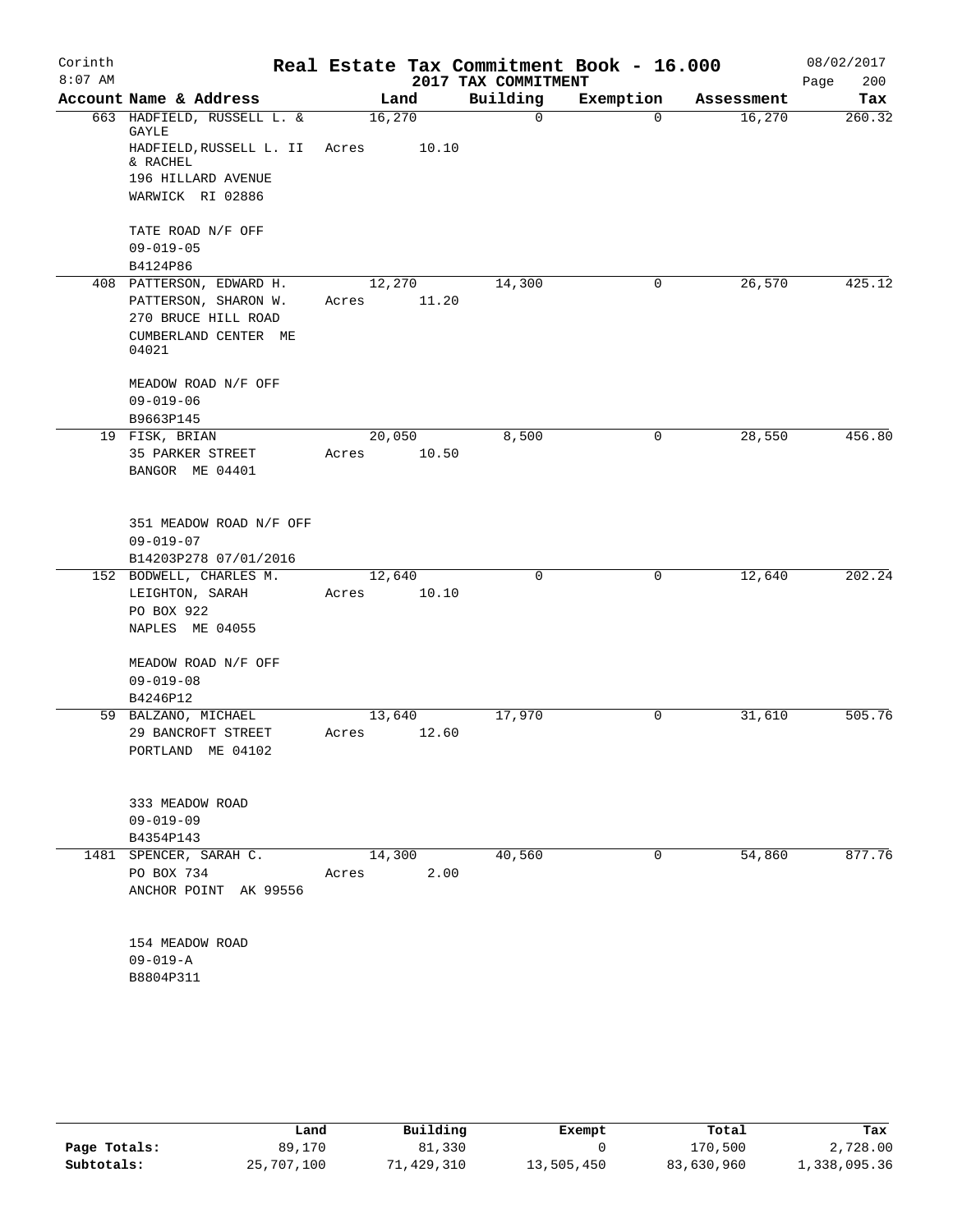| Corinth      |                                                                                      |            |       |                |                     | Real Estate Tax Commitment Book - 16.000 |            | 08/02/2017   |
|--------------|--------------------------------------------------------------------------------------|------------|-------|----------------|---------------------|------------------------------------------|------------|--------------|
| $8:07$ AM    |                                                                                      |            |       |                | 2017 TAX COMMITMENT |                                          |            | 201<br>Page  |
|              | Account Name & Address                                                               |            |       | Land           | Building            | Exemption                                | Assessment | Tax          |
|              | 982 MUTH, WILLIAM J.<br>224 TATE ROAD<br>CORINTH ME 04427                            |            | Acres | 19,940<br>5.54 | 88,560              | 20,000<br>01 Homestead Exempt            | 88,500     | 1,416.00     |
|              | 224 TATE ROAD<br>$09 - 020$                                                          |            |       |                |                     |                                          |            |              |
|              | B5070P299<br>507 EASLER, DAVID J.                                                    |            |       | 23,190         | 0                   | 0                                        | 23,190     | 371.04       |
|              | 212 TATE ROAD<br>CORINTH ME 04427                                                    |            | Acres | 40.00          |                     |                                          |            |              |
|              | TATE ROAD<br>$09 - 020 - A$                                                          |            |       |                |                     |                                          |            |              |
|              | B4203P299                                                                            |            |       |                |                     |                                          |            |              |
|              | 411 CADIEUX, PHILIP J.                                                               |            |       | 26,170         | 139,970             | 20,000                                   | 146,140    | 2,338.24     |
|              | CADIEUX, MELISSA I.<br>176 TATE ROAD<br>CORINTH ME 04427                             |            | Acres | 10.00          |                     | 01 Homestead Exempt                      |            |              |
|              | 176 TATE ROAD<br>$09 - 020 - B$                                                      |            |       |                |                     |                                          |            |              |
|              | B11441P134 06/20/2008                                                                |            |       |                |                     |                                          |            |              |
|              | 506 EASLER, DAVID J.                                                                 |            |       | 21,530         | 66,070              | 20,000                                   | 67,600     | 1,081.60     |
|              | EASLER, ROXANNE<br>212 TATE ROAD<br>CORINTH ME 04427                                 |            | Acres | 6.00           |                     | 01 Homestead Exempt                      |            |              |
|              | 212 TATE ROAD<br>$09 - 020 - C$                                                      |            |       |                |                     |                                          |            |              |
|              | B3476P326                                                                            |            |       |                |                     |                                          |            |              |
|              | 115 BERRY, EDWIN J.<br>BERRY, MARGARET A.<br>971 HUDSON HILL ROAD<br>HUDSON ME 04449 |            | Acres | 14,230<br>4.92 | 0                   | 0                                        | 14,230     | 227.68       |
|              | TATE ROAD<br>$09 - 020 - D$                                                          |            |       |                |                     |                                          |            |              |
|              | B4473P132                                                                            |            |       |                |                     |                                          |            |              |
| 1530         | GATCOMB, CLARA<br>P. O. BOX 3<br>KENDUSKEAG ME 04450                                 |            | Acres | 16,100<br>2.50 | 16,340              | 20,000<br>01 Homestead Exempt            | 12,440     | 199.04       |
|              | 64 MEADOW ROAD<br>$09 - 020 - E$                                                     |            |       |                |                     |                                          |            |              |
|              | B12704P343 01/13/2012 B7357P33                                                       |            |       |                |                     |                                          |            |              |
|              | 1800 PHILBRICK, CHESTER O.                                                           |            |       | 14,800         | 20,480              | 20,000                                   | 15,280     | 244.48       |
|              | PO BOX 534<br>CORINTH ME 04427                                                       |            | Acres | 2.50           |                     | 01 Homestead Exempt                      |            |              |
|              | 70 MEADOW ROAD<br>$09 - 020 - F$<br>B13744P268 01/14/2015                            |            |       |                |                     |                                          |            |              |
|              |                                                                                      | Land       |       | Building       |                     | Exempt                                   | Total      | Tax          |
| Page Totals: |                                                                                      | 135,960    |       | 331,420        |                     | 100,000                                  | 367,380    | 5,878.08     |
| Subtotals:   |                                                                                      | 25,843,060 |       | 71,760,730     |                     | 13,605,450                               | 83,998,340 | 1,343,973.44 |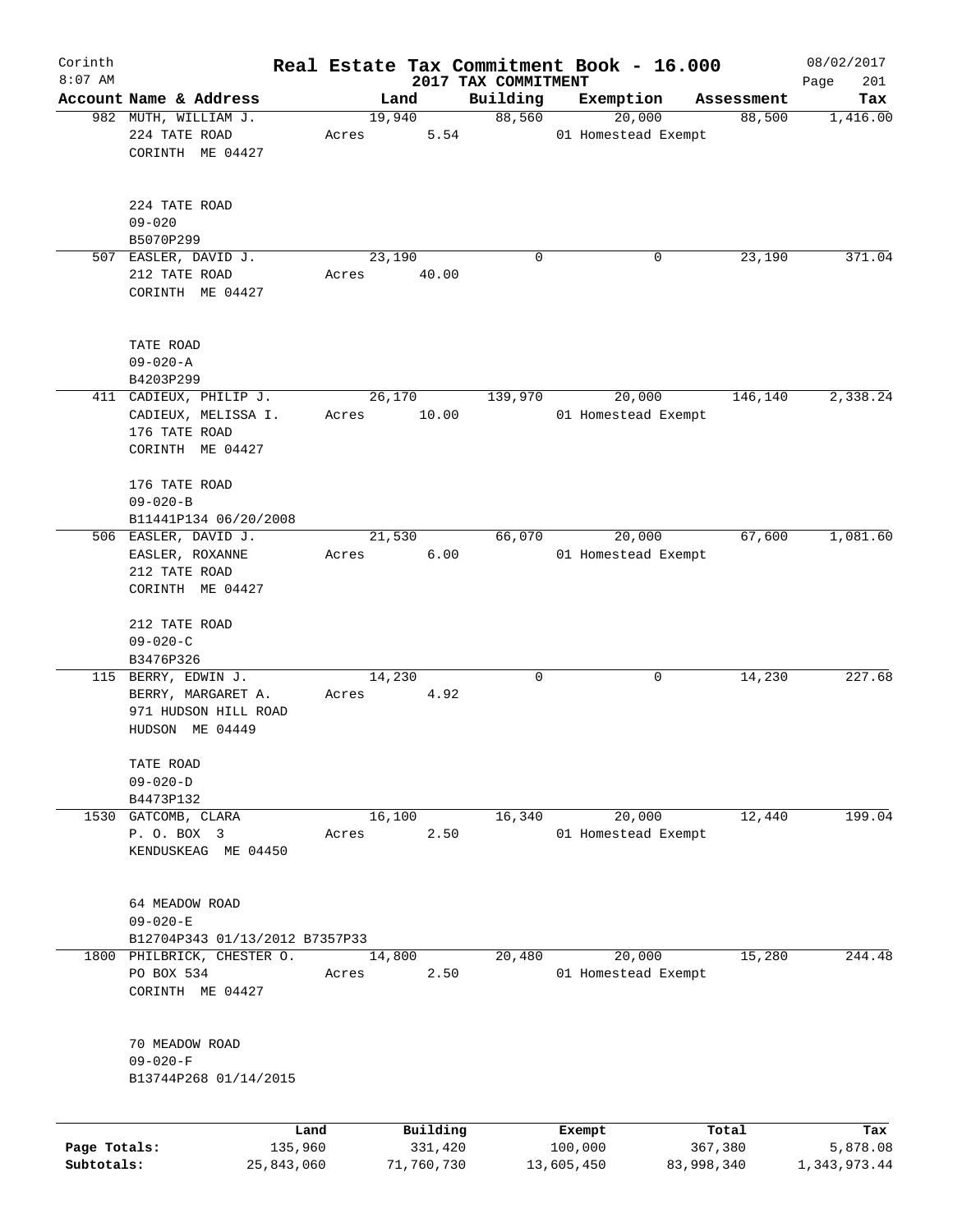| Corinth   |                                           |                 |        |                     | Real Estate Tax Commitment Book - 16.000 |            | 08/02/2017  |
|-----------|-------------------------------------------|-----------------|--------|---------------------|------------------------------------------|------------|-------------|
| $8:07$ AM |                                           |                 |        | 2017 TAX COMMITMENT |                                          |            | 202<br>Page |
|           | Account Name & Address                    |                 | Land   | Building            | Exemption                                | Assessment | Tax         |
|           | 681 MCGUIRE-BEAN, THOMAS E.<br>(Heirs of) | 27,970          |        | 24,200              | $\Omega$                                 | 52,170     | 834.72      |
|           | 221 TATE ROAD                             | Acres           | 18.00  |                     |                                          |            |             |
|           | CORINTH ME 04427                          |                 |        |                     |                                          |            |             |
|           | 221 TATE ROAD                             |                 |        |                     |                                          |            |             |
|           | $09 - 021$                                |                 |        |                     |                                          |            |             |
|           | B7497P29                                  |                 |        |                     |                                          |            |             |
|           | 1390 TOWNSEND, BRUCE H.                   |                 | 32,650 | 155,050             | 20,000                                   | 167,700    | 2,683.20    |
|           | TOWNSEND, DIANNE E.<br>207 TATE ROAD      | Acres           | 24.50  |                     | 01 Homestead Exempt                      |            |             |
|           | CORINTH ME 04427                          |                 |        |                     |                                          |            |             |
|           | 207 TATE ROAD                             |                 |        |                     |                                          |            |             |
|           | $09 - 022$                                |                 |        |                     |                                          |            |             |
|           | B3112P64<br>380 D'AURIA, NORM LIVING      |                 |        | 0                   | 0                                        |            | 456.16      |
|           | TRUST                                     | 28,510<br>Acres | 49.19  |                     |                                          | 28,510     |             |
|           | 1314 CHATHAM LANE<br>WOODSTOCK IL 60098   |                 |        |                     |                                          |            |             |
|           | TATE ROAD                                 |                 |        |                     |                                          |            |             |
|           | $09 - 022 - A$                            |                 |        |                     |                                          |            |             |
|           | B9188P151                                 |                 |        |                     |                                          |            |             |
|           | 598 CARUSO, CHRISTIAN D.                  | 19,710          |        | 100,820             | 20,000                                   | 100,530    | 1,608.48    |
|           | CARUSO, MICHELE L.                        | Acres           | 4.43   |                     | 01 Homestead Exempt                      |            |             |
|           | PO BOX 616<br>CORINTH ME 04427            |                 |        |                     |                                          |            |             |
|           | 161 TATE ROAD                             |                 |        |                     |                                          |            |             |
|           | $09 - 022 - C$                            |                 |        |                     |                                          |            |             |
|           | B10594P131 08/18/2006                     |                 |        |                     |                                          |            |             |
|           | 1572 JONES, FRED                          | 16,890          |        | 110,880             | 20,000                                   | 107,770    | 1,724.32    |
|           | JONES, MELISSA B.<br>P.O. BOX 215         | Acres           | 2.00   |                     | 01 Homestead Exempt                      |            |             |
|           | CORINTH ME 04427                          |                 |        |                     |                                          |            |             |
|           | 153 TATE ROAD                             |                 |        |                     |                                          |            |             |
|           | $09 - 022 - D$                            |                 |        |                     |                                          |            |             |
| 1209      | B7302P183<br>SKOLFIELD, BRENT B.          | 21,320          |        | $\Omega$            | 0                                        | 21,320     | 341.12      |
|           | (HEIRS OF)                                |                 |        |                     |                                          |            |             |
|           | SKOLFIELD, KELLEY A.                      | Acres           | 5.82   |                     |                                          |            |             |
|           | C/O BENJAMIN A.<br>SKOLFIELD              |                 |        |                     |                                          |            |             |
|           | 56 THORNTON RD<br>BANGOR ME 04401         |                 |        |                     |                                          |            |             |
|           | 105 TATE ROAD                             |                 |        |                     |                                          |            |             |
|           | $09 - 023$                                |                 |        |                     |                                          |            |             |
|           | B13169P12 05/03/2013                      |                 |        |                     |                                          |            |             |
|           |                                           |                 |        |                     |                                          |            |             |

|              | Land       | Building   | Exempt     | Total        | Tax          |
|--------------|------------|------------|------------|--------------|--------------|
| Page Totals: | 147.050    | 390,950    | 60,000     | 478,000      | 7,648.00     |
| Subtotals:   | 25,990,110 | 72,151,680 | 13,665,450 | 84, 476, 340 | 1,351,621.44 |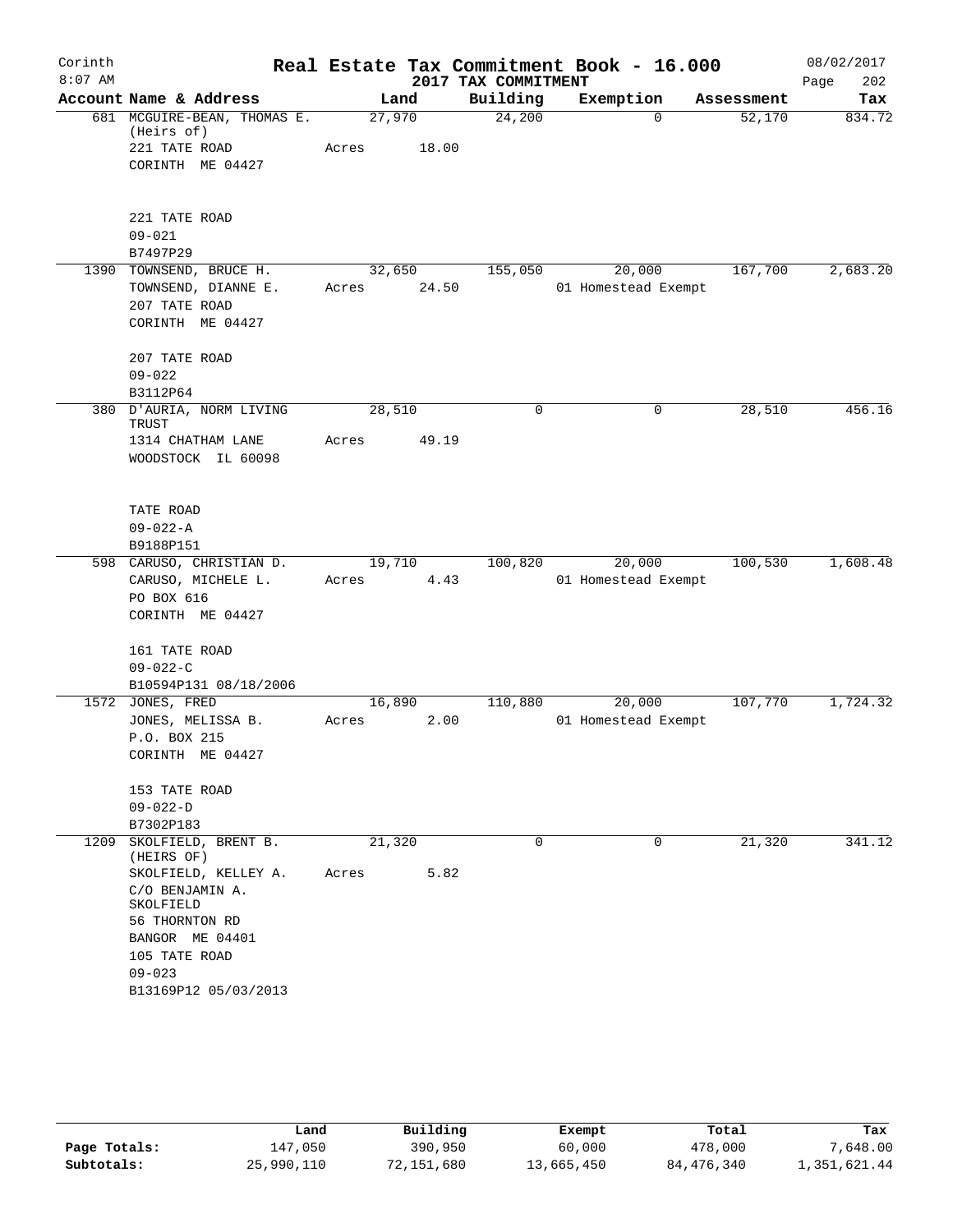| Corinth   |                                                |       |                  | Real Estate Tax Commitment Book - 16.000 |             |                     |                        | 08/02/2017  |
|-----------|------------------------------------------------|-------|------------------|------------------------------------------|-------------|---------------------|------------------------|-------------|
| $8:07$ AM |                                                |       |                  | 2017 TAX COMMITMENT                      |             |                     |                        | 203<br>Page |
|           | Account Name & Address<br>1864 HAMILTON, JAMIE |       | Land<br>$\Omega$ | Building<br>7,870                        |             | Exemption<br>7,870  | Assessment<br>$\Omega$ | Tax<br>0.00 |
|           | 105 TATE ROAD                                  |       |                  |                                          |             | 01 Homestead Exempt |                        |             |
|           | CORINTH ME 04427                               |       |                  |                                          |             |                     |                        |             |
|           |                                                |       |                  |                                          |             |                     |                        |             |
|           |                                                |       |                  |                                          |             |                     |                        |             |
|           | 105 TATE ROAD                                  |       |                  |                                          |             |                     |                        |             |
|           | $09 - 023 - 01H$                               |       |                  |                                          |             |                     |                        |             |
|           | 2096 STEFANIK, RENEE D.                        |       | 10,900           |                                          | $\mathbf 0$ | 0                   | 10,900                 | 174.40      |
|           | 101 EXETER ROAD                                | Acres | 2.05             |                                          |             |                     |                        |             |
|           | CORINTH ME 04427                               |       |                  |                                          |             |                     |                        |             |
|           |                                                |       |                  |                                          |             |                     |                        |             |
|           | TATE ROAD                                      |       |                  |                                          |             |                     |                        |             |
|           | $09 - 023 - 02$                                |       |                  |                                          |             |                     |                        |             |
|           | B14058P25 01/15/2016                           |       |                  |                                          |             |                     |                        |             |
|           | 2097 STEFANIK, RENEE D.                        |       | 12,270           |                                          | $\Omega$    | 0                   | 12, 270                | 196.32      |
|           | 101 EXETER ROAD                                | Acres | 2.14             |                                          |             |                     |                        |             |
|           | CORINTH ME 04427                               |       |                  |                                          |             |                     |                        |             |
|           |                                                |       |                  |                                          |             |                     |                        |             |
|           |                                                |       |                  |                                          |             |                     |                        |             |
|           | TATE ROAD                                      |       |                  |                                          |             |                     |                        |             |
|           | $09 - 023 - 03$                                |       |                  |                                          |             |                     |                        |             |
|           | B14058P25 01/15/2016                           |       |                  |                                          |             |                     |                        |             |
|           | 1607 PRYGROCKI, PETER                          |       | 26,730           | 127,520                                  |             | 20,000              | 134,250                | 2,148.00    |
|           | PRYGROCKI, TRACY                               | Acres | 11.40            |                                          |             | 01 Homestead Exempt |                        |             |
|           | 149 TATE ROAD<br>CORINTH ME 04427              |       |                  |                                          |             |                     |                        |             |
|           |                                                |       |                  |                                          |             |                     |                        |             |
|           | 149 TATE ROAD                                  |       |                  |                                          |             |                     |                        |             |
|           | $09 - 023 - A$                                 |       |                  |                                          |             |                     |                        |             |
|           | B9582P350                                      |       |                  |                                          |             |                     |                        |             |
|           | 1977 BUCHANAN, SCOTT R.                        |       | 18,150           |                                          | $\mathbf 0$ | 0                   | 18,150                 | 290.40      |
|           | 2200 BRUSHWOOD ROAD                            | Acres | 4.00             |                                          |             |                     |                        |             |
|           | PIKE NH 03780                                  |       |                  |                                          |             |                     |                        |             |
|           |                                                |       |                  |                                          |             |                     |                        |             |
|           | TATE ROAD                                      |       |                  |                                          |             |                     |                        |             |
|           | $09 - 023 - B$                                 |       |                  |                                          |             |                     |                        |             |
|           | B10635P60 09/21/2006                           |       |                  |                                          |             |                     |                        |             |
|           | 1821 JENKINS, ASHLEY                           |       | 0                | 15,560                                   |             | 15,560              | $\Omega$               | 0.00        |
|           | 117 TATE ROAD                                  |       |                  |                                          |             | 01 Homestead Exempt |                        |             |
|           | CORINTH ME 04427                               |       |                  |                                          |             |                     |                        |             |
|           |                                                |       |                  |                                          |             |                     |                        |             |
|           |                                                |       |                  |                                          |             |                     |                        |             |
|           | 117 TATE ROAD                                  |       |                  |                                          |             |                     |                        |             |
|           | $09 - 023 - B - 02H$                           |       |                  |                                          |             |                     |                        |             |
|           | 1387 RINKS, ADAM M.                            |       | 21,870           | 45,840                                   |             | 20,000              | 47,710                 | 763.36      |
|           | PO BOX 134<br>CORINTH ME 04427                 | Acres | 6.29             |                                          |             | 01 Homestead Exempt |                        |             |
|           |                                                |       |                  |                                          |             |                     |                        |             |
|           |                                                |       |                  |                                          |             |                     |                        |             |
|           | 160 TATE ROAD                                  |       |                  |                                          |             |                     |                        |             |
|           | $09 - 024$                                     |       |                  |                                          |             |                     |                        |             |
|           | B13021P171 10/26/2012                          |       |                  |                                          |             |                     |                        |             |
|           |                                                |       |                  |                                          |             |                     |                        |             |
|           |                                                |       |                  |                                          |             |                     |                        |             |
|           |                                                |       |                  |                                          |             |                     |                        |             |
|           |                                                |       |                  |                                          |             |                     |                        |             |

|              | Land       | Building   | Exempt     | Total      | Tax          |
|--------------|------------|------------|------------|------------|--------------|
| Page Totals: | 89,920     | 196,790    | 63,430     | 223,280    | 3,572.48     |
| Subtotals:   | 26,080,030 | 72,348,470 | 13,728,880 | 84,699,620 | 1,355,193.92 |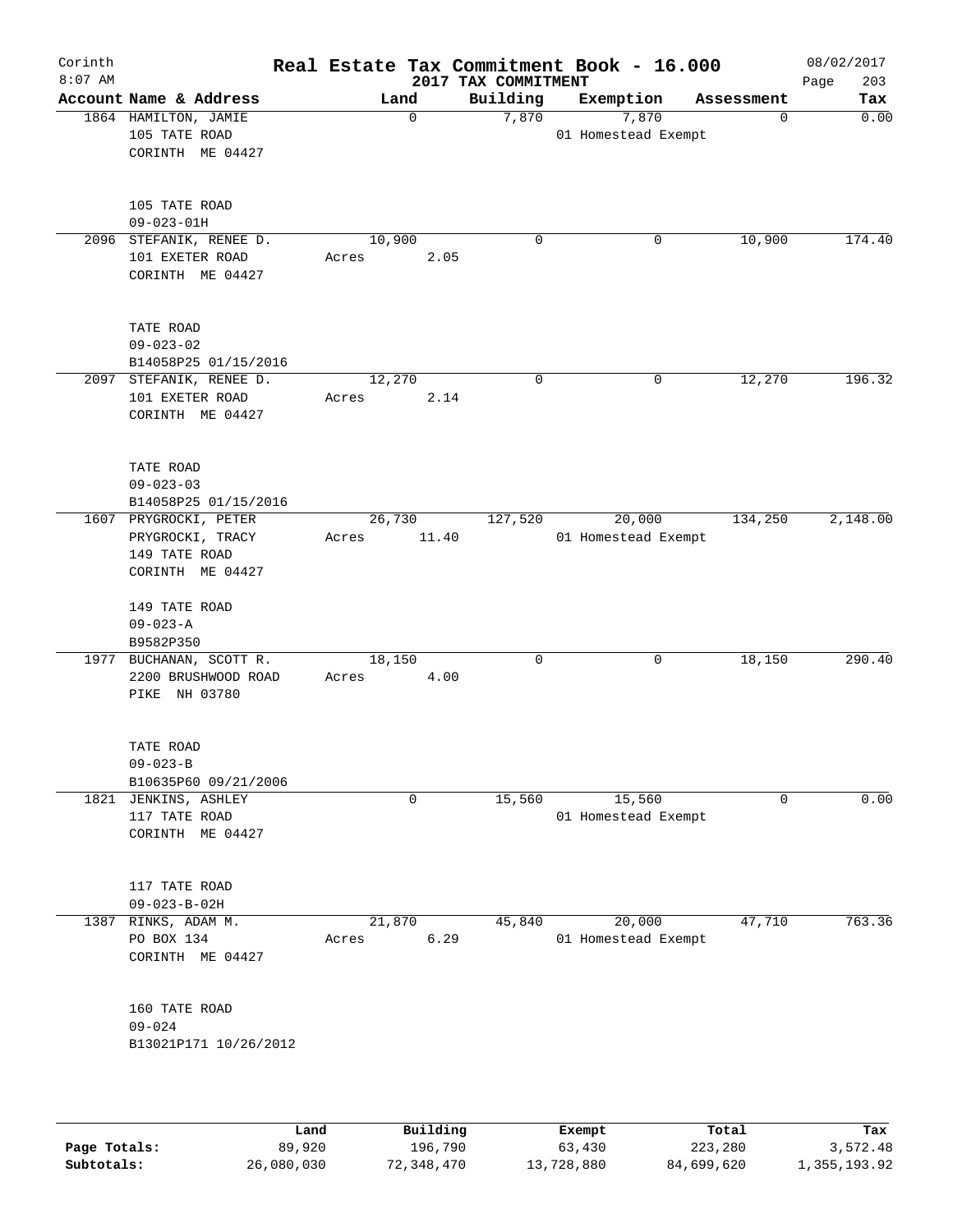| Corinth      |                                               |       |                |                     | Real Estate Tax Commitment Book - 16.000 |                      | 08/02/2017    |
|--------------|-----------------------------------------------|-------|----------------|---------------------|------------------------------------------|----------------------|---------------|
| $8:07$ AM    |                                               |       |                | 2017 TAX COMMITMENT |                                          |                      | 204<br>Page   |
|              | Account Name & Address<br>194 HASKINS, BRYANT |       | Land<br>17,410 | Building<br>19,030  | Exemption<br>20,000                      | Assessment<br>16,440 | Tax<br>263.04 |
|              | HASKINS, ROBIN C.                             | Acres | 2.45           |                     | 01 Homestead Exempt                      |                      |               |
|              | 104 TATE ROAD                                 |       |                |                     |                                          |                      |               |
|              | CORINTH ME 04427                              |       |                |                     |                                          |                      |               |
|              |                                               |       |                |                     |                                          |                      |               |
|              | 104 TATE ROAD                                 |       |                |                     |                                          |                      |               |
|              | $09 - 024 - A$                                |       |                |                     |                                          |                      |               |
|              | B11616P326 12/19/2008                         |       |                |                     |                                          |                      |               |
|              | 1232 CALDWELL, ADAM W.                        |       | 16,120         | 0                   | 0                                        | 16,120               | 257.92        |
|              | CALDWELL. AMY R.                              | Acres | 125.00         |                     |                                          |                      |               |
|              | 29 SOULE ROAD                                 |       |                |                     |                                          |                      |               |
|              | CORINTH ME 04427                              |       |                |                     |                                          |                      |               |
|              |                                               |       |                |                     |                                          |                      |               |
|              | TATE ROAD N/F OFF                             |       |                |                     |                                          |                      |               |
|              | $09 - 024 - B$                                |       |                |                     |                                          |                      |               |
|              | B14305P121 10/06/2016                         |       |                |                     |                                          |                      |               |
|              | 1388 KING, STEPHEN G.                         |       | 26,230         | 128,020             | 20,000                                   | 134,250              | 2,148.00      |
|              | KING, LAURIE                                  | Acres | 10.05          |                     | 01 Homestead Exempt                      |                      |               |
|              | 132 TATE ROAD                                 |       |                |                     |                                          |                      |               |
|              | CORINTH ME 04427                              |       |                |                     |                                          |                      |               |
|              | 132 TATE ROAD                                 |       |                |                     |                                          |                      |               |
|              | $09 - 024 - C$                                |       |                |                     |                                          |                      |               |
|              | B14158P320 05/20/2015                         |       |                |                     |                                          |                      |               |
|              | 191 BROWN, DAVID L.                           |       | 16,720         | 28,430              | 26,000                                   | 19,150               | 306.40        |
|              | 120 TATE ROAD                                 | Acres | 1.85           |                     | 01 Homestead Exempt                      |                      |               |
|              | CORINTH ME 04427                              |       |                |                     | 22 Veteran                               |                      |               |
|              |                                               |       |                |                     |                                          |                      |               |
|              |                                               |       |                |                     |                                          |                      |               |
|              | 120 TATE ROAD                                 |       |                |                     |                                          |                      |               |
|              | $09 - 024 - D$<br>B9620P136 10/28/2004        |       |                |                     |                                          |                      |               |
|              | 1830 BROWN, PAUL                              |       | 17,410         | 11,180              | 26,000                                   | 2,590                | 41.44         |
|              | 120 TATE ROAD                                 | Acres | 2.45           |                     | 01 Homestead Exempt                      |                      |               |
|              | CORINTH ME 04427                              |       |                |                     | 22 Veteran                               |                      |               |
|              |                                               |       |                |                     |                                          |                      |               |
|              |                                               |       |                |                     |                                          |                      |               |
|              | 112 TATE ROAD                                 |       |                |                     |                                          |                      |               |
|              | $09 - 024 - E$                                |       |                |                     |                                          |                      |               |
|              | B9620P147                                     |       |                |                     |                                          |                      |               |
|              | 1889 FLETCHER, NANCY                          |       | 18,430         | 17,200              | 0                                        | 35,630               | 570.08        |
|              | PO BOX 1762                                   | Acres | 3.33           |                     |                                          |                      |               |
|              | PRESQUE ISLE ME 04769                         |       |                |                     |                                          |                      |               |
|              |                                               |       |                |                     |                                          |                      |               |
|              | 152 TATE ROAD                                 |       |                |                     |                                          |                      |               |
|              | $09 - 024 - F$                                |       |                |                     |                                          |                      |               |
|              | B11271P42 01/11/2008 B9848P114 05/02/2005     |       |                |                     |                                          |                      |               |
|              | 670 HAND, RALPH W.                            |       | 12,540         | 0                   | 0                                        | 12,540               | 200.64        |
|              | GURSCHICK, WALTER A.                          | Acres | 10.00          |                     |                                          |                      |               |
|              | 327 PINE STREET                               |       |                |                     |                                          |                      |               |
|              | BANGOR ME 04401                               |       |                |                     |                                          |                      |               |
|              |                                               |       |                |                     |                                          |                      |               |
|              | HUDSON TOWN LINE N/F                          |       |                |                     |                                          |                      |               |
|              | OFF                                           |       |                |                     |                                          |                      |               |
|              | $09 - 025$                                    |       |                |                     |                                          |                      |               |
|              | B6288P169                                     |       |                |                     |                                          |                      |               |
|              | Land                                          |       | Building       |                     | Exempt                                   | Total                | Tax           |
| Page Totals: | 124,860                                       |       | 203,860        |                     | 92,000                                   | 236,720              | 3,787.52      |
| Subtotals:   | 26, 204, 890                                  |       | 72,552,330     |                     | 13,820,880                               | 84,936,340           | 1,358,981.44  |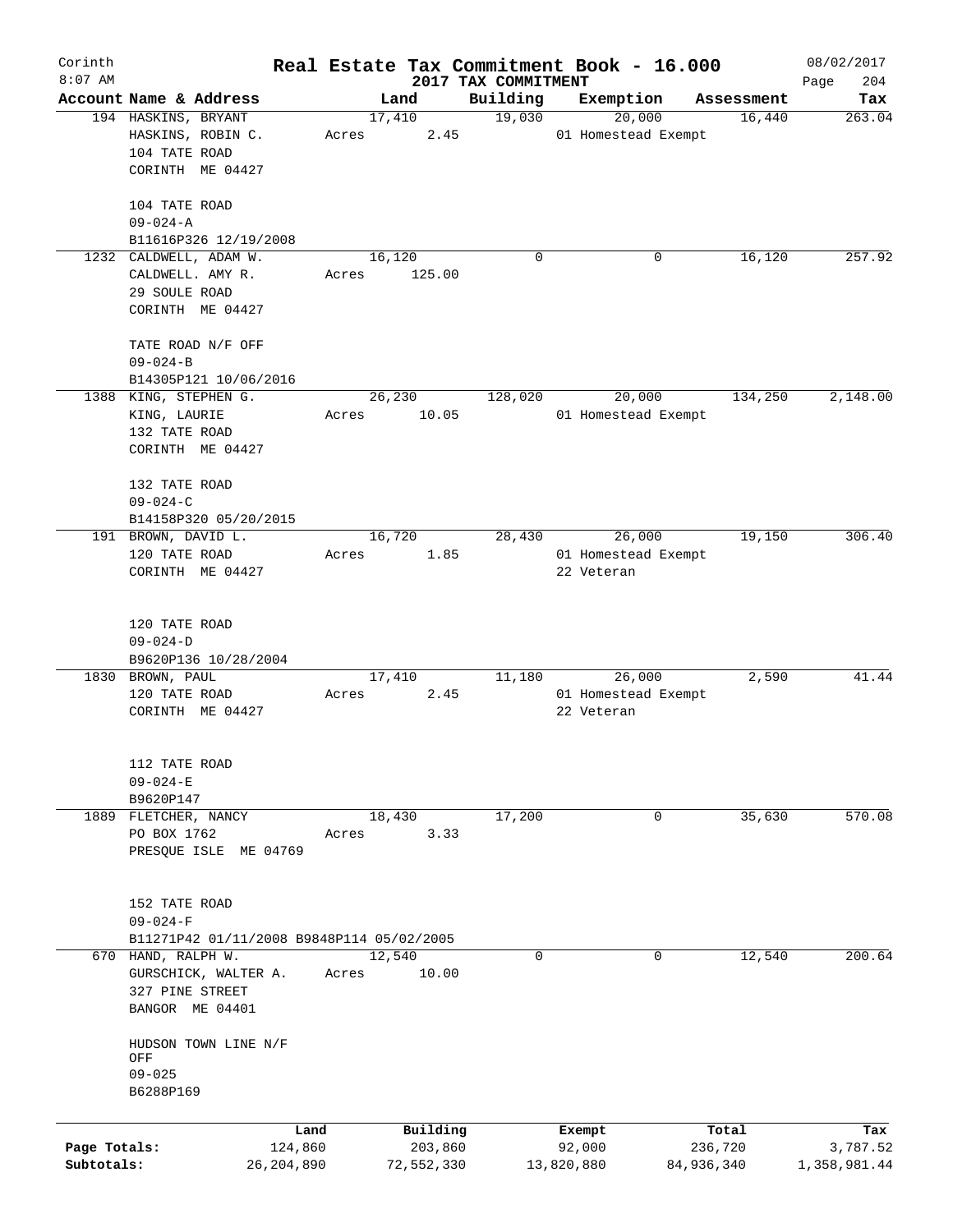| Corinth<br>$8:07$ AM       |                                                      |                          |                                 | Real Estate Tax Commitment Book - 16.000 |                       | 08/02/2017               |
|----------------------------|------------------------------------------------------|--------------------------|---------------------------------|------------------------------------------|-----------------------|--------------------------|
|                            | Account Name & Address                               | Land                     | 2017 TAX COMMITMENT<br>Building | Exemption                                | Assessment            | 205<br>Page<br>Tax       |
|                            | 1210 SLASOR, JEANNE L.<br>SLASOR, JACK L. (Heirs     | 49,990<br>58.16<br>Acres | 83,110                          | 26,000<br>31 Vetrans Widow               | 107,100               | 1,713.60                 |
|                            | of)                                                  |                          |                                 |                                          |                       |                          |
|                            | P.O. BOX 352<br>CORINTH, ME 04427                    |                          |                                 | 01 Homestead Exempt                      |                       |                          |
|                            | 87 SOULE ROAD                                        |                          |                                 |                                          |                       |                          |
|                            | $09 - 026$<br>B9507P231                              |                          |                                 |                                          |                       |                          |
|                            | 192 BROWN III, HERBERT R.                            | 26,370                   | 25,430                          | 0                                        | 51,800                | 828.80                   |
|                            | BROWN JR, HERBERT<br>PO BOX 2924                     | Acres 15.78              |                                 |                                          |                       |                          |
|                            | SEABROOK NH 03874                                    |                          |                                 |                                          |                       |                          |
|                            | 30 SOULE ROAD                                        |                          |                                 |                                          |                       |                          |
|                            | $09 - 026 - A$<br>B3749P267                          |                          |                                 |                                          |                       |                          |
|                            | 836 CALDWELL, AMY R.                                 | 33,010                   | 123,640                         | 20,000                                   | 136,650               | 2,186.40                 |
|                            | CALDWELL, ADAM W.                                    | 25.00<br>Acres           |                                 | 01 Homestead Exempt                      |                       |                          |
|                            | 29 SOULE ROAD                                        |                          |                                 |                                          |                       |                          |
|                            | CORINTH ME 04427                                     |                          |                                 |                                          |                       |                          |
|                            | 29 SOULE ROAD                                        |                          |                                 |                                          |                       |                          |
|                            | $09 - 026 - B$                                       |                          |                                 |                                          |                       |                          |
|                            | B7439P208<br>552 PELLETIER, JOHN                     | 17,690                   | 70,430                          | 0                                        | 88,120                | 1,409.92                 |
|                            | 74 TATE RD                                           | 4.06<br>Acres            |                                 |                                          |                       |                          |
|                            | CORINTH ME 04427                                     |                          |                                 |                                          |                       |                          |
|                            | 74 TATE ROAD                                         |                          |                                 |                                          |                       |                          |
|                            | $09 - 026 - B - 02$                                  |                          |                                 |                                          |                       |                          |
|                            | B11455P239 07/03/2008<br>555 OGILVIE, WILLIAM W. III | 19,610                   | 67,440                          | 20,000                                   | 67,050                | 1,072.80                 |
|                            | OGILVIE, NATALIE J.                                  | 8.00<br>Acres            |                                 | 01 Homestead Exempt                      |                       |                          |
|                            | 67 TATE ROAD                                         |                          |                                 |                                          |                       |                          |
|                            | CORINTH ME 04427                                     |                          |                                 |                                          |                       |                          |
|                            | 67 TATE ROAD                                         |                          |                                 |                                          |                       |                          |
|                            | $09 - 027$                                           |                          |                                 |                                          |                       |                          |
|                            | B8485P161<br>591 GARY JR, EARL                       | 60,080                   | 30,290                          | 20,000                                   | 70,370                | 1,125.92                 |
|                            | 80 GARY SETTLEMENT RD                                | 87.74<br>Acres           |                                 | 01 Homestead Exempt                      |                       |                          |
|                            | CORINTH ME 04427                                     |                          |                                 |                                          |                       |                          |
|                            | 80 GARY SETTLEMENT ROAD                              |                          |                                 |                                          |                       |                          |
|                            | $09 - 028$                                           |                          |                                 |                                          |                       |                          |
|                            | B13709P89 11/25/2014 B12387P291 01/25/2011           |                          |                                 |                                          |                       |                          |
| 405                        | DEMERCHANT, LEO M.<br>(HEIRS OF)                     | 19,150                   | 72,230                          | 20,000                                   | 71,380                | 1,142.08                 |
|                            | DEMERCHANT, BARBARA L.                               | Acres<br>3.95            |                                 | 01 Homestead Exempt                      |                       |                          |
|                            | 30 TATE ROAD<br>CORINTH ME 04427                     |                          |                                 |                                          |                       |                          |
|                            | 30 TATE ROAD                                         |                          |                                 |                                          |                       |                          |
|                            | $09 - 028 - A$                                       |                          |                                 |                                          |                       |                          |
|                            | B4167P109                                            |                          |                                 |                                          |                       |                          |
|                            |                                                      | Building<br>Land         |                                 | Exempt                                   | Total                 | Tax                      |
| Page Totals:<br>Subtotals: | 225,900<br>26,430,790                                | 472,570<br>73,024,900    |                                 | 106,000<br>13,926,880                    | 592,470<br>85,528,810 | 9,479.52<br>1,368,460.96 |
|                            |                                                      |                          |                                 |                                          |                       |                          |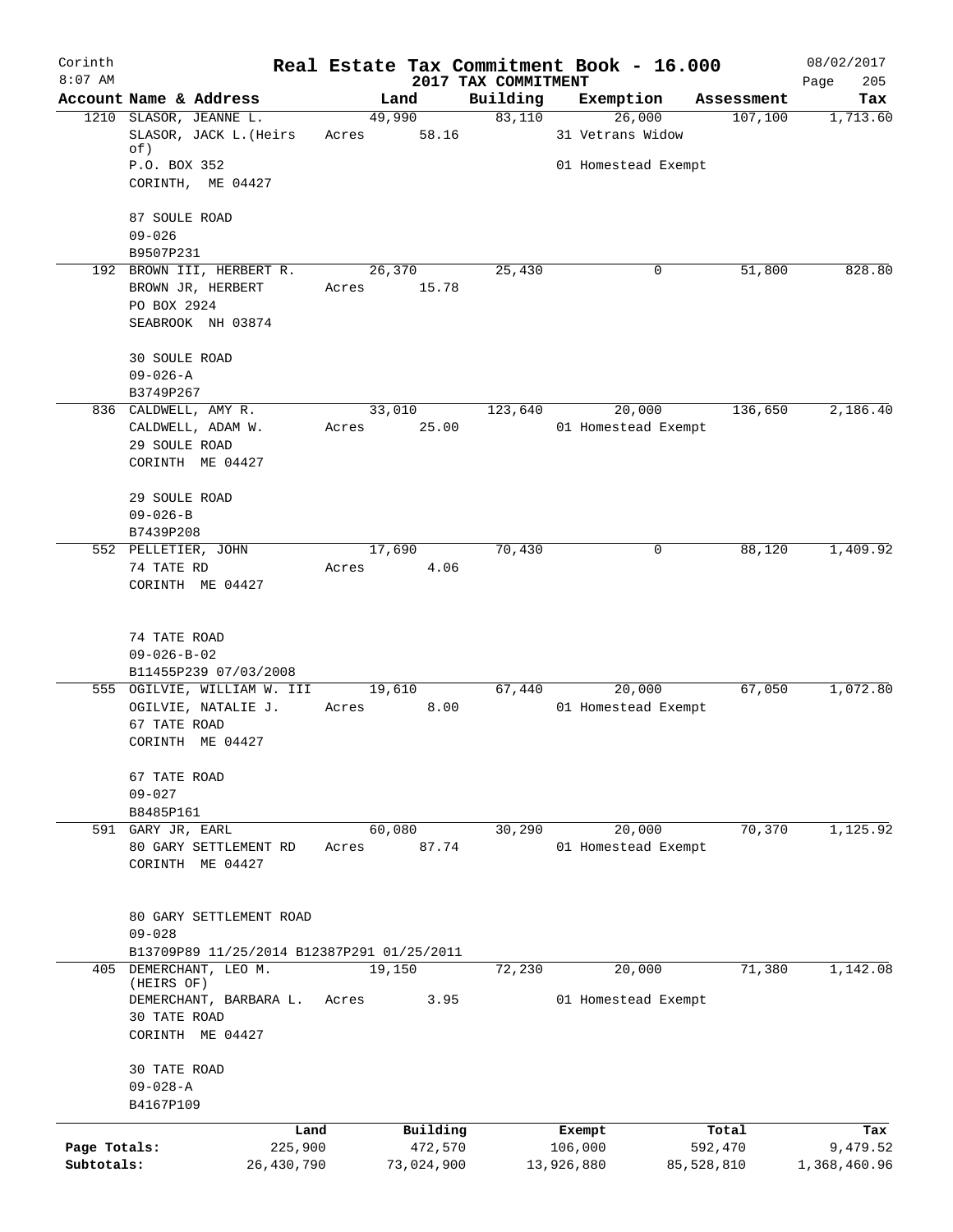| Corinth   |                                                                                                    |                 |          |                                 | Real Estate Tax Commitment Book - 16.000    |            | 08/02/2017         |
|-----------|----------------------------------------------------------------------------------------------------|-----------------|----------|---------------------------------|---------------------------------------------|------------|--------------------|
| $8:07$ AM | Account Name & Address                                                                             | Land            |          | 2017 TAX COMMITMENT<br>Building | Exemption                                   | Assessment | 206<br>Page<br>Tax |
|           | 918 MCLAUGHLIN, STEPHEN J.<br>6 TATE ROAD<br>CORINTH ME 04427                                      | 17,300<br>Acres | 2.35     | 13,400                          | 20,000<br>01 Homestead Exempt               | 10,700     | 171.20             |
|           | 6 TATE ROAD<br>$09 - 028 - B$<br>B5395P138                                                         |                 |          |                                 |                                             |            |                    |
|           | 1147 LASSELL, DAVID E.<br>LASSELL, ADA E.<br>16 TATE ROAD<br>CORINTH, ME 04427                     | 16,310<br>Acres | 1.50     | 23,790                          | 20,000<br>01 Homestead Exempt               | 20,100     | 321.60             |
|           | 16 TATE ROAD<br>$09 - 028 - C$<br>B6844P197                                                        |                 |          |                                 |                                             |            |                    |
|           | 1144 NEAL, ROBERT<br>NEAL, LEE ANN<br>42 TATE ROAD<br>CORINTH ME 04427                             | 18,420<br>Acres | 3.32     | 94,530                          | 20,000<br>01 Homestead Exempt               | 92,950     | 1,487.20           |
|           | 42 TATE ROAD<br>$09 - 028 - D$<br>B8307P294                                                        |                 |          |                                 |                                             |            |                    |
| 899       | MCDOUGALL, STEPHEN<br>MCDOUGALL, TINA<br>32 TATE ROAD<br>CORINTH ME 04427                          | 15,950<br>Acres | 1.19     | 86,100                          | 26,000<br>01 Homestead Exempt<br>22 Veteran | 76,050     | 1,216.80           |
|           | 32 TATE ROAD<br>$09 - 028 - E$                                                                     |                 |          |                                 |                                             |            |                    |
|           | 1876 DAMON, ERIK<br>DAMON, JENNIFER<br>80 GARY SETTLEMENT ROAD<br>CORINTH ME 04427                 |                 | 0        | 34,030                          | 20,000<br>01 Homestead Exempt               | 14,030     | 224.48             |
|           | 35 GARY SETTLEMENT ROAD<br>$09 - 028 - H$                                                          |                 |          |                                 |                                             |            |                    |
|           | 31 ANDREWS, ERNEST E.<br>ANDREWS, BEVERLEY J.<br>(Heirs of)<br>561 HUDSON ROAD<br>CORINTH ME 04427 | 16,160<br>Acres | 2.28     | $\mathbf 0$                     | $\Omega$                                    | 16,160     | 258.56             |
|           | 557 HUDSON ROAD<br>$09 - 029$<br>B4921P176                                                         |                 |          |                                 |                                             |            |                    |
|           | 52 COHEN, ANDREW B.<br>COHEN, HEIDI G.<br>539 HUDSON RD<br>CORINTH ME 04427                        | 22,460<br>Acres | 6.80     | 80,520                          | 20,000<br>01 Homestead Exempt               | 82,980     | 1,327.68           |
|           | 539 HUDSON ROAD<br>$09 - 029 - A$<br>B11393P136 05/13/2008                                         |                 |          |                                 |                                             |            |                    |
|           |                                                                                                    |                 |          |                                 |                                             |            |                    |
|           | Land                                                                                               |                 | Building |                                 | Exempt                                      | Total      | Tax                |

|              | uanu       | <b>DULLULIN</b> | <b>BACILDL</b> | TOLAT      | ⊥a∧          |
|--------------|------------|-----------------|----------------|------------|--------------|
| Page Totals: | 106,600    | 332,370         | 126,000        | 312,970    | 5,007.52     |
| Subtotals:   | 26,537,390 | 73,357,270      | 14,052,880     | 85,841,780 | 1,373,468.48 |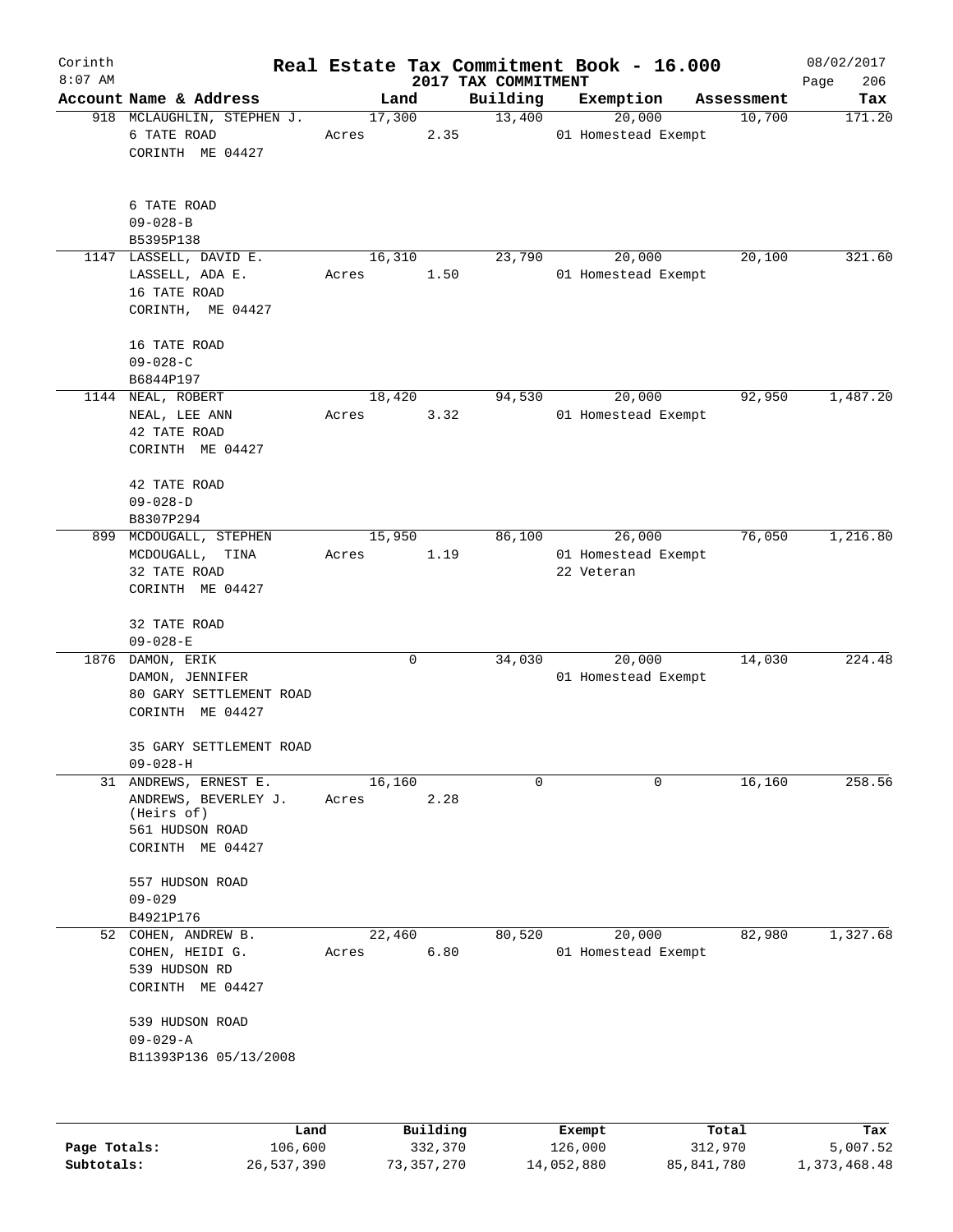| Corinth<br>$8:07$ AM |                                    |        |            |                                 | Real Estate Tax Commitment Book - 16.000 |              | 08/02/2017         |
|----------------------|------------------------------------|--------|------------|---------------------------------|------------------------------------------|--------------|--------------------|
|                      | Account Name & Address             |        | Land       | 2017 TAX COMMITMENT<br>Building | Exemption                                | Assessment   | 207<br>Page<br>Tax |
|                      | 32 ANDREWS, ERNEST E.              | 26,270 |            | 12,800                          | 26,000                                   | 13,070       | 209.12             |
|                      | ANDREWS, BEVERLEY J.<br>(Heirs of) | Acres  | 11.00      |                                 | 22 Veteran                               |              |                    |
|                      | 561 HUDSON ROAD                    |        |            |                                 | 01 Homestead Exempt                      |              |                    |
|                      | CORINTH ME 04427                   |        |            |                                 |                                          |              |                    |
|                      |                                    |        |            |                                 |                                          |              |                    |
|                      | 561 HUDSON ROAD                    |        |            |                                 |                                          |              |                    |
|                      | $09 - 029 - B$                     |        |            |                                 |                                          |              |                    |
|                      | B4292P93                           |        |            |                                 |                                          |              |                    |
|                      | 1219 LOWDEN, BRUCE A.              | 16,530 |            | 39,240                          | 20,000                                   | 35,770       | 572.32             |
|                      | LOWDEN, JOLAYNE M.                 | Acres  | 1.69       |                                 | 01 Homestead Exempt                      |              |                    |
|                      | 525 HUDSON ROAD                    |        |            |                                 |                                          |              |                    |
|                      | CORINTH ME 04427                   |        |            |                                 |                                          |              |                    |
|                      | 525 HUDSON ROAD                    |        |            |                                 |                                          |              |                    |
|                      | $09 - 029 - C$                     |        |            |                                 |                                          |              |                    |
|                      | B9949P39 06/28/2005                |        |            |                                 |                                          |              |                    |
|                      | 1220 SMITH, HOPE                   | 10,280 |            | $\mathbf 0$                     |                                          | 10, 280<br>0 | 164.48             |
|                      | 190 CALL RD                        | Acres  | 9.51       |                                 |                                          |              |                    |
|                      | MILFORD ME 04461                   |        |            |                                 |                                          |              |                    |
|                      |                                    |        |            |                                 |                                          |              |                    |
|                      | HUDSON ROAD N/F OFF                |        |            |                                 |                                          |              |                    |
|                      | $09 - 029 - D$                     |        |            |                                 |                                          |              |                    |
|                      | B6828P200                          |        |            |                                 |                                          |              |                    |
|                      | 767 WALTZ, DAVID C.                | 20,150 |            | 39,240                          |                                          | 59,390<br>0  | 950.24             |
|                      | 34 GRIFFIN ROAD                    | Acres  | 4.81       |                                 |                                          |              |                    |
|                      | LEVANT ME 04456-4506               |        |            |                                 |                                          |              |                    |
|                      | 521 HUDSON ROAD                    |        |            |                                 |                                          |              |                    |
|                      | $09 - 030$                         |        |            |                                 |                                          |              |                    |
|                      | B13265P173 07/08/2013              |        |            |                                 |                                          |              |                    |
|                      | 819 LANE, RICHARD                  | 11,020 |            | $\mathbf 0$                     |                                          | 11,020<br>0  | 176.32             |
|                      | 194 MAYO ROAD                      | Acres  | 70.00      |                                 |                                          |              |                    |
|                      | HAMPDEN ME 04444                   |        |            |                                 |                                          |              |                    |
|                      |                                    |        |            |                                 |                                          |              |                    |
|                      | HUDSON ROAD N/F OFF                |        |            |                                 |                                          |              |                    |
|                      | $09 - 031$                         |        |            |                                 |                                          |              |                    |
|                      | B2219P81                           |        |            |                                 |                                          |              |                    |
|                      | 809 O'CLAIRE, ROLANDE              | 95,440 |            | 118,530                         |                                          | 213,970<br>0 | 3,423.52           |
|                      | HARVEY, JOSHUA                     | Acres  | 90.22      |                                 |                                          |              |                    |
|                      | PO BOX 211                         |        |            |                                 |                                          |              |                    |
|                      | CORINTH ME 04427                   |        |            |                                 |                                          |              |                    |
|                      | 485 HUDSON ROAD                    |        |            |                                 |                                          |              |                    |
|                      | $09 - 032$                         |        |            |                                 |                                          |              |                    |
|                      | B14296P298 09/22/2016              |        |            |                                 |                                          |              |                    |
|                      | 1672 PREBLE, DAVID                 | 19,250 |            | 22,690                          |                                          | 0<br>41,940  | 671.04             |
|                      | PREBLE, REBECCA                    | Acres  | 4.03       |                                 |                                          |              |                    |
|                      | 464 MAIN ROAD                      |        |            |                                 |                                          |              |                    |
|                      | CHARLESTON ME 04422                |        |            |                                 |                                          |              |                    |
|                      | 499 HUDSON ROAD                    |        |            |                                 |                                          |              |                    |
|                      | $09 - 032 - A$                     |        |            |                                 |                                          |              |                    |
|                      | B13678P114 10/16/2014              |        |            |                                 |                                          |              |                    |
|                      |                                    |        |            |                                 |                                          |              |                    |
|                      | Land                               |        | Building   |                                 | Exempt                                   | Total        | Tax                |
| Page Totals:         | 198,940                            |        | 232,500    |                                 | 46,000                                   | 385,440      | 6,167.04           |
| Subtotals:           | 26,736,330                         |        | 73,589,770 |                                 | 14,098,880                               | 86, 227, 220 | 1,379,635.52       |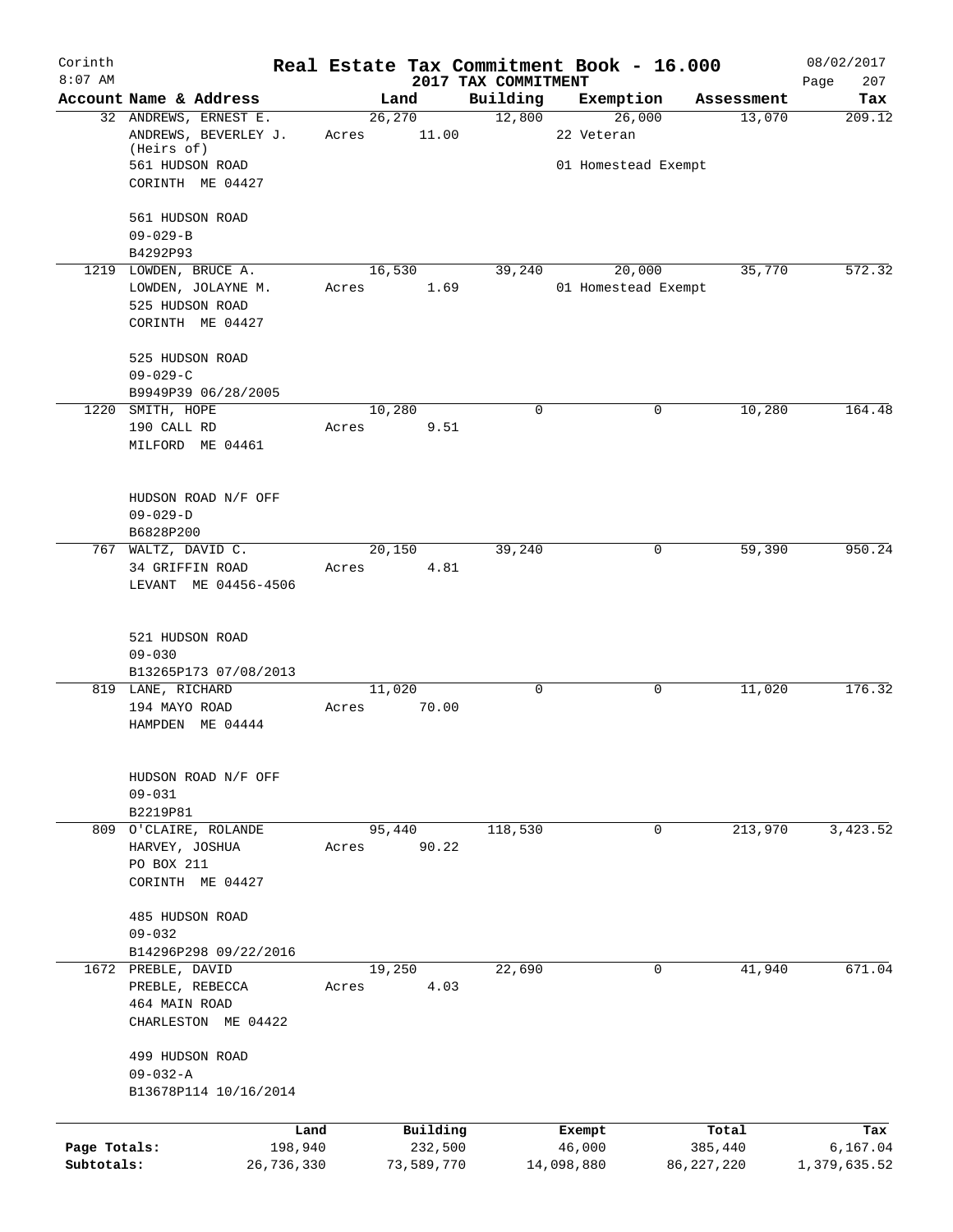| Corinth      |                                 |         |        |            | Real Estate Tax Commitment Book - 16.000 |                     |        |            | 08/02/2017         |
|--------------|---------------------------------|---------|--------|------------|------------------------------------------|---------------------|--------|------------|--------------------|
| $8:07$ AM    | Account Name & Address          |         | Land   |            | 2017 TAX COMMITMENT<br>Building          | Exemption           |        | Assessment | 208<br>Page<br>Tax |
|              | 1536 WRIGHT, RODNEY P.          |         | 17,670 |            | 108,860                                  |                     | 20,000 | 106,530    | 1,704.48           |
|              | WRIGHT, RUTH D.                 | Acres   |        | 2.67       |                                          | 01 Homestead Exempt |        |            |                    |
|              | 459 HUDSON ROAD                 |         |        |            |                                          |                     |        |            |                    |
|              | CORINTH ME 04427                |         |        |            |                                          |                     |        |            |                    |
|              |                                 |         |        |            |                                          |                     |        |            |                    |
|              | 459 HUDSON ROAD                 |         |        |            |                                          |                     |        |            |                    |
|              | $09 - 033$                      |         |        |            |                                          |                     |        |            |                    |
|              | B2161P780                       |         |        |            |                                          |                     |        |            |                    |
|              | 335 CONNOLLY, JAMES M.          |         | 19,440 |            | 60,770                                   |                     | 20,000 | 60,210     | 963.36             |
|              | 433 HUDSON ROAD                 | Acres   |        | 4.20       |                                          | 01 Homestead Exempt |        |            |                    |
|              | CORINTH ME 04427                |         |        |            |                                          |                     |        |            |                    |
|              |                                 |         |        |            |                                          |                     |        |            |                    |
|              |                                 |         |        |            |                                          |                     |        |            |                    |
|              | 433 HUDSON ROAD                 |         |        |            |                                          |                     |        |            |                    |
|              | $09 - 034$                      |         |        |            |                                          |                     |        |            |                    |
|              | B3337P76                        |         |        |            |                                          |                     |        |            |                    |
|              | 1320 CAMPBELL, JASON C.         |         | 18,050 |            | 74,200                                   |                     | 20,000 | 72,250     | 1,156.00           |
|              | 429 HUDSON ROAD                 | Acres   |        | 3.00       |                                          | 01 Homestead Exempt |        |            |                    |
|              | CORINTH ME 04427                |         |        |            |                                          |                     |        |            |                    |
|              |                                 |         |        |            |                                          |                     |        |            |                    |
|              |                                 |         |        |            |                                          |                     |        |            |                    |
|              | 429 HUDSON ROAD                 |         |        |            |                                          |                     |        |            |                    |
|              | $09 - 034 - A$                  |         |        |            |                                          |                     |        |            |                    |
|              | B13786P283 03/23/2015 B9569P132 |         |        |            |                                          |                     |        |            |                    |
|              | 896 MCCORRISON, VAL F.          |         | 15,730 |            | 67,840                                   |                     | 20,000 | 63,570     | 1,017.12           |
|              | MCCORRISON, CHRISTINE           |         | Acres  | 1.00       |                                          | 01 Homestead Exempt |        |            |                    |
|              | М.                              |         |        |            |                                          |                     |        |            |                    |
|              | 419 HUDSON ROAD                 |         |        |            |                                          |                     |        |            |                    |
|              | CORINTH ME 04427                |         |        |            |                                          |                     |        |            |                    |
|              |                                 |         |        |            |                                          |                     |        |            |                    |
|              | 419 HUDSON ROAD                 |         |        |            |                                          |                     |        |            |                    |
|              | $09 - 035$                      |         |        |            |                                          |                     |        |            |                    |
|              | B2483P200                       |         |        |            |                                          |                     |        |            |                    |
|              | 924 MEGQUIER, MARIE R.          |         | 26,750 |            | 103, 140                                 |                     | 20,000 | 109,890    | 1,758.24           |
|              | MEGQUIER, SHERWOOD L.           | Acres   |        | 10.50      |                                          | 01 Homestead Exempt |        |            |                    |
|              | 401 HUDSON ROAD                 |         |        |            |                                          |                     |        |            |                    |
|              | CORINTH ME 04427                |         |        |            |                                          |                     |        |            |                    |
|              |                                 |         |        |            |                                          |                     |        |            |                    |
|              | 401 HUDSON ROAD                 |         |        |            |                                          |                     |        |            |                    |
|              | $09 - 036$                      |         |        |            |                                          |                     |        |            |                    |
|              | B3097P45                        |         |        |            |                                          |                     |        |            |                    |
|              | 1235 SPEED, KENNETH E.          |         | 21,670 |            | 0                                        |                     | 0      | 21,670     | 346.72             |
|              | SPEED, KELLY S.                 | Acres   |        | 27.13      |                                          |                     |        |            |                    |
|              | 7 FERNALD ROAD                  |         |        |            |                                          |                     |        |            |                    |
|              | GARLAND ME 04939                |         |        |            |                                          |                     |        |            |                    |
|              |                                 |         |        |            |                                          |                     |        |            |                    |
|              | GARLAND ROAD                    |         |        |            |                                          |                     |        |            |                    |
|              | $10 - 001$                      |         |        |            |                                          |                     |        |            |                    |
|              | B14281P146 09/20/2016           |         |        |            |                                          |                     |        |            |                    |
|              | 1617 SPEED, KEITH A. W.         |         | 9,940  |            | $\mathbf 0$                              |                     | 0      | 9,940      | 159.04             |
|              | 636 OLD TOWN ROAD               | Acres   |        | 1.22       |                                          |                     |        |            |                    |
|              | HUDSON ME 04449                 |         |        |            |                                          |                     |        |            |                    |
|              |                                 |         |        |            |                                          |                     |        |            |                    |
|              |                                 |         |        |            |                                          |                     |        |            |                    |
|              | GARLAND ROAD                    |         |        |            |                                          |                     |        |            |                    |
|              | $10 - 001 - A$                  |         |        |            |                                          |                     |        |            |                    |
|              | B7192P108                       |         |        |            |                                          |                     |        |            |                    |
|              |                                 |         |        |            |                                          |                     |        |            |                    |
|              |                                 | Land    |        | Building   |                                          | Exempt              |        | Total      | Tax                |
| Page Totals: |                                 | 129,250 |        | 414,810    |                                          | 100,000             |        | 444,060    | 7,104.96           |
| Subtotals:   | 26,865,580                      |         |        | 74,004,580 |                                          | 14,198,880          |        | 86,671,280 | 1,386,740.48       |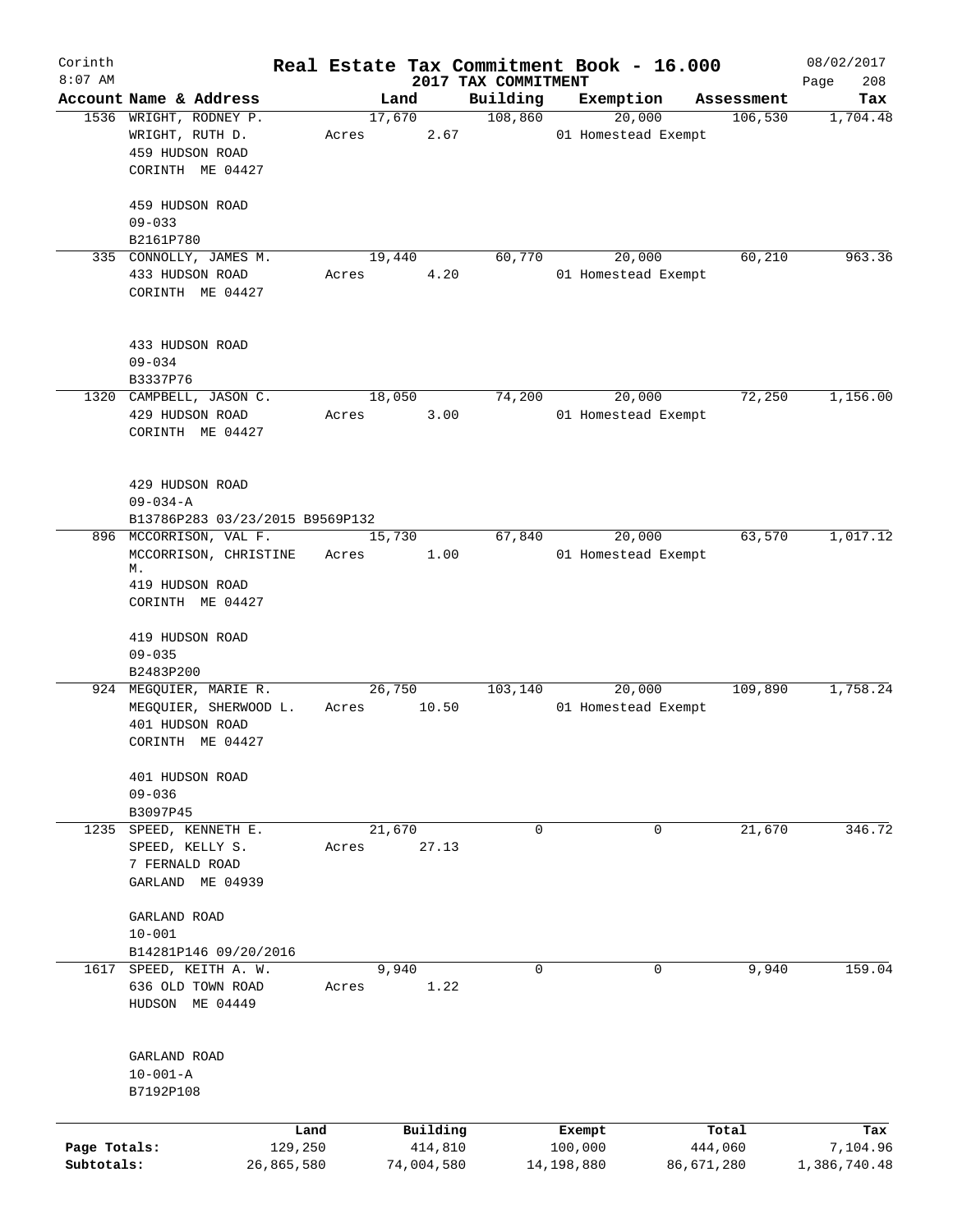| Corinth<br>$8:07$ AM |                                                                                               |                |       | 2017 TAX COMMITMENT | Real Estate Tax Commitment Book - 16.000 |            | 08/02/2017<br>209<br>Page |
|----------------------|-----------------------------------------------------------------------------------------------|----------------|-------|---------------------|------------------------------------------|------------|---------------------------|
|                      | Account Name & Address                                                                        |                | Land  | Building            | Exemption                                | Assessment | Tax                       |
|                      | 1618 SPEED, KEITH A. W.<br>636 OLD TOWN ROAD<br>HUDSON ME 04449                               | 9,720<br>Acres | 1.03  | $\Omega$            | $\Omega$                                 | 9,720      | 155.52                    |
|                      | GARLAND ROAD<br>$10 - 001 - B$<br>B7192P108                                                   |                |       |                     |                                          |            |                           |
|                      | 1619 SPEED, BETTY J.                                                                          | 15,770         |       | 78,530              | 20,000                                   | 74,300     | 1,188.80                  |
|                      | 440 GARLAND ROAD<br>CORINTH ME 04427                                                          | Acres          | 1.03  |                     | 01 Homestead Exempt                      |            |                           |
|                      | 440 GARLAND ROAD<br>$10 - 001 - C$<br>B7192P112                                               |                |       |                     |                                          |            |                           |
|                      | 1976 SPEED, VAUGHN E &<br>CHRISTINE TRUST                                                     | 10,240         |       | $\mathbf 0$         | 0                                        | 10,240     | 163.84                    |
|                      | VAUGHN & CHRISTINE<br>TRUSTEES<br>440 GARLAND ROAD                                            | Acres          | 1.48  |                     |                                          |            |                           |
|                      | CORINTH ME 04427                                                                              |                |       |                     |                                          |            |                           |
|                      | GARLAND ROAD<br>$10 - 001 - E$                                                                |                |       |                     |                                          |            |                           |
|                      | B14281P84 09/20/2016                                                                          |                |       |                     |                                          |            |                           |
|                      | 1975 SPEED, VAUGHN E &<br>SPEED, CHRISTINE M<br>TRUST<br>440 GARLAND ROAD<br>CORINTH ME 04427 | 9,680<br>Acres | 1.00  | $\mathbf 0$         | 0                                        | 9,680      | 154.88                    |
|                      | GARLAND ROAD<br>$10 - 001 - F$<br>B14281P146 09/20/2016                                       |                |       |                     |                                          |            |                           |
| 1350                 | THOMAS, FRANK P.<br>TRUSTEE                                                                   | 54,230         |       | $\Omega$            | 0                                        | 54,230     | 867.68                    |
|                      | 364 GARLAND ROAD<br>CORINTH ME 04427                                                          | Acres          | 13.70 |                     |                                          |            |                           |
|                      | 360 GARLAND ROAD<br>$10 - 002$<br>B4931P92                                                    |                |       |                     |                                          |            |                           |
|                      | 1452 WALLACE, BARBARA J.                                                                      | 24,860         |       | 78,090              | 20,000                                   | 82,950     | 1,327.20                  |
|                      | 455 GARLAND ROAD<br>CORINTH ME 04427                                                          | Acres          | 8.87  |                     | 01 Homestead Exempt                      |            |                           |
|                      | 455 GARLAND ROAD<br>$10 - 002 - A$<br>B2849P294                                               |                |       |                     |                                          |            |                           |
|                      |                                                                                               |                |       |                     |                                          |            |                           |

|              | Land       | Building   | Exempt     | Total      | Tax          |
|--------------|------------|------------|------------|------------|--------------|
| Page Totals: | 124,500    | 156.620    | 40,000     | 241,120    | 3,857.92     |
| Subtotals:   | 26,990,080 | 74,161,200 | 14,238,880 | 86,912,400 | 1,390,598.40 |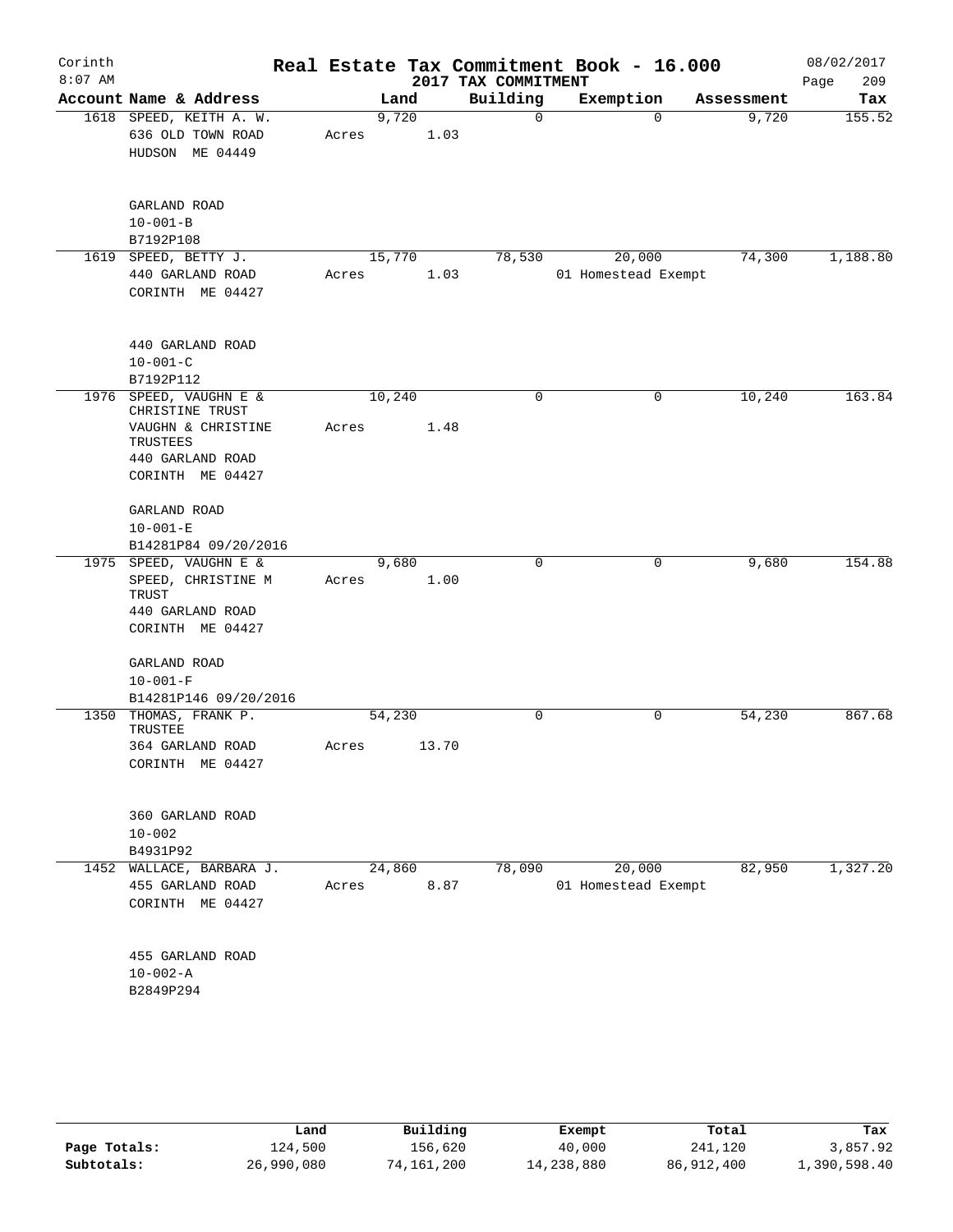| Corinth      |                                                               |       |                |                     | Real Estate Tax Commitment Book - 16.000 |              | 08/02/2017   |
|--------------|---------------------------------------------------------------|-------|----------------|---------------------|------------------------------------------|--------------|--------------|
| $8:07$ AM    |                                                               |       |                | 2017 TAX COMMITMENT |                                          |              | 210<br>Page  |
|              | Account Name & Address                                        |       | Land           | Building            | Exemption                                | Assessment   | Tax          |
|              | 1546 MARTIN JR, SCOTT W.<br>118 O'ROAK RD<br>CORINTH ME 04427 | Acres | 21,870<br>8.00 | 112,500             | $\mathbf 0$                              | 134,370      | 2,149.92     |
|              | 118 O'ROAK ROAD<br>$10 - 002 - B$<br>B12701P213 01/06/2012    |       |                |                     |                                          |              |              |
|              | 428 DOUGLASS, ALAN D.                                         |       | 17,040         | 84,820              | 20,000                                   | 81,860       | 1,309.76     |
|              | 439 GARLAND ROAD<br>CORINTH ME 04427                          | Acres | 2.13           |                     | 01 Homestead Exempt                      |              |              |
|              | 439 GARLAND ROAD<br>$10 - 002 - C$                            |       |                |                     |                                          |              |              |
| 1850         | B14245P237 08/16/2016<br>MEGGISON, CHARLOTTE M.               |       | 25,370         | 149,820             | 20,000                                   | 155,190      | 2,483.04     |
|              | LIVING TRUST                                                  |       |                |                     |                                          |              |              |
|              | 158 O'ROAK RD<br>CORINTH ME 04427                             | Acres | 17.44          |                     | 01 Homestead Exempt                      |              |              |
|              | 158 O'ROAK ROAD<br>$10 - 002 - D$<br>B12469P227 04/27/2011    |       |                |                     |                                          |              |              |
|              | 1969 THOMAS, PAUL W.                                          |       | 35,180         | $\mathbf 0$         | 0                                        | 35,180       | 562.88       |
|              | THOMAS, JENNIFER L.                                           | Acres | 101.50         |                     |                                          |              |              |
|              | 410 GARLAND RD                                                |       |                |                     |                                          |              |              |
|              | CORINTH ME 04427                                              |       |                |                     |                                          |              |              |
|              | GARLAND ROAD                                                  |       |                |                     |                                          |              |              |
|              | $10 - 002 - E$                                                |       |                |                     |                                          |              |              |
|              | B12181P184 07/01/2010                                         |       |                |                     |                                          |              |              |
|              | 1971 THOMAS, GINNA M.                                         |       | 6,630          | 0                   | 0                                        | 6,630        | 106.08       |
|              | 364 GARLAND ROAD<br>CORINTH ME 04427                          | Acres | 1.50           |                     |                                          |              |              |
|              | O'ROAK ROAD                                                   |       |                |                     |                                          |              |              |
|              | $10 - 002 - F$                                                |       |                |                     |                                          |              |              |
| 2068         | B10605P26 06/29/2006<br>THOMAS, FRANK P.                      |       | 22,010         | $\mathbf 0$         | $\mathbf 0$                              | 22,010       | 352.16       |
|              | TRUSTEE                                                       |       |                |                     |                                          |              |              |
|              | 364 GARLAND RD<br>CORINTH ME 04427                            | Acres | 37.00          |                     |                                          |              |              |
|              | GARLAND ROAD<br>$10 - 002 - G$                                |       |                |                     |                                          |              |              |
|              | B12181P184 07/01/2010 B4931P92 10/24/1991                     |       |                |                     |                                          |              |              |
|              | 1827 THOMAS, GINNA M.<br>364 GARLAND ROAD                     | Acres | 14,600<br>2.30 | 60,440              | 0                                        | 75,040       | 1,200.64     |
|              | CORINTH ME 04427                                              |       |                |                     |                                          |              |              |
|              | 110 O'ROAK ROAD<br>$10 - 002 - H$                             |       |                |                     |                                          |              |              |
|              | B13611P220 08/11/2014                                         |       |                |                     |                                          |              |              |
|              | Land                                                          |       | Building       |                     | Exempt                                   | Total        | Tax          |
| Page Totals: | 142,700                                                       |       | 407,580        |                     | 40,000                                   | 510,280      | 8,164.48     |
| Subtotals:   | 27, 132, 780                                                  |       | 74,568,780     |                     | 14,278,880                               | 87, 422, 680 | 1,398,762.88 |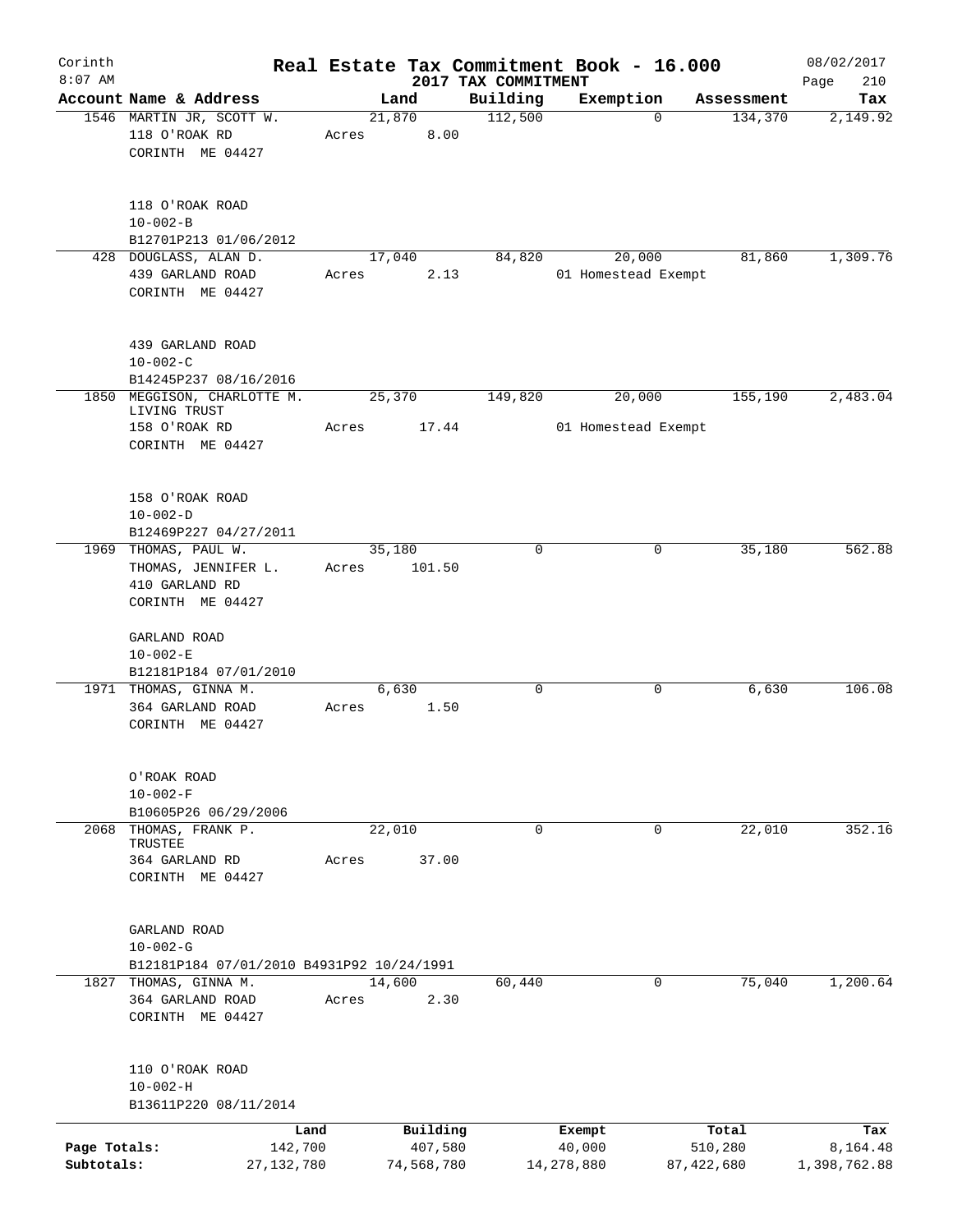| Corinth      |                                          |                 |       |                |                     | Real Estate Tax Commitment Book - 16.000 |             |                     |              |                      | 08/02/2017       |
|--------------|------------------------------------------|-----------------|-------|----------------|---------------------|------------------------------------------|-------------|---------------------|--------------|----------------------|------------------|
| $8:07$ AM    |                                          |                 |       |                |                     | 2017 TAX COMMITMENT                      |             |                     |              |                      | Page<br>211      |
|              | Account Name & Address                   |                 |       | Land<br>26,760 |                     | Building                                 | $\mathbf 0$ | Exemption<br>0      |              | Assessment<br>26,760 | Tax<br>428.16    |
|              | 1826 CRANE, JAMES V.<br>CRANE, STEVEN D. |                 | Acres |                | 76.00               |                                          |             |                     |              |                      |                  |
|              | 2312 EXETER ROAD                         |                 |       |                |                     |                                          |             |                     |              |                      |                  |
|              | EXETER ME 04435                          |                 |       |                |                     |                                          |             |                     |              |                      |                  |
|              |                                          |                 |       |                |                     |                                          |             |                     |              |                      |                  |
|              | O'ROAK ROAD                              |                 |       |                |                     |                                          |             |                     |              |                      |                  |
|              | $10 - 002 - J$                           |                 |       |                |                     |                                          |             |                     |              |                      |                  |
|              | B14094P249 03/08/2016                    |                 |       |                |                     |                                          |             |                     |              |                      |                  |
|              | 1351 THOMAS, FRANK P.                    |                 |       | 16,900         |                     | 135,810                                  |             | 20,000              |              | 132,710              | 2,123.36         |
|              | THOMAS, ANITA B.                         |                 | Acres |                | 2.01                |                                          |             | 01 Homestead Exempt |              |                      |                  |
|              | 364 GARLAND ROAD                         |                 |       |                |                     |                                          |             |                     |              |                      |                  |
|              | CORINTH ME 04427                         |                 |       |                |                     |                                          |             |                     |              |                      |                  |
|              |                                          |                 |       |                |                     |                                          |             |                     |              |                      |                  |
|              | 364 GARLAND ROAD                         |                 |       |                |                     |                                          |             |                     |              |                      |                  |
|              | $10 - 003$                               |                 |       |                |                     |                                          |             |                     |              |                      |                  |
|              | B12562P303 08/11/2011                    |                 |       |                |                     |                                          |             |                     |              |                      |                  |
|              | 1788 CRANE BROS., INC.                   |                 |       | 20,730         |                     | 151,200                                  |             | 0                   |              | 171,930              | 2,750.88         |
|              | 2312 EXETER ROAD                         |                 | Acres |                | 1.80                |                                          |             |                     |              |                      |                  |
|              | EXETER ME 04415                          |                 |       |                |                     |                                          |             |                     |              |                      |                  |
|              |                                          |                 |       |                |                     |                                          |             |                     |              |                      |                  |
|              | GARLAND ROAD                             |                 |       |                |                     |                                          |             |                     |              |                      |                  |
|              | $10 - 003 - A$                           |                 |       |                |                     |                                          |             |                     |              |                      |                  |
|              | B8786P41                                 |                 |       |                |                     |                                          |             |                     |              |                      |                  |
| 1970         | THOMAS, PAUL W.                          |                 |       | 24,430         |                     | 184,080                                  |             | 20,000              |              | 188,510              | 3,016.16         |
|              | THOMAS, JENNIFER L.                      |                 | Acres |                | 8.50                |                                          |             | 01 Homestead Exempt |              |                      |                  |
|              | 410 GARLAND ROAD                         |                 |       |                |                     |                                          |             |                     |              |                      |                  |
|              | CORINTH ME 04427                         |                 |       |                |                     |                                          |             |                     |              |                      |                  |
|              |                                          |                 |       |                |                     |                                          |             |                     |              |                      |                  |
|              | 410 GARLAND ROAD                         |                 |       |                |                     |                                          |             |                     |              |                      |                  |
|              | $10 - 003 - B$                           |                 |       |                |                     |                                          |             |                     |              |                      |                  |
|              | B12181P184 07/01/2010                    |                 |       |                |                     |                                          |             |                     |              |                      |                  |
|              | 2083 THOMAS, PAUL W.                     |                 |       | 76,460         |                     | 135,070                                  |             | 0                   |              | 211,530              | 3,384.48         |
|              | THOMAS, JENNIFER L.                      |                 | Acres |                | 233.69              |                                          |             |                     |              |                      |                  |
|              | 410 GARLAND ROAD<br>CORINTH ME 04427     |                 |       |                |                     |                                          |             |                     |              |                      |                  |
|              |                                          |                 |       |                |                     |                                          |             |                     |              |                      |                  |
|              | 364 GARLAND ROAD                         |                 |       |                |                     |                                          |             |                     |              |                      |                  |
|              | $10 - 003 - C$                           |                 |       |                |                     |                                          |             |                     |              |                      |                  |
|              | B12181P184 07/01/2010                    |                 |       |                |                     |                                          |             |                     |              |                      |                  |
|              | 1283 STONYVALE, INC                      |                 |       | 17,520         |                     |                                          | 0           | 0                   |              | 17,520               | 280.32           |
|              | 226 FOGLER ROAD                          |                 | Acres |                | 27.00               |                                          |             |                     |              |                      |                  |
|              | EXETER ME 04435-3410                     |                 |       |                |                     |                                          |             |                     |              |                      |                  |
|              |                                          |                 |       |                |                     |                                          |             |                     |              |                      |                  |
|              |                                          |                 |       |                |                     |                                          |             |                     |              |                      |                  |
|              | EXETER TOWN LINE N/F<br>OFF              |                 |       |                |                     |                                          |             |                     |              |                      |                  |
|              | $10 - 004$                               |                 |       |                |                     |                                          |             |                     |              |                      |                  |
|              | B2066P100                                |                 |       |                |                     |                                          |             |                     |              |                      |                  |
|              | 146 BLACKWELL, GARETH W JR               |                 |       | 23,700         |                     | 138,850                                  |             | 20,000              |              | 142,550              | 2,280.80         |
|              | BLACKWELL, LANETTE                       |                 | Acres |                | 7.87                |                                          |             | 01 Homestead Exempt |              |                      |                  |
|              | MARIE                                    |                 |       |                |                     |                                          |             |                     |              |                      |                  |
|              | 306 GARLAND ROAD                         |                 |       |                |                     |                                          |             |                     |              |                      |                  |
|              | CORINTH ME 04427                         |                 |       |                |                     |                                          |             |                     |              |                      |                  |
|              | 306 GARLAND ROAD                         |                 |       |                |                     |                                          |             |                     |              |                      |                  |
|              | $10 - 005$                               |                 |       |                |                     |                                          |             |                     |              |                      |                  |
|              | B3741P212                                |                 |       |                |                     |                                          |             |                     |              |                      |                  |
|              |                                          |                 |       |                |                     |                                          |             |                     |              |                      |                  |
| Page Totals: |                                          | Land<br>206,500 |       |                | Building<br>745,010 |                                          |             | Exempt<br>60,000    |              | Total<br>891,510     | Tax<br>14,264.16 |
| Subtotals:   |                                          | 27, 339, 280    |       |                | 75, 313, 790        |                                          | 14,338,880  |                     | 88, 314, 190 |                      | 1,413,027.04     |
|              |                                          |                 |       |                |                     |                                          |             |                     |              |                      |                  |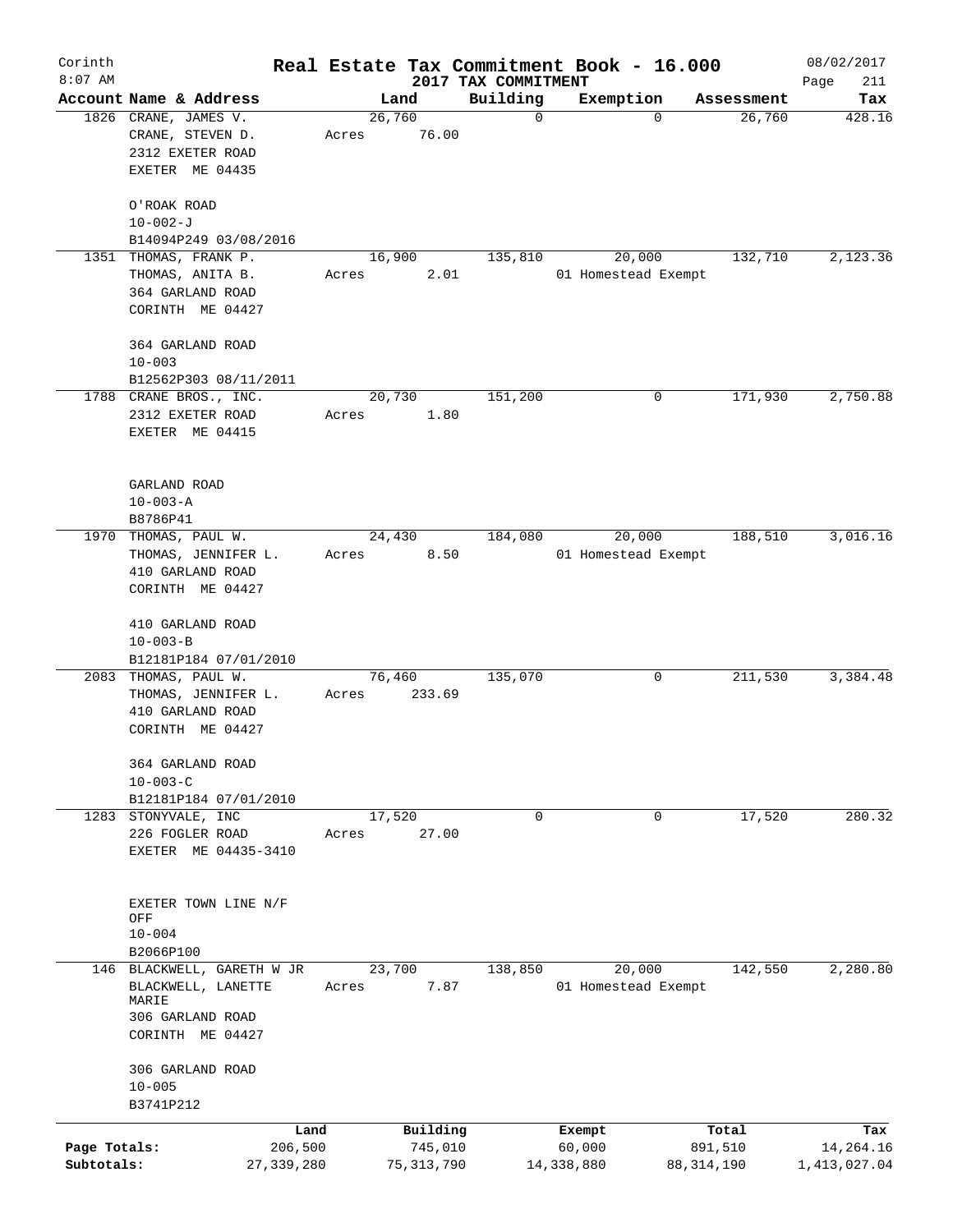| Corinth   |                                                                 |        |        |                     | Real Estate Tax Commitment Book - 16.000 |            | 08/02/2017  |
|-----------|-----------------------------------------------------------------|--------|--------|---------------------|------------------------------------------|------------|-------------|
| $8:07$ AM |                                                                 |        |        | 2017 TAX COMMITMENT |                                          |            | Page<br>212 |
|           | Account Name & Address                                          |        | Land   | Building            | Exemption                                | Assessment | Tax         |
|           | 1236 SPEED, VAUGHN E &<br>CHRISTINE TRUST                       | 46,030 |        | 0                   | $\Omega$                                 | 46,030     | 736.48      |
|           | & SPEED, KEITH A.W.                                             | Acres  | 128.58 |                     |                                          |            |             |
|           | 440 GARLAND ROAD                                                |        |        |                     |                                          |            |             |
|           | CORINTH ME 04427                                                |        |        |                     |                                          |            |             |
|           | GARLAND ROAD                                                    |        |        |                     |                                          |            |             |
|           | $10 - 006$                                                      |        |        |                     |                                          |            |             |
|           | B10631P90 09/11/2006                                            |        |        |                     |                                          |            |             |
|           | 129 GRAY, NORMAN A.                                             | 15,340 |        | 0                   | 0                                        | 15,340     | 245.44      |
|           | 6 GRAY ROAD                                                     | Acres  | 11.00  |                     |                                          |            |             |
|           | BAR HARBOR ME 04609                                             |        |        |                     |                                          |            |             |
|           | CHARLESTON TOWN LINE<br>N/F                                     |        |        |                     |                                          |            |             |
|           | $10 - 007$                                                      |        |        |                     |                                          |            |             |
|           | B9162P201                                                       |        |        |                     |                                          |            |             |
|           | 1008 CRANE, STEVEN D. &                                         | 63,140 |        | 0                   | 0                                        | 63,140     | 1,010.24    |
|           | CRANE, JAMES                                                    | Acres  | 215.00 |                     |                                          |            |             |
|           | 69 CRANE RD.                                                    |        |        |                     |                                          |            |             |
|           | EXETER ME 04435                                                 |        |        |                     |                                          |            |             |
|           | O'ROAK ROAD                                                     |        |        |                     |                                          |            |             |
|           | $10 - 008$                                                      |        |        |                     |                                          |            |             |
|           | B10060P90 08/23/2005                                            |        |        |                     |                                          |            |             |
|           | 1885 FLANAGAN, MICHAEL C.                                       | 20,370 |        | 75,990              | 20,000                                   | 76,360     | 1,221.76    |
|           | FLANAGAN, LAURA M.C.<br>1485 SOUTH 35TH AVENUE<br>YUMA AZ 85364 | Acres  | 5.00   |                     | 01 Homestead Exempt                      |            |             |
|           |                                                                 |        |        |                     |                                          |            |             |
|           | 87 O'ROAK ROAD                                                  |        |        |                     |                                          |            |             |
|           | $10 - 008 - 01$                                                 |        |        |                     |                                          |            |             |
|           | B10060P90 08/23/2005                                            |        |        |                     |                                          |            |             |
|           | 1197 SPEED, SCOTT A.                                            | 16,010 |        | 83,100              | 20,000                                   | 79,110     | 1,265.76    |
|           | SPEED, LISA K.                                                  | Acres  | 1.24   |                     | 01 Homestead Exempt                      |            |             |
|           | 59 O'ROAK ROAD                                                  |        |        |                     |                                          |            |             |
|           | CORINTH ME 04427                                                |        |        |                     |                                          |            |             |
|           | 59 O'ROAK ROAD                                                  |        |        |                     |                                          |            |             |
|           | $10 - 009$                                                      |        |        |                     |                                          |            |             |
|           | B9057P219                                                       |        |        |                     |                                          |            |             |
| 1430      | SPEED, VERNON G.                                                | 16,320 |        | 50,800              | 0                                        | 67,120     | 1,073.92    |
|           | SPEED, LUANNE D.                                                | Acres  | 1.51   |                     |                                          |            |             |
|           | 10 O'ROAK ROAD                                                  |        |        |                     |                                          |            |             |
|           | CORINTH ME 04427                                                |        |        |                     |                                          |            |             |
|           | 35 O'ROAK ROAD                                                  |        |        |                     |                                          |            |             |
|           | $10 - 009 - A$                                                  |        |        |                     |                                          |            |             |
|           | B13062P159 01/09/2013                                           |        |        |                     |                                          |            |             |

|              | Land       | Building   | Exempt     | Total      | Tax          |
|--------------|------------|------------|------------|------------|--------------|
| Page Totals: | 177,210    | 209,890    | 40,000     | 347,100    | 5,553.60     |
| Subtotals:   | 27,516,490 | 75,523,680 | 14,378,880 | 88,661,290 | 1,418,580.64 |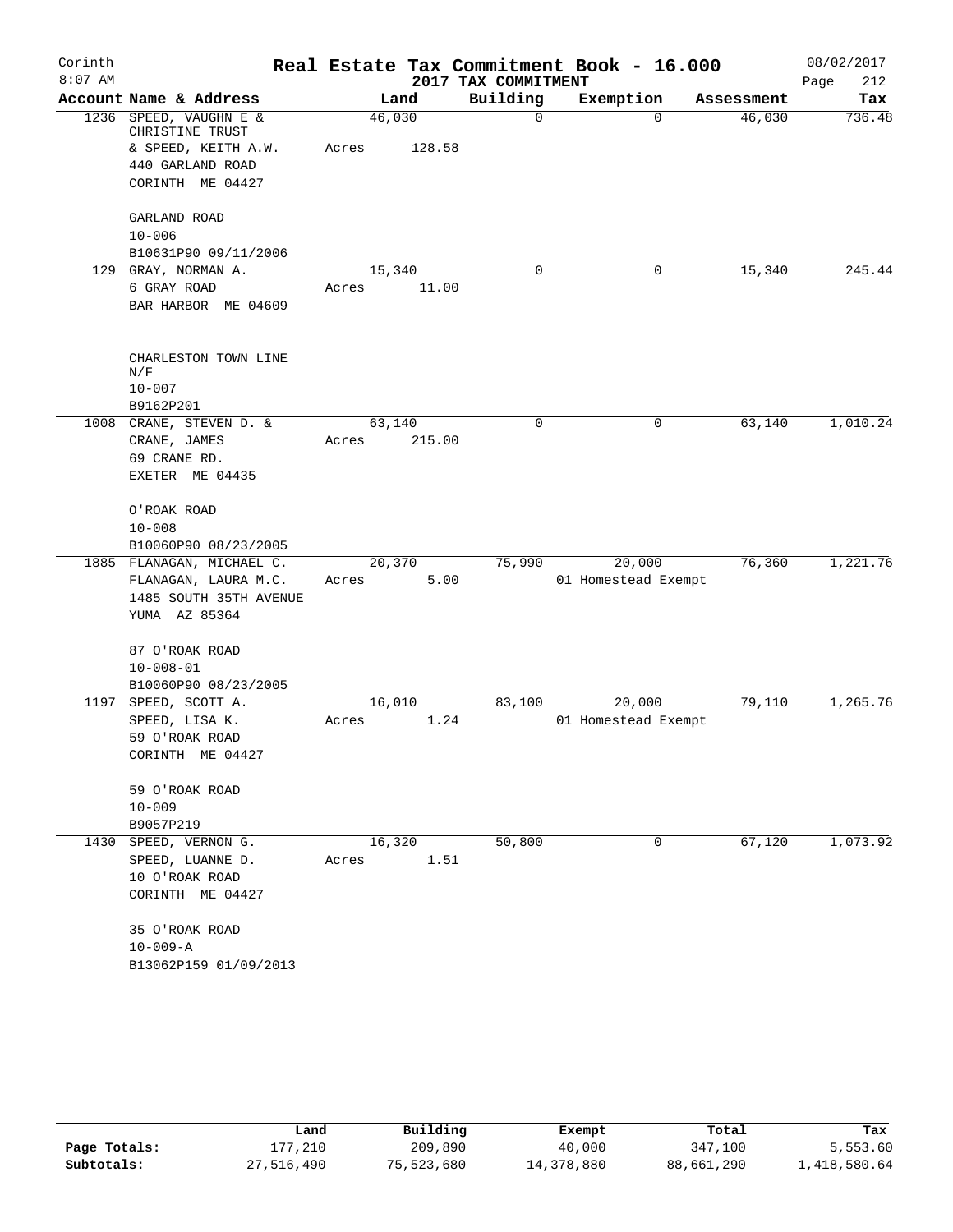| Corinth      |                                    |            |       |         |            |                                 |             | Real Estate Tax Commitment Book - 16.000 |              |            | 08/02/2017         |
|--------------|------------------------------------|------------|-------|---------|------------|---------------------------------|-------------|------------------------------------------|--------------|------------|--------------------|
| $8:07$ AM    | Account Name & Address             |            |       | Land    |            | 2017 TAX COMMITMENT<br>Building |             | Exemption                                |              | Assessment | Page<br>213<br>Tax |
| 1242         | SPEED, GERALD L                    |            |       | 14,970  |            |                                 | $\mathbf 0$ |                                          | $\mathbf 0$  | 14,970     | 239.52             |
|              | TRUSTEES LIV T                     |            |       |         |            |                                 |             |                                          |              |            |                    |
|              | SPEED, WINIFRED I<br>TRUSTEES LIV  |            | Acres |         | 5.56       |                                 |             |                                          |              |            |                    |
|              | 173 GARLAND ROAD                   |            |       |         |            |                                 |             |                                          |              |            |                    |
|              | CORINTH ME 04427                   |            |       |         |            |                                 |             |                                          |              |            |                    |
|              |                                    |            |       |         |            |                                 |             |                                          |              |            |                    |
|              | GARLAND ROAD                       |            |       |         |            |                                 |             |                                          |              |            |                    |
|              | $10 - 010$                         |            |       |         |            |                                 |             |                                          |              |            |                    |
|              | B5943P244                          |            |       |         |            |                                 |             |                                          |              |            |                    |
|              | 1253 PREBLE, JOHANNAH              |            |       | 14,550  |            | 95,350                          |             | 20,000                                   |              | 89,900     | 1,438.40           |
|              | 58 O'ROAK ROAD                     |            | Acres |         | 0.80       |                                 |             | 01 Homestead Exempt                      |              |            |                    |
|              | CORINTH ME 04427                   |            |       |         |            |                                 |             |                                          |              |            |                    |
|              | 58 O'ROAK ROAD                     |            |       |         |            |                                 |             |                                          |              |            |                    |
|              | $10 - 010 - A$                     |            |       |         |            |                                 |             |                                          |              |            |                    |
|              | B2465P282                          |            |       |         |            |                                 |             |                                          |              |            |                    |
|              | 1252 SPEED, VERNON G.              |            |       | 17,060  |            | 169,150                         |             | 20,000                                   |              | 166,210    | 2,659.36           |
|              | SPEED, LUANNE D.                   |            | Acres |         | 2.15       |                                 |             | 01 Homestead Exempt                      |              |            |                    |
|              | 10 O'ROAK ROAD                     |            |       |         |            |                                 |             |                                          |              |            |                    |
|              | CORINTH ME 04427                   |            |       |         |            |                                 |             |                                          |              |            |                    |
|              | 10 O'ROAK ROAD                     |            |       |         |            |                                 |             |                                          |              |            |                    |
|              | $10 - 010 - B$                     |            |       |         |            |                                 |             |                                          |              |            |                    |
|              | B4831P24                           |            |       |         |            |                                 |             |                                          |              |            |                    |
|              | 1246 SPEED, RICHARD                |            |       | 16,070  |            | 134,370                         |             | 20,000                                   |              | 130,440    | 2,087.04           |
|              | SPEED, STEPHANIE R.                |            | Acres |         | 1.29       |                                 |             | 01 Homestead Exempt                      |              |            |                    |
|              | 235 GARLAND ROAD                   |            |       |         |            |                                 |             |                                          |              |            |                    |
|              | CORINTH ME 04427                   |            |       |         |            |                                 |             |                                          |              |            |                    |
|              |                                    |            |       |         |            |                                 |             |                                          |              |            |                    |
|              | 235 GARLAND ROAD<br>$10 - 010 - C$ |            |       |         |            |                                 |             |                                          |              |            |                    |
|              | B5295P148                          |            |       |         |            |                                 |             |                                          |              |            |                    |
| 1239         | SPEED, GERALD L                    |            |       | 122,660 |            | 122,640                         |             | 20,000                                   |              | 225,300    | 3,604.80           |
|              | TRUSTEES LIV T                     |            |       |         |            |                                 |             |                                          |              |            |                    |
|              | SPEED, WINIFRED I                  |            | Acres |         | 192.00     |                                 |             | 01 Homestead Exempt                      |              |            |                    |
|              | TRUSTEES LIV<br>173 GARLAND ROAD   |            |       |         |            |                                 |             |                                          |              |            |                    |
|              | CORINTH ME 04427                   |            |       |         |            |                                 |             |                                          |              |            |                    |
|              |                                    |            |       |         |            |                                 |             |                                          |              |            |                    |
|              | 173 GARLAND ROAD                   |            |       |         |            |                                 |             |                                          |              |            |                    |
|              | $10 - 011$                         |            |       |         |            |                                 |             |                                          |              |            |                    |
|              | B5943P244                          |            |       |         |            |                                 |             |                                          |              |            |                    |
|              | 1877 PINKHAM, JANET                |            |       |         | 0          | 41,330                          |             |                                          | 0            | 41,330     | 661.28             |
|              | 429 KENDUSKEAG LEVANT<br>ROAD      |            |       |         |            |                                 |             |                                          |              |            |                    |
|              | KENDUSKEAG ME 04450                |            |       |         |            |                                 |             |                                          |              |            |                    |
|              |                                    |            |       |         |            |                                 |             |                                          |              |            |                    |
|              | 15 O'ROAK ROAD                     |            |       |         |            |                                 |             |                                          |              |            |                    |
|              | $10 - 011 - 01H$                   |            |       |         |            |                                 |             |                                          |              |            |                    |
| 1222         | SMITH, KENNETH                     |            |       |         | 0          | 19,080                          |             | 19,080                                   |              | 0          | 0.00               |
|              | 17 O'ROAK ROAD                     |            |       |         |            |                                 |             | 01 Homestead Exempt                      |              |            |                    |
|              | CORINTH ME 04427                   |            |       |         |            |                                 |             |                                          |              |            |                    |
|              |                                    |            |       |         |            |                                 |             |                                          |              |            |                    |
|              | 17 O'ROAK ROAD                     |            |       |         |            |                                 |             |                                          |              |            |                    |
|              | $10 - 011 - 02H$                   |            |       |         |            |                                 |             |                                          |              |            |                    |
|              |                                    | Land       |       |         | Building   |                                 |             | Exempt                                   |              | Total      | Tax                |
| Page Totals: |                                    | 185,310    |       |         | 581,920    |                                 |             | 99,080                                   |              | 668,150    | 10,690.40          |
| Subtotals:   |                                    | 27,701,800 |       |         | 76,105,600 |                                 |             | 14, 477, 960                             | 89, 329, 440 |            | 1,429,271.04       |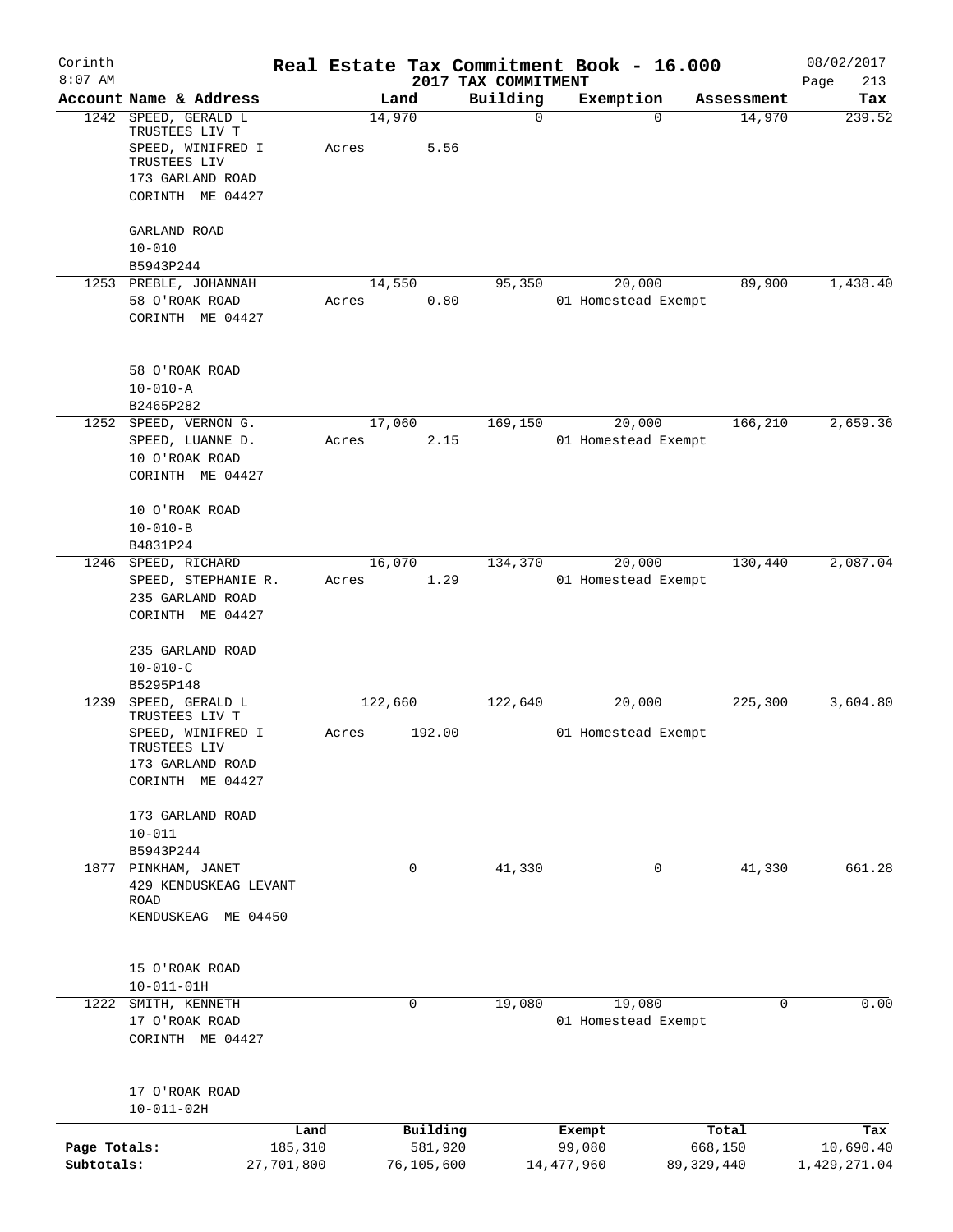|                                                                                |                                                                                                                         |             | 2017 TAX COMMITMENT                                             | Real Estate Tax Commitment Book - 16.000 |            | 08/02/2017<br>Page<br>214                                                                                                     |
|--------------------------------------------------------------------------------|-------------------------------------------------------------------------------------------------------------------------|-------------|-----------------------------------------------------------------|------------------------------------------|------------|-------------------------------------------------------------------------------------------------------------------------------|
| Account Name & Address                                                         |                                                                                                                         |             | Building                                                        |                                          | Assessment | Tax                                                                                                                           |
| 792 SPEED, VERNON G.<br>SPEED, LUANNE D.<br>10 O'ROAK ROAD<br>CORINTH ME 04427 |                                                                                                                         | $\mathbf 0$ | 13,600                                                          |                                          | 13,600     | 217.60                                                                                                                        |
| 19 O'ROAK ROAD<br>$10 - 011 - 03H$                                             |                                                                                                                         |             |                                                                 |                                          |            |                                                                                                                               |
| SPEED, GERALD L<br>TRUSTEES LIV T                                              |                                                                                                                         |             | $\mathbf 0$                                                     |                                          | 29,800     | 476.80                                                                                                                        |
| SPEED, WINIFRED I<br>TRUSTEES LIV<br>173 GARLAND ROAD                          | Acres                                                                                                                   | 66.14       |                                                                 |                                          |            |                                                                                                                               |
| CORINTH ME 04427                                                               |                                                                                                                         |             |                                                                 |                                          |            |                                                                                                                               |
| GARLAND ROAD<br>$10 - 012$                                                     |                                                                                                                         |             |                                                                 |                                          |            |                                                                                                                               |
|                                                                                |                                                                                                                         |             |                                                                 |                                          |            |                                                                                                                               |
| CUMMINGS, CATHERINE M.<br>144 GARLAND ROAD<br>CORINTH ME 04427                 | Acres                                                                                                                   | 1.28        |                                                                 | 22 Veteran                               |            | 876.00                                                                                                                        |
| 144 GARLAND ROAD<br>$10 - 013$                                                 |                                                                                                                         |             |                                                                 |                                          |            |                                                                                                                               |
| B3369P37                                                                       |                                                                                                                         |             |                                                                 |                                          |            |                                                                                                                               |
| 2091 VIGUE, MARK &<br>LANCASTER, MARCIA<br>TRUSTEE                             |                                                                                                                         |             | 8,250                                                           |                                          | 34,460     | 551.36                                                                                                                        |
| H. ELIZABETH VIGUE<br>IRREVOCABLE TRUST<br>69 NOTCH ROAD                       | Acres                                                                                                                   | 51.10       |                                                                 |                                          |            |                                                                                                                               |
|                                                                                |                                                                                                                         |             |                                                                 |                                          |            |                                                                                                                               |
| GARLAND ROAD                                                                   |                                                                                                                         |             |                                                                 |                                          |            |                                                                                                                               |
|                                                                                |                                                                                                                         |             |                                                                 |                                          |            |                                                                                                                               |
|                                                                                |                                                                                                                         |             |                                                                 |                                          |            |                                                                                                                               |
| 210 MAIN ROAD NORTH<br>HAMPDEN ME 04444                                        | Acres                                                                                                                   | 4.90        |                                                                 |                                          |            | 736.64                                                                                                                        |
| 141 GARLAND ROAD<br>$10 - 014 - A$<br>B14131P220 04/21/2016                    |                                                                                                                         |             |                                                                 |                                          |            |                                                                                                                               |
| 650 GRANT B. L. & SON, LLC<br>176 WEST CORINTH ROAD<br>CORINTH ME 04427        |                                                                                                                         | 39.00       | $\mathbf 0$                                                     |                                          |            | 326.24                                                                                                                        |
| EXETER ROAD N/F OFF<br>$10 - 015$                                              |                                                                                                                         |             |                                                                 |                                          |            |                                                                                                                               |
|                                                                                | B5943P244<br>368 CUMMINGS, VAUGHN F.<br>CORINTH ME 04427<br>$10 - 014$<br>B7965P107 11/02/2001<br>1435 GONZALEZ, STEVEN |             | Land<br>29,800<br>16,060<br>26,210<br>20,250<br>20,390<br>Acres | 64,690<br>45,790                         |            | Exemption<br>0<br>0<br>54,750<br>26,000<br>01 Homestead Exempt<br>0<br>20,000<br>46,040<br>01 Homestead Exempt<br>20,390<br>0 |

|              | Land       | Building     | Exempt     | Total      | Tax          |
|--------------|------------|--------------|------------|------------|--------------|
| Page Totals: | 112,710    | 132,330      | 46,000     | 199,040    | 3,184.64     |
| Subtotals:   | 27,814,510 | 76, 237, 930 | 14,523,960 | 89,528,480 | 1,432,455.68 |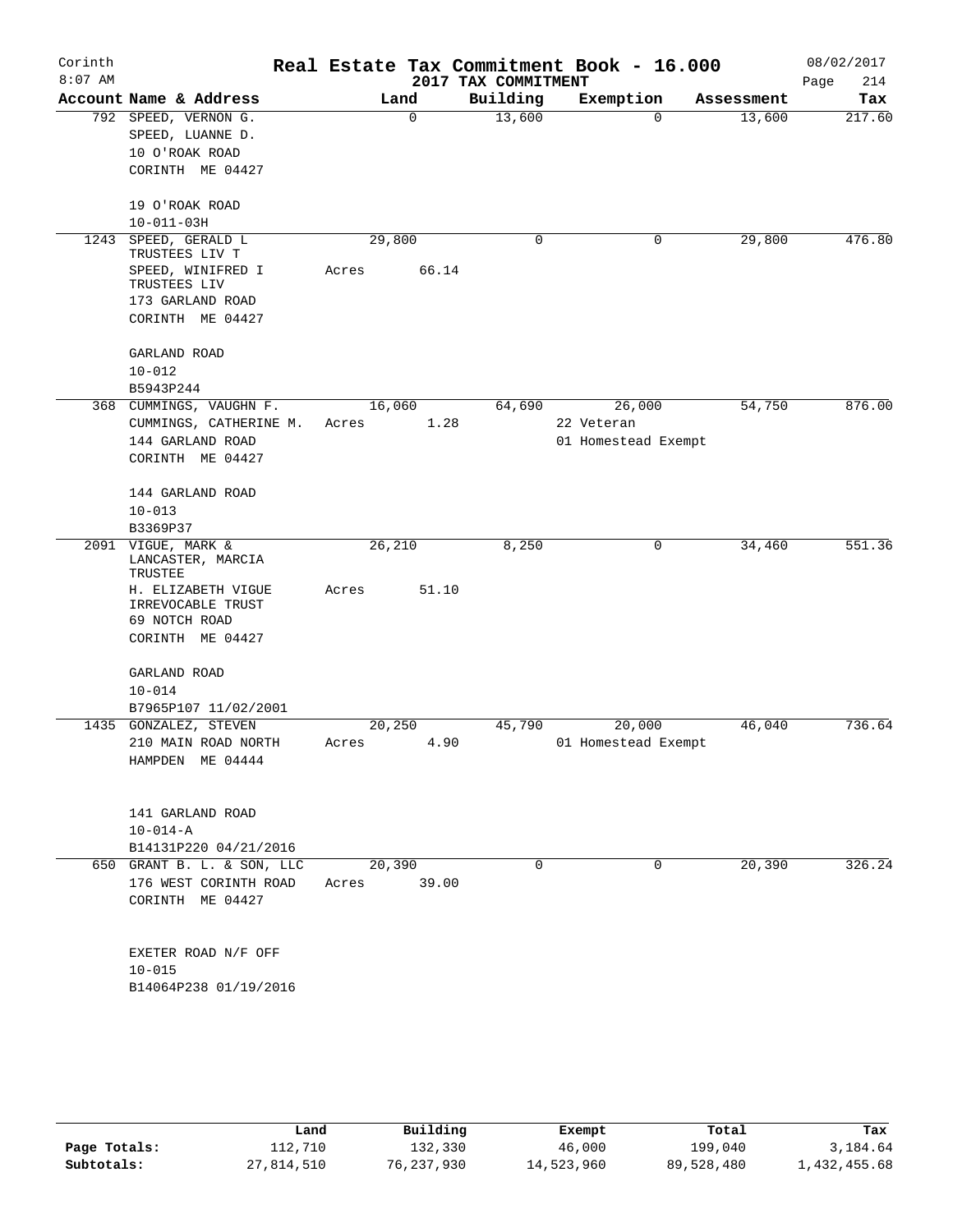| Corinth      |                                |                                                                  |       |                    | Real Estate Tax Commitment Book - 16.000 |                          |                       | 08/02/2017      |
|--------------|--------------------------------|------------------------------------------------------------------|-------|--------------------|------------------------------------------|--------------------------|-----------------------|-----------------|
| $8:07$ AM    |                                |                                                                  |       |                    | 2017 TAX COMMITMENT                      |                          |                       | 215<br>Page     |
|              |                                | Account Name & Address<br>923 VALLEY, ANTHONY F.                 |       | Land<br>41,110     | Building<br>72,490                       | Exemption<br>$\mathbf 0$ | Assessment<br>113,600 | Tax<br>1,817.60 |
|              |                                | 46 PINE VALLEY WAY<br>BREWER ME 04412                            | Acres | 94.30              |                                          |                          |                       |                 |
|              | $10 - 016$                     | MAIN STREET N/F OFF                                              |       |                    |                                          |                          |                       |                 |
|              |                                | B12831P344 05/30/2012                                            |       |                    |                                          |                          |                       |                 |
|              |                                | 1122 VALLEY, JEANNIE M.<br>46 PINE VALLEY WAY<br>BREWER ME 04412 | Acres | 15,340<br>22.00    | $\Omega$                                 | 0                        | 15,340                | 245.44          |
|              | $10 - 016 - A$                 | O'ROAK ROAD N/F OFF<br>B12862P325 06/27/2012                     |       |                    |                                          |                          |                       |                 |
|              |                                | 1202 VALLEY, JEANNIE M.                                          |       | 18,700             | $\mathbf 0$                              | 0                        | 18,700                | 299.20          |
|              |                                | 46 PINE VALLY WAY<br>BREWER ME 04412                             | Acres | 22.00              |                                          |                          |                       |                 |
|              | $10 - 018$                     | O'ROAK ROAD N/F OFF<br>B12862P323 06/27/2012                     |       |                    |                                          |                          |                       |                 |
|              |                                | 378 VALLEY, ANTHONY F.                                           |       | 13,420             | $\mathbf 0$                              | 0                        | 13,420                | 214.72          |
|              |                                | 46 PINE VALLY WAY<br>BREWER ME 04412                             | Acres | 14.00              |                                          |                          |                       |                 |
|              | $10 - 019$                     | O'ROAK ROAD N/F OFF<br>B13168P12 05/03/2013                      |       |                    |                                          |                          |                       |                 |
|              |                                | 1203 VALLEY, JEANNIE M.                                          |       | 12,300             | 0                                        | 0                        | 12,300                | 196.80          |
|              | 46 VALLEY WAY                  | BREWER ME 04412                                                  | Acres | 14.00              |                                          |                          |                       |                 |
|              | $10 - 020$                     | O'ROAK ROAD N/F OFF<br>B12862P323 06/27/2012                     |       |                    |                                          |                          |                       |                 |
|              |                                | 753 HUBER, HORST JR.                                             |       | 7,790              | 0                                        | 0                        | 7,790                 | 124.64          |
|              | 1186 MILO ROAD                 | C/O GERALD NESSMANN<br>SEBEC ME 04481                            | Acres | 13.00              |                                          |                          |                       |                 |
|              | $10 - 021$                     | MAIN STREET N/F OFF                                              |       |                    |                                          |                          |                       |                 |
|              | B6321P253                      | 432 BLACKWELL LUMBER MILL                                        |       | 6,800              | 0                                        | 0                        | 6,800                 | 108.80          |
|              | INC.                           |                                                                  |       |                    |                                          |                          |                       |                 |
|              | P.O. BOX 335                   | CORINTH ME 04427                                                 | Acres | 6.00               |                                          |                          |                       |                 |
|              | N/F<br>$10 - 022$<br>B7161P228 | CHARLESTON TOWN LINE                                             |       |                    |                                          |                          |                       |                 |
|              |                                |                                                                  |       |                    |                                          |                          |                       |                 |
| Page Totals: |                                | Land<br>115,460                                                  |       | Building<br>72,490 |                                          | Exempt<br>0              | Total<br>187,950      | Tax<br>3,007.20 |
| Subtotals:   |                                | 27,929,970                                                       |       | 76, 310, 420       |                                          | 14,523,960               | 89,716,430            | 1,435,462.88    |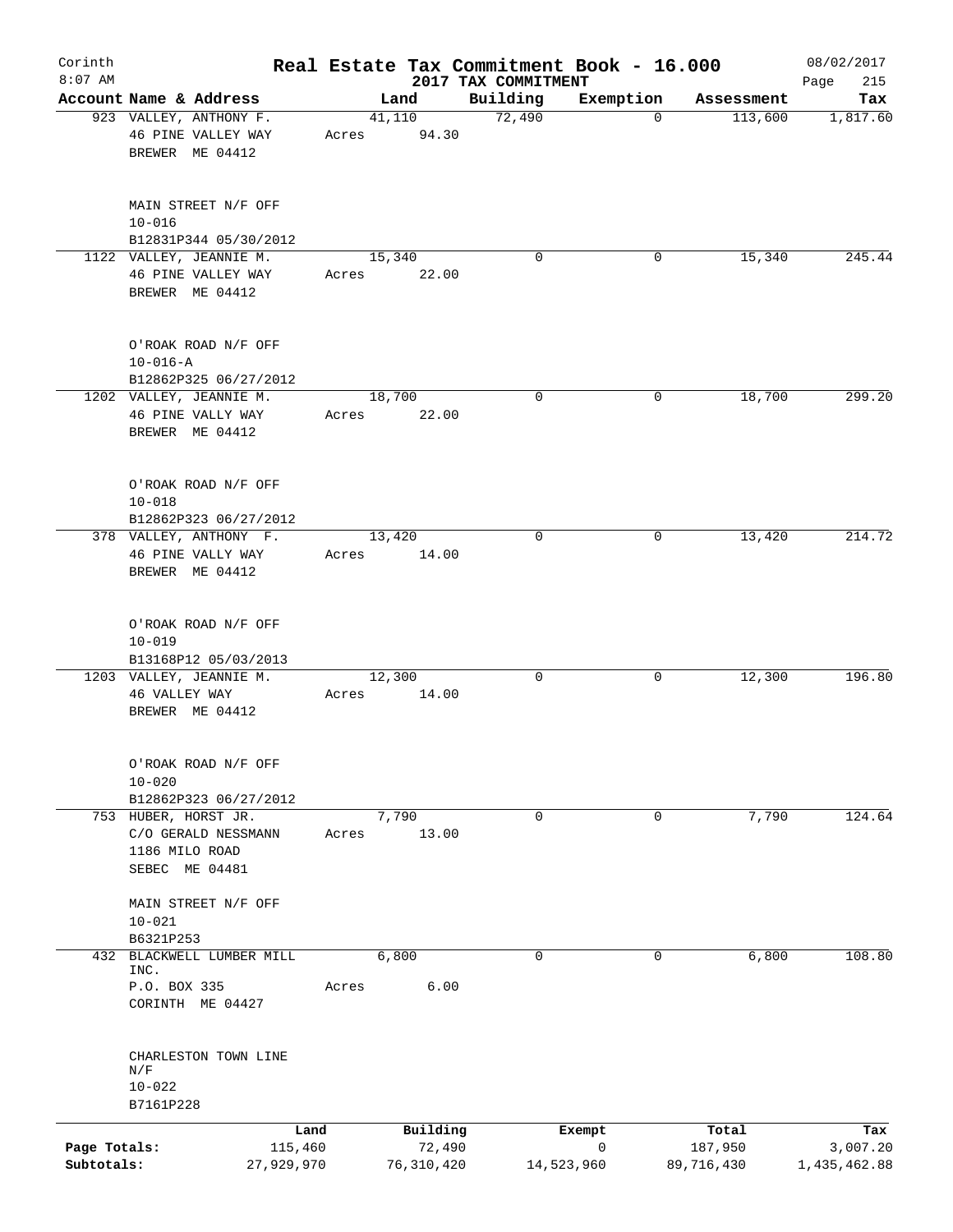| Corinth<br>$8:07$ AM |                                                                                      |                 |       | 2017 TAX COMMITMENT | Real Estate Tax Commitment Book - 16.000 |            | 08/02/2017<br>216<br>Page |
|----------------------|--------------------------------------------------------------------------------------|-----------------|-------|---------------------|------------------------------------------|------------|---------------------------|
|                      | Account Name & Address                                                               |                 | Land  | Building            | Exemption                                | Assessment | Tax                       |
|                      | 144 BLACKWELL, GARETH W.<br>BLACKWELL, BEVERLY C.<br>P.O.BOX 404<br>CORINTH ME 04427 | 16,710<br>Acres | 27.00 | $\Omega$            | $\Omega$                                 | 16,710     | 267.36                    |
|                      | CHARLESTON TOWN LINE<br>N/F                                                          |                 |       |                     |                                          |            |                           |
|                      | $10 - 023$<br>544 ELLIOTT, CALVIN W.                                                 | 20,450          |       | 0                   | 0                                        | 20,450     | 327.20                    |
|                      | ELLIOTT, ROWENA E<br>97 MAIN STREET<br>CORINTH ME 04427                              | Acres           | 21.00 |                     |                                          |            |                           |
|                      | CHARLESTON TOWN LINE<br>N/F<br>$10 - 024$<br>B4791P240                               |                 |       |                     |                                          |            |                           |
|                      | 967 MORGAN, DON B. JR.                                                               | 23,330          |       | $\mathbf 0$         | $\mathsf{O}$                             | 23,330     | 373.28                    |
|                      | MORGAN, VALORA E.<br>208 BACON ROAD<br>CHARLESTON ME 04422                           | Acres           | 25.00 |                     |                                          |            |                           |
|                      | CHARLESTON TOWN LINE<br>N/F<br>$10 - 025$<br>B6306P130                               |                 |       |                     |                                          |            |                           |
|                      | 15 ALBERT, MICHAEL & SUSAN                                                           | 17,120          |       | 0                   | 0                                        | 17,120     | 273.92                    |
|                      | CROZIER, RALPH & ELY<br>7 WAKELEY STREET<br>SEYMOUR CT 06483                         | Acres           | 28.00 |                     |                                          |            |                           |
|                      | CHARLESTON TOWN LINE<br>N/F<br>$10 - 026$                                            |                 |       |                     |                                          |            |                           |
|                      | B3559P129                                                                            |                 |       |                     |                                          |            |                           |
|                      | 934 METHODIST CHURCH,<br>UNITED                                                      | 16,940          |       | 102,090             | 20,000                                   | 99,030     | 1,584.48                  |
|                      | P.O. BOX 17<br>CORINTH ME 04427                                                      | Acres           | 1.00  |                     | 30 Parsonage                             |            |                           |
|                      | 271 MAIN STREET<br>$11 - 001$<br>B4357P158                                           |                 |       |                     |                                          |            |                           |
|                      | 1495 VALLEY, ANTHONY F.                                                              | 22,400          |       | 0                   | 0                                        | 22,400     | 358.40                    |
|                      | 46 PINE VALLEY WAY<br>BREWER ME 04412                                                | Acres           | 18.66 |                     |                                          |            |                           |
|                      | VILLAGE DRIVE<br>$11 - 002$                                                          |                 |       |                     |                                          |            |                           |
|                      | B13947P61 09/02/2015                                                                 |                 |       |                     |                                          |            |                           |

|              | Land       | Building   | Exempt     | Total      | Tax          |
|--------------|------------|------------|------------|------------|--------------|
| Page Totals: | 116,950    | 102,090    | 20,000     | 199,040    | 3,184.64     |
| Subtotals:   | 28,046,920 | 76,412,510 | 14,543,960 | 89,915,470 | 1,438,647.52 |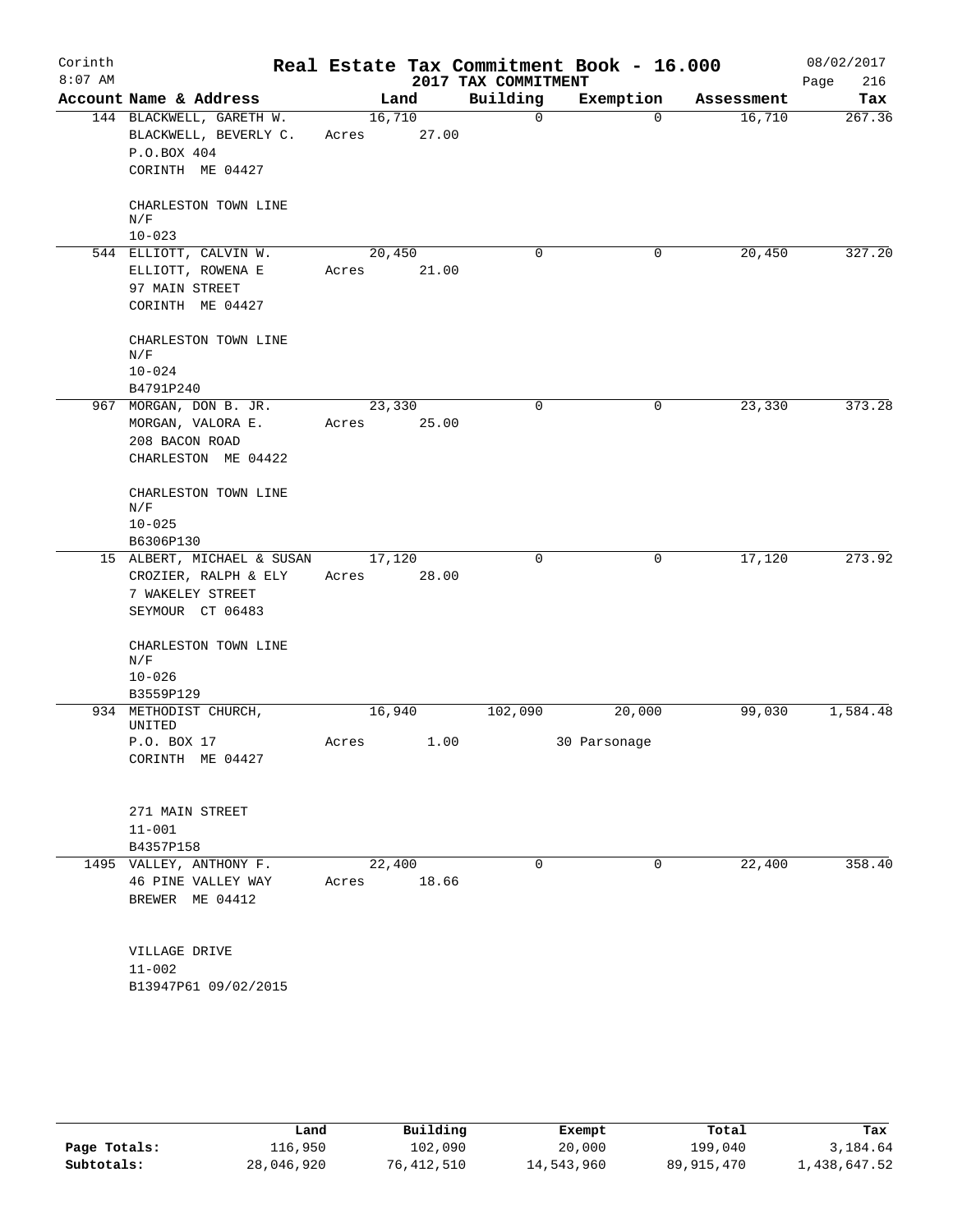| Corinth      |                                                                                                      |                 |            |                     | Real Estate Tax Commitment Book - 16.000 |            | 08/02/2017   |
|--------------|------------------------------------------------------------------------------------------------------|-----------------|------------|---------------------|------------------------------------------|------------|--------------|
| $8:07$ AM    |                                                                                                      |                 |            | 2017 TAX COMMITMENT |                                          |            | Page<br>217  |
|              | Account Name & Address                                                                               | Land            |            | Building            | Exemption                                | Assessment | Tax          |
|              | 1488 DEARBORN, PATRICIA A<br>MIXON, TONY J. &<br>GLAZIER, GLENN G.<br>PO BOX 108<br>CORINTH ME 04427 | 19,960<br>Acres | 1.21       | 234,170             | $\Omega$                                 | 254,130    | 4,066.08     |
|              |                                                                                                      |                 |            |                     |                                          |            |              |
|              | 263 MAIN STREET                                                                                      |                 |            |                     |                                          |            |              |
|              | $11 - 002 - 01$<br>B12150P69 06/04/2010                                                              |                 |            |                     |                                          |            |              |
|              | 1489 DEARBORN, PATRICIA A.                                                                           | 36,740          |            | 371,590             | 0                                        | 408,330    | 6,533.28     |
|              | PO BOX 108                                                                                           | Acres           | 2.00       |                     |                                          |            |              |
|              | CORINTH ME 04427                                                                                     |                 |            |                     |                                          |            |              |
|              | 2 VILLAGE DRIVE<br>$11 - 002 - 02$                                                                   |                 |            |                     |                                          |            |              |
|              | B13076P45 01/25/2013                                                                                 |                 |            |                     | 20,000                                   |            |              |
|              | 1490 QUALEY, WALTER<br>QUALEY, CAROL M.                                                              | 17,470<br>Acres | 1.44       | 146,450             | 01 Homestead Exempt                      | 143,920    | 2,302.72     |
|              | PO BOX 155                                                                                           |                 |            |                     |                                          |            |              |
|              | CORINTH ME 04427                                                                                     |                 |            |                     |                                          |            |              |
|              | 20 VILLAGE DRIVE                                                                                     |                 |            |                     |                                          |            |              |
|              | $11 - 002 - 04$                                                                                      |                 |            |                     |                                          |            |              |
|              | B10560P175 07/28/2006<br>1491 PASTORI, MARTIN J.                                                     | 17,920          |            | 165,780             | 20,000                                   | 163,700    | 2,619.20     |
|              | PASTORI, RHONDA F.                                                                                   | Acres           | 1.81       |                     | 01 Homestead Exempt                      |            |              |
|              | 24 VILLAGE DRIVE                                                                                     |                 |            |                     |                                          |            |              |
|              | CORINTH ME 04427                                                                                     |                 |            |                     |                                          |            |              |
|              | 24 VILLAGE DRIVE                                                                                     |                 |            |                     |                                          |            |              |
|              | $11 - 002 - 05$                                                                                      |                 |            |                     |                                          |            |              |
|              | B13769P294 02/26/2015<br>1492 BAILEY, WILLIAM A.                                                     | 16,980          |            | 123,410             | 20,000                                   | 120,390    | 1,926.24     |
|              | BAILEY, JENNIFER L.                                                                                  | Acres           | 1.03       |                     | 01 Homestead Exempt                      |            |              |
|              | 28 VILLAGE DRIVE                                                                                     |                 |            |                     |                                          |            |              |
|              | CORINTH ME 04427                                                                                     |                 |            |                     |                                          |            |              |
|              | 28 VILLAGE DRIVE                                                                                     |                 |            |                     |                                          |            |              |
|              | $11 - 002 - 06$                                                                                      |                 |            |                     |                                          |            |              |
|              | B12004P101 12/11/2009 B9120P292<br>1493 BAILEY, WILLIAM A.                                           | 10,930          |            | $\mathbf 0$         | 0                                        | 10,930     | 174.88       |
|              | BAILEY, JENNIFER L.                                                                                  | Acres           | 1.03       |                     |                                          |            |              |
|              | 28 VILLAGE DRIVE                                                                                     |                 |            |                     |                                          |            |              |
|              | CORINTH ME 04427                                                                                     |                 |            |                     |                                          |            |              |
|              | 32 VILLAGE DRIVE                                                                                     |                 |            |                     |                                          |            |              |
|              | $11 - 002 - 07$                                                                                      |                 |            |                     |                                          |            |              |
|              | B12004P101 12/11/2009                                                                                |                 |            |                     | 26,000                                   | 123,590    |              |
|              | 2048 NEWCOMB, KEVEN L.<br>NEWCOMB, CYNTHIA M.                                                        | 16,980<br>Acres | 1.03       | 132,610             | 01 Homestead Exempt                      |            | 1,977.44     |
|              | 46 VILLAGE DRIVE                                                                                     |                 |            |                     | 22 Veteran                               |            |              |
|              | CORINTH ME 04427                                                                                     |                 |            |                     |                                          |            |              |
|              | 46 VILLAGE DRIVE                                                                                     |                 |            |                     |                                          |            |              |
|              | $11 - 002 - 08$                                                                                      |                 |            |                     |                                          |            |              |
|              | B12219P249 07/29/2010                                                                                |                 |            |                     |                                          |            |              |
|              | Land                                                                                                 |                 | Building   |                     | Exempt                                   | Total      | Tax          |
| Page Totals: | 136,980                                                                                              |                 | 1,174,010  |                     | 86,000                                   | 1,224,990  | 19,599.84    |
| Subtotals:   | 28, 183, 900                                                                                         |                 | 77,586,520 |                     | 14,629,960                               | 91,140,460 | 1,458,247.36 |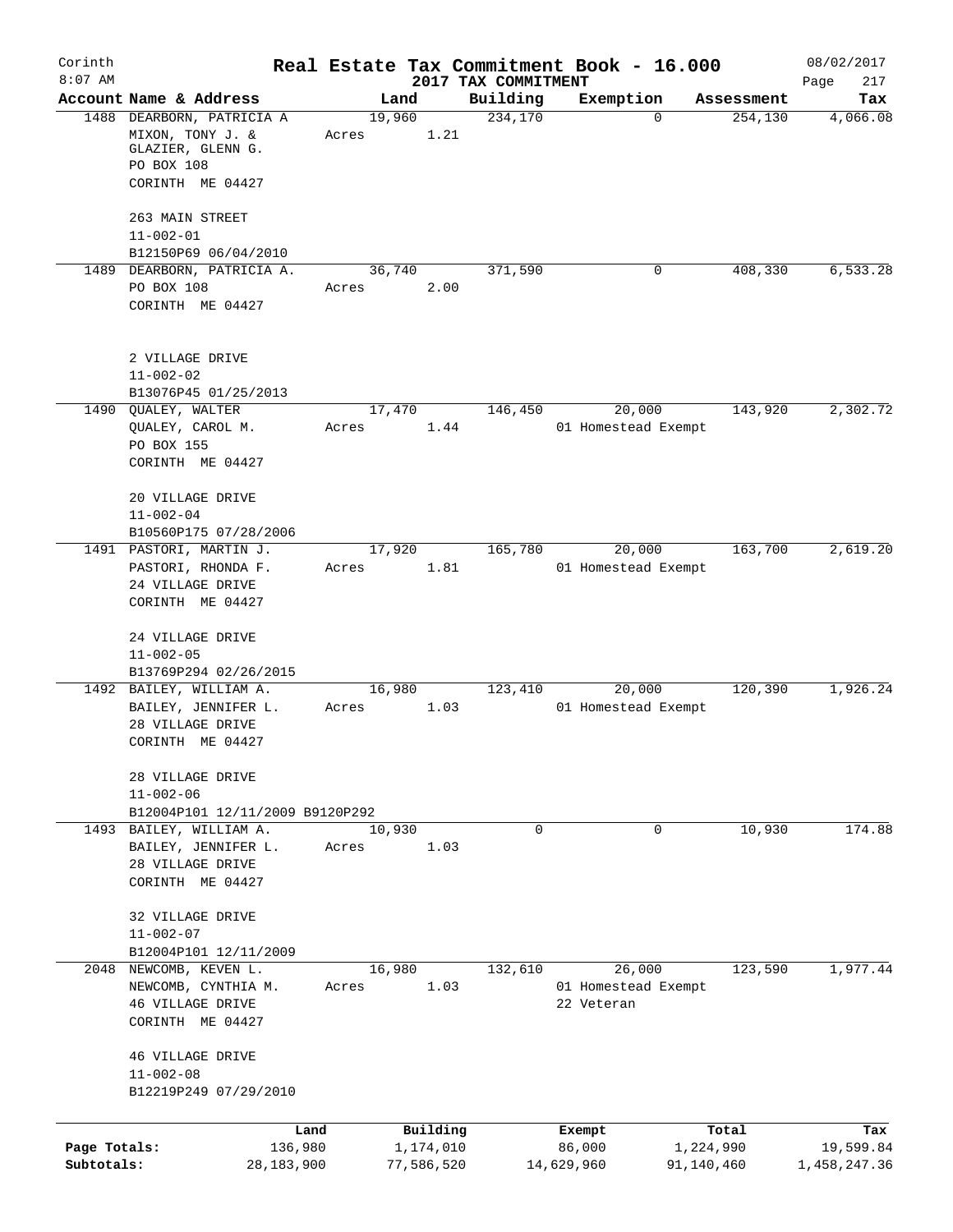| Corinth      |                                     |              |       |                |            |                     | Real Estate Tax Commitment Book - 16.000 |                       | 08/02/2017      |
|--------------|-------------------------------------|--------------|-------|----------------|------------|---------------------|------------------------------------------|-----------------------|-----------------|
| $8:07$ AM    | Account Name & Address              |              |       |                |            | 2017 TAX COMMITMENT |                                          |                       | Page<br>218     |
|              | 1494 PRAY, ADRIAN                   |              |       | Land<br>19,460 |            | Building<br>230,600 | Exemption<br>20,000                      | Assessment<br>230,060 | Tax<br>3,680.96 |
|              | PRAY, VALERIE                       |              | Acres |                | 3.08       |                     | 01 Homestead Exempt                      |                       |                 |
|              | 3 VILLAGE DRIVE                     |              |       |                |            |                     |                                          |                       |                 |
|              | CORINTH ME 04427                    |              |       |                |            |                     |                                          |                       |                 |
|              |                                     |              |       |                |            |                     |                                          |                       |                 |
|              | 3 VILLAGE DRIVE                     |              |       |                |            |                     |                                          |                       |                 |
|              | $11 - 002 - 09$                     |              |       |                |            |                     |                                          |                       |                 |
|              | B11753P225 05/01/2009               |              |       |                |            |                     |                                          |                       |                 |
|              | 1496 DEARBORN, PATRICIA A.          |              |       | 17,230         |            | 231,930             | 0                                        | 249,160               | 3,986.56        |
|              | PO BOX 108                          |              | Acres |                | 1.07       |                     |                                          |                       |                 |
|              | CORINTH ME 04427                    |              |       |                |            |                     |                                          |                       |                 |
|              |                                     |              |       |                |            |                     |                                          |                       |                 |
|              |                                     |              |       |                |            |                     |                                          |                       |                 |
|              | 15 VILLAGE DRIVE                    |              |       |                |            |                     |                                          |                       |                 |
|              | $11 - 002 - 10$                     |              |       |                |            |                     |                                          |                       |                 |
|              | B9120P292                           |              |       |                |            |                     |                                          |                       |                 |
| 1497         | SHAW, DALE M.                       |              |       | 17,040         |            | 198,030             | 20,000                                   | 195,070               | 3,121.12        |
|              | SHAW, CAROLYN F.                    |              | Acres |                | 1.08       |                     | 01 Homestead Exempt                      |                       |                 |
|              | 23 VILLAGE DRIVE                    |              |       |                |            |                     |                                          |                       |                 |
|              | CORINTH ME 04427                    |              |       |                |            |                     |                                          |                       |                 |
|              |                                     |              |       |                |            |                     |                                          |                       |                 |
|              | 23 VILLAGE DRIVE                    |              |       |                |            |                     |                                          |                       |                 |
|              | $11 - 002 - 11$                     |              |       |                |            |                     |                                          |                       |                 |
|              | B11445P42 06/25/2008                |              |       |                |            |                     |                                          |                       |                 |
|              | 1498 LEMKE, JEFFREY                 |              |       | 16,950         |            | 183,310             | 20,000                                   | 180,260               | 2,884.16        |
|              | LEMKE, MARY                         |              | Acres |                | 1.01       |                     | 01 Homestead Exempt                      |                       |                 |
|              | 27 VILLAGE DRIVE                    |              |       |                |            |                     |                                          |                       |                 |
|              | CORINTH ME 04427                    |              |       |                |            |                     |                                          |                       |                 |
|              |                                     |              |       |                |            |                     |                                          |                       |                 |
|              | 27 VILLAGE DRIVE                    |              |       |                |            |                     |                                          |                       |                 |
|              | $11 - 002 - 12$                     |              |       |                |            |                     |                                          |                       |                 |
|              | B13008P200 11/13/2012               |              |       |                |            |                     |                                          |                       |                 |
| 1499         | STRAUB, STEVEN                      |              |       | 16,960         |            | 108,200             | 0                                        | 125,160               | 2,002.56        |
|              | STRAUB, MICHELE                     |              | Acres |                | 1.02       |                     |                                          |                       |                 |
|              | 31 Village Dr                       |              |       |                |            |                     |                                          |                       |                 |
|              | Corinth ME 04427                    |              |       |                |            |                     |                                          |                       |                 |
|              |                                     |              |       |                |            |                     |                                          |                       |                 |
|              | 31 VILLAGE DRIVE<br>$11 - 002 - 13$ |              |       |                |            |                     |                                          |                       |                 |
|              | B12826P20 05/24/2012                |              |       |                |            |                     |                                          |                       |                 |
|              | 1500 DOW, JOHN A.                   |              |       | 17,000         |            | 151,230             | 20,000                                   | 148,230               | 2,371.68        |
|              | DOW, SHARON M.                      |              | Acres |                | 1.05       |                     | 01 Homestead Exempt                      |                       |                 |
|              | 35 VILLAGE DRIVE                    |              |       |                |            |                     |                                          |                       |                 |
|              | CORINTH ME 04427                    |              |       |                |            |                     |                                          |                       |                 |
|              |                                     |              |       |                |            |                     |                                          |                       |                 |
|              | 35 VILLAGE DRIVE                    |              |       |                |            |                     |                                          |                       |                 |
|              | $11 - 002 - 14$                     |              |       |                |            |                     |                                          |                       |                 |
|              | B13645P175 09/12/2014               |              |       |                |            |                     |                                          |                       |                 |
| 2049         | AHIMSA PROPERTIES, LLC              |              |       | 45,520         |            | 559,270             | 0                                        | 604,790               | 9,676.64        |
|              | 222 BARRED OWL LANE                 |              | Acres |                | 6.16       |                     |                                          |                       |                 |
|              | BOYCE VA 22620                      |              |       |                |            |                     |                                          |                       |                 |
|              |                                     |              |       |                |            |                     |                                          |                       |                 |
|              |                                     |              |       |                |            |                     |                                          |                       |                 |
|              | 52 VILLAGE DRIVE                    |              |       |                |            |                     |                                          |                       |                 |
|              | $11 - 002 - 15$                     |              |       |                |            |                     |                                          |                       |                 |
|              | B14118P1 04/06/2016                 |              |       |                |            |                     |                                          |                       |                 |
|              |                                     |              |       |                |            |                     |                                          |                       |                 |
|              |                                     | Land         |       |                | Building   |                     | Exempt                                   | Total                 | Tax             |
| Page Totals: |                                     | 150,160      |       |                | 1,662,570  |                     | 80,000                                   | 1,732,730             | 27,723.68       |
| Subtotals:   |                                     | 28, 334, 060 |       |                | 79,249,090 |                     | 14,709,960                               | 92,873,190            | 1,485,971.04    |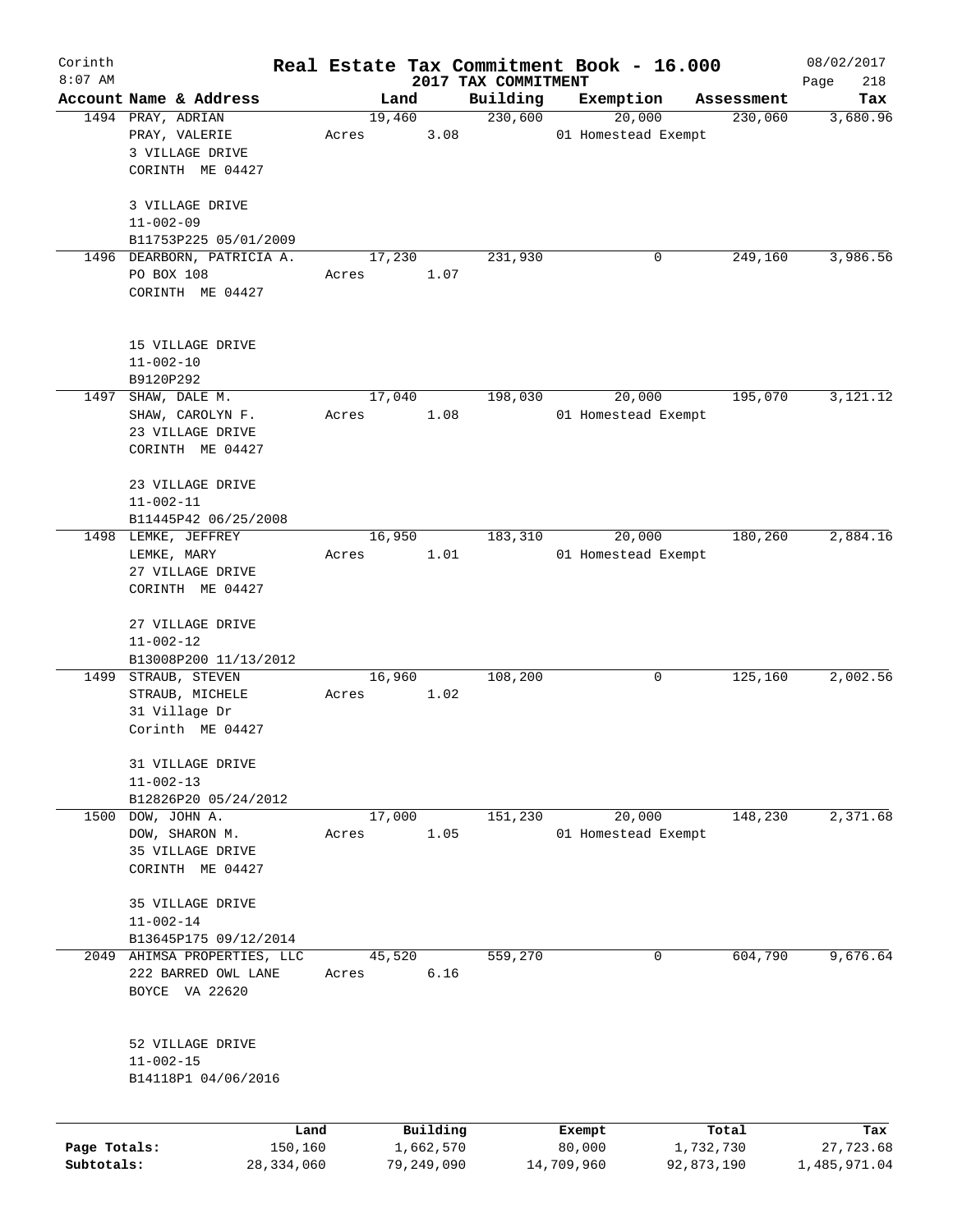| Corinth      |                                    |       |                 |                     | Real Estate Tax Commitment Book - 16.000 |                       | 08/02/2017      |
|--------------|------------------------------------|-------|-----------------|---------------------|------------------------------------------|-----------------------|-----------------|
| $8:07$ AM    | Account Name & Address             |       |                 | 2017 TAX COMMITMENT |                                          |                       | 219<br>Page     |
|              | 1487 DEARBORN, PATRICIA A          |       | Land<br>20,070  | Building<br>182,670 | Exemption<br>20,000                      | Assessment<br>182,740 | Tax<br>2,923.84 |
|              | P.O. BOX 108                       | Acres | 3.59            |                     | 01 Homestead Exempt                      |                       |                 |
|              | CORINTH ME 04427                   |       |                 |                     |                                          |                       |                 |
|              |                                    |       |                 |                     |                                          |                       |                 |
|              |                                    |       |                 |                     |                                          |                       |                 |
|              | 45 VILLAGE DRIVE                   |       |                 |                     |                                          |                       |                 |
|              | $11 - 002 - 16$                    |       |                 |                     |                                          |                       |                 |
|              | B9120P292                          |       |                 |                     |                                          |                       |                 |
| 1227         | SMITH, DORIS L.<br>245 MAIN STREET | Acres | 24,920<br>11.36 | 63,350              | 20,000<br>01 Homestead Exempt            | 68,270                | 1,092.32        |
|              | CORINTH ME 04427                   |       |                 |                     |                                          |                       |                 |
|              |                                    |       |                 |                     |                                          |                       |                 |
|              |                                    |       |                 |                     |                                          |                       |                 |
|              | 245 MAIN STREET                    |       |                 |                     |                                          |                       |                 |
|              | $11 - 003$                         |       |                 |                     |                                          |                       |                 |
|              | B4122P289                          |       |                 |                     |                                          |                       |                 |
|              | 1961 MORRIS, JERRY E.              |       | 16,950          | 94,560              | 20,000                                   | 91,510                | 1,464.16        |
|              | SMITH-MORRIS, ALICE L.             | Acres | 1.01            |                     | 01 Homestead Exempt                      |                       |                 |
|              | 239 MAIN STREET                    |       |                 |                     |                                          |                       |                 |
|              | CORINTH ME 04427                   |       |                 |                     |                                          |                       |                 |
|              |                                    |       |                 |                     |                                          |                       |                 |
|              | 239 MAIN STREET                    |       |                 |                     |                                          |                       |                 |
|              | $11 - 003 - 01$                    |       |                 |                     |                                          |                       |                 |
|              | B10574P252 08/10/2006              |       |                 |                     |                                          |                       |                 |
|              | 590 GARDNER, THOMAS M.             |       | 24,200          | 60,430              | 20,000                                   | 64,630                | 1,034.08        |
|              | GARDNER, JOYCE M.                  | Acres | 7.00            |                     | 01 Homestead Exempt                      |                       |                 |
|              | 225 MAIN STREET                    |       |                 |                     |                                          |                       |                 |
|              | CORINTH ME 04427                   |       |                 |                     |                                          |                       |                 |
|              | 225 MAIN STREET                    |       |                 |                     |                                          |                       |                 |
|              | $11 - 004$                         |       |                 |                     |                                          |                       |                 |
|              | B2218P173                          |       |                 |                     |                                          |                       |                 |
|              | 356 CRANE BROTHERS, INC.           |       | 30,220          | $\mathbf 0$         | 0                                        | 30,220                | 483.52          |
|              | 2312 EXETER ROAD                   | Acres | 72.00           |                     |                                          |                       |                 |
|              | EXETER ME 04435                    |       |                 |                     |                                          |                       |                 |
|              |                                    |       |                 |                     |                                          |                       |                 |
|              |                                    |       |                 |                     |                                          |                       |                 |
|              | MAIN STREET                        |       |                 |                     |                                          |                       |                 |
|              | $11 - 005$                         |       |                 |                     |                                          |                       |                 |
|              | B4402P355                          |       |                 |                     |                                          |                       |                 |
| 1152         | DAY, EUGENE K.                     |       | 16,940          | 63,320              | 0                                        | 80,260                | 1,284.16        |
|              | DAY, AIMEE A.                      | Acres | 1.00            |                     |                                          |                       |                 |
|              | 118 DAY ROAD                       |       |                 |                     |                                          |                       |                 |
|              | GARLAND ME 04939                   |       |                 |                     |                                          |                       |                 |
|              | 157 MAIN STREET                    |       |                 |                     |                                          |                       |                 |
|              | $11 - 006$                         |       |                 |                     |                                          |                       |                 |
|              | B8376P92                           |       |                 |                     |                                          |                       |                 |
| 1566         | SINCYR, JOHN L.,                   |       | 21,770          | 0                   | $\mathbf 0$                              | 21,770                | 348.32          |
|              | SINCYR, JOANNE L.                  |       |                 |                     |                                          |                       |                 |
|              | 35 FOXCROFT CENTER ROAD Acres      |       | 31.23           |                     |                                          |                       |                 |
|              | DOVER FOXCROFT ME                  |       |                 |                     |                                          |                       |                 |
|              | 04426                              |       |                 |                     |                                          |                       |                 |
|              |                                    |       |                 |                     |                                          |                       |                 |
|              | MAIN STREET                        |       |                 |                     |                                          |                       |                 |
|              | $11 - 006 - A$                     |       |                 |                     |                                          |                       |                 |
|              | B7105P30                           |       |                 |                     |                                          |                       |                 |
|              |                                    | Land  | Building        |                     |                                          |                       |                 |
| Page Totals: | 155,070                            |       | 464,330         |                     | Exempt<br>80,000                         | Total<br>539,400      | Tax<br>8,630.40 |
| Subtotals:   | 28,489,130                         |       | 79,713,420      |                     | 14,789,960                               | 93,412,590            | 1,494,601.44    |
|              |                                    |       |                 |                     |                                          |                       |                 |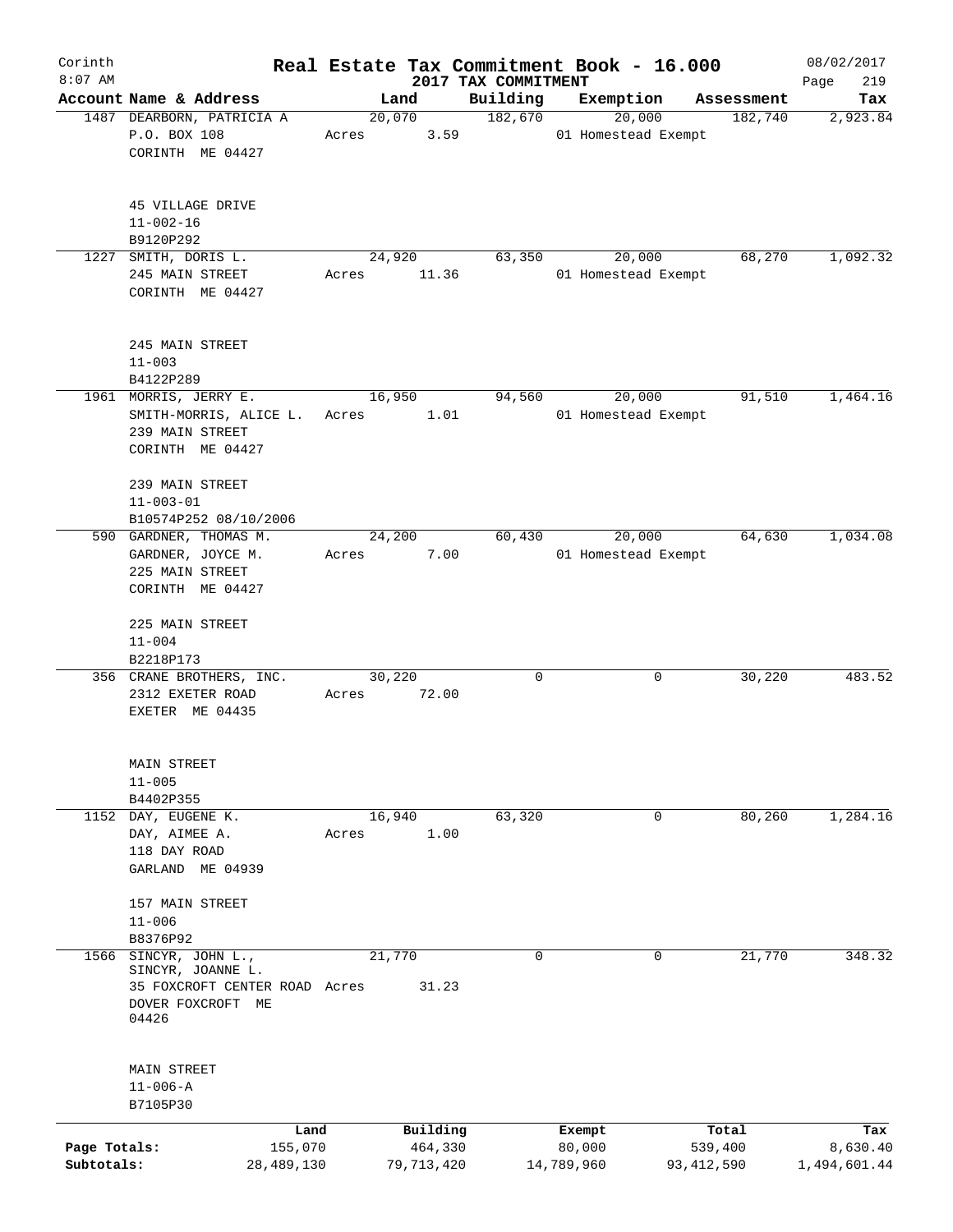| Corinth      |                                                     |       |                |                         | Real Estate Tax Commitment Book - 16.000 |                      | 08/02/2017    |
|--------------|-----------------------------------------------------|-------|----------------|-------------------------|------------------------------------------|----------------------|---------------|
| $8:07$ AM    |                                                     |       |                | 2017 TAX COMMITMENT     |                                          |                      | 220<br>Page   |
|              | Account Name & Address<br>1567 CROFT, ROBERT E. SR. |       | Land<br>22,990 | Building<br>$\mathbf 0$ | Exemption<br>$\mathbf 0$                 | Assessment<br>22,990 | Tax<br>367.84 |
|              | CROFT, SANDRA L.<br>229 S. LEVANT ROAD              | Acres | 6.00           |                         |                                          |                      |               |
|              | LEVANT ME 04456                                     |       |                |                         |                                          |                      |               |
|              | 151 MAIN STREET                                     |       |                |                         |                                          |                      |               |
|              | $11 - 006 - B$<br>B12907P126 08/03/2012             |       |                |                         |                                          |                      |               |
|              | 1568 CROFT, CHRISTOPHER M                           |       | 23,390         | 45,290                  | 0                                        | 68,680               | 1,098.88      |
|              | CROFT, MANDY L.                                     | Acres | 10.00          |                         |                                          |                      |               |
|              | 165 MAIN ROAD                                       |       |                |                         |                                          |                      |               |
|              | CORINTH ME 04427                                    |       |                |                         |                                          |                      |               |
|              | 165 MAIN STREET                                     |       |                |                         |                                          |                      |               |
|              | $11 - 006 - C$                                      |       |                |                         |                                          |                      |               |
|              | B14204P215 07/07/2016                               |       |                |                         |                                          |                      |               |
|              | 1960 DAY, EUGENE KIMBALL                            |       | 12,100         | 0                       | 0                                        | 12,100               | 193.60        |
|              | 118 DAY ROAD                                        | Acres | 2.00           |                         |                                          |                      |               |
|              | GARLAND ME 04939                                    |       |                |                         |                                          |                      |               |
|              | <b>MAIN STREET</b>                                  |       |                |                         |                                          |                      |               |
|              | $11 - 006 - D$                                      |       |                |                         |                                          |                      |               |
|              | B10574P24 05/03/2006                                |       |                |                         |                                          |                      |               |
|              | 72 VALLEY, JEANNIE M.                               |       | 26,790         | 0                       | 0                                        | 26,790               | 428.64        |
|              | 46 PINE VALLEY WAY                                  | Acres | 24.77          |                         |                                          |                      |               |
|              | BREWER ME 04412                                     |       |                |                         |                                          |                      |               |
|              |                                                     |       |                |                         |                                          |                      |               |
|              | <b>MAIN STREET</b><br>$11 - 006 - E$                |       |                |                         |                                          |                      |               |
|              | B12862P325 06/27/2012                               |       |                |                         |                                          |                      |               |
|              | 3 NILES, MARILYN                                    |       | 13,290         | 21,260                  | 20,000                                   | 14,550               | 232.80        |
|              | 121 MAIN STREET                                     | Acres | 0.50           |                         | 01 Homestead Exempt                      |                      |               |
|              | CORINTH ME 04427                                    |       |                |                         |                                          |                      |               |
|              |                                                     |       |                |                         |                                          |                      |               |
|              | 121 MAIN STREET<br>$11 - 007$                       |       |                |                         |                                          |                      |               |
|              | B7641P226                                           |       |                |                         |                                          |                      |               |
|              | 543 ELLIOTT, CALVIN W.                              |       | 92,320         | 97,590                  | 20,000                                   | 169,910              | 2,718.56      |
|              | ELLIOTT, ROWENA E.                                  | Acres | 218.32         |                         | 01 Homestead Exempt                      |                      |               |
|              | 97 MAIN STREET                                      |       |                |                         |                                          |                      |               |
|              | CORINTH ME 04427                                    |       |                |                         |                                          |                      |               |
|              | 97 MAIN STREET                                      |       |                |                         |                                          |                      |               |
|              | $11 - 008$                                          |       |                |                         |                                          |                      |               |
|              | B4791P240                                           |       |                |                         |                                          |                      |               |
|              | 1047 PHILPOT, GEORGEINE A.                          |       | 12,910         | 67,730                  | 20,000                                   | 60,640               | 970.24        |
|              | 127 MAIN STREET                                     | Acres | 0.46           |                         | 01 Homestead Exempt                      |                      |               |
|              | CORINTH ME 04427                                    |       |                |                         |                                          |                      |               |
|              | 127 MAIN STREET                                     |       |                |                         |                                          |                      |               |
|              | $11 - 008 - A$                                      |       |                |                         |                                          |                      |               |
|              | B3689P177                                           |       |                |                         |                                          |                      |               |
|              |                                                     |       |                |                         |                                          |                      |               |
|              |                                                     | Land  | Building       |                         | Exempt                                   | Total                | Tax           |
| Page Totals: | 203,790                                             |       | 231,870        |                         | 60,000                                   | 375,660              | 6,010.56      |
| Subtotals:   | 28,692,920                                          |       | 79,945,290     |                         | 14,849,960                               | 93,788,250           | 1,500,612.00  |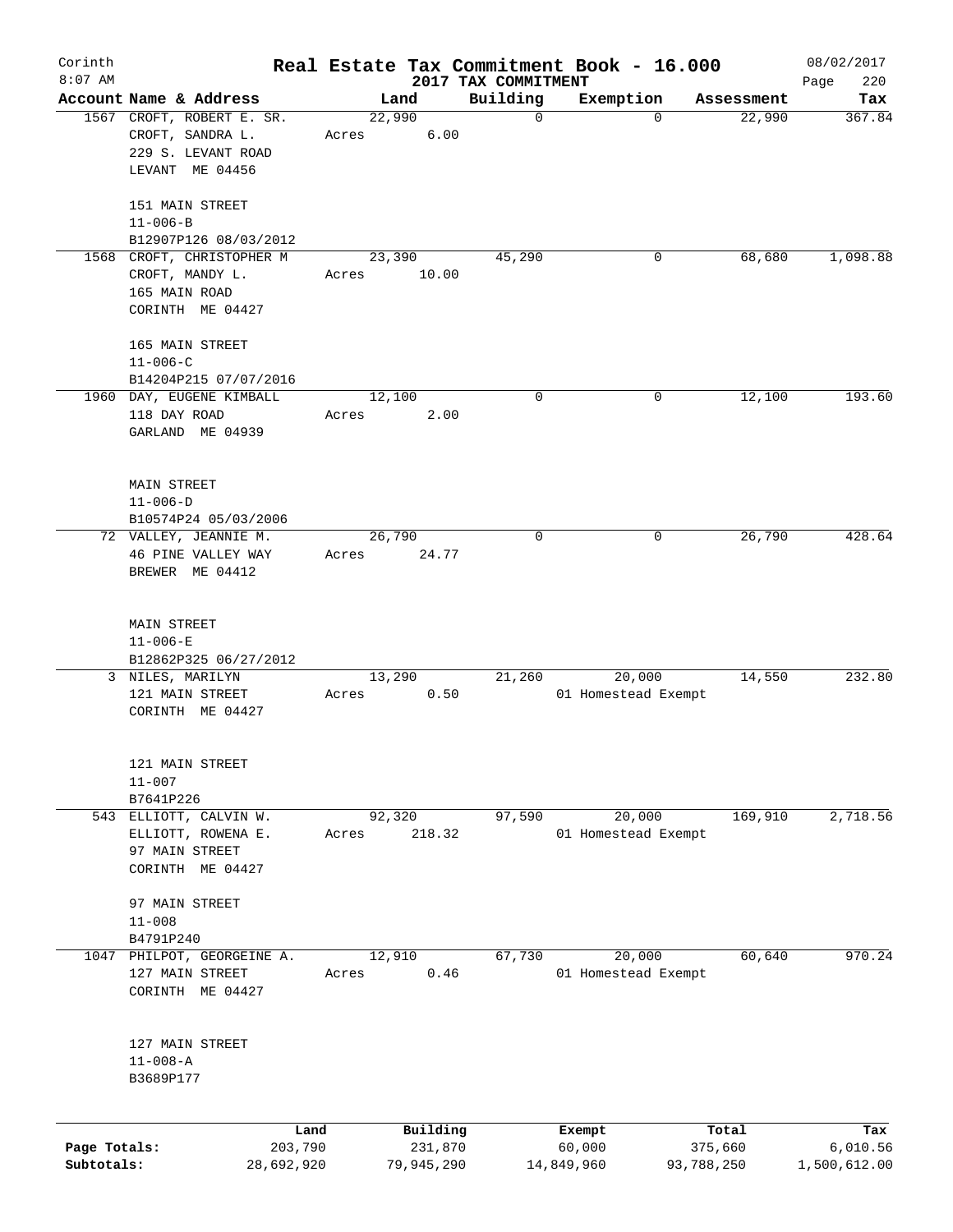| 2017 TAX COMMITMENT<br>Account Name & Address<br>Building<br>Exemption<br>Land<br>Assessment<br>185 NILES, DERRICK D.<br>17,960<br>152,080<br>20,000<br>150,040<br>NILES, REGINA A.<br>01 Homestead Exempt<br>Acres<br>1.84<br>53 MAIN ST<br>CORINTH ME 04427<br>53 MAIN STREET<br>$11 - 008 - B$<br>B9851P63 04/22/2005<br>57,730<br>2044 CENTRAL PENOBSCOT SOLID<br>32,730<br>25,000<br>0<br>WASTE FACILITY<br>18.96<br>43 Municipal<br>Acres<br>PO BOX 309<br>CORINTH ME 04427<br>MAIN STREET<br>$11 - 008 - C$<br>B5522P146 11/15/1998<br>558 EVERETT SR, ERVIN O.<br>17,570<br>62,380<br>53,950<br>26,000<br>EVERETT, CLARA M.<br>1.52<br>22 Veteran<br>Acres<br>PO BOX 604<br>01 Homestead Exempt<br>CORINTH ME 04427<br>43 MAIN STREET<br>$11 - 009$<br>B2917P176<br>63,070<br>81,520<br>953 BICKFORD, DAVID R.<br>18,450<br>0<br>BICKFORD, RUBY M.<br>Acres<br>2.25<br>162 PLYMOUTH ROAD<br>ETNA ME 04434<br>35 MAIN STREET<br>$11 - 010$<br>B13388P291 11/08/2013<br>43,950<br>394 DUMONT, JAMES E.<br>17,850<br>20,000<br>41,800<br>1.75<br>01 Homestead Exempt<br>DUMONT, DONNA R.<br>Acres<br>27 MAIN STREET<br>CORINTH ME 04427<br>27 MAIN STREET<br>$11 - 011$<br>B8536P72<br>35,660<br>68,450<br>20,000<br>84,110<br>775 JOHNDRO, DAVID C.<br>53.00<br>01 Homestead Exempt<br>JOHNDRO, LILLIAN A.<br>Acres<br>65 MONTGOMERY LANE<br>PENOBSCOT ME 04476<br>5 MAIN STREET<br>$11 - 012$<br>B3461P131<br>20,000<br>HANEY, PATRICK<br>19,360<br>93,560<br>92,920<br>1184<br>3.00<br>01 Homestead Exempt<br>HANEY, BRENDA<br>Acres<br>P.O. BOX 128<br>CORINTH ME 04427-0128<br>21 MAIN STREET<br>$11 - 012 - A$<br>B6860P163<br>Building<br>Total<br>Land<br>Exempt<br>Page Totals:<br>159,580<br>508,490<br>163,730<br>504,340 | Corinth   |  |  | Real Estate Tax Commitment Book - 16.000 | 08/02/2017      |
|-------------------------------------------------------------------------------------------------------------------------------------------------------------------------------------------------------------------------------------------------------------------------------------------------------------------------------------------------------------------------------------------------------------------------------------------------------------------------------------------------------------------------------------------------------------------------------------------------------------------------------------------------------------------------------------------------------------------------------------------------------------------------------------------------------------------------------------------------------------------------------------------------------------------------------------------------------------------------------------------------------------------------------------------------------------------------------------------------------------------------------------------------------------------------------------------------------------------------------------------------------------------------------------------------------------------------------------------------------------------------------------------------------------------------------------------------------------------------------------------------------------------------------------------------------------------------------------------------------------------------------------------------------------------------------------------------------------------------------------------|-----------|--|--|------------------------------------------|-----------------|
|                                                                                                                                                                                                                                                                                                                                                                                                                                                                                                                                                                                                                                                                                                                                                                                                                                                                                                                                                                                                                                                                                                                                                                                                                                                                                                                                                                                                                                                                                                                                                                                                                                                                                                                                           | $8:07$ AM |  |  |                                          | 221<br>Page     |
|                                                                                                                                                                                                                                                                                                                                                                                                                                                                                                                                                                                                                                                                                                                                                                                                                                                                                                                                                                                                                                                                                                                                                                                                                                                                                                                                                                                                                                                                                                                                                                                                                                                                                                                                           |           |  |  |                                          | Tax<br>2,400.64 |
|                                                                                                                                                                                                                                                                                                                                                                                                                                                                                                                                                                                                                                                                                                                                                                                                                                                                                                                                                                                                                                                                                                                                                                                                                                                                                                                                                                                                                                                                                                                                                                                                                                                                                                                                           |           |  |  |                                          |                 |
|                                                                                                                                                                                                                                                                                                                                                                                                                                                                                                                                                                                                                                                                                                                                                                                                                                                                                                                                                                                                                                                                                                                                                                                                                                                                                                                                                                                                                                                                                                                                                                                                                                                                                                                                           |           |  |  |                                          |                 |
|                                                                                                                                                                                                                                                                                                                                                                                                                                                                                                                                                                                                                                                                                                                                                                                                                                                                                                                                                                                                                                                                                                                                                                                                                                                                                                                                                                                                                                                                                                                                                                                                                                                                                                                                           |           |  |  |                                          |                 |
|                                                                                                                                                                                                                                                                                                                                                                                                                                                                                                                                                                                                                                                                                                                                                                                                                                                                                                                                                                                                                                                                                                                                                                                                                                                                                                                                                                                                                                                                                                                                                                                                                                                                                                                                           |           |  |  |                                          |                 |
|                                                                                                                                                                                                                                                                                                                                                                                                                                                                                                                                                                                                                                                                                                                                                                                                                                                                                                                                                                                                                                                                                                                                                                                                                                                                                                                                                                                                                                                                                                                                                                                                                                                                                                                                           |           |  |  |                                          | 0.00            |
|                                                                                                                                                                                                                                                                                                                                                                                                                                                                                                                                                                                                                                                                                                                                                                                                                                                                                                                                                                                                                                                                                                                                                                                                                                                                                                                                                                                                                                                                                                                                                                                                                                                                                                                                           |           |  |  |                                          |                 |
|                                                                                                                                                                                                                                                                                                                                                                                                                                                                                                                                                                                                                                                                                                                                                                                                                                                                                                                                                                                                                                                                                                                                                                                                                                                                                                                                                                                                                                                                                                                                                                                                                                                                                                                                           |           |  |  |                                          |                 |
|                                                                                                                                                                                                                                                                                                                                                                                                                                                                                                                                                                                                                                                                                                                                                                                                                                                                                                                                                                                                                                                                                                                                                                                                                                                                                                                                                                                                                                                                                                                                                                                                                                                                                                                                           |           |  |  |                                          |                 |
|                                                                                                                                                                                                                                                                                                                                                                                                                                                                                                                                                                                                                                                                                                                                                                                                                                                                                                                                                                                                                                                                                                                                                                                                                                                                                                                                                                                                                                                                                                                                                                                                                                                                                                                                           |           |  |  |                                          |                 |
|                                                                                                                                                                                                                                                                                                                                                                                                                                                                                                                                                                                                                                                                                                                                                                                                                                                                                                                                                                                                                                                                                                                                                                                                                                                                                                                                                                                                                                                                                                                                                                                                                                                                                                                                           |           |  |  |                                          |                 |
|                                                                                                                                                                                                                                                                                                                                                                                                                                                                                                                                                                                                                                                                                                                                                                                                                                                                                                                                                                                                                                                                                                                                                                                                                                                                                                                                                                                                                                                                                                                                                                                                                                                                                                                                           |           |  |  |                                          | 863.20          |
|                                                                                                                                                                                                                                                                                                                                                                                                                                                                                                                                                                                                                                                                                                                                                                                                                                                                                                                                                                                                                                                                                                                                                                                                                                                                                                                                                                                                                                                                                                                                                                                                                                                                                                                                           |           |  |  |                                          |                 |
|                                                                                                                                                                                                                                                                                                                                                                                                                                                                                                                                                                                                                                                                                                                                                                                                                                                                                                                                                                                                                                                                                                                                                                                                                                                                                                                                                                                                                                                                                                                                                                                                                                                                                                                                           |           |  |  |                                          |                 |
|                                                                                                                                                                                                                                                                                                                                                                                                                                                                                                                                                                                                                                                                                                                                                                                                                                                                                                                                                                                                                                                                                                                                                                                                                                                                                                                                                                                                                                                                                                                                                                                                                                                                                                                                           |           |  |  |                                          |                 |
|                                                                                                                                                                                                                                                                                                                                                                                                                                                                                                                                                                                                                                                                                                                                                                                                                                                                                                                                                                                                                                                                                                                                                                                                                                                                                                                                                                                                                                                                                                                                                                                                                                                                                                                                           |           |  |  |                                          |                 |
|                                                                                                                                                                                                                                                                                                                                                                                                                                                                                                                                                                                                                                                                                                                                                                                                                                                                                                                                                                                                                                                                                                                                                                                                                                                                                                                                                                                                                                                                                                                                                                                                                                                                                                                                           |           |  |  |                                          |                 |
|                                                                                                                                                                                                                                                                                                                                                                                                                                                                                                                                                                                                                                                                                                                                                                                                                                                                                                                                                                                                                                                                                                                                                                                                                                                                                                                                                                                                                                                                                                                                                                                                                                                                                                                                           |           |  |  |                                          |                 |
|                                                                                                                                                                                                                                                                                                                                                                                                                                                                                                                                                                                                                                                                                                                                                                                                                                                                                                                                                                                                                                                                                                                                                                                                                                                                                                                                                                                                                                                                                                                                                                                                                                                                                                                                           |           |  |  |                                          | 1,304.32        |
|                                                                                                                                                                                                                                                                                                                                                                                                                                                                                                                                                                                                                                                                                                                                                                                                                                                                                                                                                                                                                                                                                                                                                                                                                                                                                                                                                                                                                                                                                                                                                                                                                                                                                                                                           |           |  |  |                                          |                 |
|                                                                                                                                                                                                                                                                                                                                                                                                                                                                                                                                                                                                                                                                                                                                                                                                                                                                                                                                                                                                                                                                                                                                                                                                                                                                                                                                                                                                                                                                                                                                                                                                                                                                                                                                           |           |  |  |                                          |                 |
|                                                                                                                                                                                                                                                                                                                                                                                                                                                                                                                                                                                                                                                                                                                                                                                                                                                                                                                                                                                                                                                                                                                                                                                                                                                                                                                                                                                                                                                                                                                                                                                                                                                                                                                                           |           |  |  |                                          |                 |
|                                                                                                                                                                                                                                                                                                                                                                                                                                                                                                                                                                                                                                                                                                                                                                                                                                                                                                                                                                                                                                                                                                                                                                                                                                                                                                                                                                                                                                                                                                                                                                                                                                                                                                                                           |           |  |  |                                          |                 |
|                                                                                                                                                                                                                                                                                                                                                                                                                                                                                                                                                                                                                                                                                                                                                                                                                                                                                                                                                                                                                                                                                                                                                                                                                                                                                                                                                                                                                                                                                                                                                                                                                                                                                                                                           |           |  |  |                                          |                 |
|                                                                                                                                                                                                                                                                                                                                                                                                                                                                                                                                                                                                                                                                                                                                                                                                                                                                                                                                                                                                                                                                                                                                                                                                                                                                                                                                                                                                                                                                                                                                                                                                                                                                                                                                           |           |  |  |                                          |                 |
|                                                                                                                                                                                                                                                                                                                                                                                                                                                                                                                                                                                                                                                                                                                                                                                                                                                                                                                                                                                                                                                                                                                                                                                                                                                                                                                                                                                                                                                                                                                                                                                                                                                                                                                                           |           |  |  |                                          | 668.80          |
|                                                                                                                                                                                                                                                                                                                                                                                                                                                                                                                                                                                                                                                                                                                                                                                                                                                                                                                                                                                                                                                                                                                                                                                                                                                                                                                                                                                                                                                                                                                                                                                                                                                                                                                                           |           |  |  |                                          |                 |
|                                                                                                                                                                                                                                                                                                                                                                                                                                                                                                                                                                                                                                                                                                                                                                                                                                                                                                                                                                                                                                                                                                                                                                                                                                                                                                                                                                                                                                                                                                                                                                                                                                                                                                                                           |           |  |  |                                          |                 |
|                                                                                                                                                                                                                                                                                                                                                                                                                                                                                                                                                                                                                                                                                                                                                                                                                                                                                                                                                                                                                                                                                                                                                                                                                                                                                                                                                                                                                                                                                                                                                                                                                                                                                                                                           |           |  |  |                                          |                 |
|                                                                                                                                                                                                                                                                                                                                                                                                                                                                                                                                                                                                                                                                                                                                                                                                                                                                                                                                                                                                                                                                                                                                                                                                                                                                                                                                                                                                                                                                                                                                                                                                                                                                                                                                           |           |  |  |                                          |                 |
|                                                                                                                                                                                                                                                                                                                                                                                                                                                                                                                                                                                                                                                                                                                                                                                                                                                                                                                                                                                                                                                                                                                                                                                                                                                                                                                                                                                                                                                                                                                                                                                                                                                                                                                                           |           |  |  |                                          |                 |
|                                                                                                                                                                                                                                                                                                                                                                                                                                                                                                                                                                                                                                                                                                                                                                                                                                                                                                                                                                                                                                                                                                                                                                                                                                                                                                                                                                                                                                                                                                                                                                                                                                                                                                                                           |           |  |  |                                          |                 |
|                                                                                                                                                                                                                                                                                                                                                                                                                                                                                                                                                                                                                                                                                                                                                                                                                                                                                                                                                                                                                                                                                                                                                                                                                                                                                                                                                                                                                                                                                                                                                                                                                                                                                                                                           |           |  |  |                                          | 1,345.76        |
|                                                                                                                                                                                                                                                                                                                                                                                                                                                                                                                                                                                                                                                                                                                                                                                                                                                                                                                                                                                                                                                                                                                                                                                                                                                                                                                                                                                                                                                                                                                                                                                                                                                                                                                                           |           |  |  |                                          |                 |
|                                                                                                                                                                                                                                                                                                                                                                                                                                                                                                                                                                                                                                                                                                                                                                                                                                                                                                                                                                                                                                                                                                                                                                                                                                                                                                                                                                                                                                                                                                                                                                                                                                                                                                                                           |           |  |  |                                          |                 |
|                                                                                                                                                                                                                                                                                                                                                                                                                                                                                                                                                                                                                                                                                                                                                                                                                                                                                                                                                                                                                                                                                                                                                                                                                                                                                                                                                                                                                                                                                                                                                                                                                                                                                                                                           |           |  |  |                                          |                 |
|                                                                                                                                                                                                                                                                                                                                                                                                                                                                                                                                                                                                                                                                                                                                                                                                                                                                                                                                                                                                                                                                                                                                                                                                                                                                                                                                                                                                                                                                                                                                                                                                                                                                                                                                           |           |  |  |                                          |                 |
|                                                                                                                                                                                                                                                                                                                                                                                                                                                                                                                                                                                                                                                                                                                                                                                                                                                                                                                                                                                                                                                                                                                                                                                                                                                                                                                                                                                                                                                                                                                                                                                                                                                                                                                                           |           |  |  |                                          |                 |
|                                                                                                                                                                                                                                                                                                                                                                                                                                                                                                                                                                                                                                                                                                                                                                                                                                                                                                                                                                                                                                                                                                                                                                                                                                                                                                                                                                                                                                                                                                                                                                                                                                                                                                                                           |           |  |  |                                          |                 |
|                                                                                                                                                                                                                                                                                                                                                                                                                                                                                                                                                                                                                                                                                                                                                                                                                                                                                                                                                                                                                                                                                                                                                                                                                                                                                                                                                                                                                                                                                                                                                                                                                                                                                                                                           |           |  |  |                                          | 1,486.72        |
|                                                                                                                                                                                                                                                                                                                                                                                                                                                                                                                                                                                                                                                                                                                                                                                                                                                                                                                                                                                                                                                                                                                                                                                                                                                                                                                                                                                                                                                                                                                                                                                                                                                                                                                                           |           |  |  |                                          |                 |
|                                                                                                                                                                                                                                                                                                                                                                                                                                                                                                                                                                                                                                                                                                                                                                                                                                                                                                                                                                                                                                                                                                                                                                                                                                                                                                                                                                                                                                                                                                                                                                                                                                                                                                                                           |           |  |  |                                          |                 |
|                                                                                                                                                                                                                                                                                                                                                                                                                                                                                                                                                                                                                                                                                                                                                                                                                                                                                                                                                                                                                                                                                                                                                                                                                                                                                                                                                                                                                                                                                                                                                                                                                                                                                                                                           |           |  |  |                                          |                 |
|                                                                                                                                                                                                                                                                                                                                                                                                                                                                                                                                                                                                                                                                                                                                                                                                                                                                                                                                                                                                                                                                                                                                                                                                                                                                                                                                                                                                                                                                                                                                                                                                                                                                                                                                           |           |  |  |                                          |                 |
|                                                                                                                                                                                                                                                                                                                                                                                                                                                                                                                                                                                                                                                                                                                                                                                                                                                                                                                                                                                                                                                                                                                                                                                                                                                                                                                                                                                                                                                                                                                                                                                                                                                                                                                                           |           |  |  |                                          |                 |
|                                                                                                                                                                                                                                                                                                                                                                                                                                                                                                                                                                                                                                                                                                                                                                                                                                                                                                                                                                                                                                                                                                                                                                                                                                                                                                                                                                                                                                                                                                                                                                                                                                                                                                                                           |           |  |  |                                          |                 |
|                                                                                                                                                                                                                                                                                                                                                                                                                                                                                                                                                                                                                                                                                                                                                                                                                                                                                                                                                                                                                                                                                                                                                                                                                                                                                                                                                                                                                                                                                                                                                                                                                                                                                                                                           |           |  |  |                                          |                 |
|                                                                                                                                                                                                                                                                                                                                                                                                                                                                                                                                                                                                                                                                                                                                                                                                                                                                                                                                                                                                                                                                                                                                                                                                                                                                                                                                                                                                                                                                                                                                                                                                                                                                                                                                           |           |  |  |                                          | Tax<br>8,069.44 |
| Subtotals:<br>28,852,500<br>80, 453, 780<br>15,013,690<br>94,292,590                                                                                                                                                                                                                                                                                                                                                                                                                                                                                                                                                                                                                                                                                                                                                                                                                                                                                                                                                                                                                                                                                                                                                                                                                                                                                                                                                                                                                                                                                                                                                                                                                                                                      |           |  |  |                                          | 1,508,681.44    |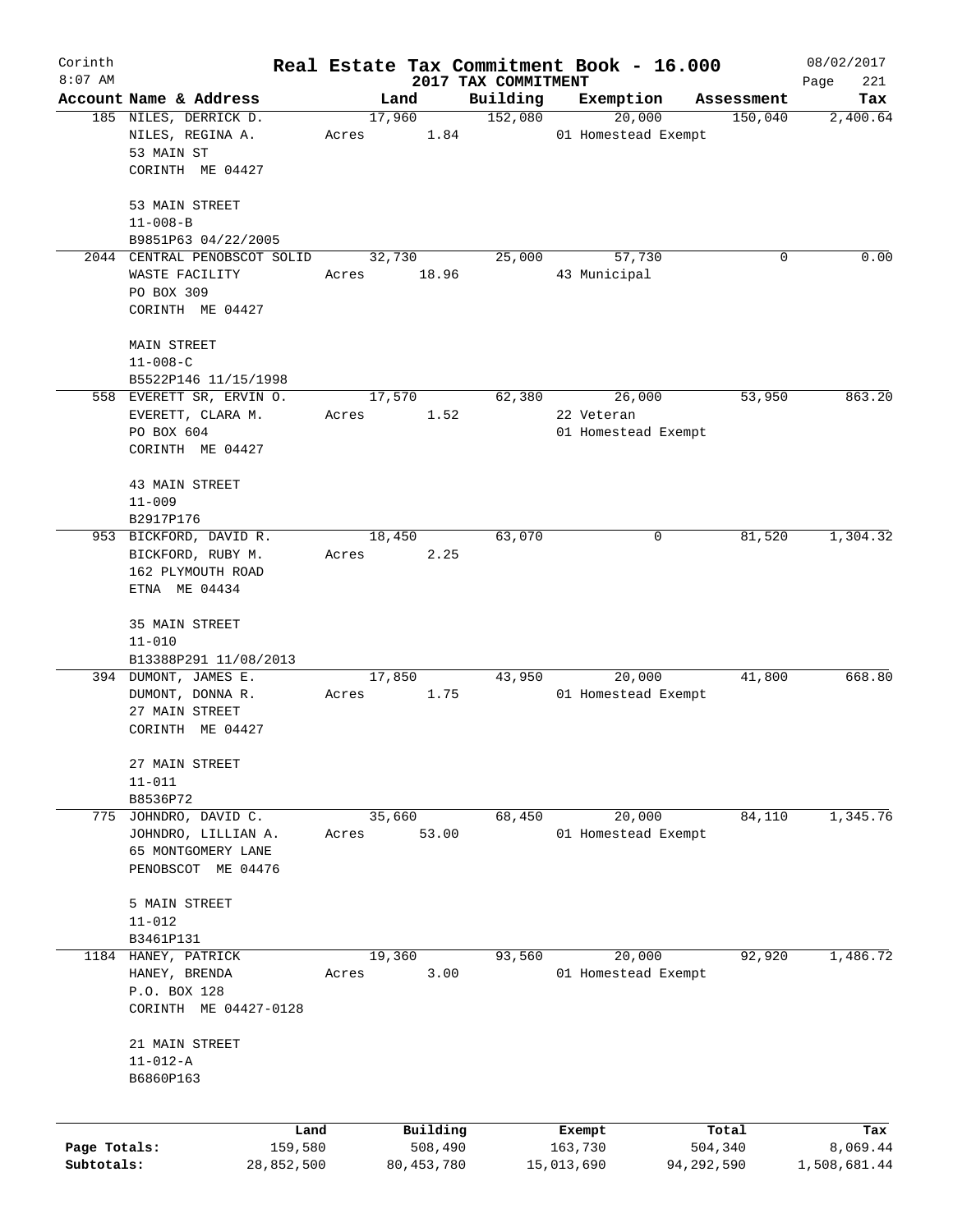| Corinth                    |                                                                                     |       |                       |                     | Real Estate Tax Commitment Book - 16.000 |                       | 08/02/2017               |
|----------------------------|-------------------------------------------------------------------------------------|-------|-----------------------|---------------------|------------------------------------------|-----------------------|--------------------------|
| $8:07$ AM                  |                                                                                     |       |                       | 2017 TAX COMMITMENT |                                          |                       | 222<br>Page              |
|                            | Account Name & Address<br>1798 MCCULLAGH, MICHAEL J.                                |       | Land<br>24,640        | Building<br>125,030 | Exemption<br>20,000                      | Assessment<br>129,670 | Tax<br>2,074.72          |
|                            | 9 MAIN ST<br>CORINTH ME 04427-0                                                     | Acres | 5.00                  |                     | 01 Homestead Exempt                      |                       |                          |
|                            | 9 MAIN STREET<br>$11 - 012 - B$<br>B10300P174 01/25/2006                            |       |                       |                     |                                          |                       |                          |
|                            | 354 CRANE BROTHERS, INC.<br>CRANE, JAMES V.                                         | Acres | 30,230<br>56.88       | $\Omega$            | 0                                        | 30,230                | 483.68                   |
|                            | 2312 EXETER ROAD<br>EXETER ME 04435                                                 |       |                       |                     |                                          |                       |                          |
|                            | MAIN STREET<br>$11 - 013$                                                           |       |                       |                     |                                          |                       |                          |
|                            | B12251P265 07/20/2010                                                               |       |                       |                     |                                          |                       |                          |
|                            | 1194 SHOREY, TIMOTHY W.<br>SHOREY, CYNTHIA A.<br>20 MAIN STREET<br>CORINTH ME 04427 | Acres | 20,480<br>1.56        | 105,420             | 20,000<br>01 Homestead Exempt            | 105,900               | 1,694.40                 |
|                            | 20 MAIN STREET<br>$11 - 013 - A$                                                    |       |                       |                     |                                          |                       |                          |
|                            | B5541P67                                                                            |       |                       |                     |                                          |                       |                          |
|                            | 357 CRANE, JAMES V.                                                                 |       | 11,570                | 0                   | 0                                        | 11,570                | 185.12                   |
|                            | CRANE, BRENDA L.                                                                    | Acres | 1.56                  |                     |                                          |                       |                          |
|                            | 2084 EXETER ROAD<br>EXETER ME 04435-3204                                            |       |                       |                     |                                          |                       |                          |
|                            | MAIN STREET<br>$11 - 013 - B$                                                       |       |                       |                     |                                          |                       |                          |
|                            | B3447P232                                                                           |       |                       |                     |                                          |                       |                          |
|                            | 1201 TRASK, GEORGE C.                                                               |       | 33,040                | 0                   | 0                                        | 33,040                | 528.64                   |
|                            | TRASK, BRENDA<br>J.<br>56 MAIN STREET<br>CORINTH ME 04427                           | Acres | 114.10                |                     |                                          |                       |                          |
|                            | CHARLESTON TOWN LINE                                                                |       |                       |                     |                                          |                       |                          |
|                            | $\mathrm{N}/\mathrm{F}$<br>$11 - 014$                                               |       |                       |                     |                                          |                       |                          |
|                            | B12940P55 09/06/2012                                                                |       |                       |                     |                                          |                       |                          |
|                            | 1411 TRASK, GEORGE C.                                                               |       | 28,490                | 166,860             | 20,000                                   | 175,350               | 2,805.60                 |
|                            | TRASK, BRENDA J.<br>56 MAIN STREET<br>CORINTH ME 04427                              | Acres | 16.00                 |                     | 01 Homestead Exempt                      |                       |                          |
|                            | 56 MAIN STREET<br>$11 - 015$                                                        |       |                       |                     |                                          |                       |                          |
|                            | B4323P151                                                                           |       |                       |                     |                                          |                       |                          |
| 961                        | BLANCHARD, CHRISTOPHER<br>S.                                                        |       | 18,630                | 73,920              | 20,000                                   | 72,550                | 1,160.80                 |
|                            | 74 MAIN STREET<br>CORINTH ME 04427                                                  | Acres | 2.40                  |                     | 01 Homestead Exempt                      |                       |                          |
|                            | 74 MAIN STREET<br>$11 - 016$<br>B8128P237                                           |       |                       |                     |                                          |                       |                          |
|                            | Land                                                                                |       | Building              |                     | Exempt                                   | Total                 | Tax                      |
| Page Totals:<br>Subtotals: | 167,080<br>29,019,580                                                               |       | 471,230<br>80,925,010 |                     | 80,000<br>15,093,690                     | 558,310<br>94,850,900 | 8,932.96<br>1,517,614.40 |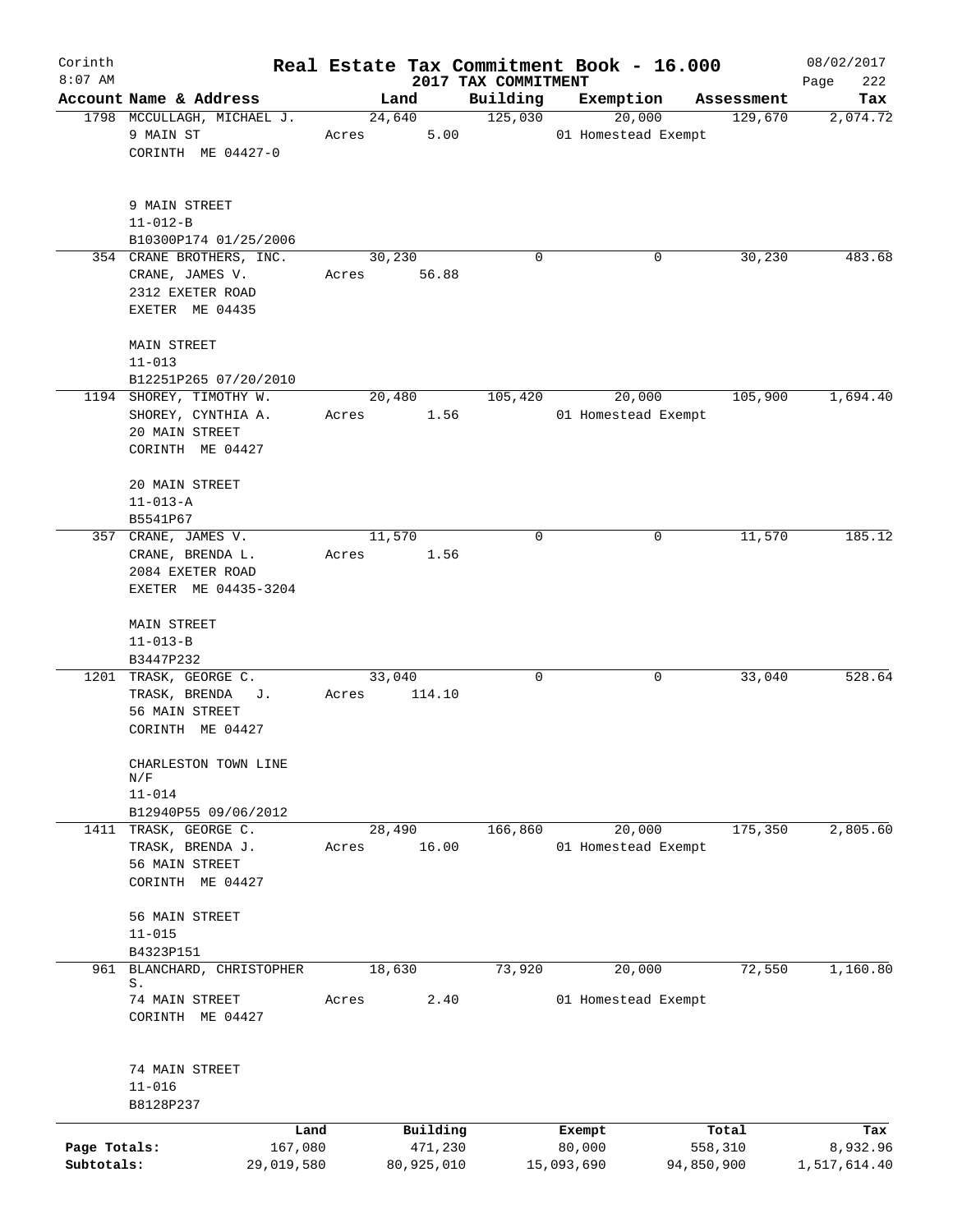| Corinth   |                                                                                               |                 |       |                     | Real Estate Tax Commitment Book - 16.000 |            | 08/02/2017  |
|-----------|-----------------------------------------------------------------------------------------------|-----------------|-------|---------------------|------------------------------------------|------------|-------------|
| $8:07$ AM |                                                                                               |                 |       | 2017 TAX COMMITMENT |                                          |            | 223<br>Page |
|           | Account Name & Address                                                                        |                 | Land  | Building            | Exemption                                | Assessment | Tax         |
|           | 545 ELLIOTT, CALVIN W.<br>ELLIOTT, ROWENA E.<br>97 MAIN STREET<br>CORINTH ME 04427            | 20,050<br>Acres | 15.50 | $\mathsf{O}$        | $\Omega$                                 | 20,050     | 320.80      |
|           | <b>MAIN STREET</b><br>$11 - 017$<br>B4791P240                                                 |                 |       |                     |                                          |            |             |
|           | 1193 KYC, LLC<br>86 MAIN STREET<br>CORINTH ME 04427                                           | 19,800<br>Acres | 1.00  | 93,620              | 0                                        | 113,420    | 1,814.72    |
|           | 86 MAIN STREET<br>$11 - 017 - A$<br>B14133P148 04/27/2016                                     |                 |       |                     |                                          |            |             |
|           | 1344 DAY, EUGENE                                                                              | 22,150          |       | 251,750             | 0                                        | 273,900    | 4,382.40    |
|           | 118 DAY ROAD<br>GARLAND ME 04939                                                              | Acres           | 2.94  |                     |                                          |            |             |
|           | 98 MAIN STREET<br>$11 - 018$<br>B13035P121 12/11/2012                                         |                 |       |                     |                                          |            |             |
|           | 1523 WILSON, GAIL F.<br>WILSON, STERLING E.<br>(Heirs of)<br>P.O. BOX 143<br>CORINTH ME 04427 | 45,600<br>Acres | 73.39 | 35,730              | 0                                        | 81,330     | 1,301.28    |
|           | 160 MAIN STREET<br>$11 - 019$<br>B3194P144                                                    |                 |       |                     |                                          |            |             |
|           | 359 CRIDER, TIMOTHY J.<br>CRIDER, CAROL A.<br>132 MAIN STREET<br>CORINTH ME 04427             | 19,360<br>Acres | 3.00  | 99,260              | 20,000<br>01 Homestead Exempt            | 98,620     | 1,577.92    |
|           | 132 MAIN STREET<br>$11 - 019 - A$<br>B6233P1                                                  |                 |       |                     |                                          |            |             |
|           | 1183 S.A.D. #64<br>PO BOX 279<br>CORINTH ME 04427                                             | 46,800<br>Acres | 76.00 | 20,653,000          | 20,699,800<br>43 Municipal               | 0          | 0.00        |
|           | 118 MAIN STREET<br>$11 - 019 - B$<br>B4382P297                                                |                 |       |                     |                                          |            |             |

|              | Land       | Building    | Exempt     | Total      | Tax          |
|--------------|------------|-------------|------------|------------|--------------|
| Page Totals: | 173.760    | 21,133,360  | 20,719,800 | 587,320    | 9,397.12     |
| Subtotals:   | 29,193,340 | 102,058,370 | 35,813,490 | 95,438,220 | 1,527,011.52 |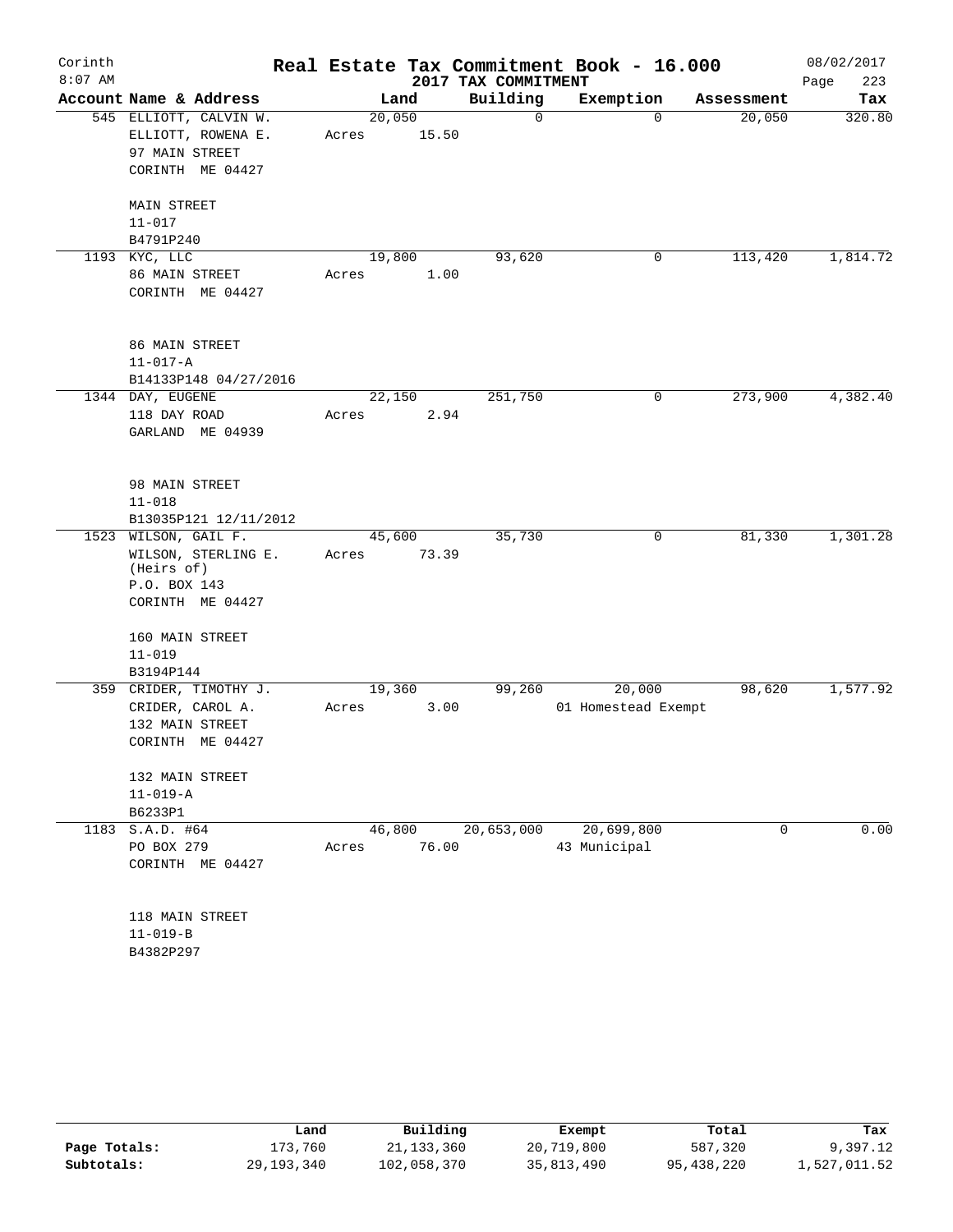| Corinth   |                                      |        |       |                     | Real Estate Tax Commitment Book - 16.000 |            | 08/02/2017  |
|-----------|--------------------------------------|--------|-------|---------------------|------------------------------------------|------------|-------------|
| $8:07$ AM |                                      |        |       | 2017 TAX COMMITMENT |                                          |            | 224<br>Page |
|           | Account Name & Address               |        | Land  | Building            | Exemption                                | Assessment | Tax         |
|           | 686 HARVEY, ALVIN C. LIVING<br>TRUST | 21,960 |       | 94,240              | $\Omega$                                 | 116,200    | 1,859.20    |
|           | HARVEY, THELMA M.<br>LIVING TRUST    | Acres  | 26.16 |                     |                                          |            |             |
|           | 891 MAIN STREET<br>CORINTH ME 04427  |        |       |                     |                                          |            |             |
|           | HARVEY HIGHLANDS                     |        |       |                     |                                          |            |             |
|           | $11 - 020$                           |        |       |                     |                                          |            |             |
|           | B13057P291 12/20/2012                |        |       |                     |                                          |            |             |
|           | 684 SHAW, MARK W.                    | 16,940 |       | 138,880             | 20,000                                   | 135,820    | 2,173.12    |
|           | SHAW, STACEY, L.                     | Acres  | 1.00  |                     | 01 Homestead Exempt                      |            |             |
|           | 20 HARVEY HIGHLANDS                  |        |       |                     |                                          |            |             |
|           | CORINTH ME 04427                     |        |       |                     |                                          |            |             |
|           | 20 HARVEY HIGHLANDS                  |        |       |                     |                                          |            |             |
|           | $11 - 020 - 01$                      |        |       |                     |                                          |            |             |
|           | B10681P196 09/28/2006                |        |       |                     |                                          |            |             |
|           | 692 HARVEY, DAVID A.                 | 18,160 |       | 120,120             | 20,000                                   | 118,280    | 1,892.48    |
|           | HARVEY, LINDA A.                     | Acres  | 2.01  |                     | 01 Homestead Exempt                      |            |             |
|           | 19 HARVEY HIGHLANDS                  |        |       |                     |                                          |            |             |
|           | CORINTH ME 04427                     |        |       |                     |                                          |            |             |
|           | 19 HARVEY HIGHLANDS                  |        |       |                     |                                          |            |             |
|           | $11 - 020 - 02$                      |        |       |                     |                                          |            |             |
|           | B6514P33                             |        |       |                     |                                          |            |             |
| 1117      | DORR, DENNIS M.                      | 16,940 |       | 100,430             | 20,000                                   | 97,370     | 1,557.92    |
|           | DORR, LISA L.                        | Acres  | 1.00  |                     | 01 Homestead Exempt                      |            |             |
|           | 24 HARVEY HIGHLANDS                  |        |       |                     |                                          |            |             |
|           | CORINTH ME 04427                     |        |       |                     |                                          |            |             |
|           | 24 HARVEY HIGHLANDS                  |        |       |                     |                                          |            |             |
|           | $11 - 020 - 03$                      |        |       |                     |                                          |            |             |
|           | B6702P28                             |        |       |                     |                                          |            |             |
|           | 844 SHAFFER, GARY D.                 | 16,940 |       | 98,640              | 20,000                                   | 95,580     | 1,529.28    |
|           | SHAFFER, JANE A.                     | Acres  | 1.00  |                     | 01 Homestead Exempt                      |            |             |
|           | 30 HARVEY HIGHLANDS                  |        |       |                     |                                          |            |             |
|           | CORINTH ME 04427                     |        |       |                     |                                          |            |             |
|           | <b>30 HARVEY HIGHLANDS</b>           |        |       |                     |                                          |            |             |
|           | $11 - 020 - 05$                      |        |       |                     |                                          |            |             |
|           | B8562P150                            |        |       |                     |                                          |            |             |
|           | 687 HARVEY, ALVIN C. LIVING<br>TRUST | 10,910 |       | $\Omega$            | $\Omega$                                 | 10,910     | 174.56      |
|           | HARVEY, THELMA M.                    | Acres  | 1.02  |                     |                                          |            |             |
|           | LIVING TRUST<br>891 MAIN STREET      |        |       |                     |                                          |            |             |
|           | CORINTH ME 04427                     |        |       |                     |                                          |            |             |
|           | HARVEY HIGHLANDS                     |        |       |                     |                                          |            |             |
|           | $11 - 020 - 06$                      |        |       |                     |                                          |            |             |
|           | B13057P291 12/20/2012                |        |       |                     |                                          |            |             |
|           |                                      |        |       |                     |                                          |            |             |

|              | Land         | Building    | Exempt     | Total      | Tax          |
|--------------|--------------|-------------|------------|------------|--------------|
| Page Totals: | 101,850      | 552,310     | 80,000     | 574,160    | 9,186.56     |
| Subtotals:   | 29, 295, 190 | 102,610,680 | 35,893,490 | 96,012,380 | 1,536,198.08 |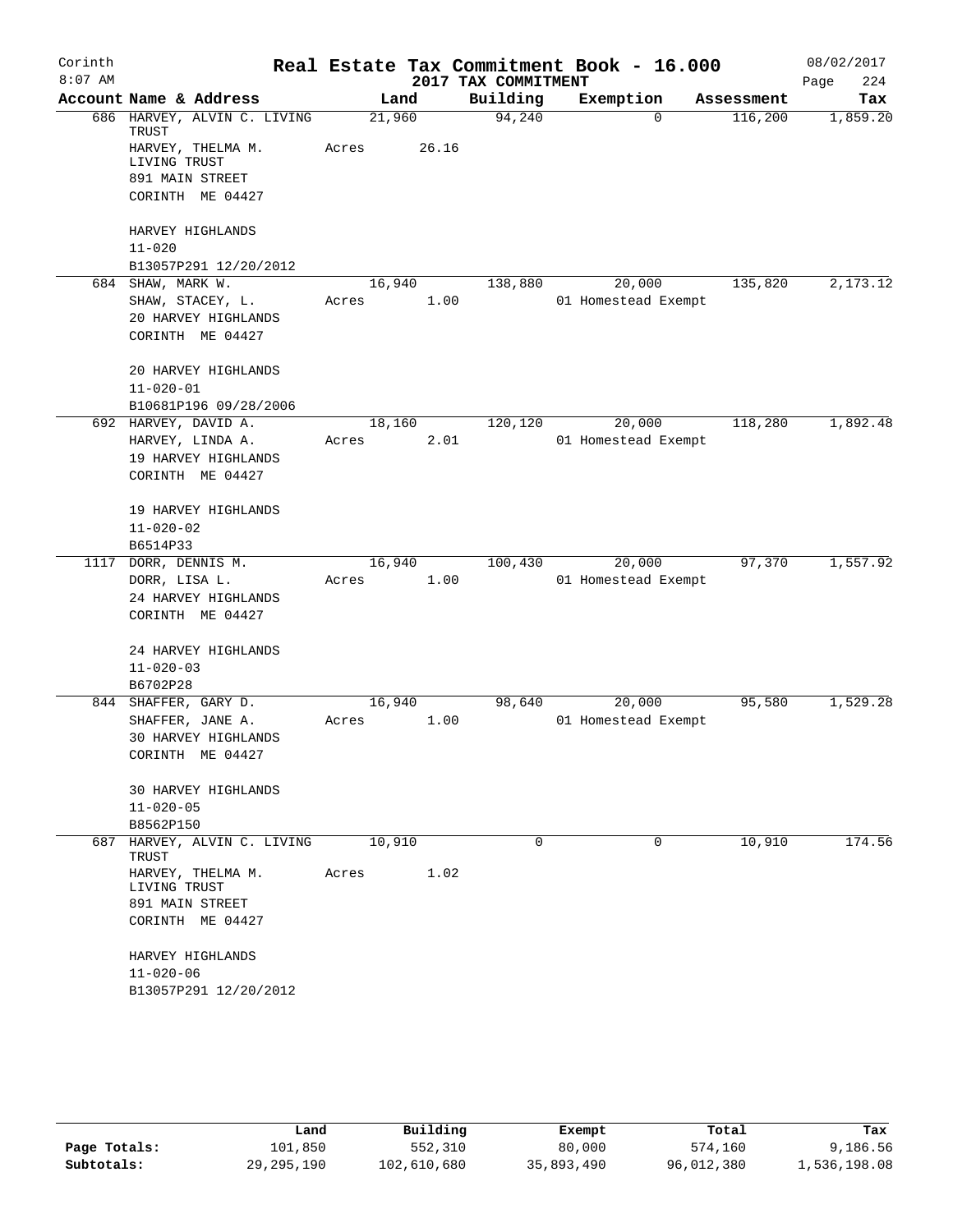| Corinth<br>$8:07$ AM |                                                                                               |       |                | 2017 TAX COMMITMENT | Real Estate Tax Commitment Book - 16.000 |            | 08/02/2017<br>225<br>Page |
|----------------------|-----------------------------------------------------------------------------------------------|-------|----------------|---------------------|------------------------------------------|------------|---------------------------|
|                      | Account Name & Address                                                                        |       | Land           | Building            | Exemption                                | Assessment | Tax                       |
|                      | 718 HIATT, HUBERT RONALD<br>HIATT, MARCELLE RIVARD<br>38 HARVEY HIGHLANDS<br>CORINTH ME 04427 | Acres | 17,030<br>1.07 | 109,940             | 20,000<br>01 Homestead Exempt            | 106,970    | 1,711.52                  |
|                      | 38 HARVEY HIGHLANDS<br>$11 - 020 - 07$                                                        |       |                |                     |                                          |            |                           |
|                      | B5163P221                                                                                     |       |                |                     |                                          |            |                           |
| 688                  | HARVEY, ALVIN C. LIVING<br>TRUST                                                              |       | 10,940         | $\mathbf 0$         | 0                                        | 10,940     | 175.04                    |
|                      | HARVEY, THELMA M.<br>LIVING TRUST<br>891 MAIN STREET                                          | Acres | 1.04           |                     |                                          |            |                           |
|                      | CORINTH ME 04427                                                                              |       |                |                     |                                          |            |                           |
|                      | HARVEY HIGHLANDS<br>$11 - 020 - 08$<br>B13057P291 12/20/2012                                  |       |                |                     |                                          |            |                           |
|                      | 694 ROWE JR, MONCENA R.                                                                       |       | 17,070         | 173,400             | 20,000                                   | 170,470    | 2,727.52                  |
|                      | ROWE, ESTELLE M.<br>44 HARVEY HIGHLANDS<br>CORINTH ME 04427                                   | Acres | 1.11           |                     | 01 Homestead Exempt                      |            |                           |
|                      | 44 HARVEY HIGHLANDS<br>$11 - 020 - 09$                                                        |       |                |                     |                                          |            |                           |
|                      | B11609P136 12/11/2008                                                                         |       |                |                     |                                          |            |                           |
|                      | 764 CHALKLEY, MATTHEW &<br>CHERYL LIVING TRUST                                                |       | 34,100         | 132,600             | 20,000                                   | 146,700    | 2,347.20                  |
|                      | TRUSTEES, MATTHEW &<br>CHERYL CHALKLEY<br>230 MAIN ST<br>CORINTH ME 04427                     | Acres | 40.00          |                     | 01 Homestead Exempt                      |            |                           |
|                      |                                                                                               |       |                |                     |                                          |            |                           |
|                      | 230 MAIN STREET                                                                               |       |                |                     |                                          |            |                           |
|                      | $11 - 021$<br>B13098P256 02/22/2013                                                           |       |                |                     |                                          |            |                           |
|                      | 691 HARVEY, ALVIN C. LIVING                                                                   |       | 26,290         | 0                   | 0                                        | 26,290     | 420.64                    |
|                      | TRUST<br>HARVEY, THELMA M.<br>LIVING TRUST                                                    | Acres | 21.00          |                     |                                          |            |                           |
|                      | 891 MAIN STREET                                                                               |       |                |                     |                                          |            |                           |
|                      | CORINTH ME 04427                                                                              |       |                |                     |                                          |            |                           |
|                      | <b>MAIN STREET</b>                                                                            |       |                |                     |                                          |            |                           |
|                      | $11 - 021 - A$                                                                                |       |                |                     |                                          |            |                           |
|                      | B13057P291 12/20/2012                                                                         |       |                |                     |                                          |            |                           |
| 489                  | DUNHAM RICHARD &<br>DEBORAH LIVING TRUST                                                      |       | 36,380         | $\Omega$            | 0                                        | 36,380     | 582.08                    |
|                      | TRUSTEES, RICHARD &<br>DEBORAH DUNHAM<br>PO BOX 171                                           | Acres | 81.00          |                     |                                          |            |                           |
|                      | CORINTH ME 04427                                                                              |       |                |                     |                                          |            |                           |
|                      | MORISON AVENUE<br>$11 - 022$                                                                  |       |                |                     |                                          |            |                           |
|                      | B13107P198 03/04/2013                                                                         |       |                |                     |                                          |            |                           |
|                      |                                                                                               |       |                |                     |                                          |            |                           |

|              | Land       | Building    | Exempt     | Total      | Tax          |
|--------------|------------|-------------|------------|------------|--------------|
| Page Totals: | 141,810    | 415,940     | 60,000     | 497,750    | 7,964.00     |
| Subtotals:   | 29,437,000 | 103,026,620 | 35,953,490 | 96,510,130 | 1,544,162.08 |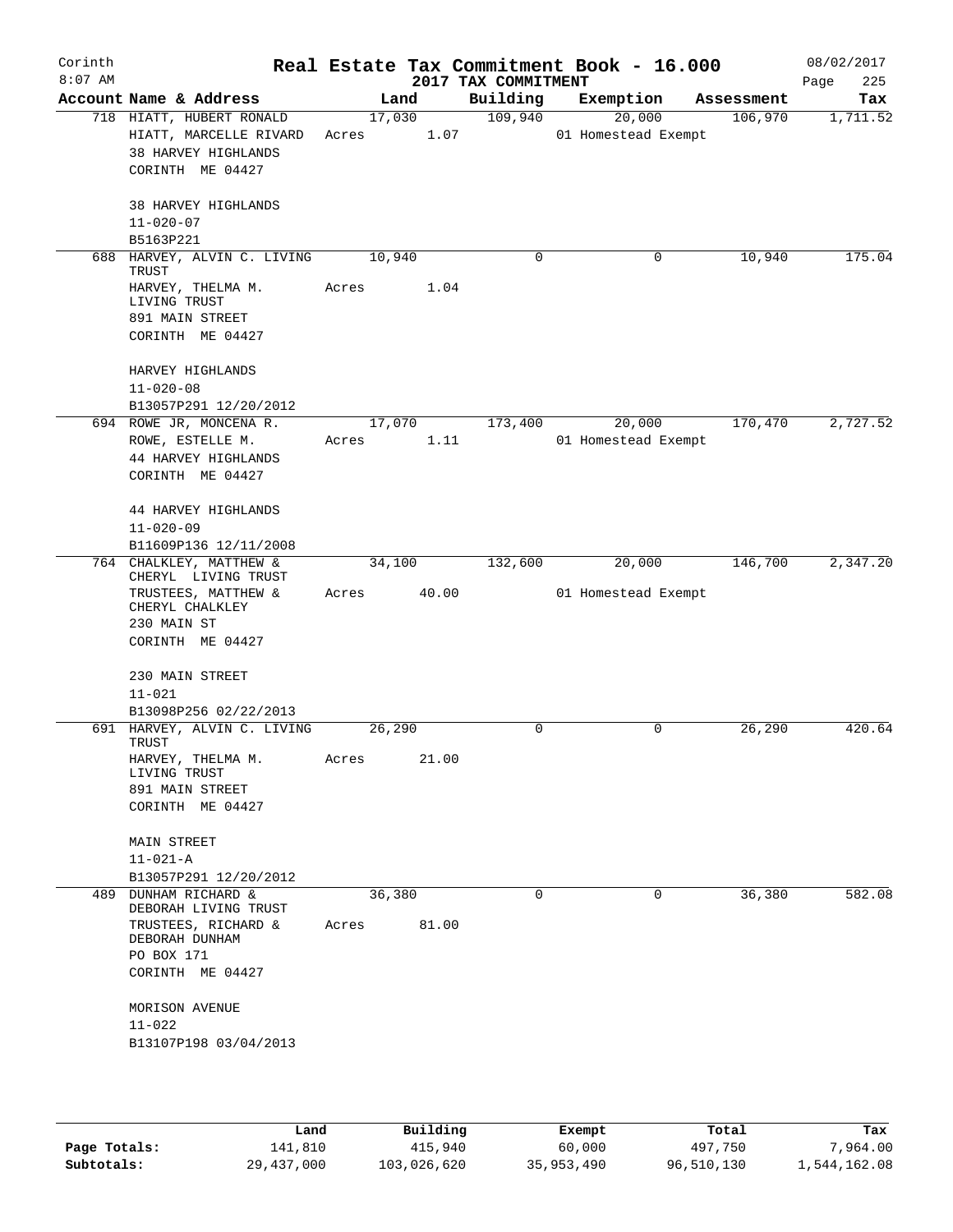| Corinth      |                                                  | Real Estate Tax Commitment Book - 16.000 |                                 |                     |            | 08/02/2017         |
|--------------|--------------------------------------------------|------------------------------------------|---------------------------------|---------------------|------------|--------------------|
| $8:07$ AM    | Account Name & Address                           | Land                                     | 2017 TAX COMMITMENT<br>Building | Exemption           | Assessment | 226<br>Page<br>Tax |
|              | 488 DUNHAM, MERL "SAM" INC.                      | 0                                        | 39,960                          | $\Omega$            | 39,960     | 639.36             |
|              | P.O. BOX 336                                     |                                          |                                 |                     |            |                    |
|              | CORINTH ME 04427                                 |                                          |                                 |                     |            |                    |
|              |                                                  |                                          |                                 |                     |            |                    |
|              |                                                  |                                          |                                 |                     |            |                    |
|              | MORISON AVENUE                                   |                                          |                                 |                     |            |                    |
| 1900         | $11 - 022 - 01H$<br>OLDERSHAW, ANGELA            | 11,370                                   | 82,330                          | 20,000              | 73,700     | 1,179.20           |
|              | PO BOX 237                                       | 0.32<br>Acres                            |                                 | 01 Homestead Exempt |            |                    |
|              | CORINTH ME 04427                                 |                                          |                                 |                     |            |                    |
|              |                                                  |                                          |                                 |                     |            |                    |
|              |                                                  |                                          |                                 |                     |            |                    |
|              | 22 MORISON AVENUE                                |                                          |                                 |                     |            |                    |
|              | $11 - 022 - 02$                                  |                                          |                                 |                     |            |                    |
|              | B10261P326 12/28/2005<br>777 STINSON, SKYLAND A. | 20,930                                   | 112,580                         | 20,000              | 113,510    | 1,816.16           |
|              | STINSON, EDITH C.                                | 4.30<br>Acres                            |                                 | 01 Homestead Exempt |            |                    |
|              | 32 HUDSON ROAD                                   |                                          |                                 |                     |            |                    |
|              | CORINTH ME 04427                                 |                                          |                                 |                     |            |                    |
|              |                                                  |                                          |                                 |                     |            |                    |
|              | 32 HUDSON ROAD                                   |                                          |                                 |                     |            |                    |
|              | $11 - 023$                                       |                                          |                                 |                     |            |                    |
|              | B7253P115                                        |                                          |                                 |                     |            |                    |
|              | 355 CRANE BROTHERS, INC.                         | 17,490                                   | 0                               | 0                   | 17,490     | 279.84             |
|              | CRANE, JAMES V.                                  | Acres<br>16.00                           |                                 |                     |            |                    |
|              | 2312 EXETER ROAD                                 |                                          |                                 |                     |            |                    |
|              | EXETER ME 04435                                  |                                          |                                 |                     |            |                    |
|              | HUDSON ROAD                                      |                                          |                                 |                     |            |                    |
|              | $11 - 024$                                       |                                          |                                 |                     |            |                    |
|              | B12251P265 07/20/2010                            |                                          |                                 |                     |            |                    |
|              | 369 LABELLE, JAMES R.                            | 18,320                                   | 74,930                          | 20,000              | 73,250     | 1,172.00           |
|              | LABELLE, AMANDA L.                               | 2.79<br>Acres                            |                                 | 01 Homestead Exempt |            |                    |
|              | 146 HUDSON ROAD                                  |                                          |                                 |                     |            |                    |
|              | CORINTH ME 04427                                 |                                          |                                 |                     |            |                    |
|              |                                                  |                                          |                                 |                     |            |                    |
|              | 146 HUDSON ROAD                                  |                                          |                                 |                     |            |                    |
|              | $11 - 025$<br>B11173P11 10/17/2007               |                                          |                                 |                     |            |                    |
| 487          | DUNHAM, ANDREW T.                                | 46,670                                   | 58,310                          | 0                   | 104,980    | 1,679.68           |
|              | 365 MAIN STREET                                  | 35.70<br>Acres                           |                                 |                     |            |                    |
|              | CORINTH ME 04427                                 |                                          |                                 |                     |            |                    |
|              |                                                  |                                          |                                 |                     |            |                    |
|              |                                                  |                                          |                                 |                     |            |                    |
|              | 150 HUDSON ROAD                                  |                                          |                                 |                     |            |                    |
|              | $11 - 026$                                       |                                          |                                 |                     |            |                    |
|              | B13369P317 10/10/2013                            |                                          |                                 |                     |            |                    |
| 157          | BOUQUILLON, GEORGIA A.                           | 29,260                                   | 38,340                          | 0                   | 67,600     | 1,081.60           |
|              | 150 CANDLEWOOD MTN ROAD Acres                    | 29.00                                    |                                 |                     |            |                    |
|              | NEW MILFORD CT<br>06776-5810                     |                                          |                                 |                     |            |                    |
|              |                                                  |                                          |                                 |                     |            |                    |
|              |                                                  |                                          |                                 |                     |            |                    |
|              | 238 HUDSON ROAD                                  |                                          |                                 |                     |            |                    |
|              | $11 - 027$                                       |                                          |                                 |                     |            |                    |
|              | B2204P699                                        |                                          |                                 |                     |            |                    |
|              |                                                  |                                          |                                 |                     |            |                    |
|              | Land                                             | Building                                 |                                 | Exempt              | Total      | Tax                |
| Page Totals: | 144,040                                          | 406,450                                  |                                 | 60,000              | 490,490    | 7,847.84           |
| Subtotals:   | 29,581,040                                       | 103, 433, 070                            |                                 | 36,013,490          | 97,000,620 | 1,552,009.92       |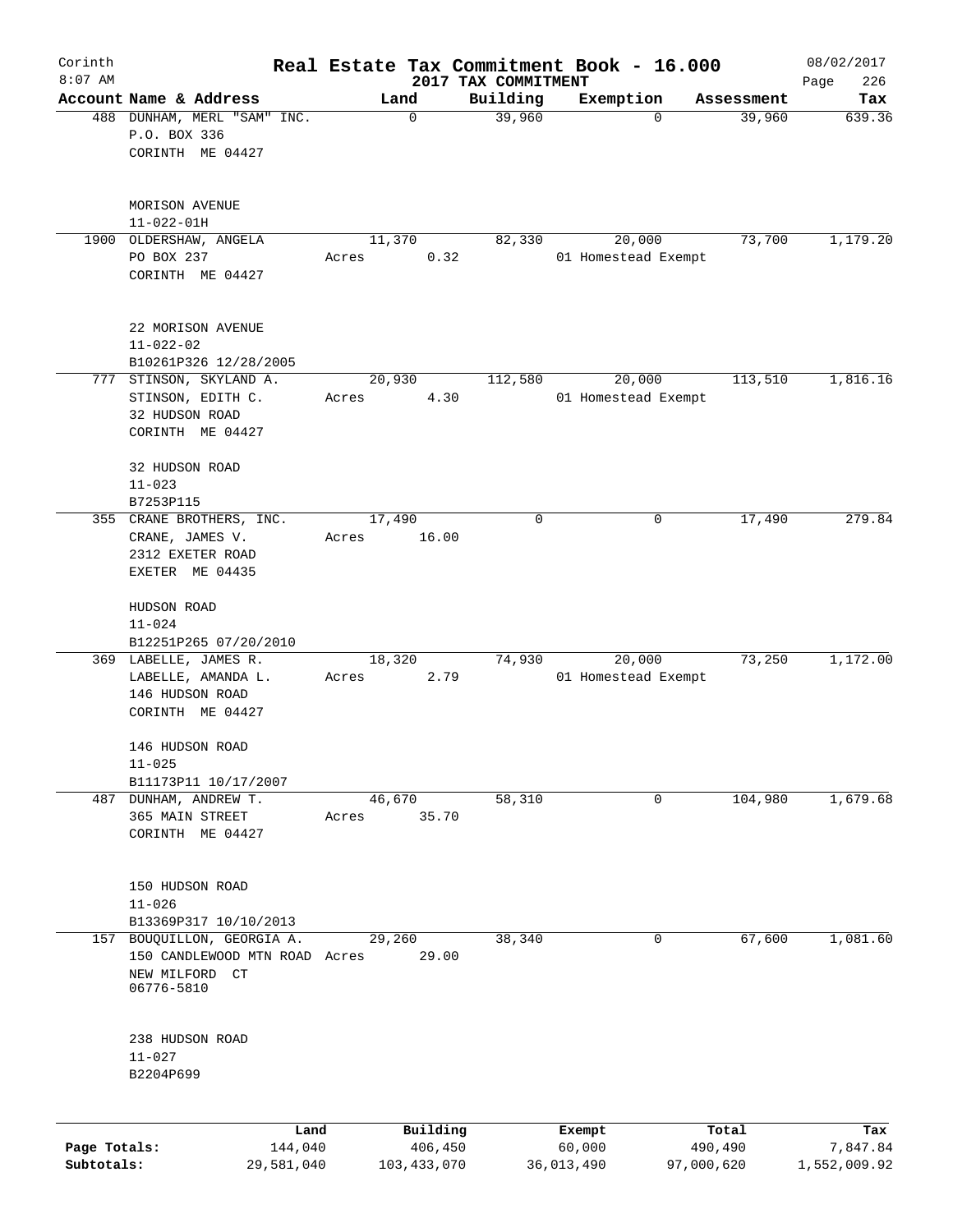| Corinth      |                                        |       |             |                                 | Real Estate Tax Commitment Book - 16.000 |            | 08/02/2017         |
|--------------|----------------------------------------|-------|-------------|---------------------------------|------------------------------------------|------------|--------------------|
| $8:07$ AM    | Account Name & Address                 |       | Land        | 2017 TAX COMMITMENT<br>Building | Exemption                                | Assessment | 227<br>Page<br>Tax |
|              | 315 COLLINS, ALTON L.                  |       | 13,010      | 53,120                          | 26,000                                   | 40,130     | 642.08             |
|              | 272 HUDSON ROAD                        | Acres | 0.47        |                                 | 01 Homestead Exempt                      |            |                    |
|              | CORINTH ME 04427                       |       |             |                                 | 22 Veteran                               |            |                    |
|              | 272 HUDSON ROAD                        |       |             |                                 |                                          |            |                    |
|              | $11 - 028$                             |       |             |                                 |                                          |            |                    |
|              | B2161P150                              |       |             |                                 |                                          |            |                    |
|              | 316 COLLINS, ALTON L.                  |       | 17,150      | 47,250                          | 0                                        | 64,400     | 1,030.40           |
|              | COLLINS, PENNY L.                      | Acres | 1.17        |                                 |                                          |            |                    |
|              | 272 HUDSON ROAD                        |       |             |                                 |                                          |            |                    |
|              | CORINTH ME 04427                       |       |             |                                 |                                          |            |                    |
|              | 276 HUDSON ROAD                        |       |             |                                 |                                          |            |                    |
|              | $11 - 029$                             |       |             |                                 |                                          |            |                    |
|              | B3965P257                              |       |             |                                 |                                          |            |                    |
|              | 321 GOODY, JESSICA M.                  |       | 14,570      | 78,330                          | 20,000                                   | 72,900     | 1,166.40           |
|              | 6 RIDGE ROAD                           | Acres | 0.65        |                                 | 01 Homestead Exempt                      |            |                    |
|              | CORINTH ME 04427                       |       |             |                                 |                                          |            |                    |
|              | 6 RIDGE ROAD                           |       |             |                                 |                                          |            |                    |
|              | $11 - 030$                             |       |             |                                 |                                          |            |                    |
|              | B13966P250 09/21/2015                  |       |             |                                 |                                          |            |                    |
|              | 786 ROBERTSON (YOUNT),                 |       | 19,910      | 83,090                          | 0                                        | 103,000    | 1,648.00           |
|              | HEATHER L.                             |       |             |                                 |                                          |            |                    |
|              | 45 Remick Rd                           | Acres | 4.60        |                                 |                                          |            |                    |
|              | Ellsworth ME 04605                     |       |             |                                 |                                          |            |                    |
|              |                                        |       |             |                                 |                                          |            |                    |
|              | 14 RIDGE ROAD                          |       |             |                                 |                                          |            |                    |
|              | $11 - 031$                             |       |             |                                 |                                          |            |                    |
|              | B12130P36 05/11/2010                   |       |             |                                 |                                          |            |                    |
|              | 319 COLLINS, RALPH H.                  |       | 13,740      | 44,240                          | 0                                        | 57,980     | 927.68             |
|              | COLLINS, JUDY M.                       | Acres | 0.68        |                                 |                                          |            |                    |
|              | 318 HUDSON ROAD                        |       |             |                                 |                                          |            |                    |
|              | CORINTH ME 04427                       |       |             |                                 |                                          |            |                    |
|              | 10 RIDGE ROAD                          |       |             |                                 |                                          |            |                    |
|              | $11 - 031 - A$<br>B13922P49 08/07/2015 |       |             |                                 |                                          |            |                    |
|              | 1226 SMITH, SCOTT A.                   |       | 18,130      | 64,050                          | 20,000                                   | 62,180     | 994.88             |
|              | SMITH, CYNTHIA L.                      | Acres | 3.07        |                                 | 01 Homestead Exempt                      |            |                    |
|              | 30 RIDGE ROAD                          |       |             |                                 |                                          |            |                    |
|              | CORINTH ME 04427                       |       |             |                                 |                                          |            |                    |
|              |                                        |       |             |                                 |                                          |            |                    |
|              | 30 RIDGE ROAD                          |       |             |                                 |                                          |            |                    |
|              | $11 - 032$                             |       |             |                                 |                                          |            |                    |
|              | B3212P290                              |       |             |                                 |                                          |            |                    |
|              | 758 HURST, QUINTON R.                  |       | 28,500      | 125,110                         | 0                                        | 153,610    | 2,457.76           |
|              | HURST, LAURA R.                        | Acres | 55.00       |                                 |                                          |            |                    |
|              | 228 HAY ROAD                           |       |             |                                 |                                          |            |                    |
|              | HUDSON ME 04449                        |       |             |                                 |                                          |            |                    |
|              | 66 RIDGE ROAD                          |       |             |                                 |                                          |            |                    |
|              | $11 - 033$                             |       |             |                                 |                                          |            |                    |
|              | B2664P324                              |       |             |                                 |                                          |            |                    |
|              | Land                                   |       | Building    |                                 | Exempt                                   | Total      | Tax                |
| Page Totals: | 125,010                                |       | 495,190     |                                 | 66,000                                   | 554,200    | 8,867.20           |
| Subtotals:   | 29,706,050                             |       | 103,928,260 |                                 | 36,079,490                               | 97,554,820 | 1,560,877.12       |
|              |                                        |       |             |                                 |                                          |            |                    |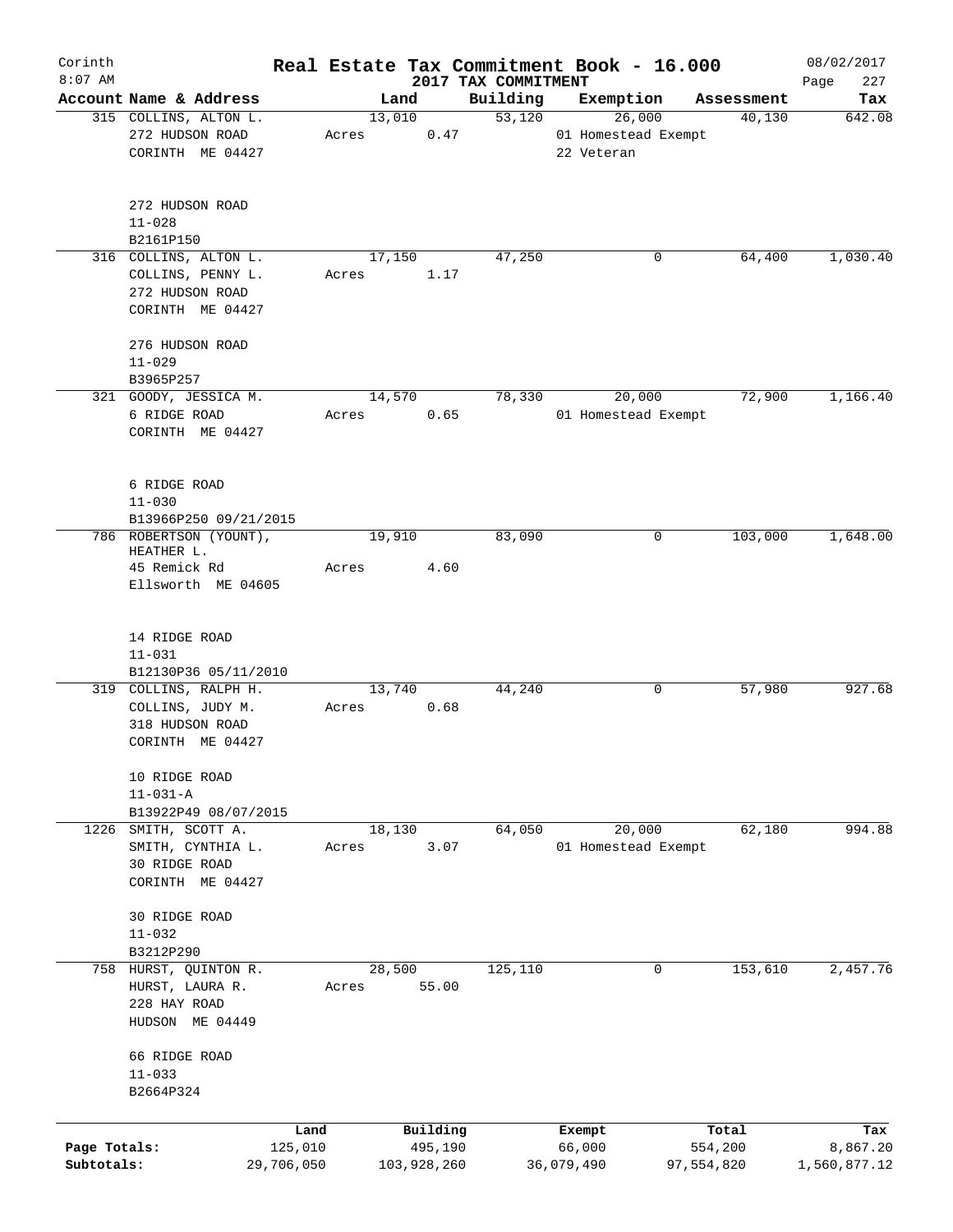| Corinth   |                                                     |       |        |                     | Real Estate Tax Commitment Book - 16.000 |            | 08/02/2017  |
|-----------|-----------------------------------------------------|-------|--------|---------------------|------------------------------------------|------------|-------------|
| $8:07$ AM |                                                     |       |        | 2017 TAX COMMITMENT |                                          |            | 228<br>Page |
|           | Account Name & Address                              |       | Land   | Building            | Exemption                                | Assessment | Tax         |
|           | 1515 WILSON, JOAN M.                                |       | 41,840 | 89,630              | 20,000                                   | 111,470    | 1,783.52    |
|           | 120 RIDGE ROAD<br>CORINTH ME 04427                  | Acres | 89.34  |                     | 01 Homestead Exempt                      |            |             |
|           |                                                     |       |        |                     |                                          |            |             |
|           | 120 RIDGE ROAD                                      |       |        |                     |                                          |            |             |
|           | $11 - 034$                                          |       |        |                     |                                          |            |             |
|           | B8107P139                                           |       |        |                     |                                          |            |             |
|           | 1188 CHESLEY, GEORGE L.                             |       | 12,360 | 0                   | 0                                        | 12,360     | 197.76      |
|           | CHESLEY, CHARLENE E.                                | Acres |        | 25.00               |                                          |            |             |
|           | 252 EXETER ROAD<br>CORINTH ME 04427                 |       |        |                     |                                          |            |             |
|           |                                                     |       |        |                     |                                          |            |             |
|           | POWER LINE N/F OFF                                  |       |        |                     |                                          |            |             |
|           | $11 - 035$                                          |       |        |                     |                                          |            |             |
|           | B12205P130 07/27/2010                               |       |        |                     |                                          |            |             |
| 490       | <b>DUNHAM RICHARD &amp;</b><br>DEBORAH LIVING TRUST |       | 5,140  | $\mathbf 0$         | 0                                        | 5,140      | 82.24       |
|           | TRUSTEES, RICHARD AND<br>DEBORAH DUNHAM             | Acres |        | 35.00               |                                          |            |             |
|           | PO BOX 171<br>CORINTH ME 04427                      |       |        |                     |                                          |            |             |
|           | HUDSON ROAD N/F OFF                                 |       |        |                     |                                          |            |             |
|           | $11 - 036$                                          |       |        |                     |                                          |            |             |
|           | B13107P185 03/04/2013                               |       |        |                     |                                          |            |             |
|           | 134 BLACKWELL LUMBER MILL<br>INC.                   |       | 41,500 | 0                   | 0                                        | 41,500     | 664.00      |
|           | P.O. BOX 335                                        | Acres | 103.00 |                     |                                          |            |             |
|           | CORINTH ME 04427                                    |       |        |                     |                                          |            |             |
|           | RIDGE ROAD                                          |       |        |                     |                                          |            |             |
|           | $11 - 037$                                          |       |        |                     |                                          |            |             |
|           | B4350P46                                            |       |        |                     |                                          |            |             |
|           | 1339 TRAFTON, TODD J.                               |       | 2,500  | $\Omega$            | 0                                        | 2,500      | 40.00       |
|           | TRAFTON, TAMARA                                     | Acres |        | 25.00               |                                          |            |             |
|           | 240 RIDGE ROAD                                      |       |        |                     |                                          |            |             |
|           | CORINTH ME 04427                                    |       |        |                     |                                          |            |             |
|           | CHARLESTON TOWN LINE<br>N/F                         |       |        |                     |                                          |            |             |
|           | $11 - 038$                                          |       |        |                     |                                          |            |             |
|           | B11967P178 11/03/2009                               |       |        |                     |                                          |            |             |
|           | 1799 TRAFTON, TODD J.                               |       | 7,370  | 0                   | 0                                        | 7,370      | 117.92      |
|           | TRAFTON, TAMARA D.                                  | Acres |        | 25.00               |                                          |            |             |
|           | 240 RIDGE ROAD                                      |       |        |                     |                                          |            |             |
|           | CORINTH ME 04427                                    |       |        |                     |                                          |            |             |
|           | RIDGE ROAD N/F OFF                                  |       |        |                     |                                          |            |             |
|           | $11 - 038 - A$                                      |       |        |                     |                                          |            |             |
|           | B11540P59 09/24/2008                                |       |        |                     |                                          |            |             |
|           |                                                     |       |        |                     |                                          |            |             |

|              | Land       | Building    | Exempt     | Total      | Tax          |
|--------------|------------|-------------|------------|------------|--------------|
| Page Totals: | 110,710    | 89,630      | 20,000     | 180,340    | 2,885.44     |
| Subtotals:   | 29,816,760 | 104,017,890 | 36,099,490 | 97,735,160 | 1,563,762.56 |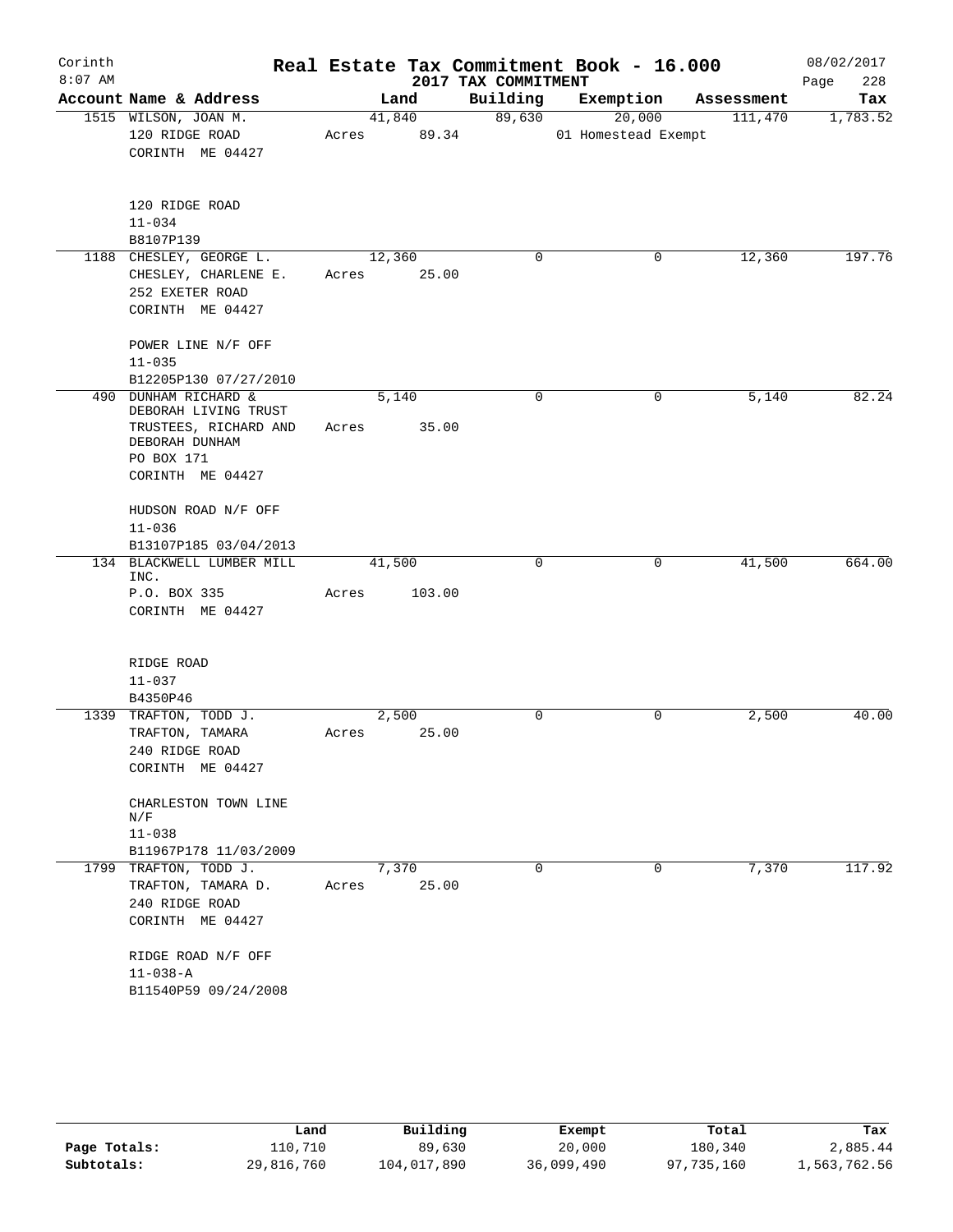| Corinth                    |                                                                                      |                 |                          |                                 | Real Estate Tax Commitment Book - 16.000    |                         | 08/02/2017               |
|----------------------------|--------------------------------------------------------------------------------------|-----------------|--------------------------|---------------------------------|---------------------------------------------|-------------------------|--------------------------|
| $8:07$ AM                  | Account Name & Address                                                               |                 | Land                     | 2017 TAX COMMITMENT<br>Building | Exemption                                   | Assessment              | 229<br>Page<br>Tax       |
|                            | 1479 TRAFTON, TODD J.<br>TRAFTON, TAMARA D.<br>240 RIDGE ROAD<br>CORINTH, ME 04427   | 24,850<br>Acres | 22.93                    | 0                               | $\Omega$                                    | 24,850                  | 397.60                   |
|                            | RIDGE ROAD<br>$11 - 039$<br>B11919P101 09/23/2009                                    |                 |                          |                                 |                                             |                         |                          |
|                            | 1718 TRAFTON, TODD J.<br>TRAFTON, TAMARA D.<br>240 RIDGE ROAD<br>CORINTH ME 04427    | 16,970<br>Acres | 2.07                     | 120,270                         | 20,000<br>01 Homestead Exempt               | 117,240                 | 1,875.84                 |
|                            | 240 RIDGE ROAD<br>$11 - 040$<br>B7921P278                                            |                 |                          |                                 |                                             |                         |                          |
|                            | 1421 TRUE FARMS, INC.<br>112 FRANKLIN STREET<br>UNIT D-7<br>BANGOR ME 04401          | 33,270<br>Acres | 78.00                    | 800                             | 0                                           | 34,070                  | 545.12                   |
|                            | 193 RIDGE ROAD<br>$12 - 001$                                                         |                 |                          |                                 |                                             |                         |                          |
|                            | B3923P46<br>149 BLETHEN, KEITH<br>27 LAKE FOREST ROAD<br>TERRYVILLE CT 06786         | 17,940<br>Acres | 30.00                    | 0                               | 0                                           | 17,940                  | 287.04                   |
|                            | CHARLESTON TOWN LINE<br>N/F<br>$12 - 002$<br>B8913P264                               |                 |                          |                                 |                                             |                         |                          |
|                            | 257 CASAVANT, JULIEN J.<br>163 RIDGE ROAD<br>CORINTH ME 04427                        | 70,340<br>Acres | 124.00                   | 170,660                         | 20,000<br>01 Homestead Exempt               | 221,000                 | 3,536.00                 |
|                            | 163 RIDGE ROAD<br>$12 - 003$<br>B10704P272 10/31/2006                                |                 |                          |                                 |                                             |                         |                          |
| 1448                       | THIBODEAU, CATHERINE<br>111 RIDGE ROAD<br>CORINTH ME 04427                           | 42,430<br>Acres | 84.00                    | 63,750                          | 20,000<br>01 Homestead Exempt               | 86,180                  | 1,378.88                 |
|                            | 111 RIDGE ROAD<br>$12 - 004$<br>B12322P272 11/19/2010                                |                 |                          |                                 |                                             |                         |                          |
|                            | 984 PATTERSON, NORMAN E.<br>HODGKINS, DIANNE R.<br>95 RIDGE ROAD<br>CORINTH ME 04427 | 17,930<br>Acres | 2.90                     | 119,970                         | 26,000<br>01 Homestead Exempt<br>22 Veteran | 111,900                 | 1,790.40                 |
|                            | 95 RIDGE ROAD<br>$12 - 005$<br>B12389P13 01/27/2011                                  |                 |                          |                                 |                                             |                         |                          |
|                            | Land                                                                                 |                 | Building                 |                                 | Exempt                                      | Total                   | Tax                      |
| Page Totals:<br>Subtotals: | 223,730<br>30,040,490                                                                |                 | 475,450<br>104, 493, 340 |                                 | 86,000<br>36, 185, 490                      | 613,180<br>98, 348, 340 | 9,810.88<br>1,573,573.44 |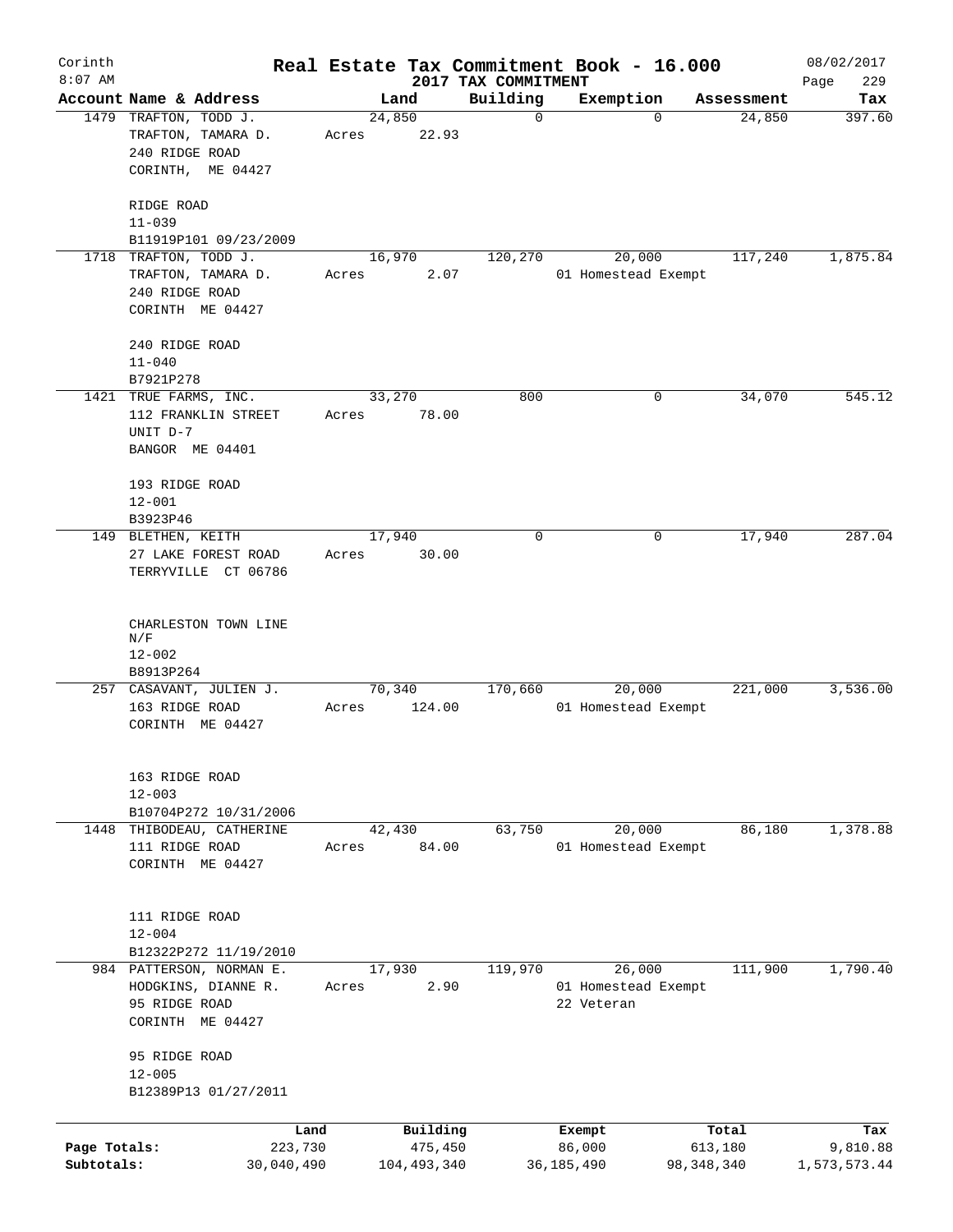| Corinth      |                                             | Real Estate Tax Commitment Book - 16.000 |          |                                 |                                   |            |                      | 08/02/2017         |
|--------------|---------------------------------------------|------------------------------------------|----------|---------------------------------|-----------------------------------|------------|----------------------|--------------------|
| $8:07$ AM    | Account Name & Address                      | Land                                     |          | 2017 TAX COMMITMENT<br>Building | Exemption                         |            |                      | 230<br>Page<br>Tax |
|              | 789 OLSSON, MARK                            | 17,600                                   |          | 97,000                          | 20,000                            |            | Assessment<br>94,600 | 1,513.60           |
|              | OLSSON, ANGELA                              | Acres                                    | 2.61     |                                 | 01 Homestead Exempt               |            |                      |                    |
|              | 85 RIDGE RD                                 |                                          |          |                                 |                                   |            |                      |                    |
|              | CORINTH ME 04427                            |                                          |          |                                 |                                   |            |                      |                    |
|              | 85 RIDGE ROAD                               |                                          |          |                                 |                                   |            |                      |                    |
|              | $12 - 005 - A$                              |                                          |          |                                 |                                   |            |                      |                    |
|              | B12335P230 11/26/2010                       |                                          |          |                                 |                                   |            |                      |                    |
|              | 729 HIGGINS, STELLA M.                      | 40,910                                   |          | $\Omega$                        |                                   | 0          | 40,910               | 654.56             |
|              | (HEIRS OF)<br>C/O CHERYL A BOONE            | Acres                                    | 106.64   |                                 |                                   |            |                      |                    |
|              | P.O. BOX 273                                |                                          |          |                                 |                                   |            |                      |                    |
|              | BANGOR, ME 04402-0273                       |                                          |          |                                 |                                   |            |                      |                    |
|              | RIDGE ROAD                                  |                                          |          |                                 |                                   |            |                      |                    |
|              | $12 - 006$                                  |                                          |          |                                 |                                   |            |                      |                    |
|              | B2579P192                                   |                                          |          |                                 |                                   |            |                      |                    |
|              | 155 BOONE, CHERYL A.                        | 11,070                                   |          | $\mathbf 0$                     |                                   | 0          | 11,070               | 177.12             |
|              | P.O. BOX 273                                | Acres                                    | 2.20     |                                 |                                   |            |                      |                    |
|              | BANGOR ME 04402-0273                        |                                          |          |                                 |                                   |            |                      |                    |
|              | RIDGE ROAD                                  |                                          |          |                                 |                                   |            |                      |                    |
|              | $12 - 006 - A$                              |                                          |          |                                 |                                   |            |                      |                    |
|              | B4259P171                                   |                                          |          |                                 |                                   |            |                      |                    |
|              | 1556 KELLEY, KEVIN W.                       | 24,620                                   |          | 69,790                          | 20,000                            |            | 74,410               | 1,190.56           |
|              | 69 RIDGE ROAD                               | Acres                                    | 13.34    |                                 | 01 Homestead Exempt               |            |                      |                    |
|              | CORINTH, ME 04427                           |                                          |          |                                 |                                   |            |                      |                    |
|              | 69 RIDGE ROAD                               |                                          |          |                                 |                                   |            |                      |                    |
|              | $12 - 006 - B$                              |                                          |          |                                 |                                   |            |                      |                    |
|              | B12058P144 02/22/2010 B11362P188 03/24/2008 |                                          |          |                                 |                                   |            |                      |                    |
|              | 150 POLLARD, JOSEPH W. SR.                  | 15,270                                   |          | 0                               |                                   | 0          | 15,270               | 244.32             |
|              | POLLARD, KATHY F.                           | Acres                                    | 5.82     |                                 |                                   |            |                      |                    |
|              | 2913 WATERSIDE DRIVE                        |                                          |          |                                 |                                   |            |                      |                    |
|              | PLANO TX 75093                              |                                          |          |                                 |                                   |            |                      |                    |
|              | RIDGE ROAD                                  |                                          |          |                                 |                                   |            |                      |                    |
|              | $12 - 007$                                  |                                          |          |                                 |                                   |            |                      |                    |
|              | B6875P173                                   |                                          |          |                                 |                                   |            |                      |                    |
| 1380         | TOMASIK, RANDOLPH R.                        | 25,010                                   |          | 60,740                          | 26,000                            |            | 59,750               | 956.00             |
|              | TOMASIK, JUDITH H.<br>37 RIDGE ROAD         | Acres                                    | 9.00     |                                 | 01 Homestead Exempt<br>22 Veteran |            |                      |                    |
|              | CORINTH ME 04427                            |                                          |          |                                 |                                   |            |                      |                    |
|              | 37 RIDGE ROAD                               |                                          |          |                                 |                                   |            |                      |                    |
|              | $12 - 008$                                  |                                          |          |                                 |                                   |            |                      |                    |
|              | B5329P257 05/21/1993 B4705P126              |                                          |          |                                 |                                   |            |                      |                    |
|              | 655 GREATOREX, JOEL T.                      | 15,860                                   |          | 63,050                          | 20,000                            |            | 58,910               | 942.56             |
|              | GREATOREX, WANDA J.                         | Acres                                    | 1.11     |                                 | 01 Homestead Exempt               |            |                      |                    |
|              | 29 RIDGE ROAD                               |                                          |          |                                 |                                   |            |                      |                    |
|              | CORINTH ME 04427                            |                                          |          |                                 |                                   |            |                      |                    |
|              | 29 RIDGE ROAD                               |                                          |          |                                 |                                   |            |                      |                    |
|              | $12 - 008 - A$                              |                                          |          |                                 |                                   |            |                      |                    |
|              | B3074P353                                   |                                          |          |                                 |                                   |            |                      |                    |
|              |                                             |                                          | Building |                                 |                                   |            | Total                | Tax                |
| Page Totals: | Land<br>150,340                             |                                          | 290,580  |                                 | Exempt<br>86,000                  |            | 354,920              | 5,678.72           |
| Subtotals:   | 30,190,830                                  | 104,783,920                              |          |                                 | 36, 271, 490                      | 98,703,260 |                      | 1,579,252.16       |
|              |                                             |                                          |          |                                 |                                   |            |                      |                    |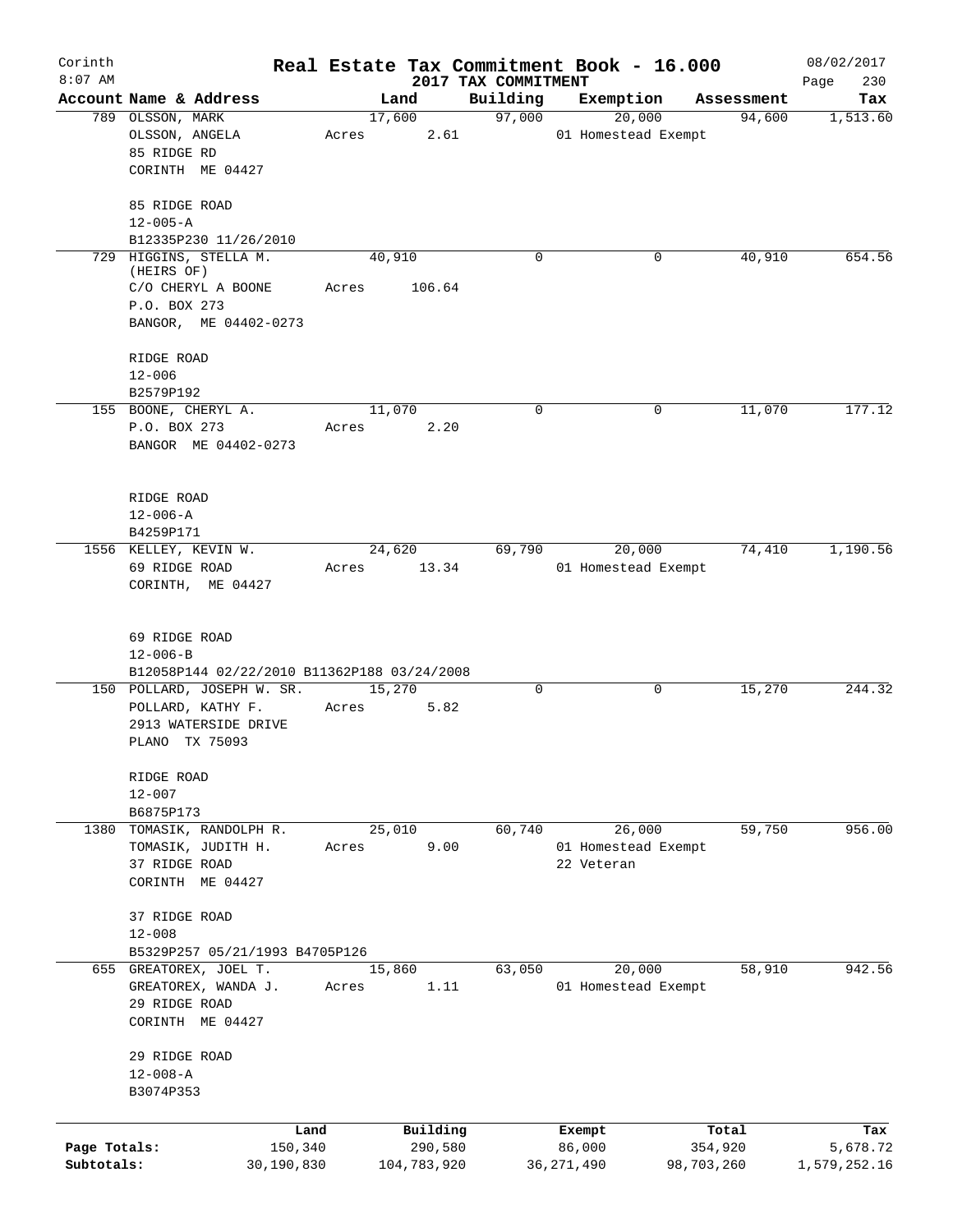| Corinth      |                         |              |       |        |             | Real Estate Tax Commitment Book - 16.000 |                     |        |            | 08/02/2017         |
|--------------|-------------------------|--------------|-------|--------|-------------|------------------------------------------|---------------------|--------|------------|--------------------|
| $8:07$ AM    | Account Name & Address  |              |       | Land   |             | 2017 TAX COMMITMENT<br>Building          | Exemption           |        | Assessment | Page<br>231<br>Tax |
|              | 505 BELL, GARY H.       |              |       | 20,370 |             | 142,350                                  |                     | 20,000 | 142,720    | 2,283.52           |
|              | BELL, NORMA J.          |              | Acres |        | 5.00        |                                          | 01 Homestead Exempt |        |            |                    |
|              | PO BOX 460              |              |       |        |             |                                          |                     |        |            |                    |
|              | CORINTH ME 04427        |              |       |        |             |                                          |                     |        |            |                    |
|              |                         |              |       |        |             |                                          |                     |        |            |                    |
|              | 19 RIDGE ROAD           |              |       |        |             |                                          |                     |        |            |                    |
|              | $12 - 009$              |              |       |        |             |                                          |                     |        |            |                    |
|              | B7808P25                |              |       |        |             |                                          |                     |        |            |                    |
|              | 807 LAFLAMME, RONALD G. |              |       | 16,890 |             | 107,520                                  |                     | 20,000 | 104,410    | 1,670.56           |
|              | LAFLAMME, DAWN M.       |              | Acres |        | 2.00        |                                          | 01 Homestead Exempt |        |            |                    |
|              | 5 RIDGE ROAD            |              |       |        |             |                                          |                     |        |            |                    |
|              | CORINTH ME 04427        |              |       |        |             |                                          |                     |        |            |                    |
|              | 5 RIDGE ROAD            |              |       |        |             |                                          |                     |        |            |                    |
|              | $12 - 009 - A$          |              |       |        |             |                                          |                     |        |            |                    |
|              | B4333P284               |              |       |        |             |                                          |                     |        |            |                    |
|              | 320 ADAMS, SCOTT L.     |              |       | 16,260 |             | 100,800                                  |                     | 20,000 | 97,060     | 1,552.96           |
|              | ADAMS, DIANE E.         |              | Acres |        | 1.73        |                                          | 01 Homestead Exempt |        |            |                    |
|              | 308 HUDSON ROAD         |              |       |        |             |                                          |                     |        |            |                    |
|              | CORINTH ME 04427        |              |       |        |             |                                          |                     |        |            |                    |
|              |                         |              |       |        |             |                                          |                     |        |            |                    |
|              | 308 HUDSON ROAD         |              |       |        |             |                                          |                     |        |            |                    |
|              | $12 - 009 - B$          |              |       |        |             |                                          |                     |        |            |                    |
|              | B11861P50 07/28/2009    |              |       |        |             |                                          |                     |        |            |                    |
|              | 1890 COLLINS, RALPH H.  |              |       | 16,680 |             | 143,050                                  |                     | 26,000 | 133,730    | 2,139.68           |
|              | COLLINS, JUDITH M.      |              | Acres |        | 1.82        |                                          | 22 Veteran          |        |            |                    |
|              | 318 HUDSON ROAD         |              |       |        |             |                                          | 01 Homestead Exempt |        |            |                    |
|              | CORINTH ME 04427        |              |       |        |             |                                          |                     |        |            |                    |
|              | 318 HUDSON ROAD         |              |       |        |             |                                          |                     |        |            |                    |
|              | $12 - 009 - C$          |              |       |        |             |                                          |                     |        |            |                    |
|              | B6701P81 06/01/1998     |              |       |        |             |                                          |                     |        |            |                    |
|              | 1150 MOWREY, THOMAS J.  |              |       | 20,500 |             | 117,490                                  |                     | 20,000 | 117,990    | 1,887.84           |
|              | MOWREY, ROSARIO A.      |              | Acres |        | 7.63        |                                          | 01 Homestead Exempt |        |            |                    |
|              | PO BOX 52               |              |       |        |             |                                          |                     |        |            |                    |
|              | CORINTH ME 04427        |              |       |        |             |                                          |                     |        |            |                    |
|              |                         |              |       |        |             |                                          |                     |        |            |                    |
|              | 330 HUDSON ROAD         |              |       |        |             |                                          |                     |        |            |                    |
|              | $12 - 010$              |              |       |        |             |                                          |                     |        |            |                    |
|              | B12875P87 07/06/2012    |              |       |        |             |                                          |                     |        |            |                    |
| 1660         | SANDERS, DOYLE JR.      |              |       | 15,740 |             | 65,460                                   |                     | 20,000 | 61,200     | 979.20             |
|              | 342 HUDSON ROAD         |              | Acres |        | 1.01        |                                          | 01 Homestead Exempt |        |            |                    |
|              | CORINTH ME 04427        |              |       |        |             |                                          |                     |        |            |                    |
|              |                         |              |       |        |             |                                          |                     |        |            |                    |
|              | 342 HUDSON ROAD         |              |       |        |             |                                          |                     |        |            |                    |
|              | $12 - 010 - A$          |              |       |        |             |                                          |                     |        |            |                    |
|              | B13017P77 11/20/2012    |              |       |        |             |                                          |                     |        |            |                    |
| 2006         | MOWREY, THOMAS J.       |              |       | 19,370 |             | 0                                        |                     | 0      | 19,370     | 309.92             |
|              | MOWREY, ROSARIO A.      |              | Acres |        | 8.01        |                                          |                     |        |            |                    |
|              | PO BOX 52               |              |       |        |             |                                          |                     |        |            |                    |
|              | CORINTH ME 04427        |              |       |        |             |                                          |                     |        |            |                    |
|              |                         |              |       |        |             |                                          |                     |        |            |                    |
|              | HUDSON ROAD             |              |       |        |             |                                          |                     |        |            |                    |
|              | $12 - 010 - B$          |              |       |        |             |                                          |                     |        |            |                    |
|              | B12875P92 07/06/2012    |              |       |        |             |                                          |                     |        |            |                    |
|              |                         |              |       |        |             |                                          |                     |        |            |                    |
|              |                         | Land         |       |        | Building    |                                          | Exempt              |        | Total      | Tax                |
| Page Totals: |                         | 125,810      |       |        | 676,670     |                                          | 126,000             |        | 676,480    | 10,823.68          |
| Subtotals:   |                         | 30, 316, 640 |       |        | 105,460,590 |                                          | 36,397,490          |        | 99,379,740 | 1,590,075.84       |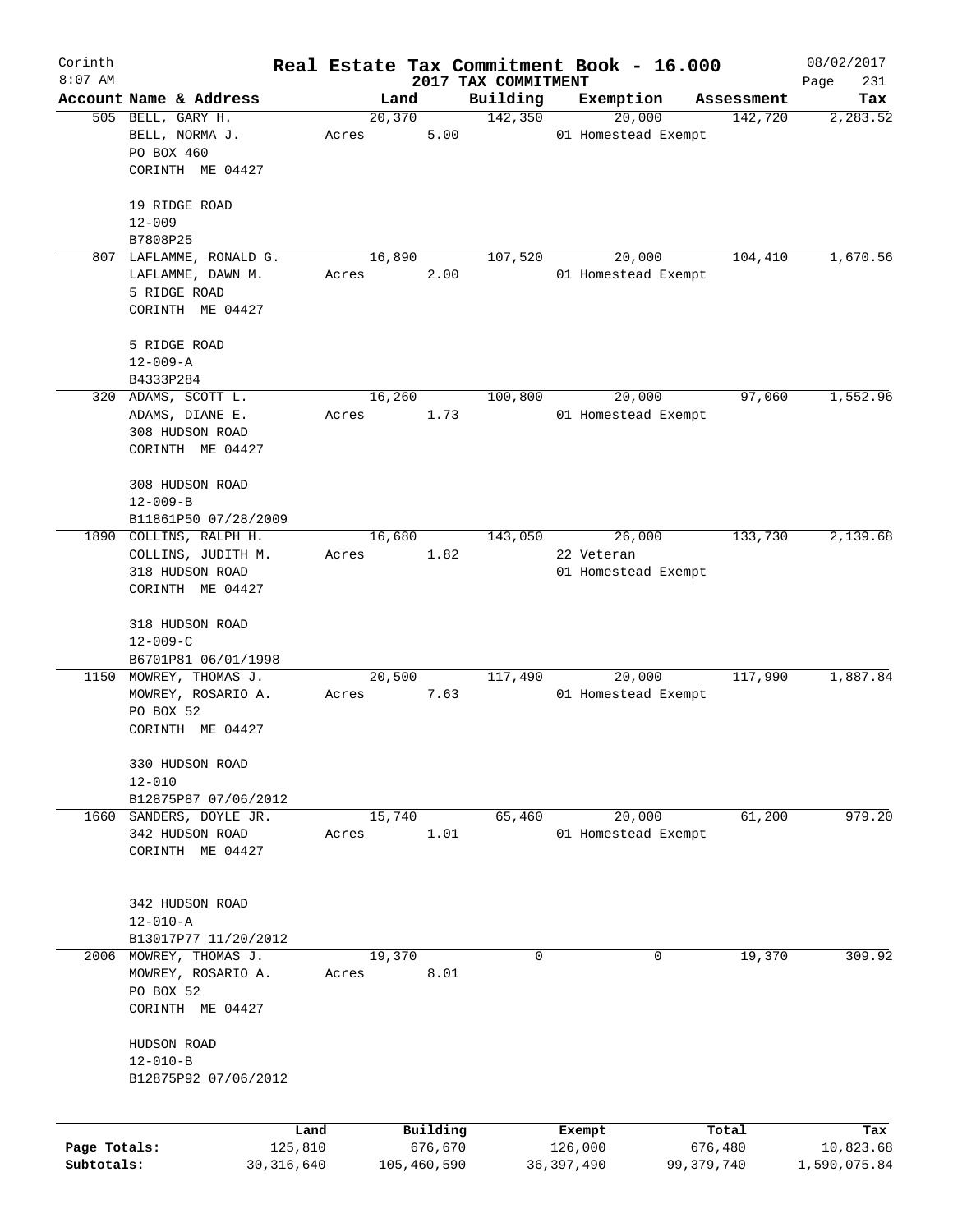| Corinth                    |                                                                                                 | Real Estate Tax Commitment Book - 16.000 |                        |                                 |                        |                               |                       | 08/02/2017               |
|----------------------------|-------------------------------------------------------------------------------------------------|------------------------------------------|------------------------|---------------------------------|------------------------|-------------------------------|-----------------------|--------------------------|
| $8:07$ AM                  | Account Name & Address                                                                          |                                          | Land                   | 2017 TAX COMMITMENT<br>Building |                        | Exemption                     | Assessment            | 232<br>Page<br>Tax       |
|                            | 1317 TATE, KENNETH A &<br>BEVERLY A.<br>400 HUDSON ROAD<br>CORINTH ME 04427                     | Acres                                    | 19,870<br>15.15        | $\mathbf 0$                     |                        | $\Omega$                      | 19,870                | 317.92                   |
|                            | HUDSON ROAD<br>$12 - 011$                                                                       |                                          |                        |                                 |                        |                               |                       |                          |
|                            | B13085P305 02/05/2013<br>147 BLANCHARD, SCOTT C.<br>BLANCHARD, SHERRY L.<br>PO BOX 364          | Acres                                    | 27,250<br>17.00        | 135,370                         |                        | 20,000<br>01 Homestead Exempt | 142,620               | 2,281.92                 |
|                            | CORINTH ME 04427                                                                                |                                          |                        |                                 |                        |                               |                       |                          |
|                            | 378 HUDSON ROAD<br>$12 - 011 - A$                                                               |                                          |                        |                                 |                        |                               |                       |                          |
|                            | B4214P60<br>364 CROOKER, RANDY J.<br>CROOKER, MELISSA T.<br>422 HUDSON ROAD<br>CORINTH ME 04427 | Acres                                    | 16,890<br>2.00         | 87,700                          |                        | 20,000<br>01 Homestead Exempt | 84,590                | 1,353.44                 |
|                            | 422 HUDSON ROAD<br>$12 - 011 - B$<br>B4759P133                                                  |                                          |                        |                                 |                        |                               |                       |                          |
|                            | 400 DAY, TERRANCE L.<br>DAY, DEBRA F.<br>P.O. BOX 4<br>CORINTH ME 04427                         | Acres                                    | 16,890<br>2.00         | 82,600                          |                        | 20,000<br>01 Homestead Exempt | 79,490                | 1, 271.84                |
|                            | 428 HUDSON ROAD<br>$12 - 011 - C$<br>B3580P238                                                  |                                          |                        |                                 |                        |                               |                       |                          |
| 1699                       | TATE, KENNETH A &<br>BEVERLY A.                                                                 |                                          | 11,590                 | 0                               |                        | 0                             | 11,590                | 185.44                   |
|                            | TATE, DONALD M<br>400 HUDSON ROAD<br>CORINTH ME 04427                                           | Acres                                    | 2.65                   |                                 |                        |                               |                       |                          |
|                            | HUDSON ROAD<br>$12 - 011 - D$                                                                   |                                          |                        |                                 |                        |                               |                       |                          |
|                            | B9415P49<br>1698 TATE, KENNETH A.                                                               |                                          | 21,180                 | 101,240                         |                        | 20,000                        | 102,420               | 1,638.72                 |
|                            | TATE, BEVERLY A.<br>400 HUDSON ROAD<br>CORINTH ME 04427                                         | Acres                                    | 5.70                   |                                 |                        | 01 Homestead Exempt           |                       |                          |
|                            | 400 HUDSON ROAD<br>$12 - 011 - E$<br>B7619P317                                                  |                                          |                        |                                 |                        |                               |                       |                          |
|                            | 30 PAQUIN, TERRI A.                                                                             |                                          | 20,590                 | 0                               |                        | 0                             | 20,590                | 329.44                   |
|                            | PAQUIN, WILLIAM H.<br>PO BOX 446<br>CARLSBORG WA 98324                                          | Acres                                    | 27.61                  |                                 |                        |                               |                       |                          |
|                            | HUDSON ROAD<br>$12 - 012$                                                                       |                                          |                        |                                 |                        |                               |                       |                          |
|                            | B11195P53 11/06/2007                                                                            | Land                                     | Building               |                                 | Exempt                 |                               | Total                 | Tax                      |
| Page Totals:<br>Subtotals: | 30,450,900                                                                                      | 134,260                                  | 406,910<br>105,867,500 |                                 | 80,000<br>36, 477, 490 |                               | 461,170<br>99,840,910 | 7,378.72<br>1,597,454.56 |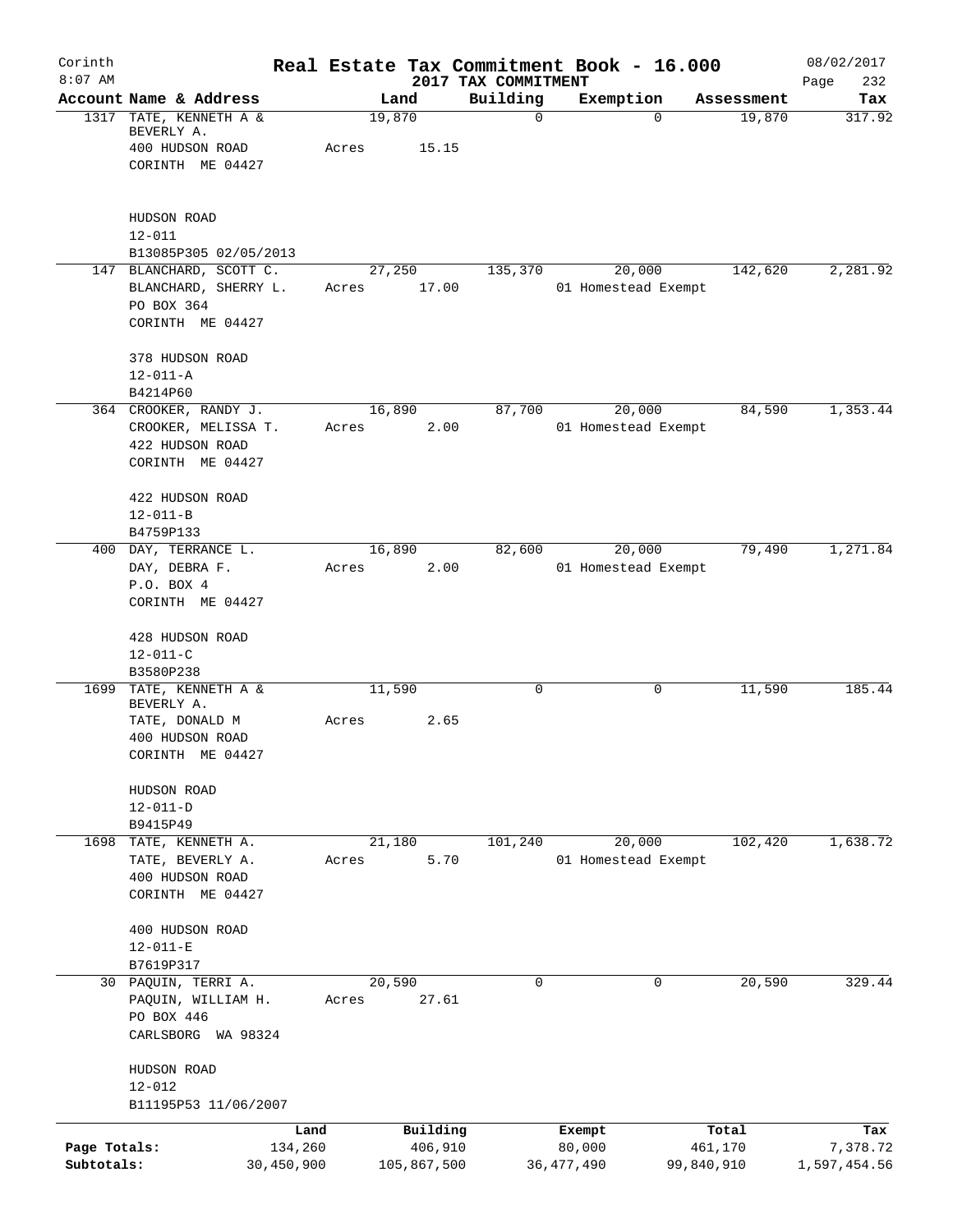| Corinth<br>$8:07$ AM |                                                               |                 |             | Real Estate Tax Commitment Book - 16.000 |              |            | 08/02/2017         |
|----------------------|---------------------------------------------------------------|-----------------|-------------|------------------------------------------|--------------|------------|--------------------|
|                      | Account Name & Address                                        |                 | Land        | 2017 TAX COMMITMENT<br>Building          | Exemption    | Assessment | 233<br>Page<br>Tax |
|                      | 1997 PHILBRICK, JAY H.<br>PHILBRICK, TARA E.<br>PO BOX 311    | 13,790<br>Acres | 4.54        | 0                                        | $\Omega$     | 13,790     | 220.64             |
|                      | CORINTH ME 04427<br>HUDSON ROAD                               |                 |             |                                          |              |            |                    |
|                      | $12 - 012 - 01$<br>B11195P53 11/06/2007 B9641P57              |                 |             |                                          |              |            |                    |
|                      | 1996 PAQUIN, WILLIAM H.,<br>PAQUIN, TERRI A.                  | 11,520          |             | $\Omega$                                 | 0            | 11,520     | 184.32             |
|                      | PO BOX 446<br>CARLSBORG WA 98324                              | Acres           | 2.59        |                                          |              |            |                    |
|                      | ANDERSON FARM ROAD<br>$12 - 012 - 05$<br>B9641P57             |                 |             |                                          |              |            |                    |
|                      | 1998 MORTON, MICHAEL A.                                       | 12,370          |             | 0                                        | 0            | 12,370     | 197.92             |
|                      | MORTON, LISA M.<br>1748 EXETER ROAD<br>EXETER ME 04435        | Acres           | 3.32        |                                          |              |            |                    |
|                      | ANDERSON FARM ROAD<br>$12 - 012 - 06$<br>B14418P73 02/21/2017 |                 |             |                                          |              |            |                    |
|                      | 856 PAQUIN, WILLIAM H.                                        | 11,520          |             | $\Omega$                                 | $\Omega$     | 11,520     | 184.32             |
|                      | PAQUIN, TERRI A.                                              | Acres           | 2.59        |                                          |              |            |                    |
|                      | PO BOX 446<br>CARLSBORG WA 98324                              |                 |             |                                          |              |            |                    |
|                      | ANDERSON FARM ROAD<br>$12 - 012 - 07$                         |                 |             |                                          |              |            |                    |
|                      | B9641P57 11/10/2004<br>182 PAQUIN, WILLIAM H.                 | 13,620          |             | 0                                        | 0            | 13,620     | 217.92             |
|                      | PAQUIN, TERRI A.                                              | Acres           | 4.40        |                                          |              |            |                    |
|                      | PO BOX 446<br>CARLSBORG WA 98324                              |                 |             |                                          |              |            |                    |
|                      | ANDERSON FARM ROAD<br>$12 - 012 - 08$                         |                 |             |                                          |              |            |                    |
|                      | B9641P57 11/10/2004<br>1460 PAQUIN, WILLIAM H                 | 10,860          |             | 0                                        | 0            | 10,860     | 173.76             |
|                      | PAQUIN, TERRI A.                                              | Acres           | 2.02        |                                          |              |            |                    |
|                      | PO BOX 446                                                    |                 |             |                                          |              |            |                    |
|                      | CARLSBORG WA 98324                                            |                 |             |                                          |              |            |                    |
|                      | ANDERSON FARM ROAD                                            |                 |             |                                          |              |            |                    |
|                      | $12 - 012 - 09$<br>B9641P57 11/10/2004                        |                 |             |                                          |              |            |                    |
|                      | 1694 PAQUIN, WILLIAM H.                                       | 12,360          |             | 0                                        | $\mathbf 0$  | 12,360     | 197.76             |
|                      | PAQUIN, TERRI A.                                              | Acres           | 3.31        |                                          |              |            |                    |
|                      | PO BOX 446<br>CARLSBORG WA 98324                              |                 |             |                                          |              |            |                    |
|                      | ANDERSON FARM ROAD                                            |                 |             |                                          |              |            |                    |
|                      | $12 - 012 - 10$<br>B9641P57 11/10/2004                        |                 |             |                                          |              |            |                    |
|                      |                                                               | Land            | Building    |                                          | Exempt       | Total      | Tax                |
| Page Totals:         | 86,040                                                        |                 |             | 0                                        | $\mathsf{O}$ | 86,040     | 1,376.64           |
| Subtotals:           | 30,536,940                                                    |                 | 105,867,500 |                                          | 36, 477, 490 | 99,926,950 | 1,598,831.20       |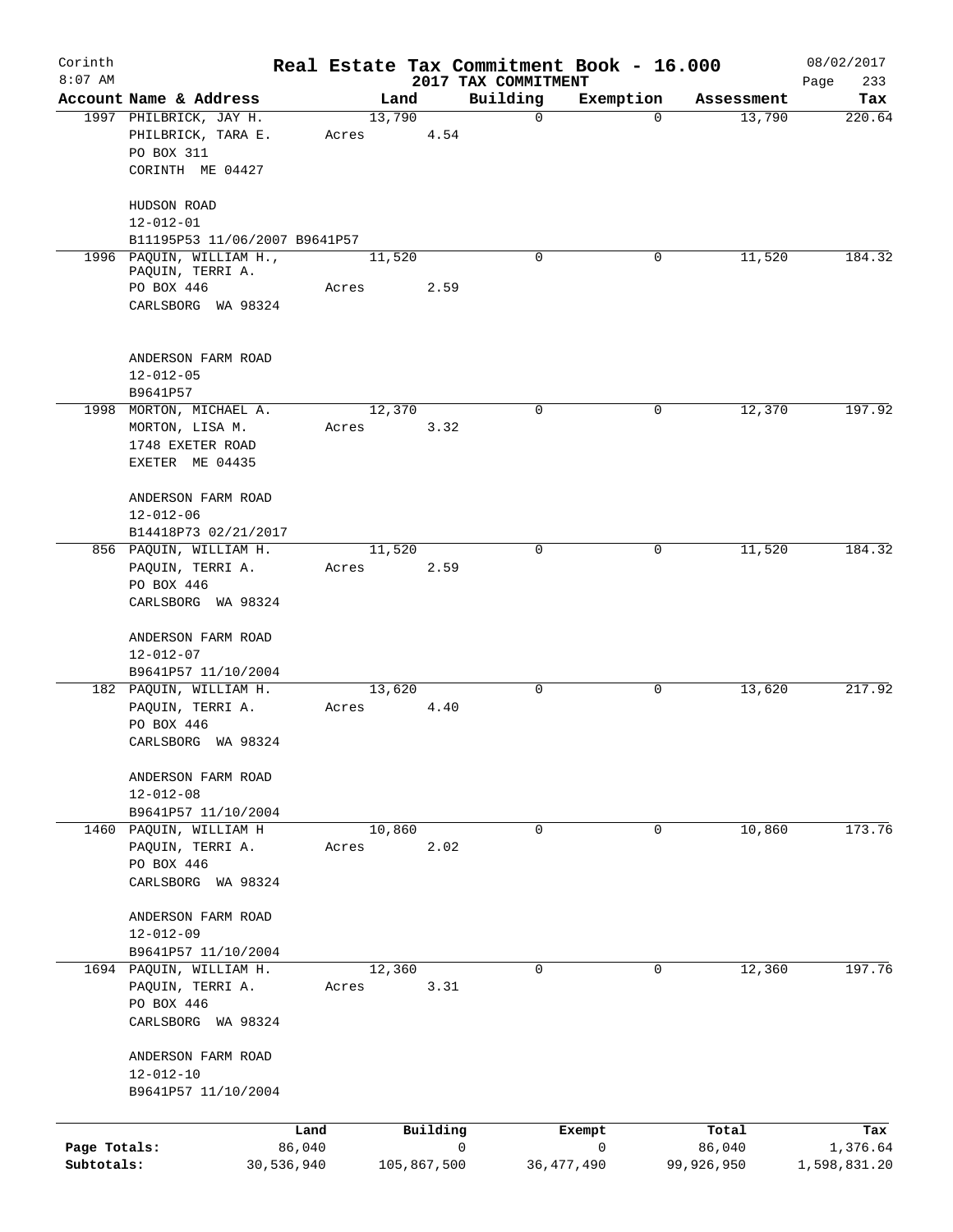| Corinth      |                                                  |       |                |                                 | Real Estate Tax Commitment Book - 16.000 |                       | 08/02/2017      |
|--------------|--------------------------------------------------|-------|----------------|---------------------------------|------------------------------------------|-----------------------|-----------------|
| $8:07$ AM    | Account Name & Address                           |       |                | 2017 TAX COMMITMENT<br>Building | Exemption                                |                       | 234<br>Page     |
|              | 1583 STANLEY, JARED P.                           |       | Land<br>14,320 | 147,310                         | 20,000                                   | Assessment<br>141,630 | Tax<br>2,266.08 |
|              | STANLEY, APRYL B.                                | Acres | 2.02           |                                 | 01 Homestead Exempt                      |                       |                 |
|              | 48 ANDERSON FARM RD                              |       |                |                                 |                                          |                       |                 |
|              | CORINTH ME 04427                                 |       |                |                                 |                                          |                       |                 |
|              |                                                  |       |                |                                 |                                          |                       |                 |
|              | 48 ANDERSON FARM ROAD                            |       |                |                                 |                                          |                       |                 |
|              | $12 - 012 - 11$                                  |       |                |                                 |                                          |                       |                 |
|              | B13551P302 06/06/2014<br>1594 PAQUIN, WILLIAM H. |       |                | $\Omega$                        | 0                                        |                       | 195.84          |
|              | PAQUIN, TERRI A.                                 | Acres | 12,240<br>3.21 |                                 |                                          | 12,240                |                 |
|              | PO BOX 446                                       |       |                |                                 |                                          |                       |                 |
|              | CARLSBORG WA 98324                               |       |                |                                 |                                          |                       |                 |
|              |                                                  |       |                |                                 |                                          |                       |                 |
|              | ANDERSON FARM ROAD                               |       |                |                                 |                                          |                       |                 |
|              | $12 - 012 - 12$                                  |       |                |                                 |                                          |                       |                 |
|              | B9641P57 11/10/2004                              |       |                |                                 |                                          |                       |                 |
|              | 1828 DUCLOS, AIME                                |       | 27,200         | 58,050                          | 0                                        | 85,250                | 1,364.00        |
|              | DUCLOS, JENNIFER R.                              | Acres | 30.00          |                                 |                                          |                       |                 |
|              | 65 PORTLAND ST.<br>SOUTH BERWICK ME 03908        |       |                |                                 |                                          |                       |                 |
|              |                                                  |       |                |                                 |                                          |                       |                 |
|              | 442 HUDSON ROAD                                  |       |                |                                 |                                          |                       |                 |
|              | $12 - 012 - A$                                   |       |                |                                 |                                          |                       |                 |
|              | B9233P302                                        |       |                |                                 |                                          |                       |                 |
|              | 1886 PHILBRICK, JAY H.                           |       | 16,910         | 176,280                         | 20,000                                   | 173,190               | 2,771.04        |
|              | PHILBRICK, TARA E.                               | Acres | 2.02           |                                 | 01 Homestead Exempt                      |                       |                 |
|              | PO BOX 311                                       |       |                |                                 |                                          |                       |                 |
|              | CORINTH ME 04427                                 |       |                |                                 |                                          |                       |                 |
|              | 474 HUDSON ROAD                                  |       |                |                                 |                                          |                       |                 |
|              | $12 - 012 - B$                                   |       |                |                                 |                                          |                       |                 |
|              | B14262P116 09/01/2016                            |       |                |                                 |                                          |                       |                 |
|              | 1918 DUCLOS, AIME                                |       | 10,860         | 0                               | 0                                        | 10,860                | 173.76          |
|              | DUCLOS, JENNIFER R.                              | Acres | 2.02           |                                 |                                          |                       |                 |
|              | 65 PORTLAND STREET                               |       |                |                                 |                                          |                       |                 |
|              | SOUTH BERWICK ME 03908                           |       |                |                                 |                                          |                       |                 |
|              |                                                  |       |                |                                 |                                          |                       |                 |
|              | HUDSON ROAD<br>$12 - 012 - C$                    |       |                |                                 |                                          |                       |                 |
|              | B10463P153 05/30/2006                            |       |                |                                 |                                          |                       |                 |
| 1919         | BEAN, BRIAN                                      |       | 16,910         | 177,470                         | 20,000                                   | 174,380               | 2,790.08        |
|              | BEAN, KELLY                                      | Acres | 2.02           |                                 | 01 Homestead Exempt                      |                       |                 |
|              | 5 ANDERSON FARM RD                               |       |                |                                 |                                          |                       |                 |
|              | CORINTH ME 04427                                 |       |                |                                 |                                          |                       |                 |
|              |                                                  |       |                |                                 |                                          |                       |                 |
|              | 5 ANDERSON FARM ROAD                             |       |                |                                 |                                          |                       |                 |
|              | $12 - 012 - D$                                   |       |                |                                 |                                          |                       |                 |
| 1973         | B11424P340 06/05/2008<br>DUCLOS, AIME            |       | 12,070         | 0                               | 0                                        | 12,070                | 193.12          |
|              | DUCLOS, JENNIFER R.                              | Acres | 3.06           |                                 |                                          |                       |                 |
|              | 65 PORTLAND STREET                               |       |                |                                 |                                          |                       |                 |
|              | SOUTH BERWICK ME 03908                           |       |                |                                 |                                          |                       |                 |
|              |                                                  |       |                |                                 |                                          |                       |                 |
|              | HUDSON ROAD                                      |       |                |                                 |                                          |                       |                 |
|              | $12 - 012 - E$                                   |       |                |                                 |                                          |                       |                 |
|              | B10463P153 05/30/2006                            |       |                |                                 |                                          |                       |                 |
|              |                                                  |       |                |                                 |                                          |                       |                 |
|              | Land                                             |       | Building       |                                 | Exempt                                   | Total                 | Tax             |
| Page Totals: | 110,510                                          |       | 559,110        |                                 | 60,000                                   | 609,620               | 9,753.92        |
| Subtotals:   | 30,647,450                                       |       | 106,426,610    |                                 | 36,537,490                               | 100,536,570           | 1,608,585.12    |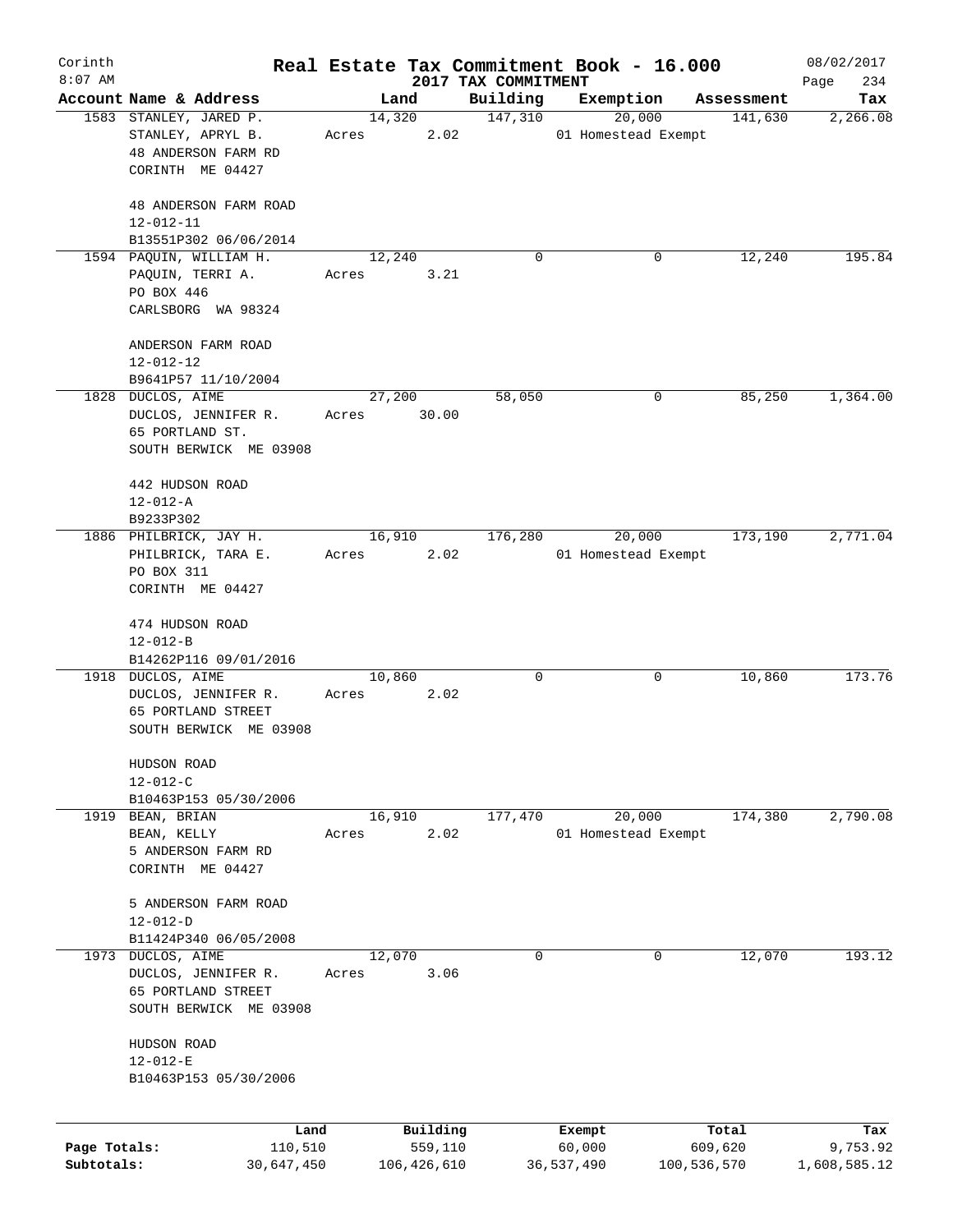| Corinth<br>$8:07$ AM       |                                                                                         | Real Estate Tax Commitment Book - 16.000 |                                 |                               |                        | 08/02/2017               |
|----------------------------|-----------------------------------------------------------------------------------------|------------------------------------------|---------------------------------|-------------------------------|------------------------|--------------------------|
|                            | Account Name & Address                                                                  | Land                                     | 2017 TAX COMMITMENT<br>Building | Exemption                     | Assessment             | 235<br>Page<br>Tax       |
|                            | 715 HENDERSON, ELIZABETH<br>JANE<br>20 QUASHNET WAY<br>WAQUOIT MA 02536                 | 12,820<br>7.75<br>Acres                  | $\mathbf 0$                     | $\Omega$                      | 12,820                 | 205.12                   |
|                            | HUDSON ROAD N/F OFF<br>$12 - 013$<br>B13781P267 01/21/2015                              |                                          |                                 |                               |                        |                          |
|                            | 674 HANNEGAN, JOHN A.<br>30 RIDGE ROAD<br>ANDOVER CT 06232                              | 12,530<br>7.50<br>Acres                  | $\Omega$                        | 0                             | 12,530                 | 200.48                   |
|                            | HUDSON ROAD N/F OFF<br>$12 - 013 - A$<br>B6463P154                                      |                                          |                                 |                               |                        |                          |
|                            | 874 HERSHEY, KEITH A.<br>HERSHEY, ELIZABETH M.<br>142 WITMER ROAD<br>CONESTOGA ME 17516 | 10,720<br>7.50<br>Acres                  | $\mathbf 0$                     | 0                             | 10,720                 | 171.52                   |
|                            | HUDSON ROAD N/F OFF<br>$12 - 013 - B$<br>B14379P89 12/05/2016                           |                                          |                                 |                               |                        |                          |
|                            | 195 BROWN, SIMON<br>BROWN, LINDA<br>522 HUDSON ROAD<br>CORINTH ME 04427                 | 27,510<br>33.50<br>Acres                 | 71,230                          | 20,000<br>01 Homestead Exempt | 78,740                 | 1,259.84                 |
|                            | 522 HUDSON ROAD<br>$12 - 014$<br>B2581P125                                              |                                          |                                 |                               |                        |                          |
|                            | 1543 HERSHEY, KEITH A.<br>HERSHEY, ELIZABETH M.<br>142 WITMER RD<br>CONESTOGA PA 17516  | 35,010<br>77.75<br>Acres                 | 0                               | 0                             | 35,010                 | 560.16                   |
|                            | PUDDLEDOCK ROAD<br>$12 - 015$<br>B14087P166 02/20/2016                                  |                                          |                                 |                               |                        |                          |
|                            | 1640 HODGDON, DAVID<br>HODGDON, BETH L.<br>72 PUDDLEDOCK ROAD<br>CORINTH ME 04427       | 11,300<br>8.75<br>Acres                  | $\mathbf 0$                     | 0                             | 11,300                 | 180.80                   |
|                            | PUDDLEDOCK ROAD<br>$12 - 015 - A$<br>B13131P285 03/18/2013                              |                                          |                                 |                               |                        |                          |
|                            | 181 HODGDON, DAVID W.<br>HODGDON, BETH L.<br>72 PUDDLEDOCK RD<br>CORINTH ME 04427       | 21,530<br>6.00<br>Acres                  | 108,660                         | 0                             | 130,190                | 2,083.04                 |
|                            | 72 PUDDLEDOCK ROAD<br>$12 - 016$<br>B10661P122 09/06/2006                               |                                          |                                 |                               |                        |                          |
|                            | Land                                                                                    | Building                                 |                                 | Exempt                        | Total                  | Tax                      |
| Page Totals:<br>Subtotals: | 131,420<br>30,778,870                                                                   | 179,890<br>106,606,500                   |                                 | 20,000<br>36,557,490          | 291,310<br>100,827,880 | 4,660.96<br>1,613,246.08 |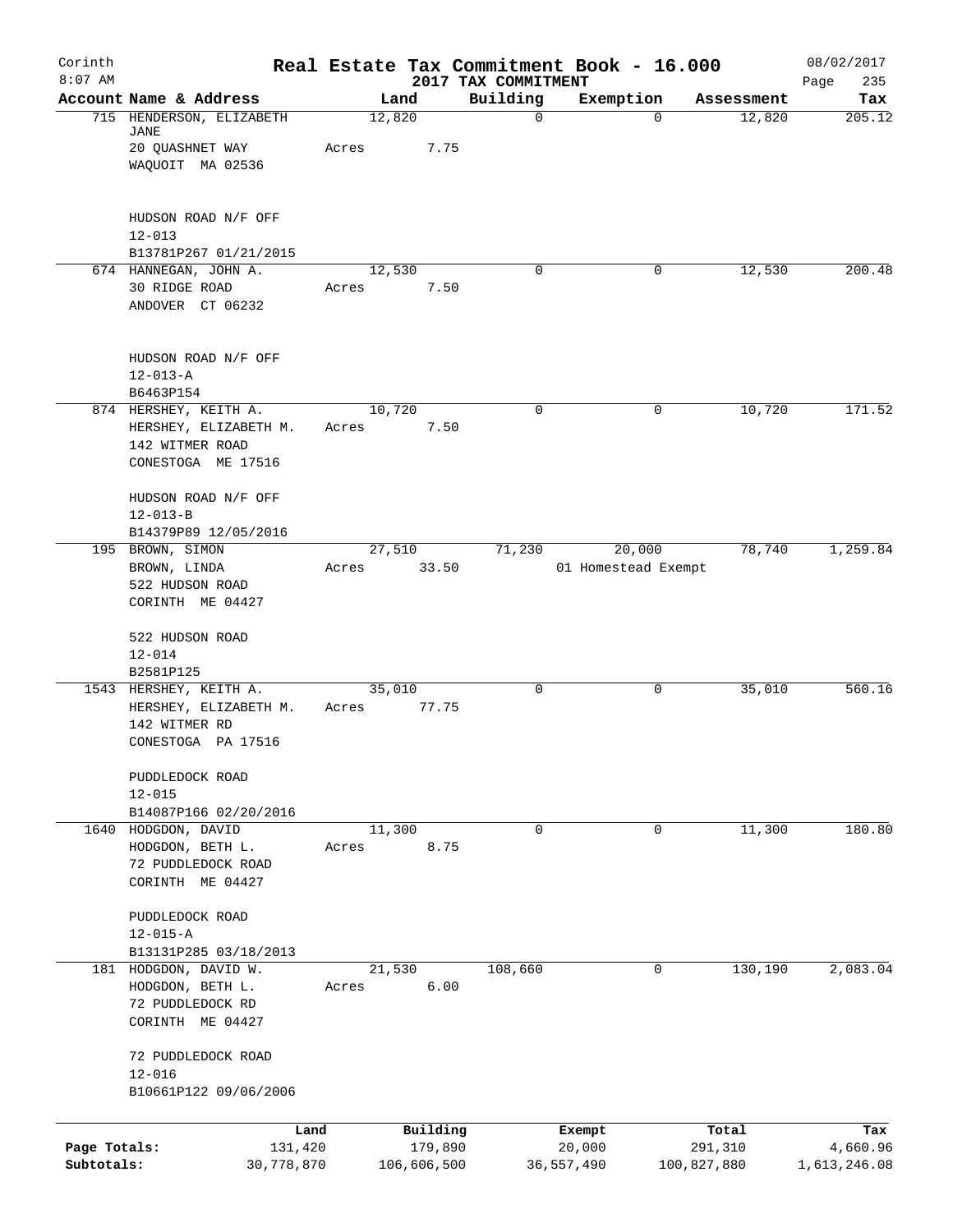| $8:07$ AM                  | Account Name & Address<br>1980 HODGDON, DAVID W.                                                   |                 | Land                               | 2017 TAX COMMITMENT<br>Building | Exemption                      |                                 | 236<br>Page                      |
|----------------------------|----------------------------------------------------------------------------------------------------|-----------------|------------------------------------|---------------------------------|--------------------------------|---------------------------------|----------------------------------|
|                            |                                                                                                    |                 |                                    |                                 |                                |                                 | Tax                              |
|                            | HODGDON, BETH L.<br>72 PUDDLEDOCK RD<br>CORINTH ME 04427                                           | Acres           | 15,480<br>6.00                     | $\mathbf 0$                     | $\mathbf 0$                    | Assessment<br>15,480            | 247.68                           |
|                            | PUDDLEDOCK ROAD<br>$12 - 016 - A$<br>B10661P120 09/06/2006                                         |                 |                                    |                                 |                                |                                 |                                  |
|                            | 286 CHERNOSKY JR, JOSEPH V.<br>CHERNOSKY, MARGARET S.<br>92 PUDDLEDOCK ROAD<br>CORINTH ME 04427    | Acres           | 28,280<br>38.50                    | 106,130                         | 20,000<br>01 Homestead Exempt  | 114,410                         | 1,830.56                         |
|                            | 92 PUDDLEDOCK ROAD<br>$12 - 017$<br>B2863P261                                                      |                 |                                    |                                 |                                |                                 |                                  |
|                            | 1318 TATE, ALBERT W.<br>136 PUDDLEDOCK ROAD<br>CORINTH ME 04427                                    | 42,840<br>Acres | 75.00                              | 106,700                         | 20,000<br>01 Homestead Exempt  | 129,540                         | 2,072.64                         |
|                            | 136 PUDDLEDOCK ROAD<br>$12 - 018$<br>B11212P264 11/27/2007                                         |                 |                                    |                                 |                                |                                 |                                  |
|                            | 1368 JCB HORSE SALES, LLC<br>438 MAIN STREET<br>CORINTH ME 04427                                   | 49,060<br>Acres | 35.00                              | 271,080                         | 0                              | 320,140                         | 5,122.24                         |
|                            | 176 PUDDLEDOCK ROAD<br>$12 - 019$<br>B13599P40 07/28/2014                                          |                 |                                    |                                 |                                |                                 |                                  |
|                            | 258 CASAVANT, JULIEN J.<br>163 RIDGE ROAD<br>CORINTH ME 04427                                      | 20,340<br>Acres | 27.00                              | 0                               | 0                              | 20,340                          | 325.44                           |
|                            | PUDDLEDOCK ROAD<br>$12 - 020$                                                                      |                 |                                    |                                 |                                |                                 |                                  |
| 1192                       | SHEA, HERBERT J. (Heirs<br>of)<br>SHEA, EVELYN E.<br>79 CRYSTAL SPRING WAY<br>SOMERSWORTH NH 03878 | 51,600<br>Acres | 147.40                             | 0                               | 0                              | 51,600                          | 825.60                           |
|                            | 186 PUDDLEDOCK ROAD<br>$12 - 021$<br>B3955P98                                                      |                 |                                    |                                 |                                |                                 |                                  |
|                            | 259 CASAVANT, JULIEN J.<br>163 RIDGE ROAD<br>CORINTH ME 04427                                      | 13,870<br>Acres | 4.61                               | 0                               | 0                              | 13,870                          | 221.92                           |
|                            | PUDDLEDOCK ROAD<br>$12 - 023$<br>B10704P272 10/31/2006                                             |                 |                                    |                                 |                                |                                 |                                  |
| Page Totals:<br>Subtotals: | Land<br>221,470<br>31,000,340                                                                      |                 | Building<br>483,910<br>107,090,410 |                                 | Exempt<br>40,000<br>36,597,490 | Total<br>665,380<br>101,493,260 | Tax<br>10,646.08<br>1,623,892.16 |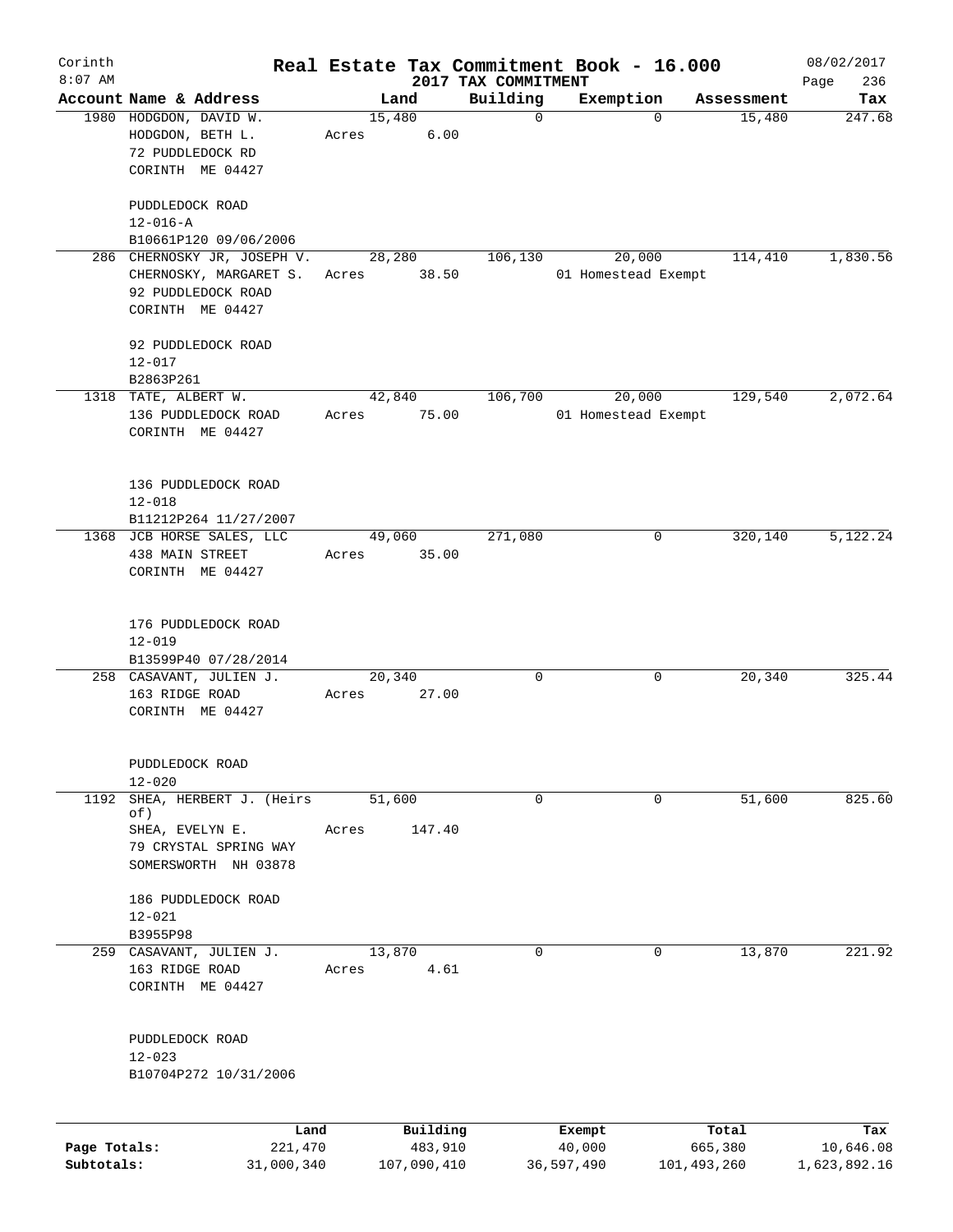| Corinth      |                                                                                                 |                       |             |                                 | Real Estate Tax Commitment Book - 16.000 |             |            | 08/02/2017         |
|--------------|-------------------------------------------------------------------------------------------------|-----------------------|-------------|---------------------------------|------------------------------------------|-------------|------------|--------------------|
| $8:07$ AM    | Account Name & Address                                                                          | Land                  |             | 2017 TAX COMMITMENT<br>Building | Exemption                                |             | Assessment | 237<br>Page<br>Tax |
|              | 260 CASAVANT, KEVIN P.                                                                          | 16,760                |             | 135,810                         | 20,000                                   |             | 132,570    | 2,121.12           |
|              | 191 PUDDLEDOCK ROAD<br>CORINTH ME 04427                                                         | Acres                 | 1.89        |                                 | 01 Homestead Exempt                      |             |            |                    |
|              | 191 PUDDLEDOCK ROAD<br>$12 - 023 - A$                                                           |                       |             |                                 |                                          |             |            |                    |
|              | B5720P78                                                                                        |                       |             |                                 |                                          |             |            |                    |
|              | 1369 JCB HORSE SALES, LLC<br>438 MAIN STREET<br>CORINTH ME 04427                                | 15,770<br>Acres       | 14.50       | $\mathbf 0$                     |                                          | 0           | 15,770     | 252.32             |
|              | CHARLESTON TOWN LINE<br>N/F                                                                     |                       |             |                                 |                                          |             |            |                    |
|              | $12 - 024$<br>B13599P40 07/28/2014                                                              |                       |             |                                 |                                          |             |            |                    |
|              | 1370 JCB HORSE SALES, LLC                                                                       | 27,910                |             | $\mathbf 0$                     |                                          | $\mathbf 0$ | 27,910     | 446.56             |
|              | 438 MAIN STREET<br>CORINTH ME 04427                                                             | Acres 50.00           |             |                                 |                                          |             |            |                    |
|              | PUDDLEDOCK ROAD<br>$12 - 025$                                                                   |                       |             |                                 |                                          |             |            |                    |
|              | B13599P40 07/28/2014                                                                            |                       |             |                                 |                                          |             |            |                    |
|              | 1319 TATE, ALBERT W.<br>136 PUDDLEDOCK ROAD<br>CORINTH ME 04427                                 | 35,540<br>Acres 42.42 |             | 42,490                          |                                          | 0           | 78,030     | 1,248.48           |
|              | 129 PUDDLEDOCK ROAD<br>$12 - 026$<br>B9148P244                                                  |                       |             |                                 |                                          |             |            |                    |
|              | 1314 CORMIER, RICHARD J.                                                                        | 23,950                |             | 299,570                         | 20,000                                   |             | 303,520    | 4,856.32           |
|              | 151 PUDDLEDOCK ROAD<br>CORINTH ME 04427                                                         | Acres                 | 4.58        |                                 | 01 Homestead Exempt                      |             |            |                    |
|              | 151 PUDDLEDOCK ROAD<br>$12 - 026 - A$<br>B7721P141                                              |                       |             |                                 |                                          |             |            |                    |
|              | 285 CHERNOSKY JR, JOSEPH V.<br>CHERNOSKY, MARGARET S.<br>92 PUDDLEDOCK ROAD<br>CORINTH ME 04427 | 21,860<br>Acres       | 11.50       | 0                               |                                          | 0           | 21,860     | 349.76             |
|              | PUDDLEDOCK ROAD<br>$12 - 027$                                                                   |                       |             |                                 |                                          |             |            |                    |
|              | B2863P261                                                                                       |                       |             |                                 |                                          |             |            |                    |
|              | 287 CHERNOSKY JR, JOSEPH V.<br>CHERNOSKY, MARGARET S.<br>92 PUDDLEDOCK ROAD<br>CORINTH ME 04427 | 25,120<br>Acres       | 40.17       | 0                               |                                          | 0           | 25,120     | 401.92             |
|              | HUDSON ROAD<br>$12 - 027 - A$                                                                   |                       |             |                                 |                                          |             |            |                    |
|              | B7665P50                                                                                        |                       |             |                                 |                                          |             |            |                    |
|              | Land                                                                                            |                       | Building    |                                 | Exempt                                   |             | Total      | Tax                |
| Page Totals: | 166,910                                                                                         |                       | 477,870     |                                 | 40,000                                   |             | 604,780    | 9,676.48           |
| Subtotals:   | 31,167,250                                                                                      |                       | 107,568,280 |                                 | 36,637,490                               | 102,098,040 |            | 1,633,568.64       |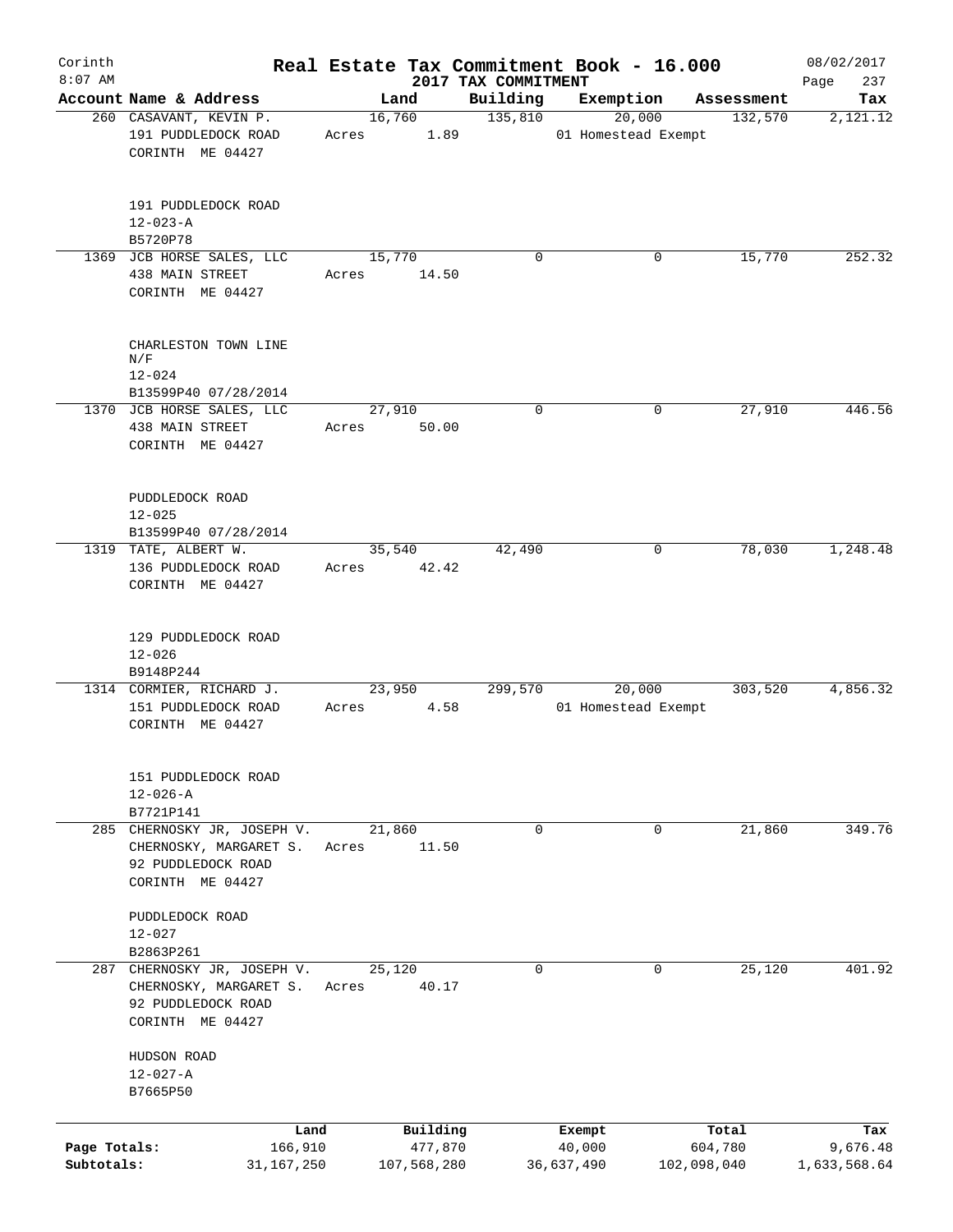| Corinth<br>$8:07$ AM |                                                                                         |                 |          |                                 | Real Estate Tax Commitment Book - 16.000          |            | 08/02/2017         |
|----------------------|-----------------------------------------------------------------------------------------|-----------------|----------|---------------------------------|---------------------------------------------------|------------|--------------------|
|                      | Account Name & Address                                                                  | Land            |          | 2017 TAX COMMITMENT<br>Building | Exemption                                         | Assessment | 238<br>Page<br>Tax |
|                      | 1605 GOOLEY, CHRISTOPHER J.<br>IRISH, HEATHER L.<br>690 HUDSON ROAD<br>CORINTH ME 04427 | 19,590<br>Acres | 4.33     | 149,450                         | 20,000<br>01 Homestead Exempt                     | 149,040    | 2,384.64           |
|                      | 690 HUDSON ROAD<br>$12 - 027 - B$<br>B7092P194                                          |                 |          |                                 |                                                   |            |                    |
|                      | 939 HEATH, JOHN S.<br>HEATH, SYBIL<br>55 PUDDLEDOCK ROAD<br>CORINTH ME 04427            | 19,230<br>Acres | 4.02     | 116,960                         | 20,000<br>01 Homestead Exempt                     | 116,190    | 1,859.04           |
|                      | 55 PUDDLEDOCK ROAD<br>$12 - 028 - A$<br>B11599P120 11/20/2008                           |                 |          |                                 |                                                   |            |                    |
|                      | 484 PLOURDE, NATALIE E.<br>678 HUDSON ROAD<br>CORINTH ME 04427                          | 17,760<br>Acres | 2.75     | 73,120                          | 20,000<br>01 Homestead Exempt                     | 70,880     | 1,134.08           |
|                      | 678 HUDSON ROAD<br>$12 - 028 - B$<br>B6176P348                                          |                 |          |                                 |                                                   |            |                    |
|                      | 1849 RANKIN, JEFFERSON A.<br>71 PUDDLEDOCK ROAD<br>CORINTH ME 04427                     | 21,840<br>Acres | 6.27     | 112,490                         | 20,000<br>01 Homestead Exempt                     | 114,330    | 1,829.28           |
|                      | 71 PUDDLEDOCK ROAD<br>$12 - 028 - C$<br>B14033P120 12/09/2015                           |                 |          |                                 |                                                   |            |                    |
|                      | 1981 LEUTERIO, TIMOTHY M.<br>BOYLE, KRISTI L.<br>322 BROADWAY APT 1<br>BANGOR ME 04011  | 16,890<br>Acres | 2.00     | 124,270                         | 0                                                 | 141,160    | 2,258.56           |
|                      | 65 PUDDLEDOCK ROAD<br>$12 - 028 - D$<br>B13345P320 09/25/2013                           |                 |          |                                 |                                                   |            |                    |
|                      | 58 TILTON, JEFFREY T.<br>29 PUDDLEDOCK ROAD<br>CORINTH ME 04427                         | 22,250<br>Acres | 6.62     | 0                               | 0                                                 | 22,250     | 356.00             |
|                      | 670 HUDSON ROAD<br>$12 - 029$<br>B11115P300 09/06/2007 B9013P154                        |                 |          |                                 |                                                   |            |                    |
| 1856                 | JONES, JUDITH E.<br>670 HUDSON ROAD<br>CORINTH ME 04427                                 |                 | 0        | 26,370                          | 26,000<br>31 Vetrans Widow<br>01 Homestead Exempt | 370        | 5.92               |
|                      | 670 HUDSON ROAD<br>$12 - 029 - 01H$                                                     |                 |          |                                 |                                                   |            |                    |
|                      | Land                                                                                    |                 | Building |                                 | Exempt                                            | Total      | Tax                |
| Page Totals:         | 117,560                                                                                 |                 | 602,660  |                                 | 106,000                                           | 614,220    | 9,827.52           |

**Subtotals:** 31,284,810 108,170,940 36,743,490 102,712,260 1,643,396.16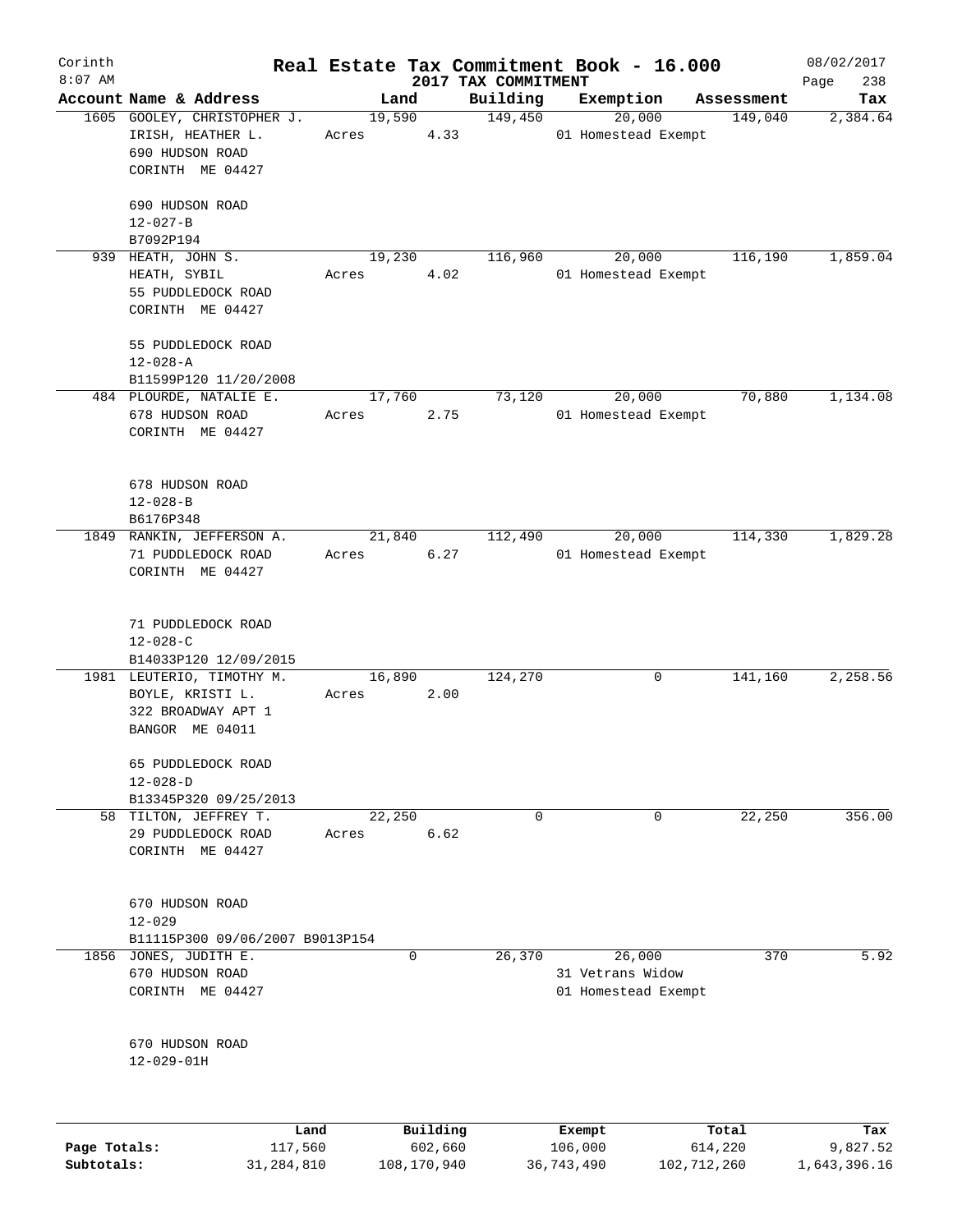| Corinth      |                                                                  |                 |       |         |                     | Real Estate Tax Commitment Book - 16.000 |                  |                               |                  | 08/02/2017      |
|--------------|------------------------------------------------------------------|-----------------|-------|---------|---------------------|------------------------------------------|------------------|-------------------------------|------------------|-----------------|
| $8:07$ AM    |                                                                  |                 |       |         |                     | 2017 TAX COMMITMENT                      |                  |                               |                  | 239<br>Page     |
|              | Account Name & Address                                           |                 |       | Land    |                     | Building                                 |                  | Exemption                     | Assessment       | Tax             |
|              | 148 TILTON, JEFFREY T.<br>29 PUDDLEDOCK ROAD<br>CORINTH ME 04427 |                 | Acres | 16, 170 | 1.38                | $\mathbf 0$                              |                  | $\mathbf 0$                   | 16, 170          | 258.72          |
|              | 626 HUDSON ROAD<br>$12 - 029 - A$                                |                 |       |         |                     |                                          |                  |                               |                  |                 |
|              | B13369P233 10/19/2013                                            |                 |       |         |                     |                                          |                  |                               |                  |                 |
|              | 350 TILTON, JEFFREY T.<br>29 PUDDLEDOCK ROAD<br>CORINTH ME 04427 |                 | Acres | 31,600  | 1.00                | 171,770                                  |                  | 20,000<br>01 Homestead Exempt | 183,370          | 2,933.92        |
|              | 29 PUDDLEDOCK ROAD<br>$12 - 030$                                 |                 |       |         |                     |                                          |                  |                               |                  |                 |
|              | B11115P300 09/06/2007<br>1131 ROBERTS JR, FRED S.                |                 |       | 19,480  |                     | 42,660                                   |                  | 20,000                        | 42,140           | 674.24          |
|              | KING, BARBARA A.<br>788 HUDSON ROAD<br>CORINTH ME 04427          |                 | Acres |         | 4.23                |                                          |                  | 01 Homestead Exempt           |                  |                 |
|              | 788 HUDSON ROAD<br>$12 - 031$<br>B10638P26 08/22/2006            |                 |       |         |                     |                                          |                  |                               |                  |                 |
|              | 414 ROBERTS JR., FRED S.<br>788 HUDSON ROAD<br>CORINTH ME 04427  |                 | Acres | 35,380  | 83.77               | 24,810                                   |                  | 0                             | 60,190           | 963.04          |
|              | HUDSON ROAD<br>$12 - 031 - A$<br>B6915P10 12/21/1998             |                 |       |         |                     |                                          |                  |                               |                  |                 |
|              | 1132 ROBERTS JR, FRED S.<br>788 HUDSON ROAD<br>CORINTH ME 04427  |                 | Acres | 32,620  | 76.78               | 0                                        |                  | 0                             | 32,620           | 521.92          |
|              | HUDSON ROAD<br>$12 - 032$<br>B6915P10 12/21/1998                 |                 |       |         |                     |                                          |                  |                               |                  |                 |
|              | 2067 DUNHAM, DEBORAH                                             |                 |       | 21,220  |                     | 0                                        |                  | 0                             | 21,220           | 339.52          |
|              | PO BOX 71<br>CORINTH ME 04427                                    |                 | Acres |         | 9.54                |                                          |                  |                               |                  |                 |
|              | HUDSON ROAD<br>$12 - 032 - A$                                    |                 |       |         |                     |                                          |                  |                               |                  |                 |
|              | B14166P284 06/02/2016                                            |                 |       |         |                     |                                          |                  |                               |                  |                 |
|              | 734 WILSON, ERICA<br>48 SHS<br>AUGUSTA ME 04433                  |                 | Acres | 13,230  | 4.06                | 0                                        |                  | 0                             | 13,230           | 211.68          |
|              | HUDSON ROAD<br>$12 - 033$<br>B14241P24 08/10/2016                |                 |       |         |                     |                                          |                  |                               |                  |                 |
| Page Totals: |                                                                  | Land<br>169,700 |       |         | Building<br>239,240 |                                          | Exempt<br>40,000 |                               | Total<br>368,940 | Tax<br>5,903.04 |
| Subtotals:   |                                                                  | 31, 454, 510    |       |         | 108,410,180         |                                          | 36,783,490       |                               | 103,081,200      | 1,649,299.20    |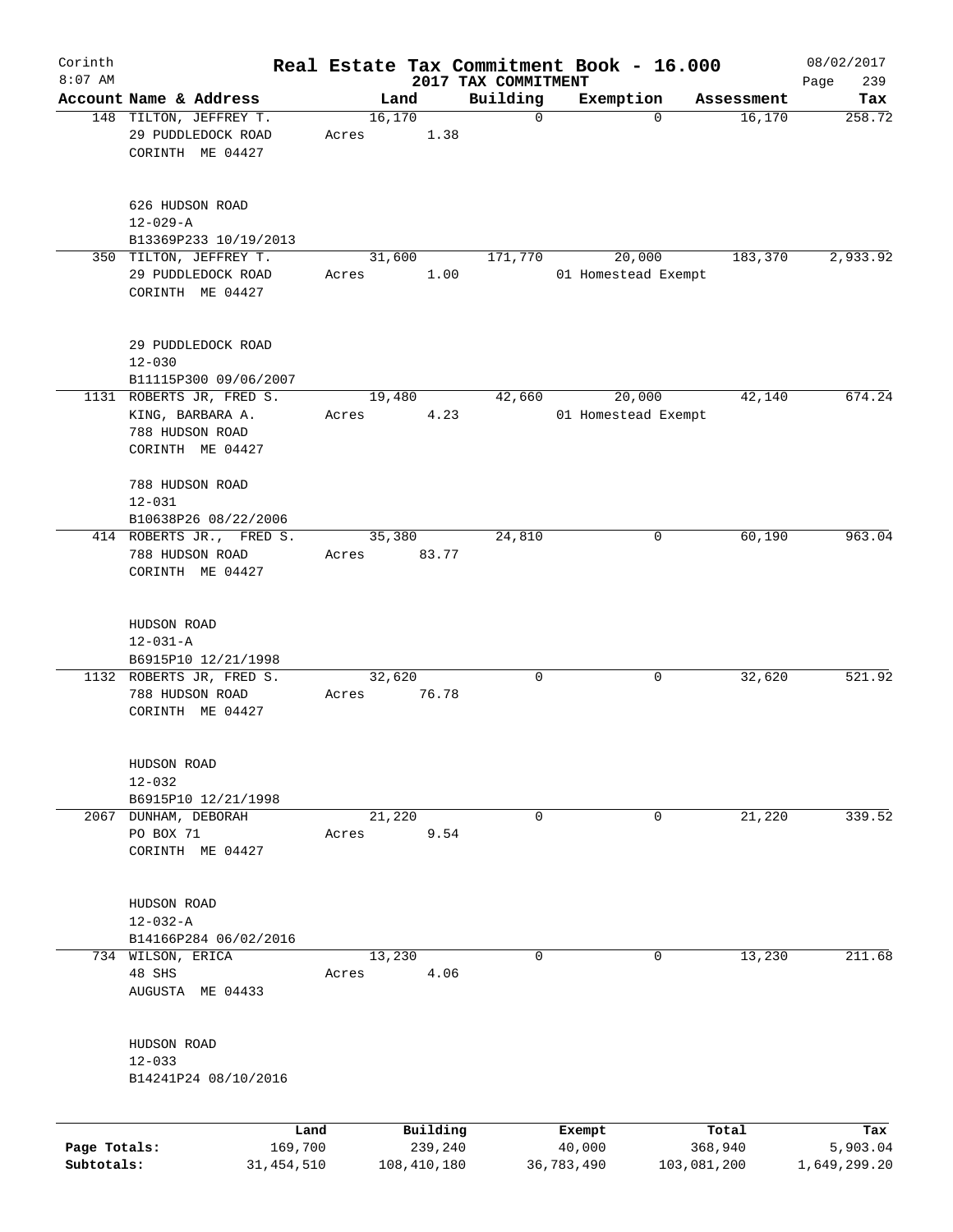| Corinth      |                                             |                 |       |                |                     |                     | Real Estate Tax Commitment Book - 16.000 |   |                  | 08/02/2017       |
|--------------|---------------------------------------------|-----------------|-------|----------------|---------------------|---------------------|------------------------------------------|---|------------------|------------------|
| $8:07$ AM    |                                             |                 |       |                |                     | 2017 TAX COMMITMENT |                                          |   |                  | 240<br>Page      |
|              | Account Name & Address<br>736 WILSON, ERICA |                 |       | Land<br>15,730 |                     | Building<br>102,820 | Exemption                                | 0 | Assessment       | Tax              |
|              | 48 SHS                                      |                 | Acres |                | 1.00                |                     |                                          |   | 118,550          | 1,896.80         |
|              | AUGUSTA ME 04433                            |                 |       |                |                     |                     |                                          |   |                  |                  |
|              |                                             |                 |       |                |                     |                     |                                          |   |                  |                  |
|              | 677 HUDSON ROAD                             |                 |       |                |                     |                     |                                          |   |                  |                  |
|              | $12 - 033 - A$                              |                 |       |                |                     |                     |                                          |   |                  |                  |
|              | B14241P7 08/10/2016                         |                 |       |                |                     |                     |                                          |   |                  |                  |
|              | 1415 WILKINS, GERALD L.                     |                 |       | 16,540         |                     | 30,060              | 20,000                                   |   | 26,600           | 425.60           |
|              | REIS, JENNIFER L.                           |                 | Acres |                | 1.70                |                     | 01 Homestead Exempt                      |   |                  |                  |
|              | 633 HUDSON ROAD                             |                 |       |                |                     |                     |                                          |   |                  |                  |
|              | CORINTH ME 04427                            |                 |       |                |                     |                     |                                          |   |                  |                  |
|              | 633 HUDSON ROAD                             |                 |       |                |                     |                     |                                          |   |                  |                  |
|              | $12 - 034$                                  |                 |       |                |                     |                     |                                          |   |                  |                  |
|              | B8419P205                                   |                 |       |                |                     |                     |                                          |   |                  |                  |
|              | 442 HAND, RALPH W.                          |                 |       | 22,450         |                     | 0                   |                                          | 0 | 22,450           | 359.20           |
|              | P.O. BOX 235                                |                 | Acres |                | 18.74               |                     |                                          |   |                  |                  |
|              | BANGOR, ME 04402-0235                       |                 |       |                |                     |                     |                                          |   |                  |                  |
|              |                                             |                 |       |                |                     |                     |                                          |   |                  |                  |
|              | HUDSON ROAD                                 |                 |       |                |                     |                     |                                          |   |                  |                  |
|              | $12 - 035$                                  |                 |       |                |                     |                     |                                          |   |                  |                  |
|              | B12441P266 03/10/2011                       |                 |       |                |                     |                     |                                          |   |                  |                  |
|              | 1158 ROY, MARK L.                           |                 |       | 16,890         |                     | 70,580              | 20,000                                   |   | 67,470           | 1,079.52         |
|              | 21 TATE ROAD                                |                 | Acres |                | 2.00                |                     | 01 Homestead Exempt                      |   |                  |                  |
|              | CORINTH ME 04427                            |                 |       |                |                     |                     |                                          |   |                  |                  |
|              |                                             |                 |       |                |                     |                     |                                          |   |                  |                  |
|              | 21 TATE ROAD                                |                 |       |                |                     |                     |                                          |   |                  |                  |
|              | $12 - 036$                                  |                 |       |                |                     |                     |                                          |   |                  |                  |
|              | B3902P325                                   |                 |       |                |                     |                     |                                          |   |                  |                  |
|              | 1623 LEWIS, DAVID                           |                 |       | 31,950         |                     | 292,910             | 20,000                                   |   | 304,860          | 4,877.76         |
|              | LEWIS, LAURA                                |                 | Acres |                | 40.57               |                     | 01 Homestead Exempt                      |   |                  |                  |
|              | PO BOX 46                                   |                 |       |                |                     |                     |                                          |   |                  |                  |
|              | CORINTH ME 04427                            |                 |       |                |                     |                     |                                          |   |                  |                  |
|              | 641 HUDSON ROAD                             |                 |       |                |                     |                     |                                          |   |                  |                  |
|              | $12 - 037$                                  |                 |       |                |                     |                     |                                          |   |                  |                  |
|              | B7172P305                                   |                 |       |                |                     |                     |                                          |   |                  |                  |
|              | 1690 CIOFFI, JOHN P.                        |                 |       | 35,920         |                     | 107,600             | 20,000                                   |   | 123,520          | 1,976.32         |
|              | CIOFFI, AMY B.                              |                 | Acres |                | 50.24               |                     | 01 Homestead Exempt                      |   |                  |                  |
|              | 655 HUDSON ROAD                             |                 |       |                |                     |                     |                                          |   |                  |                  |
|              | CORINTH ME 04427                            |                 |       |                |                     |                     |                                          |   |                  |                  |
|              | 655 HUDSON ROAD                             |                 |       |                |                     |                     |                                          |   |                  |                  |
|              | $12 - 038$                                  |                 |       |                |                     |                     |                                          |   |                  |                  |
|              | B7365P292                                   |                 |       |                |                     |                     |                                          |   |                  |                  |
| 1738         | POLYOT, SHARON R.                           |                 |       | 17,280         |                     | 0                   |                                          | 0 | 17,280           | 276.48           |
|              | PO BOX 5                                    |                 | Acres |                | 2.34                |                     |                                          |   |                  |                  |
|              | CORINTH ME 04427                            |                 |       |                |                     |                     |                                          |   |                  |                  |
|              |                                             |                 |       |                |                     |                     |                                          |   |                  |                  |
|              | 619 HUDSON ROAD                             |                 |       |                |                     |                     |                                          |   |                  |                  |
|              | $12 - 039$                                  |                 |       |                |                     |                     |                                          |   |                  |                  |
|              | B11691P331 03/10/2009                       |                 |       |                |                     |                     |                                          |   |                  |                  |
|              |                                             |                 |       |                |                     |                     |                                          |   |                  |                  |
| Page Totals: |                                             | Land<br>156,760 |       |                | Building<br>603,970 |                     | Exempt<br>80,000                         |   | Total<br>680,730 | Tax<br>10,891.68 |
| Subtotals:   |                                             | 31,611,270      |       |                | 109,014,150         |                     | 36,863,490                               |   | 103,761,930      | 1,660,190.88     |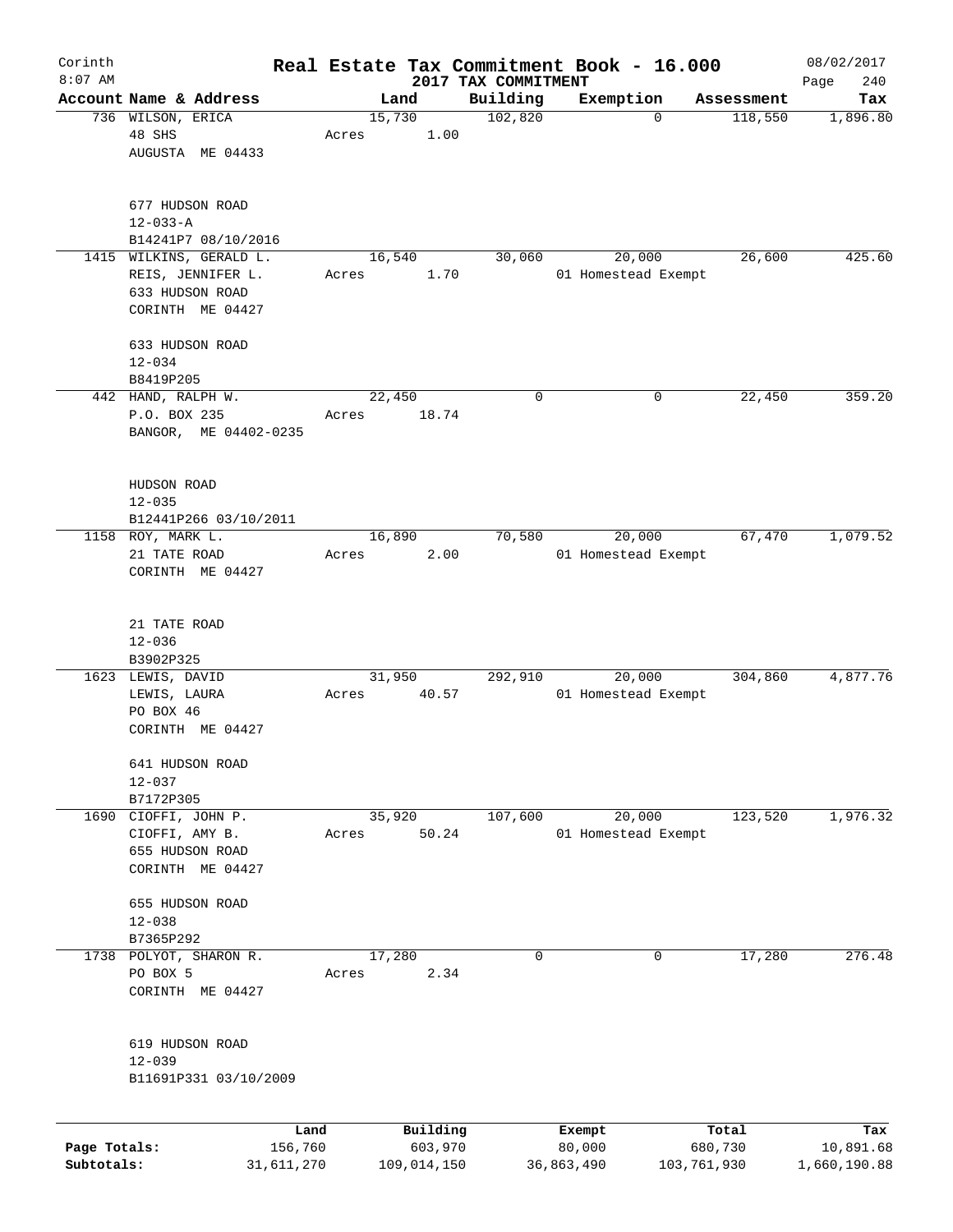| Corinth<br>$8:07$ AM |                                                                                        |                 |             | 2017 TAX COMMITMENT | Real Estate Tax Commitment Book - 16.000 |            | 08/02/2017<br>Page<br>241 |
|----------------------|----------------------------------------------------------------------------------------|-----------------|-------------|---------------------|------------------------------------------|------------|---------------------------|
|                      | Account Name & Address                                                                 |                 | Land        | Building            | Exemption                                | Assessment | Tax                       |
|                      | 2029 POLYOT, MICHAEL E.<br>PO BOX 5<br>CORINTH ME 04427                                | 17,660<br>Acres | 2.66        | $\mathbf 0$         | $\Omega$                                 | 17,660     | 282.56                    |
|                      | 613 HUDSON ROAD<br>$12 - 039 - A$<br>B11691P331 03/10/2009                             |                 |             |                     |                                          |            |                           |
|                      | 2088 TAPLEY, HEATHER<br>613 HUDSON ROAD<br>CORINTH ME 04427                            |                 | $\mathbf 0$ | 24,970              | 20,000<br>01 Homestead Exempt            | 4,970      | 79.52                     |
|                      | 613 HUDSON ROAD<br>$12 - 039 - A - H$                                                  |                 |             |                     |                                          |            |                           |
|                      | 2089 ROBINSON, BROCKE<br>619 HUDSON ROAD<br>CORINTH ME 04427                           |                 | $\mathbf 0$ | 16,620              | 16,620<br>01 Homestead Exempt            | 0          | 0.00                      |
|                      | 619 HUDSON ROAD<br>$12 - 039 - H$                                                      |                 |             |                     |                                          |            |                           |
|                      | 263 CASSON, ROBERT W.<br>7 PILLSBURY ST<br>GEORGETOWN MA 01833                         | 12,100<br>Acres | 2.00        | 0                   | 0                                        | 12,100     | 193.60                    |
|                      | <b>MAIN STREET</b><br>$13 - 001$<br>B10596P137 08/18/2006                              |                 |             |                     |                                          |            |                           |
|                      | 808 LAFORGE, ELIZABETH R.<br>P.O. BOX 525<br>CORINTH ME 04427                          | 18,340<br>Acres | 3.25        | 79,810              | 20,000<br>01 Homestead Exempt            | 78,150     | 1,250.40                  |
|                      | 421 MAIN STREET<br>$13 - 001 - A$<br>B6506P263                                         |                 |             |                     |                                          |            |                           |
|                      | 246 THOMAS, FRANKLIN C.<br>THOMAS, SHEILA J.<br>83 GARLAND ROAD<br>CHARLESTON ME 04422 | 16,940<br>Acres | 1.00        | 86,600              | 20,000<br>01 Homestead Exempt            | 83,540     | 1,336.64                  |
|                      | 413 MAIN STREET<br>$13 - 002$<br>B13652P253 09/19/2014                                 |                 |             |                     |                                          |            |                           |
|                      | 478 SOON PARTNERS, LLC<br>493 MAIN STREET<br>PRESQUE ISLE ME 04769                     | 17,060<br>Acres | 1.10        | 48,070              | 0                                        | 65,130     | 1,042.08                  |
|                      | 391 MAIN STREET<br>$13 - 003$<br>B13989P89 02/21/2015                                  |                 |             |                     |                                          |            |                           |
|                      |                                                                                        |                 |             |                     |                                          |            |                           |

|              | Land       | Building    | Exempt     | Total       | Tax          |
|--------------|------------|-------------|------------|-------------|--------------|
| Page Totals: | 82,100     | 256,070     | 76,620     | 261,550     | 4,184.80     |
| Subtotals:   | 31,693,370 | 109,270,220 | 36,940,110 | 104,023,480 | 1,664,375.68 |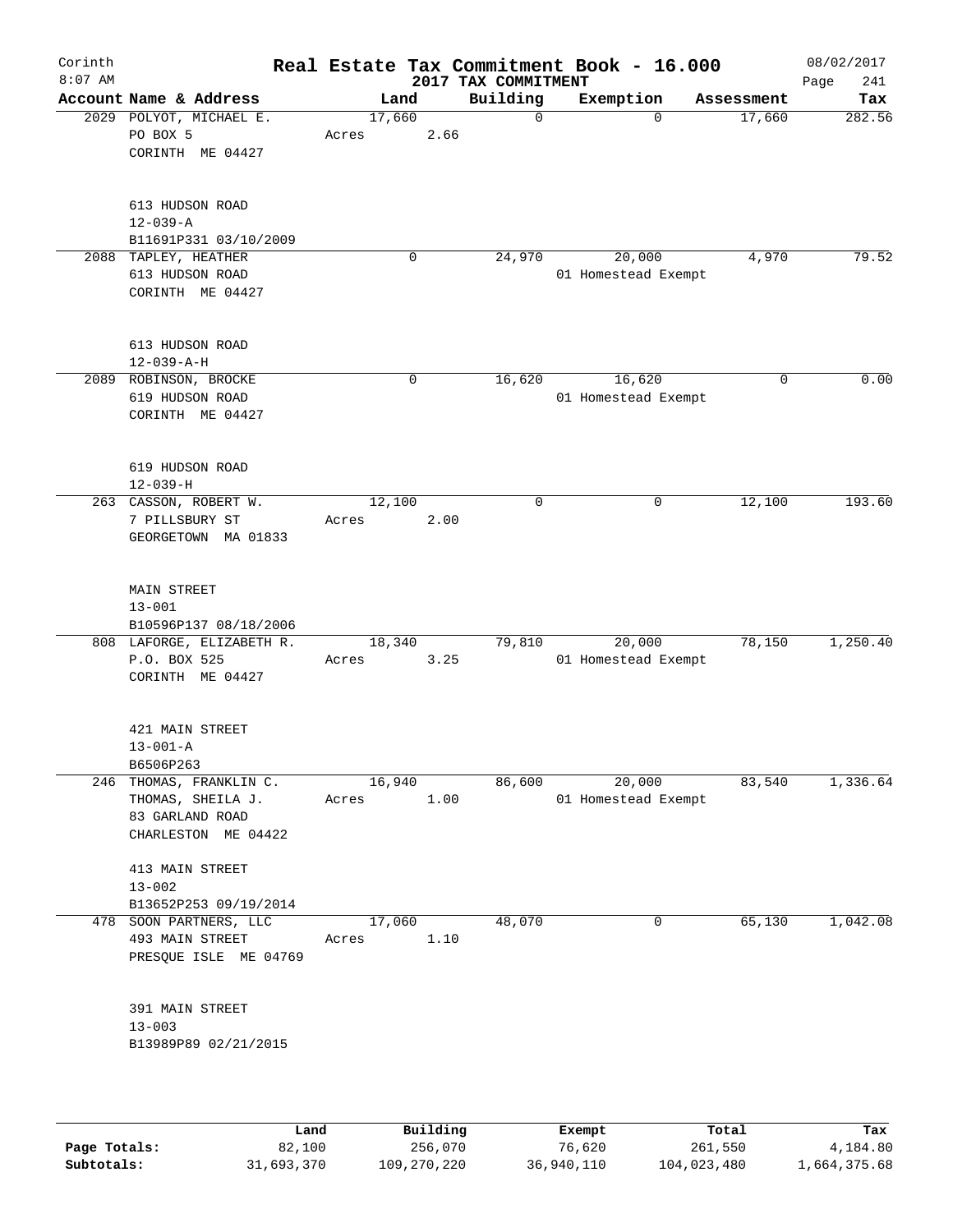| Corinth<br>$8:07$ AM |                                                                                     |       |         |       | 2017 TAX COMMITMENT | Real Estate Tax Commitment Book - 16.000 |            | 08/02/2017<br>Page<br>242 |
|----------------------|-------------------------------------------------------------------------------------|-------|---------|-------|---------------------|------------------------------------------|------------|---------------------------|
|                      | Account Name & Address                                                              |       | Land    |       | Building            | Exemption                                | Assessment | Tax                       |
|                      | 391 TRUNDY, ALYSSA J.<br>417 JONES ROAD<br>GARLAND ME 04939                         | Acres | 17,240  | 1.25  | 73,500              | $\Omega$                                 | 90,740     | 1,451.84                  |
|                      | 387 MAIN STREET<br>$13 - 004$<br>B11904P153 09/08/2009                              |       |         |       |                     |                                          |            |                           |
| 1295                 | STROUT, DONALD A.<br>(Heirs of)                                                     |       | 13,380  |       | 89,630              | 20,000                                   | 83,010     | 1,328.16                  |
|                      | STROUT, LORAYNE B.<br>P.O. BOX 167<br>CORINTH ME 04427                              | Acres |         | 0.51  |                     | 01 Homestead Exempt                      |            |                           |
|                      | 374 MAIN STREET<br>$13 - 006$<br>B2187P195                                          |       |         |       |                     |                                          |            |                           |
|                      | 143 BLACKWELL, GARETH W.<br>BLACKWELL, BEVERLY C.<br>PO BOX 404<br>CORINTH ME 04427 | Acres | 16,880  | 0.99  | 102,320             | 20,000<br>01 Homestead Exempt            | 99,200     | 1,587.20                  |
|                      | 390 MAIN STREET<br>$13 - 007$                                                       |       |         |       |                     |                                          |            |                           |
|                      | 726 COX, HELEN L.<br>P.O. BOX 120<br>CORINTH ME 04427                               | Acres | 17,650  | 1.59  | 170,150             | 20,000<br>01 Homestead Exempt            | 167,800    | 2,684.80                  |
|                      | 394 MAIN STREET<br>$13 - 008$<br>B3315P259                                          |       |         |       |                     |                                          |            |                           |
|                      | 27 S.A.D. #64<br>PO BOX 279<br>CORINTH ME 04427                                     | Acres | 100,000 | 14.00 | 1,467,230           | 1,567,230<br>43 Municipal                | 0          | 0.00                      |
|                      | 408 MAIN STREET<br>$13 - 009$                                                       |       |         |       |                     |                                          |            |                           |
|                      | 1182 S.A.D. #64<br>PO BOX 279<br>CORINTH ME 04427                                   | Acres | 11,850  | 0.36  | 61,600              | 73,450<br>43 Municipal                   | 0          | 0.00                      |
|                      | 410 MAIN STREET<br>$13 - 010$<br>B4180P281                                          |       |         |       |                     |                                          |            |                           |
|                      | 61 BAPTIST CHURCH<br>331 MAIN STREET<br>CORINTH ME 04427                            | Acres | 15,530  | 0.78  | 84,300              | 20,000<br>30 Parsonage                   | 79,830     | 1,277.28                  |
|                      | 414 MAIN STREET<br>$13 - 011$                                                       |       |         |       |                     |                                          |            |                           |
|                      |                                                                                     |       |         |       |                     |                                          |            |                           |

|              | Land       | Building    | Exempt     | Total       | Tax          |
|--------------|------------|-------------|------------|-------------|--------------|
| Page Totals: | 192,530    | 2,048,730   | 1,720,680  | 520,580     | 8,329.28     |
| Subtotals:   | 31,885,900 | 111,318,950 | 38,660,790 | 104,544,060 | 1,672,704.96 |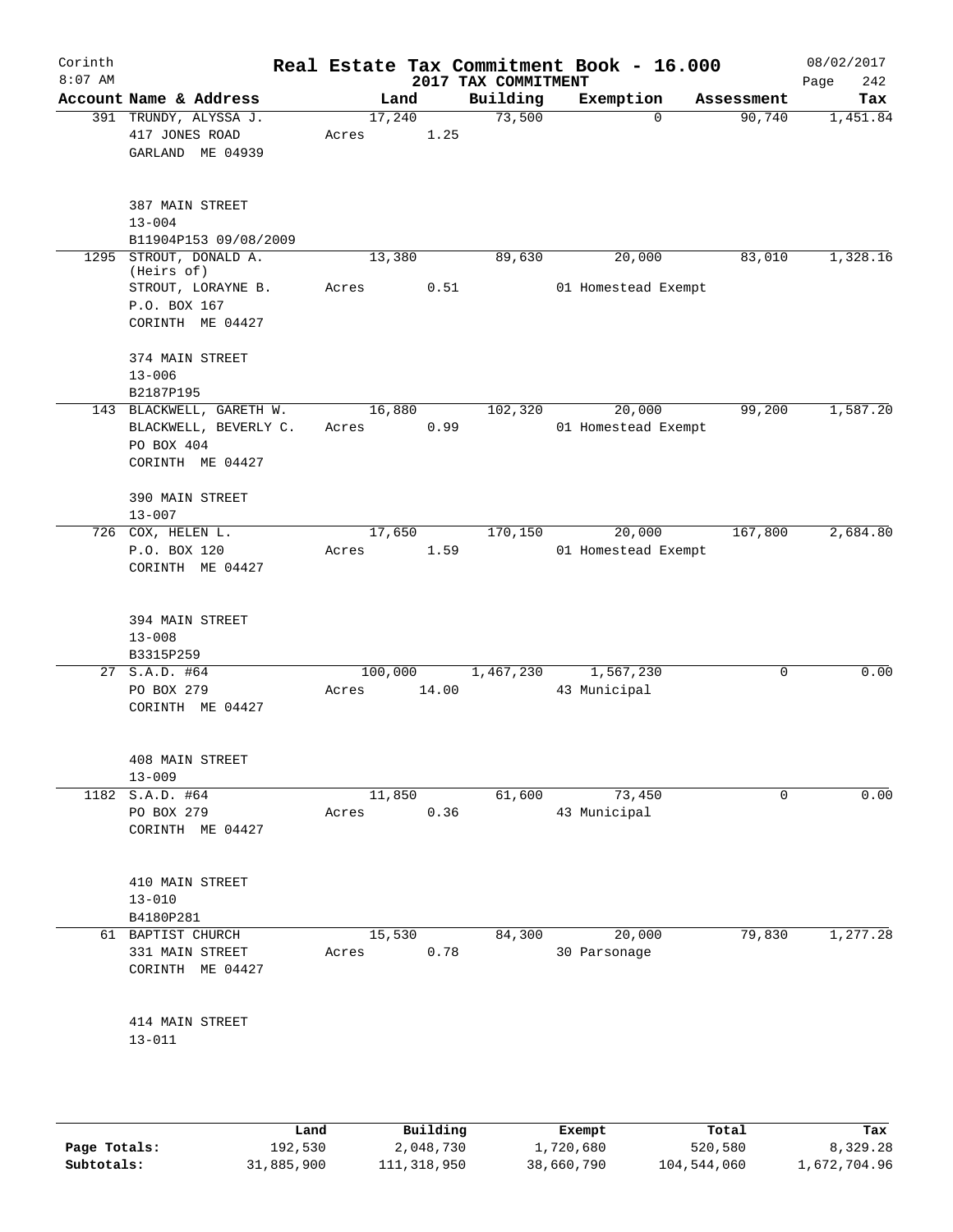| Corinth                    |                                                                                 |       |                                    |                                 | Real Estate Tax Commitment Book - 16.000 |                                 | 08/02/2017                       |
|----------------------------|---------------------------------------------------------------------------------|-------|------------------------------------|---------------------------------|------------------------------------------|---------------------------------|----------------------------------|
| $8:07$ AM                  | Account Name & Address                                                          |       |                                    | 2017 TAX COMMITMENT<br>Building | Exemption                                |                                 | 243<br>Page<br>Tax               |
|                            | 1422 DUTHIE, SCOTT & SHARON<br>PO BOX 137                                       | Acres | Land<br>20,450                     | 182,940<br>1.54                 | 20,000<br>01 Homestead Exempt            | Assessment<br>183,390           | 2,934.24                         |
|                            | CORINTH ME 04427                                                                |       |                                    |                                 |                                          |                                 |                                  |
|                            | 422 MAIN STREET<br>$13 - 012$                                                   |       |                                    |                                 |                                          |                                 |                                  |
|                            | B13686P330 10/29/2014                                                           |       |                                    |                                 |                                          |                                 |                                  |
|                            | 2036 S.A.D. #64<br>CORINTH ME 04427                                             |       | $\Omega$                           | $\Omega$                        | 43 Municipal                             | $\Omega$<br>$\Omega$            | 0.00                             |
|                            | MAIN STREET<br>$13 - 012 - A$                                                   |       |                                    |                                 |                                          |                                 |                                  |
|                            | 295 CHAMBERS, STEPHEN P.                                                        |       | 16,520                             | 109,940                         | 20,000                                   | 106,460                         | 1,703.36                         |
|                            | CHAMBERS, CAROLYN D.<br>430 MAIN STREET<br>CORINTH ME 04427                     | Acres |                                    | 0.93                            | 01 Homestead Exempt                      |                                 |                                  |
|                            | 430 MAIN STREET<br>$13 - 013$<br>B8480P348                                      |       |                                    |                                 |                                          |                                 |                                  |
|                            | 434 PORTMANN, DAVID H.                                                          |       | 18,620                             | 102,920                         | 20,000                                   | 101,540                         | 1,624.64                         |
|                            | PORTMANN, MARY ANN<br><b>46 EXETER ROAD</b><br>CORINTH ME 04427                 | Acres |                                    | 2.39                            | 01 Homestead Exempt                      |                                 |                                  |
|                            | <b>46 EXETER ROAD</b><br>$14 - 002$                                             |       |                                    |                                 |                                          |                                 |                                  |
|                            | B7454P77                                                                        |       |                                    |                                 |                                          |                                 |                                  |
|                            | 1171 ZEGARRA, RAUL G.<br>ZEGARRA, DIANE C.<br>87 DAMASCUS RD<br>CARMEL ME 04419 | Acres | 14,930                             | 126,110<br>2.84                 |                                          | 0<br>141,040                    | 2,256.64                         |
|                            | 60 EXETER ROAD<br>$14 - 003$                                                    |       |                                    |                                 |                                          |                                 |                                  |
|                            | B12636P200 10/27/2011                                                           |       |                                    |                                 |                                          |                                 |                                  |
|                            | 56 GOULET, JOHN NELSON<br>GOULET, LAURA MARIE<br>BAKER                          | Acres | 18,150                             | 116,360<br>2.00                 | 20,000<br>01 Homestead Exempt            | 114,510                         | 1,832.16                         |
|                            | 64 EXETER ROAD<br>CORINTH ME 04427                                              |       |                                    |                                 |                                          |                                 |                                  |
|                            | 64 EXETER ROAD<br>$14 - 004$                                                    |       |                                    |                                 |                                          |                                 |                                  |
| 136                        | B13692P338 10/31/2014<br>BLACKWELL LUMBER MILL                                  |       | 17,180                             | 0                               |                                          | 17,180<br>0                     | 274.88                           |
|                            | INC.<br>P.O. BOX 335                                                            | Acres |                                    | 6.20                            |                                          |                                 |                                  |
|                            | CORINTH ME 04427                                                                |       |                                    |                                 |                                          |                                 |                                  |
|                            | EXETER ROAD<br>$14 - 004 - A$<br>B4479P145                                      |       |                                    |                                 |                                          |                                 |                                  |
|                            |                                                                                 |       |                                    |                                 |                                          |                                 |                                  |
| Page Totals:<br>Subtotals: | 105,850<br>31,991,750                                                           | Land  | Building<br>638,270<br>111,957,220 |                                 | Exempt<br>80,000<br>38,740,790           | Total<br>664,120<br>105,208,180 | Tax<br>10,625.92<br>1,683,330.88 |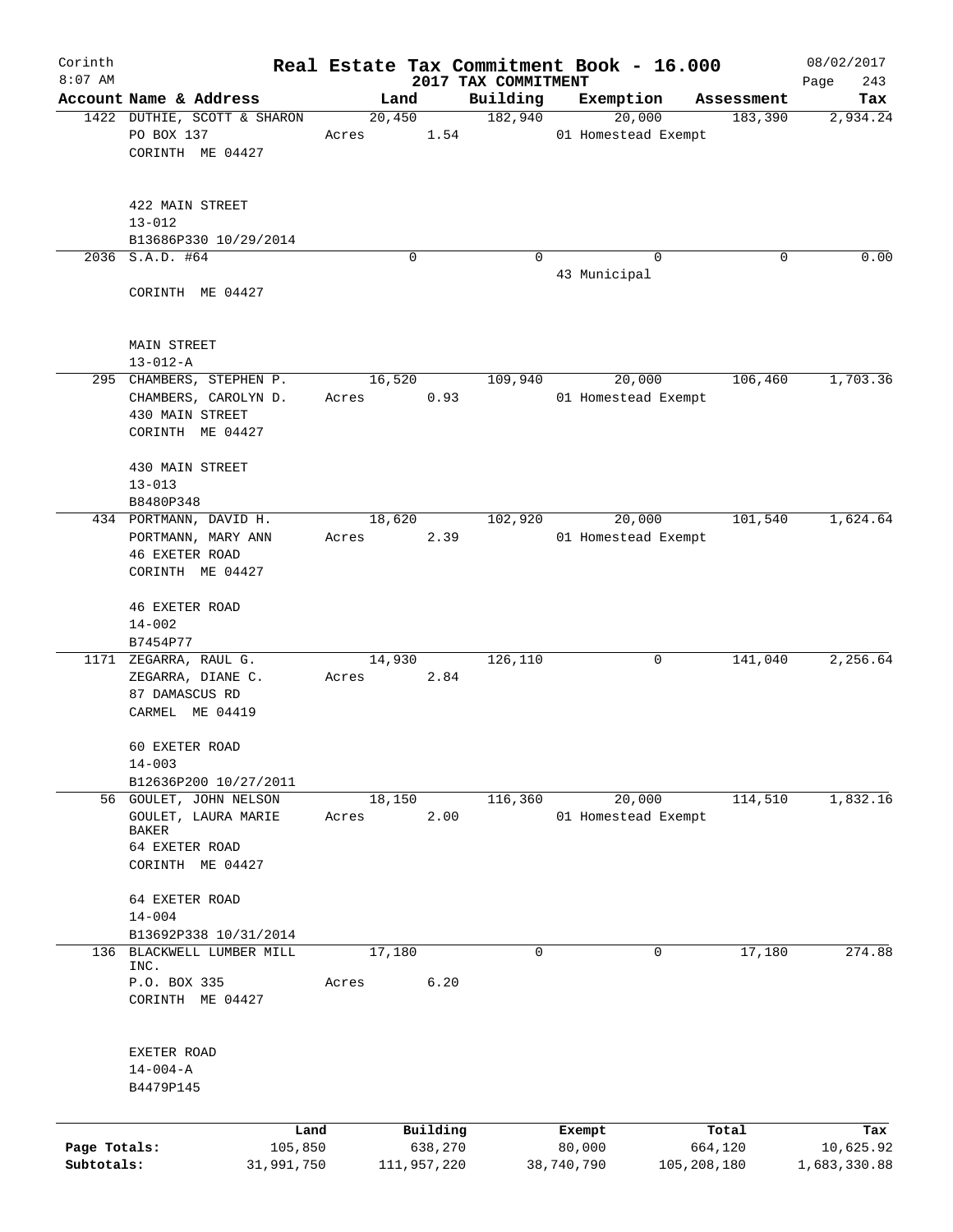| Corinth   |                                         |        |      |                     | Real Estate Tax Commitment Book - 16.000 |            | 08/02/2017  |
|-----------|-----------------------------------------|--------|------|---------------------|------------------------------------------|------------|-------------|
| $8:07$ AM |                                         |        |      | 2017 TAX COMMITMENT |                                          |            | 244<br>Page |
|           | Account Name & Address                  | Land   |      | Building            | Exemption                                | Assessment | Tax         |
|           | 1951 BLACKWELL LUMBER MILL<br>INC       | 10,070 |      | $\mathbf 0$         | $\Omega$                                 | 10,070     | 161.12      |
|           | PO BOX 335                              | Acres  | 0.80 |                     |                                          |            |             |
|           | CORINTH ME 04427                        |        |      |                     |                                          |            |             |
|           |                                         |        |      |                     |                                          |            |             |
|           | EXETER ROAD                             |        |      |                     |                                          |            |             |
|           | $14 - 004 - B$                          |        |      |                     |                                          |            |             |
|           | B11260P75 12/10/2007                    |        |      |                     |                                          |            |             |
|           | 796 ALLEN, RICHARD                      | 9,970  |      | 85,650              | 20,000                                   | 75,620     | 1,209.92    |
|           | ALLEN, CYNTHIA                          | Acres  | 0.50 |                     | 01 Homestead Exempt                      |            |             |
|           | 72 EXETER ROAD                          |        |      |                     |                                          |            |             |
|           | CORINTH ME 04427                        |        |      |                     |                                          |            |             |
|           | 72 EXETER ROAD                          |        |      |                     |                                          |            |             |
|           | $14 - 005$                              |        |      |                     |                                          |            |             |
|           | B13663P310 10/02/2014                   |        |      |                     |                                          |            |             |
|           | 1052 PINEO, LARRY (Heirs of)            | 13,290 |      | 91,970              | 20,000                                   | 85,260     | 1,364.16    |
|           | 74 EXETER ROAD                          | Acres  | 0.50 |                     | 01 Homestead Exempt                      |            |             |
|           | CORINTH ME 04427                        |        |      |                     |                                          |            |             |
|           |                                         |        |      |                     |                                          |            |             |
|           | 74 EXETER ROAD                          |        |      |                     |                                          |            |             |
|           | $14 - 006$                              |        |      |                     |                                          |            |             |
|           | B2085P396                               |        |      |                     |                                          |            |             |
|           | 22 ALLEN, JAMES C.                      | 13,290 |      | 53,920              | 0                                        | 67,210     | 1,075.36    |
|           | 78 EXETER ROAD                          | Acres  | 0.50 |                     |                                          |            |             |
|           | CORINTH ME 04427                        |        |      |                     |                                          |            |             |
|           | 78 EXETER ROAD                          |        |      |                     |                                          |            |             |
|           | $14 - 007$                              |        |      |                     |                                          |            |             |
|           | B12444P231 04/05/2011                   |        |      |                     |                                          |            |             |
|           | 429 BLACKWELL, DELWIN F.                | 13,290 |      | 0                   | 0                                        | 13,290     | 212.64      |
|           | PO BOX 335                              | Acres  | 0.50 |                     |                                          |            |             |
|           | CORINTH ME 04427                        |        |      |                     |                                          |            |             |
|           |                                         |        |      |                     |                                          |            |             |
|           | 80 EXETER ROAD                          |        |      |                     |                                          |            |             |
|           | $14 - 008$                              |        |      |                     |                                          |            |             |
|           | B13001P6 11/09/2012                     |        |      |                     |                                          |            |             |
|           | 137 BLACKWELL, DELWIN F. &<br>JOAN, TR. | 29,650 |      | 101,590             | 26,000                                   | 105,240    | 1,683.84    |
|           | JOAN BLACKWELL LIVING<br>TRUST          | Acres  | 2.00 |                     | 01 Homestead Exempt                      |            |             |
|           | P.O. BOX 335                            |        |      |                     | 22 Veteran                               |            |             |
|           | CORINTH ME 04427                        |        |      |                     |                                          |            |             |
|           | 84 EXETER ROAD                          |        |      |                     |                                          |            |             |
|           | $14 - 009$                              |        |      |                     |                                          |            |             |
|           | B2027P80                                |        |      |                     |                                          |            |             |
|           |                                         |        |      |                     |                                          |            |             |

|              | Land       | Building    | Exempt     | Total       | Tax          |
|--------------|------------|-------------|------------|-------------|--------------|
| Page Totals: | 89,560     | 333,130     | 66,000     | 356,690     | 5,707.04     |
| Subtotals:   | 32,081,310 | 112,290,350 | 38,806,790 | 105,564,870 | 1,689,037.92 |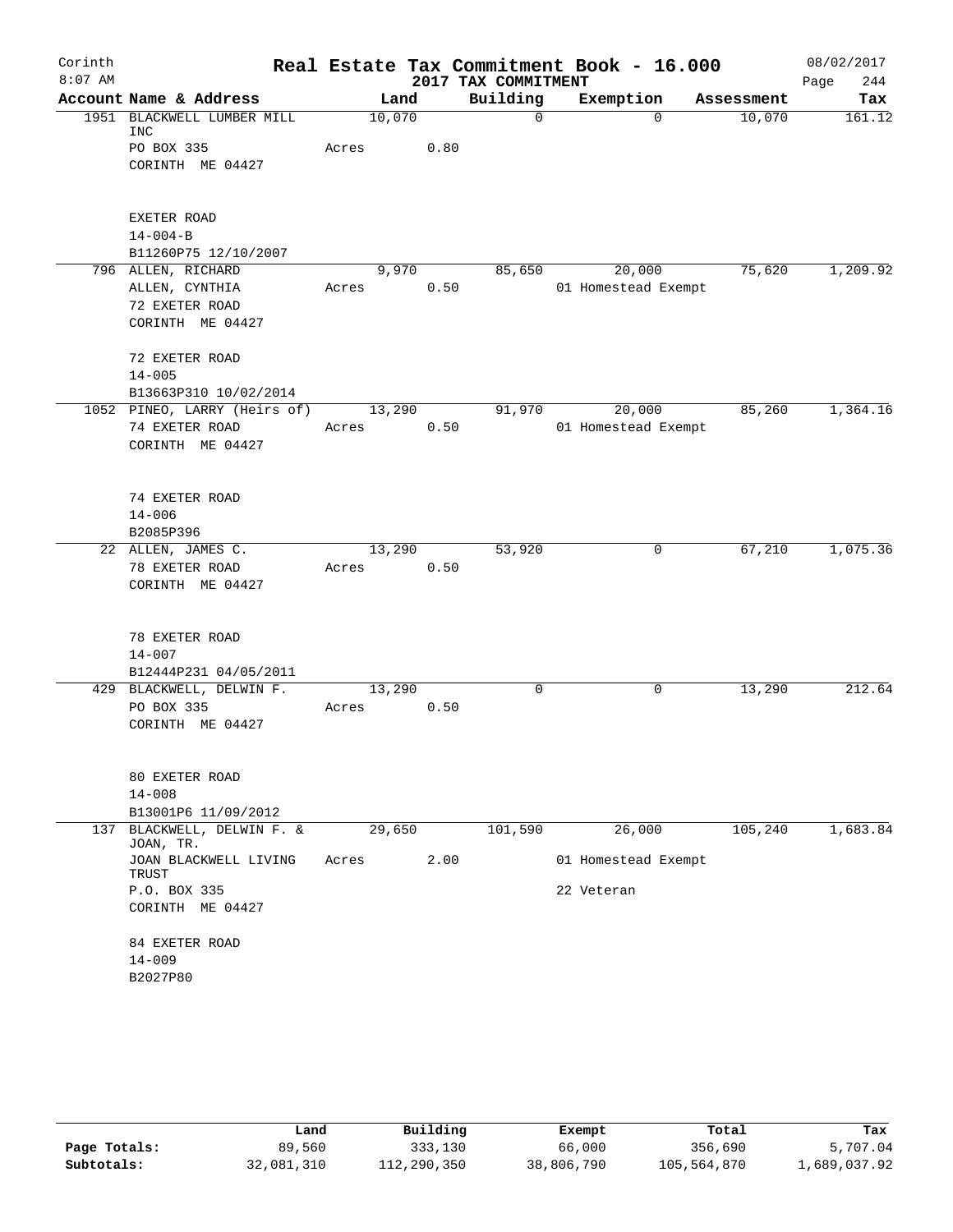| Corinth      |                                     |              |       |             |          |                                 | Real Estate Tax Commitment Book - 16.000 |               |                      | 08/02/2017         |
|--------------|-------------------------------------|--------------|-------|-------------|----------|---------------------------------|------------------------------------------|---------------|----------------------|--------------------|
| $8:07$ AM    | Account Name & Address              |              |       | Land        |          | 2017 TAX COMMITMENT<br>Building | Exemption                                |               |                      | 245<br>Page<br>Tax |
|              | 138 TAPLEY, RYAN W.                 |              |       | 15,670      |          | 83,160                          | 20,000                                   |               | Assessment<br>78,830 | 1,261.28           |
|              | 92 EXETER RD                        |              | Acres |             | 0.80     |                                 | 01 Homestead Exempt                      |               |                      |                    |
|              | CORINTH ME 04427                    |              |       |             |          |                                 |                                          |               |                      |                    |
|              |                                     |              |       |             |          |                                 |                                          |               |                      |                    |
|              | 92 EXETER ROAD                      |              |       |             |          |                                 |                                          |               |                      |                    |
|              | $14 - 010$                          |              |       |             |          |                                 |                                          |               |                      |                    |
|              | B12121P56 04/30/2010                |              |       |             |          |                                 |                                          |               |                      |                    |
|              | 1021 PARENT, GREGORY B.             |              |       | 14,170      |          | 123,690                         | 20,000                                   |               | 117,860              | 1,885.76           |
|              | PARENT, LINDA J.                    |              | Acres |             | 0.60     |                                 | 01 Homestead Exempt                      |               |                      |                    |
|              | P.O. BOX 102<br>CORINTH ME 04427    |              |       |             |          |                                 |                                          |               |                      |                    |
|              |                                     |              |       |             |          |                                 |                                          |               |                      |                    |
|              | 98 EXETER ROAD                      |              |       |             |          |                                 |                                          |               |                      |                    |
|              | $14 - 011$                          |              |       |             |          |                                 |                                          |               |                      |                    |
|              | B2849P339                           |              |       |             |          |                                 |                                          |               |                      |                    |
|              | 388 DAUPHINEE, MARK S.              |              |       | 17,500      |          | 109,680                         | 20,000                                   |               | 107,180              | 1,714.88           |
|              | DAUPHINEE, MELODY L.                |              | Acres |             | 1.46     |                                 | 01 Homestead Exempt                      |               |                      |                    |
|              | 104 EXETER ROAD<br>CORINTH ME 04427 |              |       |             |          |                                 |                                          |               |                      |                    |
|              |                                     |              |       |             |          |                                 |                                          |               |                      |                    |
|              | 104 EXETER ROAD                     |              |       |             |          |                                 |                                          |               |                      |                    |
|              | $14 - 012$                          |              |       |             |          |                                 |                                          |               |                      |                    |
|              | B3363P165                           |              |       |             |          |                                 |                                          |               |                      |                    |
|              | 671 HARVEY, WENDELL L.              |              |       | 17,910      |          | 62,470                          |                                          | 0             | 80,380               | 1,286.08           |
|              | HARVEY, KIMBERLY A.                 |              | Acres |             | 1.80     |                                 |                                          |               |                      |                    |
|              | PO BOX 105<br>CORINTH ME 04427      |              |       |             |          |                                 |                                          |               |                      |                    |
|              |                                     |              |       |             |          |                                 |                                          |               |                      |                    |
|              | 112 EXETER ROAD                     |              |       |             |          |                                 |                                          |               |                      |                    |
|              | $14 - 014$                          |              |       |             |          |                                 |                                          |               |                      |                    |
|              | B10290P102 01/27/2006               |              |       |             |          |                                 |                                          |               |                      |                    |
|              | 277 BEAULIER, MYRTON J.             |              |       | 17,290      |          | 92,600                          | 20,000                                   |               | 89,890               | 1,438.24           |
|              | BEAULIER, DONNA M.                  |              | Acres |             | 1.29     |                                 | 01 Homestead Exempt                      |               |                      |                    |
|              | 130 EXETER ROAD                     |              |       |             |          |                                 |                                          |               |                      |                    |
|              | CORINTH, ME 04427                   |              |       |             |          |                                 |                                          |               |                      |                    |
|              | 130 EXETER ROAD                     |              |       |             |          |                                 |                                          |               |                      |                    |
|              | $14 - 015$                          |              |       |             |          |                                 |                                          |               |                      |                    |
|              | B9068P211                           |              |       |             |          |                                 |                                          |               |                      |                    |
| 130          | BLACKWELL LUMBER MILL               |              |       | 11,800      |          | 0                               |                                          | 0             | 11,800               | 188.80             |
|              | INC                                 |              |       |             |          |                                 |                                          |               |                      |                    |
|              | PO BOX 335                          |              | Acres |             | 1.75     |                                 |                                          |               |                      |                    |
|              | CORINTH ME 04427                    |              |       |             |          |                                 |                                          |               |                      |                    |
|              |                                     |              |       |             |          |                                 |                                          |               |                      |                    |
|              | EXETER ROAD                         |              |       |             |          |                                 |                                          |               |                      |                    |
|              | $14 - 016$                          |              |       |             |          |                                 |                                          |               |                      |                    |
|              | B11260P75 12/10/2007                |              |       |             |          |                                 |                                          |               |                      |                    |
|              | 1212 DEARBORN, PATRICIA             |              |       | 19,490      |          | 88,480                          |                                          | 0             | 107,970              | 1,727.52           |
|              | PO BOX 108                          |              | Acres |             | 3.11     |                                 |                                          |               |                      |                    |
|              | CORINTH ME 04427                    |              |       |             |          |                                 |                                          |               |                      |                    |
|              |                                     |              |       |             |          |                                 |                                          |               |                      |                    |
|              | 87 EXETER ROAD                      |              |       |             |          |                                 |                                          |               |                      |                    |
|              | $14 - 017$                          |              |       |             |          |                                 |                                          |               |                      |                    |
|              | B13746P68 01/15/2015                |              |       |             |          |                                 |                                          |               |                      |                    |
|              |                                     | Land         |       |             | Building |                                 | Exempt                                   |               | Total                | Tax                |
| Page Totals: |                                     | 113,830      |       |             | 560,080  |                                 | 80,000                                   |               | 593,910              | 9,502.56           |
| Subtotals:   |                                     | 32, 195, 140 |       | 112,850,430 |          |                                 | 38,886,790                               | 106, 158, 780 |                      | 1,698,540.48       |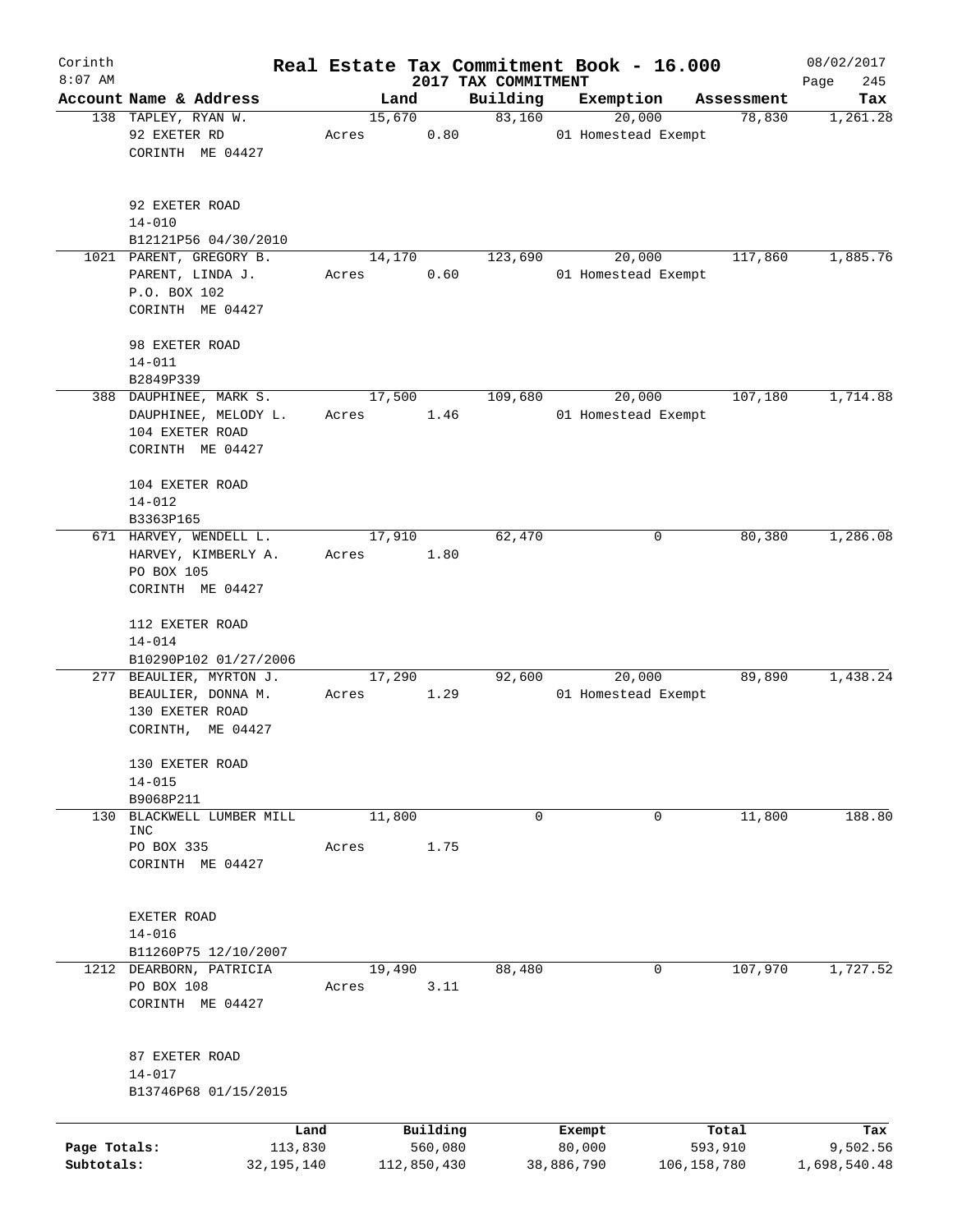| Corinth                    |                                                          |                 |                            |                                 | Real Estate Tax Commitment Book - 16.000 |              |                          | 08/02/2017                |
|----------------------------|----------------------------------------------------------|-----------------|----------------------------|---------------------------------|------------------------------------------|--------------|--------------------------|---------------------------|
| $8:07$ AM                  | Account Name & Address                                   | Land            |                            | 2017 TAX COMMITMENT<br>Building | Exemption                                |              | Assessment               | 246<br>Page<br>Tax        |
|                            | 344 CORINTH HOUSING<br>CORPORATION<br>C/O CHARLES MARTIN | 86,810<br>Acres | 10.29                      | 1,069,800                       |                                          | $\Omega$     | 1,156,610                | 18,505.76                 |
|                            | PO BOX 71<br>STETSON ME 04488                            |                 |                            |                                 |                                          |              |                          |                           |
|                            | MANOR DRIVE                                              |                 |                            |                                 |                                          |              |                          |                           |
|                            | $14 - 017 - A$<br>B2800P57                               |                 |                            |                                 |                                          |              |                          |                           |
|                            | 797 WRIGHT, JOHN W.<br>77 EXETER RD                      | 12,910<br>Acres | 0.46                       | 78,810                          | 20,000<br>01 Homestead Exempt            |              | 71,720                   | 1,147.52                  |
|                            | CORINTH ME 04427                                         |                 |                            |                                 |                                          |              |                          |                           |
|                            | 77 EXETER ROAD                                           |                 |                            |                                 |                                          |              |                          |                           |
|                            | $14 - 018$<br>B11745P214 04/29/2009                      |                 |                            |                                 |                                          |              |                          |                           |
|                            | 1053 PINEO, LARRY                                        | 9,710           |                            | $\mathbf 0$                     |                                          | 0            | 9,710                    | 155.36                    |
|                            | 74 EXETER ROAD<br>CORINTH ME 04427                       | Acres           | 0.72                       |                                 |                                          |              |                          |                           |
|                            | EXETER ROAD                                              |                 |                            |                                 |                                          |              |                          |                           |
|                            | $14 - 019$<br>B2443P282                                  |                 |                            |                                 |                                          |              |                          |                           |
|                            | 971 VINSON, KEVIN J.                                     | 13,830          |                            | 63,890                          | 20,000                                   |              | 57,720                   | 923.52                    |
|                            | DENTY, CHARLINE H.                                       | Acres           | 0.56                       |                                 | 01 Homestead Exempt                      |              |                          |                           |
|                            | PO BOX 372<br>CORINTH ME 04427                           |                 |                            |                                 |                                          |              |                          |                           |
|                            | 67 EXETER ROAD                                           |                 |                            |                                 |                                          |              |                          |                           |
|                            | $14 - 020$<br>B8830P280                                  |                 |                            |                                 |                                          |              |                          |                           |
|                            | 1373 JOHANNESEN, WILMA J.                                | 8,030           |                            | $\mathbf 0$                     |                                          | 0            | 8,030                    | 128.48                    |
|                            | 19 MAPLE STREET<br>DEXTER ME 04930                       | Acres           | 2.00                       |                                 |                                          |              |                          |                           |
|                            | EXETER ROAD N/F OFF                                      |                 |                            |                                 |                                          |              |                          |                           |
|                            | $14 - 021$<br>B13035P8 12/12/2012                        |                 |                            |                                 |                                          |              |                          |                           |
|                            | 1483 SANDOVAL, JAIME JR.                                 | 20,870          |                            | 78,370                          |                                          | 0            | 99,240                   | 1,587.84                  |
|                            | SANDOVAL, AMANDA                                         | Acres           | 4.25                       |                                 |                                          |              |                          |                           |
|                            | 65 CHAMVERLAIN ST #2<br>BREWER ME 04412                  |                 |                            |                                 |                                          |              |                          |                           |
|                            | 63 EXETER ROAD<br>$14 - 022$                             |                 |                            |                                 |                                          |              |                          |                           |
|                            | B14183P4 06/17/2016                                      |                 |                            |                                 |                                          |              |                          |                           |
|                            | 1400 HARVEY, WENDELL L.                                  | 11,370          |                            | 20,450                          |                                          | $\mathbf{0}$ | 31,820                   | 509.12                    |
|                            | PO BOX 105<br>CORINTH ME 04427                           | Acres           | 0.32                       |                                 |                                          |              |                          |                           |
|                            | 57 EXETER ROAD                                           |                 |                            |                                 |                                          |              |                          |                           |
|                            | $14 - 023$<br>B13318P288 08/30/2013                      |                 |                            |                                 |                                          |              |                          |                           |
|                            | Land                                                     |                 | Building                   |                                 | Exempt                                   |              | Total                    | Tax                       |
| Page Totals:<br>Subtotals: | 163,530<br>32, 358, 670                                  |                 | 1,311,320<br>114, 161, 750 |                                 | 40,000<br>38,926,790                     |              | 1,434,850<br>107,593,630 | 22,957.60<br>1,721,498.08 |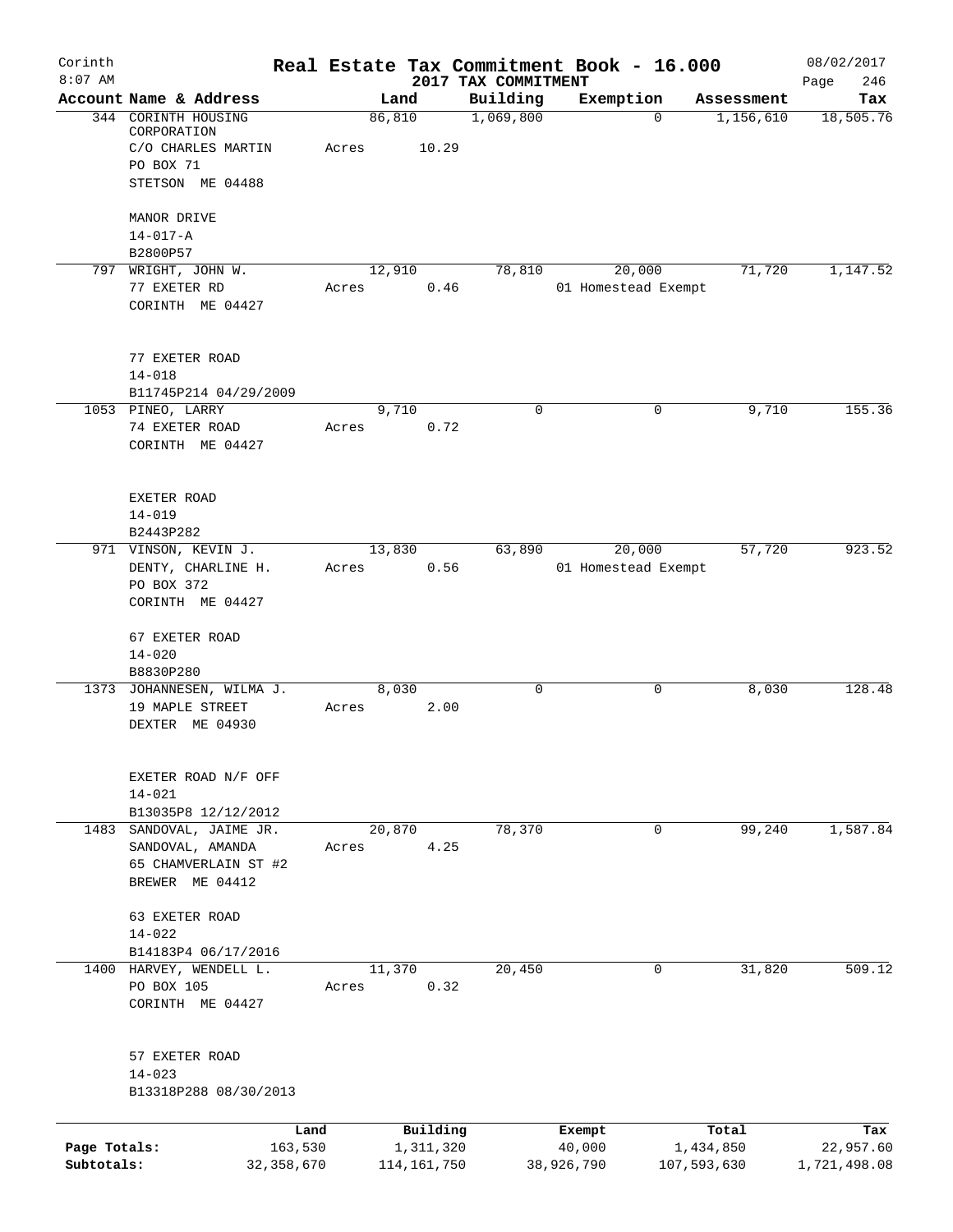| Corinth      |                                                                 |                |             |                                 | Real Estate Tax Commitment Book - 16.000 |                      | 08/02/2017    |
|--------------|-----------------------------------------------------------------|----------------|-------------|---------------------------------|------------------------------------------|----------------------|---------------|
| $8:07$ AM    | Account Name & Address                                          |                |             | 2017 TAX COMMITMENT<br>Building | Exemption                                |                      | 247<br>Page   |
|              | 248 CAMPBELL, NANCY E.                                          | Land<br>11,730 |             | 70,500                          | 20,000                                   | Assessment<br>62,230 | Tax<br>995.68 |
|              | P.O. BOX 98<br>CORINTH ME 04427                                 | Acres          | 0.35        |                                 | 01 Homestead Exempt                      |                      |               |
|              | 55 EXETER ROAD<br>$14 - 024$<br>B11271P132 12/27/2007 B2734P317 |                |             |                                 |                                          |                      |               |
|              | 654 SULLIVAN, LOUINE A.                                         | 32,330         |             | 81,610                          | 0                                        | 113,940              | 1,823.04      |
|              | 51 EXETER RD<br>CORINTH ME 04427                                | Acres          | 0.76        |                                 |                                          |                      |               |
|              | 51 EXETER ROAD<br>$14 - 025$<br>B11271P137 01/11/2008           |                |             |                                 |                                          |                      |               |
|              | 1378 LOUGEE, THEORA                                             |                | $\mathbf 0$ | 21,850                          | 21,850                                   | 0                    | 0.00          |
|              | P.O. BOX 32                                                     |                |             |                                 | 31 Vetrans Widow                         |                      |               |
|              | CORINTH ME 04427                                                |                |             |                                 | 01 Homestead Exempt                      |                      |               |
|              | 47 EXETER ROAD<br>$14 - 025 - 01H$                              |                |             |                                 |                                          |                      |               |
|              | 900 CHURCHILL, DAVID O                                          | 37,510         |             | 72,140                          | 20,000                                   | 89,650               | 1,434.40      |
|              | CHURCHILL, DIANE<br>43 EXETER ROAD<br>CORINTH ME 04427          | Acres          | 5.00        |                                 | 01 Homestead Exempt                      |                      |               |
|              | 43 EXETER ROAD<br>$14 - 026$                                    |                |             |                                 |                                          |                      |               |
|              | B11271P127 01/11/2008 B1654P225                                 |                |             |                                 |                                          |                      |               |
|              | 1208 STEFANIK, RENEE D,                                         | 19,590         |             | 22,970                          | 0                                        | 42,560               | 680.96        |
|              | 101 EXETER ROAD<br>CORINTH ME 04427                             | Acres          | 3.19        |                                 |                                          |                      |               |
|              | 103 EXETER ROAD<br>$14 - 027 - 01$                              |                |             |                                 |                                          |                      |               |
|              | B12352P324 12/09/2010                                           |                |             |                                 |                                          |                      |               |
|              | 1365 THOMPSON, ROBERT R.                                        | 20, 230        |             | 26,570                          | 20,000                                   | 26,800               | 428.80        |
|              | THOMPSON, WENDY M.<br>123 EXETER ROAD<br>CORINTH ME 04427       | Acres          | 3.72        |                                 | 01 Homestead Exempt                      |                      |               |
|              | 123 EXETER ROAD<br>$14 - 027 - 02$                              |                |             |                                 |                                          |                      |               |
|              | B5702P179                                                       |                |             |                                 |                                          |                      |               |
| 1123         | KING, CARIN M.                                                  | 20,290         |             | 109,830                         | 20,000                                   | 110,120              | 1,761.92      |
|              | 115 EXETER RD<br>CORINTH ME 04427                               | Acres          | 3.77        |                                 | 01 Homestead Exempt                      |                      |               |
|              | 115 EXETER ROAD<br>$14 - 027 - 03$<br>B13235P157 06/26/2013     |                |             |                                 |                                          |                      |               |
|              |                                                                 |                |             |                                 |                                          |                      |               |
|              | Land                                                            |                | Building    |                                 | Exempt                                   | Total                | Tax           |
| Page Totals: | 141,680                                                         |                | 405,470     |                                 | 101,850                                  | 445,300              | 7,124.80      |

**Subtotals:** 32,500,350 114,567,220 39,028,640 108,038,930 1,728,622.88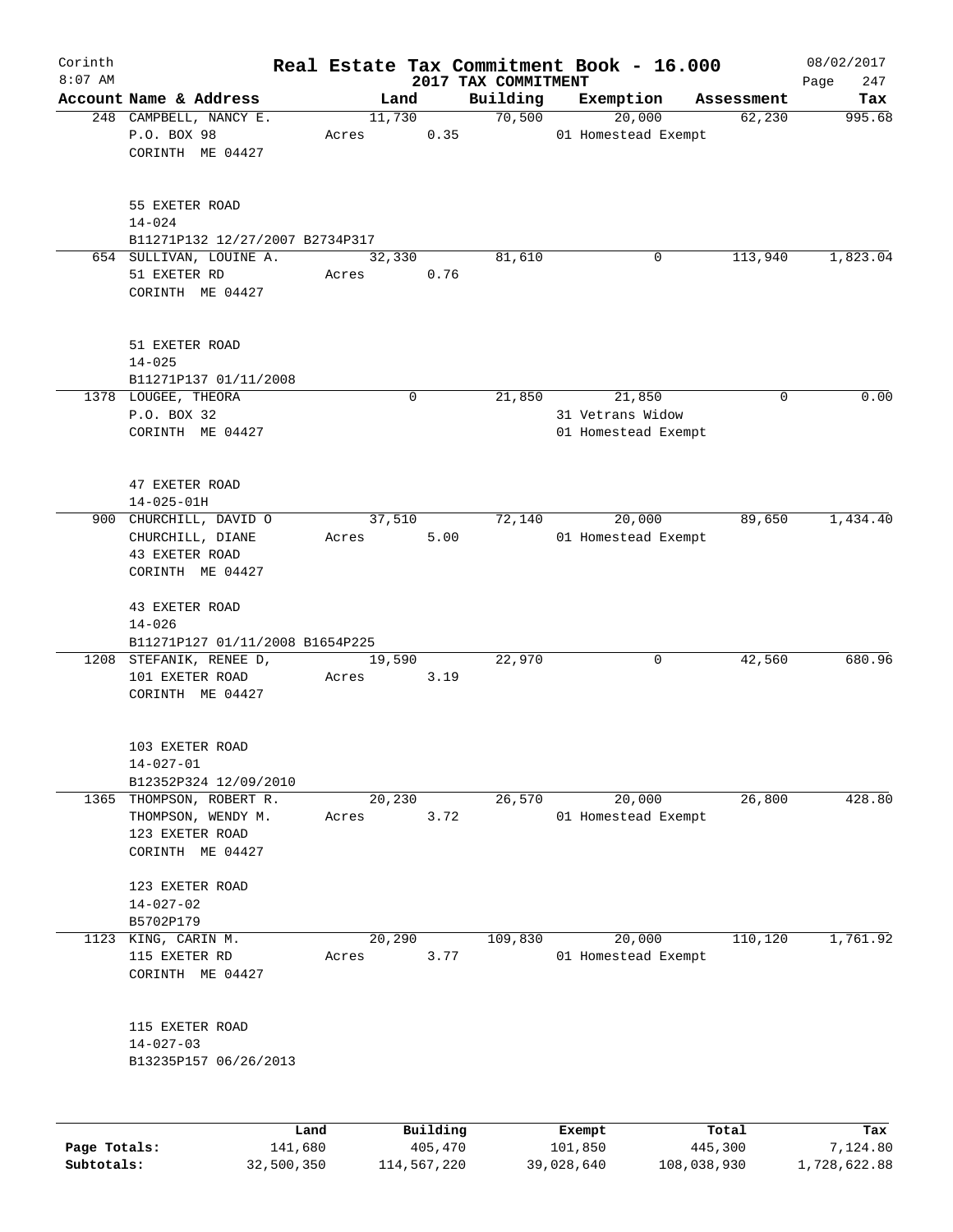| Corinth      |                                            |            |       |               |      | Real Estate Tax Commitment Book - 16.000 |                     |        |                      | 08/02/2017      |
|--------------|--------------------------------------------|------------|-------|---------------|------|------------------------------------------|---------------------|--------|----------------------|-----------------|
| $8:07$ AM    | Account Name & Address                     |            |       | Land          |      | 2017 TAX COMMITMENT<br>Building          | Exemption           |        |                      | 248<br>Page     |
|              | 784 SHANK, TRISTAN                         |            |       | 19,370        |      | 92,730                                   |                     | 20,000 | Assessment<br>92,100 | Tax<br>1,473.60 |
|              | SHANK, HEATHER                             |            | Acres |               | 3.01 |                                          | 01 Homestead Exempt |        |                      |                 |
|              | 109 EXETER RD                              |            |       |               |      |                                          |                     |        |                      |                 |
|              | CORINTH ME 04427-3034                      |            |       |               |      |                                          |                     |        |                      |                 |
|              | 109 EXETER ROAD                            |            |       |               |      |                                          |                     |        |                      |                 |
|              | $14 - 027 - 04$                            |            |       |               |      |                                          |                     |        |                      |                 |
|              | B12148P87 05/28/2010                       |            |       |               |      |                                          |                     |        |                      |                 |
|              | 299 CLARK JR, MERLAND E                    |            |       | 19,310        |      | 97,330                                   |                     | 20,000 | 96,640               | 1,546.24        |
|              | CLARK, GILMAY L.                           |            | Acres |               | 2.96 |                                          | 01 Homestead Exempt |        |                      |                 |
|              | 105 EXETER ROAD                            |            |       |               |      |                                          |                     |        |                      |                 |
|              | CORINTH ME 04427                           |            |       |               |      |                                          |                     |        |                      |                 |
|              | 105 EXETER ROAD                            |            |       |               |      |                                          |                     |        |                      |                 |
|              | $14 - 027 - 05$                            |            |       |               |      |                                          |                     |        |                      |                 |
|              | B4137P290                                  |            |       |               |      |                                          |                     |        |                      |                 |
|              | 1207 STEFANIK, RENEE D.                    |            |       | 16,950        |      | 95,230                                   |                     | 20,000 | 92,180               | 1,474.88        |
|              | 101 EXETER ROAD                            |            | Acres |               | 1.01 |                                          | 01 Homestead Exempt |        |                      |                 |
|              | CORINTH ME 04427                           |            |       |               |      |                                          |                     |        |                      |                 |
|              |                                            |            |       |               |      |                                          |                     |        |                      |                 |
|              | 101 EXETER ROAD                            |            |       |               |      |                                          |                     |        |                      |                 |
|              | $14 - 027 - 06$                            |            |       |               |      |                                          |                     |        |                      |                 |
|              | B8713P140<br>1535 WRIGHT, MARK A.          |            |       | 27,900        |      | 62,950                                   |                     | 20,000 | 70,850               | 1,133.60        |
|              | WRIGHT, PAMELA J.                          |            | Acres | 10.06         |      |                                          | 01 Homestead Exempt |        |                      |                 |
|              | 349 MAIN STREET                            |            |       |               |      |                                          |                     |        |                      |                 |
|              | CORINTH ME 04427                           |            |       |               |      |                                          |                     |        |                      |                 |
|              | 349 MAIN STREET                            |            |       |               |      |                                          |                     |        |                      |                 |
|              | $15 - 001$                                 |            |       |               |      |                                          |                     |        |                      |                 |
|              | B13346P326 09/24/2013 B7544P199            |            |       |               |      |                                          |                     |        |                      |                 |
|              | 204 LASSELL, MATTHEW D.                    |            |       | 12,710        |      | 100,200                                  |                     | 20,000 | 92,910               | 1,486.56        |
|              | LASSELL, JODI L.                           |            | Acres |               | 0.44 |                                          | 01 Homestead Exempt |        |                      |                 |
|              | PO BOX 442                                 |            |       |               |      |                                          |                     |        |                      |                 |
|              | CORINTH ME 04427                           |            |       |               |      |                                          |                     |        |                      |                 |
|              | 347 MAIN STREET                            |            |       |               |      |                                          |                     |        |                      |                 |
|              | $15 - 002$                                 |            |       |               |      |                                          |                     |        |                      |                 |
|              | B12264P142 09/24/2010                      |            |       |               |      |                                          |                     |        |                      |                 |
| 999          | NORTHERN NEW ENGLAND<br>TELEPHONE          |            |       | 12,840        |      | 109,850                                  |                     | 0      | 122,690              | 1,963.04        |
|              | C/O TAX DEPARTMENT                         |            | Acres |               | 0.29 |                                          |                     |        |                      |                 |
|              | PO BOX 1659770 ELM                         |            |       |               |      |                                          |                     |        |                      |                 |
|              | STREET<br>MANCHESTER NH 03101              |            |       |               |      |                                          |                     |        |                      |                 |
|              |                                            |            |       |               |      |                                          |                     |        |                      |                 |
|              | 343 MAIN STREET                            |            |       |               |      |                                          |                     |        |                      |                 |
|              | $15 - 003$                                 |            |       |               |      |                                          |                     |        |                      |                 |
|              | B11358P276 03/31/2008                      |            |       |               |      |                                          |                     |        |                      |                 |
|              | 166 BRAGDON, DWIGHT W.<br>BRAGDON, JEAN A. |            | Acres | 19,360        | 3.00 | 129,560                                  | 01 Homestead Exempt | 26,000 | 122,920              | 1,966.72        |
|              | P.O. BOX 127                               |            |       |               |      |                                          | 22 Veteran          |        |                      |                 |
|              | CORINTH ME 04427                           |            |       |               |      |                                          |                     |        |                      |                 |
|              | 337 MAIN STREET                            |            |       |               |      |                                          |                     |        |                      |                 |
|              | $15 - 004$                                 |            |       |               |      |                                          |                     |        |                      |                 |
|              | B14128P155 04/18/2016                      |            |       |               |      |                                          |                     |        |                      |                 |
|              |                                            | Land       |       | Building      |      |                                          | Exempt              |        | Total                | Tax             |
| Page Totals: |                                            | 128,440    |       | 687,850       |      |                                          | 126,000             |        | 690,290              | 11,044.64       |
| Subtotals:   |                                            | 32,628,790 |       | 115, 255, 070 |      |                                          | 39, 154, 640        |        | 108,729,220          | 1,739,667.52    |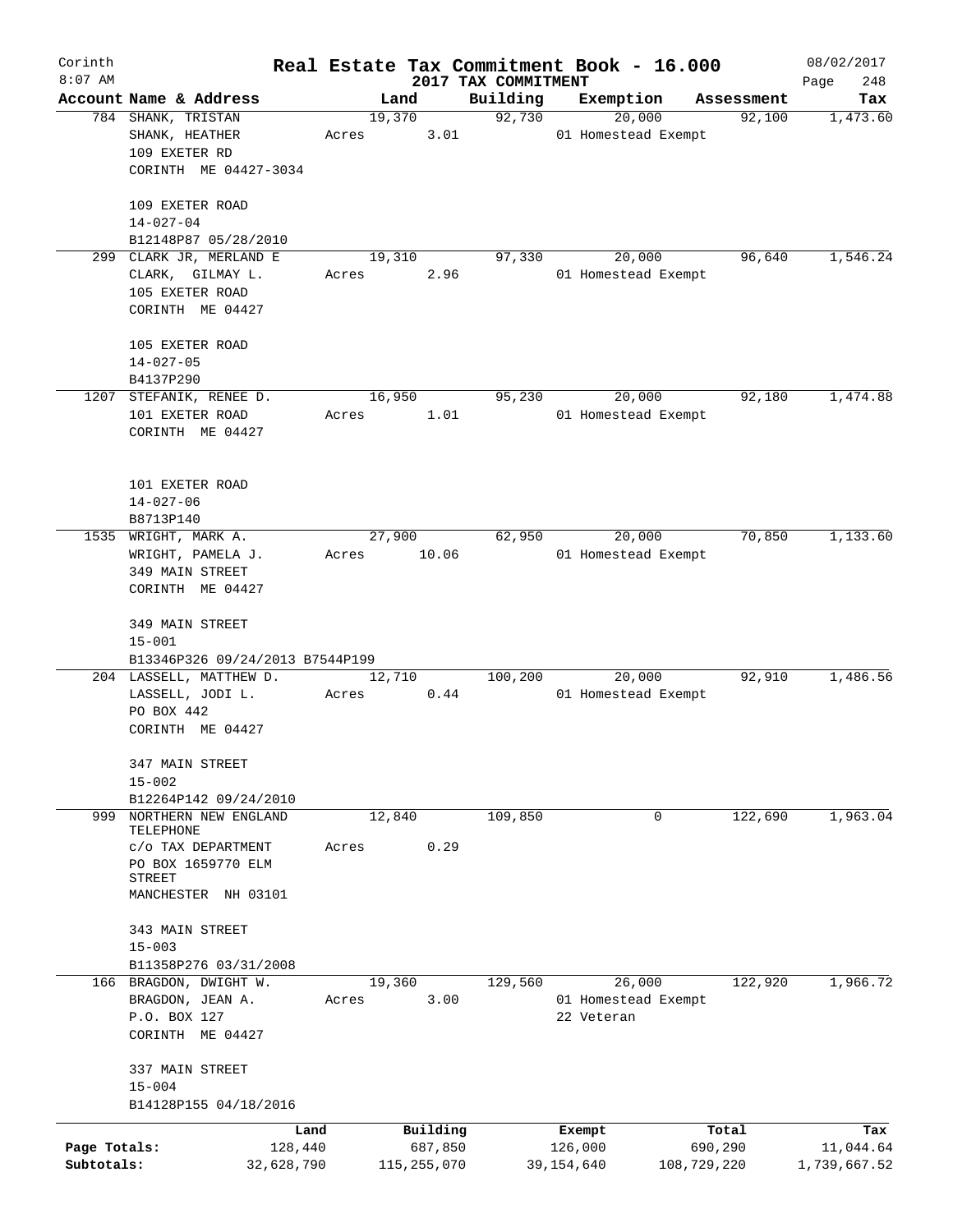| Corinth      |                                               |       |             |          | Real Estate Tax Commitment Book - 16.000 |                     |                      |                 | 08/02/2017   |
|--------------|-----------------------------------------------|-------|-------------|----------|------------------------------------------|---------------------|----------------------|-----------------|--------------|
| $8:07$ AM    |                                               |       |             |          | 2017 TAX COMMITMENT                      |                     |                      |                 | 249<br>Page  |
|              | Account Name & Address<br>2041 BAPTIST CHURCH |       | Land        |          | Building<br>129,300                      |                     | Exemption<br>144,300 | Assessment<br>0 | Tax<br>0.00  |
|              | 331 MAIN STREET                               |       | 15,000      |          |                                          | 51 Churches         |                      |                 |              |
|              | CORINTH ME 04427                              |       |             |          |                                          |                     |                      |                 |              |
|              |                                               |       |             |          |                                          |                     |                      |                 |              |
|              | 331 MAIN STREET                               |       |             |          |                                          |                     |                      |                 |              |
|              | $15 - 005$                                    |       |             |          |                                          |                     |                      |                 |              |
|              | 345 TOWN OF CORINTH                           |       | 33,120      |          | 162,600                                  |                     | 195,720              | 0               | 0.00         |
|              | PO BOX 309                                    | Acres |             | 1.84     |                                          | 43 Municipal        |                      |                 |              |
|              | CORINTH ME 04427                              |       |             |          |                                          |                     |                      |                 |              |
|              | 10 EXETER ROAD                                |       |             |          |                                          |                     |                      |                 |              |
|              | $15 - 006$                                    |       |             |          |                                          |                     |                      |                 |              |
|              | B11606P218 12/04/2008                         |       |             |          |                                          |                     |                      |                 |              |
|              | 611 GOODWIN, BRADFORD C.                      |       | 20,580      |          | 91,080                                   |                     | 0                    | 111,660         | 1,786.56     |
|              | GOODWIN, DELORES L.                           | Acres |             | 0.85     |                                          |                     |                      |                 |              |
|              | 19 LIBBY LN                                   |       |             |          |                                          |                     |                      |                 |              |
|              | EDDINGTON ME                                  |       |             |          |                                          |                     |                      |                 |              |
|              | 04428-3106                                    |       |             |          |                                          |                     |                      |                 |              |
|              | 325 MAIN STREET                               |       |             |          |                                          |                     |                      |                 |              |
|              | $15 - 007$                                    |       |             |          |                                          |                     |                      |                 |              |
|              | B4281P180                                     |       |             |          |                                          |                     |                      |                 |              |
|              | 2040 TOWN OF CORINTH                          |       | $\mathbf 0$ |          | $\Omega$                                 |                     | $\Omega$             | 0               | 0.00         |
|              | PO BOX 309                                    |       |             |          |                                          | 43 Municipal        |                      |                 |              |
|              | CORINTH ME 04427                              |       |             |          |                                          |                     |                      |                 |              |
|              |                                               |       |             |          |                                          |                     |                      |                 |              |
|              | EXETER ROAD                                   |       |             |          |                                          |                     |                      |                 |              |
|              | $15 - 010$                                    |       |             |          |                                          |                     |                      |                 | 0.00         |
|              | 2020 TOWN OF CORINTH                          |       | 7,150       |          | 0                                        |                     | 7,150                | $\mathbf 0$     |              |
|              | PO BOX 309                                    | Acres |             | 0.30     |                                          | 43 Municipal        |                      |                 |              |
|              | CORINTH ME 04427                              |       |             |          |                                          |                     |                      |                 |              |
|              | EXETER ROAD                                   |       |             |          |                                          |                     |                      |                 |              |
|              | $15 - 011$                                    |       |             |          |                                          |                     |                      |                 |              |
|              | B11587P344 10/13/2008                         |       |             |          |                                          |                     |                      |                 |              |
| 1470         | TWENTY-NINE OHIO STREET                       |       | 396,960     |          | 620                                      |                     | 0                    | 397,580         | 6,361.28     |
|              | REALTY TRUST                                  |       |             |          |                                          |                     |                      |                 |              |
|              | RICHARD B. BRONSON JR.                        | Acres |             | 6.92     |                                          |                     |                      |                 |              |
|              | TRUSTEE                                       |       |             |          |                                          |                     |                      |                 |              |
|              | 37 OHIO STREET                                |       |             |          |                                          |                     |                      |                 |              |
|              | BANGOR ME 04401                               |       |             |          |                                          |                     |                      |                 |              |
|              | 30 EXETER ROAD                                |       |             |          |                                          |                     |                      |                 |              |
|              | $15 - 012$                                    |       |             |          |                                          |                     |                      |                 |              |
|              | B10787P163 12/20/2006                         |       |             |          |                                          |                     |                      |                 |              |
|              | 1608 YOUNG, CHARLES                           |       | $\mathbf 0$ |          | 12,420                                   |                     | 12,420               | 0               | 0.00         |
|              | 30 EXETER ROAD LOT 2                          |       |             |          |                                          | 01 Homestead Exempt |                      |                 |              |
|              | CORINTH ME 04427                              |       |             |          |                                          |                     |                      |                 |              |
|              |                                               |       |             |          |                                          |                     |                      |                 |              |
|              | 30 EXETER ROAD LOT 02                         |       |             |          |                                          |                     |                      |                 |              |
|              | $15 - 012 - 02H$                              |       |             |          |                                          |                     |                      |                 |              |
|              |                                               |       |             |          |                                          |                     |                      |                 |              |
|              |                                               | Land  |             | Building |                                          | Exempt              |                      | Total           | Tax          |
| Page Totals: | 472,810                                       |       |             | 396,020  |                                          | 359,590             |                      | 509,240         | 8,147.84     |
| Subtotals:   | 33,101,600                                    |       | 115,651,090 |          |                                          | 39, 514, 230        |                      | 109,238,460     | 1,747,815.36 |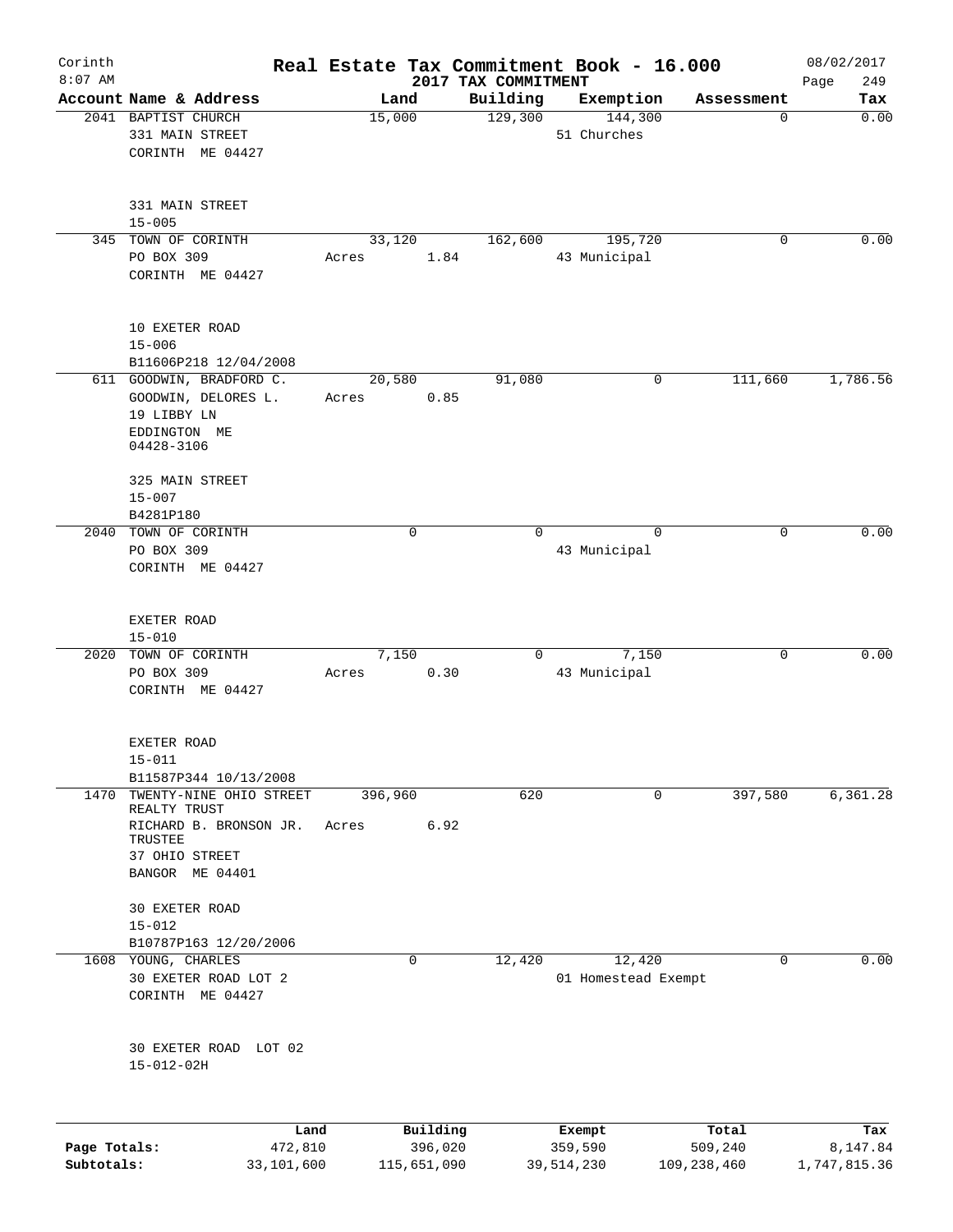| Corinth<br>$8:07$ AM |                                             | Real Estate Tax Commitment Book - 16.000 | 2017 TAX COMMITMENT |                               |             | 08/02/2017<br>250<br>Page |
|----------------------|---------------------------------------------|------------------------------------------|---------------------|-------------------------------|-------------|---------------------------|
|                      | Account Name & Address                      | Land                                     | Building            | Exemption                     | Assessment  | Tax                       |
|                      | 1164 BURGESS, SHAWN                         | 0                                        | 9,570               | 9,570                         | 0           | 0.00                      |
|                      | PO BOX 243                                  |                                          |                     | 01 Homestead Exempt           |             |                           |
|                      | KENDUSKEAG ME 04450                         |                                          |                     |                               |             |                           |
|                      | 30 EXETER ROAD LOT 03                       |                                          |                     |                               |             |                           |
|                      | $15 - 012 - 03H$                            |                                          |                     |                               |             |                           |
|                      | 1472 THOMAS, BODRAI                         | 0                                        | 12,530              | 12,530                        | 0           | 0.00                      |
|                      | THOMAS, TERESA                              |                                          |                     | 01 Homestead Exempt           |             |                           |
|                      | 613 EXETER ROAD                             |                                          |                     |                               |             |                           |
|                      | CORINTH ME 04427                            |                                          |                     |                               |             |                           |
|                      | 30 EXETER ROAD LOT 04<br>$15 - 012 - 04H$   |                                          |                     |                               |             |                           |
|                      | 1727 SPENCER JR, RICHARD                    | 0                                        | 24,770              | 20,000                        | 4,770       | 76.32                     |
|                      | 30 EXETER ROAD LOT 6                        |                                          |                     | 01 Homestead Exempt           |             |                           |
|                      | CORINTH ME 04427                            |                                          |                     |                               |             |                           |
|                      | 30 EXETER ROAD LOT 06                       |                                          |                     |                               |             |                           |
|                      | $15 - 012 - 06H$                            |                                          |                     |                               |             |                           |
|                      | 1163 ARCHER, JENNIFER                       | 0                                        | 20,090              |                               | 20,090<br>0 | 321.44                    |
|                      | PO BOX 555                                  |                                          |                     |                               |             |                           |
|                      | STRATTON ME 04982                           |                                          |                     |                               |             |                           |
|                      | 30 EXETER ROAD LOT 09                       |                                          |                     |                               |             |                           |
|                      | $15 - 012 - 09H$                            |                                          |                     |                               |             |                           |
|                      | 1071 MEDEIROS, MARIA                        | 0                                        | 11,310              |                               | 11,310<br>0 | 180.96                    |
|                      | 30 EXETER RD LOT 11<br>CORINTH ME 04427     |                                          |                     |                               |             |                           |
|                      |                                             |                                          |                     |                               |             |                           |
|                      | 30 EXETER ROAD LOT 11                       |                                          |                     |                               |             |                           |
|                      | $15 - 012 - 11H$                            |                                          |                     |                               |             |                           |
| 1277                 | STEVENS, GARY L.                            | 0                                        | 15,510              | 15,510                        | 0           | 0.00                      |
|                      | STEVENS, TRACY L.                           |                                          |                     | 01 Homestead Exempt           |             |                           |
|                      | 30 EXETER ROAD LOT 12<br>CORINTH ME 04427   |                                          |                     |                               |             |                           |
|                      |                                             |                                          |                     |                               |             |                           |
|                      | 30 EXETER ROAD LOT 12                       |                                          |                     |                               |             |                           |
|                      | $15 - 012 - 12H$                            |                                          |                     |                               |             |                           |
|                      | 34 SQUIRES, BRENDA<br>30 EXETER ROAD LOT 13 | 0                                        | 18,430              | 18,430<br>01 Homestead Exempt | 0           | 0.00                      |
|                      | CORINTH ME 04427                            |                                          |                     |                               |             |                           |
|                      |                                             |                                          |                     |                               |             |                           |
|                      | 30 EXETER ROAD LOT 13                       |                                          |                     |                               |             |                           |
|                      | $15 - 012 - 13H$                            |                                          |                     |                               |             |                           |
|                      | 1073 FISH, MONICA                           | 0                                        | 6,750               |                               | 6,750<br>0  | 108.00                    |
|                      | 22 CLEVELAND AVENUE<br>DEXTER ME 04930      |                                          |                     |                               |             |                           |
|                      |                                             |                                          |                     |                               |             |                           |
|                      | 30 EXETER ROAD LOT 14                       |                                          |                     |                               |             |                           |
|                      | $15 - 012 - 14H$                            |                                          |                     |                               |             |                           |
|                      | Land                                        | Building                                 |                     | Exempt                        | Total       | Tax                       |
| Page Totals:         |                                             | $\mathsf{O}$<br>118,960                  |                     | 76,040                        | 42,920      | 686.72                    |
| Subtotals:           | 33,101,600                                  | 115,770,050                              |                     | 39,590,270                    | 109,281,380 | 1,748,502.08              |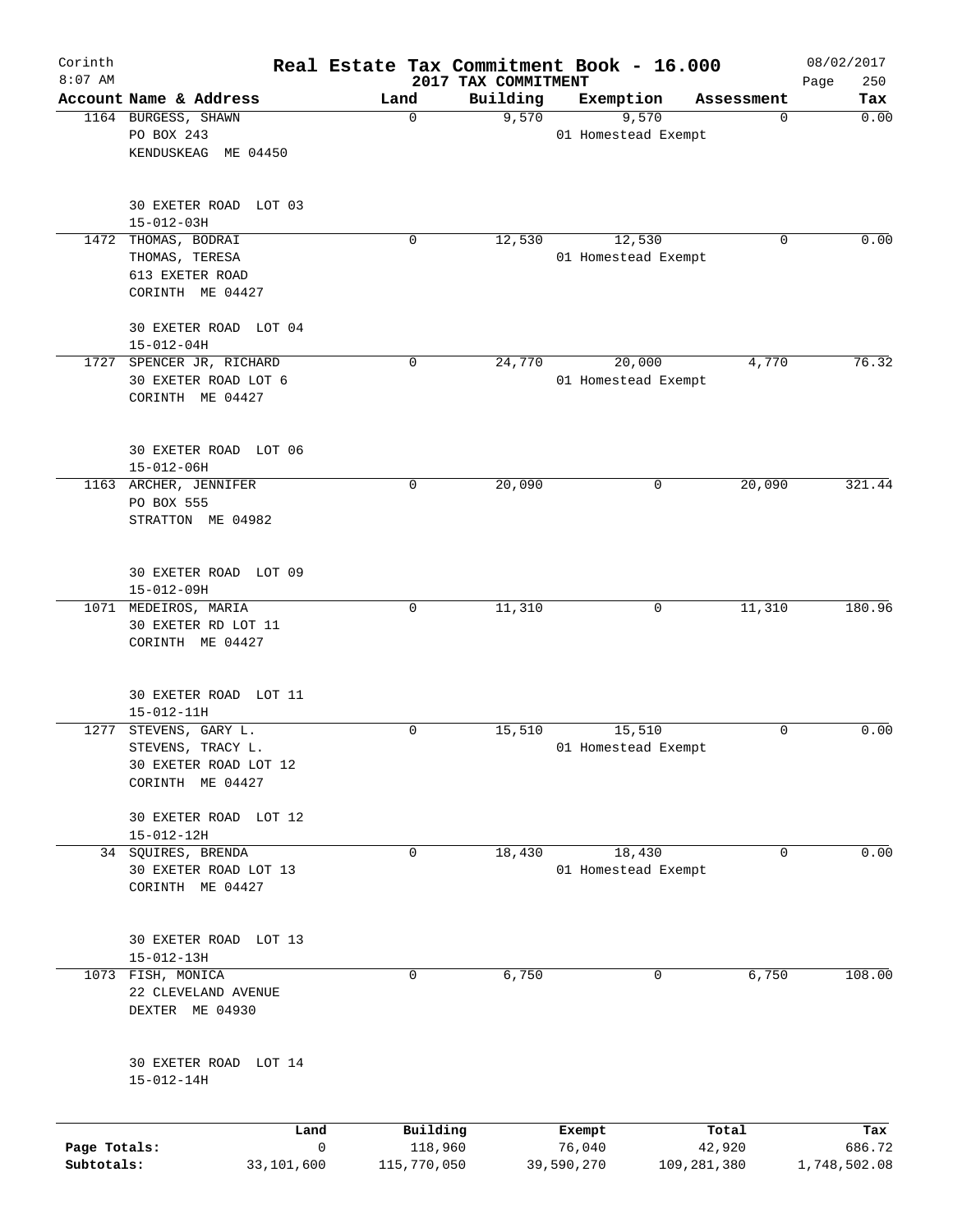| Corinth<br>$8:07$ AM       |                                                                                    |                                        | 2017 TAX COMMITMENT | Real Estate Tax Commitment Book - 16.000 |                       | 08/02/2017<br>251<br>Page |
|----------------------------|------------------------------------------------------------------------------------|----------------------------------------|---------------------|------------------------------------------|-----------------------|---------------------------|
|                            | Account Name & Address                                                             | Land                                   | Building            | Exemption                                | Assessment            | Tax                       |
|                            | 828 BEAL, ANNA M.<br>131 MAIN ROAD<br>MILFORD ME 04461                             | $\mathbf 0$                            | 19,800              | 19,800<br>01 Homestead Exempt            | 0                     | 0.00                      |
|                            | 30 EXETER ROAD LOT 15<br>$15 - 012 - 15H$                                          |                                        |                     |                                          |                       |                           |
| 1469                       | COLBATH, ANDREA<br>30 EXETER RD LOT 17<br>CORINTH ME 04427                         | 0                                      | 9,720               | 0                                        | 9,720                 | 155.52                    |
|                            | 30 EXETER ROAD LOT 17<br>$15 - 012 - 17H$                                          |                                        |                     |                                          |                       |                           |
|                            | 773 JEROME, PAMELA J.<br>30 EXETER ROAD LOT 18<br>CORINTH ME 04427                 | $\mathbf 0$                            | 19,550              | 19,550<br>01 Homestead Exempt            | $\Omega$              | 0.00                      |
|                            | 30 EXETER ROAD LOT 18<br>$15 - 012 - 18H$                                          |                                        |                     |                                          |                       |                           |
|                            | 1814 MACARTHUR, DOUGLAS<br>(Heirs of)<br>30 EXETER ROAD LOT 20<br>CORINTH ME 04427 | 0                                      | 22,060              | 20,000<br>01 Homestead Exempt            | 2,060                 | 32.96                     |
|                            | 30 EXETER ROAD LOT 20<br>$15 - 012 - 20H$                                          |                                        |                     |                                          |                       |                           |
|                            | 1883 LORD, DAWN<br>30 EXETER ROAD LOT 21<br>CORINTH ME 04427                       | $\mathbf 0$                            | 13,060              | 13,060<br>01 Homestead Exempt            | 0                     | 0.00                      |
|                            | 30 EXETER ROAD LOT 21<br>$15 - 012 - 21H$                                          |                                        |                     |                                          |                       |                           |
|                            | 1819 WILLIAMS, TRACY<br>30 EXETER RD LOT 25<br>CORINTH ME 04427                    | 0                                      | 15,400              | 15,400<br>01 Homestead Exempt            | 0                     | 0.00                      |
|                            | 30 EXETER ROAD LOT 25<br>$15 - 012 - 25H$                                          |                                        |                     |                                          |                       |                           |
|                            | 834 LENZ, ANN<br>30 EXETER RD LOT 26<br>CORINTH ME 04427                           | 0                                      | 18,360              | 18,360<br>01 Homestead Exempt            | 0                     | 0.00                      |
|                            | 30 EXETER ROAD LOT 26<br>$15 - 012 - 26H$                                          |                                        |                     |                                          |                       |                           |
|                            | 1401 MCARTHUR, KEITH<br>30 EXETER ROAD LOT 27<br>CORINTH ME 04927                  | $\Omega$                               | 12,210              | 12,210<br>01 Homestead Exempt            | $\Omega$              | 0.00                      |
|                            | 30 EXETER ROAD LOT 27<br>$15 - 012 - 27H$                                          |                                        |                     |                                          |                       |                           |
|                            | Land                                                                               | Building                               |                     | Exempt                                   | Total                 | Tax                       |
| Page Totals:<br>Subtotals: | 33,101,600                                                                         | $\mathsf{O}$<br>130,160<br>115,900,210 |                     | 118,380<br>39,708,650                    | 11,780<br>109,293,160 | 188.48<br>1,748,690.56    |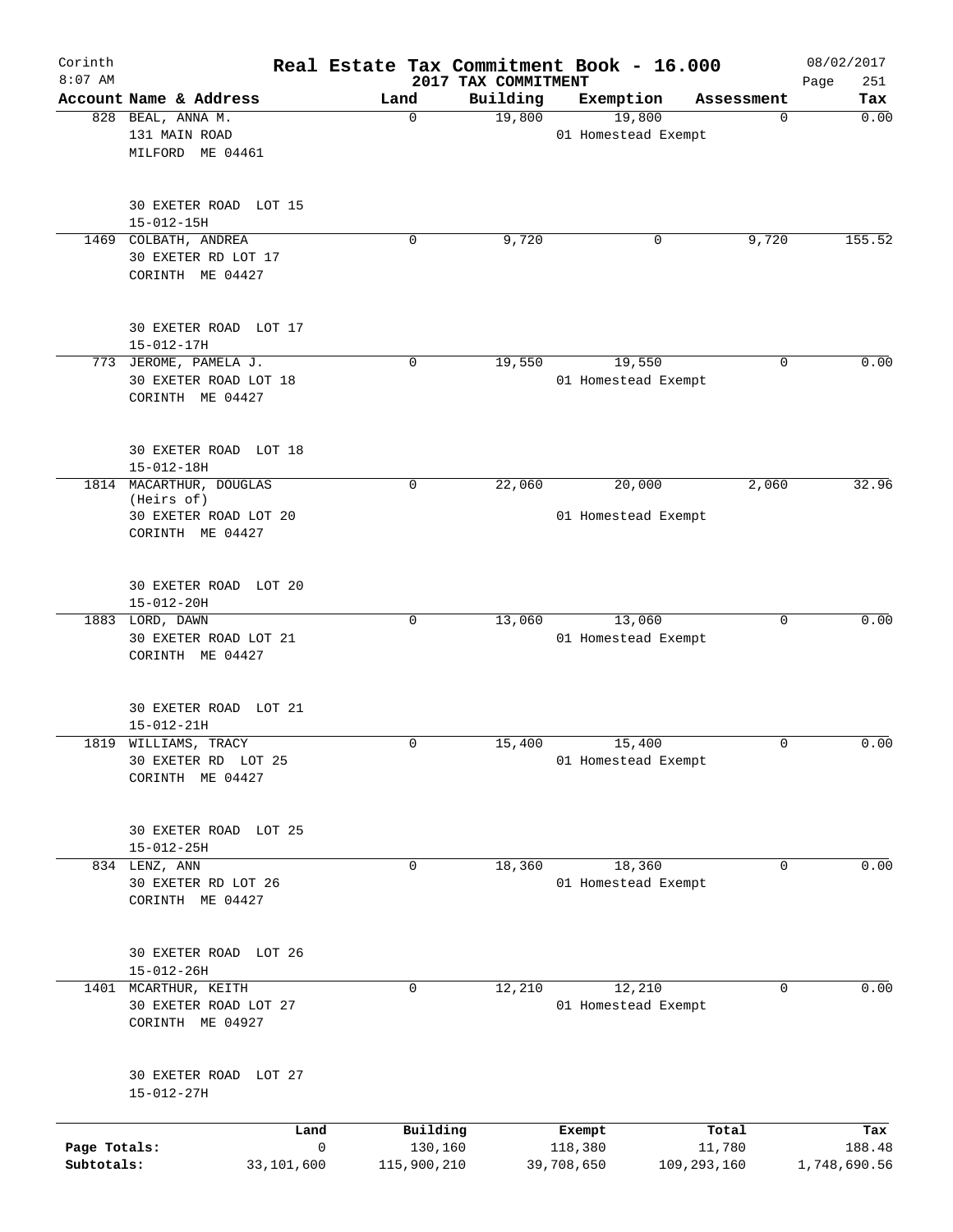| Corinth<br>$8:07$ AM |                                                                                               |                 |          | 2017 TAX COMMITMENT | Real Estate Tax Commitment Book - 16.000 |       |            | 08/02/2017<br>252<br>Page |
|----------------------|-----------------------------------------------------------------------------------------------|-----------------|----------|---------------------|------------------------------------------|-------|------------|---------------------------|
|                      | Account Name & Address                                                                        | Land            |          | Building            | Exemption                                |       | Assessment | Tax                       |
|                      | 906 SCOTT, CECIL<br>30 EXETER ROAD LOT 29<br>CORINTH ME 04427                                 |                 | 0        | 6,830               | 6,830<br>01 Homestead Exempt             |       | 0          | 0.00                      |
|                      | 30 EXETER ROAD LOT 29<br>$15 - 012 - 29H$                                                     |                 |          |                     |                                          |       |            |                           |
|                      | 1074 LUND, DEVON<br>30 EXETER ROAD LT 30<br>CORINTH ME 04427                                  |                 | 0        | 7,610               | 7,610<br>01 Homestead Exempt             |       | 0          | 0.00                      |
|                      | 30 EXETER ROAD LOT 30<br>$15 - 012 - 30H$<br>B8869P241                                        |                 |          |                     |                                          |       |            |                           |
|                      | 2013 TOWN OF CORINTH<br>PO BOX 309<br>CORINTH ME 04427                                        |                 | 0        | 105,000             | 105,000<br>43 Municipal                  |       | 0          | 0.00                      |
|                      | 31 EXETER ROAD<br>$15 - 013$                                                                  |                 |          |                     |                                          |       |            |                           |
|                      | 26 AMERICAN LEGION POST<br>115<br>C/O STEPHEN CHAMBERS<br>430 MAIN STREET<br>CORINTH ME 04427 | 3,600           |          | 24,800              |                                          | 0     | 28,400     | 454.40                    |
|                      | 23 EXETER ROAD<br>$15 - 015$                                                                  |                 |          |                     |                                          |       |            |                           |
|                      | 1075 PLANTE JR, ARTHUR J.<br>RANDALL, JESSICA L.<br>655 BLACK ROAD<br>CORINTH ME 04427        | 11,490<br>Acres | 0.33     | 124,460             | 20,000<br>01 Homestead Exempt            |       | 115,950    | 1,855.20                  |
|                      | 19 EXETER ROAD<br>$15 - 016$<br>B14286P124 09/16/2016                                         |                 |          |                     |                                          |       |            |                           |
| 227                  | BUSWELL, NORMAN I.<br>(Heirs of)                                                              | 12,500          |          | 51,540              | 26,000                                   |       | 38,040     | 608.64                    |
|                      | BUSWELL, CHARLOTTE C.<br>P.O. BOX 62<br>CORINTH ME 04427                                      | Acres           | 0.42     |                     | 31 Vetrans Widow<br>01 Homestead Exempt  |       |            |                           |
|                      | 15 EXETER ROAD<br>$15 - 017$<br>B2727P261                                                     |                 |          |                     |                                          |       |            |                           |
|                      | 1001 O'BAR, CARLSON C.<br>O'BAR, ELAINE A.<br>351 EXETER ROAD<br>CORINTH ME 04427             | 12,810<br>Acres | 0.45     | 58,770              |                                          | 0     | 71,580     | 1,145.28                  |
|                      | 11 EXETER ROAD<br>$15 - 018$<br>B5820P335                                                     |                 |          |                     |                                          |       |            |                           |
|                      | Land                                                                                          |                 | Building |                     | Exempt                                   | Total |            | Tax                       |

**Page Totals:** 40,400 379,010 165,440 253,970 4,063.52 **Subtotals:** 33,142,000 116,279,220 39,874,090 109,547,130 1,752,754.08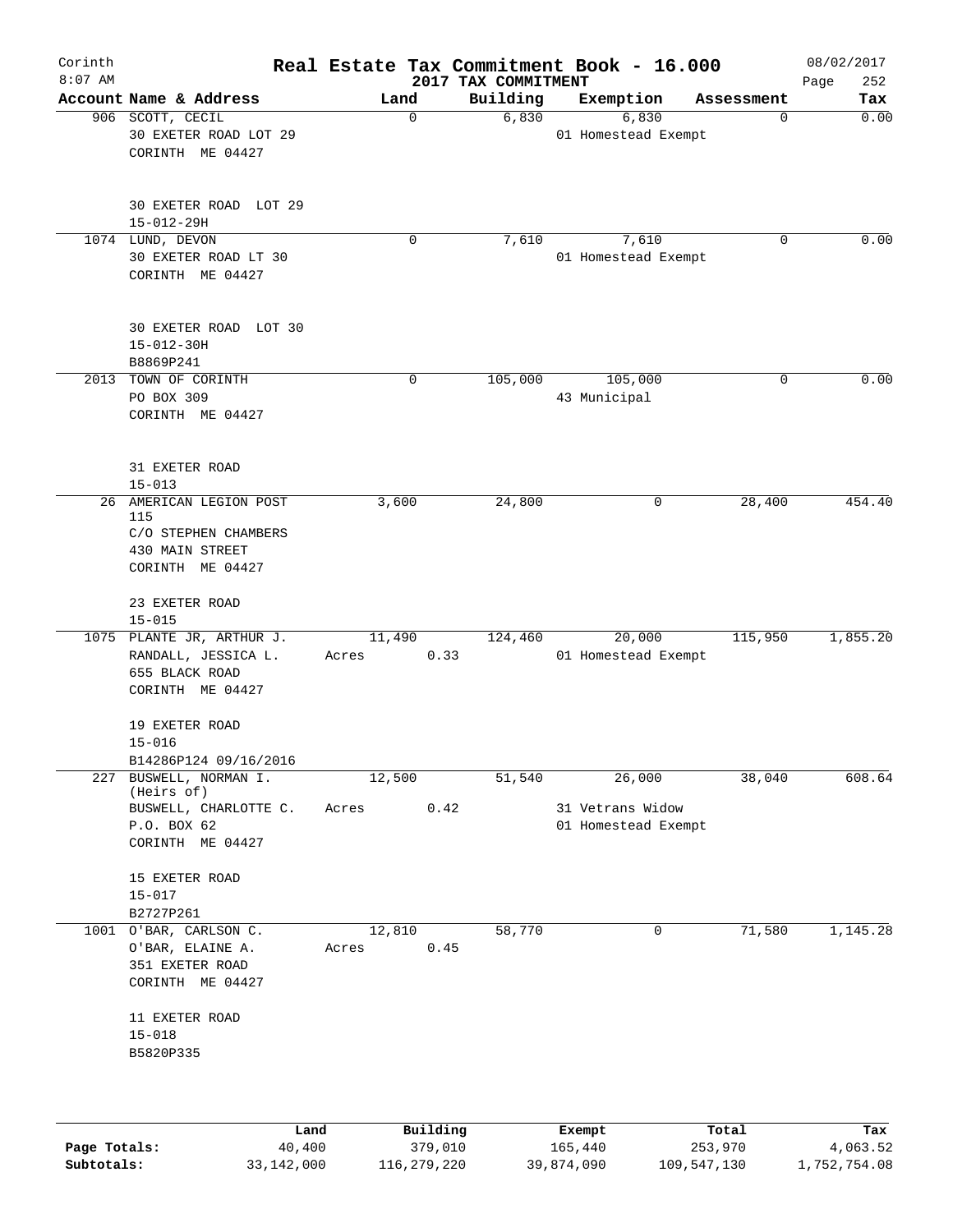| Corinth<br>$8:07$ AM |                                           |       |             |      |                                 | Real Estate Tax Commitment Book - 16.000 |             |            | 08/02/2017         |
|----------------------|-------------------------------------------|-------|-------------|------|---------------------------------|------------------------------------------|-------------|------------|--------------------|
|                      | Account Name & Address                    |       | Land        |      | 2017 TAX COMMITMENT<br>Building | Exemption                                |             | Assessment | 253<br>Page<br>Tax |
|                      | 66 BAS, BERYL B. (Heirs)<br>of)           |       | 8,720       |      | 44,700                          | 20,000                                   |             | 33,420     | 534.72             |
|                      | P.O. BOX 99                               | Acres |             | 0.15 |                                 | 01 Homestead Exempt                      |             |            |                    |
|                      | CORINTH ME 04427                          |       |             |      |                                 |                                          |             |            |                    |
|                      | 9 EXETER ROAD                             |       |             |      |                                 |                                          |             |            |                    |
|                      | $15 - 019$                                |       |             |      |                                 |                                          |             |            |                    |
|                      | B2390P195<br>53 BAKER, WILLIAM J. III     |       | 8,510       |      | 57,850                          | 20,000                                   |             | 46,360     | 741.76             |
|                      | PO BOX 122                                | Acres |             | 0.14 |                                 | 01 Homestead Exempt                      |             |            |                    |
|                      | CORINTH ME 04427-0122                     |       |             |      |                                 |                                          |             |            |                    |
|                      | 7 EXETER ROAD<br>$15 - 020$               |       |             |      |                                 |                                          |             |            |                    |
|                      | B8367P233                                 |       |             |      |                                 |                                          |             |            |                    |
|                      | 1432 CAMDEN NATIONAL BANK                 |       | 10,650      |      | 92,120                          |                                          | 0           | 102,770    | 1,644.32           |
|                      | C/O MARCELLA ELDRIDGE                     | Acres |             | 0.17 |                                 |                                          |             |            |                    |
|                      | PO BOX 280                                |       |             |      |                                 |                                          |             |            |                    |
|                      | CORINTH ME 04427                          |       |             |      |                                 |                                          |             |            |                    |
|                      | 317 MAIN STREET                           |       |             |      |                                 |                                          |             |            |                    |
|                      | $15 - 021$                                |       |             |      |                                 |                                          |             |            |                    |
|                      | B4822P245                                 |       |             |      |                                 |                                          |             |            |                    |
|                      | 1116 DOWNEAST PLAZA<br>ASSOCIATES FAMILY  |       | 14,370      |      | 105,460                         |                                          | 0           | 119,830    | 1,917.28           |
|                      | LIMITED PARTNERSHIP                       | Acres |             | 0.40 |                                 |                                          |             |            |                    |
|                      | 27 SHEFFIELD AVENUE                       |       |             |      |                                 |                                          |             |            |                    |
|                      | LEWISTON ME 04240-1069                    |       |             |      |                                 |                                          |             |            |                    |
|                      |                                           |       |             |      |                                 |                                          |             |            |                    |
|                      | 313 MAIN STREET<br>$15 - 022$             |       |             |      |                                 |                                          |             |            |                    |
|                      | B8621P219                                 |       |             |      |                                 |                                          |             |            |                    |
|                      | 145 BURKE, SHAWN                          |       | 8,230       |      | 75,510                          |                                          | 0           | 83,740     | 1,339.84           |
|                      | PO BOX 123                                | Acres |             | 0.11 |                                 |                                          |             |            |                    |
|                      | LAGRANGE ME 04453                         |       |             |      |                                 |                                          |             |            |                    |
|                      | 309 MAIN STREET                           |       |             |      |                                 |                                          |             |            |                    |
|                      | $15 - 023$                                |       |             |      |                                 |                                          |             |            |                    |
|                      | B12131P265 05/12/2010<br>2 FLEMING, LARRY |       | 15,540      |      | 122,180                         | 20,000                                   |             | 117,720    | 1,883.52           |
|                      | FLEMING, MARIA                            | Acres |             | 0.50 |                                 | 01 Homestead Exempt                      |             |            |                    |
|                      | 307 MAIN ST                               |       |             |      |                                 |                                          |             |            |                    |
|                      | CORINTH ME 04427                          |       |             |      |                                 |                                          |             |            |                    |
|                      |                                           |       |             |      |                                 |                                          |             |            |                    |
|                      | 307 MAIN STREET<br>$15 - 024$             |       |             |      |                                 |                                          |             |            |                    |
|                      | B7045P177                                 |       |             |      |                                 |                                          |             |            |                    |
|                      | 820 LASSELL, DAVID E.                     |       | 4,810       |      | 33,580                          |                                          | 0           | 38,390     | 614.24             |
|                      | LASSELL, ADA E.                           | Acres |             | 0.04 |                                 |                                          |             |            |                    |
|                      | 16 TATE ROAD                              |       |             |      |                                 |                                          |             |            |                    |
|                      | CORINTH ME 04427                          |       |             |      |                                 |                                          |             |            |                    |
|                      | 305 MAIN STREET                           |       |             |      |                                 |                                          |             |            |                    |
|                      | $15 - 025$                                |       |             |      |                                 |                                          |             |            |                    |
|                      | B2779P8                                   |       |             |      |                                 |                                          |             |            |                    |
|                      | Land                                      |       | Building    |      |                                 | Exempt                                   |             | Total      | Tax                |
| Page Totals:         | 70,830                                    |       | 531,400     |      |                                 | 60,000                                   |             | 542,230    | 8,675.68           |
| Subtotals:           | 33, 212, 830                              |       | 116,810,620 |      |                                 | 39,934,090                               | 110,089,360 |            | 1,761,429.76       |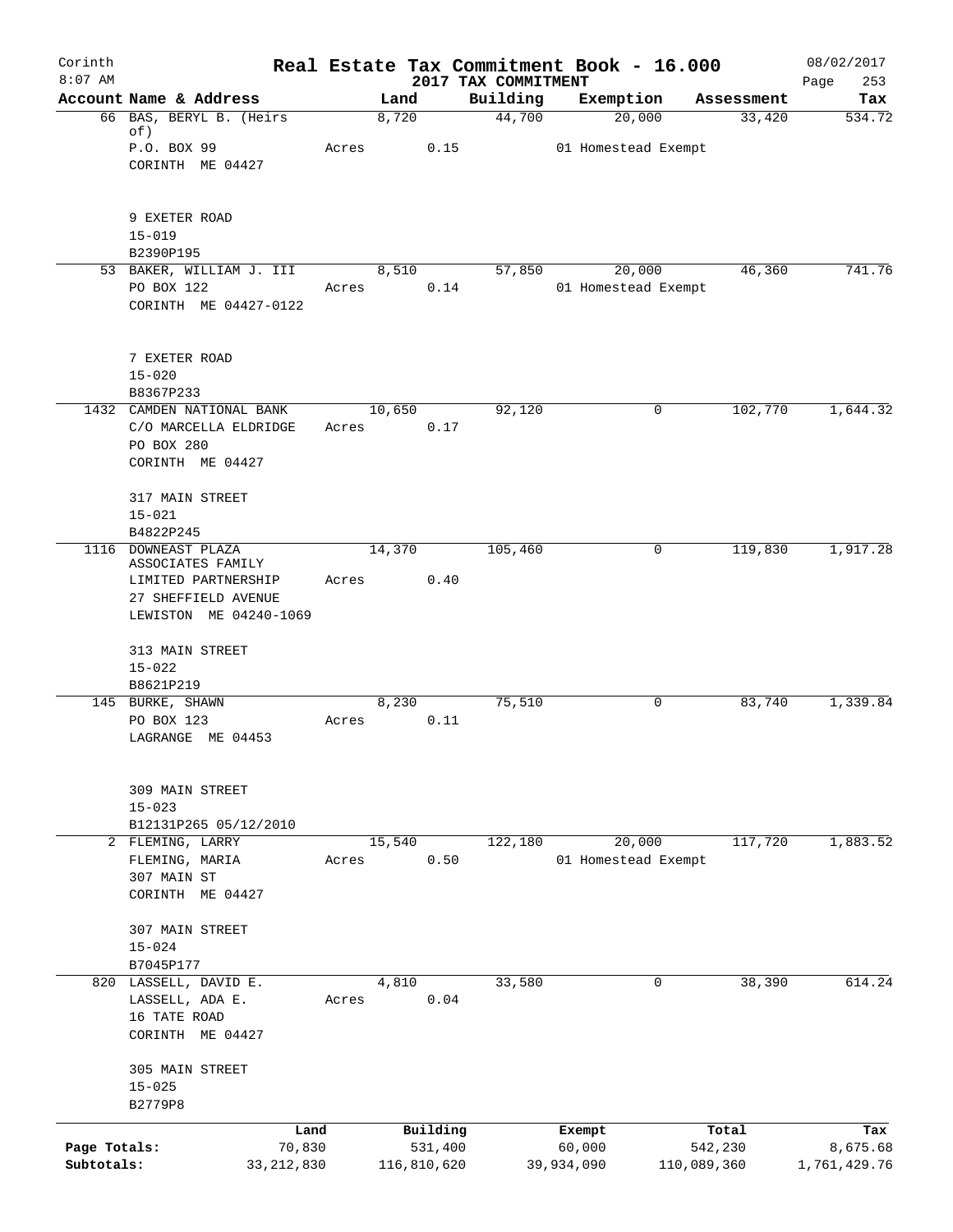| Corinth      |                                            |              |       |                |                     | Real Estate Tax Commitment Book - 16.000 |             | 08/02/2017   |
|--------------|--------------------------------------------|--------------|-------|----------------|---------------------|------------------------------------------|-------------|--------------|
| $8:07$ AM    |                                            |              |       |                | 2017 TAX COMMITMENT |                                          |             | 254<br>Page  |
|              | Account Name & Address                     |              |       | Land           | Building            | Exemption                                | Assessment  | Tax          |
|              | 1426 TURBIN, DAVID<br>PO BOX 373           |              | Acres | 26,090<br>1.00 | 149,130             | $\mathbf 0$                              | 175,220     | 2,803.52     |
|              | CORINTH ME 04427                           |              |       |                |                     |                                          |             |              |
|              |                                            |              |       |                |                     |                                          |             |              |
|              |                                            |              |       |                |                     |                                          |             |              |
|              | 301 MAIN STREET                            |              |       |                |                     |                                          |             |              |
|              | $15 - 026$                                 |              |       |                |                     |                                          |             |              |
|              | B3753P252                                  |              |       |                |                     |                                          |             |              |
|              | 1537 CRONKHITE, MARY E.                    |              |       | 3,190          | 5,000               | 0                                        | 8,190       | 131.04       |
|              | PO BOX 637                                 |              | Acres | 0.03           |                     |                                          |             |              |
|              | CORINTH ME 04427                           |              |       |                |                     |                                          |             |              |
|              |                                            |              |       |                |                     |                                          |             |              |
|              | 299 MAIN STREET                            |              |       |                |                     |                                          |             |              |
|              | $15 - 027$                                 |              |       |                |                     |                                          |             |              |
|              | B10080P269 08/10/2005                      |              |       |                |                     |                                          |             |              |
|              | 501 CRONKHITE, MARY E.                     |              |       | 17,910         | 100,420             | 26,000                                   | 92,330      | 1,477.28     |
|              | P.O. BOX 637                               |              | Acres | 1.80           |                     | 01 Homestead Exempt                      |             |              |
|              | CORINTH ME 04427                           |              |       |                |                     | 31 Vetrans Widow                         |             |              |
|              |                                            |              |       |                |                     |                                          |             |              |
|              |                                            |              |       |                |                     |                                          |             |              |
|              | 293 MAIN STREET<br>$15 - 028$              |              |       |                |                     |                                          |             |              |
|              | B3681P46                                   |              |       |                |                     |                                          |             |              |
|              | 1374 TILTON, G. BRUCE                      |              |       | 17,400         | 84,180              | 20,000                                   | 81,580      | 1,305.28     |
|              | TILTON, BONNIE L.                          |              | Acres | 1.38           |                     | 01 Homestead Exempt                      |             |              |
|              | P.O. BOX 37                                |              |       |                |                     |                                          |             |              |
|              | CORINTH ME 04427                           |              |       |                |                     |                                          |             |              |
|              |                                            |              |       |                |                     |                                          |             |              |
|              | 57 HUDSON ROAD                             |              |       |                |                     |                                          |             |              |
|              | $15 - 029$                                 |              |       |                |                     |                                          |             |              |
|              | B12520P35 06/01/2011 B2205P460             |              |       |                |                     |                                          |             |              |
|              | 556 MCLAUGHLIN, PATRICIA<br>39 HUDSON ROAD |              | Acres | 18,150<br>2.00 | 62,870              | 0                                        | 81,020      | 1,296.32     |
|              | CORINTH ME 04427                           |              |       |                |                     |                                          |             |              |
|              |                                            |              |       |                |                     |                                          |             |              |
|              |                                            |              |       |                |                     |                                          |             |              |
|              | 39 HUDSON ROAD                             |              |       |                |                     |                                          |             |              |
|              | $15 - 032$                                 |              |       |                |                     |                                          |             |              |
|              | B14175P194 06/10/2016                      |              |       |                |                     |                                          |             |              |
|              | 1155 ROWE JR, MONCENA R.                   |              |       | 16,940         | 97,490              | 0                                        | 114,430     | 1,830.88     |
|              | ROWE, ESTELLE M.                           |              | Acres | 1.00           |                     |                                          |             |              |
|              | 44 HARVEY HIGHLANDS                        |              |       |                |                     |                                          |             |              |
|              | CORINTH ME 04427                           |              |       |                |                     |                                          |             |              |
|              | 35 HUDSON ROAD                             |              |       |                |                     |                                          |             |              |
|              | $15 - 033$                                 |              |       |                |                     |                                          |             |              |
|              | B2030P385                                  |              |       |                |                     |                                          |             |              |
| 757          | HURD, STEPHEN H.&                          |              |       | 17,850         | 108,600             | 20,000                                   | 106,450     | 1,703.20     |
|              | SANDRA L TRUSTEE                           |              |       |                |                     |                                          |             |              |
|              | STEPHEN & SANDRA HURD<br>LIVING TRUST      |              | Acres | 1.75           |                     | 01 Homestead Exempt                      |             |              |
|              | PO BOX 81                                  |              |       |                |                     |                                          |             |              |
|              | CORINTH ME 04427                           |              |       |                |                     |                                          |             |              |
|              |                                            |              |       |                |                     |                                          |             |              |
|              | 29 HUDSON ROAD                             |              |       |                |                     |                                          |             |              |
|              | $15 - 034$                                 |              |       |                |                     |                                          |             |              |
|              | B2757P306                                  |              |       |                |                     |                                          |             |              |
|              |                                            | Land         |       | Building       |                     | Exempt                                   | Total       | Tax          |
| Page Totals: |                                            | 117,530      |       | 607,690        |                     | 66,000                                   | 659,220     | 10,547.52    |
| Subtotals:   |                                            | 33, 330, 360 |       | 117, 418, 310  |                     | 40,000,090                               | 110,748,580 | 1,771,977.28 |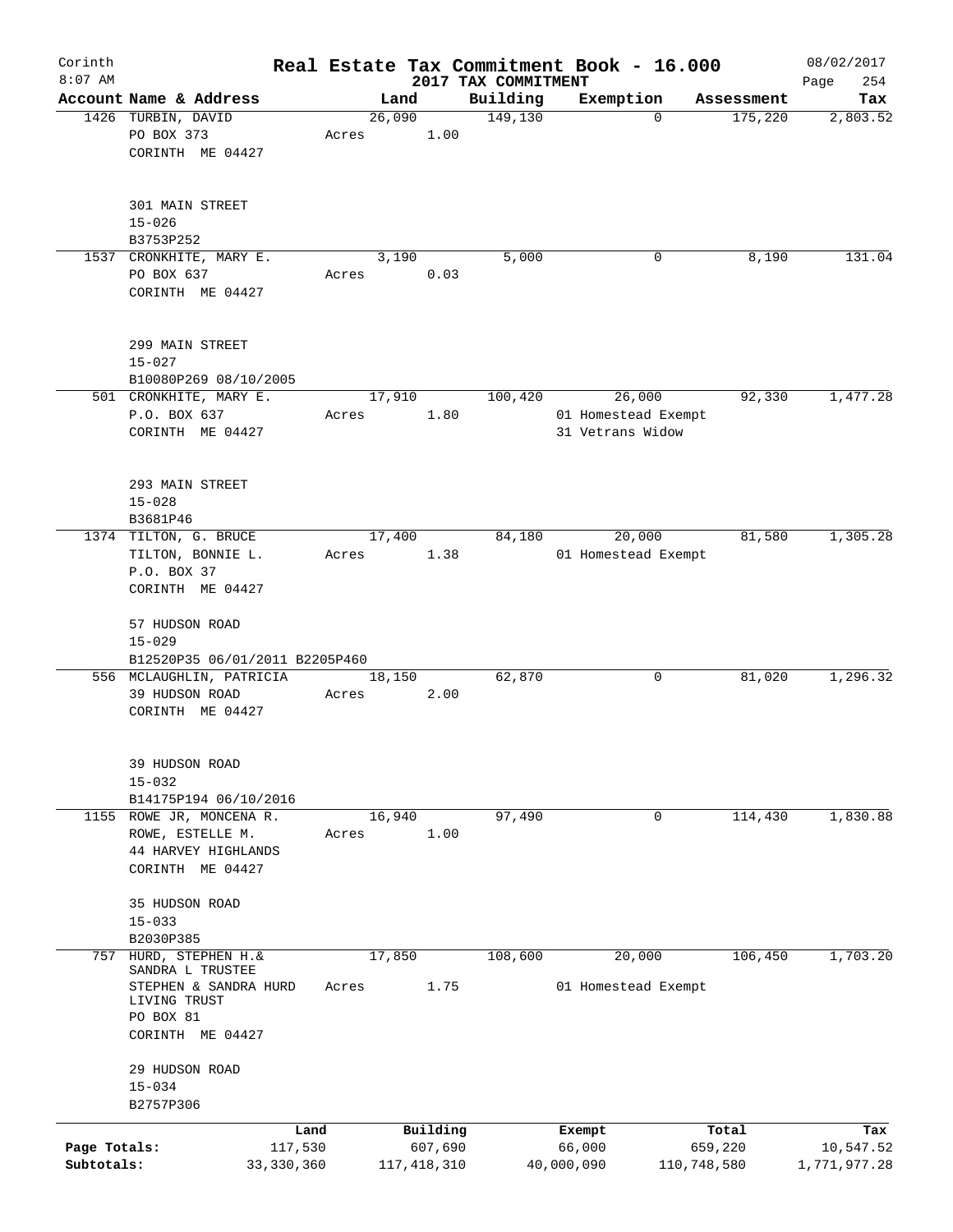| Corinth      |                                                              |              |       |                |             |                     | Real Estate Tax Commitment Book - 16.000 |                       | 08/02/2017      |
|--------------|--------------------------------------------------------------|--------------|-------|----------------|-------------|---------------------|------------------------------------------|-----------------------|-----------------|
| $8:07$ AM    | Account Name & Address                                       |              |       |                |             | 2017 TAX COMMITMENT |                                          |                       | 255<br>Page     |
|              | 1360 THOMPSON, RAYMOND E.                                    |              |       | Land<br>20,430 |             | Building<br>185,090 | Exemption<br>20,000                      | Assessment<br>185,520 | Tax<br>2,968.32 |
|              | THOMPSON, PAULA W.                                           |              | Acres |                | 1.52        |                     | 01 Homestead Exempt                      |                       |                 |
|              | 17 HUDSON ROAD                                               |              |       |                |             |                     |                                          |                       |                 |
|              | CORINTH ME 04427                                             |              |       |                |             |                     |                                          |                       |                 |
|              |                                                              |              |       |                |             |                     |                                          |                       |                 |
|              | 17 HUDSON ROAD                                               |              |       |                |             |                     |                                          |                       |                 |
|              | $15 - 035$                                                   |              |       |                |             |                     |                                          |                       |                 |
|              | B2038P38                                                     |              |       |                |             |                     |                                          |                       |                 |
|              | 1362 THOMPSON, RAYMOND E.                                    |              |       | 20,040         |             | 79,880              |                                          | 99,920<br>0           | 1,598.72        |
|              | THOMPSON, PAULA                                              |              | Acres |                | 1.20        |                     |                                          |                       |                 |
|              | 17 HUDSON ROAD<br>CORINTH ME 04427                           |              |       |                |             |                     |                                          |                       |                 |
|              |                                                              |              |       |                |             |                     |                                          |                       |                 |
|              | 11 HUDSON ROAD                                               |              |       |                |             |                     |                                          |                       |                 |
|              | $15 - 036$                                                   |              |       |                |             |                     |                                          |                       |                 |
|              | B10966P112 05/24/2007                                        |              |       |                |             |                     |                                          |                       |                 |
|              | 1205 THOMPSON, RAYMOND E.                                    |              |       | 14,490         |             | 113,910             |                                          | 0<br>128,400          | 2,054.40        |
|              | 17 HUDSON ROAD                                               |              | Acres |                | 0.41        |                     |                                          |                       |                 |
|              | CORINTH ME 04427                                             |              |       |                |             |                     |                                          |                       |                 |
|              |                                                              |              |       |                |             |                     |                                          |                       |                 |
|              |                                                              |              |       |                |             |                     |                                          |                       |                 |
|              | 296 MAIN STREET<br>$15 - 037$                                |              |       |                |             |                     |                                          |                       |                 |
|              | B9042P52                                                     |              |       |                |             |                     |                                          |                       |                 |
|              | 280 THOMPSON, RAYMOND E.                                     |              |       | 16,650         |             | 120,570             |                                          | 137,220<br>0          | 2,195.52        |
|              | THOMPSON, PAULA                                              |              | Acres |                | 0.61        |                     |                                          |                       |                 |
|              | 17 HUDSON ROAD                                               |              |       |                |             |                     |                                          |                       |                 |
|              | CORINTH ME 04427                                             |              |       |                |             |                     |                                          |                       |                 |
|              |                                                              |              |       |                |             |                     |                                          |                       |                 |
|              | 298 MAIN STREET                                              |              |       |                |             |                     |                                          |                       |                 |
|              | $15 - 038$                                                   |              |       |                |             |                     |                                          |                       |                 |
|              | B10999P39 06/14/2007 B9162P66<br>1174 CR PROPERTIES 2015 LLC |              |       |                |             |                     |                                          |                       | 1,012.16        |
|              | 333 WESTCHESTER AVE, W                                       |              | Acres | 11,120         | 0.30        | 52,140              |                                          | 63,260<br>0           |                 |
|              | 2100                                                         |              |       |                |             |                     |                                          |                       |                 |
|              | WHITE PLAINS NY 10604                                        |              |       |                |             |                     |                                          |                       |                 |
|              |                                                              |              |       |                |             |                     |                                          |                       |                 |
|              |                                                              |              |       |                |             |                     |                                          |                       |                 |
|              | 304 MAIN STREET                                              |              |       |                |             |                     |                                          |                       |                 |
|              | $15 - 039$<br>B14078P113 01/27/2016                          |              |       |                |             |                     |                                          |                       |                 |
|              | 2053 TOWN OF CORINTH                                         |              |       | 12,990         |             | 42,560              | 55,550                                   | 0                     | 0.00            |
|              | PO BOX 309                                                   |              | Acres |                | 0.30        |                     | 43 Municipal                             |                       |                 |
|              | CORINTH ME 04427                                             |              |       |                |             |                     |                                          |                       |                 |
|              |                                                              |              |       |                |             |                     |                                          |                       |                 |
|              |                                                              |              |       |                |             |                     |                                          |                       |                 |
|              | 306 MAIN STREET                                              |              |       |                |             |                     |                                          |                       |                 |
|              | $15 - 040$                                                   |              |       |                |             |                     |                                          |                       |                 |
|              | B2448P283 05/31/1972                                         |              |       |                |             |                     |                                          |                       |                 |
|              | 1363 THOMPSON, RAYMOND E.                                    |              |       | 6,210          |             | $\mathbf 0$         |                                          | $\mathbf 0$<br>6,210  | 99.36           |
|              | THOMPSON, PAULA W.<br>17 HUDSON ROAD                         |              | Acres |                | 0.64        |                     |                                          |                       |                 |
|              | CORINTH ME 04427                                             |              |       |                |             |                     |                                          |                       |                 |
|              |                                                              |              |       |                |             |                     |                                          |                       |                 |
|              | HUDSON ROAD N/F OFF                                          |              |       |                |             |                     |                                          |                       |                 |
|              | $15 - 041$                                                   |              |       |                |             |                     |                                          |                       |                 |
|              | B3201P3                                                      |              |       |                |             |                     |                                          |                       |                 |
|              |                                                              |              |       |                |             |                     |                                          |                       |                 |
|              |                                                              | Land         |       |                | Building    |                     | Exempt                                   | Total                 | Tax             |
| Page Totals: |                                                              | 101,930      |       |                | 594,150     |                     | 75,550                                   | 620,530               | 9,928.48        |
| Subtotals:   |                                                              | 33, 432, 290 |       |                | 118,012,460 |                     | 40,075,640                               | 111,369,110           | 1,781,905.76    |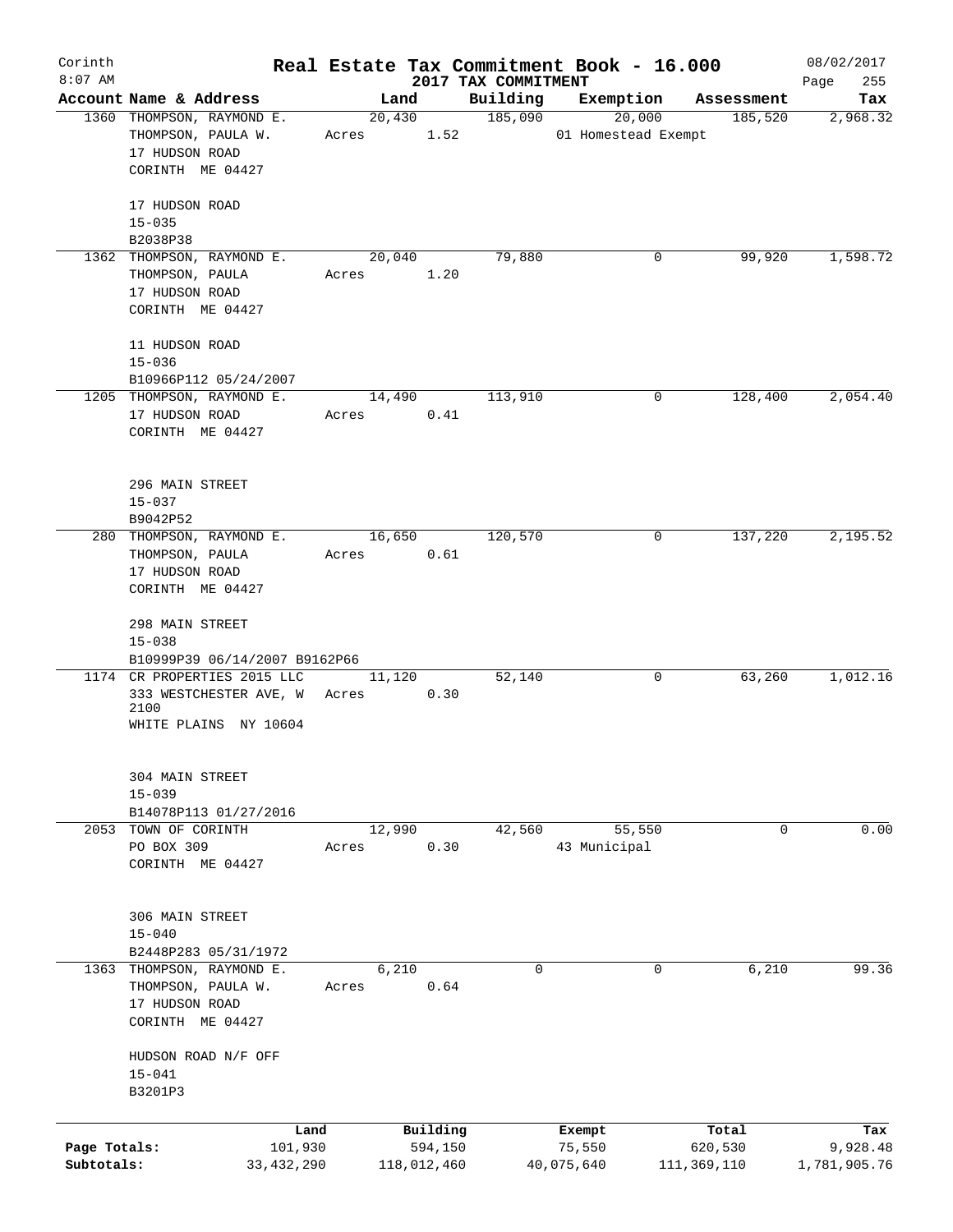| Corinth<br>$8:07$ AM |                                                                                                                                                                                            |                      |          | 2017 TAX COMMITMENT | Real Estate Tax Commitment Book - 16.000 |            | 08/02/2017<br>256<br>Page |
|----------------------|--------------------------------------------------------------------------------------------------------------------------------------------------------------------------------------------|----------------------|----------|---------------------|------------------------------------------|------------|---------------------------|
|                      | Account Name & Address                                                                                                                                                                     | Land                 |          | Building            | Exemption                                | Assessment | Tax                       |
|                      | 412 WILLIAMS, TODD A.<br>310 MAIN ST<br>CORINTH ME 04427                                                                                                                                   | 16,390<br>Acres      | 0.91     | 90,050              | 20,000<br>01 Homestead Exempt            | 86,440     | 1,383.04                  |
|                      | 310 MAIN STREET<br>$15 - 042$<br>B13615P88 08/13/2014                                                                                                                                      |                      |          |                     |                                          |            |                           |
|                      | 1024 JACKSON, JANETTE D.<br>KIDWELL, ELEANOR P. &<br>GASS, MARIE N.<br>c/o NORMAN PATTERSON<br>95 RIDGE ROAD<br>CORINTH ME 04427<br>312 MAIN STREET<br>$15 - 043$<br>B13433P329 01/03/2014 | 10,130<br>Acres      | 0.23     | 74,470              | 0                                        | 84,600     | 1,353.60                  |
|                      | 2039 TOWN OF CORINTH<br>PO BOX 309<br>CORINTH ME 04427                                                                                                                                     | 17,030<br>Acres      | 0.65     | 37,600              | 54,630<br>43 Municipal                   | 0          | 0.00                      |
|                      | 314 MAIN STREET<br>$15 - 044$<br>B13352P22 09/12/2013                                                                                                                                      |                      |          |                     |                                          |            |                           |
|                      | 970 SINES, CATHERINE<br>PO BOX 182<br>CORINTH ME 04427                                                                                                                                     | 16,940<br>Acres      | 1.00     | 69,830              | 20,000<br>01 Homestead Exempt            | 66,770     | 1,068.32                  |
|                      | 324 MAIN STREET<br>$15 - 045$<br>B10666P21 10/03/2006                                                                                                                                      |                      |          |                     |                                          |            |                           |
|                      | 2038 TOWN OF CORINTH<br>PO BOX 309<br>CORINTH ME 04427                                                                                                                                     | 9,700<br>Acres       | 0.13     | 82,400              | 92,100<br>43 Municipal                   | 0          | 0.00                      |
|                      | 328 MAIN STREET<br>$15 - 046$                                                                                                                                                              |                      |          |                     |                                          |            |                           |
|                      | 1462 WEBBER ENERGY GASOLINE 15,090<br>700 MAIN STREET<br>PO BOX 929<br>BANGOR ME 04402-0929                                                                                                | Acres 0.46           |          | 121,220             | 0                                        | 136,310    | 2,180.96                  |
|                      | 332 MAIN STREET<br>$15 - 047$                                                                                                                                                              |                      |          |                     |                                          |            |                           |
|                      | 1128 CRAIG, DAVID<br>CRAIG, TRACI<br>565 MAIN ST.<br>CORINTH ME 04427<br>336 MAIN STREET<br>$15 - 048$                                                                                     | 15,750<br>Acres 0.52 |          | 95,290              | $\overline{0}$                           | 111,040    | 1,776.64                  |
|                      | B8146P164                                                                                                                                                                                  |                      |          |                     |                                          |            |                           |
|                      |                                                                                                                                                                                            | Land,                | Building |                     | <b>Ryomnt</b>                            | Total      | Tay                       |

|              | Land       | Building    | Exempt     | Total       | Tax          |
|--------------|------------|-------------|------------|-------------|--------------|
| Page Totals: | 101,030    | 570,860     | 186,730    | 485,160     | 7.762.56     |
| Subtotals:   | 33,533,320 | 118,583,320 | 40,262,370 | 111,854,270 | 1,789,668.32 |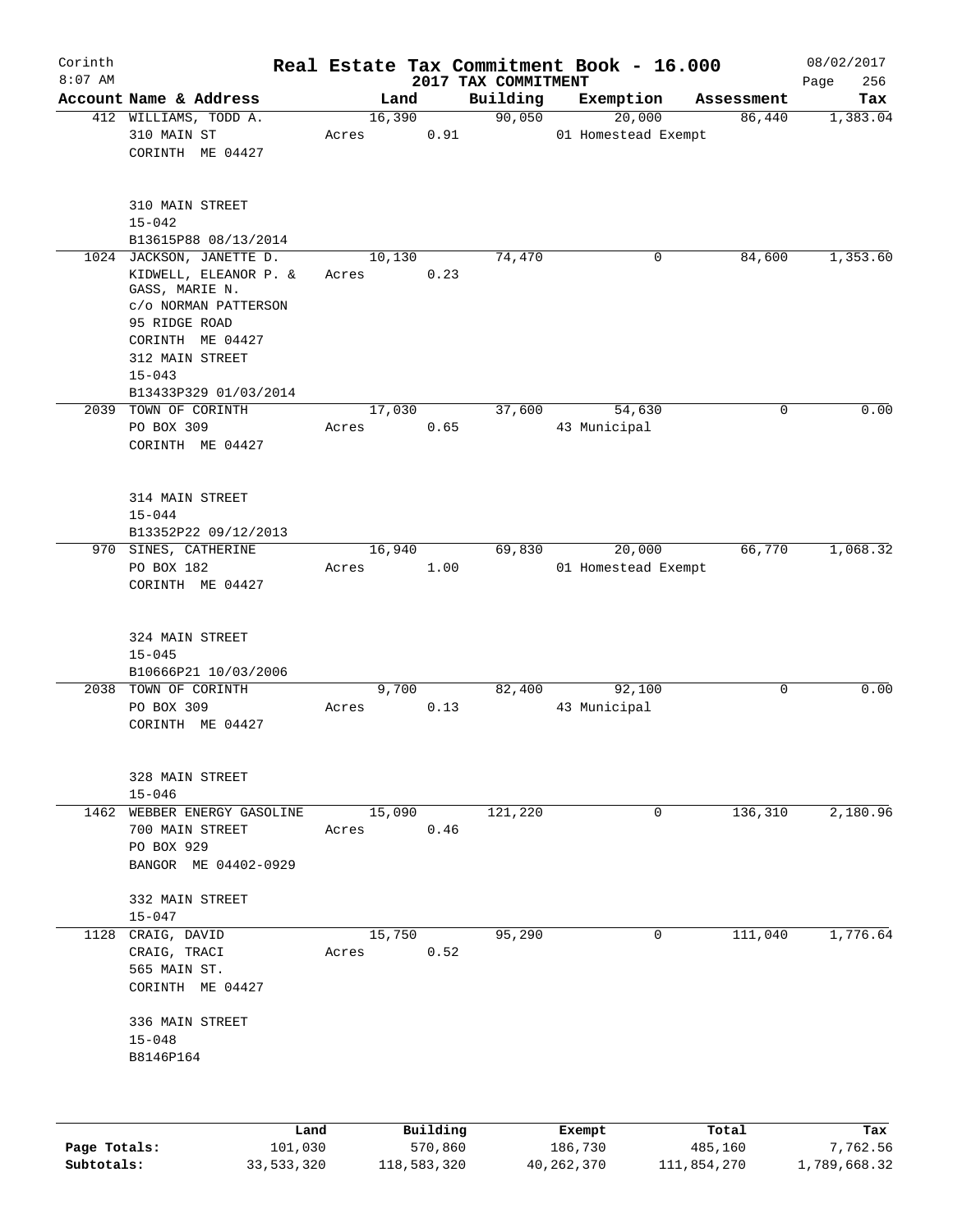| Corinth<br>$8:07$ AM |                                                                                                                                       |                 |                | 2017 TAX COMMITMENT | Real Estate Tax Commitment Book - 16.000 |            | 08/02/2017<br>257<br>Page |
|----------------------|---------------------------------------------------------------------------------------------------------------------------------------|-----------------|----------------|---------------------|------------------------------------------|------------|---------------------------|
|                      | Account Name & Address                                                                                                                | Land            |                | Building            | Exemption                                | Assessment | Tax                       |
|                      | 1364 THOMPSON, RAYMOND E.<br>17 HUDSON ROAD<br>CORINTH ME 04427                                                                       | 26,180<br>Acres | 44.00          | 0                   | $\Omega$                                 | 26,180     | 418.88                    |
|                      | MAIN STREET N/F OFF<br>$15 - 049$<br>B3387P321                                                                                        |                 |                |                     |                                          |            |                           |
|                      | 203 BEST WAY WOOD HEAT,<br>INC.<br>PO BOX 283<br>READFIELD ME 04355                                                                   | 18,470<br>Acres | 0.82           | 141,760             | 0                                        | 160,230    | 2,563.68                  |
|                      | 352 MAIN STREET<br>$15 - 049 - A$<br>B11391P117 05/09/2008                                                                            |                 |                |                     |                                          |            |                           |
|                      | 1361 THOMPSON, RAYMOND E.<br>THOMPSON, PAULA<br>17 HUDSON ROAD<br>CORINTH ME 04427                                                    | Acres           | 22,980<br>1.24 | 159,230             | 0                                        | 182,210    | 2,915.36                  |
|                      | 356 MAIN STREET<br>$15 - 049 - B$<br>B13703P338 11/14/2014                                                                            |                 |                |                     |                                          |            |                           |
|                      | 2037 ATKINS MEMORIAL LIBRARY<br>ASSOCIATION<br>306 GARLAND ROAD<br>CORINTH ME 04427                                                   | 10,300          |                | 83,400              | 93,700<br>43 Municipal                   | 0          | 0.00                      |
|                      | 360 MAIN STREET<br>$15 - 050$<br>B3103P190 11/05/1937                                                                                 |                 |                |                     |                                          |            |                           |
|                      | 40 THOMAS, GEORGE A.<br>CLAYTON, KAREN O.<br>(HEIRS OF)<br>31 MOUNTAIN VIEW DRIVE<br>HAMPDEN ME 04444                                 | 18,880<br>Acres | 2.60           | 97,280              | 0                                        | 116, 160   | 1,858.56                  |
|                      | 366 MAIN STREET<br>$15 - 051$<br>B8377P47                                                                                             |                 |                |                     |                                          |            |                           |
|                      | 362 CRONKHITE, ADRIAN B.<br>(HEIRS OF)<br>CRONKHITE, CARMEN B.<br>(HEIRS OF) PR MARY<br>CRONKHITE<br>P.O. BOX 637<br>CORINTH ME 04427 | 15,320<br>Acres | 0.75           | 85,980              | 0                                        | 101,300    | 1,620.80                  |
|                      | 289 MAIN STREET<br>$16 - 001$<br>B14419P176 03/01/2017                                                                                |                 |                |                     |                                          |            |                           |

|              | Land       | Building    | Exempt     | Total       | Tax          |
|--------------|------------|-------------|------------|-------------|--------------|
| Page Totals: | 112,130    | 567,650     | 93,700     | 586,080     | 9,377.28     |
| Subtotals:   | 33,645,450 | 119,150,970 | 40,356,070 | 112,440,350 | 1,799,045.60 |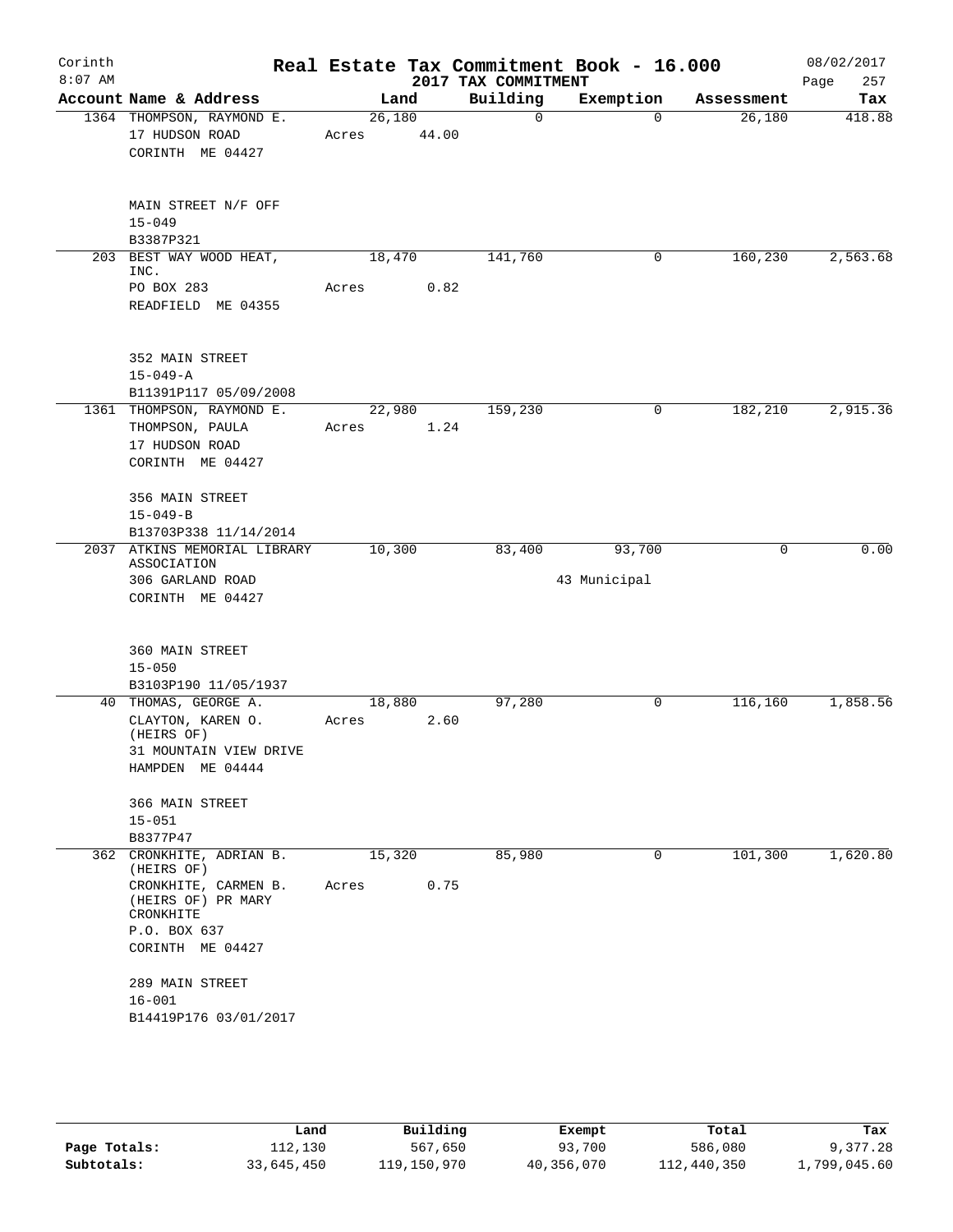| Corinth   |                                                         |        |       |                     | Real Estate Tax Commitment Book - 16.000 |            | 08/02/2017  |
|-----------|---------------------------------------------------------|--------|-------|---------------------|------------------------------------------|------------|-------------|
| $8:07$ AM |                                                         |        |       | 2017 TAX COMMITMENT |                                          |            | 258<br>Page |
|           | Account Name & Address                                  |        | Land  | Building            | Exemption                                | Assessment | Tax         |
|           | 363 CRONKHITE, ADRIAN B.<br>(HEIRS OF)                  | 6,860  |       | 66,170              | $\Omega$                                 | 73,030     | 1,168.48    |
|           | CRONKHITE, CARMEN B.<br>(HEIRS OF) PR MARY<br>CRONKHITE | Acres  | 0.11  |                     |                                          |            |             |
|           | P.O. BOX 637                                            |        |       |                     |                                          |            |             |
|           | CORINTH ME 04427                                        |        |       |                     |                                          |            |             |
|           | 287 MAIN STREET                                         |        |       |                     |                                          |            |             |
|           | $16 - 001 - A$<br>B14419P176 03/01/2017                 |        |       |                     |                                          |            |             |
|           | 1175 SCHALLER, JEFFREY R.                               | 14,950 |       | 71,920              | 20,000                                   | 66,870     | 1,069.92    |
|           | SCHALLER, DAWN MARIE                                    | Acres  | 0.70  |                     | 01 Homestead Exempt                      |            |             |
|           | P. O. BOX 393                                           |        |       |                     |                                          |            |             |
|           | CORINTH ME 04427                                        |        |       |                     |                                          |            |             |
|           |                                                         |        |       |                     |                                          |            |             |
|           | 283 MAIN STREET                                         |        |       |                     |                                          |            |             |
|           | $16 - 002$                                              |        |       |                     |                                          |            |             |
|           | B4427P160                                               |        |       |                     |                                          |            |             |
|           | 2009 METHODIST CHURCH,<br>UNITED                        | 31,830 |       | 175,000             | 206,830                                  | $\Omega$   | 0.00        |
|           | PO BOX 17                                               | Acres  | 28.34 |                     | 51 Churches                              |            |             |
|           | CORINTH ME 04427                                        |        |       |                     |                                          |            |             |
|           |                                                         |        |       |                     |                                          |            |             |
|           |                                                         |        |       |                     |                                          |            |             |
|           | 275 MAIN STREET                                         |        |       |                     |                                          |            |             |
|           | $16 - 003$                                              |        |       |                     |                                          |            |             |
|           | 1485 WIGGIN, (KANE), ROBERTA                            | 18,330 |       | 84,870              | 0                                        | 103,200    | 1,651.20    |
|           | 202 COUNTRYSIDE LANE<br>SIMPSONVILLE SC 29681           | Acres  | 2.15  |                     |                                          |            |             |
|           |                                                         |        |       |                     |                                          |            |             |
|           | 257 MAIN STREET                                         |        |       |                     |                                          |            |             |
|           | $16 - 004$                                              |        |       |                     |                                          |            |             |
|           | B11522P308 06/25/2008                                   |        |       |                     |                                          |            |             |
| 1525      | WILSON, STERLING<br>E. (Heirs of)                       | 17,570 |       | 76,220              | 26,000                                   | 67,790     | 1,084.64    |
|           | WILSON, GAIL F.                                         | Acres  | 1.52  |                     | 31 Vetrans Widow                         |            |             |
|           | P.O. BOX 143                                            |        |       |                     | 01 Homestead Exempt                      |            |             |
|           | CORINTH ME 04427                                        |        |       |                     |                                          |            |             |
|           | 253 MAIN STREET                                         |        |       |                     |                                          |            |             |
|           | $16 - 005$                                              |        |       |                     |                                          |            |             |
|           | B2007P212                                               |        |       |                     |                                          |            |             |
|           | 437 GARDNER, THOMAS M.                                  | 13,040 |       | 17,480              | 0                                        | 30,520     | 488.32      |
|           | GARDNER, JOYCE M.                                       | Acres  | 0.64  |                     |                                          |            |             |
|           | 225 MAIN STREET                                         |        |       |                     |                                          |            |             |
|           | CORINTH ME 04427                                        |        |       |                     |                                          |            |             |
|           | 229 MAIN STREET                                         |        |       |                     |                                          |            |             |
|           | $16 - 006$                                              |        |       |                     |                                          |            |             |
|           | B7167P146                                               |        |       |                     |                                          |            |             |
|           |                                                         |        |       |                     |                                          |            |             |

|              | Land       | Building    | Exempt     | Total       | Tax          |
|--------------|------------|-------------|------------|-------------|--------------|
| Page Totals: | 102,580    | 491,660     | 252,830    | 341,410     | 5,462.56     |
| Subtotals:   | 33,748,030 | 119,642,630 | 40,608,900 | 112,781,760 | 1,804,508.16 |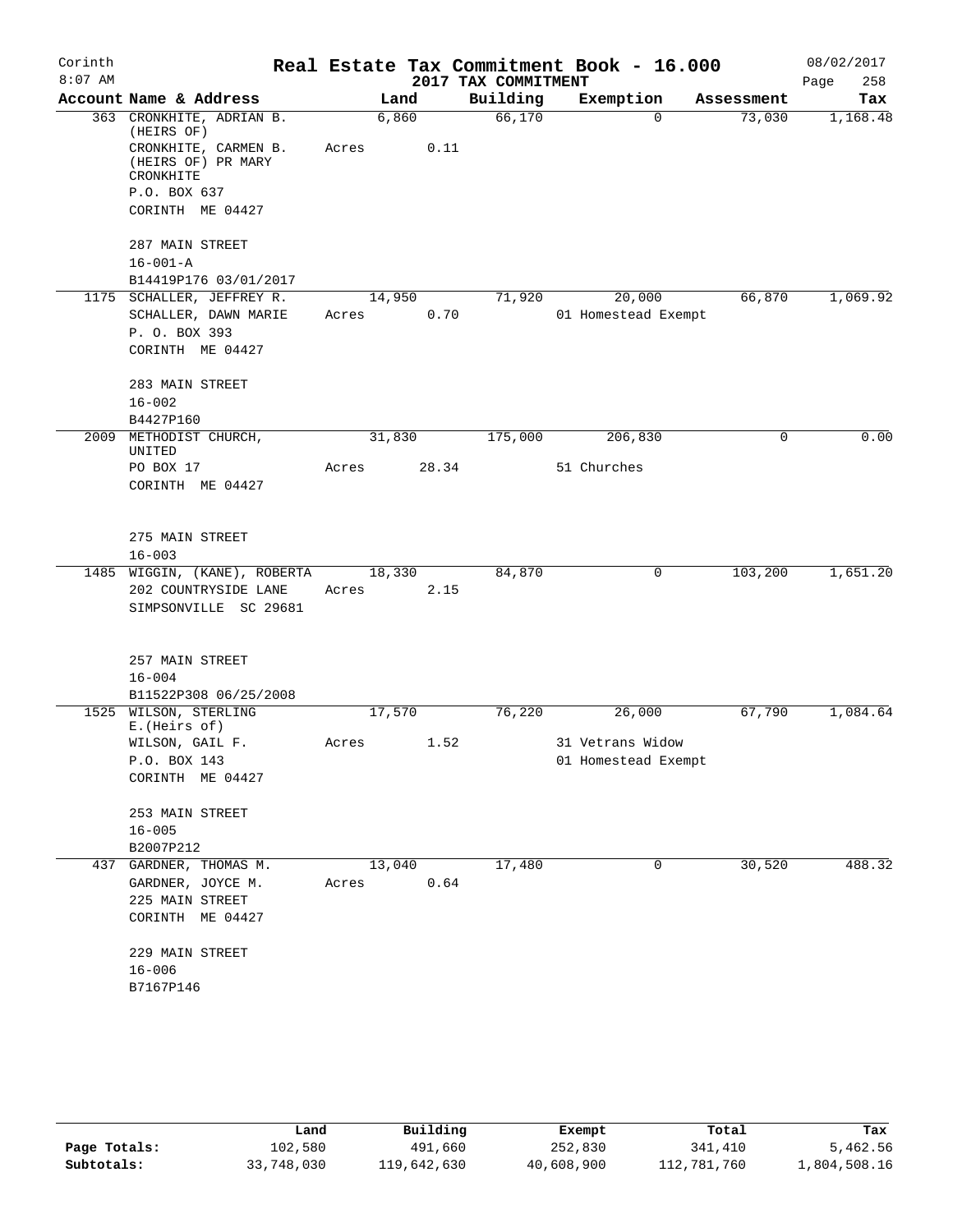| Corinth<br>$8:07$ AM |                                              |                    |      | 2017 TAX COMMITMENT | Real Estate Tax Commitment Book - 16.000 |            | 08/02/2017<br>259<br>Page |
|----------------------|----------------------------------------------|--------------------|------|---------------------|------------------------------------------|------------|---------------------------|
|                      | Account Name & Address                       | Land               |      | Building            | Exemption                                | Assessment | Tax                       |
|                      | 1446 DUNHAM, RICHARD LIVING<br>TRUST         | 11,490             |      | 47,690              | $\Omega$                                 | 59,180     | 946.88                    |
|                      | TRUSTEE RICHARD &<br>DEBORAH DUNHAM          | Acres              | 0.33 |                     |                                          |            |                           |
|                      | PO BOX 171<br>CORINTH ME 04427               |                    |      |                     |                                          |            |                           |
|                      | 219 MAIN STREET                              |                    |      |                     |                                          |            |                           |
|                      | $16 - 007$                                   |                    |      |                     |                                          |            |                           |
|                      | B13882P26 07/01/2015                         |                    |      |                     |                                          |            |                           |
| 857                  | SPENCER, PAUL R. (Heirs<br>of)               | 16,940             |      | 40,770              | 0                                        | 57,710     | 923.36                    |
|                      | 213 MAIN STREET                              | Acres              | 1.00 |                     |                                          |            |                           |
|                      | CORINTH ME 04427                             |                    |      |                     |                                          |            |                           |
|                      | 213 MAIN STREET                              |                    |      |                     |                                          |            |                           |
|                      | $16 - 008$                                   |                    |      |                     |                                          |            |                           |
|                      | B13389P240 11/08/2013                        |                    |      |                     |                                          |            |                           |
|                      | 123 BICKMORE, TIMOTHY E.                     | 12,070             |      | 56,220              | 20,000                                   | 48,290     | 772.64                    |
|                      | 218 MAIN STREET<br>CORINTH ME 04427          | Acres              | 0.38 |                     | 01 Homestead Exempt                      |            |                           |
|                      | 218 MAIN STREET                              |                    |      |                     |                                          |            |                           |
|                      | $16 - 009$<br>B2293P190                      |                    |      |                     |                                          |            |                           |
|                      | 503 DURAN, TERRANCE E.                       | 21,180             |      | 146,170             | 26,000                                   | 141,350    | 2,261.60                  |
|                      | DURAN, KARLA M.                              | Acres              | 4.50 |                     | 01 Homestead Exempt                      |            |                           |
|                      | P.O. BOX 138                                 |                    |      |                     | 22 Veteran                               |            |                           |
|                      | CORINTH ME 04427                             |                    |      |                     |                                          |            |                           |
|                      | 242 MAIN STREET                              |                    |      |                     |                                          |            |                           |
|                      | $16 - 010$                                   |                    |      |                     |                                          |            |                           |
| 60                   | B2314P148<br>EMERA MAINE                     |                    |      | 0                   | $\mathbf 0$                              | 3,720,000  | 59,520.00                 |
|                      | ATTN: PROPERTY TAX<br>DEPARTMENT             | 3,720,000<br>Acres | 0.23 |                     |                                          |            |                           |
|                      | 970 ILLINOIS AVENUE                          |                    |      |                     |                                          |            |                           |
|                      | BANGOR ME 04402-0932                         |                    |      |                     |                                          |            |                           |
|                      | 250 MAIN STREET                              |                    |      |                     |                                          |            |                           |
|                      | $16 - 011$                                   |                    |      |                     |                                          |            |                           |
|                      | 491 DUNHAM RICHARD &<br>DEBORAH LIVING TRUST | 20,860             |      | 165,850             | 20,000                                   | 166,710    | 2,667.36                  |
|                      | TRUSTEES, RICHARD &<br>DEBORAH DUNHAM        | Acres              | 2.38 |                     | 01 Homestead Exempt                      |            |                           |
|                      | PO BOX 171<br>CORINTH ME 04427               |                    |      |                     |                                          |            |                           |
|                      | 260 MAIN STREET                              |                    |      |                     |                                          |            |                           |
|                      | $16 - 012 - A$                               |                    |      |                     |                                          |            |                           |
|                      | B13107P196 03/04/2013                        |                    |      |                     |                                          |            |                           |
|                      |                                              |                    |      |                     |                                          |            |                           |

|              | Land       | Building    | Exempt     | Total       | Tax          |
|--------------|------------|-------------|------------|-------------|--------------|
| Page Totals: | 3,802,540  | 456,700     | 66,000     | 4,193,240   | 67,091.84    |
| Subtotals:   | 37,550,570 | 120,099,330 | 40,674,900 | 116,975,000 | 1,871,600.00 |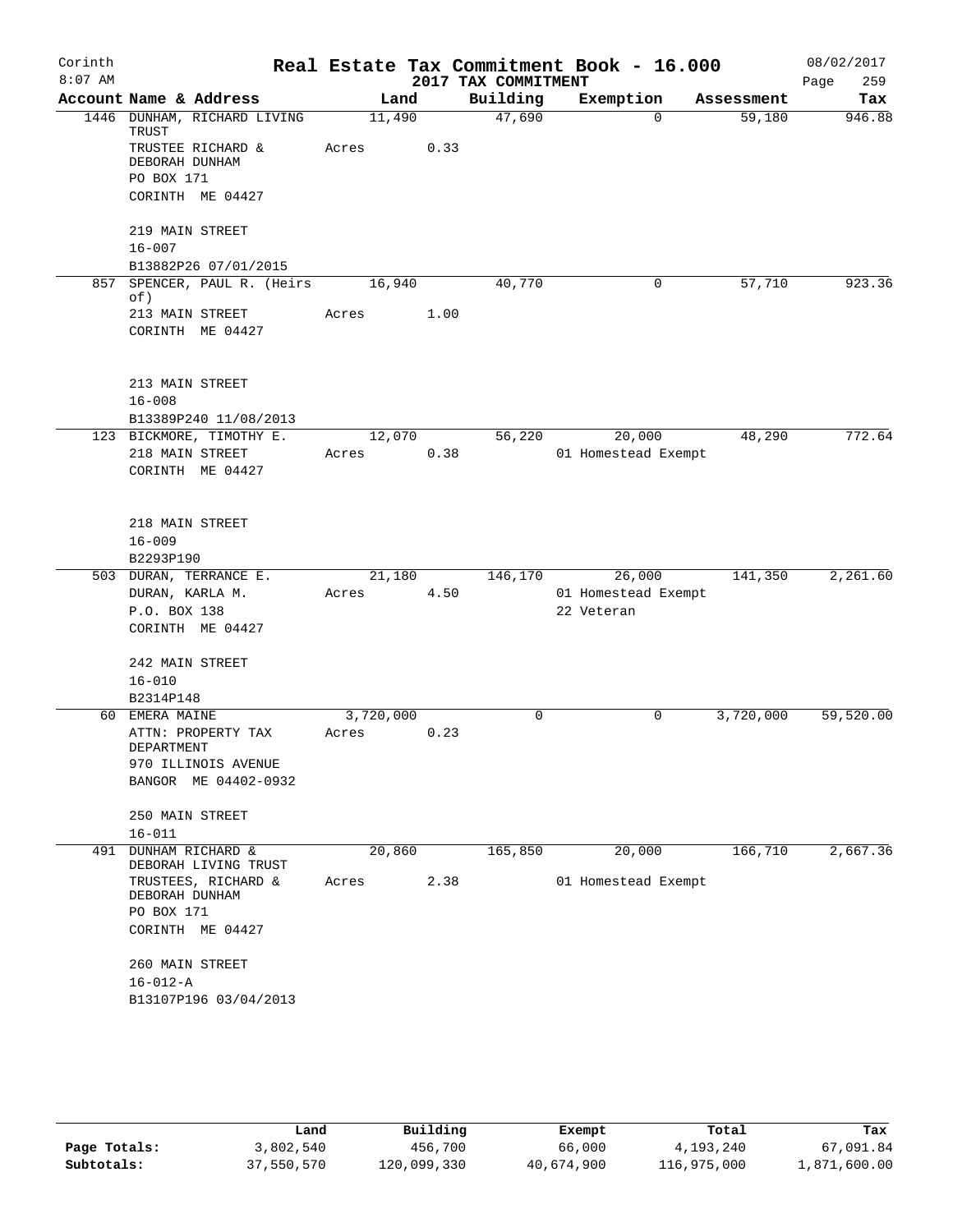| Corinth<br>$8:07$ AM       |                                                                                                  |                 |                        | 2017 TAX COMMITMENT | Real Estate Tax Commitment Book - 16.000 |                        | 08/02/2017<br>260        |
|----------------------------|--------------------------------------------------------------------------------------------------|-----------------|------------------------|---------------------|------------------------------------------|------------------------|--------------------------|
|                            | Account Name & Address                                                                           | Land            |                        | Building            | Exemption                                | Assessment             | Page<br>Tax              |
|                            | 289 CHESLEY, SHEILA M.<br>PO BOX 72<br>CORINTH ME 04427                                          | 13,100<br>Acres | 0.48                   | 27,440              | 20,000<br>01 Homestead Exempt            | 20,540                 | 328.64                   |
|                            | 266 MAIN STREET<br>$16 - 013$<br>B11872P296 07/31/2009                                           |                 |                        |                     |                                          |                        |                          |
|                            | 1281 STITHAM, JUDSON H.<br>5 CHICK HILL RD<br>CLIFTON ME 04428                                   | 16,060<br>Acres | 0.55                   | 77,490              | 0                                        | 93,550                 | 1,496.80                 |
|                            | 272 MAIN STREET<br>$16 - 014$<br>B10541P333 07/17/2006                                           |                 |                        |                     |                                          |                        |                          |
|                            | 701 STEARNS, KAREN SUE,<br>TRUSTEE<br>PHILIP B. HATCH TRUST<br>18 TEA LANE<br>NORTHPORT ME 04849 | 15,860<br>Acres | 0.53                   | 170,110             | 0                                        | 185,970                | 2,975.52                 |
|                            | 274 MAIN STREET<br>$16 - 014 - A$<br>B9201P152 12/19/2003                                        |                 |                        |                     |                                          |                        |                          |
|                            | 371 CUSHMAN, DONALD A.<br>14 MORISON AVENUE<br>CORINTH ME 04427                                  | 13,200<br>Acres | 0.49                   | 45,740              | 20,000<br>01 Homestead Exempt            | 38,940                 | 623.04                   |
|                            | 14 MORISON AVENUE<br>$16 - 015$<br>B14383P155 01/09/2017 B8147P325                               |                 |                        |                     |                                          |                        |                          |
|                            | 975 WHITELEY, GENEVA A.<br>259 ELM STREET<br>BANGOR ME 04401                                     | 16,750<br>Acres | 0.62                   | 105,590             | 0                                        | 122,340                | 1,957.44                 |
|                            | 18 MORISON AVENUE<br>$16 - 016$<br>B13664P84 10/02/2014                                          |                 |                        |                     |                                          |                        |                          |
|                            | 785 KEALIHER, JEFFREY M.<br>KEALIHER, JEANNE M.<br>P.O. BOX 394<br>CORINTH ME 04427              | 17,300<br>Acres | 1.30                   | 75,420              | 20,000<br>01 Homestead Exempt            | 72,720                 | 1,163.52                 |
|                            | 30 MORISON AVENUE<br>$16 - 017$<br>B5648P264                                                     |                 |                        |                     |                                          |                        |                          |
|                            | 1436 CHESLEY, TIMOTHY S.<br>26 MORISON AVENUE<br>CORINTH ME 04427                                | 15,750<br>Acres | 0.52                   | 74,950              | 20,000<br>01 Homestead Exempt            | 70,700                 | 1,131.20                 |
|                            | 26 MORISON AVENUE<br>$16 - 018$<br>B10649P1 09/27/2006                                           |                 |                        |                     |                                          |                        |                          |
|                            | Land                                                                                             |                 | Building               |                     | Exempt                                   | Total                  | Tax                      |
| Page Totals:<br>Subtotals: | 108,020<br>37,658,590                                                                            |                 | 576,740<br>120,676,070 |                     | 80,000<br>40,754,900                     | 604,760<br>117,579,760 | 9,676.16<br>1,881,276.16 |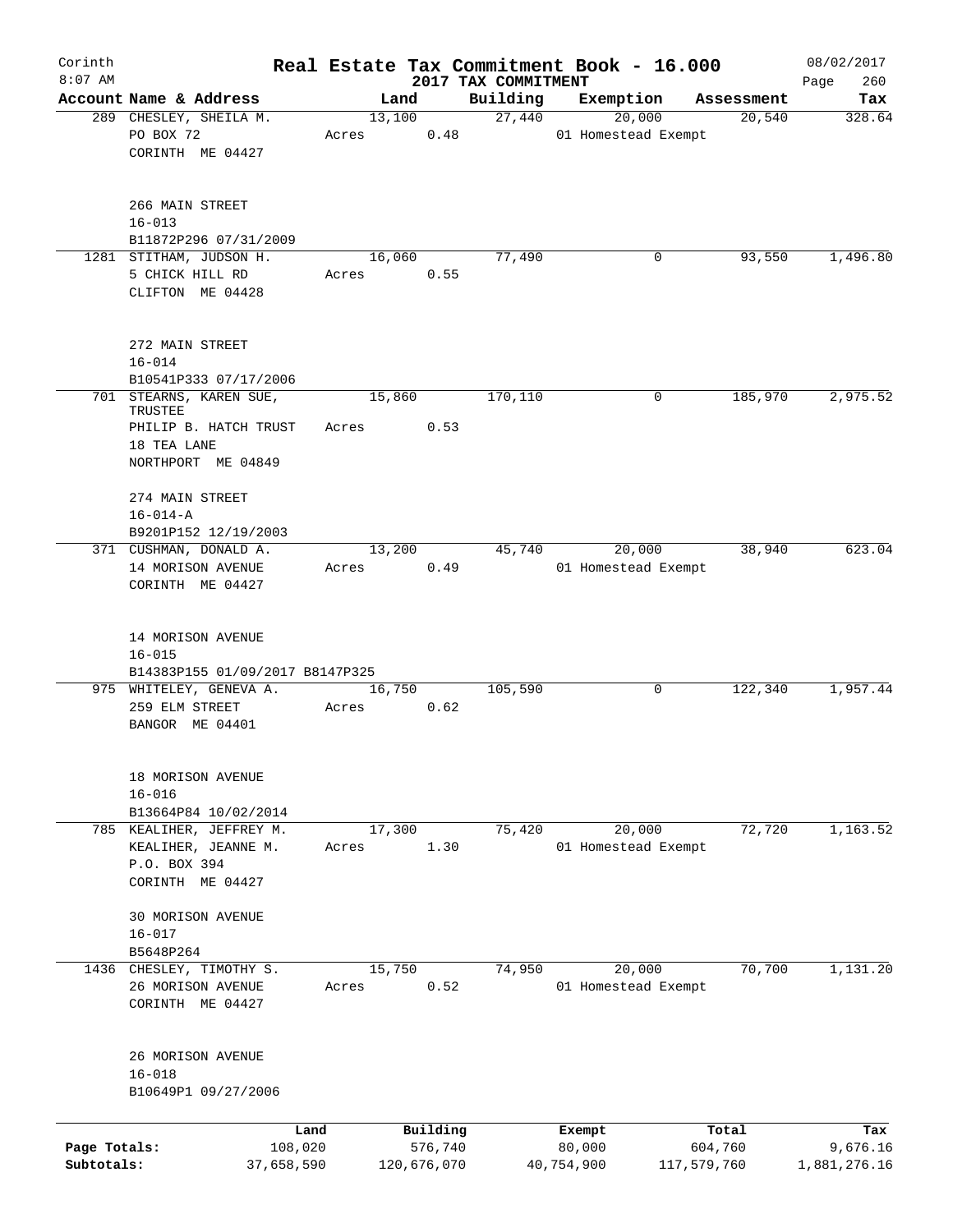| Corinth<br>$8:07$ AM       |                                            |                 |                        | 2017 TAX COMMITMENT | Real Estate Tax Commitment Book - 16.000 |                        | 08/02/2017               |
|----------------------------|--------------------------------------------|-----------------|------------------------|---------------------|------------------------------------------|------------------------|--------------------------|
|                            | Account Name & Address                     |                 | Land                   | Building            | Exemption                                | Assessment             | Page<br>261<br>Tax       |
| 1065                       | LOUISA F. WADLEIGH<br>LIVING TRUST         | 10,850          |                        | 37,360              | 20,000                                   | 28,210                 | 451.36                   |
|                            | WADLEIGH, LOUISA F. &<br>ROBERT E. TRUSTEE | Acres           | 0.28                   |                     | 01 Homestead Exempt                      |                        |                          |
|                            | c/o BOB POMEROY<br>28 MORISON AVENUE       |                 |                        |                     |                                          |                        |                          |
|                            | CORINTH ME 04427<br>28 MORISON AVENUE      |                 |                        |                     |                                          |                        |                          |
|                            | $16 - 019$<br>B11101P257 08/25/2007        |                 |                        |                     |                                          |                        |                          |
|                            | 370 DOWNS, LISA A.                         | 13,290          |                        | 53,460              | 20,000                                   | 46,750                 | 748.00                   |
|                            | 34 MORISON AVENUE<br>CORINTH ME 04427      | Acres           | 0.50                   |                     | 01 Homestead Exempt                      |                        |                          |
|                            | 34 MORISON AVENUE<br>$16 - 020$            |                 |                        |                     |                                          |                        |                          |
|                            | B9858P50 05/05/2005                        |                 |                        |                     |                                          |                        |                          |
|                            | 476 DUMOND, LOOMIS L.                      | 20,990          |                        | 60,810              | 26,000                                   | 55,800                 | 892.80                   |
|                            | 54 HUDSON ROAD<br>CORINTH ME 04427         | Acres           | 4.35                   |                     | 22 Veteran<br>01 Homestead Exempt        |                        |                          |
|                            | 54 HUDSON ROAD<br>$16 - 021$               |                 |                        |                     |                                          |                        |                          |
|                            | B2197P475                                  |                 |                        |                     |                                          |                        |                          |
|                            | 199 BEAN, DAVID R.<br>BEAN, PHYLLIS E.     | 11,240<br>Acres | 0.31                   | 84,920              | 26,000<br>01 Homestead Exempt            | 70,160                 | 1,122.56                 |
|                            | 41 MORISON AVENUE<br>CORINTH ME 04427      |                 |                        |                     | 22 Veteran                               |                        |                          |
|                            | 41 MORISON AVENUE<br>$16 - 022$            |                 |                        |                     |                                          |                        |                          |
|                            | B7114P272                                  |                 |                        |                     |                                          |                        |                          |
|                            | 547 BEAN, DAVID R.<br>BEAN, PHILLIS E.     | 10,570<br>Acres | 0.26                   | 38,950              | 0                                        | 49,520                 | 792.32                   |
|                            | 41 MORISON AVENUE<br>CORINTH ME 04427      |                 |                        |                     |                                          |                        |                          |
|                            | 35 MORISON AVENUE<br>$16 - 023$            |                 |                        |                     |                                          |                        |                          |
|                            | B13367P94 10/11/2013                       |                 |                        |                     |                                          |                        |                          |
|                            | 108 BERRY, ALBERT C.<br>P.O. BOX 17        | 17,450<br>Acres | 1.42                   | 76,120              | 20,000<br>01 Homestead Exempt            | 73,570                 | 1,177.12                 |
|                            | ORRINGTON ME 04474                         |                 |                        |                     |                                          |                        |                          |
|                            | 29 MORISON AVENUE                          |                 |                        |                     |                                          |                        |                          |
|                            | $16 - 024$<br>B5838P182                    |                 |                        |                     |                                          |                        |                          |
| 1478                       | WHEELER, SELDEN G.                         | 13,380          |                        | 62,470              | 26,000                                   | 49,850                 | 797.60                   |
|                            | WHEELER, MARY LOU                          | Acres           | 0.51                   |                     | 01 Homestead Exempt                      |                        |                          |
|                            | P.O. BOX 35<br>CORINTH ME 04427            |                 |                        |                     | 22 Veteran                               |                        |                          |
|                            | 9 MORISON AVENUE<br>$16 - 025$             |                 |                        |                     |                                          |                        |                          |
|                            | B4472P299                                  |                 |                        |                     |                                          |                        |                          |
|                            | Land                                       |                 | Building               |                     | Exempt                                   | Total                  | Tax                      |
| Page Totals:<br>Subtotals: | 97,770<br>37,756,360                       |                 | 414,090<br>121,090,160 |                     | 138,000<br>40,892,900                    | 373,860<br>117,953,620 | 5,981.76<br>1,887,257.92 |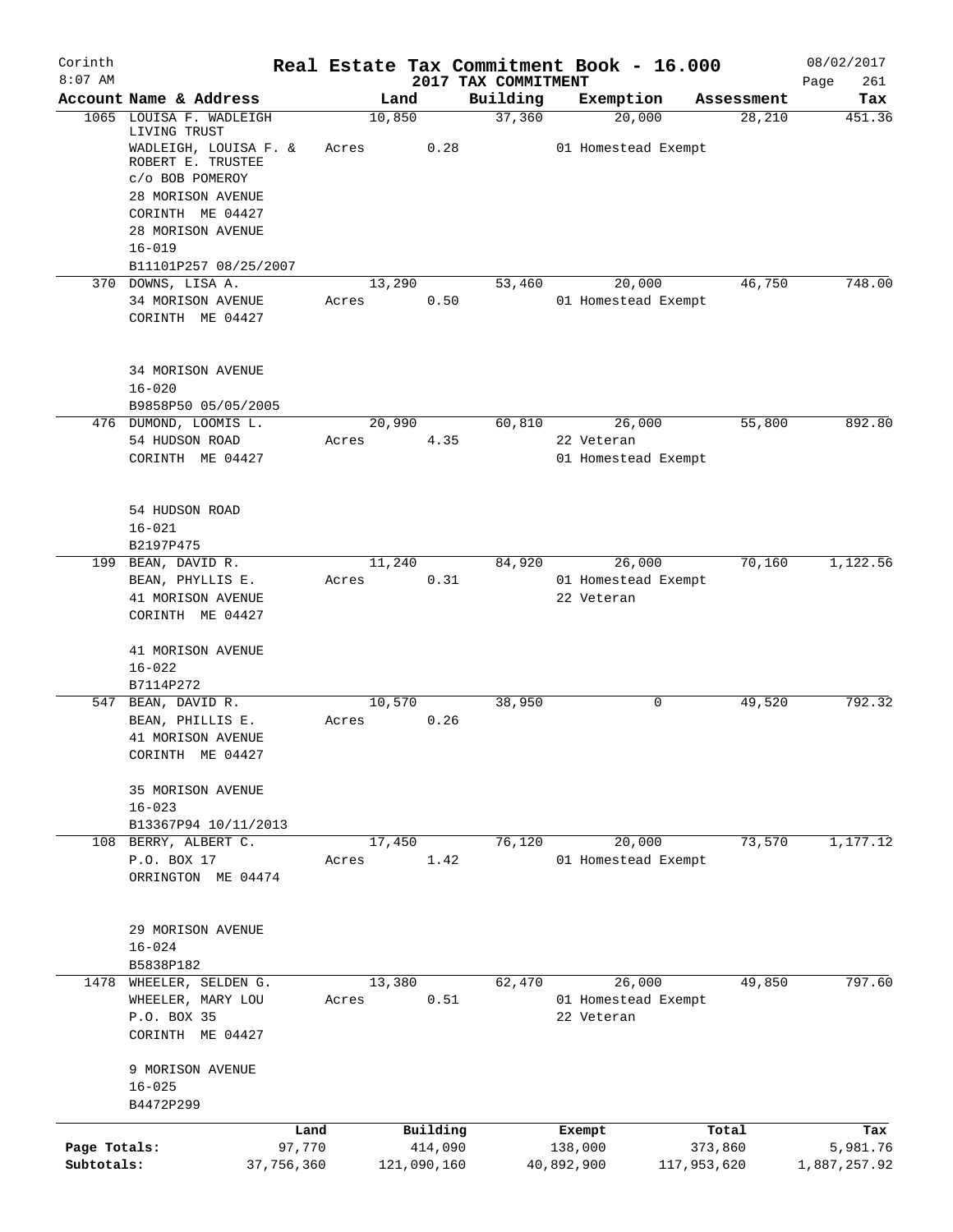| Corinth                    |                                                   |        |        |                        |                     | Real Estate Tax Commitment Book - 16.000 |                        | 08/02/2017                |
|----------------------------|---------------------------------------------------|--------|--------|------------------------|---------------------|------------------------------------------|------------------------|---------------------------|
| $8:07$ AM                  |                                                   |        |        |                        | 2017 TAX COMMITMENT |                                          |                        | 262<br>Page               |
|                            | Account Name & Address<br>1279 BROOKS, STEWART M. |        | 12,360 | Land                   | Building<br>84,620  | Exemption<br>26,000                      | Assessment<br>70,980   | Tax<br>1,135.68           |
|                            | PO BOX 18                                         |        | Acres  | 0.26                   |                     | 01 Homestead Exempt                      |                        |                           |
|                            | CORINTH ME 04427                                  |        |        |                        |                     | 22 Veteran                               |                        |                           |
|                            |                                                   |        |        |                        |                     |                                          |                        |                           |
|                            | 3 MORISON AVENUE                                  |        |        |                        |                     |                                          |                        |                           |
|                            | $16 - 027$<br>B7423P158                           |        |        |                        |                     |                                          |                        |                           |
|                            | 186 BROOKS, STEWART M.                            |        | 16,560 |                        | 171,050             | 0                                        | 187,610                | 3,001.76                  |
|                            | PO BOX 18                                         |        | Acres  | 0.60                   |                     |                                          |                        |                           |
|                            | CORINTH ME 04427                                  |        |        |                        |                     |                                          |                        |                           |
|                            | 284 MAIN STREET                                   |        |        |                        |                     |                                          |                        |                           |
|                            | $16 - 028$                                        |        |        |                        |                     |                                          |                        |                           |
|                            | B11215P250 11/13/2007 B4488P191                   |        |        |                        |                     |                                          |                        |                           |
| 417                        | PORTOFINO ASSOCIATES,                             |        | 14,370 |                        | 145,830             | 0                                        | 160,200                | 2,563.20                  |
|                            | INC.                                              |        |        |                        |                     |                                          |                        |                           |
|                            | 1186 MILO ROAD<br>SEBEC ME 04481                  |        | Acres  | 0.40                   |                     |                                          |                        |                           |
|                            |                                                   |        |        |                        |                     |                                          |                        |                           |
|                            | 290 MAIN STREET                                   |        |        |                        |                     |                                          |                        |                           |
|                            | $16 - 029$                                        |        |        |                        |                     |                                          |                        |                           |
|                            | B10110P73 09/22/2005                              |        |        |                        |                     |                                          |                        |                           |
|                            | 1250 DAY, JORDAN R.                               |        | 11,490 | 0.33                   | 86,350              | 0                                        | 97,840                 | 1,565.44                  |
|                            | 157 MAIN STREET<br>CORINTH ME 04427               |        | Acres  |                        |                     |                                          |                        |                           |
|                            |                                                   |        |        |                        |                     |                                          |                        |                           |
|                            | 10 HUDSON ROAD                                    |        |        |                        |                     |                                          |                        |                           |
|                            | $16 - 030$                                        |        |        |                        |                     |                                          |                        |                           |
|                            | B13754P233 02/02/2015                             |        |        |                        |                     |                                          |                        |                           |
|                            | 714 NATIONSTAR MORTGAGE LLC                       |        | 13,710 |                        | 83,400              | 0                                        | 97,110                 | 1,553.76                  |
|                            | 8950 CYPRESS WATERS<br><b>BLVD</b>                |        | Acres  | 0.35                   |                     |                                          |                        |                           |
|                            | COPPELL TX 75019                                  |        |        |                        |                     |                                          |                        |                           |
|                            |                                                   |        |        |                        |                     |                                          |                        |                           |
|                            | 14 HUDSON ROAD<br>$16 - 031$                      |        |        |                        |                     |                                          |                        |                           |
|                            | B14380P198 01/05/2017                             |        |        |                        |                     |                                          |                        |                           |
|                            | 23 TRASK, DAVID A.                                |        | 12,500 |                        | 66,570              | $\mathbf{0}$                             | 79,070                 | 1,265.12                  |
|                            | TRASK, LISA M.                                    |        | Acres  | 0.42                   |                     |                                          |                        |                           |
|                            | 2368 HUDSON ROAD                                  |        |        |                        |                     |                                          |                        |                           |
|                            | HUDSON ME 04449                                   |        |        |                        |                     |                                          |                        |                           |
|                            | 18 HUDSON ROAD                                    |        |        |                        |                     |                                          |                        |                           |
|                            | $16 - 032$                                        |        |        |                        |                     |                                          |                        |                           |
|                            | B12921P164 08/23/2012                             |        |        |                        |                     |                                          |                        |                           |
|                            | 207 BURNETT, KEITH R.                             |        | 12,910 | 0.46                   | 70,520              | 20,000                                   | 63,430                 | 1,014.88                  |
|                            | 22 HUDSON ROAD<br>CORINTH ME 04427                |        | Acres  |                        |                     | 01 Homestead Exempt                      |                        |                           |
|                            | 22 HUDSON ROAD                                    |        |        |                        |                     |                                          |                        |                           |
|                            | $16 - 033$                                        |        |        |                        |                     |                                          |                        |                           |
|                            | B5515P58                                          |        |        |                        |                     |                                          |                        |                           |
|                            |                                                   | Land   |        | Building               |                     | Exempt                                   | Total                  | Tax                       |
| Page Totals:<br>Subtotals: | 37,850,260                                        | 93,900 |        | 708,340<br>121,798,500 |                     | 46,000<br>40,938,900                     | 756,240<br>118,709,860 | 12,099.84<br>1,899,357.76 |
|                            |                                                   |        |        |                        |                     |                                          |                        |                           |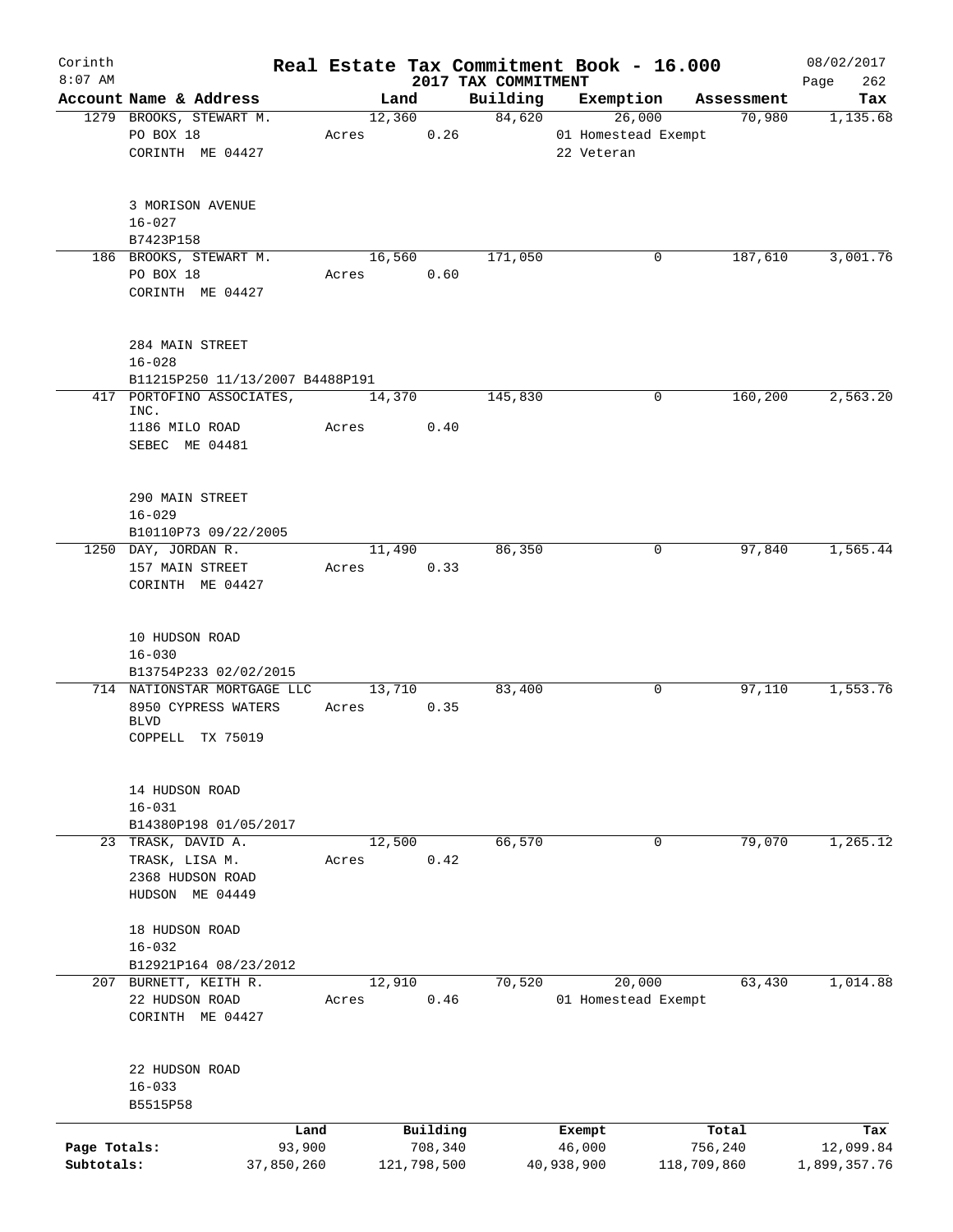| Corinth      |                                             |                 |                     |                                 | Real Estate Tax Commitment Book - 16.000 |                  | 08/02/2017         |
|--------------|---------------------------------------------|-----------------|---------------------|---------------------------------|------------------------------------------|------------------|--------------------|
| $8:07$ AM    | Account Name & Address                      |                 | Land                | 2017 TAX COMMITMENT<br>Building | Exemption                                | Assessment       | 263<br>Page<br>Tax |
|              | 1666 COOKSON, ERIC J.                       |                 | 24,020              | 134,300                         | 20,000                                   | 138,320          | 2, 213.12          |
|              | 66 HUDSON ROAD                              | Acres           | 6.85                |                                 | 01 Homestead Exempt                      |                  |                    |
|              | CORINTH ME 04427                            |                 |                     |                                 |                                          |                  |                    |
|              |                                             |                 |                     |                                 |                                          |                  |                    |
|              | 66 HUDSON ROAD                              |                 |                     |                                 |                                          |                  |                    |
|              | $16 - 034$                                  |                 |                     |                                 |                                          |                  |                    |
|              | B11461P9 07/11/2008<br>1141 ROCKWELL, FLOYD |                 | 6,650               | 2,500                           | 0                                        | 9,150            | 146.40             |
|              | PO BOX 33                                   | Acres           | 0.50                |                                 |                                          |                  |                    |
|              | CORINTH ME 04427                            |                 |                     |                                 |                                          |                  |                    |
|              |                                             |                 |                     |                                 |                                          |                  |                    |
|              | 191 MAIN STREET                             |                 |                     |                                 |                                          |                  |                    |
|              | $17 - 001$                                  |                 |                     |                                 |                                          |                  |                    |
|              | B14128P159 03/25/2016                       |                 |                     |                                 |                                          |                  |                    |
|              | 1139 ROCKWELL, FLOYD                        |                 | 16,520              | 17,160                          | 20,000                                   | 13,680           | 218.88             |
|              | P.O. BOX 33                                 | Acres           | 0.93                |                                 | 01 Homestead Exempt                      |                  |                    |
|              | CORINTH ME 04427                            |                 |                     |                                 |                                          |                  |                    |
|              | 195 MAIN STREET                             |                 |                     |                                 |                                          |                  |                    |
|              | $17 - 001 - 01$                             |                 |                     |                                 |                                          |                  |                    |
|              | B10358P111 03/24/2006                       |                 |                     |                                 |                                          |                  |                    |
|              | 901 NEPTUNE, TRINA M.                       |                 | 11,730              | 99,450                          | 0                                        | 111,180          | 1,778.88           |
|              | 179 MAIN STREET                             | Acres           | 0.35                |                                 |                                          |                  |                    |
|              | CORINTH ME 04427                            |                 |                     |                                 |                                          |                  |                    |
|              |                                             |                 |                     |                                 |                                          |                  |                    |
|              | 179 MAIN STREET                             |                 |                     |                                 |                                          |                  |                    |
|              | $17 - 002$                                  |                 |                     |                                 |                                          |                  |                    |
|              | B13453P256 02/03/2014                       |                 |                     |                                 |                                          |                  |                    |
|              | 1129 COGAR, CRAIG LEE                       |                 | 20,390              | 223,840                         | 20,000                                   | 224,230          | 3,587.68           |
|              | 139 MAIN STREET                             | Acres           | 1.49                |                                 | 01 Homestead Exempt                      |                  |                    |
|              | CORINTH ME 04427                            |                 |                     |                                 |                                          |                  |                    |
|              |                                             |                 |                     |                                 |                                          |                  |                    |
|              | 139 MAIN STREET<br>$17 - 003$               |                 |                     |                                 |                                          |                  |                    |
|              | B10771P160 12/12/2006                       |                 |                     |                                 |                                          |                  |                    |
|              | 1120 REYNOLDS, JANICE M.                    |                 | 14,330              | 34,340                          | 20,000                                   | 28,670           | 458.72             |
|              | 135 MAIN STREET                             | Acres           | 0.62                |                                 | 01 Homestead Exempt                      |                  |                    |
|              | CORINTH ME 04427                            |                 |                     |                                 |                                          |                  |                    |
|              |                                             |                 |                     |                                 |                                          |                  |                    |
|              | 135 MAIN STREET                             |                 |                     |                                 |                                          |                  |                    |
|              | $17 - 004$                                  |                 |                     |                                 |                                          |                  |                    |
|              | B13985P262 10/15/2015 B4291P62              |                 |                     |                                 |                                          |                  |                    |
|              | 1294 STROUT, BARBARA T.                     |                 | 11,730              | 72,550                          | 26,000                                   | 58,280           | 932.48             |
|              | P.O. BOX 425                                | Acres           | 0.35                |                                 | 31 Vetrans Widow                         |                  |                    |
|              | CORINTH ME 04427                            |                 |                     |                                 | 01 Homestead Exempt                      |                  |                    |
|              |                                             |                 |                     |                                 |                                          |                  |                    |
|              | 170 MAIN STREET                             |                 |                     |                                 |                                          |                  |                    |
|              | $17 - 005$                                  |                 |                     |                                 |                                          |                  |                    |
|              | B1840P43                                    |                 |                     |                                 |                                          |                  |                    |
|              |                                             |                 |                     |                                 |                                          |                  |                    |
| Page Totals: |                                             | Land<br>105,370 | Building<br>584,140 |                                 | Exempt<br>106,000                        | Total<br>583,510 | Tax<br>9,336.16    |
| Subtotals:   |                                             | 37,955,630      | 122, 382, 640       |                                 | 41,044,900                               | 119, 293, 370    | 1,908,693.92       |
|              |                                             |                 |                     |                                 |                                          |                  |                    |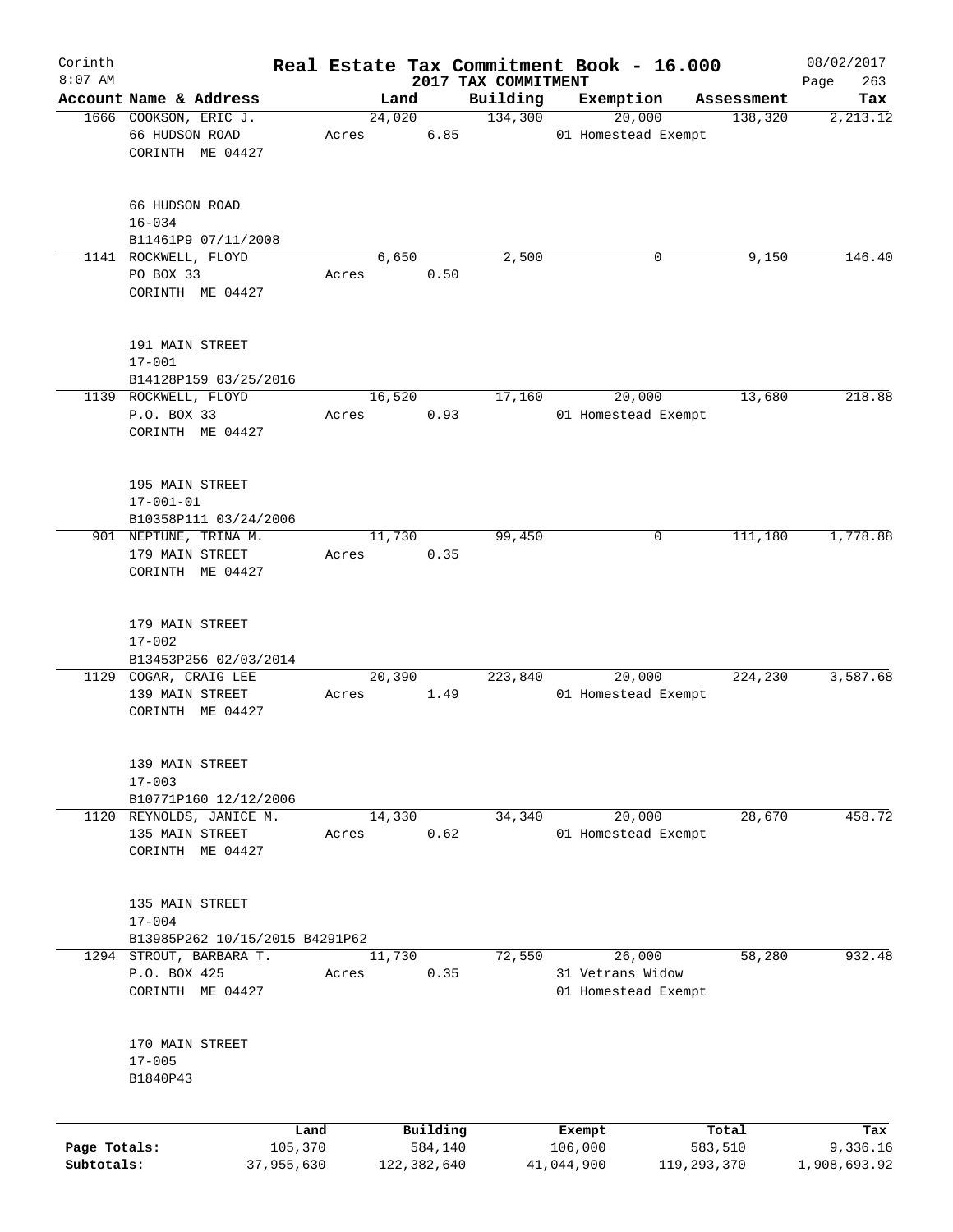| Corinth   |                                      |                |      |                     | Real Estate Tax Commitment Book - 16.000 |                      | 08/02/2017      |
|-----------|--------------------------------------|----------------|------|---------------------|------------------------------------------|----------------------|-----------------|
| $8:07$ AM | Account Name & Address               |                |      | 2017 TAX COMMITMENT |                                          |                      | 264<br>Page     |
|           | 776 WRIGHT, JOHN                     | Land<br>13,650 |      | Building<br>59,290  | Exemption<br>0                           | Assessment<br>72,940 | Tax<br>1,167.04 |
|           | 77 EXETER ROAD                       | Acres          | 0.54 |                     |                                          |                      |                 |
|           | CORINTH ME 04427                     |                |      |                     |                                          |                      |                 |
|           |                                      |                |      |                     |                                          |                      |                 |
|           | 176 MAIN STREET                      |                |      |                     |                                          |                      |                 |
|           | $17 - 006$                           |                |      |                     |                                          |                      |                 |
|           | B13474P166 03/03/2014                |                |      |                     |                                          |                      |                 |
|           | 1410 LOY, JOSHUA A.                  | 16,130         |      | 53,190              | 20,000                                   | 49,320               | 789.12          |
|           | LOY, LAUREL                          | Acres          | 0.87 |                     | 01 Homestead Exempt                      |                      |                 |
|           | 180 MAIN STREET                      |                |      |                     |                                          |                      |                 |
|           | CORINTH ME 04427                     |                |      |                     |                                          |                      |                 |
|           | 180 MAIN STREET                      |                |      |                     |                                          |                      |                 |
|           | $17 - 007$                           |                |      |                     |                                          |                      |                 |
|           | B11951P120 10/20/2009                |                |      |                     |                                          |                      |                 |
|           | 690 HARVEY, ALVIN C. LIVING<br>TRUST | 20,570         |      | 48,750              | 0                                        | 69,320               | 1,109.12        |
|           | HARVEY, THELMA M.<br>LIVING TRUST    | Acres          | 1.64 |                     |                                          |                      |                 |
|           | 891 MAIN STREET                      |                |      |                     |                                          |                      |                 |
|           | CORINTH ME 04427                     |                |      |                     |                                          |                      |                 |
|           |                                      |                |      |                     |                                          |                      |                 |
|           | 184 MAIN STREET                      |                |      |                     |                                          |                      |                 |
|           | $17 - 008$                           |                |      |                     |                                          |                      |                 |
|           | B13057P291 12/20/2012                |                |      |                     |                                          |                      |                 |
|           | 1006 GRAY JR, WALLACE C.             | 14,080         |      | 84,650              | 0                                        | 98,730               | 1,579.68        |
|           | GRAY, HEIDI J.                       | Acres          | 0.59 |                     |                                          |                      |                 |
|           | 368 VILLAGE RD                       |                |      |                     |                                          |                      |                 |
|           | STETSON ME 04488                     |                |      |                     |                                          |                      |                 |
|           | 198 MAIN STREET                      |                |      |                     |                                          |                      |                 |
|           | $17 - 010$                           |                |      |                     |                                          |                      |                 |
|           | B11766P69 05/18/2009                 |                |      |                     |                                          |                      |                 |
|           | 1140 ROCKWELL, FLOYD                 | 12,100         |      | 9,870               | 0                                        | 21,970               | 351.52          |
|           | ROCKWELL, VIOLETTE B.                | Acres          | 1.18 |                     |                                          |                      |                 |
|           | P. O. BOX 33                         |                |      |                     |                                          |                      |                 |
|           | CORINTH ME 04427                     |                |      |                     |                                          |                      |                 |
|           | MAIN STREET                          |                |      |                     |                                          |                      |                 |
|           | $17 - 010 - A$                       |                |      |                     |                                          |                      |                 |
|           | B3113P62                             |                |      |                     |                                          |                      |                 |
|           | 1218 SMITH, DOROTHY                  | 18,610         |      | 61,830              | 20,000                                   | 60,440               | 967.04          |
|           | SMITH, EDWIN W. (Heirs Acres         |                | 2.38 |                     | 01 Homestead Exempt                      |                      |                 |
|           | of)                                  |                |      |                     |                                          |                      |                 |
|           | 203 MAIN STREET                      |                |      |                     |                                          |                      |                 |
|           | CORINTH ME 04427                     |                |      |                     |                                          |                      |                 |
|           | 203 MAIN STREET                      |                |      |                     |                                          |                      |                 |
|           | $17 - 011$                           |                |      |                     |                                          |                      |                 |
|           | B2199P513                            |                |      |                     |                                          |                      |                 |
|           |                                      |                |      |                     |                                          |                      |                 |

|               | Land       | Building    | Exempt     | Total       | Tax          |
|---------------|------------|-------------|------------|-------------|--------------|
| Page Totals:  | 95,140     | 317,580     | 40,000     | 372,720     | 5,963.52     |
| Final Totals: | 38,050,770 | 122,700,220 | 41,084,900 | 119,666,090 | 1,914,657.44 |